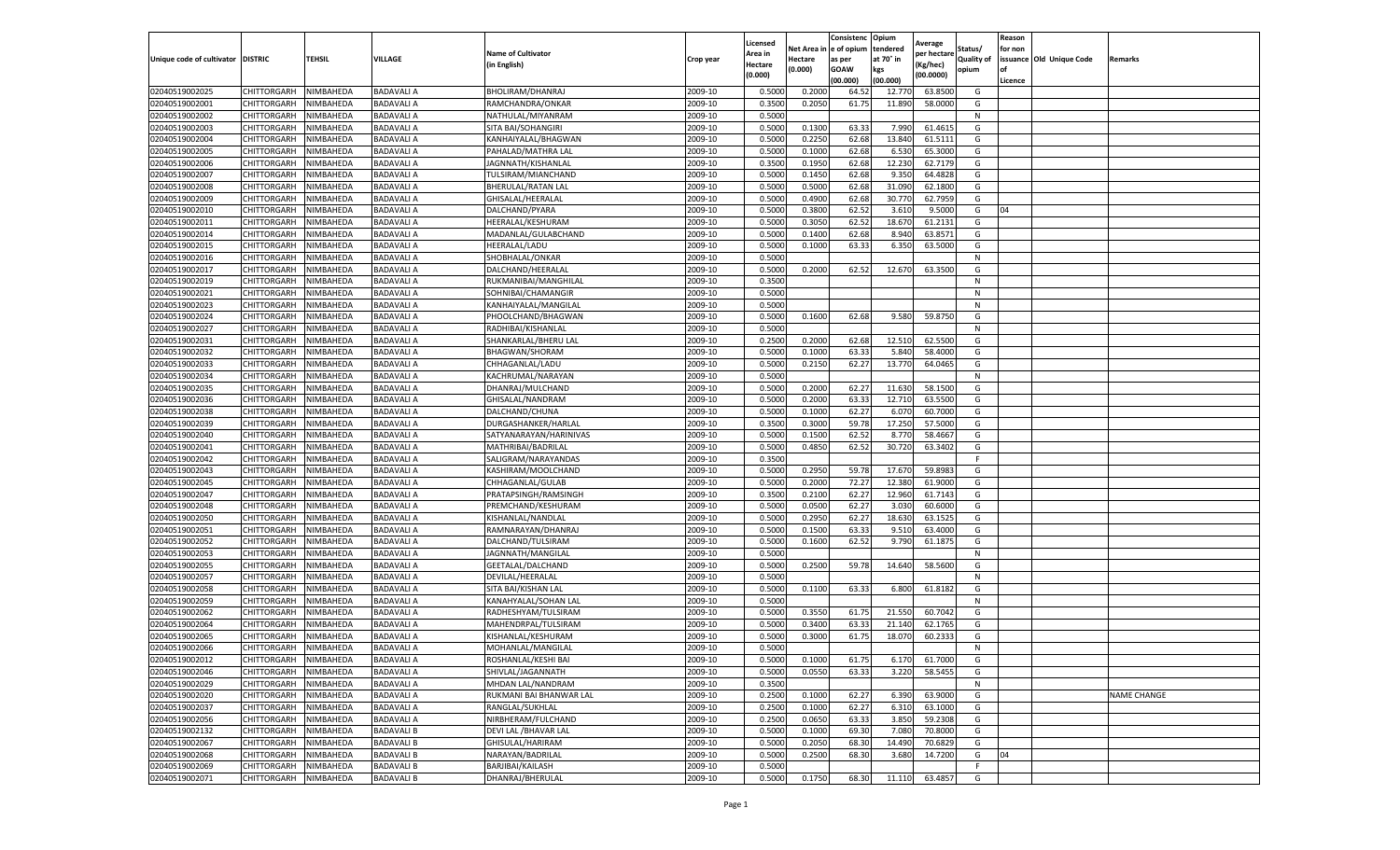|                                   |                                   |                        |                                        |                                                     |                    | Licensed         |                  | Consistenc             | Opium           |                        |                   | Reason  |                          |                |
|-----------------------------------|-----------------------------------|------------------------|----------------------------------------|-----------------------------------------------------|--------------------|------------------|------------------|------------------------|-----------------|------------------------|-------------------|---------|--------------------------|----------------|
|                                   |                                   |                        |                                        | <b>Name of Cultivator</b>                           |                    | Area in          |                  | Net Area in e of opium | tendered        | Average<br>per hectare | Status/           | for non |                          |                |
| Unique code of cultivator DISTRIC |                                   | TEHSIL                 | VILLAGE                                | in English)                                         | Crop year          | Hectare          | Hectare          | as per                 | at 70° in       | (Kg/hec                | <b>Quality of</b> |         | issuance Old Unique Code | <b>Remarks</b> |
|                                   |                                   |                        |                                        |                                                     |                    | (0.000)          | (0.000)          | <b>GOAW</b>            | kgs             | (00.0000)              | opium             |         |                          |                |
|                                   |                                   |                        |                                        |                                                     |                    |                  |                  | (00.000)               | (00.000)        |                        |                   | Licence |                          |                |
| 02040519002072                    | CHITTORGARH                       | NIMBAHEDA              | <b>BADAVALI B</b>                      | ONKARLAL/GABUR                                      | 2009-10            | 0.5000           | 0.2000           | 65.80                  | 13.33           | 66.6500                | G                 |         |                          |                |
| 02040519002073                    | CHITTORGARH                       | NIMBAHEDA              | <b>BADAVALI B</b>                      | NANDLAL/BADRILAL                                    | 2009-10            | 0.5000           |                  |                        |                 |                        | F.                |         |                          |                |
| 02040519002074                    | CHITTORGARH                       | NIMBAHEDA              | <b>BADAVALI B</b>                      | GHANSHYAM/SOHANLAL                                  | 2009-10            | 0.5000           | 0.5100           | 61.67                  | 30.250          | 59.3137                | G                 |         |                          |                |
| 02040519002075                    | CHITTORGARH                       | NIMBAHEDA              | <b>BADAVALI B</b>                      | GANESHLAL/CHHAGANLAL                                | 2009-10            | 0.5000           | 0.1500           | 65.80                  | 9.730           | 64.8667                | G                 |         |                          |                |
| 02040519002076                    | <b>CHITTORGARH</b>                | NIMBAHEDA              | <b>BADAVALI B</b>                      | GOPAL DAS/BALU DAS                                  | 2009-10            | 0.5000           |                  |                        |                 |                        | F                 |         |                          |                |
| 02040519002078                    | CHITTORGARH                       | NIMBAHEDA              | <b>BADAVALI B</b>                      | RAMESHWARLAL/MANGILAL                               | 2009-10            | 0.5000           |                  |                        |                 |                        | N                 |         |                          |                |
| 02040519002079                    | CHITTORGARH                       | NIMBAHEDA              | <b>BADAVALI B</b>                      | KALUGIRI/CHAMANGIRI                                 | 2009-10            | 0.5000           |                  |                        |                 |                        | N                 |         |                          |                |
| 02040519002080                    | CHITTORGARH                       | NIMBAHEDA              | <b>BADAVALI B</b>                      | PRABHULAL/MEGHRAJ                                   | 2009-10            | 0.5000           |                  |                        |                 |                        | N                 |         |                          |                |
| 02040519002081                    | CHITTORGARH                       | NIMBAHEDA              | <b>BADAVALI B</b>                      | KISHANLAL/KANHAIYALAI                               | 2009-10            | 0.5000           | 0.0600           | 68.30                  | 4.040           | 67.3333                | G                 |         |                          |                |
| 02040519002082                    | CHITTORGARH                       | NIMBAHEDA              | <b>BADAVALI B</b>                      | MADANLAL/MEGHRAJ                                    | 2009-10            | 0.5000           |                  |                        |                 |                        | N                 |         |                          |                |
| 02040519002083                    | CHITTORGARH                       | NIMBAHEDA              | <b>BADAVALI B</b>                      | SHANKERLAL/MATHURALAL                               | 2009-10            | 0.5000           | 0.2000           | 65.80                  | 13.480          | 67.4000                | G                 |         |                          |                |
| 02040519002084                    | CHITTORGARH                       | NIMBAHEDA              | BADAVALI B                             | SOHAN BAI/DEEPCHAND                                 | 2009-10            | 0.5000           | 0.2200           | 64.80                  | 14.25           | 64.7727                | G                 |         |                          |                |
| 02040519002085                    | CHITTORGARH                       | NIMBAHEDA              | <b>BADAVALI B</b>                      | NANALAL/DHANNA                                      | 2009-10            | 0.5000           | 0.3450           | 62.49                  | 21.62           | 62.6667                | G                 |         |                          |                |
| 02040519002086                    | CHITTORGARH                       | NIMBAHEDA              | <b>BADAVALI B</b>                      | BHARATGIRI/SOHANGIRI                                | 2009-10            | 0.5000           | 0.2450           | 64.80                  | 15.960          | 65.1429                | G                 |         |                          |                |
| 02040519002087                    | CHITTORGARH                       | NIMBAHEDA              | BADAVALI B                             | MOHANLAL/MANGILAL                                   | 2009-10            | 0.3500           | 0.1800           | 64.80                  | 11.660          | 64.7778                | G                 |         |                          |                |
| 02040519002088                    | CHITTORGARH                       | NIMBAHEDA              | <b>BADAVALI B</b>                      | DEVILAL/RAMCHAND                                    | 2009-10            | 0.3500           | 0.3000           | 64.80                  | 18.23           | 60.7667                | G                 |         |                          |                |
| 02040519002089                    | CHITTORGARH                       | NIMBAHEDA              | <b>BADAVALI B</b>                      | AMARCHAND/KISHANLAL                                 | 2009-10            | 0.5000           | 0.4950           | 61.67                  | 30.97           | 62.565                 | G                 |         |                          |                |
| 02040519002092                    | CHITTORGARH                       | NIMBAHEDA              | <b>BADAVALI B</b>                      | RAMESHWAR/NARULAL                                   | 2009-10            | 0.5000           | 0.1100           | 64.80                  | 7.290           | 66.2727                | G                 |         |                          |                |
| 02040519002093                    | CHITTORGARH                       | NIMBAHEDA              | <b>BADAVALI B</b>                      | MITHULAL/BOTLAL                                     | 2009-10            | 0.5000           |                  |                        |                 |                        | N                 |         |                          |                |
| 02040519002094                    | CHITTORGARH                       | NIMBAHEDA              | <b>BADAVALI B</b>                      | KISHAN LAL/DANA JI                                  | 2009-10            | 0.5000           | 0.3450           | 56.55                  | 19.720          | 57.1594                | G                 |         |                          |                |
| 02040519002095                    | CHITTORGARH                       | NIMBAHEDA              | <b>BADAVALI B</b>                      | BHERULAL/BOTLAL                                     | 2009-10            | 0.5000           |                  |                        |                 |                        | N                 |         |                          |                |
| 02040519002096                    | CHITTORGARH                       | NIMBAHEDA              | <b>BADAVALI B</b>                      | MANGUGIRI/CHAMANGIRI                                | 2009-10            | 0.5000           |                  |                        |                 |                        | N                 |         |                          |                |
| 02040519002099                    | CHITTORGARH                       | NIMBAHEDA              | <b>BADAVALI B</b>                      | GANESHALAL/BADRILAL                                 | 2009-10            | 0.5000           | 0.0900           | 69.30                  | 6.220           | 69.1111                | G                 |         |                          |                |
| 02040519002100                    | CHITTORGARH                       | NIMBAHEDA              | BADAVALI B                             | MANGILAL/KACHRUMAL                                  | 2009-10            | 0.5000           | 0.1050           | 69.30                  | 6.780           | 64.5714                | G                 |         |                          |                |
| 02040519002101                    | CHITTORGARH                       | NIMBAHEDA              | <b>BADAVALI B</b>                      | AMARCHAND/GOMA REGAR                                | 2009-10            | 0.3500           | 0.1050           | 61.67                  | 5.67            | 54.0000                | G                 | 04      |                          |                |
| 02040519002102                    | CHITTORGARH                       | NIMBAHEDA              | <b>BADAVALI B</b>                      | JAGDISH PRASAD/KISHANLAL                            | 2009-10            | 0.3500           | 0.1450           | 68.30                  | 9.67            | 66.6897                | G                 |         |                          |                |
| 02040519002103                    | CHITTORGARH                       | NIMBAHEDA              | <b>BADAVALI B</b>                      | HULASI BAI/MOHAN LAL                                | 2009-10            | 0.5000           | 0.2050           | 62.49                  | 12.400          | 60.4878                | G                 |         |                          |                |
| 02040519002104                    | CHITTORGARH                       | NIMBAHEDA              | <b>BADAVALI B</b>                      | RAMESHWARLAL/SHANKERLAL                             | 2009-10            | 0.5000           |                  |                        |                 |                        | N                 |         |                          |                |
| 02040519002105                    | CHITTORGARH                       | NIMBAHEDA              | <b>BADAVALI B</b>                      | SATYANARAYAN/BADRILAL                               | 2009-10            | 0.5000           |                  |                        |                 |                        | N                 |         |                          |                |
| 02040519002106                    | CHITTORGARH                       | NIMBAHEDA              | <b>BADAVALI B</b>                      | RAMNARAYAN/JAGNNATH                                 | 2009-10            | 0.5000           | 0.2950           | 64.80                  | 18.27           | 61.9322                | G                 |         |                          |                |
| 02040519002108                    | CHITTORGARH                       | NIMBAHEDA              | <b>BADAVALI B</b>                      | MODIRAM/KAJOD                                       | 2009-10            | 0.5000           | 0.3550           | 64.80                  | 4.67            | 13.1549                | G                 | 04      |                          |                |
| 02040519002109                    | CHITTORGARH                       | NIMBAHEDA              | <b>BADAVALI B</b>                      | BHANIRAM/KAJOD                                      | 2009-10            | 0.3500           | 0.1900           | 61.67                  | 11.920          | 62.7368                | G                 |         |                          |                |
| 02040519002111                    | CHITTORGARH                       | NIMBAHEDA              | <b>BADAVALI B</b>                      | PRABHULAL/BHERA                                     | 2009-10            | 0.5000           | 0.1000           | 64.30                  | 6.820           | 68.2000                | G                 |         |                          |                |
| 02040519002113                    | CHITTORGARH                       | NIMBAHEDA              | BADAVALI B                             | OMPRAKASH/SHIVLAL                                   | 2009-10            | 0.5000           |                  |                        |                 |                        | F.                |         |                          |                |
| 02040519002114                    | CHITTORGARH                       | NIMBAHEDA              | <b>BADAVALI B</b>                      | HEERALAL/JAGNNATH                                   | 2009-10            | 0.3500           | 0.3250           | 64.80                  | 21.01           | 64.6462                | G                 |         |                          |                |
| 02040519002115                    | CHITTORGARH                       | NIMBAHEDA              | <b>BADAVALI B</b>                      | BABULAL/SHOBHALAL                                   | 2009-10            | 0.3500           | 0.2000           | 62.49                  | 12.390          | 61.9500                | G                 |         |                          |                |
| 02040519002117                    | CHITTORGARH                       | NIMBAHEDA              | <b>BADAVALI B</b>                      | KHEMRAJ/JASRAJ                                      | 2009-10            | 0.5000           | 0.3100           | 61.67                  | 19.07           | 61.5161                | G                 |         |                          |                |
| 02040519002118                    | CHITTORGARH                       | NIMBAHEDA              | <b>BADAVALI B</b>                      | BANSHILAL/JAGNNATH                                  | 2009-10            | 0.5000           | 0.4900           | 68.30                  | 32.04           | 65.3878                | G                 |         |                          |                |
| 02040519002119                    | CHITTORGARH                       | NIMBAHEDA              | <b>BADAVALI B</b>                      | JAGDISHCHAND/GHISULAL                               | 2009-10            | 0.5000           | 0.5150           | 68.48                  | 35.23           | 68.4078                | G                 |         |                          |                |
| 02040519002120                    | CHITTORGARH                       | NIMBAHEDA              | <b>BADAVALI B</b>                      | KAILASHDASH/SALIGRAM                                | 2009-10            | 0.5000           |                  |                        |                 |                        | N                 |         |                          |                |
| 02040519002121                    | CHITTORGARH                       | NIMBAHEDA              | BADAVALI B                             | BHARATKUMAR/KISHANLAL                               | 2009-10            | 0.5000           | 0.2750           | 69.30                  | 19.12           | 69.5273                | G                 |         |                          |                |
| 02040519002122                    | CHITTORGARH                       | NIMBAHEDA              | <b>BADAVALI B</b>                      | AMARCHAND/HEMRAJ                                    | 2009-10            | 0.5000           | 0.1000           | 66.22                  | 6.490           | 64.9000                | G                 |         |                          |                |
| 02040519002125                    | CHITTORGARH                       | NIMBAHEDA              | BADAVALI B                             | CHHAGANLAL/PHOOLCHAND                               | 2009-10            | 0.5000           | 0.1950           | 68.48                  | 13.49           | 69.1795                | G                 |         |                          |                |
| 02040519002126                    | CHITTORGARH                       | NIMBAHEDA              | BADAVALI B                             | RAMESHWARLAL/JAGNNATH                               | 2009-10            | 0.5000           | 0.2500           | 68.48                  | 19.53           | 78.1200                | G                 |         |                          |                |
| 02040519002127                    | CHITTORGARH                       | NIMBAHEDA              | <b>BADAVALI B</b>                      | RAMESHCHANDRA/DALCHAND                              | 2009-10            | 0.5000           | 0.1300           | 66.22                  | 8.67            | 66.6923                | G                 |         |                          |                |
| 02040519002129                    | CHITTORGARH                       | NIMBAHEDA              | BADAVALI B                             | SHANTI BAI/MITHULAL                                 | 2009-10            | 0.5000           | 0.1000           | 66.22                  | 6.620           | 66.2000                | G                 |         |                          |                |
| 02040519002130                    | CHITTORGARH                       | NIMBAHEDA              | <b>BADAVALI B</b>                      | RAMLAL/PREMCHAND                                    | 2009-10            | 0.5000           |                  |                        |                 |                        | N                 |         |                          |                |
| 02040519002131                    | CHITTORGARH                       | NIMBAHEDA              | <b>BADAVALI B</b>                      | RADHESHYAM/KHYALIRAM                                | 2009-10            | 0.5000           |                  |                        |                 |                        | N                 |         |                          |                |
| 02040519002133                    | CHITTORGARH NIMBAHEDA             |                        | <b>BADAVALI B</b>                      | <b>GOPALLAL /BHERU LAL</b>                          | 2009-10            | 0.5000           | 0.1000           | 66.22                  | 7.000           | 70.0000                | G                 |         |                          |                |
| 02040519002134                    | CHITTORGARH                       | NIMBAHEDA              | <b>BADAVALI B</b>                      | JAI CHAND/BALU                                      | 2009-10            | 0.5000           | 0.2550           | 68.60                  | 17.200          | 67.4510                | G                 |         |                          |                |
| 02040519002135                    | <b>CHITTORGARH</b>                | NIMBAHEDA              | <b>BADAVALI B</b>                      | KHEMI BAI/UKAR LAL                                  | 2009-10            | 0.5000           | 0.2550           | 66.22                  | 15.520          | 60.8627                | G                 |         |                          |                |
| 02040519002136                    |                                   |                        |                                        |                                                     |                    |                  |                  |                        |                 |                        |                   |         |                          |                |
| 02040519002137                    | CHITTORGARH<br>CHITTORGARH        | NIMBAHEDA<br>NIMBAHEDA | <b>BADAVALI B</b><br><b>BADAVALI B</b> | MANNA LAL/CHUNA JI<br>RATAN LAL/CHUNNI LAL PRAJAPAT | 2009-10<br>2009-10 | 0.3500<br>0.5000 | 0.1050           | 62.22                  | 6.240           | 59.4286                | G<br>F.           |         |                          |                |
| 02040519002139                    |                                   |                        |                                        |                                                     | 2009-10            |                  |                  |                        |                 | 62.2632                | G                 |         |                          |                |
| 02040519002140                    | <b>CHITTORGARH</b>                | NIMBAHEDA              | <b>BADAVALI B</b>                      | TULSIRAM/KHAYALI LAL SHARMA                         |                    | 0.5000           | 0.1900           | 66.22                  | 11.830          |                        | F                 |         |                          |                |
|                                   | CHITTORGARH<br><b>CHITTORGARH</b> | NIMBAHEDA              | <b>BADAVALI B</b>                      | JANI BAI/RAMCHANDRA                                 | 2009-10            | 0.3500           |                  |                        |                 |                        |                   |         |                          |                |
| 02040519002142                    |                                   | NIMBAHEDA<br>NIMBAHEDA | <b>BADAVALI B</b>                      | DEVILAAL/GULAB JI BALAI                             | 2009-10<br>2009-10 | 0.5000<br>0.5000 | 0.2450<br>0.1000 | 65.17                  | 16.010<br>6.220 | 65.3469<br>62.2000     | G<br>G            |         |                          |                |
| 02040519002143<br>02040519002146  | CHITTORGARH                       |                        | <b>BADAVALI B</b>                      | NAND LAL/KISHAN LAL SHARMA                          |                    |                  |                  | 62.21                  |                 |                        |                   |         |                          |                |
|                                   | CHITTORGARH                       | NIMBAHEDA              | <b>BADAVALI B</b>                      | PRABHU LAL/KISHAN LAL DHAKAD                        | 2009-10            | 0.3500           | 0.2050           | 68.60                  | 14.250          | 69.5122                | G                 |         |                          |                |
| 02040519002147                    | <b>CHITTORGARH</b>                | NIMBAHEDA              | <b>BADAVALI B</b>                      | UDAY LAL/KHAYALI LAL REGAR                          | 2009-10            | 0.3500           | 0.1050           | 62.21                  | 1.510           | 14.3810                | G                 | 04      |                          |                |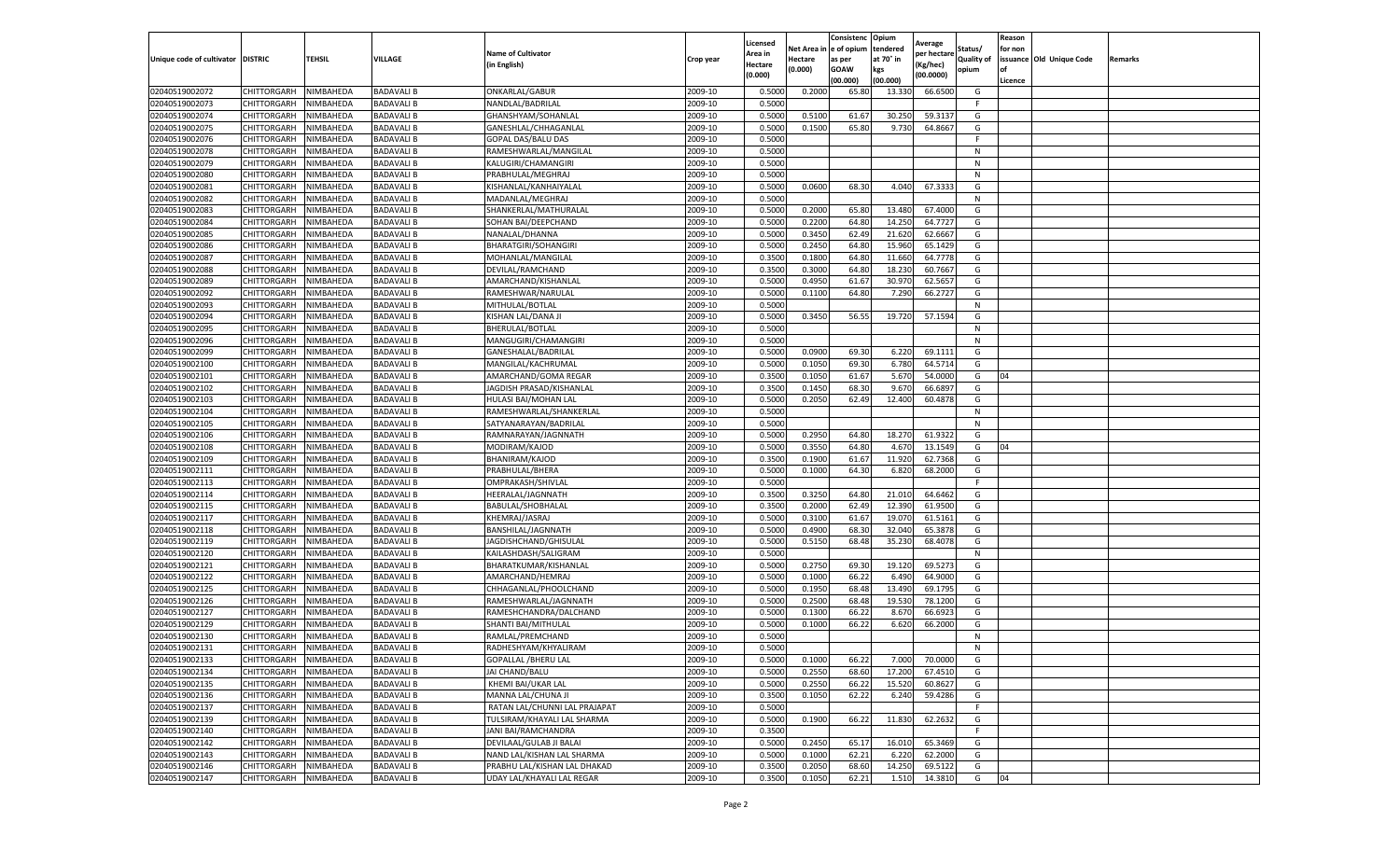|                                   |                    |           |                       |                                 |           | Licensed |         | Consistenc             | Opium     |                        |                   | Reason  |                          |                       |
|-----------------------------------|--------------------|-----------|-----------------------|---------------------------------|-----------|----------|---------|------------------------|-----------|------------------------|-------------------|---------|--------------------------|-----------------------|
|                                   |                    |           |                       | <b>Name of Cultivator</b>       |           | Area in  |         | Net Area in e of opium | tendered  | Average<br>per hectare | Status/           | for non |                          |                       |
| Unique code of cultivator DISTRIC |                    | TEHSIL    | VILLAGE               | in English)                     | Crop year | Hectare  | Hectare | as per                 | at 70° in | (Kg/hec                | <b>Quality of</b> |         | issuance Old Unique Code | <b>Remarks</b>        |
|                                   |                    |           |                       |                                 |           | (0.000)  | (0.000) | <b>GOAW</b>            | kgs       | (00.0000)              | opium             |         |                          |                       |
|                                   |                    |           |                       |                                 |           |          |         | (00.000)               | (00.000)  |                        |                   | Licence |                          |                       |
| 02040519002148                    | CHITTORGARH        | NIMBAHEDA | <b>BADAVALI B</b>     | BOTH LAL/CHOGA LAL NAI          | 2009-10   | 0.5000   |         |                        |           |                        | N                 |         |                          |                       |
| 02040519002149                    | CHITTORGARH        | NIMBAHEDA | <b>BADAVALI B</b>     | DHAN RAJ/NAND LAL SHARMA        | 2009-10   | 0.5000   | 0.2500  | 62.21                  | 15.62     | 62.4800                | G                 |         |                          |                       |
| 02040519002151                    | CHITTORGARH        | NIMBAHEDA | <b>BADAVALI B</b>     | SUKHLAL/NATHU LAL DHAKAD        | 2009-10   | 0.5000   | 0.1300  | 68.60                  | 9.34      | 71.8462                | G                 |         |                          |                       |
| 02040519002152                    | CHITTORGARH        | NIMBAHEDA | <b>BADAVALI B</b>     | DINESH CHANDRA/MADAN LAL DHAKAD | 2009-10   | 0.5000   | 0.1550  | 65.17                  | 10.340    | 66.7097                | G                 |         |                          |                       |
| 02040519002153                    | <b>CHITTORGARH</b> | NIMBAHEDA | <b>BADAVALI B</b>     | LILA SHANKAR/GHISU LAL DHAKAD   | 2009-10   | 0.5000   | 0.3400  | 65.17                  | 22.07     | 64.9118                | G                 |         |                          |                       |
| 02040519002154                    | CHITTORGARH        | NIMBAHEDA | <b>BADAVALI B</b>     | SHRILAL/TULSIRAM                | 2009-10   | 0.5000   | 0.1550  | 65.17                  | 10.08     | 65.0323                | G                 |         |                          |                       |
| 02040519002138                    | CHITTORGARH        | NIMBAHEDA | <b>BADAVALI B</b>     | VISHNU GIRI/MANOHAR GIRI        | 2009-10   | 0.5000   | 0.0900  | 68.60                  | 6.150     | 68.3333                | G                 |         |                          |                       |
| 02040519002141                    | CHITTORGARH        | NIMBAHEDA | <b>BADAVALI B</b>     | RATAN SINGH/BHIM SINGH          | 2009-10   | 0.5000   |         |                        |           |                        | F                 |         |                          |                       |
| 02040519002128                    | CHITTORGARH        | NIMBAHEDA | <b>BADAVALI B</b>     | BHERU LAL/NATHU LAL             | 2009-10   | 0.2500   | 0.1000  | 65.17                  | 6.660     | 66.6000                | G                 |         |                          |                       |
| 02040519002107                    | CHITTORGARH        | NIMBAHEDA | <b>BADAVALI B</b>     | DEVISINGH/BHIMSINGH             | 2009-10   | 0.2500   | 0.2500  | 62.21                  | 15.400    | 61.6000                | G                 |         |                          |                       |
| 02040519002097                    | CHITTORGARH        | NIMBAHEDA | <b>BADAVALI B</b>     | SHAMBHU LAL/BAGDIRAM            | 2009-10   | 0.2500   |         |                        |           |                        | F.                |         |                          |                       |
| 02040519002110                    | CHITTORGARH        | NIMBAHEDA | BADAVALI B            | <b>OUNKARI BAI/OUNKAR</b>       | 2009-10   | 0.2500   |         |                        |           |                        | F                 |         |                          | <b>NAME CHANGE</b>    |
| 02040519003030                    | CHITTORGARH        | NIMBAHEDA | BANGEDAGHATA A        | HEERA LAL/JIVRAJ                | 2009-10   | 0.5000   | 0.1600  | 70.77                  | 11.400    | 71.2500                | G                 |         |                          |                       |
| 02040519003001                    | CHITTORGARH        | NIMBAHEDA | <b>BANGEDAGHATA A</b> | MANGILAL/RAMALAL                | 2009-10   | 0.5000   | 0.2200  | 65.15                  | 14.79     | 67.2273                | G                 |         |                          |                       |
| 02040519003002                    | CHITTORGARH        | NIMBAHEDA | <b>BANGEDAGHATA A</b> | RATANLAL/KISHANLAL              | 2009-10   | 0.5000   | 0.2500  | 65.15                  | 16.250    | 65.0000                | G                 |         |                          |                       |
| 02040519003003                    | CHITTORGARH        | NIMBAHEDA | <b>BANGEDAGHATA A</b> | VARJIBAI/TEKCHAND               | 2009-10   | 0.5000   | 0.2750  | 67.79                  | 18.82     | 68.4364                | G                 |         |                          |                       |
| 02040519003004                    | CHITTORGARH        | NIMBAHEDA | <b>BANGEDAGHATA A</b> | MANGILAL/ONKAR                  | 2009-10   | 0.5000   |         |                        |           |                        | N                 |         |                          |                       |
| 02040519003005                    | CHITTORGARH        | NIMBAHEDA | <b>BANGEDAGHATA A</b> | BHURALAL/BHANWAR LAL            | 2009-10   | 0.5000   | 0.2750  | 65.11                  | 17.120    | 62.2545                | G                 |         |                          |                       |
| 02040519003006                    | CHITTORGARH        | NIMBAHEDA | BANGEDAGHATA A        | MOTIYABAI/MANGILAL              | 2009-10   | 0.5000   | 0.1000  | 65.15                  | 6.660     | 66.6000                | G                 |         |                          |                       |
| 02040519003007                    | CHITTORGARH        | NIMBAHEDA | <b>BANGEDAGHATA A</b> | GOPALLAL/LALU                   | 2009-10   | 0.5000   | 0.3950  | 65.15                  | 26.22     | 66.3797                | G                 |         |                          |                       |
| 02040519003008                    |                    |           |                       |                                 | 2009-10   |          |         |                        |           |                        | G                 |         |                          |                       |
|                                   | CHITTORGARH        | NIMBAHEDA | <b>BANGEDAGHATA A</b> | DHAPU BAI/NANALAL               |           | 0.5000   | 0.2000  | 65.15                  | 13.260    | 66.3000                |                   |         |                          |                       |
| 02040519003009                    | CHITTORGARH        | NIMBAHEDA | <b>BANGEDAGHATA A</b> | SOSAR BAI/BHUVANIRAM            | 2009-10   | 0.2500   |         |                        |           |                        | F                 |         |                          |                       |
| 02040519003010                    | CHITTORGARH        | NIMBAHEDA | <b>BANGEDAGHATA A</b> | BHUWANIRAM/JAGNNATH             | 2009-10   | 0.5000   | 0.3500  | 62.49                  | 21.910    | 62.6000                | G                 |         |                          |                       |
| 02040519003011                    | CHITTORGARH        | NIMBAHEDA | <b>BANGEDAGHATA A</b> | BHERULAL/GHISALAL               | 2009-10   | 0.5000   | 0.2000  | 65.17                  | 13.35     | 66.7500                | G                 |         |                          |                       |
| 02040519003012                    | CHITTORGARH        | NIMBAHEDA | BANGEDAGHATA A        | SHANTILAL/HEERALAL              | 2009-10   | 0.5000   | 0.1850  | 70.77                  | 16.18     | 87.4595                | G                 |         |                          |                       |
| 02040519003013                    | CHITTORGARH        | NIMBAHEDA | <b>BANGEDAGHATA A</b> | RAMESHWARLAL/BHUVANIRAM         | 2009-10   | 0.5000   | 0.2000  | 65.15                  | 13.280    | 66.4000                | G                 |         |                          |                       |
| 02040519003014                    | CHITTORGARH        | NIMBAHEDA | <b>BANGEDAGHATA A</b> | BADRILAL/NANURAM                | 2009-10   | 0.5000   | 0.1000  | 65.1                   | 6.63      | 66.3000                | G                 |         |                          |                       |
| 02040519003015                    | CHITTORGARH        | NIMBAHEDA | BANGEDAGHATA A        | BHANWARLAL/KESHURAM             | 2009-10   | 0.3500   | 0.1800  | 65.17                  | 11.580    | 64.3333                | G                 |         |                          |                       |
| 02040519003016                    | CHITTORGARH        | NIMBAHEDA | <b>BANGEDAGHATA A</b> | CHHAGANLAL/NANALAL              | 2009-10   | 0.5000   | 0.0950  | 67.79                  | 6.590     | 69.3684                | G                 |         |                          |                       |
| 02040519003018                    | CHITTORGARH        | NIMBAHEDA | <b>BANGEDAGHATA A</b> | MANGHI BAI/NANALAL              | 2009-10   | 0.5000   | 0.1000  | 63.11                  | 6.430     | 64.3000                | G                 |         |                          |                       |
| 02040519003021                    | CHITTORGARH        | NIMBAHEDA | BANGEDAGHATA A        | RAMESHWARI BAI/GANGARAM         | 2009-10   | 0.2500   | 0.2000  | 65.1                   | 12.99     | 64.9500                | G                 |         |                          | <b>NAME CHANGE</b>    |
| 02040519003022                    | CHITTORGARH        | NIMBAHEDA | <b>BANGEDAGHATA A</b> | RADHESHYAM/BHURIBA              | 2009-10   | 0.3500   | 0.2050  | 65.17                  | 13.230    | 64.5366                | G                 |         |                          |                       |
| 02040519003023                    | CHITTORGARH        | NIMBAHEDA | <b>BANGEDAGHATA A</b> | ONKARLAL/BHAGIRATH              | 2009-10   | 0.5000   | 0.2000  | 63.11                  | 12.760    | 63.8000                | G                 |         |                          |                       |
| 02040519003024                    | CHITTORGARH        | NIMBAHEDA | <b>BANGEDAGHATA A</b> | VARDICHAND/PYARA                | 2009-10   | 0.5000   | 0.1000  | 65.80                  | 6.71      | 67.1000                | G                 |         |                          |                       |
| 02040519003025                    | CHITTORGARH        | NIMBAHEDA | <b>BANGEDAGHATA A</b> | PHOOLCHAND/SUKHDEV              | 2009-10   | 0.5000   | 0.1000  | 67.79                  | 6.77      | 67.7000                | G                 |         |                          |                       |
| 02040519003026                    | CHITTORGARH        | NIMBAHEDA | <b>BANGEDAGHATA A</b> | PYARIBAI/NANA LAL               | 2009-10   | 0.5000   | 0.2000  | 63.11                  | 12.83     | 64.1500                | G                 |         |                          |                       |
| 02040519003028                    | CHITTORGARH        | NIMBAHEDA | <b>BANGEDAGHATA A</b> | KANHAIYALAL/BHUWANIRAM          | 2009-10   | 0.5000   | 0.1550  | 65.80                  | 10.41     | 67.1613                | G                 |         |                          |                       |
| 02040519003031                    | CHITTORGARH        | NIMBAHEDA | BANGEDAGHATA A        | SITA BAI/LABCHAND               | 2009-10   | 0.5000   | 0.2000  | 63.11                  | 12.700    | 63.5000                | G                 |         |                          |                       |
| 02040519003032                    | CHITTORGARH        | NIMBAHEDA | <b>BANGEDAGHATA A</b> | MOHANLAL/NANALAI                | 2009-10   | 0.5000   | 0.0950  | 65.80                  | 7.74      | 81.4737                | G                 |         |                          |                       |
| 02040519003035                    | CHITTORGARH        | NIMBAHEDA | <b>BANGEDAGHATA A</b> | KISHANLAL/BHUWANIRAM            | 2009-10   | 0.5000   | 0.2050  | 63.11                  | 12.900    | 62.9268                | G                 |         |                          |                       |
| 02040519003036                    | CHITTORGARH        | NIMBAHEDA | BANGEDAGHATA A        | NANIBAI/BHANWARLAL              | 2009-10   | 0.5000   | 0.1550  | 63.1                   | 10.10     | 65.1613                | G                 |         |                          |                       |
| 02040519003037                    | CHITTORGARH        | NIMBAHEDA | <b>BANGEDAGHATA A</b> | PRABHULAL/ONKARLAL              | 2009-10   | 0.5000   |         |                        |           |                        | F.                |         |                          |                       |
| 02040519003038                    | CHITTORGARH        | NIMBAHEDA | <b>BANGEDAGHATA A</b> | MANGILAL/NANALAL                | 2009-10   | 0.5000   | 0.3000  | 59.05                  | 17.86     | 59.533                 | G                 |         |                          |                       |
| 02040519003039                    | CHITTORGARH        | NIMBAHEDA | BANGEDAGHATA A        | ASHOKKUMAR/BHAWARLAL            | 2009-10   | 0.5000   | 0.1000  | 65.80                  | 6.65      | 66.5000                | G                 |         |                          |                       |
| 02040519003040                    | CHITTORGARH        | NIMBAHEDA | <b>BANGEDAGHATA A</b> | SHUWAGI BAI/RAM LAL             | 2009-10   | 0.5000   | 0.1950  | 67.79                  | 12.490    | 64.0513                | G                 |         |                          |                       |
| 02040519003043                    | CHITTORGARH        | NIMBAHEDA | <b>BANGEDAGHATA A</b> | DEUBAI/MOTILAL                  | 2009-10   | 0.5000   | 0.2800  | 59.05                  | 16.27     | 58.1071                | G                 |         |                          |                       |
| 02040519003044                    | CHITTORGARH        | NIMBAHEDA | <b>BANGEDAGHATA A</b> | KALURAM/KHEMRAJ                 | 2009-10   | 0.5000   | 0.1000  | 65.15                  | 6.800     | 68.0000                | G                 |         |                          |                       |
| 02040519003046                    | CHITTORGARH        | NIMBAHEDA | <b>BANGEDAGHATA A</b> | CHUNNILAL/BADRILAL              | 2009-10   | 0.5000   | 0.2000  | 65.15                  | 13.230    | 66.1500                | G                 |         |                          |                       |
| 02040519003047                    | CHITTORGARH        | NIMBAHEDA | <b>BANGEDAGHATA A</b> | GISULAL/NANDLAL                 | 2009-10   | 0.3500   | 0.3500  | 67.79                  | 23.310    | 66.6000                | G                 |         |                          |                       |
| 02040519003049                    | CHITTORGARH        | NIMBAHEDA | <b>BANGEDAGHATA A</b> | SHRILAL/KISHANLAL               | 2009-10   | 0.5000   | 0.2600  | 65.15                  | 17.200    | 66.1538                | G                 |         |                          |                       |
| 02040519003050                    | CHITTORGARH        | NIMBAHEDA | <b>BANGEDAGHATA A</b> | KAILASH/JITU                    | 2009-10   | 0.3500   |         |                        |           |                        | F.                |         |                          | TRANSFER/MANOHARKHEDI |
| 02040519003051                    | CHITTORGARH        | NIMBAHEDA | <b>BANGEDAGHATA A</b> | NANDLAL/KHEMRAJ                 | 2009-10   | 0.5000   | 0.1000  | 65.80                  | 6.510     | 65.1000                | G                 |         |                          |                       |
| 02040519003053                    |                    | NIMBAHEDA | <b>BANGEDAGHATA A</b> | MANGIBAI/HEERALAL               | 2009-10   | 0.5000   | 0.3950  | 68.30                  | 26.960    | 68.2532                | G                 |         |                          |                       |
| 02040519003054                    | CHITTORGARH        |           |                       | RAMSUKHI BAI/PARBHU LAL         |           |          |         |                        |           |                        |                   |         |                          |                       |
|                                   | <b>CHITTORGARH</b> | NIMBAHEDA | <b>BANGEDAGHATA A</b> |                                 | 2009-10   | 0.2500   |         |                        |           |                        | F.                |         |                          | <b>NAME CHANGE</b>    |
| 02040519003055                    | CHITTORGARH        | NIMBAHEDA | <b>BANGEDAGHATA A</b> | JEETU/NANA                      | 2009-10   | 0.5000   | 0.2000  | 65.00                  | 13.390    | 66.9500                | G                 |         |                          |                       |
| 02040519003057                    | CHITTORGARH        | NIMBAHEDA | <b>BANGEDAGHATA A</b> | KANHAIYALAL/ONKAR               | 2009-10   | 0.5000   |         |                        |           |                        | F.                |         |                          |                       |
| 02040519003058                    | CHITTORGARH        | NIMBAHEDA | <b>BANGEDAGHATA A</b> | PHOOLCHAND/SHANKERLAL-KASHIRAM  | 2009-10   | 0.5000   | 0.2550  | 65.00                  | 16.630    | 65.2157                | G                 |         |                          |                       |
| 02040519003060                    | CHITTORGARH        | NIMBAHEDA | <b>BANGEDAGHATA A</b> | CHHAGANLAL/ONKARLAL             | 2009-10   | 0.5000   | 0.4200  | 65.00                  | 27.180    | 64.7143                | G                 |         |                          |                       |
| 02040519003062                    | <b>CHITTORGARH</b> | NIMBAHEDA | <b>BANGEDAGHATA A</b> | LABHCHAND/HARLAL                | 2009-10   | 0.5000   | 0.0500  | 70.77                  | 3.580     | 71.6000                | G                 |         |                          |                       |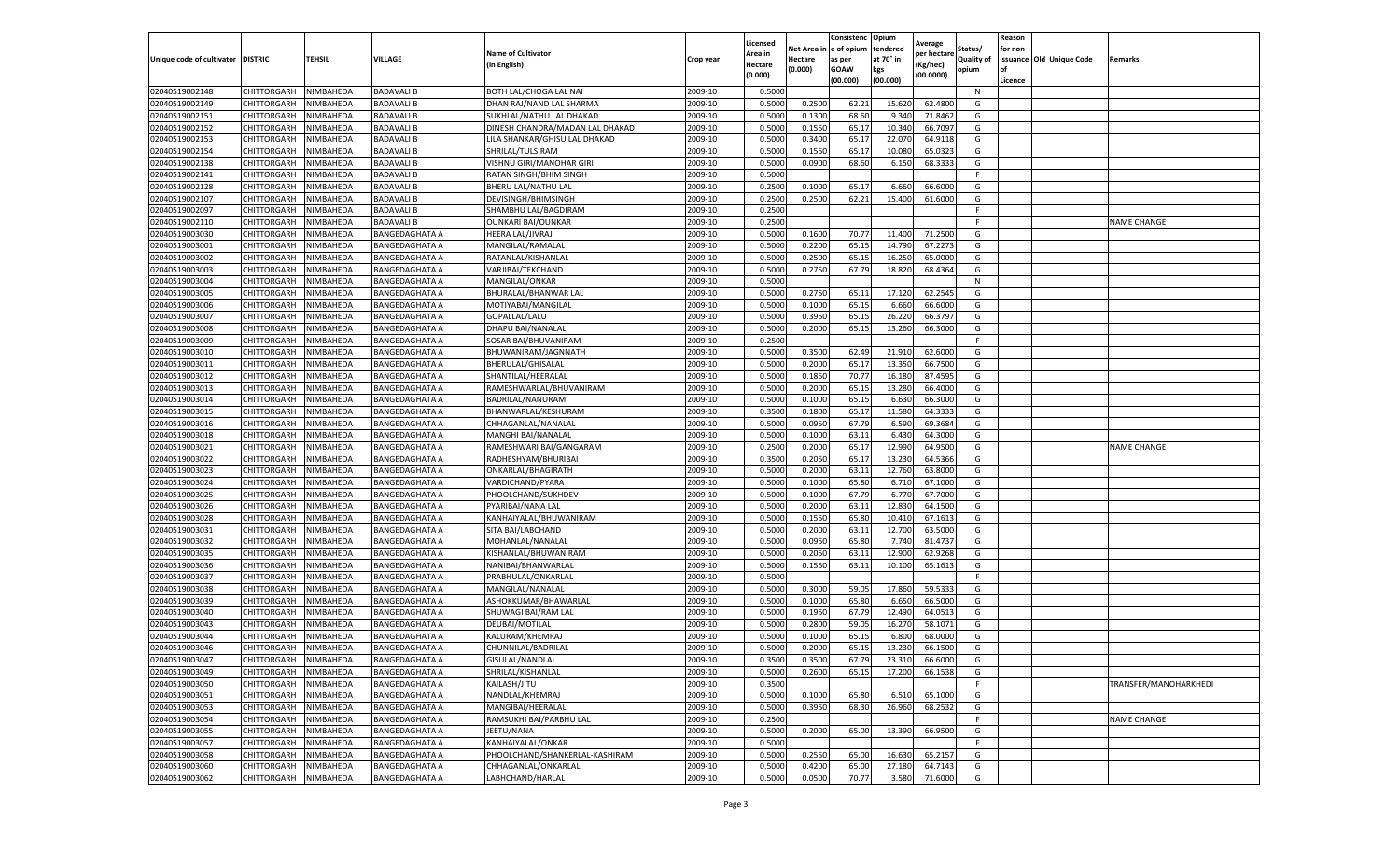|                                   |             |           |                       |                            |           | Licensed |            | Consistenc  | Opium     | Average     |                   | Reason  |                          |                    |
|-----------------------------------|-------------|-----------|-----------------------|----------------------------|-----------|----------|------------|-------------|-----------|-------------|-------------------|---------|--------------------------|--------------------|
|                                   |             |           |                       | <b>Name of Cultivator</b>  |           | Area in  | Net Area i | e of opium  | tendered  | per hectare | Status/           | for non |                          |                    |
| Unique code of cultivator DISTRIC |             | TEHSIL    | VILLAGE               | (in English)               | Crop year | Hectare  | Hectare    | as per      | at 70° in | (Kg/hec)    | <b>Quality of</b> |         | issuance Old Unique Code | Remarks            |
|                                   |             |           |                       |                            |           | (0.000)  | (0.000)    | <b>GOAW</b> | kgs       | (00.0000)   | opium             | οf      |                          |                    |
|                                   |             |           |                       |                            |           |          |            | (00.000     | (00.000)  |             |                   | Licence |                          |                    |
| 02040519003063                    | CHITTORGARH | NIMBAHEDA | <b>BANGEDAGHATA A</b> | <b>BABULAL/BHAGU REGAR</b> | 2009-10   | 0.5000   | 0.1550     | 70.77       | 10.81     | 69.7419     | G                 |         |                          |                    |
| 02040519003064                    | CHITTORGARH | NIMBAHEDA | <b>BANGEDAGHATA A</b> | GHISU/KISHANLAL            | 2009-10   | 0.500    | 0.2000     | 65.00       | 13.21     | 66.0500     | G                 |         |                          |                    |
| 02040519003065                    | CHITTORGARH | NIMBAHEDA | <b>BANGEDAGHATA A</b> | MANGILAL/HUKMA REGAR       | 2009-10   | 0.5000   | 0.2200     | 67.79       | 14.970    | 68.0455     | G                 |         |                          |                    |
| 02040519003066                    | CHITTORGARH | NIMBAHEDA | <b>BANGEDAGHATA A</b> | CHATRULAL/BHAGWAN REGAR    | 2009-10   | 0.5000   | 0.2300     | 65.00       | 14.910    | 64.8261     | G                 |         |                          |                    |
| 02040519003067                    | CHITTORGARH | NIMBAHEDA | <b>BANGEDAGHATA A</b> | ONKARLAL/BHAGU             | 2009-10   | 0.5000   | 0.1550     | 65.00       | 9.990     | 64.4516     | G                 |         |                          |                    |
| 02040519003068                    | CHITTORGARH | NIMBAHEDA | <b>BANGEDAGHATA A</b> | RATANLAL/ONKAR             | 2009-10   | 0.5000   | 0.1000     | 62.77       | 6.41      | 64.1000     | G                 |         |                          |                    |
| 02040519003069                    | CHITTORGARH | NIMBAHEDA | <b>BANGEDAGHATA A</b> | AMBALAL/JAGNNATH           | 2009-10   | 0.5000   | 0.2200     | 67.79       | 14.860    | 67.5455     | G                 |         |                          |                    |
| 02040519003070                    | CHITTORGARH | NIMBAHEDA | <b>BANGEDAGHATA A</b> | TULSIRAM/BHANWARLAL        | 2009-10   | 0.500    |            |             |           |             | F.                |         |                          |                    |
| 02040519003072                    | CHITTORGARH | NIMBAHEDA | <b>BANGEDAGHATA A</b> | MANGILAL/KISHAN            | 2009-10   | 0.5000   | 0.1950     | 65.00       | 13.08     | 67.0769     | G                 |         |                          |                    |
| 02040519003073                    | CHITTORGARH | NIMBAHEDA | <b>BANGEDAGHATA A</b> | NANDLAL/BHAGWAN            | 2009-10   | 0.5000   | 0.4150     | 65.17       | 26.540    | 63.9518     | G                 |         |                          |                    |
| 02040519003074                    | CHITTORGARH | NIMBAHEDA | <b>BANGEDAGHATA A</b> | BHERULAL/SHANKERLAL        | 2009-10   | 0.5000   | 0.2100     | 62.77       | 13.610    | 64.8095     | G                 |         |                          |                    |
| 02040519003075                    | CHITTORGARH | NIMBAHEDA | <b>BANGEDAGHATA A</b> | KALURAM/KISHANLAL          | 2009-10   | 0.3500   |            |             |           |             | F                 |         |                          |                    |
| 02040519003076                    | CHITTORGARH | NIMBAHEDA | <b>BANGEDAGHATA A</b> | VARDICHAND/BHAGU           | 2009-10   | 0.5000   | 0.3550     | 62.77       | 22.290    | 62.7887     | G                 |         |                          |                    |
| 02040519003078                    | CHITTORGARH | NIMBAHEDA | <b>BANGEDAGHATA A</b> | PHOOLCHAND/BHANWARLAL      | 2009-10   | 0.500    | 0.1000     | 67.79       | 6.740     | 67.4000     | G                 |         |                          |                    |
| 02040519003080                    | CHITTORGARH | NIMBAHEDA | <b>BANGEDAGHATA A</b> | KISHANLAL/MODIRAM          | 2009-10   | 0.5000   | 0.2000     | 67.79       | 13.900    | 69.5000     | G                 |         |                          |                    |
| 02040519003082                    | CHITTORGARH | NIMBAHEDA | <b>BANGEDAGHATA A</b> | HEMRAJ/NARAYAN             | 2009-10   | 0.5000   | 0.3550     | 65.17       | 22.650    | 63.8028     | G                 |         |                          |                    |
| 02040519003083                    | CHITTORGARH | NIMBAHEDA | <b>BANGEDAGHATA A</b> | NANDLAL/HARLAL             | 2009-10   | 0.500    | 0.2050     | 67.79       | 14.000    | 68.2927     | G                 |         |                          |                    |
| 02040519003084                    | CHITTORGARH | NIMBAHEDA | <b>BANGEDAGHATA A</b> | LABHCHAND/NARAYAN          | 2009-10   | 0.5000   | 0.2950     | 62.77       | 19.470    | 66.0000     | G                 |         |                          |                    |
| 02040519003085                    | CHITTORGARH | NIMBAHEDA | <b>BANGEDAGHATA A</b> | AMARCHAND/KHEMRAJ          | 2009-10   | 0.5000   | 0.0950     | 62.77       | 6.010     | 63.2632     | G                 |         |                          |                    |
| 02040519003086                    | CHITTORGARH | NIMBAHEDA | <b>BANGEDAGHATA A</b> | <b>BANSHILAL/ONKAR</b>     | 2009-10   | 0.5000   | 0.2850     | 59.29       | 17.230    | 60.4561     | G                 |         |                          |                    |
| 02040519003088                    | CHITTORGARH | NIMBAHEDA | <b>BANGEDAGHATA A</b> | NANDU BAI/GISALAL          | 2009-10   | 0.5000   | 0.1000     | 65.17       | 6.620     | 66.2000     | G                 |         |                          |                    |
| 02040519003092                    | CHITTORGARH | NIMBAHEDA | BANGEDAGHATA A        | DHAPUBAI/GOKUL             | 2009-10   | 0.5000   | 0.4750     | 59.29       | 28.07     | 59.0947     | G                 |         |                          |                    |
| 02040519003093                    | CHITTORGARH | NIMBAHEDA | <b>BANGEDAGHATA A</b> | LABHCHAND/KISHANLAL        | 2009-10   | 0.5000   | 0.2000     | 65.00       | 12.670    | 63.3500     | G                 |         |                          |                    |
| 02040519003095                    | CHITTORGARH | NIMBAHEDA | <b>BANGEDAGHATA A</b> | GEETALAL/NANDLAL           | 2009-10   | 0.5000   | 0.1000     | 59.29       | 5.910     | 59.1000     | G                 |         |                          |                    |
| 02040519003097                    | CHITTORGARH | NIMBAHEDA | <b>BANGEDAGHATA A</b> | KALURAM/JAGGA              | 2009-10   | 0.5000   | 0.2500     | 65.00       | 16.590    | 66.3600     | G                 |         |                          |                    |
| 02040519003098                    | CHITTORGARH | NIMBAHEDA | <b>BANGEDAGHATA A</b> | MANGILAL/NATHULAL          | 2009-10   | 0.5000   | 0.4000     | 57.26       | 22.810    | 57.0250     | G                 |         |                          |                    |
| 02040519003100                    | CHITTORGARH | NIMBAHEDA | <b>BANGEDAGHATA A</b> | RAMESHWARLAL/KISHANLAI     | 2009-10   | 0.5000   | 0.3650     | 62.77       | 21.870    | 59.9178     | G                 |         |                          |                    |
| 02040519003101                    | CHITTORGARH | NIMBAHEDA | BANGEDAGHATA A        | PUSHKARLAL/BHERULAL        | 2009-10   | 0.3500   | 0.3350     | 62.21       | 20.600    | 61.4925     | G                 |         |                          |                    |
| 02040519003104                    | CHITTORGARH | NIMBAHEDA | <b>BANGEDAGHATA A</b> | MOHANLAL/KALURAM           | 2009-10   | 0.5000   | 0.3300     | 66.22       | 21.760    | 65.9394     | G                 |         |                          |                    |
| 02040519003105                    | CHITTORGARH | NIMBAHEDA | <b>BANGEDAGHATA A</b> | SHANTILAL/RAM LAL          | 2009-10   | 0.2500   | 0.2600     | 66.22       | 17.410    | 66.961      | G                 |         |                          | <b>NAME CHANGE</b> |
| 02040519003106                    | CHITTORGARH | NIMBAHEDA | <b>BANGEDAGHATA A</b> | BANSILAL/KASHIRAM MALI     | 2009-10   | 0.5000   | 0.3100     | 68.48       | 21.230    | 68.483      | G                 |         |                          |                    |
| 02040519003107                    | CHITTORGARH | NIMBAHEDA | <b>BANGEDAGHATA A</b> | RAMCHANDRA/MOTILAL REGAR   | 2009-10   | 0.5000   | 0.3050     | 62.22       | 18.710    | 61.3443     | G                 |         |                          |                    |
| 02040519003108                    | CHITTORGARH | NIMBAHEDA | <b>BANGEDAGHATA A</b> | BABULAL/JAIRAM             | 2009-10   | 0.500    | 0.5000     | 59.22       | 29.660    | 59.3200     | G                 |         |                          |                    |
| 02040519003111                    | CHITTORGARH | NIMBAHEDA | <b>BANGEDAGHATA A</b> | ONKARLAL/MOTILAL           | 2009-10   | 0.5000   | 0.3400     | 59.22       | 19.970    | 58.7353     | G                 |         |                          |                    |
| 02040519003112                    | CHITTORGARH | NIMBAHEDA | <b>BANGEDAGHATA A</b> | SURAJMAL/BHERULAL          | 2009-10   | 0.3500   | 0.1400     | 66.22       | 9.280     | 66.2857     | G                 |         |                          |                    |
| 02040519003113                    | CHITTORGARH | NIMBAHEDA | <b>BANGEDAGHATA A</b> | GOPALLAL/BANSHILAL         | 2009-10   | 0.5000   | 0.1800     | 68.48       | 12.440    | 69.1111     | G                 |         |                          |                    |
| 02040519003114                    | CHITTORGARH | NIMBAHEDA | <b>BANGEDAGHATA A</b> | SHAMBHULAL/JAIRAJ          | 2009-10   | 0.3500   | 0.1000     | 59.22       | 6.010     | 60.1000     | G                 |         |                          |                    |
| 02040519003116                    | CHITTORGARH | NIMBAHEDA | <b>BANGEDAGHATA A</b> | ASHARAM/MODIRAM            | 2009-10   | 0.3500   | 0.2950     | 59.22       | 17.650    | 59.8305     | G                 |         |                          |                    |
| 02040519003118                    | CHITTORGARH | NIMBAHEDA | <b>BANGEDAGHATA A</b> | KANHAIYALAL/MOTILAL        | 2009-10   | 0.5000   | 0.4000     | 65.18       | 26.17     | 65.4250     | G                 |         |                          |                    |
| 02040519003120                    | CHITTORGARH | NIMBAHEDA | <b>BANGEDAGHATA A</b> | MADANLAL/PRABHULAL         | 2009-10   | 0.5000   | 0.4600     | 59.22       | 27.430    | 59.6304     | G                 |         |                          |                    |
| 02040519003121                    | CHITTORGARH | NIMBAHEDA | <b>BANGEDAGHATA A</b> | PRABHULAL/KASHIRAM         | 2009-10   | 0.3500   | 0.3650     | 65.18       | 23.010    | 63.0411     | G                 |         |                          |                    |
| 02040519003122                    | CHITTORGARH | NIMBAHEDA | <b>BANGEDAGHATA A</b> | NOJIBAI/JAGLIYA            | 2009-10   | 0.5000   | 0.2550     | 65.18       | 16.750    | 65.6863     | G                 |         |                          |                    |
| 02040519003263                    | CHITTORGARH | NIMBAHEDA | <b>BANGEDAGHATA A</b> | RATANLAL/MANA              | 2009-10   | 0.5000   | 0.1000     | 65.18       | 6.480     | 64.8000     | G                 |         |                          |                    |
| 02040519003061                    | CHITTORGARH | NIMBAHEDA | <b>BANGEDAGHATA A</b> | <b>BHGAVAN/BHURA</b>       | 2009-10   | 0.5000   | 0.1000     | 68.48       | 6.920     | 69.2000     | G                 |         |                          |                    |
| 02040519003019                    | CHITTORGARH | NIMBAHEDA | <b>BANGEDAGHATA A</b> | CUNNI LAL/AMARCHAND        | 2009-10   | 0.3500   | 0.1000     | 65.18       | 6.640     | 66.4000     | G                 |         |                          |                    |
| 02040519003081                    | CHITTORGARH | NIMBAHEDA | <b>BANGEDAGHATA A</b> | RAMCHANDRA/DEVA BALAI      | 2009-10   | 0.350    | 0.2250     | 59.22       | 13.080    | 58.1333     | G                 |         |                          |                    |
| 02040519003094                    | CHITTORGARH | NIMBAHEDA | <b>BANGEDAGHATA A</b> | MANGI LAL/VARDI CHAND      | 2009-10   | 0.2500   | 0.1150     | 65.18       | 7.330     | 63.7391     | G                 |         |                          |                    |
| 02040519003264                    | CHITTORGARH | NIMBAHEDA | <b>BANGEDAGHATA A</b> | SHIVLAL/JIVRAJ             | 2009-10   | 0.5000   | 0.1050     | 59.22       | 6.320     | 60.1905     | G                 |         |                          |                    |
| 02040519003117                    | CHITTORGARH | NIMBAHEDA | <b>BANGEDAGHATA A</b> | UDAIRAM/BHANWARLAL DHAKAD  | 2009-10   | 0.5000   | 0.3450     | 65.18       | 22.280    | 64.5797     | G                 |         |                          |                    |
| 02040519003017                    | CHITTORGARH | NIMBAHEDA | <b>BANGEDAGHATA A</b> | SAMPATBAI/MOTI LAL         | 2009-10   | 0.2500   | 0.2400     | 62.21       | 15.100    | 62.9167     | G                 |         |                          |                    |
| 02040519003041                    | CHITTORGARH | NIMBAHEDA | <b>BANGEDAGHATA A</b> | BHANWAR LAL/LAKHMI CHAND   | 2009-10   | 0.2500   | 0.1000     | 69.30       | 6.910     | 69.1000     | G                 |         |                          |                    |
| 02040519003091                    | CHITTORGARH | NIMBAHEDA | <b>BANGEDAGHATA A</b> | CHAGAN LAL/HAR LAL         | 2009-10   | 0.2500   | 0.1000     | 65.18       | 6.960     | 69.6000     | G                 |         |                          |                    |
| 02040519003102                    | CHITTORGARH | NIMBAHEDA | BANGEDAGHATA A        | NARAYAN LAL/MATHRA         | 2009-10   | 0.2500   | 0.2550     | 65.18       | 16.500    | 64.7059     | G                 |         |                          |                    |
| 02040519003109                    | CHITTORGARH | NIMBAHEDA | <b>BANGEDAGHATA A</b> | GOPALLAL/RATANLAL          | 2009-10   | 0.2500   | 0.1950     | 59.14       | 11.470    | 58.8205     | G                 |         |                          |                    |
| 02040519003110                    | CHITTORGARH | NIMBAHEDA | <b>BANGEDAGHATA A</b> | GISALAL/RATANLAL           | 2009-10   | 0.2500   | 0.2400     | 62.21       | 15.050    | 62.7083     | G                 |         |                          |                    |
| 02040519003123                    | CHITTORGARH | NIMBAHEDA | <b>BANGEDAGHATA A</b> | BANSILAL/SHANKAR           | 2009-10   | 0.2500   | 0.2000     | 65.18       | 12.960    | 64.8000     | G                 |         |                          |                    |
| 02040519003087                    | CHITTORGARH | NIMBAHEDA | <b>BANGEDAGHATA A</b> | MOHAN LAL/BHAGVANLAL       | 2009-10   | 0.2500   | 0.0800     | 68.48       | 5.820     | 72.7500     | G                 |         |                          |                    |
| 02040519003029                    | CHITTORGARH | NIMBAHEDA | <b>BANGEDAGHATA A</b> | BHERU LAL/DANRAJ           | 2009-10   | 0.2500   |            |             |           |             | F.                |         |                          |                    |
| 02040519003020                    | CHITTORGARH | NIMBAHEDA | <b>BANGEDAGHATA A</b> | SHIVNARAYAN/PRABHULAL      | 2009-10   | 0.5000   | 0.2100     | 65.17       | 13.770    | 65.5714     | G                 |         |                          |                    |
|                                   |             |           |                       |                            |           |          |            |             |           |             |                   |         |                          |                    |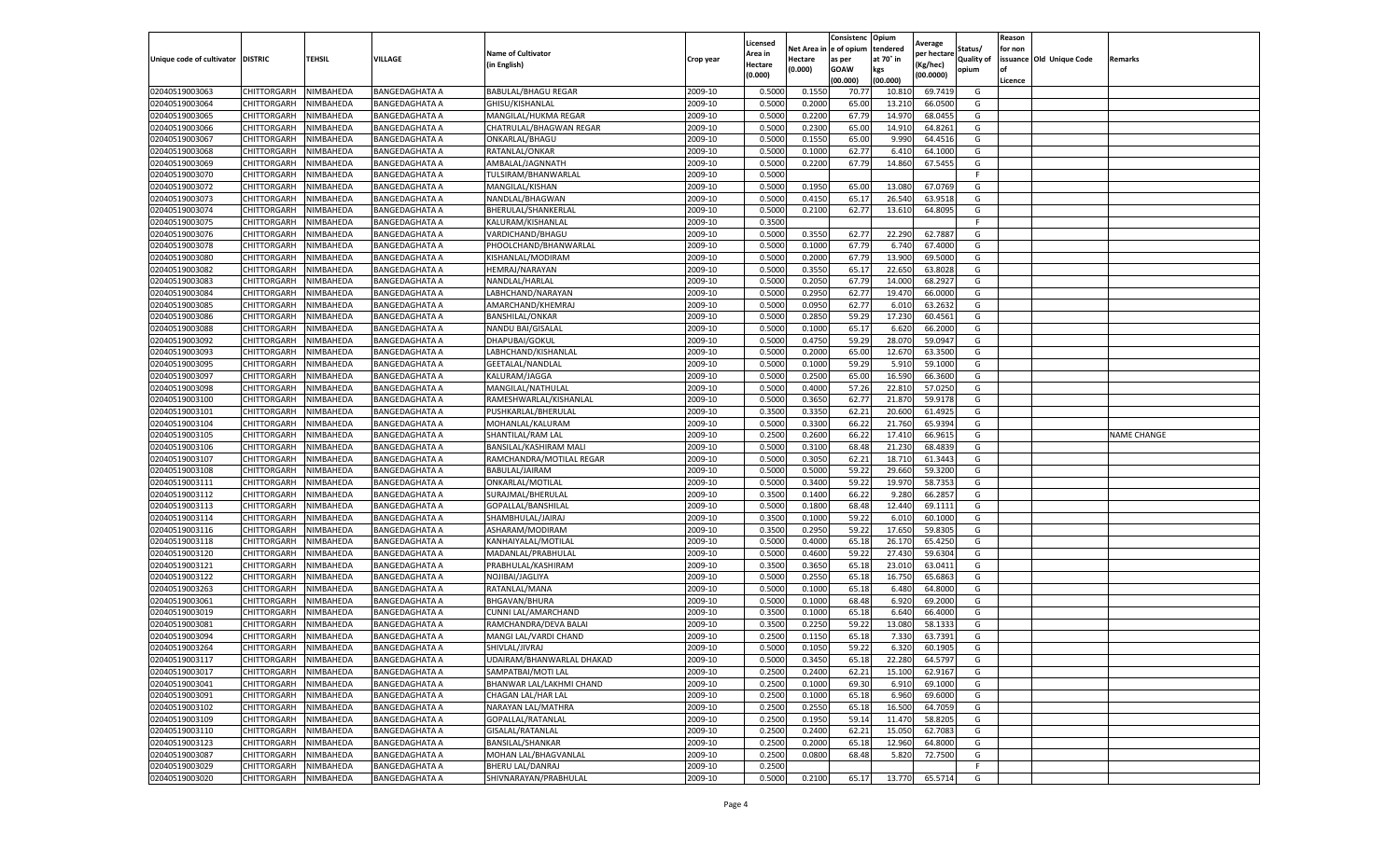|                                   |                    |           |                       |                             |           | Licensed |         | Consistenc             | Opium     | Average     |            | Reason  |                          |                    |
|-----------------------------------|--------------------|-----------|-----------------------|-----------------------------|-----------|----------|---------|------------------------|-----------|-------------|------------|---------|--------------------------|--------------------|
|                                   |                    |           |                       | <b>Name of Cultivator</b>   |           | Area in  |         | Net Area in e of opium | tendered  | per hectare | Status/    | for non |                          |                    |
| Unique code of cultivator DISTRIC |                    | TEHSIL    | VILLAGE               | in English)                 | Crop year | Hectare  | Hectare | as per                 | at 70° in | (Kg/hec     | Quality of |         | issuance Old Unique Code | <b>Remarks</b>     |
|                                   |                    |           |                       |                             |           | (0.000)  | (0.000) | <b>GOAW</b>            | kgs       | (00.0000)   | opium      |         |                          |                    |
|                                   |                    |           |                       |                             |           |          |         | (00.000)               | (00.000)  |             |            | Licence |                          |                    |
| 02040519003201                    | CHITTORGARH        | NIMBAHEDA | <b>BANGEDAGHATA B</b> | GOPALLAL/HEERALAL           | 2009-10   | 0.5000   | 0.3800  | 66.51                  | 25.64     | 67.4737     | G          |         |                          |                    |
| 02040519003126                    | CHITTORGARH        | NIMBAHEDA | <b>BANGEDAGHATA B</b> | SUKHLAL/TEKCHAND DHAKAD     | 2009-10   | 0.5000   | 0.1000  | 66.02                  | 6.70      | 67.0000     | G          |         |                          |                    |
| 02040519003132                    | CHITTORGARH        | NIMBAHEDA | <b>BANGEDAGHATA B</b> | BANSHILAL/JAIRAJ            | 2009-10   | 0.3500   | 0.3150  | 63.70                  | 20.09     | 63.7778     | G          |         |                          |                    |
| 02040519003133                    | CHITTORGARH        | NIMBAHEDA | <b>BANGEDAGHATA B</b> | BANSHILAL/NARAYAN           | 2009-10   | 0.5000   | 0.2000  | 66.02                  | 13.170    | 65.8500     | G          |         |                          |                    |
| 02040519003134                    | CHITTORGARH        | NIMBAHEDA | <b>BANGEDAGHATA B</b> | MANGILAL/HEMRAJ             | 2009-10   | 0.5000   | 0.1100  | 63.89                  | 7.24      | 65.8182     | G          |         |                          |                    |
| 02040519003135                    | CHITTORGARH        | NIMBAHEDA | BANGEDAGHATA B        | NANALAL/HARIRAM             | 2009-10   | 0.3500   | 0.2000  | 58.94                  | 11.41     | 57.0500     | G          |         |                          |                    |
| 02040519003137                    | CHITTORGARH        | NIMBAHEDA | <b>BANGEDAGHATA B</b> | <b>BANSHILAL/DEVA</b>       | 2009-10   | 0.3500   | 0.0950  | 63.89                  | 6.060     | 63.7895     | G          |         |                          |                    |
| 02040519003138                    | CHITTORGARH        | NIMBAHEDA | <b>BANGEDAGHATA B</b> | RATANLAL/MULA               | 2009-10   | 0.5000   | 0.1800  | 63.22                  | 12.72     | 70.6667     | G          |         |                          |                    |
| 02040519003141                    | CHITTORGARH        | NIMBAHEDA | <b>BANGEDAGHATA B</b> | KAILASHCHAND/JAGLIYA        | 2009-10   | 0.5000   | 0.2450  | 63.22                  | 15.860    | 64.7347     | G          |         |                          |                    |
| 02040519003142                    | CHITTORGARH        | NIMBAHEDA | <b>BANGEDAGHATA B</b> | NANALAL/ROOPA               | 2009-10   | 0.5000   | 0.3950  | 58.94                  | 23.460    | 59.3924     | G          |         |                          |                    |
| 02040519003143                    | CHITTORGARH        | NIMBAHEDA | <b>BANGEDAGHATA B</b> | HEERALAL/BHANA              | 2009-10   | 0.3500   | 0.2850  | 58.94                  | 16.55     | 58.0702     | G          |         |                          |                    |
| 02040519003148                    | CHITTORGARH        | NIMBAHEDA | <b>BANGEDAGHATA B</b> | LABHCHAND/MAGNA             | 2009-10   | 0.5000   | 0.3000  | 63.22                  | 18.51     | 61.7000     | G          |         |                          |                    |
| 02040519003150                    | CHITTORGARH        | NIMBAHEDA | BANGEDAGHATA B        | MOTILAL/PHOOLCHAND          | 2009-10   | 0.5000   | 0.5000  | 63.89                  | 6.64      | 13.2800     | G          | 04      |                          |                    |
| 02040519003153                    | CHITTORGARH        | NIMBAHEDA | <b>BANGEDAGHATA B</b> | RAMESHWARLAL/MANGILAL       | 2009-10   | 0.5000   | 0.2200  | 66.02                  | 14.73     | 66.9545     | G          |         |                          |                    |
| 02040519003157                    | CHITTORGARH        | NIMBAHEDA | <b>BANGEDAGHATA B</b> | HEERALAL/MOTILAL            | 2009-10   | 0.5000   | 0.1950  | 63.89                  | 12.07     | 61.8974     | G          |         |                          |                    |
| 02040519003159                    | CHITTORGARH        | NIMBAHEDA | <b>BANGEDAGHATA B</b> | KANA/MOOLA                  | 2009-10   | 0.5000   | 0.1050  | 66.02                  | 6.63      | 63.1429     | G          |         |                          |                    |
| 02040519003161                    | CHITTORGARH        | NIMBAHEDA | <b>BANGEDAGHATA B</b> | HARJUBAI/MANA               | 2009-10   | 0.5000   | 0.2050  | 63.89                  | 13.03     | 63.5610     | G          |         |                          |                    |
| 02040519003162                    | CHITTORGARH        | NIMBAHEDA | <b>BANGEDAGHATA B</b> | GEETALAL/ONKARLAL           | 2009-10   | 0.5000   | 0.4650  | 63.89                  | 29.34     | 63.0968     | G          |         |                          |                    |
| 02040519003164                    | CHITTORGARH        | NIMBAHEDA | BANGEDAGHATA B        | BANSHILAL/KESHURAM          | 2009-10   | 0.5000   | 0.1500  | 66.02                  | 9.70      | 64.666      | G          |         |                          |                    |
| 02040519003165                    | CHITTORGARH        | NIMBAHEDA | <b>BANGEDAGHATA B</b> | KANHAIYALAL/PREMCHAND       | 2009-10   | 0.5000   | 0.2000  | 63.22                  | 12.830    | 64.1500     | G          |         |                          |                    |
| 02040519003166                    | CHITTORGARH        | NIMBAHEDA | <b>BANGEDAGHATA B</b> | MADANLAL/NANALAL            | 2009-10   | 0.5000   | 0.2000  | 63.22                  | 12.760    | 63.8000     | G          |         |                          |                    |
| 02040519003167                    | CHITTORGARH        | NIMBAHEDA | <b>BANGEDAGHATA B</b> | LILABAI/MODIRAM             | 2009-10   | 0.5000   | 0.1550  | 63.89                  | 10.080    | 65.0323     | G          |         |                          |                    |
| 02040519003169                    | CHITTORGARH        | NIMBAHEDA | <b>BANGEDAGHATA B</b> | CHHAGANLAL/BHERULAL         | 2009-10   | 0.5000   | 0.1950  | 63.22                  | 12.370    | 63.4359     | G          |         |                          |                    |
| 02040519003176                    | CHITTORGARH        | NIMBAHEDA | <b>BANGEDAGHATA B</b> | DINESHCHANDRA/SHIVLAL       | 2009-10   | 0.5000   | 0.2000  | 63.22                  | 12.73     | 63.6500     | G          |         |                          |                    |
| 02040519003177                    | CHITTORGARH        | NIMBAHEDA | BANGEDAGHATA B        | KANHAIYALAL/CHHAGANLAL      | 2009-10   | 0.3500   | 0.1000  | 63.89                  | 6.43      | 64.3000     | G          |         |                          |                    |
| 02040519003178                    | <b>CHITTORGARH</b> | NIMBAHEDA | <b>BANGEDAGHATA B</b> | SHANTILAL/SHANKERLAL        | 2009-10   | 0.5000   | 0.3350  | 62.44                  | 22.47     | 67.0746     | G          |         |                          |                    |
| 02040519003180                    | CHITTORGARH        | NIMBAHEDA | <b>BANGEDAGHATA B</b> | BHAGIRATH/BHANWARLAL        | 2009-10   | 0.5000   | 0.3500  | 66.02                  | 23.62     | 67.4857     | G          |         |                          |                    |
| 02040519003181                    | CHITTORGARH        | NIMBAHEDA | <b>BANGEDAGHATA B</b> | <b>KHEMRAJ/MANGILAL</b>     | 2009-10   | 0.5000   | 0.4550  | 62.44                  | 28.77     | 63.2308     | G          |         |                          |                    |
| 02040519003182                    | CHITTORGARH        | NIMBAHEDA | <b>BANGEDAGHATA B</b> | DALCHAND/BADRILAL           | 2009-10   | 0.5000   | 0.1000  | 66.41                  | 7.140     | 71.4000     | G          |         |                          |                    |
| 02040519003183                    | CHITTORGARH        | NIMBAHEDA | <b>BANGEDAGHATA B</b> | LUXMINARAYAN/PHOOLCHAND     | 2009-10   | 0.5000   | 0.2100  | 62.61                  | 13.11     | 62.4286     | G          |         |                          |                    |
| 02040519003184                    | CHITTORGARH        | NIMBAHEDA | BANGEDAGHATA B        | GORILAL/HEERALAL            | 2009-10   | 0.5000   | 0.2000  | 62.61                  | 12.56     | 62.8000     | G          |         |                          |                    |
| 02040519003185                    | CHITTORGARH        | NIMBAHEDA | <b>BANGEDAGHATA B</b> | PRITHWIRAJ/BHAWANIRAM       | 2009-10   | 0.5000   | 0.2000  | 66.51                  | 15.180    | 75.9000     | G          |         |                          |                    |
| 02040519003188                    | CHITTORGARH        | NIMBAHEDA | <b>BANGEDAGHATA B</b> | KANHAIYALAL/HEERALAL        | 2009-10   | 0.5000   |         |                        |           |             | F.         |         |                          |                    |
| 02040519003189                    | CHITTORGARH        | NIMBAHEDA | <b>BANGEDAGHATA B</b> | RADHESHYAM/CHHAGANLAL       | 2009-10   | 0.3500   | 0.1000  | 66.41                  | 6.690     | 66.9000     | G          |         |                          |                    |
| 02040519003190                    | CHITTORGARH        | NIMBAHEDA | <b>BANGEDAGHATA B</b> | SHIVLAL/NANALAL             | 2009-10   | 0.5000   | 0.2100  | 66.41                  | 13.830    | 65.8571     | G          |         |                          |                    |
| 02040519003192                    | CHITTORGARH        | NIMBAHEDA | <b>BANGEDAGHATA B</b> | MANGILAL/CHUNNILAL          | 2009-10   | 0.5000   | 0.2000  | 63.22                  | 13.120    | 65.6000     | G          |         |                          |                    |
| 02040519003193                    | CHITTORGARH        | NIMBAHEDA | <b>BANGEDAGHATA B</b> | SURESHCHAND/SOHANLAL        | 2009-10   | 0.5000   | 0.1000  | 66.41                  | 6.700     | 67.0000     | G          |         |                          |                    |
| 02040519003195                    | CHITTORGARH        | NIMBAHEDA | BANGEDAGHATA B        | LUXMINARAYAN/NANALAI        | 2009-10   | 0.5000   | 0.1000  | 66.15                  | 6.97      | 69.7000     | G          |         |                          |                    |
| 02040519003196                    | CHITTORGARH        | NIMBAHEDA | <b>BANGEDAGHATA B</b> | RAMESHWARLAL/BHANWARLAL     | 2009-10   | 0.5000   | 0.2750  | 66.41                  | 18.53     | 67.3818     | G          |         |                          |                    |
| 02040519003197                    | CHITTORGARH        | NIMBAHEDA | <b>BANGEDAGHATA B</b> | KISHANLAL/NATHULAL          | 2009-10   | 0.3500   | 0.3050  | 66.51                  | 20.24     | 66.3607     | G          |         |                          |                    |
| 02040519003198                    | CHITTORGARH        | NIMBAHEDA | <b>BANGEDAGHATA B</b> | DEVILAL/NANALAL             | 2009-10   | 0.5000   | 0.3600  | 63.22                  | 23.08     | 64.1111     | G          |         |                          |                    |
| 02040519003200                    | CHITTORGARH        | NIMBAHEDA | <b>BANGEDAGHATA B</b> | SHANKERLAL/VARDICHAND       | 2009-10   | 0.5000   | 0.2000  | 63.70                  | 12.94     | 64.7000     | G          |         |                          |                    |
| 02040519003202                    | CHITTORGARH        | NIMBAHEDA | <b>BANGEDAGHATA B</b> | RATANLAL/TEKCHAND           | 2009-10   | 0.5000   | 0.1000  | 63.70                  | 6.38      | 63.8000     | G          |         |                          |                    |
| 02040519003203                    | CHITTORGARH        | NIMBAHEDA | BANGEDAGHATA B        | JAICHAND/NANALAL            | 2009-10   | 0.5000   | 0.2150  | 63.22                  | 13.17     | 61.2558     | G          |         |                          |                    |
| 02040519003204                    | CHITTORGARH        | NIMBAHEDA | <b>BANGEDAGHATA B</b> | BOTLAL/KISHANLAL            | 2009-10   | 0.5000   | 0.1850  | 63.70                  | 11.590    | 62.6486     | G          |         |                          |                    |
| 02040519003205                    | CHITTORGARH        | NIMBAHEDA | <b>BANGEDAGHATA B</b> | <b>GEETA BAI/RADAKISHAN</b> | 2009-10   | 0.5000   | 0.1600  | 63.70                  | 10.34     | 64.6250     | G          |         |                          |                    |
| 02040519003208                    | CHITTORGARH        | NIMBAHEDA | <b>BANGEDAGHATA B</b> | RADHESHYAM/TEKCHAND         | 2009-10   | 0.5000   | 0.1750  | 66.41                  | 11.87     | 67.8286     | G          |         |                          |                    |
| 02040519003209                    | CHITTORGARH        | NIMBAHEDA | <b>BANGEDAGHATA B</b> | SHANTI BAI/SURESH CHAND     | 2009-10   | 0.2500   | 0.1950  | 66.02                  | 12.770    | 65.4872     | G          |         |                          | <b>NAME CHANGE</b> |
| 02040519003210                    | CHITTORGARH        | NIMBAHEDA | <b>BANGEDAGHATA B</b> | RATANLAL/PRABHULAL          | 2009-10   | 0.5000   | 0.2200  | 66.02                  | 14.700    | 66.8182     | G          |         |                          |                    |
| 02040519003211                    | CHITTORGARH        | NIMBAHEDA | <b>BANGEDAGHATA B</b> | SUKHLAL/CHUNNILAL           | 2009-10   | 0.5000   | 0.4950  | 66.02                  | 32.660    | 65.9798     | G          |         |                          |                    |
| 02040519003215                    | CHITTORGARH        | NIMBAHEDA | <b>BANGEDAGHATA B</b> | SHANTILAL/SHANKERLAL        | 2009-10   | 0.5000   | 0.1000  | 63.70                  | 6.510     | 65.1000     | G          |         |                          |                    |
| 02040519003216                    | <b>CHITTORGARH</b> | NIMBAHEDA | <b>BANGEDAGHATA B</b> | SOHANLAL/NARAYAN            | 2009-10   | 0.5000   | 0.2000  | 63.70                  | 12.790    | 63.9500     | G          |         |                          |                    |
| 02040519003218                    | CHITTORGARH        | NIMBAHEDA | <b>BANGEDAGHATA B</b> | SHIVLAL/PHOOLCHAND          | 2009-10   | 0.5000   | 0.2050  | 63.70                  | 13.000    | 63.4146     | G          |         |                          |                    |
| 02040519003219                    | <b>CHITTORGARH</b> | NIMBAHEDA | <b>BANGEDAGHATA B</b> | NANALAL/RAMLAL              | 2009-10   | 0.5000   | 0.3050  | 63.70                  | 19.420    | 63.6721     | G          |         |                          |                    |
| 02040519003220                    | CHITTORGARH        | NIMBAHEDA | <b>BANGEDAGHATA B</b> | PHOOLCHAND/GEETALAL         | 2009-10   | 0.5000   | 0.4900  | 63.89                  | 31.960    | 65.2245     | G          |         |                          |                    |
| 02040519003221                    | CHITTORGARH        | NIMBAHEDA | <b>BANGEDAGHATA B</b> | PREMLATA/SHOBHALAL          | 2009-10   | 0.5000   | 0.1950  | 62.44                  | 12.17     | 62.4103     | G          |         |                          |                    |
| 02040519003222                    | CHITTORGARH        | NIMBAHEDA | <b>BANGEDAGHATA B</b> | GOPALLAL/SOHANLAL           | 2009-10   | 0.5000   | 0.1000  | 63.34                  | 6.380     | 63.8000     | G          |         |                          |                    |
| 02040519003223                    | CHITTORGARH        | NIMBAHEDA | <b>BANGEDAGHATA B</b> | <b>GEETALAL/MOHANLAL</b>    | 2009-10   | 0.5000   | 0.2550  | 63.34                  | 15.980    | 62.6667     | G          |         |                          |                    |
| 02040519003224                    | <b>CHITTORGARH</b> | NIMBAHEDA | <b>BANGEDAGHATA B</b> | SHYAMLAL/BHERULAL           | 2009-10   | 0.3500   | 0.3500  | 64.14                  | 22.690    | 64.8286     | G          |         |                          |                    |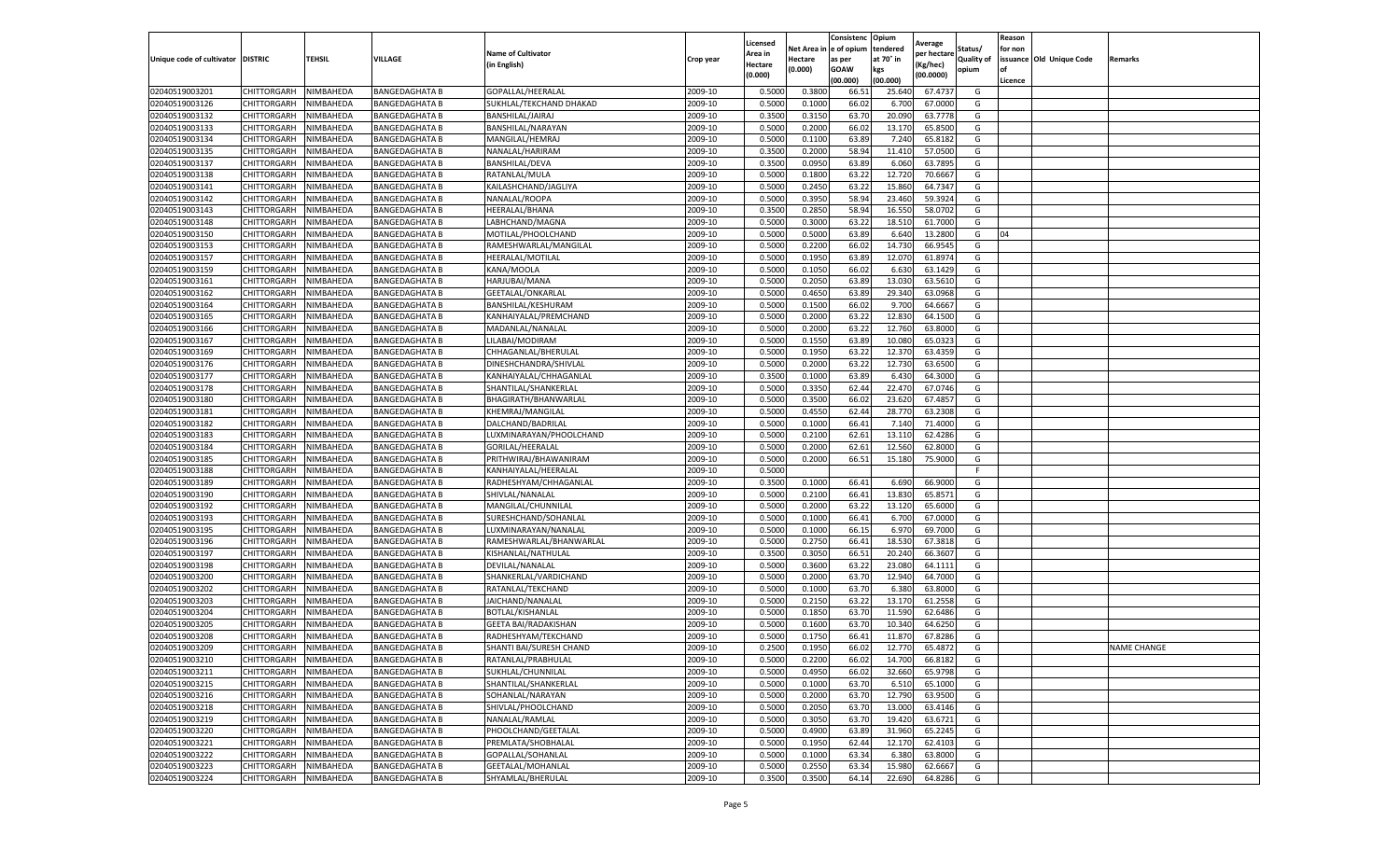|                                   |                    |                  |                       |                               |           | Licensed |         | Consistenc             | Opium     | Average     |            | Reason  |                          |                 |
|-----------------------------------|--------------------|------------------|-----------------------|-------------------------------|-----------|----------|---------|------------------------|-----------|-------------|------------|---------|--------------------------|-----------------|
|                                   |                    |                  |                       | <b>Name of Cultivator</b>     |           | Area in  |         | Net Area in e of opium | tendered  | per hectare | Status/    | for non |                          |                 |
| Unique code of cultivator DISTRIC |                    | TEHSIL           | VILLAGE               | in English)                   | Crop year | Hectare  | Hectare | as per                 | at 70° in | (Kg/hec     | Quality of |         | issuance Old Unique Code | <b>Remarks</b>  |
|                                   |                    |                  |                       |                               |           | (0.000)  | (0.000) | <b>GOAW</b>            | kgs       | (00.0000)   | opium      |         |                          |                 |
|                                   |                    |                  |                       |                               |           |          |         | (00.000)               | (00.000)  |             |            | Licence |                          |                 |
| 02040519003225                    | CHITTORGARH        | NIMBAHEDA        | <b>BANGEDAGHATA B</b> | KAMLABAI/SHANKERLAL           | 2009-10   | 0.5000   | 0.2500  | 63.34                  | 15.83     | 63.3200     | G          |         |                          |                 |
| 02040519003227                    | CHITTORGARH        | NIMBAHEDA        | <b>BANGEDAGHATA B</b> | RATANLAL/LALU                 | 2009-10   | 0.5000   | 0.1250  | 62.44                  | 7.73      | 61.8400     | G          |         |                          |                 |
| 02040519003228                    | CHITTORGARH        | NIMBAHEDA        | <b>BANGEDAGHATA B</b> | NIRBHAIRAM/PHOOLCHAND         | 2009-10   | 0.5000   | 0.1400  | 63.34                  | 8.87      | 63.3571     | G          |         |                          |                 |
| 02040519003229                    | CHITTORGARH        | NIMBAHEDA        | <b>BANGEDAGHATA B</b> | MANGILAL/GULAB CHAND          | 2009-10   | 0.3500   | 0.3500  | 63.34                  | 22.040    | 62.9714     | G          |         |                          |                 |
| 02040519003231                    | CHITTORGARH        | NIMBAHEDA        | <b>BANGEDAGHATA B</b> | KISHOR KUMAR/KHEMRAJ          | 2009-10   | 0.5000   | 0.1100  | 63.34                  | 7.080     | 64.3636     | G          |         |                          |                 |
| 02040519003234                    | CHITTORGARH        | NIMBAHEDA        | BANGEDAGHATA B        | FULCHAND/DALUJI DHAKAD        | 2009-10   | 0.5000   | 0.1400  | 63.34                  | 8.93      | 63.7857     | G          |         |                          |                 |
| 02040519003235                    | CHITTORGARH        | NIMBAHEDA        | <b>BANGEDAGHATA B</b> | SHANKARLAL/DEVABALAI          | 2009-10   | 0.3500   | 0.0500  | 62.44                  | 2.950     | 59.0000     | G          |         |                          |                 |
| 02040519003237                    | CHITTORGARH        | NIMBAHEDA        | <b>BANGEDAGHATA B</b> | MADANLAL/MANGILAL DHAKAD      | 2009-10   | 0.5000   | 0.1950  | 58.94                  | 11.430    | 58.6154     | G          |         |                          |                 |
| 02040519003238                    | CHITTORGARH        | NIMBAHEDA        | <b>BANGEDAGHATA B</b> | KALURAM/KASHIRAM MALI         | 2009-10   | 0.5000   | 0.1750  | 65.64                  | 11.580    | 66.1714     | G          |         |                          |                 |
| 02040519003241                    | CHITTORGARH        | NIMBAHEDA        | <b>BANGEDAGHATA B</b> | BAGDIRAM/NANALAL              | 2009-10   | 0.5000   | 0.1000  | 62.44                  | 6.31      | 63.1000     | G          |         |                          |                 |
| 02040519003243                    | CHITTORGARH        | NIMBAHEDA        | <b>BANGEDAGHATA B</b> | NANALAL/BHUVANIRAM            | 2009-10   | 0.5000   | 0.1000  | 65.64                  | 6.730     | 67.3000     | G          |         |                          |                 |
| 02040519003244                    | CHITTORGARH        | NIMBAHEDA        | <b>BANGEDAGHATA B</b> | RADHESHYAM/MADHOLAL           | 2009-10   | 0.5000   | 0.3000  | 62.44                  | 18.97     | 63.2333     | G          |         |                          |                 |
| 02040519003245                    | CHITTORGARH        | NIMBAHEDA        | <b>BANGEDAGHATA B</b> | MOHANLAL/PRABHULAL BHIL       | 2009-10   | 0.5000   | 0.3000  | 62.44                  | 18.62     | 62.0667     | G          |         |                          |                 |
| 02040519003252                    | CHITTORGARH        | NIMBAHEDA        | <b>BANGEDAGHATA B</b> | PRABHULAL/BHERULAL DHAKAD     | 2009-10   | 0.3500   | 0.2000  | 65.64                  | 12.03     | 60.1500     | G          |         |                          |                 |
| 02040519003253                    | CHITTORGARH        | NIMBAHEDA        | <b>BANGEDAGHATA B</b> | MOTILAL/AASHARAM              | 2009-10   | 0.5000   |         |                        |           |             | N          |         |                          |                 |
| 02040519003255                    | CHITTORGARH        | NIMBAHEDA        | <b>BANGEDAGHATA B</b> | BAGDIRAM/NARAYAN DHAKAD       | 2009-10   | 0.3500   | 0.2950  | 65.64                  | 17.900    | 60.6780     | G          |         |                          |                 |
| 02040519003256                    | CHITTORGARH        | NIMBAHEDA        | <b>BANGEDAGHATA B</b> | HIRALAL/MAGNA REGAR           | 2009-10   | 0.5000   | 0.2050  | 62.44                  | 12.74     | 62.1463     | G          |         |                          |                 |
| 02040519003260                    | CHITTORGARH        | NIMBAHEDA        | <b>BANGEDAGHATA B</b> | JAGDISH CHANDRA/JAIRAAM REGAR | 2009-10   | 0.5000   | 0.1500  | 63.34                  | 9.29      | 61.9333     | G          |         |                          |                 |
| 02040519003261                    | CHITTORGARH        | NIMBAHEDA        | <b>BANGEDAGHATA B</b> | RATANLAL/ONKARLAL             | 2009-10   | 0.5000   | 0.3550  | 65.64                  | 23.73     | 66.8451     | G          |         |                          |                 |
| 02040519003262                    | CHITTORGARH        | NIMBAHEDA        | <b>BANGEDAGHATA B</b> | NANDLAL/SHANKARLAL DHAKAD     | 2009-10   | 0.5000   | 0.1650  | 63.34                  | 10.72     | 64.9697     | G          |         |                          |                 |
| 02040519003131                    | CHITTORGARH        | NIMBAHEDA        | <b>BANGEDAGHATA B</b> | JHERAM/MOTI                   | 2009-10   | 0.5000   | 0.2100  | 62.44                  | 13.020    | 62.0000     | G          |         |                          |                 |
| 02040519003144                    | CHITTORGARH        | NIMBAHEDA        | <b>BANGEDAGHATA B</b> | CHATRU/KAJOD                  | 2009-10   | 0.3500   | 0.1050  | 61.60                  | 6.51      | 62.0000     | G          |         |                          |                 |
| 02040519003156                    | CHITTORGARH        | NIMBAHEDA        | <b>BANGEDAGHATA B</b> | NANDLAL/JAGNNTH               | 2009-10   | 0.5000   | 0.0800  | 61.60                  | 5.190     | 64.8750     | G          |         |                          |                 |
| 02040519003170                    | CHITTORGARH        | NIMBAHEDA        | <b>BANGEDAGHATA B</b> | BABULAL/MOTILAL               | 2009-10   | 0.5000   | 0.3100  | 61.60                  | 19.09     | 61.5806     | G          |         |                          |                 |
| 02040519003214                    | CHITTORGARH        | NIMBAHEDA        | BANGEDAGHATA B        | MOHANLAL/RAMCHANDRA           | 2009-10   | 0.5000   | 0.4650  | 57.62                  | 27.55     | 59.247      | G          |         |                          |                 |
| 02040519003251                    | CHITTORGARH        | NIMBAHEDA        | <b>BANGEDAGHATA B</b> | MANGHI BAI/KASHIRAM           | 2009-10   | 0.3500   | 0.1000  | 58.40                  | 5.750     | 57.5000     | G          |         |                          |                 |
| 02040519003233                    | CHITTORGARH        | NIMBAHEDA        | <b>BANGEDAGHATA B</b> | KAMLIBAI/NARU                 | 2009-10   | 0.3500   | 0.3000  | 58.40                  | 16.90     | 56.3333     | G          |         |                          |                 |
| 02040519003151                    | CHITTORGARH        | NIMBAHEDA        | <b>BANGEDAGHATA B</b> | NANDU BAI/RAMLAI              | 2009-10   | 0.5000   | 0.3000  | 65.03                  | 19.460    | 64.8667     | G          |         |                          |                 |
| 02040519003267                    | CHITTORGARH        | NIMBAHEDA        | <b>BANGEDAGHATA B</b> | RANGLAL/BHANWARLAL            | 2009-10   | 0.3500   | 0.2000  | 65.03                  | 13.030    | 65.1500     | G          |         |                          |                 |
| 02040519003268                    | CHITTORGARH        | NIMBAHEDA        | <b>BANGEDAGHATA B</b> | OMPARKASH/BHAGVAN             | 2009-10   | 0.5000   | 0.1350  | 65.03                  | 8.650     | 64.0741     | G          |         |                          |                 |
| 02040519003269                    | CHITTORGARH        | NIMBAHEDA        | BANGEDAGHATA B        | NIRBHERAM/KJODH               | 2009-10   | 0.5000   | 0.3050  | 65.03                  | 19.68     | 64.5246     | G          |         |                          |                 |
| 02040519003271                    | CHITTORGARH        | NIMBAHEDA        | <b>BANGEDAGHATA B</b> | GISIBAI/MOTILAL               | 2009-10   | 0.3500   | 0.3500  | 65.03                  | 22.980    | 65.6571     | G          |         |                          |                 |
| 02040519003270                    | CHITTORGARH        | NIMBAHEDA        | <b>BANGEDAGHATA B</b> | RUKAMNIBAI/GANPATLAL          | 2009-10   | 0.5000   | 0.1950  | 65.03                  | 12.39     | 63.5385     | G          |         |                          |                 |
| 02040519003163                    | CHITTORGARH        | NIMBAHEDA        | <b>BANGEDAGHATA B</b> | SHYAMLAL/BHANA                | 2009-10   | 0.2500   | 0.1500  | 61.60                  | 9.060     | 60.4000     | G          |         |                          |                 |
| 02040519003155                    | CHITTORGARH        | NIMBAHEDA        | <b>BANGEDAGHATA B</b> | DALCHAND/SHANKAR              | 2009-10   | 0.2500   | 0.2500  | 65.03                  | 16.560    | 66.2400     | G          |         |                          |                 |
| 02040519003207                    | CHITTORGARH        | NIMBAHEDA        | <b>BANGEDAGHATA B</b> | RAMESHWAR/KACHRULAL           | 2009-10   | 0.2500   | 0.1450  | 65.03                  | 10.12     | 69.7931     | G          |         |                          |                 |
| 02040519003213                    | CHITTORGARH        | NIMBAHEDA        | <b>BANGEDAGHATA B</b> | MANGILAL/NARAYANLAL           | 2009-10   | 0.2500   | 0.1000  | 65.03                  | 6.97      | 69.7000     | G          |         |                          |                 |
| 02040519003140                    | CHITTORGARH        | NIMBAHEDA        | BANGEDAGHATA B        | DALLESINGH/MOHANSINGH         | 2009-10   | 0.2500   | 0.2600  | 58.40                  | 15.15     | 58.2692     | G          |         |                          |                 |
| 02040519003129                    | CHITTORGARH        | NIMBAHEDA        | <b>BANGEDAGHATA B</b> | PANNALAL/MOTI                 | 2009-10   | 0.2500   | 0.2400  | 61.60                  | 14.700    | 61.2500     | G          |         |                          |                 |
| 02040519003130                    | CHITTORGARH        | NIMBAHEDA        | <b>BANGEDAGHATA B</b> | RAMCHANDRA/SHANKAR            | 2009-10   | 0.2500   | 0.2550  | 61.60                  | 15.690    | 61.5294     | G          |         |                          |                 |
| 02040519003145                    | CHITTORGARH        | NIMBAHEDA        | <b>BANGEDAGHATA B</b> | SHIVLAL/CHTRU                 | 2009-10   | 0.2500   | 0.2050  | 61.60                  | 12.81     | 62.4878     | G          |         |                          |                 |
| 02040519003146                    | CHITTORGARH        | NIMBAHEDA        | <b>BANGEDAGHATA B</b> | NANI BAI/PYARCHAND            | 2009-10   | 0.2500   | 0.1900  | 65.08                  | 12.28     | 64.6316     | G          |         |                          |                 |
| 02040519003152                    | CHITTORGARH        | NIMBAHEDA        | <b>BANGEDAGHATA B</b> | NANALAL/HUKMA                 | 2009-10   | 0.2500   | 0.1600  | 65.08                  | 10.410    | 65.0625     | G          |         |                          |                 |
| 02040519003191                    | CHITTORGARH        | NIMBAHEDA        | BANGEDAGHATA B        | SUKHLAL/HEERALAL              | 2009-10   | 0.2500   |         |                        |           |             | F          |         |                          |                 |
| 02040519003250                    | CHITTORGARH        | NIMBAHEDA        | <b>BANGEDAGHATA B</b> | KISHANLAL/BHURALAL            | 2009-10   | 0.2500   | 0.1550  | 65.64                  | 10.400    | 67.0968     | G          |         |                          |                 |
| 02040519003127                    | CHITTORGARH        | NIMBAHEDA        | <b>BANGEDAGHATA B</b> | MANOHARLAL/BHAVARLAL SHARMA   | 2009-10   | 0.2500   | 0.2600  | 65.08                  | 16.71     | 64.2692     | G          |         |                          |                 |
| 02040519003272                    | CHITTORGARH        | NIMBAHEDA        | <b>BANGEDAGHATA B</b> | DINESHCHANDRA/SUKHLAL         | 2009-10   | 0.5000   | 0.2000  | 61.60                  | 12.12     | 60.6000     | G          |         | 01010102171039           | <b>TRANSFER</b> |
| 02040519004002                    | CHITTORGARH        | NIMBAHEDA        | <b>DEEPPURA</b>       | TOKUBAI/PRABHULAL             | 2009-10   | 0.2500   | 0.2000  | 63.11                  | 12.870    | 64.3500     | G          |         |                          |                 |
| 02040519004004                    | CHITTORGARH        | NIMBAHEDA        | <b>DEEPPURA</b>       | HIRA BAI/NANALAL              | 2009-10   | 0.5000   | 0.3500  | 59.05                  | 21.190    | 60.5429     | G          |         |                          |                 |
| 02040519004007                    | CHITTORGARH        | NIMBAHEDA        | DEEPPURA              | NARAYANIBAI/HJARI             | 2009-10   | 0.3500   | 0.3500  | 59.05                  | 21.020    | 60.0571     | G          |         |                          |                 |
| 02040519004009                    | CHITTORGARH        | NIMBAHEDA        | DEEPPURA              | <b>BALU/NARU KUMAR</b>        | 2009-10   | 0.5000   | 0.2400  | 63.11                  | 15.680    | 65.3333     | G          |         |                          |                 |
| 02040519004012                    | CHITTORGARH        | NIMBAHEDA        | DEEPPURA              | JANIBAI/SHANKAR               | 2009-10   | 0.5000   | 0.3050  | 63.11                  | 19.980    | 65.5080     | G          |         |                          |                 |
| 02040519004013                    | CHITTORGARH        | <b>NIMBAHEDA</b> | DEEPPURA              | UDHAERAM/KISHNA               | 2009-10   | 0.5000   | 0.2300  | 68.30                  | 15.580    | 67.7391     | G          |         |                          |                 |
| 02040519004014                    | <b>CHITTORGARH</b> | NIMBAHEDA        | <b>DEEPPURA</b>       | RAMLAL/GOKEL                  | 2009-10   | 0.5000   | 0.3950  | 61.67                  | 25.020    | 63.3410     | G          |         |                          |                 |
| 02040519004016                    | CHITTORGARH        | NIMBAHEDA        | DEEPPURA              | BHERULAL/GISULAL              | 2009-10   | 0.5000   | 0.4300  | 59.05                  | 25.400    | 59.0698     | G          |         |                          |                 |
| 02040519004018                    | CHITTORGARH        | NIMBAHEDA        | DEEPPURA              | SOHANIBAI/GISALAL             | 2009-10   | 0.2500   | 0.1950  | 65.80                  | 13.810    | 70.8205     | G          |         |                          |                 |
| 02040519004020                    | CHITTORGARH        | NIMBAHEDA        | <b>DEEPPURA</b>       | CUNNILAL/HARLAL               | 2009-10   | 0.5000   | 0.3850  | 59.05                  | 24.430    | 63.4545     | G          |         |                          |                 |
| 02040519004024                    | CHITTORGARH        | NIMBAHEDA        | DEEPPURA              | BHERU/WARDA                   | 2009-10   | 0.5000   | 0.1100  | 61.57                  | 6.670     | 60.6364     | G          |         |                          |                 |
| 02040519004025                    | <b>CHITTORGARH</b> | NIMBAHEDA        | <b>DEEPPURA</b>       | GOPALKARSAN/MHDANLAL          | 2009-10   | 0.5000   | 0.2850  | 62.49                  | 18.520    | 64.9825     | G          |         |                          |                 |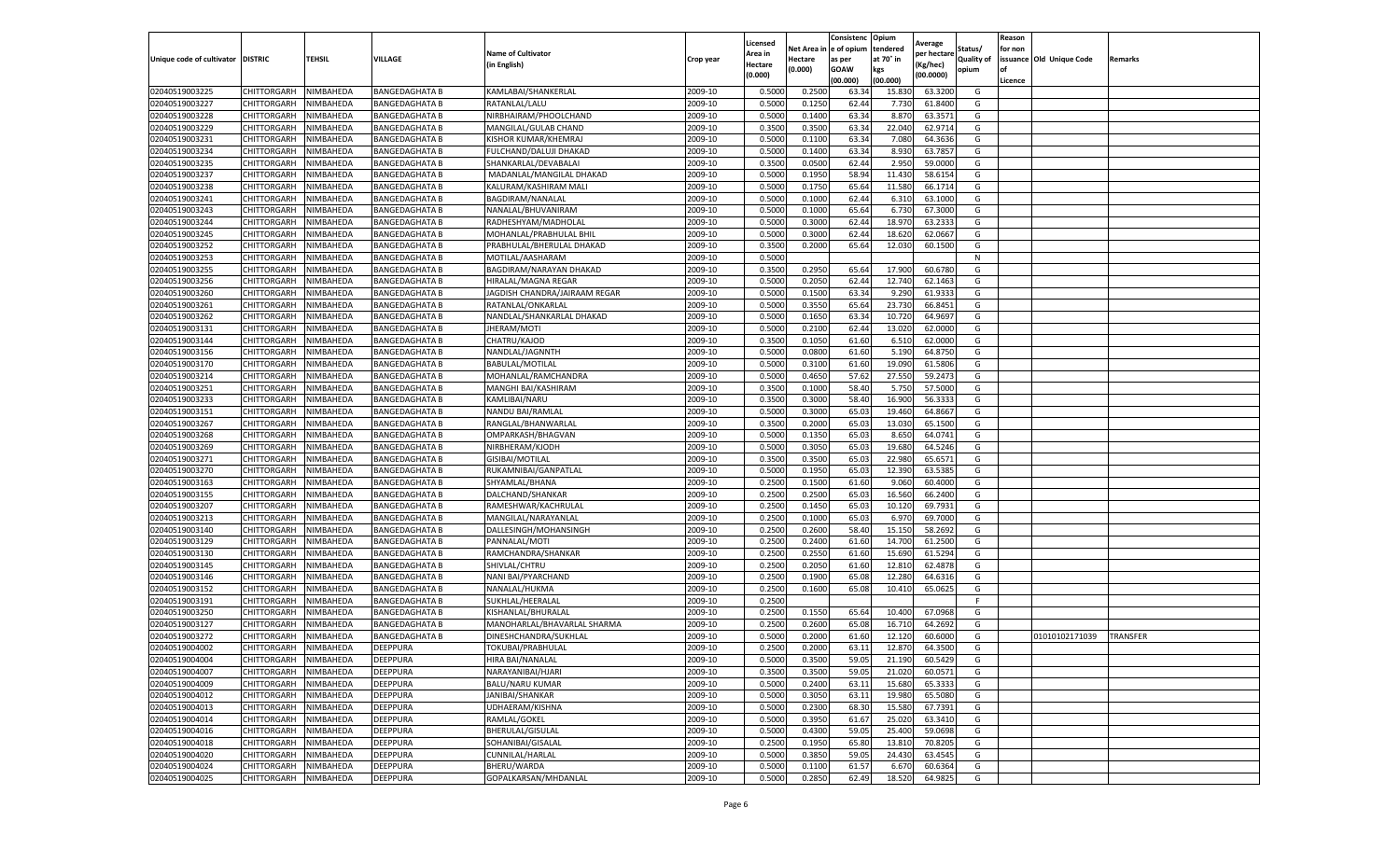|                                   |                            |                        |                             |                                               |                    | Licensed        |                 | Consistenc     | Opium            | Average            |                   | Reason  |                          |                    |
|-----------------------------------|----------------------------|------------------------|-----------------------------|-----------------------------------------------|--------------------|-----------------|-----------------|----------------|------------------|--------------------|-------------------|---------|--------------------------|--------------------|
|                                   |                            |                        |                             | <b>Name of Cultivator</b>                     |                    | Area in         | Net Area i      | e of opium     | tendered         | per hectare        | Status/           | for non |                          |                    |
| Unique code of cultivator DISTRIC |                            | TEHSIL                 | VILLAGE                     | (in English)                                  | Crop year          | Hectare         | Hectare         | as per         | at 70° in        | (Kg/hec)           | <b>Quality of</b> |         | issuance Old Unique Code | Remarks            |
|                                   |                            |                        |                             |                                               |                    | (0.000)         | (0.000)         | <b>GOAW</b>    | kgs              | (00.0000)          | opium             |         |                          |                    |
|                                   |                            |                        |                             |                                               |                    |                 |                 | (00.000        | (00.000)         |                    |                   | Licence |                          |                    |
| 02040519004017<br>02040519004003  | CHITTORGARH<br>CHITTORGARH | NIMBAHEDA<br>NIMBAHEDA | DEEPPURA<br>DEEPPURA        | MODIRAM/HARLAL<br>KAMLA BAI/HJARILAL          | 2009-10<br>2009-10 | 0.3500<br>0.250 | 0.210<br>0.2450 | 61.67<br>61.67 | 13.210<br>15.800 | 62.9048<br>64.4898 | G<br>G            |         |                          | <b>NAME CHANGE</b> |
|                                   |                            |                        |                             | UDHA/NARAYAN                                  | 2009-10            | 0.2500          | 0.2350          | 62.49          |                  | 63.7872            | G                 |         |                          |                    |
| 02040519004006<br>02040519004026  | CHITTORGARH<br>CHITTORGARH | NIMBAHEDA<br>NIMBAHEDA | DEEPPURA<br><b>DEEPPURA</b> | <b>GOPAL LAL/MANGI LAL</b>                    | 2009-10            | 0.5000          | 0.3300          | 63.11          | 14.990<br>20.850 | 63.1818            | G                 |         | 02040519003096           | TRANSFER           |
| 02040519005036                    | CHITTORGARH                | NIMBAHEDA              | DHARESHVAR                  |                                               | 2009-10            | 0.3500          | 0.2050          | 66.15          | 12.37            | 60.3415            |                   |         |                          |                    |
| 02040519005002                    | CHITTORGARH                | NIMBAHEDA              | DHARESHVAR                  | <b>GULAB SING/RAM SING</b><br>MATHURIBAI/RUPA | 2009-10            | 0.3500          | 0.1400          | 66.15          | 8.840            | 63.1429            | G<br>G            |         |                          |                    |
| 02040519005004                    | CHITTORGARH                | NIMBAHEDA              | DHARESHVAR                  | GOURILAL/NANDA                                | 2009-10            | 0.5000          | 0.1900          | 66.15          | 12.110           | 63.7368            | G                 |         |                          |                    |
| 02040519005006                    | CHITTORGARH                | NIMBAHEDA              | DHARESHVAR                  | AIDAAN/GOVIND CHARAN                          | 2009-10            | 0.3500          | 0.3000          | 62.5           | 17.860           | 59.533             | G                 |         |                          |                    |
| 02040519005013                    | CHITTORGARH                | NIMBAHEDA              | DHARESHVAR                  | <b>BHURA/GOVINDJI</b>                         | 2009-10            | 0.3500          | 0.2000          | 66.15          | 13.320           | 66.6000            | G                 |         |                          |                    |
| 02040519005018                    | CHITTORGARH                | NIMBAHEDA              | DHARESHVAR                  | GORAJI/LALA CHARAN                            | 2009-10            | 0.5000          | 0.1050          | 66.02          | 6.720            | 64.0000            | G                 |         |                          |                    |
| 02040519005021                    | CHITTORGARH                | NIMBAHEDA              | DHARESHVAR                  | BHURALAL/NANDAJI CHARAN                       | 2009-10            | 0.3500          | 0.2050          | 66.41          | 13.550           | 66.0976            | G                 |         |                          |                    |
| 02040519005022                    | CHITTORGARH                | NIMBAHEDA              | DHARESHVAR                  | KISHAN/NANDAJI CHARAN                         | 2009-10            | 0.5000          | 0.2050          | 66.4           | 13.170           | 64.2439            | G                 |         |                          |                    |
| 02040519005029                    | CHITTORGARH                | NIMBAHEDA              | DHARESHVAR                  | BADRILAL/GHISA DHAKAD                         | 2009-10            | 0.5000          | 0.1750          | 66.1           | 11.030           | 63.0286            | G                 |         |                          |                    |
| 02040519005033                    | CHITTORGARH                | NIMBAHEDA              | DHARESHVAR                  | KISHANLAL/GOVIND CHARAN                       | 2009-10            | 0.500           | 0.2000          | 66.1           | 13.070           | 65.3500            | G                 |         |                          |                    |
| 02040519005034                    | CHITTORGARH                | NIMBAHEDA              | DHARESHVAR                  | BAHADUR SINGH/RAM SINGH                       | 2009-10            | 0.3500          | 0.1950          | 62.51          | 12.070           | 61.8974            | G                 |         |                          |                    |
| 02040519005035                    | CHITTORGARH                | NIMBAHEDA              | DHARESHVAR                  | CHATAR SINGH/DEVI SING                        | 2009-10            | 0.3500          | 0.1950          | 62.51          | 12.100           | 62.0513            | G                 |         |                          |                    |
| 02040519005025                    | CHITTORGARH                | NIMBAHEDA              | DHARESHVAR                  | INDRA MAL/GORAJI BHIL                         | 2009-10            | 0.5000          | 0.1900          | 62.5           | 11.580           | 60.9474            | G                 |         |                          |                    |
| 02040519005019                    | CHITTORGARH                | NIMBAHEDA              | DHARESHVAR                  | KISHANLAL/KARNAJI CHARAN                      | 2009-10            | 0.3500          | 0.2600          | 66.41          | 17.140           | 65.9231            | G                 |         |                          |                    |
| 02040519005027                    | CHITTORGARH                | NIMBAHEDA              | DHARESHVAR                  | HIRALAL/RUPA DHAKAD                           | 2009-10            | 0.3500          | 0.2050          | 62.61          | 12.67            | 61.8049            | G                 |         |                          |                    |
| 02040519005009                    | CHITTORGARH                | NIMBAHEDA              | DHARESHVAR                  | KANA/BALU                                     | 2009-10            | 0.2500          | 0.1700          | 59.32          | 10.050           | 59.1176            | G                 |         |                          |                    |
| 02040519005014                    | CHITTORGARH                | NIMBAHEDA              | DHARESHVAR                  | SUNDARBAI/GOKEL                               | 2009-10            | 0.2500          | 0.2600          | 62.61          | 16.300           | 62.6923            | G                 |         |                          |                    |
| 02040519005030                    | CHITTORGARH                | NIMBAHEDA              | DHARESHVAR                  | BHAVARLAL/NANDLAL                             | 2009-10            | 0.2500          | 0.2000          | 66.15          | 13.020           | 65.1000            | G                 |         |                          |                    |
| 02040519005008                    | CHITTORGARH                | NIMBAHEDA              | DHARESHVAR                  | MATHURA/KHEMA                                 | 2009-10            | 0.2500          |                 |                |                  |                    | F                 |         |                          |                    |
| 02040519007008                    | CHITTORGARH                | NIMBAHEDA              | GARVADA                     | RAJU/AIDAAN                                   | 2009-10            | 0.5000          | 0.4000          | 59.78          | 5.530            | 13.8250            | G                 | 04      |                          |                    |
| 02040519007010                    | CHITTORGARH                | NIMBAHEDA              | GARVADA                     | ONKARLAL/WAKTAWAR                             | 2009-10            | 0.5000          | 0.2400          | 59.78          | 14.030           | 58.4583            | G                 |         |                          |                    |
| 02040519007014                    | CHITTORGARH                | NIMBAHEDA              | GARVADA                     | LACHHIBAI/NANDA                               | 2009-10            | 0.5000          | 0.5050          | 63.05          | 31.110           | 61.6040            | G                 |         |                          |                    |
| 02040519007020                    | CHITTORGARH                | NIMBAHEDA              | GARVADA                     | LUXMAN/NAARU                                  | 2009-10            | 0.5000          | 0.5050          | 59.78          | 28.340           | 56.1188            | G                 |         |                          |                    |
| 02040519007032                    | CHITTORGARH                | NIMBAHEDA              | GARVADA                     | RAM LAL/HEERA JI                              | 2009-10            | 0.5000          | 0.3800          | 65.33          | 23.500           | 61.8421            | G                 |         |                          |                    |
| 02040519007033                    | CHITTORGARH                | NIMBAHEDA              | GARVADA                     | KAILASHGIRI/HEMGIR                            | 2009-10            | 0.5000          | 0.5050          | 63.05          | 7.060            | 13.9802            | G                 | 04      |                          |                    |
| 02040519007019                    | CHITTORGARH                | NIMBAHEDA              | GARVADA                     | BHERA/NANDA KUMAR                             | 2009-10            | 0.3500          | 0.3000          | 68.54          | 20.040           | 66.8000            | G                 |         |                          |                    |
| 02040519007030                    | CHITTORGARH                | NIMBAHEDA              | GARVADA                     | TARADEVI/JALAM                                | 2009-10            | 0.2500          | 0.2400          | 65.33          | 15.580           | 64.9167            | G                 |         |                          |                    |
| 02040519010458                    | CHITTORGARH                | NIMBAHEDA              | <b>KANERA A</b>             | SURESHCHANDRA/JAGANNATH                       | 2009-10            | 0.5000          | 0.0450          | 77.13          | 4.070            | 90.4444            | G                 |         |                          |                    |
| 02040519010001                    | CHITTORGARH                | NIMBAHEDA              | KANERA A                    | KISHANLAL/NATHU                               | 2009-10            | 0.500           | 0.2050          | 65.17          | 14.110           | 68.8293            | G                 |         |                          |                    |
| 02040519010002                    | CHITTORGARH                | NIMBAHEDA              | KANERA A                    | LAKHMICHAND/CHUNNILAL                         | 2009-10            | 0.5000          | 0.4800          | 66.18          | 35.720           | 74.4167            | G                 |         |                          |                    |
| 02040519010003                    | CHITTORGARH                | NIMBAHEDA              | KANERA A                    | KHAYALILAL/KHEMRAJ                            | 2009-10            | 0.5000          | 0.1450          | 62.12          | 9.270            | 63.9310            | G                 |         |                          |                    |
| 02040519010004                    | CHITTORGARH                | NIMBAHEDA              | KANERA A                    | BHAGWANLAL/KASHIRAM                           | 2009-10            | 0.5000          | 0.1000          | 65.17          | 7.220            | 72.2000            | G                 |         |                          |                    |
| 02040519010005                    | CHITTORGARH                | NIMBAHEDA              | KANERA A                    | SHYAMLAL/GABUR                                | 2009-10            | 0.5000          | 0.3000          | 62.12          | 18.830           | 62.7667            | G                 |         |                          |                    |
| 02040519010006                    | CHITTORGARH                | NIMBAHEDA              | KANERA A                    | BANSHILAL/KUKA                                | 2009-10            | 0.5000          |                 |                |                  |                    | N                 |         |                          |                    |
| 02040519010008                    | CHITTORGARH                | NIMBAHEDA              | KANERA A                    | PHOOLCHAND/BHANWARLAL                         | 2009-10            | 0.5000          | 0.3500          | 59.14          | 20.820           | 59.4857            | G                 |         |                          |                    |
| 02040519010009                    | CHITTORGARH                | NIMBAHEDA              | KANERA A                    | BHAGWANLAL/NANALAL                            | 2009-10            | 0.3500          |                 |                |                  |                    | F.                |         |                          |                    |
| 02040519010011                    | CHITTORGARH                | NIMBAHEDA              | KANERA A                    | DEVILAL/JAGNNATH                              | 2009-10            | 0.5000          | 0.0550          | 68.60          | 3.950            | 71.8182            | G                 |         |                          |                    |
| 02040519010013                    | CHITTORGARH                | NIMBAHEDA              | KANERA A                    | DEVILAL/MADHO                                 | 2009-10            | 0.5000          | 0.0950          | 68.60          | 7.480            | 78.7368            | G                 |         |                          |                    |
| 02040519010014                    | CHITTORGARH                | NIMBAHEDA              | <b>KANERA A</b>             | KAMLABAI/ONKAR                                | 2009-10            | 0.5000          | 0.0950          | 65.17          | 6.720            | 70.7368            | G                 |         |                          |                    |
| 02040519010016                    | CHITTORGARH                | NIMBAHEDA              | KANERA A                    | CHHAGANLAL/TODU                               | 2009-10            | 0.3500          |                 |                |                  |                    |                   |         |                          |                    |
| 02040519010017                    | CHITTORGARH                | NIMBAHEDA              | <b>KANERA A</b>             | KISHAN/PARBHU                                 | 2009-10            | 0.5000          | 0.1000          | 68.60          | 6.770            | 67.7000            | G                 |         |                          |                    |
| 02040519010018                    | CHITTORGARH                | NIMBAHEDA              | KANERA A                    | JAGNNATH/KAJOD                                | 2009-10            | 0.3500          | 0.1100          | 66.18          | 7.440            | 67.6364            | G                 |         |                          |                    |
| 02040519010020                    | CHITTORGARH                | NIMBAHEDA              | KANERA A                    | PHOOCHAND/GANGARAM                            | 2009-10            | 0.3500          | 0.2550          | 65.17          | 15.420           | 60.4706            | G                 |         |                          |                    |
| 02040519010021                    | CHITTORGARH                | NIMBAHEDA              | KANERA A                    | KISHANLAL/RAMLAL                              | 2009-10            | 0.5000          | 0.2550          | 66.18          | 16.850           | 66.0784            | G                 |         |                          |                    |
| 02040519010022                    | CHITTORGARH                | NIMBAHEDA              | KANERA A                    | JANIBAI/BHUVANIRAM                            | 2009-10            | 0.2500          | 0.2000          | 59.14          | 12.070           | 60.3500            | G                 |         |                          |                    |
| 02040519010023                    | CHITTORGARH                | NIMBAHEDA              | KANERA A                    | RAMESHVAR/BHAGWANLAL/KANIRAM                  | 2009-10            | 0.5000          | 0.1050          | 65.13          | 6.870            | 65.4286            | G                 |         |                          |                    |
| 02040519010024                    | CHITTORGARH                | NIMBAHEDA              | KANERA A                    | BASANTIBAI/BHERA                              | 2009-10            | 0.5000          | 0.1500          | 62.12          | 9.580            | 63.8667            | G                 |         |                          |                    |
| 02040519010025                    | CHITTORGARH                | NIMBAHEDA              | KANERA A                    | BANSHILAL/PRABHULAL                           | 2009-10            | 0.3500          |                 |                |                  |                    | F                 |         |                          |                    |
| 02040519010026                    | CHITTORGARH                | NIMBAHEDA              | KANERA A                    | JEEVRAJ/RAMLAL                                | 2009-10            | 0.5000          | 0.2650          | 66.18          | 17.410           | 65.6981            | G                 |         |                          |                    |
| 02040519010027                    | CHITTORGARH                | NIMBAHEDA              | <b>KANERA A</b>             | LALIBAI/PREMCHAND                             | 2009-10            | 0.5000          | 0.5000          | 66.18          | 34.080           | 68.1600            | G                 |         |                          |                    |
| 02040519010028                    | CHITTORGARH                | NIMBAHEDA              | KANERA A                    | BHAGIRATH/BHAWANIRAM                          | 2009-10            | 0.5000          | 0.1000          | 63.13          | 6.460            | 64.6000            | G                 |         |                          |                    |
| 02040519010029                    | CHITTORGARH                | NIMBAHEDA              | KANERA A                    | RATANLAL/RAMLAL                               | 2009-10            | 0.5000          | 0.4000          | 62.12          | 24.350           | 60.8750            | G                 |         |                          |                    |
| 02040519010030                    | CHITTORGARH                | NIMBAHEDA              | KANERA A                    | NANDLAL/KISHANLAL                             | 2009-10            | 0.5000          | 0.1900          | 66.18          | 13.180           | 69.3684            | G                 |         |                          |                    |
| 02040519010031                    | CHITTORGARH                | NIMBAHEDA              | KANERA A                    | LAHRIBAI/BHANWARLAL                           | 2009-10            | 0.5000          |                 |                |                  |                    | N                 |         |                          |                    |
| 02040519010032                    | CHITTORGARH                | NIMBAHEDA              | <b>KANERA A</b>             | MOHNIBAI/NARAYAN                              | 2009-10            | 0.5000          | 0.2000          | 65.13          | 13.580           | 67.9000            | G                 |         |                          |                    |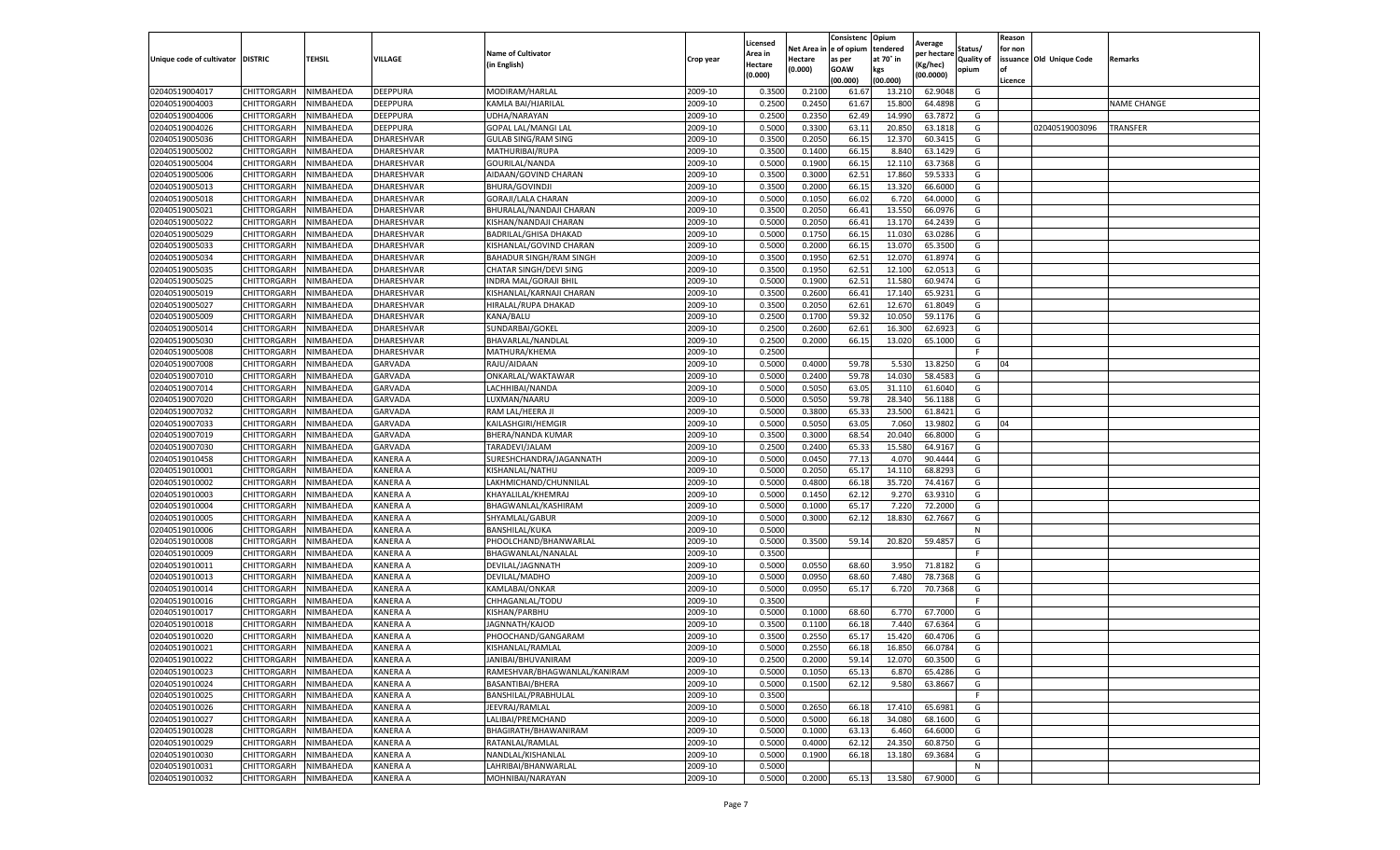|                                   |                    |           |                 |                               |           | Licensed |         | Consistenc             | Opium     | Average     |                   | Reason  |                          |                     |
|-----------------------------------|--------------------|-----------|-----------------|-------------------------------|-----------|----------|---------|------------------------|-----------|-------------|-------------------|---------|--------------------------|---------------------|
|                                   |                    |           |                 | <b>Name of Cultivator</b>     |           | Area in  |         | Net Area in e of opium | tendered  | per hectare | Status/           | for non |                          |                     |
| Unique code of cultivator DISTRIC |                    | TEHSIL    | VILLAGE         | in English)                   | Crop year | Hectare  | Hectare | as per                 | at 70° in | (Kg/hec     | <b>Quality of</b> |         | issuance Old Unique Code | <b>Remarks</b>      |
|                                   |                    |           |                 |                               |           | (0.000)  | (0.000) | <b>GOAW</b>            | kgs       | (00.0000)   | opium             |         |                          |                     |
|                                   |                    |           |                 |                               |           |          |         | (00.000)               | (00.000)  |             |                   | Licence |                          |                     |
| 02040519010035                    | CHITTORGARH        | NIMBAHEDA | KANERA A        | ONKARLAL/LALU                 | 2009-10   | 0.5000   | 0.2900  | 65.1                   | 19.37     | 66.7931     | G                 |         |                          |                     |
| 02040519010036                    | CHITTORGARH        | NIMBAHEDA | KANERA A        | SOHANLAL/MANGILAL             | 2009-10   | 0.5000   | 0.1000  | 59.14                  | 6.11      | 61.1000     | G                 |         |                          |                     |
| 02040519010037                    | CHITTORGARH        | NIMBAHEDA | KANERA A        | NANALAL/KASHIRAM              | 2009-10   | 0.5000   | 0.2000  | 65.13                  | 13.73     | 68.6500     | G                 |         |                          |                     |
| 02040519010040                    | CHITTORGARH        | NIMBAHEDA | KANERA A        | CHHAGANLAL/RATANLAL           | 2009-10   | 0.5000   | 0.1050  | 59.14                  | 6.400     | 60.9524     | G                 |         |                          |                     |
| 02040519010041                    | CHITTORGARH        | NIMBAHEDA | KANERA A        | DHAPUBAI/GOVERDHANLAL         | 2009-10   | 0.5000   | 0.2100  | 65.13                  | 14.13     | 67.2857     | G                 |         |                          |                     |
| 02040519010045                    | CHITTORGARH        | NIMBAHEDA | KANERA A        | NANDLAL/MOOLCHAND             | 2009-10   | 0.5000   | 0.1450  | 65.13                  | 9.660     | 66.6207     | G                 |         |                          |                     |
| 02040519010435                    | CHITTORGARH        | NIMBAHEDA | KANERA A        | LAXMI NARAYAN/PRATHVIRAJ      | 2009-10   | 0.5000   | 0.1450  | 65.13                  | 9.850     | 67.9310     | G                 |         |                          |                     |
| 02040519010048                    | CHITTORGARH        | NIMBAHEDA | KANERA A        | NANALAL/MANGILAL              | 2009-10   | 0.5000   | 0.0550  | 63.76                  | 3.650     | 66.3636     | G                 |         |                          |                     |
| 02040519010049                    | CHITTORGARH        | NIMBAHEDA | KANERA A        | CHATRI BAI/RAMNARAYAN         | 2009-10   | 0.3500   | 0.0500  | 68.11                  | 3.440     | 68.8000     | G                 |         |                          | <b>NAME CHANGE</b>  |
| 02040519010052                    | CHITTORGARH        | NIMBAHEDA | KANERA A        | SOHANLAL/DHANNRAJ             | 2009-10   | 0.5000   |         |                        |           |             | N                 |         |                          |                     |
| 02040519010054                    | CHITTORGARH        | NIMBAHEDA | KANERA A        | DAULATRAM/ROOPA               | 2009-10   | 0.5000   |         |                        |           |             | N                 |         |                          |                     |
| 02040519010057                    | CHITTORGARH        | NIMBAHEDA | KANERA A        | MOHANIBAI/NATHULAL            | 2009-10   | 0.2500   | 0.1450  | 59.14                  | 8.840     | 60.9655     | G                 |         |                          | TRANSFER/SEMLIYA    |
| 02040519010058                    | CHITTORGARH        | NIMBAHEDA | KANERA A        | GHASILAL/NARAYAN              | 2009-10   | 0.5000   |         |                        |           |             | $\mathsf{N}$      |         |                          |                     |
| 02040519010059                    | CHITTORGARH        | NIMBAHEDA | KANERA A        | RADHESHYAM/RATANLAL           | 2009-10   | 0.5000   | 0.1900  | 62.12                  | 12.410    | 65.3158     | G                 |         |                          |                     |
| 02040519010060                    | CHITTORGARH        | NIMBAHEDA | KANERA A        | RAJENDRAKUMAR/BHANWARLAL      | 2009-10   | 0.5000   | 0.1500  | 65.13                  | 9.820     | 65.4667     | G                 |         |                          |                     |
| 02040519010063                    | CHITTORGARH        | NIMBAHEDA | KANERA A        | MADANLAL/UDA                  | 2009-10   | 0.5000   |         |                        |           |             | N                 |         |                          |                     |
| 02040519010065                    | CHITTORGARH        | NIMBAHEDA | KANERA A        | MATHRIBAI/CHATARBHUJ          | 2009-10   | 0.5000   | 0.0950  | 63.76                  | 6.290     | 66.2105     | G                 |         |                          |                     |
| 02040519010066                    | CHITTORGARH        | NIMBAHEDA | KANERA A        | KESHURAM/BHAWANIRAM           | 2009-10   | 0.5000   | 0.2000  | 62.12                  | 12.94     | 64.7000     | G                 |         |                          |                     |
| 02040519010067                    | CHITTORGARH        | NIMBAHEDA | KANERA A        | ROOPLAL/PREAMCHAND            | 2009-10   | 0.3500   | 0.3350  | 63.36                  | 21.04     | 62.8060     | G                 |         |                          |                     |
| 02040519010070                    | CHITTORGARH        | NIMBAHEDA | KANERA A        | JAGDISH/PANNALAL              | 2009-10   | 0.5000   | 0.1950  | 68.1                   | 14.11     | 72.3590     | G                 |         |                          |                     |
| 02040519010073                    | CHITTORGARH        | NIMBAHEDA | KANERA A        | DHANRAJ/HEERALAL              | 2009-10   | 0.5000   | 0.1900  | 62.12                  | 12.020    | 63.2632     | G                 |         |                          |                     |
| 02040519010075                    | CHITTORGARH        | NIMBAHEDA | KANERA A        | KAILASHCHANDRA/KANHAIYALAL    | 2009-10   | 0.5000   | 0.1000  | 62.12                  | 6.61      | 66.1000     | G                 |         |                          |                     |
| 02040519010077                    | CHITTORGARH        | NIMBAHEDA | KANERA A        | RAMESHWAR/BADRILAL            | 2009-10   | 0.5000   | 0.1100  | 62.67                  | 6.780     | 61.6364     | G                 |         |                          |                     |
| 02040519010079                    | CHITTORGARH        | NIMBAHEDA | KANERA A        | DINESH/DHANRAJ                | 2009-10   | 0.5000   |         |                        |           |             | N                 |         |                          |                     |
| 02040519010078                    | CHITTORGARH        | NIMBAHEDA | KANERA A        | LABHCHAND/BADRILAL            | 2009-10   | 0.5000   | 0.2650  | 63.36                  | 16.750    | 63.2075     | G                 |         |                          |                     |
| 02040519010080                    | CHITTORGARH        | NIMBAHEDA | KANERA A        | DHANRAJ/KALU                  | 2009-10   | 0.5000   | 0.2600  | 63.36                  | 15.780    | 60.6923     | G                 |         |                          |                     |
| 02040519010082                    | CHITTORGARH        | NIMBAHEDA | KANERA A        | HARISHANKER/LUXMINARAYAN      | 2009-10   | 0.3500   | 0.0950  | 63.76                  | 6.14      | 64.6316     | G                 |         |                          |                     |
| 02040519010085                    | CHITTORGARH        | NIMBAHEDA | KANERA A        | SUNDERBAI/BHURALAL            | 2009-10   | 0.3500   | 0.3100  | 62.67                  | 19.750    | 63.7097     | G                 |         |                          |                     |
| 02040519010087                    | CHITTORGARH        | NIMBAHEDA | KANERA A        | BHURALAL/HUKMA                | 2009-10   | 0.3500   | 0.1050  | 62.67                  | 6.590     | 62.7619     | G                 |         |                          |                     |
| 02040519010088                    | CHITTORGARH        | NIMBAHEDA | KANERA A        | HEERALAL/PRITHVIRAJ           | 2009-10   | 0.5000   | 0.1950  | 62.67                  | 12.530    | 64.2564     |                   | 02      |                          |                     |
| 02040519010089                    | CHITTORGARH        | NIMBAHEDA | KANERA A        | GULABIBAI/PREMCHAND           | 2009-10   | 0.3500   |         |                        |           |             | N                 |         |                          |                     |
| 02040519010092                    | CHITTORGARH        | NIMBAHEDA | KANERA A        | MOHANLAL/MATHURA              | 2009-10   | 0.5000   |         |                        |           |             | N                 |         |                          |                     |
| 02040519010093                    | CHITTORGARH        | NIMBAHEDA | KANERA A        | <b>BADRILAL/GHISA</b>         | 2009-10   | 0.5000   |         |                        |           |             | N                 |         |                          |                     |
| 02040519010096                    | CHITTORGARH        | NIMBAHEDA | KANERA A        | KANHAIYALAL/HEERALAL          | 2009-10   | 0.5000   | 0.4200  | 63.36                  | 26.730    | 63.6429     | G                 |         |                          |                     |
| 02040519010098                    | CHITTORGARH        | NIMBAHEDA | KANERA A        | GOPAL/PHOOLCHAND              | 2009-10   | 0.5000   | 0.2050  | 62.67                  | 13.360    | 65.1707     | G                 |         |                          |                     |
| 02040519010099                    | CHITTORGARH        | NIMBAHEDA | KANERA A        | KANHAIYALAL/ONKAR             | 2009-10   | 0.3500   | 0.3350  | 62.67                  | 21.53     | 64.2687     |                   | 02      |                          |                     |
| 02040519010102                    | CHITTORGARH        | NIMBAHEDA | KANERA A        | ONKARLAL/BHANWARLAI           | 2009-10   | 0.5000   | 0.0950  | 63.36                  | 6.280     | 66.1053     | G                 |         |                          |                     |
| 02040519010103                    | CHITTORGARH        | NIMBAHEDA | KANERA A        | SOBHALAL/JAGNNTH              | 2009-10   | 0.5000   |         |                        |           |             | F                 |         |                          |                     |
| 02040519010105                    | CHITTORGARH        | NIMBAHEDA | KANERA A        | RAMESHWAR/RAMLAL              | 2009-10   | 0.5000   | 0.3250  | 63.36                  | 20.73     | 63.7846     | G                 |         |                          |                     |
| 02040519010108                    | CHITTORGARH        | NIMBAHEDA | KANERA A        | KISHANLAL/CHUNNILAL           | 2009-10   | 0.5000   |         |                        |           |             | N                 |         |                          |                     |
| 02040519010410                    | CHITTORGARH        | NIMBAHEDA | KANERA A        | PYARCHAND/DEVILAL             | 2009-10   | 0.5000   | 0.1500  | 63.36                  | 9.780     | 65.2000     | G                 |         |                          | TRANSFER/SEMLIYA    |
| 02040519010411                    | CHITTORGARH        | NIMBAHEDA | KANERA A        | NANADLAL/JETHIBAI             | 2009-10   | 0.5000   | 0.1900  | 63.36                  | 12.950    | 68.1579     | G                 |         |                          |                     |
| 02040519010412                    | CHITTORGARH        | NIMBAHEDA | KANERA A        | KHEMRAJ/GABUR                 | 2009-10   | 0.5000   |         |                        |           |             | F.                |         |                          |                     |
| 02040519010413                    | CHITTORGARH        | NIMBAHEDA | KANERA A        | GOPAL/HERALAL                 | 2009-10   | 0.5000   | 0.1000  | 63.36                  | 6.560     | 65.6000     | G                 |         |                          |                     |
| 02040519010415                    | CHITTORGARH        | NIMBAHEDA | KANERA A        | LILASHANKAR/NANALAL           | 2009-10   | 0.5000   | 0.0950  | 63.36                  | 6.31      | 66.4211     | G                 |         |                          |                     |
| 02040519010422                    | CHITTORGARH        | NIMBAHEDA | KANERA A        | RATANLAL/PRABHULAL            | 2009-10   | 0.3500   | 0.1600  | 62.67                  | 10.91     | 68.1875     | G                 |         |                          |                     |
| 02040519010424                    | CHITTORGARH        | NIMBAHEDA | KANERA A        | FULCHAND/MANGILAL             | 2009-10   | 0.5000   | 0.1000  | 65.89                  | 6.790     | 67.9000     | G                 |         |                          |                     |
| 02040519010426                    | CHITTORGARH        | NIMBAHEDA | KANERA A        | GANESHLAL/BHAGWANLAL          | 2009-10   | 0.5000   | 0.0900  | 65.89                  | 6.090     | 67.6667     | G                 |         |                          |                     |
| 02040519010428                    | CHITTORGARH        | NIMBAHEDA | <b>KANERA A</b> | SATYANARAYAN/CHAGANLAL        | 2009-10   | 0.5000   |         |                        |           |             | N                 |         |                          |                     |
| 02040519010429                    | CHITTORGARH        | NIMBAHEDA | KANERA A        | LABHCHAND/BHURA JI            | 2009-10   | 0.5000   | 0.1000  | 59.32                  | 6.530     | 65.3000     | G                 |         |                          |                     |
| 02040519010431                    | <b>CHITTORGARH</b> | NIMBAHEDA | KANERA A        | LAXMI CHAND/GULAB SANGITARA   | 2009-10   | 0.3500   | 0.1850  | 63.76                  | 11.530    | 62.3243     | G                 |         |                          |                     |
| 02040519010432                    | CHITTORGARH        | NIMBAHEDA | KANERA A        | GHISALAL/KETHURAM             | 2009-10   | 0.5000   |         |                        |           |             | F                 |         |                          | TRANSFER/VENIPURIYA |
| 02040519010433                    | CHITTORGARH        | NIMBAHEDA | KANERA A        | SHANTILAL/JAGANNATH (BAMNIYA) | 2009-10   | 0.5000   | 0.0500  | 71.26                  | 3.720     | 74.4000     | G                 |         |                          |                     |
| 02040519010434                    | <b>CHITTORGARH</b> | NIMBAHEDA | <b>KANERA A</b> | LAXMI NARAYAN/AMAR CHAND      | 2009-10   | 0.5000   | 0.2050  | 62.55                  | 13.090    | 63.8537     | G                 |         |                          |                     |
| 02040519010442                    | CHITTORGARH        | NIMBAHEDA | KANERA A        | BABULAL/NARAYANLAL            | 2009-10   | 0.5000   | 0.1000  | 62.55                  | 6.680     | 66.8000     | G                 |         |                          |                     |
| 02040519010445                    | <b>CHITTORGARH</b> | NIMBAHEDA | KANERA A        | KISHANLAL/GHISALAL            | 2009-10   | 0.5000   | 0.2000  | 65.89                  | 13.250    | 66.2500     | G                 |         |                          |                     |
| 02040519010446                    | CHITTORGARH        | NIMBAHEDA | KANERA A        | DEVILAL/MOHANLAL              | 2009-10   | 0.5000   | 0.2300  | 68.11                  | 16.260    | 70.6957     | G                 |         |                          |                     |
| 02040519010447                    | CHITTORGARH        | NIMBAHEDA | KANERA A        | FUL CHAND/LAKHMI CHAND        | 2009-10   | 0.5000   | 0.1000  | 68.1                   | 6.620     | 66.2000     | G                 |         |                          |                     |
| 02040519010449                    | <b>CHITTORGARH</b> | NIMBAHEDA | <b>KANERA A</b> | CHAGANLAL/AMARCHAND           | 2009-10   | 0.5000   | 0.1950  | 62.55                  | 12.340    | 63.2821     | G                 |         |                          |                     |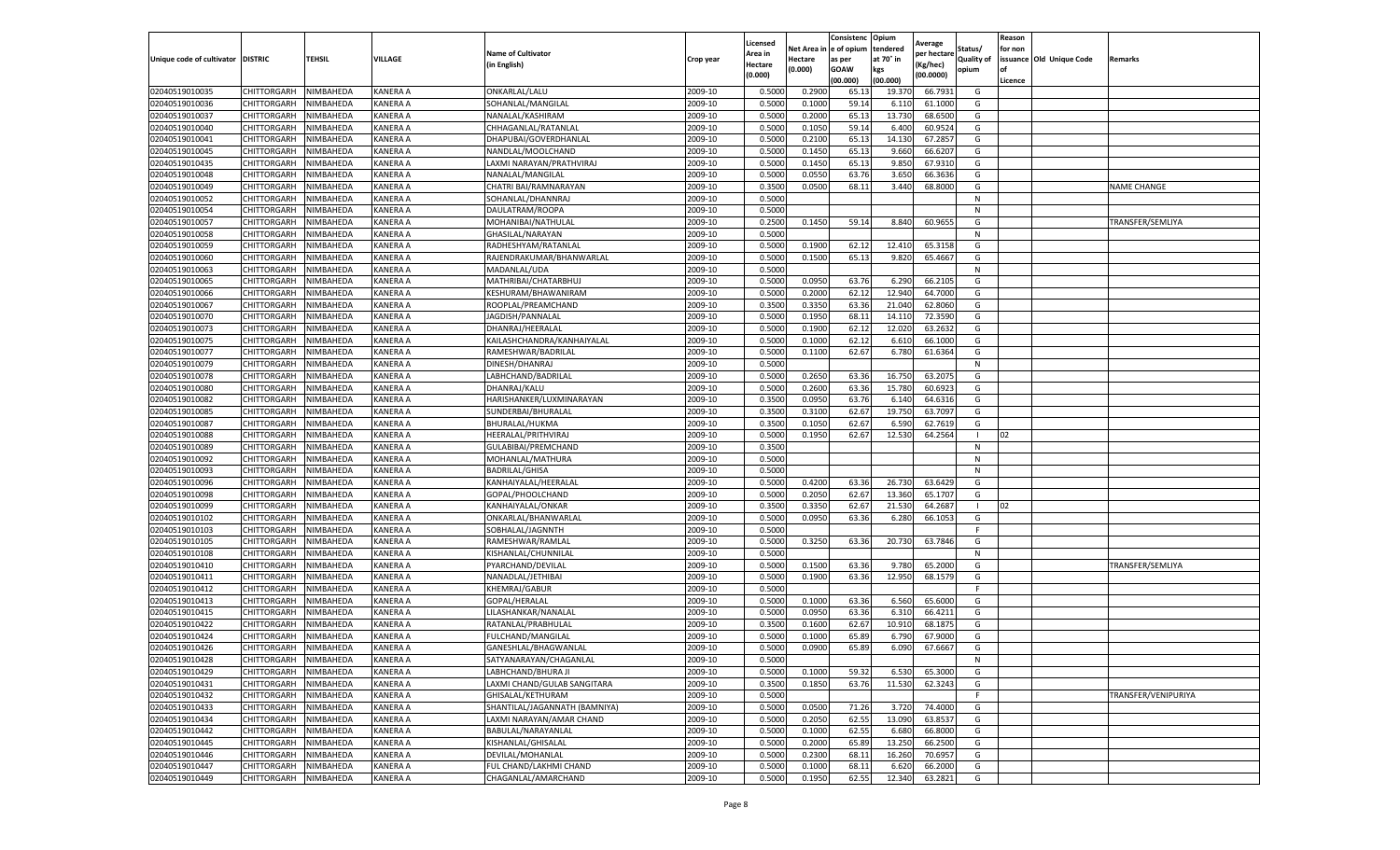|                           |                       |           |                 |                                          |           | Licensed |         | Consistenc             | Opium     |                        |                   | Reason  |                          |                          |
|---------------------------|-----------------------|-----------|-----------------|------------------------------------------|-----------|----------|---------|------------------------|-----------|------------------------|-------------------|---------|--------------------------|--------------------------|
|                           |                       |           |                 | <b>Name of Cultivator</b>                |           | Area in  |         | Net Area in e of opium | tendered  | Average<br>per hectare | Status/           | for non |                          |                          |
| Unique code of cultivator | <b>DISTRIC</b>        | TEHSIL    | VILLAGE         | in English)                              | Crop year | Hectare  | Hectare | as per                 | at 70° in | (Kg/hec                | <b>Quality of</b> |         | issuance Old Unique Code | <b>Remarks</b>           |
|                           |                       |           |                 |                                          |           | (0.000)  | (0.000) | <b>GOAW</b>            | kgs       | (00.0000)              | opium             |         |                          |                          |
|                           |                       |           |                 |                                          |           |          |         | (00.000)               | (00.000)  |                        |                   | Licence |                          |                          |
| 02040519010450            | CHITTORGARH           | NIMBAHEDA | KANERA A        | RUKMANI BAI/PRATHVIRAJ DHAKAD            | 2009-10   | 0.5000   | 0.1550  | 65.89                  | 10.62     | 68.5161                | G                 | 11      |                          | <b>HEIRARCHY DISPUTE</b> |
| 02040519010452            | CHITTORGARH           | NIMBAHEDA | KANERA A        | CHAMPALAL/DALICHAND                      | 2009-10   | 0.5000   | 0.1000  | 68.1                   | 7.04      | 70.4000                | G                 |         |                          |                          |
| 02040519010455            | CHITTORGARH           | NIMBAHEDA | KANERA A        | RAMESHWARLAL/BHURALAL                    | 2009-10   | 0.5000   | 0.0950  | 63.76                  | 6.400     | 67.3684                | G                 |         |                          |                          |
| 02040519010456            | CHITTORGARH           | NIMBAHEDA | KANERA A        | RAMESHCHANDRA/KHEMRAJ                    | 2009-10   | 0.5000   |         |                        |           |                        | N                 |         |                          |                          |
| 02040519010457            | <b>CHITTORGARH</b>    | NIMBAHEDA | KANERA A        | RATANLAL/BHURALAL PANCHORIYA             | 2009-10   | 0.3500   | 0.1000  | 62.55                  | 6.920     | 69.2000                | G                 |         |                          |                          |
| 02040519010460            | CHITTORGARH           | NIMBAHEDA | KANERA A        | MANOHARLAL/NARAYAN JI BHANGURA           | 2009-10   | 0.3500   | 0.0550  | 62.55                  | 3.960     | 72.0000                | G                 |         |                          |                          |
| 02040519010461            | CHITTORGARH           | NIMBAHEDA | KANERA A        | KISHANLAL/GABUR JI BAMBORIYA             | 2009-10   | 0.5000   | 0.1000  | 65.89                  | 6.820     | 68.2000                | G                 |         |                          |                          |
| 02040519010463            | CHITTORGARH           | NIMBAHEDA | KANERA A        | SHOKINLAL/SHIVLAL                        | 2009-10   | 0.5000   | 0.1850  | 65.89                  | 12.41     | 67.0811                | G                 |         |                          |                          |
| 02040519010517            | CHITTORGARH           | NIMBAHEDA | KANERA A        | PREMCHAND/NATHUJI                        | 2009-10   | 0.5000   | 0.1500  | 65.89                  | 10.15     | 67.6667                | G                 |         |                          |                          |
| 02040519010430            | <b>CHITTORGARH</b>    | NIMBAHEDA | KANERA A        | LAXMI NARAYAN/ KUKA BAMNIYA              | 2009-10   | 0.5000   | 0.1550  | 65.89                  | 10.51     | 67.8065                | G                 |         |                          |                          |
| 02040519010451            | CHITTORGARH           | NIMBAHEDA | KANERA A        | BHAGWANLAL/DULICHAND                     | 2009-10   | 0.5000   | 0.1900  | 63.76                  | 12.24     | 64.4211                | G                 |         |                          |                          |
| 02040519010459            | CHITTORGARH           | NIMBAHEDA | KANERA A        | NANALAL/HOKMA                            | 2009-10   | 0.5000   | 0.1100  | 63.76                  | 6.83      | 62.0909                | G                 |         |                          |                          |
| 02040519010076            | CHITTORGARH           | NIMBAHEDA | KANERA A        | RAMCHANDRA/MODA                          | 2009-10   | 0.5000   | 0.1050  | 63.89                  | 6.700     | 63.8095                | G                 |         |                          |                          |
| 02040519010074            | CHITTORGARH           | NIMBAHEDA | KANERA A        | KANKUBAI/KEVALRAM                        | 2009-10   | 0.5000   |         |                        |           |                        | N                 |         |                          |                          |
| 02040519010097            | CHITTORGARH           | NIMBAHEDA | KANERA A        | CHATAR SINGH/SOHANLAL                    | 2009-10   | 0.5000   |         |                        |           |                        | N                 |         |                          |                          |
| 02040519010453            | CHITTORGARH           | NIMBAHEDA | KANERA A        | KANHALAL (KANAHIYALAL)/UDA               | 2009-10   | 0.5000   | 0.1000  | 65.25                  | 6.600     | 66.0000                | G                 |         |                          | TRANSFER/SEMLIYA         |
| 02040519010038            | CHITTORGARH           | NIMBAHEDA | KANERA A        | RAMLAL/PRTHVIRAJ                         | 2009-10   | 0.3500   | 0.2450  | 62.55                  | 15.980    | 65.2245                | G                 |         |                          |                          |
| 02040519010044            | CHITTORGARH           | NIMBAHEDA | KANERA A        | JAGNNTH/GOPILAL                          | 2009-10   | 0.5000   | 0.1000  | 62.55                  | 6.07      | 60.7000                | G                 |         |                          |                          |
| 02040519010046            | CHITTORGARH           | NIMBAHEDA | KANERA A        | NANIBAI/MULCHAND                         | 2009-10   | 0.3500   | 0.1050  | 68.11                  | 7.41      | 70.5714                | G                 |         |                          |                          |
| 02040519010104            | CHITTORGARH           | NIMBAHEDA | KANERA A        | SNEHLATA/JAGDISH                         | 2009-10   | 0.5000   |         |                        |           |                        | F                 |         |                          |                          |
| 02040519010441            | CHITTORGARH           | NIMBAHEDA | KANERA A        | KANHAYALAL/GOPI JI                       | 2009-10   | 0.3500   | 0.1450  | 63.76                  | 9.31      | 64.2069                | G                 |         |                          |                          |
| 02040519010420            | CHITTORGARH           | NIMBAHEDA | KANERA A        | BANSHILAL/SHANKARLAL                     | 2009-10   | 0.5000   | 0.1000  | 65.73                  | 6.780     | 67.8000                | G                 |         |                          |                          |
| 02040519010100            | CHITTORGARH           | NIMBAHEDA | KANERA A        | BADRILAL/MANGILAL                        | 2009-10   | 0.3500   | 0.3400  | 59.32                  | 20.400    | 60.0000                | G                 |         |                          |                          |
| 02040519010101            | CHITTORGARH           | NIMBAHEDA | KANERA A        | SOHAN/SHANKAR TELI                       | 2009-10   | 0.5000   | 0.2250  | 65.73                  | 14.780    | 65.6889                | G                 |         |                          |                          |
| 02040519010034            | CHITTORGARH           | NIMBAHEDA | KANERA A        | SHRILAL/NANALAL                          | 2009-10   | 0.2500   | 0.1100  | 59.32                  | 6.790     | 61.7273                | G                 |         |                          |                          |
| 02040519010053            | CHITTORGARH           | NIMBAHEDA | KANERA A        | MANKUVAR/MOHANLAL                        | 2009-10   | 0.2500   | 0.0950  | 65.73                  | 6.490     | 68.3158                | G                 |         |                          | <b>NAME CHANGE</b>       |
| 02040519010055            | CHITTORGARH           | NIMBAHEDA | KANERA A        | <b>BSANTILAL/HEERALAL</b>                | 2009-10   | 0.2500   | 0.1000  | 62.55                  | 6.41      | 64.1000                | G                 |         |                          |                          |
| 02040519010069            | CHITTORGARH           | NIMBAHEDA | KANERA A        | BALKISHAN/HEERALAL                       | 2009-10   | 0.2500   | 0.1200  | 65.73                  | 8.000     | 66.6667                | G                 |         |                          |                          |
| 02040519010072            | CHITTORGARH           | NIMBAHEDA | KANERA A        | RAMLAL/MAGNAJI                           | 2009-10   | 0.2500   | 0.0900  | 65.25                  | 5.920     | 65.7778                | G                 |         |                          |                          |
| 02040519010086            | CHITTORGARH           | NIMBAHEDA | KANERA A        | JAGNNTH/HEERALAL                         | 2009-10   | 0.2500   |         |                        |           |                        | F.                |         |                          |                          |
| 02040519010094            | CHITTORGARH           | NIMBAHEDA | KANERA A        | LAD DEVI/RAMESHCHANDRA                   | 2009-10   | 0.2500   | 0.1000  | 65.25                  | 6.44      | 64.4000                | G                 |         |                          | <b>NAME CHANGE</b>       |
|                           |                       | NIMBAHEDA |                 |                                          |           |          | 0.1150  |                        |           |                        | G                 |         |                          |                          |
| 02040519010416            | CHITTORGARH           |           | KANERA A        | KAMLABAI/TENK CHAND<br>KISHANLAL/RAAMLAL | 2009-10   | 0.2500   |         | 62.11                  | 7.41      | 64.4348<br>67.0476     |                   |         |                          |                          |
| 02040519010417            | CHITTORGARH           | NIMBAHEDA | KANERA A        |                                          | 2009-10   | 0.2500   | 0.1050  | 65.73                  | 7.04      |                        | G                 |         |                          |                          |
| 02040519010438            | CHITTORGARH           | NIMBAHEDA | KANERA A        | GANESHLAL/PREMCHAND                      | 2009-10   | 0.2500   | 0.2000  | 65.73                  | 13.410    | 67.0500                | G                 |         |                          |                          |
| 02040519010440            | CHITTORGARH           | NIMBAHEDA | KANERA A        | RADHESHAYAM/CHAMPALAI                    | 2009-10   | 0.2500   | 0.1050  | 65.73                  | 8.11      | 77.2381                | G                 |         |                          |                          |
| 02040519010462            | CHITTORGARH           | NIMBAHEDA | KANERA A        | KANHAYALAL/NANALAL                       | 2009-10   | 0.2500   | 0.1000  | 65.73                  | 6.790     | 67.9000                | G                 |         |                          |                          |
| 02040519010443            | CHITTORGARH           | NIMBAHEDA | KANERA A        | LABH CHAND/NARAYAN                       | 2009-10   | 0.2500   | 0.1500  | 62.11                  | 9.31      | 62.0667                | G                 |         |                          |                          |
| 02040519010437            | CHITTORGARH           | NIMBAHEDA | KANERA A        | DEVILAL / BHOLIRAAM                      | 2009-10   | 0.2500   | 0.2500  | 65.89                  | 16.85     | 67.4000                | G                 |         |                          |                          |
| 02040519010223            | CHITTORGARH           | NIMBAHEDA | <b>KANERA B</b> | GOPALLAL/LAKHMICHAND                     | 2009-10   | 0.5000   | 0.4900  | 64.14                  | 32.01     | 65.3265                | G                 |         |                          |                          |
| 02040519010110            | CHITTORGARH           | NIMBAHEDA | <b>KANERA B</b> | CHHAGANLAL/KALU                          | 2009-10   | 0.3500   | 0.3500  | 64.69                  | 23.390    | 66.8286                | G                 |         |                          |                          |
| 02040519010111            | CHITTORGARH           | NIMBAHEDA | KANERA B        | MADANLAL/NATHULAL                        | 2009-10   | 0.5000   | 0.1900  | 64.69                  | 12.82     | 67.4737                | G                 |         |                          |                          |
| 02040519010112            | CHITTORGARH           | NIMBAHEDA | <b>KANERA B</b> | SOHANLAL/RADHAKISHAN                     | 2009-10   | 0.5000   | 0.2000  | 64.69                  | 13.660    | 68.3000                | G                 |         |                          |                          |
| 02040519010113            | CHITTORGARH           | NIMBAHEDA | <b>KANERA B</b> | KALURAM/TULSIRAM                         | 2009-10   | 0.5000   | 0.1950  | 61.20                  | 12.67     | 64.9744                | G                 |         |                          |                          |
| 02040519010114            | CHITTORGARH           | NIMBAHEDA | <b>KANERA B</b> | BADRILAL/BHURA                           | 2009-10   | 0.5000   | 0.2050  | 57.62                  | 12.61     | 61.5122                | G                 |         |                          | TRANSFER/SEMLIYA         |
| 02040519010116            | CHITTORGARH           | NIMBAHEDA | <b>KANERA B</b> | MADANLAL/RATANLAL                        | 2009-10   | 0.5000   | 0.1000  | 64.14                  | 6.780     | 67.8000                | G                 |         |                          |                          |
| 02040519010117            | CHITTORGARH           | NIMBAHEDA | <b>KANERA B</b> | TULSIBAI/PREMCHAND                       | 2009-10   | 0.5000   | 0.2000  | 64.14                  | 12.960    | 64.8000                | G                 | 11      |                          | <b>HEIRARCHY DISPUTE</b> |
| 02040519010121            | CHITTORGARH           | NIMBAHEDA | <b>KANERA B</b> | CHHAGANLAL/NANDA                         | 2009-10   | 0.5000   | 0.2000  | 64.14                  | 13.28     | 66.4000                | G                 |         |                          |                          |
| 02040519010122            | CHITTORGARH           | NIMBAHEDA | KANERA B        | AMARCHAND/SHANKERLAL                     | 2009-10   | 0.5000   | 0.2050  | 61.20                  | 13.390    | 65.3171                | G                 |         |                          |                          |
| 02040519010128            | CHITTORGARH NIMBAHEDA |           | <b>KANERA B</b> | NARAYANIBAI/NANALAL                      | 2009-10   | 0.5000   | 0.3600  | 61.20                  | 22.790    | 63.3056                | G                 |         |                          |                          |
| 02040519010129            | CHITTORGARH           | NIMBAHEDA | KANERA B        | MANGILAL/VARDICHAND                      | 2009-10   | 0.5000   | 0.0950  | 64.69                  | 6.440     | 67.7895                | G                 |         |                          |                          |
| 02040519010130            | <b>CHITTORGARH</b>    | NIMBAHEDA | KANERA B        | PYARCHAND/LAKHMICHAND                    | 2009-10   | 0.3500   | 0.2900  | 64.69                  | 19.430    | 67.0000                | G                 |         |                          |                          |
| 02040519010132            | CHITTORGARH           | NIMBAHEDA | <b>KANERA B</b> | MANGILAL/KELA                            | 2009-10   | 0.5000   |         |                        |           |                        | N                 |         |                          |                          |
| 02040519010134            | <b>CHITTORGARH</b>    | NIMBAHEDA | KANERA B        | JAGDISH/LAKHMICHAND                      | 2009-10   | 0.5000   | 0.1500  | 64.69                  | 9.74      | 64.9333                | G                 |         |                          |                          |
| 02040519010136            | <b>CHITTORGARH</b>    | NIMBAHEDA | <b>KANERA B</b> | HEERALAL/GABUR                           | 2009-10   | 0.5000   | 0.1900  | 61.20                  | 13.370    | 70.3684                | G                 |         |                          |                          |
| 02040519010138            | CHITTORGARH           | NIMBAHEDA | KANERA B        | CHHAGANLAL/LAKHMICHAND                   | 2009-10   | 0.5000   | 0.1450  | 65.64                  | 10.02     | 69.1034                | G                 |         |                          |                          |
| 02040519010140            | CHITTORGARH           | NIMBAHEDA | KANERA B        | NANIBAI/NANALAL                          | 2009-10   | 0.5000   | 0.3450  | 57.62                  | 20.690    | 59.9710                | G                 |         |                          |                          |
| 02040519010141            | CHITTORGARH           | NIMBAHEDA | KANERA B        | SUKHLAL/BHOLIRAM                         | 2009-10   | 0.5000   | 0.1950  | 65.64                  | 13.530    | 69.3846                | G                 |         |                          |                          |
| 02040519010142            | CHITTORGARH           | NIMBAHEDA | KANERA B        | RAMCHAND/GANGARAM                        | 2009-10   | 0.5000   | 0.2150  | 61.20                  | 13.460    | 62.6047                | G                 |         |                          |                          |
| 02040519010143            | <b>CHITTORGARH</b>    | NIMBAHEDA | <b>KANERA B</b> | KISHANLAL/GANGARAM                       | 2009-10   | 0.5000   | 0.2250  | 61.20                  | 14.700    | 65.3333                | G                 |         |                          |                          |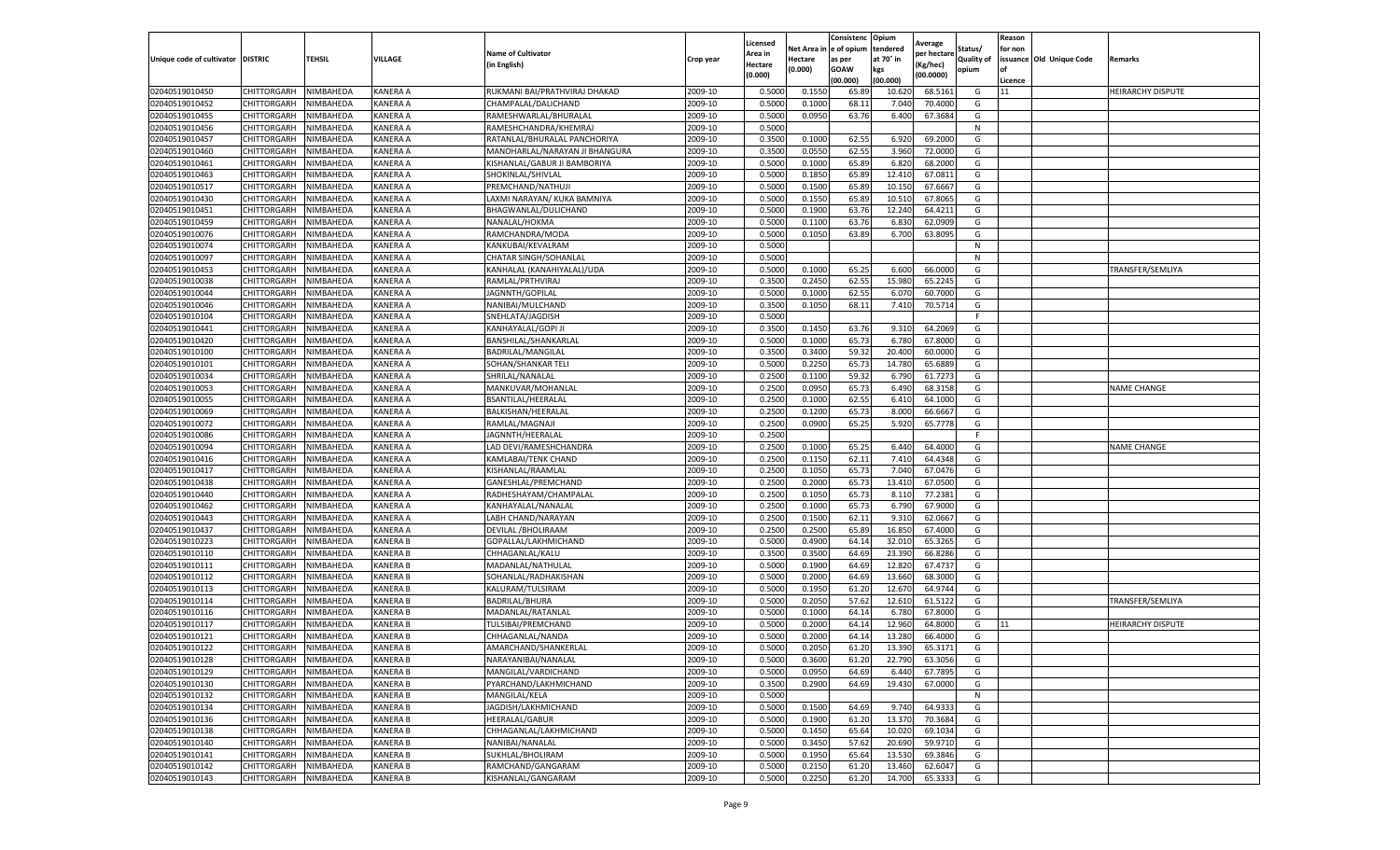|                                   |                                   |                        |                             |                                       |                    | Licensed         |                  | Consistenc             | Opium           |                        |                   | Reason  |                          |                  |
|-----------------------------------|-----------------------------------|------------------------|-----------------------------|---------------------------------------|--------------------|------------------|------------------|------------------------|-----------------|------------------------|-------------------|---------|--------------------------|------------------|
|                                   |                                   |                        |                             | <b>Name of Cultivator</b>             |                    | Area in          |                  | Net Area in e of opium | tendered        | Average<br>per hectare | Status/           | for non |                          |                  |
| Unique code of cultivator DISTRIC |                                   | TEHSIL                 | VILLAGE                     | in English)                           | Crop year          | Hectare          | Hectare          | as per                 | at 70° in       | (Kg/hec                | <b>Quality of</b> |         | issuance Old Unique Code | <b>Remarks</b>   |
|                                   |                                   |                        |                             |                                       |                    | (0.000)          | (0.000)          | <b>GOAW</b>            | kgs             | (00.0000)              | opium             |         |                          |                  |
|                                   |                                   |                        |                             |                                       |                    |                  |                  | (00.000)               | (00.000)        |                        |                   | Licence |                          |                  |
| 02040519010144                    | CHITTORGARH                       | NIMBAHEDA              | <b>KANERA B</b>             | ONKARLAL/LAKHMICHAND                  | 2009-10            | 0.5000           | 0.1000           | 65.64                  | 6.72            | 67.2000                | G                 |         |                          |                  |
| 02040519010146                    | CHITTORGARH                       | NIMBAHEDA              | <b>KANERA B</b>             | ROOPA/KALU                            | 2009-10            | 0.5000           | 0.1550           | 61.20                  | 9.75            | 62.9032                | G                 |         |                          |                  |
| 02040519010147                    | CHITTORGARH                       | NIMBAHEDA              | <b>KANERA B</b>             | RUKMANIBAI/KHEMRAJ                    | 2009-10            | 0.5000           | 0.2000           | 65.64                  | 12.84           | 64.2000                | G                 |         |                          |                  |
| 02040519010148                    | CHITTORGARH                       | NIMBAHEDA              | KANERA B                    | NANALAL/BHAGATRAM                     | 2009-10            | 0.5000           | 0.1400           | 65.64                  | 10.420          | 74.4286                | G                 |         |                          |                  |
| 02040519010150                    | CHITTORGARH                       | NIMBAHEDA              | KANERA B                    | PRABHUBAI/GHASI                       | 2009-10            | 0.5000           | 0.2950           | 65.64                  | 19.87           | 67.3559                | G                 |         |                          |                  |
| 02040519010151                    | CHITTORGARH                       | NIMBAHEDA              | <b>KANERA B</b>             | STYANARAYN/KHEMRAJ                    | 2009-10            | 0.2500           | 0.2000           | 61.41                  | 12.71           | 63.5500                | G                 |         |                          |                  |
| 02040519010152                    | CHITTORGARH                       | NIMBAHEDA              | <b>KANERA B</b>             | RAMLAL/ROOPAJI                        | 2009-10            | 0.5000           | 0.1500           | 64.14                  | 9.35            | 62.3333                | G                 |         |                          | TRANSFER/SEMLIYA |
| 02040519010154                    | CHITTORGARH                       | NIMBAHEDA              | <b>KANERA B</b>             | DAULATRAM/MODU                        | 2009-10            | 0.5000           | 0.3100           | 61.41                  | 20.22           | 65.2258                | G                 |         |                          | TRANSFER/SEMLIYA |
| 02040519010155                    | CHITTORGARH                       | NIMBAHEDA              | <b>KANERA B</b>             | HAZARILAL/HARLAL                      | 2009-10            | 0.3500           |                  |                        |                 |                        | F                 |         |                          | TRANSFER/SEMLIYA |
| 02040519010157                    | CHITTORGARH                       | NIMBAHEDA              | KANERA B                    | RATANLAL/GULAB                        | 2009-10            | 0.5000           | 0.1100           | 64.61                  | 7.220           | 65.6364                | G                 |         |                          |                  |
| 02040519010158                    | CHITTORGARH                       | NIMBAHEDA              | KANERA B                    | PHOOLCHAND/GANGARAM                   | 2009-10            | 0.5000           | 0.1000           | 62.18                  | 6.420           | 64.2000                | G                 |         |                          |                  |
| 02040519010159                    | CHITTORGARH                       | NIMBAHEDA              | KANERA B                    | KALURAM/BHAGIRATH                     | 2009-10            | 0.5000           | 0.2150           | 64.61                  | 14.020          | 65.2093                | G                 |         |                          |                  |
| 02040519010161                    | CHITTORGARH                       | NIMBAHEDA              | KANERA B                    | NARAYAN/TEKCHAND                      | 2009-10            | 0.5000           | 0.1000           | 70.87                  | 7.460           | 74.6000                | G                 |         |                          |                  |
| 02040519010163                    | CHITTORGARH                       | NIMBAHEDA              | <b>KANERA B</b>             | NATHULAL/KHEMRAJ                      | 2009-10            | 0.5000           | 0.0950           | 64.61                  | 6.27            | 66.0000                | G                 |         |                          |                  |
| 02040519010164                    | CHITTORGARH                       | NIMBAHEDA              | KANERA B                    | GANPATLAL/PYARCHAND                   | 2009-10            | 0.5000           |                  |                        |                 |                        | F.                |         |                          |                  |
| 02040519010166                    | CHITTORGARH                       | NIMBAHEDA              | <b>KANERA B</b>             | GANGABAI/MODA                         | 2009-10            | 0.5000           |                  |                        |                 |                        | F                 |         |                          |                  |
| 02040519010168                    | CHITTORGARH                       | NIMBAHEDA              | <b>KANERA B</b>             | CHAMPALAL/MOOLCHAND                   | 2009-10            | 0.5000           | 0.2050           | 59.93                  | 12.660          | 61.7561                | G                 |         |                          |                  |
| 02040519010170                    | CHITTORGARH                       | NIMBAHEDA              | <b>KANERA B</b>             | SHYAMSUNDER/BHERULAL                  | 2009-10            | 0.3500           |                  |                        |                 |                        | F                 |         |                          |                  |
| 02040519010173                    | CHITTORGARH                       | NIMBAHEDA              | KANERA B                    | <b>BAGDIRAM/NANA</b>                  | 2009-10            | 0.5000           |                  |                        |                 |                        | N                 |         |                          |                  |
| 02040519010174                    | CHITTORGARH                       | NIMBAHEDA              | KANERA B                    | RADHESHYAM/JAGNNATH                   | 2009-10            | 0.5000           | 0.1400           | 64.61                  | 9.520           | 68.0000                | G                 |         |                          |                  |
| 02040519010175                    | CHITTORGARH                       | NIMBAHEDA              | <b>KANERA B</b>             | RAMCHANDRA/SHANKERLAL                 | 2009-10            | 0.5000           |                  |                        |                 |                        | F                 |         |                          |                  |
| 02040519010176                    | CHITTORGARH                       | NIMBAHEDA              | <b>KANERA B</b>             | RATANLAL/GABUR                        | 2009-10            | 0.5000           | 0.0950           | 70.38                  | 7.120           | 74.9474                | G                 |         |                          |                  |
| 02040519010177                    | CHITTORGARH                       | NIMBAHEDA              | <b>KANERA B</b>             | RUKMANI BAI/BHUVANIRAM                | 2009-10            | 0.5000           |                  |                        |                 |                        | F.                |         |                          |                  |
| 02040519010178                    | CHITTORGARH                       | NIMBAHEDA              | <b>KANERA B</b>             | VARJI BAI/DHANRAJ                     | 2009-10            | 0.5000           |                  |                        |                 |                        | N                 |         |                          |                  |
| 02040519010179                    | CHITTORGARH                       | NIMBAHEDA              | KANERA B                    | NATHULAL/RAMNARAYAN                   | 2009-10            | 0.3500           |                  |                        |                 |                        | N                 |         |                          |                  |
| 02040519010180                    | CHITTORGARH                       | NIMBAHEDA              | <b>KANERA B</b>             | <b>BADRI/GULAB</b>                    | 2009-10            | 0.5000           |                  |                        |                 |                        | N                 |         |                          |                  |
| 02040519010183                    | CHITTORGARH                       | NIMBAHEDA              | <b>KANERA B</b>             | NATHULAL/KESRIMAI                     | 2009-10            | 0.5000           | 0.2800           | 59.93                  | 16.930          | 60.4643                | G                 |         |                          |                  |
| 02040519010184                    | CHITTORGARH                       | NIMBAHEDA              | <b>KANERA B</b>             | BAGDIRAM/KISHORE                      | 2009-10            | 0.5000           | 0.0950           | 62.18                  | 6.480           | 68.2105                | G                 |         |                          |                  |
| 02040519010189                    | CHITTORGARH                       | NIMBAHEDA              | <b>KANERA B</b>             | KANTIBAI/JODHRAJ                      | 2009-10            | 0.5000           | 0.2900           | 65.29                  | 19.150          | 66.0345                | G                 |         |                          | TRANSFER/SEMLIYA |
| 02040519010192                    | CHITTORGARH                       | NIMBAHEDA              | <b>KANERA B</b>             | KANKUBAI/BHERULAI                     | 2009-10            | 0.5000           | 0.3950           | 65.23                  | 26.34           | 66.6835                | G                 |         |                          |                  |
| 02040519010195                    | CHITTORGARH                       | NIMBAHEDA              | KANERA B                    | FULIBAI/BANSILAL                      | 2009-10            | 0.2500           | 0.2500           | 62.18                  | 16.24           | 64.9600                | G                 |         |                          | TRANSFER/SEMLIYA |
| 02040519010196                    | CHITTORGARH                       | NIMBAHEDA              | KANERA B                    | KANI BAI/MANGILAL                     | 2009-10            | 0.5000           | 0.3800           | 62.18                  | 23.600          | 62.1053                | G                 |         |                          |                  |
| 02040519010197                    | CHITTORGARH                       | NIMBAHEDA              | <b>KANERA B</b>             | CHATRULAL/NANDA                       | 2009-10            | 0.5000           | 0.1000           | 65.23                  | 6.63            | 66.3000                | G                 |         |                          |                  |
| 02040519010198                    | CHITTORGARH                       | NIMBAHEDA              | KANERA B                    | SURESHCHANDRA/PRABHULAL               | 2009-10            | 0.5000           | 0.2950           | 59.93                  | 17.85           | 60.5085                | G                 |         |                          |                  |
| 02040519010199                    | CHITTORGARH                       | NIMBAHEDA              | <b>KANERA B</b>             | KISHANLAL/NANAJI                      | 2009-10            | 0.5000           | 0.2900           | 65.23                  | 19.51           | 67.2759                | G                 |         |                          |                  |
| 02040519010200                    | CHITTORGARH                       | NIMBAHEDA              | KANERA B                    | DEVILAL/KHEMRAJ                       | 2009-10            | 0.5000           | 0.1450           | 65.23                  | 9.95            | 68.6207                | G                 |         |                          |                  |
| 02040519010201                    | CHITTORGARH                       | NIMBAHEDA              | <b>KANERA B</b>             | PARVATIDEVI/PHOOLCHAND                | 2009-10            | 0.5000           | 0.2950           | 62.18                  | 18.55           | 62.8814                | G                 |         |                          |                  |
| 02040519010203                    | CHITTORGARH                       | NIMBAHEDA              | KANERA B                    | MOTILAL/MANGILAL                      | 2009-10            | 0.5000           | 0.1000           | 62.18                  | 6.44            | 64.4000                | G                 |         |                          |                  |
| 02040519010205                    | CHITTORGARH                       | NIMBAHEDA              | <b>KANERA B</b>             | CHHAGANLAL/LALUJI                     | 2009-10            | 0.5000           | 0.3450           | 62.18                  | 22.29           | 64.6087                | G                 |         |                          |                  |
| 02040519010206                    | CHITTORGARH                       | NIMBAHEDA              | <b>KANERA B</b>             | RADHESHYAM/ONKARLAL                   | 2009-10            | 0.5000           | 0.2200           | 62.18                  | 14.01           | 63.6818                | G                 |         |                          |                  |
| 02040519010207                    | CHITTORGARH                       | NIMBAHEDA              | KANERA B                    | KALURAM/CHAMPALAL                     | 2009-10            | 0.5000           | 0.0900           | 65.23                  | 6.12            | 68.0000                | G                 |         |                          |                  |
| 02040519010209                    | CHITTORGARH                       | NIMBAHEDA              | <b>KANERA B</b>             | KANHAIYALAL/PRABHULAL                 | 2009-10            | 0.5000           | 0.1000           | 62.18                  | 6.290           | 62.9000                | G                 |         |                          |                  |
| 02040519010211                    | CHITTORGARH                       | NIMBAHEDA              | <b>KANERA B</b>             | KADARSHAH/KHAJUSHAH                   | 2009-10            | 0.3500           | 0.1050           | 65.23                  | 7.31            | 69.6190                | G                 | 08      |                          | ABSENT           |
| 02040519010212                    | CHITTORGARH                       | NIMBAHEDA              | KANERA B                    | KANHAIYALAL/GHISALAL                  | 2009-10            | 0.5000           | 0.2650           | 61.41                  | 16.600          | 62.6415                | G                 |         |                          |                  |
| 02040519010214                    | CHITTORGARH                       | NIMBAHEDA              | <b>KANERA B</b>             | LUXMINARAYAN/NANALAI                  | 2009-10            | 0.5000           | 0.1750           | 57.62                  | 10.57           | 60.4000                | G                 |         |                          |                  |
| 02040519010216                    | CHITTORGARH                       | NIMBAHEDA              | <b>KANERA B</b>             | BABULAL/PRABHULAL                     | 2009-10            | 0.5000           | 0.1450           | 65.64                  | 9.33            | 64.3448                | G                 |         |                          |                  |
| 02040519010217                    | CHITTORGARH                       | NIMBAHEDA              | <b>KANERA B</b>             | NANALAL/CHUNNILAL                     | 2009-10            | 0.5000           |                  |                        |                 |                        | F.                |         |                          |                  |
| 02040519010219                    | CHITTORGARH                       | NIMBAHEDA              | KANERA B                    | RAMESHWAR/PRABHULAL                   | 2009-10            | 0.5000           | 0.1250           | 65.64                  | 8.280           | 66.2400                | G                 |         |                          |                  |
|                                   |                                   |                        |                             |                                       |                    |                  |                  |                        |                 |                        |                   |         |                          |                  |
| 02040519010220<br>02040519010221  | CHITTORGARH<br>CHITTORGARH        | NIMBAHEDA<br>NIMBAHEDA | <b>KANERA B</b><br>KANERA B | AMBALAL/PYARCHAND<br>BABULAL/MANGILAL | 2009-10<br>2009-10 | 0.3500<br>0.5000 | 0.3650<br>0.1450 | 65.64<br>70.38         | 23.920<br>9.840 | 65.5342<br>67.8621     | G<br>G            |         |                          |                  |
| 02040519010222                    | CHITTORGARH                       | NIMBAHEDA              | KANERA B                    | SATYANARAYAN/PYARCHAND                | 2009-10            | 0.3500           | 0.1000           | 64.61                  | 6.710           | 67.1000                | G                 |         |                          |                  |
|                                   |                                   |                        |                             | BADRIDAS/SUKHRAMDAS                   |                    |                  |                  |                        |                 |                        |                   |         |                          |                  |
| 02040519010226                    | CHITTORGARH<br><b>CHITTORGARH</b> | NIMBAHEDA<br>NIMBAHEDA | <b>KANERA B</b>             |                                       | 2009-10            | 0.5000           | 0.0900           | 70.87                  | 6.850           | 76.1111                | G<br>G            |         |                          |                  |
| 02040519010227                    |                                   |                        | KANERA B                    | BHAGWANLAL/KANIRAM                    | 2009-10            | 0.5000           | 0.1000           | 70.87                  | 7.180           | 71.8000                |                   |         |                          |                  |
| 02040519010229                    | <b>CHITTORGARH</b>                | NIMBAHEDA              | <b>KANERA B</b>             | MANHOHERLAL/ONKARLAL                  | 2009-10            | 0.5000           | 0.1900           | 64.61                  | 13.140          | 69.1579                | G                 |         |                          |                  |
| 02040519010230                    | CHITTORGARH                       | NIMBAHEDA              | KANERA B                    | SHANTILAL/GORILAL                     | 2009-10            | 0.5000           | 0.3600           | 57.62                  | 21.190          | 58.8611                | G                 |         |                          |                  |
| 02040519010231                    | <b>CHITTORGARH</b>                | NIMBAHEDA              | KANERA B                    | BABULAL/BADRILAL                      | 2009-10            | 0.3500           | 0.1150           | 61.41                  | 6.740           | 58.6087                | G                 |         |                          |                  |
| 02040519010232                    | CHITTORGARH                       | NIMBAHEDA              | KANERA B                    | HEERALAL/NANDA                        | 2009-10            | 0.5000           | 0.0500           | 64.61                  | 3.420           | 68.4000                | $\blacksquare$    | 02      |                          |                  |
| 02040519010464                    | CHITTORGARH                       | NIMBAHEDA              | KANERA B                    | KAMLADEVI/JAGDISH                     | 2009-10            | 0.2500           | 0.2000           | 64.61                  | 13.37           | 66.8500                | G                 |         |                          |                  |
| 02040519010466                    | <b>CHITTORGARH</b>                | NIMBAHEDA              | <b>KANERA B</b>             | RAMNARAYAN/LAKHMICHAND                | 2009-10            | 0.5000           | 0.1050           | 64.61                  | 6.980           | 66.4762                | G                 |         |                          |                  |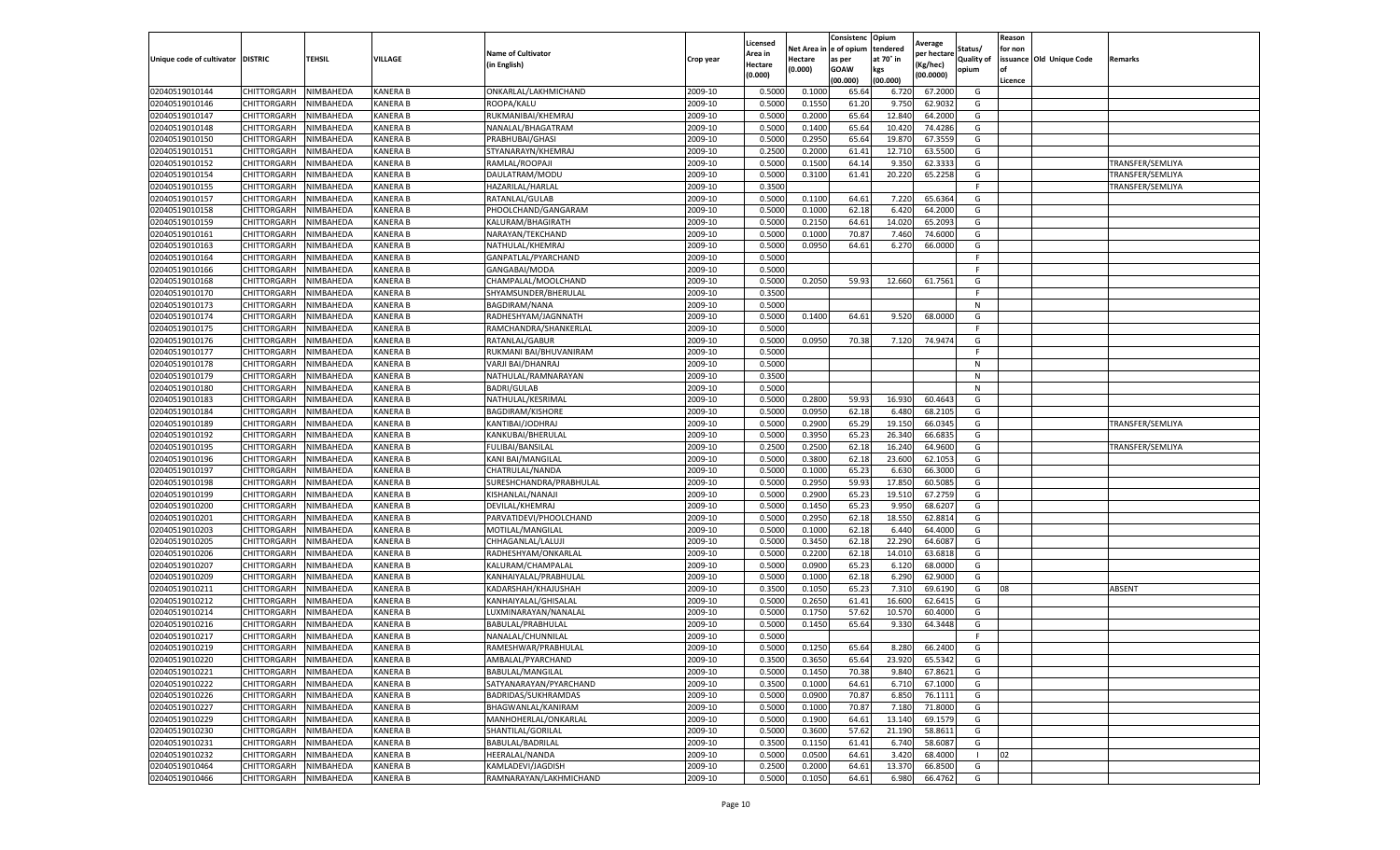| tendered<br>Net Area i<br>in  e of opium<br>Status/<br>for non<br><b>Name of Cultivator</b><br>Area in<br>per hectare<br>at 70° in<br>issuance Old Unique Code<br>Unique code of cultivator DISTRIC<br>TEHSIL<br>VILLAGE<br><b>Quality of</b><br>Crop year<br>Hectare<br>as per<br><b>Remarks</b><br>in English)<br>(Kg/hec<br>Hectare<br>(0.000)<br><b>GOAW</b><br>kgs<br>opium<br>(0.000)<br>(00.0000)<br>(00.000)<br>(00.000)<br>Licence<br>NIMBAHEDA<br><b>KANERA B</b><br>SOHANLAL/PREMCHAND<br>2009-10<br>0.5000<br>F.<br>02040519010469<br>CHITTORGARH<br><b>KANERA B</b><br>2009-10<br>0.5000<br>0.1000<br>64.61<br>6.64<br>66.4000<br>02040519010470<br>CHITTORGARH<br>NIMBAHEDA<br>BHAVARLAL/NARAYAN<br>G<br><b>KANERA B</b><br>2009-10<br>0.3500<br>0.2200<br>02040519010471<br>CHITTORGARH<br>NIMBAHEDA<br>SURESHCHANDRA/BHAVARLAL<br>61.41<br>12.940<br>58.8182<br>G<br>02040519010473<br>NIMBAHEDA<br>KANERA B<br>2009-10<br>0.5000<br>0.2600<br>61.41<br>15.940<br>61.3077<br>G<br>CHITTORGARH<br>TULSIRAM/MANGILAL<br>02040519010476<br>CHITTORGARH<br>NIMBAHEDA<br>KANERA B<br>2009-10<br>0.5000<br>0.1200<br>57.62<br>56.7500<br>G<br>SHIVLAL/MANGILAL<br>6.810<br>02040519010477<br><b>KANERA B</b><br>2009-10<br>0.5000<br>N<br>CHITTORGARH<br>NIMBAHEDA<br>NANURAM/PYARA<br>02040519010479<br>CHITTORGARH<br>NIMBAHEDA<br><b>KANERA B</b><br>KISHANLAL/MATHRALAL<br>2009-10<br>0.5000<br>N<br>02040519010482<br><b>KANERA B</b><br>2009-10<br>0.5000<br>61.41<br>64.8000<br>CHITTORGARH<br>NIMBAHEDA<br>MOHANLAL/RATANLAL<br>0.1000<br>6.480<br>G<br><b>KANERA B</b><br>2009-10<br>0.5000<br>0.2400<br>61.41<br>15.250<br>63.5417<br>G<br>02040519010483<br>CHITTORGARH<br>NIMBAHEDA<br>CHAMPALAL/KHAYALILAL<br>02040519010484<br>NIMBAHEDA<br>KANERA B<br>2009-10<br>0.5000<br>0.4500<br>61.41<br>27.990<br>62.2000<br>G<br>CHITTORGARH<br>PREMCHAND/KHAYALILAL<br>02040519010485<br>NIMBAHEDA<br><b>KANERA B</b><br>2009-10<br>0.5000<br>0.2000<br>61.41<br>13.480<br>67.4000<br>G<br>CHITTORGARH<br>SHAYAMLAL/JAMNALAL<br>0.5000<br>52.20<br>02<br>NIMBAHEDA<br><b>KANERA B</b><br>2009-10<br>0.5000<br>5.03<br>10.0600<br>02040519010486<br>CHITTORGARH<br>MAGNIRAM/NONDRAM<br>02040519010487<br>CHITTORGARH<br>NIMBAHEDA<br>KANERA B<br>2009-10<br>0.5000<br>0.0950<br>57.62<br>5.47<br>57.5789<br>G<br>RATANLAL/NONDRAM<br><b>KANERA B</b><br>2009-10<br>0.5000<br>0.2900<br>65.08<br>19.06<br>65.7241<br>02040519010488<br>CHITTORGARH<br>NIMBAHEDA<br>JAGDISH/HIRALAL<br>G<br>2009-10<br>0.5000<br>0.1950<br>65.08<br>12.980<br>66.5641<br>G<br>02040519010489<br>CHITTORGARH<br>NIMBAHEDA<br>KANERA B<br>PAHLAD/PYARCHAND<br>2009-10<br>NIMBAHEDA<br><b>KANERA B</b><br>0.5000<br>0.1000<br>65.08<br>6.690<br>66.9000<br>G<br>02040519010491<br>CHITTORGARH<br>AMARCHAND/BHAGIRATH<br>KANERA B<br>2009-10<br>0.3500<br>0.0900<br>5.540<br>61.5556<br>02040519010493<br>CHITTORGARH<br>NIMBAHEDA<br>BHERULAL/MANGILAL<br>61.60<br>G<br>2009-10<br>0.5000<br>0.0950<br>65.08<br>6.610<br>69.5789<br>02040519010494<br><b>KANERA B</b><br>G<br>CHITTORGARH<br>NIMBAHEDA<br>GOPAL/GORILAL<br>0.5000<br>65.08<br>02040519010495<br>CHITTORGARH<br>NIMBAHEDA<br>KANERA B<br>2009-10<br>0.1050<br>7.040<br>67.0476<br>G<br>SHOBHALAL/DUNGA<br>02040519010497<br>CHITTORGARH<br>NIMBAHEDA<br>KANERA B<br>KANHAYALAL/KHEMRAJ<br>2009-10<br>0.5000<br>0.1650<br>58.40<br>9.780<br>59.2727<br>G<br>58.40<br><b>KANERA B</b><br>2009-10<br>0.5000<br>0.2900<br>17.080<br>58.8966<br>G<br>02040519010500<br>CHITTORGARH<br>NIMBAHEDA<br>GHISALAL/CHAMPALAL<br><b>KANERA B</b><br>2009-10<br>0.5000<br>0.2000<br>58.40<br>11.890<br>59.4500<br>G<br>02040519010228<br>CHITTORGARH<br>NIMBAHEDA<br>RAMESVARLAL/RAMNARAYAN<br>02040519010480<br>CHITTORGARH<br>NIMBAHEDA<br><b>KANERA B</b><br>VIDYA BAI/RADHESHYAM<br>2009-10<br>0.5000<br>0.1450<br>58.40<br>8.910<br>61.4483<br>G<br>65.64<br>56.3922<br>NIMBAHEDA<br><b>KANERA B</b><br>2009-10<br>0.5000<br>0.5100<br>28.760<br>G<br>02040519010499<br>CHITTORGARH<br>KANHAYALAL/CHAMPALAL<br>2009-10<br>60.5854<br>02040519010126<br>CHITTORGARH<br>KANERA B<br><b>BHAGIRTH/GOPI</b><br>0.5000<br>0.2050<br>58.40<br>12.42<br>G<br>NIMBAHEDA<br>02040519010133<br>CHITTORGARH<br>NIMBAHEDA<br><b>KANERA B</b><br>NANALAL/RAMA<br>2009-10<br>0.5000<br>0.1050<br>61.60<br>6.640<br>63.2381<br>G<br>02040519010145<br>NIMBAHEDA<br><b>KANERA B</b><br>SHRILAL/HARLAL<br>2009-10<br>0.5000<br>0.2000<br>65.64<br>13.65<br>68.2500<br>CHITTORGARH<br>G<br><b>KANERA B</b><br>2009-10<br>0.3500<br>02040519010185<br>CHITTORGARH<br>NIMBAHEDA<br>SOHANLAL/NANALAL<br>N<br>02040519010118<br>NIMBAHEDA<br><b>KANERA B</b><br>2009-10<br>0.5000<br>0.1500<br>65.08<br>9.860<br>65.7333<br>CHITTORGARH<br>SHYAMLAL/BHAGIRTH<br>G<br>02040519010165<br>CHITTORGARH<br>NIMBAHEDA<br><b>KANERA B</b><br>2009-10<br>0.5000<br>0.1450<br>65.69<br>9.320<br>64.2759<br>G<br>PARBHULAL/TARACHAND<br>NIMBAHEDA<br>KANERA B<br>2009-10<br>0.3500<br>0.3500<br>61.20<br>21.71<br>G<br>02040519010167<br>CHITTORGARH<br>AMBHALAL/NANALAI<br>62.0286<br>02040519010172<br>CHITTORGARH<br>NIMBAHEDA<br>KANERA B<br>KISHANLAL/BADRILAL<br>2009-10<br>0.3500<br>0.0950<br>64.69<br>6.400<br>67.3684<br>G<br>02040519010182<br>NIMBAHEDA<br><b>KANERA B</b><br>2009-10<br>0.5000<br>0.1600<br>58.40<br>9.290<br>58.0625<br>CHITTORGARH<br>KASHI BAI/RUPA<br>G<br>2009-10<br>0.5000<br>02040519010474<br>CHITTORGARH<br>NIMBAHEDA<br>KANERA B<br>BANSHILAL/GANGARAM<br>F.<br>02040519010504<br>CHITTORGARH<br>NIMBAHEDA<br><b>KANERA B</b><br>2009-10<br>0.5000<br>0.2450<br>61.20<br>15.290<br>62.4082<br>G<br>TARACHAND/BHOLA<br>NIMBAHEDA<br>KANERA B<br>2009-10<br>0.3500<br>0.3100<br>59.04<br>18.39<br>59.3226<br>02040519010508<br>CHITTORGARH<br>VARDICHAND/LAKHMICHAND<br>G<br>0.2500<br>57.62<br><b>KANERA B</b><br>2009-10<br>0.2500<br>14.730<br>58.9200<br>G<br>02040519010171<br>CHITTORGARH<br>NIMBAHEDA<br>JAGNNTH/MANGILAL<br>0.2500<br>02040519010131<br>CHITTORGARH<br>NIMBAHEDA<br>KANERA B<br>2009-10<br>F<br>MADHOLAL/MULCHAND<br>02040519010135<br><b>KANERA B</b><br>SARDARSINGH/MANNALAL<br>2009-10<br>0.2500<br>0.2000<br>13.25<br>66.2500<br>TRANSFER/SEMLIYA<br>CHITTORGARH<br>NIMBAHEDA<br>61.20<br>G<br><b>KANERA B</b><br>2009-10<br>0.2500<br>0.1800<br>67.43<br>16.37<br>90.9444<br>G<br>02040519010233<br>CHITTORGARH<br>NIMBAHEDA<br>JAGNNTH/LALUJI<br>KANERA B<br>2009-10<br>0.2500<br>0.1200<br>64.69<br>7.760<br>64.6667<br>G<br>02040519010139<br>CHITTORGARH<br>NIMBAHEDA<br>RAMNARAYAN/SHANKARLAL<br>02040519010310<br>KANERA C<br>2009-10<br>0.5000<br>0.1500<br>66.24<br>9.890<br>65.9333<br>CHITTORGARH<br>NIMBAHEDA<br>SUKHLAL/RAMCHANDRA<br>G<br>0.5000<br>69.67<br><b>KANERA C</b><br>2009-10<br>0.1000<br>7.09<br>70.9000<br>G<br>02040519010234<br>CHITTORGARH<br>NIMBAHEDA<br>BADRILAL/BHUWANIRAM<br>02040519010236<br>KANERA C<br>2009-10<br>0.5000<br>0.1950<br>63.38<br>13.16<br>67.4872<br>G<br>CHITTORGARH<br>NIMBAHEDA<br>ABDUL RASHID/SULTAN<br>02040519010237<br>CHITTORGARH<br>NIMBAHEDA<br>KANERA C<br>RAM KISHAN/NANALAL<br>2009-10<br>0.5000<br>0.1950<br>63.38<br>12.590<br>64.5641<br>G<br><b>KANERA C</b><br>60.12<br>02040519010238<br>CHITTORGARH<br>NIMBAHEDA<br>JAGNNATH/MODA<br>2009-10<br>0.5000<br>0.1900<br>11.81<br>62.1579<br>G<br>02040519010239<br>NIMBAHEDA<br><b>KANERA C</b><br>2009-10<br>0.5000<br>F.<br>CHITTORGARH<br>TALKU BAI//KANAJI<br>CHITTORGARH<br>NIMBAHEDA<br><b>KANERA C</b><br>GIRDHARI/RAMLAL<br>2009-10<br>0.5000<br>0.2850<br>66.24<br>18.210<br>63.8947<br>G<br><b>NAME CHANGE</b><br>2009-10<br><b>CHITTORGARH</b><br>NIMBAHEDA<br><b>KANERA C</b><br>PRAHLAD RAM/RADHAKISHAN<br>0.5000<br>F<br>2009-10<br>0.5000<br>68.29<br>CHITTORGARH<br>NIMBAHEDA<br>KANERA C<br>SHRILAL/HUKAMJI<br>0.1050<br>7.220<br>68.7619<br>G<br>KANERA C<br>2009-10<br>0.5000<br>12.530<br>CHITTORGARH<br>NIMBAHEDA<br>BAGDIRAM/NARAYANLAL<br>0.1900<br>66.24<br>65.9474<br>G<br>KANERA C<br>2009-10<br>56.67<br>CHITTORGARH<br>NIMBAHEDA<br>MOTILAL/RAMCHANDRA<br>0.5000<br>0.5000<br>29.900<br>59.8000<br>G<br>NIMBAHEDA<br>KANERA C<br>SUKHLAL/NANALAL<br>2009-10<br>0.5000<br>0.1100<br>66.24<br>7.420<br>67.4545<br>G<br>CHITTORGARH<br><b>KANERA C</b><br>2009-10<br>63.38<br>63.4286<br><b>CHITTORGARH</b><br>NIMBAHEDA<br><b>BANSHILAL/MANGILAL</b><br>0.5000<br>0.1050<br>6.660<br>G<br>02040519010258<br>CHITTORGARH<br>NIMBAHEDA<br>KANERA C<br>MUKESH KUMAR/RATANLAL<br>2009-10<br>0.5000<br>0.1550<br>66.24<br>10.75<br>69.3548<br>G<br>2009-10<br>0.2600<br>G<br>02040519010260<br>CHITTORGARH<br>NIMBAHEDA<br>KANERA C<br>GORILAL/RATANLAL<br>0.5000<br>69.67<br>17.340<br>66.6923<br>2009-10<br>0.5000<br>CHITTORGARH<br>NIMBAHEDA<br>KANERA C<br>RAMCHANDRA/KUKAJI<br>N<br>TRANSFER/MELANA-B<br>CHITTORGARH<br>NIMBAHEDA<br>KANERA C<br><b>BAGDIRAM/LALU</b><br>2009-10<br>0.5000<br>0.1000<br>63.38<br>6.880<br>68.8000<br>G<br><b>CHITTORGARH</b><br>NIMBAHEDA<br><b>KANERA C</b><br>GEETALAL/JAGNNATH<br>2009-10<br>0.5000<br>0.0450<br>70.78<br>3.690<br>82.0000<br>G |                |  |  | Licensed | Consistenc | Opium | Average | Reason |  |
|-----------------------------------------------------------------------------------------------------------------------------------------------------------------------------------------------------------------------------------------------------------------------------------------------------------------------------------------------------------------------------------------------------------------------------------------------------------------------------------------------------------------------------------------------------------------------------------------------------------------------------------------------------------------------------------------------------------------------------------------------------------------------------------------------------------------------------------------------------------------------------------------------------------------------------------------------------------------------------------------------------------------------------------------------------------------------------------------------------------------------------------------------------------------------------------------------------------------------------------------------------------------------------------------------------------------------------------------------------------------------------------------------------------------------------------------------------------------------------------------------------------------------------------------------------------------------------------------------------------------------------------------------------------------------------------------------------------------------------------------------------------------------------------------------------------------------------------------------------------------------------------------------------------------------------------------------------------------------------------------------------------------------------------------------------------------------------------------------------------------------------------------------------------------------------------------------------------------------------------------------------------------------------------------------------------------------------------------------------------------------------------------------------------------------------------------------------------------------------------------------------------------------------------------------------------------------------------------------------------------------------------------------------------------------------------------------------------------------------------------------------------------------------------------------------------------------------------------------------------------------------------------------------------------------------------------------------------------------------------------------------------------------------------------------------------------------------------------------------------------------------------------------------------------------------------------------------------------------------------------------------------------------------------------------------------------------------------------------------------------------------------------------------------------------------------------------------------------------------------------------------------------------------------------------------------------------------------------------------------------------------------------------------------------------------------------------------------------------------------------------------------------------------------------------------------------------------------------------------------------------------------------------------------------------------------------------------------------------------------------------------------------------------------------------------------------------------------------------------------------------------------------------------------------------------------------------------------------------------------------------------------------------------------------------------------------------------------------------------------------------------------------------------------------------------------------------------------------------------------------------------------------------------------------------------------------------------------------------------------------------------------------------------------------------------------------------------------------------------------------------------------------------------------------------------------------------------------------------------------------------------------------------------------------------------------------------------------------------------------------------------------------------------------------------------------------------------------------------------------------------------------------------------------------------------------------------------------------------------------------------------------------------------------------------------------------------------------------------------------------------------------------------------------------------------------------------------------------------------------------------------------------------------------------------------------------------------------------------------------------------------------------------------------------------------------------------------------------------------------------------------------------------------------------------------------------------------------------------------------------------------------------------------------------------------------------------------------------------------------------------------------------------------------------------------------------------------------------------------------------------------------------------------------------------------------------------------------------------------------------------------------------------------------------------------------------------------------------------------------------------------------------------------------------------------------------------------------------------------------------------------------------------------------------------------------------------------------------------------------------------------------------------------------------------------------------------------------------------------------------------------------------------------------------------------------------------------------------------------------------------------------------------------------------------------------------------------------------------------------------------------------------------------------------------------------------------------------------------------------------------------------------------------------------------------------------------------------------------------------------------------------------------------------------------------------------------------------------------------------------------------------------------------------------------------------------------------------------------------------------------------------------------------------------------------------------------------------------------------------------------------------------------------------------------------------------------------------------------------------------------------------------------------------------------------------------------------------------------------------------------------------------------------------------------------------------------------------------------------------------------------------------------------------------------------------------------------------------------------------------------------------------------------------------------------------------------------------------------------------------------------------------------------------------------------------------------------------------------------------------------------------------------------------------------------------------------------------------------------------------------------------------------------------------------------------------------------------------------------------------------------------------------------------------------------------------------------------------------------------------------------------------------------------------------------------------------------------------------------------------------------------------------------------------------------------------------------------------------------------------------------------------------------------------------------------------------------------------------------------------------|----------------|--|--|----------|------------|-------|---------|--------|--|
|                                                                                                                                                                                                                                                                                                                                                                                                                                                                                                                                                                                                                                                                                                                                                                                                                                                                                                                                                                                                                                                                                                                                                                                                                                                                                                                                                                                                                                                                                                                                                                                                                                                                                                                                                                                                                                                                                                                                                                                                                                                                                                                                                                                                                                                                                                                                                                                                                                                                                                                                                                                                                                                                                                                                                                                                                                                                                                                                                                                                                                                                                                                                                                                                                                                                                                                                                                                                                                                                                                                                                                                                                                                                                                                                                                                                                                                                                                                                                                                                                                                                                                                                                                                                                                                                                                                                                                                                                                                                                                                                                                                                                                                                                                                                                                                                                                                                                                                                                                                                                                                                                                                                                                                                                                                                                                                                                                                                                                                                                                                                                                                                                                                                                                                                                                                                                                                                                                                                                                                                                                                                                                                                                                                                                                                                                                                                                                                                                                                                                                                                                                                                                                                                                                                                                                                                                                                                                                                                                                                                                                                                                                                                                                                                                                                                                                                                                                                                                                                                                                                                                                                                                                                                                                                                                                                                                                                                                                                                                                                                                                                                                                                                                                                                                                                                                                                                                                                                                                                                                                                                                                                                                                                                                                                                                                                                                                                                                                                                                                                                                                                                                                                       |                |  |  |          |            |       |         |        |  |
|                                                                                                                                                                                                                                                                                                                                                                                                                                                                                                                                                                                                                                                                                                                                                                                                                                                                                                                                                                                                                                                                                                                                                                                                                                                                                                                                                                                                                                                                                                                                                                                                                                                                                                                                                                                                                                                                                                                                                                                                                                                                                                                                                                                                                                                                                                                                                                                                                                                                                                                                                                                                                                                                                                                                                                                                                                                                                                                                                                                                                                                                                                                                                                                                                                                                                                                                                                                                                                                                                                                                                                                                                                                                                                                                                                                                                                                                                                                                                                                                                                                                                                                                                                                                                                                                                                                                                                                                                                                                                                                                                                                                                                                                                                                                                                                                                                                                                                                                                                                                                                                                                                                                                                                                                                                                                                                                                                                                                                                                                                                                                                                                                                                                                                                                                                                                                                                                                                                                                                                                                                                                                                                                                                                                                                                                                                                                                                                                                                                                                                                                                                                                                                                                                                                                                                                                                                                                                                                                                                                                                                                                                                                                                                                                                                                                                                                                                                                                                                                                                                                                                                                                                                                                                                                                                                                                                                                                                                                                                                                                                                                                                                                                                                                                                                                                                                                                                                                                                                                                                                                                                                                                                                                                                                                                                                                                                                                                                                                                                                                                                                                                                                                       |                |  |  |          |            |       |         |        |  |
|                                                                                                                                                                                                                                                                                                                                                                                                                                                                                                                                                                                                                                                                                                                                                                                                                                                                                                                                                                                                                                                                                                                                                                                                                                                                                                                                                                                                                                                                                                                                                                                                                                                                                                                                                                                                                                                                                                                                                                                                                                                                                                                                                                                                                                                                                                                                                                                                                                                                                                                                                                                                                                                                                                                                                                                                                                                                                                                                                                                                                                                                                                                                                                                                                                                                                                                                                                                                                                                                                                                                                                                                                                                                                                                                                                                                                                                                                                                                                                                                                                                                                                                                                                                                                                                                                                                                                                                                                                                                                                                                                                                                                                                                                                                                                                                                                                                                                                                                                                                                                                                                                                                                                                                                                                                                                                                                                                                                                                                                                                                                                                                                                                                                                                                                                                                                                                                                                                                                                                                                                                                                                                                                                                                                                                                                                                                                                                                                                                                                                                                                                                                                                                                                                                                                                                                                                                                                                                                                                                                                                                                                                                                                                                                                                                                                                                                                                                                                                                                                                                                                                                                                                                                                                                                                                                                                                                                                                                                                                                                                                                                                                                                                                                                                                                                                                                                                                                                                                                                                                                                                                                                                                                                                                                                                                                                                                                                                                                                                                                                                                                                                                                                       |                |  |  |          |            |       |         |        |  |
|                                                                                                                                                                                                                                                                                                                                                                                                                                                                                                                                                                                                                                                                                                                                                                                                                                                                                                                                                                                                                                                                                                                                                                                                                                                                                                                                                                                                                                                                                                                                                                                                                                                                                                                                                                                                                                                                                                                                                                                                                                                                                                                                                                                                                                                                                                                                                                                                                                                                                                                                                                                                                                                                                                                                                                                                                                                                                                                                                                                                                                                                                                                                                                                                                                                                                                                                                                                                                                                                                                                                                                                                                                                                                                                                                                                                                                                                                                                                                                                                                                                                                                                                                                                                                                                                                                                                                                                                                                                                                                                                                                                                                                                                                                                                                                                                                                                                                                                                                                                                                                                                                                                                                                                                                                                                                                                                                                                                                                                                                                                                                                                                                                                                                                                                                                                                                                                                                                                                                                                                                                                                                                                                                                                                                                                                                                                                                                                                                                                                                                                                                                                                                                                                                                                                                                                                                                                                                                                                                                                                                                                                                                                                                                                                                                                                                                                                                                                                                                                                                                                                                                                                                                                                                                                                                                                                                                                                                                                                                                                                                                                                                                                                                                                                                                                                                                                                                                                                                                                                                                                                                                                                                                                                                                                                                                                                                                                                                                                                                                                                                                                                                                                       |                |  |  |          |            |       |         |        |  |
|                                                                                                                                                                                                                                                                                                                                                                                                                                                                                                                                                                                                                                                                                                                                                                                                                                                                                                                                                                                                                                                                                                                                                                                                                                                                                                                                                                                                                                                                                                                                                                                                                                                                                                                                                                                                                                                                                                                                                                                                                                                                                                                                                                                                                                                                                                                                                                                                                                                                                                                                                                                                                                                                                                                                                                                                                                                                                                                                                                                                                                                                                                                                                                                                                                                                                                                                                                                                                                                                                                                                                                                                                                                                                                                                                                                                                                                                                                                                                                                                                                                                                                                                                                                                                                                                                                                                                                                                                                                                                                                                                                                                                                                                                                                                                                                                                                                                                                                                                                                                                                                                                                                                                                                                                                                                                                                                                                                                                                                                                                                                                                                                                                                                                                                                                                                                                                                                                                                                                                                                                                                                                                                                                                                                                                                                                                                                                                                                                                                                                                                                                                                                                                                                                                                                                                                                                                                                                                                                                                                                                                                                                                                                                                                                                                                                                                                                                                                                                                                                                                                                                                                                                                                                                                                                                                                                                                                                                                                                                                                                                                                                                                                                                                                                                                                                                                                                                                                                                                                                                                                                                                                                                                                                                                                                                                                                                                                                                                                                                                                                                                                                                                                       |                |  |  |          |            |       |         |        |  |
|                                                                                                                                                                                                                                                                                                                                                                                                                                                                                                                                                                                                                                                                                                                                                                                                                                                                                                                                                                                                                                                                                                                                                                                                                                                                                                                                                                                                                                                                                                                                                                                                                                                                                                                                                                                                                                                                                                                                                                                                                                                                                                                                                                                                                                                                                                                                                                                                                                                                                                                                                                                                                                                                                                                                                                                                                                                                                                                                                                                                                                                                                                                                                                                                                                                                                                                                                                                                                                                                                                                                                                                                                                                                                                                                                                                                                                                                                                                                                                                                                                                                                                                                                                                                                                                                                                                                                                                                                                                                                                                                                                                                                                                                                                                                                                                                                                                                                                                                                                                                                                                                                                                                                                                                                                                                                                                                                                                                                                                                                                                                                                                                                                                                                                                                                                                                                                                                                                                                                                                                                                                                                                                                                                                                                                                                                                                                                                                                                                                                                                                                                                                                                                                                                                                                                                                                                                                                                                                                                                                                                                                                                                                                                                                                                                                                                                                                                                                                                                                                                                                                                                                                                                                                                                                                                                                                                                                                                                                                                                                                                                                                                                                                                                                                                                                                                                                                                                                                                                                                                                                                                                                                                                                                                                                                                                                                                                                                                                                                                                                                                                                                                                                       |                |  |  |          |            |       |         |        |  |
|                                                                                                                                                                                                                                                                                                                                                                                                                                                                                                                                                                                                                                                                                                                                                                                                                                                                                                                                                                                                                                                                                                                                                                                                                                                                                                                                                                                                                                                                                                                                                                                                                                                                                                                                                                                                                                                                                                                                                                                                                                                                                                                                                                                                                                                                                                                                                                                                                                                                                                                                                                                                                                                                                                                                                                                                                                                                                                                                                                                                                                                                                                                                                                                                                                                                                                                                                                                                                                                                                                                                                                                                                                                                                                                                                                                                                                                                                                                                                                                                                                                                                                                                                                                                                                                                                                                                                                                                                                                                                                                                                                                                                                                                                                                                                                                                                                                                                                                                                                                                                                                                                                                                                                                                                                                                                                                                                                                                                                                                                                                                                                                                                                                                                                                                                                                                                                                                                                                                                                                                                                                                                                                                                                                                                                                                                                                                                                                                                                                                                                                                                                                                                                                                                                                                                                                                                                                                                                                                                                                                                                                                                                                                                                                                                                                                                                                                                                                                                                                                                                                                                                                                                                                                                                                                                                                                                                                                                                                                                                                                                                                                                                                                                                                                                                                                                                                                                                                                                                                                                                                                                                                                                                                                                                                                                                                                                                                                                                                                                                                                                                                                                                                       |                |  |  |          |            |       |         |        |  |
|                                                                                                                                                                                                                                                                                                                                                                                                                                                                                                                                                                                                                                                                                                                                                                                                                                                                                                                                                                                                                                                                                                                                                                                                                                                                                                                                                                                                                                                                                                                                                                                                                                                                                                                                                                                                                                                                                                                                                                                                                                                                                                                                                                                                                                                                                                                                                                                                                                                                                                                                                                                                                                                                                                                                                                                                                                                                                                                                                                                                                                                                                                                                                                                                                                                                                                                                                                                                                                                                                                                                                                                                                                                                                                                                                                                                                                                                                                                                                                                                                                                                                                                                                                                                                                                                                                                                                                                                                                                                                                                                                                                                                                                                                                                                                                                                                                                                                                                                                                                                                                                                                                                                                                                                                                                                                                                                                                                                                                                                                                                                                                                                                                                                                                                                                                                                                                                                                                                                                                                                                                                                                                                                                                                                                                                                                                                                                                                                                                                                                                                                                                                                                                                                                                                                                                                                                                                                                                                                                                                                                                                                                                                                                                                                                                                                                                                                                                                                                                                                                                                                                                                                                                                                                                                                                                                                                                                                                                                                                                                                                                                                                                                                                                                                                                                                                                                                                                                                                                                                                                                                                                                                                                                                                                                                                                                                                                                                                                                                                                                                                                                                                                                       |                |  |  |          |            |       |         |        |  |
|                                                                                                                                                                                                                                                                                                                                                                                                                                                                                                                                                                                                                                                                                                                                                                                                                                                                                                                                                                                                                                                                                                                                                                                                                                                                                                                                                                                                                                                                                                                                                                                                                                                                                                                                                                                                                                                                                                                                                                                                                                                                                                                                                                                                                                                                                                                                                                                                                                                                                                                                                                                                                                                                                                                                                                                                                                                                                                                                                                                                                                                                                                                                                                                                                                                                                                                                                                                                                                                                                                                                                                                                                                                                                                                                                                                                                                                                                                                                                                                                                                                                                                                                                                                                                                                                                                                                                                                                                                                                                                                                                                                                                                                                                                                                                                                                                                                                                                                                                                                                                                                                                                                                                                                                                                                                                                                                                                                                                                                                                                                                                                                                                                                                                                                                                                                                                                                                                                                                                                                                                                                                                                                                                                                                                                                                                                                                                                                                                                                                                                                                                                                                                                                                                                                                                                                                                                                                                                                                                                                                                                                                                                                                                                                                                                                                                                                                                                                                                                                                                                                                                                                                                                                                                                                                                                                                                                                                                                                                                                                                                                                                                                                                                                                                                                                                                                                                                                                                                                                                                                                                                                                                                                                                                                                                                                                                                                                                                                                                                                                                                                                                                                                       |                |  |  |          |            |       |         |        |  |
|                                                                                                                                                                                                                                                                                                                                                                                                                                                                                                                                                                                                                                                                                                                                                                                                                                                                                                                                                                                                                                                                                                                                                                                                                                                                                                                                                                                                                                                                                                                                                                                                                                                                                                                                                                                                                                                                                                                                                                                                                                                                                                                                                                                                                                                                                                                                                                                                                                                                                                                                                                                                                                                                                                                                                                                                                                                                                                                                                                                                                                                                                                                                                                                                                                                                                                                                                                                                                                                                                                                                                                                                                                                                                                                                                                                                                                                                                                                                                                                                                                                                                                                                                                                                                                                                                                                                                                                                                                                                                                                                                                                                                                                                                                                                                                                                                                                                                                                                                                                                                                                                                                                                                                                                                                                                                                                                                                                                                                                                                                                                                                                                                                                                                                                                                                                                                                                                                                                                                                                                                                                                                                                                                                                                                                                                                                                                                                                                                                                                                                                                                                                                                                                                                                                                                                                                                                                                                                                                                                                                                                                                                                                                                                                                                                                                                                                                                                                                                                                                                                                                                                                                                                                                                                                                                                                                                                                                                                                                                                                                                                                                                                                                                                                                                                                                                                                                                                                                                                                                                                                                                                                                                                                                                                                                                                                                                                                                                                                                                                                                                                                                                                                       |                |  |  |          |            |       |         |        |  |
|                                                                                                                                                                                                                                                                                                                                                                                                                                                                                                                                                                                                                                                                                                                                                                                                                                                                                                                                                                                                                                                                                                                                                                                                                                                                                                                                                                                                                                                                                                                                                                                                                                                                                                                                                                                                                                                                                                                                                                                                                                                                                                                                                                                                                                                                                                                                                                                                                                                                                                                                                                                                                                                                                                                                                                                                                                                                                                                                                                                                                                                                                                                                                                                                                                                                                                                                                                                                                                                                                                                                                                                                                                                                                                                                                                                                                                                                                                                                                                                                                                                                                                                                                                                                                                                                                                                                                                                                                                                                                                                                                                                                                                                                                                                                                                                                                                                                                                                                                                                                                                                                                                                                                                                                                                                                                                                                                                                                                                                                                                                                                                                                                                                                                                                                                                                                                                                                                                                                                                                                                                                                                                                                                                                                                                                                                                                                                                                                                                                                                                                                                                                                                                                                                                                                                                                                                                                                                                                                                                                                                                                                                                                                                                                                                                                                                                                                                                                                                                                                                                                                                                                                                                                                                                                                                                                                                                                                                                                                                                                                                                                                                                                                                                                                                                                                                                                                                                                                                                                                                                                                                                                                                                                                                                                                                                                                                                                                                                                                                                                                                                                                                                                       |                |  |  |          |            |       |         |        |  |
|                                                                                                                                                                                                                                                                                                                                                                                                                                                                                                                                                                                                                                                                                                                                                                                                                                                                                                                                                                                                                                                                                                                                                                                                                                                                                                                                                                                                                                                                                                                                                                                                                                                                                                                                                                                                                                                                                                                                                                                                                                                                                                                                                                                                                                                                                                                                                                                                                                                                                                                                                                                                                                                                                                                                                                                                                                                                                                                                                                                                                                                                                                                                                                                                                                                                                                                                                                                                                                                                                                                                                                                                                                                                                                                                                                                                                                                                                                                                                                                                                                                                                                                                                                                                                                                                                                                                                                                                                                                                                                                                                                                                                                                                                                                                                                                                                                                                                                                                                                                                                                                                                                                                                                                                                                                                                                                                                                                                                                                                                                                                                                                                                                                                                                                                                                                                                                                                                                                                                                                                                                                                                                                                                                                                                                                                                                                                                                                                                                                                                                                                                                                                                                                                                                                                                                                                                                                                                                                                                                                                                                                                                                                                                                                                                                                                                                                                                                                                                                                                                                                                                                                                                                                                                                                                                                                                                                                                                                                                                                                                                                                                                                                                                                                                                                                                                                                                                                                                                                                                                                                                                                                                                                                                                                                                                                                                                                                                                                                                                                                                                                                                                                                       |                |  |  |          |            |       |         |        |  |
|                                                                                                                                                                                                                                                                                                                                                                                                                                                                                                                                                                                                                                                                                                                                                                                                                                                                                                                                                                                                                                                                                                                                                                                                                                                                                                                                                                                                                                                                                                                                                                                                                                                                                                                                                                                                                                                                                                                                                                                                                                                                                                                                                                                                                                                                                                                                                                                                                                                                                                                                                                                                                                                                                                                                                                                                                                                                                                                                                                                                                                                                                                                                                                                                                                                                                                                                                                                                                                                                                                                                                                                                                                                                                                                                                                                                                                                                                                                                                                                                                                                                                                                                                                                                                                                                                                                                                                                                                                                                                                                                                                                                                                                                                                                                                                                                                                                                                                                                                                                                                                                                                                                                                                                                                                                                                                                                                                                                                                                                                                                                                                                                                                                                                                                                                                                                                                                                                                                                                                                                                                                                                                                                                                                                                                                                                                                                                                                                                                                                                                                                                                                                                                                                                                                                                                                                                                                                                                                                                                                                                                                                                                                                                                                                                                                                                                                                                                                                                                                                                                                                                                                                                                                                                                                                                                                                                                                                                                                                                                                                                                                                                                                                                                                                                                                                                                                                                                                                                                                                                                                                                                                                                                                                                                                                                                                                                                                                                                                                                                                                                                                                                                                       |                |  |  |          |            |       |         |        |  |
|                                                                                                                                                                                                                                                                                                                                                                                                                                                                                                                                                                                                                                                                                                                                                                                                                                                                                                                                                                                                                                                                                                                                                                                                                                                                                                                                                                                                                                                                                                                                                                                                                                                                                                                                                                                                                                                                                                                                                                                                                                                                                                                                                                                                                                                                                                                                                                                                                                                                                                                                                                                                                                                                                                                                                                                                                                                                                                                                                                                                                                                                                                                                                                                                                                                                                                                                                                                                                                                                                                                                                                                                                                                                                                                                                                                                                                                                                                                                                                                                                                                                                                                                                                                                                                                                                                                                                                                                                                                                                                                                                                                                                                                                                                                                                                                                                                                                                                                                                                                                                                                                                                                                                                                                                                                                                                                                                                                                                                                                                                                                                                                                                                                                                                                                                                                                                                                                                                                                                                                                                                                                                                                                                                                                                                                                                                                                                                                                                                                                                                                                                                                                                                                                                                                                                                                                                                                                                                                                                                                                                                                                                                                                                                                                                                                                                                                                                                                                                                                                                                                                                                                                                                                                                                                                                                                                                                                                                                                                                                                                                                                                                                                                                                                                                                                                                                                                                                                                                                                                                                                                                                                                                                                                                                                                                                                                                                                                                                                                                                                                                                                                                                                       |                |  |  |          |            |       |         |        |  |
|                                                                                                                                                                                                                                                                                                                                                                                                                                                                                                                                                                                                                                                                                                                                                                                                                                                                                                                                                                                                                                                                                                                                                                                                                                                                                                                                                                                                                                                                                                                                                                                                                                                                                                                                                                                                                                                                                                                                                                                                                                                                                                                                                                                                                                                                                                                                                                                                                                                                                                                                                                                                                                                                                                                                                                                                                                                                                                                                                                                                                                                                                                                                                                                                                                                                                                                                                                                                                                                                                                                                                                                                                                                                                                                                                                                                                                                                                                                                                                                                                                                                                                                                                                                                                                                                                                                                                                                                                                                                                                                                                                                                                                                                                                                                                                                                                                                                                                                                                                                                                                                                                                                                                                                                                                                                                                                                                                                                                                                                                                                                                                                                                                                                                                                                                                                                                                                                                                                                                                                                                                                                                                                                                                                                                                                                                                                                                                                                                                                                                                                                                                                                                                                                                                                                                                                                                                                                                                                                                                                                                                                                                                                                                                                                                                                                                                                                                                                                                                                                                                                                                                                                                                                                                                                                                                                                                                                                                                                                                                                                                                                                                                                                                                                                                                                                                                                                                                                                                                                                                                                                                                                                                                                                                                                                                                                                                                                                                                                                                                                                                                                                                                                       |                |  |  |          |            |       |         |        |  |
|                                                                                                                                                                                                                                                                                                                                                                                                                                                                                                                                                                                                                                                                                                                                                                                                                                                                                                                                                                                                                                                                                                                                                                                                                                                                                                                                                                                                                                                                                                                                                                                                                                                                                                                                                                                                                                                                                                                                                                                                                                                                                                                                                                                                                                                                                                                                                                                                                                                                                                                                                                                                                                                                                                                                                                                                                                                                                                                                                                                                                                                                                                                                                                                                                                                                                                                                                                                                                                                                                                                                                                                                                                                                                                                                                                                                                                                                                                                                                                                                                                                                                                                                                                                                                                                                                                                                                                                                                                                                                                                                                                                                                                                                                                                                                                                                                                                                                                                                                                                                                                                                                                                                                                                                                                                                                                                                                                                                                                                                                                                                                                                                                                                                                                                                                                                                                                                                                                                                                                                                                                                                                                                                                                                                                                                                                                                                                                                                                                                                                                                                                                                                                                                                                                                                                                                                                                                                                                                                                                                                                                                                                                                                                                                                                                                                                                                                                                                                                                                                                                                                                                                                                                                                                                                                                                                                                                                                                                                                                                                                                                                                                                                                                                                                                                                                                                                                                                                                                                                                                                                                                                                                                                                                                                                                                                                                                                                                                                                                                                                                                                                                                                                       |                |  |  |          |            |       |         |        |  |
|                                                                                                                                                                                                                                                                                                                                                                                                                                                                                                                                                                                                                                                                                                                                                                                                                                                                                                                                                                                                                                                                                                                                                                                                                                                                                                                                                                                                                                                                                                                                                                                                                                                                                                                                                                                                                                                                                                                                                                                                                                                                                                                                                                                                                                                                                                                                                                                                                                                                                                                                                                                                                                                                                                                                                                                                                                                                                                                                                                                                                                                                                                                                                                                                                                                                                                                                                                                                                                                                                                                                                                                                                                                                                                                                                                                                                                                                                                                                                                                                                                                                                                                                                                                                                                                                                                                                                                                                                                                                                                                                                                                                                                                                                                                                                                                                                                                                                                                                                                                                                                                                                                                                                                                                                                                                                                                                                                                                                                                                                                                                                                                                                                                                                                                                                                                                                                                                                                                                                                                                                                                                                                                                                                                                                                                                                                                                                                                                                                                                                                                                                                                                                                                                                                                                                                                                                                                                                                                                                                                                                                                                                                                                                                                                                                                                                                                                                                                                                                                                                                                                                                                                                                                                                                                                                                                                                                                                                                                                                                                                                                                                                                                                                                                                                                                                                                                                                                                                                                                                                                                                                                                                                                                                                                                                                                                                                                                                                                                                                                                                                                                                                                                       |                |  |  |          |            |       |         |        |  |
|                                                                                                                                                                                                                                                                                                                                                                                                                                                                                                                                                                                                                                                                                                                                                                                                                                                                                                                                                                                                                                                                                                                                                                                                                                                                                                                                                                                                                                                                                                                                                                                                                                                                                                                                                                                                                                                                                                                                                                                                                                                                                                                                                                                                                                                                                                                                                                                                                                                                                                                                                                                                                                                                                                                                                                                                                                                                                                                                                                                                                                                                                                                                                                                                                                                                                                                                                                                                                                                                                                                                                                                                                                                                                                                                                                                                                                                                                                                                                                                                                                                                                                                                                                                                                                                                                                                                                                                                                                                                                                                                                                                                                                                                                                                                                                                                                                                                                                                                                                                                                                                                                                                                                                                                                                                                                                                                                                                                                                                                                                                                                                                                                                                                                                                                                                                                                                                                                                                                                                                                                                                                                                                                                                                                                                                                                                                                                                                                                                                                                                                                                                                                                                                                                                                                                                                                                                                                                                                                                                                                                                                                                                                                                                                                                                                                                                                                                                                                                                                                                                                                                                                                                                                                                                                                                                                                                                                                                                                                                                                                                                                                                                                                                                                                                                                                                                                                                                                                                                                                                                                                                                                                                                                                                                                                                                                                                                                                                                                                                                                                                                                                                                                       |                |  |  |          |            |       |         |        |  |
|                                                                                                                                                                                                                                                                                                                                                                                                                                                                                                                                                                                                                                                                                                                                                                                                                                                                                                                                                                                                                                                                                                                                                                                                                                                                                                                                                                                                                                                                                                                                                                                                                                                                                                                                                                                                                                                                                                                                                                                                                                                                                                                                                                                                                                                                                                                                                                                                                                                                                                                                                                                                                                                                                                                                                                                                                                                                                                                                                                                                                                                                                                                                                                                                                                                                                                                                                                                                                                                                                                                                                                                                                                                                                                                                                                                                                                                                                                                                                                                                                                                                                                                                                                                                                                                                                                                                                                                                                                                                                                                                                                                                                                                                                                                                                                                                                                                                                                                                                                                                                                                                                                                                                                                                                                                                                                                                                                                                                                                                                                                                                                                                                                                                                                                                                                                                                                                                                                                                                                                                                                                                                                                                                                                                                                                                                                                                                                                                                                                                                                                                                                                                                                                                                                                                                                                                                                                                                                                                                                                                                                                                                                                                                                                                                                                                                                                                                                                                                                                                                                                                                                                                                                                                                                                                                                                                                                                                                                                                                                                                                                                                                                                                                                                                                                                                                                                                                                                                                                                                                                                                                                                                                                                                                                                                                                                                                                                                                                                                                                                                                                                                                                                       |                |  |  |          |            |       |         |        |  |
|                                                                                                                                                                                                                                                                                                                                                                                                                                                                                                                                                                                                                                                                                                                                                                                                                                                                                                                                                                                                                                                                                                                                                                                                                                                                                                                                                                                                                                                                                                                                                                                                                                                                                                                                                                                                                                                                                                                                                                                                                                                                                                                                                                                                                                                                                                                                                                                                                                                                                                                                                                                                                                                                                                                                                                                                                                                                                                                                                                                                                                                                                                                                                                                                                                                                                                                                                                                                                                                                                                                                                                                                                                                                                                                                                                                                                                                                                                                                                                                                                                                                                                                                                                                                                                                                                                                                                                                                                                                                                                                                                                                                                                                                                                                                                                                                                                                                                                                                                                                                                                                                                                                                                                                                                                                                                                                                                                                                                                                                                                                                                                                                                                                                                                                                                                                                                                                                                                                                                                                                                                                                                                                                                                                                                                                                                                                                                                                                                                                                                                                                                                                                                                                                                                                                                                                                                                                                                                                                                                                                                                                                                                                                                                                                                                                                                                                                                                                                                                                                                                                                                                                                                                                                                                                                                                                                                                                                                                                                                                                                                                                                                                                                                                                                                                                                                                                                                                                                                                                                                                                                                                                                                                                                                                                                                                                                                                                                                                                                                                                                                                                                                                                       |                |  |  |          |            |       |         |        |  |
|                                                                                                                                                                                                                                                                                                                                                                                                                                                                                                                                                                                                                                                                                                                                                                                                                                                                                                                                                                                                                                                                                                                                                                                                                                                                                                                                                                                                                                                                                                                                                                                                                                                                                                                                                                                                                                                                                                                                                                                                                                                                                                                                                                                                                                                                                                                                                                                                                                                                                                                                                                                                                                                                                                                                                                                                                                                                                                                                                                                                                                                                                                                                                                                                                                                                                                                                                                                                                                                                                                                                                                                                                                                                                                                                                                                                                                                                                                                                                                                                                                                                                                                                                                                                                                                                                                                                                                                                                                                                                                                                                                                                                                                                                                                                                                                                                                                                                                                                                                                                                                                                                                                                                                                                                                                                                                                                                                                                                                                                                                                                                                                                                                                                                                                                                                                                                                                                                                                                                                                                                                                                                                                                                                                                                                                                                                                                                                                                                                                                                                                                                                                                                                                                                                                                                                                                                                                                                                                                                                                                                                                                                                                                                                                                                                                                                                                                                                                                                                                                                                                                                                                                                                                                                                                                                                                                                                                                                                                                                                                                                                                                                                                                                                                                                                                                                                                                                                                                                                                                                                                                                                                                                                                                                                                                                                                                                                                                                                                                                                                                                                                                                                                       |                |  |  |          |            |       |         |        |  |
|                                                                                                                                                                                                                                                                                                                                                                                                                                                                                                                                                                                                                                                                                                                                                                                                                                                                                                                                                                                                                                                                                                                                                                                                                                                                                                                                                                                                                                                                                                                                                                                                                                                                                                                                                                                                                                                                                                                                                                                                                                                                                                                                                                                                                                                                                                                                                                                                                                                                                                                                                                                                                                                                                                                                                                                                                                                                                                                                                                                                                                                                                                                                                                                                                                                                                                                                                                                                                                                                                                                                                                                                                                                                                                                                                                                                                                                                                                                                                                                                                                                                                                                                                                                                                                                                                                                                                                                                                                                                                                                                                                                                                                                                                                                                                                                                                                                                                                                                                                                                                                                                                                                                                                                                                                                                                                                                                                                                                                                                                                                                                                                                                                                                                                                                                                                                                                                                                                                                                                                                                                                                                                                                                                                                                                                                                                                                                                                                                                                                                                                                                                                                                                                                                                                                                                                                                                                                                                                                                                                                                                                                                                                                                                                                                                                                                                                                                                                                                                                                                                                                                                                                                                                                                                                                                                                                                                                                                                                                                                                                                                                                                                                                                                                                                                                                                                                                                                                                                                                                                                                                                                                                                                                                                                                                                                                                                                                                                                                                                                                                                                                                                                                       |                |  |  |          |            |       |         |        |  |
|                                                                                                                                                                                                                                                                                                                                                                                                                                                                                                                                                                                                                                                                                                                                                                                                                                                                                                                                                                                                                                                                                                                                                                                                                                                                                                                                                                                                                                                                                                                                                                                                                                                                                                                                                                                                                                                                                                                                                                                                                                                                                                                                                                                                                                                                                                                                                                                                                                                                                                                                                                                                                                                                                                                                                                                                                                                                                                                                                                                                                                                                                                                                                                                                                                                                                                                                                                                                                                                                                                                                                                                                                                                                                                                                                                                                                                                                                                                                                                                                                                                                                                                                                                                                                                                                                                                                                                                                                                                                                                                                                                                                                                                                                                                                                                                                                                                                                                                                                                                                                                                                                                                                                                                                                                                                                                                                                                                                                                                                                                                                                                                                                                                                                                                                                                                                                                                                                                                                                                                                                                                                                                                                                                                                                                                                                                                                                                                                                                                                                                                                                                                                                                                                                                                                                                                                                                                                                                                                                                                                                                                                                                                                                                                                                                                                                                                                                                                                                                                                                                                                                                                                                                                                                                                                                                                                                                                                                                                                                                                                                                                                                                                                                                                                                                                                                                                                                                                                                                                                                                                                                                                                                                                                                                                                                                                                                                                                                                                                                                                                                                                                                                                       |                |  |  |          |            |       |         |        |  |
|                                                                                                                                                                                                                                                                                                                                                                                                                                                                                                                                                                                                                                                                                                                                                                                                                                                                                                                                                                                                                                                                                                                                                                                                                                                                                                                                                                                                                                                                                                                                                                                                                                                                                                                                                                                                                                                                                                                                                                                                                                                                                                                                                                                                                                                                                                                                                                                                                                                                                                                                                                                                                                                                                                                                                                                                                                                                                                                                                                                                                                                                                                                                                                                                                                                                                                                                                                                                                                                                                                                                                                                                                                                                                                                                                                                                                                                                                                                                                                                                                                                                                                                                                                                                                                                                                                                                                                                                                                                                                                                                                                                                                                                                                                                                                                                                                                                                                                                                                                                                                                                                                                                                                                                                                                                                                                                                                                                                                                                                                                                                                                                                                                                                                                                                                                                                                                                                                                                                                                                                                                                                                                                                                                                                                                                                                                                                                                                                                                                                                                                                                                                                                                                                                                                                                                                                                                                                                                                                                                                                                                                                                                                                                                                                                                                                                                                                                                                                                                                                                                                                                                                                                                                                                                                                                                                                                                                                                                                                                                                                                                                                                                                                                                                                                                                                                                                                                                                                                                                                                                                                                                                                                                                                                                                                                                                                                                                                                                                                                                                                                                                                                                                       |                |  |  |          |            |       |         |        |  |
|                                                                                                                                                                                                                                                                                                                                                                                                                                                                                                                                                                                                                                                                                                                                                                                                                                                                                                                                                                                                                                                                                                                                                                                                                                                                                                                                                                                                                                                                                                                                                                                                                                                                                                                                                                                                                                                                                                                                                                                                                                                                                                                                                                                                                                                                                                                                                                                                                                                                                                                                                                                                                                                                                                                                                                                                                                                                                                                                                                                                                                                                                                                                                                                                                                                                                                                                                                                                                                                                                                                                                                                                                                                                                                                                                                                                                                                                                                                                                                                                                                                                                                                                                                                                                                                                                                                                                                                                                                                                                                                                                                                                                                                                                                                                                                                                                                                                                                                                                                                                                                                                                                                                                                                                                                                                                                                                                                                                                                                                                                                                                                                                                                                                                                                                                                                                                                                                                                                                                                                                                                                                                                                                                                                                                                                                                                                                                                                                                                                                                                                                                                                                                                                                                                                                                                                                                                                                                                                                                                                                                                                                                                                                                                                                                                                                                                                                                                                                                                                                                                                                                                                                                                                                                                                                                                                                                                                                                                                                                                                                                                                                                                                                                                                                                                                                                                                                                                                                                                                                                                                                                                                                                                                                                                                                                                                                                                                                                                                                                                                                                                                                                                                       |                |  |  |          |            |       |         |        |  |
|                                                                                                                                                                                                                                                                                                                                                                                                                                                                                                                                                                                                                                                                                                                                                                                                                                                                                                                                                                                                                                                                                                                                                                                                                                                                                                                                                                                                                                                                                                                                                                                                                                                                                                                                                                                                                                                                                                                                                                                                                                                                                                                                                                                                                                                                                                                                                                                                                                                                                                                                                                                                                                                                                                                                                                                                                                                                                                                                                                                                                                                                                                                                                                                                                                                                                                                                                                                                                                                                                                                                                                                                                                                                                                                                                                                                                                                                                                                                                                                                                                                                                                                                                                                                                                                                                                                                                                                                                                                                                                                                                                                                                                                                                                                                                                                                                                                                                                                                                                                                                                                                                                                                                                                                                                                                                                                                                                                                                                                                                                                                                                                                                                                                                                                                                                                                                                                                                                                                                                                                                                                                                                                                                                                                                                                                                                                                                                                                                                                                                                                                                                                                                                                                                                                                                                                                                                                                                                                                                                                                                                                                                                                                                                                                                                                                                                                                                                                                                                                                                                                                                                                                                                                                                                                                                                                                                                                                                                                                                                                                                                                                                                                                                                                                                                                                                                                                                                                                                                                                                                                                                                                                                                                                                                                                                                                                                                                                                                                                                                                                                                                                                                                       |                |  |  |          |            |       |         |        |  |
|                                                                                                                                                                                                                                                                                                                                                                                                                                                                                                                                                                                                                                                                                                                                                                                                                                                                                                                                                                                                                                                                                                                                                                                                                                                                                                                                                                                                                                                                                                                                                                                                                                                                                                                                                                                                                                                                                                                                                                                                                                                                                                                                                                                                                                                                                                                                                                                                                                                                                                                                                                                                                                                                                                                                                                                                                                                                                                                                                                                                                                                                                                                                                                                                                                                                                                                                                                                                                                                                                                                                                                                                                                                                                                                                                                                                                                                                                                                                                                                                                                                                                                                                                                                                                                                                                                                                                                                                                                                                                                                                                                                                                                                                                                                                                                                                                                                                                                                                                                                                                                                                                                                                                                                                                                                                                                                                                                                                                                                                                                                                                                                                                                                                                                                                                                                                                                                                                                                                                                                                                                                                                                                                                                                                                                                                                                                                                                                                                                                                                                                                                                                                                                                                                                                                                                                                                                                                                                                                                                                                                                                                                                                                                                                                                                                                                                                                                                                                                                                                                                                                                                                                                                                                                                                                                                                                                                                                                                                                                                                                                                                                                                                                                                                                                                                                                                                                                                                                                                                                                                                                                                                                                                                                                                                                                                                                                                                                                                                                                                                                                                                                                                                       |                |  |  |          |            |       |         |        |  |
|                                                                                                                                                                                                                                                                                                                                                                                                                                                                                                                                                                                                                                                                                                                                                                                                                                                                                                                                                                                                                                                                                                                                                                                                                                                                                                                                                                                                                                                                                                                                                                                                                                                                                                                                                                                                                                                                                                                                                                                                                                                                                                                                                                                                                                                                                                                                                                                                                                                                                                                                                                                                                                                                                                                                                                                                                                                                                                                                                                                                                                                                                                                                                                                                                                                                                                                                                                                                                                                                                                                                                                                                                                                                                                                                                                                                                                                                                                                                                                                                                                                                                                                                                                                                                                                                                                                                                                                                                                                                                                                                                                                                                                                                                                                                                                                                                                                                                                                                                                                                                                                                                                                                                                                                                                                                                                                                                                                                                                                                                                                                                                                                                                                                                                                                                                                                                                                                                                                                                                                                                                                                                                                                                                                                                                                                                                                                                                                                                                                                                                                                                                                                                                                                                                                                                                                                                                                                                                                                                                                                                                                                                                                                                                                                                                                                                                                                                                                                                                                                                                                                                                                                                                                                                                                                                                                                                                                                                                                                                                                                                                                                                                                                                                                                                                                                                                                                                                                                                                                                                                                                                                                                                                                                                                                                                                                                                                                                                                                                                                                                                                                                                                                       |                |  |  |          |            |       |         |        |  |
|                                                                                                                                                                                                                                                                                                                                                                                                                                                                                                                                                                                                                                                                                                                                                                                                                                                                                                                                                                                                                                                                                                                                                                                                                                                                                                                                                                                                                                                                                                                                                                                                                                                                                                                                                                                                                                                                                                                                                                                                                                                                                                                                                                                                                                                                                                                                                                                                                                                                                                                                                                                                                                                                                                                                                                                                                                                                                                                                                                                                                                                                                                                                                                                                                                                                                                                                                                                                                                                                                                                                                                                                                                                                                                                                                                                                                                                                                                                                                                                                                                                                                                                                                                                                                                                                                                                                                                                                                                                                                                                                                                                                                                                                                                                                                                                                                                                                                                                                                                                                                                                                                                                                                                                                                                                                                                                                                                                                                                                                                                                                                                                                                                                                                                                                                                                                                                                                                                                                                                                                                                                                                                                                                                                                                                                                                                                                                                                                                                                                                                                                                                                                                                                                                                                                                                                                                                                                                                                                                                                                                                                                                                                                                                                                                                                                                                                                                                                                                                                                                                                                                                                                                                                                                                                                                                                                                                                                                                                                                                                                                                                                                                                                                                                                                                                                                                                                                                                                                                                                                                                                                                                                                                                                                                                                                                                                                                                                                                                                                                                                                                                                                                                       |                |  |  |          |            |       |         |        |  |
|                                                                                                                                                                                                                                                                                                                                                                                                                                                                                                                                                                                                                                                                                                                                                                                                                                                                                                                                                                                                                                                                                                                                                                                                                                                                                                                                                                                                                                                                                                                                                                                                                                                                                                                                                                                                                                                                                                                                                                                                                                                                                                                                                                                                                                                                                                                                                                                                                                                                                                                                                                                                                                                                                                                                                                                                                                                                                                                                                                                                                                                                                                                                                                                                                                                                                                                                                                                                                                                                                                                                                                                                                                                                                                                                                                                                                                                                                                                                                                                                                                                                                                                                                                                                                                                                                                                                                                                                                                                                                                                                                                                                                                                                                                                                                                                                                                                                                                                                                                                                                                                                                                                                                                                                                                                                                                                                                                                                                                                                                                                                                                                                                                                                                                                                                                                                                                                                                                                                                                                                                                                                                                                                                                                                                                                                                                                                                                                                                                                                                                                                                                                                                                                                                                                                                                                                                                                                                                                                                                                                                                                                                                                                                                                                                                                                                                                                                                                                                                                                                                                                                                                                                                                                                                                                                                                                                                                                                                                                                                                                                                                                                                                                                                                                                                                                                                                                                                                                                                                                                                                                                                                                                                                                                                                                                                                                                                                                                                                                                                                                                                                                                                                       |                |  |  |          |            |       |         |        |  |
|                                                                                                                                                                                                                                                                                                                                                                                                                                                                                                                                                                                                                                                                                                                                                                                                                                                                                                                                                                                                                                                                                                                                                                                                                                                                                                                                                                                                                                                                                                                                                                                                                                                                                                                                                                                                                                                                                                                                                                                                                                                                                                                                                                                                                                                                                                                                                                                                                                                                                                                                                                                                                                                                                                                                                                                                                                                                                                                                                                                                                                                                                                                                                                                                                                                                                                                                                                                                                                                                                                                                                                                                                                                                                                                                                                                                                                                                                                                                                                                                                                                                                                                                                                                                                                                                                                                                                                                                                                                                                                                                                                                                                                                                                                                                                                                                                                                                                                                                                                                                                                                                                                                                                                                                                                                                                                                                                                                                                                                                                                                                                                                                                                                                                                                                                                                                                                                                                                                                                                                                                                                                                                                                                                                                                                                                                                                                                                                                                                                                                                                                                                                                                                                                                                                                                                                                                                                                                                                                                                                                                                                                                                                                                                                                                                                                                                                                                                                                                                                                                                                                                                                                                                                                                                                                                                                                                                                                                                                                                                                                                                                                                                                                                                                                                                                                                                                                                                                                                                                                                                                                                                                                                                                                                                                                                                                                                                                                                                                                                                                                                                                                                                                       |                |  |  |          |            |       |         |        |  |
|                                                                                                                                                                                                                                                                                                                                                                                                                                                                                                                                                                                                                                                                                                                                                                                                                                                                                                                                                                                                                                                                                                                                                                                                                                                                                                                                                                                                                                                                                                                                                                                                                                                                                                                                                                                                                                                                                                                                                                                                                                                                                                                                                                                                                                                                                                                                                                                                                                                                                                                                                                                                                                                                                                                                                                                                                                                                                                                                                                                                                                                                                                                                                                                                                                                                                                                                                                                                                                                                                                                                                                                                                                                                                                                                                                                                                                                                                                                                                                                                                                                                                                                                                                                                                                                                                                                                                                                                                                                                                                                                                                                                                                                                                                                                                                                                                                                                                                                                                                                                                                                                                                                                                                                                                                                                                                                                                                                                                                                                                                                                                                                                                                                                                                                                                                                                                                                                                                                                                                                                                                                                                                                                                                                                                                                                                                                                                                                                                                                                                                                                                                                                                                                                                                                                                                                                                                                                                                                                                                                                                                                                                                                                                                                                                                                                                                                                                                                                                                                                                                                                                                                                                                                                                                                                                                                                                                                                                                                                                                                                                                                                                                                                                                                                                                                                                                                                                                                                                                                                                                                                                                                                                                                                                                                                                                                                                                                                                                                                                                                                                                                                                                                       |                |  |  |          |            |       |         |        |  |
|                                                                                                                                                                                                                                                                                                                                                                                                                                                                                                                                                                                                                                                                                                                                                                                                                                                                                                                                                                                                                                                                                                                                                                                                                                                                                                                                                                                                                                                                                                                                                                                                                                                                                                                                                                                                                                                                                                                                                                                                                                                                                                                                                                                                                                                                                                                                                                                                                                                                                                                                                                                                                                                                                                                                                                                                                                                                                                                                                                                                                                                                                                                                                                                                                                                                                                                                                                                                                                                                                                                                                                                                                                                                                                                                                                                                                                                                                                                                                                                                                                                                                                                                                                                                                                                                                                                                                                                                                                                                                                                                                                                                                                                                                                                                                                                                                                                                                                                                                                                                                                                                                                                                                                                                                                                                                                                                                                                                                                                                                                                                                                                                                                                                                                                                                                                                                                                                                                                                                                                                                                                                                                                                                                                                                                                                                                                                                                                                                                                                                                                                                                                                                                                                                                                                                                                                                                                                                                                                                                                                                                                                                                                                                                                                                                                                                                                                                                                                                                                                                                                                                                                                                                                                                                                                                                                                                                                                                                                                                                                                                                                                                                                                                                                                                                                                                                                                                                                                                                                                                                                                                                                                                                                                                                                                                                                                                                                                                                                                                                                                                                                                                                                       |                |  |  |          |            |       |         |        |  |
|                                                                                                                                                                                                                                                                                                                                                                                                                                                                                                                                                                                                                                                                                                                                                                                                                                                                                                                                                                                                                                                                                                                                                                                                                                                                                                                                                                                                                                                                                                                                                                                                                                                                                                                                                                                                                                                                                                                                                                                                                                                                                                                                                                                                                                                                                                                                                                                                                                                                                                                                                                                                                                                                                                                                                                                                                                                                                                                                                                                                                                                                                                                                                                                                                                                                                                                                                                                                                                                                                                                                                                                                                                                                                                                                                                                                                                                                                                                                                                                                                                                                                                                                                                                                                                                                                                                                                                                                                                                                                                                                                                                                                                                                                                                                                                                                                                                                                                                                                                                                                                                                                                                                                                                                                                                                                                                                                                                                                                                                                                                                                                                                                                                                                                                                                                                                                                                                                                                                                                                                                                                                                                                                                                                                                                                                                                                                                                                                                                                                                                                                                                                                                                                                                                                                                                                                                                                                                                                                                                                                                                                                                                                                                                                                                                                                                                                                                                                                                                                                                                                                                                                                                                                                                                                                                                                                                                                                                                                                                                                                                                                                                                                                                                                                                                                                                                                                                                                                                                                                                                                                                                                                                                                                                                                                                                                                                                                                                                                                                                                                                                                                                                                       |                |  |  |          |            |       |         |        |  |
|                                                                                                                                                                                                                                                                                                                                                                                                                                                                                                                                                                                                                                                                                                                                                                                                                                                                                                                                                                                                                                                                                                                                                                                                                                                                                                                                                                                                                                                                                                                                                                                                                                                                                                                                                                                                                                                                                                                                                                                                                                                                                                                                                                                                                                                                                                                                                                                                                                                                                                                                                                                                                                                                                                                                                                                                                                                                                                                                                                                                                                                                                                                                                                                                                                                                                                                                                                                                                                                                                                                                                                                                                                                                                                                                                                                                                                                                                                                                                                                                                                                                                                                                                                                                                                                                                                                                                                                                                                                                                                                                                                                                                                                                                                                                                                                                                                                                                                                                                                                                                                                                                                                                                                                                                                                                                                                                                                                                                                                                                                                                                                                                                                                                                                                                                                                                                                                                                                                                                                                                                                                                                                                                                                                                                                                                                                                                                                                                                                                                                                                                                                                                                                                                                                                                                                                                                                                                                                                                                                                                                                                                                                                                                                                                                                                                                                                                                                                                                                                                                                                                                                                                                                                                                                                                                                                                                                                                                                                                                                                                                                                                                                                                                                                                                                                                                                                                                                                                                                                                                                                                                                                                                                                                                                                                                                                                                                                                                                                                                                                                                                                                                                                       |                |  |  |          |            |       |         |        |  |
|                                                                                                                                                                                                                                                                                                                                                                                                                                                                                                                                                                                                                                                                                                                                                                                                                                                                                                                                                                                                                                                                                                                                                                                                                                                                                                                                                                                                                                                                                                                                                                                                                                                                                                                                                                                                                                                                                                                                                                                                                                                                                                                                                                                                                                                                                                                                                                                                                                                                                                                                                                                                                                                                                                                                                                                                                                                                                                                                                                                                                                                                                                                                                                                                                                                                                                                                                                                                                                                                                                                                                                                                                                                                                                                                                                                                                                                                                                                                                                                                                                                                                                                                                                                                                                                                                                                                                                                                                                                                                                                                                                                                                                                                                                                                                                                                                                                                                                                                                                                                                                                                                                                                                                                                                                                                                                                                                                                                                                                                                                                                                                                                                                                                                                                                                                                                                                                                                                                                                                                                                                                                                                                                                                                                                                                                                                                                                                                                                                                                                                                                                                                                                                                                                                                                                                                                                                                                                                                                                                                                                                                                                                                                                                                                                                                                                                                                                                                                                                                                                                                                                                                                                                                                                                                                                                                                                                                                                                                                                                                                                                                                                                                                                                                                                                                                                                                                                                                                                                                                                                                                                                                                                                                                                                                                                                                                                                                                                                                                                                                                                                                                                                                       |                |  |  |          |            |       |         |        |  |
|                                                                                                                                                                                                                                                                                                                                                                                                                                                                                                                                                                                                                                                                                                                                                                                                                                                                                                                                                                                                                                                                                                                                                                                                                                                                                                                                                                                                                                                                                                                                                                                                                                                                                                                                                                                                                                                                                                                                                                                                                                                                                                                                                                                                                                                                                                                                                                                                                                                                                                                                                                                                                                                                                                                                                                                                                                                                                                                                                                                                                                                                                                                                                                                                                                                                                                                                                                                                                                                                                                                                                                                                                                                                                                                                                                                                                                                                                                                                                                                                                                                                                                                                                                                                                                                                                                                                                                                                                                                                                                                                                                                                                                                                                                                                                                                                                                                                                                                                                                                                                                                                                                                                                                                                                                                                                                                                                                                                                                                                                                                                                                                                                                                                                                                                                                                                                                                                                                                                                                                                                                                                                                                                                                                                                                                                                                                                                                                                                                                                                                                                                                                                                                                                                                                                                                                                                                                                                                                                                                                                                                                                                                                                                                                                                                                                                                                                                                                                                                                                                                                                                                                                                                                                                                                                                                                                                                                                                                                                                                                                                                                                                                                                                                                                                                                                                                                                                                                                                                                                                                                                                                                                                                                                                                                                                                                                                                                                                                                                                                                                                                                                                                                       |                |  |  |          |            |       |         |        |  |
|                                                                                                                                                                                                                                                                                                                                                                                                                                                                                                                                                                                                                                                                                                                                                                                                                                                                                                                                                                                                                                                                                                                                                                                                                                                                                                                                                                                                                                                                                                                                                                                                                                                                                                                                                                                                                                                                                                                                                                                                                                                                                                                                                                                                                                                                                                                                                                                                                                                                                                                                                                                                                                                                                                                                                                                                                                                                                                                                                                                                                                                                                                                                                                                                                                                                                                                                                                                                                                                                                                                                                                                                                                                                                                                                                                                                                                                                                                                                                                                                                                                                                                                                                                                                                                                                                                                                                                                                                                                                                                                                                                                                                                                                                                                                                                                                                                                                                                                                                                                                                                                                                                                                                                                                                                                                                                                                                                                                                                                                                                                                                                                                                                                                                                                                                                                                                                                                                                                                                                                                                                                                                                                                                                                                                                                                                                                                                                                                                                                                                                                                                                                                                                                                                                                                                                                                                                                                                                                                                                                                                                                                                                                                                                                                                                                                                                                                                                                                                                                                                                                                                                                                                                                                                                                                                                                                                                                                                                                                                                                                                                                                                                                                                                                                                                                                                                                                                                                                                                                                                                                                                                                                                                                                                                                                                                                                                                                                                                                                                                                                                                                                                                                       |                |  |  |          |            |       |         |        |  |
|                                                                                                                                                                                                                                                                                                                                                                                                                                                                                                                                                                                                                                                                                                                                                                                                                                                                                                                                                                                                                                                                                                                                                                                                                                                                                                                                                                                                                                                                                                                                                                                                                                                                                                                                                                                                                                                                                                                                                                                                                                                                                                                                                                                                                                                                                                                                                                                                                                                                                                                                                                                                                                                                                                                                                                                                                                                                                                                                                                                                                                                                                                                                                                                                                                                                                                                                                                                                                                                                                                                                                                                                                                                                                                                                                                                                                                                                                                                                                                                                                                                                                                                                                                                                                                                                                                                                                                                                                                                                                                                                                                                                                                                                                                                                                                                                                                                                                                                                                                                                                                                                                                                                                                                                                                                                                                                                                                                                                                                                                                                                                                                                                                                                                                                                                                                                                                                                                                                                                                                                                                                                                                                                                                                                                                                                                                                                                                                                                                                                                                                                                                                                                                                                                                                                                                                                                                                                                                                                                                                                                                                                                                                                                                                                                                                                                                                                                                                                                                                                                                                                                                                                                                                                                                                                                                                                                                                                                                                                                                                                                                                                                                                                                                                                                                                                                                                                                                                                                                                                                                                                                                                                                                                                                                                                                                                                                                                                                                                                                                                                                                                                                                                       |                |  |  |          |            |       |         |        |  |
|                                                                                                                                                                                                                                                                                                                                                                                                                                                                                                                                                                                                                                                                                                                                                                                                                                                                                                                                                                                                                                                                                                                                                                                                                                                                                                                                                                                                                                                                                                                                                                                                                                                                                                                                                                                                                                                                                                                                                                                                                                                                                                                                                                                                                                                                                                                                                                                                                                                                                                                                                                                                                                                                                                                                                                                                                                                                                                                                                                                                                                                                                                                                                                                                                                                                                                                                                                                                                                                                                                                                                                                                                                                                                                                                                                                                                                                                                                                                                                                                                                                                                                                                                                                                                                                                                                                                                                                                                                                                                                                                                                                                                                                                                                                                                                                                                                                                                                                                                                                                                                                                                                                                                                                                                                                                                                                                                                                                                                                                                                                                                                                                                                                                                                                                                                                                                                                                                                                                                                                                                                                                                                                                                                                                                                                                                                                                                                                                                                                                                                                                                                                                                                                                                                                                                                                                                                                                                                                                                                                                                                                                                                                                                                                                                                                                                                                                                                                                                                                                                                                                                                                                                                                                                                                                                                                                                                                                                                                                                                                                                                                                                                                                                                                                                                                                                                                                                                                                                                                                                                                                                                                                                                                                                                                                                                                                                                                                                                                                                                                                                                                                                                                       |                |  |  |          |            |       |         |        |  |
|                                                                                                                                                                                                                                                                                                                                                                                                                                                                                                                                                                                                                                                                                                                                                                                                                                                                                                                                                                                                                                                                                                                                                                                                                                                                                                                                                                                                                                                                                                                                                                                                                                                                                                                                                                                                                                                                                                                                                                                                                                                                                                                                                                                                                                                                                                                                                                                                                                                                                                                                                                                                                                                                                                                                                                                                                                                                                                                                                                                                                                                                                                                                                                                                                                                                                                                                                                                                                                                                                                                                                                                                                                                                                                                                                                                                                                                                                                                                                                                                                                                                                                                                                                                                                                                                                                                                                                                                                                                                                                                                                                                                                                                                                                                                                                                                                                                                                                                                                                                                                                                                                                                                                                                                                                                                                                                                                                                                                                                                                                                                                                                                                                                                                                                                                                                                                                                                                                                                                                                                                                                                                                                                                                                                                                                                                                                                                                                                                                                                                                                                                                                                                                                                                                                                                                                                                                                                                                                                                                                                                                                                                                                                                                                                                                                                                                                                                                                                                                                                                                                                                                                                                                                                                                                                                                                                                                                                                                                                                                                                                                                                                                                                                                                                                                                                                                                                                                                                                                                                                                                                                                                                                                                                                                                                                                                                                                                                                                                                                                                                                                                                                                                       |                |  |  |          |            |       |         |        |  |
|                                                                                                                                                                                                                                                                                                                                                                                                                                                                                                                                                                                                                                                                                                                                                                                                                                                                                                                                                                                                                                                                                                                                                                                                                                                                                                                                                                                                                                                                                                                                                                                                                                                                                                                                                                                                                                                                                                                                                                                                                                                                                                                                                                                                                                                                                                                                                                                                                                                                                                                                                                                                                                                                                                                                                                                                                                                                                                                                                                                                                                                                                                                                                                                                                                                                                                                                                                                                                                                                                                                                                                                                                                                                                                                                                                                                                                                                                                                                                                                                                                                                                                                                                                                                                                                                                                                                                                                                                                                                                                                                                                                                                                                                                                                                                                                                                                                                                                                                                                                                                                                                                                                                                                                                                                                                                                                                                                                                                                                                                                                                                                                                                                                                                                                                                                                                                                                                                                                                                                                                                                                                                                                                                                                                                                                                                                                                                                                                                                                                                                                                                                                                                                                                                                                                                                                                                                                                                                                                                                                                                                                                                                                                                                                                                                                                                                                                                                                                                                                                                                                                                                                                                                                                                                                                                                                                                                                                                                                                                                                                                                                                                                                                                                                                                                                                                                                                                                                                                                                                                                                                                                                                                                                                                                                                                                                                                                                                                                                                                                                                                                                                                                                       |                |  |  |          |            |       |         |        |  |
|                                                                                                                                                                                                                                                                                                                                                                                                                                                                                                                                                                                                                                                                                                                                                                                                                                                                                                                                                                                                                                                                                                                                                                                                                                                                                                                                                                                                                                                                                                                                                                                                                                                                                                                                                                                                                                                                                                                                                                                                                                                                                                                                                                                                                                                                                                                                                                                                                                                                                                                                                                                                                                                                                                                                                                                                                                                                                                                                                                                                                                                                                                                                                                                                                                                                                                                                                                                                                                                                                                                                                                                                                                                                                                                                                                                                                                                                                                                                                                                                                                                                                                                                                                                                                                                                                                                                                                                                                                                                                                                                                                                                                                                                                                                                                                                                                                                                                                                                                                                                                                                                                                                                                                                                                                                                                                                                                                                                                                                                                                                                                                                                                                                                                                                                                                                                                                                                                                                                                                                                                                                                                                                                                                                                                                                                                                                                                                                                                                                                                                                                                                                                                                                                                                                                                                                                                                                                                                                                                                                                                                                                                                                                                                                                                                                                                                                                                                                                                                                                                                                                                                                                                                                                                                                                                                                                                                                                                                                                                                                                                                                                                                                                                                                                                                                                                                                                                                                                                                                                                                                                                                                                                                                                                                                                                                                                                                                                                                                                                                                                                                                                                                                       |                |  |  |          |            |       |         |        |  |
|                                                                                                                                                                                                                                                                                                                                                                                                                                                                                                                                                                                                                                                                                                                                                                                                                                                                                                                                                                                                                                                                                                                                                                                                                                                                                                                                                                                                                                                                                                                                                                                                                                                                                                                                                                                                                                                                                                                                                                                                                                                                                                                                                                                                                                                                                                                                                                                                                                                                                                                                                                                                                                                                                                                                                                                                                                                                                                                                                                                                                                                                                                                                                                                                                                                                                                                                                                                                                                                                                                                                                                                                                                                                                                                                                                                                                                                                                                                                                                                                                                                                                                                                                                                                                                                                                                                                                                                                                                                                                                                                                                                                                                                                                                                                                                                                                                                                                                                                                                                                                                                                                                                                                                                                                                                                                                                                                                                                                                                                                                                                                                                                                                                                                                                                                                                                                                                                                                                                                                                                                                                                                                                                                                                                                                                                                                                                                                                                                                                                                                                                                                                                                                                                                                                                                                                                                                                                                                                                                                                                                                                                                                                                                                                                                                                                                                                                                                                                                                                                                                                                                                                                                                                                                                                                                                                                                                                                                                                                                                                                                                                                                                                                                                                                                                                                                                                                                                                                                                                                                                                                                                                                                                                                                                                                                                                                                                                                                                                                                                                                                                                                                                                       |                |  |  |          |            |       |         |        |  |
|                                                                                                                                                                                                                                                                                                                                                                                                                                                                                                                                                                                                                                                                                                                                                                                                                                                                                                                                                                                                                                                                                                                                                                                                                                                                                                                                                                                                                                                                                                                                                                                                                                                                                                                                                                                                                                                                                                                                                                                                                                                                                                                                                                                                                                                                                                                                                                                                                                                                                                                                                                                                                                                                                                                                                                                                                                                                                                                                                                                                                                                                                                                                                                                                                                                                                                                                                                                                                                                                                                                                                                                                                                                                                                                                                                                                                                                                                                                                                                                                                                                                                                                                                                                                                                                                                                                                                                                                                                                                                                                                                                                                                                                                                                                                                                                                                                                                                                                                                                                                                                                                                                                                                                                                                                                                                                                                                                                                                                                                                                                                                                                                                                                                                                                                                                                                                                                                                                                                                                                                                                                                                                                                                                                                                                                                                                                                                                                                                                                                                                                                                                                                                                                                                                                                                                                                                                                                                                                                                                                                                                                                                                                                                                                                                                                                                                                                                                                                                                                                                                                                                                                                                                                                                                                                                                                                                                                                                                                                                                                                                                                                                                                                                                                                                                                                                                                                                                                                                                                                                                                                                                                                                                                                                                                                                                                                                                                                                                                                                                                                                                                                                                                       |                |  |  |          |            |       |         |        |  |
|                                                                                                                                                                                                                                                                                                                                                                                                                                                                                                                                                                                                                                                                                                                                                                                                                                                                                                                                                                                                                                                                                                                                                                                                                                                                                                                                                                                                                                                                                                                                                                                                                                                                                                                                                                                                                                                                                                                                                                                                                                                                                                                                                                                                                                                                                                                                                                                                                                                                                                                                                                                                                                                                                                                                                                                                                                                                                                                                                                                                                                                                                                                                                                                                                                                                                                                                                                                                                                                                                                                                                                                                                                                                                                                                                                                                                                                                                                                                                                                                                                                                                                                                                                                                                                                                                                                                                                                                                                                                                                                                                                                                                                                                                                                                                                                                                                                                                                                                                                                                                                                                                                                                                                                                                                                                                                                                                                                                                                                                                                                                                                                                                                                                                                                                                                                                                                                                                                                                                                                                                                                                                                                                                                                                                                                                                                                                                                                                                                                                                                                                                                                                                                                                                                                                                                                                                                                                                                                                                                                                                                                                                                                                                                                                                                                                                                                                                                                                                                                                                                                                                                                                                                                                                                                                                                                                                                                                                                                                                                                                                                                                                                                                                                                                                                                                                                                                                                                                                                                                                                                                                                                                                                                                                                                                                                                                                                                                                                                                                                                                                                                                                                                       |                |  |  |          |            |       |         |        |  |
|                                                                                                                                                                                                                                                                                                                                                                                                                                                                                                                                                                                                                                                                                                                                                                                                                                                                                                                                                                                                                                                                                                                                                                                                                                                                                                                                                                                                                                                                                                                                                                                                                                                                                                                                                                                                                                                                                                                                                                                                                                                                                                                                                                                                                                                                                                                                                                                                                                                                                                                                                                                                                                                                                                                                                                                                                                                                                                                                                                                                                                                                                                                                                                                                                                                                                                                                                                                                                                                                                                                                                                                                                                                                                                                                                                                                                                                                                                                                                                                                                                                                                                                                                                                                                                                                                                                                                                                                                                                                                                                                                                                                                                                                                                                                                                                                                                                                                                                                                                                                                                                                                                                                                                                                                                                                                                                                                                                                                                                                                                                                                                                                                                                                                                                                                                                                                                                                                                                                                                                                                                                                                                                                                                                                                                                                                                                                                                                                                                                                                                                                                                                                                                                                                                                                                                                                                                                                                                                                                                                                                                                                                                                                                                                                                                                                                                                                                                                                                                                                                                                                                                                                                                                                                                                                                                                                                                                                                                                                                                                                                                                                                                                                                                                                                                                                                                                                                                                                                                                                                                                                                                                                                                                                                                                                                                                                                                                                                                                                                                                                                                                                                                                       |                |  |  |          |            |       |         |        |  |
|                                                                                                                                                                                                                                                                                                                                                                                                                                                                                                                                                                                                                                                                                                                                                                                                                                                                                                                                                                                                                                                                                                                                                                                                                                                                                                                                                                                                                                                                                                                                                                                                                                                                                                                                                                                                                                                                                                                                                                                                                                                                                                                                                                                                                                                                                                                                                                                                                                                                                                                                                                                                                                                                                                                                                                                                                                                                                                                                                                                                                                                                                                                                                                                                                                                                                                                                                                                                                                                                                                                                                                                                                                                                                                                                                                                                                                                                                                                                                                                                                                                                                                                                                                                                                                                                                                                                                                                                                                                                                                                                                                                                                                                                                                                                                                                                                                                                                                                                                                                                                                                                                                                                                                                                                                                                                                                                                                                                                                                                                                                                                                                                                                                                                                                                                                                                                                                                                                                                                                                                                                                                                                                                                                                                                                                                                                                                                                                                                                                                                                                                                                                                                                                                                                                                                                                                                                                                                                                                                                                                                                                                                                                                                                                                                                                                                                                                                                                                                                                                                                                                                                                                                                                                                                                                                                                                                                                                                                                                                                                                                                                                                                                                                                                                                                                                                                                                                                                                                                                                                                                                                                                                                                                                                                                                                                                                                                                                                                                                                                                                                                                                                                                       |                |  |  |          |            |       |         |        |  |
|                                                                                                                                                                                                                                                                                                                                                                                                                                                                                                                                                                                                                                                                                                                                                                                                                                                                                                                                                                                                                                                                                                                                                                                                                                                                                                                                                                                                                                                                                                                                                                                                                                                                                                                                                                                                                                                                                                                                                                                                                                                                                                                                                                                                                                                                                                                                                                                                                                                                                                                                                                                                                                                                                                                                                                                                                                                                                                                                                                                                                                                                                                                                                                                                                                                                                                                                                                                                                                                                                                                                                                                                                                                                                                                                                                                                                                                                                                                                                                                                                                                                                                                                                                                                                                                                                                                                                                                                                                                                                                                                                                                                                                                                                                                                                                                                                                                                                                                                                                                                                                                                                                                                                                                                                                                                                                                                                                                                                                                                                                                                                                                                                                                                                                                                                                                                                                                                                                                                                                                                                                                                                                                                                                                                                                                                                                                                                                                                                                                                                                                                                                                                                                                                                                                                                                                                                                                                                                                                                                                                                                                                                                                                                                                                                                                                                                                                                                                                                                                                                                                                                                                                                                                                                                                                                                                                                                                                                                                                                                                                                                                                                                                                                                                                                                                                                                                                                                                                                                                                                                                                                                                                                                                                                                                                                                                                                                                                                                                                                                                                                                                                                                                       |                |  |  |          |            |       |         |        |  |
|                                                                                                                                                                                                                                                                                                                                                                                                                                                                                                                                                                                                                                                                                                                                                                                                                                                                                                                                                                                                                                                                                                                                                                                                                                                                                                                                                                                                                                                                                                                                                                                                                                                                                                                                                                                                                                                                                                                                                                                                                                                                                                                                                                                                                                                                                                                                                                                                                                                                                                                                                                                                                                                                                                                                                                                                                                                                                                                                                                                                                                                                                                                                                                                                                                                                                                                                                                                                                                                                                                                                                                                                                                                                                                                                                                                                                                                                                                                                                                                                                                                                                                                                                                                                                                                                                                                                                                                                                                                                                                                                                                                                                                                                                                                                                                                                                                                                                                                                                                                                                                                                                                                                                                                                                                                                                                                                                                                                                                                                                                                                                                                                                                                                                                                                                                                                                                                                                                                                                                                                                                                                                                                                                                                                                                                                                                                                                                                                                                                                                                                                                                                                                                                                                                                                                                                                                                                                                                                                                                                                                                                                                                                                                                                                                                                                                                                                                                                                                                                                                                                                                                                                                                                                                                                                                                                                                                                                                                                                                                                                                                                                                                                                                                                                                                                                                                                                                                                                                                                                                                                                                                                                                                                                                                                                                                                                                                                                                                                                                                                                                                                                                                                       |                |  |  |          |            |       |         |        |  |
|                                                                                                                                                                                                                                                                                                                                                                                                                                                                                                                                                                                                                                                                                                                                                                                                                                                                                                                                                                                                                                                                                                                                                                                                                                                                                                                                                                                                                                                                                                                                                                                                                                                                                                                                                                                                                                                                                                                                                                                                                                                                                                                                                                                                                                                                                                                                                                                                                                                                                                                                                                                                                                                                                                                                                                                                                                                                                                                                                                                                                                                                                                                                                                                                                                                                                                                                                                                                                                                                                                                                                                                                                                                                                                                                                                                                                                                                                                                                                                                                                                                                                                                                                                                                                                                                                                                                                                                                                                                                                                                                                                                                                                                                                                                                                                                                                                                                                                                                                                                                                                                                                                                                                                                                                                                                                                                                                                                                                                                                                                                                                                                                                                                                                                                                                                                                                                                                                                                                                                                                                                                                                                                                                                                                                                                                                                                                                                                                                                                                                                                                                                                                                                                                                                                                                                                                                                                                                                                                                                                                                                                                                                                                                                                                                                                                                                                                                                                                                                                                                                                                                                                                                                                                                                                                                                                                                                                                                                                                                                                                                                                                                                                                                                                                                                                                                                                                                                                                                                                                                                                                                                                                                                                                                                                                                                                                                                                                                                                                                                                                                                                                                                                       |                |  |  |          |            |       |         |        |  |
|                                                                                                                                                                                                                                                                                                                                                                                                                                                                                                                                                                                                                                                                                                                                                                                                                                                                                                                                                                                                                                                                                                                                                                                                                                                                                                                                                                                                                                                                                                                                                                                                                                                                                                                                                                                                                                                                                                                                                                                                                                                                                                                                                                                                                                                                                                                                                                                                                                                                                                                                                                                                                                                                                                                                                                                                                                                                                                                                                                                                                                                                                                                                                                                                                                                                                                                                                                                                                                                                                                                                                                                                                                                                                                                                                                                                                                                                                                                                                                                                                                                                                                                                                                                                                                                                                                                                                                                                                                                                                                                                                                                                                                                                                                                                                                                                                                                                                                                                                                                                                                                                                                                                                                                                                                                                                                                                                                                                                                                                                                                                                                                                                                                                                                                                                                                                                                                                                                                                                                                                                                                                                                                                                                                                                                                                                                                                                                                                                                                                                                                                                                                                                                                                                                                                                                                                                                                                                                                                                                                                                                                                                                                                                                                                                                                                                                                                                                                                                                                                                                                                                                                                                                                                                                                                                                                                                                                                                                                                                                                                                                                                                                                                                                                                                                                                                                                                                                                                                                                                                                                                                                                                                                                                                                                                                                                                                                                                                                                                                                                                                                                                                                                       | 02040519010240 |  |  |          |            |       |         |        |  |
|                                                                                                                                                                                                                                                                                                                                                                                                                                                                                                                                                                                                                                                                                                                                                                                                                                                                                                                                                                                                                                                                                                                                                                                                                                                                                                                                                                                                                                                                                                                                                                                                                                                                                                                                                                                                                                                                                                                                                                                                                                                                                                                                                                                                                                                                                                                                                                                                                                                                                                                                                                                                                                                                                                                                                                                                                                                                                                                                                                                                                                                                                                                                                                                                                                                                                                                                                                                                                                                                                                                                                                                                                                                                                                                                                                                                                                                                                                                                                                                                                                                                                                                                                                                                                                                                                                                                                                                                                                                                                                                                                                                                                                                                                                                                                                                                                                                                                                                                                                                                                                                                                                                                                                                                                                                                                                                                                                                                                                                                                                                                                                                                                                                                                                                                                                                                                                                                                                                                                                                                                                                                                                                                                                                                                                                                                                                                                                                                                                                                                                                                                                                                                                                                                                                                                                                                                                                                                                                                                                                                                                                                                                                                                                                                                                                                                                                                                                                                                                                                                                                                                                                                                                                                                                                                                                                                                                                                                                                                                                                                                                                                                                                                                                                                                                                                                                                                                                                                                                                                                                                                                                                                                                                                                                                                                                                                                                                                                                                                                                                                                                                                                                                       | 02040519010242 |  |  |          |            |       |         |        |  |
|                                                                                                                                                                                                                                                                                                                                                                                                                                                                                                                                                                                                                                                                                                                                                                                                                                                                                                                                                                                                                                                                                                                                                                                                                                                                                                                                                                                                                                                                                                                                                                                                                                                                                                                                                                                                                                                                                                                                                                                                                                                                                                                                                                                                                                                                                                                                                                                                                                                                                                                                                                                                                                                                                                                                                                                                                                                                                                                                                                                                                                                                                                                                                                                                                                                                                                                                                                                                                                                                                                                                                                                                                                                                                                                                                                                                                                                                                                                                                                                                                                                                                                                                                                                                                                                                                                                                                                                                                                                                                                                                                                                                                                                                                                                                                                                                                                                                                                                                                                                                                                                                                                                                                                                                                                                                                                                                                                                                                                                                                                                                                                                                                                                                                                                                                                                                                                                                                                                                                                                                                                                                                                                                                                                                                                                                                                                                                                                                                                                                                                                                                                                                                                                                                                                                                                                                                                                                                                                                                                                                                                                                                                                                                                                                                                                                                                                                                                                                                                                                                                                                                                                                                                                                                                                                                                                                                                                                                                                                                                                                                                                                                                                                                                                                                                                                                                                                                                                                                                                                                                                                                                                                                                                                                                                                                                                                                                                                                                                                                                                                                                                                                                                       | 02040519010243 |  |  |          |            |       |         |        |  |
|                                                                                                                                                                                                                                                                                                                                                                                                                                                                                                                                                                                                                                                                                                                                                                                                                                                                                                                                                                                                                                                                                                                                                                                                                                                                                                                                                                                                                                                                                                                                                                                                                                                                                                                                                                                                                                                                                                                                                                                                                                                                                                                                                                                                                                                                                                                                                                                                                                                                                                                                                                                                                                                                                                                                                                                                                                                                                                                                                                                                                                                                                                                                                                                                                                                                                                                                                                                                                                                                                                                                                                                                                                                                                                                                                                                                                                                                                                                                                                                                                                                                                                                                                                                                                                                                                                                                                                                                                                                                                                                                                                                                                                                                                                                                                                                                                                                                                                                                                                                                                                                                                                                                                                                                                                                                                                                                                                                                                                                                                                                                                                                                                                                                                                                                                                                                                                                                                                                                                                                                                                                                                                                                                                                                                                                                                                                                                                                                                                                                                                                                                                                                                                                                                                                                                                                                                                                                                                                                                                                                                                                                                                                                                                                                                                                                                                                                                                                                                                                                                                                                                                                                                                                                                                                                                                                                                                                                                                                                                                                                                                                                                                                                                                                                                                                                                                                                                                                                                                                                                                                                                                                                                                                                                                                                                                                                                                                                                                                                                                                                                                                                                                                       | 02040519010247 |  |  |          |            |       |         |        |  |
|                                                                                                                                                                                                                                                                                                                                                                                                                                                                                                                                                                                                                                                                                                                                                                                                                                                                                                                                                                                                                                                                                                                                                                                                                                                                                                                                                                                                                                                                                                                                                                                                                                                                                                                                                                                                                                                                                                                                                                                                                                                                                                                                                                                                                                                                                                                                                                                                                                                                                                                                                                                                                                                                                                                                                                                                                                                                                                                                                                                                                                                                                                                                                                                                                                                                                                                                                                                                                                                                                                                                                                                                                                                                                                                                                                                                                                                                                                                                                                                                                                                                                                                                                                                                                                                                                                                                                                                                                                                                                                                                                                                                                                                                                                                                                                                                                                                                                                                                                                                                                                                                                                                                                                                                                                                                                                                                                                                                                                                                                                                                                                                                                                                                                                                                                                                                                                                                                                                                                                                                                                                                                                                                                                                                                                                                                                                                                                                                                                                                                                                                                                                                                                                                                                                                                                                                                                                                                                                                                                                                                                                                                                                                                                                                                                                                                                                                                                                                                                                                                                                                                                                                                                                                                                                                                                                                                                                                                                                                                                                                                                                                                                                                                                                                                                                                                                                                                                                                                                                                                                                                                                                                                                                                                                                                                                                                                                                                                                                                                                                                                                                                                                                       | 02040519010248 |  |  |          |            |       |         |        |  |
|                                                                                                                                                                                                                                                                                                                                                                                                                                                                                                                                                                                                                                                                                                                                                                                                                                                                                                                                                                                                                                                                                                                                                                                                                                                                                                                                                                                                                                                                                                                                                                                                                                                                                                                                                                                                                                                                                                                                                                                                                                                                                                                                                                                                                                                                                                                                                                                                                                                                                                                                                                                                                                                                                                                                                                                                                                                                                                                                                                                                                                                                                                                                                                                                                                                                                                                                                                                                                                                                                                                                                                                                                                                                                                                                                                                                                                                                                                                                                                                                                                                                                                                                                                                                                                                                                                                                                                                                                                                                                                                                                                                                                                                                                                                                                                                                                                                                                                                                                                                                                                                                                                                                                                                                                                                                                                                                                                                                                                                                                                                                                                                                                                                                                                                                                                                                                                                                                                                                                                                                                                                                                                                                                                                                                                                                                                                                                                                                                                                                                                                                                                                                                                                                                                                                                                                                                                                                                                                                                                                                                                                                                                                                                                                                                                                                                                                                                                                                                                                                                                                                                                                                                                                                                                                                                                                                                                                                                                                                                                                                                                                                                                                                                                                                                                                                                                                                                                                                                                                                                                                                                                                                                                                                                                                                                                                                                                                                                                                                                                                                                                                                                                                       | 02040519010250 |  |  |          |            |       |         |        |  |
|                                                                                                                                                                                                                                                                                                                                                                                                                                                                                                                                                                                                                                                                                                                                                                                                                                                                                                                                                                                                                                                                                                                                                                                                                                                                                                                                                                                                                                                                                                                                                                                                                                                                                                                                                                                                                                                                                                                                                                                                                                                                                                                                                                                                                                                                                                                                                                                                                                                                                                                                                                                                                                                                                                                                                                                                                                                                                                                                                                                                                                                                                                                                                                                                                                                                                                                                                                                                                                                                                                                                                                                                                                                                                                                                                                                                                                                                                                                                                                                                                                                                                                                                                                                                                                                                                                                                                                                                                                                                                                                                                                                                                                                                                                                                                                                                                                                                                                                                                                                                                                                                                                                                                                                                                                                                                                                                                                                                                                                                                                                                                                                                                                                                                                                                                                                                                                                                                                                                                                                                                                                                                                                                                                                                                                                                                                                                                                                                                                                                                                                                                                                                                                                                                                                                                                                                                                                                                                                                                                                                                                                                                                                                                                                                                                                                                                                                                                                                                                                                                                                                                                                                                                                                                                                                                                                                                                                                                                                                                                                                                                                                                                                                                                                                                                                                                                                                                                                                                                                                                                                                                                                                                                                                                                                                                                                                                                                                                                                                                                                                                                                                                                                       | 02040519010256 |  |  |          |            |       |         |        |  |
|                                                                                                                                                                                                                                                                                                                                                                                                                                                                                                                                                                                                                                                                                                                                                                                                                                                                                                                                                                                                                                                                                                                                                                                                                                                                                                                                                                                                                                                                                                                                                                                                                                                                                                                                                                                                                                                                                                                                                                                                                                                                                                                                                                                                                                                                                                                                                                                                                                                                                                                                                                                                                                                                                                                                                                                                                                                                                                                                                                                                                                                                                                                                                                                                                                                                                                                                                                                                                                                                                                                                                                                                                                                                                                                                                                                                                                                                                                                                                                                                                                                                                                                                                                                                                                                                                                                                                                                                                                                                                                                                                                                                                                                                                                                                                                                                                                                                                                                                                                                                                                                                                                                                                                                                                                                                                                                                                                                                                                                                                                                                                                                                                                                                                                                                                                                                                                                                                                                                                                                                                                                                                                                                                                                                                                                                                                                                                                                                                                                                                                                                                                                                                                                                                                                                                                                                                                                                                                                                                                                                                                                                                                                                                                                                                                                                                                                                                                                                                                                                                                                                                                                                                                                                                                                                                                                                                                                                                                                                                                                                                                                                                                                                                                                                                                                                                                                                                                                                                                                                                                                                                                                                                                                                                                                                                                                                                                                                                                                                                                                                                                                                                                                       |                |  |  |          |            |       |         |        |  |
|                                                                                                                                                                                                                                                                                                                                                                                                                                                                                                                                                                                                                                                                                                                                                                                                                                                                                                                                                                                                                                                                                                                                                                                                                                                                                                                                                                                                                                                                                                                                                                                                                                                                                                                                                                                                                                                                                                                                                                                                                                                                                                                                                                                                                                                                                                                                                                                                                                                                                                                                                                                                                                                                                                                                                                                                                                                                                                                                                                                                                                                                                                                                                                                                                                                                                                                                                                                                                                                                                                                                                                                                                                                                                                                                                                                                                                                                                                                                                                                                                                                                                                                                                                                                                                                                                                                                                                                                                                                                                                                                                                                                                                                                                                                                                                                                                                                                                                                                                                                                                                                                                                                                                                                                                                                                                                                                                                                                                                                                                                                                                                                                                                                                                                                                                                                                                                                                                                                                                                                                                                                                                                                                                                                                                                                                                                                                                                                                                                                                                                                                                                                                                                                                                                                                                                                                                                                                                                                                                                                                                                                                                                                                                                                                                                                                                                                                                                                                                                                                                                                                                                                                                                                                                                                                                                                                                                                                                                                                                                                                                                                                                                                                                                                                                                                                                                                                                                                                                                                                                                                                                                                                                                                                                                                                                                                                                                                                                                                                                                                                                                                                                                                       |                |  |  |          |            |       |         |        |  |
|                                                                                                                                                                                                                                                                                                                                                                                                                                                                                                                                                                                                                                                                                                                                                                                                                                                                                                                                                                                                                                                                                                                                                                                                                                                                                                                                                                                                                                                                                                                                                                                                                                                                                                                                                                                                                                                                                                                                                                                                                                                                                                                                                                                                                                                                                                                                                                                                                                                                                                                                                                                                                                                                                                                                                                                                                                                                                                                                                                                                                                                                                                                                                                                                                                                                                                                                                                                                                                                                                                                                                                                                                                                                                                                                                                                                                                                                                                                                                                                                                                                                                                                                                                                                                                                                                                                                                                                                                                                                                                                                                                                                                                                                                                                                                                                                                                                                                                                                                                                                                                                                                                                                                                                                                                                                                                                                                                                                                                                                                                                                                                                                                                                                                                                                                                                                                                                                                                                                                                                                                                                                                                                                                                                                                                                                                                                                                                                                                                                                                                                                                                                                                                                                                                                                                                                                                                                                                                                                                                                                                                                                                                                                                                                                                                                                                                                                                                                                                                                                                                                                                                                                                                                                                                                                                                                                                                                                                                                                                                                                                                                                                                                                                                                                                                                                                                                                                                                                                                                                                                                                                                                                                                                                                                                                                                                                                                                                                                                                                                                                                                                                                                                       | 02040519010257 |  |  |          |            |       |         |        |  |
|                                                                                                                                                                                                                                                                                                                                                                                                                                                                                                                                                                                                                                                                                                                                                                                                                                                                                                                                                                                                                                                                                                                                                                                                                                                                                                                                                                                                                                                                                                                                                                                                                                                                                                                                                                                                                                                                                                                                                                                                                                                                                                                                                                                                                                                                                                                                                                                                                                                                                                                                                                                                                                                                                                                                                                                                                                                                                                                                                                                                                                                                                                                                                                                                                                                                                                                                                                                                                                                                                                                                                                                                                                                                                                                                                                                                                                                                                                                                                                                                                                                                                                                                                                                                                                                                                                                                                                                                                                                                                                                                                                                                                                                                                                                                                                                                                                                                                                                                                                                                                                                                                                                                                                                                                                                                                                                                                                                                                                                                                                                                                                                                                                                                                                                                                                                                                                                                                                                                                                                                                                                                                                                                                                                                                                                                                                                                                                                                                                                                                                                                                                                                                                                                                                                                                                                                                                                                                                                                                                                                                                                                                                                                                                                                                                                                                                                                                                                                                                                                                                                                                                                                                                                                                                                                                                                                                                                                                                                                                                                                                                                                                                                                                                                                                                                                                                                                                                                                                                                                                                                                                                                                                                                                                                                                                                                                                                                                                                                                                                                                                                                                                                                       | 02040519010261 |  |  |          |            |       |         |        |  |
|                                                                                                                                                                                                                                                                                                                                                                                                                                                                                                                                                                                                                                                                                                                                                                                                                                                                                                                                                                                                                                                                                                                                                                                                                                                                                                                                                                                                                                                                                                                                                                                                                                                                                                                                                                                                                                                                                                                                                                                                                                                                                                                                                                                                                                                                                                                                                                                                                                                                                                                                                                                                                                                                                                                                                                                                                                                                                                                                                                                                                                                                                                                                                                                                                                                                                                                                                                                                                                                                                                                                                                                                                                                                                                                                                                                                                                                                                                                                                                                                                                                                                                                                                                                                                                                                                                                                                                                                                                                                                                                                                                                                                                                                                                                                                                                                                                                                                                                                                                                                                                                                                                                                                                                                                                                                                                                                                                                                                                                                                                                                                                                                                                                                                                                                                                                                                                                                                                                                                                                                                                                                                                                                                                                                                                                                                                                                                                                                                                                                                                                                                                                                                                                                                                                                                                                                                                                                                                                                                                                                                                                                                                                                                                                                                                                                                                                                                                                                                                                                                                                                                                                                                                                                                                                                                                                                                                                                                                                                                                                                                                                                                                                                                                                                                                                                                                                                                                                                                                                                                                                                                                                                                                                                                                                                                                                                                                                                                                                                                                                                                                                                                                                       | 02040519010262 |  |  |          |            |       |         |        |  |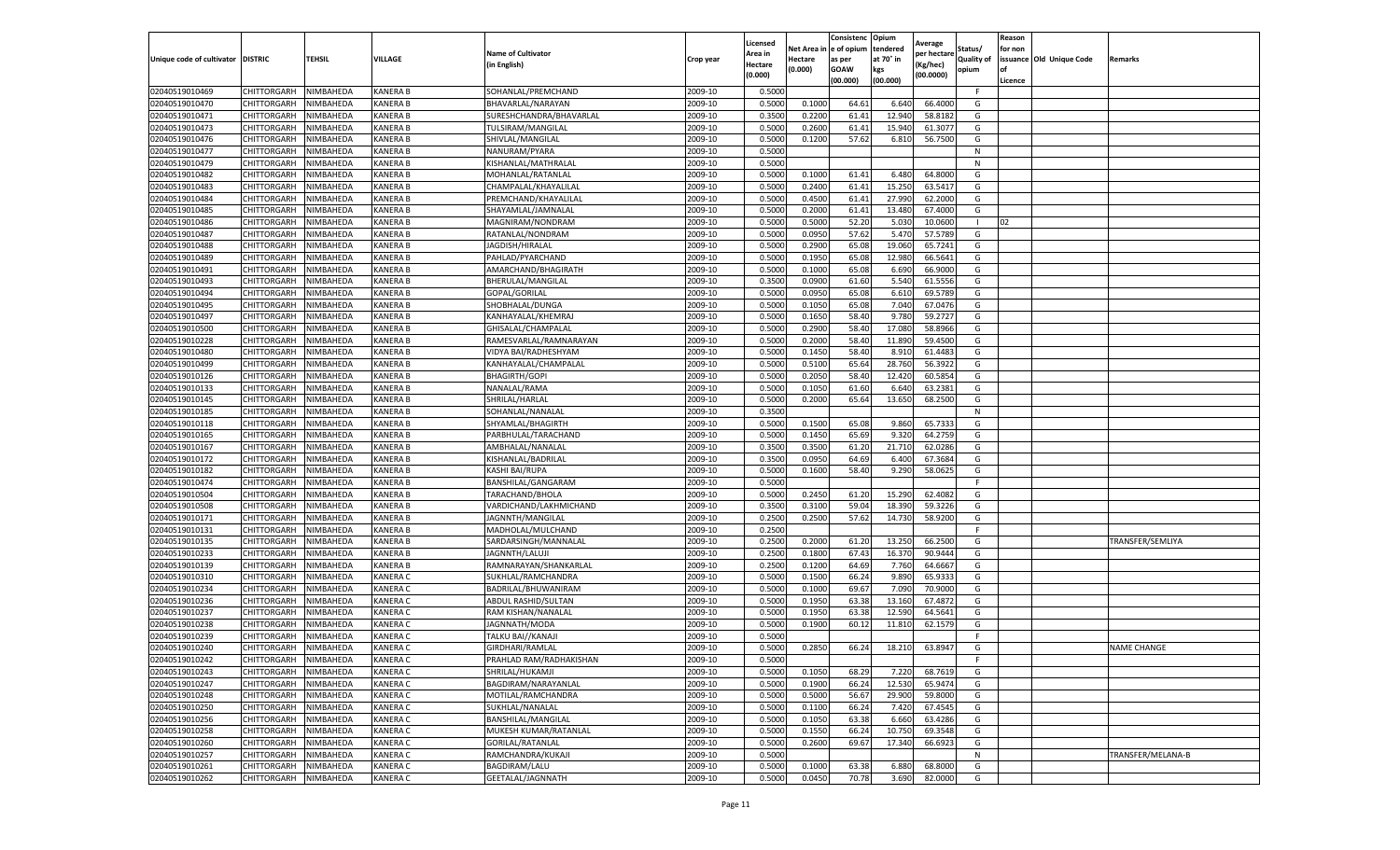|                                   |                            |                        |                             |                                                     |                    | Licensed         |                  | Consistenc     | Opium           | Average            |                   | Reason  |                          |                  |
|-----------------------------------|----------------------------|------------------------|-----------------------------|-----------------------------------------------------|--------------------|------------------|------------------|----------------|-----------------|--------------------|-------------------|---------|--------------------------|------------------|
|                                   |                            |                        |                             | <b>Name of Cultivator</b>                           |                    | Area in          | Net Area i       | e of opium     | tendered        | per hectare        | Status/           | for non |                          |                  |
| Unique code of cultivator DISTRIC |                            | TEHSIL                 | VILLAGE                     | (in English)                                        | Crop year          | Hectare          | Hectare          | as per         | at 70° in       | (Kg/hec)           | <b>Quality of</b> |         | issuance Old Unique Code | Remarks          |
|                                   |                            |                        |                             |                                                     |                    | (0.000)          | (0.000)          | <b>GOAW</b>    | kgs             | (00.0000)          | opium             |         |                          |                  |
|                                   |                            |                        |                             |                                                     |                    |                  |                  | (00.000        | (00.000)        |                    |                   | Licence |                          |                  |
| 02040519010264                    | CHITTORGARH                | NIMBAHEDA              | <b>KANERA C</b>             | JAGDISH/NANALAL                                     | 2009-10            | 0.5000           | 0.1050           | 66.24          | 7.050           | 67.1429            | G                 |         |                          |                  |
| 02040519010265                    | CHITTORGARH                | NIMBAHEDA              | <b>KANERA C</b>             | MANGILAL/HEMRAM                                     | 2009-10            | 0.500            | 0.4100           | 63.38          | 26.450          | 64.5122            | G                 |         |                          |                  |
| 02040519010266                    | CHITTORGARH                | NIMBAHEDA              | <b>KANERA C</b>             | RAMESHWAR/PANNALAL                                  | 2009-10            | 0.5000           | 0.1900           | 68.89          | 13.420          | 70.6316            | G                 |         |                          |                  |
| 02040519010268                    | CHITTORGARH                | NIMBAHEDA              | KANERA C                    | BABULAL/ONKARLAL                                    | 2009-10            | 0.5000           | 0.1650           | 63.38          | 10.550          | 63.9394            | G                 |         |                          |                  |
| 02040519010271                    | CHITTORGARH                | NIMBAHEDA              | <b>KANERA C</b>             | BOTLAL/UDA                                          | 2009-10            | 0.5000           | 0.1650           | 66.25          | 11.240          | 68.1212            | G                 |         |                          | TRANSFER/SEMLIYA |
| 02040519010275                    | CHITTORGARH                | NIMBAHEDA              | <b>KANERA C</b>             | KAILASH/PREMCHAND                                   | 2009-10            | 0.5000           | 0.0500           | 68.89          | 3.530           | 70.6000            | G                 |         |                          |                  |
| 02040519010276                    | CHITTORGARH                | NIMBAHEDA              | <b>KANERA C</b>             | RAMESHWAR/PREMCHANDRA                               | 2009-10            | 0.5000           | 0.3900           | 66.25          | 24.560          | 62.9744            | G                 |         |                          |                  |
| 02040519010282                    | CHITTORGARH                | NIMBAHEDA              | KANERA C                    | PANNALAL/MANGILAL                                   | 2009-10            | 0.500            | 0.0550           | 66.2           | 3.980           | 72.3636            | G                 |         |                          |                  |
| 02040519010283                    | CHITTORGARH                | NIMBAHEDA              | <b>KANERA C</b>             | SHOBHALAL/RAMCHANDRA                                | 2009-10            | 0.5000           | 0.2050           | 63.38          | 13.440          | 65.5610            | G                 |         |                          |                  |
| 02040519010289                    | CHITTORGARH                | NIMBAHEDA              | KANERA C                    | GOPAL/BHANWARLAL                                    | 2009-10            | 0.5000           | 0.4850           | 63.38          | 31.880          | 65.7320            | G                 |         |                          |                  |
| 02040519010290                    | CHITTORGARH                | NIMBAHEDA              | <b>KANERA C</b>             | GOPAL/CHHAGANLAL                                    | 2009-10            | 0.5000           |                  |                |                 |                    | N                 |         |                          |                  |
| 02040519010291                    | CHITTORGARH                | NIMBAHEDA              | <b>KANERA C</b>             | RAMNIWAS/RATANLAL                                   | 2009-10            | 0.5000           |                  |                |                 |                    |                   |         |                          |                  |
| 02040519010293                    | CHITTORGARH                | NIMBAHEDA              | <b>KANERA C</b>             | PREMCHANDRA/GHISA                                   | 2009-10            | 0.5000           |                  |                |                 |                    | N                 |         |                          |                  |
| 02040519010294                    | CHITTORGARH                | NIMBAHEDA              | KANERA C                    | MOHANLAL/MADANLAL RATHI                             | 2009-10            | 0.3500           |                  |                |                 |                    | N                 |         |                          |                  |
| 02040519010295                    | CHITTORGARH                | NIMBAHEDA              | KANERA C                    | NANALAL/KALU                                        | 2009-10            | 0.5000           | 0.1950           | 66.25          | 13.230          | 67.8462            | G                 |         |                          |                  |
| 02040519010297                    | CHITTORGARH                | NIMBAHEDA              | <b>KANERA C</b>             | LABHCHAND/RAMLAL                                    | 2009-10            | 0.5000           | 0.1000           | 66.25          | 6.560           | 65.6000            | G                 |         |                          |                  |
| 02040519010302                    | CHITTORGARH                | NIMBAHEDA              | KANERA C                    | GOPAL/JAGNNATH                                      | 2009-10            | 0.500            | 0.0750           | 68.89          | 5.100           | 68.0000            | G                 |         |                          |                  |
| 02040519010304                    | CHITTORGARH                | NIMBAHEDA              | <b>KANERA C</b>             | SHIVNARAYAN/ONKARLAL                                | 2009-10            | 0.5000           | 0.1000           | 66.25          | 6.580           | 65.8000            | G                 |         |                          |                  |
| 02040519010305                    | CHITTORGARH                | NIMBAHEDA              | <b>KANERA C</b>             | KANHAIYALAL/HEERALAI                                | 2009-10            | 0.5000           | 0.1950           | 66.25          | 13.12           | 67.2821            | G                 |         |                          |                  |
| 02040519010306                    | CHITTORGARH                | NIMBAHEDA              | <b>KANERA C</b>             | JAGDISH/BHAGIRATH                                   | 2009-10            | 0.5000           | 0.1050           | 59.30          | 6.380           | 60.7619            | G                 |         |                          |                  |
| 02040519010307                    | CHITTORGARH                | NIMBAHEDA              | KANERA C                    | PHOOLCHAND/PREMCHAND                                | 2009-10            | 0.5000           | 0.4850           | 65.80          | 32.380          | 66.7629            | G                 |         |                          |                  |
| 02040519010313                    | CHITTORGARH                | NIMBAHEDA              | <b>KANERA C</b>             | BADRILAL/HARLAL                                     | 2009-10            | 0.5000           |                  |                |                 |                    | N                 |         |                          |                  |
| 02040519010314                    | CHITTORGARH                | NIMBAHEDA              | <b>KANERA C</b>             | SEETABAI/RAMLAL                                     | 2009-10            | 0.5000           | 0.2050           | 59.30          | 12.280          | 59.9024            | G                 |         |                          |                  |
| 02040519010315                    | CHITTORGARH                | NIMBAHEDA              | <b>KANERA C</b>             | PHOOLCHAND/GANGARAM                                 | 2009-10            | 0.5000           |                  |                |                 |                    | N                 |         |                          |                  |
| 02040519010317                    | CHITTORGARH                | NIMBAHEDA              | <b>KANERA C</b>             | DHAPUBAI/MANGILAL                                   | 2009-10            | 0.3500           | 0.1950           | 63.38          | 12.610          | 64.6667            | G                 |         |                          |                  |
| 02040519010318                    | CHITTORGARH                | NIMBAHEDA              | <b>KANERA C</b>             | GOPAL/BHAGWANLAL                                    | 2009-10            | 0.5000           | 0.3600           | 59.30          | 21.570          | 59.9167            | G                 |         |                          |                  |
| 02040519010320                    | CHITTORGARH                | NIMBAHEDA              | <b>KANERA C</b>             | DAULATRAM/PREMCHAND                                 | 2009-10            | 0.3500           | 0.2100           | 69.67          | 18.960          | 90.2857            | G                 |         |                          |                  |
| 02040519010321                    | CHITTORGARH                | NIMBAHEDA              | <b>KANERA C</b>             | RAMESHWAR/CHHAGANLAL                                | 2009-10            | 0.5000           | 0.2350           | 63.11          | 14.820          | 63.0638            | G                 |         |                          |                  |
| 02040519010326                    | CHITTORGARH                | NIMBAHEDA              | KANERA C                    | JAGDISH/RAMLAL                                      | 2009-10            | 0.5000           | 0.1100           | 63.11          | 7.200           | 65.4545            | G                 |         |                          |                  |
| 02040519010327                    | CHITTORGARH                | NIMBAHEDA              | KANERA C                    | RAMPRASAD/SHIVLAL                                   | 2009-10            | 0.3500           |                  |                |                 |                    | N                 |         |                          |                  |
| 02040519010328                    | CHITTORGARH                | NIMBAHEDA              | <b>KANERA C</b>             | JAGDISH/JAGNNATH                                    | 2009-10            | 0.5000           | 0.1150           | 68.29          | 8.010           | 69.6522            | G                 |         |                          |                  |
| 02040519010330                    | CHITTORGARH                | NIMBAHEDA              | <b>KANERA C</b>             | PRAHLAD/BHERULAL                                    | 2009-10            | 0.3500           |                  |                |                 |                    | N                 |         |                          |                  |
| 02040519010332                    | CHITTORGARH                | NIMBAHEDA              | KANERA C                    | ABDUL HAKIM/ABDUL RAHIM                             | 2009-10            | 0.5000           | 0.0950           | 65.80          | 6.240           | 65.6842            | G                 |         |                          |                  |
| 02040519010333                    | CHITTORGARH                | NIMBAHEDA              | KANERA C                    | SOHANLAL/JAIRAM                                     | 2009-10            | 0.3500           |                  |                |                 |                    | F.                |         |                          |                  |
| 02040519010339                    | CHITTORGARH                | NIMBAHEDA              | <b>KANERA C</b>             | GANESHLAL/GHISALAL                                  | 2009-10            | 0.5000           | 0.1000           | 65.80          | 6.640           | 66.4000            | G                 |         |                          |                  |
| 02040519010341                    | CHITTORGARH                | NIMBAHEDA              | KANERA C                    | KAILASH/BADRILAL JOSHI                              | 2009-10            | 0.5000           |                  |                |                 |                    | N                 |         |                          |                  |
| 02040519010342                    | CHITTORGARH                | NIMBAHEDA              | <b>KANERA C</b>             | BHERULAL/RATANLAL                                   | 2009-10            | 0.5000           | 0.2950           | 68.29          | 20.400          | 69.1525            | G                 |         |                          |                  |
| 02040519010343                    | CHITTORGARH                | NIMBAHEDA              | <b>KANERA C</b>             | MOTILAL/PRABHULAL                                   | 2009-10            | 0.5000           | 0.1000           | 63.11          | 6.530           | 65.3000            | G                 |         |                          |                  |
| 02040519010344                    | CHITTORGARH                | NIMBAHEDA              | KANERA C                    | SOHANLAL/NANDLAL                                    | 2009-10            | 0.5000           |                  |                |                 |                    | N                 |         |                          |                  |
| 02040519010346                    | CHITTORGARH                | NIMBAHEDA              | <b>KANERA C</b>             | LABHCHAN/SHRILAL                                    | 2009-10            | 0.5000           | 0.0950           | 59.30          | 5.820           | 61.2632            | G                 |         |                          |                  |
| 02040519010347                    | CHITTORGARH                | NIMBAHEDA              | <b>KANERA C</b>             | RAMPRASAD/JEEVRAJ                                   | 2009-10            | 0.5000           | 0.2050           | 68.29          | 13.690          | 66.7805            | G                 |         |                          |                  |
| 02040519010348                    | CHITTORGARH                | NIMBAHEDA              | <b>KANERA C</b>             | CHHAGANLAL/GABUR                                    | 2009-10            | 0.5000           | 0.1450           | 63.11          | 9.330           | 64.3448            | G                 |         |                          |                  |
| 02040519010350                    | CHITTORGARH                | NIMBAHEDA              | <b>KANERA C</b>             | KESHURAM/RAMLAL                                     | 2009-10            | 0.5000           | 0.2050           | 59.30          | 12.830          | 62.5854            | G                 |         |                          |                  |
| 02040519010351                    | CHITTORGARH                | NIMBAHEDA              | <b>KANERA C</b>             | RAMESHWARLAL/RATANLAL                               | 2009-10            | 0.5000           | 0.2000           | 65.80          | 13.160          | 65.8000            | G                 |         |                          |                  |
| 02040519010352                    | CHITTORGARH                | NIMBAHEDA              | <b>KANERA C</b>             | KISHANLAL/KHAYALIRAM                                | 2009-10            | 0.5000           | 0.1900           | 65.80          | 12.970          | 68.2632            | G                 |         |                          |                  |
| 02040519010353                    | CHITTORGARH                | NIMBAHEDA              | <b>KANERA C</b>             | GEETALAL/BHAGWANLAL                                 | 2009-10            | 0.500            | 0.4600           | 63.1           | 30.330          | 65.9348            | G                 |         |                          |                  |
| 02040519010355                    | CHITTORGARH                | NIMBAHEDA              | <b>KANERA C</b>             | PHOOLCHAND/MANGILAL                                 | 2009-10            | 0.5000           | 0.1100           | 65.80          | 7.720           | 70.1818            | G                 |         |                          |                  |
| 02040519010356                    | CHITTORGARH                | NIMBAHEDA              | <b>KANERA C</b>             | GORILAL/HEERALAL                                    | 2009-10            | 0.5000           | 0.1000           | 63.11          | 6.720           | 67.2000            | G                 |         |                          |                  |
| 02040519010357                    |                            |                        |                             |                                                     | 2009-10            |                  |                  |                |                 |                    |                   |         |                          |                  |
| 02040519010358                    | CHITTORGARH<br>CHITTORGARH | NIMBAHEDA<br>NIMBAHEDA | KANERA C<br><b>KANERA C</b> | SOHANLAL/KUSHAL<br>KISHANLAL/BHERULAL               | 2009-10            | 0.5000<br>0.5000 | 0.1100<br>0.2000 | 65.80<br>63.11 | 7.570<br>12.200 | 68.8182<br>61.0000 | G<br>G            |         |                          |                  |
| 02040519010360                    | CHITTORGARH                | NIMBAHEDA              | KANERA C                    | MOHANLAL/KUKA                                       | 2009-10            | 0.5000           | 0.1100           | 66.24          | 7.290           | 66.2727            | G                 |         |                          |                  |
| 02040519010361                    | CHITTORGARH                |                        |                             |                                                     |                    |                  |                  |                |                 |                    |                   |         |                          |                  |
|                                   |                            | NIMBAHEDA              | KANERA C<br>KANERA C        | BABULAL/BHANIRAM                                    | 2009-10            | 0.5000           | 0.3900           | 59.30          | 22.990          | 58.9487            | G                 | 04      |                          |                  |
| 02040519010364<br>02040519010365  | CHITTORGARH                | NIMBAHEDA              |                             | MADHOLAL/CHUNNILAL                                  | 2009-10<br>2009-10 | 0.5000           | 0.2100<br>0.3600 | 51.47          | 10.730          | 51.0952            | G<br>G            |         |                          |                  |
| 02040519010367                    | CHITTORGARH                | NIMBAHEDA              | KANERA C                    | PREM CHAND/AMAR CHAND                               |                    | 0.5000           |                  | 59.30          | 21.420          | 59.5000            |                   |         |                          | TRANSFER/SEMLIYA |
|                                   | CHITTORGARH                | NIMBAHEDA              | <b>KANERA C</b>             | DEVILAL/LAKHMICHAND<br>RAJENDRA PRASAD/GOVARDHANLAL | 2009-10            | 0.5000           | 0.2850           | 65.80          | 18.870          | 66.2105            | G                 |         |                          |                  |
| 02040519010370                    | CHITTORGARH                | NIMBAHEDA              | <b>KANERA C</b>             |                                                     | 2009-10<br>2009-10 | 0.5000           | 0.0950<br>0.4900 | 63.11<br>56.67 | 6.100           | 64.2105            | G<br>G            | 04      |                          |                  |
| 02040519010373<br>02040519010375  | CHITTORGARH                | NIMBAHEDA              | KANERA C                    | BHERULAL/KALUCHARAN                                 |                    | 0.5000           |                  |                | 10.610          | 21.6531            |                   |         |                          |                  |
|                                   | CHITTORGARH                | NIMBAHEDA              | KANERA C                    | KANTA JOSHI/GENDMAL JOSHI                           | 2009-10            | 0.5000           | 0.2600           | 63.1           | 16.020          | 61.6154            | G                 |         |                          |                  |
| 02040519010377                    | CHITTORGARH                | NIMBAHEDA              | <b>KANERA C</b>             | <b>MAGNIRAM/LACHA BHIL</b>                          | 2009-10            | 0.5000           | 0.3050           | 66.24          | 19.830          | 65.0164            | G                 |         |                          |                  |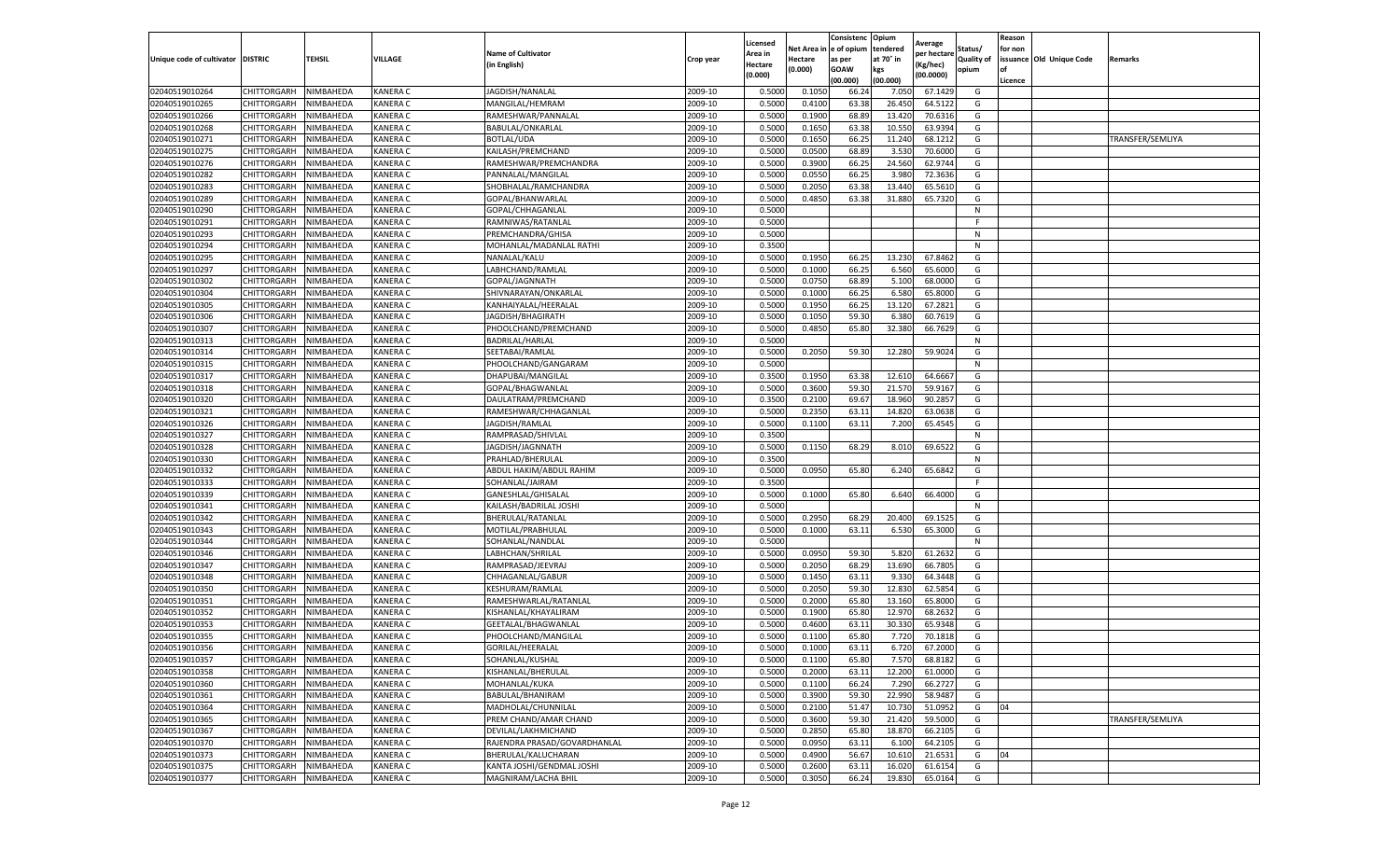|                                   |                    |           |                 |                             |           | Licensed |         | Consistenc             | Opium     |                        |                   | Reason  |                          |                    |
|-----------------------------------|--------------------|-----------|-----------------|-----------------------------|-----------|----------|---------|------------------------|-----------|------------------------|-------------------|---------|--------------------------|--------------------|
|                                   |                    |           |                 | <b>Name of Cultivator</b>   |           | Area in  |         | Net Area in e of opium | tendered  | Average<br>oer hectare | Status/           | for non |                          |                    |
| Unique code of cultivator DISTRIC |                    | TEHSIL    | VILLAGE         | in English)                 | Crop year | Hectare  | Hectare | as per                 | at 70° in | (Kg/hec                | <b>Quality of</b> |         | issuance Old Unique Code | <b>Remarks</b>     |
|                                   |                    |           |                 |                             |           | (0.000)  | (0.000) | <b>GOAW</b>            | kgs       | (00.0000)              | opium             |         |                          |                    |
|                                   |                    |           |                 |                             |           |          |         | (00.000)               | (00.000)  |                        |                   | Licence |                          |                    |
| 02040519010379                    | CHITTORGARH        | NIMBAHEDA | <b>KANERA C</b> | <b>GHISI BAI/UDAIRAM</b>    | 2009-10   | 0.5000   | 0.1100  | 56.67                  | 6.13      | 55.7273                | G                 | 04      |                          |                    |
| 02040519010382                    | <b>CHITTORGARH</b> | NIMBAHEDA | <b>KANERA C</b> | RAMGOPAL/RAMCHAND           | 2009-10   | 0.5000   | 0.1600  | 68.29                  | 11.13     | 69.5625                | G                 |         |                          |                    |
| 02040519010383                    | CHITTORGARH        | NIMBAHEDA | <b>KANERA C</b> | GOVARDHANLAL/NANALAL SHARMA | 2009-10   | 0.5000   | 0.1100  | 60.12                  | 6.400     | 58.1818                | G                 |         |                          |                    |
| 02040519010384                    | CHITTORGARH        | NIMBAHEDA | KANERA C        | BHERU SINGH/MADAN SINGH     | 2009-10   | 0.3500   | 0.2450  | 63.11                  | 16.040    | 65.4694                | G                 |         |                          |                    |
| 02040519010385                    | CHITTORGARH        | NIMBAHEDA | KANERA C        | RADHESHAYAM/RAMCHANDRA      | 2009-10   | 0.5000   | 0.1000  | 68.29                  | 7.260     | 72.6000                | G                 |         |                          |                    |
| 02040519010386                    | CHITTORGARH        | NIMBAHEDA | <b>KANERA C</b> | SITA BAI/MOHANLAL           | 2009-10   | 0.5000   | 0.2000  | 66.25                  | 13.53     | 67.6500                | G                 |         |                          |                    |
| 02040519010387                    | CHITTORGARH        | NIMBAHEDA | KANERA C        | MANGILAL/CHUNNILAL          | 2009-10   | 0.5000   | 0.1050  | 65.60                  | 6.900     | 65.7143                | G                 |         |                          |                    |
| 02040519010390                    | CHITTORGARH        | NIMBAHEDA | KANERA C        | PAHLAD/BANSHILAL            | 2009-10   | 0.5000   | 0.0500  | 65.60                  | 3.27      | 65.4000                | G                 |         |                          |                    |
| 02040519010394                    | CHITTORGARH        | NIMBAHEDA | <b>KANERA C</b> | PREM PRAKASH/HAJARILAL      | 2009-10   | 0.5000   |         |                        |           |                        | N                 |         |                          |                    |
| 02040519010395                    | CHITTORGARH        | NIMBAHEDA | KANERA C        | GHISALAL/JAGANNATH          | 2009-10   | 0.3500   | 0.0450  | 60.12                  | 3.100     | 68.8889                | G                 |         |                          |                    |
| 02040519010396                    | CHITTORGARH        | NIMBAHEDA | KANERA C        | SATYANARAYAN/BADRILAL JOSHI | 2009-10   | 0.5000   | 0.2000  | 64.74                  | 13.31     | 66.5500                | G                 |         |                          |                    |
| 02040519010397                    | CHITTORGARH        | NIMBAHEDA | KANERA C        | KANHAYALAL/RUPA             | 2009-10   | 0.5000   | 0.2950  | 60.12                  | 18.14     | 61.4915                | G                 |         |                          |                    |
| 02040519010399                    | CHITTORGARH        | NIMBAHEDA | KANERA C        | LABH CHAND/KHYALILAL        | 2009-10   | 0.5000   | 0.1150  | 68.89                  | 8.14      | 70.7826                | G                 |         |                          |                    |
| 02040519010400                    | CHITTORGARH        | NIMBAHEDA | KANERA C        | <b>BANSILAL/MOTILAL</b>     | 2009-10   | 0.2500   | 0.1000  | 65.60                  | 6.87      | 68.7000                | G                 |         |                          |                    |
| 02040519010401                    | CHITTORGARH        | NIMBAHEDA | <b>KANERA C</b> | HIRALAL/KHEMRAJ             | 2009-10   | 0.5000   |         |                        |           |                        | F.                |         |                          |                    |
| 02040519010403                    | CHITTORGARH        | NIMBAHEDA | <b>KANERA C</b> | BALKISHAN/PARASMAL          | 2009-10   | 0.5000   | 0.1000  | 65.60                  | 6.67      | 66.7000                | G                 |         |                          |                    |
| 02040519010404                    | CHITTORGARH        | NIMBAHEDA | KANERA C        | CHAGANLAL/KASHIRAM          | 2009-10   | 0.5000   | 0.1950  | 63.38                  | 12.74     | 65.3333                | G                 |         |                          |                    |
| 02040519010405                    | CHITTORGARH        | NIMBAHEDA | <b>KANERA C</b> | VIKRAMDAS/LADHUDAS          | 2009-10   | 0.5000   | 0.3000  | 60.12                  | 18.95     | 63.1667                | G                 |         |                          | TRANSFER/SEMLIYA   |
| 02040519010409                    | CHITTORGARH        | NIMBAHEDA | KANERA C        | PRATHVIRAJ/GANGARAM         | 2009-10   | 0.5000   |         |                        |           |                        | F                 |         |                          |                    |
| 02040519010378                    | CHITTORGARH        | NIMBAHEDA | KANERA C        | KISHAN LAL/LAKHMI CHAND     | 2009-10   | 0.5000   | 0.1450  | 70.78                  | 10.630    | 73.3103                | G                 |         |                          |                    |
| 02040519010244                    | CHITTORGARH        | NIMBAHEDA | KANERA C        | SHYAMLAL/NANDLAL            | 2009-10   | 0.5000   |         |                        |           |                        | N                 |         |                          |                    |
| 02040519010381                    | CHITTORGARH        | NIMBAHEDA | <b>KANERA C</b> | TARA CHAND/BHARMAL          | 2009-10   | 0.5000   |         |                        |           |                        | N                 |         |                          |                    |
| 02040519010269                    | CHITTORGARH        | NIMBAHEDA | KANERA C        | BHIMRAJ/BHAVARLAL           | 2009-10   | 0.5000   | 0.2500  | 64.74                  | 16.340    | 65.3600                | G                 |         |                          |                    |
| 02040519010286                    | CHITTORGARH        | NIMBAHEDA | <b>KANERA C</b> | DEVILAL/NANALAL             | 2009-10   | 0.5000   | 0.0950  | 65.60                  | 6.540     | 68.8421                | G                 |         |                          |                    |
| 02040519010292                    | <b>CHITTORGARH</b> | NIMBAHEDA | KANERA C        | BAGDIRAM/UDHERAM            | 2009-10   | 0.5000   |         |                        |           |                        | F                 |         |                          |                    |
| 02040519010316                    | CHITTORGARH        | NIMBAHEDA | KANERA C        | RAMESVARI/SOHANLAI          | 2009-10   | 0.5000   |         |                        |           |                        | N                 |         |                          |                    |
| 02040519010349                    | CHITTORGARH        | NIMBAHEDA | KANERA C        | BADRILAL/BHANWARLAL         | 2009-10   | 0.5000   | 0.1600  | 64.74                  | 10.710    | 66.9375                | G                 |         |                          |                    |
| 02040519010503                    | CHITTORGARH        | NIMBAHEDA | <b>KANERA C</b> | MANGIDEVI/SATYANARAYAN      | 2009-10   | 0.5000   |         |                        |           |                        | F.                |         |                          |                    |
| 02040519010254                    | CHITTORGARH        | NIMBAHEDA | KANERA C        | LAXMINARAYAN/SHANKARLAL     | 2009-10   | 0.5000   |         |                        |           |                        | F                 |         |                          |                    |
| 02040519010263                    | CHITTORGARH        | NIMBAHEDA | <b>KANERA C</b> | NANDLAL/GOPILAL             | 2009-10   | 0.5000   |         |                        |           |                        | N                 |         |                          |                    |
| 02040519010274                    | CHITTORGARH        | NIMBAHEDA | KANERA C        | BADRILAL/RAMCHANDRA         | 2009-10   | 0.5000   | 0.1000  | 64.74                  | 6.760     | 67.6000                | G                 |         |                          |                    |
| 02040519010301                    | CHITTORGARH        | NIMBAHEDA | KANERA C        | BHANWARLAL/NARAYAN          | 2009-10   | 0.5000   | 0.2000  | 60.12                  | 12.550    | 62.7500                | G                 |         |                          |                    |
| 02040519010322                    | CHITTORGARH        | NIMBAHEDA | KANERA C        | GISALAL/MANGANIRAM          | 2009-10   | 0.5000   | 0.2600  | 68.89                  | 17.660    | 67.9231                | G                 |         |                          |                    |
| 02040519010372                    | CHITTORGARH        | NIMBAHEDA | <b>KANERA C</b> | RAM NATHIBAI/BALURAAM       | 2009-10   | 0.5000   |         |                        |           |                        | N                 |         |                          |                    |
| 02040519010388                    | CHITTORGARH        | NIMBAHEDA | KANERA C        | ASHOK KUMAR/DEVILAL SHARMA  | 2009-10   | 0.5000   | 0.2000  | 64.74                  | 12.820    | 64.1000                | G                 |         |                          |                    |
| 02040519010270                    | CHITTORGARH        | NIMBAHEDA | KANERA C        | SITABAI/SHANKARLAL          | 2009-10   | 0.5000   | 0.0950  | 65.60                  | 6.360     | 66.9474                | G                 |         |                          |                    |
| 02040519010509                    | CHITTORGARH        | NIMBAHEDA | <b>KANERA C</b> | INDARMAL/KHEMRAJ            | 2009-10   | 0.5000   | 0.1900  | 65.89                  | 12.18     | 64.1053                | G                 |         |                          |                    |
| 02040519010510                    | CHITTORGARH        | NIMBAHEDA | KANERA C        | MOTILAL/MANGILAL            | 2009-10   | 0.5000   | 0.1500  | 65.60                  | 9.800     | 65.3333                | G                 |         |                          |                    |
| 02040519010285                    | CHITTORGARH        | NIMBAHEDA | KANERA C        | DALURAM/TODULAL             | 2009-10   | 0.2500   | 0.1450  | 60.12                  | 8.73      | 60.2069                | G                 |         |                          |                    |
| 02040519010369                    | CHITTORGARH        | NIMBAHEDA | KANERA C        | SUHAGI BAI/KHEMRAJ          | 2009-10   | 0.2500   | 0.2000  | 64.74                  | 4.530     | 22.6500                | G                 | 04      |                          | <b>NAME CHANGE</b> |
| 02040519010288                    | CHITTORGARH        | NIMBAHEDA | <b>KANERA C</b> | MANGILAL/OUNKARLAL          | 2009-10   | 0.2500   | 0.2150  | 64.74                  | 13.98     | 65.0233                | G                 |         |                          |                    |
| 02040519010241                    | CHITTORGARH        | NIMBAHEDA | <b>KANERA C</b> | RATANLAL/NANALAL            | 2009-10   | 0.2500   | 0.2450  | 64.74                  | 15.62     | 63.7551                | G                 |         |                          |                    |
| 02040519010393                    | CHITTORGARH        | NIMBAHEDA | <b>KANERA C</b> | NANALAL/CHUNNILAL           | 2009-10   | 0.2500   | 0.2450  | 68.89                  | 17.28     | 70.5306                | G                 |         |                          | TRANSFER/SEMLIYA   |
| 02040519010235                    | CHITTORGARH        | NIMBAHEDA | KANERA C        | FULCHAND/DANRAJ             | 2009-10   | 0.2500   | 0.2450  | 64.74                  | 16.14     | 65.8776                | G                 |         |                          |                    |
| 02040519010402                    | CHITTORGARH        | NIMBAHEDA | KANERA C        | DEVILAL/MADANLAL            | 2009-10   | 0.2500   | 0.1000  | 65.78                  | 6.900     | 69.0000                | G                 |         |                          |                    |
| 02040519010303                    | CHITTORGARH        | NIMBAHEDA | <b>KANERA C</b> | NARAYANI BAI/MANGILAL       | 2009-10   | 0.2500   | 0.2050  | 64.74                  | 13.67     | 66.6829                | G                 |         |                          | <b>NAME CHANGE</b> |
| 02040519010246                    | CHITTORGARH        | NIMBAHEDA | <b>KANERA C</b> | SHANKARLAL/BADRILAL         | 2009-10   | 0.2500   |         |                        |           |                        | F.                |         |                          |                    |
|                                   |                    |           |                 |                             |           |          |         |                        |           |                        |                   |         |                          |                    |
| 02040519011007                    | CHITTORGARH        | NIMBAHEDA | KOCHWA          | KISHANLAL/KASHIRAM          | 2009-10   | 0.5000   | 0.1450  | 66.22                  | 9.750     | 67.2414                | G                 |         |                          |                    |
| 02040519011001                    | CHITTORGARH        | NIMBAHEDA | <b>KOCHWA</b>   | JAGDISH/RADHAKISHAN         | 2009-10   | 0.5000   | 0.1650  | 66.08                  | 10.910    | 66.1212                | G                 |         |                          |                    |
| 02040519011002                    | CHITTORGARH        | NIMBAHEDA | KOCHWA          | LABHCHAND/KASHIRAM          | 2009-10   | 0.5000   | 0.1900  | 66.08                  | 12.690    | 66.7895                | G                 |         |                          |                    |
| 02040519011003                    | <b>CHITTORGARH</b> | NIMBAHEDA | KOCHWA          | TULSIBAI/AMARCHAND          | 2009-10   | 0.5000   | 0.2000  | 66.08                  | 13.750    | 68.7500                | G                 |         |                          |                    |
| 02040519011004                    | CHITTORGARH        | NIMBAHEDA | KOCHWA          | <b>BANSHILAL/GHISA</b>      | 2009-10   | 0.5000   | 0.1500  | 66.22                  | 10.220    | 68.1333                | G                 |         |                          |                    |
| 02040519011005                    | CHITTORGARH        | NIMBAHEDA | KOCHWA          | <b>BADRILAL/DHANRAJ</b>     | 2009-10   | 0.5000   | 0.2000  | 66.08                  | 13.760    | 68.8000                | G                 |         |                          |                    |
| 02040519011006                    | <b>CHITTORGARH</b> | NIMBAHEDA | <b>KOCHWA</b>   | JAGDISH/KISHANLAL           | 2009-10   | 0.5000   | 0.1950  | 67.88                  | 14.350    | 73.5897                | G                 |         |                          |                    |
| 02040519011008                    | CHITTORGARH        | NIMBAHEDA | KOCHWA          | AMARCHAND/GHISA (BADA)      | 2009-10   | 0.5000   | 0.2950  | 66.08                  | 20.100    | 68.1356                | G                 |         |                          |                    |
| 02040519011009                    | <b>CHITTORGARH</b> | NIMBAHEDA | KOCHWA          | BHANWARLAL/NATHU            | 2009-10   | 0.5000   | 0.2550  | 66.22                  | 16.500    | 64.7059                | G                 |         |                          |                    |
| 02040519011010                    | CHITTORGARH        | NIMBAHEDA | KOCHWA          | MULCHAND/BHANWARLAL         | 2009-10   | 0.5000   | 0.1750  | 66.08                  | 11.640    | 66.5143                | G                 |         |                          |                    |
| 02040519011011                    | CHITTORGARH        | NIMBAHEDA | KOCHWA          | LILA SHANKAR/KASHIRAM       | 2009-10   | 0.5000   |         |                        |           |                        | F.                |         |                          |                    |
| 02040519011012                    | <b>CHITTORGARH</b> | NIMBAHEDA | KOCHWA          | AMARCHAND/GHISA (CHHOTA)    | 2009-10   | 0.5000   | 0.1000  | 67.11                  | 6.740     | 67.4000                | G                 |         |                          |                    |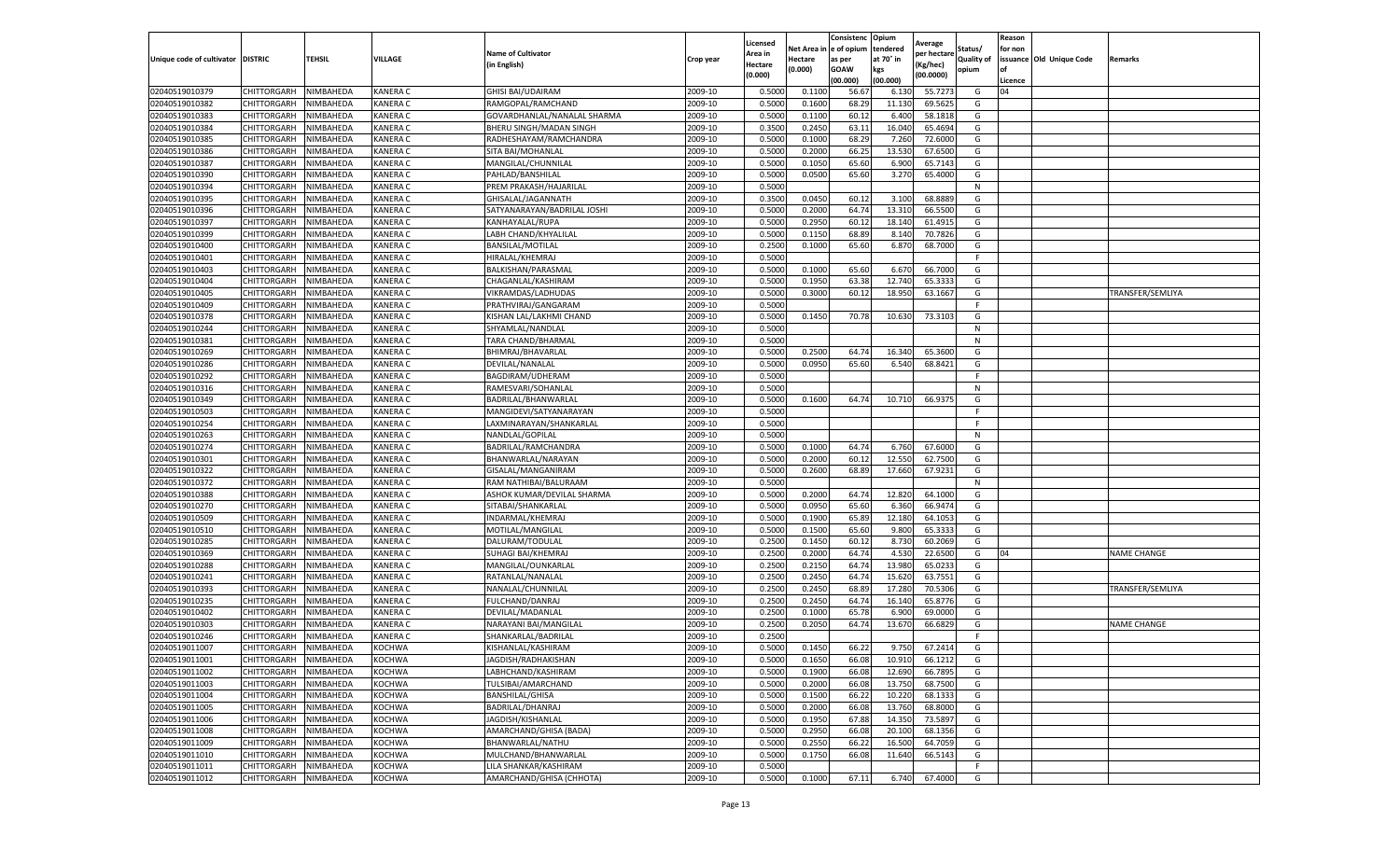|                                   |                    |           |               |                           |           | Licensed |         | Consistenc             | Opium     | Average     |                   | Reason  |                          |                    |
|-----------------------------------|--------------------|-----------|---------------|---------------------------|-----------|----------|---------|------------------------|-----------|-------------|-------------------|---------|--------------------------|--------------------|
|                                   |                    |           |               | <b>Name of Cultivator</b> |           | Area in  |         | Net Area in e of opium | tendered  | per hectare | Status/           | for non |                          |                    |
| Unique code of cultivator DISTRIC |                    | TEHSIL    | VILLAGE       | in English)               | Crop year | Hectare  | Hectare | as per                 | at 70° in | (Kg/hec     | <b>Quality of</b> |         | issuance Old Unique Code | <b>Remarks</b>     |
|                                   |                    |           |               |                           |           | (0.000)  | (0.000) | <b>GOAW</b>            | kgs       | (00.0000)   | opium             |         |                          |                    |
|                                   |                    |           |               |                           |           |          |         | (00.000)               | (00.000)  |             |                   | Licence |                          |                    |
| 02040519011013                    | CHITTORGARH        | NIMBAHEDA | KOCHWA        | <b>BHOLIBAI/HEMRAJ</b>    | 2009-10   | 0.2500   | 0.1050  | 66.08                  | 7.180     | 68.3810     | G                 |         |                          |                    |
| 02040519011014                    | CHITTORGARH        | NIMBAHEDA | KOCHWA        | GHISALAL/PEMA             | 2009-10   | 0.5000   | 0.0950  | 67.88                  | 6.580     | 69.2632     | G                 |         |                          |                    |
| 02040519011015                    | CHITTORGARH        | NIMBAHEDA | KOCHWA        | BANSHILAL/RADHAKISHAN     | 2009-10   | 0.5000   | 0.3000  | 66.08                  | 20.65     | 68.8333     | G                 |         |                          |                    |
| 02040519011016                    | CHITTORGARH        | NIMBAHEDA | KOCHWA        | JAMNIBAI/PAYARA           | 2009-10   | 0.5000   | 0.1950  | 62.47                  | 12.630    | 64.7692     | G                 |         |                          |                    |
| 02040519011017                    | <b>CHITTORGARH</b> | NIMBAHEDA | KOCHWA        | MATHRA/RAMA               | 2009-10   | 0.5000   | 0.1500  | 62.47                  | 9.32      | 62.1333     | G                 |         |                          |                    |
| 02040519011018                    | CHITTORGARH        | NIMBAHEDA | KOCHWA        | BHERULAL/RAMSUKH          | 2009-10   | 0.5000   | 0.2550  | 62.47                  | 16.53     | 64.8235     | G                 |         |                          |                    |
| 02040519011022                    | CHITTORGARH        | NIMBAHEDA | KOCHWA        | SHANKERLAL/DEVJI          | 2009-10   | 0.5000   | 0.1550  | 62.47                  | 9.77      | 63.0323     | G                 |         |                          |                    |
| 02040519011023                    | CHITTORGARH        | NIMBAHEDA | KOCHWA        | BHERULAL/BHANWARLAL       | 2009-10   | 0.5000   | 0.1500  | 59.29                  | 9.24      | 61.6000     | G                 |         |                          |                    |
| 02040519011024                    | CHITTORGARH        | NIMBAHEDA | KOCHWA        | RATANLAL/HARIRAM          | 2009-10   | 0.5000   | 0.1100  | 62.47                  | 7.12      | 64.7273     | G                 |         |                          |                    |
| 02040519011025                    | CHITTORGARH        | NIMBAHEDA | KOCHWA        | NOJIBAI/PRABHULAL         | 2009-10   | 0.5000   | 0.1100  | 62.47                  | 7.400     | 67.2727     | G                 |         |                          |                    |
| 02040519011026                    | CHITTORGARH        | NIMBAHEDA | KOCHWA        | <b>BHERULAL/GHISA</b>     | 2009-10   | 0.5000   | 0.1300  | 67.11                  | 8.930     | 68.6923     | G                 |         |                          |                    |
| 02040519011028                    | CHITTORGARH        | NIMBAHEDA | KOCHWA        | GHISULAL/RAMA             | 2009-10   | 0.5000   | 0.2350  | 66.30                  | 15.38     | 65.4468     | G                 |         |                          |                    |
| 02040519011029                    | CHITTORGARH        | NIMBAHEDA | KOCHWA        | RUKMANIBAI/DEVILAL        | 2009-10   | 0.5000   | 0.1000  | 67.11                  | 6.800     | 68.0000     | G                 |         |                          |                    |
| 02040519011030                    | CHITTORGARH        | NIMBAHEDA | KOCHWA        | JAGNNATH/BALU             | 2009-10   | 0.5000   | 0.1850  | 67.11                  | 12.520    | 67.675      | G                 |         |                          |                    |
| 02040519011031                    | CHITTORGARH        | NIMBAHEDA | KOCHWA        | LILA BAI/RADHESHYAM       | 2009-10   | 0.5000   | 0.2100  | 65.44                  | 13.900    | 66.1905     | G                 |         |                          | <b>NAME CHANGE</b> |
| 02040519011032                    | CHITTORGARH        | NIMBAHEDA | KOCHWA        | PRABHULAL/GULAB           | 2009-10   | 0.5000   | 0.1050  | 65.49                  | 6.950     | 66.1905     | G                 |         |                          |                    |
| 02040519011033                    | CHITTORGARH        | NIMBAHEDA | KOCHWA        | LABHCHAND/NANALAI         | 2009-10   | 0.5000   | 0.1250  | 65.49                  | 8.290     | 66.3200     | G                 |         |                          |                    |
| 02040519011034                    | CHITTORGARH        | NIMBAHEDA | KOCHWA        | MANGILAL/NARAYAN          | 2009-10   | 0.3500   | 0.1900  | 65.49                  | 12.63     | 66.4737     | G                 |         |                          |                    |
| 02040519011035                    | CHITTORGARH        | NIMBAHEDA | KOCHWA        | JAGANNATH/RAMA            | 2009-10   | 0.5000   | 0.1000  | 65.49                  | 7.050     | 70.5000     | G                 |         |                          |                    |
| 02040519011036                    | CHITTORGARH        | NIMBAHEDA | KOCHWA        | NANDLAL/GABURJI           | 2009-10   | 0.5000   |         |                        |           |             | N                 |         |                          |                    |
| 02040519011039                    | CHITTORGARH        | NIMBAHEDA | KOCHWA        | MATHRA LAL/HAR LAL        | 2009-10   | 0.5000   | 0.0700  | 67.88                  | 5.050     | 72.1429     | G                 |         |                          |                    |
| 02040519011040                    | CHITTORGARH        | NIMBAHEDA | KOCHWA        | <b>BHERU LAL/PYARA</b>    | 2009-10   | 0.5000   |         |                        |           |             | F                 |         |                          |                    |
| 02040519011041                    | CHITTORGARH        | NIMBAHEDA | KOCHWA        | BOTLAL/BHANWARLAL         | 2009-10   | 0.5000   | 0.1650  | 65.49                  | 10.940    | 66.3030     | G                 |         |                          |                    |
| 02040519011042                    | CHITTORGARH        | NIMBAHEDA | KOCHWA        | GHISALAL/NAGJIRAM         | 2009-10   | 0.5000   | 0.3000  | 67.11                  | 21.030    | 70.1000     | G                 |         |                          |                    |
| 02040519011043                    | <b>CHITTORGARH</b> | NIMBAHEDA | KOCHWA        | MANGIBAI/HARIRAM          | 2009-10   | 0.5000   |         |                        |           |             | N                 |         |                          |                    |
| 02040519011044                    | CHITTORGARH        | NIMBAHEDA | KOCHWA        | PANIBAI/NATHU             | 2009-10   | 0.3500   |         |                        |           |             | N                 |         |                          |                    |
| 02040519011045                    | CHITTORGARH        | NIMBAHEDA | KOCHWA        | PHOOLCHAND/RADHAKISHAN    | 2009-10   | 0.5000   | 0.2650  | 65.49                  | 17.540    | 66.1887     | G                 |         |                          |                    |
| 02040519011046                    | CHITTORGARH        | NIMBAHEDA | KOCHWA        | BHAGWAN/NARAYAN           | 2009-10   | 0.5000   | 0.1000  | 67.11                  | 7.040     | 70.4000     | G                 |         |                          |                    |
| 02040519011048                    | CHITTORGARH        | NIMBAHEDA | KOCHWA        | KAMLABAI/JAGNNATH         | 2009-10   | 0.5000   | 0.2300  | 62.47                  | 15.020    | 65.3043     | G                 |         |                          |                    |
| 02040519011050                    | CHITTORGARH        | NIMBAHEDA | KOCHWA        | GOPAL/BADRILAL            | 2009-10   | 0.5000   | 0.1100  | 65.49                  | 7.610     | 69.1818     | G                 |         |                          |                    |
| 02040519011051                    | CHITTORGARH        | NIMBAHEDA | KOCHWA        | SHANTILAL/BANSHILAL       | 2009-10   | 0.5000   | 0.1000  | 65.49                  | 6.65      | 66.5000     | G                 |         |                          |                    |
| 02040519011054                    | CHITTORGARH        | NIMBAHEDA | KOCHWA        | CHHAGANLAL/HARLAL         | 2009-10   | 0.5000   | 0.1650  | 65.08                  | 10.82     | 65.5758     | G                 |         |                          |                    |
| 02040519011056                    | CHITTORGARH        | NIMBAHEDA | KOCHWA        | CHAMPALAL/MANNALAI        | 2009-10   | 0.5000   | 0.2350  | 67.88                  | 16.09     | 68.4681     | G                 |         |                          |                    |
| 02040519011057                    | CHITTORGARH        | NIMBAHEDA | KOCHWA        | JASRAJ/PREMCHAND          | 2009-10   | 0.5000   | 0.1000  | 65.08                  | 6.600     | 66.0000     | G                 |         |                          |                    |
| 02040519011058                    | CHITTORGARH        | NIMBAHEDA | KOCHWA        | MADANLAL/BHERULAL         | 2009-10   | 0.5000   | 0.1400  | 65.08                  | 9.300     | 66.4286     | G                 |         |                          |                    |
| 02040519011059                    | CHITTORGARH        | NIMBAHEDA | KOCHWA        | TANKUBAI/RAMNARAYAN       | 2009-10   | 0.5000   | 0.1050  | 65.08                  | 7.090     | 67.5238     | G                 |         |                          |                    |
| 02040519011060                    | CHITTORGARH        | NIMBAHEDA | KOCHWA        | HEERALAL/NARAYAN          | 2009-10   | 0.5000   | 0.2100  | 65.08                  | 14.33     | 68.2381     | G                 |         |                          |                    |
| 02040519011061                    | CHITTORGARH        | NIMBAHEDA | KOCHWA        | BADRILAL/GHISALAL         | 2009-10   | 0.5000   | 0.2050  | 65.08                  | 13.55     | 66.0976     | G                 |         |                          |                    |
| 02040519011062                    | CHITTORGARH        | NIMBAHEDA | KOCHWA        | BABULAL/CHHAGANLAL        | 2009-10   | 0.5000   | 0.1750  | 65.08                  | 11.37     | 64.9714     | G                 |         |                          |                    |
| 02040519011063                    | CHITTORGARH        | NIMBAHEDA | KOCHWA        | ONKARLAL/PREMCHAND        | 2009-10   | 0.5000   | 0.1200  | 65.08                  | 7.890     | 65.7500     | G                 |         |                          |                    |
| 02040519011064                    | CHITTORGARH        | NIMBAHEDA | KOCHWA        | KISHANLAL/PREMCHAND       | 2009-10   | 0.5000   | 0.2100  | 67.11                  | 14.38     | 68.4762     | G                 |         |                          |                    |
| 02040519011065                    | CHITTORGARH        | NIMBAHEDA | KOCHWA        | DHAPUBAI/OUNKAR           | 2009-10   | 0.5000   |         |                        |           |             | N                 |         |                          |                    |
| 02040519011068                    | CHITTORGARH        | NIMBAHEDA | KOCHWA        | KANHAIYALAL/BHANWARLAL    | 2009-10   | 0.5000   | 0.2400  | 65.08                  | 15.770    | 65.7083     | G                 |         |                          |                    |
| 02040519011069                    | CHITTORGARH        | NIMBAHEDA | KOCHWA        | BADRILAL/SUKHDEV          | 2009-10   | 0.5000   |         |                        |           |             | N                 |         |                          |                    |
| 02040519011071                    | CHITTORGARH        | NIMBAHEDA | KOCHWA        | RANGLAL/BANSHILAL         | 2009-10   | 0.5000   | 0.1000  | 66.08                  | 6.760     | 67.6000     | G                 |         |                          |                    |
| 02040519011072                    | CHITTORGARH        | NIMBAHEDA | KOCHWA        | CHAMPALAL/AMARCHAND       | 2009-10   | 0.2500   | 0.2550  | 60.85                  | 15.500    | 60.7843     | $\blacksquare$    | 02      |                          |                    |
| 02040519011073                    | CHITTORGARH        | NIMBAHEDA | KOCHWA        | MOHANLAL/KASHIRAM         | 2009-10   | 0.5000   |         |                        |           |             | N                 |         |                          |                    |
| 02040519011075                    | CHITTORGARH        | NIMBAHEDA | KOCHWA        | GOPAL/BHANWARLAL          | 2009-10   | 0.5000   | 0.1950  | 61.63                  | 12.100    | 62.0513     | G                 |         |                          |                    |
| 02040519011076                    | CHITTORGARH        | NIMBAHEDA | <b>KOCHWA</b> | MANGILAL/RAMLAL           | 2009-10   | 0.5000   | 0.1750  | 65.57                  | 12.010    | 68.6286     | G                 |         |                          |                    |
| 02040519011077                    | CHITTORGARH        | NIMBAHEDA | KOCHWA        | KANHAIYALAL/RADHAKISHAN   | 2009-10   | 0.5000   | 0.1500  | 65.97                  | 10.140    | 67.6000     | G                 |         |                          |                    |
| 02040519011079                    | CHITTORGARH        | NIMBAHEDA | KOCHWA        | LABHCHAND/MANGILAL        | 2009-10   | 0.5000   | 0.2100  | 67.19                  | 14.610    | 69.5714     | G                 |         |                          |                    |
| 02040519011080                    | CHITTORGARH        | NIMBAHEDA | KOCHWA        | SOHANIBAI/GANGARAM        | 2009-10   | 0.5000   | 0.2150  | 65.97                  | 14.120    | 65.6744     | G                 |         |                          |                    |
| 02040519011081                    | <b>CHITTORGARH</b> | NIMBAHEDA | KOCHWA        | RATANLAL/CHATURBHUJ       | 2009-10   | 0.5000   | 0.2000  | 65.97                  | 13.620    | 68.1000     | G                 |         |                          |                    |
| 02040519011082                    | <b>CHITTORGARH</b> | NIMBAHEDA | <b>KOCHWA</b> | PHOOLCHAND/SHANKER        | 2009-10   | 0.5000   | 0.2900  | 65.97                  | 19.160    | 66.0690     | G                 |         |                          |                    |
| 02040519011084                    | CHITTORGARH        | NIMBAHEDA | KOCHWA        | KANHAIYALAL/GHISULAL      | 2009-10   | 0.5000   | 0.1100  | 60.85                  | 6.890     | 62.6364     | G                 |         |                          |                    |
| 02040519011085                    | <b>CHITTORGARH</b> | NIMBAHEDA | KOCHWA        | <b>BADRILAL/RAMA</b>      | 2009-10   | 0.5000   | 0.1000  | 65.97                  | 7.010     | 70.1000     | G                 |         |                          |                    |
| 02040519011086                    | CHITTORGARH        | NIMBAHEDA | KOCHWA        | BANSHILAL/NARAYAN         | 2009-10   | 0.5000   | 0.2100  | 60.85                  | 12.880    | 61.3333     | G                 |         |                          |                    |
| 02040519011087                    | CHITTORGARH        | NIMBAHEDA | KOCHWA        | MADHULAL/KALU             | 2009-10   | 0.5000   | 0.1200  | 67.19                  | 8.190     | 68.2500     | G                 |         |                          |                    |
| 02040519011088                    | <b>CHITTORGARH</b> | NIMBAHEDA | KOCHWA        | JAGANNATH/DEVJI           | 2009-10   | 0.5000   | 0.2000  | 67.19                  | 13.460    | 67.3000     | G                 |         |                          |                    |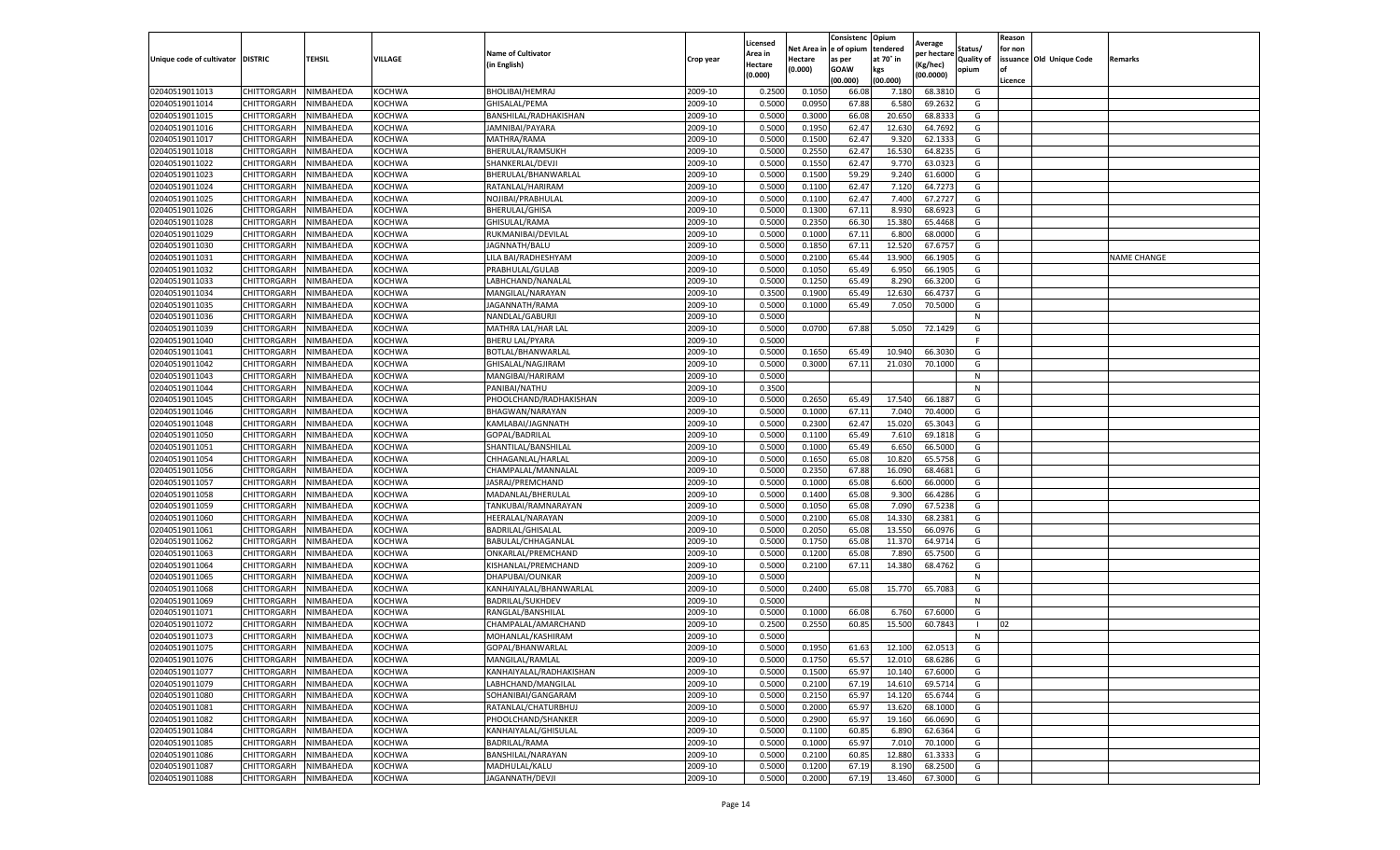|                                  |                            |                        |                         |                                         |                    | Licensed           | Net Area i | Consistenc<br>e of opium | Opium<br>tendered | Average               | Status/           | Reason<br>for non |                          |                    |
|----------------------------------|----------------------------|------------------------|-------------------------|-----------------------------------------|--------------------|--------------------|------------|--------------------------|-------------------|-----------------------|-------------------|-------------------|--------------------------|--------------------|
| Unique code of cultivator        | <b>DISTRIC</b>             | <b>TEHSIL</b>          | VILLAGE                 | <b>Name of Cultivator</b>               | Crop year          | \rea in            | Hectare    | as per                   | at 70° in         | per hectare           | <b>Quality of</b> |                   | issuance Old Unique Code | Remarks            |
|                                  |                            |                        |                         | (in English)                            |                    | Hectare<br>(0.000) | (0.000)    | <b>GOAW</b>              | kgs               | (Kg/hec)<br>(00.0000) | opium             | of                |                          |                    |
|                                  |                            |                        |                         |                                         |                    |                    |            | (00.000)                 | (00.000)          |                       | F.                | Licence           |                          |                    |
| 02040519011090<br>02040519011092 | CHITTORGARH<br>CHITTORGARH | NIMBAHEDA<br>NIMBAHEDA | KOCHWA<br><b>KOCHWA</b> | BHANWARLAL/MANGILAL<br>GEETALAL/HARIRAM | 2009-10<br>2009-10 | 0.2500<br>0.5000   | 0.2500     | 65.97                    | 16.520            | 66.0800               | G                 |                   |                          |                    |
| 02040519011093                   | CHITTORGARH                | NIMBAHEDA              | KOCHWA                  | RADHESHYAM/HEMRAJ (BADA)                | 2009-10            | 0.5000             | 0.1050     | 65.97                    | 6.970             | 66.3810               | G                 |                   |                          |                    |
| 02040519011094                   | CHITTORGARH                | NIMBAHEDA              | KOCHWA                  | SOHALAL/GOPI                            | 2009-10            | 0.5000             | 0.1050     | 67.19                    | 7.290             | 69.4286               | G                 |                   |                          |                    |
| 02040519011095                   | CHITTORGARH                | NIMBAHEDA              | <b>KOCHWA</b>           | MANGILAL/BHAWANIRAM                     | 2009-10            | 0.5000             | 0.2900     | 65.97                    | 19.300            | 66.5517               | G                 |                   |                          |                    |
| 02040519011096                   | CHITTORGARH                | NIMBAHEDA              | <b>KOCHWA</b>           | LADULAL/KANIRAM                         | 2009-10            | 0.5000             | 0.1000     | 65.97                    | 7.000             | 70.0000               | G                 |                   |                          |                    |
| 02040519011097                   | CHITTORGARH                | NIMBAHEDA              | KOCHWA                  | BHERULAL/GHISULAL                       | 2009-10            | 0.500              | 0.1500     | 65.48                    | 10.51             | 70.0667               | G                 |                   |                          |                    |
| 02040519011099                   | CHITTORGARH                | NIMBAHEDA              | KOCHWA                  | GHISI BAI/CHAMPA LAL                    | 2009-10            | 0.5000             | 0.1050     | 67.19                    | 7.020             | 66.8571               | G                 |                   |                          |                    |
| 02040519011100                   | CHITTORGARH                | NIMBAHEDA              | KOCHWA                  | GORDHAN/JAIRAJ                          | 2009-10            | 0.5000             | 0.2050     | 65.48                    | 13.350            | 65.1220               | G                 |                   |                          |                    |
| 02040519011101                   | CHITTORGARH                | NIMBAHEDA              | KOCHWA                  | HARIRAM/NANALAL                         | 2009-10            | 0.5000             | 0.2050     | 67.19                    | 13.330            | 65.0244               | G                 |                   |                          |                    |
| 02040519011102                   | CHITTORGARH                | NIMBAHEDA              | KOCHWA                  | RADHESHYAM/BADRILAL                     | 2009-10            | 0.5000             | 0.1050     | 60.85                    | 6.720             | 64.0000               |                   | 02                |                          |                    |
| 02040519011103                   | CHITTORGARH                | NIMBAHEDA              | <b>KOCHWA</b>           | DILIP/GHISULAL                          | 2009-10            | 0.5000             | 0.2000     | 65.48                    | 13.050            | 65.2500               | G                 |                   |                          |                    |
| 02040519011104                   | CHITTORGARH                | NIMBAHEDA              | KOCHWA                  | SURESHCNAND/BANSHILAL                   | 2009-10            | 0.5000             | 0.1000     | 65.48                    | 6.720             | 67.2000               | G                 |                   |                          |                    |
| 02040519011106                   | CHITTORGARH                | NIMBAHEDA              | KOCHWA                  | BABULAL/PREMCHAND                       | 2009-10            | 0.5000             | 0.1050     | 67.88                    | 7.460             | 71.0476               | G                 |                   |                          | <b>NAME CHANGE</b> |
| 02040519011107                   | CHITTORGARH                | NIMBAHEDA              | KOCHWA                  | GOPAL/NARAYAN                           | 2009-10            | 0.5000             | 0.3700     | 67.88                    | 24.12             | 65.1892               | G                 |                   |                          |                    |
| 02040519011108                   | CHITTORGARH                | NIMBAHEDA              | <b>KOCHWA</b>           | BIHARILAL/KISHANLAL                     | 2009-10            | 0.5000             | 0.1450     | 65.48                    | 9.640             | 66.4828               | G                 |                   |                          |                    |
| 02040519011111                   | CHITTORGARH                | NIMBAHEDA              | <b>KOCHWA</b>           | NIHAL KUNWAR/BALU SINGH                 | 2009-10            | 0.5000             | 0.2050     | 65.48                    | 13.630            | 66.4878               | G                 |                   |                          |                    |
| 02040519011112                   | CHITTORGARH                | NIMBAHEDA              | KOCHWA                  | SHANKARLAL/KAJOD PRAJAPAT               | 2009-10            | 0.5000             | 0.3150     | 65.48                    | 20.44             | 64.8889               | G                 |                   |                          |                    |
| 02040519011113                   | CHITTORGARH                | NIMBAHEDA              | KOCHWA                  | GHISALAL/HARLAL GAJI                    | 2009-10            | 0.5000             | 0.1400     | 66.30                    | 9.240             | 66.0000               | G                 |                   |                          |                    |
| 02040519011114                   | CHITTORGARH                | NIMBAHEDA              | KOCHWA                  | MANGILAL/NATHUJI DHAKAD                 | 2009-10            | 0.500              | 0.1950     | 60.8                     | 12.020            | 61.6410               | - 1               | 02                |                          |                    |
| 02040519011115                   | CHITTORGARH                | NIMBAHEDA              | KOCHWA                  | BHAGVANLAL/KASHIRAM                     | 2009-10            | 0.5000             | 0.1050     | 66.30                    | 7.430             | 70.7619               | G                 |                   |                          |                    |
| 02040519011116                   | CHITTORGARH                | NIMBAHEDA              | KOCHWA                  | PRABHULAL/NANALAL                       | 2009-10            | 0.5000             |            |                          |                   |                       | N                 |                   |                          |                    |
| 02040519011119                   | CHITTORGARH                | NIMBAHEDA              | KOCHWA                  | AMARCHAND/PREMCHAND                     | 2009-10            | 0.5000             | 0.1050     | 60.85                    | 6.600             | 62.8571               | G                 |                   |                          |                    |
| 02040519011122                   | CHITTORGARH                | NIMBAHEDA              | KOCHWA                  | UNKARLAL/NANALAL DHAKAD                 | 2009-10            | 0.5000             | 0.1400     | 67.19                    | 9.74              | 69.5714               | G                 |                   |                          |                    |
| 02040519011123                   | CHITTORGARH                | NIMBAHEDA              | KOCHWA                  | JAGANNATH/KESHURAM JATIYA               | 2009-10            | 0.5000             | 0.3900     | 65.48                    | 25.180            | 64.5641               | G                 |                   |                          |                    |
| 02040519011124                   | CHITTORGARH                | NIMBAHEDA              | KOCHWA                  | NATHULAL/DHANNA JI GAJI                 | 2009-10            | 0.500              | 0.2300     | 65.48                    | 14.810            | 64.3913               | G                 |                   |                          |                    |
| 02040519011126                   | CHITTORGARH                | NIMBAHEDA              | KOCHWA                  | NATHULAL/NANDA JI BHIL                  | 2009-10            | 0.500              | 0.1000     | 66.30                    | 6.820             | 68.2000               | G                 |                   |                          |                    |
| 02040519011127                   | CHITTORGARH                | NIMBAHEDA              | KOCHWA                  | BHERULAL/NANALAL DHAKAD                 | 2009-10            | 0.5000             | 0.1150     | 66.22                    | 7.720             | 67.1304               | G                 |                   |                          |                    |
| 02040519011128                   | CHITTORGARH                | NIMBAHEDA              | KOCHWA                  | MEGRAJ/NARAYAN JI                       | 2009-10            | 0.5000             | 0.4900     | 66.30                    | 32.280            | 65.8776               | G                 |                   |                          |                    |
| 02040519011129                   | CHITTORGARH                | NIMBAHEDA              | <b>KOCHWA</b>           | NANDLAL/KISHANLAL NAYAMA                | 2009-10            | 0.5000             | 0.2950     | 60.85                    | 18.920            | 64.1356               | G                 |                   |                          |                    |
| 02040519011130                   | CHITTORGARH                | NIMBAHEDA              | <b>KOCHWA</b>           | RADHESHYAM/HEMRAJ DHAKAD                | 2009-10            | 0.500              | 0.2050     | 66.30                    | 13.930            | 67.9512               | G                 |                   |                          |                    |
| 02040519011132                   | CHITTORGARH                | NIMBAHEDA              | KOCHWA                  | RAMESHWARLAL/PREMCHAND                  | 2009-10            | 0.500              | 0.2000     | 66.30                    | 13.480            | 67.4000               | G                 |                   |                          |                    |
| 02040519011133                   | CHITTORGARH                | NIMBAHEDA              | KOCHWA                  | JAGDISH/NANDA BHIL                      | 2009-10            | 0.5000             |            |                          |                   |                       | N                 |                   |                          |                    |
| 02040519011049                   | CHITTORGARH                | NIMBAHEDA              | <b>KOCHWA</b>           | KANYA LAL/BHAGVAN                       | 2009-10            | 0.5000             | 0.1000     | 66.30                    | 6.650             | 66.5000               | G                 |                   |                          |                    |
| 02040519011105                   | CHITTORGARH                | NIMBAHEDA              | KOCHWA                  | RADHESHYAM/BHAVARLAL                    | 2009-10            | 0.5000             | 0.2000     | 66.30                    | 13.600            | 68.0000               | G                 |                   |                          |                    |
| 02040519011117                   | CHITTORGARH                | NIMBAHEDA              | <b>KOCHWA</b>           | PRABHULAL/HARLAL JATIYA                 | 2009-10            | 0.5000             | 0.1450     | 66.22                    | 9.600             | 66.2069               | G                 |                   |                          |                    |
| 02040519011134                   | CHITTORGARH                | NIMBAHEDA              | KOCHWA                  | BASNTIBAI/LAXMICHAND                    | 2009-10            | 0.2500             |            |                          |                   |                       | N                 |                   |                          |                    |
| 02040519011053                   | CHITTORGARH                | NIMBAHEDA              | KOCHWA                  | BADRI LAL/HAR LAL(JATIYA)               | 2009-10            | 0.5000             | 0.1500     | 66.22                    | 10.150            | 67.6667               | G                 |                   |                          |                    |
| 02040519011078                   | CHITTORGARH                | NIMBAHEDA              | <b>KOCHWA</b>           | ASHOK KUMAR/LABHCHAND                   | 2009-10            | 0.2500             | 0.1700     | 66.22                    | 11.450            | 67.3529               | G                 |                   |                          |                    |
| 02040519012005                   | CHITTORGARH                | NIMBAHEDA              | LUXMIPURA1              | SUKHLAL/JAGNNTH                         | 2009-10            | 0.3500             | 0.3150     | 64.73                    | 20.930            | 66.4444               | G                 |                   |                          |                    |
| 02040519012001                   | CHITTORGARH                | NIMBAHEDA              | LUXMIPURA1              | DALIBAI/ MANGILAL                       | 2009-10            | 0.5000             | 0.2950     | 65.25                    | 19.880            | 67.3898               | G                 |                   |                          |                    |
| 02040519012002                   | CHITTORGARH                | NIMBAHEDA              | LUXMIPURA1              | NANDLAL/CHAMPALAL                       | 2009-10            | 0.3500             | 0.3100     | 65.05                    | 19.660            | 63.4194               | G                 |                   |                          |                    |
| 02040519012003                   | CHITTORGARH                | NIMBAHEDA              | LUXMIPURA1              | KESARBAI/PARBHULAL                      | 2009-10            | 0.2500             | 0.2000     | 62.11                    | 12.87             | 64.3500               | G                 |                   |                          |                    |
| 02040519012004                   | CHITTORGARH                | NIMBAHEDA              | LUXMIPURA1              | PHOOLCHAND/MOOLCHAND 5                  | 2009-10            | 0.5000             | 0.1000     | 65.25                    | 6.740             | 67.4000               | G                 |                   |                          |                    |
| 02040519012007                   | CHITTORGARH                | NIMBAHEDA              | LUXMIPURA1              | NANDUBAI/JHERAJ                         | 2009-10            | 0.2500             | 0.2050     | 63.05                    | 12.990            | 63.3659               | G                 |                   |                          |                    |
| 02040519012009                   | CHITTORGARH                | NIMBAHEDA              | LUXMIPURA1              | SUKHLAL/DALU                            | 2009-10            | 0.5000             | 0.2050     | 65.2                     | 13.390            | 65.3171               | G                 |                   |                          |                    |
| 02040519012010                   | CHITTORGARH                | NIMBAHEDA              | LUXMIPURA1              | KANCHANBAI/SOHANLAL                     | 2009-10            | 0.3500             | 0.1550     | 63.05                    | 10.140            | 65.4194               | G                 |                   |                          |                    |
| 02040519012011                   | CHITTORGARH                | NIMBAHEDA              | LUXMIPURA1              | DAKHIBAI/LOBHIRAM                       | 2009-10            | 0.5000             | 0.2750     | 62.51                    | 17.520            | 63.7091               | G                 |                   |                          |                    |
| 02040519012013                   | CHITTORGARH                | NIMBAHEDA              | LUXMIPURA1              | BAGDIRAM/GISA                           | 2009-10            | 0.5000             |            |                          |                   |                       | F.                |                   |                          |                    |
| 02040519012014                   | CHITTORGARH                | NIMBAHEDA              | LUXMIPURA1              | RADHESHYAM/MIYACHAND                    | 2009-10            | 0.5000             | 0.1050     | 62.11                    | 6.710             | 63.9048               | G                 |                   |                          |                    |
| 02040519012015                   | CHITTORGARH                | NIMBAHEDA              | LUXMIPURA1              | RADHABAI/MOHANLAL                       | 2009-10            | 0.2500             | 0.1050     | 62.51                    | 6.700             | 63.8095               | G                 |                   |                          |                    |
| 02040519012016                   | CHITTORGARH                | NIMBAHEDA              | LUXMIPURA1              | KANHAIYALAL/CHAMPALAL                   | 2009-10            | 0.5000             | 0.3200     | 59.32                    | 20.500            | 64.0625               | G                 |                   |                          |                    |
| 02040519012017                   | CHITTORGARH                | NIMBAHEDA              | LUXMIPURA1              | LABHCHAND/DALURAM                       | 2009-10            | 0.3500             | 0.1450     | 63.05                    | 9.480             | 65.3793               | G                 |                   |                          |                    |
| 02040519012020                   | CHITTORGARH                | NIMBAHEDA              | LUXMIPURA1              | MOHANLAL/LOBHIRAM                       | 2009-10            | 0.5000             |            |                          |                   |                       | F.                |                   |                          |                    |
| 02040519012022                   | CHITTORGARH                | NIMBAHEDA              | LUXMIPURA1              | MADANLAL/NANALAL                        | 2009-10            | 0.5000             | 0.3150     | 63.05                    | 20.970            | 66.5714               | G                 |                   |                          |                    |
| 02040519012023                   | CHITTORGARH                | NIMBAHEDA              | LUXMIPURA1              | BADRILAL/LOBHCHAND                      | 2009-10            | 0.3500             | 0.0550     | 65.25                    | 3.500             | 63.6364               | G                 |                   |                          |                    |
| 02040519012025                   | CHITTORGARH                | NIMBAHEDA              | LUXMIPURA1              | KALABAI/SHYAMLAL                        | 2009-10            | 0.3500             | 0.2000     | 63.05                    | 12.550            | 62.7500               | G                 |                   |                          |                    |
| 02040519012026                   | CHITTORGARH                | NIMBAHEDA              | LUXMIPURA1              | GHISA/JAGNNATH                          | 2009-10            | 0.5000             | 0.2850     | 63.05                    | 17.530            | 61.5088               | G                 |                   |                          |                    |
| 02040519012027                   | CHITTORGARH                | NIMBAHEDA              | LUXMIPURA1              | BHAGWAN/GAMERA                          | 2009-10            | 0.5000             | 0.1200     | 63.05                    | 7.810             | 65.0833               | G                 |                   |                          |                    |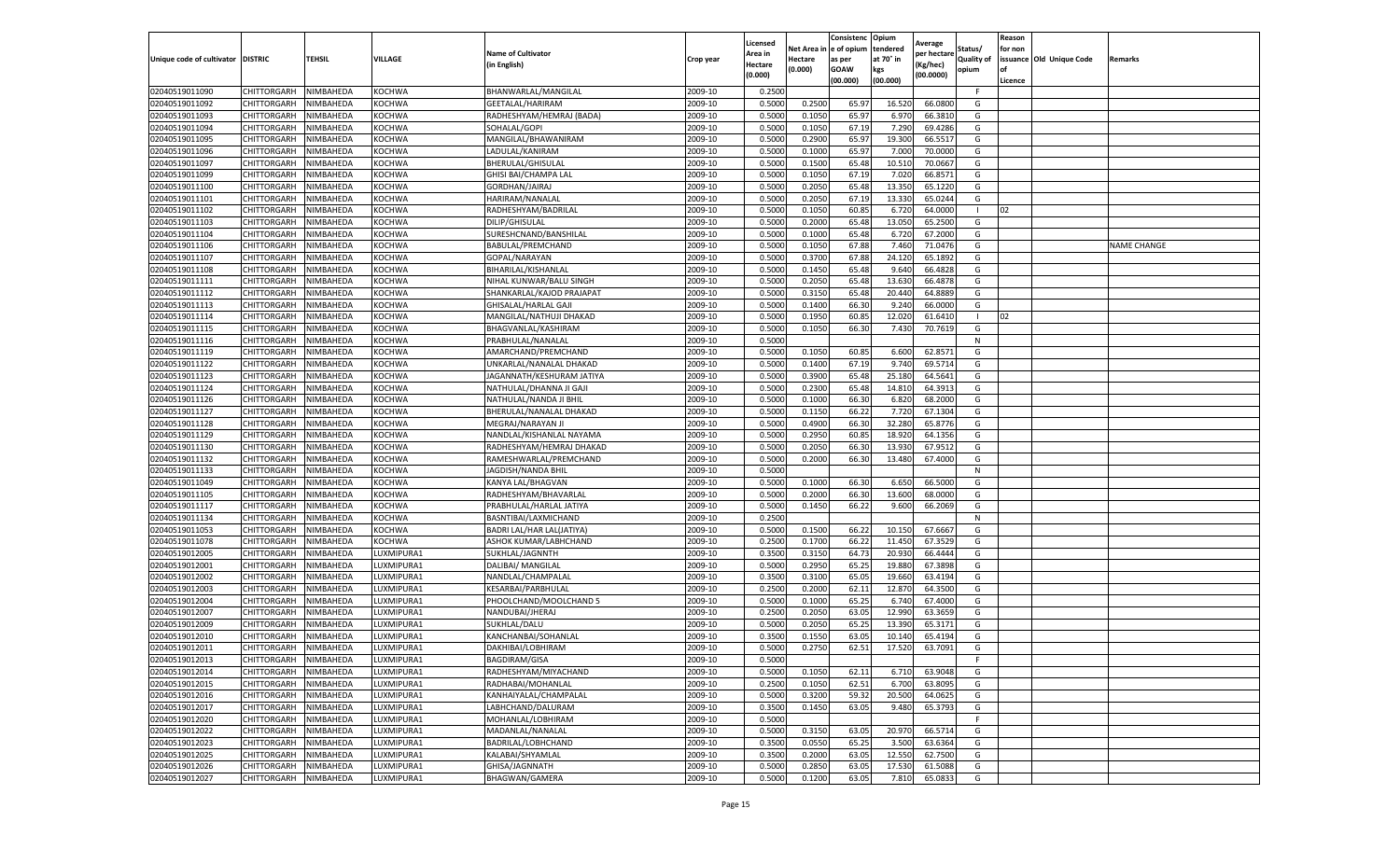|                           |                    |                  |            |                                          |           |                    |         | Consistenc             | Opium     |                       |            | Reason  |                          |          |
|---------------------------|--------------------|------------------|------------|------------------------------------------|-----------|--------------------|---------|------------------------|-----------|-----------------------|------------|---------|--------------------------|----------|
|                           |                    |                  |            |                                          |           | Licensed           |         | Net Area in e of opium | tendered  | Average               | Status/    | for non |                          |          |
| Unique code of cultivator | <b>DISTRIC</b>     | TEHSIL           | VILLAGE    | <b>Name of Cultivator</b><br>in English) | Crop year | Area in<br>Hectare | Hectare | as per                 | at 70° in | er hectar<br>(Kg/hec) | Quality of |         | issuance Old Unique Code | Remarks  |
|                           |                    |                  |            |                                          |           | (0.000)            | (0.000) | <b>GOAW</b>            | kgs       | (00.0000)             | opium      | Ωf      |                          |          |
|                           |                    |                  |            |                                          |           |                    |         | (00.000)               | (00.000)  |                       |            | Licence |                          |          |
| 02040519012006            | CHITTORGARH        | NIMBAHEDA        | LUXMIPURA1 | NARAYAN/DHULA                            | 2009-10   | 0.5000             | 0.2100  | 65.25                  | 13.75     | 65.4762               | G          |         |                          |          |
| 02040519012021            | CHITTORGARH        | NIMBAHEDA        | LUXMIPURA1 | MANGILAL/RUPJI                           | 2009-10   | 0.5000             | 0.2850  | 62.51                  | 18.19     | 63.8246               | G          |         |                          |          |
| 02040519012032            | CHITTORGARH        | NIMBAHEDA        | LUXMIPURA1 | GOPILAL/RATANA                           | 2009-10   | 0.5000             | 0.2000  | 63.05                  | 12.61     | 63.0500               | G          |         | 02040519010467           | TRANSFER |
| 02040519013007            | CHITTORGARH        | NIMBAHEDA        | LUNKHANDA  | <b>BHOTLAL/RATANA</b>                    | 2009-10   | 0.5000             | 0.1100  | 68.54                  | 7.77      | 70.6364               | G          |         |                          |          |
| 02040519013002            | CHITTORGARH        | NIMBAHEDA        | LUNKHANDA  | MANGILAL/KANIRAM                         | 2009-10   | 0.5000             | 0.2000  | 68.54                  | 14.18     | 70.9000               | G          |         |                          |          |
| 02040519013003            | CHITTORGARH        | NIMBAHEDA        | LUNKHANDA  | MOHANLAL/LUXMICHAND                      | 2009-10   | 0.5000             | 0.4550  | 63.05                  | 29.550    | 64.9451               | G          |         |                          |          |
| 02040519013004            | CHITTORGARH        | NIMBAHEDA        | UNKHANDA.  | NANALAL/NATHULAL                         | 2009-10   | 0.5000             | 0.1000  | 63.33                  | 6.32      | 63.2000               | G          |         |                          |          |
| 02040519013005            | CHITTORGARH        | NIMBAHEDA        | LUNKHANDA  | KAMLIBAI/LABHCHAND-VARDA                 | 2009-10   | 0.5000             | 0.2100  | 65.33                  | 13.420    | 63.9048               | G          |         |                          |          |
| 02040519013006            | CHITTORGARH        | NIMBAHEDA        | LUNKHANDA  | BABULAL/RAMLAL                           | 2009-10   | 0.2500             | 0.2000  | 63.05                  | 12.660    | 63.3000               | G          |         |                          |          |
| 02040519013010            | CHITTORGARH        | NIMBAHEDA        | UNKHANDA.  | HIRALAL/NANDA JI                         | 2009-10   | 0.5000             | 0.1750  | 65.33                  | 11.47     | 65.5429               | G          |         |                          |          |
| 02040519013011            | CHITTORGARH        | NIMBAHEDA        | LUNKHANDA  | JANIBAI/NANALAL                          | 2009-10   | 0.2500             | 0.2550  | 63.05                  | 15.700    | 61.5686               | G          |         |                          |          |
| 02040519013012            | CHITTORGARH        | NIMBAHEDA        | UNKHANDA   | MANGILAL/GANGARAM                        | 2009-10   | 0.5000             | 0.2000  | 70.70                  | 13.31     | 66.5500               | G          |         |                          |          |
| 02040519013013            | CHITTORGARH        | NIMBAHEDA        | LUNKHANDA  | SHRILAL/HEERALAL                         | 2009-10   | 0.5000             | 0.2000  | 63.05                  | 12.990    | 64.9500               | G          |         |                          |          |
| 02040519013014            | CHITTORGARH        | NIMBAHEDA        | LUNKHANDA  | LABHCHAND/PHOOLCHAND                     | 2009-10   | 0.5000             | 0.2800  | 65.33                  | 18.350    | 65.5357               | G          |         |                          |          |
| 02040519013015            | CHITTORGARH        | NIMBAHEDA        | LUNKHANDA  | MOHANLAL/RUPA                            | 2009-10   | 0.2500             | 0.2500  | 66.1                   | 16.62     | 66.4800               | G          |         |                          |          |
| 02040519013016            | CHITTORGARH        | NIMBAHEDA        | LUNKHANDA  | ONKAR/NARAYAN                            | 2009-10   | 0.5000             | 0.2050  | 66.13                  | 13.190    | 64.3415               | G          |         |                          |          |
| 02040519013017            | CHITTORGARH        | NIMBAHEDA        | LUNKHANDA  | BHANWARLAL/LAKSHMICHAND                  | 2009-10   | 0.5000             | 0.1850  | 63.05                  | 11.91     | 64.3784               | G          |         |                          |          |
| 02040519013018            | CHITTORGARH        | NIMBAHEDA        | UNKHANDA   | GHISA/NARAYAN                            | 2009-10   | 0.5000             | 0.2000  | 68.54                  | 13.74     | 68.7000               | G          |         |                          |          |
| 02040519013019            | CHITTORGARH        | NIMBAHEDA        | UNKHANDA.  | KESARBAI/BHANWARLAL                      | 2009-10   | 0.5000             | 0.2450  | 63.05                  | 15.700    | 64.0816               | G          |         |                          |          |
| 02040519013020            | CHITTORGARH        | NIMBAHEDA        | UNKHANDA.  | <b>BADRILAL/DAULA</b>                    | 2009-10   | 0.5000             | 0.0800  | 70.70                  | 5.630     | 70.3750               | G          |         |                          |          |
| 02040519013021            | CHITTORGARH        | NIMBAHEDA        | LUNKHANDA  | GISIBAI/KJODH                            | 2009-10   | 0.5000             | 0.1000  | 68.54                  | 6.93      | 69.3000               | G          |         |                          |          |
| 02040519013022            | CHITTORGARH        | NIMBAHEDA        | LUNKHANDA  | RAMLAL/KASHIRAM                          | 2009-10   | 0.5000             | 0.1500  | 68.54                  | 10.70     | 71.3333               | G          |         |                          |          |
| 02040519013024            | CHITTORGARH        | NIMBAHEDA        | LUNKHANDA  | ONKAR/BHURA                              | 2009-10   | 0.5000             | 0.2000  | 63.05                  | 12.690    | 63.4500               | G          |         |                          |          |
| 02040519013025            | CHITTORGARH        | NIMBAHEDA        | LUNKHANDA  | PHOOLCHAND/LAXMICHAND                    | 2009-10   | 0.5000             | 0.3650  | 66.1                   | 23.56     | 64.5479               | G          |         |                          |          |
| 02040519013026            | CHITTORGARH        | NIMBAHEDA        | UNKHANDA.  | MIYACHAND/NAANJI                         | 2009-10   | 0.5000             | 0.1000  | 68.54                  | 7.160     | 71.6000               | G          |         |                          |          |
| 02040519013027            | CHITTORGARH        | NIMBAHEDA        | UNKHANDA.  | RADHESHYAM/SHANKERLAL                    | 2009-10   | 0.3500             | 0.1000  | 66.13                  | 6.55      | 65.5000               | G          |         |                          |          |
| 02040519013028            | CHITTORGARH        | NIMBAHEDA        | UNKHANDA   | PANNALAL/GOTU                            | 2009-10   | 0.5000             | 0.1000  | 66.13                  | 6.73      | 67.3000               | G          |         |                          |          |
| 02040519013029            | CHITTORGARH        | NIMBAHEDA        | LUNKHANDA  | CHHAGANLAL/PRABHULAL                     | 2009-10   | 0.5000             | 0.0900  | 70.70                  | 6.630     | 73.6667               | G          |         |                          |          |
| 02040519013031            | CHITTORGARH        | NIMBAHEDA        | UNKHANDA.  | KASHIRAM/HARIRAM                         | 2009-10   | 0.5000             | 0.2050  | 66.13                  | 13.63     | 66.4878               | G          |         |                          |          |
| 02040519013032            | CHITTORGARH        | NIMBAHEDA        | LUNKHANDA  | NARAYANIBAI/NARAYAN                      | 2009-10   | 0.5000             | 0.1900  | 66.13                  | 12.660    | 66.6316               | G          |         |                          |          |
| 02040519013033            | CHITTORGARH        | NIMBAHEDA        | LUNKHANDA  | MANGILAL/BHANWARLAL                      | 2009-10   | 0.5000             | 0.4850  | 59.78                  | 29.460    | 60.7423               | G          |         |                          |          |
| 02040519013037            | CHITTORGARH        | NIMBAHEDA        | LUNKHANDA  | NANDKISHORE/HEERALAL                     | 2009-10   | 0.5000             | 0.3950  | 66.13                  | 26.95     | 68.2278               | G          |         |                          |          |
| 02040519013039            | CHITTORGARH        | NIMBAHEDA        | LUNKHANDA  | BHERULAL/HARIRAM                         | 2009-10   | 0.5000             | 0.1000  | 70.70                  | 7.420     | 74.2000               | G          |         |                          |          |
| 02040519013040            | CHITTORGARH        | NIMBAHEDA        | LUNKHANDA  | JAGDISH/ONKARLAI                         | 2009-10   | 0.5000             | 0.0850  | 66.35                  | 6.440     | 75.7647               | G          |         |                          |          |
| 02040519013042            | CHITTORGARH        | NIMBAHEDA        | LUNKHANDA  | BABULAL/ONKARLAL                         | 2009-10   | 0.5000             | 0.2900  | 66.35                  | 19.400    | 66.8966               | G          |         |                          |          |
| 02040519013043            | CHITTORGARH        | NIMBAHEDA        | LUNKHANDA  | RADHESHYAM/HEERALAL                      | 2009-10   | 0.5000             | 0.1050  | 68.54                  | 7.500     | 71.4286               | G          |         |                          |          |
| 02040519013044            | CHITTORGARH        | NIMBAHEDA        | UNKHANDA   | SOHANLAL/KIMSI                           | 2009-10   | 0.5000             | 0.2700  | 63.04                  | 17.09     | 63.2963               | G          |         |                          |          |
| 02040519013045            | CHITTORGARH        | NIMBAHEDA        | UNKHANDA.  | SUKHLAL/NANDA                            | 2009-10   | 0.5000             | 0.2000  | 66.35                  | 13.060    | 65.3000               | G          |         |                          |          |
| 02040519013046            | CHITTORGARH        | NIMBAHEDA        | LUNKHANDA  | BHERULAL/MOTILAL                         | 2009-10   | 0.5000             |         |                        |           |                       | F.         |         |                          |          |
| 02040519013047            | CHITTORGARH        | NIMBAHEDA        | LUNKHANDA  | GOURILAL/KANIRAM                         | 2009-10   | 0.5000             | 0.2000  | 66.3                   | 13.83     | 69.1500               | G          |         |                          |          |
| 02040519013048            | CHITTORGARH        | NIMBAHEDA        | LUNKHANDA  | SHRILAL/PRABHULAL DHAKAD                 | 2009-10   | 0.5000             | 0.1000  | 70.70                  | 7.420     | 74.2000               | G          |         |                          |          |
| 02040519013049            | CHITTORGARH        | NIMBAHEDA        | LUNKHANDA  | JAGDISH/PRABHULAL                        | 2009-10   | 0.5000             | 0.0850  | 68.54                  | 5.700     | 67.0588               | G          |         |                          |          |
| 02040519013050            | CHITTORGARH        | NIMBAHEDA        | UNKHANDA   | SAMPATLAL/HEERALAL                       | 2009-10   | 0.5000             | 0.1950  | 66.35                  | 13.300    | 68.2051               | G          |         |                          |          |
| 02040519013051            | CHITTORGARH        | NIMBAHEDA        | UNKHANDA.  | RADHESHYAM/BHANWARLAL                    | 2009-10   | 0.5000             | 0.3200  | 66.35                  | 21.080    | 65.8750               | G          |         |                          |          |
| 02040519013052            | CHITTORGARH        | NIMBAHEDA        | UNKHANDA.  | HEERALAL/LUXMICHAND                      | 2009-10   | 0.3500             | 0.3350  | 68.54                  | 23.09     | 68.9254               | G          |         |                          |          |
| 02040519013054            | CHITTORGARH        | NIMBAHEDA        | UNKHANDA.  | DHAPU BAI/NANALAI                        | 2009-10   | 0.5000             | 0.2050  | 68.07                  | 13.62     | 66.439                | G          |         |                          |          |
| 02040519013055            | CHITTORGARH        | NIMBAHEDA        | LUNKHANDA  | JAGNNATH/NARAYAN                         | 2009-10   | 0.5000             | 0.1950  | 63.04                  | 13.160    | 67.4872               | G          |         |                          |          |
| 02040519013056            | CHITTORGARH        | NIMBAHEDA        | LUNKHANDA  | SOHANLAL/DALU                            | 2009-10   | 0.5000             |         |                        |           |                       | F          |         |                          |          |
| 02040519013058            | <b>CHITTORGARH</b> | <b>NIMBAHEDA</b> | LUNKHANDA  | SHYAMUBAI/JAGNNTH                        | 2009-10   | 0.5000             | 0.3050  | 63.04                  | 19.580    | 64.1967               | G          |         |                          |          |
| 02040519013059            | CHITTORGARH        | NIMBAHEDA        | LUNKHANDA  | KAILASHCHANDRA/AMARCHAND                 | 2009-10   | 0.5000             | 0.2100  | 66.35                  | 14.010    | 66.7143               | G          |         |                          |          |
| 02040519013062            | CHITTORGARH        | NIMBAHEDA        | LUNKHANDA  | MOHANIBAICHAGANLAL                       | 2009-10   | 0.5000             | 0.3300  | 66.35                  | 21.320    | 64.6061               | G          |         |                          |          |
| 02040519013063            | CHITTORGARH        | NIMBAHEDA        | LUNKHANDA  | RHADIBAI/PANNALAL                        | 2009-10   | 0.2500             | 0.1300  | 63.04                  | 8.150     | 62.6923               | G          |         |                          |          |
| 02040519013064            | <b>CHITTORGARH</b> | NIMBAHEDA        | LUNKHANDA  | JAGDISHCHANDRA/CHAGANLAL                 | 2009-10   | 0.5000             | 0.3500  | 68.07                  | 27.430    | 78.3714               | G          |         |                          |          |
| 02040519013067            | <b>CHITTORGARH</b> | NIMBAHEDA        | LUNKHANDA  | SHAMBHULAL/SHANKARLAL                    | 2009-10   | 0.5000             | 0.0900  | 68.07                  | 6.37      | 70.7778               | G          |         |                          |          |
| 02040519013068            | CHITTORGARH        | NIMBAHEDA        | LUNKHANDA  | NANDLAL/NARAYAN DHAKAD                   | 2009-10   | 0.5000             | 0.1650  | 65.92                  | 11.160    | 67.6364               | G          |         |                          |          |
| 02040519013071            | CHITTORGARH        | NIMBAHEDA        | LUNKHANDA  | RAMCHANDRA/BARDA JI DHAKAD               | 2009-10   | 0.5000             |         |                        |           |                       | F.         |         |                          |          |
| 02040519013072            | <b>CHITTORGARH</b> | NIMBAHEDA        | LUNKHANDA  | PRABHULAL/KASHIRAM SUTHAR                | 2009-10   | 0.5000             | 0.2950  | 65.92                  | 19.950    | 67.6271               | G          |         |                          |          |
| 02040519013073            | <b>CHITTORGARH</b> | NIMBAHEDA        | LUNKHANDA  | BAGDIRAM/NARAYAN DHAKAD                  | 2009-10   | 0.5000             |         |                        |           |                       | F.         |         |                          |          |
| 02040519013074            | CHITTORGARH        | NIMBAHEDA        | LUNKHANDA  | <b>GORILAL/AMAR CHANDRA</b>              | 2009-10   | 0.5000             | 0.2200  | 65.92                  | 15.010    | 68.2273               | G          |         |                          |          |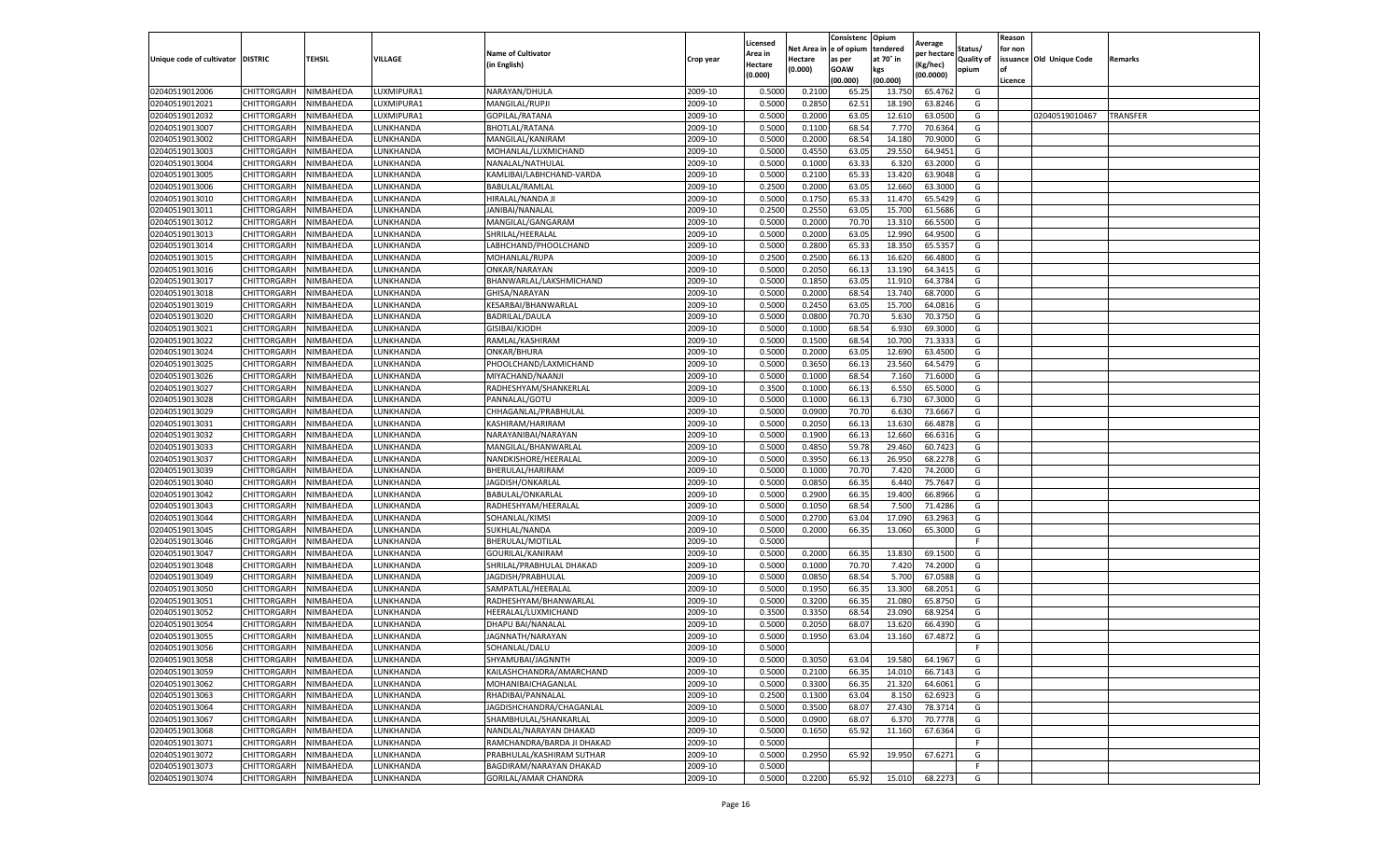|                                   |                            |           |                              |                                           |           | Licensed |         | Consistenc             | Opium     | Average     |            | Reason  |                          |                    |
|-----------------------------------|----------------------------|-----------|------------------------------|-------------------------------------------|-----------|----------|---------|------------------------|-----------|-------------|------------|---------|--------------------------|--------------------|
|                                   |                            |           |                              | <b>Name of Cultivator</b>                 |           | Area in  |         | Net Area in e of opium | tendered  | oer hectare | Status/    | for non |                          |                    |
| Unique code of cultivator DISTRIC |                            | TEHSIL    | VILLAGE                      | in English)                               | Crop year | Hectare  | Hectare | as per                 | at 70° in | (Kg/hec     | Quality of |         | issuance Old Unique Code | <b>Remarks</b>     |
|                                   |                            |           |                              |                                           |           | (0.000)  | (0.000) | <b>GOAW</b>            | kgs       | (00.0000)   | opium      |         |                          |                    |
|                                   |                            |           |                              |                                           |           |          |         | (00.000)               | (00.000)  |             |            | Licence |                          |                    |
| 02040519013076                    | <b>CHITTORGARH</b>         | NIMBAHEDA | LUNKHANDA                    | CHAGANLAL/BHAGWAN BALAI                   | 2009-10   | 0.5000   | 0.1900  | 63.04                  | 12.02     | 63.2632     | G          |         |                          |                    |
| 02040519013079                    | <b>CHITTORGARH</b>         | NIMBAHEDA | LUNKHANDA                    | NATHULAL/DEVA DHAKAD                      | 2009-10   | 0.5000   | 0.1200  | 65.92                  | 8.17      | 68.0833     | G          |         |                          |                    |
| 02040519013080                    | CHITTORGARH                | NIMBAHEDA | LUNKHANDA                    | RAMLAL/HANSRAJ DHAKAD                     | 2009-10   | 0.5000   | 0.2000  | 68.07                  | 13.83     | 69.1500     | G          |         |                          |                    |
| 02040519013081                    | CHITTORGARH                | NIMBAHEDA | LUNKHANDA                    | KISHANLAL/BHAVARLAL DHAKAD                | 2009-10   | 0.5000   | 0.1950  | 68.07                  | 13.470    | 69.0769     | G          |         |                          |                    |
| 02040519013082                    | CHITTORGARH                | NIMBAHEDA | LUNKHANDA                    | LABH CHAND/AMARCHAND DHAKAD               | 2009-10   | 0.5000   | 0.3050  | 65.92                  | 20.39     | 66.8525     | G          |         |                          |                    |
| 02040519013083                    | CHITTORGARH                | NIMBAHEDA | UNKHANDA                     | BHURALAL/KISMI JI DHAKAD                  | 2009-10   | 0.5000   | 0.1900  | 68.07                  | 13.49     | 71.0000     | G          |         |                          |                    |
| 02040519013086                    | CHITTORGARH                | NIMBAHEDA | LUNKHANDA                    | GOPALLAL/HARIRAM DHAKAD                   | 2009-10   | 0.5000   | 0.1250  | 70.70                  | 9.27      | 74.1600     | G          |         |                          |                    |
| 02040519013087                    | CHITTORGARH                | NIMBAHEDA | LUNKHANDA                    | NANALAL/TEKCHAND DHAKAD                   | 2009-10   | 0.5000   | 0.3300  | 63.04                  | 21.12     | 64.0000     | G          |         |                          |                    |
| 02040519013089                    | CHITTORGARH                | NIMBAHEDA | LUNKHANDA                    | SHANTILAL/LABHCHAND DHAKAD                | 2009-10   | 0.5000   | 0.2050  | 68.07                  | 13.72     | 66.9268     | G          |         |                          |                    |
| 02040519013090                    | CHITTORGARH                | NIMBAHEDA | LUNKHANDA                    | SOHANLAL/MANGU JI BHIL                    | 2009-10   | 0.5000   | 0.3100  | 63.04                  | 19.830    | 63.9677     | G          |         |                          |                    |
| 02040519013091                    | CHITTORGARH                | NIMBAHEDA | LUNKHANDA                    | JIVRAJ/AMARCHAND DHAKAD                   | 2009-10   | 0.5000   | 0.1500  | 68.07                  | 10.04     | 66.933      | G          |         |                          |                    |
| 02040519013092                    | CHITTORGARH                | NIMBAHEDA | LUNKHANDA                    | DOLATRAM/NARU JI BHIL                     | 2009-10   | 0.5000   | 0.2000  | 55.36                  | 10.70     | 53.5000     | G          | 04      |                          |                    |
| 02040519013038                    | CHITTORGARH                | NIMBAHEDA | LUNKHANDA                    | MANGHI BAI/ MANGHI LAL                    | 2009-10   | 0.5000   | 0.5000  | 63.04                  | 29.85     | 59.7000     | G          |         |                          |                    |
| 02040519013041                    | CHITTORGARH                | NIMBAHEDA | LUNKHANDA                    | SHYAMLAL/KASIRAM                          | 2009-10   | 0.5000   | 0.1950  | 65.92                  | 12.79     | 65.5897     | G          |         |                          |                    |
| 02040519013075                    | CHITTORGARH                | NIMBAHEDA | LUNKHANDA                    | KASHIRAM/MAGNA JI BALAI                   | 2009-10   | 0.5000   | 0.1750  | 65.92                  | 11.400    | 65.1429     | G          |         |                          |                    |
| 02040519013023                    | CHITTORGARH                | NIMBAHEDA | LUNKHANDA                    | MANGILAL/HARLAL                           | 2009-10   | 0.5000   |         |                        |           |             | F.         |         |                          |                    |
| 02040519013060                    | CHITTORGARH                | NIMBAHEDA | LUNKHANDA                    | SOHANLAL/KUKA                             | 2009-10   | 0.5000   | 0.1900  | 59.78                  | 11.400    | 60.0000     | G          |         |                          |                    |
| 02040519013084                    | CHITTORGARH                | NIMBAHEDA | LUNKHANDA                    | DHANRAJ/MAGNIRAM KUMHAR                   | 2009-10   | 0.5000   | 0.1500  | 63.04                  | 9.38      | 62.5333     | G          |         |                          |                    |
| 02040519013061                    | CHITTORGARH                | NIMBAHEDA | UNKHANDA.                    | PREAMCHAND/KJODH                          | 2009-10   | 0.5000   | 0.4700  | 63.04                  | 29.09     | 61.8936     | G          |         |                          |                    |
| 02040519013096                    | CHITTORGARH                | NIMBAHEDA | LUNKHANDA                    | NANALAL/RAMLAL                            | 2009-10   | 0.5000   | 0.2250  | 62.52                  | 15.32     | 68.0889     | G          |         |                          |                    |
| 02040519013097                    | CHITTORGARH                | NIMBAHEDA | LUNKHANDA                    | GOPALSINGH/OUNKARSINGH                    | 2009-10   | 0.5000   | 0.2300  | 68.07                  | 14.800    | 64.3478     | G          |         |                          |                    |
| 02040519013098                    | CHITTORGARH                | NIMBAHEDA | UNKHANDA.                    | GIRJA KUWAR/KHUMANSINGH                   | 2009-10   | 0.3500   | 0.2550  | 65.92                  | 16.13     | 63.2549     | G          |         |                          |                    |
| 02040519013085                    | CHITTORGARH                | NIMBAHEDA | LUNKHANDA                    | <b>GORILAL/KIMSHI JI</b>                  | 2009-10   | 0.5000   | 0.2850  | 62.52                  | 17.960    | 63.0175     | G          |         |                          |                    |
| 02040519013030                    | CHITTORGARH                | NIMBAHEDA | LUNKHANDA                    | GULABHCHAND/DALU                          | 2009-10   | 0.2500   |         |                        |           |             | F.         |         |                          |                    |
| 02040519013036                    | <b>CHITTORGARH</b>         | NIMBAHEDA | LUNKHANDA                    | RADHABAI/POKHER                           | 2009-10   | 0.2500   |         |                        |           |             | F          |         |                          |                    |
| 02040519013088                    | CHITTORGARH                | NIMBAHEDA | LUNKHANDA                    | BHAVAR KUVAR/GULABSINGH                   | 2009-10   | 0.2500   |         |                        |           |             | F          |         |                          | <b>NAME CHANGE</b> |
| 02040519013099                    | CHITTORGARH                | NIMBAHEDA | LUNKHANDA                    | LABHCHAND/HEERALAL                        | 2009-10   | 0.5000   | 0.1900  | 62.52                  | 12.530    | 65.9474     | G          |         | 02040519010324           | TRANSFER           |
| 02040519013100                    | CHITTORGARH                | NIMBAHEDA | LUNKHANDA                    | BHURALAL/NANALAL                          | 2009-10   | 0.5000   | 0.3050  | 62.52                  | 18.62     | 61.0492     | G          |         | 02040519010252           | TRANSFER           |
| 02040519014062                    | CHITTORGARH                | NIMBAHEDA | MANOHERKHEDI                 | <b>GISU LAL/JABUR</b>                     | 2009-10   | 0.5000   | 0.3050  | 64.52                  | 20.480    | 67.1475     | G          |         |                          |                    |
| 02040519014001                    | CHITTORGARH                | NIMBAHEDA | MANOHERKHEDI                 | BHANWARLAL/PURANMAL                       | 2009-10   | 0.5000   | 0.4150  | 61.17                  | 26.73     | 64.4096     | G          |         |                          |                    |
| 02040519014003                    | CHITTORGARH                | NIMBAHEDA | MANOHERKHEDI                 | KISHAN/JAGNNATH                           | 2009-10   | 0.5000   | 0.3100  | 58.38                  | 18.53     | 59.7742     | G          |         |                          |                    |
| 02040519014004                    | CHITTORGARH                | NIMBAHEDA | MANOHERKHEDI                 | ONKARLAL/DALURAM                          | 2009-10   | 0.5000   | 0.3600  | 61.17                  | 22.860    | 63.5000     | G          |         |                          |                    |
| 02040519014005                    |                            | NIMBAHEDA |                              |                                           | 2009-10   | 0.5000   | 0.2750  | 62.86                  | 18.06     | 65.672      |            |         |                          |                    |
|                                   | CHITTORGARH                | NIMBAHEDA | MANOHERKHEDI<br>MANOHERKHEDI | LALU/KASHIRAM                             | 2009-10   | 0.3500   | 0.2900  | 58.38                  | 17.14     | 59.1034     | G<br>G     |         |                          |                    |
| 02040519014006<br>02040519014008  | CHITTORGARH<br>CHITTORGARH | NIMBAHEDA | MANOHERKHEDI                 | BHAGDI BAI/ BHIMRAJ<br>MANGILAL/AMARCHAND | 2009-10   | 0.5000   | 0.2800  | 62.86                  | 18.52     | 66.1429     | G          |         |                          |                    |
|                                   |                            | NIMBAHEDA |                              | SUKHIBAI/NARAYAN                          |           |          |         |                        |           |             |            |         |                          |                    |
| 02040519014009                    | <b>CHITTORGARH</b>         |           | MANOHERKHEDI                 |                                           | 2009-10   | 0.3500   | 0.2050  | 58.38<br>62.86         | 12.07     | 58.8780     | G<br>G     |         |                          |                    |
| 02040519014011                    | CHITTORGARH                | NIMBAHEDA | MANOHERKHEDI                 | MOOLCHAND/MOTILAL                         | 2009-10   | 0.3500   | 0.1900  |                        | 11.69     | 61.5263     |            |         |                          |                    |
| 02040519014012                    | CHITTORGARH                | NIMBAHEDA | MANOHERKHEDI                 | RAMLAL/PURANMAL                           | 2009-10   | 0.5000   | 0.2000  | 62.86                  | 12.730    | 63.6500     | G<br>F.    |         |                          |                    |
| 02040519014013                    | CHITTORGARH                | NIMBAHEDA | MANOHERKHEDI                 | DHALUBAI/RAMCHANDRA                       | 2009-10   | 0.2500   |         |                        |           |             |            |         |                          |                    |
| 02040519014014                    | CHITTORGARH                | NIMBAHEDA | MANOHERKHEDI                 | MADHOLAL/JAICHAND                         | 2009-10   | 0.5000   | 0.1200  | 58.38                  | 7.27      | 60.583      | G          |         |                          |                    |
| 02040519014015                    | CHITTORGARH                | NIMBAHEDA | MANOHERKHEDI                 | RANGLAL/PRABHULAL                         | 2009-10   | 0.5000   | 0.5000  | 62.86                  | 31.980    | 63.9600     | G          |         |                          |                    |
| 02040519014020                    | CHITTORGARH                | NIMBAHEDA | MANOHERKHEDI                 | AMBALAL/KHAYALILAL                        | 2009-10   | 0.5000   | 0.3500  | 61.17                  | 21.890    | 62.5429     | G          |         |                          |                    |
| 02040519014019                    | CHITTORGARH                | NIMBAHEDA | MANOHERKHEDI                 | RAMESHWARLAL/PRABHULAL                    | 2009-10   | 0.3500   | 0.3500  | 62.86                  | 22.95     | 65.5714     | G          |         |                          |                    |
| 02040519014022                    | CHITTORGARH                | NIMBAHEDA | MANOHERKHEDI                 | SUKHIBAI/HEERALAL                         | 2009-10   | 0.5000   | 0.4950  | 61.17                  | 30.96     | 62.5455     | G          |         |                          |                    |
| 02040519014023                    | CHITTORGARH                | NIMBAHEDA | MANOHERKHEDI                 | <b>BOTLAL/GULAB</b>                       | 2009-10   | 0.5000   | 0.3950  | 58.38                  | 22.89     | 57.9494     | G          |         |                          |                    |
| 02040519014028                    | CHITTORGARH                | NIMBAHEDA | MANOHERKHEDI                 | MATHURI BAI/MATHURALAL                    | 2009-10   | 0.5000   | 0.3500  | 61.7                   | 21.67     | 61.9143     | G          |         |                          | <b>NAME CHANGE</b> |
| 02040519014029                    | CHITTORGARH                | NIMBAHEDA | MANOHERKHEDI                 | TULSIRAM/LUXMICHAND                       | 2009-10   | 0.5000   | 0.2100  | 61.75                  | 13.17     | 62.7143     | G          |         |                          |                    |
| 02040519014030                    | CHITTORGARH                | NIMBAHEDA | MANOHERKHEDI                 | BABULAL/PRABHULAL                         | 2009-10   | 0.5000   | 0.4700  | 61.75                  | 29.540    | 62.8511     | G          |         |                          |                    |
| 02040519014033                    | CHITTORGARH                | NIMBAHEDA | MANOHERKHEDI                 | BADRILAL/MADHOLAL                         | 2009-10   | 0.5000   | 0.3100  | 64.52                  | 20.130    | 64.9355     | G          |         |                          |                    |
| 02040519014034                    | CHITTORGARH                | NIMBAHEDA | MANOHERKHEDI                 | KISHANDAS/NANALAL                         | 2009-10   | 0.5000   | 0.4150  | 62.86                  | 26.420    | 63.6627     | G          |         |                          |                    |
| 02040519014035                    | <b>CHITTORGARH</b>         | NIMBAHEDA | MANOHERKHEDI                 | DAULATRAM/BHEEMRAJ                        | 2009-10   | 0.5000   | 0.5000  | 61.75                  | 31.170    | 62.3400     | G          |         |                          |                    |
| 02040519014036                    | CHITTORGARH                | NIMBAHEDA | MANOHERKHEDI                 | SHRILAL/MANGILAL                          | 2009-10   | 0.5000   | 0.4200  | 62.86                  | 26.840    | 63.9048     | G          |         |                          |                    |
| 02040519014037                    | <b>CHITTORGARH</b>         | NIMBAHEDA | MANOHERKHEDI                 | PREMCHANDRA/KHEMRAJ                       | 2009-10   | 0.5000   | 0.2600  | 61.75                  | 16.240    | 62.4615     | G          |         |                          |                    |
| 02040519014038                    | <b>CHITTORGARH</b>         | NIMBAHEDA | MANOHERKHEDI                 | CHHAGANLAL/MATHRALAL                      | 2009-10   | 0.5000   | 0.4700  | 64.52                  | 30.370    | 64.6170     | G          |         |                          |                    |
| 02040519014040                    | CHITTORGARH                | NIMBAHEDA | MANOHERKHEDI                 | MANGILAL/RAMCHANDRA                       | 2009-10   | 0.5000   | 0.2150  | 61.63                  | 13.500    | 62.7907     | G          |         |                          |                    |
| 02040519014043                    | CHITTORGARH                | NIMBAHEDA | MANOHERKHEDI                 | GORILAL/MOTILAL                           | 2009-10   | 0.5000   | 0.3000  | 61.75                  | 18.690    | 62.3000     | G          |         |                          |                    |
| 02040519014045                    | CHITTORGARH                | NIMBAHEDA | MANOHERKHEDI                 | PRAKASHCHANDRA/CHHAGANLAL                 | 2009-10   | 0.5000   | 0.2050  | 64.52                  | 13.770    | 67.1707     | G          |         |                          |                    |
| 02040519014046                    | CHITTORGARH                | NIMBAHEDA | MANOHERKHEDI                 | BHERULAL/BHEEMRAJ                         | 2009-10   | 0.5000   | 0.3000  | 61.02                  | 18.590    | 61.9667     | G          |         |                          |                    |
| 02040519014047                    | <b>CHITTORGARH</b>         | NIMBAHEDA | MANOHERKHEDI                 | NANALAL/RAMCHANDRA                        | 2009-10   | 0.5000   | 0.3000  | 61.63                  | 18.760    | 62.5333     | G          |         |                          |                    |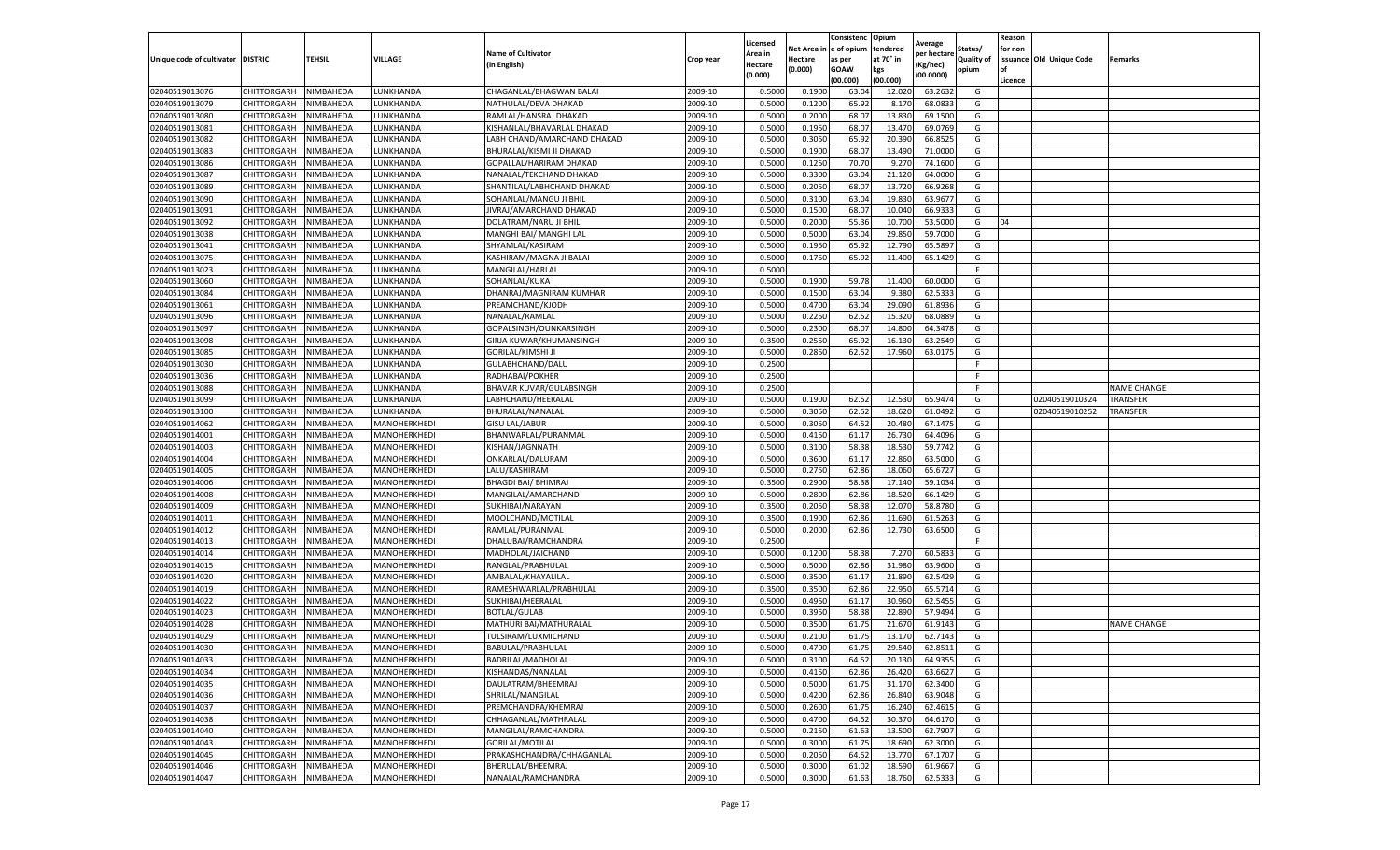|                                  |                            |                        |                      |                           |                    | Licensed         |         | Consistenc             | Opium         |                        |                   | Reason  |                          |                    |
|----------------------------------|----------------------------|------------------------|----------------------|---------------------------|--------------------|------------------|---------|------------------------|---------------|------------------------|-------------------|---------|--------------------------|--------------------|
|                                  |                            |                        |                      | <b>Name of Cultivator</b> |                    | Area in          |         | Net Area in e of opium | tendered      | Average<br>per hectare | Status/           | for non |                          |                    |
| Unique code of cultivator        | <b>DISTRIC</b>             | TEHSIL                 | VILLAGE              | in English)               | Crop year          | Hectare          | Hectare | as per                 | at 70° in     | (Kg/hec                | <b>Quality of</b> |         | issuance Old Unique Code | <b>Remarks</b>     |
|                                  |                            |                        |                      |                           |                    | (0.000)          | (0.000) | <b>GOAW</b>            | kgs           | (00.0000)              | opium             |         |                          |                    |
|                                  |                            |                        |                      |                           |                    |                  |         | (00.000)               | (00.000)      |                        |                   | Licence |                          |                    |
| 02040519014048                   | CHITTORGARH                | NIMBAHEDA              | MANOHERKHEDI         | RATANLAL/PREMCHAND        | 2009-10            | 0.3500           | 0.2100  | 61.1                   | 12.81         | 61.0000                | G                 |         |                          |                    |
| 02040519014049                   | CHITTORGARH                | NIMBAHEDA              | MANOHERKHEDI         | BANSHILAL/PRABHULAL       | 2009-10            | 0.5000           | 0.1100  | 61.17                  | 7.15          | 65.0000                | G                 |         |                          |                    |
| 02040519014054                   | CHITTORGARH                | NIMBAHEDA              | MANOHERKHEDI         | GEETALAL/ONKARLAL         | 2009-10            | 0.5000           | 0.4000  | 61.17                  | 24.65         | 61.6250                | G                 |         |                          |                    |
| 02040519014055                   | CHITTORGARH                | NIMBAHEDA              | MANOHERKHEDI         | MADANLAL/NANALAL          | 2009-10            | 0.5000           | 0.1050  | 61.17                  | 6.710         | 63.9048                | G                 |         |                          |                    |
| 02040519014056                   | CHITTORGARH                | NIMBAHEDA              | MANOHERKHEDI         | BHANWARLAL/RAMCHANDRA     | 2009-10            | 0.5000           | 0.2350  | 61.17                  | 14.48         | 61.6170                | G                 |         |                          |                    |
| 02040519014057                   | CHITTORGARH                | NIMBAHEDA              | MANOHERKHEDI         | SUKHLAL/MATHURALAI        | 2009-10            | 0.5000           | 0.1700  | 61.63                  | 10.85         | 63.8235                | G                 |         |                          |                    |
| 02040519014059                   | CHITTORGARH                | NIMBAHEDA              | MANOHERKHEDI         | DALCHAND/RAMLAL           | 2009-10            | 0.5000           | 0.4450  | 58.38                  | 25.780        | 57.9326                | G                 |         |                          |                    |
| 02040519014061                   | CHITTORGARH                | NIMBAHEDA              | MANOHERKHEDI         | BHANWARLAL/KISHANLAI      | 2009-10            | 0.5000           | 0.3450  | 62.66                  | 21.960        | 63.6522                | G                 |         |                          |                    |
| 02040519014063                   | CHITTORGARH                | NIMBAHEDA              | MANOHERKHEDI         | RAMLAL/GULABCHAND         | 2009-10            | 0.5000           | 0.2050  | 64.52                  | 13.52         | 65.9512                | G                 |         |                          |                    |
| 02040519014064                   | CHITTORGARH                | NIMBAHEDA              | MANOHERKHEDI         | DHAPU BAI/NANDLAL         | 2009-10            | 0.5000           | 0.1950  | 61.63                  | 12.630        | 64.7692                | G                 |         |                          | <b>NAME CHANGE</b> |
| 02040519014065                   | CHITTORGARH                | NIMBAHEDA              | MANOHERKHEDI         | SHANTILAL/PRABHULAL       | 2009-10            | 0.5000           | 0.2800  | 64.52                  | 18.67         | 66.6786                | G                 |         |                          |                    |
| 02040519014066                   | CHITTORGARH                | NIMBAHEDA              | MANOHERKHEDI         | SHANTILAL/PREMCHAND       | 2009-10            | 0.5000           | 0.0950  | 64.52                  | 6.63          | 69.7895                | G                 |         |                          |                    |
| 02040519014068                   | CHITTORGARH                | NIMBAHEDA              | MANOHERKHEDI         | HIRALAL/KALU              | 2009-10            | 0.5000           | 0.2550  | 62.66                  | 16.54         | 64.862                 | G                 |         |                          |                    |
| 02040519014070                   | CHITTORGARH                | NIMBAHEDA              | MANOHERKHEDI         | BALIBAI/DHANRAJ           | 2009-10            | 0.2500           | 0.1500  | 62.66                  | 9.420         | 62.8000                | G                 |         |                          | <b>NAME CHANGE</b> |
| 02040519014017                   | CHITTORGARH                | NIMBAHEDA              | MANOHERKHEDI         | GABUR/BALU                | 2009-10            | 0.5000           |         |                        |               |                        | F.                |         |                          |                    |
| 02040519014024                   | CHITTORGARH                | NIMBAHEDA              | MANOHERKHEDI         | <b>JANI BAI/UDHA</b>      | 2009-10            | 0.5000           | 0.2750  | 58.38                  | 16.24         | 59.0545                | G                 |         |                          |                    |
| 02040519014027                   | CHITTORGARH                | NIMBAHEDA              | MANOHERKHEDI         | BHERU SINGH/DULE SINGH    | 2009-10            | 0.3500           | 0.3500  | 58.38                  | 20.390        | 58.2571                | G                 |         |                          |                    |
| 02040519014039                   | CHITTORGARH                | NIMBAHEDA              | MANOHERKHEDI         | MADAN LAL/PARBHU LAL      | 2009-10            | 0.5000           | 0.1500  | 64.52                  | 9.65          | 64.3333                |                   | 02      |                          |                    |
| 02040519014041                   | CHITTORGARH                | NIMBAHEDA              | MANOHERKHEDI         | OUNKAR LAL/LAKHMI CHAND   | 2009-10            | 0.5000           | 0.2000  | 61.63                  | 12.72         | 63.6000                | G                 |         |                          |                    |
| 02040519014042                   | CHITTORGARH                | NIMBAHEDA              | MANOHERKHEDI         | LABHCHAND/BHIMRAJ         | 2009-10            | 0.5000           | 0.3200  | 58.38                  | 19.160        | 59.8750                | G                 |         |                          |                    |
| 02040519014044                   | CHITTORGARH                | NIMBAHEDA              | MANOHERKHEDI         | JAGNNATH/KHEMRAJ          | 2009-10            | 0.5000           | 0.2050  | 62.66                  | 13.380        | 65.2683                | $\mathbf{L}$      | 02      |                          |                    |
| 02040519014050                   | CHITTORGARH                | NIMBAHEDA              | MANOHERKHEDI         | RAM LAL/BHIMRAJ           | 2009-10            | 0.5000           | 0.2400  | 58.38                  | 14.18         | 59.0833                | G                 |         |                          |                    |
| 02040519014051                   | CHITTORGARH                | NIMBAHEDA              | MANOHERKHEDI         | KISHAN LAL/MANGI LAL      | 2009-10            | 0.5000           | 0.4000  | 62.66                  | 25.180        | 62.9500                | -1                | 02      |                          |                    |
| 02040519014053                   | CHITTORGARH                | NIMBAHEDA              | MANOHERKHEDI         | GOVERDHAN LAL/BHANWAR LAL | 2009-10            | 0.5000           | 0.2850  | 62.66                  | 18.28         | 64.1404                | G                 |         |                          |                    |
| 02040519014071                   | CHITTORGARH                | NIMBAHEDA              | MANOHERKHEDI         | NARAYAN/RUPA              | 2009-10            | 0.5000           | 0.3550  | 62.66                  | 22.94         | 64.6197                |                   | 02      |                          |                    |
| 02040519014072                   | CHITTORGARH                | NIMBAHEDA              | MANOHERKHEDI         | RUPLAL/PYARA              | 2009-10            | 0.5000           | 0.2550  | 62.66                  | 15.89         | 62.3137                | G                 |         |                          |                    |
| 02040519014073                   | CHITTORGARH                | NIMBAHEDA              | MANOHERKHEDI         | HEERALAL/GULAB            | 2009-10            | 0.5000           | 0.4300  | 62.66                  | 26.78         | 62.2791                | G                 |         |                          | TRANSFER/LUNKHANDA |
| 02040519014025                   | CHITTORGARH                | NIMBAHEDA              | MANOHERKHEDI         | MOTI LAL/KISHAN LAL       | 2009-10            | 0.2500           | 0.1250  | 61.63                  | 7.940         | 63.5200                | G                 |         |                          |                    |
| 02040519014060                   | CHITTORGARH                | NIMBAHEDA              | MANOHERKHEDI         | SATYE NARAYAN/MULCHAND    | 2009-10            | 0.2500           | 0.2000  | 60.85                  | 17.250        | 86.2500                | G                 |         |                          |                    |
| 02040519014075                   | CHITTORGARH                | NIMBAHEDA              | MANOHERKHEDI         | MANGI LAL/KASIRAM         | 2009-10            | 0.5000           | 0.5050  | 60.85                  | 29.47         | 58.3564                | G                 |         | 02040519003059           | TRANSFER           |
| 02040519014076                   | CHITTORGARH                | NIMBAHEDA              | MANOHERKHEDI         | SHYAMI BAI/NARAYAN        | 2009-10            | 0.5000           | 0.3150  | 61.63                  | 19.40         | 61.587                 | G                 |         | 02040519003265           | TRANSFER           |
| 02040519015001                   | CHITTORGARH                | NIMBAHEDA              | MELANA A             | SITA BAI/NARAYAN          | 2009-10            | 0.2500           | 0.1800  | 65.20                  | 12.350        | 68.6111                | G                 |         |                          |                    |
| 02040519015003                   |                            | NIMBAHEDA              | MELANA A             | NIRBHAIRAM/RAMLAL         | 2009-10            | 0.5000           | 0.1800  | 65.30                  | 11.990        | 66.6111                |                   |         |                          |                    |
|                                  | CHITTORGARH                |                        |                      |                           |                    |                  | 0.1500  | 62.53                  |               | 64.7333                | G                 |         |                          |                    |
| 02040519015004<br>02040519015005 | CHITTORGARH<br>CHITTORGARH | NIMBAHEDA<br>NIMBAHEDA | MELANA A<br>MELANA A | GHISALAL/DHULA            | 2009-10<br>2009-10 | 0.5000<br>0.5000 | 0.1250  | 70.87                  | 9.71<br>9.430 | 75.4400                | G                 |         |                          |                    |
|                                  |                            | NIMBAHEDA              |                      | DAKHI BAI/SOLAL           |                    |                  |         |                        |               |                        | G                 |         |                          | <b>NAME CHANGE</b> |
| 02040519015006                   | CHITTORGARH                |                        | MELANA A             | LAHRI BAI/UDHA            | 2009-10            | 0.5000           | 0.2050  | 70.87                  | 14.73         | 71.853                 | G<br>G            |         |                          | <b>NAME CHANGE</b> |
| 02040519015007                   | CHITTORGARH                | NIMBAHEDA              | MELANA A             | BALU/PARBHULAL            | 2009-10            | 0.2500           | 0.2450  | 63.12                  | 15.75         | 64.2857                |                   |         |                          |                    |
| 02040519015008                   | CHITTORGARH                | NIMBAHEDA              | MELANA A             | GHISALAL/GOPILAL          | 2009-10            | 0.5000           | 0.1500  | 65.40                  | 10.43         | 69.5333                | G                 |         |                          |                    |
| 02040519015010                   | CHITTORGARH                | NIMBAHEDA              | MELANA A             | RAMCHANDRA/SHANKER        | 2009-10            | 0.5000           | 0.0800  | 70.87                  | 5.88          | 73.5000                | G                 |         |                          |                    |
| 02040519015012                   | CHITTORGARH                | NIMBAHEDA              | MELANA A             | GANSHAYAM/BHANWARLAL      | 2009-10            | 0.5000           | 0.0700  | 73.20                  | 5.680         | 81.1429                | G                 |         |                          |                    |
| 02040519015013                   | CHITTORGARH                | NIMBAHEDA              | MELANA A             | NAVAL RAM//OUNKARLAL      | 2009-10            | 0.5000           |         |                        |               |                        | F                 |         |                          |                    |
| 02040519015014                   | CHITTORGARH                | NIMBAHEDA              | MELANA A             | JAGDISH/JAGNNATH          | 2009-10            | 0.5000           | 0.1000  | 65.40                  | 6.820         | 68.2000                | G                 |         |                          |                    |
| 02040519015015                   | CHITTORGARH                | NIMBAHEDA              | MELANA A             | RADHESHYAM/KALU           | 2009-10            | 0.5000           | 0.1000  | 62.53                  | 6.44          | 64.4000                | G                 |         |                          |                    |
| 02040519015016                   | CHITTORGARH                | NIMBAHEDA              | MELANA A             | MUL CHAND/GANGA           | 2009-10            | 0.2500           | 0.1600  | 65.17                  | 10.790        | 67.4375                | G                 |         |                          |                    |
| 02040519015017                   | CHITTORGARH                | NIMBAHEDA              | MELANA A             | KALURAM/BOTLAL            | 2009-10            | 0.5000           |         |                        |               |                        | N                 |         |                          |                    |
| 02040519015019                   | CHITTORGARH                | NIMBAHEDA              | MELANA A             | SHANKERLAL/RAMA           | 2009-10            | 0.3500           |         |                        |               |                        | N                 |         |                          |                    |
| 02040519015022                   | CHITTORGARH                | NIMBAHEDA              | MELANA A             | NARAYAN/MANGILAL          | 2009-10            | 0.2500           | 0.0950  | 63.12                  | 6.550         | 68.9474                | G                 |         |                          |                    |
| 02040519015023                   | CHITTORGARH                | NIMBAHEDA              | MELANA A             | JAGDISH/PRABHU            | 2009-10            | 0.5000           | 0.4900  | 65.40                  | 33.540        | 68.4490                | G                 |         |                          |                    |
| 02040519015024                   | CHITTORGARH                | NIMBAHEDA              | <b>MELANA A</b>      | PRABHULAL/HARLAL          | 2009-10            | 0.5000           | 0.0700  | 62.53                  | 4.630         | 66.1429                | G                 |         |                          |                    |
| 02040519015025                   | CHITTORGARH                | NIMBAHEDA              | MELANA A             | HIRALAL/GABUR             | 2009-10            | 0.5000           |         |                        |               |                        | N                 |         |                          |                    |
| 02040519015026                   | CHITTORGARH                | NIMBAHEDA              | MELANA A             | SUKHI BAI/SHANKAR         | 2009-10            | 0.2500           | 0.1500  | 65.40                  | 9.870         | 65.8000                | G                 |         |                          | <b>NAME CHANGE</b> |
| 02040519015027                   | CHITTORGARH                | NIMBAHEDA              | MELANA A             | BALU/CHAMPA               | 2009-10            | 0.5000           | 0.1300  | 62.53                  | 8.090         | 62.2308                | G                 |         |                          |                    |
| 02040519015028                   | <b>CHITTORGARH</b>         | NIMBAHEDA              | MELANA A             | LAHRIBAI/SEVARAM          | 2009-10            | 0.5000           | 0.0950  | 62.53                  | 6.080         | 64.0000                | G                 |         |                          |                    |
| 02040519015029                   | <b>CHITTORGARH</b>         | NIMBAHEDA              | <b>MELANA A</b>      | BHAGWAN/MAGNIRAM          | 2009-10            | 0.3500           |         |                        |               |                        | N                 |         |                          |                    |
| 02040519015030                   | CHITTORGARH                | NIMBAHEDA              | MELANA A             | DEVKISHAN/GORILAL         | 2009-10            | 0.5000           | 0.2800  | 65.40                  | 18.700        | 66.7857                | G                 |         |                          |                    |
| 02040519015031                   | CHITTORGARH                | NIMBAHEDA              | MELANA A             | PARBHU/NARAYAN            | 2009-10            | 0.2500           | 0.0950  | 63.12                  | 6.410         | 67.4737                | G                 |         |                          |                    |
| 02040519015033                   | CHITTORGARH                | NIMBAHEDA              | <b>MELANA A</b>      | BHANWARLAL/KALU           | 2009-10            | 0.3500           | 0.1000  | 62.53                  | 6.510         | 65.1000                | G                 |         |                          |                    |
| 02040519015034                   | CHITTORGARH                | NIMBAHEDA              | MELANA A             | JAGNNATH/CHAMPA           | 2009-10            | 0.3500           | 0.3300  | 62.53                  | 20.74         | 62.8485                | G                 |         |                          |                    |
| 02040519015035                   | <b>CHITTORGARH</b>         | NIMBAHEDA              | <b>MELANA A</b>      | DEVILAL/GOTU              | 2009-10            | 0.5000           | 0.1500  | 62.53                  | 9.710         | 64.7333                | G                 |         |                          |                    |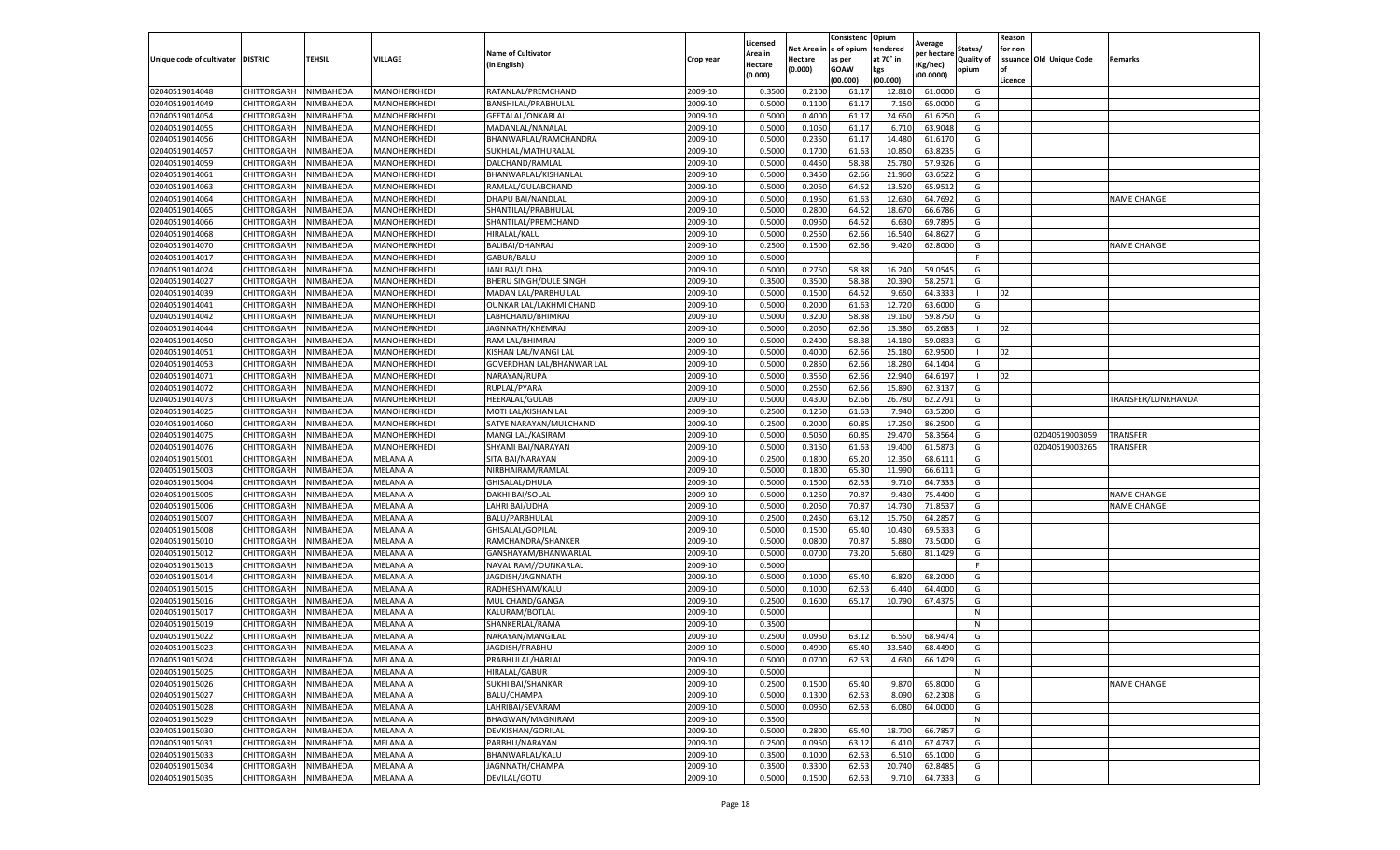|                                   |             |           |                 |                           |           | Licensed |            | Consistenc  | Opium     | Average     |                   | Reason  |                          |         |
|-----------------------------------|-------------|-----------|-----------------|---------------------------|-----------|----------|------------|-------------|-----------|-------------|-------------------|---------|--------------------------|---------|
|                                   |             |           |                 | <b>Name of Cultivator</b> |           | Area in  | Net Area i | e of opium  | tendered  | per hectare | Status/           | for non |                          |         |
| Unique code of cultivator DISTRIC |             | TEHSIL    | VILLAGE         | (in English)              | Crop year | Hectare  | Hectare    | as per      | at 70° in | (Kg/hec)    | <b>Quality of</b> |         | issuance Old Unique Code | Remarks |
|                                   |             |           |                 |                           |           | (0.000)  | (0.000)    | <b>GOAW</b> | kgs       | (00.0000)   | opium             | οf      |                          |         |
|                                   |             |           |                 |                           |           |          |            | (00.000     | (00.000)  |             |                   | Licence |                          |         |
| 02040519015036                    | CHITTORGARH | NIMBAHEDA | MELANA A        | BHAGWANLAL/OUNKAR         | 2009-10   | 0.5000   | 0.1000     | 62.68       | 6.430     | 64.3000     | G                 |         |                          |         |
| 02040519015037                    | CHITTORGARH | NIMBAHEDA | MELANA A        | BANSILAL/MAGNA            | 2009-10   | 0.500    | 0.1100     | 65.20       | 7.730     | 70.2727     | G                 |         |                          |         |
| 02040519015038                    | CHITTORGARH | NIMBAHEDA | MELANA A        | HEERALAL/DAULA            | 2009-10   | 0.5000   | 0.1000     | 70.87       | 7.190     | 71.9000     | G                 |         |                          |         |
| 02040519015039                    | CHITTORGARH | NIMBAHEDA | MELANA A        | PAHLAD/CHAGAN             | 2009-10   | 0.5000   | 0.1000     | 65.40       | 6.780     | 67.8000     | G                 |         |                          |         |
| 02040519015040                    | CHITTORGARH | NIMBAHEDA | MELANA A        | MOHANLAL//GOTTU           | 2009-10   | 0.2500   | 0.1000     | 65.17       | 6.770     | 67.7000     | G                 |         |                          |         |
| 02040519015041                    | CHITTORGARH | NIMBAHEDA | MELANA A        | NANIBAI/NARAYAN           | 2009-10   | 0.2500   | 0.2300     | 60.09       | 13.940    | 60.6087     | G                 |         |                          |         |
| 02040519015042                    | CHITTORGARH | NIMBAHEDA | MELANA A        | NANALAL/LAKHMICHAND       | 2009-10   | 0.5000   | 0.2000     | 65.40       | 13.410    | 67.0500     | G                 |         |                          |         |
| 02040519015043                    | CHITTORGARH | NIMBAHEDA | MELANA A        | GOPAL/NANDA               | 2009-10   | 0.500    | 0.1200     | 65.40       | 8.230     | 68.5833     | G                 |         |                          |         |
| 02040519015044                    | CHITTORGARH | NIMBAHEDA | MELANA A        | GEETABAI/NATHU            | 2009-10   | 0.5000   |            |             |           |             | F.                |         |                          |         |
| 02040519015046                    | CHITTORGARH | NIMBAHEDA | MELANA A        | MOHANLAL/MATHURA          | 2009-10   | 0.5000   | 0.1850     | 65.40       | 12.030    | 65.0270     | G                 |         |                          |         |
| 02040519015047                    | CHITTORGARH | NIMBAHEDA | MELANA A        | RAMLAL/LALU               | 2009-10   | 0.5000   | 0.1000     | 70.38       | 7.610     | 76.1000     | G                 |         |                          |         |
| 02040519015048                    | CHITTORGARH | NIMBAHEDA | MELANA A        | RATAN/PYARA               | 2009-10   | 0.2500   | 0.1400     | 65.1        | 9.790     | 69.9286     | G                 |         |                          |         |
| 02040519015050                    | CHITTORGARH | NIMBAHEDA | MELANA A        | KELASHICHANDRA/BADRILAL   | 2009-10   | 0.2500   | 0.0550     | 65.17       | 3.600     | 65.4545     | G                 |         |                          |         |
| 02040519015051                    | CHITTORGARH | NIMBAHEDA | MELANA A        | NAWALRAM/SHANKER          | 2009-10   | 0.500    | 0.1000     | 70.87       | 7.660     | 76.6000     | G                 |         |                          |         |
| 02040519015053                    | CHITTORGARH | NIMBAHEDA | MELANA A        | KANHAIYALAL/MOHANLAL      | 2009-10   | 0.3500   | 0.1050     | 65.40       | 7.010     | 66.7619     | G                 |         |                          |         |
| 02040519015054                    | CHITTORGARH | NIMBAHEDA | <b>MELANA A</b> | DEVILAL/RAMCHAND          | 2009-10   | 0.5000   | 0.1500     | 64.26       | 9.810     | 65.4000     | G                 |         |                          |         |
| 02040519015055                    | CHITTORGARH | NIMBAHEDA | MELANA A        | JAICHAND/BHAGIRATH        | 2009-10   | 0.5000   | 0.2100     | 64.26       | 13.71     | 65.2857     | G                 |         |                          |         |
| 02040519015056                    | CHITTORGARH | NIMBAHEDA | MELANA A        | JAGDISHCHANDRA/BHANWARLAL | 2009-10   | 0.2500   | 0.1950     | 63.06       | 12.230    | 62.7179     | G                 |         |                          |         |
| 02040519015057                    | CHITTORGARH | NIMBAHEDA | MELANA A        | RADHESHYAM/GANESH         | 2009-10   | 0.5000   |            |             |           |             | N                 |         |                          |         |
| 02040519015058                    | CHITTORGARH | NIMBAHEDA | MELANA A        | KANKU BAI/NATHULAL        | 2009-10   | 0.3500   | 0.2400     | 70.87       | 2.260     | 9.4167      | G                 | 04      |                          |         |
| 02040519015059                    | CHITTORGARH | NIMBAHEDA | MELANA A        | KESRIMAL/MANGUSINGH       | 2009-10   | 0.3500   | 0.1600     | 62.68       | 9.610     | 60.0625     | G                 |         |                          |         |
| 02040519015061                    | CHITTORGARH | NIMBAHEDA | MELANA A        | BALCHAND/BHAGCHAND        | 2009-10   | 0.3500   | 0.0900     | 64.26       | 5.770     | 64.1111     | G                 |         |                          |         |
| 02040519015063                    | CHITTORGARH | NIMBAHEDA | MELANA A        | MANGILAL/NAGJIRAM         | 2009-10   | 0.2500   | 0.1050     | 60.09       | 6.350     | 60.4762     | G                 |         |                          |         |
| 02040519015065                    | CHITTORGARH | NIMBAHEDA | MELANA A        | CHANDRIBAI/SHANKERLAL     | 2009-10   | 0.5000   | 0.1850     | 62.68       | 11.570    | 62.5405     | G                 |         |                          |         |
| 02040519015068                    | CHITTORGARH | NIMBAHEDA | MELANA A        | MOHANLAL/ONKAR            | 2009-10   | 0.5000   |            |             |           |             | N                 |         |                          |         |
| 02040519015069                    | CHITTORGARH | NIMBAHEDA | MELANA A        | SHAMBHULAL/GHISALAL       | 2009-10   | 0.5000   | 0.3000     | 62.68       | 19.420    | 64.7333     | G                 |         |                          |         |
| 02040519015070                    | CHITTORGARH | NIMBAHEDA | MELANA A        | JAGDISH/MEGHRAJ           | 2009-10   | 0.5000   | 0.1000     | 69.1        | 7.540     | 75.4000     | G                 |         |                          |         |
| 02040519015071                    | CHITTORGARH | NIMBAHEDA | MELANA A        | KALURAM/SHANKERLAL        | 2009-10   | 0.5000   | 0.2000     | 64.26       | 13.120    | 65.6000     | G                 |         |                          |         |
| 02040519015072                    | CHITTORGARH | NIMBAHEDA | MELANA A        | BANSILAL/PREAMCHAND       | 2009-10   | 0.2500   | 0.1000     | 65.17       | 6.950     | 69.5000     | G                 |         |                          |         |
| 02040519015073                    | CHITTORGARH | NIMBAHEDA | MELANA A        | JAGNNATH/PRABHULAL        | 2009-10   | 0.5000   | 0.2200     | 68.19       | 15.57     | 70.7727     | G                 |         |                          |         |
| 02040519015074                    | CHITTORGARH | NIMBAHEDA | MELANA A        | DEVILAL/PARBHULAL         | 2009-10   | 0.3500   | 0.2000     | 60.09       | 11.980    | 59.9000     | G                 |         |                          |         |
| 02040519015075                    | CHITTORGARH | NIMBAHEDA | MELANA A        | BHERULAL/BADRILAL         | 2009-10   | 0.5000   | 0.1000     | 62.68       | 6.380     | 63.8000     | G                 |         |                          |         |
| 02040519015076                    | CHITTORGARH | NIMBAHEDA | MELANA A        | CHOOGALAL/RAMA            | 2009-10   | 0.500    | 0.0950     | 64.26       | 6.440     | 67.7895     | G                 |         |                          |         |
| 02040519015077                    | CHITTORGARH | NIMBAHEDA | MELANA A        | RAMLAL/LAKHMICHAND        | 2009-10   | 0.5000   | 0.2900     | 65.23       | 19.910    | 68.6552     | G                 |         |                          |         |
| 02040519015078                    | CHITTORGARH | NIMBAHEDA | MELANA A        | MAGNIRAM/RATANLAL         | 2009-10   | 0.2500   | 0.0950     | 69.30       | 7.130     | 75.0526     | G                 |         |                          |         |
| 02040519015079                    | CHITTORGARH | NIMBAHEDA | MELANA A        | RAMCHANDRA/RAMA           | 2009-10   | 0.5000   | 0.1600     | 62.68       | 10.010    | 62.5625     | G                 |         |                          |         |
| 02040519015080                    | CHITTORGARH | NIMBAHEDA | MELANA A        | <b>HEERALAL/GULAB</b>     | 2009-10   | 0.5000   |            |             |           |             |                   |         |                          |         |
| 02040519015081                    | CHITTORGARH | NIMBAHEDA | MELANA A        | RAMESHWAR/KISHANLAL       | 2009-10   | 0.5000   | 0.1000     | 68.19       | 7.13      | 71.3000     | G                 |         |                          |         |
| 02040519015082                    | CHITTORGARH | NIMBAHEDA | MELANA A        | BAGDIRAM/GAUTAM           | 2009-10   | 0.5000   | 0.0950     | 64.26       | 6.420     | 67.5789     | G                 |         |                          |         |
| 02040519015083                    | CHITTORGARH | NIMBAHEDA | MELANA B        | LAXMIBAI/BADRILAL         | 2009-10   | 0.5000   | 0.2450     | 65.88       | 16.460    | 67.1837     | G                 |         |                          |         |
| 02040519015084                    | CHITTORGARH | NIMBAHEDA | MELANA B        | SEETABAI/VIJAYSINGH       | 2009-10   | 0.3500   | 0.1000     | 65.88       | 6.920     | 69.2000     | G                 |         |                          |         |
| 02040519015085                    | CHITTORGARH | NIMBAHEDA | MELANA B        | SEETABAI/NANALAL          | 2009-10   | 0.3500   | 0.1100     | 60.15       | 7.110     | 64.6364     | G                 |         |                          |         |
| 02040519015087                    | CHITTORGARH | NIMBAHEDA | <b>MELANA B</b> | NATHULAL/BHANWARLAL       | 2009-10   | 0.5000   | 0.1900     | 60.15       | 11.960    | 62.9474     | G                 |         |                          |         |
| 02040519015088                    | CHITTORGARH | NIMBAHEDA | <b>MELANA B</b> | PANNALAL/PRABHULAL        | 2009-10   | 0.5000   | 0.1600     | 65.88       | 11.250    | 70.3125     | G                 |         |                          |         |
| 02040519015089                    | CHITTORGARH | NIMBAHEDA | MELANA B        | SHIVLAL/BHANWARLAL        | 2009-10   | 0.5000   | 0.1200     | 65.78       | 8.040     | 67.0000     | G                 |         |                          |         |
| 02040519015090                    | CHITTORGARH | NIMBAHEDA | MELANA B        | GABURLAL/BHURA            | 2009-10   | 0.500    | 0.1050     | 65.88       | 7.200     | 68.5714     | G                 |         |                          |         |
| 02040519015091                    | CHITTORGARH | NIMBAHEDA | MELANA B        | JAGNNATH/CHUNNILAL        | 2009-10   | 0.5000   | 0.1000     | 65.88       | 6.900     | 69.0000     | G                 |         |                          |         |
| 02040519015092                    | CHITTORGARH | NIMBAHEDA | <b>MELANA B</b> | BHANWARLAL/HARLAI         | 2009-10   | 0.5000   | 0.3000     | 60.15       | 17.870    | 59.5667     | G                 |         |                          |         |
| 02040519015093                    | CHITTORGARH | NIMBAHEDA | <b>MELANA B</b> | RADHESHYAM/NANDLAL        | 2009-10   | 0.5000   | 0.0950     | 65.88       | 6.610     | 69.5789     | G                 |         |                          |         |
| 02040519015094                    | CHITTORGARH | NIMBAHEDA | <b>MELANA B</b> | BHANWARLAL/PYARA          | 2009-10   | 0.5000   | 0.1050     | 65.88       | 7.190     | 68.4762     | G                 |         |                          |         |
| 02040519015095                    | CHITTORGARH | NIMBAHEDA | MELANA B        | HEERALAL/NANALAL          | 2009-10   | 0.5000   |            |             |           |             | N                 |         |                          |         |
| 02040519015096                    | CHITTORGARH | NIMBAHEDA | <b>MELANA B</b> | SHANKERLAL/PRABHULAL      | 2009-10   | 0.5000   | 0.1350     | 65.78       | 9.300     | 68.8889     | G                 |         |                          |         |
| 02040519015097                    | CHITTORGARH | NIMBAHEDA | <b>MELANA B</b> | KANHAIYALAL/KALURAM       | 2009-10   | 0.5000   | 0.1550     | 65.88       | 10.490    | 67.6774     | G                 |         |                          |         |
| 02040519015098                    | CHITTORGARH | NIMBAHEDA | <b>MELANA B</b> | MADHOLAL/NANALAL          | 2009-10   | 0.3500   | 0.0350     | 68.55       | 2.930     | 83.7143     | G                 |         |                          |         |
| 02040519015099                    | CHITTORGARH | NIMBAHEDA | MELANA B        | KISHNALAL/LADU            | 2009-10   | 0.5000   |            |             |           |             | N                 |         |                          |         |
| 02040519015100                    | CHITTORGARH | NIMBAHEDA | MELANA B        | MADHOLAL/PRABHULAL        | 2009-10   | 0.5000   | 0.2150     | 62.70       | 13.470    | 62.6512     | G                 |         |                          |         |
| 02040519015101                    | CHITTORGARH | NIMBAHEDA | <b>MELANA B</b> | RATANLAL/MEGHRAJ          | 2009-10   | 0.5000   | 0.1000     | 62.70       | 6.500     | 65.0000     | G                 |         |                          |         |
| 02040519015102                    | CHITTORGARH | NIMBAHEDA | MELANA B        | SUKHIBAI/BADRILAL         | 2009-10   | 0.5000   | 0.1000     | 66.09       | 6.730     | 67.3000     | G                 |         |                          |         |
| 02040519015103                    | CHITTORGARH | NIMBAHEDA | <b>MELANA B</b> | TULSIRAM/GANGARAM         | 2009-10   | 0.5000   |            |             |           |             | F.                |         |                          |         |
|                                   |             |           |                 |                           |           |          |            |             |           |             |                   |         |                          |         |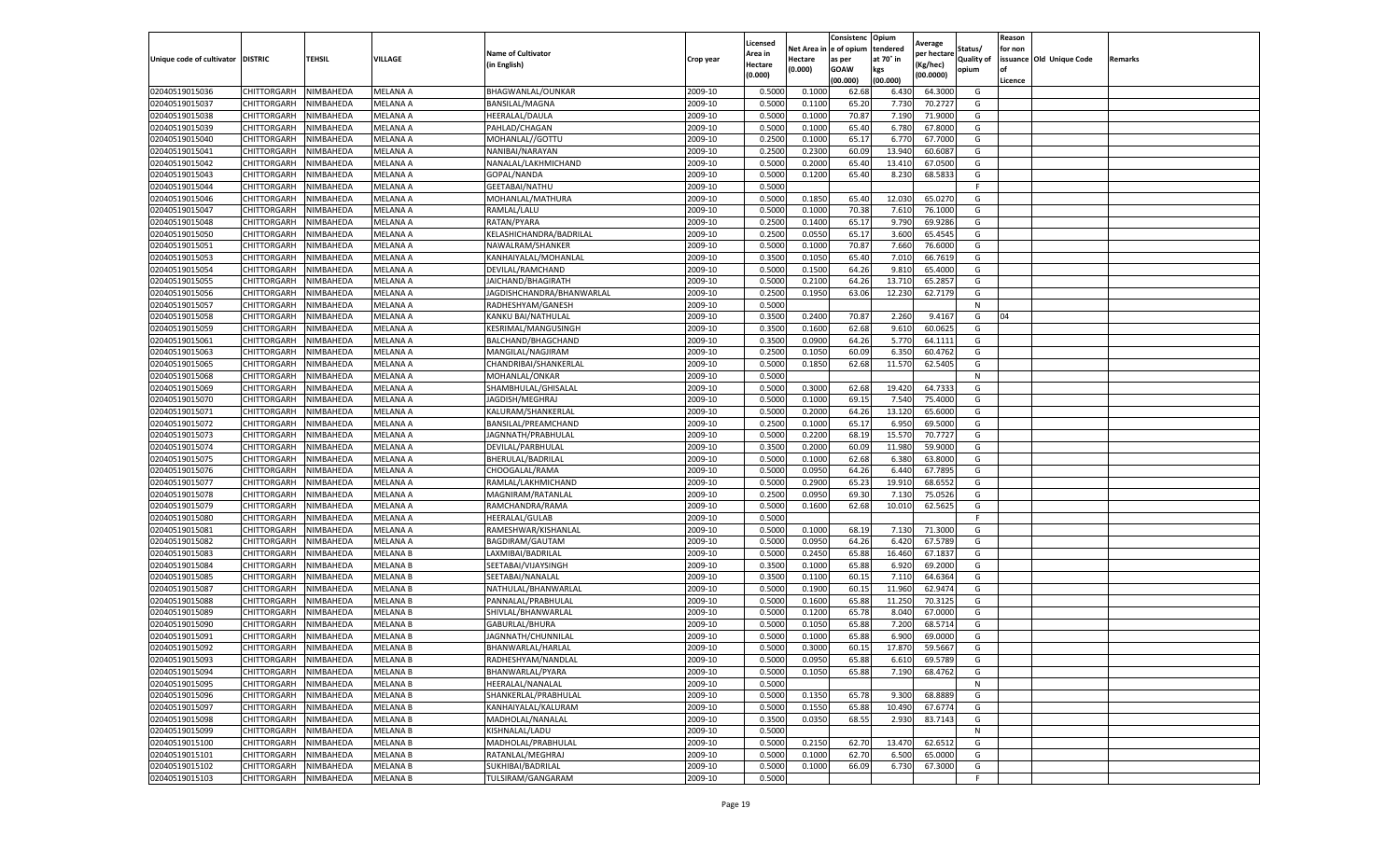|                                   |                    |           |                 |                           |           | Licensed |         | Consistenc             | Opium     | Average     |                   | Reason  |                          |                    |
|-----------------------------------|--------------------|-----------|-----------------|---------------------------|-----------|----------|---------|------------------------|-----------|-------------|-------------------|---------|--------------------------|--------------------|
|                                   |                    |           |                 | <b>Name of Cultivator</b> |           | Area in  |         | Net Area in e of opium | tendered  | per hectare | Status/           | for non |                          |                    |
| Unique code of cultivator DISTRIC |                    | TEHSIL    | VILLAGE         | in English)               | Crop year | Hectare  | Hectare | as per                 | at 70° in | (Kg/hec     | <b>Quality of</b> |         | issuance Old Unique Code | <b>Remarks</b>     |
|                                   |                    |           |                 |                           |           | (0.000)  | (0.000) | <b>GOAW</b>            | kgs       | (00.0000)   | opium             |         |                          |                    |
|                                   |                    |           |                 |                           |           |          |         | (00.000)               | (00.000)  |             |                   | Licence |                          |                    |
| 02040519015105                    | CHITTORGARH        | NIMBAHEDA | <b>MELANA B</b> | MOHANLAL/NANALAL          | 2009-10   | 0.5000   | 0.2000  | 62.70                  | 12.72     | 63.6000     | G                 |         |                          | <b>NAME CHANGE</b> |
| 02040519015106                    | CHITTORGARH        | NIMBAHEDA | <b>MELANA B</b> | DEVILAL/GAMER             | 2009-10   | 0.5000   | 0.0900  | 66.09                  | 6.07      | 67.4444     | G                 |         |                          |                    |
| 02040519015107                    | CHITTORGARH        | NIMBAHEDA | MELANA B        | PANNALAL/HARIRAM          | 2009-10   | 0.5000   | 0.0900  | 62.70                  | 6.57      | 73.0000     | G                 |         |                          |                    |
| 02040519015108                    | CHITTORGARH        | NIMBAHEDA | MELANA B        | JAGDISH/RAMLAL            | 2009-10   | 0.5000   | 0.1050  | 65.78                  | 7.420     | 70.6667     | G                 |         |                          |                    |
| 02040519015109                    | CHITTORGARH        | NIMBAHEDA | MELANA B        | VENIRAM/DOLA              | 2009-10   | 0.5000   |         |                        |           |             | N                 |         |                          |                    |
| 02040519015110                    | CHITTORGARH        | NIMBAHEDA | <b>MELANA B</b> | RAMESHWAR/MODIRAM         | 2009-10   | 0.5000   | 0.1000  | 65.78                  | 6.860     | 68.6000     | G                 |         |                          |                    |
| 02040519015111                    | CHITTORGARH        | NIMBAHEDA | <b>MELANA B</b> | SUNDARBAI/RADHESHYAM      | 2009-10   | 0.2500   | 0.2400  | 62.31                  | 15.210    | 63.3750     | G                 |         |                          |                    |
| 02040519015112                    | CHITTORGARH        | NIMBAHEDA | MELANA B        | NANALAL/NATHULAL          | 2009-10   | 0.5000   | 0.0950  | 66.22                  | 6.24      | 65.6842     | G                 |         |                          |                    |
| 02040519015115                    | CHITTORGARH        | NIMBAHEDA | <b>MELANA B</b> | PREMCHAND/CHUNNILAL       | 2009-10   | 0.5000   | 0.1000  | 66.22                  | 7.04      | 70.4000     | G                 |         |                          |                    |
| 02040519015116                    | CHITTORGARH        | NIMBAHEDA | <b>MELANA B</b> | HANGAMIBAI/CHUNNILAL      | 2009-10   | 0.5000   | 0.3250  | 66.22                  | 21.490    | 66.1231     | G                 |         |                          |                    |
| 02040519015117                    | CHITTORGARH        | NIMBAHEDA | MELANA B        | SUKHLAL/BARDICHAND        | 2009-10   | 0.5000   | 0.1050  | 62.70                  | 6.720     | 64.0000     | G                 |         |                          |                    |
| 02040519015118                    | CHITTORGARH        | NIMBAHEDA | MELANA B        | SHIVNARAYAN/CHHAGANLAL    | 2009-10   | 0.5000   | 0.1000  | 65.78                  | 7.05      | 70.5000     | G                 |         |                          |                    |
| 02040519015119                    | CHITTORGARH        | NIMBAHEDA | MELANA B        | SOHANLAL/MAHADEV          | 2009-10   | 0.3500   | 0.2000  | 62.70                  | 12.600    | 63.0000     | G                 |         |                          |                    |
| 02040519015120                    | CHITTORGARH        | NIMBAHEDA | MELANA B        | BHERULAL/CHMPA            | 2009-10   | 0.2500   | 0.0500  | 66.14                  | 3.530     | 70.6000     | G                 |         |                          |                    |
| 02040519015121                    | CHITTORGARH        | NIMBAHEDA | MELANA B        | JANIBAI/LABHCHAND         | 2009-10   | 0.2500   | 0.2000  | 66.14                  | 12.800    | 64.0000     | G                 |         |                          | <b>NAME CHANGE</b> |
| 02040519015123                    | CHITTORGARH        | NIMBAHEDA | <b>MELANA B</b> | KANHAIYALAL/KASHIRAM      | 2009-10   | 0.5000   | 0.2350  | 66.22                  | 15.990    | 68.0426     | G                 |         |                          |                    |
| 02040519015124                    | CHITTORGARH        | NIMBAHEDA | MELANA B        | BABULAL/MGANIRAM          | 2009-10   | 0.2500   | 0.1450  | 62.31                  | 9.190     | 63.3793     | G                 |         |                          |                    |
| 02040519015125                    | CHITTORGARH        | NIMBAHEDA | <b>MELANA B</b> | RUKMANIBAI/KISHANLAI      | 2009-10   | 0.2500   | 0.1500  | 60.15                  | 9.420     | 62.8000     | G                 |         |                          |                    |
| 02040519015126                    | CHITTORGARH        | NIMBAHEDA | MELANA B        | MOOLCHAND/NANDA           | 2009-10   | 0.5000   | 0.0900  | 66.22                  | 6.260     | 69.5556     | G                 |         |                          |                    |
| 02040519015127                    | CHITTORGARH        | NIMBAHEDA | MELANA B        | PARBHULAL/BHURA           | 2009-10   | 0.5000   | 0.1100  | 66.22                  | 7.490     | 68.0909     | G                 |         |                          |                    |
| 02040519015129                    | CHITTORGARH        | NIMBAHEDA | <b>MELANA B</b> | BHERULAL/MANGILAL         | 2009-10   | 0.3500   | 0.2000  | 66.22                  | 13.640    | 68.2000     | G                 |         |                          |                    |
| 02040519015131                    | CHITTORGARH        | NIMBAHEDA | MELANA B        | BHERULAL/NARAYAN          | 2009-10   | 0.2500   | 0.1050  | 66.14                  | 7.090     | 67.5238     | G                 |         |                          |                    |
| 02040519015132                    | CHITTORGARH        | NIMBAHEDA | MELANA B        | MEGHRAJ/NARAYAN           | 2009-10   | 0.5000   | 0.1650  | 66.22                  | 11.240    | 68.1212     | G                 |         |                          |                    |
| 02040519015133                    | CHITTORGARH        | NIMBAHEDA | MELANA B        | NANDLAL/SAJJAN SINGH      | 2009-10   | 0.5000   | 0.2000  | 62.70                  | 12.950    | 64.7500     | G                 |         |                          |                    |
| 02040519015134                    | CHITTORGARH        | NIMBAHEDA | MELANA B        | JAGNNATHI BAI/MODIRAM     | 2009-10   | 0.5000   | 0.0400  | 66.22                  | 2.800     | 70.0000     | G                 |         |                          |                    |
| 02040519015137                    | CHITTORGARH        | NIMBAHEDA | <b>MELANA B</b> | MANGILAL/NATHULAL         | 2009-10   | 0.5000   | 0.1000  | 65.88                  | 7.210     | 72.1000     | G                 |         |                          |                    |
| 02040519015139                    | CHITTORGARH        | NIMBAHEDA | MELANA B        | LUXMAN/BHAGIRATH          | 2009-10   | 0.5000   | 0.0900  | 66.09                  | 6.33      | 70.3333     | G                 |         |                          |                    |
| 02040519015141                    | CHITTORGARH        | NIMBAHEDA | MELANA B        | CHGANLAL/HARLAL           | 2009-10   | 0.2500   | 0.1000  | 66.36                  | 6.880     | 68.8000     | G                 |         |                          |                    |
| 02040519015143                    | CHITTORGARH        | NIMBAHEDA | MELANA B        | NANALAL/NARAYAN           | 2009-10   | 0.5000   | 0.0950  | 68.55                  | 7.080     | 74.5263     | G                 |         |                          |                    |
| 02040519015144                    | CHITTORGARH        | NIMBAHEDA | MELANA B        | GAUTAMLAL/GABBA           | 2009-10   | 0.3500   | 0.2000  | 62.70                  | 12.92     | 64.6000     | G                 |         |                          |                    |
| 02040519015145                    | CHITTORGARH        | NIMBAHEDA | MELANA B        | GHISALAL/MANGILAI         | 2009-10   | 0.5000   | 0.1850  | 62.70                  | 11.600    | 62.7027     | G                 |         |                          |                    |
| 02040519015146                    | CHITTORGARH        | NIMBAHEDA | MELANA B        | JAGDISH/NANALAL           | 2009-10   | 0.5000   | 0.1100  | 66.09                  | 7.630     | 69.3636     | G                 |         |                          |                    |
| 02040519015147                    | CHITTORGARH        | NIMBAHEDA | MELANA B        | MANGILAL/NANALAI          | 2009-10   | 0.5000   | 0.0950  | 65.97                  | 6.61      | 69.5789     | G                 |         |                          |                    |
| 02040519015148                    | CHITTORGARH        | NIMBAHEDA | MELANA B        | KANHAIYALAL/TULSIRAM      | 2009-10   | 0.2500   | 0.1000  | 66.36                  | 6.950     | 69.5000     | G                 |         |                          |                    |
| 02040519015149                    | CHITTORGARH        | NIMBAHEDA | MELANA B        | KASIRAM/BHANWARLAL        | 2009-10   | 0.2500   | 0.1000  | 66.14                  | 7.040     | 70.4000     | G                 |         |                          |                    |
| 02040519015150                    | CHITTORGARH        | NIMBAHEDA | MELANA B        | RAMCHANDRA/BADRILAL       | 2009-10   | 0.5000   | 0.1050  | 62.31                  | 6.88      | 65.5238     | G                 |         |                          |                    |
| 02040519015151                    | CHITTORGARH        | NIMBAHEDA | <b>MELANA B</b> | NATHULAL/BHANWARLAL       | 2009-10   | 0.5000   | 0.0650  | 65.78                  | 4.530     | 69.6923     | G                 |         |                          |                    |
| 02040519015152                    | CHITTORGARH        | NIMBAHEDA | MELANA B        | RADHAKISHAN/LALURAM       | 2009-10   | 0.5000   |         |                        |           |             | $\mathsf{N}$      |         |                          |                    |
| 02040519015153                    | CHITTORGARH        | NIMBAHEDA | MELANA B        | SHANKARLAL/CHMPALAI       | 2009-10   | 0.2500   | 0.0500  | 68.55                  | 3.500     | 70.0000     | G                 |         |                          |                    |
| 02040519015154                    | CHITTORGARH        | NIMBAHEDA | MELANA B        | GHISALAL/KISHANLAL        | 2009-10   | 0.5000   | 0.1100  | 62.75                  | 6.900     | 62.7273     | G                 |         |                          |                    |
| 02040519015155                    | CHITTORGARH        | NIMBAHEDA | MELANA B        | RAMESVARLAL/GIRDHARI      | 2009-10   | 0.5000   | 0.1400  | 60.15                  | 9.15      | 65.3571     | G                 |         |                          |                    |
| 02040519015157                    | CHITTORGARH        | NIMBAHEDA | MELANA B        | KAILACHANDRA/BHANWARLAL   | 2009-10   | 0.5000   | 0.1600  | 65.97                  | 10.84     | 67.7500     | G                 |         |                          |                    |
| 02040519015158                    | CHITTORGARH        | NIMBAHEDA | MELANA B        | DEVILAL/NARAYAN AHIR      | 2009-10   | 0.2500   |         |                        |           |             | F                 |         |                          |                    |
| 02040519015159                    | CHITTORGARH        | NIMBAHEDA | MELANA B        | BABRU/MANGILAL            | 2009-10   | 0.5000   | 0.1000  | 65.78                  | 6.750     | 67.5000     | G                 |         |                          |                    |
| 02040519015160                    | CHITTORGARH        | NIMBAHEDA | <b>MELANA B</b> | RADHAKISHAN/RAMA DHOBI    | 2009-10   | 0.2500   | 0.0600  | 62.31                  | 3.730     | 62.1667     | G                 |         |                          |                    |
| 02040519015161                    | CHITTORGARH        | NIMBAHEDA | MELANA B        | PREAMCHAND/SHANKARLAL     | 2009-10   | 0.5000   | 0.0600  | 62.31                  | 3.81      | 63.5000     | G                 |         |                          |                    |
| 02040519015162                    | CHITTORGARH        | NIMBAHEDA | <b>MELANA B</b> | BARDICHAND/CUNNILAL       | 2009-10   | 0.5000   |         |                        |           |             | N                 |         |                          |                    |
| 02040519015163                    | CHITTORGARH        | NIMBAHEDA | <b>MELANA B</b> | DEVILAL/GABUR DHAKAD      | 2009-10   | 0.5000   | 0.1100  | 60.15                  | 6.970     | 63.3636     | G                 |         |                          |                    |
| 02040519015165                    | CHITTORGARH        | NIMBAHEDA | <b>MELANA B</b> | CHHAGANLAL/CHUNNILAL      | 2009-10   | 0.3500   | 0.1000  | 65.97                  | 6.790     | 67.9000     | G                 |         |                          |                    |
| 02040519015166                    | CHITTORGARH        | NIMBAHEDA | <b>MELANA B</b> | BHERULAL/MAGNIRAM         | 2009-10   | 0.5000   | 0.0500  | 65.97                  | 3.410     | 68.2000     | G                 |         |                          |                    |
| 02040519015167                    | <b>CHITTORGARH</b> | NIMBAHEDA | MELANA B        | NANDLAL/GIRDHARILAL       | 2009-10   | 0.2500   | 0.0950  | 66.14                  | 6.450     | 67.8947     | G                 |         |                          |                    |
| 02040519015168                    | <b>CHITTORGARH</b> | NIMBAHEDA | MELANA B        | JAGDISH/MADHOLAL          | 2009-10   | 0.5000   |         |                        |           |             | N                 |         |                          |                    |
| 02040519015170                    | CHITTORGARH        | NIMBAHEDA | MELANA B        | MEGRAJ/GOTTU              | 2009-10   | 0.2500   | 0.1600  | 66.14                  | 10.590    | 66.1875     | G                 |         |                          |                    |
| 02040519015171                    | <b>CHITTORGARH</b> | NIMBAHEDA | <b>MELANA B</b> | KASHIRAM/CHAMPALAL        | 2009-10   | 0.5000   | 0.1750  | 62.75                  | 11.300    | 64.5714     | G                 |         |                          |                    |
| 02040519015173                    | CHITTORGARH        | NIMBAHEDA | <b>MELANA B</b> | MANGILAL/GAUTAMLAL        | 2009-10   | 0.5000   | 0.1000  | 62.75                  | 6.490     | 64.9000     | G                 |         |                          |                    |
| 02040519015174                    | CHITTORGARH        | NIMBAHEDA | <b>MELANA B</b> | GHANSHYAM/SUKHLAL         | 2009-10   | 0.5000   | 0.2350  | 66.36                  | 2.070     | 8.8085      | G                 | 04      |                          |                    |
| 02040519015175                    | CHITTORGARH        | NIMBAHEDA | MELANA B        | GOPALLAL/PARBHULAL        | 2009-10   | 0.5000   | 0.2000  | 65.97                  | 13.220    | 66.1000     | G                 |         |                          |                    |
| 02040519015178                    | CHITTORGARH        | NIMBAHEDA | MELANA B        | MATHRALAL/GANGARAM        | 2009-10   | 0.5000   | 0.0850  | 62.75                  | 5.390     | 63.4118     | G                 |         |                          |                    |
| 02040519015179                    | <b>CHITTORGARH</b> | NIMBAHEDA | MELANA B        | KHAYALILAL/MANGILAL       | 2009-10   | 0.5000   | 0.4000  | 62.75                  | 24.120    | 60.3000     | G                 |         |                          |                    |
|                                   |                    |           |                 |                           |           |          |         |                        |           |             |                   |         |                          |                    |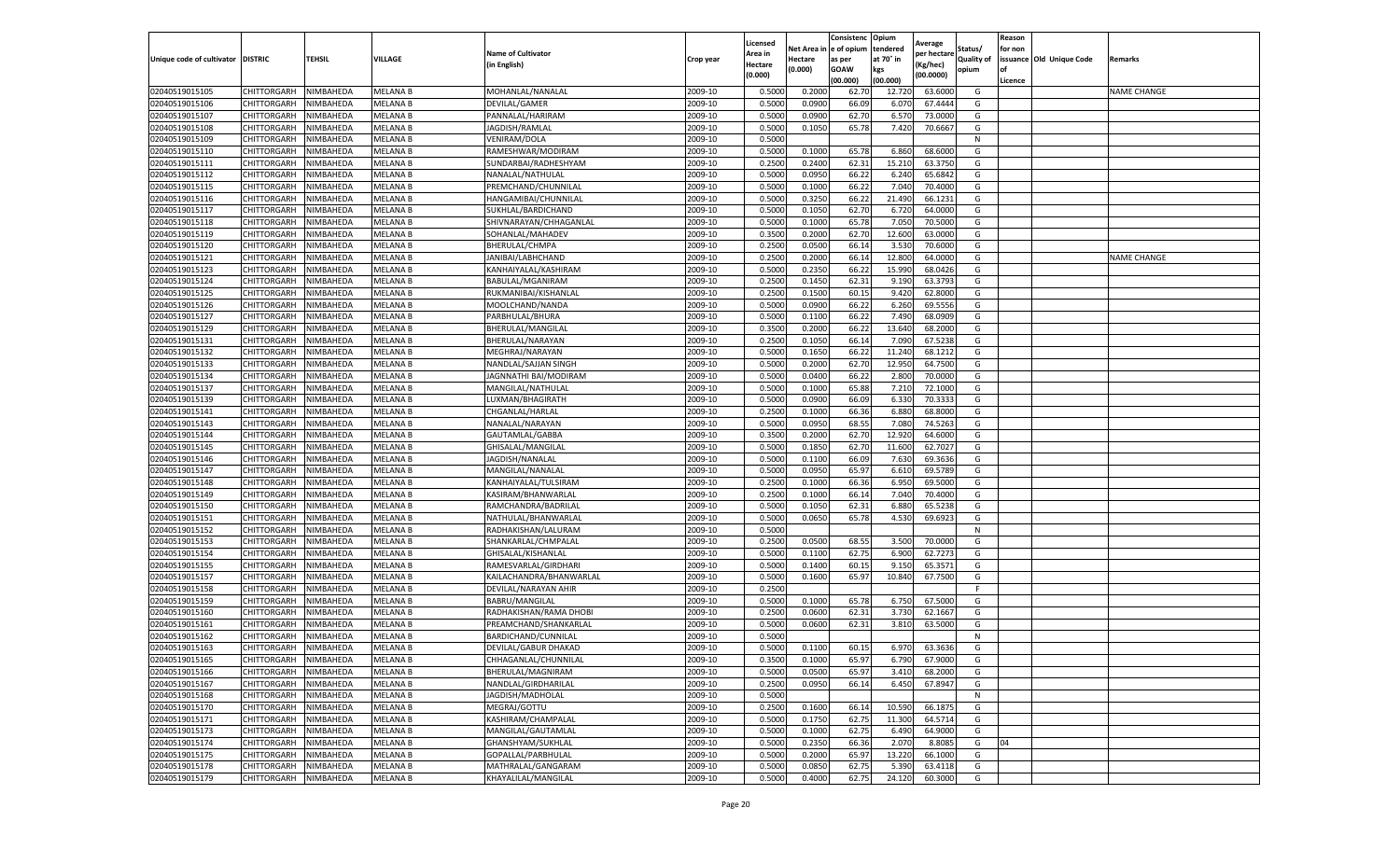|                                   |                    |           |                 |                             |           | Licensed |         | Consistenc             | Opium     | Average     |                   | Reason  |                          |                 |
|-----------------------------------|--------------------|-----------|-----------------|-----------------------------|-----------|----------|---------|------------------------|-----------|-------------|-------------------|---------|--------------------------|-----------------|
|                                   |                    |           |                 | <b>Name of Cultivator</b>   |           | Area in  |         | Net Area in e of opium | tendered  | per hectare | Status/           | for non |                          |                 |
| Unique code of cultivator DISTRIC |                    | TEHSIL    | VILLAGE         | in English)                 | Crop year | Hectare  | Hectare | as per                 | at 70° in | (Kg/hec     | <b>Quality of</b> |         | issuance Old Unique Code | <b>Remarks</b>  |
|                                   |                    |           |                 |                             |           | (0.000)  | (0.000) | <b>GOAW</b>            | kgs       | (00.0000)   | opium             |         |                          |                 |
|                                   |                    |           |                 |                             |           |          |         | (00.000)               | (00.000)  |             |                   | Licence |                          |                 |
| 02040519015180                    | CHITTORGARH        | NIMBAHEDA | <b>MELANA B</b> | MITTULAL/NANALAL            | 2009-10   | 0.5000   | 0.1600  | 65.97                  | 11.02     | 68.8750     | G                 |         |                          |                 |
| 02040519015181                    | CHITTORGARH        | NIMBAHEDA | <b>MELANA B</b> | HIRALAL/KASHIRAM DHAKAD     | 2009-10   | 0.5000   | 0.1000  | 65.97                  | 6.91      | 69.1000     | G                 |         |                          |                 |
| 02040519015183                    | CHITTORGARH        | NIMBAHEDA | <b>MELANA B</b> | BABULAL/MODIRAM DHAKAD      | 2009-10   | 0.5000   | 0.1050  | 62.75                  | 6.710     | 63.9048     | G                 |         |                          |                 |
| 02040519015184                    | CHITTORGARH        | NIMBAHEDA | <b>MELANA B</b> | MADHOLAL/UDA JI AHIR        | 2009-10   | 0.5000   |         |                        |           |             | F.                |         |                          |                 |
| 02040519015185                    | <b>CHITTORGARH</b> | NIMBAHEDA | MELANA B        | RAMPYARI BAI/KANHAYALAL     | 2009-10   | 0.5000   | 0.1250  | 62.75                  | 8.240     | 65.9200     | G                 |         |                          |                 |
| 02040519015186                    | CHITTORGARH        | NIMBAHEDA | <b>MELANA B</b> | NANDLAL/BENIRAM DHOBI       | 2009-10   | 0.5000   |         |                        |           |             | N                 |         |                          |                 |
| 02040519015187                    | CHITTORGARH        | NIMBAHEDA | <b>MELANA B</b> | PREMCHAND/PRABHULAL DHAKAD  | 2009-10   | 0.5000   | 0.1250  | 62.15                  | 8.220     | 65.7600     | G                 |         |                          |                 |
| 02040519015188                    | CHITTORGARH        | NIMBAHEDA | <b>MELANA B</b> | JANI BAI/TARACHAND          | 2009-10   | 0.2500   | 0.1950  | 66.14                  | 13.570    | 69.5897     | G                 |         |                          |                 |
| 02040519015189                    | CHITTORGARH        | NIMBAHEDA | MELANA B        | BHAVARLAL/MEGHRAJ DHAKAD    | 2009-10   | 0.5000   |         |                        |           |             | F                 |         |                          |                 |
| 02040519015190                    | CHITTORGARH        | NIMBAHEDA | <b>MELANA B</b> | DEVILAL/BHAVARLAL DHAKAD    | 2009-10   | 0.5000   |         |                        |           |             | N                 |         |                          |                 |
| 02040519015191                    | CHITTORGARH        | NIMBAHEDA | MELANA B        | RATANLAL/MOTI JI DHAKAD     | 2009-10   | 0.5000   | 0.0950  | 68.55                  | 6.950     | 73.1579     | G                 |         |                          |                 |
| 02040519015192                    | CHITTORGARH        | NIMBAHEDA | MELANA B        | DHANRAJ/BADRILAL DHAKAD     | 2009-10   | 0.5000   | 0.2000  | 66.09                  | 13.89     | 69.4500     | G                 |         |                          |                 |
| 02040519015193                    | CHITTORGARH        | NIMBAHEDA | <b>MELANA B</b> | MEGHRAJ/KALULAL DHAKAD      | 2009-10   | 0.5000   | 0.1000  | 66.09                  | 6.85      | 68.5000     | G                 |         |                          |                 |
| 02040519015194                    | CHITTORGARH        | NIMBAHEDA | MELANA B        | ONKARLAL/KALULAL DHAKAD     | 2009-10   | 0.5000   | 0.1000  | 66.09                  | 6.820     | 68.2000     | G                 |         |                          |                 |
| 02040519015195                    | CHITTORGARH        | NIMBAHEDA | MELANA B        | ONKARLAL/CHUNNILAL AHIR     | 2009-10   | 0.5000   | 0.1000  | 66.09                  | 6.680     | 66.8000     | G                 |         |                          |                 |
| 02040519015196                    | CHITTORGARH        | NIMBAHEDA | <b>MELANA B</b> | SHANKARLAL/BADRILAL         | 2009-10   | 0.5000   | 0.2050  | 62.75                  | 13.390    | 65.3171     | G                 |         |                          |                 |
| 02040519015197                    | CHITTORGARH        | NIMBAHEDA | <b>MELANA B</b> | JAGDISH CHANDRA/VIJAY SINGH | 2009-10   | 0.5000   | 0.0950  | 66.09                  | 6.410     | 67.4737     | G                 |         |                          |                 |
| 02040519015200                    | CHITTORGARH        | NIMBAHEDA | <b>MELANA B</b> | JAGDISH/GIRDHARI NAT        | 2009-10   | 0.3500   | 0.1000  | 60.15                  | 6.250     | 62.5000     | G                 |         |                          |                 |
| 02040519015201                    | CHITTORGARH        | NIMBAHEDA | MELANA B        | MANGIBAI/BADRILAL           | 2009-10   | 0.5000   |         |                        |           |             | N                 |         |                          |                 |
| 02040519015202                    | CHITTORGARH        | NIMBAHEDA | MELANA B        | OUNKARLAL/NARAYANLAL AHIR   | 2009-10   | 0.5000   | 0.1050  | 62.31                  | 6.600     | 62.8571     | G                 |         |                          |                 |
| 02040519015204                    | CHITTORGARH        | NIMBAHEDA | <b>MELANA B</b> | RAJKUMAR/MANGILAL SALVI     | 2009-10   | 0.5000   | 0.0900  | 65.97                  | 6.190     | 68.7778     | G                 |         |                          |                 |
| 02040519015205                    | CHITTORGARH        | NIMBAHEDA | MELANA B        | ONKARLAL/GHISALAL DHAKAD    | 2009-10   | 0.5000   | 0.1000  | 65.97                  | 6.650     | 66.5000     | G                 |         |                          |                 |
| 02040519015206                    | CHITTORGARH        | NIMBAHEDA | <b>MELANA B</b> | SHIVLAL/BHAVARLAL           | 2009-10   | 0.5000   | 0.2300  | 66.36                  | 15.520    | 67.4783     | G                 |         |                          |                 |
| 02040519015207                    | CHITTORGARH        | NIMBAHEDA | MELANA B        | TULSIRAM/PANNALAL DHAKAD    | 2009-10   | 0.2500   | 0.1000  | 66.36                  | 7.17      | 71.7000     | G                 |         |                          |                 |
| 02040519015208                    | CHITTORGARH        | NIMBAHEDA | MELANA B        | KASHIRAM/PRABHULAL DHAKAD   | 2009-10   | 0.5000   | 0.0500  | 66.36                  | 3.430     | 68.6000     | G                 |         |                          |                 |
| 02040519015209                    | CHITTORGARH        | NIMBAHEDA | <b>MELANA B</b> | KISHANLAL/GOTAM             | 2009-10   | 0.2500   | 0.1350  | 66.14                  | 9.080     | 67.2593     | G                 |         |                          |                 |
| 02040519015210                    | CHITTORGARH        | NIMBAHEDA | MELANA B        | NANDLAL/GANGARAM DHAKAD     | 2009-10   | 0.2500   | 0.1000  | 66.14                  | 6.88      | 68.8000     | G                 |         |                          |                 |
| 02040519015243                    | CHITTORGARH        | NIMBAHEDA | MELANA B        | BHANWAR LAL/GANGARAM        | 2009-10   | 0.5000   | 0.0950  | 60.15                  | 5.760     | 60.6316     | G                 |         |                          |                 |
| 02040519015198                    | CHITTORGARH        | NIMBAHEDA | <b>MELANA B</b> | NANALAL/MANGILAL AHIR       | 2009-10   | 0.2500   | 0.1050  | 66.36                  | 7.100     | 67.6190     | G                 |         |                          |                 |
| 02040519015211                    | CHITTORGARH        | NIMBAHEDA | MELANA A        | BHAVARLAL/GULAB JI DHAKAD   | 2009-10   | 0.5000   | 0.3150  | 62.68                  | 19.760    | 62.7302     | G                 |         |                          |                 |
| 02040519015212                    | CHITTORGARH        | NIMBAHEDA | MELANA A        | HARLAL/HEMA JI BHII         | 2009-10   | 0.5000   |         |                        |           |             | N                 |         |                          |                 |
| 02040519015213                    | CHITTORGARH        | NIMBAHEDA | MELANA A        | DHAPUBAI/RAM CHANDRA        | 2009-10   | 0.5000   | 0.1500  | 64.26                  | 9.890     | 65.9333     | G                 |         |                          |                 |
| 02040519015214                    | CHITTORGARH        | NIMBAHEDA | MELANA A        | MOHANLAL/GOKUL JI AHIR      | 2009-10   | 0.2500   | 0.1050  | 65.17                  | 7.050     | 67.1429     | G                 |         |                          |                 |
| 02040519015215                    | CHITTORGARH        | NIMBAHEDA | MELANA A        | SHANKARLAL/GOPI JI DHAKAD   | 2009-10   | 0.5000   | 0.3150  | 64.26                  | 20.23     | 64.2222     | G                 |         |                          |                 |
| 02040519015216                    | CHITTORGARH        | NIMBAHEDA | MELANA A        | GANSHAYAM/JAGANNATH DHAKAD  | 2009-10   | 0.5000   | 0.2600  | 65.20                  | 17.590    | 67.6538     | G                 |         |                          |                 |
| 02040519015219                    | CHITTORGARH        | NIMBAHEDA | MELANA A        | DYARAM/RUPA JI DHAKAD       | 2009-10   | 0.5000   | 0.1450  | 59.93                  | 8.97      | 61.8621     | G                 |         |                          |                 |
| 02040519015220                    | CHITTORGARH        | NIMBAHEDA | MELANA A        | SOHANLAL/ GOTU JI DHAKAD    | 2009-10   | 0.5000   | 0.1550  | 64.26                  | 10.04     | 64.7742     | G                 |         |                          |                 |
| 02040519015221                    | CHITTORGARH        | NIMBAHEDA | MELANA A        | NATHU DAS/DEVIDAS BAIRAGI   | 2009-10   | 0.5000   | 0.1050  | 59.93                  | 6.40      | 60.9524     | G                 |         |                          |                 |
| 02040519015222                    | CHITTORGARH        | NIMBAHEDA | MELANA A        | JAGANNATH/OKAR JI DHAKAD    | 2009-10   | 0.5000   | 0.1000  | 62.68                  | 6.480     | 64.8000     | G                 |         |                          |                 |
| 02040519015223                    | CHITTORGARH        | NIMBAHEDA | MELANA A        | BALIBAI/NANALAL             | 2009-10   | 0.2500   | 0.1000  | 69.40                  | 7.040     | 70.4000     | G                 |         |                          |                 |
| 02040519015224                    | CHITTORGARH        | NIMBAHEDA | MELANA A        | HEMRAJ/LALU JI BHIL         | 2009-10   | 0.2500   | 0.1000  | 60.09                  | 6.040     | 60.4000     | G                 |         |                          |                 |
| 02040519015225                    | CHITTORGARH        | NIMBAHEDA | MELANA A        | MUNNI BAI/BANSHILAL KALAL   | 2009-10   | 0.5000   | 0.1900  | 65.09                  | 12.630    | 66.4737     | G                 |         |                          |                 |
| 02040519015227                    | CHITTORGARH        | NIMBAHEDA | MELANA A        | GOTAMLAL/NANDA JI DHAKAD    | 2009-10   | 0.5000   | 0.1050  | 65.09                  | 7.18      | 68.3810     | G                 |         |                          |                 |
| 02040519015228                    | CHITTORGARH        | NIMBAHEDA | MELANA A        | HIRALAL/NANDA JI DHAKAD     | 2009-10   | 0.5000   | 0.0900  | 65.09                  | 6.260     | 69.5556     | G                 |         |                          |                 |
| 02040519015230                    | CHITTORGARH        | NIMBAHEDA | MELANA A        | MANGILAL/BHAVARLAL DHAKAD   | 2009-10   | 0.5000   | 0.1750  | 65.09                  | 11.660    | 66.6286     | G                 |         |                          |                 |
| 02040519015232                    | CHITTORGARH        | NIMBAHEDA | MELANA A        | DALCHAND/UDAIRAM DHAKAD     | 2009-10   | 0.3500   |         |                        |           |             | N                 |         |                          |                 |
| 02040519015231                    | CHITTORGARH        | NIMBAHEDA | MELANA A        | CHAMPALAL/MANGNA BHIL       | 2009-10   | 0.5000   | 0.1050  | 69.30                  | 7.07      | 67.3333     | G                 |         |                          |                 |
| 02040519015233                    | CHITTORGARH        | NIMBAHEDA | <b>MELANA A</b> | SURESHCHANDRA/RAMLAL DHAKAD | 2009-10   | 0.5000   | 0.1050  | 68.19                  | 7.500     | 71.4286     | G                 |         |                          |                 |
| 02040519015234                    | CHITTORGARH        | NIMBAHEDA | <b>MELANA A</b> | BADRILAL/NATHULAL DHAKAD    | 2009-10   | 0.2500   |         |                        |           |             | F.                |         |                          |                 |
| 02040519015236                    | CHITTORGARH        | NIMBAHEDA | MELANA A        | KISHANLAL/MANGILAL DHAKAD   | 2009-10   | 0.5000   | 0.2250  | 65.09                  | 15.130    | 67.2444     | G                 |         |                          |                 |
| 02040519015237                    | CHITTORGARH        | NIMBAHEDA | MELANA A        | HEMRAJ/CHUNNILAL DHAKAD     | 2009-10   | 0.5000   | 0.2000  | 65.20                  | 13.380    | 66.9000     | G                 |         |                          |                 |
| 02040519015240                    | CHITTORGARH        | NIMBAHEDA | MELANA A        | MODIRAM/BHERULAL MEGHWAL    | 2009-10   | 0.5000   | 0.1550  | 60.09                  | 9.080     | 58.5806     | G                 |         |                          |                 |
| 02040519015009                    | <b>CHITTORGARH</b> | NIMBAHEDA | MELANA A        | SUKHLAL/MANGILAL            | 2009-10   | 0.5000   | 0.2200  | 65.20                  | 14.920    | 67.8182     | G                 |         |                          |                 |
| 02040519015032                    | <b>CHITTORGARH</b> | NIMBAHEDA | <b>MELANA A</b> | MOHANI BAI/KANAHYALAL       | 2009-10   | 0.5000   | 0.0600  | 65.20                  | 4.020     | 67.0000     | G                 |         |                          |                 |
| 02040519015244                    | CHITTORGARH        | NIMBAHEDA | MELANA A        | MOOLCHAND/JAGNNATH          | 2009-10   | 0.5000   | 0.0500  | 69.40                  | 3.780     | 75.6000     | G                 |         | 01010102171003           | <b>TRANSFER</b> |
| 02040519016038                    | CHITTORGARH        | NIMBAHEDA | NIMBODA         | PANNALAL/BHURA              | 2009-10   | 0.3500   | 0.1900  | 62.90                  | 13.030    | 68.5789     | G                 |         |                          |                 |
| 02040519016010                    | CHITTORGARH        | NIMBAHEDA | NIMBODA         | NARAYANLAL/NANAJI           | 2009-10   | 0.5000   | 0.1850  | 59.93                  | 11.970    | 64.7027     | G                 |         |                          |                 |
| 02040519016016                    | CHITTORGARH        | NIMBAHEDA | NIMBODA         | HEMRAJ/NANDA                | 2009-10   | 0.5000   | 0.2000  | 59.93                  | 11.880    | 59.4000     | G                 |         |                          |                 |
| 02040519016036                    | <b>CHITTORGARH</b> | NIMBAHEDA | NIMBODA         | AMRA/NANAJI                 | 2009-10   | 0.3500   | 0.1850  | 62.90                  | 12.240    | 66.1622     | G                 |         |                          |                 |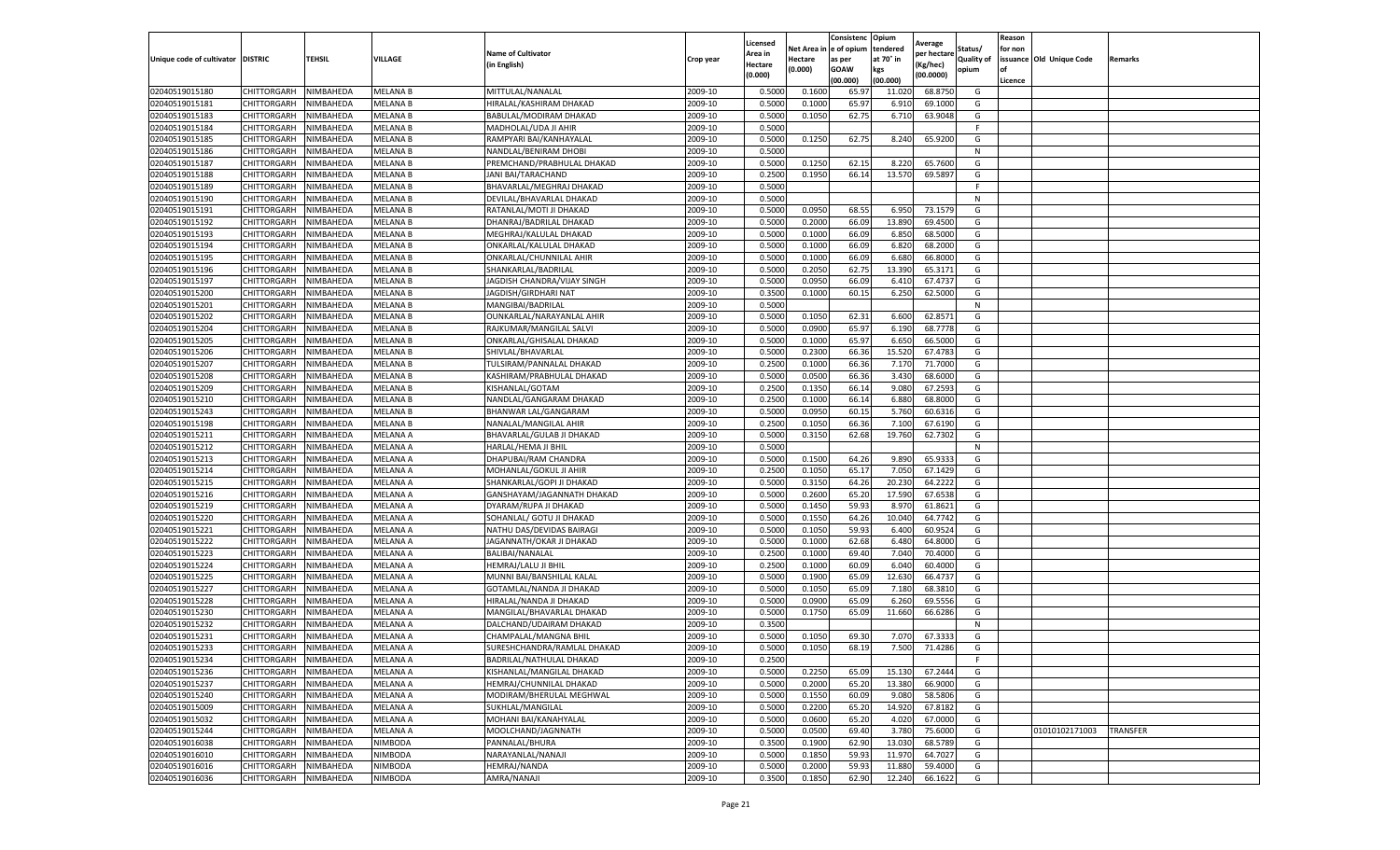|                                   |             |           |                |                           |           | Licensed |            | Consistenc  | Opium     | Average     |                   | Reason  |                          |                              |
|-----------------------------------|-------------|-----------|----------------|---------------------------|-----------|----------|------------|-------------|-----------|-------------|-------------------|---------|--------------------------|------------------------------|
|                                   |             |           |                | <b>Name of Cultivator</b> |           | Area in  | Net Area i | e of opium  | tendered  | per hectare | Status/           | for non |                          |                              |
| Unique code of cultivator DISTRIC |             | TEHSIL    | VILLAGE        | (in English)              | Crop year | Hectare  | Hectare    | as per      | at 70° in | (Kg/hec)    | <b>Quality of</b> |         | issuance Old Unique Code | Remarks                      |
|                                   |             |           |                |                           |           | (0.000)  | (0.000)    | <b>GOAW</b> | kgs       | (00.0000)   | opium             |         |                          |                              |
|                                   |             |           |                |                           |           |          |            | (00.000)    | (00.000)  |             |                   | Licence |                          |                              |
| 02040519016020                    | CHITTORGARH | NIMBAHEDA | NIMBODA        | GISALAL/VENIRAM           | 2009-10   | 0.3500   | 0.3000     | 50.99       | 5.760     | 19.2000     | G                 | 04      |                          |                              |
| 02040519016073                    | CHITTORGARH | NIMBAHEDA | NIMBODA        | SHOBHARAM/MANGU           | 2009-10   | 0.500    | 0.4150     | 57.07       | 24.180    | 58.2651     | G                 |         |                          |                              |
| 02040519016075                    | CHITTORGARH | NIMBAHEDA | NIMBODA        | KISHNA/KHETA              | 2009-10   | 0.5000   | 0.3950     | 57.07       | 22.820    | 57.7722     | G                 |         |                          |                              |
| 02040519016012                    | CHITTORGARH | NIMBAHEDA | NIMBODA        | KISHANLAL/KARNIDAN        | 2009-10   | 0.2500   | 0.1550     | 57.07       | 9.170     | 59.1613     | G                 |         |                          |                              |
| 02040519016047                    | CHITTORGARH | NIMBAHEDA | NIMBODA        | GOVIND/KUKA               | 2009-10   | 0.2500   | 0.1250     | 62.90       | 7.800     | 62.4000     | G                 |         |                          |                              |
| 02040519016051                    | CHITTORGARH | NIMBAHEDA | NIMBODA        | KISHANDAN/SADUDAN         | 2009-10   | 0.2500   | 0.1550     | 53.78       | 2.280     | 14.7097     |                   | 02      |                          |                              |
| 02040519016071                    | CHITTORGARH | NIMBAHEDA | NIMBODA        | BANSHILAL/SHOJI           | 2009-10   | 0.2500   | 0.2350     | 62.90       | 15.530    | 66.0851     | G                 |         |                          |                              |
| 02040519016072                    | CHITTORGARH | NIMBAHEDA | NIMBODA        | KISHNA/HIRA               | 2009-10   | 0.2500   | 0.2250     | 62.90       | 14.590    | 64.8444     | G                 |         |                          |                              |
| 02040519016074                    | CHITTORGARH | NIMBAHEDA | NIMBODA        | <b>GORU/MOTI</b>          | 2009-10   | 0.2500   | 0.1500     | 59.93       | 9.470     | 63.1333     | G                 |         |                          |                              |
| 02040519016001                    | CHITTORGARH | NIMBAHEDA | NIMBODA        | DHANNA/MANNA              | 2009-10   | 0.2500   | 0.0900     | 59.93       | 5.570     | 61.8889     | G                 |         |                          |                              |
| 02040519016076                    | CHITTORGARH | NIMBAHEDA | NIMBODA        | CUNNILAL/NARAYAN          | 2009-10   | 0.5000   |            |             |           |             | F.                |         | 02040519019151           | TRANSFER                     |
| 02040519016077                    | CHITTORGARH | NIMBAHEDA | NIMBODA        | RADHESHAYAM/KISHANLAL     | 2009-10   | 0.3500   | 0.2950     | 62.90       | 19.360    | 65.6271     | G                 |         | 02040519019172           | TRANSFER                     |
| 02040519016078                    | CHITTORGARH | NIMBAHEDA | NIMBODA        | NIRBHERAM/GISALAI         | 2009-10   | 0.5000   |            |             |           |             | F                 |         | 02040519010215           | TRANSFER                     |
| 02040519016079                    | CHITTORGARH | NIMBAHEDA | NIMBODA        | MAGNIRAM/KAJOD            | 2009-10   | 0.5000   | 0.2050     | 70.3        | 14.860    | 72.4878     | G                 |         | 02040519010255           | TRANSFER/KANERA-C            |
| 02040519016080                    | CHITTORGARH | NIMBAHEDA | NIMBODA        | JITMAL/MULCHAND           | 2009-10   | 0.5000   | 0.2000     | 65.23       | 13.440    | 67.2000     | G                 |         | 02040519010251           | TRANSFER/RAVLIYA KANERA      |
| 02040519016081                    | CHITTORGARH | NIMBAHEDA | NIMBODA        | BAGDIRAM/RATANLAL         | 2009-10   | 0.5000   |            |             |           |             | F.                |         | 02040519010323           | TRANSFER/KANERA-A            |
| 02040519016082                    | CHITTORGARH | NIMBAHEDA | NIMBODA        | PYARCHAND/OUNKARLAL       | 2009-10   | 0.5000   | 0.3200     | 62.90       | 20.930    | 65.4063     | G                 |         | 02040519010340           | TRANSFER                     |
| 02040519016083                    | CHITTORGARH | NIMBAHEDA | NIMBODA        | GOPALLAL/KANIRAM          | 2009-10   | 0.5000   |            |             |           |             | F                 |         | 02040519010309           | TRANSFER/KANERA-A            |
| 02040519016028                    | CHITTORGARH | NIMBAHEDA | NIMBODA        | SUKHIBAI/HARLAL           | 2009-10   | 0.5000   |            |             |           |             |                   |         |                          |                              |
| 02040519016084                    | CHITTORGARH | NIMBAHEDA | NIMBODA        | LOBHCHAND/KUKA            | 2009-10   | 0.5000   |            |             |           |             | F                 |         | 02040519010202           | <b>TRANSFER</b>              |
| 02040519016085                    | CHITTORGARH | NIMBAHEDA | NIMBODA        | KASTHURIBAI/MANGILAL      | 2009-10   | 0.5000   | 0.2050     | 62.90       | 13.480    | 65.7561     | G                 |         | 02040519010042           | TRANSFER/KANERA-A            |
| 02040519016029                    | CHITTORGARH | NIMBAHEDA | NIMBODA        | ONKARDAN/SHIVDAN          | 2009-10   | 0.5000   |            |             |           |             | F.                |         | 02040519022057           | TRANSFER                     |
| 02040519017012                    | CHITTORGARH | NIMBAHEDA | PEELKHEDI      | MOHANLAL/BHAGIRTH         | 2009-10   | 0.5000   | 0.2000     | 64.73       | 13.730    | 68.6500     | G                 |         |                          |                              |
| 02040519017006                    | CHITTORGARH | NIMBAHEDA | PEELKHEDI      | BHANWARLAL/HARIRAM        | 2009-10   | 0.3500   | 0.2000     | 64.73       | 12.930    | 64.6500     | G                 |         |                          |                              |
| 02040519017009                    | CHITTORGARH | NIMBAHEDA | PEELKHEDI      | CHAMPALAL/KUKA            | 2009-10   | 0.5000   | 0.3500     | 64.73       | 22.600    | 64.5714     | G                 |         |                          |                              |
| 02040519017013                    | CHITTORGARH | NIMBAHEDA | PEELKHEDI      | PHOOLCHAND/MADHO          | 2009-10   | 0.5000   | 0.2750     | 62.11       | 4.890     | 17.7818     | G                 | 04      |                          |                              |
| 02040519017017                    | CHITTORGARH | NIMBAHEDA | PEELKHEDI      | KASTURIBAI/BANSHIDAS      | 2009-10   | 0.500    | 0.4450     | 56.16       | 26.740    | 60.0899     | G                 |         |                          |                              |
| 02040519017030                    | CHITTORGARH | NIMBAHEDA | PEELKHEDI      | SHABHULAL/NAGJIRAM        | 2009-10   | 0.5000   | 0.1500     | 64.73       | 9.660     | 64.4000     | G                 |         |                          | TRANSFER/KANERA-A            |
| 02040519017044                    | CHITTORGARH | NIMBAHEDA | PEELKHEDI      | OUNKARLAL/BHAVARLAL AHIR  | 2009-10   | 0.5000   | 0.1050     | 64.73       | 7.460     | 71.0476     | G                 |         |                          |                              |
| 02040519017007                    | CHITTORGARH | NIMBAHEDA | PEELKHEDI      | RADHA BAI/MANGILAL        | 2009-10   | 0.5000   |            |             |           |             | N                 |         |                          |                              |
| 02040519017005                    | CHITTORGARH | NIMBAHEDA | PEELKHEDI      | BHAGWATI BAI/LAXMAN       | 2009-10   | 0.5000   | 0.2000     | 62.11       | 12.600    | 63.0000     | G                 |         |                          |                              |
| 02040519017016                    | CHITTORGARH | NIMBAHEDA | PEELKHEDI      | SHIVLAL/MOHANLAL          | 2009-10   | 0.2500   | 0.2500     | 64.73       | 15.980    | 63.9200     | G                 |         |                          | <b>NAME CHANGE</b>           |
| 02040519017031                    | CHITTORGARH | NIMBAHEDA | PEELKHEDI      | DEVILAL/NANALAL           | 2009-10   | 0.2500   | 0.2550     | 62.11       | 16.07     | 63.0196     | G                 |         |                          |                              |
| 02040519017002                    | CHITTORGARH | NIMBAHEDA | PEELKHEDI      | TARACHAND/BHOTHLAL        | 2009-10   | 0.2500   | 0.2350     | 63.73       | 15.650    | 66.5957     | G                 |         |                          |                              |
| 02040519017035                    | CHITTORGARH | NIMBAHEDA | PEELKHEDI      | MANGILAL/HEMRAJ           | 2009-10   | 0.2500   | 0.1450     | 64.73       | 9.660     | 66.6207     | G                 |         |                          |                              |
| 02040519017037                    | CHITTORGARH | NIMBAHEDA | PEELKHEDI      | SANTILAL/LAXMAN           | 2009-10   | 0.2500   | 0.2350     | 56.16       | 13.260    | 56.4255     | G                 |         |                          |                              |
| 02040519017034                    | CHITTORGARH | NIMBAHEDA | PEELKHEDI      | DEVIDAS/MATHURADAS        | 2009-10   | 0.5000   |            |             |           |             | N                 |         | 02040519014074           | TRANSFER                     |
| 02040519017023                    | CHITTORGARH | NIMBAHEDA | PEELKHEDI      | ONKAR SINGH/MOHAN SINGH   | 2009-10   | 0.5000   | 0.1000     | 64.73       | 6.700     | 67.0000     | G                 |         | 02040519010506           | TRANSFER                     |
| 02040519017052                    | CHITTORGARH | NIMBAHEDA | PEELKHEDI      | BHAGVATILAL/NARAYAN AHIR  | 2009-10   | 0.5000   | 0.4450     | 59.32       | 27.940    | 62.7865     | G                 |         | 02040519010507           | TRANSFER                     |
| 02040519018006                    | CHITTORGARH | NIMBAHEDA | RAVLIYA KANERA | HARDEV/HAZARI             | 2009-10   | 0.500    | 0.3400     | 66.15       | 22.350    | 65.7353     | G                 |         |                          |                              |
| 02040519018001                    | CHITTORGARH | NIMBAHEDA | RAVLIYA KANERA | HAZARILAL/RAMLAL          | 2009-10   | 0.500    | 0.2450     | 62.61       | 16.160    | 65.9592     | G                 |         |                          |                              |
| 02040519018002                    | CHITTORGARH | NIMBAHEDA | RAVLIYA KANERA | KASTURI BAI/JITMAL        | 2009-10   | 0.5000   | 0.2000     | 58.94       | 11.680    | 58.4000     | G                 |         |                          |                              |
| 02040519018003                    | CHITTORGARH | NIMBAHEDA | RAVLIYA KANERA | NAGJIRAM/UDA              | 2009-10   | 0.500    | 0.2900     | 58.94       | 18.65     | 64.3103     | G                 |         |                          |                              |
| 02040519018010                    | CHITTORGARH | NIMBAHEDA | RAVLIYA KANERA | KUKA/MOTILAL              | 2009-10   | 0.3500   | 0.3000     | 51.01       | 5.110     | 17.0333     | G                 | 04      |                          |                              |
| 02040519018013                    | CHITTORGARH | NIMBAHEDA | RAVLIYA KANERA | KANA/NATHU                | 2009-10   | 0.3500   |            |             |           |             | F.                |         |                          |                              |
| 02040519018017                    | CHITTORGARH | NIMBAHEDA | RAVLIYA KANERA | KALURAM/NARAYAN           | 2009-10   | 0.500    | 0.2250     | 66.4        | 14.180    | 63.0222     | G                 |         |                          |                              |
| 02040519018018                    | CHITTORGARH | NIMBAHEDA | RAVLIYA KANERA | NARAYANKUVAR/BHEEMSINGH   | 2009-10   | 0.3500   | 0.3050     | 62.61       | 19.150    | 62.7869     | G                 |         |                          | NAME CHANGE/TRANSFER/NIMBODA |
| 02040519018008                    | CHITTORGARH | NIMBAHEDA | RAVLIYA KANERA | KHEMRAJ/BHAGVAN           | 2009-10   | 0.2500   | 0.1250     | 62.61       | 7.910     | 63.2800     | G                 |         |                          |                              |
| 02040519018012                    | CHITTORGARH | NIMBAHEDA | RAVLIYA KANERA | KANHAIYALAL/NAGJIRAM      | 2009-10   | 0.2500   | 0.1950     | 58.94       | 12.240    | 62.7692     | G                 |         |                          |                              |
| 02040519018014                    | CHITTORGARH | NIMBAHEDA | RAVLIYA KANERA | BHERULAL/UDHA             | 2009-10   | 0.2500   | 0.1500     | 58.94       | 8.520     | 56.8000     | G                 |         |                          |                              |
| 02040519018019                    | CHITTORGARH | NIMBAHEDA | RAVLIYA KANERA | MUKESH(ASHISH)/GOPAL      | 2009-10   | 0.5000   | 0.2500     | 66.15       | 16.540    | 66.1600     | G                 |         | 02040519010119           | <b>TRANSFER</b>              |
| 02040519018020                    | CHITTORGARH | NIMBAHEDA | RAVLIYA KANERA | KASIRAM/NANDA             | 2009-10   | 0.5000   | 0.1200     | 62.61       | 7.460     | 62.1667     | G                 |         | 02040519022013           | TRANSFER                     |
| 02040519018021                    | CHITTORGARH | NIMBAHEDA | RAVLIYA KANERA | NANDLAL/SHRILAL           | 2009-10   | 0.5000   | 0.1050     | 62.61       | 6.650     | 63.3333     | G                 |         | 02040519010033           | TRANSFER                     |
| 02040519018022                    | CHITTORGARH | NIMBAHEDA | RAVLIYA KANERA | SOSARBAI/SHRILAL          | 2009-10   | 0.5000   | 0.2050     | 62.61       | 12.550    | 61.2195     | G                 |         | 02040519010405           | TRANSFER                     |
| 02040519018023                    | CHITTORGARH | NIMBAHEDA | RAVLIYA KANERA | MOTILAL/NANDA             | 2009-10   | 0.5000   | 0.4900     | 58.94       | 26.880    | 54.8571     | G                 | 04      | 02040519022003           | TRANSFER                     |
| 02040519019020                    | CHITTORGARH | NIMBAHEDA | SARSI A        | <b>BANSILAL/GOKEL</b>     | 2009-10   | 0.5000   | 0.2450     | 65.09       | 20.440    | 83.4286     | G                 |         |                          |                              |
| 02040519019001                    | CHITTORGARH | NIMBAHEDA | SARSI A        | LAHRI BAI/HEERALAL        | 2009-10   | 0.3500   | 0.0900     | 65.09       | 6.100     | 67.7778     | G                 |         |                          |                              |
| 02040519019002                    | CHITTORGARH | NIMBAHEDA | SARSI A        | <b>HEMRAJ/NANALAL</b>     | 2009-10   | 0.5000   | 0.1050     | 63.12       | 6.790     | 64.6667     | G                 |         |                          |                              |
| 02040519019003                    | CHITTORGARH | NIMBAHEDA | SARSI A        | CHHAGANLAL/KANIRAM        | 2009-10   | 0.5000   | 0.1000     | 60.09       | 5.980     | 59.8000     | G                 |         |                          |                              |
|                                   |             |           |                |                           |           |          |            |             |           |             |                   |         |                          |                              |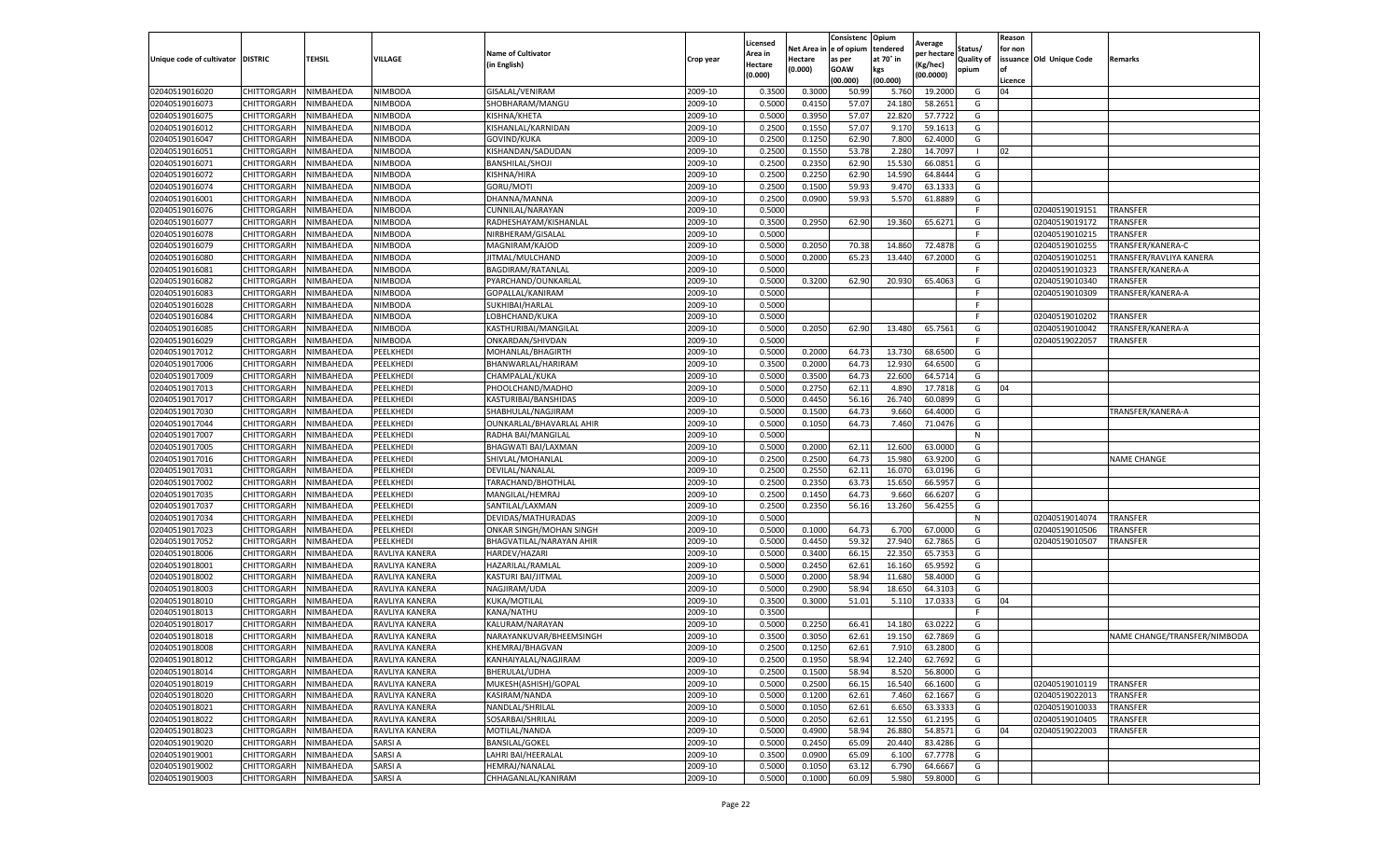|                                   |                            |                        |                    |                                              |                    | Licensed         |                  | Consistenc     | Opium            | Average            |                   | Reason  |                          |                     |
|-----------------------------------|----------------------------|------------------------|--------------------|----------------------------------------------|--------------------|------------------|------------------|----------------|------------------|--------------------|-------------------|---------|--------------------------|---------------------|
|                                   |                            |                        |                    | <b>Name of Cultivator</b>                    |                    | Area in          | Net Area i       | e of opium     | tendered         | per hectare        | Status/           | for non |                          |                     |
| Unique code of cultivator DISTRIC |                            | TEHSIL                 | VILLAGE            | (in English)                                 | Crop year          | Hectare          | Hectare          | as per         | at 70° in        | (Kg/hec)           | <b>Quality of</b> |         | issuance Old Unique Code | Remarks             |
|                                   |                            |                        |                    |                                              |                    | (0.000)          | (0.000)          | <b>GOAW</b>    | kgs              | (00.0000)          | opium             |         |                          |                     |
|                                   |                            |                        |                    |                                              |                    |                  |                  | (00.000        | (00.000)         |                    |                   | Licence |                          |                     |
| 02040519019004<br>02040519019005  | CHITTORGARH                | NIMBAHEDA              | SARSI A            | MULIBAI/PREMCHAND                            | 2009-10            | 0.5000           | 0.2500           | 68.19          | 16.960           | 67.8400            | G                 |         |                          |                     |
|                                   | CHITTORGARH                | NIMBAHEDA<br>NIMBAHEDA | SARSI A            | GISALAL/KISHANLAL                            | 2009-10            | 0.500            | 0.3600           | 60.09          | 21.21            | 58.9167            | G                 |         |                          |                     |
| 02040519019006                    | CHITTORGARH                |                        | SARSI A            | GABURLAL/LAKHMICHAND                         | 2009-10            | 0.5000           | 0.1000           | 68.19          | 6.910            | 69.1000            | G                 |         |                          |                     |
| 02040519019007                    | CHITTORGARH                | NIMBAHEDA              | SARSI A            | BANSHILAL/MOTILAL                            | 2009-10            | 0.5000           | 0.1000           | 65.09          | 6.660            | 66.6000            | G                 |         |                          |                     |
| 02040519019008<br>02040519019009  | CHITTORGARH<br>CHITTORGARH | NIMBAHEDA<br>NIMBAHEDA | SARSI A<br>SARSI A | SOHANLAL/MADHOLAL<br>TULSHIBAI/MANGILAL      | 2009-10<br>2009-10 | 0.5000<br>0.5000 | 0.0950<br>0.2150 | 71.59<br>65.09 | 6.940<br>13.57   | 73.0526<br>63.1163 | G<br>G            |         |                          |                     |
| 02040519019012                    | CHITTORGARH                | NIMBAHEDA              | SARSI A            |                                              | 2009-10            | 0.5000           | 0.0950           | 63.12          | 6.290            | 66.2105            | G                 |         |                          |                     |
| 02040519019011                    |                            |                        | SARSI A            | BHURIBAI/RAMLAL<br>BALU/TARACHAND            | 2009-10            | 0.500            |                  | 68.19          | 6.860            | 68.6000            |                   |         |                          |                     |
|                                   | CHITTORGARH<br>CHITTORGARH | NIMBAHEDA<br>NIMBAHEDA | SARSI A            |                                              | 2009-10            | 0.500            | 0.1000<br>0.1000 | 68.19          |                  | 67.6000            | G<br>G            |         |                          |                     |
| 02040519019013<br>02040519019014  | CHITTORGARH                | NIMBAHEDA              | SARSI A            | HEERALAL/SUKHLAL<br>PRATAPI BAI/NANALAL      | 2009-10            | 0.5000           | 0.1450           | 63.12          | 6.760<br>9.520   | 65.6552            | G                 |         |                          |                     |
| 02040519019015                    | CHITTORGARH                | NIMBAHEDA              | SARSI A            | MOHANLAL/BADRILAL                            | 2009-10            | 0.5000           | 0.1950           | 65.47          | 13.090           | 67.1282            | G                 |         |                          |                     |
| 02040519019016                    | CHITTORGARH                | NIMBAHEDA              | SARSI A            | BALIBAI/BHANWARLAI                           | 2009-10            | 0.5000           | 0.2050           | 63.12          | 13.040           | 63.6098            | G                 |         |                          |                     |
| 02040519019017                    | CHITTORGARH                | NIMBAHEDA              | SARSI A            | KALLABAI/FULCHAND                            | 2009-10            | 0.2500           | 0.0950           | 68.19          | 6.61             | 69.5789            | G                 |         |                          | <b>NAME CHANGE</b>  |
| 02040519019018                    |                            |                        | SARSI A            |                                              | 2009-10            | 0.500            | 0.0950           | 69.30          | 6.860            | 72.2105            |                   |         |                          | TRANSFER/VENIPURIYA |
|                                   | CHITTORGARH<br>CHITTORGARH | NIMBAHEDA<br>NIMBAHEDA | SARSI A            | CHAMPALAL/PRABHULAL<br><b>BADRILAL/GULAB</b> |                    | 0.5000           | 0.1000           | 69.30          | 6.640            | 66.4000            | G<br>G            |         |                          |                     |
| 02040519019019                    |                            |                        | SARSI A            |                                              | 2009-10<br>2009-10 | 0.5000           |                  | 69.30          |                  |                    |                   |         |                          |                     |
| 02040519019022                    | CHITTORGARH                | NIMBAHEDA              | SARSI A            | <b>BADRILAL/ONKAR</b>                        |                    | 0.500            | 0.1500           | 65.4           | 10.520<br>13.040 | 70.1333            | G                 |         |                          |                     |
| 02040519019024<br>02040519019027  | CHITTORGARH                | NIMBAHEDA              | SARSI A            | MOHANLAL/KASHIRAM                            | 2009-10<br>2009-10 |                  | 0.1950           | 65.47          | 21.670           | 66.8718            | G<br>G            |         |                          |                     |
|                                   | CHITTORGARH                | NIMBAHEDA              |                    | KASTURI BAI/DANRAJ                           |                    | 0.5000           | 0.3250           |                |                  | 66.6769            |                   |         |                          |                     |
| 02040519019028                    | CHITTORGARH                | NIMBAHEDA<br>NIMBAHEDA | SARSI A            | RAMNARAYAN/ROOPA<br>KISHNA/RAMSUKH           | 2009-10            | 0.500            | 0.2000           | 65.4           | 12.950           | 64.7500            | G                 |         |                          |                     |
| 02040519019029                    | CHITTORGARH                |                        | SARSI A            |                                              | 2009-10            | 0.5000           | 0.1900           | 65.4           | 12.530           | 65.9474            | G                 |         |                          |                     |
| 02040519019030                    | CHITTORGARH                | NIMBAHEDA              | SARSI A            | KANHAIYALAL/HARJI BAI                        | 2009-10<br>2009-10 | 0.3500           | 0.1450           | 65.47          | 9.650            | 66.5517            | G                 |         |                          |                     |
| 02040519019031                    | CHITTORGARH<br>CHITTORGARH | NIMBAHEDA<br>NIMBAHEDA | SARSI A<br>SARSI A | GHISALAL/DAULA                               |                    | 0.5000<br>0.5000 | 0.1500           | 65.47          | 9.910            | 66.0667<br>74.2000 | G                 |         |                          |                     |
| 02040519019032<br>02040519019033  | CHITTORGARH                | NIMBAHEDA              | SARSI A            | GOPALLAL/PREMCHAND<br>GORDHAN/MOHANLAL       | 2009-10<br>2009-10 | 0.5000           | 0.0500<br>0.0500 | 69.30<br>65.47 | 3.710<br>3.630   | 72.6000            | G<br>G            |         |                          |                     |
| 02040519019034                    | CHITTORGARH                |                        | SARSI A            |                                              | 2009-10            |                  |                  | 69.30          | 7.010            |                    |                   |         |                          |                     |
|                                   | CHITTORGARH                | NIMBAHEDA<br>NIMBAHEDA | SARSI A            | LABHCHAND/DAYARAM                            | 2009-10            | 0.5000<br>0.5000 | 0.1050<br>0.2000 | 69.30          |                  | 66.7619<br>68.8000 | G<br>G            |         |                          |                     |
| 02040519019035                    |                            |                        |                    | MANGILAL/BADRILAL                            |                    |                  |                  |                | 13.760           |                    |                   |         |                          |                     |
| 02040519019036                    | CHITTORGARH                | NIMBAHEDA<br>NIMBAHEDA | SARSI A<br>SARSI A | BADRILAL/RAMSUKH                             | 2009-10<br>2009-10 | 0.3500<br>0.5000 | 0.1000<br>0.2000 | 65.47<br>65.20 | 6.060            | 60.6000<br>66.8000 | G<br>G            |         |                          |                     |
| 02040519019037                    | CHITTORGARH<br>CHITTORGARH | NIMBAHEDA              | SARSI A            | KAJODIBAI/NARAYAN<br>RAMNATH/KUKA            | 2009-10            | 0.5000           | 0.2000           | 65.20          | 13.360<br>13.580 | 67.9000            | G                 |         |                          |                     |
| 02040519019039<br>02040519019040  | CHITTORGARH                | NIMBAHEDA              | SARSI A            |                                              | 2009-10            | 0.5000           | 0.4500           | 65.20          | 28.97            | 64.3778            | G                 |         |                          |                     |
| 02040519019041                    | CHITTORGARH                | NIMBAHEDA              | SARSI A            | KANHAIYALAL/ONKARLAL<br>DEVILAL/KACHRULAL    | 2009-10            | 0.3500           | 0.1100           | 63.12          | 6.930            | 63.0000            | G                 |         |                          |                     |
| 02040519019042                    | CHITTORGARH                | NIMBAHEDA              | SARSI A            | MATRIBAI/RAMCHANRA                           | 2009-10            | 0.5000           | 0.1000           | 69.40          | 7.340            | 73.4000            | G                 |         |                          |                     |
| 02040519019045                    | CHITTORGARH                | NIMBAHEDA              | SARSI A            | KANHAIYALAL/GANGARAM                         | 2009-10            | 0.500            | 0.1050           | 69.40          | 7.290            | 69.4286            | G                 |         |                          |                     |
| 02040519019046                    | CHITTORGARH                | NIMBAHEDA              | SARSI A            | MOHANLAL/PREMCHANDRA                         | 2009-10            | 0.5000           | 0.0500           | 65.7           | 3.340            | 66.8000            | G                 |         |                          |                     |
| 02040519019047                    | CHITTORGARH                | NIMBAHEDA              | SARSI A            | HORAM/GOPILAL                                | 2009-10            | 0.5000           |                  |                |                  |                    | N                 |         |                          |                     |
| 02040519019048                    | CHITTORGARH                | NIMBAHEDA              | SARSI A            | BALULAL/RAMSUKH                              | 2009-10            | 0.5000           | 0.1950           | 69.40          | 13.590           | 69.692             | G                 |         |                          |                     |
| 02040519019049                    | CHITTORGARH                | NIMBAHEDA              | SARSI A            | JAGDISH/SHANKER                              | 2009-10            | 0.5000           | 0.2550           | 69.40          | 17.590           | 68.9804            | G                 |         |                          |                     |
| 02040519019051                    | CHITTORGARH                | NIMBAHEDA              | SARSI A            | BHERULAL/RATANA                              | 2009-10            | 0.3500           | 0.2100           | 65.1           | 13.500           | 64.2857            | G                 |         |                          |                     |
| 02040519019052                    | CHITTORGARH                | NIMBAHEDA              | SARSI A            | GHISA/NARAYAN                                | 2009-10            | 0.5000           | 0.1050           | 69.40          | 7.300            | 69.5238            | G                 |         |                          |                     |
| 02040519019053                    | CHITTORGARH                | NIMBAHEDA              | SARSI A            | DHANRAJ/ONKAR                                | 2009-10            | 0.3500           | 0.0550           | 65.17          | 3.430            | 62.3636            | G                 |         |                          |                     |
| 02040519019055                    | CHITTORGARH                | NIMBAHEDA              | SARSI A            | PRAKASH/BHANWARLAL                           | 2009-10            | 0.5000           | 0.0950           | 69.67          | 6.620            | 69.6842            | G                 |         |                          |                     |
| 02040519019057                    | CHITTORGARH                | NIMBAHEDA              | SARSI A            | KAILASHCHANDRA/BABULAL                       | 2009-10            | 0.5000           | 0.0650           | 69.40          | 4.660            | 71.6923            | G                 |         |                          |                     |
| 02040519019058                    | CHITTORGARH                | NIMBAHEDA              | SARSI A            | MANGILAL/SHANKERLAL                          | 2009-10            | 0.5000           | 0.2250           | 65.36          | 14.690           | 65.2889            | G                 |         |                          |                     |
| 02040519019061                    | CHITTORGARH                | NIMBAHEDA              | SARSI A            | KISHANLAL/HARLAL                             | 2009-10            | 0.5000           | 0.1600           | 69.15          | 10.690           | 66.8125            | G                 |         |                          |                     |
| 02040519019062                    | CHITTORGARH                | NIMBAHEDA              | SARSI A            | KANHAIYALAL/GABURLAL                         | 2009-10            | 0.5000           | 0.1900           | 63.06          | 12.150           | 63.9474            | G                 |         |                          |                     |
| 02040519019063                    | CHITTORGARH                | NIMBAHEDA              | SARSI A            | BALU/MAGNA                                   | 2009-10            | 0.500            | 0.2000           | 63.06          | 12.230           | 61.1500            | G                 |         |                          |                     |
| 02040519019066                    | CHITTORGARH                | NIMBAHEDA              | SARSI A            | NARAYANIBAI/KACRIYA                          | 2009-10            | 0.5000           | 0.105C           | 69.15          | 6.860            | 65.3333            | G                 |         |                          |                     |
| 02040519019064                    | CHITTORGARH                | NIMBAHEDA              | SARSI A            | CHHAGANLAL/GULAB                             | 2009-10            | 0.5000           | 0.2050           | 65.36          | 13.410           | 65.4146            | G                 |         |                          |                     |
| 02040519019067                    | CHITTORGARH                | NIMBAHEDA              | SARSI A            | GOPAL/NANA                                   | 2009-10            | 0.3500           | 0.1050           | 63.06          | 6.260            | 59.6190            | G                 |         |                          |                     |
| 02040519019069                    | CHITTORGARH                | NIMBAHEDA              | SARSI A            | NANALAL/DAULA                                | 2009-10            | 0.3500           |                  |                |                  |                    |                   |         |                          |                     |
| 02040519019070                    | CHITTORGARH                | NIMBAHEDA              | SARSI A            | GHISALAL/SHANKERLAL                          | 2009-10            | 0.5000           | 0.1550           | 63.06          | 9.270            | 59.8065            | G                 |         |                          |                     |
| 02040519019072                    | CHITTORGARH                | NIMBAHEDA              | SARSI A            | PANNALAL/MANGILAL                            | 2009-10            | 0.5000           | 0.0700           | 65.36          | 4.520            | 64.5714            | G                 |         |                          |                     |
| 02040519019076                    | CHITTORGARH                | NIMBAHEDA              | SARSI A            | SOHANLAL/MANGILAL                            | 2009-10            | 0.5000           | 0.0500           | 69.67          | 3.420            | 68.4000            | G                 |         |                          |                     |
| 02040519019078                    | CHITTORGARH                | NIMBAHEDA              | SARSI A            | RAMCHANDRA/HANSRAJ                           | 2009-10            | 0.3500           | 0.0900           | 69.15          | 5.880            | 65.3333            | G                 |         |                          |                     |
| 02040519019079                    | CHITTORGARH                | NIMBAHEDA              | SARSI A            | RANGLAL/BHANWARLAL                           | 2009-10            | 0.3500           | 0.1900           | 63.06          | 11.680           | 61.4737            | G                 |         |                          |                     |
| 02040519019082                    | CHITTORGARH                | NIMBAHEDA              | SARSI A            | KANHAIYALALA/BHANWARLAL                      | 2009-10            | 0.5000           | 0.1500           | 65.36          | 9.610            | 64.0667            | G                 |         |                          |                     |
| 02040519019083                    | CHITTORGARH                | NIMBAHEDA              | SARSI A            | KANHAILAL/PREMCHAND                          | 2009-10            | 0.5000           | 0.1000           | 69.15          | 7.470            | 74.7000            | G                 |         |                          |                     |
| 02040519019087                    | CHITTORGARH                | NIMBAHEDA              | SARSI A            | SURESHCHANDRA/SHOBHALAL                      | 2009-10            | 0.5000           |                  |                | 6.280            | 62.8000            |                   |         |                          |                     |
|                                   |                            |                        |                    |                                              |                    |                  | 0.1000           | 65.36          |                  |                    | G                 |         |                          |                     |
| 02040519019088                    | CHITTORGARH                | NIMBAHEDA              | SARSI A            | MATHRALAL/HEMRAJ                             | 2009-10            | 0.5000           |                  |                |                  |                    | F.                |         |                          |                     |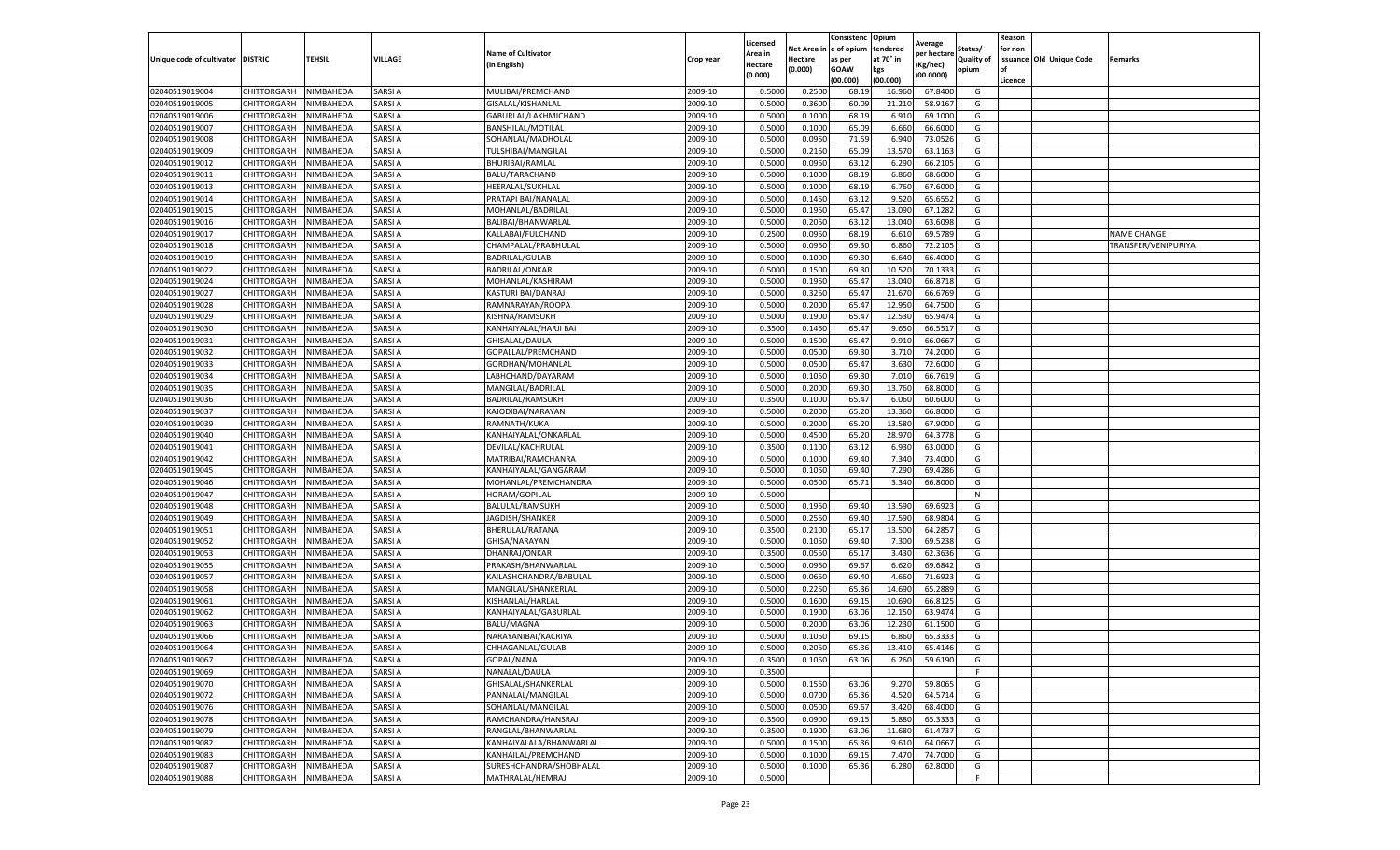|                           |                       |           |               |                             |           | Licensed |         | Consistenc             | Opium     |                        |                   | Reason  |                          |                    |
|---------------------------|-----------------------|-----------|---------------|-----------------------------|-----------|----------|---------|------------------------|-----------|------------------------|-------------------|---------|--------------------------|--------------------|
|                           |                       |           |               | <b>Name of Cultivator</b>   |           | Area in  |         | Net Area in e of opium | tendered  | Average<br>per hectare | Status/           | for non |                          |                    |
| Unique code of cultivator | <b>DISTRIC</b>        | TEHSIL    | VILLAGE       | in English)                 | Crop year | Hectare  | Hectare | as per                 | at 70° in | (Kg/hec                | <b>Quality of</b> |         | issuance Old Unique Code | <b>Remarks</b>     |
|                           |                       |           |               |                             |           | (0.000)  | (0.000) | <b>GOAW</b>            | kgs       | (00.0000)              | opium             |         |                          |                    |
|                           |                       |           |               |                             |           |          |         | (00.000)               | (00.000)  |                        |                   | Licence |                          |                    |
| 02040519019090            | CHITTORGARH           | NIMBAHEDA | SARSI A       | KISHANLAL/NARAYAN           | 2009-10   | 0.5000   | 0.1950  | 69.1                   | 13.63     | 69.897                 | G                 |         |                          |                    |
| 02040519019095            | CHITTORGARH           | NIMBAHEDA | SARSI A       | CHHAGANLAL/MODIRAM          | 2009-10   | 0.5000   | 0.1450  | 65.36                  | 9.480     | 65.3793                | G                 |         |                          |                    |
| 02040519019096            | CHITTORGARH           | NIMBAHEDA | SARSI A       | FULCHAND BANSILAL/KISHANLAL | 2009-10   | 0.5000   | 0.1900  | 63.06                  | 12.250    | 64.4737                | G                 |         |                          | TRANSFER/SARSI-B   |
| 02040519019054            | CHITTORGARH           | NIMBAHEDA | SARSI A       | RAMNARAYAN/HARLAL           | 2009-10   | 0.5000   | 0.1550  | 65.36                  | 9.960     | 64.2581                | G                 |         |                          |                    |
| 02040519019094            | <b>CHITTORGARH</b>    | NIMBAHEDA | SARSI A       | KANIYALAL/RAMSUKH           | 2009-10   | 0.3500   | 0.3350  | 60.09                  | 19.29     | 57.5821                | G                 |         |                          |                    |
| 02040519019093            | CHITTORGARH           | NIMBAHEDA | SARSI A       | RAMLAL/KUKA                 | 2009-10   | 0.5000   | 0.1550  | 69.15                  | 11.23     | 72.4516                | G                 |         |                          |                    |
| 02040519019201            | CHITTORGARH           | NIMBAHEDA | SARSI A       | LILABAI/GOPAL               | 2009-10   | 0.5000   | 0.1900  | 63.06                  | 11.860    | 62.4211                | G                 |         | 02040519003186           | <b>TRANSFER</b>    |
| 02040519019038            | CHITTORGARH           | NIMBAHEDA | SARSI A       | BHERULAL/DAYARAM            | 2009-10   | 0.2500   | 0.1200  | 68.29                  | 7.920     | 66.0000                | G                 |         |                          |                    |
| 02040519019198            | CHITTORGARH           | NIMBAHEDA | SARSI A       | LABHCHAND/MATHURALAL        | 2009-10   | 0.5000   | 0.2050  | 65.36                  | 13.090    | 63.8537                | G                 |         |                          |                    |
| 02040519019195            | CHITTORGARH           | NIMBAHEDA | SARSI B       | SOHANLAL/MANGILAL           | 2009-10   | 0.5000   | 0.2000  | 65.33                  | 12.770    | 63.8500                | G                 |         |                          |                    |
| 02040519019097            | CHITTORGARH           | NIMBAHEDA | SARSI B       | DEVILAL/GORILAL             | 2009-10   | 0.5000   | 0.0950  | 68.23                  | 6.750     | 71.0526                | G                 |         |                          |                    |
| 02040519019098            | CHITTORGARH           | NIMBAHEDA | SARSI B       | <b>BHOLI BAI/JAIKISHAN</b>  | 2009-10   | 0.5000   | 0.2000  | 68.45                  | 13.81     | 69.0500                | G                 |         |                          |                    |
| 02040519019100            | CHITTORGARH           | NIMBAHEDA | SARSI B       | SHOBHALAL/AUNKAR            | 2009-10   | 0.5000   | 0.2000  | 64.85                  | 13.02     | 65.1000                | G                 | 01      |                          |                    |
| 02040519019102            | CHITTORGARH           | NIMBAHEDA | SARSI B       | BADRILAL/SHANKARLAL         | 2009-10   | 0.2500   | 0.1000  | 68.44                  | 6.82      | 68.2000                | G                 |         |                          | <b>NAME CHANGE</b> |
| 02040519019103            | CHITTORGARH           | NIMBAHEDA | SARSI B       | SUKHLAL/HEMRAJ              | 2009-10   | 0.5000   | 0.4750  | 68.45                  | 31.92     | 67.2000                | G                 |         |                          |                    |
| 02040519019104            | CHITTORGARH           | NIMBAHEDA | SARSI B       | GHISALAL/NARAIN             | 2009-10   | 0.5000   | 0.2350  | 62.31                  | 14.53     | 61.8298                | G                 |         |                          |                    |
| 02040519019105            | CHITTORGARH           | NIMBAHEDA | SARSI B       | BHAIRULAL/PREMCHAND         | 2009-10   | 0.5000   | 0.2800  | 65.33                  | 17.320    | 61.8571                | G                 |         |                          |                    |
| 02040519019106            | CHITTORGARH           | NIMBAHEDA | SARSI B       | MANGILAL/PARBHULAL          | 2009-10   | 0.5000   | 0.0500  | 68.44                  | 3.300     | 66.0000                | G                 |         |                          |                    |
| 02040519019107            | CHITTORGARH           | NIMBAHEDA | SARSI B       | BANSILAL/KANRAM             | 2009-10   | 0.5000   | 0.1250  | 62.31                  | 8.03      | 64.2400                | G                 |         |                          |                    |
| 02040519019108            | CHITTORGARH           | NIMBAHEDA | SARSI B       | MANGILAL/DEVA               | 2009-10   | 0.5000   | 0.1000  | 65.33                  | 6.400     | 64.0000                | G                 |         |                          |                    |
| 02040519019110            | CHITTORGARH           | NIMBAHEDA | SARSI B       | JANIBAI/MANGILAL            | 2009-10   | 0.5000   | 0.2050  | 62.25                  | 13.300    | 64.8780                | G                 |         |                          |                    |
| 02040519019112            | CHITTORGARH           | NIMBAHEDA | SARSI B       | MOHAN/UNKAR                 | 2009-10   | 0.5000   | 0.0600  | 62.25                  | 3.700     | 61.6667                | G                 |         |                          |                    |
| 02040519019113            | CHITTORGARH           | NIMBAHEDA | SARSI B       | RATANLAL/HUKMA              | 2009-10   | 0.5000   | 0.2000  | 62.25                  | 13.020    | 65.1000                | G                 |         |                          |                    |
| 02040519019114            | CHITTORGARH           | NIMBAHEDA | SARSI B       | SHANKARLAL/MOTILAL          | 2009-10   | 0.5000   | 0.0950  | 68.44                  | 7.550     | 79.4737                | G                 |         |                          |                    |
| 02040519019115            | CHITTORGARH           | NIMBAHEDA | SARSI B       | SHAMBUBAI/SHUKHLAL          | 2009-10   | 0.3500   | 0.2400  | 65.33                  | 14.67     | 61.1250                | G                 |         |                          |                    |
| 02040519019118            | CHITTORGARH           | NIMBAHEDA | SARSI B       | JAGNNATH/BALU               | 2009-10   | 0.5000   | 0.2500  | 63.35                  | 15.880    | 63.5200                | G                 |         |                          |                    |
| 02040519019119            | CHITTORGARH           | NIMBAHEDA | SARSI B       | PRABHULAL/BHANWARLAL        | 2009-10   | 0.5000   | 0.1000  | 68.45                  | 6.88      | 68.8000                | G                 |         |                          |                    |
| 02040519019120            | CHITTORGARH           | NIMBAHEDA | SARSI B       | HIRALAL/JAIRAM              | 2009-10   | 0.5000   | 0.1000  | 65.33                  | 6.51      | 65.1000                | G                 |         |                          |                    |
| 02040519019121            | CHITTORGARH           | NIMBAHEDA | SARSI B       | PARBHU/GABUR                | 2009-10   | 0.5000   | 0.2000  | 65.33                  | 12.460    | 62.3000                | G                 |         |                          |                    |
| 02040519019122            | CHITTORGARH           | NIMBAHEDA | SARSI B       | <b>BADRI/NARAIN</b>         | 2009-10   | 0.5000   | 0.1000  | 65.33                  | 6.730     | 67.3000                | G                 |         |                          |                    |
| 02040519019123            | CHITTORGARH           | NIMBAHEDA | SARSI B       | NANIBAI/JAGDISH             | 2009-10   | 0.2500   | 0.1950  | 60.1                   | 11.72     | 60.1026                | G                 |         |                          |                    |
| 02040519019124            | CHITTORGARH           | NIMBAHEDA | SARSI B       | KISHNA/KESHURAM             | 2009-10   | 0.5000   | 0.1900  | 60.1                   | 11.660    | 61.3684                | G                 |         |                          |                    |
| 02040519019126            | CHITTORGARH           | NIMBAHEDA | SARSI B       | RUKMANI BAI/BHANWARLAI      | 2009-10   | 0.5000   | 0.0700  | 65.33                  | 4.82      | 68.8571                | G                 |         |                          |                    |
| 02040519019127            | CHITTORGARH           | NIMBAHEDA | SARSI B       | BALU/NARAYAN                | 2009-10   | 0.5000   | 0.1250  | 68.44                  | 8.71      | 69.6800                | G                 |         |                          |                    |
| 02040519019128            | CHITTORGARH           | NIMBAHEDA | SARSI B       | NANIBAI/MANGILAL            | 2009-10   | 0.5000   | 0.1000  | 68.45                  | 6.650     | 66.5000                | G                 |         |                          |                    |
| 02040519019130            | CHITTORGARH           | NIMBAHEDA | SARSI B       | LABHCHAND/DEVA              | 2009-10   | 0.5000   | 0.1750  | 68.44                  | 11.52     | 65.8286                | G                 |         |                          |                    |
| 02040519019134            | CHITTORGARH           | NIMBAHEDA | SARSI B       | BABULAL/MANGILAL            | 2009-10   | 0.5000   | 0.1050  | 68.45                  | 6.920     | 65.9048                | G                 |         |                          |                    |
| 02040519019135            | CHITTORGARH           | NIMBAHEDA | SARSI B       | SHOBHALAL/BALU              | 2009-10   | 0.5000   | 0.1000  | 68.45                  | 7.000     | 70.0000                | G                 |         |                          |                    |
| 02040519019136            | CHITTORGARH           | NIMBAHEDA | SARSI B       | MOHANLAL/SITARAN            | 2009-10   | 0.5000   | 0.0950  | 71.11                  | 6.82      | 71.7895                | G                 |         |                          |                    |
| 02040519019137            | CHITTORGARH           | NIMBAHEDA | SARSI B       | MADHULAL/DAYARAM            | 2009-10   | 0.5000   | 0.1550  | 62.25                  | 9.520     | 61.4194                | G                 |         |                          |                    |
| 02040519019140            | CHITTORGARH           | NIMBAHEDA | SARSI B       | RAMESHWARLAL/KISHANLAL      | 2009-10   | 0.5000   | 0.0950  | 59.25                  | 5.52      | 58.1053                | G                 |         |                          |                    |
| 02040519019141            | CHITTORGARH           | NIMBAHEDA | SARSI B       | YAMUNALAL/GABURLAL          | 2009-10   | 0.5000   | 0.1800  | 64.85                  | 11.410    | 63.3889                | G                 |         |                          |                    |
| 02040519019143            | CHITTORGARH           | NIMBAHEDA | SARSI B       | MATHURALAL/PREMCHAND        | 2009-10   | 0.5000   | 0.3050  | 64.85                  | 19.600    | 64.2623                | G                 |         |                          |                    |
| 02040519019144            | CHITTORGARH           | NIMBAHEDA | SARSI B       | SOHNI BAI/NANALAI           | 2009-10   | 0.5000   | 0.1050  | 64.85                  | 7.020     | 66.8571                | G                 |         |                          |                    |
| 02040519019146            | CHITTORGARH           | NIMBAHEDA | SARSI B       | PREMCHAND/HOKMA             | 2009-10   | 0.5000   | 0.1800  | 68.45                  | 12.540    | 69.6667                | G                 |         |                          |                    |
| 02040519019147            | CHITTORGARH           | NIMBAHEDA | SARSI B       | KANHAILAL/KISHANLAI         | 2009-10   | 0.5000   | 0.0950  | 62.25                  | 6.18      | 65.0526                | G                 |         |                          |                    |
| 02040519019149            | CHITTORGARH           | NIMBAHEDA | SARSI B       | MOHANLAL/PREMCHAND          | 2009-10   | 0.5000   | 0.0950  | 68.61                  | 6.260     | 65.8947                | G                 |         |                          |                    |
| 02040519019152            | CHITTORGARH           | NIMBAHEDA | SARSI B       | BABULAL/GOKAL               | 2009-10   | 0.5000   | 0.2750  | 64.85                  | 17.660    | 64.2182                | G                 |         |                          |                    |
| 02040519019153            | CHITTORGARH NIMBAHEDA |           | SARSI B       | BHAGWAN/GOKAL               | 2009-10   | 0.5000   | 0.1000  | 68.61                  | 6.730     | 67.3000                | G                 |         |                          |                    |
| 02040519019154            | CHITTORGARH           | NIMBAHEDA | SARSI B       | CHHAGANLAL/PRABHULAL        | 2009-10   | 0.5000   | 0.4000  | 64.85                  | 25.570    | 63.9250                | G                 |         |                          |                    |
| 02040519019156            | <b>CHITTORGARH</b>    | NIMBAHEDA | SARSI B       | MOHANLAL/BHAGIRATH          | 2009-10   | 0.5000   | 0.2100  | 63.85                  | 13.920    | 66.2857                | G                 |         |                          |                    |
| 02040519019157            | <b>CHITTORGARH</b>    | NIMBAHEDA | SARSI B       | BHANWARLAL/NANALAL          | 2009-10   | 0.5000   | 0.1650  | 71.11                  | 11.380    | 68.9697                | G                 |         |                          |                    |
| 02040519019158            | <b>CHITTORGARH</b>    | NIMBAHEDA | SARSI B       | PRABHULAL/SHANKERLAL        | 2009-10   | 0.5000   | 0.0550  | 68.61                  | 3.790     | 68.9091                | G                 |         |                          |                    |
| 02040519019159            | <b>CHITTORGARH</b>    | NIMBAHEDA | <b>SARSIB</b> | <b>BADRILAL/GOPILAL</b>     | 2009-10   | 0.5000   | 0.0500  | 68.44                  | 3.210     | 64.2000                | G                 |         |                          |                    |
| 02040519019160            | CHITTORGARH           | NIMBAHEDA | SARSI B       | BABULAL/MATHURALAL          | 2009-10   | 0.5000   | 0.2200  | 68.44                  | 14.850    | 67.5000                | G                 |         |                          |                    |
| 02040519019161            | <b>CHITTORGARH</b>    | NIMBAHEDA | SARSI B       | LUXMINARAYAN/BHANWARLAL     | 2009-10   | 0.5000   | 0.2600  | 64.85                  | 17.010    | 65.4231                | G                 |         |                          |                    |
| 02040519019162            | CHITTORGARH           | NIMBAHEDA | SARSI B       | SHANKERLAL/PRABHULAL        | 2009-10   | 0.5000   | 0.3650  | 62.25                  | 21.920    | 60.0548                | G                 |         |                          |                    |
| 02040519019163            | CHITTORGARH           | NIMBAHEDA | SARSI B       | SHYAMLAL/DAYARAM            | 2009-10   | 0.5000   | 0.1000  | 64.85                  | 6.260     | 62.6000                | G                 |         |                          |                    |
| 02040519019168            | <b>CHITTORGARH</b>    | NIMBAHEDA | <b>SARSIB</b> | MATHURALALAL/KASHIRAM       | 2009-10   | 0.5000   | 0.2000  | 68.45                  | 13.680    | 68.4000                | G                 |         |                          |                    |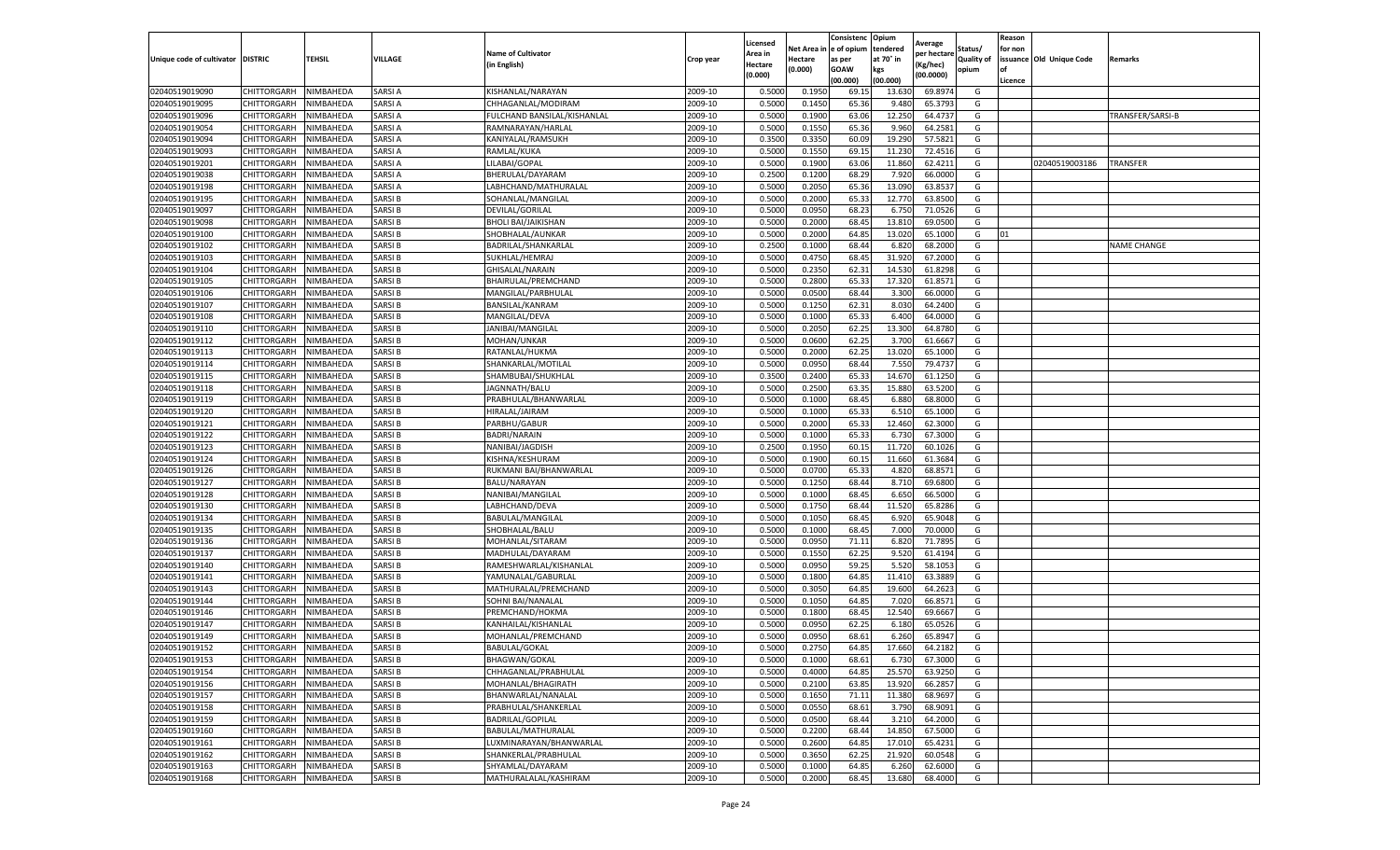|                                   |                            |                        |                      |                                              |                    | Licensed         |                  | Consistenc     | Opium            | Average            |                   | Reason  |                          |                  |
|-----------------------------------|----------------------------|------------------------|----------------------|----------------------------------------------|--------------------|------------------|------------------|----------------|------------------|--------------------|-------------------|---------|--------------------------|------------------|
|                                   |                            |                        |                      | <b>Name of Cultivator</b>                    |                    | Area in          | Net Area i       | e of opium     | tendered         | per hectare        | Status/           | for non |                          |                  |
| Unique code of cultivator DISTRIC |                            | TEHSIL                 | VILLAGE              | (in English)                                 | Crop year          | Hectare          | Hectare          | as per         | at 70° in        | (Kg/hec)           | <b>Quality of</b> |         | issuance Old Unique Code | Remarks          |
|                                   |                            |                        |                      |                                              |                    | (0.000)          | (0.000)          | <b>GOAW</b>    | kgs              | (00.0000)          | opium             |         |                          |                  |
|                                   |                            |                        |                      |                                              |                    |                  |                  | (00.000        | (00.000)         |                    |                   | Licence |                          |                  |
| 02040519019169                    | CHITTORGARH                | NIMBAHEDA              | SARSI B              | <b>GANGARAM/PYAR JI</b>                      | 2009-10            | 0.5000           | 0.1000           | 62.25          | 6.240            | 62.4000            | G                 |         |                          |                  |
| 02040519019170                    | CHITTORGARH                | NIMBAHEDA              | SARSI B              | MUKESH KUMAR/BANSHILAI                       | 2009-10            | 0.500            | 0.1000           | 68.45          | 6.860            | 68.6000            | G                 |         |                          |                  |
| 02040519019175                    | CHITTORGARH                | NIMBAHEDA              | SARSI B              | SURESHCHAND/MANGILAL                         | 2009-10            | 0.5000           | 0.0950           | 68.23          | 6.370            | 67.0526            | G                 |         |                          |                  |
| 02040519019177                    | CHITTORGARH                | NIMBAHEDA              | <b>SARSIB</b>        | RAMLAL/MATHURALAL                            | 2009-10            | 0.5000           | 0.1500           | 62.25          | 9.290            | 61.9333            | G                 |         |                          |                  |
| 02040519019178                    | CHITTORGARH                | NIMBAHEDA              | SARSI B              | JAMUNALAL/MOHANLAL                           | 2009-10            | 0.5000           | 0.0900           | 64.62          | 5.680            | 63.1111            | G                 |         |                          |                  |
| 02040519019180                    | CHITTORGARH                | NIMBAHEDA              | SARSI B              | GOPAL/NANALAL                                | 2009-10            | 0.5000           | 0.0950           | 62.21          | 5.760            | 60.6316            | G                 |         |                          |                  |
| 02040519019182                    | CHITTORGARH                | NIMBAHEDA              | SARSI B              | BABULAL/HIRALAL                              | 2009-10            | 0.5000           | 0.1900           | 64.62          | 12.410           | 65.3158            | G                 |         |                          |                  |
| 02040519019183                    | CHITTORGARH                | NIMBAHEDA              | SARSI B              | KISHANLAL/NARAYAN                            | 2009-10            | 0.500            | 0.1000           | 68.23          | 6.680            | 66.8000            | G                 |         |                          |                  |
| 02040519019184                    | CHITTORGARH                | NIMBAHEDA              | SARSI B              | TARACHAND/NANALAL                            | 2009-10            | 0.500            | 0.0500           | 71.11          | 3.650            | 73.0000            | G                 |         |                          |                  |
| 02040519019187                    | CHITTORGARH                | NIMBAHEDA              | SARSI B              | BHERULAL/KHEMRAJ                             | 2009-10            | 0.5000           | 0.1850           | 68.61          | 12.390           | 66.9730            | G                 |         |                          |                  |
| 02040519019189                    | CHITTORGARH                | NIMBAHEDA              | SARSI B              | PRABHULAL/RAMSUKH                            | 2009-10            | 0.3500           | 0.3100           | 64.62          | 19.640           | 63.3548            | G                 |         |                          |                  |
| 02040519019191                    | CHITTORGARH                | NIMBAHEDA              | SARSI B              | KISHANLAL/CHUNNILAL                          | 2009-10            | 0.5000           | 0.2500           | 64.62          | 16.420           | 65.6800            | G                 |         |                          |                  |
| 02040519019192                    | CHITTORGARH                | NIMBAHEDA              | SARSI B              | RAMESHWARLAL/GABURLAL                        | 2009-10            | 0.5000           | 0.1000           | 64.62          | 6.490            | 64.9000            | G                 |         |                          |                  |
| 02040519019129                    | CHITTORGARH                | NIMBAHEDA              | SARSI B              | <b>BALI BAI/DHAPU BAI</b>                    | 2009-10            | 0.500            | 0.2000           | 71.11          | 14.280           | 71.4000            | G                 |         |                          |                  |
| 02040519019111                    | CHITTORGARH                | NIMBAHEDA              | SARSI B              | SUKHLAL/NANA                                 | 2009-10            | 0.5000           | 0.1000           | 64.62          | 6.640            | 66.4000            | G                 |         |                          |                  |
| 02040519019117                    | CHITTORGARH                | NIMBAHEDA              | SARSI B              | GOPAL/NANALAL                                | 2009-10            | 0.5000           | 0.1950           | 64.62          | 12.700           | 65.1282            | G                 |         |                          |                  |
| 02040519019167                    | CHITTORGARH                | NIMBAHEDA              | SARSI B              | DINESH/MOTILAL                               | 2009-10            | 0.500            | 0.0900           | 64.62          | 5.430            | 60.333             | G                 |         |                          |                  |
| 02040519019190                    | CHITTORGARH                | NIMBAHEDA              | SARSI B              | RUKMANIBAI/SUKHLAL                           | 2009-10            | 0.3500           | 0.2150           | 62.21          | 13.280           | 61.7674            | G                 |         |                          |                  |
| 02040519019109                    | CHITTORGARH                | NIMBAHEDA              | SARSI B              | BADRILAL/SEETARAM                            | 2009-10            | 0.500            | 0.2800           | 62.21          | 17.210           | 61.4643            | G                 |         |                          |                  |
| 02040519019138                    | CHITTORGARH                | NIMBAHEDA              | SARSI B              | NANDLAL/CHGANLAL                             | 2009-10            | 0.5000           | 0.1050           | 68.61          | 7.160            | 68.1905            | G                 |         |                          |                  |
| 02040519019164                    | CHITTORGARH                | NIMBAHEDA              | SARSI B              | RAMESVARLAL/NARAYAN                          | 2009-10            | 0.5000           | 0.1900           | 62.21          | 12.050           | 63.4211            | G                 |         |                          |                  |
| 02040519019174                    | CHITTORGARH                | NIMBAHEDA              | SARSI B              | GHISALAL/LALAJI                              | 2009-10            | 0.3500           |                  |                |                  |                    | F.                |         |                          |                  |
| 02040519019188                    | CHITTORGARH                | NIMBAHEDA              | <b>SARSIB</b>        | KELASHIBAI/PRABHULAL                         | 2009-10            | 0.2500           | 0.1000           | 68.61          | 6.640            | 66.4000            | G                 |         |                          |                  |
| 02040519019196                    | CHITTORGARH                | NIMBAHEDA              | SARSI B              | <b>GITA BAI/DOLATRAM</b>                     | 2009-10            | 0.3500           | 0.1100           | 53.39          | 5.890            | 53.5455            | G                 | 04      |                          |                  |
| 02040519019200                    | CHITTORGARH                | NIMBAHEDA              | SARSI B              | JAYRAM/NANDA                                 | 2009-10            | 0.3500           | 0.1000           | 65.14          | 6.560            | 65.6000            | G                 |         |                          |                  |
| 02040519019101                    | CHITTORGARH                | NIMBAHEDA              | SARSI B              | <b>BALI BAI/JANKILAL</b>                     | 2009-10            | 0.2500           | 0.1050           | 68.61          | 7.150            | 68.0952            | G                 |         |                          |                  |
| 02040519019202                    | CHITTORGARH                | NIMBAHEDA              | SARSI B              | LUXMINARAYAN/NANDLAL                         | 2009-10            | 0.5000           | 0.0950           | 68.61          | 6.620            | 69.6842            | G                 |         | 02040519003052           | <b>TRANSFER</b>  |
| 02040519019203                    | CHITTORGARH                | NIMBAHEDA              | SARSI B              | RADHAKISHAN/HEERALAL                         | 2009-10            | 0.2500           | 0.0900           | 64.82          | 5.970            | 66.3333            | G                 |         | 02040519015135           | <b>TRANSFER</b>  |
| 02040519021027                    | CHITTORGARH                | NIMBAHEDA              | SHRIPURA             | <b>BADRI LAL/SHRI LAL</b>                    | 2009-10            | 0.5000           | 0.2000           | 62.12          | 12.790           | 63.9500            | G                 |         |                          |                  |
| 02040519021001                    | CHITTORGARH                | NIMBAHEDA              | SHRIPURA             | GENDIBAI/RAMLAL                              | 2009-10            | 0.5000           | 0.4300           | 62.12          | 25.200           | 58.6047            | G                 |         |                          |                  |
| 02040519021003                    | CHITTORGARH                | NIMBAHEDA              | SHRIPURA             | BANSHILAL/BHURA                              | 2009-10            | 0.5000           | 0.3350           | 66.87          | 22.960           | 68.5373            | G                 |         |                          |                  |
| 02040519021004                    | CHITTORGARH                | NIMBAHEDA              | <b>SHRIPURA</b>      | KANA/NARAYAN                                 | 2009-10            | 0.5000           | 0.3450           | 65.1           | 22.460           | 65.1014            | G                 |         |                          |                  |
| 02040519021005                    | CHITTORGARH                | NIMBAHEDA              | SHRIPURA             | LAKSHMICHAND/BHERA                           | 2009-10            | 0.500            | 0.5000           | 62.1           | 31.850           | 63.7000            | G                 |         |                          |                  |
| 02040519021007                    | CHITTORGARH                | NIMBAHEDA              | SHRIPURA             | SOHNIBAI/BARDICHAND                          | 2009-10            | 0.5000           | 0.3050           | 62.1           | 19.080           | 62.5574            | G                 |         |                          |                  |
| 02040519021008                    | CHITTORGARH                | NIMBAHEDA              | <b>SHRIPURA</b>      | NARAYAN/HEERALAL                             | 2009-10            | 0.5000           | 0.3900           | 62.12          | 24.400           | 62.5641            | G                 |         |                          |                  |
| 02040519021009                    | CHITTORGARH                | NIMBAHEDA              | SHRIPURA             | SURECHAND/CHHAGANLAL                         | 2009-10            | 0.5000           | 0.1950           | 62.12          | 12.730           | 65.2821            | G                 |         |                          |                  |
| 02040519021010                    | CHITTORGARH                | NIMBAHEDA              | SHRIPURA             | JAGDISH/BADRILAL                             | 2009-10            | 0.5000           | 0.2000           | 62.12          | 12.610           | 63.0500            | G                 |         |                          |                  |
| 02040519021011                    | CHITTORGARH                | NIMBAHEDA              | SHRIPURA             | MANGILAL/CHHAGANLAI                          | 2009-10            | 0.5000           | 0.2050           | 65.13          | 13.490           | 65.8049            | G                 |         |                          |                  |
| 02040519021014                    | CHITTORGARH                | NIMBAHEDA              | SHRIPURA             | AMARCHAND/DHANNA                             | 2009-10            | 0.3500           | 0.3000           | 62.1           | 17.530           | 58.433             | G                 |         |                          | TRANSFER/NIMBODA |
| 02040519021017                    | CHITTORGARH                | NIMBAHEDA              | SHRIPURA             | MANGILAL/BADRI LAL                           | 2009-10            | 0.5000           | 0.1950           | 59.20          | 11.600           | 59.4872            | G                 |         |                          |                  |
| 02040519021018                    | CHITTORGARH                | NIMBAHEDA              | SHRIPURA             | CHHGANLAL/NARAYAN                            | 2009-10            | 0.500            | 0.3500           | 62.1           | 22.140           | 63.2571            | G                 |         |                          |                  |
| 02040519021020                    | CHITTORGARH                | NIMBAHEDA              | SHRIPURA             | BADRILAL/NARAYAN                             | 2009-10            | 0.5000           | 0.2000           | 59.20          | 11.770           | 58.8500            | G                 |         |                          |                  |
| 02040519021021                    | CHITTORGARH                | NIMBAHEDA              | SHRIPURA             | MANGILAL/BARDICHAND                          | 2009-10            | 0.5000           | 0.2200           | 66.87          | 15.030           | 68.3182            | G                 |         |                          |                  |
| 02040519021022                    | CHITTORGARH                | NIMBAHEDA              | SHRIPURA             | MOHANLAL/BANSHILAL                           | 2009-10            | 0.5000           | 0.3850           | 62.12          | 24.080           | 62.5455            | G                 |         |                          |                  |
| 02040519021023                    | CHITTORGARH                | NIMBAHEDA              | SHRIPURA             | KISHANLAL/GHASI                              | 2009-10            | 0.5000           | 0.2000           | 65.91          | 13.480           | 67.4000            | G                 |         |                          |                  |
| 02040519021024                    | CHITTORGARH                | NIMBAHEDA              | SHRIPURA             | MOHANLAL/GORILAL                             | 2009-10            | 0.500            | 0.2150           | 59.20          | 11.97            | 55.6744            | G                 | 04      |                          |                  |
| 02040519021025                    | CHITTORGARH                | NIMBAHEDA              | SHRIPURA             | RAM PYARI/BHERU LAL                          | 2009-10            | 0.500            | 0.3000           | 66.87          | 20.11            | 67.0333            | G                 |         |                          |                  |
| 02040519021026                    | CHITTORGARH                | NIMBAHEDA              | SHRIPURA             | BHERULAL/HEERALAL                            | 2009-10            | 0.5000           | 0.3000           | 65.13          | 19.720           | 65.7333            | G                 |         |                          |                  |
|                                   |                            |                        |                      |                                              | 2009-10            |                  |                  |                |                  |                    | G                 |         |                          |                  |
| 02040519021030<br>02040519021031  | CHITTORGARH<br>CHITTORGARH | NIMBAHEDA<br>NIMBAHEDA | SHRIPURA<br>SHRIPURA | BHERULAL/KANHAIYALAL<br>LABHCHNAD/BHANWARLAL | 2009-10            | 0.5000<br>0.5000 | 0.2900<br>0.2000 | 62.01<br>62.01 | 18.040<br>12.420 | 62.2069<br>62.1000 | G                 |         |                          |                  |
| 02040519021033                    | CHITTORGARH                | NIMBAHEDA              | SHRIPURA             | NANDUBAI/MANGILAL                            | 2009-10            | 0.3500           |                  |                |                  |                    | F.                |         |                          |                  |
|                                   |                            |                        |                      |                                              |                    |                  |                  |                |                  |                    |                   |         |                          |                  |
| 02040519021034                    | CHITTORGARH                | NIMBAHEDA              | SHRIPURA             | KALURAM/NANA CHAMAR                          | 2009-10<br>2009-10 | 0.5000           | 0.2000           | 62.01<br>66.87 | 12.590           | 62.9500            | G                 |         |                          |                  |
| 02040519021035                    | CHITTORGARH                | NIMBAHEDA              | SHRIPURA             | KAMLA BAI/TARACHAND JI                       |                    | 0.5000           | 0.2050           |                | 13.640           | 66.5366            | G                 |         |                          |                  |
| 02040519021036                    | CHITTORGARH                | NIMBAHEDA              | <b>SHRIPURA</b>      | RAMESH/JALAM JI                              | 2009-10            | 0.5000           | 0.2950           | 62.01          | 18.820           | 63.7966            | G                 |         |                          |                  |
| 02040519021037                    | CHITTORGARH                | NIMBAHEDA              | SHRIPURA             | MATHURALAL/PANNALAL                          | 2009-10            | 0.5000           | 0.3500           | 62.01          | 20.470           | 58.4857            | G                 |         |                          |                  |
| 02040519021040                    | CHITTORGARH                | NIMBAHEDA              | SHRIPURA             | DAMORLAL/BANSHILAL                           | 2009-10            | 0.5000           | 0.4650           | 62.01          | 29.300           | 63.0108            | G                 |         |                          |                  |
| 02040519021043                    | CHITTORGARH                | NIMBAHEDA              | SHRIPURA             | JANI BAI/RATANLAL                            | 2009-10            | 0.5000           | 0.4050           | 59.20          | 24.190           | 59.7284            | G                 |         |                          |                  |
| 02040519021041                    | CHITTORGARH                | NIMBAHEDA              | SHRIPURA             | KISHANLAL/BANSHILAL DHAKAD                   | 2009-10            | 0.5000           | 0.3750           | 66.7           | 25.970           | 69.2533            | G                 |         |                          |                  |
| 02040519021046                    | CHITTORGARH                | NIMBAHEDA              | SHRIPURA             | RUPLAL/NARAYAN JI DHAKAD                     | 2009-10            | 0.5000           | 0.2000           | 65.91          | 13.160           | 65.8000            | G                 |         |                          |                  |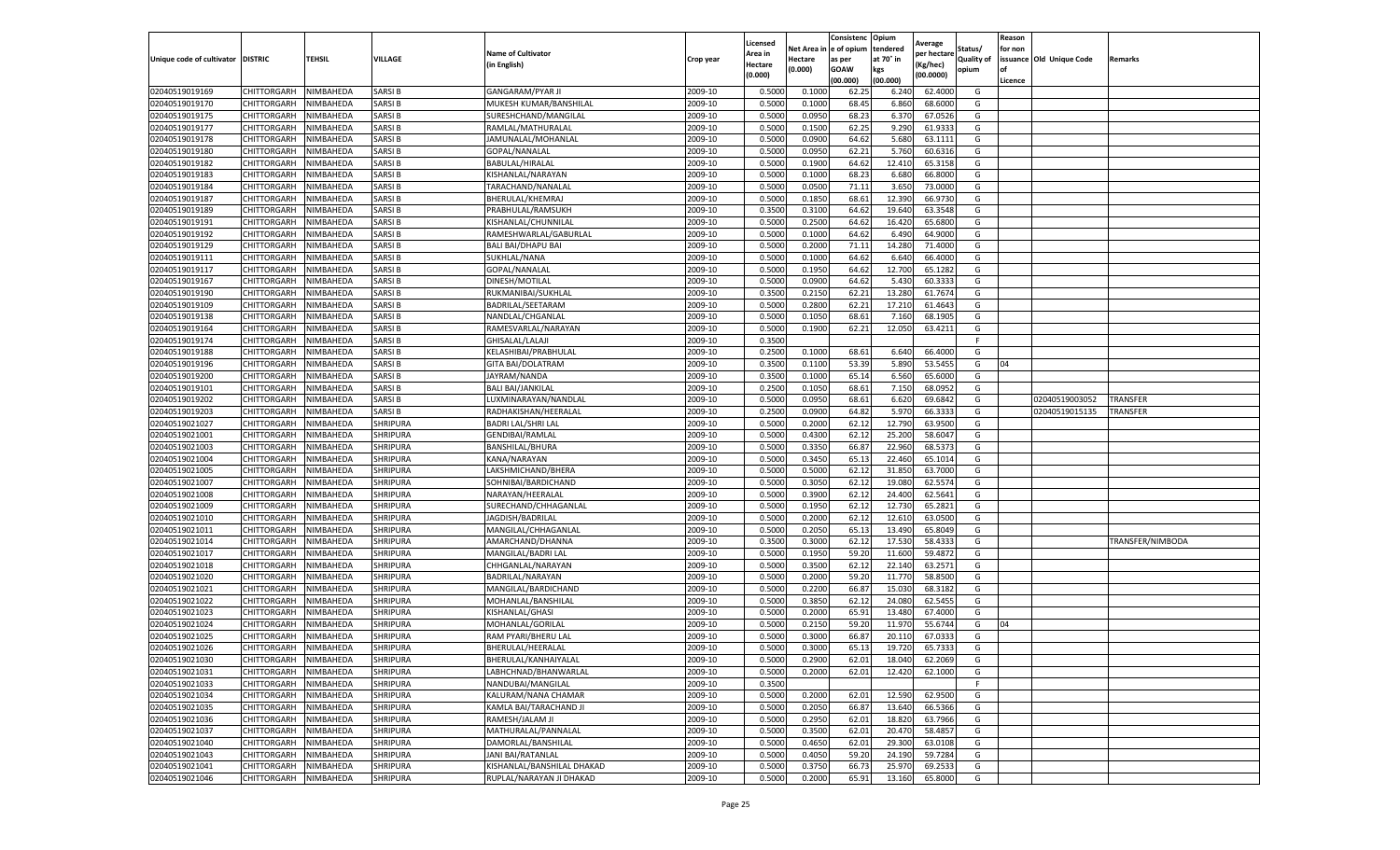|                                   |                            |                        |                             |                                          |                    | Licensed         |                  | Consistenc     | Opium           | Average            |                   | Reason  |                          |                    |
|-----------------------------------|----------------------------|------------------------|-----------------------------|------------------------------------------|--------------------|------------------|------------------|----------------|-----------------|--------------------|-------------------|---------|--------------------------|--------------------|
|                                   |                            |                        |                             | <b>Name of Cultivator</b>                |                    | Area in          | Net Area i       | e of opium     | tendered        | per hectare        | Status/           | for non |                          |                    |
| Unique code of cultivator DISTRIC |                            | TEHSIL                 | VILLAGE                     | (in English)                             | Crop year          | Hectare          | Hectare          | as per         | at 70° in       | (Kg/hec)           | <b>Quality of</b> |         | issuance Old Unique Code | Remarks            |
|                                   |                            |                        |                             |                                          |                    | (0.000)          | (0.000)          | <b>GOAW</b>    | kgs             | (00.0000)          | opium             |         |                          |                    |
|                                   |                            |                        |                             |                                          |                    |                  |                  | (00.000)       | (00.000)        |                    |                   | Licence |                          |                    |
| 02040519021047                    | CHITTORGARH                | NIMBAHEDA              | <b>SHRIPURA</b>             | HIRALAL/CHUNNILAL DHAKAD                 | 2009-10            | 0.5000           | 0.1750           | 66.87          | 11.420          | 65.2571            | G                 |         |                          |                    |
| 02040519021048                    | CHITTORGARH                | NIMBAHEDA<br>NIMBAHEDA | SHRIPURA                    | DOLATRAM/HEMRAJ DHAKAD                   | 2009-10<br>2009-10 | 0.500            | 0.2050           | 62.01          | 12.82           | 62.5366            | G                 |         |                          |                    |
| 02040519021049                    | CHITTORGARH                |                        | SHRIPURA                    | KUKA/DHANNA<br>SHANKARLAL/NATHULAL       |                    | 0.5000           | 0.3000           | 59.20          | 17.860          | 59.5333            | G                 |         |                          | TRANSFER/NIMBODA   |
| 02040519021050                    | CHITTORGARH                | NIMBAHEDA              | <b>SHRIPURA</b><br>SHRIPURA |                                          | 2009-10            | 0.5000           | 0.4050           | 62.01          | 25.550          | 63.0864            | G                 |         |                          |                    |
| 02040519021051<br>02040519021052  | CHITTORGARH                | NIMBAHEDA<br>NIMBAHEDA | SHRIPURA                    | SOHANLAL/NATHURAM                        | 2009-10<br>2009-10 | 0.5000<br>0.5000 | 0.2000<br>0.1950 | 62.01<br>65.91 | 12.550<br>13.12 | 62.7500<br>67.2821 | G<br>G            |         |                          |                    |
| 02040519021053                    | CHITTORGARH<br>CHITTORGARH | NIMBAHEDA              | SHRIPURA                    | BHERULAL/NATHULAL                        | 2009-10            | 0.5000           | 0.2000           | 65.91          | 13.430          | 67.1500            | G                 |         |                          |                    |
| 02040519021054                    |                            |                        |                             | JHECHAND/NATHURAM                        | 2009-10            | 0.500            | 0.2000           | 62.01          | 12.420          | 62.1000            |                   |         |                          |                    |
| 02040519021055                    | CHITTORGARH<br>CHITTORGARH | NIMBAHEDA              | SHRIPURA<br><b>SHRIPURA</b> | SHOBHALAL/KUKA<br>MHDANLAL/SOBHALAL      | 2009-10            |                  | 0.3800           |                |                 |                    | G                 |         |                          |                    |
| 02040519021028                    | CHITTORGARH                | NIMBAHEDA<br>NIMBAHEDA | SHRIPURA                    | DANRAJ/NATHU JI                          | 2009-10            | 0.500<br>0.2500  | 0.0950           | 61.76<br>66.87 | 24.310<br>6.610 | 63.9737<br>69.5789 | G<br>G            |         |                          |                    |
| 02040519021013                    | CHITTORGARH                | NIMBAHEDA              | SHRIPURA                    | MANGURAM/DANA J                          | 2009-10            | 0.2500           | 0.2050           | 65.91          | 12.880          | 62.8293            | G                 |         |                          | TRANSFER/NIMBODA   |
| 02040519021012                    | CHITTORGARH                | NIMBAHEDA              | <b>SHRIPURA</b>             | NANDRAM/MANGI LAL                        | 2009-10            | 0.2500           | 0.2550           | 56.18          | 13.69           | 53.6863            | G                 | 04      |                          |                    |
| 02040519022018                    | CHITTORGARH                | NIMBAHEDA              | VENIPURIYA                  | PARBHU/MATHRALAL                         | 2009-10            | 0.5000           | 0.3450           | 65.14          | 21.47           | 62.2319            | G                 |         |                          |                    |
| 02040519022001                    |                            |                        | VENIPURIYA                  |                                          | 2009-10            | 0.500            | 0.1500           | 65.1           | 9.780           | 65.2000            |                   |         |                          |                    |
|                                   | CHITTORGARH<br>CHITTORGARH | NIMBAHEDA<br>NIMBAHEDA |                             | MANGIBAI/SUKHLAL                         | 2009-10            | 0.5000           |                  | 65.14          | 13.010          |                    | G<br>G            |         |                          |                    |
| 02040519022002                    |                            |                        | VENIPURIYA                  | HEERALAL/KASHIRAM                        | 2009-10            | 0.2500           | 0.1950<br>0.2050 | 66.87          |                 | 66.7179<br>68.6829 |                   |         |                          |                    |
| 02040519022004<br>02040519022005  | CHITTORGARH                | NIMBAHEDA              | VENIPURIYA                  | LALURAM/JETMAL                           | 2009-10            | 0.500            | 0.3850           |                | 14.080<br>25.23 |                    | G                 |         |                          |                    |
| 02040519022006                    | CHITTORGARH                | NIMBAHEDA              | VENIPURIYA                  | GHISIBAI/MATHURALAL                      |                    |                  |                  | 65.1           |                 | 65.532<br>62.4500  | G<br>G            |         |                          |                    |
|                                   | CHITTORGARH<br>CHITTORGARH | NIMBAHEDA              | VENIPURIYA                  | NANALAL/KASHIRAM                         | 2009-10            | 0.5000           | 0.2000           | 62.21          | 12.490          |                    |                   |         |                          |                    |
| 02040519022007                    |                            | NIMBAHEDA              | VENIPURIYA<br>VENIPURIYA    | DHAPUBAI/LAXMICHAND                      | 2009-10            | 0.5000           |                  |                |                 |                    | N                 |         |                          |                    |
| 02040519022008                    | CHITTORGARH                | VIMBAHEDA              | VENIPURIYA                  | MANGHI BAI/PARBHULAL                     | 2009-10<br>2009-10 | 0.5000<br>0.2500 | 0.1400           | 62.21          | 8.27            | 59.0714            | G                 |         |                          |                    |
| 02040519022009                    | CHITTORGARH<br>CHITTORGARH | NIMBAHEDA              |                             | KASTURI BAI/NATHULAL                     | 2009-10            |                  | 0.1900           | 65.14          | 12.340          | 64.9474            | G                 |         |                          | <b>NAME CHANGE</b> |
| 02040519022010                    | CHITTORGARH                | NIMBAHEDA              | VENIPURIYA<br>VENIPURIYA    | NARULAL/DHANRAJ                          |                    | 0.5000<br>0.5000 | 0.2000           | 65.14          | 13.110          | 65.5500            | G<br>F.           |         |                          |                    |
| 02040519022011                    | CHITTORGARH                | NIMBAHEDA<br>NIMBAHEDA | VENIPURIYA                  | BHAGWAN/GABUR<br>SHAMLAL/BHAVARLAL       | 2009-10<br>2009-10 | 0.5000           | 0.1000           | 65.14          |                 |                    | G                 |         |                          |                    |
| 02040519022012<br>02040519022014  | CHITTORGARH                |                        |                             |                                          |                    |                  | 0.2950           |                | 6.320<br>18.42  | 63.2000<br>62.4407 |                   |         |                          |                    |
|                                   | CHITTORGARH                | NIMBAHEDA<br>NIMBAHEDA | VENIPURIYA<br>VENIPURIYA    | <b>BOTLAL/GOGA</b>                       | 2009-10<br>2009-10 | 0.5000<br>0.5000 | 0.1050           | 68.23<br>71.11 | 7.600           | 72.3810            | G<br>G            |         |                          |                    |
| 02040519022015                    |                            |                        |                             | NANDLAL/JEETMAL                          |                    |                  |                  |                |                 |                    |                   |         |                          |                    |
| 02040519022016<br>02040519022017  | CHITTORGARH                | NIMBAHEDA<br>NIMBAHEDA | VENIPURIYA<br>VENIPURIYA    | KASTURIBAI/NANDLAL<br>HANGAMIBAI/NANURAM | 2009-10<br>2009-10 | 0.500<br>0.5000  | 0.1650<br>0.1000 | 62.22          | 10.280<br>6.250 | 62.3030<br>62.5000 | G<br>G            |         |                          |                    |
| 02040519022020                    | CHITTORGARH<br>CHITTORGARH | NIMBAHEDA              | VENIPURIYA                  | KISHANLAL/BHANWARLAL                     | 2009-10            | 0.5000           | 0.0900           | 62.28<br>68.23 | 6.210           | 69.0000            | G                 |         |                          |                    |
| 02040519022021                    | CHITTORGARH                | NIMBAHEDA              | VENIPURIYA                  | CHHAGANLAL/GABUR                         | 2009-10            | 0.5000           | 0.0950           | 68.23          | 6.230           | 65.5789            | G                 |         |                          |                    |
| 02040519022022                    | CHITTORGARH                | NIMBAHEDA              | VENIPURIYA                  | <b>GOPAL LAL/NANALAL</b>                 | 2009-10            | 0.5000           | 0.2700           | 68.23          | 17.590          | 65.1481            | G                 |         |                          |                    |
| 02040519022025                    | CHITTORGARH                | NIMBAHEDA              | VENIPURIYA                  | HUDIBAI/FULCHAND                         | 2009-10            | 0.2500           | 0.1000           | 62.28          | 6.220           | 62.2000            | G                 |         |                          |                    |
| 02040519022026                    | CHITTORGARH                | NIMBAHEDA              | VENIPURIYA                  | KANHAIYALAL/HARIKISHAN                   | 2009-10            | 0.500            | 0.1350           | 62.21          | 8.100           | 60.0000            | G                 |         |                          |                    |
| 02040519022029                    | CHITTORGARH                | NIMBAHEDA              | VENIPURIYA                  | BANSHILAL/KHAYALILAI                     | 2009-10            | 0.5000           | 0.1000           | 68.23          | 7.030           | 70.3000            | G                 |         |                          |                    |
| 02040519022030                    | CHITTORGARH                | NIMBAHEDA              | VENIPURIYA                  | NANALALAL/GOGAJI                         | 2009-10            | 0.5000           | 0.1400           | 71.11          | 9.620           | 68.7143            | G                 |         |                          |                    |
| 02040519022031                    | CHITTORGARH                | NIMBAHEDA              | VENIPURIYA                  | CHHAGANL/GHEESA                          | 2009-10            | 0.5000           | 0.2050           | 62.28          | 12.730          | 62.0976            | G                 |         |                          |                    |
| 02040519022033                    | CHITTORGARH                | NIMBAHEDA              | VENIPURIYA                  | DEVBAI/RAMCHANDRA                        | 2009-10            | 0.2500           | 0.1650           | 65.14          | 10.920          | 66.1818            | G                 |         |                          |                    |
| 02040519022035                    | CHITTORGARH                | NIMBAHEDA              | VENIPURIYA                  | BHANWARLAL/HUKMICHAND                    | 2009-10            | 0.5000           | 0.0950           | 62.28          | 5.880           | 61.8947            | G                 |         |                          |                    |
| 02040519022037                    | CHITTORGARH                | NIMBAHEDA              | VENIPURIYA                  | RAMLAL/BHANWARLAL                        | 2009-10            | 0.5000           | 0.0850           | 69.1           | 5.730           | 67.4118            | G                 |         |                          |                    |
| 02040519022039                    | CHITTORGARH                | NIMBAHEDA              | VENIPURIYA                  | MOOLCHAND/NATHURAM                       | 2009-10            | 0.5000           | 0.1850           | 65.13          | 12.140          | 65.6216            | G                 |         |                          | TRANSFER/RAVLIYA   |
| 02040519022040                    | CHITTORGARH                | NIMBAHEDA              | VENIPURIYA                  |                                          | 2009-10            | 0.500            | 0.1650           | 65.1           | 10.280          | 62.3030            | G                 |         |                          |                    |
| 02040519022041                    |                            |                        |                             | BALCHAND/SHANKERLAI                      | 2009-10            | 0.5000           | 0.1000           | 66.87          |                 | 66.4000            | G                 |         |                          |                    |
| 02040519022043                    | CHITTORGARH<br>CHITTORGARH | NIMBAHEDA<br>NIMBAHEDA | VENIPURIYA<br>VENIPURIYA    | SHUHAGIBAI/TULSIRAM<br>BADRILAL/KAJOD    | 2009-10            | 0.5000           | 0.2050           | 62.28          | 6.640<br>12.81  | 62.4878            | G                 |         |                          |                    |
| 02040519022046                    | CHITTORGARH                | NIMBAHEDA              | VENIPURIYA                  | GHISALAL/BOTLAL                          | 2009-10            | 0.5000           | 0.3050           | 62.28          | 18.800          | 61.6393            | G                 |         |                          |                    |
| 02040519022048                    | CHITTORGARH                | NIMBAHEDA              | VENIPURIYA                  | SHANTILAL/BHANWARLAL                     | 2009-10            | 0.5000           |                  |                |                 |                    | F                 |         |                          |                    |
| 02040519022051                    | CHITTORGARH                | NIMBAHEDA              | VENIPURIYA                  | MOOLCHAND/MATHURALAL                     | 2009-10            | 0.500            | 0.1850           | 66.87          | 11.630          | 62.8649            | G                 |         |                          |                    |
| 02040519022052                    | CHITTORGARH                | NIMBAHEDA              | VENIPURIYA                  | LABHCHAND/MOTIRAM                        | 2009-10            | 0.5000           | 0.0950           | 62.28          | 5.940           | 62.5263            | G                 |         |                          |                    |
| 02040519022053                    | CHITTORGARH                | NIMBAHEDA              | VENIPURIYA                  | KALURAM/NANALAL                          | 2009-10            | 0.5000           | 0.0950           | 65.13          | 5.780           | 60.8421            | G                 |         |                          |                    |
| 02040519022054                    | CHITTORGARH                | NIMBAHEDA              | VENIPURIYA                  | BHAGWANLAL/MANGILAL                      | 2009-10            | 0.5000           | 0.1000           | 65.13          | 6.620           | 66.2000            | G                 |         |                          |                    |
| 02040519022055                    | CHITTORGARH                | NIMBAHEDA              | VENIPURIYA                  | <b>BHURI BAI/BADRILAL</b>                | 2009-10            | 0.5000           | 0.1000           | 56.33          | 5.710           | 57.1000            | G                 |         |                          |                    |
| 02040519022036                    | CHITTORGARH                | NIMBAHEDA              | VENIPURIYA                  | SHANTILAL/RAMNARAYAN                     | 2009-10            | 0.5000           | 0.1600           | 65.13          | 10.420          | 65.1250            | G                 |         |                          |                    |
| 02040519022058                    | CHITTORGARH                | NIMBAHEDA              | VENIPURIYA                  | DEVILAL/RADHAKISHAN                      | 2009-10            | 0.3500           | 0.1000           | 65.13          | 6.540           | 65.4000            | G                 |         |                          |                    |
| 02040519022019                    | CHITTORGARH                | NIMBAHEDA              | VENIPURIYA                  | RADHESHYAM/MATHRALAL                     | 2009-10            | 0.2500           |                  |                |                 |                    | F.                |         |                          |                    |
| 02040519022024                    | CHITTORGARH                | NIMBAHEDA              | VENIPURIYA                  | <b>GITA BAI/PARBHULAL</b>                | 2009-10            | 0.2500           | 0.1000           | 66.87          | 6.520           | 65.2000            | G                 |         |                          | <b>NAME CHANGE</b> |
| 02040519023001                    | CHITTORGARH                | NIMBAHEDA              | AAJAMPURA                   | RAMLAL/RUPAJI                            | 2009-10            | 0.2500           | 0.2450           | 70.46          | 17.980          | 73.3878            | G                 |         |                          |                    |
| 02040519023004                    | CHITTORGARH                | NIMBAHEDA              | AAJAMPURA                   | KESURAM/VIJHERAM                         | 2009-10            | 0.2500           | 0.2250           | 53.84          | 11.950          | 53.1111            | G                 | 04      |                          |                    |
| 02040519023007                    | CHITTORGARH                | NIMBAHEDA              | AAJAMPURA                   | DOLATRAM/KHEMRAJ                         | 2009-10            | 0.2500           | 0.2500           | 62.02          | 16.300          | 65.2000            | G                 |         |                          |                    |
| 02040519023009                    | CHITTORGARH                | NIMBAHEDA              | AAJAMPURA                   | SHIVNARAYAN/DOLATRAM                     | 2009-10            | 0.2500           |                  |                |                 |                    | F                 |         |                          |                    |
| 02040519023013                    |                            |                        |                             |                                          |                    |                  |                  |                |                 |                    |                   |         |                          |                    |
|                                   | CHITTORGARH                | NIMBAHEDA              | AAJAMPURA                   | KALLABAI/RAMCHANDRA                      | 2009-10            | 0.2500           | 0.2500           | 68.13          | 18.030          | 72.1200            | $\mathbf{L}$      | 02      |                          |                    |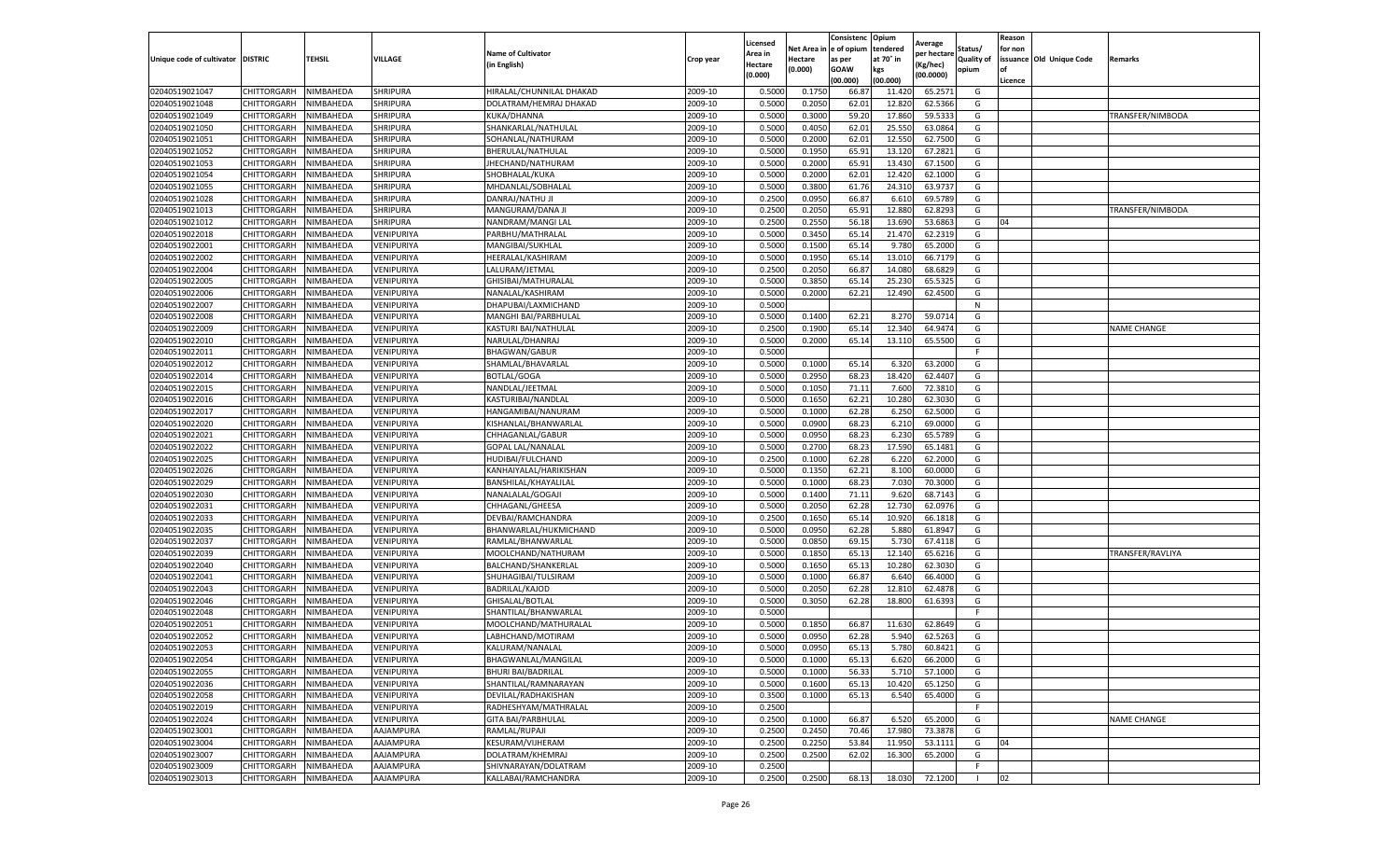|                           |                    |           |              |                           |           | Licensed |         | Consistenc             | Opium     | Average     |                   | Reason  |                          |                    |
|---------------------------|--------------------|-----------|--------------|---------------------------|-----------|----------|---------|------------------------|-----------|-------------|-------------------|---------|--------------------------|--------------------|
|                           |                    |           |              | <b>Name of Cultivator</b> |           | Area in  |         | Net Area in e of opium | tendered  | per hectare | Status/           | for non |                          |                    |
| Unique code of cultivator | <b>DISTRIC</b>     | TEHSIL    | VILLAGE      | in English)               | Crop year | Hectare  | Hectare | as per                 | at 70° in | (Kg/hec     | <b>Quality of</b> |         | issuance Old Unique Code | <b>Remarks</b>     |
|                           |                    |           |              |                           |           | (0.000)  | (0.000) | <b>GOAW</b>            | kgs       | (00.0000)   | opium             |         |                          |                    |
|                           |                    |           |              |                           |           |          |         | (00.000)               | (00.000)  |             |                   | Licence |                          |                    |
| 02040519023018            | CHITTORGARH        | NIMBAHEDA | AAJAMPURA    | GORILAL/CHATRBHUJ         | 2009-10   | 0.2500   | 0.2500  | 68.1                   | 17.55     | 70.2000     | G                 |         |                          |                    |
| 02040519023019            | CHITTORGARH        | NIMBAHEDA | AAJAMPURA    | UDAIRAM/MANGU             | 2009-10   | 0.2500   | 0.2550  | 60.28                  | 15.74     | 61.7255     | G                 |         |                          | <b>NAME CHANGE</b> |
| 02040519023020            | CHITTORGARH        | NIMBAHEDA | AAJAMPURA    | BHURALAL/BARDICHAND       | 2009-10   | 0.2500   | 0.2500  | 65.65                  | 17.71     | 70.8400     | G                 |         | 02040519057038           | <b>TRANSFER</b>    |
| 02040519023021            | CHITTORGARH        | NIMBAHEDA | AAJAMPURA    | BHOTHLAL/DADAMCHAND       | 2009-10   | 0.2500   | 0.2200  | 62.02                  | 13.990    | 63.5909     | G                 |         | 02040519051003           | <b>TRANSFER</b>    |
| 02040519023022            | CHITTORGARH        | NIMBAHEDA | AAJAMPURA    | NAGJIRAM/KISHANLAL        | 2009-10   | 0.2500   |         |                        |           |             | F                 |         | 02040519051012           | <b>TRANSFER</b>    |
| 02040519023023            | CHITTORGARH        | NIMBAHEDA | AAJAMPURA    | CHTRBHUJ/NANALAL          | 2009-10   | 0.2500   | 0.2400  | 62.95                  | 15.24     | 63.5000     | G                 |         | 02040519051032           | TRANSFER           |
| 02040519023024            | CHITTORGARH        | NIMBAHEDA | AAJAMPURA    | MOTILAL/AMARTHRAM         | 2009-10   | 0.2500   | 0.2450  | 59.86                  | 15.93     | 65.0204     | G                 |         | 02040519051009           | <b>TRANSFER</b>    |
| 02040519023025            | CHITTORGARH        | NIMBAHEDA | AAJAMPURA    | SOHANLAL/HJARI            | 2009-10   | 0.2500   | 0.2400  | 68.1                   | 17.10     | 71.2500     | G                 |         | 02040519051026           | TRANSFER           |
| 02040519023026            | CHITTORGARH        | NIMBAHEDA | AAJAMPURA    | DAKHIBAI/SHRIRAM          | 2009-10   | 0.2500   | 0.2500  | 65.65                  | 17.08     | 68.3200     | G                 |         | 02040519051029           | <b>TRANSFER</b>    |
| 02040519023027            | CHITTORGARH        | NIMBAHEDA | AAJAMPURA    | AMBHALAL/DHANRAJ          | 2009-10   | 0.2500   | 0.2450  | 68.03                  | 16.430    | 67.0612     | G                 |         | 02040519051014           | <b>TRANSFER</b>    |
| 02040519023028            | CHITTORGARH        | NIMBAHEDA | AAJAMPURA    | JASRAJ/OUNKARLAL          | 2009-10   | 0.2500   | 0.2500  | 62.95                  | 16.04     | 64.1600     | G                 |         | 02040519051042           | TRANSFER           |
| 02040519023029            | CHITTORGARH        | NIMBAHEDA | AAJAMPURA    | PRTHVIRAJ/OUNKARLAL       | 2009-10   | 0.2500   |         |                        |           |             | F                 |         | 02040519051005           | TRANSFER           |
| 02040519023030            | CHITTORGARH        | NIMBAHEDA | AAJAMPURA    | RAMNARAYAN/GHAMANDIRAN    | 2009-10   | 0.2500   |         |                        |           |             | F                 |         | 02040519051016           | TRANSFER           |
| 02040519023031            | CHITTORGARH        | NIMBAHEDA | AAJAMPURA    | KANCHANBAI/KALURAM        | 2009-10   | 0.2500   | 0.2350  | 62.95                  | 14.87     | 63.2766     | G                 |         | 02040519051023           | TRANSFER/ERAL CH-1 |
| 02040519023032            | CHITTORGARH        | NIMBAHEDA | AAJAMPURA    | KANIYALAL/NANDLAL         | 2009-10   | 0.2500   | 0.2500  | 62.95                  | 16.200    | 64.8000     | - 1               | 02      | 02040519051065           | TRANSFER           |
| 02040519023033            | CHITTORGARH        | NIMBAHEDA | AAJAMPURA    | AMBHALAL/GOVINDRAM        | 2009-10   | 0.3500   | 0.3400  | 59.86                  | 22.27     | 65.5000     | -1                | 02      | 02040519051064           | TRANSFER           |
| 02040519023034            | CHITTORGARH        | NIMBAHEDA | AAJAMPURA    | SHANKARLAL/RAMBAX         | 2009-10   | 0.5000   | 0.4800  | 68.13                  | 34.22     | 71.2917     | G                 |         | 02040519051040           | TRANSFER           |
| 02040519023035            | CHITTORGARH        | NIMBAHEDA | AAJAMPURA    | MOHANSINGH/JASRAJ         | 2009-10   | 0.2500   | 0.2500  | 62.95                  | 16.200    | 64.8000     |                   | 02      | 02040519051053           | TRANSFER           |
| 02040519023005            | CHITTORGARH        | NIMBAHEDA | AAJAMPURA    | DOLATRAM/FHETELAL         | 2009-10   | 0.2500   |         |                        |           |             | F                 |         |                          |                    |
| 02040519023008            | CHITTORGARH        | NIMBAHEDA | AAJAMPURA    | JASHRAJ/PRTHVIRAJ         | 2009-10   | 0.2500   |         |                        |           |             | F                 |         |                          |                    |
| 02040519023010            | CHITTORGARH        | NIMBAHEDA | AAJAMPURA    | SOBHALAL/NARAYAN          | 2009-10   | 0.2500   | 0.2200  | 62.95                  | 10.680    | 48.5455     | - 1               | 02      |                          |                    |
| 02040519023014            | CHITTORGARH        | NIMBAHEDA | AAJAMPURA    | MNOHARSINGH/PRTHVIRAJ     | 2009-10   | 0.2500   |         |                        |           |             | F.                |         |                          |                    |
| 02040519023036            | CHITTORGARH        | NIMBAHEDA | AAJAMPURA    | NANDLAL/OUNKARLAL         | 2009-10   | 0.2500   |         |                        |           |             | F.                |         | 02040519051021           | <b>TRANSFER</b>    |
| 02040519023037            | CHITTORGARH        | NIMBAHEDA | AAJAMPURA    | OUNKARLAL/BASRAJ          | 2009-10   | 0.2500   |         |                        |           |             | F                 |         | 02040519051058           | TRANSFER           |
| 02040519023016            | CHITTORGARH        | NIMBAHEDA | AAJAMPURA    | GOPAL/RAMLAL              | 2009-10   | 0.2500   |         |                        |           |             | F                 |         | 02040519051073           | TRANSFER           |
|                           |                    | NIMBAHEDA | AAJAMPURA    |                           | 2009-10   |          |         |                        |           |             | F                 |         |                          | <b>TRANSFER</b>    |
| 02040519023038            | CHITTORGARH        |           |              | BHERULAL/NAGJIRAM         |           | 0.2500   |         |                        |           |             |                   |         | 02040519051062           |                    |
| 02040519025027            | CHITTORGARH        | NIMBAHEDA | ARNIYAJOSI-A | BABRULAL/PANNALAI         | 2009-10   | 0.3500   | 0.3300  | 64.80                  | 21.290    | 64.5152     | G                 |         |                          |                    |
| 02040519025003            | CHITTORGARH        | NIMBAHEDA | ARNIYAJOSI-A | OUNKARLAL/BHURALAL        | 2009-10   | 0.5000   | 0.2600  | 69.35                  | 18.000    | 69.2308     | G                 |         |                          |                    |
| 02040519025005            | CHITTORGARH        | NIMBAHEDA | ARNIYAJOSI-A | PARBHULAL/KALU            | 2009-10   | 0.3500   | 0.2950  | 64.80                  | 19.930    | 67.5593     | G                 |         |                          |                    |
| 02040519025007            | CHITTORGARH        | NIMBAHEDA | ARNIYAJOSI-A | MANGILAL/MOHANLAL         | 2009-10   | 0.5000   | 0.2500  | 67.14                  | 17.04     | 68.1600     | G                 |         |                          |                    |
| 02040519025009            | CHITTORGARH        | NIMBAHEDA | ARNIYAJOSI-A | HEERALAL/BHANWARLAI       | 2009-10   | 0.5000   | 0.2900  | 67.14                  | 19.73     | 68.0345     | G                 |         |                          |                    |
| 02040519025015            | CHITTORGARH        | NIMBAHEDA | ARNIYAJOSI-A | NANALAL/SHANKARLAL        | 2009-10   | 0.5000   | 0.1500  | 72.17                  | 10.35     | 69.0000     | G                 |         |                          |                    |
| 02040519025017            | CHITTORGARH        | NIMBAHEDA | ARNIYAJOSI-A | CHTRBHJ/MEGRAJ            | 2009-10   | 0.3500   | 0.3050  | 64.80                  | 19.66     | 64.4590     | G                 |         |                          |                    |
| 02040519025021            | CHITTORGARH        | NIMBAHEDA | ARNIYAJOSI-A | NANALAL/KASIRAM           | 2009-10   | 0.3500   | 0.3500  | 67.14                  | 24.69     | 70.5429     | G                 |         |                          |                    |
| 02040519025023            | CHITTORGARH        | NIMBAHEDA | ARNIYAJOSI-A | BANSILAL/BHAGVANLAL       | 2009-10   | 0.3500   | 0.3300  | 64.80                  | 22.24     | 67.3939     | G                 |         |                          |                    |
| 02040519025024            | CHITTORGARH        | NIMBAHEDA | ARNIYAJOSI-A | BABRULAL/DHANNA           | 2009-10   | 0.3500   | 0.3450  | 67.14                  | 23.32     | 67.5942     | G                 |         |                          |                    |
| 02040519025025            | CHITTORGARH        | NIMBAHEDA | ARNIYAJOSI-A | NANALAL/GOKEL             | 2009-10   | 0.5000   | 0.3500  | 64.80                  | 22.80     | 65.1429     | G                 |         |                          |                    |
| 02040519025028            | CHITTORGARH        | NIMBAHEDA | ARNIYAJOSI-A | RADHESHYAM/DOLATRAM       | 2009-10   | 0.3500   | 0.2200  | 67.61                  | 15.16     | 68.9091     | G                 |         |                          |                    |
| 02040519025039            | CHITTORGARH        | NIMBAHEDA | ARNIYAJOSI-A | NIRBHERAM/PARBHULAL       | 2009-10   | 0.5000   | 0.2950  | 67.61                  | 20.29     | 68.7797     | G                 |         |                          |                    |
| 02040519025040            | CHITTORGARH        | NIMBAHEDA | ARNIYAJOSI-A | BABRULAL/BHERULAL         | 2009-10   | 0.3500   |         |                        |           |             | F.                |         |                          |                    |
| 02040519025110            | CHITTORGARH        | NIMBAHEDA | ARNIYAJOSI-A | BHAGIRTH/DOLATRAM         | 2009-10   | 0.5000   | 0.2100  | 69.35                  | 15.10     | 71.9048     | G                 |         |                          |                    |
| 02040519025111            | CHITTORGARH        | NIMBAHEDA | ARNIYAJOSI-A | MOTILAL/POKHERJI          | 2009-10   | 0.5000   | 0.3900  | 64.80                  | 25.23     | 64.6923     | G                 |         |                          |                    |
| 02040519025012            | CHITTORGARH        | NIMBAHEDA | ARNIYAJOSI-A | MANGILAL/PYARA            | 2009-10   | 0.5000   | 0.1450  | 67.61                  | 10.14     | 69.9310     | G                 |         |                          |                    |
| 02040519025016            | CHITTORGARH        | NIMBAHEDA | ARNIYAJOSI-A | KASIBAI/BHERULAL          | 2009-10   | 0.3500   | 0.2900  | 72.17                  | 4.29      | 14.7931     | G                 | 04      |                          |                    |
| 02040519025113            | CHITTORGARH        | NIMBAHEDA | ARNIYAJOSI-A | DHANRAJ/SUKHRAJ           | 2009-10   | 0.3500   | 0.3350  | 67.61                  | 23.360    | 69.7313     | G                 |         |                          | TRANSFER/TILAKHEDA |
| 02040519025114            | CHITTORGARH        | NIMBAHEDA | ARNIYAJOSI-A | CHAGANLAL/BHAGVAN         | 2009-10   | 0.5000   |         |                        |           |             | F.                |         |                          | TRANSFER/TILAKHEDA |
| 02040519025115            | CHITTORGARH        | NIMBAHEDA | ARNIYAJOSI-A | BANSILAL/KISHANLAL        | 2009-10   | 0.3500   | 0.3250  | 67.61                  | 22.67     | 69.7538     | G                 |         |                          | TRANSFER/TILAKHEDA |
| 02040519025116            | CHITTORGARH        | NIMBAHEDA | ARNIYAJOSI-A | DEVILAL/KALU              | 2009-10   | 0.3500   | 0.3350  | 69.35                  | 23.050    | 68.8060     | G                 |         |                          | TRANSFER/TILAKHEDA |
| 02040519025117            | CHITTORGARH        | NIMBAHEDA | ARNIYAJOSI-A | RAMSINGH/AMRATRAM         | 2009-10   | 0.3500   | 0.2050  | 67.61                  | 15.480    | 75.5122     | G                 |         |                          |                    |
| 02040519025004            | CHITTORGARH        | NIMBAHEDA | ARNIYAJOSI-A | CHAGANLAL/PYARA           | 2009-10   | 0.2500   | 0.2400  | 63.48                  | 15.360    | 64.0000     | G                 |         |                          |                    |
| 02040519025019            | CHITTORGARH        | NIMBAHEDA | ARNIYAJOSI-A | CHAMPALAL/BADRILAL        | 2009-10   | 0.2500   | 0.2450  | 63.48                  | 15.490    | 63.2245     | G                 |         |                          |                    |
| 02040519025041            | CHITTORGARH        | NIMBAHEDA | ARNIYAJOSI-A | JAGNNATH/GOPILAL          | 2009-10   | 0.2500   | 0.2400  | 67.61                  | 16.480    | 68.6667     | G                 |         |                          |                    |
| 02040519025044            | <b>CHITTORGARH</b> | NIMBAHEDA | ARNIYAJOSI-A | SUKHLAL/PANNALAL          | 2009-10   | 0.2500   | 0.1500  | 59.90                  | 9.34      | 62.2667     | G                 |         |                          |                    |
| 02040519025046            | <b>CHITTORGARH</b> | NIMBAHEDA | ARNIYAJOSI-A | PARBHULAL/NANDA           | 2009-10   | 0.2500   | 0.2000  | 67.61                  | 13.470    | 67.3500     | G                 |         |                          |                    |
| 02040519025002            | CHITTORGARH        | NIMBAHEDA | ARNIYAJOSI-A | BHANWARLAL/TARACHAND      | 2009-10   | 0.2500   |         |                        |           |             | F.                |         |                          |                    |
| 02040519025026            | CHITTORGARH        | NIMBAHEDA | ARNIYAJOSI-A | SHRILAL/PYARA             | 2009-10   | 0.2500   | 0.1900  | 72.17                  | 14.080    | 74.1053     | G                 |         |                          |                    |
| 02040519025119            | CHITTORGARH        | NIMBAHEDA | ARNIYAJOSI-A | MATHURALAL/GANGARAM       | 2009-10   | 0.2500   | 0.1850  | 72.17                  | 14.130    | 76.3784     | G                 |         | 02040519061017           | TRANSFER/TILAKHEDA |
| 02040519025120            | CHITTORGARH        | NIMBAHEDA | ARNIYAJOSI-A | GULABCHAND/BARDICHAND     | 2009-10   | 0.2500   | 0.2250  | 58.67                  | 12.880    | 57.2444     | G                 |         | 02040519061019           | TRANSFER/TILAKHEDA |
| 02040519025121            | <b>CHITTORGARH</b> | NIMBAHEDA | ARNIYAJOSI-A | PREAMCHAND/MOTILAL        | 2009-10   | 0.2500   | 0.2350  | 63.48                  | 14.060    | 59.8298     | G                 |         | 02040519061026           | TRANSFER/TILAKHEDA |
|                           |                    |           |              |                           |           |          |         |                        |           |             |                   |         |                          |                    |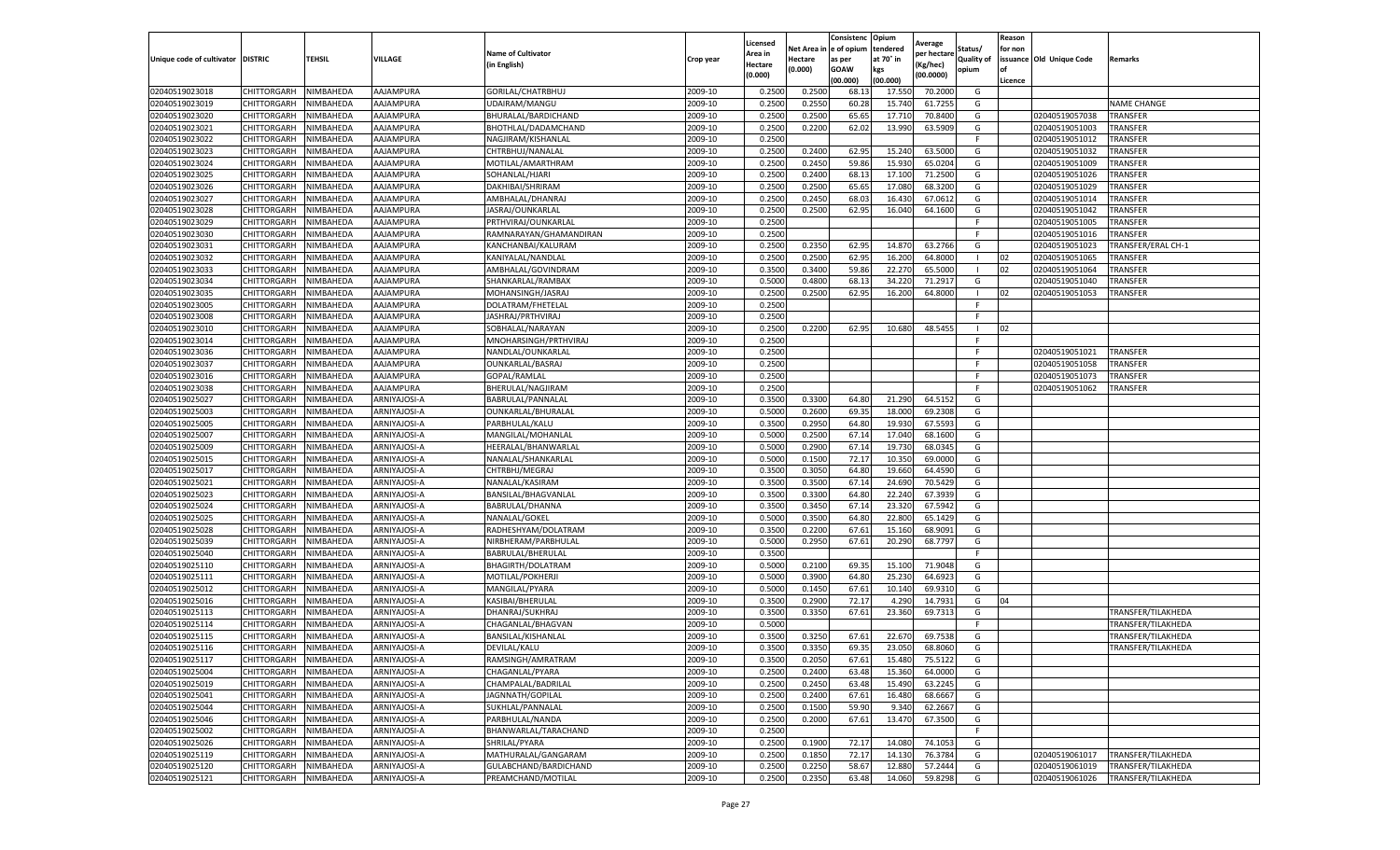|                                   |                       |           |              |                             |                    | Licensed         |         | Consistenc             | Opium     |                        |                   | Reason  |                          |                              |
|-----------------------------------|-----------------------|-----------|--------------|-----------------------------|--------------------|------------------|---------|------------------------|-----------|------------------------|-------------------|---------|--------------------------|------------------------------|
|                                   |                       |           |              | <b>Name of Cultivator</b>   |                    | Area in          |         | Net Area in e of opium | tendered  | Average<br>per hectare | Status/           | for non |                          |                              |
| Unique code of cultivator DISTRIC |                       | TEHSIL    | VILLAGE      | in English)                 | Crop year          | Hectare          | Hectare | as per                 | at 70° in | (Kg/hec                | <b>Quality of</b> |         | issuance Old Unique Code | <b>Remarks</b>               |
|                                   |                       |           |              |                             |                    | (0.000)          | (0.000) | <b>GOAW</b>            | kgs       | (00.0000)              | opium             |         |                          |                              |
|                                   |                       |           |              |                             |                    |                  |         | (00.000)               | (00.000)  |                        |                   | Licence |                          |                              |
| 02040519025063                    | CHITTORGARH           | NIMBAHEDA | ARNIYAJOSI-B | MOTI/PANNA                  | 2009-10            | 0.5000           | 0.0650  | 68.39                  | 4.660     | 71.6923                | G                 |         |                          |                              |
| 02040519025057                    | CHITTORGARH           | NIMBAHEDA | ARNIYAJOSI-B | SANTIBAI/BADRILAL           | 2009-10            | 0.3500           | 0.2200  | 64.89                  | 14.15     | 64.3182                | G                 |         |                          |                              |
| 02040519025059                    | CHITTORGARH           | NIMBAHEDA | ARNIYAJOSI-B | HARISHANKAR/PYARCHAND       | 2009-10            | 0.3500           | 0.2000  | 66.34                  | 13.15     | 65.7500                | G                 |         |                          |                              |
| 02040519025065                    | CHITTORGARH           | NIMBAHEDA | ARNIYAJOSI-B | NANALAL/KHEMA               | 2009-10            | 0.5000           | 0.2400  | 68.88                  | 16.260    | 67.7500                | G                 |         |                          |                              |
| 02040519025075                    | <b>CHITTORGARH</b>    | NIMBAHEDA | ARNIYAJOSI-B | RAMLAL/CUNNILAL             | 2009-10            | 0.5000           | 0.2400  | 56.38                  | 3.64      | 15.1667                | G                 | 04      |                          |                              |
| 02040519025080                    | CHITTORGARH           | NIMBAHEDA | ARNIYAJOSI-B | GORILAL/KHEMRAJ             | 2009-10            | 0.3500           | 0.2500  | 66.34                  | 16.66     | 66.6400                | G                 |         |                          |                              |
| 02040519025082                    | CHITTORGARH           | NIMBAHEDA | ARNIYAJOSI-B | GOPALLAL/HEERALAL           | 2009-10            | 0.5000           | 0.2150  | 66.34                  | 14.67     | 68.2326                | G                 |         |                          |                              |
| 02040519025084                    | CHITTORGARH           | NIMBAHEDA | ARNIYAJOSI-B | NANDKISOR/KHEMRAJ           | 2009-10            | 0.5000           | 0.3250  | 68.88                  | 21.94     | 67.5077                | G                 |         |                          |                              |
| 02040519025085                    | CHITTORGARH           | NIMBAHEDA | ARNIYAJOSI-B | HEERALAL/CUNNILAL           | 2009-10            | 0.3500           | 0.2050  | 66.34                  | 13.38     | 65.2683                | G                 |         |                          |                              |
| 02040519025087                    | CHITTORGARH           | NIMBAHEDA | ARNIYAJOSI-B | BANSIDAS/PYARDAS            | 2009-10            | 0.3500           | 0.2400  | 66.34                  | 16.450    | 68.5417                | G                 |         |                          |                              |
| 02040519025101                    | CHITTORGARH           | NIMBAHEDA | ARNIYAJOSI-B | BANSILAL/HEERALAL           | 2009-10            | 0.3500           | 0.1550  | 66.34                  | 9.580     | 61.8065                | G                 |         |                          |                              |
| 02040519025107                    | CHITTORGARH           | NIMBAHEDA | ARNIYAJOSI-B | MANNALAL/DEVRAM             | 2009-10            | 0.3500           | 0.1950  | 67.95                  | 13.59     | 69.692                 | G                 |         |                          |                              |
| 02040519025108                    | CHITTORGARH           | NIMBAHEDA | ARNIYAJOSI-B | SHANKARLAL/MOTILAL          | 2009-10            | 0.3500           | 0.1450  | 68.88                  | 10.26     | 70.7586                | G                 |         |                          |                              |
| 02040519025118                    | CHITTORGARH           | NIMBAHEDA | ARNIYAJOSI-B | BHAGIRTH/DOLATRAM           | 2009-10            | 0.5000           | 0.3000  | 67.95                  | 20.57     | 68.5667                | G                 |         |                          |                              |
| 02040519025054                    | CHITTORGARH           | NIMBAHEDA | ARNIYAJOSI-B | FAKIRCHAND/MAGNA            | 2009-10            | 0.2500           | 0.2300  | 67.95                  | 15.80     | 68.6957                | G                 |         |                          |                              |
| 02040519025053                    | CHITTORGARH           | NIMBAHEDA | ARNIYAJOSI-B | <b>BANSILAL/GOPAL</b>       | 2009-10            | 0.2500           | 0.1850  | 64.89                  | 12.11     | 65.4595                | G                 | 11      |                          | WRONG NAME IN REVENUE RECORD |
| 02040519025062                    | CHITTORGARH           | NIMBAHEDA | ARNIYAJOSI-B | POKERLAL/RATANA             | 2009-10            | 0.2500           | 0.2500  | 67.95                  | 16.87     | 67.4800                | G                 |         |                          |                              |
| 02040519025097                    | CHITTORGARH           | NIMBAHEDA | ARNIYAJOSI-B | MANGILAL/POKER              | 2009-10            | 0.2500           | 0.2600  | 66.34                  | 16.80     | 64.6154                | G                 |         |                          |                              |
|                                   | CHITTORGARH           | NIMBAHEDA | ARNIYAJOSI-B |                             | 2009-10            | 0.2500           | 0.1950  | 66.34                  |           | 68.3590                | G                 |         |                          |                              |
| 02040519025051                    |                       |           |              | BHAGVANLAL/DEVRAM           |                    |                  |         |                        | 13.33     |                        |                   |         |                          |                              |
| 02040519025052                    | CHITTORGARH           | NIMBAHEDA | ARNIYAJOSI-B | DEVNARAYAN/TULSIRAM         | 2009-10            | 0.2500           | 0.2050  | 66.1                   | 13.23     | 64.5366                | G                 |         |                          |                              |
| 02040519026049                    | CHITTORGARH           | NIMBAHEDA | ARNODA-A     | KISHANDAS/RAMDAS            | 2009-10            | 0.3500           | 0.2900  | 66.37                  | 19.07     | 65.7586                | G                 |         |                          |                              |
| 02040519026001                    | CHITTORGARH           | NIMBAHEDA | ARNODA-A     | MHDANLAL/PURANMAL           | 2009-10            | 0.2500           | 0.2500  | 72.15                  | 17.97     | 71.8800                | G                 |         |                          |                              |
| 02040519026002                    | CHITTORGARH           | NIMBAHEDA | ARNODA-A     | BHOLIRAM/SHAMBHULAL         | 2009-10            | 0.5000           | 0.1650  | 66.37                  | 10.980    | 66.5455                | G                 |         |                          |                              |
| 02040519026003                    | CHITTORGARH           | NIMBAHEDA | ARNODA-A     | AMRTHRAM/BHAGIRTH           | 2009-10            | 0.3500           | 0.1300  | 66.37                  | 8.74      | 67.2308                | G                 |         |                          |                              |
| 02040519026004                    | <b>CHITTORGARH</b>    | NIMBAHEDA | ARNODA-A     | RAMESVARLAL/NANDRAM         | 2009-10            | 0.3500           | 0.0500  | 68.87                  | 3.66      | 73.2000                | G                 |         |                          |                              |
| 02040519026007                    | CHITTORGARH           | NIMBAHEDA | ARNODA-A     | MANGILAL/HUKMICHAND         | 2009-10            | 0.5000           | 0.3050  | 66.37                  | 20.940    | 68.6557                | G                 |         |                          |                              |
| 02040519026008                    | CHITTORGARH           | NIMBAHEDA | ARNODA-A     | PUSHKAR/NANDLAL             | 2009-10            | 0.5000           |         |                        |           |                        | F.                |         |                          |                              |
| 02040519026009                    | CHITTORGARH           | NIMBAHEDA | ARNODA-A     | BANSILAL/BHOTHLAL           | 2009-10            | 0.5000           | 0.3900  | 68.87                  | 28.67     | 73.5128                | G                 |         |                          |                              |
| 02040519026010                    | CHITTORGARH           | NIMBAHEDA | ARNODA-A     | DEVRAM/KISHANLAL            | 2009-10            | 0.5000           | 0.3000  | 66.37                  | 20.160    | 67.2000                | G                 |         |                          |                              |
| 02040519026011                    | CHITTORGARH           | NIMBAHEDA | ARNODA-A     | SATEYENARAYAN/CUNNILAL      | 2009-10            | 0.5000           | 0.1700  | 63.54                  | 10.680    | 62.8235                | G                 |         |                          |                              |
| 02040519026012                    | CHITTORGARH           | NIMBAHEDA | ARNODA-A     | BADRILAL/HEMRAJ             | 2009-10            | 0.3500           |         |                        |           |                        | F                 |         |                          |                              |
| 02040519026013                    | CHITTORGARH           | NIMBAHEDA | ARNODA-A     | GANGARAM/VENAGUJAR          | 2009-10            | 0.3500           | 0.2100  | 66.37                  | 14.270    | 67.9524                | G                 |         |                          |                              |
| 02040519026014                    | CHITTORGARH           | NIMBAHEDA | ARNODA-A     | UDHA/KALU                   | 2009-10            | 0.5000           |         |                        |           |                        | F.                |         |                          |                              |
| 02040519026015                    | CHITTORGARH           | NIMBAHEDA | ARNODA-A     | BABULAL/MANGILAL            | 2009-10            | 0.5000           |         |                        |           |                        | F.                |         |                          |                              |
| 02040519026017                    | CHITTORGARH           | NIMBAHEDA | ARNODA-A     | NATHULAL/MADHO              | 2009-10            | 0.5000           | 0.1850  | 68.87                  | 12.840    | 69.4054                | G                 |         |                          |                              |
| 02040519026019                    | CHITTORGARH           | NIMBAHEDA | ARNODA-A     | RAMPARSADH/MOTIRAM          | 2009-10            | 0.5000           | 0.1400  | 66.37                  | 9.23      | 65.9286                | G                 |         |                          |                              |
| 02040519026022                    | CHITTORGARH           | NIMBAHEDA | ARNODA-A     | MANGILAL/PYARCHAND          | 2009-10            | 0.5000           |         |                        |           |                        | F.                |         |                          |                              |
| 02040519026025                    | CHITTORGARH           | NIMBAHEDA | ARNODA-A     | NARAYAN/GISALAL             | 2009-10            | 0.3500           | 0.3400  | 68.87                  | 22.72     | 66.8235                | G                 |         |                          |                              |
| 02040519026028                    | CHITTORGARH           | NIMBAHEDA | ARNODA-A     | MOHANIBAI/JANKIBAI          | 2009-10            | 0.2500           | 0.1550  | 68.87                  | 10.660    | 68.7742                | G                 |         |                          |                              |
| 02040519026029                    | CHITTORGARH           | NIMBAHEDA | ARNODA-A     | BHERULAL/NARAYAN            | 2009-10            | 0.3500           | 0.1300  | 63.54                  | 8.430     | 64.8462                | G                 |         |                          |                              |
| 02040519026030                    | CHITTORGARH           | NIMBAHEDA | ARNODA-A     | PURANMAL/GULABH             | 2009-10            | 0.3500           |         |                        |           |                        | F                 |         |                          |                              |
| 02040519026031                    | CHITTORGARH           | NIMBAHEDA | ARNODA-A     | PRTHVIRAJ/RADHU             | 2009-10            | 0.5000           | 0.1650  | 65.54                  | 10.750    | 65.1515                | G                 |         |                          |                              |
| 02040519026033                    | CHITTORGARH           | NIMBAHEDA | ARNODA-A     | CHAGANLAL/NARAYAN           | 2009-10            | 0.5000           |         |                        |           |                        | F                 |         |                          |                              |
| 02040519026034                    | CHITTORGARH           | NIMBAHEDA | ARNODA-A     | AMBHALAL/DEVRAJ             | 2009-10            | 0.5000           |         |                        |           |                        | F                 |         |                          |                              |
| 02040519026036                    | CHITTORGARH           | NIMBAHEDA | ARNODA-A     | KALURAM/HARIRAM             | 2009-10            | 0.5000           |         |                        |           |                        | F                 |         |                          |                              |
| 02040519026039                    | CHITTORGARH           | NIMBAHEDA | ARNODA-A     | LILABAI/BABULAL/SHAMBHULAL  | 2009-10            | 0.5000           | 0.2950  | 65.54                  | 19.35     | 65.5932                | G                 |         |                          |                              |
| 02040519026042                    | CHITTORGARH           | NIMBAHEDA | ARNODA-A     | RASHESHYAM/BHERULAL         | 2009-10            | 0.5000           | 0.0600  | 68.89                  | 4.240     | 70.6667                | G                 |         |                          |                              |
| 02040519026045                    | CHITTORGARH           | NIMBAHEDA | ARNODA-A     | BAGDIRAM/KALURAM            | 2009-10            | 0.5000           |         |                        |           |                        | F                 |         |                          |                              |
|                                   |                       |           |              |                             |                    |                  |         |                        |           |                        |                   |         |                          |                              |
| 02040519026046                    | CHITTORGARH NIMBAHEDA |           | ARNODA-A     | MODIRAM/PURANMAL            | 2009-10<br>2009-10 | 0.3500<br>0.3500 | 0.2000  | 68.89                  | 13.790    | 68.9500                | G<br>F            |         |                          |                              |
| 02040519026052                    | CHITTORGARH           | NIMBAHEDA | ARNODA-A     | PARHLAD/BHERULAL            |                    |                  |         |                        |           |                        |                   |         |                          |                              |
| 02040519026053                    | <b>CHITTORGARH</b>    | NIMBAHEDA | ARNODA-A     | RAMCHANDRA/BHOTHLAL         | 2009-10            | 0.5000           | 0.2300  | 65.54                  | 15.750    | 68.4783                | G                 |         |                          |                              |
| 02040519026313                    | CHITTORGARH           | NIMBAHEDA | ARNODA-A     | GOPAL/BANSILAL              | 2009-10            | 0.3500           | 0.1750  | 68.89                  | 12.200    | 69.7143                | G                 |         |                          |                              |
| 02040519026020                    | <b>CHITTORGARH</b>    | NIMBAHEDA | ARNODA-A     | KESURAM/GISALAL             | 2009-10            | 0.2500           | 0.2500  | 65.54                  | 16.810    | 67.2400                | G                 |         |                          |                              |
| 02040519026335                    | <b>CHITTORGARH</b>    | NIMBAHEDA | ARNODA-A     | SUNDARLAL/DEVILAL/PYARCHAND | 2009-10            | 0.5000           |         |                        |           |                        | F.                |         |                          |                              |
| 02040519026336                    | CHITTORGARH           | NIMBAHEDA | ARNODA-A     | GOVINDRAM/CHAGANLAL         | 2009-10            | 0.5000           | 0.1000  | 65.54                  | 6.730     | 67.3000                | G                 |         |                          |                              |
| 02040519026337                    | CHITTORGARH           | NIMBAHEDA | ARNODA-A     | NANDLAL/BHANWARLAL          | 2009-10            | 0.3500           | 0.1950  | 65.54                  | 13.080    | 67.0769                | G                 |         |                          |                              |
| 02040519026338                    | CHITTORGARH           | NIMBAHEDA | ARNODA-A     | KALURAM/PYARCHAND           | 2009-10            | 0.5000           | 0.4450  | 65.74                  | 28.780    | 64.6742                | G                 |         |                          |                              |
| 02040519026339                    | CHITTORGARH           | NIMBAHEDA | ARNODA-A     | KISHANKAK/SHALIGRAM         | 2009-10            | 0.5000           |         |                        |           |                        | F.                |         |                          |                              |
| 02040519026340                    | <b>CHITTORGARH</b>    | NIMBAHEDA | ARNODA-A     | NANIBAI/BHUVANIRAM          | 2009-10            | 0.5000           | 0.1850  | 68.89                  | 12.940    | 69.9459                | G                 |         |                          |                              |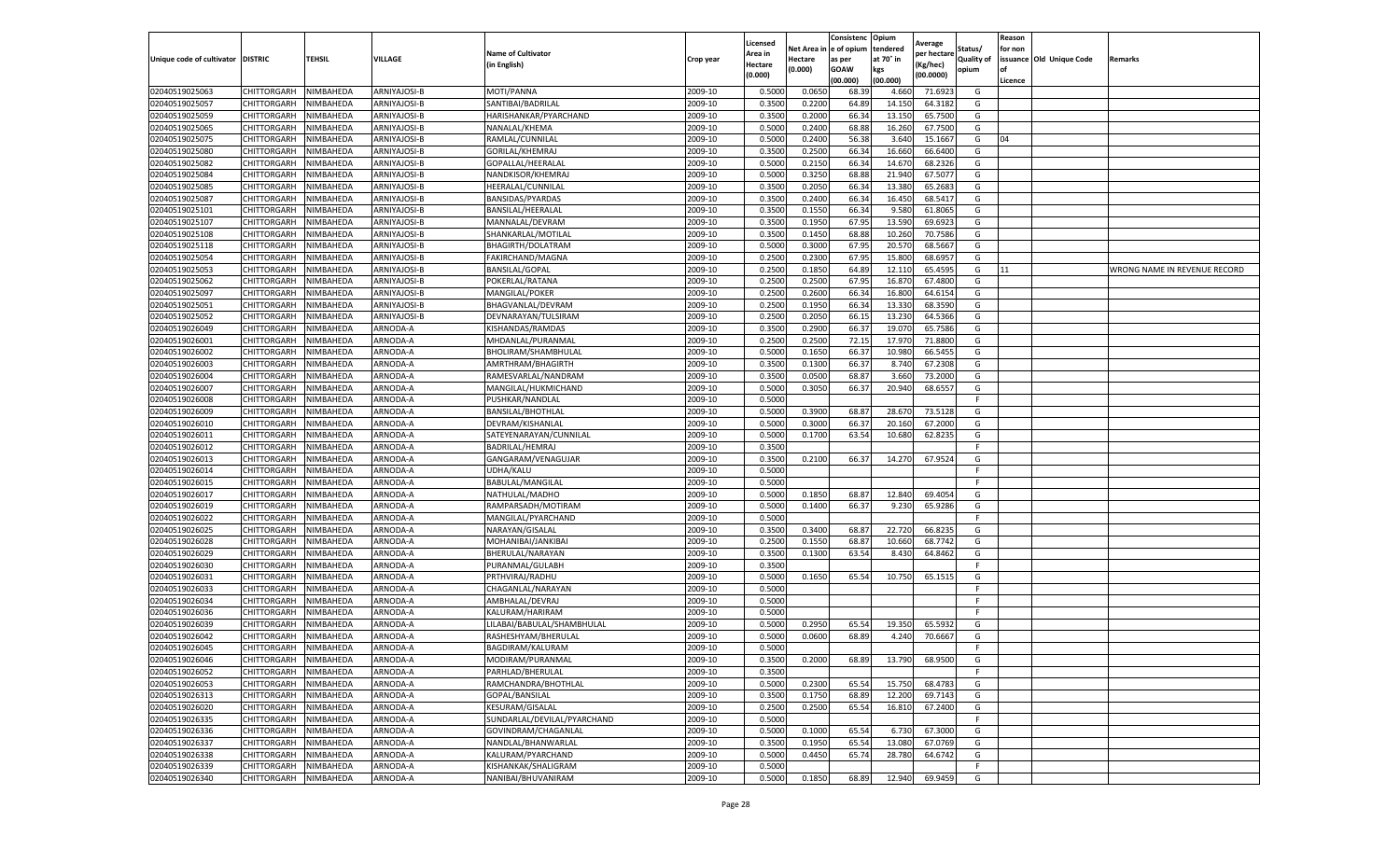|                                   |                    |           |                 |                           |                    | Licensed |         | Consistenc             | Opium     |                        |                   | Reason  |                          |                    |
|-----------------------------------|--------------------|-----------|-----------------|---------------------------|--------------------|----------|---------|------------------------|-----------|------------------------|-------------------|---------|--------------------------|--------------------|
|                                   |                    |           |                 | <b>Name of Cultivator</b> |                    | Area in  |         | Net Area in e of opium | tendered  | Average<br>per hectare | Status/           | for non |                          |                    |
| Unique code of cultivator DISTRIC |                    | TEHSIL    | VILLAGE         | in English)               | Crop year          | Hectare  | Hectare | as per                 | at 70° in | (Kg/hec                | <b>Quality of</b> |         | issuance Old Unique Code | <b>Remarks</b>     |
|                                   |                    |           |                 |                           |                    | (0.000)  | (0.000) | <b>GOAW</b>            | kgs       | (00.0000)              | opium             |         |                          |                    |
|                                   |                    |           |                 |                           |                    |          |         | (00.000)               | (00.000)  |                        |                   | Licence |                          |                    |
| 02040519026341                    | CHITTORGARH        | NIMBAHEDA | ARNODA-A        | BABULAL/CUNNIBAI          | 2009-10            | 0.5000   | 0.2000  | 72.1                   | 14.90     | 74.5000                | G                 |         |                          |                    |
| 02040519026037                    | CHITTORGARH        | NIMBAHEDA | ARNODA-A        | BHANWARLAL/GOKEI          | 2009-10            | 0.2500   | 0.2000  | 65.54                  | 13.35     | 66.7500                | G                 |         |                          |                    |
| 02040519026043                    | CHITTORGARH        | NIMBAHEDA | ARNODA-A        | LAXMAN/KHEMA              | 2009-10            | 0.2500   | 0.1000  | 64.19                  | 6.430     | 64.3000                | G                 |         |                          |                    |
| 02040519026048                    | CHITTORGARH        | NIMBAHEDA | ARNODA-A        | PARHLAD/KALURAM           | 2009-10            | 0.2500   | 0.2000  | 65.65                  | 13.590    | 67.9500                | G                 |         |                          |                    |
| 02040519026316                    | CHITTORGARH        | NIMBAHEDA | ARNODA-B        | NANDLAL/PRTHVIRAJ         | 2009-10            | 0.3500   | 0.2000  | 70.04                  | 13.93     | 69.6500                | G                 |         |                          |                    |
| 02040519026055                    | CHITTORGARH        | NIMBAHEDA | <b>ARNODA-B</b> | HUKMICHAND/CHTRBHUJ       | 2009-10            | 0.5000   | 0.1350  | 66.95                  | 9.050     | 67.0370                | G                 |         |                          |                    |
| 02040519026056                    | CHITTORGARH        | NIMBAHEDA | ARNODA-B        | PUSKAR/JIVRAJ             | 2009-10            | 0.5000   |         |                        |           |                        | F                 |         |                          |                    |
| 02040519026057                    | CHITTORGARH        | NIMBAHEDA | ARNODA-B        | YUSUFH M./HEDARSHAHA      | 2009-10            | 0.3500   |         |                        |           |                        | F.                |         |                          |                    |
| 02040519026062                    | CHITTORGARH        | NIMBAHEDA | ARNODA-B        | PERAMCHAND/MEGRAJ         | 2009-10            | 0.5000   | 0.1050  | 67.95                  | 7.11      | 67.7143                | G                 |         |                          |                    |
| 02040519026063                    | CHITTORGARH        | NIMBAHEDA | ARNODA-B        | JAGDISH/KESARMAL          | 2009-10            | 0.3500   | 0.1950  | 66.95                  | 13.090    | 67.1282                | G                 |         |                          |                    |
| 02040519026067                    | CHITTORGARH        | NIMBAHEDA | ARNODA-B        | NATHU/NANDA               | 2009-10            | 0.5000   | 0.1050  | 66.95                  | 7.150     | 68.0952                | G                 |         |                          |                    |
| 02040519026070                    | CHITTORGARH        | NIMBAHEDA | ARNODA-B        | SALIMSHA/KASAMSHA         | 2009-10            | 0.5000   | 0.2050  | 66.95                  | 13.400    | 65.3659                | G                 |         |                          |                    |
| 02040519026065                    | CHITTORGARH        | NIMBAHEDA | ARNODA-B        | CHAGANLAL/HARIRAM         | 2009-10            | 0.5000   | 0.1300  | 66.95                  | 8.83      | 67.9231                | G                 |         |                          |                    |
| 02040519026073                    | CHITTORGARH        | NIMBAHEDA | ARNODA-B        | BHANWARLAL/KHEMRAJ        | 2009-10            | 0.5000   | 0.1500  | 66.95                  | 9.92      | 66.1333                | G                 |         |                          |                    |
| 02040519026075                    | CHITTORGARH        | NIMBAHEDA | ARNODA-B        | SHIVRAM/RAMBAX            | 2009-10            | 0.3500   | 0.1550  | 70.04                  | 10.72     | 69.1613                | G                 |         |                          |                    |
| 02040519026076                    | CHITTORGARH        | NIMBAHEDA | ARNODA-B        | SEETARAM/PARSHRAM         | 2009-10            | 0.5000   | 0.1450  | 70.04                  | 10.390    | 71.6552                | G                 |         |                          |                    |
| 02040519026078                    | CHITTORGARH        | NIMBAHEDA | ARNODA-B        | HEERALAL/NARAYAN          | 2009-10            | 0.3500   | 0.3550  | 66.95                  | 23.760    | 66.9296                | G                 |         |                          |                    |
| 02040519026079                    | CHITTORGARH        | NIMBAHEDA | ARNODA-B        | MOHANLAL/KESARIMAL        | 2009-10            | 0.5000   | 0.2650  | 69.15                  | 17.81     | 67.2075                | G                 |         |                          |                    |
| 02040519026080                    | CHITTORGARH        | NIMBAHEDA | ARNODA-B        | SOBHARAM/CHTRBHUJ         | 2009-10            | 0.3500   | 0.1200  | 69.15                  | 8.480     | 70.6667                |                   | 02      |                          |                    |
| 02040519026088                    | CHITTORGARH        | NIMBAHEDA | ARNODA-B        | NAVLSINGH/MEGSINGH        | 2009-10            | 0.3500   |         |                        |           |                        | F                 |         |                          |                    |
| 02040519026092                    | CHITTORGARH        | NIMBAHEDA | ARNODA-B        | GANESHRAM/SOBHARAM        | 2009-10            | 0.3500   | 0.2400  | 64.19                  | 16.400    | 68.3333                | G                 |         |                          |                    |
| 02040519026098                    | CHITTORGARH        | NIMBAHEDA | ARNODA-B        | RADHESHYAM/CUNNILAL       | 2009-10            | 0.5000   | 0.1050  | 66.95                  | 6.960     | 66.2857                | G                 |         |                          |                    |
| 02040519026100                    | CHITTORGARH        | NIMBAHEDA | ARNODA-B        | JASRAJ/BHVANIRAM          | 2009-10            | 0.5000   |         |                        |           |                        | F.                |         |                          |                    |
| 02040519026102                    | CHITTORGARH        | NIMBAHEDA | ARNODA-B        | HEERALAL/DOLATRAM         | 2009-10            | 0.5000   | 0.2000  | 69.15                  | 14.020    | 70.1000                | G                 |         |                          |                    |
| 02040519026103                    | CHITTORGARH        | NIMBAHEDA | ARNODA-B        | NANDLAL/RATANLAI          | 2009-10            | 0.3500   | 0.1000  | 69.15                  | 7.01      | 70.1000                | G                 |         |                          |                    |
| 02040519026105                    | CHITTORGARH        | NIMBAHEDA | ARNODA-B        | RAMESVAR/MOJIRAM          | 2009-10            | 0.3500   | 0.1550  | 69.15                  | 10.640    | 68.6452                | G                 |         |                          |                    |
| 02040519026109                    |                    |           |                 |                           |                    |          |         |                        |           |                        |                   |         |                          |                    |
|                                   | CHITTORGARH        | NIMBAHEDA | ARNODA-B        | TULSIRAM/NANURAM          | 2009-10<br>2009-10 | 0.3500   |         |                        |           |                        | F.                |         |                          |                    |
| 02040519026110                    | CHITTORGARH        | NIMBAHEDA | ARNODA-B        | SANTILAL/GISALAL          |                    | 0.5000   | 0.1050  | 69.15                  | 7.400     | 70.4762                | -1                | 02      |                          |                    |
| 02040519026113                    | CHITTORGARH        | NIMBAHEDA | ARNODA-B        | ASHOKKUMAR/TULSIRAM       | 2009-10            | 0.3500   |         |                        |           |                        | F.                |         |                          |                    |
| 02040519026114                    | CHITTORGARH        | NIMBAHEDA | ARNODA-B        | BHERULAL/PARBHULAL        | 2009-10            | 0.3500   | 0.3400  | 64.19                  | 22.97     | 67.5588                | G                 |         |                          |                    |
| 02040519026117                    | CHITTORGARH        | NIMBAHEDA | ARNODA-B        | LAXMINARAYAN/GAFUR        | 2009-10            | 0.5000   | 0.1900  | 69.1                   | 12.10     | 63.6842                |                   | 02      |                          |                    |
| 02040519026118                    | CHITTORGARH        | NIMBAHEDA | ARNODA-B        | GOPILAL/KISHANLAL         | 2009-10            | 0.5000   | 0.2900  | 69.1                   | 19.380    | 66.8276                | G                 |         |                          |                    |
| 02040519026120                    | CHITTORGARH        | NIMBAHEDA | ARNODA-B        | BHURALAL/WARDA            | 2009-10            | 0.3500   |         |                        |           |                        | F.                |         |                          |                    |
| 02040519026125                    | CHITTORGARH        | NIMBAHEDA | ARNODA-B        | MNOHAR/BADRILAL           | 2009-10            | 0.3500   | 0.1550  | 65.54                  | 10.570    | 68.1935                | G                 |         |                          |                    |
| 02040519026128                    | CHITTORGARH        | NIMBAHEDA | ARNODA-B        | SEETARAM/NANDRAM          | 2009-10            | 0.5000   | 0.2450  | 63.54                  | 15.720    | 64.1633                | G                 |         |                          |                    |
| 02040519026130                    | CHITTORGARH        | NIMBAHEDA | ARNODA-B        | JAGDISHCHAND/NANDRAM      | 2009-10            | 0.5000   | 0.2450  | 66.37                  | 15.85     | 64.6939                | G                 |         |                          |                    |
| 02040519026133                    | CHITTORGARH        | NIMBAHEDA | ARNODA-B        | SHANKARLAL/KISHANLAL      | 2009-10            | 0.5000   | 0.1900  | 66.75                  | 12.89     | 67.8421                | G                 |         |                          |                    |
| 02040519026314                    | CHITTORGARH        | NIMBAHEDA | ARNODA-B        | ISMAILSHA/HEDARSHA        | 2009-10            | 0.3500   | 0.0450  | 66.75                  | 3.15      | 70.0000                | G                 |         |                          |                    |
| 02040519026315                    | CHITTORGARH        | NIMBAHEDA | ARNODA-B        | GOVINDRAM/DALLICHAND      | 2009-10            | 0.3500   | 0.3000  | 66.7                   | 19.92     | 66.4000                | G                 |         |                          |                    |
| 02040519026324                    | CHITTORGARH        | NIMBAHEDA | ARNODA-B        | FULCHAND/BARDA            | 2009-10            | 0.5000   |         |                        |           |                        | F.                |         |                          |                    |
| 02040519026322                    | CHITTORGARH        | NIMBAHEDA | ARNODA-B        | BALURAM/HUKMICHAND        | 2009-10            | 0.3500   | 0.1350  | 68.87                  | 9.400     | 69.6296                | G                 |         |                          |                    |
| 02040519026325                    | CHITTORGARH        | NIMBAHEDA | ARNODA-B        | RADHESHYAM/CUNNILAL       | 2009-10            | 0.3500   | 0.0950  | 66.75                  | 6.920     | 72.8421                | G                 |         |                          |                    |
| 02040519026323                    | CHITTORGARH        | NIMBAHEDA | ARNODA-B        | SHRILAL/SHAMBHULAL        | 2009-10            | 0.3500   | 0.0450  | 68.87                  | 3.24      | 72.0000                | G                 |         |                          |                    |
| 02040519026328                    | CHITTORGARH        | NIMBAHEDA | ARNODA-B        | BADRILAL/BHURALI          | 2009-10            | 0.5000   | 0.2050  | 70.04                  | 14.57     | 71.0732                | G                 |         |                          |                    |
| 02040519026329                    | CHITTORGARH        | NIMBAHEDA | ARNODA-B        | JAGDISHCHAND/TEKCHAND     | 2009-10            | 0.3500   | 0.2450  | 66.7                   | 15.31     | 62.4898                | G                 |         |                          |                    |
| 02040519026330                    | CHITTORGARH        | NIMBAHEDA | ARNODA-B        | RAMPARSHAD/DEVRAM         | 2009-10            | 0.5000   | 0.3000  | 61.18                  | 18.58     | 61.933                 | G                 |         |                          |                    |
| 02040519026066                    | CHITTORGARH        | NIMBAHEDA | ARNODA-B        | RUPLAL/KISHANLAL          | 2009-10            | 0.5000   | 0.4750  | 64.33                  | 27.690    | 58.2947                | G                 |         |                          |                    |
| 02040519026069                    | CHITTORGARH        | NIMBAHEDA | ARNODA-B        | DEVRAJ/BARDA              | 2009-10            | 0.3500   |         |                        |           |                        | F                 |         |                          |                    |
| 02040519026093                    | CHITTORGARH        | NIMBAHEDA | ARNODA-B        | MHDANLAL/SOBHARAM         | 2009-10            | 0.3500   | 0.1900  | 70.04                  | 13.780    | 72.5263                | G                 |         |                          |                    |
| 02040519026317                    | CHITTORGARH        | NIMBAHEDA | ARNODA-B        | RATANIBAI/KALURAM         | 2009-10            | 0.5000   | 0.2500  | 66.75                  | 16.640    | 66.5600                | G                 |         |                          |                    |
| 02040519026132                    | CHITTORGARH        | NIMBAHEDA | ARNODA-B        | SHAMBHULAL/BHURALAL       | 2009-10            | 0.5000   | 0.2000  | 66.75                  | 13.830    | 69.1500                | G                 |         |                          |                    |
| 02040519026123                    | CHITTORGARH        | NIMBAHEDA | ARNODA-B        | CHAGANLAL/RUPLAL          | 2009-10            | 0.5000   | 0.1200  | 63.54                  | 7.520     | 62.6667                | G                 |         |                          |                    |
| 02040519026061                    | CHITTORGARH        | NIMBAHEDA | ARNODA-B        | SATYANARAYAN/KISANLAL     | 2009-10            | 0.2500   |         |                        |           |                        | F.                |         |                          | <b>NAME CHANGE</b> |
| 02040519026320                    | <b>CHITTORGARH</b> | NIMBAHEDA | ARNODA-B        | SHRYAMLAL/MANGILAL        | 2009-10            | 0.2500   | 0.1050  | 66.75                  | 7.080     | 67.4286                | G                 |         |                          |                    |
| 02040519026068                    | CHITTORGARH        | NIMBAHEDA | ARNODA-B        | ABDULKARIMSHA/NATHIBAI    | 2009-10            | 0.2500   | 0.2550  | 70.04                  | 17.430    | 68.3529                | G                 |         |                          |                    |
| 02040519026081                    | CHITTORGARH        | NIMBAHEDA | ARNODA-B        | BHANWARLAL/MATHRA         | 2009-10            | 0.2500   | 0.1000  | 63.54                  | 6.250     | 62.5000                | G                 |         |                          |                    |
| 02040519026097                    | CHITTORGARH        | NIMBAHEDA | ARNODA-B        | SAKINA/NANU               | 2009-10            | 0.2500   | 0.2500  | 63.54                  | 15.990    | 63.9600                | G                 |         |                          |                    |
| 02040519026119                    | CHITTORGARH        | NIMBAHEDA | ARNODA-B        | TULSIRAM/BHAGU            | 2009-10            | 0.2500   | 0.1000  | 70.04                  | 7.150     | 71.5000                | G                 |         |                          |                    |
| 02040519026054                    | <b>CHITTORGARH</b> | NIMBAHEDA | ARNODA-B        | DINDAYAL/HUKMICHAND       | 2009-10            | 0.2500   | 0.1050  | 70.04                  | 7.490     | 71.3333                | G                 |         |                          |                    |
|                                   |                    |           |                 |                           |                    |          |         |                        |           |                        |                   |         |                          |                    |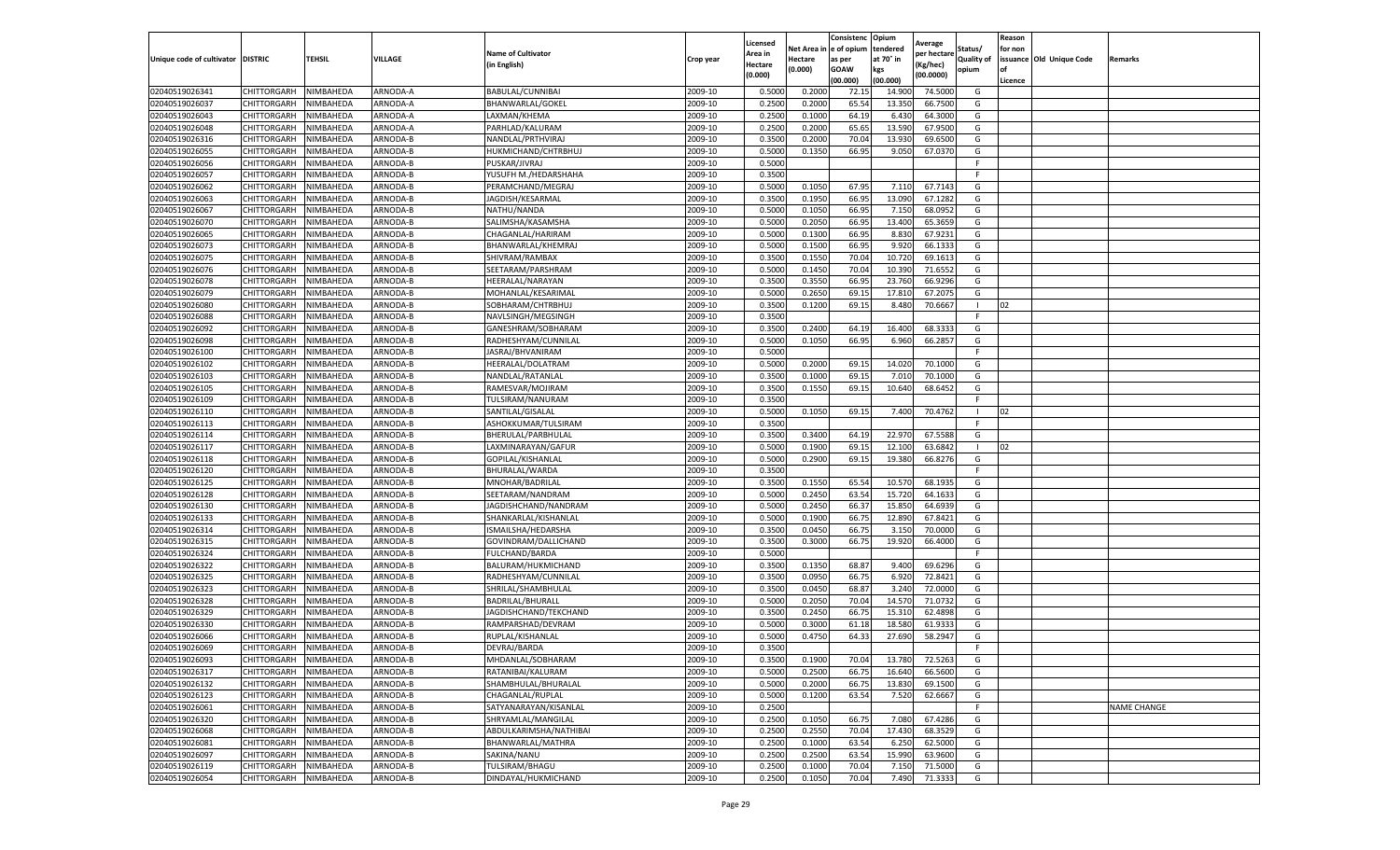|                                   |             |                  |          | <b>Name of Cultivator</b>    |           | Licensed<br>Area in | Net Area in        | Consistenc<br>e of opium   | Opium<br>tendered            | Average<br>per hectare | Status/                    | Reason<br>for non    |                          |                    |
|-----------------------------------|-------------|------------------|----------|------------------------------|-----------|---------------------|--------------------|----------------------------|------------------------------|------------------------|----------------------------|----------------------|--------------------------|--------------------|
| Unique code of cultivator DISTRIC |             | <b>TEHSIL</b>    | VILLAGE  | in English)                  | Crop year | Hectare<br>(0.000)  | Hectare<br>(0.000) | as per<br>GOAW<br>(00.000) | at 70° in<br>kgs<br>(00.000) | (Kg/hec)<br>(00.0000)  | <b>Quality of</b><br>opium | <b>of</b><br>Licence | issuance Old Unique Code | Remarks            |
| 02040519026071                    | CHITTORGARH | NIMBAHEDA        | ARNODA-B | DALURAM/CHAMPABAI            | 2009-10   | 0.250               |                    |                            |                              |                        | F.                         |                      |                          |                    |
| 02040519026074                    | CHITTORGARH | NIMBAHEDA        | ARNODA-B | DEVLAL/PYARCHAND             | 2009-10   | 0.2500              |                    |                            |                              |                        | -F                         |                      |                          |                    |
| 02040519026087                    | CHITTORGARH | NIMBAHEDA        | ARNODA-B | HUKMICHAND/BHERULAL          | 2009-10   | 0.2500              |                    |                            |                              |                        | F                          |                      |                          |                    |
| 02040519026319                    | CHITTORGARH | NIMBAHEDA        | ARNODA-B | DURGASHANKAR/RAMCHANDRA      | 2009-10   | 0.2500              |                    |                            |                              |                        | F                          |                      |                          |                    |
| 02040519026342                    | CHITTORGARH | NIMBAHEDA        | ARNODA-B | PARBHULAL/HARIRAM            | 2009-10   | 0.2500              | 0.1300             | 67.75                      | 8.460                        | 65.076                 | G                          |                      | 02040519038003           | <b>TRANSFER</b>    |
| 02040519026183                    | CHITTORGARH | <b>NIMBAHEDA</b> | ARNODA-C | MUKESHKUMAR/GANSHYAM         | 2009-10   | 0.5000              | 0.3850             | 62.69                      | 24.580                       | 63.844                 | G                          |                      |                          |                    |
| 02040519026134                    | CHITTORGARH | NIMBAHEDA        | ARNODA-C | BHAGVATIPARSAD/BHANWARLAI    | 2009-10   | 0.500               | 0.135              | 67.54                      | 8.99                         | 66.592                 | G                          |                      |                          |                    |
| 02040519026136                    | CHITTORGARH | NIMBAHEDA        | ARNODA-C | KALURAM/HEMRAJ               | 2009-10   | 0.3500              | 0.0450             | 68.18                      | 3.100                        | 68.888                 | G                          |                      |                          |                    |
| 02040519026137                    | CHITTORGARH | NIMBAHEDA        | ARNODA-C | MURLIPARSAD/BHANWARLAL       | 2009-10   | 0.5000              |                    |                            |                              |                        | F.                         |                      |                          |                    |
| 02040519026138                    | CHITTORGARH | NIMBAHEDA        | ARNODA-C | RATANLAL/JAICHAND            | 2009-10   | 0.5000              | 0.1000             | 68.18                      | 6.880                        | 68.800                 | G                          |                      |                          |                    |
| 02040519026141                    | CHITTORGARH | NIMBAHEDA        | ARNODA-C | LAXMINARAYAN/BADRILAL        | 2009-10   | 0.5000              |                    |                            |                              |                        |                            |                      |                          |                    |
| 02040519026148                    | CHITTORGARH | NIMBAHEDA        | ARNODA-C | JAGDISH/MODIRAM              | 2009-10   | 0.3500              | 0.2000             | 61.18                      | 12.060                       | 60.300                 | G                          |                      |                          |                    |
| 02040519026150                    | CHITTORGARH | NIMBAHEDA        | ARNODA-C | BADRILAL/DALLA               | 2009-10   | 0.500               | 0.120              | 62.69                      | 7.540                        | 62.833                 | G                          |                      |                          |                    |
| 02040519026154                    | CHITTORGARH | NIMBAHEDA        | ARNODA-C | RAMCHANDRA/CUNNILAL          | 2009-10   | 0.5000              | 0.1950             | 64.73                      | 12.900                       | 66.153                 | G                          |                      |                          |                    |
| 02040519026155                    | CHITTORGARH | NIMBAHEDA        | ARNODA-C | BARDICHAND/CHAMPALAL         | 2009-10   | 0.350               | 0.1000             | 64.7                       | 6.650                        | 66.500                 | G                          |                      |                          |                    |
| 02040519026156                    | CHITTORGARH | NIMBAHEDA        | ARNODA-C | GISALAL/MOTIRAM              | 2009-10   | 0.5000              |                    |                            |                              |                        | F                          |                      |                          |                    |
| 02040519026162                    | CHITTORGARH | NIMBAHEDA        | ARNODA-C | KHEMRAJ/RODA                 | 2009-10   | 0.5000              | 0.1300             | 64.7                       | 8.570                        | 65.923                 | G                          |                      |                          |                    |
| 02040519026163                    | CHITTORGARH | NIMBAHEDA        | ARNODA-C | DHAPUBAI/MEGRAJ              | 2009-10   | 0.350               | 0.1000             | 64.73                      | 6.200                        | 62.000                 | G                          |                      |                          |                    |
| 02040519026164                    | CHITTORGARH | NIMBAHEDA        | ARNODA-C | <b>BANSILAL/GOPAL</b>        | 2009-10   | 0.5000              | 0.3000             | 64.73                      | 19.200                       | 64.000                 | G                          |                      |                          |                    |
| 02040519026165                    | CHITTORGARH | NIMBAHEDA        | ARNODA-C | SHYAMBAI/RAMNARAYAN          | 2009-10   | 0.5000              | 0.200              | 64.7                       | 13.000                       | 65.000                 | G                          |                      |                          |                    |
| 02040519026166                    | CHITTORGARH | NIMBAHEDA        | ARNODA-C | BAGDIRAM/MEGRAJ              | 2009-10   | 0.3500              | 0.3150             | 68.18                      | 21.860                       | 69.396                 | G                          |                      |                          |                    |
| 02040519026169                    | CHITTORGARH | NIMBAHEDA        | ARNODA-C | SOHANBAI/RAMCHANDRA          | 2009-10   | 0.5000              | 0.4850             | 64.73                      | 32.480                       | 66.9691                | G                          |                      |                          |                    |
| 02040519026171                    | CHITTORGARH | NIMBAHEDA        | ARNODA-C | PYARCHAND/RADHU              | 2009-10   | 0.5000              | 0.2050             | 68.18                      | 14.110                       | 68.8293                | G                          |                      |                          |                    |
| 02040519026172                    | CHITTORGARH | NIMBAHEDA        | ARNODA-C | RAMESHCHANDRA/BADRILAL       | 2009-10   | 0.5000              | 0.1900             | 68.18                      | 12.870                       | 67.736                 | G                          |                      |                          |                    |
| 02040519026174                    | CHITTORGARH | NIMBAHEDA        | ARNODA-C | BAPULAL/RAMNARAYAN           | 2009-10   | 0.5000              | 0.1350             | 64.73                      | 8.830                        | 65.407                 | G                          |                      |                          |                    |
| 02040519026180                    | CHITTORGARH | NIMBAHEDA        | ARNODA-C | KOSLYABAI/BADRILAL           | 2009-10   | 0.350               |                    |                            |                              |                        | F.                         |                      |                          |                    |
| 02040519026182                    | CHITTORGARH | NIMBAHEDA        | ARNODA-C | <b>BAPULAL/SHRILAL</b>       | 2009-10   | 0.3500              | 0.2100             | 65.6                       | 13.630                       | 64.9048                | G                          |                      |                          |                    |
| 02040519026185                    | CHITTORGARH | NIMBAHEDA        | ARNODA-C | MANKUWAR/OMPARKASH           | 2009-10   | 0.5000              | 0.1600             | 72.15                      | 11.700                       | 73.1250                | G                          |                      |                          |                    |
| 02040519026187                    | CHITTORGARH | NIMBAHEDA        | ARNODA-C | BHAGATRAM/BHUVANIRAM         | 2009-10   | 0.5000              |                    |                            |                              |                        |                            |                      |                          |                    |
| 02040519026191                    | CHITTORGARH | NIMBAHEDA        | ARNODA-C | SEETARAM/NIRBHERAM           | 2009-10   | 0.5000              | 0.3000             | 64.19                      | 19.670                       | 65.5667                | G                          |                      |                          |                    |
| 02040519026192                    | CHITTORGARH | NIMBAHEDA        | ARNODA-C | CHAMPALAL/WARDA              | 2009-10   | 0.5000              |                    |                            |                              |                        | F                          |                      |                          |                    |
| 02040519026193                    | CHITTORGARH | NIMBAHEDA        | ARNODA-C | SANTILAL/NATHULAI            | 2009-10   | 0.5000              |                    |                            |                              |                        | F.                         |                      |                          |                    |
| 02040519026195                    | CHITTORGARH | NIMBAHEDA        | ARNODA-C | KALURAM/OUNKARLAL            | 2009-10   | 0.5000              | 0.1950             | 65.65                      | 13.210                       | 67.7436                | G                          |                      |                          |                    |
| 02040519026196                    | CHITTORGARH | NIMBAHEDA        | ARNODA-C | MHDANLAL/BHANWARLAL          | 2009-10   | 0.5000              | 0.2000             | 65.6                       | 13.320                       | 66.600                 | G                          |                      |                          |                    |
| 02040519026198                    | CHITTORGARH | NIMBAHEDA        | ARNODA-C | MHDANLAL/KALURAM             | 2009-10   | 0.5000              | 0.1400             | 68.89                      | 9.840                        | 70.285                 | G                          |                      |                          |                    |
| 02040519026199                    | CHITTORGARH | NIMBAHEDA        | ARNODA-C | BHANWARLAL/MEGRAJ            | 2009-10   | 0.3500              | 0.1150             | 65.65                      | 7.310                        | 63.5652                | G                          |                      |                          |                    |
| 02040519026200                    | CHITTORGARH | NIMBAHEDA        | ARNODA-C | MOJIRAM/NARAYAN              | 2009-10   | 0.5000              |                    |                            |                              |                        | F                          |                      |                          |                    |
| 02040519026201                    | CHITTORGARH | NIMBAHEDA        | ARNODA-C | GANSUKH/SHRILAL              | 2009-10   | 0.5000              | 0.2050             | 65.65                      | 13.800                       | 67.317                 | G                          |                      |                          |                    |
| 02040519026331                    | CHITTORGARH | NIMBAHEDA        | ARNODA-C | NANDLAL/MOHANLAI             | 2009-10   | 0.3500              | 0.2350             | 72.15                      | 17.010                       | 72.383                 | G                          |                      |                          |                    |
| 02040519026332                    | CHITTORGARH | NIMBAHEDA        | ARNODA-C | KHEMRAJ/DALURAM              | 2009-10   | 0.5000              | 0.1450             | 68.89                      | 9.930                        | 68.4828                | G                          |                      |                          |                    |
| 02040519026135                    | CHITTORGARH | NIMBAHEDA        | ARNODA-C | BANSILAL/HEMRAJ              | 2009-10   | 0.5000              |                    |                            |                              |                        | F.                         |                      |                          |                    |
| 02040519026139                    | CHITTORGARH | NIMBAHEDA        | ARNODA-C | BANSILAL/BHANWARLAL          | 2009-10   | 0.2500              | 0.1650             | 72.15                      | 12.300                       | 74.545                 | G                          |                      |                          |                    |
| 02040519026143                    | CHITTORGARH | NIMBAHEDA        | ARNODA-C | DAMARLAL/BHERULAL            | 2009-10   | 0.2500              |                    |                            |                              |                        |                            |                      |                          |                    |
| 02040519026145                    | CHITTORGARH | NIMBAHEDA        | ARNODA-C | NANDRAM/RAJARAM              | 2009-10   | 0.2500              | 0.2450             | 64.19                      | 2.360                        | 9.632                  | G                          | 04                   |                          |                    |
| 02040519026160                    | CHITTORGARH | NIMBAHEDA        | ARNODA-C | CHAMPALAL/KISHANLAL          | 2009-10   | 0.2500              | 0.1050             | 68.89                      | 7.120                        | 67.809                 | G                          |                      |                          |                    |
| 02040519026333                    | CHITTORGARH | NIMBAHEDA        | ARNODA-C | RAMPARSHAD/KANIRAM           | 2009-10   | 0.2500              |                    |                            |                              |                        | -F                         |                      |                          |                    |
| 02040519026142                    | CHITTORGARH | NIMBAHEDA        | ARNODA-C | MANKUWAR/MANGILAL            | 2009-10   | 0.2500              |                    |                            |                              |                        | F.                         |                      |                          | <b>NAME CHANGE</b> |
| 02040519026144                    | CHITTORGARH | NIMBAHEDA        | ARNODA-C | SATEYENARAYAN/NIRBHERAM      | 2009-10   | 0.2500              | 0.1000             | 64.19                      | 6.370                        | 63.7000                | G                          |                      |                          |                    |
| 02040519026146                    | CHITTORGARH | NIMBAHEDA        | ARNODA-C | MOTIRAM/PRTHVIRAJ            | 2009-10   | 0.2500              | 0.2050             | 65.65                      | 13.280                       | 64.7805                | G                          |                      |                          |                    |
| 02040519026161                    | CHITTORGARH | NIMBAHEDA        | ARNODA-C | BANSILAL/RAMCHANDRA          | 2009-10   | 0.2500              |                    |                            |                              |                        | F.                         |                      |                          |                    |
| 02040519026168                    | CHITTORGARH | NIMBAHEDA        | ARNODA-C | SHANKARLAL/DOLATRAM          | 2009-10   | 0.2500              | 0.2400             | 65.65                      | 15.990                       | 66.6250                | G                          |                      |                          |                    |
| 02040519026175                    | CHITTORGARH | NIMBAHEDA        | ARNODA-C | BHAWANIRAM/BHERULAL/NANDUBAI | 2009-10   | 0.2500              |                    |                            |                              |                        | F                          |                      |                          | NAME CHANGE        |
| 02040519026184                    | CHITTORGARH | NIMBAHEDA        | ARNODA-C | KAMLABAI/GOKEL               | 2009-10   | 0.2500              |                    |                            |                              |                        | F                          |                      |                          |                    |
| 02040519026152                    | CHITTORGARH | NIMBAHEDA        | ARNODA-C | GISALAL/RODA                 | 2009-10   | 0.2500              |                    |                            |                              |                        | F.                         |                      |                          |                    |
| 02040519026153                    | CHITTORGARH | NIMBAHEDA        | ARNODA-C | SANTAKUMARI/BHANWARLAL       | 2009-10   | 0.2500              |                    |                            |                              |                        |                            |                      |                          |                    |
| 02040519026167                    | CHITTORGARH | NIMBAHEDA        | ARNODA-C | BABULAL/MEGRAJ               | 2009-10   | 0.2500              | 0.1700             | 65.65                      | 11.280                       | 66.352                 | G                          |                      |                          |                    |
| 02040519026206                    | CHITTORGARH | NIMBAHEDA        | ARNODA-D | PREAMCHAND/HEERA             | 2009-10   | 0.5000              | 0.115              | 74.59                      | 8.670                        | 75.391                 | G                          |                      |                          |                    |
| 02040519026202                    | CHITTORGARH | NIMBAHEDA        | ARNODA-D | SATEYENARAYAN/BHERULAL       | 2009-10   | 0.5000              | 0.3050             | 59.10                      | 18.000                       | 59.0164                | G                          |                      |                          |                    |
| 02040519026203                    | CHITTORGARH | NIMBAHEDA        | ARNODA-D | BHANWARLAL/RATANLAL          | 2009-10   | 0.5000              | 0.2000             | 64.34                      | 13.000                       | 65.0000                | G                          |                      |                          |                    |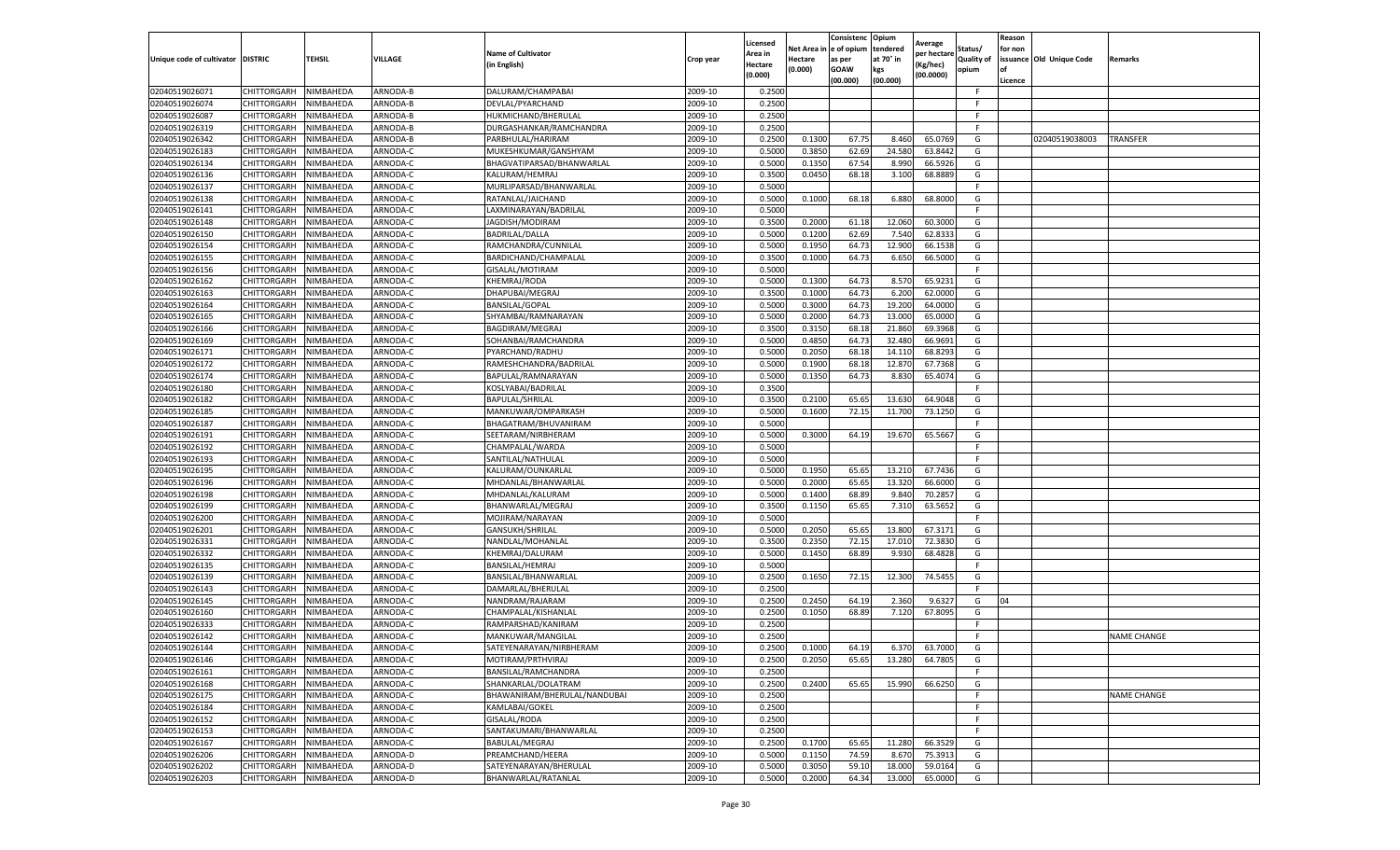| e of opium<br>tendered<br>Net Area i<br>Status/<br>for non<br><b>Name of Cultivator</b><br>Area in<br>per hectare<br>at 70° in<br>issuance Old Unique Code<br>Unique code of cultivator DISTRIC<br>TEHSIL<br>VILLAGE<br><b>Quality of</b><br>Crop year<br>Hectare<br>as per<br>Remarks<br>(in English)<br>(Kg/hec)<br>Hectare<br>(0.000)<br><b>GOAW</b><br>kgs<br>opium<br>(0.000)<br>(00.0000)<br>(00.000)<br>(00.000<br>Licence<br>02040519026208<br>CHITTORGARH<br>NIMBAHEDA<br>ARNODA-D<br>RADHESHYAM/BHANWARLAL<br>2009-10<br>0.5000<br>0.315<br>72.3492<br>71.44<br>22.790<br>G<br>02040519026209<br>ARNODA-D<br>2009-10<br>0.500<br>0.2700<br>71.44<br>18.910<br>70.0370<br>CHITTORGARH<br>NIMBAHEDA<br>RUPA/BHAGVAN<br>G<br>2009-10<br>0.5000<br>02040519026211<br>CHITTORGARH<br>NIMBAHEDA<br>ARNODA-D<br>NANDUBAI/OUNKARLAL<br>F.<br>02040519026212<br>CHITTORGARH<br>NIMBAHEDA<br>ARNODA-D<br>2009-10<br>0.3500<br>0.2000<br>13.340<br>66.7000<br>G<br>NIRBHERAM/NARAYAN<br>64.34<br>02040519026213<br>CHITTORGARH<br>NIMBAHEDA<br>ARNODA-D<br>BAGDIRAM/SUKHDEV<br>2009-10<br>0.3500<br>F<br>02040519026214<br>ARNODA-D<br>2009-10<br>0.5000<br>CHITTORGARH<br>NIMBAHEDA<br>NANDLAL/BHERULAL<br>02040519026217<br>CHITTORGARH<br>NIMBAHEDA<br>ARNODA-D<br>NANDA/NARAYAN<br>2009-10<br>0.3500<br>0.1350<br>71.44<br>7.180<br>53.1852<br>04<br>G<br>02040519026218<br>DHAPUBAI/SOBHARAM<br>2009-10<br>0.5000<br>CHITTORGARH<br>NIMBAHEDA<br>ARNODA-D<br>F.<br>02040519026221<br>2009-10<br>0.2500<br>0.1550<br>71.2258<br>CHITTORGARH<br>NIMBAHEDA<br>ARNODA-D<br>DEVILAL/PYARA<br>71.44<br>11.040<br>G<br>02040519026222<br>2009-10<br>0.5000<br>0.1300<br>71.44<br>8.950<br>68.8462<br>CHITTORGARH<br>NIMBAHEDA<br>ARNODA-D<br>GOPILAL/RAMLAL<br>G<br>02040519026223<br>CHITTORGARH<br>ARNODA-D<br>2009-10<br>0.3500<br>0.1250<br>71.44<br>9.170<br>73.3600<br>NIMBAHEDA<br>KANKMAL/PRTHVIRAJ<br>G<br>2009-10<br>0.5000<br>02040519026226<br>CHITTORGARH<br>NIMBAHEDA<br>ARNODA-D<br>MOHANLAL/HEERALAL<br>F<br>02040519026227<br>CHITTORGARH<br>NIMBAHEDA<br><b>ARNODA-D</b><br>KALU/HEERA<br>2009-10<br>0.3500<br>0.1550<br>56.53<br>9.020<br>58.193<br>G<br>02040519026230<br>ARNODA-D<br>2009-10<br>0.3500<br>0.2500<br>65.95<br>16.440<br>CHITTORGARH<br>NIMBAHEDA<br>NANDUBAI/CUNNILAL<br>65.7600<br>G<br>02040519026231<br>2009-10<br>0.3500<br>CHITTORGARH<br>NIMBAHEDA<br>ARNODA-D<br>NARMDABAI/CHENRAM<br>F<br>02040519026238<br>DALU/PYARA<br>2009-10<br>0.5000<br>CHITTORGARH<br>NIMBAHEDA<br>ARNODA-D<br>F.<br>02040519026239<br>CHITTORGARH<br>ARNODA-D<br>2009-10<br>0.3500<br>NIMBAHEDA<br>DALU/BHERA<br>02040519026241<br>2009-10<br>0.5000<br>04<br>CHITTORGARH<br>NIMBAHEDA<br>ARNODA-D<br>DEVRAM/KALU<br>0.2900<br>68.40<br>3.480<br>12.0000<br>G<br>02040519026242<br>CHITTORGARH<br>ARNODA-D<br>2009-10<br>0.2500<br>0.1250<br>68.40<br>8.590<br>68.7200<br>NIMBAHEDA<br>UTHAMCHAND/BHAGIRTH<br>G<br>02040519026243<br>CHITTORGARH<br>ARNODA-D<br>HEERALAL/SUHAGIBAI<br>2009-10<br>0.5000<br>0.2000<br>65.95<br>13.350<br>66.7500<br>NIMBAHEDA<br>G<br>2009-10<br>02040519026253<br>CHITTORGARH<br>NIMBAHEDA<br>ARNODA-D<br>MHDANLAL/BHAGIRTH<br>0.5000<br>0.2000<br>68.40<br>13.770<br>68.8500<br>G<br>2009-10<br>0.5000<br>02040519026255<br>CHITTORGARH<br>NIMBAHEDA<br>ARNODA-D<br>BANSILAL/BADRILAL<br>F.<br>02040519026257<br>CHITTORGARH<br>NIMBAHEDA<br>ARNODA-D<br>2009-10<br>0.3500<br>0.1050<br>68.40<br>7.060<br>67.2381<br>G<br>BAGDIRAM/MODIRAM<br>68.40<br>0.3500<br>0.3000<br>3.420<br>02040519026259<br>CHITTORGARH<br>NIMBAHEDA<br>ARNODA-D<br>MOHMADHUSAN/FAKIR M.<br>2009-10<br>11.4000<br>G<br>04<br>02040519026258<br>CHITTORGARH<br>2009-10<br>0.5000<br>0.1950<br>68.40<br>13.560<br>69.5385<br>NIMBAHEDA<br>ARNODA-D<br>RATANLAL/NANURAM<br>G<br>02040519026260<br>CHITTORGARH<br>NIMBAHEDA<br>ARNODA-D<br>2009-10<br>0.5000<br>0.1000<br>68.40<br>7.150<br>71.5000<br>G<br>PRTHVIRAJ/NARAYAN<br>02040519026262<br>SANTILAL/DEVRAM<br>2009-10<br>0.3500<br>CHITTORGARH<br>NIMBAHEDA<br>ARNODA-D<br>F.<br>2009-10<br>0.3500<br>0.0400<br>62.69<br>65.0000<br>02040519026263<br>CHITTORGARH<br>NIMBAHEDA<br>ARNODA-D<br>BALARAM/BAGDIRAM<br>2.600<br>G<br>02040519026264<br>CHITTORGARH<br>NIMBAHEDA<br>2009-10<br>0.5000<br>ARNODA-D<br>RAMCHANDRA/BHAGIRTH<br>F<br>02040519026266<br>CHITTORGARH<br>NIMBAHEDA<br>ARNODA-D<br>2009-10<br>0.3500<br>0.1900<br>68.18<br>12.940<br>68.1053<br>GOPALLAL/KANIRAM<br>G<br>02040519026268<br>2009-10<br>0.3500<br>0.2650<br>74.59<br>7.9245<br>CHITTORGARH<br>NIMBAHEDA<br>ARNODA-D<br>BANSILAL/DEVRAM<br>2.100<br>G<br>04<br>02040519026271<br>CHITTORGARH<br>NIMBAHEDA<br>ARNODA-D<br>UDHERAM/PREAMCHAND<br>2009-10<br>0.5000<br>0.2000<br>74.59<br>14.530<br>72.6500<br>G<br>02040519026273<br>ARNODA-D<br>2009-10<br>0.3500<br>CHITTORGARH<br>NIMBAHEDA<br>DALLICHAND/PYARCHAND<br>F.<br>2009-10<br>68.18<br>21.890<br>70.6129<br>02040519026274<br>CHITTORGARH<br>NIMBAHEDA<br>ARNODA-D<br>RAMESHCHANDRA/MEGRAJ<br>0.5000<br>0.3100<br>G<br>02040519026277<br>CHITTORGARH<br>NIMBAHEDA<br>ARNODA-D<br>2009-10<br>0.3500<br>0.2000<br>64.73<br>12.710<br>63.5500<br>NYAJYUKHAN/SULTANKHAN<br>G<br>02040519026278<br>CHITTORGARH<br>NIMBAHEDA<br>ARNODA-D<br>2009-10<br>0.5000<br>0.1600<br>68.18<br>10.390<br>SHANKARLAL/BAGDIRAM<br>64.9375<br>G<br>02040519026279<br>2009-10<br>ARNODA-D<br>0.3500<br>CHITTORGARH<br>NIMBAHEDA<br>OMPARKASH/BADRILAL<br>02040519026281<br>CHITTORGARH<br>NIMBAHEDA<br>ARNODA-D<br>2009-10<br>0.3500<br>DALCHAND/OUNKARLAL<br>F<br>02040519026282<br>ARNODA-D<br>2009-10<br>CHITTORGARH<br>NIMBAHEDA<br>OMPARKASH/BAGDIRAM<br>0.3500<br>F.<br>02040519026284<br>2009-10<br>0.5000<br>0.2000<br>12.240<br>61.2000<br>G<br>CHITTORGARH<br>NIMBAHEDA<br>ARNODA-D<br>SOBHARAM/BHANWARLAL<br>64.34<br>02040519026285<br>2009-10<br>0.3500<br>CHITTORGARH<br>NIMBAHEDA<br>ARNODA-D<br>KISHANLAL/PYARCHAND<br>0.1500<br>71.44<br>10.640<br>70.9333<br>G<br>02040519026288<br>ARNODA-D<br>2009-10<br>0.5000<br>0.2100<br>64.34<br>CHITTORGARH<br>NIMBAHEDA<br>KELASHCHANDRA/RAMLAL<br>13.560<br>64.5714<br>G<br>0.5000<br>02040519026289<br>2009-10<br>CHITTORGARH<br>NIMBAHEDA<br>ARNODA-D<br>OUNKARLAL/CUNNILAL<br>2009-10<br>02040519026290<br>CHITTORGARH<br>ARNODA-D<br>0.5000<br>NIMBAHEDA<br>BHGVATRAM/CHAMPALAL<br>02040519026291<br>CHITTORGARH<br>NIMBAHEDA<br>ARNODA-D<br>RAMLAL/RUPLAL<br>2009-10<br>0.5000<br>F.<br>02040519026292<br>CHITTORGARH<br>NIMBAHEDA<br>ARNODA-D<br>SOHANLAL/BANSILAL<br>2009-10<br>0.5000<br>F.<br>02040519026296<br>CHITTORGARH<br>2009-10<br>0.3500<br>0.0550<br>68.3636<br>NIMBAHEDA<br>ARNODA-D<br>KELASHCHAND/MANGILAL<br>64.34<br>3.760<br>G<br>02040519026297<br>CHITTORGARH<br>NIMBAHEDA<br>ARNODA-D<br>DALIBAI/PARBHULAL<br>2009-10<br>0.3500<br>0.1500<br>71.44<br>10.490<br>69.9333<br>G<br>2009-10<br>CHITTORGARH<br>NIMBAHEDA<br>ARNODA-D<br>SHIVNARAYAN/KISHANLAL<br>0.3500<br>0.1850<br>64.34<br>11.400<br>61.6216<br>G<br>02040519026304<br>2009-10<br>0.3500<br>CHITTORGARH<br>NIMBAHEDA<br>ARNODA-D<br>HMERSINGH/MEGSINGH<br>2009-10<br>2.200<br>CHITTORGARH<br>NIMBAHEDA<br>ARNODA-D<br>PIRMOHMAD/FAKIRMOHMAD<br>0.5000<br>0.2500<br>70.06<br>8.8000<br>G<br>04<br>CHITTORGARH<br>NIMBAHEDA<br>ARNODA-D<br>BANSILAL/RADHUJI<br>2009-10<br>0.5000<br>0.4650<br>64.34<br>29.140<br>62.6667<br>G<br>2009-10<br>0.3500<br>CHITTORGARH<br>NIMBAHEDA<br>ARNODA-D<br>CHTRBHUJ/KISHANLAL<br>F.<br>2009-10<br>72.5714<br>CHITTORGARH<br>NIMBAHEDA<br>ARNODA-D<br>BHUVANIRAM/KALURAM<br>0.5000<br>0.1050<br>70.06<br>7.620<br>G<br>02040519026205<br>CHITTORGARH<br>NIMBAHEDA<br>ARNODA-D<br>KANIRAM/OUNKAR<br>2009-10<br>0.5000<br>0.1000<br>70.06<br>7.180<br>71.8000<br>G<br>02040519026216<br>2009-10<br>CHITTORGARH<br>NIMBAHEDA<br>ARNODA-D<br>MANIGIBAI/MANGILAL<br>0.5000<br>F.<br>02040519026219<br>2009-10<br>CHITTORGARH<br>NIMBAHEDA<br>ARNODA-D<br>NARAYAN/KANIRAM<br>0.3500<br>N<br>CHITTORGARH<br>NIMBAHEDA<br>ARNODA-D<br>NANDA/NANA<br>2009-10<br>0.5000<br>F.<br>CHITTORGARH<br>NIMBAHEDA<br>ARNODA-D<br>MODIBAI/NATHU<br>2009-10<br>0.3500<br>0.3600<br>62.69<br>22.180<br>61.6111<br>G |                |  |  | Licensed | Consistenc | Opium | Average | Reason |  |
|-------------------------------------------------------------------------------------------------------------------------------------------------------------------------------------------------------------------------------------------------------------------------------------------------------------------------------------------------------------------------------------------------------------------------------------------------------------------------------------------------------------------------------------------------------------------------------------------------------------------------------------------------------------------------------------------------------------------------------------------------------------------------------------------------------------------------------------------------------------------------------------------------------------------------------------------------------------------------------------------------------------------------------------------------------------------------------------------------------------------------------------------------------------------------------------------------------------------------------------------------------------------------------------------------------------------------------------------------------------------------------------------------------------------------------------------------------------------------------------------------------------------------------------------------------------------------------------------------------------------------------------------------------------------------------------------------------------------------------------------------------------------------------------------------------------------------------------------------------------------------------------------------------------------------------------------------------------------------------------------------------------------------------------------------------------------------------------------------------------------------------------------------------------------------------------------------------------------------------------------------------------------------------------------------------------------------------------------------------------------------------------------------------------------------------------------------------------------------------------------------------------------------------------------------------------------------------------------------------------------------------------------------------------------------------------------------------------------------------------------------------------------------------------------------------------------------------------------------------------------------------------------------------------------------------------------------------------------------------------------------------------------------------------------------------------------------------------------------------------------------------------------------------------------------------------------------------------------------------------------------------------------------------------------------------------------------------------------------------------------------------------------------------------------------------------------------------------------------------------------------------------------------------------------------------------------------------------------------------------------------------------------------------------------------------------------------------------------------------------------------------------------------------------------------------------------------------------------------------------------------------------------------------------------------------------------------------------------------------------------------------------------------------------------------------------------------------------------------------------------------------------------------------------------------------------------------------------------------------------------------------------------------------------------------------------------------------------------------------------------------------------------------------------------------------------------------------------------------------------------------------------------------------------------------------------------------------------------------------------------------------------------------------------------------------------------------------------------------------------------------------------------------------------------------------------------------------------------------------------------------------------------------------------------------------------------------------------------------------------------------------------------------------------------------------------------------------------------------------------------------------------------------------------------------------------------------------------------------------------------------------------------------------------------------------------------------------------------------------------------------------------------------------------------------------------------------------------------------------------------------------------------------------------------------------------------------------------------------------------------------------------------------------------------------------------------------------------------------------------------------------------------------------------------------------------------------------------------------------------------------------------------------------------------------------------------------------------------------------------------------------------------------------------------------------------------------------------------------------------------------------------------------------------------------------------------------------------------------------------------------------------------------------------------------------------------------------------------------------------------------------------------------------------------------------------------------------------------------------------------------------------------------------------------------------------------------------------------------------------------------------------------------------------------------------------------------------------------------------------------------------------------------------------------------------------------------------------------------------------------------------------------------------------------------------------------------------------------------------------------------------------------------------------------------------------------------------------------------------------------------------------------------------------------------------------------------------------------------------------------------------------------------------------------------------------------------------------------------------------------------------------------------------------------------------------------------------------------------------------------------------------------------------------------------------------------------------------------------------------------------------------------------------------------------------------------------------------------------------------------------------------------------------------------------------------------------------------------------------------------------------------------------------------------------------------------------------------------------------------------------------------------------------------------------------------------------------------------------------------------------------------------------------------------------------------------|----------------|--|--|----------|------------|-------|---------|--------|--|
|                                                                                                                                                                                                                                                                                                                                                                                                                                                                                                                                                                                                                                                                                                                                                                                                                                                                                                                                                                                                                                                                                                                                                                                                                                                                                                                                                                                                                                                                                                                                                                                                                                                                                                                                                                                                                                                                                                                                                                                                                                                                                                                                                                                                                                                                                                                                                                                                                                                                                                                                                                                                                                                                                                                                                                                                                                                                                                                                                                                                                                                                                                                                                                                                                                                                                                                                                                                                                                                                                                                                                                                                                                                                                                                                                                                                                                                                                                                                                                                                                                                                                                                                                                                                                                                                                                                                                                                                                                                                                                                                                                                                                                                                                                                                                                                                                                                                                                                                                                                                                                                                                                                                                                                                                                                                                                                                                                                                                                                                                                                                                                                                                                                                                                                                                                                                                                                                                                                                                                                                                                                                                                                                                                                                                                                                                                                                                                                                                                                                                                                                                                                                                                                                                                                                                                                                                                                                                                                                                                                                                                                                                                                                                                                                                                                                                                                                                                                                                                                                                                                                                                                                                                                                                                                                                                                                                                                                                                                                                                                                                                                                                                                                                                                           |                |  |  |          |            |       |         |        |  |
|                                                                                                                                                                                                                                                                                                                                                                                                                                                                                                                                                                                                                                                                                                                                                                                                                                                                                                                                                                                                                                                                                                                                                                                                                                                                                                                                                                                                                                                                                                                                                                                                                                                                                                                                                                                                                                                                                                                                                                                                                                                                                                                                                                                                                                                                                                                                                                                                                                                                                                                                                                                                                                                                                                                                                                                                                                                                                                                                                                                                                                                                                                                                                                                                                                                                                                                                                                                                                                                                                                                                                                                                                                                                                                                                                                                                                                                                                                                                                                                                                                                                                                                                                                                                                                                                                                                                                                                                                                                                                                                                                                                                                                                                                                                                                                                                                                                                                                                                                                                                                                                                                                                                                                                                                                                                                                                                                                                                                                                                                                                                                                                                                                                                                                                                                                                                                                                                                                                                                                                                                                                                                                                                                                                                                                                                                                                                                                                                                                                                                                                                                                                                                                                                                                                                                                                                                                                                                                                                                                                                                                                                                                                                                                                                                                                                                                                                                                                                                                                                                                                                                                                                                                                                                                                                                                                                                                                                                                                                                                                                                                                                                                                                                                                           |                |  |  |          |            |       |         |        |  |
|                                                                                                                                                                                                                                                                                                                                                                                                                                                                                                                                                                                                                                                                                                                                                                                                                                                                                                                                                                                                                                                                                                                                                                                                                                                                                                                                                                                                                                                                                                                                                                                                                                                                                                                                                                                                                                                                                                                                                                                                                                                                                                                                                                                                                                                                                                                                                                                                                                                                                                                                                                                                                                                                                                                                                                                                                                                                                                                                                                                                                                                                                                                                                                                                                                                                                                                                                                                                                                                                                                                                                                                                                                                                                                                                                                                                                                                                                                                                                                                                                                                                                                                                                                                                                                                                                                                                                                                                                                                                                                                                                                                                                                                                                                                                                                                                                                                                                                                                                                                                                                                                                                                                                                                                                                                                                                                                                                                                                                                                                                                                                                                                                                                                                                                                                                                                                                                                                                                                                                                                                                                                                                                                                                                                                                                                                                                                                                                                                                                                                                                                                                                                                                                                                                                                                                                                                                                                                                                                                                                                                                                                                                                                                                                                                                                                                                                                                                                                                                                                                                                                                                                                                                                                                                                                                                                                                                                                                                                                                                                                                                                                                                                                                                                           |                |  |  |          |            |       |         |        |  |
|                                                                                                                                                                                                                                                                                                                                                                                                                                                                                                                                                                                                                                                                                                                                                                                                                                                                                                                                                                                                                                                                                                                                                                                                                                                                                                                                                                                                                                                                                                                                                                                                                                                                                                                                                                                                                                                                                                                                                                                                                                                                                                                                                                                                                                                                                                                                                                                                                                                                                                                                                                                                                                                                                                                                                                                                                                                                                                                                                                                                                                                                                                                                                                                                                                                                                                                                                                                                                                                                                                                                                                                                                                                                                                                                                                                                                                                                                                                                                                                                                                                                                                                                                                                                                                                                                                                                                                                                                                                                                                                                                                                                                                                                                                                                                                                                                                                                                                                                                                                                                                                                                                                                                                                                                                                                                                                                                                                                                                                                                                                                                                                                                                                                                                                                                                                                                                                                                                                                                                                                                                                                                                                                                                                                                                                                                                                                                                                                                                                                                                                                                                                                                                                                                                                                                                                                                                                                                                                                                                                                                                                                                                                                                                                                                                                                                                                                                                                                                                                                                                                                                                                                                                                                                                                                                                                                                                                                                                                                                                                                                                                                                                                                                                                           |                |  |  |          |            |       |         |        |  |
|                                                                                                                                                                                                                                                                                                                                                                                                                                                                                                                                                                                                                                                                                                                                                                                                                                                                                                                                                                                                                                                                                                                                                                                                                                                                                                                                                                                                                                                                                                                                                                                                                                                                                                                                                                                                                                                                                                                                                                                                                                                                                                                                                                                                                                                                                                                                                                                                                                                                                                                                                                                                                                                                                                                                                                                                                                                                                                                                                                                                                                                                                                                                                                                                                                                                                                                                                                                                                                                                                                                                                                                                                                                                                                                                                                                                                                                                                                                                                                                                                                                                                                                                                                                                                                                                                                                                                                                                                                                                                                                                                                                                                                                                                                                                                                                                                                                                                                                                                                                                                                                                                                                                                                                                                                                                                                                                                                                                                                                                                                                                                                                                                                                                                                                                                                                                                                                                                                                                                                                                                                                                                                                                                                                                                                                                                                                                                                                                                                                                                                                                                                                                                                                                                                                                                                                                                                                                                                                                                                                                                                                                                                                                                                                                                                                                                                                                                                                                                                                                                                                                                                                                                                                                                                                                                                                                                                                                                                                                                                                                                                                                                                                                                                                           |                |  |  |          |            |       |         |        |  |
|                                                                                                                                                                                                                                                                                                                                                                                                                                                                                                                                                                                                                                                                                                                                                                                                                                                                                                                                                                                                                                                                                                                                                                                                                                                                                                                                                                                                                                                                                                                                                                                                                                                                                                                                                                                                                                                                                                                                                                                                                                                                                                                                                                                                                                                                                                                                                                                                                                                                                                                                                                                                                                                                                                                                                                                                                                                                                                                                                                                                                                                                                                                                                                                                                                                                                                                                                                                                                                                                                                                                                                                                                                                                                                                                                                                                                                                                                                                                                                                                                                                                                                                                                                                                                                                                                                                                                                                                                                                                                                                                                                                                                                                                                                                                                                                                                                                                                                                                                                                                                                                                                                                                                                                                                                                                                                                                                                                                                                                                                                                                                                                                                                                                                                                                                                                                                                                                                                                                                                                                                                                                                                                                                                                                                                                                                                                                                                                                                                                                                                                                                                                                                                                                                                                                                                                                                                                                                                                                                                                                                                                                                                                                                                                                                                                                                                                                                                                                                                                                                                                                                                                                                                                                                                                                                                                                                                                                                                                                                                                                                                                                                                                                                                                           |                |  |  |          |            |       |         |        |  |
|                                                                                                                                                                                                                                                                                                                                                                                                                                                                                                                                                                                                                                                                                                                                                                                                                                                                                                                                                                                                                                                                                                                                                                                                                                                                                                                                                                                                                                                                                                                                                                                                                                                                                                                                                                                                                                                                                                                                                                                                                                                                                                                                                                                                                                                                                                                                                                                                                                                                                                                                                                                                                                                                                                                                                                                                                                                                                                                                                                                                                                                                                                                                                                                                                                                                                                                                                                                                                                                                                                                                                                                                                                                                                                                                                                                                                                                                                                                                                                                                                                                                                                                                                                                                                                                                                                                                                                                                                                                                                                                                                                                                                                                                                                                                                                                                                                                                                                                                                                                                                                                                                                                                                                                                                                                                                                                                                                                                                                                                                                                                                                                                                                                                                                                                                                                                                                                                                                                                                                                                                                                                                                                                                                                                                                                                                                                                                                                                                                                                                                                                                                                                                                                                                                                                                                                                                                                                                                                                                                                                                                                                                                                                                                                                                                                                                                                                                                                                                                                                                                                                                                                                                                                                                                                                                                                                                                                                                                                                                                                                                                                                                                                                                                                           |                |  |  |          |            |       |         |        |  |
|                                                                                                                                                                                                                                                                                                                                                                                                                                                                                                                                                                                                                                                                                                                                                                                                                                                                                                                                                                                                                                                                                                                                                                                                                                                                                                                                                                                                                                                                                                                                                                                                                                                                                                                                                                                                                                                                                                                                                                                                                                                                                                                                                                                                                                                                                                                                                                                                                                                                                                                                                                                                                                                                                                                                                                                                                                                                                                                                                                                                                                                                                                                                                                                                                                                                                                                                                                                                                                                                                                                                                                                                                                                                                                                                                                                                                                                                                                                                                                                                                                                                                                                                                                                                                                                                                                                                                                                                                                                                                                                                                                                                                                                                                                                                                                                                                                                                                                                                                                                                                                                                                                                                                                                                                                                                                                                                                                                                                                                                                                                                                                                                                                                                                                                                                                                                                                                                                                                                                                                                                                                                                                                                                                                                                                                                                                                                                                                                                                                                                                                                                                                                                                                                                                                                                                                                                                                                                                                                                                                                                                                                                                                                                                                                                                                                                                                                                                                                                                                                                                                                                                                                                                                                                                                                                                                                                                                                                                                                                                                                                                                                                                                                                                                           |                |  |  |          |            |       |         |        |  |
|                                                                                                                                                                                                                                                                                                                                                                                                                                                                                                                                                                                                                                                                                                                                                                                                                                                                                                                                                                                                                                                                                                                                                                                                                                                                                                                                                                                                                                                                                                                                                                                                                                                                                                                                                                                                                                                                                                                                                                                                                                                                                                                                                                                                                                                                                                                                                                                                                                                                                                                                                                                                                                                                                                                                                                                                                                                                                                                                                                                                                                                                                                                                                                                                                                                                                                                                                                                                                                                                                                                                                                                                                                                                                                                                                                                                                                                                                                                                                                                                                                                                                                                                                                                                                                                                                                                                                                                                                                                                                                                                                                                                                                                                                                                                                                                                                                                                                                                                                                                                                                                                                                                                                                                                                                                                                                                                                                                                                                                                                                                                                                                                                                                                                                                                                                                                                                                                                                                                                                                                                                                                                                                                                                                                                                                                                                                                                                                                                                                                                                                                                                                                                                                                                                                                                                                                                                                                                                                                                                                                                                                                                                                                                                                                                                                                                                                                                                                                                                                                                                                                                                                                                                                                                                                                                                                                                                                                                                                                                                                                                                                                                                                                                                                           |                |  |  |          |            |       |         |        |  |
|                                                                                                                                                                                                                                                                                                                                                                                                                                                                                                                                                                                                                                                                                                                                                                                                                                                                                                                                                                                                                                                                                                                                                                                                                                                                                                                                                                                                                                                                                                                                                                                                                                                                                                                                                                                                                                                                                                                                                                                                                                                                                                                                                                                                                                                                                                                                                                                                                                                                                                                                                                                                                                                                                                                                                                                                                                                                                                                                                                                                                                                                                                                                                                                                                                                                                                                                                                                                                                                                                                                                                                                                                                                                                                                                                                                                                                                                                                                                                                                                                                                                                                                                                                                                                                                                                                                                                                                                                                                                                                                                                                                                                                                                                                                                                                                                                                                                                                                                                                                                                                                                                                                                                                                                                                                                                                                                                                                                                                                                                                                                                                                                                                                                                                                                                                                                                                                                                                                                                                                                                                                                                                                                                                                                                                                                                                                                                                                                                                                                                                                                                                                                                                                                                                                                                                                                                                                                                                                                                                                                                                                                                                                                                                                                                                                                                                                                                                                                                                                                                                                                                                                                                                                                                                                                                                                                                                                                                                                                                                                                                                                                                                                                                                                           |                |  |  |          |            |       |         |        |  |
|                                                                                                                                                                                                                                                                                                                                                                                                                                                                                                                                                                                                                                                                                                                                                                                                                                                                                                                                                                                                                                                                                                                                                                                                                                                                                                                                                                                                                                                                                                                                                                                                                                                                                                                                                                                                                                                                                                                                                                                                                                                                                                                                                                                                                                                                                                                                                                                                                                                                                                                                                                                                                                                                                                                                                                                                                                                                                                                                                                                                                                                                                                                                                                                                                                                                                                                                                                                                                                                                                                                                                                                                                                                                                                                                                                                                                                                                                                                                                                                                                                                                                                                                                                                                                                                                                                                                                                                                                                                                                                                                                                                                                                                                                                                                                                                                                                                                                                                                                                                                                                                                                                                                                                                                                                                                                                                                                                                                                                                                                                                                                                                                                                                                                                                                                                                                                                                                                                                                                                                                                                                                                                                                                                                                                                                                                                                                                                                                                                                                                                                                                                                                                                                                                                                                                                                                                                                                                                                                                                                                                                                                                                                                                                                                                                                                                                                                                                                                                                                                                                                                                                                                                                                                                                                                                                                                                                                                                                                                                                                                                                                                                                                                                                                           |                |  |  |          |            |       |         |        |  |
|                                                                                                                                                                                                                                                                                                                                                                                                                                                                                                                                                                                                                                                                                                                                                                                                                                                                                                                                                                                                                                                                                                                                                                                                                                                                                                                                                                                                                                                                                                                                                                                                                                                                                                                                                                                                                                                                                                                                                                                                                                                                                                                                                                                                                                                                                                                                                                                                                                                                                                                                                                                                                                                                                                                                                                                                                                                                                                                                                                                                                                                                                                                                                                                                                                                                                                                                                                                                                                                                                                                                                                                                                                                                                                                                                                                                                                                                                                                                                                                                                                                                                                                                                                                                                                                                                                                                                                                                                                                                                                                                                                                                                                                                                                                                                                                                                                                                                                                                                                                                                                                                                                                                                                                                                                                                                                                                                                                                                                                                                                                                                                                                                                                                                                                                                                                                                                                                                                                                                                                                                                                                                                                                                                                                                                                                                                                                                                                                                                                                                                                                                                                                                                                                                                                                                                                                                                                                                                                                                                                                                                                                                                                                                                                                                                                                                                                                                                                                                                                                                                                                                                                                                                                                                                                                                                                                                                                                                                                                                                                                                                                                                                                                                                                           |                |  |  |          |            |       |         |        |  |
|                                                                                                                                                                                                                                                                                                                                                                                                                                                                                                                                                                                                                                                                                                                                                                                                                                                                                                                                                                                                                                                                                                                                                                                                                                                                                                                                                                                                                                                                                                                                                                                                                                                                                                                                                                                                                                                                                                                                                                                                                                                                                                                                                                                                                                                                                                                                                                                                                                                                                                                                                                                                                                                                                                                                                                                                                                                                                                                                                                                                                                                                                                                                                                                                                                                                                                                                                                                                                                                                                                                                                                                                                                                                                                                                                                                                                                                                                                                                                                                                                                                                                                                                                                                                                                                                                                                                                                                                                                                                                                                                                                                                                                                                                                                                                                                                                                                                                                                                                                                                                                                                                                                                                                                                                                                                                                                                                                                                                                                                                                                                                                                                                                                                                                                                                                                                                                                                                                                                                                                                                                                                                                                                                                                                                                                                                                                                                                                                                                                                                                                                                                                                                                                                                                                                                                                                                                                                                                                                                                                                                                                                                                                                                                                                                                                                                                                                                                                                                                                                                                                                                                                                                                                                                                                                                                                                                                                                                                                                                                                                                                                                                                                                                                                           |                |  |  |          |            |       |         |        |  |
|                                                                                                                                                                                                                                                                                                                                                                                                                                                                                                                                                                                                                                                                                                                                                                                                                                                                                                                                                                                                                                                                                                                                                                                                                                                                                                                                                                                                                                                                                                                                                                                                                                                                                                                                                                                                                                                                                                                                                                                                                                                                                                                                                                                                                                                                                                                                                                                                                                                                                                                                                                                                                                                                                                                                                                                                                                                                                                                                                                                                                                                                                                                                                                                                                                                                                                                                                                                                                                                                                                                                                                                                                                                                                                                                                                                                                                                                                                                                                                                                                                                                                                                                                                                                                                                                                                                                                                                                                                                                                                                                                                                                                                                                                                                                                                                                                                                                                                                                                                                                                                                                                                                                                                                                                                                                                                                                                                                                                                                                                                                                                                                                                                                                                                                                                                                                                                                                                                                                                                                                                                                                                                                                                                                                                                                                                                                                                                                                                                                                                                                                                                                                                                                                                                                                                                                                                                                                                                                                                                                                                                                                                                                                                                                                                                                                                                                                                                                                                                                                                                                                                                                                                                                                                                                                                                                                                                                                                                                                                                                                                                                                                                                                                                                           |                |  |  |          |            |       |         |        |  |
|                                                                                                                                                                                                                                                                                                                                                                                                                                                                                                                                                                                                                                                                                                                                                                                                                                                                                                                                                                                                                                                                                                                                                                                                                                                                                                                                                                                                                                                                                                                                                                                                                                                                                                                                                                                                                                                                                                                                                                                                                                                                                                                                                                                                                                                                                                                                                                                                                                                                                                                                                                                                                                                                                                                                                                                                                                                                                                                                                                                                                                                                                                                                                                                                                                                                                                                                                                                                                                                                                                                                                                                                                                                                                                                                                                                                                                                                                                                                                                                                                                                                                                                                                                                                                                                                                                                                                                                                                                                                                                                                                                                                                                                                                                                                                                                                                                                                                                                                                                                                                                                                                                                                                                                                                                                                                                                                                                                                                                                                                                                                                                                                                                                                                                                                                                                                                                                                                                                                                                                                                                                                                                                                                                                                                                                                                                                                                                                                                                                                                                                                                                                                                                                                                                                                                                                                                                                                                                                                                                                                                                                                                                                                                                                                                                                                                                                                                                                                                                                                                                                                                                                                                                                                                                                                                                                                                                                                                                                                                                                                                                                                                                                                                                                           |                |  |  |          |            |       |         |        |  |
|                                                                                                                                                                                                                                                                                                                                                                                                                                                                                                                                                                                                                                                                                                                                                                                                                                                                                                                                                                                                                                                                                                                                                                                                                                                                                                                                                                                                                                                                                                                                                                                                                                                                                                                                                                                                                                                                                                                                                                                                                                                                                                                                                                                                                                                                                                                                                                                                                                                                                                                                                                                                                                                                                                                                                                                                                                                                                                                                                                                                                                                                                                                                                                                                                                                                                                                                                                                                                                                                                                                                                                                                                                                                                                                                                                                                                                                                                                                                                                                                                                                                                                                                                                                                                                                                                                                                                                                                                                                                                                                                                                                                                                                                                                                                                                                                                                                                                                                                                                                                                                                                                                                                                                                                                                                                                                                                                                                                                                                                                                                                                                                                                                                                                                                                                                                                                                                                                                                                                                                                                                                                                                                                                                                                                                                                                                                                                                                                                                                                                                                                                                                                                                                                                                                                                                                                                                                                                                                                                                                                                                                                                                                                                                                                                                                                                                                                                                                                                                                                                                                                                                                                                                                                                                                                                                                                                                                                                                                                                                                                                                                                                                                                                                                           |                |  |  |          |            |       |         |        |  |
|                                                                                                                                                                                                                                                                                                                                                                                                                                                                                                                                                                                                                                                                                                                                                                                                                                                                                                                                                                                                                                                                                                                                                                                                                                                                                                                                                                                                                                                                                                                                                                                                                                                                                                                                                                                                                                                                                                                                                                                                                                                                                                                                                                                                                                                                                                                                                                                                                                                                                                                                                                                                                                                                                                                                                                                                                                                                                                                                                                                                                                                                                                                                                                                                                                                                                                                                                                                                                                                                                                                                                                                                                                                                                                                                                                                                                                                                                                                                                                                                                                                                                                                                                                                                                                                                                                                                                                                                                                                                                                                                                                                                                                                                                                                                                                                                                                                                                                                                                                                                                                                                                                                                                                                                                                                                                                                                                                                                                                                                                                                                                                                                                                                                                                                                                                                                                                                                                                                                                                                                                                                                                                                                                                                                                                                                                                                                                                                                                                                                                                                                                                                                                                                                                                                                                                                                                                                                                                                                                                                                                                                                                                                                                                                                                                                                                                                                                                                                                                                                                                                                                                                                                                                                                                                                                                                                                                                                                                                                                                                                                                                                                                                                                                                           |                |  |  |          |            |       |         |        |  |
|                                                                                                                                                                                                                                                                                                                                                                                                                                                                                                                                                                                                                                                                                                                                                                                                                                                                                                                                                                                                                                                                                                                                                                                                                                                                                                                                                                                                                                                                                                                                                                                                                                                                                                                                                                                                                                                                                                                                                                                                                                                                                                                                                                                                                                                                                                                                                                                                                                                                                                                                                                                                                                                                                                                                                                                                                                                                                                                                                                                                                                                                                                                                                                                                                                                                                                                                                                                                                                                                                                                                                                                                                                                                                                                                                                                                                                                                                                                                                                                                                                                                                                                                                                                                                                                                                                                                                                                                                                                                                                                                                                                                                                                                                                                                                                                                                                                                                                                                                                                                                                                                                                                                                                                                                                                                                                                                                                                                                                                                                                                                                                                                                                                                                                                                                                                                                                                                                                                                                                                                                                                                                                                                                                                                                                                                                                                                                                                                                                                                                                                                                                                                                                                                                                                                                                                                                                                                                                                                                                                                                                                                                                                                                                                                                                                                                                                                                                                                                                                                                                                                                                                                                                                                                                                                                                                                                                                                                                                                                                                                                                                                                                                                                                                           |                |  |  |          |            |       |         |        |  |
|                                                                                                                                                                                                                                                                                                                                                                                                                                                                                                                                                                                                                                                                                                                                                                                                                                                                                                                                                                                                                                                                                                                                                                                                                                                                                                                                                                                                                                                                                                                                                                                                                                                                                                                                                                                                                                                                                                                                                                                                                                                                                                                                                                                                                                                                                                                                                                                                                                                                                                                                                                                                                                                                                                                                                                                                                                                                                                                                                                                                                                                                                                                                                                                                                                                                                                                                                                                                                                                                                                                                                                                                                                                                                                                                                                                                                                                                                                                                                                                                                                                                                                                                                                                                                                                                                                                                                                                                                                                                                                                                                                                                                                                                                                                                                                                                                                                                                                                                                                                                                                                                                                                                                                                                                                                                                                                                                                                                                                                                                                                                                                                                                                                                                                                                                                                                                                                                                                                                                                                                                                                                                                                                                                                                                                                                                                                                                                                                                                                                                                                                                                                                                                                                                                                                                                                                                                                                                                                                                                                                                                                                                                                                                                                                                                                                                                                                                                                                                                                                                                                                                                                                                                                                                                                                                                                                                                                                                                                                                                                                                                                                                                                                                                                           |                |  |  |          |            |       |         |        |  |
|                                                                                                                                                                                                                                                                                                                                                                                                                                                                                                                                                                                                                                                                                                                                                                                                                                                                                                                                                                                                                                                                                                                                                                                                                                                                                                                                                                                                                                                                                                                                                                                                                                                                                                                                                                                                                                                                                                                                                                                                                                                                                                                                                                                                                                                                                                                                                                                                                                                                                                                                                                                                                                                                                                                                                                                                                                                                                                                                                                                                                                                                                                                                                                                                                                                                                                                                                                                                                                                                                                                                                                                                                                                                                                                                                                                                                                                                                                                                                                                                                                                                                                                                                                                                                                                                                                                                                                                                                                                                                                                                                                                                                                                                                                                                                                                                                                                                                                                                                                                                                                                                                                                                                                                                                                                                                                                                                                                                                                                                                                                                                                                                                                                                                                                                                                                                                                                                                                                                                                                                                                                                                                                                                                                                                                                                                                                                                                                                                                                                                                                                                                                                                                                                                                                                                                                                                                                                                                                                                                                                                                                                                                                                                                                                                                                                                                                                                                                                                                                                                                                                                                                                                                                                                                                                                                                                                                                                                                                                                                                                                                                                                                                                                                                           |                |  |  |          |            |       |         |        |  |
|                                                                                                                                                                                                                                                                                                                                                                                                                                                                                                                                                                                                                                                                                                                                                                                                                                                                                                                                                                                                                                                                                                                                                                                                                                                                                                                                                                                                                                                                                                                                                                                                                                                                                                                                                                                                                                                                                                                                                                                                                                                                                                                                                                                                                                                                                                                                                                                                                                                                                                                                                                                                                                                                                                                                                                                                                                                                                                                                                                                                                                                                                                                                                                                                                                                                                                                                                                                                                                                                                                                                                                                                                                                                                                                                                                                                                                                                                                                                                                                                                                                                                                                                                                                                                                                                                                                                                                                                                                                                                                                                                                                                                                                                                                                                                                                                                                                                                                                                                                                                                                                                                                                                                                                                                                                                                                                                                                                                                                                                                                                                                                                                                                                                                                                                                                                                                                                                                                                                                                                                                                                                                                                                                                                                                                                                                                                                                                                                                                                                                                                                                                                                                                                                                                                                                                                                                                                                                                                                                                                                                                                                                                                                                                                                                                                                                                                                                                                                                                                                                                                                                                                                                                                                                                                                                                                                                                                                                                                                                                                                                                                                                                                                                                                           |                |  |  |          |            |       |         |        |  |
|                                                                                                                                                                                                                                                                                                                                                                                                                                                                                                                                                                                                                                                                                                                                                                                                                                                                                                                                                                                                                                                                                                                                                                                                                                                                                                                                                                                                                                                                                                                                                                                                                                                                                                                                                                                                                                                                                                                                                                                                                                                                                                                                                                                                                                                                                                                                                                                                                                                                                                                                                                                                                                                                                                                                                                                                                                                                                                                                                                                                                                                                                                                                                                                                                                                                                                                                                                                                                                                                                                                                                                                                                                                                                                                                                                                                                                                                                                                                                                                                                                                                                                                                                                                                                                                                                                                                                                                                                                                                                                                                                                                                                                                                                                                                                                                                                                                                                                                                                                                                                                                                                                                                                                                                                                                                                                                                                                                                                                                                                                                                                                                                                                                                                                                                                                                                                                                                                                                                                                                                                                                                                                                                                                                                                                                                                                                                                                                                                                                                                                                                                                                                                                                                                                                                                                                                                                                                                                                                                                                                                                                                                                                                                                                                                                                                                                                                                                                                                                                                                                                                                                                                                                                                                                                                                                                                                                                                                                                                                                                                                                                                                                                                                                                           |                |  |  |          |            |       |         |        |  |
|                                                                                                                                                                                                                                                                                                                                                                                                                                                                                                                                                                                                                                                                                                                                                                                                                                                                                                                                                                                                                                                                                                                                                                                                                                                                                                                                                                                                                                                                                                                                                                                                                                                                                                                                                                                                                                                                                                                                                                                                                                                                                                                                                                                                                                                                                                                                                                                                                                                                                                                                                                                                                                                                                                                                                                                                                                                                                                                                                                                                                                                                                                                                                                                                                                                                                                                                                                                                                                                                                                                                                                                                                                                                                                                                                                                                                                                                                                                                                                                                                                                                                                                                                                                                                                                                                                                                                                                                                                                                                                                                                                                                                                                                                                                                                                                                                                                                                                                                                                                                                                                                                                                                                                                                                                                                                                                                                                                                                                                                                                                                                                                                                                                                                                                                                                                                                                                                                                                                                                                                                                                                                                                                                                                                                                                                                                                                                                                                                                                                                                                                                                                                                                                                                                                                                                                                                                                                                                                                                                                                                                                                                                                                                                                                                                                                                                                                                                                                                                                                                                                                                                                                                                                                                                                                                                                                                                                                                                                                                                                                                                                                                                                                                                                           |                |  |  |          |            |       |         |        |  |
|                                                                                                                                                                                                                                                                                                                                                                                                                                                                                                                                                                                                                                                                                                                                                                                                                                                                                                                                                                                                                                                                                                                                                                                                                                                                                                                                                                                                                                                                                                                                                                                                                                                                                                                                                                                                                                                                                                                                                                                                                                                                                                                                                                                                                                                                                                                                                                                                                                                                                                                                                                                                                                                                                                                                                                                                                                                                                                                                                                                                                                                                                                                                                                                                                                                                                                                                                                                                                                                                                                                                                                                                                                                                                                                                                                                                                                                                                                                                                                                                                                                                                                                                                                                                                                                                                                                                                                                                                                                                                                                                                                                                                                                                                                                                                                                                                                                                                                                                                                                                                                                                                                                                                                                                                                                                                                                                                                                                                                                                                                                                                                                                                                                                                                                                                                                                                                                                                                                                                                                                                                                                                                                                                                                                                                                                                                                                                                                                                                                                                                                                                                                                                                                                                                                                                                                                                                                                                                                                                                                                                                                                                                                                                                                                                                                                                                                                                                                                                                                                                                                                                                                                                                                                                                                                                                                                                                                                                                                                                                                                                                                                                                                                                                                           |                |  |  |          |            |       |         |        |  |
|                                                                                                                                                                                                                                                                                                                                                                                                                                                                                                                                                                                                                                                                                                                                                                                                                                                                                                                                                                                                                                                                                                                                                                                                                                                                                                                                                                                                                                                                                                                                                                                                                                                                                                                                                                                                                                                                                                                                                                                                                                                                                                                                                                                                                                                                                                                                                                                                                                                                                                                                                                                                                                                                                                                                                                                                                                                                                                                                                                                                                                                                                                                                                                                                                                                                                                                                                                                                                                                                                                                                                                                                                                                                                                                                                                                                                                                                                                                                                                                                                                                                                                                                                                                                                                                                                                                                                                                                                                                                                                                                                                                                                                                                                                                                                                                                                                                                                                                                                                                                                                                                                                                                                                                                                                                                                                                                                                                                                                                                                                                                                                                                                                                                                                                                                                                                                                                                                                                                                                                                                                                                                                                                                                                                                                                                                                                                                                                                                                                                                                                                                                                                                                                                                                                                                                                                                                                                                                                                                                                                                                                                                                                                                                                                                                                                                                                                                                                                                                                                                                                                                                                                                                                                                                                                                                                                                                                                                                                                                                                                                                                                                                                                                                                           |                |  |  |          |            |       |         |        |  |
|                                                                                                                                                                                                                                                                                                                                                                                                                                                                                                                                                                                                                                                                                                                                                                                                                                                                                                                                                                                                                                                                                                                                                                                                                                                                                                                                                                                                                                                                                                                                                                                                                                                                                                                                                                                                                                                                                                                                                                                                                                                                                                                                                                                                                                                                                                                                                                                                                                                                                                                                                                                                                                                                                                                                                                                                                                                                                                                                                                                                                                                                                                                                                                                                                                                                                                                                                                                                                                                                                                                                                                                                                                                                                                                                                                                                                                                                                                                                                                                                                                                                                                                                                                                                                                                                                                                                                                                                                                                                                                                                                                                                                                                                                                                                                                                                                                                                                                                                                                                                                                                                                                                                                                                                                                                                                                                                                                                                                                                                                                                                                                                                                                                                                                                                                                                                                                                                                                                                                                                                                                                                                                                                                                                                                                                                                                                                                                                                                                                                                                                                                                                                                                                                                                                                                                                                                                                                                                                                                                                                                                                                                                                                                                                                                                                                                                                                                                                                                                                                                                                                                                                                                                                                                                                                                                                                                                                                                                                                                                                                                                                                                                                                                                                           |                |  |  |          |            |       |         |        |  |
|                                                                                                                                                                                                                                                                                                                                                                                                                                                                                                                                                                                                                                                                                                                                                                                                                                                                                                                                                                                                                                                                                                                                                                                                                                                                                                                                                                                                                                                                                                                                                                                                                                                                                                                                                                                                                                                                                                                                                                                                                                                                                                                                                                                                                                                                                                                                                                                                                                                                                                                                                                                                                                                                                                                                                                                                                                                                                                                                                                                                                                                                                                                                                                                                                                                                                                                                                                                                                                                                                                                                                                                                                                                                                                                                                                                                                                                                                                                                                                                                                                                                                                                                                                                                                                                                                                                                                                                                                                                                                                                                                                                                                                                                                                                                                                                                                                                                                                                                                                                                                                                                                                                                                                                                                                                                                                                                                                                                                                                                                                                                                                                                                                                                                                                                                                                                                                                                                                                                                                                                                                                                                                                                                                                                                                                                                                                                                                                                                                                                                                                                                                                                                                                                                                                                                                                                                                                                                                                                                                                                                                                                                                                                                                                                                                                                                                                                                                                                                                                                                                                                                                                                                                                                                                                                                                                                                                                                                                                                                                                                                                                                                                                                                                                           |                |  |  |          |            |       |         |        |  |
|                                                                                                                                                                                                                                                                                                                                                                                                                                                                                                                                                                                                                                                                                                                                                                                                                                                                                                                                                                                                                                                                                                                                                                                                                                                                                                                                                                                                                                                                                                                                                                                                                                                                                                                                                                                                                                                                                                                                                                                                                                                                                                                                                                                                                                                                                                                                                                                                                                                                                                                                                                                                                                                                                                                                                                                                                                                                                                                                                                                                                                                                                                                                                                                                                                                                                                                                                                                                                                                                                                                                                                                                                                                                                                                                                                                                                                                                                                                                                                                                                                                                                                                                                                                                                                                                                                                                                                                                                                                                                                                                                                                                                                                                                                                                                                                                                                                                                                                                                                                                                                                                                                                                                                                                                                                                                                                                                                                                                                                                                                                                                                                                                                                                                                                                                                                                                                                                                                                                                                                                                                                                                                                                                                                                                                                                                                                                                                                                                                                                                                                                                                                                                                                                                                                                                                                                                                                                                                                                                                                                                                                                                                                                                                                                                                                                                                                                                                                                                                                                                                                                                                                                                                                                                                                                                                                                                                                                                                                                                                                                                                                                                                                                                                                           |                |  |  |          |            |       |         |        |  |
|                                                                                                                                                                                                                                                                                                                                                                                                                                                                                                                                                                                                                                                                                                                                                                                                                                                                                                                                                                                                                                                                                                                                                                                                                                                                                                                                                                                                                                                                                                                                                                                                                                                                                                                                                                                                                                                                                                                                                                                                                                                                                                                                                                                                                                                                                                                                                                                                                                                                                                                                                                                                                                                                                                                                                                                                                                                                                                                                                                                                                                                                                                                                                                                                                                                                                                                                                                                                                                                                                                                                                                                                                                                                                                                                                                                                                                                                                                                                                                                                                                                                                                                                                                                                                                                                                                                                                                                                                                                                                                                                                                                                                                                                                                                                                                                                                                                                                                                                                                                                                                                                                                                                                                                                                                                                                                                                                                                                                                                                                                                                                                                                                                                                                                                                                                                                                                                                                                                                                                                                                                                                                                                                                                                                                                                                                                                                                                                                                                                                                                                                                                                                                                                                                                                                                                                                                                                                                                                                                                                                                                                                                                                                                                                                                                                                                                                                                                                                                                                                                                                                                                                                                                                                                                                                                                                                                                                                                                                                                                                                                                                                                                                                                                                           |                |  |  |          |            |       |         |        |  |
|                                                                                                                                                                                                                                                                                                                                                                                                                                                                                                                                                                                                                                                                                                                                                                                                                                                                                                                                                                                                                                                                                                                                                                                                                                                                                                                                                                                                                                                                                                                                                                                                                                                                                                                                                                                                                                                                                                                                                                                                                                                                                                                                                                                                                                                                                                                                                                                                                                                                                                                                                                                                                                                                                                                                                                                                                                                                                                                                                                                                                                                                                                                                                                                                                                                                                                                                                                                                                                                                                                                                                                                                                                                                                                                                                                                                                                                                                                                                                                                                                                                                                                                                                                                                                                                                                                                                                                                                                                                                                                                                                                                                                                                                                                                                                                                                                                                                                                                                                                                                                                                                                                                                                                                                                                                                                                                                                                                                                                                                                                                                                                                                                                                                                                                                                                                                                                                                                                                                                                                                                                                                                                                                                                                                                                                                                                                                                                                                                                                                                                                                                                                                                                                                                                                                                                                                                                                                                                                                                                                                                                                                                                                                                                                                                                                                                                                                                                                                                                                                                                                                                                                                                                                                                                                                                                                                                                                                                                                                                                                                                                                                                                                                                                                           |                |  |  |          |            |       |         |        |  |
|                                                                                                                                                                                                                                                                                                                                                                                                                                                                                                                                                                                                                                                                                                                                                                                                                                                                                                                                                                                                                                                                                                                                                                                                                                                                                                                                                                                                                                                                                                                                                                                                                                                                                                                                                                                                                                                                                                                                                                                                                                                                                                                                                                                                                                                                                                                                                                                                                                                                                                                                                                                                                                                                                                                                                                                                                                                                                                                                                                                                                                                                                                                                                                                                                                                                                                                                                                                                                                                                                                                                                                                                                                                                                                                                                                                                                                                                                                                                                                                                                                                                                                                                                                                                                                                                                                                                                                                                                                                                                                                                                                                                                                                                                                                                                                                                                                                                                                                                                                                                                                                                                                                                                                                                                                                                                                                                                                                                                                                                                                                                                                                                                                                                                                                                                                                                                                                                                                                                                                                                                                                                                                                                                                                                                                                                                                                                                                                                                                                                                                                                                                                                                                                                                                                                                                                                                                                                                                                                                                                                                                                                                                                                                                                                                                                                                                                                                                                                                                                                                                                                                                                                                                                                                                                                                                                                                                                                                                                                                                                                                                                                                                                                                                                           |                |  |  |          |            |       |         |        |  |
|                                                                                                                                                                                                                                                                                                                                                                                                                                                                                                                                                                                                                                                                                                                                                                                                                                                                                                                                                                                                                                                                                                                                                                                                                                                                                                                                                                                                                                                                                                                                                                                                                                                                                                                                                                                                                                                                                                                                                                                                                                                                                                                                                                                                                                                                                                                                                                                                                                                                                                                                                                                                                                                                                                                                                                                                                                                                                                                                                                                                                                                                                                                                                                                                                                                                                                                                                                                                                                                                                                                                                                                                                                                                                                                                                                                                                                                                                                                                                                                                                                                                                                                                                                                                                                                                                                                                                                                                                                                                                                                                                                                                                                                                                                                                                                                                                                                                                                                                                                                                                                                                                                                                                                                                                                                                                                                                                                                                                                                                                                                                                                                                                                                                                                                                                                                                                                                                                                                                                                                                                                                                                                                                                                                                                                                                                                                                                                                                                                                                                                                                                                                                                                                                                                                                                                                                                                                                                                                                                                                                                                                                                                                                                                                                                                                                                                                                                                                                                                                                                                                                                                                                                                                                                                                                                                                                                                                                                                                                                                                                                                                                                                                                                                                           |                |  |  |          |            |       |         |        |  |
|                                                                                                                                                                                                                                                                                                                                                                                                                                                                                                                                                                                                                                                                                                                                                                                                                                                                                                                                                                                                                                                                                                                                                                                                                                                                                                                                                                                                                                                                                                                                                                                                                                                                                                                                                                                                                                                                                                                                                                                                                                                                                                                                                                                                                                                                                                                                                                                                                                                                                                                                                                                                                                                                                                                                                                                                                                                                                                                                                                                                                                                                                                                                                                                                                                                                                                                                                                                                                                                                                                                                                                                                                                                                                                                                                                                                                                                                                                                                                                                                                                                                                                                                                                                                                                                                                                                                                                                                                                                                                                                                                                                                                                                                                                                                                                                                                                                                                                                                                                                                                                                                                                                                                                                                                                                                                                                                                                                                                                                                                                                                                                                                                                                                                                                                                                                                                                                                                                                                                                                                                                                                                                                                                                                                                                                                                                                                                                                                                                                                                                                                                                                                                                                                                                                                                                                                                                                                                                                                                                                                                                                                                                                                                                                                                                                                                                                                                                                                                                                                                                                                                                                                                                                                                                                                                                                                                                                                                                                                                                                                                                                                                                                                                                                           |                |  |  |          |            |       |         |        |  |
|                                                                                                                                                                                                                                                                                                                                                                                                                                                                                                                                                                                                                                                                                                                                                                                                                                                                                                                                                                                                                                                                                                                                                                                                                                                                                                                                                                                                                                                                                                                                                                                                                                                                                                                                                                                                                                                                                                                                                                                                                                                                                                                                                                                                                                                                                                                                                                                                                                                                                                                                                                                                                                                                                                                                                                                                                                                                                                                                                                                                                                                                                                                                                                                                                                                                                                                                                                                                                                                                                                                                                                                                                                                                                                                                                                                                                                                                                                                                                                                                                                                                                                                                                                                                                                                                                                                                                                                                                                                                                                                                                                                                                                                                                                                                                                                                                                                                                                                                                                                                                                                                                                                                                                                                                                                                                                                                                                                                                                                                                                                                                                                                                                                                                                                                                                                                                                                                                                                                                                                                                                                                                                                                                                                                                                                                                                                                                                                                                                                                                                                                                                                                                                                                                                                                                                                                                                                                                                                                                                                                                                                                                                                                                                                                                                                                                                                                                                                                                                                                                                                                                                                                                                                                                                                                                                                                                                                                                                                                                                                                                                                                                                                                                                                           |                |  |  |          |            |       |         |        |  |
|                                                                                                                                                                                                                                                                                                                                                                                                                                                                                                                                                                                                                                                                                                                                                                                                                                                                                                                                                                                                                                                                                                                                                                                                                                                                                                                                                                                                                                                                                                                                                                                                                                                                                                                                                                                                                                                                                                                                                                                                                                                                                                                                                                                                                                                                                                                                                                                                                                                                                                                                                                                                                                                                                                                                                                                                                                                                                                                                                                                                                                                                                                                                                                                                                                                                                                                                                                                                                                                                                                                                                                                                                                                                                                                                                                                                                                                                                                                                                                                                                                                                                                                                                                                                                                                                                                                                                                                                                                                                                                                                                                                                                                                                                                                                                                                                                                                                                                                                                                                                                                                                                                                                                                                                                                                                                                                                                                                                                                                                                                                                                                                                                                                                                                                                                                                                                                                                                                                                                                                                                                                                                                                                                                                                                                                                                                                                                                                                                                                                                                                                                                                                                                                                                                                                                                                                                                                                                                                                                                                                                                                                                                                                                                                                                                                                                                                                                                                                                                                                                                                                                                                                                                                                                                                                                                                                                                                                                                                                                                                                                                                                                                                                                                                           |                |  |  |          |            |       |         |        |  |
|                                                                                                                                                                                                                                                                                                                                                                                                                                                                                                                                                                                                                                                                                                                                                                                                                                                                                                                                                                                                                                                                                                                                                                                                                                                                                                                                                                                                                                                                                                                                                                                                                                                                                                                                                                                                                                                                                                                                                                                                                                                                                                                                                                                                                                                                                                                                                                                                                                                                                                                                                                                                                                                                                                                                                                                                                                                                                                                                                                                                                                                                                                                                                                                                                                                                                                                                                                                                                                                                                                                                                                                                                                                                                                                                                                                                                                                                                                                                                                                                                                                                                                                                                                                                                                                                                                                                                                                                                                                                                                                                                                                                                                                                                                                                                                                                                                                                                                                                                                                                                                                                                                                                                                                                                                                                                                                                                                                                                                                                                                                                                                                                                                                                                                                                                                                                                                                                                                                                                                                                                                                                                                                                                                                                                                                                                                                                                                                                                                                                                                                                                                                                                                                                                                                                                                                                                                                                                                                                                                                                                                                                                                                                                                                                                                                                                                                                                                                                                                                                                                                                                                                                                                                                                                                                                                                                                                                                                                                                                                                                                                                                                                                                                                                           |                |  |  |          |            |       |         |        |  |
|                                                                                                                                                                                                                                                                                                                                                                                                                                                                                                                                                                                                                                                                                                                                                                                                                                                                                                                                                                                                                                                                                                                                                                                                                                                                                                                                                                                                                                                                                                                                                                                                                                                                                                                                                                                                                                                                                                                                                                                                                                                                                                                                                                                                                                                                                                                                                                                                                                                                                                                                                                                                                                                                                                                                                                                                                                                                                                                                                                                                                                                                                                                                                                                                                                                                                                                                                                                                                                                                                                                                                                                                                                                                                                                                                                                                                                                                                                                                                                                                                                                                                                                                                                                                                                                                                                                                                                                                                                                                                                                                                                                                                                                                                                                                                                                                                                                                                                                                                                                                                                                                                                                                                                                                                                                                                                                                                                                                                                                                                                                                                                                                                                                                                                                                                                                                                                                                                                                                                                                                                                                                                                                                                                                                                                                                                                                                                                                                                                                                                                                                                                                                                                                                                                                                                                                                                                                                                                                                                                                                                                                                                                                                                                                                                                                                                                                                                                                                                                                                                                                                                                                                                                                                                                                                                                                                                                                                                                                                                                                                                                                                                                                                                                                           |                |  |  |          |            |       |         |        |  |
|                                                                                                                                                                                                                                                                                                                                                                                                                                                                                                                                                                                                                                                                                                                                                                                                                                                                                                                                                                                                                                                                                                                                                                                                                                                                                                                                                                                                                                                                                                                                                                                                                                                                                                                                                                                                                                                                                                                                                                                                                                                                                                                                                                                                                                                                                                                                                                                                                                                                                                                                                                                                                                                                                                                                                                                                                                                                                                                                                                                                                                                                                                                                                                                                                                                                                                                                                                                                                                                                                                                                                                                                                                                                                                                                                                                                                                                                                                                                                                                                                                                                                                                                                                                                                                                                                                                                                                                                                                                                                                                                                                                                                                                                                                                                                                                                                                                                                                                                                                                                                                                                                                                                                                                                                                                                                                                                                                                                                                                                                                                                                                                                                                                                                                                                                                                                                                                                                                                                                                                                                                                                                                                                                                                                                                                                                                                                                                                                                                                                                                                                                                                                                                                                                                                                                                                                                                                                                                                                                                                                                                                                                                                                                                                                                                                                                                                                                                                                                                                                                                                                                                                                                                                                                                                                                                                                                                                                                                                                                                                                                                                                                                                                                                                           |                |  |  |          |            |       |         |        |  |
|                                                                                                                                                                                                                                                                                                                                                                                                                                                                                                                                                                                                                                                                                                                                                                                                                                                                                                                                                                                                                                                                                                                                                                                                                                                                                                                                                                                                                                                                                                                                                                                                                                                                                                                                                                                                                                                                                                                                                                                                                                                                                                                                                                                                                                                                                                                                                                                                                                                                                                                                                                                                                                                                                                                                                                                                                                                                                                                                                                                                                                                                                                                                                                                                                                                                                                                                                                                                                                                                                                                                                                                                                                                                                                                                                                                                                                                                                                                                                                                                                                                                                                                                                                                                                                                                                                                                                                                                                                                                                                                                                                                                                                                                                                                                                                                                                                                                                                                                                                                                                                                                                                                                                                                                                                                                                                                                                                                                                                                                                                                                                                                                                                                                                                                                                                                                                                                                                                                                                                                                                                                                                                                                                                                                                                                                                                                                                                                                                                                                                                                                                                                                                                                                                                                                                                                                                                                                                                                                                                                                                                                                                                                                                                                                                                                                                                                                                                                                                                                                                                                                                                                                                                                                                                                                                                                                                                                                                                                                                                                                                                                                                                                                                                                           |                |  |  |          |            |       |         |        |  |
|                                                                                                                                                                                                                                                                                                                                                                                                                                                                                                                                                                                                                                                                                                                                                                                                                                                                                                                                                                                                                                                                                                                                                                                                                                                                                                                                                                                                                                                                                                                                                                                                                                                                                                                                                                                                                                                                                                                                                                                                                                                                                                                                                                                                                                                                                                                                                                                                                                                                                                                                                                                                                                                                                                                                                                                                                                                                                                                                                                                                                                                                                                                                                                                                                                                                                                                                                                                                                                                                                                                                                                                                                                                                                                                                                                                                                                                                                                                                                                                                                                                                                                                                                                                                                                                                                                                                                                                                                                                                                                                                                                                                                                                                                                                                                                                                                                                                                                                                                                                                                                                                                                                                                                                                                                                                                                                                                                                                                                                                                                                                                                                                                                                                                                                                                                                                                                                                                                                                                                                                                                                                                                                                                                                                                                                                                                                                                                                                                                                                                                                                                                                                                                                                                                                                                                                                                                                                                                                                                                                                                                                                                                                                                                                                                                                                                                                                                                                                                                                                                                                                                                                                                                                                                                                                                                                                                                                                                                                                                                                                                                                                                                                                                                                           |                |  |  |          |            |       |         |        |  |
|                                                                                                                                                                                                                                                                                                                                                                                                                                                                                                                                                                                                                                                                                                                                                                                                                                                                                                                                                                                                                                                                                                                                                                                                                                                                                                                                                                                                                                                                                                                                                                                                                                                                                                                                                                                                                                                                                                                                                                                                                                                                                                                                                                                                                                                                                                                                                                                                                                                                                                                                                                                                                                                                                                                                                                                                                                                                                                                                                                                                                                                                                                                                                                                                                                                                                                                                                                                                                                                                                                                                                                                                                                                                                                                                                                                                                                                                                                                                                                                                                                                                                                                                                                                                                                                                                                                                                                                                                                                                                                                                                                                                                                                                                                                                                                                                                                                                                                                                                                                                                                                                                                                                                                                                                                                                                                                                                                                                                                                                                                                                                                                                                                                                                                                                                                                                                                                                                                                                                                                                                                                                                                                                                                                                                                                                                                                                                                                                                                                                                                                                                                                                                                                                                                                                                                                                                                                                                                                                                                                                                                                                                                                                                                                                                                                                                                                                                                                                                                                                                                                                                                                                                                                                                                                                                                                                                                                                                                                                                                                                                                                                                                                                                                                           |                |  |  |          |            |       |         |        |  |
|                                                                                                                                                                                                                                                                                                                                                                                                                                                                                                                                                                                                                                                                                                                                                                                                                                                                                                                                                                                                                                                                                                                                                                                                                                                                                                                                                                                                                                                                                                                                                                                                                                                                                                                                                                                                                                                                                                                                                                                                                                                                                                                                                                                                                                                                                                                                                                                                                                                                                                                                                                                                                                                                                                                                                                                                                                                                                                                                                                                                                                                                                                                                                                                                                                                                                                                                                                                                                                                                                                                                                                                                                                                                                                                                                                                                                                                                                                                                                                                                                                                                                                                                                                                                                                                                                                                                                                                                                                                                                                                                                                                                                                                                                                                                                                                                                                                                                                                                                                                                                                                                                                                                                                                                                                                                                                                                                                                                                                                                                                                                                                                                                                                                                                                                                                                                                                                                                                                                                                                                                                                                                                                                                                                                                                                                                                                                                                                                                                                                                                                                                                                                                                                                                                                                                                                                                                                                                                                                                                                                                                                                                                                                                                                                                                                                                                                                                                                                                                                                                                                                                                                                                                                                                                                                                                                                                                                                                                                                                                                                                                                                                                                                                                                           |                |  |  |          |            |       |         |        |  |
|                                                                                                                                                                                                                                                                                                                                                                                                                                                                                                                                                                                                                                                                                                                                                                                                                                                                                                                                                                                                                                                                                                                                                                                                                                                                                                                                                                                                                                                                                                                                                                                                                                                                                                                                                                                                                                                                                                                                                                                                                                                                                                                                                                                                                                                                                                                                                                                                                                                                                                                                                                                                                                                                                                                                                                                                                                                                                                                                                                                                                                                                                                                                                                                                                                                                                                                                                                                                                                                                                                                                                                                                                                                                                                                                                                                                                                                                                                                                                                                                                                                                                                                                                                                                                                                                                                                                                                                                                                                                                                                                                                                                                                                                                                                                                                                                                                                                                                                                                                                                                                                                                                                                                                                                                                                                                                                                                                                                                                                                                                                                                                                                                                                                                                                                                                                                                                                                                                                                                                                                                                                                                                                                                                                                                                                                                                                                                                                                                                                                                                                                                                                                                                                                                                                                                                                                                                                                                                                                                                                                                                                                                                                                                                                                                                                                                                                                                                                                                                                                                                                                                                                                                                                                                                                                                                                                                                                                                                                                                                                                                                                                                                                                                                                           |                |  |  |          |            |       |         |        |  |
|                                                                                                                                                                                                                                                                                                                                                                                                                                                                                                                                                                                                                                                                                                                                                                                                                                                                                                                                                                                                                                                                                                                                                                                                                                                                                                                                                                                                                                                                                                                                                                                                                                                                                                                                                                                                                                                                                                                                                                                                                                                                                                                                                                                                                                                                                                                                                                                                                                                                                                                                                                                                                                                                                                                                                                                                                                                                                                                                                                                                                                                                                                                                                                                                                                                                                                                                                                                                                                                                                                                                                                                                                                                                                                                                                                                                                                                                                                                                                                                                                                                                                                                                                                                                                                                                                                                                                                                                                                                                                                                                                                                                                                                                                                                                                                                                                                                                                                                                                                                                                                                                                                                                                                                                                                                                                                                                                                                                                                                                                                                                                                                                                                                                                                                                                                                                                                                                                                                                                                                                                                                                                                                                                                                                                                                                                                                                                                                                                                                                                                                                                                                                                                                                                                                                                                                                                                                                                                                                                                                                                                                                                                                                                                                                                                                                                                                                                                                                                                                                                                                                                                                                                                                                                                                                                                                                                                                                                                                                                                                                                                                                                                                                                                                           |                |  |  |          |            |       |         |        |  |
|                                                                                                                                                                                                                                                                                                                                                                                                                                                                                                                                                                                                                                                                                                                                                                                                                                                                                                                                                                                                                                                                                                                                                                                                                                                                                                                                                                                                                                                                                                                                                                                                                                                                                                                                                                                                                                                                                                                                                                                                                                                                                                                                                                                                                                                                                                                                                                                                                                                                                                                                                                                                                                                                                                                                                                                                                                                                                                                                                                                                                                                                                                                                                                                                                                                                                                                                                                                                                                                                                                                                                                                                                                                                                                                                                                                                                                                                                                                                                                                                                                                                                                                                                                                                                                                                                                                                                                                                                                                                                                                                                                                                                                                                                                                                                                                                                                                                                                                                                                                                                                                                                                                                                                                                                                                                                                                                                                                                                                                                                                                                                                                                                                                                                                                                                                                                                                                                                                                                                                                                                                                                                                                                                                                                                                                                                                                                                                                                                                                                                                                                                                                                                                                                                                                                                                                                                                                                                                                                                                                                                                                                                                                                                                                                                                                                                                                                                                                                                                                                                                                                                                                                                                                                                                                                                                                                                                                                                                                                                                                                                                                                                                                                                                                           |                |  |  |          |            |       |         |        |  |
|                                                                                                                                                                                                                                                                                                                                                                                                                                                                                                                                                                                                                                                                                                                                                                                                                                                                                                                                                                                                                                                                                                                                                                                                                                                                                                                                                                                                                                                                                                                                                                                                                                                                                                                                                                                                                                                                                                                                                                                                                                                                                                                                                                                                                                                                                                                                                                                                                                                                                                                                                                                                                                                                                                                                                                                                                                                                                                                                                                                                                                                                                                                                                                                                                                                                                                                                                                                                                                                                                                                                                                                                                                                                                                                                                                                                                                                                                                                                                                                                                                                                                                                                                                                                                                                                                                                                                                                                                                                                                                                                                                                                                                                                                                                                                                                                                                                                                                                                                                                                                                                                                                                                                                                                                                                                                                                                                                                                                                                                                                                                                                                                                                                                                                                                                                                                                                                                                                                                                                                                                                                                                                                                                                                                                                                                                                                                                                                                                                                                                                                                                                                                                                                                                                                                                                                                                                                                                                                                                                                                                                                                                                                                                                                                                                                                                                                                                                                                                                                                                                                                                                                                                                                                                                                                                                                                                                                                                                                                                                                                                                                                                                                                                                                           |                |  |  |          |            |       |         |        |  |
|                                                                                                                                                                                                                                                                                                                                                                                                                                                                                                                                                                                                                                                                                                                                                                                                                                                                                                                                                                                                                                                                                                                                                                                                                                                                                                                                                                                                                                                                                                                                                                                                                                                                                                                                                                                                                                                                                                                                                                                                                                                                                                                                                                                                                                                                                                                                                                                                                                                                                                                                                                                                                                                                                                                                                                                                                                                                                                                                                                                                                                                                                                                                                                                                                                                                                                                                                                                                                                                                                                                                                                                                                                                                                                                                                                                                                                                                                                                                                                                                                                                                                                                                                                                                                                                                                                                                                                                                                                                                                                                                                                                                                                                                                                                                                                                                                                                                                                                                                                                                                                                                                                                                                                                                                                                                                                                                                                                                                                                                                                                                                                                                                                                                                                                                                                                                                                                                                                                                                                                                                                                                                                                                                                                                                                                                                                                                                                                                                                                                                                                                                                                                                                                                                                                                                                                                                                                                                                                                                                                                                                                                                                                                                                                                                                                                                                                                                                                                                                                                                                                                                                                                                                                                                                                                                                                                                                                                                                                                                                                                                                                                                                                                                                                           |                |  |  |          |            |       |         |        |  |
|                                                                                                                                                                                                                                                                                                                                                                                                                                                                                                                                                                                                                                                                                                                                                                                                                                                                                                                                                                                                                                                                                                                                                                                                                                                                                                                                                                                                                                                                                                                                                                                                                                                                                                                                                                                                                                                                                                                                                                                                                                                                                                                                                                                                                                                                                                                                                                                                                                                                                                                                                                                                                                                                                                                                                                                                                                                                                                                                                                                                                                                                                                                                                                                                                                                                                                                                                                                                                                                                                                                                                                                                                                                                                                                                                                                                                                                                                                                                                                                                                                                                                                                                                                                                                                                                                                                                                                                                                                                                                                                                                                                                                                                                                                                                                                                                                                                                                                                                                                                                                                                                                                                                                                                                                                                                                                                                                                                                                                                                                                                                                                                                                                                                                                                                                                                                                                                                                                                                                                                                                                                                                                                                                                                                                                                                                                                                                                                                                                                                                                                                                                                                                                                                                                                                                                                                                                                                                                                                                                                                                                                                                                                                                                                                                                                                                                                                                                                                                                                                                                                                                                                                                                                                                                                                                                                                                                                                                                                                                                                                                                                                                                                                                                                           |                |  |  |          |            |       |         |        |  |
|                                                                                                                                                                                                                                                                                                                                                                                                                                                                                                                                                                                                                                                                                                                                                                                                                                                                                                                                                                                                                                                                                                                                                                                                                                                                                                                                                                                                                                                                                                                                                                                                                                                                                                                                                                                                                                                                                                                                                                                                                                                                                                                                                                                                                                                                                                                                                                                                                                                                                                                                                                                                                                                                                                                                                                                                                                                                                                                                                                                                                                                                                                                                                                                                                                                                                                                                                                                                                                                                                                                                                                                                                                                                                                                                                                                                                                                                                                                                                                                                                                                                                                                                                                                                                                                                                                                                                                                                                                                                                                                                                                                                                                                                                                                                                                                                                                                                                                                                                                                                                                                                                                                                                                                                                                                                                                                                                                                                                                                                                                                                                                                                                                                                                                                                                                                                                                                                                                                                                                                                                                                                                                                                                                                                                                                                                                                                                                                                                                                                                                                                                                                                                                                                                                                                                                                                                                                                                                                                                                                                                                                                                                                                                                                                                                                                                                                                                                                                                                                                                                                                                                                                                                                                                                                                                                                                                                                                                                                                                                                                                                                                                                                                                                                           |                |  |  |          |            |       |         |        |  |
|                                                                                                                                                                                                                                                                                                                                                                                                                                                                                                                                                                                                                                                                                                                                                                                                                                                                                                                                                                                                                                                                                                                                                                                                                                                                                                                                                                                                                                                                                                                                                                                                                                                                                                                                                                                                                                                                                                                                                                                                                                                                                                                                                                                                                                                                                                                                                                                                                                                                                                                                                                                                                                                                                                                                                                                                                                                                                                                                                                                                                                                                                                                                                                                                                                                                                                                                                                                                                                                                                                                                                                                                                                                                                                                                                                                                                                                                                                                                                                                                                                                                                                                                                                                                                                                                                                                                                                                                                                                                                                                                                                                                                                                                                                                                                                                                                                                                                                                                                                                                                                                                                                                                                                                                                                                                                                                                                                                                                                                                                                                                                                                                                                                                                                                                                                                                                                                                                                                                                                                                                                                                                                                                                                                                                                                                                                                                                                                                                                                                                                                                                                                                                                                                                                                                                                                                                                                                                                                                                                                                                                                                                                                                                                                                                                                                                                                                                                                                                                                                                                                                                                                                                                                                                                                                                                                                                                                                                                                                                                                                                                                                                                                                                                                           |                |  |  |          |            |       |         |        |  |
|                                                                                                                                                                                                                                                                                                                                                                                                                                                                                                                                                                                                                                                                                                                                                                                                                                                                                                                                                                                                                                                                                                                                                                                                                                                                                                                                                                                                                                                                                                                                                                                                                                                                                                                                                                                                                                                                                                                                                                                                                                                                                                                                                                                                                                                                                                                                                                                                                                                                                                                                                                                                                                                                                                                                                                                                                                                                                                                                                                                                                                                                                                                                                                                                                                                                                                                                                                                                                                                                                                                                                                                                                                                                                                                                                                                                                                                                                                                                                                                                                                                                                                                                                                                                                                                                                                                                                                                                                                                                                                                                                                                                                                                                                                                                                                                                                                                                                                                                                                                                                                                                                                                                                                                                                                                                                                                                                                                                                                                                                                                                                                                                                                                                                                                                                                                                                                                                                                                                                                                                                                                                                                                                                                                                                                                                                                                                                                                                                                                                                                                                                                                                                                                                                                                                                                                                                                                                                                                                                                                                                                                                                                                                                                                                                                                                                                                                                                                                                                                                                                                                                                                                                                                                                                                                                                                                                                                                                                                                                                                                                                                                                                                                                                                           |                |  |  |          |            |       |         |        |  |
|                                                                                                                                                                                                                                                                                                                                                                                                                                                                                                                                                                                                                                                                                                                                                                                                                                                                                                                                                                                                                                                                                                                                                                                                                                                                                                                                                                                                                                                                                                                                                                                                                                                                                                                                                                                                                                                                                                                                                                                                                                                                                                                                                                                                                                                                                                                                                                                                                                                                                                                                                                                                                                                                                                                                                                                                                                                                                                                                                                                                                                                                                                                                                                                                                                                                                                                                                                                                                                                                                                                                                                                                                                                                                                                                                                                                                                                                                                                                                                                                                                                                                                                                                                                                                                                                                                                                                                                                                                                                                                                                                                                                                                                                                                                                                                                                                                                                                                                                                                                                                                                                                                                                                                                                                                                                                                                                                                                                                                                                                                                                                                                                                                                                                                                                                                                                                                                                                                                                                                                                                                                                                                                                                                                                                                                                                                                                                                                                                                                                                                                                                                                                                                                                                                                                                                                                                                                                                                                                                                                                                                                                                                                                                                                                                                                                                                                                                                                                                                                                                                                                                                                                                                                                                                                                                                                                                                                                                                                                                                                                                                                                                                                                                                                           |                |  |  |          |            |       |         |        |  |
|                                                                                                                                                                                                                                                                                                                                                                                                                                                                                                                                                                                                                                                                                                                                                                                                                                                                                                                                                                                                                                                                                                                                                                                                                                                                                                                                                                                                                                                                                                                                                                                                                                                                                                                                                                                                                                                                                                                                                                                                                                                                                                                                                                                                                                                                                                                                                                                                                                                                                                                                                                                                                                                                                                                                                                                                                                                                                                                                                                                                                                                                                                                                                                                                                                                                                                                                                                                                                                                                                                                                                                                                                                                                                                                                                                                                                                                                                                                                                                                                                                                                                                                                                                                                                                                                                                                                                                                                                                                                                                                                                                                                                                                                                                                                                                                                                                                                                                                                                                                                                                                                                                                                                                                                                                                                                                                                                                                                                                                                                                                                                                                                                                                                                                                                                                                                                                                                                                                                                                                                                                                                                                                                                                                                                                                                                                                                                                                                                                                                                                                                                                                                                                                                                                                                                                                                                                                                                                                                                                                                                                                                                                                                                                                                                                                                                                                                                                                                                                                                                                                                                                                                                                                                                                                                                                                                                                                                                                                                                                                                                                                                                                                                                                                           | 02040519026299 |  |  |          |            |       |         |        |  |
|                                                                                                                                                                                                                                                                                                                                                                                                                                                                                                                                                                                                                                                                                                                                                                                                                                                                                                                                                                                                                                                                                                                                                                                                                                                                                                                                                                                                                                                                                                                                                                                                                                                                                                                                                                                                                                                                                                                                                                                                                                                                                                                                                                                                                                                                                                                                                                                                                                                                                                                                                                                                                                                                                                                                                                                                                                                                                                                                                                                                                                                                                                                                                                                                                                                                                                                                                                                                                                                                                                                                                                                                                                                                                                                                                                                                                                                                                                                                                                                                                                                                                                                                                                                                                                                                                                                                                                                                                                                                                                                                                                                                                                                                                                                                                                                                                                                                                                                                                                                                                                                                                                                                                                                                                                                                                                                                                                                                                                                                                                                                                                                                                                                                                                                                                                                                                                                                                                                                                                                                                                                                                                                                                                                                                                                                                                                                                                                                                                                                                                                                                                                                                                                                                                                                                                                                                                                                                                                                                                                                                                                                                                                                                                                                                                                                                                                                                                                                                                                                                                                                                                                                                                                                                                                                                                                                                                                                                                                                                                                                                                                                                                                                                                                           |                |  |  |          |            |       |         |        |  |
|                                                                                                                                                                                                                                                                                                                                                                                                                                                                                                                                                                                                                                                                                                                                                                                                                                                                                                                                                                                                                                                                                                                                                                                                                                                                                                                                                                                                                                                                                                                                                                                                                                                                                                                                                                                                                                                                                                                                                                                                                                                                                                                                                                                                                                                                                                                                                                                                                                                                                                                                                                                                                                                                                                                                                                                                                                                                                                                                                                                                                                                                                                                                                                                                                                                                                                                                                                                                                                                                                                                                                                                                                                                                                                                                                                                                                                                                                                                                                                                                                                                                                                                                                                                                                                                                                                                                                                                                                                                                                                                                                                                                                                                                                                                                                                                                                                                                                                                                                                                                                                                                                                                                                                                                                                                                                                                                                                                                                                                                                                                                                                                                                                                                                                                                                                                                                                                                                                                                                                                                                                                                                                                                                                                                                                                                                                                                                                                                                                                                                                                                                                                                                                                                                                                                                                                                                                                                                                                                                                                                                                                                                                                                                                                                                                                                                                                                                                                                                                                                                                                                                                                                                                                                                                                                                                                                                                                                                                                                                                                                                                                                                                                                                                                           | 02040519026305 |  |  |          |            |       |         |        |  |
|                                                                                                                                                                                                                                                                                                                                                                                                                                                                                                                                                                                                                                                                                                                                                                                                                                                                                                                                                                                                                                                                                                                                                                                                                                                                                                                                                                                                                                                                                                                                                                                                                                                                                                                                                                                                                                                                                                                                                                                                                                                                                                                                                                                                                                                                                                                                                                                                                                                                                                                                                                                                                                                                                                                                                                                                                                                                                                                                                                                                                                                                                                                                                                                                                                                                                                                                                                                                                                                                                                                                                                                                                                                                                                                                                                                                                                                                                                                                                                                                                                                                                                                                                                                                                                                                                                                                                                                                                                                                                                                                                                                                                                                                                                                                                                                                                                                                                                                                                                                                                                                                                                                                                                                                                                                                                                                                                                                                                                                                                                                                                                                                                                                                                                                                                                                                                                                                                                                                                                                                                                                                                                                                                                                                                                                                                                                                                                                                                                                                                                                                                                                                                                                                                                                                                                                                                                                                                                                                                                                                                                                                                                                                                                                                                                                                                                                                                                                                                                                                                                                                                                                                                                                                                                                                                                                                                                                                                                                                                                                                                                                                                                                                                                                           | 02040519026308 |  |  |          |            |       |         |        |  |
|                                                                                                                                                                                                                                                                                                                                                                                                                                                                                                                                                                                                                                                                                                                                                                                                                                                                                                                                                                                                                                                                                                                                                                                                                                                                                                                                                                                                                                                                                                                                                                                                                                                                                                                                                                                                                                                                                                                                                                                                                                                                                                                                                                                                                                                                                                                                                                                                                                                                                                                                                                                                                                                                                                                                                                                                                                                                                                                                                                                                                                                                                                                                                                                                                                                                                                                                                                                                                                                                                                                                                                                                                                                                                                                                                                                                                                                                                                                                                                                                                                                                                                                                                                                                                                                                                                                                                                                                                                                                                                                                                                                                                                                                                                                                                                                                                                                                                                                                                                                                                                                                                                                                                                                                                                                                                                                                                                                                                                                                                                                                                                                                                                                                                                                                                                                                                                                                                                                                                                                                                                                                                                                                                                                                                                                                                                                                                                                                                                                                                                                                                                                                                                                                                                                                                                                                                                                                                                                                                                                                                                                                                                                                                                                                                                                                                                                                                                                                                                                                                                                                                                                                                                                                                                                                                                                                                                                                                                                                                                                                                                                                                                                                                                                           | 02040519026311 |  |  |          |            |       |         |        |  |
|                                                                                                                                                                                                                                                                                                                                                                                                                                                                                                                                                                                                                                                                                                                                                                                                                                                                                                                                                                                                                                                                                                                                                                                                                                                                                                                                                                                                                                                                                                                                                                                                                                                                                                                                                                                                                                                                                                                                                                                                                                                                                                                                                                                                                                                                                                                                                                                                                                                                                                                                                                                                                                                                                                                                                                                                                                                                                                                                                                                                                                                                                                                                                                                                                                                                                                                                                                                                                                                                                                                                                                                                                                                                                                                                                                                                                                                                                                                                                                                                                                                                                                                                                                                                                                                                                                                                                                                                                                                                                                                                                                                                                                                                                                                                                                                                                                                                                                                                                                                                                                                                                                                                                                                                                                                                                                                                                                                                                                                                                                                                                                                                                                                                                                                                                                                                                                                                                                                                                                                                                                                                                                                                                                                                                                                                                                                                                                                                                                                                                                                                                                                                                                                                                                                                                                                                                                                                                                                                                                                                                                                                                                                                                                                                                                                                                                                                                                                                                                                                                                                                                                                                                                                                                                                                                                                                                                                                                                                                                                                                                                                                                                                                                                                           | 02040519026236 |  |  |          |            |       |         |        |  |
|                                                                                                                                                                                                                                                                                                                                                                                                                                                                                                                                                                                                                                                                                                                                                                                                                                                                                                                                                                                                                                                                                                                                                                                                                                                                                                                                                                                                                                                                                                                                                                                                                                                                                                                                                                                                                                                                                                                                                                                                                                                                                                                                                                                                                                                                                                                                                                                                                                                                                                                                                                                                                                                                                                                                                                                                                                                                                                                                                                                                                                                                                                                                                                                                                                                                                                                                                                                                                                                                                                                                                                                                                                                                                                                                                                                                                                                                                                                                                                                                                                                                                                                                                                                                                                                                                                                                                                                                                                                                                                                                                                                                                                                                                                                                                                                                                                                                                                                                                                                                                                                                                                                                                                                                                                                                                                                                                                                                                                                                                                                                                                                                                                                                                                                                                                                                                                                                                                                                                                                                                                                                                                                                                                                                                                                                                                                                                                                                                                                                                                                                                                                                                                                                                                                                                                                                                                                                                                                                                                                                                                                                                                                                                                                                                                                                                                                                                                                                                                                                                                                                                                                                                                                                                                                                                                                                                                                                                                                                                                                                                                                                                                                                                                                           |                |  |  |          |            |       |         |        |  |
|                                                                                                                                                                                                                                                                                                                                                                                                                                                                                                                                                                                                                                                                                                                                                                                                                                                                                                                                                                                                                                                                                                                                                                                                                                                                                                                                                                                                                                                                                                                                                                                                                                                                                                                                                                                                                                                                                                                                                                                                                                                                                                                                                                                                                                                                                                                                                                                                                                                                                                                                                                                                                                                                                                                                                                                                                                                                                                                                                                                                                                                                                                                                                                                                                                                                                                                                                                                                                                                                                                                                                                                                                                                                                                                                                                                                                                                                                                                                                                                                                                                                                                                                                                                                                                                                                                                                                                                                                                                                                                                                                                                                                                                                                                                                                                                                                                                                                                                                                                                                                                                                                                                                                                                                                                                                                                                                                                                                                                                                                                                                                                                                                                                                                                                                                                                                                                                                                                                                                                                                                                                                                                                                                                                                                                                                                                                                                                                                                                                                                                                                                                                                                                                                                                                                                                                                                                                                                                                                                                                                                                                                                                                                                                                                                                                                                                                                                                                                                                                                                                                                                                                                                                                                                                                                                                                                                                                                                                                                                                                                                                                                                                                                                                                           |                |  |  |          |            |       |         |        |  |
|                                                                                                                                                                                                                                                                                                                                                                                                                                                                                                                                                                                                                                                                                                                                                                                                                                                                                                                                                                                                                                                                                                                                                                                                                                                                                                                                                                                                                                                                                                                                                                                                                                                                                                                                                                                                                                                                                                                                                                                                                                                                                                                                                                                                                                                                                                                                                                                                                                                                                                                                                                                                                                                                                                                                                                                                                                                                                                                                                                                                                                                                                                                                                                                                                                                                                                                                                                                                                                                                                                                                                                                                                                                                                                                                                                                                                                                                                                                                                                                                                                                                                                                                                                                                                                                                                                                                                                                                                                                                                                                                                                                                                                                                                                                                                                                                                                                                                                                                                                                                                                                                                                                                                                                                                                                                                                                                                                                                                                                                                                                                                                                                                                                                                                                                                                                                                                                                                                                                                                                                                                                                                                                                                                                                                                                                                                                                                                                                                                                                                                                                                                                                                                                                                                                                                                                                                                                                                                                                                                                                                                                                                                                                                                                                                                                                                                                                                                                                                                                                                                                                                                                                                                                                                                                                                                                                                                                                                                                                                                                                                                                                                                                                                                                           |                |  |  |          |            |       |         |        |  |
|                                                                                                                                                                                                                                                                                                                                                                                                                                                                                                                                                                                                                                                                                                                                                                                                                                                                                                                                                                                                                                                                                                                                                                                                                                                                                                                                                                                                                                                                                                                                                                                                                                                                                                                                                                                                                                                                                                                                                                                                                                                                                                                                                                                                                                                                                                                                                                                                                                                                                                                                                                                                                                                                                                                                                                                                                                                                                                                                                                                                                                                                                                                                                                                                                                                                                                                                                                                                                                                                                                                                                                                                                                                                                                                                                                                                                                                                                                                                                                                                                                                                                                                                                                                                                                                                                                                                                                                                                                                                                                                                                                                                                                                                                                                                                                                                                                                                                                                                                                                                                                                                                                                                                                                                                                                                                                                                                                                                                                                                                                                                                                                                                                                                                                                                                                                                                                                                                                                                                                                                                                                                                                                                                                                                                                                                                                                                                                                                                                                                                                                                                                                                                                                                                                                                                                                                                                                                                                                                                                                                                                                                                                                                                                                                                                                                                                                                                                                                                                                                                                                                                                                                                                                                                                                                                                                                                                                                                                                                                                                                                                                                                                                                                                                           | 02040519026225 |  |  |          |            |       |         |        |  |
|                                                                                                                                                                                                                                                                                                                                                                                                                                                                                                                                                                                                                                                                                                                                                                                                                                                                                                                                                                                                                                                                                                                                                                                                                                                                                                                                                                                                                                                                                                                                                                                                                                                                                                                                                                                                                                                                                                                                                                                                                                                                                                                                                                                                                                                                                                                                                                                                                                                                                                                                                                                                                                                                                                                                                                                                                                                                                                                                                                                                                                                                                                                                                                                                                                                                                                                                                                                                                                                                                                                                                                                                                                                                                                                                                                                                                                                                                                                                                                                                                                                                                                                                                                                                                                                                                                                                                                                                                                                                                                                                                                                                                                                                                                                                                                                                                                                                                                                                                                                                                                                                                                                                                                                                                                                                                                                                                                                                                                                                                                                                                                                                                                                                                                                                                                                                                                                                                                                                                                                                                                                                                                                                                                                                                                                                                                                                                                                                                                                                                                                                                                                                                                                                                                                                                                                                                                                                                                                                                                                                                                                                                                                                                                                                                                                                                                                                                                                                                                                                                                                                                                                                                                                                                                                                                                                                                                                                                                                                                                                                                                                                                                                                                                                           | 02040519026232 |  |  |          |            |       |         |        |  |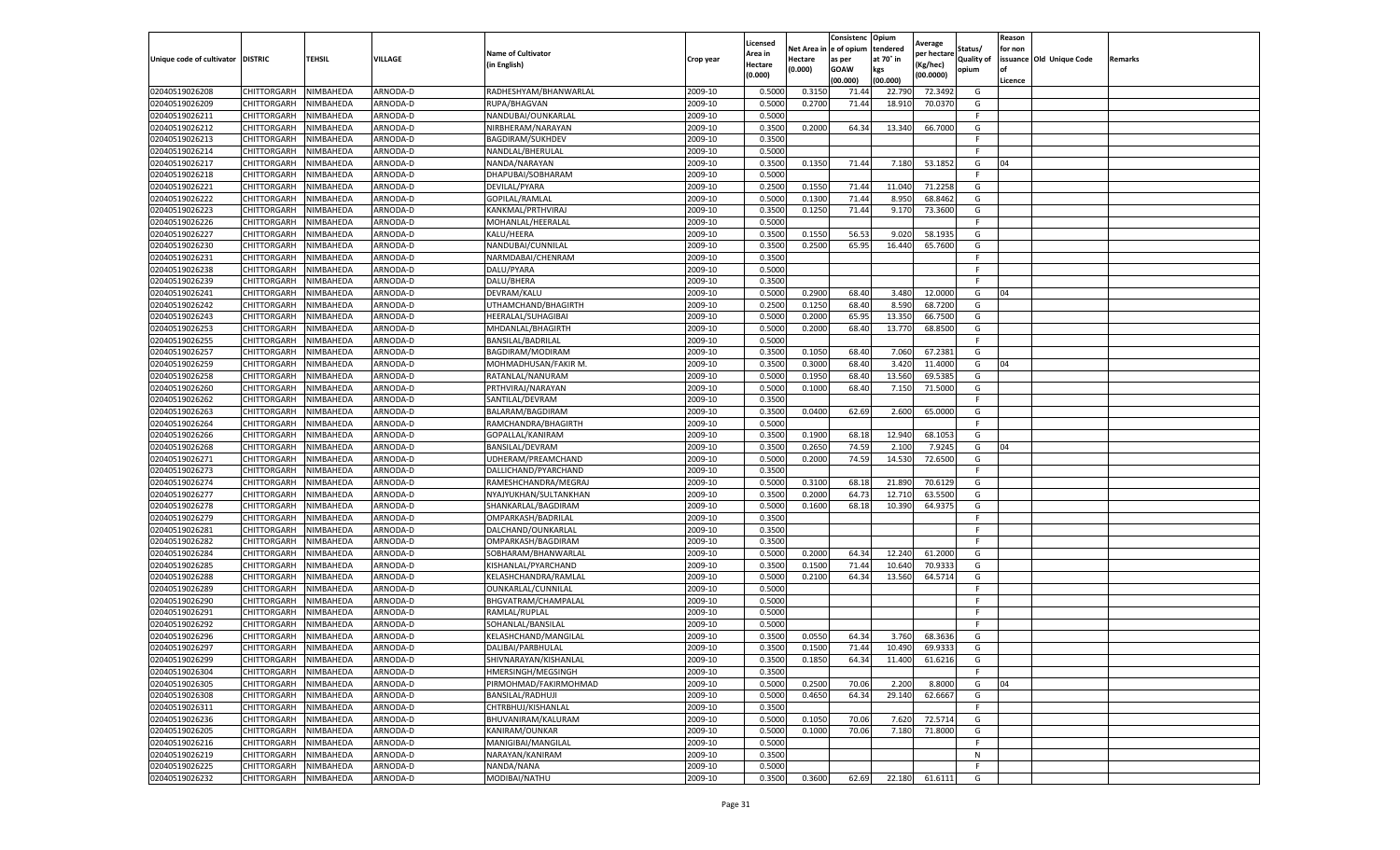|                           |                       |           |                      |                                    |           | Licensed |         | Consistenc             | Opium     | Average     |                   | Reason  |                          |                      |
|---------------------------|-----------------------|-----------|----------------------|------------------------------------|-----------|----------|---------|------------------------|-----------|-------------|-------------------|---------|--------------------------|----------------------|
|                           |                       |           |                      | <b>Name of Cultivator</b>          |           | Area in  |         | Net Area in e of opium | tendered  | per hectare | Status/           | for non |                          |                      |
| Unique code of cultivator | <b>DISTRIC</b>        | TEHSIL    | VILLAGE              | in English)                        | Crop year | Hectare  | Hectare | as per                 | at 70° in | (Kg/hec     | <b>Quality of</b> |         | issuance Old Unique Code | <b>Remarks</b>       |
|                           |                       |           |                      |                                    |           | (0.000)  | (0.000) | <b>GOAW</b>            | kgs       | (00.0000)   | opium             |         |                          |                      |
|                           |                       |           |                      |                                    |           |          |         | (00.000)               | (00.000)  |             |                   | Licence |                          |                      |
| 02040519026261            | CHITTORGARH           | NIMBAHEDA | ARNODA-D             | KAVARLAL/MANGILAL                  | 2009-10   | 0.5000   |         |                        |           |             | F.                |         |                          |                      |
| 02040519026237            | CHITTORGARH           | NIMBAHEDA | ARNODA-D             | MEGHRAJ/HEMRAJ                     | 2009-10   | 0.2500   | 0.2400  | 64.34                  | 15.79     | 65.7917     | G                 |         |                          | <b>NAME CHANGE</b>   |
| 02040519026246            | CHITTORGARH           | NIMBAHEDA | ARNODA-D             | <b>BHERU/KESURAM</b>               | 2009-10   | 0.2500   |         |                        |           |             | F.                |         |                          |                      |
| 02040519026306            | CHITTORGARH           | NIMBAHEDA | ARNODA-D             | PYARIBAI/RAMLAL                    | 2009-10   | 0.2500   |         |                        |           |             | F.                |         |                          |                      |
| 02040519026224            | CHITTORGARH           | NIMBAHEDA | ARNODA-D             | CHANDMAL/HEMRAJ                    | 2009-10   | 0.2500   |         |                        |           |             | F                 |         |                          |                      |
| 02040519026228            | CHITTORGARH           | NIMBAHEDA | ARNODA-D             | JIVRAJ/DHANRAJ                     | 2009-10   | 0.2500   |         |                        |           |             | F                 |         |                          |                      |
| 02040519026287            | CHITTORGARH           | NIMBAHEDA | ARNODA-D             | OUNKARLAL/RAMLAL                   | 2009-10   | 0.2500   |         |                        |           |             | F.                |         |                          |                      |
| 02040519026300            | CHITTORGARH           | NIMBAHEDA | ARNODA-D             | KAMLIBAI/RATANBALAH                | 2009-10   | 0.2500   |         |                        |           |             | F.                |         |                          |                      |
| 02040519026272            | CHITTORGARH           | NIMBAHEDA | ARNODA-D             | NARNDARASINGH/MEGSINGH             | 2009-10   | 0.2500   | 0.0850  | 74.59                  | 7.020     | 82.5882     | G                 |         |                          |                      |
| 02040519026233            | CHITTORGARH           | NIMBAHEDA | ARNODA-D             | MANGILAL/KOJU                      | 2009-10   | 0.2500   | 0.2050  | 62.69                  | 12.870    | 62.7805     | G                 |         |                          |                      |
| 02040519027028            | CHITTORGARH           | NIMBAHEDA | BADOLIGHATA-A        | LABHCHAND/BHAGVAN SUTHAR           | 2009-10   | 0.3500   | 0.0300  | 72.29                  | 2.190     | 73.0000     | G                 |         |                          |                      |
| 02040519027005            | CHITTORGARH           | NIMBAHEDA | BADOLIGHATA-A        | GASI/KHEMRAJ                       | 2009-10   | 0.5000   | 0.3550  | 69.20                  | 24.93     | 70.2254     | G                 |         |                          |                      |
| 02040519027006            | CHITTORGARH           | NIMBAHEDA | BADOLIGHATA-A        | GAMNDIRAM/KISHANRAM                | 2009-10   | 0.5000   | 0.4650  | 65.35                  | 30.960    | 66.5806     | G                 |         |                          |                      |
| 02040519027012            | CHITTORGARH           | NIMBAHEDA | BADOLIGHATA-A        | NATHUDAS/RADHUDAS                  | 2009-10   | 0.3500   |         |                        |           |             | F                 |         |                          |                      |
| 02040519027014            | CHITTORGARH           | NIMBAHEDA | BADOLIGHATA-A        | ANOPIBAI/KISHANLAL                 | 2009-10   | 0.3500   | 0.2400  | 56.01                  | 14.160    | 59.0000     | G                 |         |                          |                      |
| 02040519027024            | CHITTORGARH           | NIMBAHEDA | BADOLIGHATA-A        | CHENRAM/NARAYAN                    | 2009-10   | 0.5000   | 0.1950  | 69.20                  | 14.080    | 72.2051     | -1                | 02      |                          |                      |
| 02040519027032            | CHITTORGARH           | NIMBAHEDA | BADOLIGHATA-A        | PREAMDAS/BANSIDAS                  | 2009-10   | 0.3500   | 0.2950  | 65.38                  | 18.58     | 62.9831     | G                 |         |                          |                      |
| 02040519027033            | CHITTORGARH           | NIMBAHEDA | BADOLIGHATA-A        | AMBHALAL/CHTRBHUJ                  | 2009-10   | 0.5000   | 0.2800  | 65.38                  | 18.43     | 65.8214     | G                 |         |                          |                      |
| 02040519027038            | CHITTORGARH           | NIMBAHEDA | BADOLIGHATA-A        | HULASIBAI/DHARMCHAND               | 2009-10   | 0.3500   | 0.2600  | 69.71                  | 18.17     | 69.8846     | G                 |         |                          |                      |
| 02040519027078            | CHITTORGARH           | NIMBAHEDA | BADOLIGHATA-A        | GISIBAI/BALDEV                     | 2009-10   | 0.3500   | 0.3450  | 65.38                  | 21.490    | 62.2899     | G                 |         |                          |                      |
| 02040519027030            | CHITTORGARH           | NIMBAHEDA | BADOLIGHATA-A        | GIRDHARI/MANA                      | 2009-10   | 0.3500   | 0.2500  | 63.04                  | 16.220    | 64.8800     | G                 |         |                          |                      |
| 02040519027059            | CHITTORGARH           | NIMBAHEDA | BADOLIGHATA-A        | SAGARMAL/GISALAL                   | 2009-10   | 0.5000   | 0.3450  | 69.71                  | 24.200    | 70.1449     | G                 |         |                          |                      |
| 02040519027075            | CHITTORGARH           | NIMBAHEDA | BADOLIGHATA-A        | PARVATIBAI/GOTTU                   | 2009-10   | 0.3500   | 0.0450  | 69.71                  | 3.420     | 76.0000     | G                 |         |                          |                      |
| 02040519027015            | CHITTORGARH           | NIMBAHEDA | BADOLIGHATA-A        | BHANWARLAL/BHAGIRTH                | 2009-10   | 0.5000   | 0.4150  | 63.04                  | 27.220    | 65.5904     | G                 |         |                          |                      |
| 02040519027067            | CHITTORGARH           | NIMBAHEDA | BADOLIGHATA-A        | BAPULAL/CHTRBHUJ                   | 2009-10   | 0.5000   | 0.3700  | 65.38                  | 24.91     | 67.3243     | G                 |         |                          |                      |
| 02040519027150            | CHITTORGARH           | NIMBAHEDA | BADOLIGHATA-A        | UTHAMCHAND/CHTRBHUJ                | 2009-10   | 0.5000   | 0.3550  | 63.04                  | 23.300    | 65.6338     | G                 |         |                          |                      |
| 02040519027151            | CHITTORGARH           | NIMBAHEDA | BADOLIGHATA-A        | <b>HEMRAJ/CHENABHII</b>            | 2009-10   | 0.5000   | 0.2650  | 69.20                  | 18.94     | 71.4717     | G                 |         |                          |                      |
| 02040519027152            | CHITTORGARH           | NIMBAHEDA | BADOLIGHATA-A        | RAMSVRUP UARF RAMESHVARLAL/NANDLAL | 2009-10   | 0.5000   | 0.2900  | 65.38                  | 20.23     | 69.7586     | G                 |         |                          |                      |
| 02040519027154            | CHITTORGARH           | NIMBAHEDA | BADOLIGHATA-A        | BHANWARLAL/MOHANLAL                | 2009-10   | 0.5000   | 0.4050  | 67.42                  | 28.13     | 69.4568     | G                 |         |                          |                      |
| 02040519027158            | CHITTORGARH           | NIMBAHEDA | BADOLIGHATA-A        | GOTTU/BHAGGA                       | 2009-10   | 0.3500   | 0.3350  | 65.38                  | 22.610    | 67.4925     | G                 |         |                          |                      |
| 02040519027013            | CHITTORGARH           | NIMBAHEDA | BADOLIGHATA-A        | PARWATIBAI/GANGARAM                | 2009-10   | 0.2500   |         |                        |           |             | F                 |         |                          | <b>NAME CHANGE</b>   |
| 02040519027018            | CHITTORGARH           | NIMBAHEDA | BADOLIGHATA-A        | NANIBAI/OUNKAR                     | 2009-10   | 0.2500   |         |                        |           |             | F                 |         |                          |                      |
| 02040519027159            | CHITTORGARH           | NIMBAHEDA | BADOLIGHATA-A        | RAMNARAYAN/BHOLIRAM                | 2009-10   | 0.5000   | 0.2100  | 62.31                  | 14.05     | 66.9048     | G                 |         |                          |                      |
| 02040519027025            | CHITTORGARH           | NIMBAHEDA | BADOLIGHATA-A        | BHERULAL/RAMLAL                    | 2009-10   | 0.2500   | 0.2200  | 68.39                  | 15.940    | 72.4545     | G                 |         |                          |                      |
| 02040519027039            | CHITTORGARH           | NIMBAHEDA | <b>BADOLIGHATA-A</b> | SHYAMLAL/PRTHVIRAJ                 | 2009-10   | 0.2500   | 0.2100  | 62.31                  | 12.500    | 59.5238     | G                 |         |                          |                      |
| 02040519027003            | CHITTORGARH           | NIMBAHEDA | BADOLIGHATA-A        | KHEMRAJ/NARAYAN                    | 2009-10   | 0.2500   | 0.2050  | 63.24                  | 13.05     | 63.6585     | G                 |         |                          |                      |
| 02040519027052            | CHITTORGARH           | NIMBAHEDA | BADOLIGHATA-A        | DALLICHAND/KISHNRAM                | 2009-10   | 0.2500   | 0.2400  | 62.31                  | 14.51     | 60.4583     | G                 |         |                          |                      |
| 02040519027053            | CHITTORGARH           | NIMBAHEDA | BADOLIGHATA-A        | MHDANLAL/CHAGNA                    | 2009-10   | 0.2500   | 0.2000  | 62.31                  | 12.020    | 60.1000     | G                 |         |                          |                      |
| 02040519027069            | CHITTORGARH           | NIMBAHEDA | BADOLIGHATA-A        | RAMLAL/CHTRBHUJ                    | 2009-10   | 0.2500   |         |                        |           |             | F                 |         |                          |                      |
| 02040519027176            | CHITTORGARH           | NIMBAHEDA | BADOLIGHATA-A        | BHAGU/HARIRAM                      | 2009-10   | 0.2500   | 0.2500  | 63.24                  | 16.44     | 65.7600     | G                 |         | 02040519025112           | <b>TRANSFER</b>      |
| 02040519027160            | CHITTORGARH           | NIMBAHEDA | <b>BADOLIGHATA A</b> | BARDIBAI/NAVLRAM                   | 2009-10   | 0.2500   | 0.2300  | 62.31                  | 15.47     | 67.2609     | G                 |         | 02040519058007           | TRANSFER             |
| 02040519027161            | CHITTORGARH           | NIMBAHEDA | BADOLIGHATA-A        | BHOLIRAM/BHANWARLAL                | 2009-10   | 0.2500   | 0.2000  | 65.94                  | 13.490    | 67.4500     | G                 |         | 02040519058017           | TRANSFER             |
| 02040519027162            | CHITTORGARH           | NIMBAHEDA | BADOLIGHATA-A        | BAPULAL/JASRAJ                     | 2009-10   | 0.2500   |         |                        |           |             | F                 |         | 02040519058009           | TRANSFER             |
| 02040519027163            | CHITTORGARH           | NIMBAHEDA | BADOLIGHATA-A        | HUDIBAI/CHTRBHUJ                   | 2009-10   | 0.2500   | 0.1750  | 62.31                  | 11.47     | 65.5429     | G                 |         | 02040519058006           | TRANSFER             |
| 02040519027164            | CHITTORGARH           | NIMBAHEDA | BADOLIGHATA-A        | DADAMCHAND/CHTRBHUJ                | 2009-10   | 0.2500   | 0.2300  | 68.39                  | 16.090    | 69.9565     | G                 |         | 02040519058030           | TRANSFER             |
| 02040519027165            | CHITTORGARH           | NIMBAHEDA | BADOLIGHATA-A        | GITABAI/SHOBHARAM                  | 2009-10   | 0.2500   | 0.2250  | 68.39                  | 16.29     | 72.4000     | G                 |         | 02040519058029           | TRANSFER             |
| 02040519027166            | CHITTORGARH           | NIMBAHEDA | BADOLIGHATA-A        | RAMSINGH/SOBHARAM                  | 2009-10   | 0.2500   | 0.2350  | 68.39                  | 17.400    | 74.0426     | G                 |         | 02040519058029           | TRANSFER             |
| 02040519027167            | CHITTORGARH           | NIMBAHEDA | BADOLIGHATA-A        | GOPAL/UDA                          | 2009-10   | 0.2500   |         |                        |           |             | F.                |         | 02040519108013           | TRANSFER/BORAKHEDI   |
| 02040519027168            | CHITTORGARH NIMBAHEDA |           | <b>BADOLIGHATA-A</b> | LAXMIBAI/NANDLAL                   | 2009-10   | 0.2500   | 0.1800  | 65.94                  | 12.780    | 71.0000     | G                 |         | 02040519058005           | TRANSFER             |
| 02040519027169            | CHITTORGARH           | NIMBAHEDA | BADOLIGHATA-A        | NIRBHAYRAM / NAVALRAM              | 2009-10   | 0.2500   |         |                        |           |             | F                 |         | 02040519058016           | NAME CHANGE/TRANSFER |
| 02040519027170            | <b>CHITTORGARH</b>    | NIMBAHEDA | BADOLIGHATA-A        | GEHRILAL/JASRAJ                    | 2009-10   | 0.2500   |         |                        |           |             | F.                |         | 02040519058027           | <b>TRANSFER</b>      |
| 02040519027171            | CHITTORGARH           | NIMBAHEDA | BADOLIGHATA-A        | BHOTHLAL/HEERALAL                  | 2009-10   | 0.2500   |         |                        |           |             | F.                |         | 02040519058044           | TRANSFER             |
| 02040519027122            | CHITTORGARH           | NIMBAHEDA | BADOLIGHATA-B        | PARSHRAM/SHAMBHULAL                | 2009-10   | 0.5000   | 0.2900  | 68.50                  | 20.110    | 69.3448     | G                 |         |                          |                      |
| 02040519027081            | <b>CHITTORGARH</b>    | NIMBAHEDA | BADOLIGHATA-B        | SOHANIBAI/SOHANLAL                 | 2009-10   | 0.5000   | 0.2000  | 65.68                  | 14.210    | 71.0500     | G                 |         |                          |                      |
| 02040519027084            | CHITTORGARH           | NIMBAHEDA | BADOLIGHATA-B        | OMPARKASH/SOHANIBAI                | 2009-10   | 0.5000   | 0.2450  | 61.99                  | 15.740    | 64.2449     | G                 |         |                          |                      |
| 02040519027086            | CHITTORGARH           | NIMBAHEDA | BADOLIGHATA-B        | BARDICHAND/DEVA                    | 2009-10   | 0.5000   | 0.3000  | 68.50                  | 20.850    | 69.5000     | G                 |         |                          |                      |
| 02040519027097            | CHITTORGARH           | NIMBAHEDA | BADOLIGHATA-B        | DHAPUBAI/BHAGVAN                   | 2009-10   | 0.5000   |         |                        |           |             | F.                |         |                          |                      |
| 02040519027102            | CHITTORGARH           | NIMBAHEDA | BADOLIGHATA-B        | UMASHANKAR/MOHANLAL                | 2009-10   | 0.5000   | 0.3150  | 65.68                  | 20.960    | 66.5397     | G                 |         |                          |                      |
| 02040519027106            | <b>CHITTORGARH</b>    | NIMBAHEDA | <b>BADOLIGHATA-B</b> | LALCHAND/BHANA                     | 2009-10   | 0.3500   | 0.2500  | 64.89                  | 16.280    | 65.1200     | G                 |         |                          |                      |
|                           |                       |           |                      |                                    |           |          |         |                        |           |             |                   |         |                          |                      |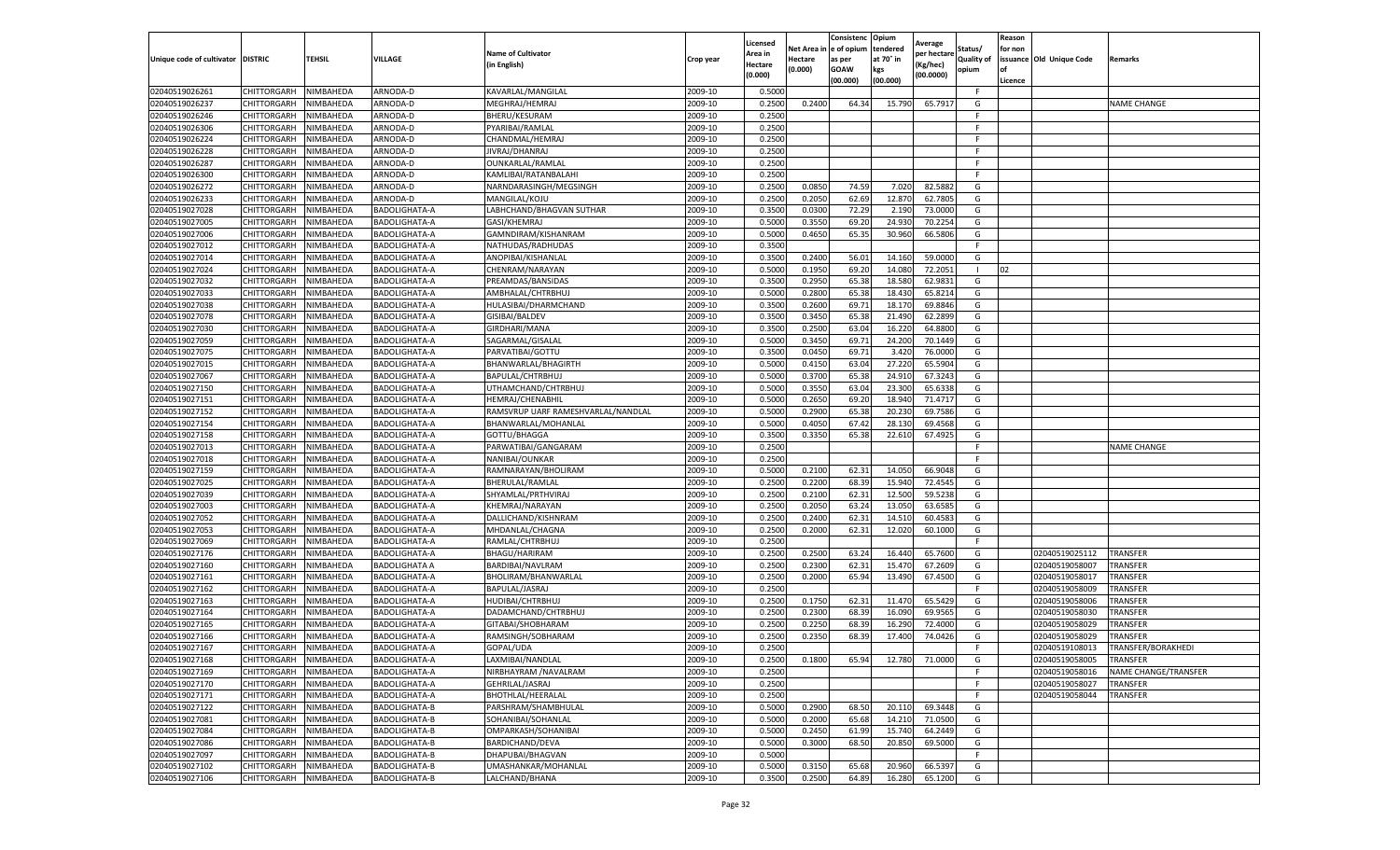| Net Area in e of opium<br>tendered<br>Status/<br>for non<br><b>Name of Cultivator</b><br>Area in<br>per hectare<br>at 70° in<br>issuance Old Unique Code<br><b>DISTRIC</b><br>TEHSIL<br>VILLAGE<br><b>Quality of</b><br>Unique code of cultivator<br>Crop year<br>Hectare<br>as per<br><b>Remarks</b><br>in English)<br>(Kg/hec<br>Hectare<br>(0.000)<br><b>GOAW</b><br>kgs<br>opium<br>(0.000)<br>(00.0000)<br>(00.000)<br>(00.000)<br>Licence<br>02040519027107<br>NIMBAHEDA<br><b>BADOLIGHATA-B</b><br>2009-10<br>0.5000<br>0.3000<br>62.2667<br>CHITTORGARH<br><b>OUNKAR/BHERA</b><br>61.99<br>18.68<br>G<br>02040519027119<br>2009-10<br>0.5000<br>0.2950<br>19.51<br>CHITTORGARH<br>NIMBAHEDA<br><b>BADOLIGHATA-B</b><br>KELASHCHANDRA/SOHANLAL<br>61.99<br>66.1356<br>G<br>02040519027121<br>0.3500<br>0.1000<br>71.31<br>CHITTORGARH<br>NIMBAHEDA<br><b>BADOLIGHATA-B</b><br>SHAMBHULAL/KASIRAM<br>2009-10<br>7.63<br>76.3000<br>G<br>02040519027125<br>NIMBAHEDA<br>BADOLIGHATA-B<br>2009-10<br>0.5000<br>0.4650<br>59.29<br>24.880<br>53.5054<br>G<br>04<br>CHITTORGARH<br>KISHANLAL/NANDA<br>02040519027131<br>CHITTORGARH<br>NIMBAHEDA<br>MOHANLAL/RODA<br>2009-10<br>0.3500<br>0.1850<br>64.89<br>63.5676<br>G<br>BADOLIGHATA-B<br>11.760<br>68.50<br>02040519027136<br>2009-10<br>0.5000<br>0.3000<br>67.933<br>CHITTORGARH<br>NIMBAHEDA<br>BADOLIGHATA-B<br>GERILAL/SHANKARLAL<br>20.38<br>G<br>02040519027141<br>CHITTORGARH<br>NIMBAHEDA<br>BADOLIGHATA-B<br>SURAJMAL/OMJI<br>2009-10<br>0.5000<br>0.3250<br>61.99<br>20.35<br>62.6154<br>G<br>02040519027095<br>2009-10<br>0.5000<br>0.2600<br>71.31<br>18.39<br>CHITTORGARH<br>NIMBAHEDA<br><b>BADOLIGHATA-B</b><br>RATANLAL/SHANKARLAL<br>70.7308<br>G<br>2009-10<br>0.5000<br>0.3000<br>67.61<br>22.56<br>75.2000<br>G<br>02040519027080<br>CHITTORGARH<br>NIMBAHEDA<br>BADOLIGHATA-B<br>SHANKARLAL/UDHA<br>02040519027082<br>NIMBAHEDA<br>BHERULAL/KASIRAM<br>2009-10<br>0.5000<br>0.3550<br>67.61<br>24.180<br>68.1127<br>G<br>CHITTORGARH<br>BADOLIGHATA-B<br>02040519027083<br>NIMBAHEDA<br>2009-10<br>0.5000<br>F.<br>CHITTORGARH<br>BADOLIGHATA-B<br>BHURA/BHUVANA<br>0.5000<br>02040519027085<br>NIMBAHEDA<br>SUHAGIBAI/NATHU<br>2009-10<br>0.4000<br>61.99<br>61.5000<br>CHITTORGARH<br><b>BADOLIGHATA-B</b><br>24.60<br>G<br>02040519027096<br>CHITTORGARH<br>NIMBAHEDA<br>BADOLIGHATA-B<br>DEVILAL/MEGRAJ<br>2009-10<br>0.5000<br>0.4050<br>67.61<br>28.04<br>69.2346<br>G<br>02040519027111<br>NIMBAHEDA<br>2009-10<br>0.3500<br>0.3000<br>67.61<br>19.42<br>64.7333<br>CHITTORGARH<br><b>BADOLIGHATA-B</b><br>WARDIBAI/SHANKARLAL<br>G<br>02040519027123<br>2009-10<br>0.2500<br>CHITTORGARH<br>NIMBAHEDA<br><b>BADOLIGHATA-B</b><br>BAGDIRAM/GANGARAM<br>F.<br>2009-10<br>0.2500<br>02040519027126<br>NIMBAHEDA<br>KANTABAI/AMARSINGH<br>0.5000<br>64.89<br>17.860<br>71.4400<br>G<br>CHITTORGARH<br>BADOLIGHATA-B<br>02040519027133<br>2009-10<br>0.5000<br>CHITTORGARH<br>NIMBAHEDA<br>BADOLIGHATA-B<br>KHEMRAJ/DEVA<br>N<br>2009-10<br>0.3050<br>02040519027143<br>0.5000<br>64.89<br>20.78<br>68.1311<br>G<br>CHITTORGARH<br>NIMBAHEDA<br>BADOLIGHATA-B<br>MOHANLAL/NARAYAN<br>2009-10<br>0.4200<br>02040519027144<br>CHITTORGARH<br>NIMBAHEDA<br>0.5000<br>61.06<br>25.04<br>59.6190<br>G<br>BADOLIGHATA-B<br>MANGILAL/RAMAJ<br>02040519027147<br>CHITTORGARH<br>NIMBAHEDA<br>BADOLIGHATA-B<br>DOLATRAM/LALCHAND<br>2009-10<br>0.3500<br>0.3400<br>59.29<br>20.460<br>60.1765<br>G<br>02040519027099<br>2009-10<br>0.5000<br>0.2050<br>71.31<br>72.7805<br>G<br>CHITTORGARH<br>NIMBAHEDA<br>BADOLIGHATA-B<br>FAKIRCHAND/NARAYAN<br>14.92<br>02040519027155<br>2009-10<br>0.5000<br>0.4300<br>64.89<br>29.90<br>69.5349<br>G<br>CHITTORGARH<br>NIMBAHEDA<br>BADOLIGHATA-B<br>MOTIYABAI/SHANKARLAL<br>02040519027156<br>CHITTORGARH<br>NIMBAHEDA<br>BADOLIGHATA-B<br>KHEMRAJ/BHURA<br>2009-10<br>0.5000<br>0.3000<br>67.61<br>20.370<br>67.9000<br>G<br>TRANSFER/KANPURA<br>0.2500<br>02040519027091<br>NIMBAHEDA<br>2009-10<br>CHITTORGARH<br><b>BADOLIGHATA-B</b><br>FAKIRCHAND/RAMA<br>F<br>2009-10<br>0.2050<br>02040519027087<br>CHITTORGARH<br>0.2500<br>67.61<br>14.53<br>70.8780<br>G<br>NIMBAHEDA<br>BADOLIGHATA-B<br>PYARIBAI/NANA<br>02040519027090<br>CHITTORGARH<br>NIMBAHEDA<br>BADOLIGHATA-B<br>WARDIBAI/GOPAL<br>2009-10<br>0.2500<br>0.2600<br>59.91<br>17.160<br>66.0000<br>G<br>02040519027098<br>NIMBAHEDA<br>SOHANIBAI/BHAGVAN<br>2009-10<br>0.2500<br>0.2200<br>61.06<br>12.910<br>58.6818<br>CHITTORGARH<br><b>BADOLIGHATA-B</b><br>G<br>2009-10<br>0.2500<br>02040519027105<br>CHITTORGARH<br>NIMBAHEDA<br>BADOLIGHATA-B<br><b>KHEMRAJ/RODA</b><br>F.<br>02040519027120<br>NIMBAHEDA<br>2009-10<br>0.2500<br>0.2500<br>61.06<br>15.200<br>60.8000<br>G<br>CHITTORGARH<br>BADOLIGHATA-B<br>BHANWARLAL/CHTRBHUJ<br>02040519027128<br>CHITTORGARH<br>NIMBAHEDA<br>SOHANLAL/CUNA<br>2009-10<br>0.2500<br>0.2350<br>61.06<br>14.230<br>60.5532<br>G<br>BADOLIGHATA-B<br>02040519027130<br>NIMBAHEDA<br>2009-10<br>0.2500<br>CHITTORGARH<br>BADOLIGHATA-B<br>AMBHALAL/DEVA<br>N<br>06<br>AFTER RELEXATION DID NOT SOWN<br>02040519027116<br>CHITTORGARH<br>NIMBAHEDA<br>BADOLIGHATA-B<br>KANKUBAI/GANGARAM<br>2009-10<br>0.2500<br>0.2050<br>61.06<br>12.580<br>61.3659<br>G<br>02040519027135<br>NIMBAHEDA<br>DALLICHAND/DEVA<br>2009-10<br>0.2500<br>CHITTORGARH<br><b>BADOLIGHATA-B</b><br>N<br>06<br>AFTER RELEXATION DID NOT SOWN<br>02040519027139<br>2009-10<br>0.2500<br>CHITTORGARH<br>NIMBAHEDA<br><b>BADOLIGHATA-B</b><br>MANGILAL/BHOLIRAM<br>F.<br>02040519027132<br>CHITTORGARH<br>NIMBAHEDA<br>BADOLIGHATA-B<br>GASI/UDHA<br>2009-10<br>0.2500<br>0.1950<br>71.31<br>14.480<br>74.2564<br>G<br>02040519027172<br>NIMBAHEDA<br>2009-10<br>0.2500<br>0.2300<br>59.29<br>59.9565<br><b>TRANSFER</b><br>CHITTORGARH<br>BADOLIGHATA-B<br>UDIBAI/GORILAL<br>13.790<br>G<br>02040519039024<br>02040519027173<br>2009-10<br>0.5000<br>0.5150<br>61.06<br>31.59<br>61.3398<br>G<br>TRANSFER<br>CHITTORGARH<br>NIMBAHEDA<br>BADOLIGHATA-B<br><b>BHAGIRTH/BHERA</b><br>02040519040012<br>0.2500<br>0.2550<br>64.89<br>02040519027174<br>CHITTORGARH<br>NIMBAHEDA<br>2009-10<br>16.79<br>65.8431<br>G<br>02040519040008<br>TRANSFER<br>BADOLIGHATA-B<br>BHUVANA/PRTHA<br>02040519029004<br>BHAVLIYA<br>MANAKBAI/GITMAL<br>2009-10<br>0.2500<br>0.2450<br>69.06<br>17.22<br>70.285<br>CHITTORGARH<br>NIMBAHEDA<br>G<br><b>NAME CHANGE</b><br>0.2500<br>G<br>02040519029016<br>2009-10<br>0.2500<br>69.06<br>16.880<br>67.5200<br>CHITTORGARH<br>NIMBAHEDA<br>BHAVLIYA<br>UDHESINGH/MHDANSINGH<br>2009-10<br>0.2500<br>0.2550<br>62.95<br>02<br>02040519029065<br>CHITTORGARH<br>NIMBAHEDA<br>BHAVLIYA<br>KARANSINGH/BHANWARSINGH<br>16.52<br>64.7843<br>-1<br>02040519029084<br>2009-10<br>0.2500<br>0.2500<br>65.65<br>66.0000<br>CHITTORGARH<br>NIMBAHEDA<br>BHAVLIYA<br>BASNTIBAI/BHANWARLAL<br>16.500<br>G<br>0.2500<br>0.2450<br>58.28<br>02040519029002<br>2009-10<br>14.87<br>60.6939<br>G<br>CHITTORGARH<br>NIMBAHEDA<br>BHAVLIYA<br>BOTHIBAI/BANSILAL<br><b>NAME CHANGE</b><br>2009-10<br>65.65<br>02040519029085<br>CHITTORGARH<br>BHAVLIYA<br>0.2500<br>0.2500<br>16.53<br>66.1200<br>G<br>NIMBAHEDA<br>SOHAN DAS/BHOLUDAS<br>02040519029001<br>CHITTORGARH<br>NIMBAHEDA<br>BHAVLIYA<br>KANU/SHVA<br>2009-10<br>0.2500<br>0.2500<br>69.86<br>14.41<br>57.6400<br>G<br>62.95<br>15.04<br>02040519029007<br>CHITTORGARH<br>NIMBAHEDA<br>BHAVLIYA<br>KANKUBAI/BHANWARLAL<br>2009-10<br>0.2500<br>0.2400<br>62.6667<br>G<br>0.2500<br>02040519029041<br>NIMBAHEDA<br>BHAVLIYA<br>BHAGIRTH/KHEMRAJ<br>2009-10<br>0.2500<br>69.06<br>17.82<br>71.2800<br>G<br>CHITTORGARH<br>02040519029068<br>CHITTORGARH<br>NIMBAHEDA<br>BHAVLIYA<br>MOHANLAL/SEETARAM<br>2009-10<br>0.2500<br>0.1950<br>62.95<br>13.250<br>67.9487<br>G<br>2009-10<br>02040519029077<br><b>CHITTORGARH</b><br>NIMBAHEDA<br>BHAVLIYA<br>SURESHCHANDRA/NIYATLAL<br>0.2500<br>0.1950<br>69.06<br>13.750<br>70.5128<br>G<br>2009-10<br>0.2500<br>0.2550<br>65.65<br>02040519029053<br>CHITTORGARH<br>NIMBAHEDA<br>BHAVLIYA<br>PANNALAL/SHRILAL<br>17.190<br>67.4118<br>G<br>2009-10<br>0.5000<br>02040519029102<br>CHITTORGARH<br>NIMBAHEDA<br>BHAVLIYA<br>SHANKARLAL/DAMARLAL<br>F.<br>02040519074062<br><b>TRANSFER</b><br>0.2950<br>02040519029103<br>CHITTORGARH<br>NIMBAHEDA<br>BHAVLIYA<br>AMBHALAL/PARSHRAM<br>2009-10<br>0.5000<br>62.95<br>18.79<br>63.6949<br>02040519088194<br>TRANSFER<br>G<br>02040519029104<br>BHANWARLAL/RUPLAL<br>2009-10<br>0.5000<br>0.4950<br>62.17<br>30.640<br>61.8990<br>02040519088195<br>TRANSFER<br>CHITTORGARH<br>NIMBAHEDA<br>BHAVLIYA<br>G<br>2009-10<br>0.5050<br>02040519029105<br><b>CHITTORGARH</b><br>NIMBAHEDA<br>BHAVLIYA<br>SOSARBAI/NARAYANLAL<br>0.5000<br>70.46<br>34.270<br>67.8614<br>G<br>02040519088196<br>TRANSFER<br>0.3550<br>02040519029106<br>CHITTORGARH<br>NIMBAHEDA<br>BHAVLIYA<br>SHTYENARAYAN/SOHANLAL<br>2009-10<br>0.3500<br>62.17<br>21.87<br>61.6056<br>G<br>02040519100285<br>TRANSFER<br>2009-10<br>0.2450<br>58.28<br>59.9592<br>02<br>02040519029046<br>CHITTORGARH<br>NIMBAHEDA<br>BHAVLIYA<br>RUPDAS/MOHANDAS<br>0.2500<br>14.690<br>68.09<br>02040519030016<br>CHITTORGARH<br>NIMBAHEDA<br>BHUJIYAKHEDI<br>NIRBHERAM/MADHU<br>2009-10<br>0.3500<br>0.1950<br>13.390<br>68.6667<br>G<br>02040519030004<br>CHITTORGARH<br>NIMBAHEDA<br>BHUJIYAKHEDI<br>KASTURIBAI/PARBHULAL<br>2009-10<br>0.3500<br>0.2950<br>62.13<br>19.54<br>66.2373<br>G<br>02040519030005<br><b>CHITTORGARH</b><br>NIMBAHEDA<br>BHUJIYAKHEDI<br>DALLICHAND/NANDA<br>2009-10<br>0.3500<br>0.3350<br>68.09<br>67.4328<br>G<br>22.590 |  |  |  | Licensed | Consistenc | Opium | Average | Reason |  |
|--------------------------------------------------------------------------------------------------------------------------------------------------------------------------------------------------------------------------------------------------------------------------------------------------------------------------------------------------------------------------------------------------------------------------------------------------------------------------------------------------------------------------------------------------------------------------------------------------------------------------------------------------------------------------------------------------------------------------------------------------------------------------------------------------------------------------------------------------------------------------------------------------------------------------------------------------------------------------------------------------------------------------------------------------------------------------------------------------------------------------------------------------------------------------------------------------------------------------------------------------------------------------------------------------------------------------------------------------------------------------------------------------------------------------------------------------------------------------------------------------------------------------------------------------------------------------------------------------------------------------------------------------------------------------------------------------------------------------------------------------------------------------------------------------------------------------------------------------------------------------------------------------------------------------------------------------------------------------------------------------------------------------------------------------------------------------------------------------------------------------------------------------------------------------------------------------------------------------------------------------------------------------------------------------------------------------------------------------------------------------------------------------------------------------------------------------------------------------------------------------------------------------------------------------------------------------------------------------------------------------------------------------------------------------------------------------------------------------------------------------------------------------------------------------------------------------------------------------------------------------------------------------------------------------------------------------------------------------------------------------------------------------------------------------------------------------------------------------------------------------------------------------------------------------------------------------------------------------------------------------------------------------------------------------------------------------------------------------------------------------------------------------------------------------------------------------------------------------------------------------------------------------------------------------------------------------------------------------------------------------------------------------------------------------------------------------------------------------------------------------------------------------------------------------------------------------------------------------------------------------------------------------------------------------------------------------------------------------------------------------------------------------------------------------------------------------------------------------------------------------------------------------------------------------------------------------------------------------------------------------------------------------------------------------------------------------------------------------------------------------------------------------------------------------------------------------------------------------------------------------------------------------------------------------------------------------------------------------------------------------------------------------------------------------------------------------------------------------------------------------------------------------------------------------------------------------------------------------------------------------------------------------------------------------------------------------------------------------------------------------------------------------------------------------------------------------------------------------------------------------------------------------------------------------------------------------------------------------------------------------------------------------------------------------------------------------------------------------------------------------------------------------------------------------------------------------------------------------------------------------------------------------------------------------------------------------------------------------------------------------------------------------------------------------------------------------------------------------------------------------------------------------------------------------------------------------------------------------------------------------------------------------------------------------------------------------------------------------------------------------------------------------------------------------------------------------------------------------------------------------------------------------------------------------------------------------------------------------------------------------------------------------------------------------------------------------------------------------------------------------------------------------------------------------------------------------------------------------------------------------------------------------------------------------------------------------------------------------------------------------------------------------------------------------------------------------------------------------------------------------------------------------------------------------------------------------------------------------------------------------------------------------------------------------------------------------------------------------------------------------------------------------------------------------------------------------------------------------------------------------------------------------------------------------------------------------------------------------------------------------------------------------------------------------------------------------------------------------------------------------------------------------------------------------------------------------------------------------------------------------------------------------------------------------------------------------------------------------------------------------------------------------------------------------------------------------------------------------------------------------------------------------------------------------------------------------------------------------------------------------------------------------------------------------------------------------------------------------------------------------------------------------------------------------------------------------------------------------------------------------------------------------------------------------------------------------------------------------------------------------------------------------------------------------------------------------------------------------------------------------------------------------------------------------------------------------------------------------------------------------------------------------------------------------------------------------------------------------------------------------------------------------------------------------------------------------------------------------------------------------------------------------------------------------------------------------------------------------------------------------------------------------------------------------------------------------------------------------------------------------------------------------------------------------------------------------------------------------------------------------------------------------------------------------------------------------------------------------------------------------------------------------------------------------------------------------------------------------------------------------------------------------------------------------------------------------------------------------------------------------------------------------------------------------------------------------------------------------------------------------------------------------------------------|--|--|--|----------|------------|-------|---------|--------|--|
|                                                                                                                                                                                                                                                                                                                                                                                                                                                                                                                                                                                                                                                                                                                                                                                                                                                                                                                                                                                                                                                                                                                                                                                                                                                                                                                                                                                                                                                                                                                                                                                                                                                                                                                                                                                                                                                                                                                                                                                                                                                                                                                                                                                                                                                                                                                                                                                                                                                                                                                                                                                                                                                                                                                                                                                                                                                                                                                                                                                                                                                                                                                                                                                                                                                                                                                                                                                                                                                                                                                                                                                                                                                                                                                                                                                                                                                                                                                                                                                                                                                                                                                                                                                                                                                                                                                                                                                                                                                                                                                                                                                                                                                                                                                                                                                                                                                                                                                                                                                                                                                                                                                                                                                                                                                                                                                                                                                                                                                                                                                                                                                                                                                                                                                                                                                                                                                                                                                                                                                                                                                                                                                                                                                                                                                                                                                                                                                                                                                                                                                                                                                                                                                                                                                                                                                                                                                                                                                                                                                                                                                                                                                                                                                                                                                                                                                                                                                                                                                                                                                                                                                                                                                                                                                                                                                                                                                                                                                                                                                                                                                                                                                                                                                                                                                                                                                                                                                                                                                                                                                                                                                                                                                                                                                                                                                                                                                                                                                                                                                                                                                                                                                                                                                                                                                                                                                                                                                                                                                                                                                                                                                                                                                                    |  |  |  |          |            |       |         |        |  |
|                                                                                                                                                                                                                                                                                                                                                                                                                                                                                                                                                                                                                                                                                                                                                                                                                                                                                                                                                                                                                                                                                                                                                                                                                                                                                                                                                                                                                                                                                                                                                                                                                                                                                                                                                                                                                                                                                                                                                                                                                                                                                                                                                                                                                                                                                                                                                                                                                                                                                                                                                                                                                                                                                                                                                                                                                                                                                                                                                                                                                                                                                                                                                                                                                                                                                                                                                                                                                                                                                                                                                                                                                                                                                                                                                                                                                                                                                                                                                                                                                                                                                                                                                                                                                                                                                                                                                                                                                                                                                                                                                                                                                                                                                                                                                                                                                                                                                                                                                                                                                                                                                                                                                                                                                                                                                                                                                                                                                                                                                                                                                                                                                                                                                                                                                                                                                                                                                                                                                                                                                                                                                                                                                                                                                                                                                                                                                                                                                                                                                                                                                                                                                                                                                                                                                                                                                                                                                                                                                                                                                                                                                                                                                                                                                                                                                                                                                                                                                                                                                                                                                                                                                                                                                                                                                                                                                                                                                                                                                                                                                                                                                                                                                                                                                                                                                                                                                                                                                                                                                                                                                                                                                                                                                                                                                                                                                                                                                                                                                                                                                                                                                                                                                                                                                                                                                                                                                                                                                                                                                                                                                                                                                                                                    |  |  |  |          |            |       |         |        |  |
|                                                                                                                                                                                                                                                                                                                                                                                                                                                                                                                                                                                                                                                                                                                                                                                                                                                                                                                                                                                                                                                                                                                                                                                                                                                                                                                                                                                                                                                                                                                                                                                                                                                                                                                                                                                                                                                                                                                                                                                                                                                                                                                                                                                                                                                                                                                                                                                                                                                                                                                                                                                                                                                                                                                                                                                                                                                                                                                                                                                                                                                                                                                                                                                                                                                                                                                                                                                                                                                                                                                                                                                                                                                                                                                                                                                                                                                                                                                                                                                                                                                                                                                                                                                                                                                                                                                                                                                                                                                                                                                                                                                                                                                                                                                                                                                                                                                                                                                                                                                                                                                                                                                                                                                                                                                                                                                                                                                                                                                                                                                                                                                                                                                                                                                                                                                                                                                                                                                                                                                                                                                                                                                                                                                                                                                                                                                                                                                                                                                                                                                                                                                                                                                                                                                                                                                                                                                                                                                                                                                                                                                                                                                                                                                                                                                                                                                                                                                                                                                                                                                                                                                                                                                                                                                                                                                                                                                                                                                                                                                                                                                                                                                                                                                                                                                                                                                                                                                                                                                                                                                                                                                                                                                                                                                                                                                                                                                                                                                                                                                                                                                                                                                                                                                                                                                                                                                                                                                                                                                                                                                                                                                                                                                                    |  |  |  |          |            |       |         |        |  |
|                                                                                                                                                                                                                                                                                                                                                                                                                                                                                                                                                                                                                                                                                                                                                                                                                                                                                                                                                                                                                                                                                                                                                                                                                                                                                                                                                                                                                                                                                                                                                                                                                                                                                                                                                                                                                                                                                                                                                                                                                                                                                                                                                                                                                                                                                                                                                                                                                                                                                                                                                                                                                                                                                                                                                                                                                                                                                                                                                                                                                                                                                                                                                                                                                                                                                                                                                                                                                                                                                                                                                                                                                                                                                                                                                                                                                                                                                                                                                                                                                                                                                                                                                                                                                                                                                                                                                                                                                                                                                                                                                                                                                                                                                                                                                                                                                                                                                                                                                                                                                                                                                                                                                                                                                                                                                                                                                                                                                                                                                                                                                                                                                                                                                                                                                                                                                                                                                                                                                                                                                                                                                                                                                                                                                                                                                                                                                                                                                                                                                                                                                                                                                                                                                                                                                                                                                                                                                                                                                                                                                                                                                                                                                                                                                                                                                                                                                                                                                                                                                                                                                                                                                                                                                                                                                                                                                                                                                                                                                                                                                                                                                                                                                                                                                                                                                                                                                                                                                                                                                                                                                                                                                                                                                                                                                                                                                                                                                                                                                                                                                                                                                                                                                                                                                                                                                                                                                                                                                                                                                                                                                                                                                                                                    |  |  |  |          |            |       |         |        |  |
|                                                                                                                                                                                                                                                                                                                                                                                                                                                                                                                                                                                                                                                                                                                                                                                                                                                                                                                                                                                                                                                                                                                                                                                                                                                                                                                                                                                                                                                                                                                                                                                                                                                                                                                                                                                                                                                                                                                                                                                                                                                                                                                                                                                                                                                                                                                                                                                                                                                                                                                                                                                                                                                                                                                                                                                                                                                                                                                                                                                                                                                                                                                                                                                                                                                                                                                                                                                                                                                                                                                                                                                                                                                                                                                                                                                                                                                                                                                                                                                                                                                                                                                                                                                                                                                                                                                                                                                                                                                                                                                                                                                                                                                                                                                                                                                                                                                                                                                                                                                                                                                                                                                                                                                                                                                                                                                                                                                                                                                                                                                                                                                                                                                                                                                                                                                                                                                                                                                                                                                                                                                                                                                                                                                                                                                                                                                                                                                                                                                                                                                                                                                                                                                                                                                                                                                                                                                                                                                                                                                                                                                                                                                                                                                                                                                                                                                                                                                                                                                                                                                                                                                                                                                                                                                                                                                                                                                                                                                                                                                                                                                                                                                                                                                                                                                                                                                                                                                                                                                                                                                                                                                                                                                                                                                                                                                                                                                                                                                                                                                                                                                                                                                                                                                                                                                                                                                                                                                                                                                                                                                                                                                                                                                                    |  |  |  |          |            |       |         |        |  |
|                                                                                                                                                                                                                                                                                                                                                                                                                                                                                                                                                                                                                                                                                                                                                                                                                                                                                                                                                                                                                                                                                                                                                                                                                                                                                                                                                                                                                                                                                                                                                                                                                                                                                                                                                                                                                                                                                                                                                                                                                                                                                                                                                                                                                                                                                                                                                                                                                                                                                                                                                                                                                                                                                                                                                                                                                                                                                                                                                                                                                                                                                                                                                                                                                                                                                                                                                                                                                                                                                                                                                                                                                                                                                                                                                                                                                                                                                                                                                                                                                                                                                                                                                                                                                                                                                                                                                                                                                                                                                                                                                                                                                                                                                                                                                                                                                                                                                                                                                                                                                                                                                                                                                                                                                                                                                                                                                                                                                                                                                                                                                                                                                                                                                                                                                                                                                                                                                                                                                                                                                                                                                                                                                                                                                                                                                                                                                                                                                                                                                                                                                                                                                                                                                                                                                                                                                                                                                                                                                                                                                                                                                                                                                                                                                                                                                                                                                                                                                                                                                                                                                                                                                                                                                                                                                                                                                                                                                                                                                                                                                                                                                                                                                                                                                                                                                                                                                                                                                                                                                                                                                                                                                                                                                                                                                                                                                                                                                                                                                                                                                                                                                                                                                                                                                                                                                                                                                                                                                                                                                                                                                                                                                                                                    |  |  |  |          |            |       |         |        |  |
|                                                                                                                                                                                                                                                                                                                                                                                                                                                                                                                                                                                                                                                                                                                                                                                                                                                                                                                                                                                                                                                                                                                                                                                                                                                                                                                                                                                                                                                                                                                                                                                                                                                                                                                                                                                                                                                                                                                                                                                                                                                                                                                                                                                                                                                                                                                                                                                                                                                                                                                                                                                                                                                                                                                                                                                                                                                                                                                                                                                                                                                                                                                                                                                                                                                                                                                                                                                                                                                                                                                                                                                                                                                                                                                                                                                                                                                                                                                                                                                                                                                                                                                                                                                                                                                                                                                                                                                                                                                                                                                                                                                                                                                                                                                                                                                                                                                                                                                                                                                                                                                                                                                                                                                                                                                                                                                                                                                                                                                                                                                                                                                                                                                                                                                                                                                                                                                                                                                                                                                                                                                                                                                                                                                                                                                                                                                                                                                                                                                                                                                                                                                                                                                                                                                                                                                                                                                                                                                                                                                                                                                                                                                                                                                                                                                                                                                                                                                                                                                                                                                                                                                                                                                                                                                                                                                                                                                                                                                                                                                                                                                                                                                                                                                                                                                                                                                                                                                                                                                                                                                                                                                                                                                                                                                                                                                                                                                                                                                                                                                                                                                                                                                                                                                                                                                                                                                                                                                                                                                                                                                                                                                                                                                                    |  |  |  |          |            |       |         |        |  |
|                                                                                                                                                                                                                                                                                                                                                                                                                                                                                                                                                                                                                                                                                                                                                                                                                                                                                                                                                                                                                                                                                                                                                                                                                                                                                                                                                                                                                                                                                                                                                                                                                                                                                                                                                                                                                                                                                                                                                                                                                                                                                                                                                                                                                                                                                                                                                                                                                                                                                                                                                                                                                                                                                                                                                                                                                                                                                                                                                                                                                                                                                                                                                                                                                                                                                                                                                                                                                                                                                                                                                                                                                                                                                                                                                                                                                                                                                                                                                                                                                                                                                                                                                                                                                                                                                                                                                                                                                                                                                                                                                                                                                                                                                                                                                                                                                                                                                                                                                                                                                                                                                                                                                                                                                                                                                                                                                                                                                                                                                                                                                                                                                                                                                                                                                                                                                                                                                                                                                                                                                                                                                                                                                                                                                                                                                                                                                                                                                                                                                                                                                                                                                                                                                                                                                                                                                                                                                                                                                                                                                                                                                                                                                                                                                                                                                                                                                                                                                                                                                                                                                                                                                                                                                                                                                                                                                                                                                                                                                                                                                                                                                                                                                                                                                                                                                                                                                                                                                                                                                                                                                                                                                                                                                                                                                                                                                                                                                                                                                                                                                                                                                                                                                                                                                                                                                                                                                                                                                                                                                                                                                                                                                                                                    |  |  |  |          |            |       |         |        |  |
|                                                                                                                                                                                                                                                                                                                                                                                                                                                                                                                                                                                                                                                                                                                                                                                                                                                                                                                                                                                                                                                                                                                                                                                                                                                                                                                                                                                                                                                                                                                                                                                                                                                                                                                                                                                                                                                                                                                                                                                                                                                                                                                                                                                                                                                                                                                                                                                                                                                                                                                                                                                                                                                                                                                                                                                                                                                                                                                                                                                                                                                                                                                                                                                                                                                                                                                                                                                                                                                                                                                                                                                                                                                                                                                                                                                                                                                                                                                                                                                                                                                                                                                                                                                                                                                                                                                                                                                                                                                                                                                                                                                                                                                                                                                                                                                                                                                                                                                                                                                                                                                                                                                                                                                                                                                                                                                                                                                                                                                                                                                                                                                                                                                                                                                                                                                                                                                                                                                                                                                                                                                                                                                                                                                                                                                                                                                                                                                                                                                                                                                                                                                                                                                                                                                                                                                                                                                                                                                                                                                                                                                                                                                                                                                                                                                                                                                                                                                                                                                                                                                                                                                                                                                                                                                                                                                                                                                                                                                                                                                                                                                                                                                                                                                                                                                                                                                                                                                                                                                                                                                                                                                                                                                                                                                                                                                                                                                                                                                                                                                                                                                                                                                                                                                                                                                                                                                                                                                                                                                                                                                                                                                                                                                                    |  |  |  |          |            |       |         |        |  |
|                                                                                                                                                                                                                                                                                                                                                                                                                                                                                                                                                                                                                                                                                                                                                                                                                                                                                                                                                                                                                                                                                                                                                                                                                                                                                                                                                                                                                                                                                                                                                                                                                                                                                                                                                                                                                                                                                                                                                                                                                                                                                                                                                                                                                                                                                                                                                                                                                                                                                                                                                                                                                                                                                                                                                                                                                                                                                                                                                                                                                                                                                                                                                                                                                                                                                                                                                                                                                                                                                                                                                                                                                                                                                                                                                                                                                                                                                                                                                                                                                                                                                                                                                                                                                                                                                                                                                                                                                                                                                                                                                                                                                                                                                                                                                                                                                                                                                                                                                                                                                                                                                                                                                                                                                                                                                                                                                                                                                                                                                                                                                                                                                                                                                                                                                                                                                                                                                                                                                                                                                                                                                                                                                                                                                                                                                                                                                                                                                                                                                                                                                                                                                                                                                                                                                                                                                                                                                                                                                                                                                                                                                                                                                                                                                                                                                                                                                                                                                                                                                                                                                                                                                                                                                                                                                                                                                                                                                                                                                                                                                                                                                                                                                                                                                                                                                                                                                                                                                                                                                                                                                                                                                                                                                                                                                                                                                                                                                                                                                                                                                                                                                                                                                                                                                                                                                                                                                                                                                                                                                                                                                                                                                                                                    |  |  |  |          |            |       |         |        |  |
|                                                                                                                                                                                                                                                                                                                                                                                                                                                                                                                                                                                                                                                                                                                                                                                                                                                                                                                                                                                                                                                                                                                                                                                                                                                                                                                                                                                                                                                                                                                                                                                                                                                                                                                                                                                                                                                                                                                                                                                                                                                                                                                                                                                                                                                                                                                                                                                                                                                                                                                                                                                                                                                                                                                                                                                                                                                                                                                                                                                                                                                                                                                                                                                                                                                                                                                                                                                                                                                                                                                                                                                                                                                                                                                                                                                                                                                                                                                                                                                                                                                                                                                                                                                                                                                                                                                                                                                                                                                                                                                                                                                                                                                                                                                                                                                                                                                                                                                                                                                                                                                                                                                                                                                                                                                                                                                                                                                                                                                                                                                                                                                                                                                                                                                                                                                                                                                                                                                                                                                                                                                                                                                                                                                                                                                                                                                                                                                                                                                                                                                                                                                                                                                                                                                                                                                                                                                                                                                                                                                                                                                                                                                                                                                                                                                                                                                                                                                                                                                                                                                                                                                                                                                                                                                                                                                                                                                                                                                                                                                                                                                                                                                                                                                                                                                                                                                                                                                                                                                                                                                                                                                                                                                                                                                                                                                                                                                                                                                                                                                                                                                                                                                                                                                                                                                                                                                                                                                                                                                                                                                                                                                                                                                                    |  |  |  |          |            |       |         |        |  |
|                                                                                                                                                                                                                                                                                                                                                                                                                                                                                                                                                                                                                                                                                                                                                                                                                                                                                                                                                                                                                                                                                                                                                                                                                                                                                                                                                                                                                                                                                                                                                                                                                                                                                                                                                                                                                                                                                                                                                                                                                                                                                                                                                                                                                                                                                                                                                                                                                                                                                                                                                                                                                                                                                                                                                                                                                                                                                                                                                                                                                                                                                                                                                                                                                                                                                                                                                                                                                                                                                                                                                                                                                                                                                                                                                                                                                                                                                                                                                                                                                                                                                                                                                                                                                                                                                                                                                                                                                                                                                                                                                                                                                                                                                                                                                                                                                                                                                                                                                                                                                                                                                                                                                                                                                                                                                                                                                                                                                                                                                                                                                                                                                                                                                                                                                                                                                                                                                                                                                                                                                                                                                                                                                                                                                                                                                                                                                                                                                                                                                                                                                                                                                                                                                                                                                                                                                                                                                                                                                                                                                                                                                                                                                                                                                                                                                                                                                                                                                                                                                                                                                                                                                                                                                                                                                                                                                                                                                                                                                                                                                                                                                                                                                                                                                                                                                                                                                                                                                                                                                                                                                                                                                                                                                                                                                                                                                                                                                                                                                                                                                                                                                                                                                                                                                                                                                                                                                                                                                                                                                                                                                                                                                                                                    |  |  |  |          |            |       |         |        |  |
|                                                                                                                                                                                                                                                                                                                                                                                                                                                                                                                                                                                                                                                                                                                                                                                                                                                                                                                                                                                                                                                                                                                                                                                                                                                                                                                                                                                                                                                                                                                                                                                                                                                                                                                                                                                                                                                                                                                                                                                                                                                                                                                                                                                                                                                                                                                                                                                                                                                                                                                                                                                                                                                                                                                                                                                                                                                                                                                                                                                                                                                                                                                                                                                                                                                                                                                                                                                                                                                                                                                                                                                                                                                                                                                                                                                                                                                                                                                                                                                                                                                                                                                                                                                                                                                                                                                                                                                                                                                                                                                                                                                                                                                                                                                                                                                                                                                                                                                                                                                                                                                                                                                                                                                                                                                                                                                                                                                                                                                                                                                                                                                                                                                                                                                                                                                                                                                                                                                                                                                                                                                                                                                                                                                                                                                                                                                                                                                                                                                                                                                                                                                                                                                                                                                                                                                                                                                                                                                                                                                                                                                                                                                                                                                                                                                                                                                                                                                                                                                                                                                                                                                                                                                                                                                                                                                                                                                                                                                                                                                                                                                                                                                                                                                                                                                                                                                                                                                                                                                                                                                                                                                                                                                                                                                                                                                                                                                                                                                                                                                                                                                                                                                                                                                                                                                                                                                                                                                                                                                                                                                                                                                                                                                                    |  |  |  |          |            |       |         |        |  |
|                                                                                                                                                                                                                                                                                                                                                                                                                                                                                                                                                                                                                                                                                                                                                                                                                                                                                                                                                                                                                                                                                                                                                                                                                                                                                                                                                                                                                                                                                                                                                                                                                                                                                                                                                                                                                                                                                                                                                                                                                                                                                                                                                                                                                                                                                                                                                                                                                                                                                                                                                                                                                                                                                                                                                                                                                                                                                                                                                                                                                                                                                                                                                                                                                                                                                                                                                                                                                                                                                                                                                                                                                                                                                                                                                                                                                                                                                                                                                                                                                                                                                                                                                                                                                                                                                                                                                                                                                                                                                                                                                                                                                                                                                                                                                                                                                                                                                                                                                                                                                                                                                                                                                                                                                                                                                                                                                                                                                                                                                                                                                                                                                                                                                                                                                                                                                                                                                                                                                                                                                                                                                                                                                                                                                                                                                                                                                                                                                                                                                                                                                                                                                                                                                                                                                                                                                                                                                                                                                                                                                                                                                                                                                                                                                                                                                                                                                                                                                                                                                                                                                                                                                                                                                                                                                                                                                                                                                                                                                                                                                                                                                                                                                                                                                                                                                                                                                                                                                                                                                                                                                                                                                                                                                                                                                                                                                                                                                                                                                                                                                                                                                                                                                                                                                                                                                                                                                                                                                                                                                                                                                                                                                                                                    |  |  |  |          |            |       |         |        |  |
|                                                                                                                                                                                                                                                                                                                                                                                                                                                                                                                                                                                                                                                                                                                                                                                                                                                                                                                                                                                                                                                                                                                                                                                                                                                                                                                                                                                                                                                                                                                                                                                                                                                                                                                                                                                                                                                                                                                                                                                                                                                                                                                                                                                                                                                                                                                                                                                                                                                                                                                                                                                                                                                                                                                                                                                                                                                                                                                                                                                                                                                                                                                                                                                                                                                                                                                                                                                                                                                                                                                                                                                                                                                                                                                                                                                                                                                                                                                                                                                                                                                                                                                                                                                                                                                                                                                                                                                                                                                                                                                                                                                                                                                                                                                                                                                                                                                                                                                                                                                                                                                                                                                                                                                                                                                                                                                                                                                                                                                                                                                                                                                                                                                                                                                                                                                                                                                                                                                                                                                                                                                                                                                                                                                                                                                                                                                                                                                                                                                                                                                                                                                                                                                                                                                                                                                                                                                                                                                                                                                                                                                                                                                                                                                                                                                                                                                                                                                                                                                                                                                                                                                                                                                                                                                                                                                                                                                                                                                                                                                                                                                                                                                                                                                                                                                                                                                                                                                                                                                                                                                                                                                                                                                                                                                                                                                                                                                                                                                                                                                                                                                                                                                                                                                                                                                                                                                                                                                                                                                                                                                                                                                                                                                                    |  |  |  |          |            |       |         |        |  |
|                                                                                                                                                                                                                                                                                                                                                                                                                                                                                                                                                                                                                                                                                                                                                                                                                                                                                                                                                                                                                                                                                                                                                                                                                                                                                                                                                                                                                                                                                                                                                                                                                                                                                                                                                                                                                                                                                                                                                                                                                                                                                                                                                                                                                                                                                                                                                                                                                                                                                                                                                                                                                                                                                                                                                                                                                                                                                                                                                                                                                                                                                                                                                                                                                                                                                                                                                                                                                                                                                                                                                                                                                                                                                                                                                                                                                                                                                                                                                                                                                                                                                                                                                                                                                                                                                                                                                                                                                                                                                                                                                                                                                                                                                                                                                                                                                                                                                                                                                                                                                                                                                                                                                                                                                                                                                                                                                                                                                                                                                                                                                                                                                                                                                                                                                                                                                                                                                                                                                                                                                                                                                                                                                                                                                                                                                                                                                                                                                                                                                                                                                                                                                                                                                                                                                                                                                                                                                                                                                                                                                                                                                                                                                                                                                                                                                                                                                                                                                                                                                                                                                                                                                                                                                                                                                                                                                                                                                                                                                                                                                                                                                                                                                                                                                                                                                                                                                                                                                                                                                                                                                                                                                                                                                                                                                                                                                                                                                                                                                                                                                                                                                                                                                                                                                                                                                                                                                                                                                                                                                                                                                                                                                                                                    |  |  |  |          |            |       |         |        |  |
|                                                                                                                                                                                                                                                                                                                                                                                                                                                                                                                                                                                                                                                                                                                                                                                                                                                                                                                                                                                                                                                                                                                                                                                                                                                                                                                                                                                                                                                                                                                                                                                                                                                                                                                                                                                                                                                                                                                                                                                                                                                                                                                                                                                                                                                                                                                                                                                                                                                                                                                                                                                                                                                                                                                                                                                                                                                                                                                                                                                                                                                                                                                                                                                                                                                                                                                                                                                                                                                                                                                                                                                                                                                                                                                                                                                                                                                                                                                                                                                                                                                                                                                                                                                                                                                                                                                                                                                                                                                                                                                                                                                                                                                                                                                                                                                                                                                                                                                                                                                                                                                                                                                                                                                                                                                                                                                                                                                                                                                                                                                                                                                                                                                                                                                                                                                                                                                                                                                                                                                                                                                                                                                                                                                                                                                                                                                                                                                                                                                                                                                                                                                                                                                                                                                                                                                                                                                                                                                                                                                                                                                                                                                                                                                                                                                                                                                                                                                                                                                                                                                                                                                                                                                                                                                                                                                                                                                                                                                                                                                                                                                                                                                                                                                                                                                                                                                                                                                                                                                                                                                                                                                                                                                                                                                                                                                                                                                                                                                                                                                                                                                                                                                                                                                                                                                                                                                                                                                                                                                                                                                                                                                                                                                                    |  |  |  |          |            |       |         |        |  |
|                                                                                                                                                                                                                                                                                                                                                                                                                                                                                                                                                                                                                                                                                                                                                                                                                                                                                                                                                                                                                                                                                                                                                                                                                                                                                                                                                                                                                                                                                                                                                                                                                                                                                                                                                                                                                                                                                                                                                                                                                                                                                                                                                                                                                                                                                                                                                                                                                                                                                                                                                                                                                                                                                                                                                                                                                                                                                                                                                                                                                                                                                                                                                                                                                                                                                                                                                                                                                                                                                                                                                                                                                                                                                                                                                                                                                                                                                                                                                                                                                                                                                                                                                                                                                                                                                                                                                                                                                                                                                                                                                                                                                                                                                                                                                                                                                                                                                                                                                                                                                                                                                                                                                                                                                                                                                                                                                                                                                                                                                                                                                                                                                                                                                                                                                                                                                                                                                                                                                                                                                                                                                                                                                                                                                                                                                                                                                                                                                                                                                                                                                                                                                                                                                                                                                                                                                                                                                                                                                                                                                                                                                                                                                                                                                                                                                                                                                                                                                                                                                                                                                                                                                                                                                                                                                                                                                                                                                                                                                                                                                                                                                                                                                                                                                                                                                                                                                                                                                                                                                                                                                                                                                                                                                                                                                                                                                                                                                                                                                                                                                                                                                                                                                                                                                                                                                                                                                                                                                                                                                                                                                                                                                                                                    |  |  |  |          |            |       |         |        |  |
|                                                                                                                                                                                                                                                                                                                                                                                                                                                                                                                                                                                                                                                                                                                                                                                                                                                                                                                                                                                                                                                                                                                                                                                                                                                                                                                                                                                                                                                                                                                                                                                                                                                                                                                                                                                                                                                                                                                                                                                                                                                                                                                                                                                                                                                                                                                                                                                                                                                                                                                                                                                                                                                                                                                                                                                                                                                                                                                                                                                                                                                                                                                                                                                                                                                                                                                                                                                                                                                                                                                                                                                                                                                                                                                                                                                                                                                                                                                                                                                                                                                                                                                                                                                                                                                                                                                                                                                                                                                                                                                                                                                                                                                                                                                                                                                                                                                                                                                                                                                                                                                                                                                                                                                                                                                                                                                                                                                                                                                                                                                                                                                                                                                                                                                                                                                                                                                                                                                                                                                                                                                                                                                                                                                                                                                                                                                                                                                                                                                                                                                                                                                                                                                                                                                                                                                                                                                                                                                                                                                                                                                                                                                                                                                                                                                                                                                                                                                                                                                                                                                                                                                                                                                                                                                                                                                                                                                                                                                                                                                                                                                                                                                                                                                                                                                                                                                                                                                                                                                                                                                                                                                                                                                                                                                                                                                                                                                                                                                                                                                                                                                                                                                                                                                                                                                                                                                                                                                                                                                                                                                                                                                                                                                                    |  |  |  |          |            |       |         |        |  |
|                                                                                                                                                                                                                                                                                                                                                                                                                                                                                                                                                                                                                                                                                                                                                                                                                                                                                                                                                                                                                                                                                                                                                                                                                                                                                                                                                                                                                                                                                                                                                                                                                                                                                                                                                                                                                                                                                                                                                                                                                                                                                                                                                                                                                                                                                                                                                                                                                                                                                                                                                                                                                                                                                                                                                                                                                                                                                                                                                                                                                                                                                                                                                                                                                                                                                                                                                                                                                                                                                                                                                                                                                                                                                                                                                                                                                                                                                                                                                                                                                                                                                                                                                                                                                                                                                                                                                                                                                                                                                                                                                                                                                                                                                                                                                                                                                                                                                                                                                                                                                                                                                                                                                                                                                                                                                                                                                                                                                                                                                                                                                                                                                                                                                                                                                                                                                                                                                                                                                                                                                                                                                                                                                                                                                                                                                                                                                                                                                                                                                                                                                                                                                                                                                                                                                                                                                                                                                                                                                                                                                                                                                                                                                                                                                                                                                                                                                                                                                                                                                                                                                                                                                                                                                                                                                                                                                                                                                                                                                                                                                                                                                                                                                                                                                                                                                                                                                                                                                                                                                                                                                                                                                                                                                                                                                                                                                                                                                                                                                                                                                                                                                                                                                                                                                                                                                                                                                                                                                                                                                                                                                                                                                                                                    |  |  |  |          |            |       |         |        |  |
|                                                                                                                                                                                                                                                                                                                                                                                                                                                                                                                                                                                                                                                                                                                                                                                                                                                                                                                                                                                                                                                                                                                                                                                                                                                                                                                                                                                                                                                                                                                                                                                                                                                                                                                                                                                                                                                                                                                                                                                                                                                                                                                                                                                                                                                                                                                                                                                                                                                                                                                                                                                                                                                                                                                                                                                                                                                                                                                                                                                                                                                                                                                                                                                                                                                                                                                                                                                                                                                                                                                                                                                                                                                                                                                                                                                                                                                                                                                                                                                                                                                                                                                                                                                                                                                                                                                                                                                                                                                                                                                                                                                                                                                                                                                                                                                                                                                                                                                                                                                                                                                                                                                                                                                                                                                                                                                                                                                                                                                                                                                                                                                                                                                                                                                                                                                                                                                                                                                                                                                                                                                                                                                                                                                                                                                                                                                                                                                                                                                                                                                                                                                                                                                                                                                                                                                                                                                                                                                                                                                                                                                                                                                                                                                                                                                                                                                                                                                                                                                                                                                                                                                                                                                                                                                                                                                                                                                                                                                                                                                                                                                                                                                                                                                                                                                                                                                                                                                                                                                                                                                                                                                                                                                                                                                                                                                                                                                                                                                                                                                                                                                                                                                                                                                                                                                                                                                                                                                                                                                                                                                                                                                                                                                                    |  |  |  |          |            |       |         |        |  |
|                                                                                                                                                                                                                                                                                                                                                                                                                                                                                                                                                                                                                                                                                                                                                                                                                                                                                                                                                                                                                                                                                                                                                                                                                                                                                                                                                                                                                                                                                                                                                                                                                                                                                                                                                                                                                                                                                                                                                                                                                                                                                                                                                                                                                                                                                                                                                                                                                                                                                                                                                                                                                                                                                                                                                                                                                                                                                                                                                                                                                                                                                                                                                                                                                                                                                                                                                                                                                                                                                                                                                                                                                                                                                                                                                                                                                                                                                                                                                                                                                                                                                                                                                                                                                                                                                                                                                                                                                                                                                                                                                                                                                                                                                                                                                                                                                                                                                                                                                                                                                                                                                                                                                                                                                                                                                                                                                                                                                                                                                                                                                                                                                                                                                                                                                                                                                                                                                                                                                                                                                                                                                                                                                                                                                                                                                                                                                                                                                                                                                                                                                                                                                                                                                                                                                                                                                                                                                                                                                                                                                                                                                                                                                                                                                                                                                                                                                                                                                                                                                                                                                                                                                                                                                                                                                                                                                                                                                                                                                                                                                                                                                                                                                                                                                                                                                                                                                                                                                                                                                                                                                                                                                                                                                                                                                                                                                                                                                                                                                                                                                                                                                                                                                                                                                                                                                                                                                                                                                                                                                                                                                                                                                                                                    |  |  |  |          |            |       |         |        |  |
|                                                                                                                                                                                                                                                                                                                                                                                                                                                                                                                                                                                                                                                                                                                                                                                                                                                                                                                                                                                                                                                                                                                                                                                                                                                                                                                                                                                                                                                                                                                                                                                                                                                                                                                                                                                                                                                                                                                                                                                                                                                                                                                                                                                                                                                                                                                                                                                                                                                                                                                                                                                                                                                                                                                                                                                                                                                                                                                                                                                                                                                                                                                                                                                                                                                                                                                                                                                                                                                                                                                                                                                                                                                                                                                                                                                                                                                                                                                                                                                                                                                                                                                                                                                                                                                                                                                                                                                                                                                                                                                                                                                                                                                                                                                                                                                                                                                                                                                                                                                                                                                                                                                                                                                                                                                                                                                                                                                                                                                                                                                                                                                                                                                                                                                                                                                                                                                                                                                                                                                                                                                                                                                                                                                                                                                                                                                                                                                                                                                                                                                                                                                                                                                                                                                                                                                                                                                                                                                                                                                                                                                                                                                                                                                                                                                                                                                                                                                                                                                                                                                                                                                                                                                                                                                                                                                                                                                                                                                                                                                                                                                                                                                                                                                                                                                                                                                                                                                                                                                                                                                                                                                                                                                                                                                                                                                                                                                                                                                                                                                                                                                                                                                                                                                                                                                                                                                                                                                                                                                                                                                                                                                                                                                                    |  |  |  |          |            |       |         |        |  |
|                                                                                                                                                                                                                                                                                                                                                                                                                                                                                                                                                                                                                                                                                                                                                                                                                                                                                                                                                                                                                                                                                                                                                                                                                                                                                                                                                                                                                                                                                                                                                                                                                                                                                                                                                                                                                                                                                                                                                                                                                                                                                                                                                                                                                                                                                                                                                                                                                                                                                                                                                                                                                                                                                                                                                                                                                                                                                                                                                                                                                                                                                                                                                                                                                                                                                                                                                                                                                                                                                                                                                                                                                                                                                                                                                                                                                                                                                                                                                                                                                                                                                                                                                                                                                                                                                                                                                                                                                                                                                                                                                                                                                                                                                                                                                                                                                                                                                                                                                                                                                                                                                                                                                                                                                                                                                                                                                                                                                                                                                                                                                                                                                                                                                                                                                                                                                                                                                                                                                                                                                                                                                                                                                                                                                                                                                                                                                                                                                                                                                                                                                                                                                                                                                                                                                                                                                                                                                                                                                                                                                                                                                                                                                                                                                                                                                                                                                                                                                                                                                                                                                                                                                                                                                                                                                                                                                                                                                                                                                                                                                                                                                                                                                                                                                                                                                                                                                                                                                                                                                                                                                                                                                                                                                                                                                                                                                                                                                                                                                                                                                                                                                                                                                                                                                                                                                                                                                                                                                                                                                                                                                                                                                                                                    |  |  |  |          |            |       |         |        |  |
|                                                                                                                                                                                                                                                                                                                                                                                                                                                                                                                                                                                                                                                                                                                                                                                                                                                                                                                                                                                                                                                                                                                                                                                                                                                                                                                                                                                                                                                                                                                                                                                                                                                                                                                                                                                                                                                                                                                                                                                                                                                                                                                                                                                                                                                                                                                                                                                                                                                                                                                                                                                                                                                                                                                                                                                                                                                                                                                                                                                                                                                                                                                                                                                                                                                                                                                                                                                                                                                                                                                                                                                                                                                                                                                                                                                                                                                                                                                                                                                                                                                                                                                                                                                                                                                                                                                                                                                                                                                                                                                                                                                                                                                                                                                                                                                                                                                                                                                                                                                                                                                                                                                                                                                                                                                                                                                                                                                                                                                                                                                                                                                                                                                                                                                                                                                                                                                                                                                                                                                                                                                                                                                                                                                                                                                                                                                                                                                                                                                                                                                                                                                                                                                                                                                                                                                                                                                                                                                                                                                                                                                                                                                                                                                                                                                                                                                                                                                                                                                                                                                                                                                                                                                                                                                                                                                                                                                                                                                                                                                                                                                                                                                                                                                                                                                                                                                                                                                                                                                                                                                                                                                                                                                                                                                                                                                                                                                                                                                                                                                                                                                                                                                                                                                                                                                                                                                                                                                                                                                                                                                                                                                                                                                                    |  |  |  |          |            |       |         |        |  |
|                                                                                                                                                                                                                                                                                                                                                                                                                                                                                                                                                                                                                                                                                                                                                                                                                                                                                                                                                                                                                                                                                                                                                                                                                                                                                                                                                                                                                                                                                                                                                                                                                                                                                                                                                                                                                                                                                                                                                                                                                                                                                                                                                                                                                                                                                                                                                                                                                                                                                                                                                                                                                                                                                                                                                                                                                                                                                                                                                                                                                                                                                                                                                                                                                                                                                                                                                                                                                                                                                                                                                                                                                                                                                                                                                                                                                                                                                                                                                                                                                                                                                                                                                                                                                                                                                                                                                                                                                                                                                                                                                                                                                                                                                                                                                                                                                                                                                                                                                                                                                                                                                                                                                                                                                                                                                                                                                                                                                                                                                                                                                                                                                                                                                                                                                                                                                                                                                                                                                                                                                                                                                                                                                                                                                                                                                                                                                                                                                                                                                                                                                                                                                                                                                                                                                                                                                                                                                                                                                                                                                                                                                                                                                                                                                                                                                                                                                                                                                                                                                                                                                                                                                                                                                                                                                                                                                                                                                                                                                                                                                                                                                                                                                                                                                                                                                                                                                                                                                                                                                                                                                                                                                                                                                                                                                                                                                                                                                                                                                                                                                                                                                                                                                                                                                                                                                                                                                                                                                                                                                                                                                                                                                                                                    |  |  |  |          |            |       |         |        |  |
|                                                                                                                                                                                                                                                                                                                                                                                                                                                                                                                                                                                                                                                                                                                                                                                                                                                                                                                                                                                                                                                                                                                                                                                                                                                                                                                                                                                                                                                                                                                                                                                                                                                                                                                                                                                                                                                                                                                                                                                                                                                                                                                                                                                                                                                                                                                                                                                                                                                                                                                                                                                                                                                                                                                                                                                                                                                                                                                                                                                                                                                                                                                                                                                                                                                                                                                                                                                                                                                                                                                                                                                                                                                                                                                                                                                                                                                                                                                                                                                                                                                                                                                                                                                                                                                                                                                                                                                                                                                                                                                                                                                                                                                                                                                                                                                                                                                                                                                                                                                                                                                                                                                                                                                                                                                                                                                                                                                                                                                                                                                                                                                                                                                                                                                                                                                                                                                                                                                                                                                                                                                                                                                                                                                                                                                                                                                                                                                                                                                                                                                                                                                                                                                                                                                                                                                                                                                                                                                                                                                                                                                                                                                                                                                                                                                                                                                                                                                                                                                                                                                                                                                                                                                                                                                                                                                                                                                                                                                                                                                                                                                                                                                                                                                                                                                                                                                                                                                                                                                                                                                                                                                                                                                                                                                                                                                                                                                                                                                                                                                                                                                                                                                                                                                                                                                                                                                                                                                                                                                                                                                                                                                                                                                                    |  |  |  |          |            |       |         |        |  |
|                                                                                                                                                                                                                                                                                                                                                                                                                                                                                                                                                                                                                                                                                                                                                                                                                                                                                                                                                                                                                                                                                                                                                                                                                                                                                                                                                                                                                                                                                                                                                                                                                                                                                                                                                                                                                                                                                                                                                                                                                                                                                                                                                                                                                                                                                                                                                                                                                                                                                                                                                                                                                                                                                                                                                                                                                                                                                                                                                                                                                                                                                                                                                                                                                                                                                                                                                                                                                                                                                                                                                                                                                                                                                                                                                                                                                                                                                                                                                                                                                                                                                                                                                                                                                                                                                                                                                                                                                                                                                                                                                                                                                                                                                                                                                                                                                                                                                                                                                                                                                                                                                                                                                                                                                                                                                                                                                                                                                                                                                                                                                                                                                                                                                                                                                                                                                                                                                                                                                                                                                                                                                                                                                                                                                                                                                                                                                                                                                                                                                                                                                                                                                                                                                                                                                                                                                                                                                                                                                                                                                                                                                                                                                                                                                                                                                                                                                                                                                                                                                                                                                                                                                                                                                                                                                                                                                                                                                                                                                                                                                                                                                                                                                                                                                                                                                                                                                                                                                                                                                                                                                                                                                                                                                                                                                                                                                                                                                                                                                                                                                                                                                                                                                                                                                                                                                                                                                                                                                                                                                                                                                                                                                                                                    |  |  |  |          |            |       |         |        |  |
|                                                                                                                                                                                                                                                                                                                                                                                                                                                                                                                                                                                                                                                                                                                                                                                                                                                                                                                                                                                                                                                                                                                                                                                                                                                                                                                                                                                                                                                                                                                                                                                                                                                                                                                                                                                                                                                                                                                                                                                                                                                                                                                                                                                                                                                                                                                                                                                                                                                                                                                                                                                                                                                                                                                                                                                                                                                                                                                                                                                                                                                                                                                                                                                                                                                                                                                                                                                                                                                                                                                                                                                                                                                                                                                                                                                                                                                                                                                                                                                                                                                                                                                                                                                                                                                                                                                                                                                                                                                                                                                                                                                                                                                                                                                                                                                                                                                                                                                                                                                                                                                                                                                                                                                                                                                                                                                                                                                                                                                                                                                                                                                                                                                                                                                                                                                                                                                                                                                                                                                                                                                                                                                                                                                                                                                                                                                                                                                                                                                                                                                                                                                                                                                                                                                                                                                                                                                                                                                                                                                                                                                                                                                                                                                                                                                                                                                                                                                                                                                                                                                                                                                                                                                                                                                                                                                                                                                                                                                                                                                                                                                                                                                                                                                                                                                                                                                                                                                                                                                                                                                                                                                                                                                                                                                                                                                                                                                                                                                                                                                                                                                                                                                                                                                                                                                                                                                                                                                                                                                                                                                                                                                                                                                                    |  |  |  |          |            |       |         |        |  |
|                                                                                                                                                                                                                                                                                                                                                                                                                                                                                                                                                                                                                                                                                                                                                                                                                                                                                                                                                                                                                                                                                                                                                                                                                                                                                                                                                                                                                                                                                                                                                                                                                                                                                                                                                                                                                                                                                                                                                                                                                                                                                                                                                                                                                                                                                                                                                                                                                                                                                                                                                                                                                                                                                                                                                                                                                                                                                                                                                                                                                                                                                                                                                                                                                                                                                                                                                                                                                                                                                                                                                                                                                                                                                                                                                                                                                                                                                                                                                                                                                                                                                                                                                                                                                                                                                                                                                                                                                                                                                                                                                                                                                                                                                                                                                                                                                                                                                                                                                                                                                                                                                                                                                                                                                                                                                                                                                                                                                                                                                                                                                                                                                                                                                                                                                                                                                                                                                                                                                                                                                                                                                                                                                                                                                                                                                                                                                                                                                                                                                                                                                                                                                                                                                                                                                                                                                                                                                                                                                                                                                                                                                                                                                                                                                                                                                                                                                                                                                                                                                                                                                                                                                                                                                                                                                                                                                                                                                                                                                                                                                                                                                                                                                                                                                                                                                                                                                                                                                                                                                                                                                                                                                                                                                                                                                                                                                                                                                                                                                                                                                                                                                                                                                                                                                                                                                                                                                                                                                                                                                                                                                                                                                                                                    |  |  |  |          |            |       |         |        |  |
|                                                                                                                                                                                                                                                                                                                                                                                                                                                                                                                                                                                                                                                                                                                                                                                                                                                                                                                                                                                                                                                                                                                                                                                                                                                                                                                                                                                                                                                                                                                                                                                                                                                                                                                                                                                                                                                                                                                                                                                                                                                                                                                                                                                                                                                                                                                                                                                                                                                                                                                                                                                                                                                                                                                                                                                                                                                                                                                                                                                                                                                                                                                                                                                                                                                                                                                                                                                                                                                                                                                                                                                                                                                                                                                                                                                                                                                                                                                                                                                                                                                                                                                                                                                                                                                                                                                                                                                                                                                                                                                                                                                                                                                                                                                                                                                                                                                                                                                                                                                                                                                                                                                                                                                                                                                                                                                                                                                                                                                                                                                                                                                                                                                                                                                                                                                                                                                                                                                                                                                                                                                                                                                                                                                                                                                                                                                                                                                                                                                                                                                                                                                                                                                                                                                                                                                                                                                                                                                                                                                                                                                                                                                                                                                                                                                                                                                                                                                                                                                                                                                                                                                                                                                                                                                                                                                                                                                                                                                                                                                                                                                                                                                                                                                                                                                                                                                                                                                                                                                                                                                                                                                                                                                                                                                                                                                                                                                                                                                                                                                                                                                                                                                                                                                                                                                                                                                                                                                                                                                                                                                                                                                                                                                                    |  |  |  |          |            |       |         |        |  |
|                                                                                                                                                                                                                                                                                                                                                                                                                                                                                                                                                                                                                                                                                                                                                                                                                                                                                                                                                                                                                                                                                                                                                                                                                                                                                                                                                                                                                                                                                                                                                                                                                                                                                                                                                                                                                                                                                                                                                                                                                                                                                                                                                                                                                                                                                                                                                                                                                                                                                                                                                                                                                                                                                                                                                                                                                                                                                                                                                                                                                                                                                                                                                                                                                                                                                                                                                                                                                                                                                                                                                                                                                                                                                                                                                                                                                                                                                                                                                                                                                                                                                                                                                                                                                                                                                                                                                                                                                                                                                                                                                                                                                                                                                                                                                                                                                                                                                                                                                                                                                                                                                                                                                                                                                                                                                                                                                                                                                                                                                                                                                                                                                                                                                                                                                                                                                                                                                                                                                                                                                                                                                                                                                                                                                                                                                                                                                                                                                                                                                                                                                                                                                                                                                                                                                                                                                                                                                                                                                                                                                                                                                                                                                                                                                                                                                                                                                                                                                                                                                                                                                                                                                                                                                                                                                                                                                                                                                                                                                                                                                                                                                                                                                                                                                                                                                                                                                                                                                                                                                                                                                                                                                                                                                                                                                                                                                                                                                                                                                                                                                                                                                                                                                                                                                                                                                                                                                                                                                                                                                                                                                                                                                                                                    |  |  |  |          |            |       |         |        |  |
|                                                                                                                                                                                                                                                                                                                                                                                                                                                                                                                                                                                                                                                                                                                                                                                                                                                                                                                                                                                                                                                                                                                                                                                                                                                                                                                                                                                                                                                                                                                                                                                                                                                                                                                                                                                                                                                                                                                                                                                                                                                                                                                                                                                                                                                                                                                                                                                                                                                                                                                                                                                                                                                                                                                                                                                                                                                                                                                                                                                                                                                                                                                                                                                                                                                                                                                                                                                                                                                                                                                                                                                                                                                                                                                                                                                                                                                                                                                                                                                                                                                                                                                                                                                                                                                                                                                                                                                                                                                                                                                                                                                                                                                                                                                                                                                                                                                                                                                                                                                                                                                                                                                                                                                                                                                                                                                                                                                                                                                                                                                                                                                                                                                                                                                                                                                                                                                                                                                                                                                                                                                                                                                                                                                                                                                                                                                                                                                                                                                                                                                                                                                                                                                                                                                                                                                                                                                                                                                                                                                                                                                                                                                                                                                                                                                                                                                                                                                                                                                                                                                                                                                                                                                                                                                                                                                                                                                                                                                                                                                                                                                                                                                                                                                                                                                                                                                                                                                                                                                                                                                                                                                                                                                                                                                                                                                                                                                                                                                                                                                                                                                                                                                                                                                                                                                                                                                                                                                                                                                                                                                                                                                                                                                                    |  |  |  |          |            |       |         |        |  |
|                                                                                                                                                                                                                                                                                                                                                                                                                                                                                                                                                                                                                                                                                                                                                                                                                                                                                                                                                                                                                                                                                                                                                                                                                                                                                                                                                                                                                                                                                                                                                                                                                                                                                                                                                                                                                                                                                                                                                                                                                                                                                                                                                                                                                                                                                                                                                                                                                                                                                                                                                                                                                                                                                                                                                                                                                                                                                                                                                                                                                                                                                                                                                                                                                                                                                                                                                                                                                                                                                                                                                                                                                                                                                                                                                                                                                                                                                                                                                                                                                                                                                                                                                                                                                                                                                                                                                                                                                                                                                                                                                                                                                                                                                                                                                                                                                                                                                                                                                                                                                                                                                                                                                                                                                                                                                                                                                                                                                                                                                                                                                                                                                                                                                                                                                                                                                                                                                                                                                                                                                                                                                                                                                                                                                                                                                                                                                                                                                                                                                                                                                                                                                                                                                                                                                                                                                                                                                                                                                                                                                                                                                                                                                                                                                                                                                                                                                                                                                                                                                                                                                                                                                                                                                                                                                                                                                                                                                                                                                                                                                                                                                                                                                                                                                                                                                                                                                                                                                                                                                                                                                                                                                                                                                                                                                                                                                                                                                                                                                                                                                                                                                                                                                                                                                                                                                                                                                                                                                                                                                                                                                                                                                                                                    |  |  |  |          |            |       |         |        |  |
|                                                                                                                                                                                                                                                                                                                                                                                                                                                                                                                                                                                                                                                                                                                                                                                                                                                                                                                                                                                                                                                                                                                                                                                                                                                                                                                                                                                                                                                                                                                                                                                                                                                                                                                                                                                                                                                                                                                                                                                                                                                                                                                                                                                                                                                                                                                                                                                                                                                                                                                                                                                                                                                                                                                                                                                                                                                                                                                                                                                                                                                                                                                                                                                                                                                                                                                                                                                                                                                                                                                                                                                                                                                                                                                                                                                                                                                                                                                                                                                                                                                                                                                                                                                                                                                                                                                                                                                                                                                                                                                                                                                                                                                                                                                                                                                                                                                                                                                                                                                                                                                                                                                                                                                                                                                                                                                                                                                                                                                                                                                                                                                                                                                                                                                                                                                                                                                                                                                                                                                                                                                                                                                                                                                                                                                                                                                                                                                                                                                                                                                                                                                                                                                                                                                                                                                                                                                                                                                                                                                                                                                                                                                                                                                                                                                                                                                                                                                                                                                                                                                                                                                                                                                                                                                                                                                                                                                                                                                                                                                                                                                                                                                                                                                                                                                                                                                                                                                                                                                                                                                                                                                                                                                                                                                                                                                                                                                                                                                                                                                                                                                                                                                                                                                                                                                                                                                                                                                                                                                                                                                                                                                                                                                                    |  |  |  |          |            |       |         |        |  |
|                                                                                                                                                                                                                                                                                                                                                                                                                                                                                                                                                                                                                                                                                                                                                                                                                                                                                                                                                                                                                                                                                                                                                                                                                                                                                                                                                                                                                                                                                                                                                                                                                                                                                                                                                                                                                                                                                                                                                                                                                                                                                                                                                                                                                                                                                                                                                                                                                                                                                                                                                                                                                                                                                                                                                                                                                                                                                                                                                                                                                                                                                                                                                                                                                                                                                                                                                                                                                                                                                                                                                                                                                                                                                                                                                                                                                                                                                                                                                                                                                                                                                                                                                                                                                                                                                                                                                                                                                                                                                                                                                                                                                                                                                                                                                                                                                                                                                                                                                                                                                                                                                                                                                                                                                                                                                                                                                                                                                                                                                                                                                                                                                                                                                                                                                                                                                                                                                                                                                                                                                                                                                                                                                                                                                                                                                                                                                                                                                                                                                                                                                                                                                                                                                                                                                                                                                                                                                                                                                                                                                                                                                                                                                                                                                                                                                                                                                                                                                                                                                                                                                                                                                                                                                                                                                                                                                                                                                                                                                                                                                                                                                                                                                                                                                                                                                                                                                                                                                                                                                                                                                                                                                                                                                                                                                                                                                                                                                                                                                                                                                                                                                                                                                                                                                                                                                                                                                                                                                                                                                                                                                                                                                                                                    |  |  |  |          |            |       |         |        |  |
|                                                                                                                                                                                                                                                                                                                                                                                                                                                                                                                                                                                                                                                                                                                                                                                                                                                                                                                                                                                                                                                                                                                                                                                                                                                                                                                                                                                                                                                                                                                                                                                                                                                                                                                                                                                                                                                                                                                                                                                                                                                                                                                                                                                                                                                                                                                                                                                                                                                                                                                                                                                                                                                                                                                                                                                                                                                                                                                                                                                                                                                                                                                                                                                                                                                                                                                                                                                                                                                                                                                                                                                                                                                                                                                                                                                                                                                                                                                                                                                                                                                                                                                                                                                                                                                                                                                                                                                                                                                                                                                                                                                                                                                                                                                                                                                                                                                                                                                                                                                                                                                                                                                                                                                                                                                                                                                                                                                                                                                                                                                                                                                                                                                                                                                                                                                                                                                                                                                                                                                                                                                                                                                                                                                                                                                                                                                                                                                                                                                                                                                                                                                                                                                                                                                                                                                                                                                                                                                                                                                                                                                                                                                                                                                                                                                                                                                                                                                                                                                                                                                                                                                                                                                                                                                                                                                                                                                                                                                                                                                                                                                                                                                                                                                                                                                                                                                                                                                                                                                                                                                                                                                                                                                                                                                                                                                                                                                                                                                                                                                                                                                                                                                                                                                                                                                                                                                                                                                                                                                                                                                                                                                                                                                                    |  |  |  |          |            |       |         |        |  |
|                                                                                                                                                                                                                                                                                                                                                                                                                                                                                                                                                                                                                                                                                                                                                                                                                                                                                                                                                                                                                                                                                                                                                                                                                                                                                                                                                                                                                                                                                                                                                                                                                                                                                                                                                                                                                                                                                                                                                                                                                                                                                                                                                                                                                                                                                                                                                                                                                                                                                                                                                                                                                                                                                                                                                                                                                                                                                                                                                                                                                                                                                                                                                                                                                                                                                                                                                                                                                                                                                                                                                                                                                                                                                                                                                                                                                                                                                                                                                                                                                                                                                                                                                                                                                                                                                                                                                                                                                                                                                                                                                                                                                                                                                                                                                                                                                                                                                                                                                                                                                                                                                                                                                                                                                                                                                                                                                                                                                                                                                                                                                                                                                                                                                                                                                                                                                                                                                                                                                                                                                                                                                                                                                                                                                                                                                                                                                                                                                                                                                                                                                                                                                                                                                                                                                                                                                                                                                                                                                                                                                                                                                                                                                                                                                                                                                                                                                                                                                                                                                                                                                                                                                                                                                                                                                                                                                                                                                                                                                                                                                                                                                                                                                                                                                                                                                                                                                                                                                                                                                                                                                                                                                                                                                                                                                                                                                                                                                                                                                                                                                                                                                                                                                                                                                                                                                                                                                                                                                                                                                                                                                                                                                                                                    |  |  |  |          |            |       |         |        |  |
|                                                                                                                                                                                                                                                                                                                                                                                                                                                                                                                                                                                                                                                                                                                                                                                                                                                                                                                                                                                                                                                                                                                                                                                                                                                                                                                                                                                                                                                                                                                                                                                                                                                                                                                                                                                                                                                                                                                                                                                                                                                                                                                                                                                                                                                                                                                                                                                                                                                                                                                                                                                                                                                                                                                                                                                                                                                                                                                                                                                                                                                                                                                                                                                                                                                                                                                                                                                                                                                                                                                                                                                                                                                                                                                                                                                                                                                                                                                                                                                                                                                                                                                                                                                                                                                                                                                                                                                                                                                                                                                                                                                                                                                                                                                                                                                                                                                                                                                                                                                                                                                                                                                                                                                                                                                                                                                                                                                                                                                                                                                                                                                                                                                                                                                                                                                                                                                                                                                                                                                                                                                                                                                                                                                                                                                                                                                                                                                                                                                                                                                                                                                                                                                                                                                                                                                                                                                                                                                                                                                                                                                                                                                                                                                                                                                                                                                                                                                                                                                                                                                                                                                                                                                                                                                                                                                                                                                                                                                                                                                                                                                                                                                                                                                                                                                                                                                                                                                                                                                                                                                                                                                                                                                                                                                                                                                                                                                                                                                                                                                                                                                                                                                                                                                                                                                                                                                                                                                                                                                                                                                                                                                                                                                                    |  |  |  |          |            |       |         |        |  |
|                                                                                                                                                                                                                                                                                                                                                                                                                                                                                                                                                                                                                                                                                                                                                                                                                                                                                                                                                                                                                                                                                                                                                                                                                                                                                                                                                                                                                                                                                                                                                                                                                                                                                                                                                                                                                                                                                                                                                                                                                                                                                                                                                                                                                                                                                                                                                                                                                                                                                                                                                                                                                                                                                                                                                                                                                                                                                                                                                                                                                                                                                                                                                                                                                                                                                                                                                                                                                                                                                                                                                                                                                                                                                                                                                                                                                                                                                                                                                                                                                                                                                                                                                                                                                                                                                                                                                                                                                                                                                                                                                                                                                                                                                                                                                                                                                                                                                                                                                                                                                                                                                                                                                                                                                                                                                                                                                                                                                                                                                                                                                                                                                                                                                                                                                                                                                                                                                                                                                                                                                                                                                                                                                                                                                                                                                                                                                                                                                                                                                                                                                                                                                                                                                                                                                                                                                                                                                                                                                                                                                                                                                                                                                                                                                                                                                                                                                                                                                                                                                                                                                                                                                                                                                                                                                                                                                                                                                                                                                                                                                                                                                                                                                                                                                                                                                                                                                                                                                                                                                                                                                                                                                                                                                                                                                                                                                                                                                                                                                                                                                                                                                                                                                                                                                                                                                                                                                                                                                                                                                                                                                                                                                                                                    |  |  |  |          |            |       |         |        |  |
|                                                                                                                                                                                                                                                                                                                                                                                                                                                                                                                                                                                                                                                                                                                                                                                                                                                                                                                                                                                                                                                                                                                                                                                                                                                                                                                                                                                                                                                                                                                                                                                                                                                                                                                                                                                                                                                                                                                                                                                                                                                                                                                                                                                                                                                                                                                                                                                                                                                                                                                                                                                                                                                                                                                                                                                                                                                                                                                                                                                                                                                                                                                                                                                                                                                                                                                                                                                                                                                                                                                                                                                                                                                                                                                                                                                                                                                                                                                                                                                                                                                                                                                                                                                                                                                                                                                                                                                                                                                                                                                                                                                                                                                                                                                                                                                                                                                                                                                                                                                                                                                                                                                                                                                                                                                                                                                                                                                                                                                                                                                                                                                                                                                                                                                                                                                                                                                                                                                                                                                                                                                                                                                                                                                                                                                                                                                                                                                                                                                                                                                                                                                                                                                                                                                                                                                                                                                                                                                                                                                                                                                                                                                                                                                                                                                                                                                                                                                                                                                                                                                                                                                                                                                                                                                                                                                                                                                                                                                                                                                                                                                                                                                                                                                                                                                                                                                                                                                                                                                                                                                                                                                                                                                                                                                                                                                                                                                                                                                                                                                                                                                                                                                                                                                                                                                                                                                                                                                                                                                                                                                                                                                                                                                                    |  |  |  |          |            |       |         |        |  |
|                                                                                                                                                                                                                                                                                                                                                                                                                                                                                                                                                                                                                                                                                                                                                                                                                                                                                                                                                                                                                                                                                                                                                                                                                                                                                                                                                                                                                                                                                                                                                                                                                                                                                                                                                                                                                                                                                                                                                                                                                                                                                                                                                                                                                                                                                                                                                                                                                                                                                                                                                                                                                                                                                                                                                                                                                                                                                                                                                                                                                                                                                                                                                                                                                                                                                                                                                                                                                                                                                                                                                                                                                                                                                                                                                                                                                                                                                                                                                                                                                                                                                                                                                                                                                                                                                                                                                                                                                                                                                                                                                                                                                                                                                                                                                                                                                                                                                                                                                                                                                                                                                                                                                                                                                                                                                                                                                                                                                                                                                                                                                                                                                                                                                                                                                                                                                                                                                                                                                                                                                                                                                                                                                                                                                                                                                                                                                                                                                                                                                                                                                                                                                                                                                                                                                                                                                                                                                                                                                                                                                                                                                                                                                                                                                                                                                                                                                                                                                                                                                                                                                                                                                                                                                                                                                                                                                                                                                                                                                                                                                                                                                                                                                                                                                                                                                                                                                                                                                                                                                                                                                                                                                                                                                                                                                                                                                                                                                                                                                                                                                                                                                                                                                                                                                                                                                                                                                                                                                                                                                                                                                                                                                                                                    |  |  |  |          |            |       |         |        |  |
|                                                                                                                                                                                                                                                                                                                                                                                                                                                                                                                                                                                                                                                                                                                                                                                                                                                                                                                                                                                                                                                                                                                                                                                                                                                                                                                                                                                                                                                                                                                                                                                                                                                                                                                                                                                                                                                                                                                                                                                                                                                                                                                                                                                                                                                                                                                                                                                                                                                                                                                                                                                                                                                                                                                                                                                                                                                                                                                                                                                                                                                                                                                                                                                                                                                                                                                                                                                                                                                                                                                                                                                                                                                                                                                                                                                                                                                                                                                                                                                                                                                                                                                                                                                                                                                                                                                                                                                                                                                                                                                                                                                                                                                                                                                                                                                                                                                                                                                                                                                                                                                                                                                                                                                                                                                                                                                                                                                                                                                                                                                                                                                                                                                                                                                                                                                                                                                                                                                                                                                                                                                                                                                                                                                                                                                                                                                                                                                                                                                                                                                                                                                                                                                                                                                                                                                                                                                                                                                                                                                                                                                                                                                                                                                                                                                                                                                                                                                                                                                                                                                                                                                                                                                                                                                                                                                                                                                                                                                                                                                                                                                                                                                                                                                                                                                                                                                                                                                                                                                                                                                                                                                                                                                                                                                                                                                                                                                                                                                                                                                                                                                                                                                                                                                                                                                                                                                                                                                                                                                                                                                                                                                                                                                                    |  |  |  |          |            |       |         |        |  |
|                                                                                                                                                                                                                                                                                                                                                                                                                                                                                                                                                                                                                                                                                                                                                                                                                                                                                                                                                                                                                                                                                                                                                                                                                                                                                                                                                                                                                                                                                                                                                                                                                                                                                                                                                                                                                                                                                                                                                                                                                                                                                                                                                                                                                                                                                                                                                                                                                                                                                                                                                                                                                                                                                                                                                                                                                                                                                                                                                                                                                                                                                                                                                                                                                                                                                                                                                                                                                                                                                                                                                                                                                                                                                                                                                                                                                                                                                                                                                                                                                                                                                                                                                                                                                                                                                                                                                                                                                                                                                                                                                                                                                                                                                                                                                                                                                                                                                                                                                                                                                                                                                                                                                                                                                                                                                                                                                                                                                                                                                                                                                                                                                                                                                                                                                                                                                                                                                                                                                                                                                                                                                                                                                                                                                                                                                                                                                                                                                                                                                                                                                                                                                                                                                                                                                                                                                                                                                                                                                                                                                                                                                                                                                                                                                                                                                                                                                                                                                                                                                                                                                                                                                                                                                                                                                                                                                                                                                                                                                                                                                                                                                                                                                                                                                                                                                                                                                                                                                                                                                                                                                                                                                                                                                                                                                                                                                                                                                                                                                                                                                                                                                                                                                                                                                                                                                                                                                                                                                                                                                                                                                                                                                                                                    |  |  |  |          |            |       |         |        |  |
|                                                                                                                                                                                                                                                                                                                                                                                                                                                                                                                                                                                                                                                                                                                                                                                                                                                                                                                                                                                                                                                                                                                                                                                                                                                                                                                                                                                                                                                                                                                                                                                                                                                                                                                                                                                                                                                                                                                                                                                                                                                                                                                                                                                                                                                                                                                                                                                                                                                                                                                                                                                                                                                                                                                                                                                                                                                                                                                                                                                                                                                                                                                                                                                                                                                                                                                                                                                                                                                                                                                                                                                                                                                                                                                                                                                                                                                                                                                                                                                                                                                                                                                                                                                                                                                                                                                                                                                                                                                                                                                                                                                                                                                                                                                                                                                                                                                                                                                                                                                                                                                                                                                                                                                                                                                                                                                                                                                                                                                                                                                                                                                                                                                                                                                                                                                                                                                                                                                                                                                                                                                                                                                                                                                                                                                                                                                                                                                                                                                                                                                                                                                                                                                                                                                                                                                                                                                                                                                                                                                                                                                                                                                                                                                                                                                                                                                                                                                                                                                                                                                                                                                                                                                                                                                                                                                                                                                                                                                                                                                                                                                                                                                                                                                                                                                                                                                                                                                                                                                                                                                                                                                                                                                                                                                                                                                                                                                                                                                                                                                                                                                                                                                                                                                                                                                                                                                                                                                                                                                                                                                                                                                                                                                                    |  |  |  |          |            |       |         |        |  |
|                                                                                                                                                                                                                                                                                                                                                                                                                                                                                                                                                                                                                                                                                                                                                                                                                                                                                                                                                                                                                                                                                                                                                                                                                                                                                                                                                                                                                                                                                                                                                                                                                                                                                                                                                                                                                                                                                                                                                                                                                                                                                                                                                                                                                                                                                                                                                                                                                                                                                                                                                                                                                                                                                                                                                                                                                                                                                                                                                                                                                                                                                                                                                                                                                                                                                                                                                                                                                                                                                                                                                                                                                                                                                                                                                                                                                                                                                                                                                                                                                                                                                                                                                                                                                                                                                                                                                                                                                                                                                                                                                                                                                                                                                                                                                                                                                                                                                                                                                                                                                                                                                                                                                                                                                                                                                                                                                                                                                                                                                                                                                                                                                                                                                                                                                                                                                                                                                                                                                                                                                                                                                                                                                                                                                                                                                                                                                                                                                                                                                                                                                                                                                                                                                                                                                                                                                                                                                                                                                                                                                                                                                                                                                                                                                                                                                                                                                                                                                                                                                                                                                                                                                                                                                                                                                                                                                                                                                                                                                                                                                                                                                                                                                                                                                                                                                                                                                                                                                                                                                                                                                                                                                                                                                                                                                                                                                                                                                                                                                                                                                                                                                                                                                                                                                                                                                                                                                                                                                                                                                                                                                                                                                                                                    |  |  |  |          |            |       |         |        |  |
|                                                                                                                                                                                                                                                                                                                                                                                                                                                                                                                                                                                                                                                                                                                                                                                                                                                                                                                                                                                                                                                                                                                                                                                                                                                                                                                                                                                                                                                                                                                                                                                                                                                                                                                                                                                                                                                                                                                                                                                                                                                                                                                                                                                                                                                                                                                                                                                                                                                                                                                                                                                                                                                                                                                                                                                                                                                                                                                                                                                                                                                                                                                                                                                                                                                                                                                                                                                                                                                                                                                                                                                                                                                                                                                                                                                                                                                                                                                                                                                                                                                                                                                                                                                                                                                                                                                                                                                                                                                                                                                                                                                                                                                                                                                                                                                                                                                                                                                                                                                                                                                                                                                                                                                                                                                                                                                                                                                                                                                                                                                                                                                                                                                                                                                                                                                                                                                                                                                                                                                                                                                                                                                                                                                                                                                                                                                                                                                                                                                                                                                                                                                                                                                                                                                                                                                                                                                                                                                                                                                                                                                                                                                                                                                                                                                                                                                                                                                                                                                                                                                                                                                                                                                                                                                                                                                                                                                                                                                                                                                                                                                                                                                                                                                                                                                                                                                                                                                                                                                                                                                                                                                                                                                                                                                                                                                                                                                                                                                                                                                                                                                                                                                                                                                                                                                                                                                                                                                                                                                                                                                                                                                                                                                                    |  |  |  |          |            |       |         |        |  |
|                                                                                                                                                                                                                                                                                                                                                                                                                                                                                                                                                                                                                                                                                                                                                                                                                                                                                                                                                                                                                                                                                                                                                                                                                                                                                                                                                                                                                                                                                                                                                                                                                                                                                                                                                                                                                                                                                                                                                                                                                                                                                                                                                                                                                                                                                                                                                                                                                                                                                                                                                                                                                                                                                                                                                                                                                                                                                                                                                                                                                                                                                                                                                                                                                                                                                                                                                                                                                                                                                                                                                                                                                                                                                                                                                                                                                                                                                                                                                                                                                                                                                                                                                                                                                                                                                                                                                                                                                                                                                                                                                                                                                                                                                                                                                                                                                                                                                                                                                                                                                                                                                                                                                                                                                                                                                                                                                                                                                                                                                                                                                                                                                                                                                                                                                                                                                                                                                                                                                                                                                                                                                                                                                                                                                                                                                                                                                                                                                                                                                                                                                                                                                                                                                                                                                                                                                                                                                                                                                                                                                                                                                                                                                                                                                                                                                                                                                                                                                                                                                                                                                                                                                                                                                                                                                                                                                                                                                                                                                                                                                                                                                                                                                                                                                                                                                                                                                                                                                                                                                                                                                                                                                                                                                                                                                                                                                                                                                                                                                                                                                                                                                                                                                                                                                                                                                                                                                                                                                                                                                                                                                                                                                                                                    |  |  |  |          |            |       |         |        |  |
|                                                                                                                                                                                                                                                                                                                                                                                                                                                                                                                                                                                                                                                                                                                                                                                                                                                                                                                                                                                                                                                                                                                                                                                                                                                                                                                                                                                                                                                                                                                                                                                                                                                                                                                                                                                                                                                                                                                                                                                                                                                                                                                                                                                                                                                                                                                                                                                                                                                                                                                                                                                                                                                                                                                                                                                                                                                                                                                                                                                                                                                                                                                                                                                                                                                                                                                                                                                                                                                                                                                                                                                                                                                                                                                                                                                                                                                                                                                                                                                                                                                                                                                                                                                                                                                                                                                                                                                                                                                                                                                                                                                                                                                                                                                                                                                                                                                                                                                                                                                                                                                                                                                                                                                                                                                                                                                                                                                                                                                                                                                                                                                                                                                                                                                                                                                                                                                                                                                                                                                                                                                                                                                                                                                                                                                                                                                                                                                                                                                                                                                                                                                                                                                                                                                                                                                                                                                                                                                                                                                                                                                                                                                                                                                                                                                                                                                                                                                                                                                                                                                                                                                                                                                                                                                                                                                                                                                                                                                                                                                                                                                                                                                                                                                                                                                                                                                                                                                                                                                                                                                                                                                                                                                                                                                                                                                                                                                                                                                                                                                                                                                                                                                                                                                                                                                                                                                                                                                                                                                                                                                                                                                                                                                                    |  |  |  |          |            |       |         |        |  |
|                                                                                                                                                                                                                                                                                                                                                                                                                                                                                                                                                                                                                                                                                                                                                                                                                                                                                                                                                                                                                                                                                                                                                                                                                                                                                                                                                                                                                                                                                                                                                                                                                                                                                                                                                                                                                                                                                                                                                                                                                                                                                                                                                                                                                                                                                                                                                                                                                                                                                                                                                                                                                                                                                                                                                                                                                                                                                                                                                                                                                                                                                                                                                                                                                                                                                                                                                                                                                                                                                                                                                                                                                                                                                                                                                                                                                                                                                                                                                                                                                                                                                                                                                                                                                                                                                                                                                                                                                                                                                                                                                                                                                                                                                                                                                                                                                                                                                                                                                                                                                                                                                                                                                                                                                                                                                                                                                                                                                                                                                                                                                                                                                                                                                                                                                                                                                                                                                                                                                                                                                                                                                                                                                                                                                                                                                                                                                                                                                                                                                                                                                                                                                                                                                                                                                                                                                                                                                                                                                                                                                                                                                                                                                                                                                                                                                                                                                                                                                                                                                                                                                                                                                                                                                                                                                                                                                                                                                                                                                                                                                                                                                                                                                                                                                                                                                                                                                                                                                                                                                                                                                                                                                                                                                                                                                                                                                                                                                                                                                                                                                                                                                                                                                                                                                                                                                                                                                                                                                                                                                                                                                                                                                                                                    |  |  |  |          |            |       |         |        |  |
|                                                                                                                                                                                                                                                                                                                                                                                                                                                                                                                                                                                                                                                                                                                                                                                                                                                                                                                                                                                                                                                                                                                                                                                                                                                                                                                                                                                                                                                                                                                                                                                                                                                                                                                                                                                                                                                                                                                                                                                                                                                                                                                                                                                                                                                                                                                                                                                                                                                                                                                                                                                                                                                                                                                                                                                                                                                                                                                                                                                                                                                                                                                                                                                                                                                                                                                                                                                                                                                                                                                                                                                                                                                                                                                                                                                                                                                                                                                                                                                                                                                                                                                                                                                                                                                                                                                                                                                                                                                                                                                                                                                                                                                                                                                                                                                                                                                                                                                                                                                                                                                                                                                                                                                                                                                                                                                                                                                                                                                                                                                                                                                                                                                                                                                                                                                                                                                                                                                                                                                                                                                                                                                                                                                                                                                                                                                                                                                                                                                                                                                                                                                                                                                                                                                                                                                                                                                                                                                                                                                                                                                                                                                                                                                                                                                                                                                                                                                                                                                                                                                                                                                                                                                                                                                                                                                                                                                                                                                                                                                                                                                                                                                                                                                                                                                                                                                                                                                                                                                                                                                                                                                                                                                                                                                                                                                                                                                                                                                                                                                                                                                                                                                                                                                                                                                                                                                                                                                                                                                                                                                                                                                                                                                                    |  |  |  |          |            |       |         |        |  |
|                                                                                                                                                                                                                                                                                                                                                                                                                                                                                                                                                                                                                                                                                                                                                                                                                                                                                                                                                                                                                                                                                                                                                                                                                                                                                                                                                                                                                                                                                                                                                                                                                                                                                                                                                                                                                                                                                                                                                                                                                                                                                                                                                                                                                                                                                                                                                                                                                                                                                                                                                                                                                                                                                                                                                                                                                                                                                                                                                                                                                                                                                                                                                                                                                                                                                                                                                                                                                                                                                                                                                                                                                                                                                                                                                                                                                                                                                                                                                                                                                                                                                                                                                                                                                                                                                                                                                                                                                                                                                                                                                                                                                                                                                                                                                                                                                                                                                                                                                                                                                                                                                                                                                                                                                                                                                                                                                                                                                                                                                                                                                                                                                                                                                                                                                                                                                                                                                                                                                                                                                                                                                                                                                                                                                                                                                                                                                                                                                                                                                                                                                                                                                                                                                                                                                                                                                                                                                                                                                                                                                                                                                                                                                                                                                                                                                                                                                                                                                                                                                                                                                                                                                                                                                                                                                                                                                                                                                                                                                                                                                                                                                                                                                                                                                                                                                                                                                                                                                                                                                                                                                                                                                                                                                                                                                                                                                                                                                                                                                                                                                                                                                                                                                                                                                                                                                                                                                                                                                                                                                                                                                                                                                                                                    |  |  |  |          |            |       |         |        |  |
|                                                                                                                                                                                                                                                                                                                                                                                                                                                                                                                                                                                                                                                                                                                                                                                                                                                                                                                                                                                                                                                                                                                                                                                                                                                                                                                                                                                                                                                                                                                                                                                                                                                                                                                                                                                                                                                                                                                                                                                                                                                                                                                                                                                                                                                                                                                                                                                                                                                                                                                                                                                                                                                                                                                                                                                                                                                                                                                                                                                                                                                                                                                                                                                                                                                                                                                                                                                                                                                                                                                                                                                                                                                                                                                                                                                                                                                                                                                                                                                                                                                                                                                                                                                                                                                                                                                                                                                                                                                                                                                                                                                                                                                                                                                                                                                                                                                                                                                                                                                                                                                                                                                                                                                                                                                                                                                                                                                                                                                                                                                                                                                                                                                                                                                                                                                                                                                                                                                                                                                                                                                                                                                                                                                                                                                                                                                                                                                                                                                                                                                                                                                                                                                                                                                                                                                                                                                                                                                                                                                                                                                                                                                                                                                                                                                                                                                                                                                                                                                                                                                                                                                                                                                                                                                                                                                                                                                                                                                                                                                                                                                                                                                                                                                                                                                                                                                                                                                                                                                                                                                                                                                                                                                                                                                                                                                                                                                                                                                                                                                                                                                                                                                                                                                                                                                                                                                                                                                                                                                                                                                                                                                                                                                                    |  |  |  |          |            |       |         |        |  |
|                                                                                                                                                                                                                                                                                                                                                                                                                                                                                                                                                                                                                                                                                                                                                                                                                                                                                                                                                                                                                                                                                                                                                                                                                                                                                                                                                                                                                                                                                                                                                                                                                                                                                                                                                                                                                                                                                                                                                                                                                                                                                                                                                                                                                                                                                                                                                                                                                                                                                                                                                                                                                                                                                                                                                                                                                                                                                                                                                                                                                                                                                                                                                                                                                                                                                                                                                                                                                                                                                                                                                                                                                                                                                                                                                                                                                                                                                                                                                                                                                                                                                                                                                                                                                                                                                                                                                                                                                                                                                                                                                                                                                                                                                                                                                                                                                                                                                                                                                                                                                                                                                                                                                                                                                                                                                                                                                                                                                                                                                                                                                                                                                                                                                                                                                                                                                                                                                                                                                                                                                                                                                                                                                                                                                                                                                                                                                                                                                                                                                                                                                                                                                                                                                                                                                                                                                                                                                                                                                                                                                                                                                                                                                                                                                                                                                                                                                                                                                                                                                                                                                                                                                                                                                                                                                                                                                                                                                                                                                                                                                                                                                                                                                                                                                                                                                                                                                                                                                                                                                                                                                                                                                                                                                                                                                                                                                                                                                                                                                                                                                                                                                                                                                                                                                                                                                                                                                                                                                                                                                                                                                                                                                                                                    |  |  |  |          |            |       |         |        |  |
|                                                                                                                                                                                                                                                                                                                                                                                                                                                                                                                                                                                                                                                                                                                                                                                                                                                                                                                                                                                                                                                                                                                                                                                                                                                                                                                                                                                                                                                                                                                                                                                                                                                                                                                                                                                                                                                                                                                                                                                                                                                                                                                                                                                                                                                                                                                                                                                                                                                                                                                                                                                                                                                                                                                                                                                                                                                                                                                                                                                                                                                                                                                                                                                                                                                                                                                                                                                                                                                                                                                                                                                                                                                                                                                                                                                                                                                                                                                                                                                                                                                                                                                                                                                                                                                                                                                                                                                                                                                                                                                                                                                                                                                                                                                                                                                                                                                                                                                                                                                                                                                                                                                                                                                                                                                                                                                                                                                                                                                                                                                                                                                                                                                                                                                                                                                                                                                                                                                                                                                                                                                                                                                                                                                                                                                                                                                                                                                                                                                                                                                                                                                                                                                                                                                                                                                                                                                                                                                                                                                                                                                                                                                                                                                                                                                                                                                                                                                                                                                                                                                                                                                                                                                                                                                                                                                                                                                                                                                                                                                                                                                                                                                                                                                                                                                                                                                                                                                                                                                                                                                                                                                                                                                                                                                                                                                                                                                                                                                                                                                                                                                                                                                                                                                                                                                                                                                                                                                                                                                                                                                                                                                                                                                                    |  |  |  |          |            |       |         |        |  |
|                                                                                                                                                                                                                                                                                                                                                                                                                                                                                                                                                                                                                                                                                                                                                                                                                                                                                                                                                                                                                                                                                                                                                                                                                                                                                                                                                                                                                                                                                                                                                                                                                                                                                                                                                                                                                                                                                                                                                                                                                                                                                                                                                                                                                                                                                                                                                                                                                                                                                                                                                                                                                                                                                                                                                                                                                                                                                                                                                                                                                                                                                                                                                                                                                                                                                                                                                                                                                                                                                                                                                                                                                                                                                                                                                                                                                                                                                                                                                                                                                                                                                                                                                                                                                                                                                                                                                                                                                                                                                                                                                                                                                                                                                                                                                                                                                                                                                                                                                                                                                                                                                                                                                                                                                                                                                                                                                                                                                                                                                                                                                                                                                                                                                                                                                                                                                                                                                                                                                                                                                                                                                                                                                                                                                                                                                                                                                                                                                                                                                                                                                                                                                                                                                                                                                                                                                                                                                                                                                                                                                                                                                                                                                                                                                                                                                                                                                                                                                                                                                                                                                                                                                                                                                                                                                                                                                                                                                                                                                                                                                                                                                                                                                                                                                                                                                                                                                                                                                                                                                                                                                                                                                                                                                                                                                                                                                                                                                                                                                                                                                                                                                                                                                                                                                                                                                                                                                                                                                                                                                                                                                                                                                                                                    |  |  |  |          |            |       |         |        |  |
|                                                                                                                                                                                                                                                                                                                                                                                                                                                                                                                                                                                                                                                                                                                                                                                                                                                                                                                                                                                                                                                                                                                                                                                                                                                                                                                                                                                                                                                                                                                                                                                                                                                                                                                                                                                                                                                                                                                                                                                                                                                                                                                                                                                                                                                                                                                                                                                                                                                                                                                                                                                                                                                                                                                                                                                                                                                                                                                                                                                                                                                                                                                                                                                                                                                                                                                                                                                                                                                                                                                                                                                                                                                                                                                                                                                                                                                                                                                                                                                                                                                                                                                                                                                                                                                                                                                                                                                                                                                                                                                                                                                                                                                                                                                                                                                                                                                                                                                                                                                                                                                                                                                                                                                                                                                                                                                                                                                                                                                                                                                                                                                                                                                                                                                                                                                                                                                                                                                                                                                                                                                                                                                                                                                                                                                                                                                                                                                                                                                                                                                                                                                                                                                                                                                                                                                                                                                                                                                                                                                                                                                                                                                                                                                                                                                                                                                                                                                                                                                                                                                                                                                                                                                                                                                                                                                                                                                                                                                                                                                                                                                                                                                                                                                                                                                                                                                                                                                                                                                                                                                                                                                                                                                                                                                                                                                                                                                                                                                                                                                                                                                                                                                                                                                                                                                                                                                                                                                                                                                                                                                                                                                                                                                                    |  |  |  |          |            |       |         |        |  |
|                                                                                                                                                                                                                                                                                                                                                                                                                                                                                                                                                                                                                                                                                                                                                                                                                                                                                                                                                                                                                                                                                                                                                                                                                                                                                                                                                                                                                                                                                                                                                                                                                                                                                                                                                                                                                                                                                                                                                                                                                                                                                                                                                                                                                                                                                                                                                                                                                                                                                                                                                                                                                                                                                                                                                                                                                                                                                                                                                                                                                                                                                                                                                                                                                                                                                                                                                                                                                                                                                                                                                                                                                                                                                                                                                                                                                                                                                                                                                                                                                                                                                                                                                                                                                                                                                                                                                                                                                                                                                                                                                                                                                                                                                                                                                                                                                                                                                                                                                                                                                                                                                                                                                                                                                                                                                                                                                                                                                                                                                                                                                                                                                                                                                                                                                                                                                                                                                                                                                                                                                                                                                                                                                                                                                                                                                                                                                                                                                                                                                                                                                                                                                                                                                                                                                                                                                                                                                                                                                                                                                                                                                                                                                                                                                                                                                                                                                                                                                                                                                                                                                                                                                                                                                                                                                                                                                                                                                                                                                                                                                                                                                                                                                                                                                                                                                                                                                                                                                                                                                                                                                                                                                                                                                                                                                                                                                                                                                                                                                                                                                                                                                                                                                                                                                                                                                                                                                                                                                                                                                                                                                                                                                                                                    |  |  |  |          |            |       |         |        |  |
|                                                                                                                                                                                                                                                                                                                                                                                                                                                                                                                                                                                                                                                                                                                                                                                                                                                                                                                                                                                                                                                                                                                                                                                                                                                                                                                                                                                                                                                                                                                                                                                                                                                                                                                                                                                                                                                                                                                                                                                                                                                                                                                                                                                                                                                                                                                                                                                                                                                                                                                                                                                                                                                                                                                                                                                                                                                                                                                                                                                                                                                                                                                                                                                                                                                                                                                                                                                                                                                                                                                                                                                                                                                                                                                                                                                                                                                                                                                                                                                                                                                                                                                                                                                                                                                                                                                                                                                                                                                                                                                                                                                                                                                                                                                                                                                                                                                                                                                                                                                                                                                                                                                                                                                                                                                                                                                                                                                                                                                                                                                                                                                                                                                                                                                                                                                                                                                                                                                                                                                                                                                                                                                                                                                                                                                                                                                                                                                                                                                                                                                                                                                                                                                                                                                                                                                                                                                                                                                                                                                                                                                                                                                                                                                                                                                                                                                                                                                                                                                                                                                                                                                                                                                                                                                                                                                                                                                                                                                                                                                                                                                                                                                                                                                                                                                                                                                                                                                                                                                                                                                                                                                                                                                                                                                                                                                                                                                                                                                                                                                                                                                                                                                                                                                                                                                                                                                                                                                                                                                                                                                                                                                                                                                                    |  |  |  |          |            |       |         |        |  |
|                                                                                                                                                                                                                                                                                                                                                                                                                                                                                                                                                                                                                                                                                                                                                                                                                                                                                                                                                                                                                                                                                                                                                                                                                                                                                                                                                                                                                                                                                                                                                                                                                                                                                                                                                                                                                                                                                                                                                                                                                                                                                                                                                                                                                                                                                                                                                                                                                                                                                                                                                                                                                                                                                                                                                                                                                                                                                                                                                                                                                                                                                                                                                                                                                                                                                                                                                                                                                                                                                                                                                                                                                                                                                                                                                                                                                                                                                                                                                                                                                                                                                                                                                                                                                                                                                                                                                                                                                                                                                                                                                                                                                                                                                                                                                                                                                                                                                                                                                                                                                                                                                                                                                                                                                                                                                                                                                                                                                                                                                                                                                                                                                                                                                                                                                                                                                                                                                                                                                                                                                                                                                                                                                                                                                                                                                                                                                                                                                                                                                                                                                                                                                                                                                                                                                                                                                                                                                                                                                                                                                                                                                                                                                                                                                                                                                                                                                                                                                                                                                                                                                                                                                                                                                                                                                                                                                                                                                                                                                                                                                                                                                                                                                                                                                                                                                                                                                                                                                                                                                                                                                                                                                                                                                                                                                                                                                                                                                                                                                                                                                                                                                                                                                                                                                                                                                                                                                                                                                                                                                                                                                                                                                                                                    |  |  |  |          |            |       |         |        |  |
|                                                                                                                                                                                                                                                                                                                                                                                                                                                                                                                                                                                                                                                                                                                                                                                                                                                                                                                                                                                                                                                                                                                                                                                                                                                                                                                                                                                                                                                                                                                                                                                                                                                                                                                                                                                                                                                                                                                                                                                                                                                                                                                                                                                                                                                                                                                                                                                                                                                                                                                                                                                                                                                                                                                                                                                                                                                                                                                                                                                                                                                                                                                                                                                                                                                                                                                                                                                                                                                                                                                                                                                                                                                                                                                                                                                                                                                                                                                                                                                                                                                                                                                                                                                                                                                                                                                                                                                                                                                                                                                                                                                                                                                                                                                                                                                                                                                                                                                                                                                                                                                                                                                                                                                                                                                                                                                                                                                                                                                                                                                                                                                                                                                                                                                                                                                                                                                                                                                                                                                                                                                                                                                                                                                                                                                                                                                                                                                                                                                                                                                                                                                                                                                                                                                                                                                                                                                                                                                                                                                                                                                                                                                                                                                                                                                                                                                                                                                                                                                                                                                                                                                                                                                                                                                                                                                                                                                                                                                                                                                                                                                                                                                                                                                                                                                                                                                                                                                                                                                                                                                                                                                                                                                                                                                                                                                                                                                                                                                                                                                                                                                                                                                                                                                                                                                                                                                                                                                                                                                                                                                                                                                                                                                                    |  |  |  |          |            |       |         |        |  |
|                                                                                                                                                                                                                                                                                                                                                                                                                                                                                                                                                                                                                                                                                                                                                                                                                                                                                                                                                                                                                                                                                                                                                                                                                                                                                                                                                                                                                                                                                                                                                                                                                                                                                                                                                                                                                                                                                                                                                                                                                                                                                                                                                                                                                                                                                                                                                                                                                                                                                                                                                                                                                                                                                                                                                                                                                                                                                                                                                                                                                                                                                                                                                                                                                                                                                                                                                                                                                                                                                                                                                                                                                                                                                                                                                                                                                                                                                                                                                                                                                                                                                                                                                                                                                                                                                                                                                                                                                                                                                                                                                                                                                                                                                                                                                                                                                                                                                                                                                                                                                                                                                                                                                                                                                                                                                                                                                                                                                                                                                                                                                                                                                                                                                                                                                                                                                                                                                                                                                                                                                                                                                                                                                                                                                                                                                                                                                                                                                                                                                                                                                                                                                                                                                                                                                                                                                                                                                                                                                                                                                                                                                                                                                                                                                                                                                                                                                                                                                                                                                                                                                                                                                                                                                                                                                                                                                                                                                                                                                                                                                                                                                                                                                                                                                                                                                                                                                                                                                                                                                                                                                                                                                                                                                                                                                                                                                                                                                                                                                                                                                                                                                                                                                                                                                                                                                                                                                                                                                                                                                                                                                                                                                                                                    |  |  |  |          |            |       |         |        |  |
|                                                                                                                                                                                                                                                                                                                                                                                                                                                                                                                                                                                                                                                                                                                                                                                                                                                                                                                                                                                                                                                                                                                                                                                                                                                                                                                                                                                                                                                                                                                                                                                                                                                                                                                                                                                                                                                                                                                                                                                                                                                                                                                                                                                                                                                                                                                                                                                                                                                                                                                                                                                                                                                                                                                                                                                                                                                                                                                                                                                                                                                                                                                                                                                                                                                                                                                                                                                                                                                                                                                                                                                                                                                                                                                                                                                                                                                                                                                                                                                                                                                                                                                                                                                                                                                                                                                                                                                                                                                                                                                                                                                                                                                                                                                                                                                                                                                                                                                                                                                                                                                                                                                                                                                                                                                                                                                                                                                                                                                                                                                                                                                                                                                                                                                                                                                                                                                                                                                                                                                                                                                                                                                                                                                                                                                                                                                                                                                                                                                                                                                                                                                                                                                                                                                                                                                                                                                                                                                                                                                                                                                                                                                                                                                                                                                                                                                                                                                                                                                                                                                                                                                                                                                                                                                                                                                                                                                                                                                                                                                                                                                                                                                                                                                                                                                                                                                                                                                                                                                                                                                                                                                                                                                                                                                                                                                                                                                                                                                                                                                                                                                                                                                                                                                                                                                                                                                                                                                                                                                                                                                                                                                                                                                                    |  |  |  |          |            |       |         |        |  |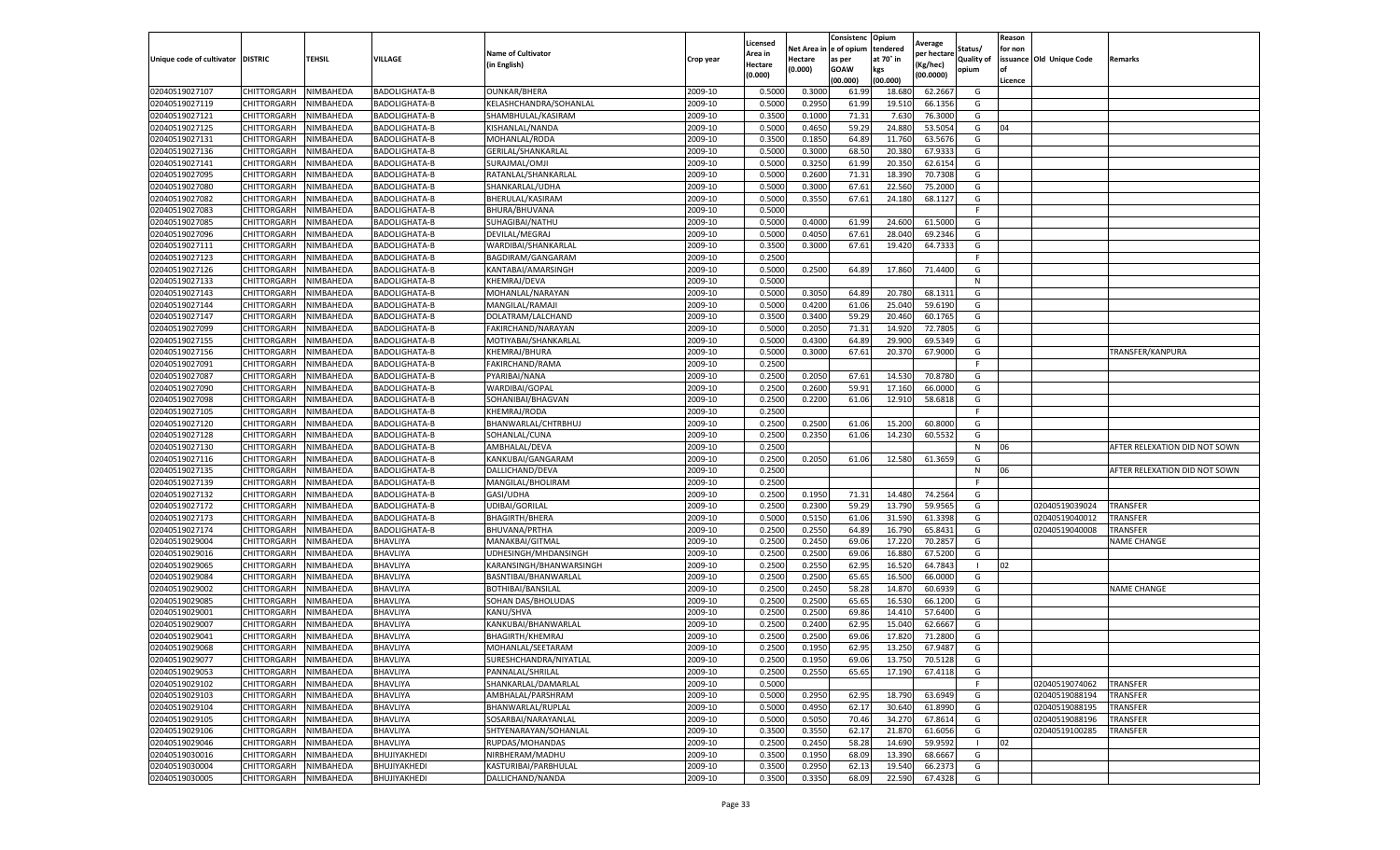|                                   |                    |           |                 |                           |           | Licensed |         | Consistenc             | Opium     | Average     |                   | Reason  |                          |                    |
|-----------------------------------|--------------------|-----------|-----------------|---------------------------|-----------|----------|---------|------------------------|-----------|-------------|-------------------|---------|--------------------------|--------------------|
|                                   |                    |           |                 | <b>Name of Cultivator</b> |           | Area in  |         | Net Area in e of opium | tendered  | per hectare | Status/           | for non |                          |                    |
| Unique code of cultivator DISTRIC |                    | TEHSIL    | VILLAGE         | in English)               | Crop year | Hectare  | Hectare | as per                 | at 70° in | (Kg/hec     | <b>Quality of</b> |         | issuance Old Unique Code | <b>Remarks</b>     |
|                                   |                    |           |                 |                           |           | (0.000)  | (0.000) | <b>GOAW</b>            | kgs       | (00.0000)   | opium             |         |                          |                    |
|                                   |                    |           |                 |                           |           |          |         | (00.000)               | (00.000)  |             |                   | Licence |                          |                    |
| 02040519030006                    | CHITTORGARH        | NIMBAHEDA | BHUJIYAKHEDI    | MATHRIBAI/BHANWARLAL      | 2009-10   | 0.3500   | 0.2450  | 68.09                  | 16.92     | 69.0612     | G                 |         |                          |                    |
| 02040519030009                    | CHITTORGARH        | NIMBAHEDA | BHUJIYAKHEDI    | RAMCHANDRA/PYARCHAND      | 2009-10   | 0.2500   | 0.2450  | 65.69                  | 16.64     | 67.9184     | G                 |         |                          |                    |
| 02040519030012                    | CHITTORGARH        | NIMBAHEDA | BHUJIYAKHEDI    | MANGILAL/KALU             | 2009-10   | 0.3500   | 0.1550  | 68.09                  | 10.58     | 68.2581     | G                 |         |                          |                    |
| 02040519030018                    | CHITTORGARH        | NIMBAHEDA | BHUJIYAKHEDI    | MITTULAL/CUNNILAL         | 2009-10   | 0.2500   | 0.2450  | 68.09                  | 17.51     | 71.4694     | G                 |         |                          |                    |
| 02040519030023                    | CHITTORGARH        | NIMBAHEDA | BHUJIYAKHEDI    | SANTILAL/VJAIRAM          | 2009-10   | 0.3500   | 0.2100  | 68.09                  | 14.480    | 68.9524     | G                 |         |                          |                    |
| 02040519030025                    | CHITTORGARH        | NIMBAHEDA | BHUJIYAKHEDI    | JAIRAJ/NANURAM            | 2009-10   | 0.3500   | 0.2000  | 71.03                  | 14.21     | 71.0500     |                   | 02      |                          |                    |
| 02040519030039                    | CHITTORGARH        | NIMBAHEDA | BHUJIYAKHEDI    | KISHANLAL/JAIRAJ          | 2009-10   | 0.3500   | 0.3500  | 62.13                  | 22.050    | 63.0000     | G                 |         |                          |                    |
| 02040519030040                    | CHITTORGARH        | NIMBAHEDA | BHUJIYAKHEDI    | BANSILAL/CUNNILAL         | 2009-10   | 0.5000   | 0.4850  | 65.79                  | 32.29     | 66.5773     | G                 |         |                          |                    |
| 02040519030041                    | CHITTORGARH        | NIMBAHEDA | BHUJIYAKHEDI    | SANTILAL/JAIRAJ           | 2009-10   | 0.3500   | 0.2500  | 68.50                  | 16.77     | 67.0800     | G                 |         |                          |                    |
| 02040519030042                    | CHITTORGARH        | NIMBAHEDA | BHUJIYAKHEDI    | JAGNNATH/MADHU            | 2009-10   | 0.3500   | 0.1950  | 65.79                  | 12.850    | 65.8974     | G                 |         |                          |                    |
| 02040519030047                    | CHITTORGARH        | NIMBAHEDA | BHUJIYAKHEDI    | GITABAI/DALCHAND          | 2009-10   | 0.5000   | 0.3800  | 65.79                  | 25.66     | 67.5263     | G                 |         |                          |                    |
| 02040519030055                    | CHITTORGARH        | NIMBAHEDA | BHUJIYAKHEDI    | SEETABAI/BABULAL          | 2009-10   | 0.5000   | 0.2950  | 65.89                  | 20.01     | 67.8305     | G                 |         |                          |                    |
| 02040519030059                    | CHITTORGARH        | NIMBAHEDA | BHUJIYAKHEDI    | JAGDISH/ASHARAM           | 2009-10   | 0.3500   | 0.2500  | 65.79                  | 16.83     | 67.3200     | G                 |         |                          |                    |
| 02040519030064                    | CHITTORGARH        | NIMBAHEDA | BHUJIYAKHEDI    | KALURAM/VJAIRAM           | 2009-10   | 0.5000   | 0.2050  | 68.50                  | 14.21     | 69.3171     | G                 |         |                          |                    |
| 02040519030067                    | CHITTORGARH        | NIMBAHEDA | BHUJIYAKHEDI    | LAXMILAL/DOLATRAM         | 2009-10   | 0.3500   | 0.3100  | 61.99                  | 19.980    | 64.4516     | G                 |         |                          |                    |
| 02040519030069                    | CHITTORGARH        | NIMBAHEDA | BHUJIYAKHEDI    | UDHERAM/DOLATRAM          | 2009-10   | 0.3500   | 0.3100  | 65.79                  | 20.450    | 65.9677     | G                 |         |                          |                    |
| 02040519030070                    | CHITTORGARH        | NIMBAHEDA | BHUJIYAKHEDI    | BHIMRAJ/LAKHMICHAND       | 2009-10   | 0.5000   |         |                        |           |             | N                 |         |                          |                    |
| 02040519030071                    | CHITTORGARH        | NIMBAHEDA | BHUJIYAKHEDI    | DEVILAL/GASIRAM           | 2009-10   | 0.3500   | 0.3450  | 61.99                  | 20.84     | 60.4058     | G                 |         |                          |                    |
| 02040519030072                    | CHITTORGARH        | NIMBAHEDA | BHUJIYAKHEDI    | RAMESVARLAL/BHANWARLAL    | 2009-10   | 0.3500   | 0.2650  | 68.50                  | 18.04     | 68.0755     | G                 |         |                          |                    |
| 02040519030033                    | CHITTORGARH        | NIMBAHEDA | BHUJIYAKHEDI    | NATHULAL/FAKIRCHAND       | 2009-10   | 0.5000   | 0.2000  | 68.50                  | 14.15     | 70.7500     | G                 |         |                          |                    |
| 02040519030036                    | CHITTORGARH        | NIMBAHEDA | BHUJIYAKHEDI    | FAKIRCHAND/CUNNILAL       | 2009-10   | 0.5000   | 0.5000  | 68.50                  | 35.21     | 70.4200     | G                 |         |                          |                    |
| 02040519030054                    | CHITTORGARH        | NIMBAHEDA | BHUJIYAKHEDI    | MUKANDLAL/JAIRAM          | 2009-10   | 0.3500   | 0.2550  | 68.50                  | 17.63     | 69.1373     | G                 |         |                          |                    |
| 02040519030057                    | CHITTORGARH        | NIMBAHEDA | BHUJIYAKHEDI    | AMARCHAND/JAIRAM          | 2009-10   | 0.3500   | 0.2100  | 71.31                  | 15.07     | 71.7619     | $\mathbf{I}$      | 02      |                          |                    |
| 02040519030060                    | CHITTORGARH        | NIMBAHEDA | BHUJIYAKHEDI    | MITTULAL/BANSILAL         | 2009-10   | 0.5000   | 0.2900  | 65.79                  | 20.85     | 71.8966     | G                 |         |                          |                    |
| 02040519030003                    | CHITTORGARH        | NIMBAHEDA | BHUJIYAKHEDI    | DOLATRAM/NANDA            | 2009-10   | 0.3500   | 0.2550  | 65.79                  | 15.94     | 62.5098     | G                 |         |                          |                    |
| 02040519030024                    | CHITTORGARH        | NIMBAHEDA | BHUJIYAKHEDI    | GORILAL/SHOHANIBAI        | 2009-10   | 0.2500   |         |                        |           |             | F.                |         |                          | <b>NAME CHANGE</b> |
| 02040519030013                    | CHITTORGARH        | NIMBAHEDA | BHUJIYAKHEDI    | RAMLAL/ONKAR              | 2009-10   | 0.2500   | 0.2500  | 65.79                  | 16.80     | 67.2000     | G                 |         |                          | <b>NAME CHANGE</b> |
| 02040519030027                    | CHITTORGARH        | NIMBAHEDA | BHUJIYAKHEDI    | NANA/KALU                 | 2009-10   | 0.2500   | 0.1550  | 65.68                  | 10.32     | 66.5806     | G                 |         |                          |                    |
| 02040519030010                    | CHITTORGARH        | NIMBAHEDA | BHUJIYAKHEDI    | BALIBAI/FAKIRCHAND        | 2009-10   | 0.2500   | 0.2050  | 65.68                  | 13.710    | 66.8780     | G                 |         |                          |                    |
| 02040519030015                    | CHITTORGARH        | NIMBAHEDA | BHUJIYAKHEDI    | KALURAM/DEVA              | 2009-10   | 0.2500   | 0.2500  | 65.68                  | 15.03     | 60.1200     | G                 |         |                          |                    |
| 02040519030021                    | CHITTORGARH        | NIMBAHEDA | BHUJIYAKHEDI    | SUKHLAL/LALU              | 2009-10   | 0.2500   | 0.2450  | 65.68                  | 16.42     | 67.0204     | G                 |         |                          |                    |
| 02040519030022                    | CHITTORGARH        | NIMBAHEDA | BHUJIYAKHEDI    | <b>BADRILAL/MOTI</b>      | 2009-10   | 0.2500   | 0.2550  | 65.68                  | 16.87     | 66.1569     | G                 |         |                          |                    |
| 02040519030044                    | CHITTORGARH        | NIMBAHEDA | BHUJIYAKHEDI    | DADAMCHAND/VHEJAIRAM      | 2009-10   | 0.2500   | 0.1500  | 71.31                  | 10.77     | 71.8000     | $\blacksquare$    | 02      |                          |                    |
| 02040519030002                    | CHITTORGARH        | NIMBAHEDA | BHUJIYAKHEDI    | RANGLAL/MANGILAL          | 2009-10   | 0.2500   | 0.2450  | 65.68                  | 15.84     | 64.6531     | G                 |         |                          |                    |
| 02040519030011                    | CHITTORGARH        | NIMBAHEDA | BHUJIYAKHEDI    | NANDA/KESURAM             | 2009-10   | 0.2500   | 0.2500  | 59.29                  | 14.480    | 57.9200     | G                 |         |                          |                    |
| 02040519031001                    | CHITTORGARH        | NIMBAHEDA | BORKHEDI        | BADAMIBAI/MOTILAL         | 2009-10   | 0.2500   | 0.2450  | 60.28                  | 16.78     | 68.4898     | G                 |         |                          |                    |
| 02040519031002                    | CHITTORGARH        | NIMBAHEDA | <b>BORKHEDI</b> | SHANKAR/GIRDHARI          | 2009-10   | 0.2500   | 0.2500  | 68.13                  | 17.81     | 71.2400     | G                 |         |                          |                    |
| 02040519031003                    | CHITTORGARH        | NIMBAHEDA | <b>BORKHEDI</b> | DEVILAL/TARACHAND         | 2009-10   | 0.2500   | 0.2500  | 65.58                  | 16.90     | 67.6000     | G                 |         |                          |                    |
| 02040519031008                    | CHITTORGARH        | NIMBAHEDA | <b>BORKHEDI</b> | MANGILAL/OUNKARLAL        | 2009-10   | 0.2500   | 0.2500  | 65.58                  | 17.89     | 71.5600     | -1                | 02      |                          |                    |
| 02040519031020                    | CHITTORGARH        | NIMBAHEDA | <b>BORKHEDI</b> | GOKEL/HARIRAM             | 2009-10   | 0.2500   | 0.2450  | 62.02                  | 16.680    | 68.0816     | G                 |         |                          |                    |
| 02040519031048                    | CHITTORGARH        | NIMBAHEDA | BORKHEDI        | SOHANIBAI/KANA            | 2009-10   | 0.2500   |         |                        |           |             | F                 |         |                          |                    |
| 02040519031067                    | CHITTORGARH        | NIMBAHEDA | <b>BORKHEDI</b> | TULSIRAM/AMRTH            | 2009-10   | 0.2500   | 0.2550  | 70.46                  | 18.300    | 71.7647     | G                 |         |                          |                    |
| 02040519031060                    | CHITTORGARH        | NIMBAHEDA | BORKHEDI        | KALURAM/NARAYAN           | 2009-10   | 0.2500   | 0.2500  | 65.58                  | 16.89     | 67.5600     | G                 |         |                          |                    |
| 02040519031064                    | CHITTORGARH        | NIMBAHEDA | <b>BORKHEDI</b> | MHDANLAL/AMRTH            | 2009-10   | 0.2500   | 0.2550  | 68.13                  | 18.44     | 72.3137     |                   | 02      |                          |                    |
| 02040519031061                    | CHITTORGARH        | NIMBAHEDA | <b>BORKHEDI</b> | CUNNILAL/NANDA            | 2009-10   | 0.2500   | 0.2500  | 62.02                  | 16.250    | 65.0000     | - 1               | 02      |                          |                    |
| 02040519031050                    | CHITTORGARH        | NIMBAHEDA | <b>BORKHED</b>  | BANSILAL/HEERALAL         | 2009-10   | 0.2500   | 0.2550  | 65.58                  | 6.26      | 24.5490     | G                 | 04      |                          |                    |
| 02040519031051                    | CHITTORGARH        | NIMBAHEDA | <b>BORKHEDI</b> | JAGDISH/GOMA              | 2009-10   | 0.2500   | 0.2500  | 62.02                  | 16.90     | 67.6000     |                   | 02      |                          |                    |
| 02040519031066                    | CHITTORGARH        | NIMBAHEDA | <b>BORKHEDI</b> | KISHANLAL/OUNKAR          | 2009-10   | 0.2500   | 0.2500  | 68.13                  | 17.570    | 70.2800     | G                 |         |                          |                    |
| 02040519031063                    | CHITTORGARH        | NIMBAHEDA | <b>BORKHEDI</b> | JAMNALAL/GOMA             | 2009-10   | 0.2500   | 0.2500  | 62.02                  | 16.230    | 64.9200     | G                 |         |                          |                    |
| 02040519031036                    | CHITTORGARH        | NIMBAHEDA | <b>BORKHEDI</b> | BADAMIBAI/GULABCHAND      | 2009-10   | 0.2500   | 0.2400  | 60.28                  | 15.460    | 64.4167     | G                 |         |                          | <b>NAME CHANGE</b> |
| 02040519031077                    | CHITTORGARH        | NIMBAHEDA | <b>BORKHEDI</b> | RAMLAL/SORAM              | 2009-10   | 0.2500   | 0.2500  | 60.28                  | 15.690    | 62.7600     | G                 |         |                          |                    |
| 02040519031057                    | CHITTORGARH        | NIMBAHEDA | <b>BORKHEDI</b> | MOHANLAL/RAMCHANDRA       | 2009-10   | 0.2500   | 0.2550  | 65.58                  | 17.480    | 68.5490     | G                 |         |                          | <b>NAME CHANGE</b> |
| 02040519031078                    | CHITTORGARH        | NIMBAHEDA | <b>BORKHEDI</b> | KANIYALAL/SORAM           | 2009-10   | 0.2500   | 0.2450  | 62.02                  | 16.37     | 66.8163     | G                 |         |                          |                    |
| 02040519031053                    | <b>CHITTORGARH</b> | NIMBAHEDA | <b>BORKHEDI</b> | NARAYAN/SHANKARLAL        | 2009-10   | 0.2500   | 0.2500  | 60.28                  | 15.520    | 62.0800     | G                 |         |                          |                    |
| 02040519031079                    | CHITTORGARH        | NIMBAHEDA | <b>BORKHEDI</b> | TARACHAND/OUNKAR          | 2009-10   | 0.5000   | 0.2100  | 62.02                  | 12.890    | 61.3810     | п                 | 02      | 02040519037180           | <b>TRANSFER</b>    |
| 02040519031015                    | CHITTORGARH        | NIMBAHEDA | <b>BORKHEDI</b> | CHOGALAL/TARACHAND        | 2009-10   | 0.2500   |         |                        |           |             | F.                |         |                          |                    |
| 02040519031032                    | CHITTORGARH        | NIMBAHEDA | <b>BORKHEDI</b> | CUNNILAL/MEGA             | 2009-10   | 0.2500   |         |                        |           |             | F.                |         |                          |                    |
|                                   |                    |           |                 |                           |           |          |         |                        |           |             | F.                |         |                          |                    |
| 02040519031014                    | CHITTORGARH        | NIMBAHEDA | <b>BORKHEDI</b> | GORIBAI/SORAM             | 2009-10   | 0.2500   |         |                        |           |             |                   |         |                          | <b>NAME CHANGE</b> |
| 02040519031039                    | <b>CHITTORGARH</b> | NIMBAHEDA | <b>BORKHEDI</b> | NANIBAI/GOMA              | 2009-10   | 0.2500   |         |                        |           |             | F                 |         |                          |                    |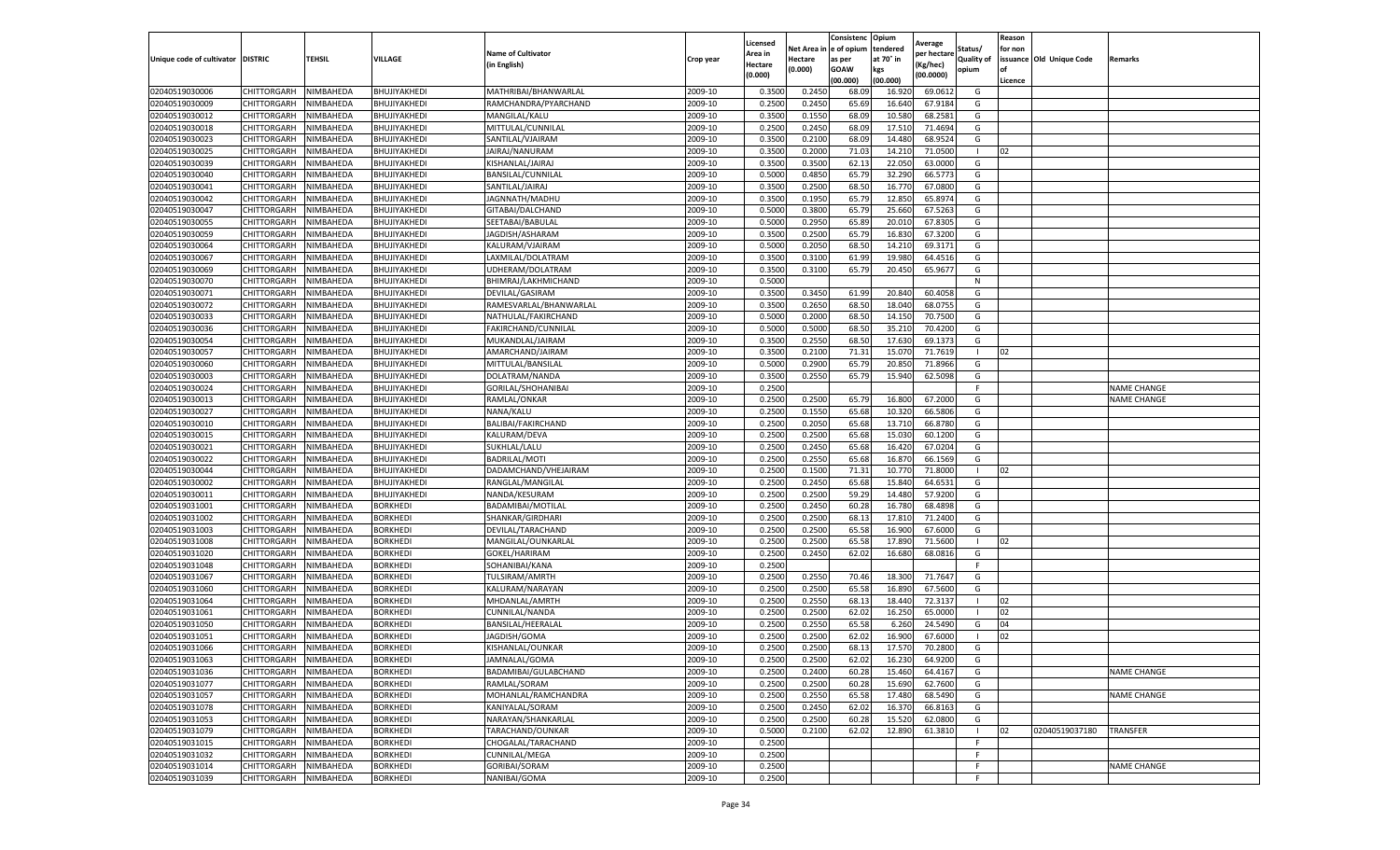|                                   |             |                  |                 |                           |           | Licensed |                         | Consistenc  | Opium     | Average     |            | Reason  |                          |                    |
|-----------------------------------|-------------|------------------|-----------------|---------------------------|-----------|----------|-------------------------|-------------|-----------|-------------|------------|---------|--------------------------|--------------------|
|                                   |             |                  |                 | <b>Name of Cultivator</b> |           | Area in  | Net Area in le of opium |             | tendered  | per hectare | Status/    | for non |                          |                    |
| Unique code of cultivator DISTRIC |             | TEHSIL           | VILLAGE         | (in English)              | Crop year | Hectare  | Hectare                 | as per      | at 70° in | Kg/hec)     | Quality of |         | issuance Old Unique Code | Remarks            |
|                                   |             |                  |                 |                           |           | (0.000)  | (0.000)                 | <b>GOAW</b> | kgs       | (00.0000)   | opium      | l of    |                          |                    |
|                                   |             |                  |                 |                           |           |          |                         | (00.000)    | (00.000)  |             |            | Licence |                          |                    |
| 02040519031047                    | CHITTORGARH | NIMBAHEDA        | <b>BORKHEDI</b> | MANSINGH/GOVERDHANSINGH   | 2009-10   | 0.2500   |                         |             |           |             | F.         |         |                          |                    |
| 02040519031005                    | CHITTORGARH | NIMBAHEDA        | BORKHEDI        | MATHRIBAI/PARBHULAL       | 2009-10   | 0.2500   |                         |             |           |             | -F         |         |                          |                    |
| 02040519031080                    | CHITTORGARH | NIMBAHEDA        | BORKHEDI        | RAMESVARLAL/KUKA          | 2009-10   | 0.2500   | 0.2500                  | 65.65       | 17.700    | 70.8000     | G          |         | 02040519037201           | TRANSFER           |
| 02040519031081                    | CHITTORGARH | NIMBAHEDA        | <b>BORKHEDI</b> | CHANDMAL/SHANKARLAL       | 2009-10   | 0.2500   |                         |             |           |             | F          |         | 02040519037198           | TRANSFER           |
| 02040519033001                    | CHITTORGARH | NIMBAHEDA        | CHARLIYAMEVASA  | PARVATIBAI/NATHU          | 2009-10   | 0.5000   | 0.3050                  | 65.9        | 20.310    | 66.590      | G          |         |                          |                    |
| 02040519033002                    | CHITTORGARH | NIMBAHEDA        | CHARLIYAMEVASA  | KANTIBAI/TULSIRAM         | 2009-10   | 0.5000   | 0.4600                  | 62.69       | 28.900    | 62.826      | G          |         |                          |                    |
| 02040519033006                    | CHITTORGARH | NIMBAHEDA        | CHARLIYAMEVASA  | BHAVARIBAI/GOPAL          | 2009-10   | 0.3500   | 0.2850                  | 63.04       | 17.130    | 60.105      | G          |         |                          |                    |
| 02040519033007                    | CHITTORGARH | NIMBAHEDA        | CHARLIYAMEVASA  | BHERULAL/GOKEI            | 2009-10   | 0.5000   | 0.2000                  | 65.9        | 13.180    | 65.900      | G          |         |                          |                    |
| 02040519033008                    | CHITTORGARH | NIMBAHEDA        | CHARLIYAMEVASA  | <b>BAGDIRAM/MOTI</b>      | 2009-10   | 0.5000   | 0.4050                  | 63.04       | 4.270     | 10.543      | G          | 04      |                          |                    |
| 02040519033019                    | CHITTORGARH | NIMBAHEDA        | CHARLIYAMEVASA  | DALLA/KELA                | 2009-10   | 0.3500   | 0.3050                  | 65.95       | 2.810     | 9.2131      | G          | 04      |                          |                    |
| 02040519033020                    | CHITTORGARH | NIMBAHEDA        | CHARLIYAMEVASA  | DHAPUBAI/OUNKAR           | 2009-10   | 0.5000   | 0.4050                  | 68.40       | 3.690     | 9.111       | G          | 04      |                          |                    |
| 02040519033022                    | CHITTORGARH | NIMBAHEDA        | CHARLIYAMEVASA  | JANIBAI/HEERALAL          | 2009-10   | 0.3500   | 0.3150                  | 65.9        | 3.320     | 10.539      | G          | 04      |                          |                    |
| 02040519033023                    | CHITTORGARH | <b>NIMBAHEDA</b> | CHARLIYAMEVASA  | BANSILAL/RUPA             | 2009-10   | 0.5000   | 0.1950                  | 67.54       | 14.170    | 72.666      | G          |         |                          |                    |
| 02040519033031                    | CHITTORGARH | NIMBAHEDA        | CHARLIYAMEVASA  | SHYAMLAL/LAKHMICHAND      | 2009-10   | 0.5000   | 0.2050                  | 65.9        | 13.080    | 63.804      | G          |         |                          |                    |
| 02040519033032                    | CHITTORGARH | NIMBAHEDA        | CHARLIYAMEVASA  | JAMKUBAI/OUNKAR           | 2009-10   | 0.5000   | 0.4250                  | 62.69       | 26.100    | 61.411      | G          |         |                          |                    |
| 02040519033036                    | CHITTORGARH | NIMBAHEDA        | CHARLIYAMEVASA  | DEVILAL/BHERULAL          | 2009-10   | 0.5000   | 0.2950                  | 67.54       | 20.070    | 68.033      | G          |         |                          |                    |
| 02040519033040                    | CHITTORGARH | NIMBAHEDA        | CHARLIYAMEVASA  | PANNALAL/WAGLU            | 2009-10   | 0.5000   | 0.2700                  | 67.5        | 17.990    | 66.6296     | G          |         |                          |                    |
| 02040519033046                    | CHITTORGARH | NIMBAHEDA        | CHARLIYAMEVASA  | GOPALDAS/CHENDAS          | 2009-10   | 0.5000   | 0.2600                  | 65.9        | 16.020    | 61.615      | G          |         |                          |                    |
| 02040519033059                    | CHITTORGARH | NIMBAHEDA        | CHARLIYAMEVASA  | AMARCHAND/BAGDIRAM        | 2009-10   | 0.500    | 0.4200                  | 74.5        | 3.530     | 8.404       | G          | 04      |                          |                    |
| 02040519033064                    | CHITTORGARH | <b>NIMBAHEDA</b> | CHARLIYAMEVASA  | GOPAL/RAMLAL              | 2009-10   | 0.5000   | 0.2750                  | 67.54       | 18.760    | 68.218      |            | 02      |                          |                    |
| 02040519033068                    | CHITTORGARH | NIMBAHEDA        | CHARLIYAMEVASA  | RUKMNIBAI/MANGILAL        | 2009-10   | 0.5000   | 0.3000                  | 65.31       | 19.260    | 64.2000     | G          |         |                          |                    |
| 02040519033070                    | CHITTORGARH | NIMBAHEDA        | CHARLIYAMEVASA  | RAMLAL/BAGDIRAM           | 2009-10   | 0.5000   | 0.2050                  | 63.04       | 12.430    | 60.634      | G          |         |                          |                    |
| 02040519033072                    | CHITTORGARH | NIMBAHEDA        | CHARLIYAMEVASA  | RAJARAM/OUNKARKUMAR       | 2009-10   | 0.5000   | 0.4750                  | 70.06       | 5.040     | 10.610      | G          | 04      |                          |                    |
| 02040519033076                    | CHITTORGARH | NIMBAHEDA        | CHARLIYAMEVASA  | RADHESHYAM/BHERULAL       | 2009-10   | 0.5000   | 0.1950                  | 65.31       | 12.600    | 64.6154     | G          |         |                          |                    |
| 02040519033081                    | CHITTORGARH | NIMBAHEDA        | CHARLIYAMEVASA  | SATEYENARAYAN/MANGILAL    | 2009-10   | 0.5000   | 0.3300                  | 65.31       | 21.390    | 64.818      | G          |         |                          |                    |
| 02040519033038                    | CHITTORGARH | NIMBAHEDA        | CHARLIYAMEVASA  | BHAGVATILAL/NATHULAL      | 2009-10   | 0.2500   | 0.2550                  | 67.54       | 16.640    | 65.254      | G          |         |                          |                    |
| 02040519033050                    | CHITTORGARH | NIMBAHEDA        | CHARLIYAMEVASA  | SANTILAL/OUNKAR           | 2009-10   | 0.2500   | 0.2250                  | 67.54       | 15.730    | 69.911      | G          |         |                          |                    |
| 02040519033054                    | CHITTORGARH | NIMBAHEDA        | CHARLIYAMEVASA  | PREAMCHAND/CHENDAS        | 2009-10   | 0.2500   | 0.2500                  | 70.06       | 2.140     | 8.5600      | G          | 04      |                          |                    |
| 02040519033058                    | CHITTORGARH | NIMBAHEDA        | CHARLIYAMEVASA  | MANGILAL/KALU             | 2009-10   | 0.2500   | 0.2400                  | 65.3        | 15.880    | 66.1667     | G          |         |                          |                    |
| 02040519033071                    | CHITTORGARH | NIMBAHEDA        | CHARLIYAMEVASA  | KALIBAI/DEVA              | 2009-10   | 0.2500   | 0.2500                  | 59.10       | 14.420    | 57.6800     | G          |         |                          | NAME CHANGE        |
| 02040519033078                    | CHITTORGARH | NIMBAHEDA        | CHARLIYAMEVASA  | HEERALAL/NANDA            | 2009-10   | 0.2500   | 0.2300                  | 33.40       | 4.330     | 18.8261     | G          | 04      |                          |                    |
| 02040519033079                    | CHITTORGARH | NIMBAHEDA        | CHARLIYAMEVASA  | GEETABAI//KALURAN         | 2009-10   | 0.2500   |                         |             |           |             | F          |         |                          | <b>NAME CHANGE</b> |
| 02040519033074                    | CHITTORGARH | NIMBAHEDA        | CHARLIYAMEVASA  | MOHANLAL/SHANKARLAL       | 2009-10   | 0.2500   | 0.155                   | 65.3        | 1.170     | 7.548       | G          | 04      |                          |                    |
| 02040519033047                    | CHITTORGARH | NIMBAHEDA        | CHARLIYAMEVASA  | CUNNILAL/RUPA             | 2009-10   | 0.2500   | 0.2050                  | 67.54       | 0.980     | 4.7805      | G          | 04      |                          |                    |
| 02040519034043                    | CHITTORGARH | NIMBAHEDA        | <b>DHANI</b>    | RAJARAM/HATHA             | 2009-10   | 0.3500   | 0.350                   | 68.30       | 22.400    | 64.0000     | G          |         |                          |                    |
| 02040519034001                    | CHITTORGARH | NIMBAHEDA        | DHANI           | CUNNILAL/RAMCHANDRA       | 2009-10   | 0.5000   | 0.3700                  | 65.3        | 24.470    | 66.135      | G          |         |                          |                    |
| 02040519034002                    | CHITTORGARH | NIMBAHEDA        | DHANI           | JANIALAL/HJARI            | 2009-10   | 0.5000   | 0.1950                  | 65.3        | 12.870    | 66.000      | G          |         |                          |                    |
| 02040519034005                    | CHITTORGARH | NIMBAHEDA        | DHANI           | NATHULAL/BHGGA            | 2009-10   | 0.5000   | 0.2950                  | 65.31       | 19.03     | 64.508      | G          |         |                          |                    |
| 02040519034009                    | CHITTORGARH | NIMBAHEDA        | DHANI           | SHAMBHUBAI/PRHLAD         | 2009-10   | 0.5000   | 0.1650                  | 64.49       | 10.45     | 63.333      | G          |         |                          |                    |
| 02040519034010                    | CHITTORGARH | NIMBAHEDA        | DHANI           | DARIYAVBAI/BAGGA          | 2009-10   | 0.3500   | 0.3400                  | 64.49       | 21.770    | 64.029      | G          |         |                          |                    |
| 02040519034011                    | CHITTORGARH | NIMBAHEDA        | DHANI           | RATANLAL/KASTURIBAI       | 2009-10   | 0.3500   | 0.2950                  | 63.0        | 18.630    | 63.152      | G          |         |                          |                    |
| 02040519034016                    | CHITTORGARH | NIMBAHEDA        | DHANI           | <b>BAKSU/UDHA</b>         | 2009-10   | 0.5000   | 0.2000                  | 67.11       | 13.620    | 68.100      | G          |         |                          |                    |
| 02040519034022                    | CHITTORGARH | NIMBAHEDA        | DHANI           | MAHADEV/NANURAM           | 2009-10   | 0.5000   | 0.2500                  | 67.11       | 17.000    | 68.000      | G          |         |                          |                    |
| 02040519034024                    | CHITTORGARH | NIMBAHEDA        | DHANI           | DHAPUBAI/KHEMA            | 2009-10   | 0.3500   | 0.150                   | 67.11       | 9.690     | 64.600      | G          |         |                          |                    |
| 02040519034027                    | CHITTORGARH | NIMBAHEDA        | DHANI           | RADHULAL/SHVLAL           | 2009-10   | 0.5000   | 0.4700                  | 64.49       | 30.600    | 65.106      | G          |         |                          |                    |
| 02040519034031                    | CHITTORGARH | NIMBAHEDA        | DHANI           | KARU/NANURAM              | 2009-10   | 0.5000   | 0.200                   | 70.17       | 13.700    | 68.500      | G          |         |                          |                    |
| 02040519034034                    | CHITTORGARH | NIMBAHEDA        | DHANI           | NOJUBAI/GOVINDRAM         | 2009-10   | 0.500    | 0.300                   | 63.04       | 18.770    | 62.566      | G          |         |                          |                    |
| 02040519034035                    | CHITTORGARH | <b>NIMBAHEDA</b> | <b>DHANI</b>    | BAGGARAM/DANNA            | 2009-10   | 0.3500   | 0.3450                  | 64.49       | 22.350    | 64.7826     | G          |         |                          |                    |
| 02040519034036                    | CHITTORGARH | NIMBAHEDA        | DHANI           | HEERALAL/RATANLAL         | 2009-10   | 0.5000   | 0.2950                  | 64.49       | 19.120    | 64.8136     | G          |         |                          |                    |
| 02040519034038                    | CHITTORGARH | NIMBAHEDA        | <b>DHANI</b>    | UDHERAM/MAGNA             | 2009-10   | 0.5000   | 0.1900                  | 64.49       | 12.210    | 64.2632     | G          |         |                          |                    |
| 02040519034044                    | CHITTORGARH | NIMBAHEDA        | <b>DHANI</b>    | CUNNILAL/RAMLAL           | 2009-10   | 0.3500   | 0.3200                  | 56.53       | 3.870     | 12.0938     | G          | 04      |                          |                    |
| 02040519034045                    | CHITTORGARH | NIMBAHEDA        | <b>DHANI</b>    | BAGDU/SHVA                | 2009-10   | 0.5000   | 0.2900                  | 64.49       | 19.170    | 66.1034     | G          |         |                          |                    |
| 02040519034048                    | CHITTORGARH | NIMBAHEDA        | DHANI           | RATIRAM/NARAYAN           | 2009-10   | 0.5000   | 0.3000                  | 64.49       | 19.240    | 64.1333     | G          |         |                          |                    |
| 02040519034049                    | CHITTORGARH | NIMBAHEDA        | <b>DHANI</b>    | BHERULAL/SEETARAM         | 2009-10   | 0.3500   | 0.3000                  | 65.74       | 19.550    | 65.1667     | G          |         |                          |                    |
| 02040519034051                    | CHITTORGARH | NIMBAHEDA        | DHANI           | GANPATLAL/BHOMA           | 2009-10   | 0.5000   | 0.3700                  | 65.74       | 24.100    | 65.1351     | G          |         |                          |                    |
| 02040519034040                    | CHITTORGARH | NIMBAHEDA        | DHANI           | JANIBAI/HJARILAL          | 2009-10   | 0.5000   | 0.2750                  | 65.74       | 18.320    | 66.6182     | G          |         |                          |                    |
| 02040519034052                    | CHITTORGARH | NIMBAHEDA        | <b>DHANI</b>    | SHANKARLAL/DHOKEL         | 2009-10   | 0.5000   | 0.4900                  | 63.04       | 7.990     | 16.3061     | G          | 04      |                          |                    |
| 02040519034003                    | CHITTORGARH | NIMBAHEDA        | DHANI           | RATNIBAI/MANGILAL         | 2009-10   | 0.2500   | 0.2200                  | 65.74       | 14.360    | 65.272      | G          |         |                          | <b>NAME CHANGE</b> |
| 02040519034030                    | CHITTORGARH | NIMBAHEDA        | <b>DHANI</b>    | SARWANLAL/BHOMA           | 2009-10   | 0.2500   | 0.2400                  | 70.17       | 16.510    | 68.7917     | G          |         |                          |                    |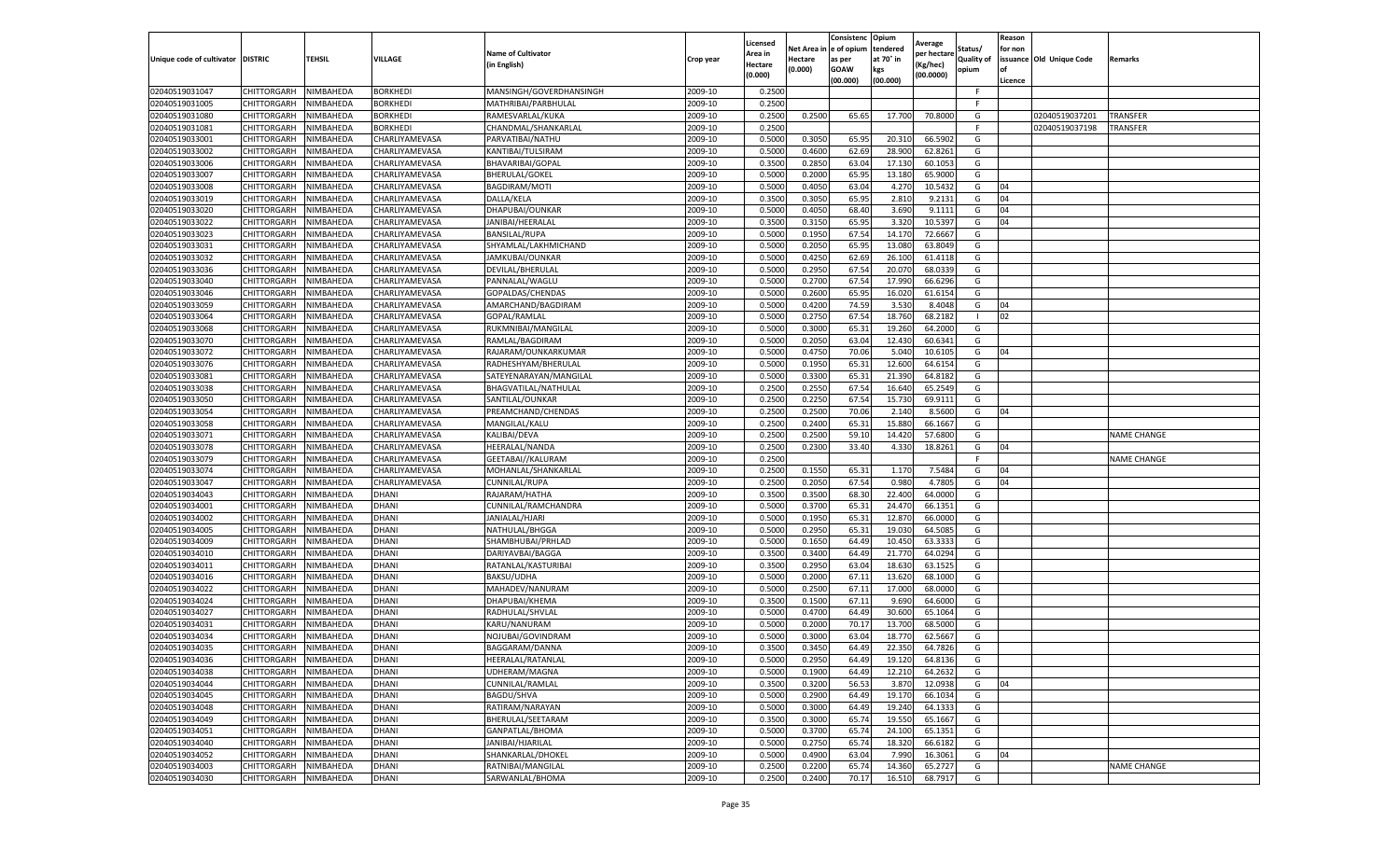|                                   |                            |                        |                                       |                                          |                    | Licensed         |                  | Consistenc              | Opium            | Average          |            | Reason  |                                  |                               |
|-----------------------------------|----------------------------|------------------------|---------------------------------------|------------------------------------------|--------------------|------------------|------------------|-------------------------|------------------|------------------|------------|---------|----------------------------------|-------------------------------|
|                                   |                            |                        |                                       | <b>Name of Cultivator</b>                |                    | Area in          |                  | Net Area in le of opium | tendered         | per hectare      | Status/    | for non |                                  |                               |
| Unique code of cultivator DISTRIC |                            | <b>TEHSIL</b>          | VILLAGE                               | (in English)                             | Crop year          | Hectare          | Hectare          | as per                  | at 70° in        | Kg/hec)          | Quality of |         | issuance Old Unique Code         | Remarks                       |
|                                   |                            |                        |                                       |                                          |                    | (0.000)          | (0.000)          | GOAW                    | kgs              | (00.0000)        | opium      | l of    |                                  |                               |
|                                   |                            |                        |                                       |                                          |                    |                  |                  | (00.000)                | (00.000)         |                  |            | Licence |                                  |                               |
| 02040519034041                    | CHITTORGARH                | NIMBAHEDA              | DHANI                                 | JUMMABAI/BADRILAI                        | 2009-10            | 0.250            | 0.200            | 76.17                   | 14.650           | 73.250           | G          |         |                                  |                               |
| 02040519034046                    | CHITTORGARH                | NIMBAHEDA              | DHANI                                 | CHANDALAL/DEVA                           | 2009-10            | 0.2500           |                  |                         |                  |                  | -F.        |         |                                  |                               |
| 02040519035004                    | CHITTORGARH                | NIMBAHEDA              | FACHARSOLANKI                         | BARJIBAI/SHANKARLAL                      | 2009-10            | 0.5000           | 0.4900           | 65.6                    | 35.170           | 71.775           | G          |         |                                  |                               |
| 02040519035001                    | CHITTORGARH                | NIMBAHEDA              | <b>FACHARSOLANKI</b>                  | SHUKDEV/NANURAM                          | 2009-10            | 0.5000           | 0.4900           | 65.65                   | 33.390           | 68.1429          | G          |         |                                  |                               |
| 02040519035003                    | CHITTORGARH                | NIMBAHEDA              | FACHARSOLANKI                         | HANSIBAI/BHAGIRTH                        | 2009-10            | 0.5000           | 0.4000           | 65.46                   | 25.960           | 64.900<br>62.927 | G<br>G     |         |                                  |                               |
| 02040519035009                    | CHITTORGARH<br>CHITTORGARH | NIMBAHEDA              | FACHARSOLANKI                         | NARAYANIBAI/MOHANLAL<br>SHANKARLAL/KJODH | 2009-10            | 0.3500<br>0.5000 | 0.345            | 62.17<br>62.17          | 21.710<br>32.180 | 64.360           | G          |         |                                  |                               |
| 02040519035010<br>02040519035012  |                            | NIMBAHEDA              | FACHARSOLANKI                         | NANDLAL/GOPILAL                          | 2009-10            |                  | 0.500            |                         |                  |                  |            |         |                                  |                               |
|                                   | CHITTORGARH                | NIMBAHEDA              | FACHARSOLANKI                         |                                          | 2009-10<br>2009-10 | 0.5000<br>0.5000 | 0.3000<br>0.4850 | 62.17                   | 19.290<br>31.510 | 64.300<br>64.969 | G<br>G     |         |                                  |                               |
| 02040519035016<br>02040519035017  | CHITTORGARH<br>CHITTORGARH | NIMBAHEDA<br>NIMBAHEDA | FACHARSOLANKI<br><b>FACHARSOLANKI</b> | MULCHAND/NANURAM<br>BADAMIBAI/DOLATRAM   | 2009-10            | 0.2500           | 0.2600           | 65.46<br>62.17          | 16.270           | 62.5769          | G          |         |                                  |                               |
| 02040519035018                    | CHITTORGARH                | NIMBAHEDA              | FACHARSOLANKI                         | SHYAMA/HEERA                             | 2009-10            | 0.3500           | 0.1950           | 65.46                   | 13.660           | 70.051           | G          |         |                                  |                               |
| 02040519035026                    | CHITTORGARH                | NIMBAHEDA              | FACHARSOLANKI                         | RUKAMNKVAR/GORISINGH                     | 2009-10            | 0.3500           | 0.3400           | 65.4                    | 22.700           | 66.764           | G          |         |                                  |                               |
| 02040519035036                    | CHITTORGARH                | <b>NIMBAHEDA</b>       | FACHARSOLANKI                         | HARKLAL/BHAGIRTH                         | 2009-10            | 0.5000           | 0.3050           | 69.0                    | 20.950           | 68.688           | G          |         |                                  |                               |
| 02040519035039                    | CHITTORGARH                | NIMBAHEDA              | FACHARSOLANKI                         | SHIVLAL/GOPILAL                          | 2009-10            | 0.350            | 0.2000           | 65.46                   | 13.770           | 68.850           | G          |         |                                  |                               |
| 02040519035041                    | CHITTORGARH                | NIMBAHEDA              | FACHARSOLANKI                         | AMARSINGH/GORISINGH                      | 2009-10            | 0.3500           | 0.3450           | 65.4                    | 22.900           | 66.376           | G          |         |                                  |                               |
| 02040519035042                    | CHITTORGARH                | NIMBAHEDA              | FACHARSOLANKI                         | RAMNARAYAN/SUKHDEV                       | 2009-10            | 0.3500           | 0.2050           | 69.06                   | 15.380           | 75.024           | G          |         |                                  |                               |
| 02040519035025                    | CHITTORGARH                | NIMBAHEDA              | FACHARSOLANKI                         | SHANKAR/KJODH                            | 2009-10            | 0.2500           |                  |                         |                  |                  |            |         |                                  |                               |
| 02040519035008                    | CHITTORGARH                | NIMBAHEDA              | FACHARSOLANKI                         | DANNA/KHEMA                              | 2009-10            | 0.2500           | 0.2450           | 62.17                   | 15.350           | 62.653           | G          |         |                                  |                               |
| 02040519035005                    | CHITTORGARH                | <b>NIMBAHEDA</b>       | FACHARSOLANKI                         | KALURAM/KASIRAM                          | 2009-10            | 0.2500           | 0.2350           | 69.06                   | 16.180           | 68.851           | G          |         |                                  |                               |
| 02040519035014                    | CHITTORGARH                | <b>NIMBAHEDA</b>       | FACHARSOLANKI                         | BHERU/WARDA                              | 2009-10            | 0.2500           |                  |                         |                  |                  | E          |         |                                  |                               |
| 02040519035015                    | CHITTORGARH                | NIMBAHEDA              | FACHARSOLANKI                         | RADHAKISHAN/MODA                         | 2009-10            | 0.2500           | 0.2500           | 62.17                   | 15.880           | 63.520           | G          |         |                                  |                               |
| 02040519035022                    | CHITTORGARH                | NIMBAHEDA              | FACHARSOLANKI                         | GORILAL/BHAGIRTH                         | 2009-10            | 0.2500           | 0.150            | 68.69                   | 10.950           | 73.000           | G          |         |                                  |                               |
| 02040519035023                    | CHITTORGARH                | NIMBAHEDA              | <b>FACHARSOLANKI</b>                  | KESURAM/KHEMA                            | 2009-10            | 0.2500           | 0.2450           | 65.46                   |                  | 66.3673          | G          |         |                                  |                               |
| 02040519035002                    | CHITTORGARH                | NIMBAHEDA              | FACHARSOLANKI                         | NARAYAN/PANNALAL                         | 2009-10            | 0.2500           | 0.1000           | 72.06                   | 16.260<br>8.240  | 82.400           | G          |         |                                  |                               |
| 02040519035007                    | CHITTORGARH                | NIMBAHEDA              | <b>FACHARSOLANKI</b>                  | PARVATIBAI/UTHAMCHAND                    | 2009-10            | 0.2500           | 0.2450           | 70.58                   | 17.370           | 70.898           | G          |         |                                  |                               |
| 02040519035038                    | CHITTORGARH                | NIMBAHEDA              | FACHARSOLANKI                         | LAXMILAL/UTHAMCHAND                      | 2009-10            | 0.2500           | 0.2500           | 65.46                   | 16.970           | 67.880           | G          |         |                                  |                               |
| 02040519035044                    |                            |                        |                                       | SHANKARLAL/BHANWARLAI                    | 2009-10            | 0.3500           | 0.345            | 65.46                   | 22.500           | 65.217           | G          |         |                                  | <b>TRANSFER</b>               |
| 02040519035045                    | CHITTORGARH<br>CHITTORGARH | NIMBAHEDA<br>NIMBAHEDA | FACHARSOLANKI<br>FACHARSOLANKI        | RAMESVARLAL/CUNNILAL                     | 2009-10            | 0.2500           | 0.2000           | 70.58                   | 13.730           | 68.650           | G          |         | 02040519062121<br>02040519062025 | TRANSFER                      |
| 02040519037206                    | CHITTORGARH                | NIMBAHEDA              | GADOLA-B                              | BABULAL/SHANKARLAL                       | 2009-10            | 0.5000           | 0.5050           | 68.69                   | 37.070           | 73.4059          | G          |         |                                  |                               |
| 02040519037168                    | CHITTORGARH                | NIMBAHEDA              | GADOLA-B                              | GEANDIBAI/RAMLAL                         | 2009-10            | 0.5000           | 0.505            | 62.79                   | 32.710           | 64.7723          |            | 02      |                                  |                               |
| 02040519037176                    | CHITTORGARH                | NIMBAHEDA              | GADOLA-B                              | SHANKARLAL/NARAYAN                       | 2009-10            | 0.500            | 0.490            | 70.5                    | 37.980           | 77.5102          | G          |         |                                  |                               |
| 02040519037178                    | CHITTORGARH                | NIMBAHEDA              | GADOLA-B                              | BHERULAL/BHAGIRTH                        | 2009-10            | 0.3500           | 0.3550           | 66.21                   | 25.820           | 72.732           |            | 02      |                                  |                               |
| 02040519037185                    | CHITTORGARH                | NIMBAHEDA              | GADOLA-B                              | RATANLAL/BHAGVANLAL                      | 2009-10            | 0.5000           | 0.495            | 70.58                   | 36.240           | 73.212           | G          |         |                                  |                               |
| 02040519037189                    | CHITTORGARH                | NIMBAHEDA              | GADOLA-B                              | DALCHAND/NARAYAN                         | 2009-10            | 0.5000           | 0.4850           | 62.79                   | 31.120           | 64.1649          |            | 02      |                                  |                               |
| 02040519037211                    | CHITTORGARH                | NIMBAHEDA              | GADOLA-B                              | SURESHCHANDRA/RAMLAI                     | 2009-10            | 0.3500           | 0.3550           | 69.86                   | 22.790           | 64.1972          |            | 02      |                                  |                               |
| 02040519037191                    | CHITTORGARH                | NIMBAHEDA              | GADOLA-B                              | BHAGVANIBAI/SEETARAM                     | 2009-10            | 0.3500           | 0.3600           | 66.2                    | 24.860           | 69.055           |            | 02      |                                  |                               |
| 02040519037006                    | CHITTORGARH                | NIMBAHEDA              | GADOLA-B                              | BHAVANIRAM/BHARMAL                       | 2009-10            | 0.3500           | 0.345            | 59.86                   | 22.020           | 63.8261          | G          |         |                                  |                               |
| 02040519037034                    | CHITTORGARH                | NIMBAHEDA              | GADOLA-B                              | LALURAM/BHANWARLAL                       | 2009-10            | 0.5000           | 0.400            | 66.2                    | 27.320           | 68.300           | G          |         |                                  |                               |
| 02040519037005                    | CHITTORGARH                | NIMBAHEDA              | GADOLA-B                              | SAMANDIBAI/BHERU                         | 2009-10            | 0.3500           | 0.0400           | 66.2                    | 2.77             | 69.250           | G          |         |                                  |                               |
| 02040519037231                    | CHITTORGARH                | NIMBAHEDA              | GADOLA-B                              | MADULAL/KISHNA                           | 2009-10            | 0.3500           | 0.3550           | 68.69                   | 26.790           | 75.4648          | G          |         |                                  |                               |
| 02040519037213                    | CHITTORGARH                | NIMBAHEDA              | GADOLA-B                              | RAJARAM/AMBHALAL                         | 2009-10            | 0.250            | 0.250            | 68.6                    | 19.040           | 76.160           | G          |         |                                  |                               |
| 02040519037188                    | CHITTORGARH                | NIMBAHEDA              | GADOLA-B                              | RATANLAL/NARAYAN                         | 2009-10            | 0.2500           | 0.2450           | 60.46                   | 15.170           | 61.918           | G          |         |                                  |                               |
| 02040519037193                    | CHITTORGARH                | NIMBAHEDA              | GADOLA-B                              | SHRILAL/KISHANLAL                        | 2009-10            | 0.2500           | 0.2600           | 68.69                   | 18.120           | 69.6923          | G          |         |                                  |                               |
| 02040519037152                    | CHITTORGARH                | NIMBAHEDA              | GADOLA-B                              | BHERULAL/PYARAJI                         | 2009-10            | 0.2500           |                  |                         |                  |                  | N          | 06      |                                  | AFTER RELEXATOIN DID NOT SOWN |
| 02040519037223                    | CHITTORGARH                | NIMBAHEDA              | GADOLA-B                              | DEVILAL/UDA                              | 2009-10            | 0.2500           | 0.2500           | 60.4                    | 14.120           | 56.480           | G          |         |                                  | NAME CHANGE/TRANSFER          |
| 02040519037234                    | CHITTORGARH                | NIMBAHEDA              | GADOLA-B                              | BHURIBAI/HEERALAL                        | 2009-10            | 0.2500           | 0.245            | 60.4                    | 16.020           | 65.387           | G          |         | 02040519031011                   | TRANSFER                      |
| 02040519037235                    | CHITTORGARH                | NIMBAHEDA              | GADOLA-B                              | RUPA/BHERULAL                            | 2009-10            | 0.250            | 0.255            | 62.79                   | 17.920           | 70.274           | G          |         | 02040519031018                   | TRANSFER                      |
| 02040519037236                    | CHITTORGARH                | <b>NIMBAHEDA</b>       | GADOLA-B                              | RAMLAL/KISHNA                            | 2009-10            | 0.2500           | 0.2500           | 61.51                   | 15.400           | 61.6000          | G          |         | 02040519031068                   | <b>TRANSFER</b>               |
| 02040519037220                    | CHITTORGARH                | NIMBAHEDA              | GADOLA-B                              | KELASHDAS/NARAYANDAS                     | 2009-10            | 0.2500           | 0.1800           | 70.58                   | 13.390           | 74.3889          | G          |         |                                  |                               |
| 02040519039029                    | CHITTORGARH                | NIMBAHEDA              | KANPURA                               | SHANKARLAL/GULABH                        | 2009-10            | 0.2500           | 0.2500           | 65.91                   | 16.900           | 67.6000          | G          |         |                                  |                               |
| 02040519039026                    | CHITTORGARH                | NIMBAHEDA              | KANPURA                               | NANDA/MEGA                               | 2009-10            | 0.2500           | 0.2550           | 56.25                   | 14.750           | 57.8431          | G          |         |                                  |                               |
| 02040519039032                    | CHITTORGARH                | NIMBAHEDA              | KANPURA                               | BHERULAL/HARCHAND                        | 2009-10            | 0.2500           | 0.1850           | 67.42                   | 12.140           | 65.6216          | G          |         |                                  |                               |
| 02040519039005                    | CHITTORGARH                | NIMBAHEDA              | KANPURA                               | SHANKARLAL/BHANWARLAL                    | 2009-10            | 0.2500           | 0.2400           | 56.56                   | 14.330           | 59.7083          | G          |         |                                  |                               |
| 02040519039037                    | CHITTORGARH                | NIMBAHEDA              | KANPURA                               | GHERILAL/GANGARAM                        | 2009-10            | 0.2500           | 0.2600           | 60.12                   | 15.820           | 60.8462          | G          |         |                                  |                               |
| 02040519039008                    | CHITTORGARH                | NIMBAHEDA              | KANPURA                               | PRTHAVIRAJ/BHERU LAL                     | 2009-10            | 0.2500           | 0.2600           | 65.56                   | 12.370           | 47.5769          | G          | 04      |                                  | <b>NAME CHANGE</b>            |
| 02040519039020                    | CHITTORGARH                | NIMBAHEDA              | KANPURA                               | BAGDIRAM/SHANKAR                         | 2009-10            | 0.3500           | 0.3600           | 67.42                   | 25.040           | 69.5556          | G          |         | 02040519027157                   | <b>TRANSFER</b>               |
| 02040519040025                    | CHITTORGARH                | NIMBAHEDA              | KARTHANA                              | RAMCHANDRA/MANGILAL                      | 2009-10            | 0.3500           | 0.3500           | 69.20                   | 24.050           | 68.7143          | G          |         |                                  |                               |
| 02040519040003                    | CHITTORGARH                | NIMBAHEDA              | KARTHANA                              | LAXMIBAI/RUPA                            | 2009-10            | 0.5000           |                  |                         |                  |                  | F.         |         |                                  |                               |
| 02040519040024                    | CHITTORGARH                | NIMBAHEDA              | KARTHANA                              | <b>DEVILAL/RUPA</b>                      | 2009-10            | 0.5000           |                  |                         |                  |                  | F.         |         |                                  |                               |
|                                   |                            |                        |                                       |                                          |                    |                  |                  |                         |                  |                  |            |         |                                  |                               |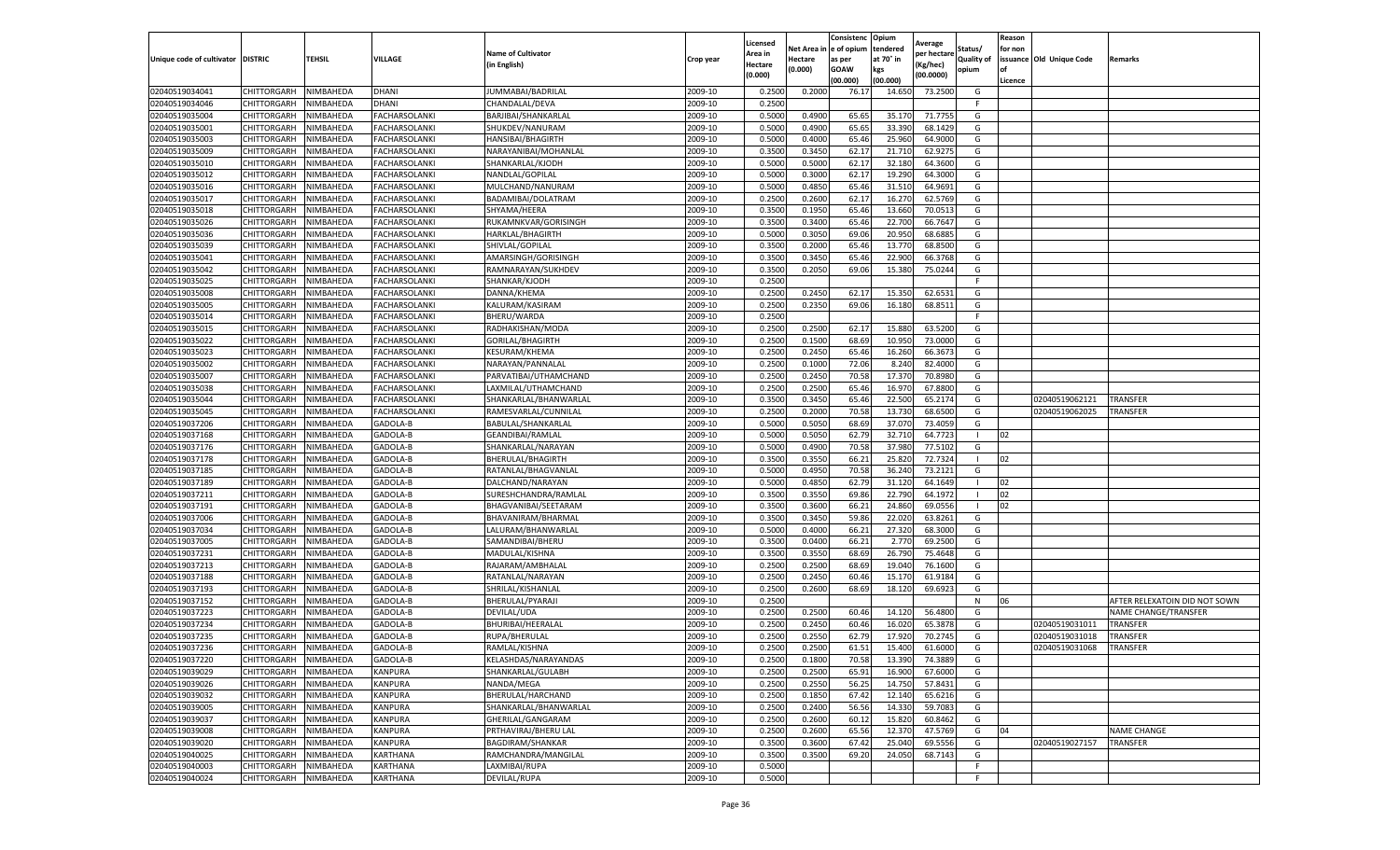|                                   |             |                  |                 |                           |           | Licensed |         | Consistenc              | Opium     | Average     |            | Reason  |                          |                    |
|-----------------------------------|-------------|------------------|-----------------|---------------------------|-----------|----------|---------|-------------------------|-----------|-------------|------------|---------|--------------------------|--------------------|
|                                   |             |                  |                 | <b>Name of Cultivator</b> |           | Area in  |         | Net Area in le of opium | tendered  | per hectare | Status/    | for non |                          |                    |
| Unique code of cultivator DISTRIC |             | TEHSIL           | VILLAGE         | (in English)              | Crop year | Hectare  | Hectare | as per                  | at 70° in | Kg/hec)     | Quality of |         | issuance Old Unique Code | Remarks            |
|                                   |             |                  |                 |                           |           | (0.000)  | (0.000) | GOAW                    | kgs       | (00.0000)   | opium      |         |                          |                    |
|                                   |             |                  |                 |                           |           |          |         | (00.000)                | (00.000)  |             |            | Licence |                          |                    |
| 02040519040028                    | CHITTORGARH | NIMBAHEDA        | KARTHANA        | SHAMBHULAL/RAMLAI         | 2009-10   | 0.5000   |         |                         |           |             | F.         |         |                          |                    |
| 02040519040004                    | CHITTORGARH | NIMBAHEDA        | KARTHANA        | SURESHCHAND/MANGILAL      | 2009-10   | 0.5000   | 0.300   | 65.8                    | 20.000    | 66.666      | G          |         |                          |                    |
| 02040519040013                    | CHITTORGARH | NIMBAHEDA        | KARTHANA        | GISALAL/RANGLAL           | 2009-10   | 0.2500   | 0.2450  | 69.20                   | 17.760    | 72.489      | G          |         |                          |                    |
| 02040519040017                    | CHITTORGARH | NIMBAHEDA        | KARTHANA        | DEVILAL/NANURAM           | 2009-10   | 0.2500   |         |                         |           |             | F.         |         |                          |                    |
| 02040519040001                    | CHITTORGARH | NIMBAHEDA        | KARTHANA        | RAMLAL/HARIRAM            | 2009-10   | 0.2500   |         |                         |           |             |            |         |                          |                    |
| 02040519040005                    | CHITTORGARH | NIMBAHEDA        | KARTHANA        | JAGNNATH/DULA             | 2009-10   | 0.2500   | 0.2300  | 56.25                   | 4.730     | 20.565      | G          | 04      |                          |                    |
| 02040519040002                    | CHITTORGARH | NIMBAHEDA        | KARTHANA        | KISHANLAL/HEMRAJ          | 2009-10   | 0.2500   | 0.2450  | 69.20                   | 18.310    | 74.734      | G          |         |                          |                    |
| 02040519041001                    | CHITTORGARH | NIMBAHEDA        | KARUNDA         | KESIBAI/NATHU             | 2009-10   | 0.5000   | 0.5000  | 60.12                   | 29.510    | 59.020      | G          |         |                          |                    |
| 02040519041002                    | CHITTORGARH | NIMBAHEDA        | KARUNDA         | GANESH/TULSIRAM           | 2009-10   | 0.3500   | 0.3350  | 56.25                   | 19.800    | 59.104      | G          |         |                          |                    |
| 02040519041008                    | CHITTORGARH | NIMBAHEDA        | KARUNDA         | OUNKAR/CHAGANLAL          | 2009-10   | 0.3500   | 0.3450  | 65.56                   | 23.530    | 68.2029     | G          |         |                          |                    |
| 02040519041012                    | CHITTORGARH | NIMBAHEDA        | KARUNDA         | NARAYAN/MIYACHAND         | 2009-10   | 0.5000   | 0.505   | 65.56                   | 33.750    | 66.831      | G          |         |                          |                    |
| 02040519041024                    | CHITTORGARH | NIMBAHEDA        | KARUNDA         | KASTURIBAI/CHTRBHUJ       | 2009-10   | 0.3500   | 0.1300  | 65.56                   | 8.720     | 67.076      | G          |         |                          |                    |
| 02040519041005                    | CHITTORGARH | <b>NIMBAHEDA</b> | KARUNDA         | DEVBAI/NARAYAN            | 2009-10   | 0.2500   | 0.2500  | 65.91                   | 16.920    | 67.680      | G          |         |                          |                    |
| 02040519041015                    | CHITTORGARH | NIMBAHEDA        | KARUNDA         | BARDICHANDRA/AMARLAL      | 2009-10   | 0.2500   | 0.2500  | 65.56                   | 16.830    | 67.320      | G          |         |                          |                    |
| 02040519041017                    | CHITTORGARH | NIMBAHEDA        | KARUNDA         | MANGIBAI/AMARLAL          | 2009-10   | 0.2500   | 0.2600  | 65.56                   | 16.470    | 63.3462     | G          |         |                          |                    |
| 02040519041020                    | CHITTORGARH | NIMBAHEDA        | KARUNDA         | MANGU/JIVA                | 2009-10   | 0.2500   | 0.2500  | 65.56                   | 16.640    | 66.560      | G          |         |                          |                    |
| 02040519042003                    | CHITTORGARH | NIMBAHEDA        | KELI            | RAHIMBAX/SABUDIN          | 2009-10   | 0.2500   | 0.1600  | 67.4                    | 10.820    | 67.6250     | G          |         |                          |                    |
| 02040519042118                    | CHITTORGARH | NIMBAHEDA        | KELI            | NATHULAL/DEVILAL          | 2009-10   | 0.2500   | 0.2350  | 60.1                    | 14.530    | 61.829      | G          |         |                          |                    |
| 02040519042078                    | CHITTORGARH | NIMBAHEDA        | KELI            | KELASHCHAND/RADHESHYAM    | 2009-10   | 0.2500   | 0.2450  | 56.2                    | 14.470    | 59.061      | G          |         |                          |                    |
| 02040519042054                    | CHITTORGARH | <b>NIMBAHEDA</b> | KELI            | MOHAN/SHANKAR             | 2009-10   | 0.2500   |         |                         |           |             | E          |         |                          |                    |
| 02040519042085                    | CHITTORGARH | NIMBAHEDA        | Keli            | NANURAM/JASRAJ            | 2009-10   | 0.2500   | 0.2450  | 60.12                   | 14.820    | 60.489      | G          |         |                          |                    |
| 02040519042115                    | CHITTORGARH | NIMBAHEDA        | Keli            | HEERALAL/NATHU            | 2009-10   | 0.2500   | 0.2500  | 56.2                    | 14.870    | 59.480      | G          |         |                          |                    |
| 02040519043073                    | CHITTORGARH | NIMBAHEDA        | KRIPARAMKIKHEDI | BAPULAL/SORAMSUTHAR       | 2009-10   | 0.5000   | 0.1500  | 65.85                   | 9.700     | 64.6667     | G          |         |                          |                    |
| 02040519043003                    | CHITTORGARH | NIMBAHEDA        | KRIPARAMKIKHEDI | BAGDIRAM/NARAYAN          | 2009-10   | 0.3500   | 0.2550  | 62.13                   | 15.890    | 62.313      | G          |         |                          |                    |
| 02040519043016                    | CHITTORGARH | NIMBAHEDA        | KRIPARAMKIKHEDI | ANSIBAI/MITTULAL          | 2009-10   | 0.5000   | 0.2750  | 62.13                   | 17.16     | 62.400      | G          |         |                          |                    |
| 02040519043071                    | CHITTORGARH | NIMBAHEDA        | KRIPARAMKIKHEDI | JAGDISHCHAND/LALURAM      | 2009-10   | 0.3500   | 0.2450  | 62.13                   | 15.510    | 63.306      | G          |         |                          |                    |
| 02040519043002                    | CHITTORGARH | NIMBAHEDA        | KRIPARAMKIKHEDI | LALU/KISHNA               | 2009-10   | 0.3500   | 0.1300  | 65.8                    | 8.670     | 66.692      | G          |         |                          |                    |
| 02040519043031                    | CHITTORGARH | NIMBAHEDA        | KRIPARAMKIKHEDI | MANGUNATH/CHAMPANATH      | 2009-10   | 0.3500   |         |                         |           |             | -F         |         |                          |                    |
| 02040519043014                    | CHITTORGARH | NIMBAHEDA        | KRIPARAMKIKHEDI | GENDALAL/NANALAL          | 2009-10   | 0.2500   | 0.2300  | 62.13                   | 14.750    | 64.1304     | G          |         |                          |                    |
| 02040519043029                    | CHITTORGARH | NIMBAHEDA        | KRIPARAMKIKHEDI | AMARNATH/LALUNATH         | 2009-10   | 0.2500   |         |                         |           |             | E          |         |                          |                    |
| 02040519043060                    | CHITTORGARH | NIMBAHEDA        | KRIPARAMKIKHEDI | AMARCHAND/PYARCHAND       | 2009-10   | 0.2500   | 0.2050  | 65.8                    | 13.530    | 66.000      | G          |         |                          |                    |
| 02040519043030                    | CHITTORGARH | NIMBAHEDA        | KRIPARAMKIKHEDI | GOPALLAL/MITHULAI         | 2009-10   | 0.2500   | 0.2500  | 62.13                   | 15.700    | 62.800      | G          |         |                          |                    |
| 02040519043069                    | CHITTORGARH | NIMBAHEDA        | KRIPARAMKIKHEDI | BAPDAS/BHERUDAS           | 2009-10   | 0.2500   |         |                         |           |             | -F         |         |                          |                    |
| 02040519044005                    | CHITTORGARH | NIMBAHEDA        | MADHYAKHEDI     | BHANWARLAL/GOKEL          | 2009-10   | 0.5000   | 0.2500  | 66.23                   | 18.300    | 73.200      | G          |         |                          | TRANSFER/KELI      |
| 02040519044008                    | CHITTORGARH | NIMBAHEDA        | MADHYAKHEDI     | DURGALAL/HEERALAL         | 2009-10   | 0.3500   | 0.1600  | 66.23                   | 11.700    | 73.1250     | G          |         |                          | TRANSFER/RATHAJANA |
| 02040519044038                    | CHITTORGARH | NIMBAHEDA        | MADHYAKHEDI     | KANIYALAL/HEERALAL        | 2009-10   | 0.5000   | 0.1700  | 69.7                    | 12.660    | 74.470      | G          |         |                          | TRANSFER/RATHAJANA |
| 02040519044033                    | CHITTORGARH | NIMBAHEDA        | MADHYAKHEDI     | NIMAKLAL/KHEMRAJ          | 2009-10   | 0.5000   | 0.1400  | 67.42                   | 10.630    | 75.928      | G          |         |                          | TRANSFER/RATHAJANA |
| 02040519044037                    | CHITTORGARH | NIMBAHEDA        | MADHYAKHEDI     | LAXMILAL/KHEMRAJ          | 2009-10   | 0.2500   | 0.1700  | 66.23                   | 11.700    | 68.823      | G          |         |                          | TRANSFER/RATHAJANA |
| 02040519044041                    | CHITTORGARH | NIMBAHEDA        | MADHYAKHED      | BAGDIRAM/PRTHVIRAJ        | 2009-10   | 0.2500   | 0.1700  | 67.4                    | 7.640     | 44.941      | G          | 04      |                          |                    |
| 02040519045018                    | CHITTORGARH | NIMBAHEDA        | MALYAKHEDI      | PARBHULAL/SHRILAL         | 2009-10   | 0.2500   | 0.2500  | 60.06                   | 15.000    | 60.000      | G          |         |                          |                    |
| 02040519045030                    | CHITTORGARH | NIMBAHEDA        | MALYAKHEDI      | BHERUDAS/GEMARDAS         | 2009-10   | 0.250    | 0.250   | 66.2                    | 16.910    | 67.640      | G          |         |                          |                    |
| 02040519045032                    | CHITTORGARH | NIMBAHEDA        | MALYAKHEDI      | BHANWARLAL/HARLAL         | 2009-10   | 0.2500   | 0.2350  | 72.29                   | 16.380    | 69.702      | G          |         |                          |                    |
| 02040519045041                    | CHITTORGARH | NIMBAHEDA        | MALYAKHEDI      | PANNALAL/BHAGVANLAI       | 2009-10   | 0.2500   | 0.2450  | 65.56                   | 15.390    | 62.816      | G          |         |                          |                    |
| 02040519045042                    | CHITTORGARH | NIMBAHEDA        | MALYAKHEDI      | NARAYANLAL/JASRA.         | 2009-10   | 0.2500   | 0.2450  | 65.56                   | 16.710    | 68.204      | G          |         |                          |                    |
| 02040519045029                    | CHITTORGARH | NIMBAHEDA        | MALYAKHEDI      | JIVANRAJ/NARAYAN          | 2009-10   | 0.2500   | 0.2450  | 66.23                   | 16.400    | 66.938      | G          |         |                          |                    |
| 02040519045027                    | CHITTORGARH | NIMBAHEDA        | MALYAKHEDI      | LAXMAN/PRTHA              | 2009-10   | 0.2500   | 0.240   | 65.56                   | 16.050    | 66.875      | G          |         |                          |                    |
| 02040519045022                    | CHITTORGARH | NIMBAHEDA        | MALYAKHEDI      | RATANLAL/KISHANLAL        | 2009-10   | 0.250    | 0.230   | 72.29                   | 14.730    | 64.043      | G          |         |                          |                    |
| 02040519045003                    | CHITTORGARH | NIMBAHEDA        | MALYAKHEDI      | BHUVANILAL/LAXMAN         | 2009-10   | 0.3500   | 0.3400  | 67.42                   | 21.510    | 63.2647     | G          |         | 02040519041030           | <b>TRANSFER</b>    |
| 02040519045005                    | CHITTORGARH | NIMBAHEDA        | MALYAKHEDI      | OUNKARLAL/UDHIBAI         | 2009-10   | 0.3500   | 0.3500  | 66.23                   | 23.530    | 67.2286     | G          |         | 02040519041031           | TRANSFER           |
| 02040519045008                    | CHITTORGARH | NIMBAHEDA        | MALYAKHEDI      | BHAGVANLAL/PRTHVIRAJ      | 2009-10   | 0.5000   | 0.500   | 66.23                   | 33.960    | 67.9200     | G          |         | 02040519017053           | TRANSFER           |
| 02040519046028                    | CHITTORGARH | NIMBAHEDA        | MEVASAJAGIR     | GOTTULAL/GANGARAM         | 2009-10   | 0.2500   | 0.2350  | 63.48                   | 14.740    | 62.7234     | G          |         |                          |                    |
| 02040519046001                    | CHITTORGARH | NIMBAHEDA        | MEVASAJAGIR     | BADRILAL/MHDANLAL         | 2009-10   | 0.5000   |         |                         |           |             | F.         |         |                          |                    |
| 02040519046003                    | CHITTORGARH | NIMBAHEDA        | MEVASAJAGIR     | JAGDISH/MHDANLAL          | 2009-10   | 0.5000   | 0.3900  | 68.09                   | 27.370    | 70.1795     | G          |         |                          |                    |
| 02040519046005                    | CHITTORGARH | NIMBAHEDA        | MEVASAJAGIR     | NATHULAL/MANA             | 2009-10   | 0.5000   | 0.4350  | 67.22                   | 29.240    | 67.2184     | G          |         |                          |                    |
| 02040519046006                    | CHITTORGARH | NIMBAHEDA        | MEVASAJAGIR     | MOHANLAL/KASIRAM          | 2009-10   | 0.5000   | 0.3000  | 67.22                   | 20.520    | 68.4000     |            | 02      |                          |                    |
| 02040519046007                    | CHITTORGARH | NIMBAHEDA        | MEVASAJAGIR     | PUSPAKUMARI/LOKENDRASINGH | 2009-10   | 0.5000   | 0.2850  | 67.22                   | 19.430    | 68.1754     | G          |         |                          |                    |
| 02040519046009                    | CHITTORGARH | NIMBAHEDA        | MEVASAJAGIR     | BAGDIRAM/DHULA            | 2009-10   | 0.3500   | 0.3350  | 68.67                   | 7.400     | 22.0896     | G          | 04      |                          |                    |
| 02040519046011                    | CHITTORGARH | NIMBAHEDA        | MEVASAJAGIR     | GULABIBAI/BIHARIDAS       | 2009-10   | 0.5000   | 0.350   | 59.90                   | 8.140     | 23.257      | G          | 04      |                          |                    |
|                                   |             |                  |                 |                           |           |          |         |                         |           |             |            |         |                          |                    |
| 02040519046014                    | CHITTORGARH | NIMBAHEDA        | MEVASAJAGIR     | CHAMPALAL/GANPATLAL       | 2009-10   | 0.5000   | 0.3900  | 67.22                   | 26.620    | 68.2564     | G          |         |                          |                    |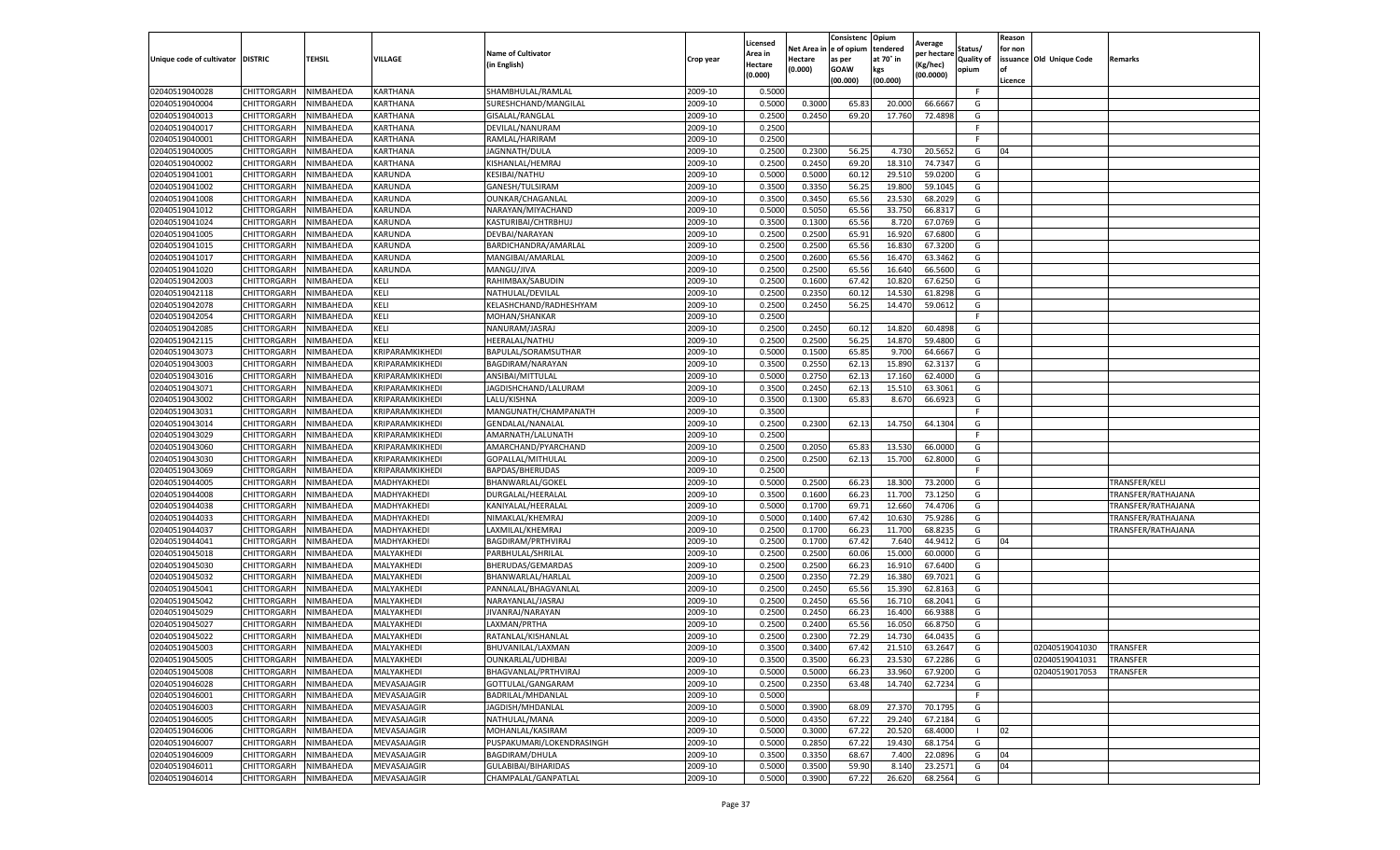|                                   |             |                  |                   |                           |           | Licensed |         | Consistenc              | Opium     | Average     |            | Reason  |                          |                          |
|-----------------------------------|-------------|------------------|-------------------|---------------------------|-----------|----------|---------|-------------------------|-----------|-------------|------------|---------|--------------------------|--------------------------|
|                                   |             |                  |                   | <b>Name of Cultivator</b> |           | Area in  |         | Net Area in le of opium | tendered  | per hectare | Status/    | for non |                          |                          |
| Unique code of cultivator DISTRIC |             | TEHSIL           | VILLAGE           | (in English)              | Crop year | Hectare  | Hectare | as per                  | at 70° in | Kg/hec)     | Quality of |         | issuance Old Unique Code | Remarks                  |
|                                   |             |                  |                   |                           |           | (0.000)  | (0.000) | GOAW                    | kgs       | (00.0000)   | opium      | l of    |                          |                          |
|                                   |             |                  |                   |                           |           |          |         | (00.000)                | (00.000)  |             |            | Licence |                          |                          |
| 02040519046015                    | CHITTORGARH | NIMBAHEDA        | MEVASAJAGIR       | CHANDMAL/NARAYAN TELI     | 2009-10   | 0.500    | 0.285   | 67.61                   | 19.49     | 68.386      | G          |         |                          |                          |
| 02040519046022                    | CHITTORGARH | NIMBAHEDA        | MEVASAJAGIR       | BHERULAL/PRTHVIRAJ        | 2009-10   | 0.500    | 0.4950  | 67.22                   | 33.77     | 68.222      |            | 02      |                          |                          |
| 02040519046029                    | CHITTORGARH | NIMBAHEDA        | MEVASAJAGIR       | SHYARIBAI/NANALAL         | 2009-10   | 0.5000   | 0.4000  | 67.22                   | 26.910    | 67.2750     |            | 02      |                          |                          |
| 02040519046031                    | CHITTORGARH | NIMBAHEDA        | MEVASAJAGIR       | KALLABAI/BHAGVATILAL      | 2009-10   | 0.5000   | 0.4800  | 67.22                   | 32.230    | 67.1458     | G          |         |                          |                          |
| 02040519046012                    | CHITTORGARH | NIMBAHEDA        | MEVASAJAGIR       | NANALAL/MANGILAL          | 2009-10   | 0.5000   |         |                         |           |             | E          |         |                          |                          |
| 02040519046032                    | CHITTORGARH | NIMBAHEDA        | MEVASAJAGIR       | JAMNALAL/SHANKAR          | 2009-10   | 0.5000   | 0.3000  | 59.90                   | 18.700    | 62.333      | G          |         |                          |                          |
| 02040519046033                    | CHITTORGARH | NIMBAHEDA        | MEVASAJAGIR       | RUKMNIBAI/GOKEL           | 2009-10   | 0.5000   | 0.495   | 63.48                   | 30.900    | 62.424      | G          |         |                          |                          |
| 02040519046034                    | CHITTORGARH | NIMBAHEDA        | MEVASAJAGIR       | RADHU/PRTHA               | 2009-10   | 0.5000   | 0.4850  | 63.48                   | 9.130     | 18.824      | G          | 04      |                          |                          |
| 02040519046035                    | CHITTORGARH | NIMBAHEDA        | MEVASAJAGIR       | UDHERAM/OUNKAR            | 2009-10   | 0.5000   | 0.3950  | 63.48                   | 25.160    | 63.6962     | G          |         |                          |                          |
| 02040519046036                    | CHITTORGARH | NIMBAHEDA        | MEVASAJAGIR       | MANGILAL/GOKEL            | 2009-10   | 0.5000   | 0.2900  | 63.48                   | 18.420    | 63.5172     | G          |         |                          |                          |
| 02040519046037                    | CHITTORGARH | NIMBAHEDA        | MEVASAJAGIR       | BHERULAL/PYARA            | 2009-10   | 0.5000   | 0.4900  | 63.07                   | 8.510     | 17.367      | G          | 04      |                          |                          |
| 02040519046038                    | CHITTORGARH | NIMBAHEDA        | MEVASAJAGIR       | HUKMICHAND/SOLA           | 2009-10   | 0.5000   | 0.370   | 63.07                   | 5.880     | 15.891      | G          | 04      |                          |                          |
| 02040519046039                    | CHITTORGARH | <b>NIMBAHEDA</b> | MEVASAJAGIR       | LAXMIBAI/MOHANLAL         | 2009-10   | 0.5000   | 0.3050  | 67.22                   | 20.570    | 67.442      | G          |         |                          |                          |
| 02040519046020                    | CHITTORGARH | NIMBAHEDA        | MEVASAJAGIR       | NANURAM/DANNA             | 2009-10   | 0.2500   | 0.2400  | 65.8                    | 16.18     | 67.416      | G          |         |                          |                          |
| 02040519046025                    | CHITTORGARH | NIMBAHEDA        | MEVASAJAGIR       | CHANCANBAI/MHDANLAL       | 2009-10   | 0.2500   | 0.2450  | 63.0                    | 15.740    | 64.244      | G          |         |                          |                          |
| 02040519046041                    | CHITTORGARH | NIMBAHEDA        | MEVASAJAGIR       | KALURAM/NARAYAN           | 2009-10   | 0.2500   | 0.250   | 63.07                   | 15.440    | 61.760      | G          |         | 02040519117051           | TRANSFER                 |
| 02040519046042                    | CHITTORGARH | NIMBAHEDA        | MEVASAJAGIR       | MANGIBAI/BAGDURAM         | 2009-10   | 0.5000   | 0.4850  | 65.8                    | 32.040    | 66.061      | G          |         | 02040519033009           | TRANSFER                 |
| 02040519046043                    | CHITTORGARH | NIMBAHEDA        | MEVASAJAGIR       | GISALAL/OUNKAR            | 2009-10   | 0.5000   | 0.3900  | 63.07                   | 24.740    | 63.435      | G          |         | 02040519033042           | TRANSFER/CHARLIYA MEWASA |
| 02040519046044                    | CHITTORGARH | NIMBAHEDA        | MEVASAJAGIR       | BADRILAL/VJHERAM          | 2009-10   | 0.350    | 0.300   | 68.09                   | 3.400     | 11.333      | G          | 04      | 02040519033052           | TRANSFER                 |
| 02040519046045                    | CHITTORGARH | <b>NIMBAHEDA</b> | MEVASAJAGIR       | KISHAN/VIJHERAM           | 2009-10   | 0.2500   | 0.2400  | 65.8                    | 16.830    | 70.125      | G          |         | 02040519033017           | TRANSFER                 |
| 02040519046046                    | CHITTORGARH | NIMBAHEDA        | MEVASAJAGIR       | PYARA/PRTHA               | 2009-10   | 0.2500   | 0.1900  | 63.07                   | 12.300    | 64.7368     | G          |         | 02040519033003           | TRANSFER                 |
| 02040519046047                    | CHITTORGARH | NIMBAHEDA        | MEVASAJAGIR       | VISHNULAL/RADHU           | 2009-10   | 0.250    | 0.2550  | 65.8                    | 17.510    | 68.666      | G          |         | 02040519033051           | TRANSFER                 |
| 02040519046048                    | CHITTORGARH | NIMBAHEDA        | MEVASAJAGIR       | KHEMRAJ/GOTTULAL          | 2009-10   | 0.2500   | 0.2600  | 63.07                   | 16.100    | 61.923      | G          |         | 02040519033063           | TRANSFER/CHARLIYA MEWASA |
| 02040519046049                    | CHITTORGARH | NIMBAHEDA        | MEVASAJAGIR       | JDHERAM/KHEMRAJ           | 2009-10   | 0.2500   | 0.2400  | 68.09                   | 2.910     | 12.125      | G          | 04      | 02040519033041           | TRANSFER                 |
| 02040519046052                    | CHITTORGARH | NIMBAHEDA        | MEVASAJAGIR       | NANIBAI/ONKAR             | 2009-10   | 0.2500   | 0.2300  | 63.07                   | 14.430    | 62.739      | G          |         | 02040519026082           | TRANSFER                 |
| 02040519046050                    | CHITTORGARH | NIMBAHEDA        | MEVASAJAGIR       | BHERULAL/HUKMICHAND       | 2009-10   | 0.2500   | 0.1550  | 65.8                    | 10.330    | 66.645      | G          |         | 02040519033073           | TRANSFER                 |
| 02040519047058                    | CHITTORGARH | NIMBAHEDA        | MOHMADPURA        | LAKHMICHAND/NOLA          | 2009-10   | 0.5000   | 0.215   | 67.9                    | 14.850    | 69.069      | G          |         |                          |                          |
| 02040519047001                    | CHITTORGARH | NIMBAHEDA        | MOHMADPURA        | PAVANSINGH/KESARSINGH     | 2009-10   | 0.3500   | 0.3200  | 66.15                   | 22.040    | 68.875      | G          |         |                          |                          |
| 02040519047002                    | CHITTORGARH | NIMBAHEDA        | MOHMADPURA        | KESARSINGH/UDHESINGH      | 2009-10   | 0.5000   | 0.3000  | 63.04                   | 19.690    | 65.633      | G          |         |                          |                          |
| 02040519047003                    | CHITTORGARH | NIMBAHEDA        | MOHMADPURA        | CHGANLAL/KESARRAM         | 2009-10   | 0.5000   | 0.4200  | 66.15                   | 29.440    | 70.095      | G          |         |                          |                          |
| 02040519047017                    | CHITTORGARH | NIMBAHEDA        | MOHMADPURA        | KISHANLAL/BHURA           | 2009-10   | 0.350    | 0.350   | 65.9                    | 23.700    | 67.714      | G          |         |                          |                          |
| 02040519047024                    | CHITTORGARH | NIMBAHEDA        | MOHMADPURA        | MITTULAL/MANGILAL         | 2009-10   | 0.3500   | 0.3050  | 63.04                   | 19.290    | 63.245      | G          |         |                          |                          |
| 02040519047032                    | CHITTORGARH | NIMBAHEDA        | MOHMADPURA        | NATHULAL/RAMA             | 2009-10   | 0.5000   | 0.310   | 68.16                   | 21.280    | 68.645      | G          |         |                          |                          |
| 02040519047033                    | CHITTORGARH | NIMBAHEDA        | MOHMADPURA        | BALULAL/KESULAL           | 2009-10   | 0.3500   | 0.3450  | 65.99                   | 22.520    | 65.275      | G          |         |                          |                          |
| 02040519047034                    | CHITTORGARH | NIMBAHEDA        | MOHMADPURA        | NANALAL/MADHOLAL          | 2009-10   | 0.3500   | 0.2900  | 68.16                   | 18.940    | 65.3103     | G          |         |                          |                          |
| 02040519047036                    | CHITTORGARH | NIMBAHEDA        | MOHMADPURA        | RATANLAL/KASIRAM          | 2009-10   | 0.5000   | 0.3500  | 63.04                   | 22.450    | 64.1429     | G          |         |                          |                          |
| 02040519047043                    | CHITTORGARH | NIMBAHEDA        | MOHMADPURA        | MOTILAL/GOTTULAL          | 2009-10   | 0.5000   | 0.2900  | 65.99                   | 20.500    | 70.689      | G          |         |                          |                          |
| 02040519047045                    | CHITTORGARH | NIMBAHEDA        | MOHMADPURA        | RAMCHANDRA/PEMA           | 2009-10   | 0.3500   | 0.2050  | 65.9                    | 13.710    | 66.878      | G          |         |                          |                          |
| 02040519047055                    | CHITTORGARH | NIMBAHEDA        | MOHMADPURA        | DADAMCHAND/KESURAM        | 2009-10   | 0.3500   | 0.345   | 66.1                    | 23.920    | 69.333      | G          |         |                          |                          |
| 02040519047059                    | CHITTORGARH | NIMBAHEDA        | MOHMADPURA        | DHANRAJ/NOLA              | 2009-10   | 0.3500   | 0.2050  | 63.24                   | 13.320    | 64.975      | G          |         |                          |                          |
| 02040519047053                    | CHITTORGARH | NIMBAHEDA        | MOHMADPURA        | BALCHAND/SHANKARLAL       | 2009-10   | 0.350    | 0.290   | 63.04                   | 18.400    | 63.448      | G          |         |                          |                          |
| 02040519047048                    | CHITTORGARH | NIMBAHEDA        | MOHMADPURA        | SOHANLAL/BHURALAL         | 2009-10   | 0.3500   | 0.350   | 67.95                   | 24.460    | 69.885      | G          |         |                          |                          |
| 02040519047057                    | CHITTORGARH | NIMBAHEDA        | MOHMADPURA        | KANIYALAL/MADHOLAL        | 2009-10   | 0.3500   | 0.2100  | 66.1                    | 13.700    | 65.238      | G          |         |                          |                          |
| 02040519047035                    | CHITTORGARH | NIMBAHEDA        | MOHMADPURA        | BHERULAL/MADHOLAL         | 2009-10   | 0.3500   | 0.3050  | 63.04                   | 18.900    | 61.967      | G          |         |                          |                          |
| 02040519047039                    | CHITTORGARH | NIMBAHEDA        | MOHMADPURA        | NATHULAL/CUNNILAL         | 2009-10   | 0.2500   | 0.2400  | 66.15                   | 16.140    | 67.250      | G          |         |                          | NAME CHANGE              |
| 02040519047037                    | CHITTORGARH | NIMBAHEDA        | MOHMADPURA        | SHAMBHULAL/MAGNIRAM       | 2009-10   | 0.2500   | 0.215   | 67.9                    | 14.480    | 67.348      | G          |         |                          |                          |
| 02040519047012                    | CHITTORGARH | NIMBAHEDA        | MOHMADPURA        | BHERULAL/RAMAJI           | 2009-10   | 0.2500   | 0.2050  | 66.15                   | 13.490    | 65.804      | G          |         |                          |                          |
| 02040519047025                    | CHITTORGARH | NIMBAHEDA        | <b>MOHMADPURA</b> | <b>HEMRAJ/BHURA</b>       | 2009-10   | 0.2500   | 0.2450  | 66.15                   | 15.420    | 62.9388     | G          |         |                          |                          |
| 02040519047029                    | CHITTORGARH | NIMBAHEDA        | MOHMADPURA        | BHURALAL/NAVLA            | 2009-10   | 0.2500   | 0.2050  | 67.95                   | 13.880    | 67.7073     | G          |         |                          |                          |
| 02040519047061                    | CHITTORGARH | NIMBAHEDA        | MOHMADPURA        | BHERULAL/RATANLAL         | 2009-10   | 0.2500   | 0.2200  | 68.88                   | 14.980    | 68.0909     | G          |         |                          |                          |
| 02040519047056                    | CHITTORGARH | NIMBAHEDA        | MOHMADPURA        | KALURAM/MANGILAL          | 2009-10   | 0.2500   | 0.2550  | 67.95                   | 17.260    | 67.6863     | G          |         |                          |                          |
| 02040519047051                    | CHITTORGARH | NIMBAHEDA        | MOHMADPURA        | CHTRBHUJ/MANGILAL         | 2009-10   | 0.2500   | 0.2400  | 68.16                   | 17.070    | 71.1250     | G          |         |                          |                          |
| 02040519048029                    | CHITTORGARH | NIMBAHEDA        | MOTHA             | ARJUN/TARACHAND           | 2009-10   | 0.3500   | 0.3500  | 69.35                   | 22.660    | 64.7429     | G          |         |                          |                          |
| 02040519048001                    | CHITTORGARH | NIMBAHEDA        | <b>MOTHA</b>      | BADRILAL/SHANKARLAL       | 2009-10   | 0.5000   | 0.2900  | 67.34                   | 19.650    | 67.7586     | G          |         |                          |                          |
| 02040519048007                    | CHITTORGARH | NIMBAHEDA        | MOTHA             | SANTILAL/HJARILAL         | 2009-10   | 0.5000   | 0.4900  | 67.34                   | 33.270    | 67.898      | G          |         |                          |                          |
| 02040519048018                    | CHITTORGARH | NIMBAHEDA        | MOTHA             | CHOGALAL/TARCHAND         | 2009-10   | 0.5000   | 0.3100  | 67.14                   | 21.260    | 68.5806     | G          |         |                          |                          |
| 02040519048027                    | CHITTORGARH | NIMBAHEDA        | MOTHA             | JAINARAYAN/MOTILAL        | 2009-10   | 0.5000   | 0.2900  | 64.75                   | 19.360    | 66.7586     | G          |         |                          |                          |
| 02040519048016                    | CHITTORGARH | NIMBAHEDA        | MOTHA             | KISHANLAL/CUNNILAL        | 2009-10   | 0.3500   | 0.2450  | 64.7                    | 15.870    | 64.775      | G          |         |                          |                          |
| 02040519048024                    | CHITTORGARH | NIMBAHEDA        | <b>MOTHA</b>      | MANGILAL/TARACHAND        | 2009-10   | 0.2500   | 0.2450  | 64.75                   | 15.850    | 64.6939     | G          |         |                          |                          |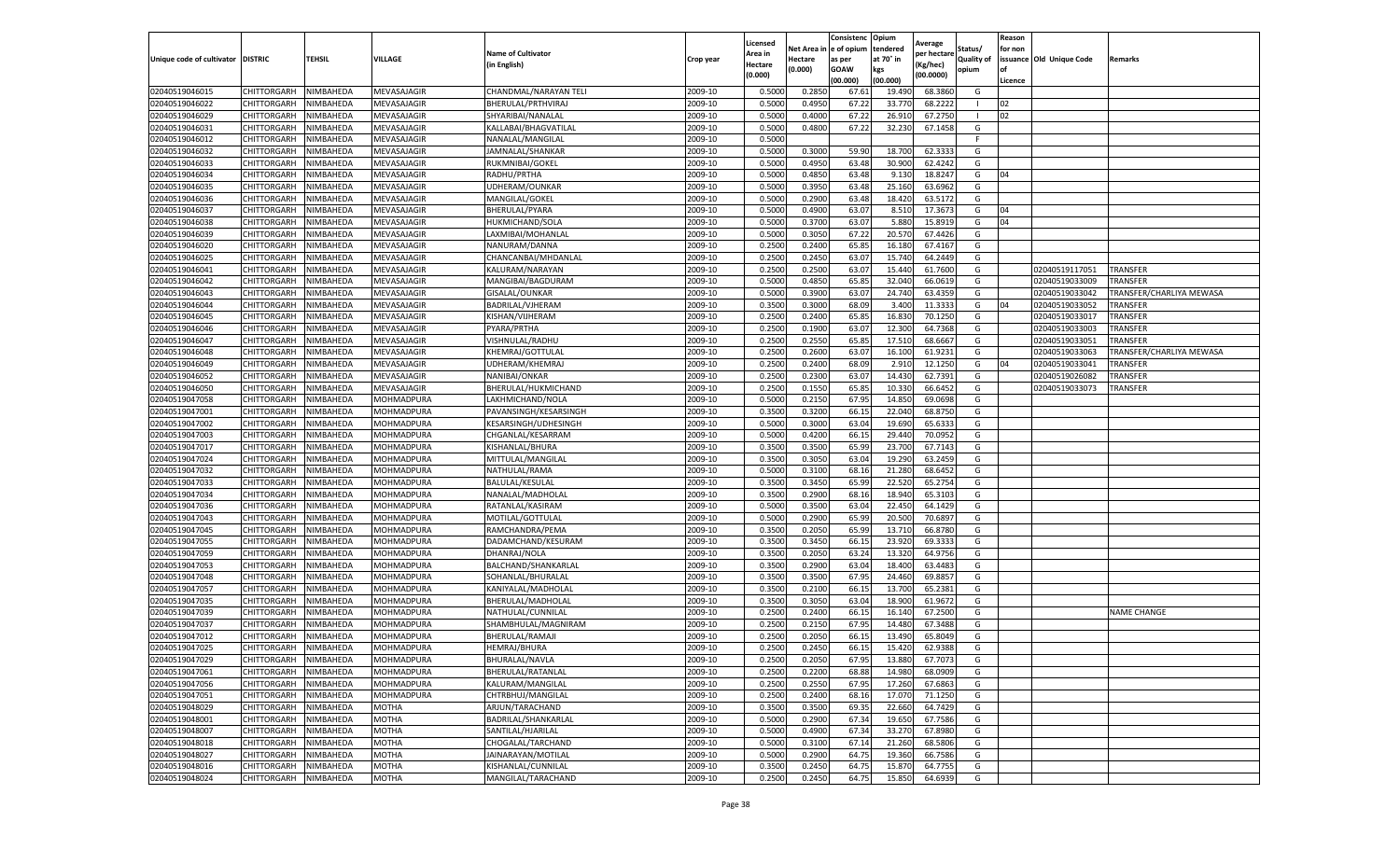|                                   |                    |               |                |                           |           | Licensed |            | Consistenc   | Opium     | Average     |                   | Reason  |                          |                    |
|-----------------------------------|--------------------|---------------|----------------|---------------------------|-----------|----------|------------|--------------|-----------|-------------|-------------------|---------|--------------------------|--------------------|
|                                   |                    |               |                | <b>Name of Cultivator</b> |           | Area in  | Net Area i | n e of opium | tendered  | per hectarı | Status/           | for non |                          |                    |
| Unique code of cultivator DISTRIC |                    | <b>TEHSIL</b> | VILLAGE        | (in English)              | Crop year | Hectare  | Hectare    | as per       | at 70° in | (Kg/hec)    | <b>Quality of</b> |         | issuance Old Unique Code | Remarks            |
|                                   |                    |               |                |                           |           | (0.000)  | (0.000)    | <b>GOAW</b>  | kgs       | (00.0000)   | opium             | οf      |                          |                    |
|                                   |                    |               |                |                           |           |          |            | (00.000)     | (00.000)  |             |                   | Licence |                          |                    |
| 02040519048021                    | CHITTORGARH        | NIMBAHEDA     | <b>MOTHA</b>   | ASHOKKUMAR/BADRILAI       | 2009-10   | 0.2500   | 0.2450     | 64.80        | 16.050    | 65.510      | G                 |         |                          |                    |
| 02040519048031                    | CHITTORGARH        | NIMBAHEDA     | <b>MOTHA</b>   | OUNKARLAL/CUNNILAL        | 2009-10   | 0.2500   | 0.2450     | 69.35        | 14.68     | 59.9184     | G                 |         |                          |                    |
| 02040519048022                    | CHITTORGARH        | NIMBAHEDA     | <b>MOTHA</b>   | NANDLAL/RAMLAL            | 2009-10   | 0.2500   | 0.2500     | 67.1         | 15.920    | 63.6800     | G                 |         |                          |                    |
| 02040519048023                    | CHITTORGARH        | NIMBAHEDA     | <b>MOTHA</b>   | BABULAL/JAGNATH           | 2009-10   | 0.2500   | 0.2250     | 59.90        | 13.680    | 60.8000     | G                 |         |                          |                    |
| 02040519048009                    | CHITTORGARH        | NIMBAHEDA     | <b>MOTHA</b>   | RUKMNIBAI/CUNNILAL        | 2009-10   | 0.2500   |            |              |           |             |                   |         |                          |                    |
| 02040519048032                    | CHITTORGARH        | NIMBAHEDA     | <b>MOTHA</b>   | DALCHAND/SHRIRAM          | 2009-10   | 0.2500   |            |              |           |             |                   |         | 02040519058012           | TRANSFER           |
| 02040519048033                    | CHITTORGARH        | NIMBAHEDA     | <b>MOTHA</b>   | GOPALLAL/DALCHAND         | 2009-10   | 0.2500   |            |              |           |             | F                 |         | 02040519058036           | TRANSFER           |
| 02040519048034                    | CHITTORGARH        | NIMBAHEDA     | <b>MOTHA</b>   | SANTILAL/KALURAM          | 2009-10   | 0.2500   |            |              |           |             | F                 |         | 02040519058047           | TRANSFER           |
| 02040519049014                    | CHITTORGARH        | NIMBAHEDA     | NAVABPURA      | DALLA/KALU                | 2009-10   | 0.5000   | 0.3600     | 67.14        | 24.830    | 68.9722     | G                 |         |                          | TRANSFER/SARTHAL   |
| 02040519049019                    | CHITTORGARH        | NIMBAHEDA     | NAVABPURA      | NANURAM/BHURA             | 2009-10   | 0.5000   |            |              |           |             | F.                |         |                          | TRANSFER/SARTHAL   |
| 02040519049031                    | CHITTORGARH        | NIMBAHEDA     | NAVABPURA      | CUNNILAL/BHERU            | 2009-10   | 0.3500   |            |              |           |             |                   |         |                          | TRANSFER/SARTHAL   |
| 02040519049006                    | CHITTORGARH        | NIMBAHEDA     | NAVABPURA      | SOHANDAS/TULSIDAS         | 2009-10   | 0.2500   | 0.2550     | 64.80        | 17.770    | 69.686      | G                 |         |                          | TRANSFER/SARTHAL   |
| 02040519049020                    | CHITTORGARH        | NIMBAHEDA     | NAVABPURA      | NATHULAL/BHURA            | 2009-10   | 0.2500   | 0.2100     | 69.58        | 14.260    | 67.9048     | G                 |         |                          | TRANSFER/SARTHAL   |
| 02040519049034                    | CHITTORGARH        | NIMBAHEDA     | NAVABPURA      | GORILAL/BHAGULAL          | 2009-10   | 0.2500   | 0.2350     | 67.14        | 4.990     | 21.2340     | G                 | 04      | 02040519056036           | TRANSFER           |
| 02040519063035                    | CHITTORGARH        | NIMBAHEDA     | PEMANDAKHEDA   | RAMRATAN/BHANWARLAL       | 2009-10   | 0.3500   |            |              |           |             | F.                |         |                          |                    |
| 02040519063002                    | CHITTORGARH        | NIMBAHEDA     | PEMANDAKHEDA   | BHANWARLAL/LALURAM        | 2009-10   | 0.3500   | 0.2650     | 64.75        | 17.260    | 65.1321     | G                 |         |                          |                    |
| 02040519063004                    | CHITTORGARH        | NIMBAHEDA     | PEMANDAKHEDA   | OUNKARSIGH/MOTISINGH      | 2009-10   | 0.3500   |            |              |           |             |                   |         |                          |                    |
| 02040519063011                    | CHITTORGARH        | NIMBAHEDA     | PEMANDAKHEDA   | SHAMBHUSINGH/SHIVSINGH    | 2009-10   | 0.3500   | 0.3450     | 64.75        | 23.390    | 67.7971     | G                 |         |                          |                    |
| 02040519063013                    | CHITTORGARH        | NIMBAHEDA     | PEMANDAKHEDA   | BHERULAL/CUNNILAL         | 2009-10   | 0.3500   | 0.1350     | 64.75        | 10.03     | 74.2963     | G                 |         |                          |                    |
| 02040519063026                    | CHITTORGARH        | NIMBAHEDA     | PEMANDAKHEDA   | GANPATSINGH/UDHESINGH     | 2009-10   | 0.3500   | 0.3000     | 67.34        | 20.280    | 67.6000     | G                 |         |                          |                    |
| 02040519063028                    | CHITTORGARH        | NIMBAHEDA     | PEMANDAKHEDA   | AMBHALAL/MULCHAND         | 2009-10   | 0.3500   | 0.2900     | 64.75        | 19.090    | 65.8276     | G                 |         |                          |                    |
| 02040519063034                    | CHITTORGARH        | NIMBAHEDA     | PEMANDAKHEDA   | RATANLAL/DHULAJI          | 2009-10   | 0.3500   | 0.2050     | 67.34        | 12.670    | 61.8049     | G                 |         |                          |                    |
| 02040519063038                    | CHITTORGARH        | NIMBAHEDA     | PEMANDAKHEDA   | GISIBAI/MULCHAND          | 2009-10   | 0.3500   | 0.3400     | 67.34        | 4.400     | 12.9412     | G                 | 04      |                          |                    |
| 02040519063032                    | CHITTORGARH        | NIMBAHEDA     | PEMANDAKHEDA   | BASRAJ/NANDLAL            | 2009-10   | 0.3500   | 0.1000     | 67.34        | 6.220     | 62.2000     | G                 |         |                          |                    |
| 02040519063030                    | CHITTORGARH        | NIMBAHEDA     | PEMANDAKHEDA   | SOBHALAL/NANDLAL          | 2009-10   | 0.5000   | 0.2800     | 67.34        | 18.91     | 67.5357     | G                 |         |                          |                    |
| 02040519063017                    | CHITTORGARH        | NIMBAHEDA     | PEMANDAKHEDA   | NIHALKUVAR/RAMSINGH       | 2009-10   | 0.3500   |            |              |           |             | F                 |         |                          |                    |
| 02040519063031                    | CHITTORGARH        | NIMBAHEDA     | PEMANDAKHEDA   | BHANWARSINGH/AMARSINGH    | 2009-10   | 0.3500   | 0.3500     | 64.7         | 22.630    | 64.6571     | G                 |         |                          |                    |
| 02040519063006                    | CHITTORGARH        | NIMBAHEDA     | PEMANDAKHEDA   | DEEPKUVAR/KARANSINGH      | 2009-10   | 0.2500   |            |              |           |             | F.                |         |                          |                    |
| 02040519063016                    | CHITTORGARH        | NIMBAHEDA     | PEMANDAKHEDA   | MANGU/HEERA               | 2009-10   | 0.2500   |            |              |           |             | Е                 |         |                          |                    |
| 02040519051025                    | CHITTORGARH        | NIMBAHEDA     | RAMPURA        | CHANDIBAI/OUNKAR          | 2009-10   | 0.2500   | 0.2600     | 60.06        | 7.980     | 30.6923     | G                 | 04      |                          |                    |
| 02040519051034                    | CHITTORGARH        | NIMBAHEDA     | RAMPURA        | TIPURAM/DYARAM            | 2009-10   | 0.2500   | 0.2500     | 60.06        | 4.000     | 16.0000     | G                 | 04      |                          | <b>NAME CHANGE</b> |
| 02040519051051                    | CHITTORGARH        | NIMBAHEDA     | RAMPURA        | KASIRAM/DYARAM            | 2009-10   | 0.2500   |            |              |           |             | F                 |         |                          |                    |
| 02040519051066                    | CHITTORGARH        | NIMBAHEDA     | RAMPURA        | GOPALLAL/NAVLRAM          | 2009-10   | 0.2500   | 0.2500     | 56.25        | 3.440     | 13.7600     | G                 | 04      |                          |                    |
| 02040519051036                    | CHITTORGARH        | NIMBAHEDA     | RAMPURA        | RAMNARAYAN/AMRATRAM       | 2009-10   | 0.2500   |            |              |           |             | F                 |         |                          |                    |
| 02040519051033                    | CHITTORGARH        | NIMBAHEDA     | RAMPURA        | DHANRAJ/PRTHA             | 2009-10   | 0.2500   |            |              |           |             |                   |         |                          |                    |
| 02040519051024                    | CHITTORGARH        | NIMBAHEDA     | RAMPURA        | BHERULAL/CHOTHA           | 2009-10   | 0.2500   | 0.2500     | 56.25        | 14.220    | 56.8800     | G                 |         |                          | TRANSFER/AJAMPURA  |
| 02040519051045                    | CHITTORGARH        | NIMBAHEDA     | RAMPURA        | KELASH/NAVLRAM            | 2009-10   | 0.2500   | 0.2500     | 65.92        | 3.930     | 15.7200     |                   | 02      |                          |                    |
| 02040519051046                    | CHITTORGARH        | NIMBAHEDA     | RAMPURA        | <b>FULCHAND/KHEMRAJ</b>   | 2009-10   | 0.2500   |            |              |           |             |                   |         |                          |                    |
| 02040519051059                    | CHITTORGARH        | NIMBAHEDA     | RAMPURA        | JAMNALAL/RAMLAL           | 2009-10   | 0.2500   | 0.2400     | 72.29        | 17.910    | 74.6250     |                   | 02      |                          |                    |
| 02040519051061                    | CHITTORGARH        | NIMBAHEDA     | <b>RAMPURA</b> | BHANWARLAL/PRTHVIRAJ      | 2009-10   | 0.2500   | 0.2500     | 65.91        | 4.690     | 18.7600     |                   | 02      |                          |                    |
| 02040519051063                    | CHITTORGARH        | NIMBAHEDA     | RAMPURA        | JANKILAL/KHEMRAJ          | 2009-10   | 0.2500   |            |              |           |             | F                 |         |                          |                    |
| 02040519051001                    | CHITTORGARH        | NIMBAHEDA     | RAMPURA        | RAMLAL/BHOLIRAM           | 2009-10   | 0.2500   |            |              |           |             |                   |         |                          |                    |
| 02040519051076                    | CHITTORGARH        | NIMBAHEDA     | RAMPURA        | PAPPULAL/UDA              | 2009-10   | 0.2500   |            |              |           |             |                   |         | 02040519117050           | <b>TRANSFER</b>    |
| 02040519051028                    | CHITTORGARH        | NIMBAHEDA     | RAMPURA        | HABUDA/HARIRAM            | 2009-10   | 0.2500   |            |              |           |             |                   |         |                          |                    |
| 02040519051049                    | CHITTORGARH        | NIMBAHEDA     | RAMPURA        | SANTILAL/BHANWARLAL       | 2009-10   | 0.2500   |            |              |           |             | F                 |         |                          |                    |
| 02040519051055                    | CHITTORGARH        | NIMBAHEDA     | RAMPURA        | MAHIPAL/UTHAMCHAND        | 2009-10   | 0.2500   |            |              |           |             | F                 |         |                          |                    |
| 02040519052001                    | CHITTORGARH        | NIMBAHEDA     | RATHANJANA-A   | GASI/KHEMRAJ              | 2009-10   | 0.5000   | 0.4900     | 69.20        | 36.140    | 73.7551     |                   | 02      |                          |                    |
| 02040519052005                    | CHITTORGARH        | NIMBAHEDA     | RATHANJANA-A   | PRTHVIRAJ/GOKEL           | 2009-10   | 0.3500   | 0.2950     | 66.83        | 20.200    | 68.4746     | G                 |         |                          |                    |
| 02040519052009                    | <b>CHITTORGARH</b> | NIMBAHEDA     | RATHANJANA-A   | OUNKARLAL/KHEMRAJ         | 2009-10   | 0.3500   | 0.3400     | 66.83        | 24.630    | 72.4412     | G                 |         |                          |                    |
| 02040519052010                    | CHITTORGARH        | NIMBAHEDA     | RATHANJANA-A   | PYARA/GOKEL               | 2009-10   | 0.5000   | 0.3050     | 65.91        | 21.880    | 71.7377     | G                 |         |                          |                    |
| 02040519052022                    | CHITTORGARH        | NIMBAHEDA     | RATHANJANA-A   | MATHURALAL/NARAYAN        | 2009-10   | 0.3500   | 0.3600     | 60.12        | 22.170    | 61.5833     | G                 |         |                          |                    |
| 02040519052027                    | CHITTORGARH        | NIMBAHEDA     | RATHANJANA-A   | GHERILAL/BHURA            | 2009-10   | 0.3500   | 0.3450     | 63.04        | 22.960    | 66.5507     | G                 |         |                          |                    |
| 02040519052131                    | CHITTORGARH        | NIMBAHEDA     | RATHANJANA-A   | GITABAI/SANTILAL          | 2009-10   | 0.3500   | 0.3450     | 66.83        | 23.380    | 67.7681     | G                 |         |                          |                    |
| 02040519052132                    | CHITTORGARH        | NIMBAHEDA     | RATHANJANA-A   | MANGILAL/HEERALAL         | 2009-10   | 0.3500   | 0.2050     | 65.83        | 14.390    | 70.1951     | G                 |         |                          |                    |
| 02040519052017                    | CHITTORGARH        | NIMBAHEDA     | RATHANJANA-A   | JAGDISH/TARACHAND         | 2009-10   | 0.2500   | 0.2400     | 60.12        | 14.930    | 62.2083     | G                 |         |                          |                    |
| 02040519052003                    | CHITTORGARH        | NIMBAHEDA     | RATHANJANA-A   | SHYAMLAL/SHIVLAL          | 2009-10   | 0.2500   | 0.2500     | 65.91        | 16.080    | 64.3200     | G                 |         |                          |                    |
| 02040519052028                    | CHITTORGARH        | NIMBAHEDA     | RATHANJANA-A   | BALCHAND/BHAGVAN          | 2009-10   | 0.2500   | 0.2550     | 65.91        | 16.960    | 66.5098     | G                 |         |                          |                    |
| 02040519052002                    | CHITTORGARH        | NIMBAHEDA     | RATHANJANA-A   | LALA/CHOTTU               | 2009-10   | 0.2500   | 0.2100     | 66.83        | 14.130    | 67.2857     | G                 |         |                          |                    |
| 02040519052008                    | CHITTORGARH        | NIMBAHEDA     | RATHANJANA-A   | MOTIYABAI/BHERA           | 2009-10   | 0.2500   | 0.2400     | 66.83        | 16.280    | 67.8333     | G                 |         |                          |                    |
|                                   |                    |               |                |                           |           |          |            |              |           |             |                   |         |                          |                    |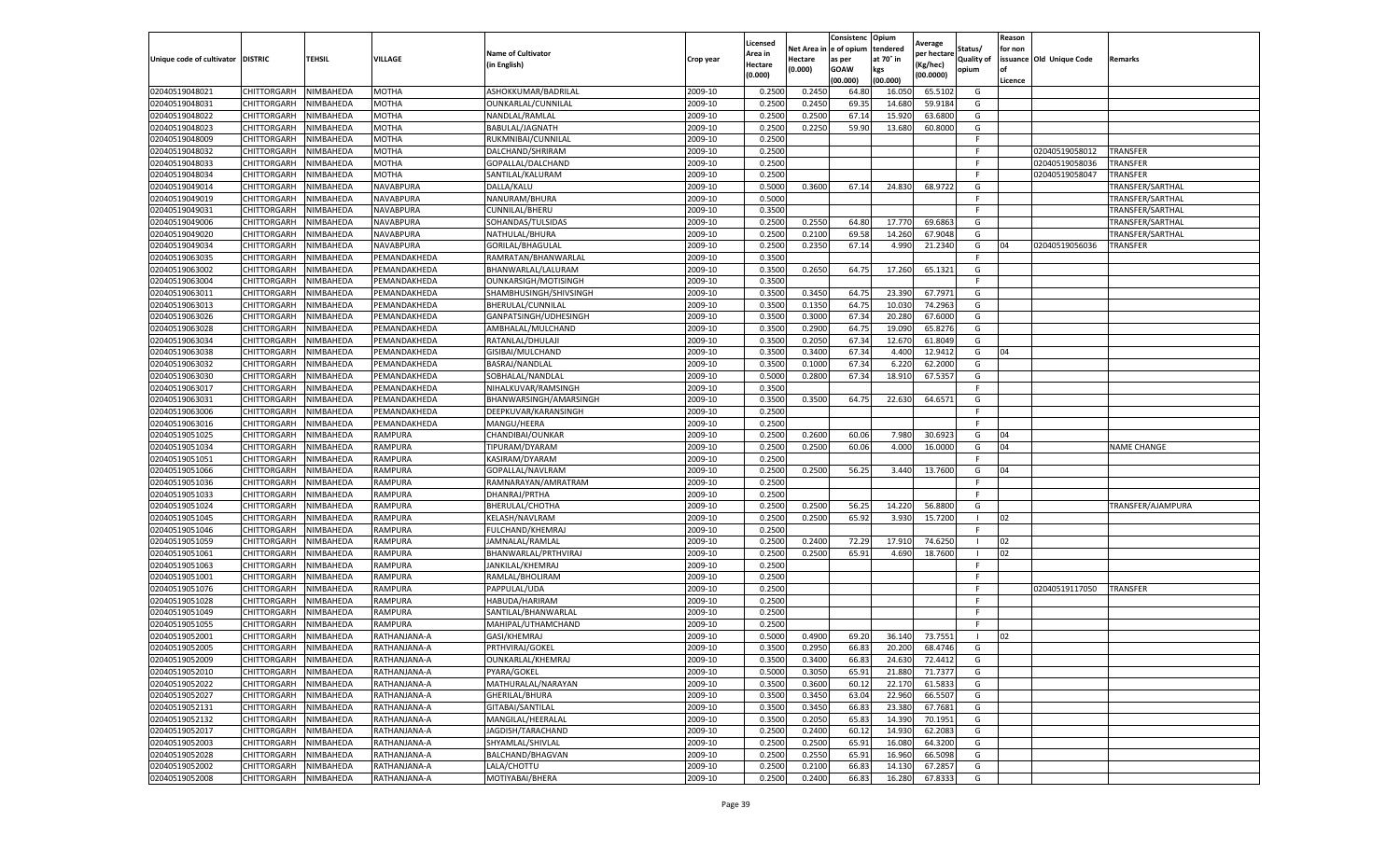|                                   |             |           |               |                            |           | Licensed |            | Consistenc  | Opium     |                        |                   | Reason  |                          |                      |
|-----------------------------------|-------------|-----------|---------------|----------------------------|-----------|----------|------------|-------------|-----------|------------------------|-------------------|---------|--------------------------|----------------------|
|                                   |             |           |               | <b>Name of Cultivator</b>  |           | Area in  | Net Area i | e of opium  | tendered  | Average<br>per hectare | Status/           | for non |                          |                      |
| Unique code of cultivator DISTRIC |             | TEHSIL    | VILLAGE       | (in English)               | Crop year | Hectare  | Hectare    | as per      | at 70° in | (Kg/hec)               | <b>Quality of</b> |         | issuance Old Unique Code | Remarks              |
|                                   |             |           |               |                            |           | (0.000)  | (0.000)    | <b>GOAW</b> | kgs       | (00.0000)              | opium             | οf      |                          |                      |
|                                   |             |           |               |                            |           |          |            | (00.000)    | (00.000)  |                        |                   | Licence |                          |                      |
| 02040519052038                    | CHITTORGARH | NIMBAHEDA | RATHANJANA-A  | GHATHUKAVAR/KUNDANSINGH    | 2009-10   | 0.2500   | 0.2550     | 65.9        | 17.01     | 66.7059                | G                 |         |                          |                      |
| 02040519052034                    | CHITTORGARH | NIMBAHEDA | RATHANJANA-A  | GASILAL/RAMA               | 2009-10   | 0.250    | 0.2150     | 69.7        | 15.650    | 72.7907                | G                 |         |                          |                      |
| 02040519052011                    | CHITTORGARH | NIMBAHEDA | RATHANJANA-A  | SUNDARBAI/MEGRAJ           | 2009-10   | 0.2500   | 0.2450     | 63.04       | 16.540    | 67.5102                | G                 |         |                          |                      |
| 02040519052059                    | CHITTORGARH | NIMBAHEDA | RATHANJANA-B  | MNOHARSINGH/BHANWARSINGH   | 2009-10   | 0.3500   |            |             |           |                        | F.                |         |                          |                      |
| 02040519052068                    | CHITTORGARH | NIMBAHEDA | RATHANJANA-B  | LALCHAND/HEERA             | 2009-10   | 0.5000   | 0.5100     | 67.60       | 36.210    | 71.0000                | G                 |         |                          |                      |
| 02040519052108                    | CHITTORGARH | NIMBAHEDA | RATHANJANA-B  | SHANKARLAL/KISHANLAL       | 2009-10   | 0.5000   | 0.3100     | 67.60       | 22.430    | 72.3548                | G                 |         |                          |                      |
| 02040519052106                    | CHITTORGARH | NIMBAHEDA | RATHANJANA-B  | BHERUSINGH/BHAGWANSINGH    | 2009-10   | 0.5000   | 0.1950     | 67.60       | 13.170    | 67.5385                |                   | 02      |                          |                      |
| 02040519052049                    | CHITTORGARH | NIMBAHEDA | RATHANJANA-B  | GOPAL/NARAYAN              | 2009-10   | 0.500    | 0.2900     | 69.06       | 21.930    | 75.6207                |                   | 02      |                          |                      |
| 02040519052067                    | CHITTORGARH | NIMBAHEDA | RATHANJANA-B  | GASI/KISHNA                | 2009-10   | 0.3500   | 0.3400     | 67.60       | 25.31     | 74.4412                | -1                | 02      |                          |                      |
| 02040519052088                    | CHITTORGARH | NIMBAHEDA | RATHANJANA-B  | HJARI/HEERALAL             | 2009-10   | 0.5000   | 0.3600     | 60.06       | 23.720    | 65.8889                | G                 |         |                          |                      |
| 02040519052100                    | CHITTORGARH | NIMBAHEDA | RATHANJANA-B  | BAPULAL/HJARILAL(HEERALAL) | 2009-10   | 0.5000   | 0.4700     | 59.86       | 29.200    | 62.1277                | G                 |         |                          |                      |
| 02040519052107                    | CHITTORGARH | NIMBAHEDA | RATHANJANA-B  | AMBHALAL/BHURALAL          | 2009-10   | 0.5000   | 0.4800     | 67.60       | 34.94     | 72.7917                |                   | 02      |                          |                      |
| 02040519052111                    | CHITTORGARH | NIMBAHEDA | RATHANJANA-B  | DADAMCHAND/TARACHAND       | 2009-10   | 0.5000   | 0.3500     | 67.60       | 24.54     | 70.1143                | G                 |         |                          |                      |
| 02040519052113                    | CHITTORGARH | NIMBAHEDA | RATHANJANA-B  | SHAMBHULAL/MODA            | 2009-10   | 0.500    | 0.4000     | 67.60       | 28.77     | 71.9250                | G                 |         |                          |                      |
| 02040519052129                    | CHITTORGARH | NIMBAHEDA | RATHANJANA-B  | SEETARAM/TARACHAND         | 2009-10   | 0.5000   | 0.2800     | 65.58       | 19.340    | 69.0714                | G                 |         |                          |                      |
| 02040519052130                    | CHITTORGARH | NIMBAHEDA | RATHANJANA-B  | LALSINGH/BHAGVANSINGH      | 2009-10   | 0.5000   | 0.2400     | 65.58       | 16.500    | 68.7500                | -1                | 02      |                          |                      |
| 02040519052115                    | CHITTORGARH | NIMBAHEDA | RATHANJANA-B  | BABUSINGH/AMARSINGH        | 2009-10   | 0.500    | 0.3100     | 65.58       | 21.660    | 69.8710                | G                 |         |                          |                      |
| 02040519052052                    | CHITTORGARH | NIMBAHEDA | RATHANJANA-B  | ASHU/SOLA                  | 2009-10   | 0.2500   | 0.2250     | 62.02       | 13.770    | 61.2000                | G                 |         |                          |                      |
| 02040519052080                    | CHITTORGARH | NIMBAHEDA | RATHANJANA-B  | CHAMPALAL/BHAGVAN          | 2009-10   | 0.2500   | 0.2350     | 65.58       | 16.250    | 69.1489                | G                 |         |                          |                      |
| 02040519052062                    | CHITTORGARH | NIMBAHEDA | RATHANJANA-B  | RAMCHANDRA/GOKEL           | 2009-10   | 0.2500   | 0.2050     | 62.02       | 12.920    | 63.0244                | G                 |         |                          |                      |
| 02040519052094                    | CHITTORGARH | NIMBAHEDA | RATHANJANA-B  | SURESHCHANDRA/MOHANLAL     | 2009-10   | 0.2500   | 0.2000     | 60.28       | 12.270    | 61.3500                | G                 |         |                          |                      |
| 02040519052070                    | CHITTORGARH | NIMBAHEDA | RATHANJANA-B  | BADRILAL/NANDRAM           | 2009-10   | 0.2500   | 0.2400     | 60.28       | 14.580    | 60.7500                | G                 |         |                          |                      |
| 02040519052060                    | CHITTORGARH | NIMBAHEDA | RATHANJANA-B  | NANDUBAI/GOPIDAS           | 2009-10   | 0.2500   | 0.2550     | 68.1        | 17.580    | 68.9412                | л.                | 02      |                          |                      |
| 02040519052137                    | CHITTORGARH | NIMBAHEDA | RATHANJANA-B  | NANDLAL/MEGHA              | 2009-10   | 0.2500   | 0.2200     | 68.13       | 15.160    | 68.9091                | G                 |         | 02040519109011           | <b>TRANSFER</b>      |
| 02040519052098                    | CHITTORGARH | NIMBAHEDA | RATHANJANA-B  | BADRILAL/KASIRAM           | 2009-10   | 0.2500   |            |             |           |                        | F                 |         |                          |                      |
| 02040519052102                    | CHITTORGARH | NIMBAHEDA | RATHANJANA-B  | BHERULAL/RAMCHANDRA        | 2009-10   | 0.2500   |            |             |           |                        | F                 |         |                          |                      |
| 02040519052122                    | CHITTORGARH | NIMBAHEDA | RATHANJANA-B  | BHERULAL/RAMLAL            | 2009-10   | 0.2500   | 0.2500     | 68.13       | 18.390    | 73.5600                | -1                | 02      |                          |                      |
| 02040519052095                    | CHITTORGARH | NIMBAHEDA | RATHANJANA-B  | JASVANSINGH/KUNDANSINGH    | 2009-10   | 0.2500   |            |             |           |                        | F.                |         |                          |                      |
| 02040519052138                    | CHITTORGARH | NIMBAHEDA | RATHANJANA-B  | TULSIRAM/MANA              | 2009-10   | 0.2500   |            |             |           |                        | F                 |         | 02040519031054           | <b>TRANSFER</b>      |
| 02040519053003                    | CHITTORGARH | NIMBAHEDA | RAVLIYA       | GOPILAL/OUNKAR             | 2009-10   | 0.2500   | 0.2400     | 59.90       | 16.120    | 67.1667                | G                 |         |                          |                      |
| 02040519053014                    | CHITTORGARH | NIMBAHEDA | RAVLIYA       | KALLURAM/HAJARI            | 2009-10   | 0.2500   |            |             |           |                        |                   |         |                          | <b>NAME CHANGE</b>   |
| 02040519053030                    | CHITTORGARH | NIMBAHEDA | RAVLIYA       | BHERULAL/RAMA              | 2009-10   | 0.2500   | 0.2250     | 59.90       | 13.850    | 61.5556                | G                 |         |                          |                      |
| 02040519053040                    | CHITTORGARH | NIMBAHEDA | RAVLIYA       | NANDUBAI/GANESH            | 2009-10   | 0.2500   |            |             |           |                        | F.                |         |                          |                      |
| 02040519053005                    | CHITTORGARH | NIMBAHEDA | RAVLIYA       | NANALAL/OUNKAR             | 2009-10   | 0.2500   | 0.2300     | 59.90       | 15.130    | 65.7826                | G                 |         |                          |                      |
| 02040519053019                    | CHITTORGARH | NIMBAHEDA | RAVLIYA       | AMBHALAL/LALA              | 2009-10   | 0.2500   | 0.2450     | 59.90       | 16.560    | 67.5918                | G                 |         |                          |                      |
| 02040519053017                    | CHITTORGARH | NIMBAHEDA | RAVLIYA       | UDHELAL/OUNKARLAL          | 2009-10   | 0.2500   | 0.2300     | 58.67       | 15.300    | 66.5217                | G                 |         |                          |                      |
| 02040519053007                    | CHITTORGARH | NIMBAHEDA | RAVLIYA       | HJARI/BHAUJI               | 2009-10   | 0.2500   | 0.2200     | 58.67       | 14.080    | 64.0000                | G                 |         |                          |                      |
| 02040519055015                    | CHITTORGARH | NIMBAHEDA | SANKLOKAKHEDA | GOVINDRAM/HANSRAJ          | 2009-10   | 0.5000   | 0.3050     | 63.04       | 20.050    | 65.7377                | G                 |         |                          |                      |
| 02040519055002                    | CHITTORGARH | NIMBAHEDA | SANKLOKAKHEDA | KASIRAM/JASRAJ             | 2009-10   | 0.5000   | 0.3000     | 65.38       | 21.620    | 72.0667                | G                 |         |                          |                      |
| 02040519055003                    | CHITTORGARH | NIMBAHEDA | SANKLOKAKHEDA | GOPALLAL/HEMRAJ            | 2009-10   | 0.5000   | 0.4900     | 65.83       | 35.580    | 72.6122                | G                 |         |                          |                      |
| 02040519055013                    | CHITTORGARH | NIMBAHEDA | SANKLOKAKHEDA | RAMSINGH/JASRAJ            | 2009-10   | 0.5000   | 0.2950     | 63.04       | 19.690    | 66.7458                | G                 |         |                          |                      |
| 02040519055014                    | CHITTORGARH | NIMBAHEDA | SANKLOKAKHEDA | RUKMNIBAI/LOBHCHAND        | 2009-10   | 0.5000   | 0.4950     | 65.83       | 36.340    | 73.4141                | G                 |         |                          |                      |
| 02040519055021                    | CHITTORGARH | NIMBAHEDA | SANKLOKAKHEDA | RAMRATAN/HJARILAL          | 2009-10   | 0.3500   | 0.3600     | 63.04       | 23.140    | 64.2778                | G                 |         |                          |                      |
| 02040519055023                    | CHITTORGARH | NIMBAHEDA | SANKLOKAKHEDA | CHANDIBAI/HJARILAL         | 2009-10   | 0.2500   | 0.2550     | 65.83       | 16.090    | 63.0980                | G                 |         |                          |                      |
| 02040519055011                    | CHITTORGARH | NIMBAHEDA | SANKLOKAKHEDA | BAPULAL/JASRAJ             | 2009-10   | 0.2500   | 0.2400     | 65.83       | 16.160    | 67.3333                | G                 |         |                          |                      |
| 02040519055025                    | CHITTORGARH | NIMBAHEDA | SANKLOKAKHEDA | KASTURIBAI/RAMRATAN        | 2009-10   | 0.250    | 0.2450     | 60.06       | 14.990    | 61.1837                | G                 |         | 02040519058022           | TRANSFER             |
| 02040519055026                    | CHITTORGARH | NIMBAHEDA | SANKLOKAKHEDA | AMARSINGH/BHERUSINGH       | 2009-10   | 0.2500   | 0.2500     | 56.25       | 14.390    | 57.5600                | G                 |         | 02040519058040           | TRANSFER             |
| 02040519056027                    | CHITTORGARH | NIMBAHEDA | SARTHAL       | NARAYAN/MOTI               | 2009-10   | 0.2500   | 0.2250     | 63.04       | 14.560    | 64.7111                | G                 |         |                          |                      |
| 02040519056005                    | CHITTORGARH | NIMBAHEDA | SARTHAL       | KUKIBAI/GHISULAL           | 2009-10   | 0.2500   | 0.2200     | 63.04       | 14.110    | 64.1364                | G                 |         |                          | <b>NAME CHANGE</b>   |
| 02040519056029                    | CHITTORGARH | NIMBAHEDA | SARTHAL       | UDHIBAI/NANA               | 2009-10   | 0.2500   | 0.2500     | 69.71       | 18.020    | 72.0800                | G                 |         |                          |                      |
| 02040519056012                    | CHITTORGARH | NIMBAHEDA | SARTHAL       | MOHAN/RATTA                | 2009-10   | 0.5000   |            |             |           |                        | F.                |         | 02040519049030           | <b>TRANSFER</b>      |
| 02040519056025                    | CHITTORGARH | NIMBAHEDA | SARTHAL       | MANGU/NAVLA                | 2009-10   | 0.3500   | 0.3150     | 66.83       | 21.570    | 68.4762                | G                 |         | 02040519049033           | TRANSFER             |
| 02040519056001                    | CHITTORGARH | NIMBAHEDA | SARTHAL       | NIRBHAYRAM/BHERULAL        | 2009-10   | 0.3500   | 0.3350     | 66.83       | 21.810    | 65.1045                | G                 |         | 02040519049029           | NAME CHANGE/TRANSFER |
| 02040519060032                    | CHITTORGARH | NIMBAHEDA | TAI-A         | GOVERDHAN/HJARILAL         | 2009-10   | 0.3500   | 0.1950     | 68.16       | 13.010    | 66.7179                | G                 |         |                          |                      |
| 02040519060007                    | CHITTORGARH | NIMBAHEDA | TAI-A         | CHTRBHUJ/BHAGVAN           | 2009-10   | 0.3500   | 0.3100     | 68.89       | 21.260    | 68.5806                | G                 |         |                          |                      |
| 02040519060009                    | CHITTORGARH | NIMBAHEDA | TAI-A         | RATANLAL/OUNKARLAL         | 2009-10   | 0.5000   | 0.3000     | 68.88       | 20.100    | 67.0000                | G                 |         |                          |                      |
| 02040519060014                    | CHITTORGARH | NIMBAHEDA | TAI-A         | SHYAMKUVAR/DULICHAND       | 2009-10   | 0.3500   | 0.1350     | 68.16       | 9.510     | 70.4444                | G                 |         |                          |                      |
| 02040519060016                    | CHITTORGARH | NIMBAHEDA | TAI-A         | RAMESVAR/KESARIMAL         | 2009-10   | 0.5000   | 0.4000     | 63.04       | 24.130    | 60.3250                | G                 |         |                          |                      |
| 02040519060022                    | CHITTORGARH | NIMBAHEDA | TAI-A         | CHAMPALAL/PANNALAL         | 2009-10   | 0.3500   | 0.3400     | 65.99       | 21.910    | 64.4412                | G                 |         |                          |                      |
|                                   |             |           |               |                            |           |          |            |             |           |                        |                   |         |                          |                      |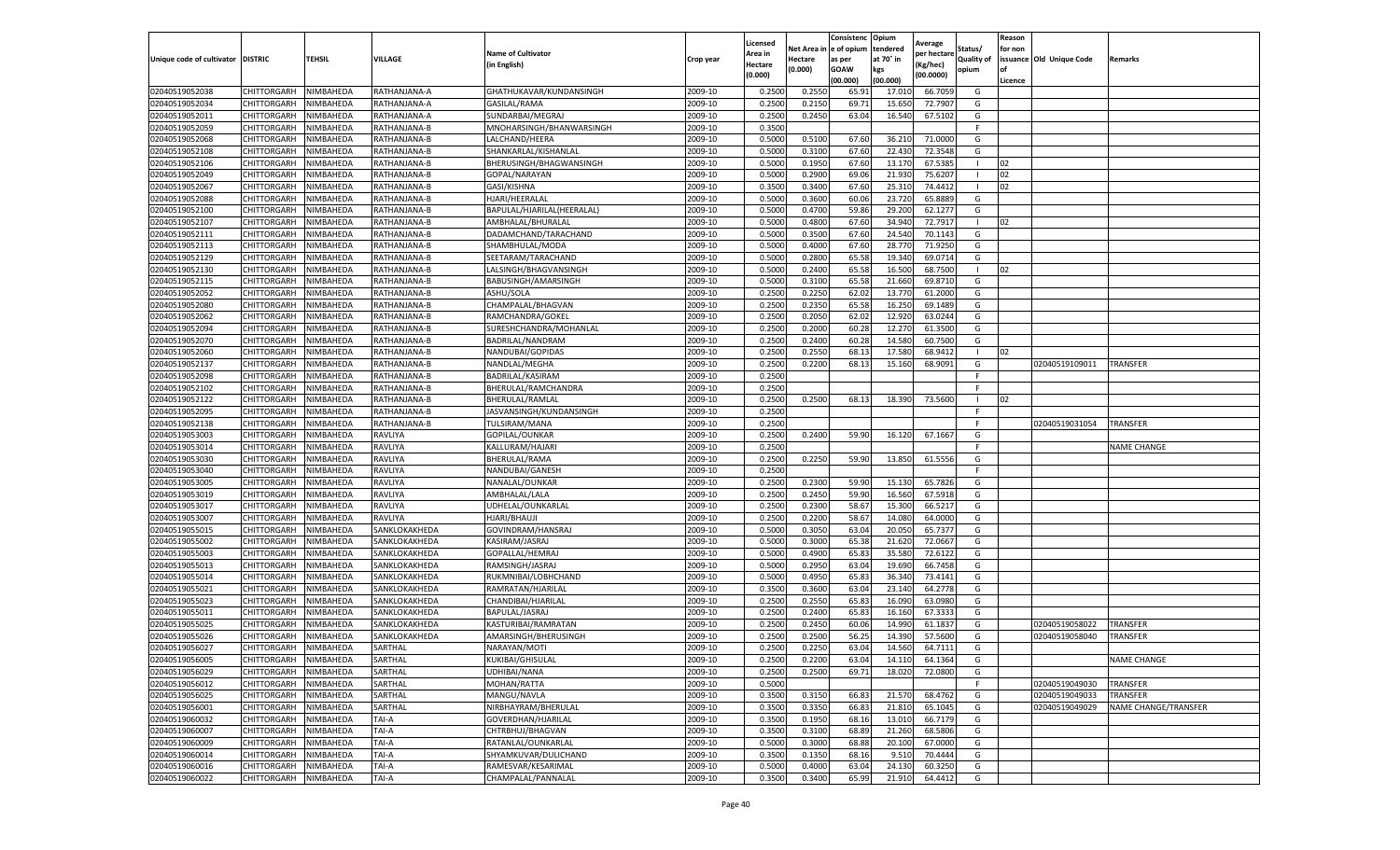|                                   |             |                  |            |                           |           | Licensed |            | Consistenc  | Opium     |                        |                   | Reason  |                          |                    |
|-----------------------------------|-------------|------------------|------------|---------------------------|-----------|----------|------------|-------------|-----------|------------------------|-------------------|---------|--------------------------|--------------------|
|                                   |             |                  |            | <b>Name of Cultivator</b> |           | Area in  | Net Area i | e of opium  | tendered  | Average<br>per hectare | Status/           | for non |                          |                    |
| Unique code of cultivator DISTRIC |             | TEHSIL           | VILLAGE    | (in English)              | Crop year | Hectare  | Hectare    | as per      | at 70° in | (Kg/hec)               | <b>Quality of</b> |         | issuance Old Unique Code | Remarks            |
|                                   |             |                  |            |                           |           | (0.000)  | (0.000)    | <b>GOAW</b> | kgs       | (00.0000)              | opium             |         |                          |                    |
|                                   |             |                  |            |                           |           |          |            | (00.000     | (00.000)  |                        |                   | Licence |                          |                    |
| 02040519060025                    | CHITTORGARH | NIMBAHEDA        | TAI-A      | BHVANIRAM/MOTILAL         | 2009-10   | 0.3500   | 0.2050     | 65.99       | 13.080    | 63.8049                | G                 |         |                          |                    |
| 02040519060028                    | CHITTORGARH | NIMBAHEDA        | TAI-A      | NANDRAM/RATANDAS          | 2009-10   | 0.350    | 0.2350     | 68.88       | 16.37     | 69.6596                | G                 |         |                          |                    |
| 02040519060037                    | CHITTORGARH | NIMBAHEDA        | TAI-A      | DAMARLAL/NIRBHESINGH      | 2009-10   | 0.3500   | 0.1900     | 68.16       | 13.17     | 69.3158                | G                 |         |                          |                    |
| 02040519060038                    | CHITTORGARH | NIMBAHEDA        | TAI-A      | MOHANLAL/NANDA            | 2009-10   | 0.3500   | 0.2700     | 68.16       | 17.720    | 65.6296                | G                 |         |                          |                    |
| 02040519060091                    | CHITTORGARH | NIMBAHEDA        | TAI-A      | MANGILAL/NATHULAL         | 2009-10   | 0.5000   | 0.2000     | 65.99       | 14.100    | 70.5000                | G                 |         |                          |                    |
| 02040519060095                    | CHITTORGARH | NIMBAHEDA        | TAI-A      | TULSIRAM/BHAGATRAM        | 2009-10   | 0.3500   | 0.0650     | 70.05       | 4.390     | 67.5385                | G                 |         |                          |                    |
| 02040519060096                    | CHITTORGARH | NIMBAHEDA        | TAI-A      | MANJUBAI/OMPARKASH        | 2009-10   | 0.3500   | 0.3000     | 65.99       | 19.170    | 63.9000                | G                 |         |                          |                    |
| 02040519060097                    | CHITTORGARH | NIMBAHEDA        | TAI-A      | CHANDPARKASH/OUNKARLAI    | 2009-10   | 0.500    |            |             |           |                        | F.                |         |                          |                    |
| 02040519060099                    | CHITTORGARH | NIMBAHEDA        | TAI-A      | SHYAMLAL/JAMNALAL         | 2009-10   | 0.3500   | 0.1050     | 68.88       | 7.040     | 67.0476                | G                 |         |                          |                    |
| 02040519060101                    | CHITTORGARH | NIMBAHEDA        | TAI-A      | PARBHULAL/BHANWARLAL      | 2009-10   | 0.3500   | 0.3000     | 68.16       | 19.520    | 65.0667                | G                 |         |                          |                    |
| 02040519060102                    | CHITTORGARH | NIMBAHEDA        | TAI-A      | JIVARAJ/MOTILAL           | 2009-10   | 0.3500   | 0.2500     | 70.05       | 16.530    | 66.1200                | G                 |         |                          |                    |
| 02040519060018                    | CHITTORGARH | NIMBAHEDA        | TAI-A      | DHAPUBAI/MANGILAL         | 2009-10   | 0.3500   | 0.1950     | 70.43       | 14.180    | 72.7179                | G                 |         |                          |                    |
| 02040519060003                    | CHITTORGARH | NIMBAHEDA        | TAI-A      | SHANKARLAL/TULSIRAM       | 2009-10   | 0.5000   | 0.2350     | 65.94       | 15.680    | 66.7234                | G                 |         |                          |                    |
| 02040519060019                    | CHITTORGARH | NIMBAHEDA        | TAI-A      | RAMCHANDIBAI/SHRILAI      | 2009-10   | 0.350    | 0.2450     | 68.16       | 16.27     | 66.4082                | G                 |         |                          |                    |
| 02040519060029                    | CHITTORGARH | NIMBAHEDA        | TAI-A      | RAMCHANRA/BHANA           | 2009-10   | 0.5000   | 0.2400     | 68.89       | 16.190    | 67.4583                | G                 |         |                          |                    |
| 02040519060098                    | CHITTORGARH | NIMBAHEDA        | TAI-A      | MAGNIBAI/BHERULAL         | 2009-10   | 0.5000   | 0.4950     | 68.89       | 32.280    | 65.2121                | G                 |         |                          |                    |
| 02040519060011                    | CHITTORGARH | NIMBAHEDA        | TAI-A      | NARAYANIBAI/GISULAL       | 2009-10   | 0.2500   |            |             |           |                        |                   |         |                          |                    |
| 02040519060013                    | CHITTORGARH | NIMBAHEDA        | TAI-A      | <b>OUNKAR/HEERA</b>       | 2009-10   | 0.2500   | 0.1550     | 65.94       | 10.060    | 64.9032                | G                 |         |                          |                    |
| 02040519060015                    | CHITTORGARH | NIMBAHEDA        | TAI-A      | GOVINDRAM/BAPULAL         | 2009-10   | 0.2500   | 0.1600     | 68.89       | 11.280    | 70.5000                | G                 |         |                          |                    |
| 02040519060026                    | CHITTORGARH | <b>NIMBAHEDA</b> | TAI-A      | RAMCHANRA/NANDA           | 2009-10   | 0.2500   | 0.2050     | 68.89       | 13.57     | 66.1951                | G                 |         |                          |                    |
| 02040519060093                    | CHITTORGARH | NIMBAHEDA        | TAI-A      | BAGDIRAM/NANALAL          | 2009-10   | 0.2500   | 0.2450     | 68.89       | 16.860    | 68.8163                | G                 |         |                          |                    |
| 02040519060006                    | CHITTORGARH | NIMBAHEDA        | TAI-A      | KESURAM/PREAMCHANDRA      | 2009-10   | 0.2500   | 0.2450     | 68.89       | 16.82     | 68.6531                | G                 |         |                          |                    |
| 02040519060103                    | CHITTORGARH | NIMBAHEDA        | TAI-A      | TULSIRAM/DALLICHAND       | 2009-10   | 0.2500   | 0.2200     | 65.94       | 14.810    | 67.3182                | G                 |         |                          |                    |
| 02040519060034                    | CHITTORGARH | NIMBAHEDA        | TAI-A      | SUHAGIBAI/CHAGANLAL       | 2009-10   | 0.2500   |            |             |           |                        |                   |         |                          |                    |
| 02040519060086                    | CHITTORGARH | NIMBAHEDA        | TAI-B      | BABULAL/JAMNALAL          | 2009-10   | 0.3500   | 0.1200     | 70.43       | 8.300     | 69.1667                | G                 |         |                          |                    |
| 02040519060039                    | CHITTORGARH | NIMBAHEDA        | TAI-B      | PYARA/LALU                | 2009-10   | 0.5000   | 0.4950     | 70.05       | 34.370    | 69.4343                | G                 |         |                          |                    |
| 02040519060041                    | CHITTORGARH | NIMBAHEDA        | TAI-B      | VIDHIYA/KANIYALAL         | 2009-10   | 0.3500   | 0.1850     | 68.39       | 12.520    | 67.6757                | G                 |         |                          |                    |
| 02040519060043                    | CHITTORGARH | NIMBAHEDA        | TAI-B      | SEETARAM/KISHANLAL        | 2009-10   | 0.3500   | 0.2550     | 70.43       | 17.900    | 70.1961                | $\mathbf{I}$      | 02      |                          |                    |
| 02040519060050                    | CHITTORGARH | NIMBAHEDA        | TAI-B      | MOHANIBAI/DALCHAND        | 2009-10   | 0.3500   | 0.3250     | 65.94       | 22.360    | 68.8000                | G                 |         |                          |                    |
| 02040519060056                    | CHITTORGARH | NIMBAHEDA        | TAI-B      | GITABAI/NIRBHAYRAM        | 2009-10   | 0.3500   | 0.2400     | 68.39       | 17.190    | 71.6250                | G                 |         |                          | <b>NAME CHANGE</b> |
| 02040519060062                    | CHITTORGARH | NIMBAHEDA        | TAI-B      | MOTILAL/NANURAM           | 2009-10   | 0.3500   | 0.2000     | 67.72       | 13.210    | 66.0500                | G                 |         |                          |                    |
| 02040519060074                    | CHITTORGARH | NIMBAHEDA        | TAI-B      | BAJERAM/BHVANA            | 2009-10   | 0.5000   | 0.1750     | 70.43       | 12.870    | 73.5429                | G                 |         |                          |                    |
| 02040519060080                    | CHITTORGARH | NIMBAHEDA        | TAI-B      | BIHARILAL/NANDA           | 2009-10   | 0.3500   | 0.1000     | 68.39       | 6.840     | 68.4000                | G                 |         |                          |                    |
| 02040519060081                    | CHITTORGARH | NIMBAHEDA        | TAI-B      | BHANWARLAL/NANDRAM        | 2009-10   | 0.5000   | 0.2000     | 67.72       | 13.770    | 68.8500                | G                 |         |                          |                    |
| 02040519060089                    | CHITTORGARH | NIMBAHEDA        | TAI-B      | SANTILAL/HEERALAL         | 2009-10   | 0.3500   | 0.1150     | 67.72       | 7.620     | 66.2609                | G                 |         |                          |                    |
| 02040519060073                    | CHITTORGARH | NIMBAHEDA        | TAI-B      | <b>BHERULAL/GOKEL</b>     | 2009-10   | 0.3500   | 0.1400     | 65.94       | 9.980     | 71.2857                |                   | 02      |                          |                    |
| 02040519060052                    | CHITTORGARH | NIMBAHEDA        | TAI-B      | LOBHIBAI/HEMRAJ           | 2009-10   | 0.2500   | 0.2100     | 67.72       | 14.280    | 68.0000                | G                 |         |                          |                    |
| 02040519060053                    | CHITTORGARH | NIMBAHEDA        | TAI-B      | RAMESVARLAL/NETRAM        | 2009-10   | 0.2500   | 0.2350     | 65.94       | 16.060    | 68.3404                | G                 |         |                          |                    |
| 02040519060054                    | CHITTORGARH | NIMBAHEDA        | TAI-B      | MOHAN/MAGNA               | 2009-10   | 0.2500   | 0.1400     | 67.7        | 9.760     | 69.7143                | G                 |         |                          |                    |
| 02040519060057                    | CHITTORGARH | NIMBAHEDA        | TAI-B      | OUNKARLAL/PREAMCHAND      | 2009-10   | 0.2500   | 0.2000     | 67.72       | 13.160    | 65.8000                | G                 |         |                          |                    |
| 02040519060078                    | CHITTORGARH | NIMBAHEDA        | TAI-B      | GISA/PRTHA                | 2009-10   | 0.2500   |            |             |           |                        | F                 |         |                          |                    |
| 02040519060071                    | CHITTORGARH | NIMBAHEDA        | TAI-B      | NANDA/PRTHA               | 2009-10   | 0.2500   | 0.2000     | 67.72       | 14.450    | 72.2500                | G                 |         |                          |                    |
| 02040519060044                    | CHITTORGARH | NIMBAHEDA        | TAI-B      | BHANWARIBAI/PRTHVIRAJ     | 2009-10   | 0.2500   | 0.2000     | 70.05       | 14.050    | 70.2500                | G                 |         |                          |                    |
| 02040519060045                    | CHITTORGARH | NIMBAHEDA        | TAI-B      | LOBHCHAND/BHAGVANLAL      | 2009-10   | 0.2500   | 0.2500     | 70.43       | 18.100    | 72.4000                |                   | 02      |                          |                    |
| 02040519060048                    | CHITTORGARH | NIMBAHEDA        | TAI-B      | MANGILAL/POKER            | 2009-10   | 0.2500   | 0.2500     | 65.94       | 15.500    | 62.0000                | G                 |         |                          |                    |
| 02040519060051                    | CHITTORGARH | NIMBAHEDA        | TAI-B      | NANALAL/NANDA             | 2009-10   | 0.250    | 0.2400     | 68.89       | 15.930    | 66.3750                | G                 |         |                          |                    |
| 02040519060087                    | CHITTORGARH | NIMBAHEDA        | TAI-B      | BAGDIRAM/SHORAM           | 2009-10   | 0.2500   | 0.1500     | 70.05       | 10.220    | 68.1333                | G                 |         |                          |                    |
| 02040519060077                    | CHITTORGARH | NIMBAHEDA        | TAI-B      | MULCHAND/LAKHMICHAND      | 2009-10   | 0.2500   | 0.2100     | 63.04       | 13.520    | 64.3810                | G                 |         |                          |                    |
| 02040519062001                    | CHITTORGARH | NIMBAHEDA        | UNKHLIYA-A | GISULAL/GANGARAM          | 2009-10   | 0.5000   | 0.4900     | 72.42       | 39.250    | 80.1020                | G                 |         |                          |                    |
| 02040519062003                    | CHITTORGARH | NIMBAHEDA        | UNKHLIYA-A | BADRILAL/NANDLAL          | 2009-10   | 0.3500   | 0.2450     | 66.04       | 16.720    | 68.2449                | G                 |         |                          |                    |
| 02040519062004                    | CHITTORGARH | NIMBAHEDA        | UNKHLIYA-A | SEETABAI/GANGARAM         | 2009-10   | 0.3500   | 0.2000     | 68.02       | 14.080    | 70.4000                | G                 |         |                          |                    |
| 02040519062006                    | CHITTORGARH | NIMBAHEDA        | UNKHLIYA-A | DEVBAI/DEVILAL            | 2009-10   | 0.5000   | 0.3950     | 62.76       | 24.000    | 60.7595                | G                 |         |                          |                    |
| 02040519062008                    | CHITTORGARH | NIMBAHEDA        | UNKHLIYA-A | KISHANLAL/UDHERAM         | 2009-10   | 0.3500   | 0.3450     | 66.04       | 23.670    | 68.6087                | G                 |         |                          |                    |
| 02040519062011                    | CHITTORGARH | NIMBAHEDA        | UNKHLIYA-A | RATANLAL/BARDICHAND       | 2009-10   | 0.5000   | 0.4450     | 67.60       | 32.900    | 73.9326                | G                 |         |                          |                    |
| 02040519062012                    | CHITTORGARH | NIMBAHEDA        | UNKHLIYA-A | MOTILAL/KHEMA             | 2009-10   | 0.5000   | 0.5000     | 66.04       | 34.430    | 68.8600                | G                 |         |                          |                    |
| 02040519062017                    | CHITTORGARH | NIMBAHEDA        | UNKHLIYA-A | NANDLAL/BHOLIRAM          | 2009-10   | 0.5000   | 0.2950     | 67.60       | 20.310    | 68.8475                | G                 |         |                          |                    |
| 02040519062019                    | CHITTORGARH | NIMBAHEDA        | UNKHLIYA-A | KAMLESH/KANIRAM           | 2009-10   | 0.5000   | 0.3000     | 67.60       | 20.540    | 68.4667                | G                 |         |                          |                    |
| 02040519062020                    | CHITTORGARH | NIMBAHEDA        | UNKHLIYA-A | MADHOLAL/BHAGATRAM        | 2009-10   | 0.3500   | 0.2000     | 67.60       | 14.520    | 72.6000                | G                 |         |                          |                    |
| 02040519062021                    | CHITTORGARH | NIMBAHEDA        | UNKHLIYA-A | <b>BADRILAL/SUKHA</b>     | 2009-10   | 0.5000   | 0.2800     | 66.04       | 18.370    | 65.6071                | G                 |         |                          |                    |
|                                   |             |                  |            |                           |           |          |            |             |           |                        |                   |         |                          |                    |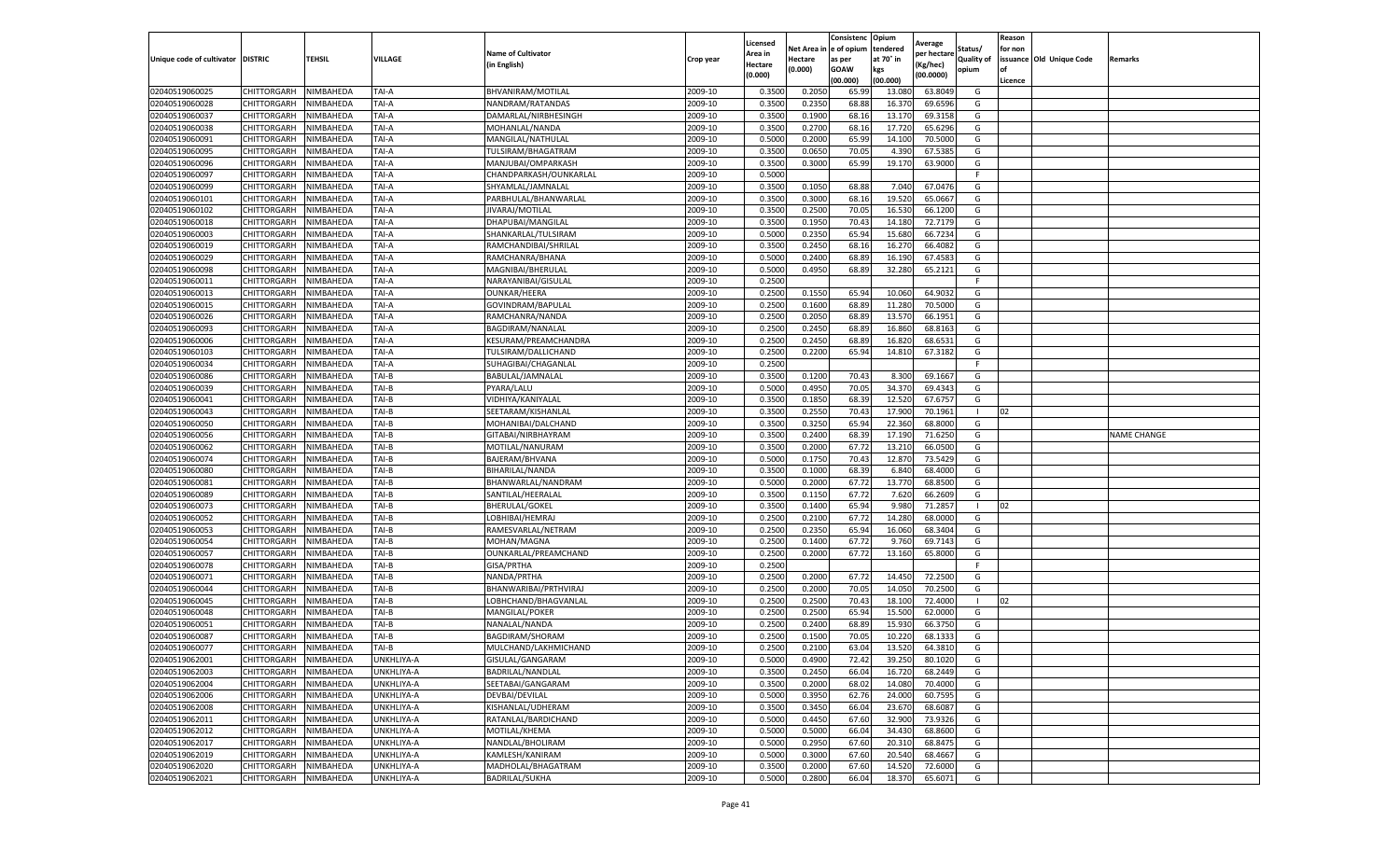|                                  |                            |                        |                          |                                        |                    | Licensed         |                  | Consistenc             | Opium            |                        |                   | Reason  |                          |                    |
|----------------------------------|----------------------------|------------------------|--------------------------|----------------------------------------|--------------------|------------------|------------------|------------------------|------------------|------------------------|-------------------|---------|--------------------------|--------------------|
|                                  |                            |                        |                          | <b>Name of Cultivator</b>              |                    | Area in          |                  | Net Area in e of opium | tendered         | Average<br>per hectare | Status/           | for non |                          |                    |
| Unique code of cultivator        | <b>DISTRIC</b>             | TEHSIL                 | VILLAGE                  | in English)                            | Crop year          | Hectare          | Hectare          | as per                 | at 70° in        | (Kg/hec                | <b>Quality of</b> |         | issuance Old Unique Code | <b>Remarks</b>     |
|                                  |                            |                        |                          |                                        |                    | (0.000)          | (0.000)          | <b>GOAW</b>            | kgs              | (00.0000)              | opium             |         |                          |                    |
|                                  |                            |                        |                          |                                        |                    |                  |                  | (00.000)               | (00.000)         |                        |                   | Licence |                          |                    |
| 02040519062024                   | CHITTORGARH                | NIMBAHEDA              | UNKHLIYA-A               | BARDIBAI/SHANKARLAL                    | 2009-10            | 0.3500           | 0.3500           | 66.04                  | 24.14            | 68.9714                | G                 |         |                          |                    |
| 02040519062032                   | CHITTORGARH                | NIMBAHEDA              | UNKHLIYA-A               | SHANKAR/NATHU                          | 2009-10            | 0.5000           | 0.4900           | 62.76                  | 32.32            | 65.9592                | G                 |         |                          |                    |
| 02040519062033                   | CHITTORGARH                | NIMBAHEDA              | UNKHLIYA-A               | DEVILAL/PRTHVIRAJ                      | 2009-10            | 0.3500           | 0.2050           | 67.60                  | 14.37            | 70.0976                | G                 |         |                          |                    |
| 02040519062038                   | CHITTORGARH                | NIMBAHEDA              | UNKHLIYA-A               | MANGILAL/DAYARAM                       | 2009-10            | 0.5000           | 0.1900           | 70.17                  | 12.970           | 68.2632                | G                 |         |                          |                    |
| 02040519062046                   | CHITTORGARH                | NIMBAHEDA              | UNKHLIYA-A               | KISHANLAL/DUNGRAM                      | 2009-10            | 0.5000           | 0.3550           | 72.42                  | 26.59            | 74.9014                | G                 |         |                          |                    |
| 02040519062051                   | CHITTORGARH                | NIMBAHEDA              | UNKHLIYA-A               | RAMCHANDRA/BHOTHLAL                    | 2009-10            | 0.5000           | 0.3900           | 67.60                  | 27.51            | 70.5385                | G                 |         |                          |                    |
| 02040519062173                   | CHITTORGARH                | NIMBAHEDA              | UNKHLIYA-A               | MANGILAL/CHTRBHUJ                      | 2009-10            | 0.5000           | 0.3500           | 66.04                  | 23.35            | 66.7143                | G                 |         |                          |                    |
| 02040519062174                   | CHITTORGARH                | NIMBAHEDA              | UNKHLIYA-A               | PANNALAL/KJODHJI                       | 2009-10            | 0.5000           | 0.2950           | 67.60                  | 20.600           | 69.8305                | G                 |         |                          |                    |
| 02040519062176                   | CHITTORGARH                | NIMBAHEDA              | UNKHLIYA-A               | BADRILAL/DALCHAND                      | 2009-10            | 0.5000           | 0.4050           | 67.60                  | 28.76            | 71.0123                | G                 |         |                          |                    |
| 02040519062179                   | CHITTORGARH                | NIMBAHEDA              | UNKHLIYA-A               | BANSILAL/BADRILAL                      | 2009-10            | 0.5000           | 0.2800           | 68.02                  | 19.230           | 68.6786                | G                 |         |                          |                    |
| 02040519062182                   | CHITTORGARH                | NIMBAHEDA              | UNKHLIYA-A               | MDHUSUDAN/BADRILAL                     | 2009-10            | 0.3500           | 0.2950           | 67.60                  | 20.81            | 70.5424                | G                 |         |                          |                    |
| 02040519062183                   | CHITTORGARH                | NIMBAHEDA              | UNKHLIYA-A               | RATANLAL/DEVILAL                       | 2009-10            | 0.5000           | 0.3350           | 65.74                  | 20.83            | 62.1791                | G                 |         |                          |                    |
| 02040519062190                   | CHITTORGARH                | NIMBAHEDA              | <b>JNKHLIYA-A</b>        | NATHULAL/DALCHAND                      | 2009-10            | 0.3500           | 0.2500           | 67.11                  | 17.06            | 68.2400                | G                 |         |                          |                    |
| 02040519062030                   | CHITTORGARH                | NIMBAHEDA              | UNKHLIYA-A               | UDHELAL/PANNALAL                       | 2009-10            | 0.5000           | 0.4850           | 67.1                   | 33.54            | 69.1546                | G                 |         |                          |                    |
| 02040519062031                   | CHITTORGARH                | NIMBAHEDA              | UNKHLIYA-A               | NOJIBAI/CUNNILAL                       | 2009-10            | 0.5000           | 0.3000           | 70.17                  | 21.35            | 71.1667                | G                 |         |                          |                    |
| 02040519062039                   | CHITTORGARH                | NIMBAHEDA              | UNKHLIYA-A               | MHDANSINGH/MNOHARSINGH                 | 2009-10            | 0.5000           | 0.2100           | 67.11                  | 14.67            | 69.8571                | G                 |         |                          |                    |
| 02040519062050                   | CHITTORGARH                | NIMBAHEDA              | UNKHLIYA-A               | RAMCHANDRA/KHEMRAJ                     | 2009-10            | 0.3500           |                  |                        |                  |                        | F                 |         |                          |                    |
| 02040519062055                   | CHITTORGARH                | NIMBAHEDA              | UNKHLIYA-A               | JANIBAI/RADHAKISHAN                    | 2009-10            | 0.5000           | 0.3500           | 67.11                  | 24.99            | 71.4000                | G                 |         |                          |                    |
| 02040519062170                   | CHITTORGARH                | NIMBAHEDA              | UNKHLIYA-A               | NANDKISOR/NANURAM                      | 2009-10            | 0.3500           | 0.2150           | 65.74                  | 14.58            | 67.8140                | G                 |         |                          |                    |
| 02040519062181                   | CHITTORGARH                | NIMBAHEDA              | UNKHLIYA-A               | CHTRSINGH/MHDANSINGH                   | 2009-10            | 0.5000           |                  |                        |                  |                        | N                 |         |                          |                    |
| 02040519062191                   | CHITTORGARH                | NIMBAHEDA              | UNKHLIYA-A               | MNOHARSINGH/SHRILAL                    | 2009-10            | 0.5000           | 0.3450           | 67.11                  | 23.84            | 69.1014                | G                 |         |                          | TRANSFER/AJAMPURA  |
| 02040519062002                   | CHITTORGARH                | NIMBAHEDA              | UNKHLIYA-A               | KALURAM/NAGJIRAM                       | 2009-10            | 0.2500           | 0.1950           | 67.11                  | 13.600           | 69.7436                | G                 |         |                          |                    |
| 02040519062005                   | CHITTORGARH                | NIMBAHEDA              | UNKHLIYA-A               | GOPAL/RAMLAL                           | 2009-10            | 0.2500           | 0.2300           | 68.02                  | 15.790           | 68.6522                | G                 |         |                          | <b>NAME CHANGE</b> |
| 02040519062016                   | CHITTORGARH                | NIMBAHEDA              | UNKHLIYA-A               | MANGILAL/MOTILAL                       | 2009-10            | 0.2500           | 0.2500           | 65.74                  | 17.25            | 69.0000                | G                 |         |                          |                    |
| 02040519062013                   | CHITTORGARH                | NIMBAHEDA              | UNKHLIYA-A               | <b>BHAGIRTH/KHEMA</b>                  | 2009-10            | 0.2500           | 0.2450           | 68.02                  | 16.62            | 67.8367                | G                 |         |                          |                    |
| 02040519062018                   | CHITTORGARH                | NIMBAHEDA              | UNKHLIYA-A               | NIRBHERAM/RUKAMN                       | 2009-10            | 0.2500           | 0.2500           | 68.02                  | 16.97            | 67.8800                | G                 |         |                          |                    |
| 02040519062054                   | CHITTORGARH                | NIMBAHEDA              | <b>JNKHLIYA-A</b>        | VENIRAM/KEVALCHAND                     | 2009-10            | 0.2500           | 0.2500           | 70.17                  | 17.17            | 68.6800                | G                 |         |                          |                    |
| 02040519062040                   | CHITTORGARH                | NIMBAHEDA              | UNKHLIYA-A               | RADHAKISHAN/GANESH                     | 2009-10            | 0.2500           | 0.2550           | 68.02                  | 16.22            | 63.6078                | G                 |         |                          |                    |
| 02040519062166                   | CHITTORGARH                | NIMBAHEDA              | UNKHLIYA-A               | BHERULAL/PRTHVIRAJ                     | 2009-10            | 0.2500           | 0.1950           | 68.02                  | 13.830           | 70.9231                | G                 |         |                          |                    |
| 02040519062169                   | CHITTORGARH                | NIMBAHEDA              | UNKHLIYA-A               | RUKMNIBAI/NANURAM                      | 2009-10            | 0.2500           |                  |                        |                  |                        | F.                |         |                          |                    |
| 02040519062178                   | CHITTORGARH                | NIMBAHEDA              | UNKHLIYA-A               | DEVILAL/HEMRAJ                         | 2009-10            | 0.2500           | 0.2550           | 65.74                  | 16.90            | 66.2745                | G                 |         |                          |                    |
| 02040519062180                   | CHITTORGARH                | NIMBAHEDA              | UNKHLIYA-A               | BHANWARLAL/KHEMRAJ                     | 2009-10            | 0.2500           | 0.2000           | 65.74                  | 13.400           | 67.0000                | G                 |         |                          |                    |
| 02040519062047                   | CHITTORGARH                | NIMBAHEDA              | UNKHLIYA-A               | <b>BHOTHLAL/NANDLAI</b>                | 2009-10            | 0.2500           | 0.2100           | 66.04                  | 14.57            | 69.3810                | G                 |         |                          |                    |
| 02040519062027                   | CHITTORGARH                | NIMBAHEDA              | UNKHLIYA-A               | KANMAL/CHOGA                           | 2009-10            | 0.2500           | 0.2500           | 66.04                  | 17.060           | 68.2400                | G                 |         |                          |                    |
| 02040519062167                   | CHITTORGARH                | NIMBAHEDA              | UNKHLIYA-A               | DHANRAJ/HARLAL                         | 2009-10            | 0.2500           | 0.2450           | 68.02                  | 17.31            | 70.6531                | G                 |         |                          |                    |
| 02040519062172                   | CHITTORGARH                | NIMBAHEDA              | UNKHLIYA-A               | JAGNNATH/HEMRAJ                        | 2009-10            | 0.2500           | 0.2000           | 68.02                  | 14.64            | 73.2000                | G                 |         |                          |                    |
| 02040519062139                   | CHITTORGARH                | NIMBAHEDA              | UNKHLIYA-B               | UDHERAM/PRTHVIRAJ                      | 2009-10            | 0.5000           | 0.3500           | 69.61                  | 29.79            | 85.1143                |                   | 02      |                          |                    |
| 02040519062056                   | CHITTORGARH                | NIMBAHEDA              | JNKHLIYA-B               | RAMCHANDRA/NARAYAN                     | 2009-10            | 0.5000           | 0.4550           | 69.35                  | 36.12            | 79.3846                | G                 |         |                          |                    |
| 02040519062057                   | CHITTORGARH                | NIMBAHEDA              | UNKHLIYA-B               | JAIRAJ/BADRILAL                        | 2009-10            | 0.5000           | 0.2000           | 65.48                  | 13.16            | 65.8000                | G                 |         |                          |                    |
| 02040519062058                   | CHITTORGARH                | NIMBAHEDA              | UNKHLIYA-B               | OUNKARLAL/GANGARAM                     | 2009-10            | 0.5000           | 0.3050           | 65.48                  | 20.24            | 66.3607                | G                 |         |                          |                    |
| 02040519062061                   | CHITTORGARH                | NIMBAHEDA              | UNKHLIYA-B               | MOTILAL/MOHANLAL                       | 2009-10            | 0.5000           | 0.2050           | 65.48                  | 14.24            | 69.4634                | G                 |         |                          |                    |
| 02040519062062                   | CHITTORGARH                | NIMBAHEDA              | UNKHLIYA-B               | NANDLAL/DUNGA                          | 2009-10            | 0.5000           | 0.3450           | 72.17                  | 26.10            | 75.6522                | G                 |         |                          |                    |
| 02040519062063                   | CHITTORGARH                | NIMBAHEDA              | UNKHLIYA-B               | KANIRAM/SUKHDEV                        | 2009-10            | 0.5000           | 0.4000           | 65.48                  | 27.29            | 68.2250                | G                 |         |                          |                    |
| 02040519062064                   | CHITTORGARH                | NIMBAHEDA              | UNKHLIYA-B               | <b>BHAGIRTH/CUNNILAL</b>               | 2009-10            | 0.5000           | 0.4950           | 72.17                  | 39.12            | 79.0303                | G                 |         |                          |                    |
| 02040519062065                   | CHITTORGARH                | NIMBAHEDA              | UNKHLIYA-B               | DEVILAL/NARAYAN                        | 2009-10            | 0.5000           | 0.3400           | 65.48                  | 23.400           | 68.8235                | G                 |         |                          |                    |
| 02040519062072                   | CHITTORGARH                | NIMBAHEDA              | UNKHLIYA-B               | MATHURALAL/MANGILAL                    | 2009-10            | 0.5000           | 0.1500           | 69.58                  | 10.99            | 73.2667                | G                 |         |                          |                    |
| 02040519062075                   | CHITTORGARH                | NIMBAHEDA              | UNKHLIYA-B               | JAGNNATH/HEERALAL                      | 2009-10            | 0.5000           | 0.4300           | 72.17                  | 34.00            | 79.0698                | G                 |         |                          |                    |
| 02040519062076                   | CHITTORGARH                | NIMBAHEDA              | UNKHLIYA-B               | BAGDIRAM/BOTHLAL                       | 2009-10            | 0.5000           | 0.3350           | 69.58                  | 24.230           | 72.3284                | G                 |         |                          |                    |
|                                  |                            |                        |                          |                                        |                    |                  |                  |                        |                  |                        |                   |         |                          |                    |
| 02040519062077<br>02040519062078 | CHITTORGARH<br>CHITTORGARH | NIMBAHEDA<br>NIMBAHEDA | UNKHLIYA-B<br>UNKHLIYA-B | MOHANLAL/LAXMICHAND<br>KESURAM/NARAYAN | 2009-10<br>2009-10 | 0.5000<br>0.3500 | 0.3500<br>0.3500 | 62.76<br>58.06         | 23.550<br>20.930 | 67.2857<br>59.8000     | G<br>G            |         |                          |                    |
| 02040519062080                   |                            |                        |                          |                                        | 2009-10            |                  | 0.3450           | 69.58                  | 25.350           |                        | G                 |         |                          |                    |
|                                  | CHITTORGARH                | NIMBAHEDA              | UNKHLIYA-B               | DOLATRAM/POKHER                        |                    | 0.5000           |                  |                        |                  | 73.4783                |                   |         |                          |                    |
| 02040519062083                   | <b>CHITTORGARH</b>         | NIMBAHEDA              | UNKHLIYA-B               | UTHAMCHAND/BHOLIRAM                    | 2009-10            | 0.5000           | 0.3550           | 69.58                  | 26.880           | 75.7183                | G                 |         |                          |                    |
| 02040519062085                   | CHITTORGARH                | NIMBAHEDA              | UNKHLIYA-B               | NANDLAL/JAGNNATH                       | 2009-10            | 0.5000           | 0.2000           | 72.17                  | 15.62            | 78.1000                | G                 |         |                          |                    |
| 02040519062086                   | <b>CHITTORGARH</b>         | NIMBAHEDA              | UNKHLIYA-B               | CHAMPALAL/BADRILAL                     | 2009-10            | 0.5000           | 0.3450           | 69.58                  | 24.040           | 69.6812                | G                 |         |                          |                    |
| 02040519062097                   | CHITTORGARH                | NIMBAHEDA              | UNKHLIYA-B               | GORILAL/BABRU                          | 2009-10            | 0.5000           | 0.2500           | 69.58                  | 18.02            | 72.0800                | G                 |         |                          |                    |
| 02040519062098                   | CHITTORGARH                | NIMBAHEDA              | UNKHLIYA-B               | KANMAL/CHAGANLAL                       | 2009-10            | 0.5000           | 0.2400           | 65.48                  | 17.320           | 72.1667                | G                 |         |                          |                    |
| 02040519062099                   | CHITTORGARH                | NIMBAHEDA              | UNKHLIYA-B               | MANGILAL/CUNNILAL                      | 2009-10            | 0.3500           | 0.1900           | 62.67                  | 3.620            | 19.0526                | G                 | 04      |                          |                    |
| 02040519062101                   | CHITTORGARH                | NIMBAHEDA              | UNKHLIYA-B               | TULSIBAI/PRTHVIRAJ                     | 2009-10            | 0.5000           | 0.1500           | 65.48                  | 10.320           | 68.8000                | G                 |         |                          |                    |
| 02040519062102                   | <b>CHITTORGARH</b>         | NIMBAHEDA              | UNKHLIYA-B               | GANGABAI/MOHANDAS                      | 2009-10            | 0.3500           |                  |                        |                  |                        | F.                |         |                          |                    |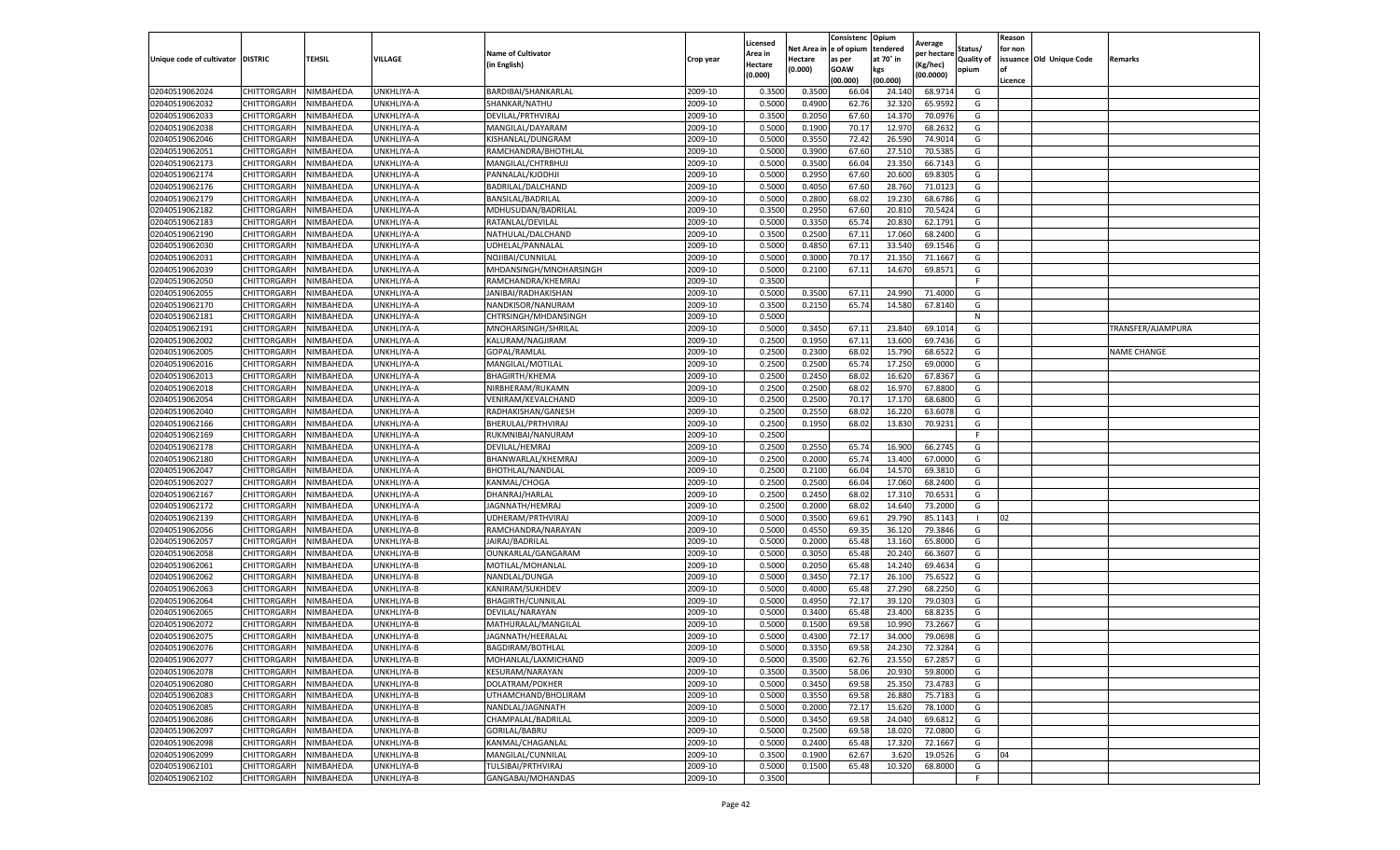|                                   |                    |           |            |                            |           | Licensed |         | Consistenc             | Opium     | Average     |                   | Reason  |                          |                    |
|-----------------------------------|--------------------|-----------|------------|----------------------------|-----------|----------|---------|------------------------|-----------|-------------|-------------------|---------|--------------------------|--------------------|
|                                   |                    |           |            | <b>Name of Cultivator</b>  |           | Area in  |         | Net Area in e of opium | tendered  | per hectare | Status/           | for non |                          |                    |
| Unique code of cultivator DISTRIC |                    | TEHSIL    | VILLAGE    | in English)                | Crop year | Hectare  | Hectare | as per                 | at 70° in | (Kg/hec     | <b>Quality of</b> |         | issuance Old Unique Code | <b>Remarks</b>     |
|                                   |                    |           |            |                            |           | (0.000)  | (0.000) | <b>GOAW</b>            | kgs       | (00.0000)   | opium             |         |                          |                    |
|                                   |                    |           |            |                            |           |          |         | (00.000)               | (00.000)  |             |                   | Licence |                          |                    |
| 02040519062104                    | CHITTORGARH        | NIMBAHEDA | UNKHLIYA-B | NIRBHESINGH/DALCHAND       | 2009-10   | 0.5000   | 0.3200  | 65.48                  | 22.02     | 68.8125     | G                 |         |                          |                    |
| 02040519062108                    | CHITTORGARH        | NIMBAHEDA | UNKHLIYA-B | DEVILAL/TARACHAND          | 2009-10   | 0.3500   | 0.2450  | 67.34                  | 17.13     | 69.9184     | G                 |         |                          |                    |
| 02040519062112                    | CHITTORGARH        | NIMBAHEDA | UNKHLIYA-B | UDHELAL/KISHANLAL          | 2009-10   | 0.5000   | 0.3000  | 62.67                  | 19.43     | 64.7667     | G                 |         |                          |                    |
| 02040519062118                    | CHITTORGARH        | NIMBAHEDA | UNKHLIYA-B | JAIRAJ/DHULA               | 2009-10   | 0.3500   | 0.3400  | 62.67                  | 22.170    | 65.2059     | G                 |         |                          |                    |
| 02040519062124                    | CHITTORGARH        | NIMBAHEDA | UNKHLIYA-B | SHANKARLAL/DEVILAL         | 2009-10   | 0.3500   | 0.3400  | 62.67                  | 21.860    | 64.2941     | G                 |         |                          |                    |
| 02040519062125                    | CHITTORGARH        | NIMBAHEDA | UNKHLIYA-B | OUNKARLAL/KESURAM          | 2009-10   | 0.3500   | 0.3500  | 62.67                  | 23.50     | 67.1429     | G                 |         |                          |                    |
| 02040519062129                    | CHITTORGARH        | NIMBAHEDA | UNKHLIYA-B | MATHURALAL/NARAYAN         | 2009-10   | 0.3500   | 0.3100  | 69.58                  | 22.82     | 73.6129     | G                 |         |                          |                    |
| 02040519062130                    | CHITTORGARH        | NIMBAHEDA | UNKHLIYA-B | RANGLAL/LAXMICHAND         | 2009-10   | 0.3500   | 0.3350  | 62.67                  | 21.41     | 63.9104     | G                 |         |                          |                    |
| 02040519062131                    | CHITTORGARH        | NIMBAHEDA | UNKHLIYA-B | SHANKARLAL/HEERALAL        | 2009-10   | 0.3500   | 0.2000  | 70.17                  | 15.22     | 76.1000     | G                 |         |                          |                    |
| 02040519062135                    | CHITTORGARH        | NIMBAHEDA | UNKHLIYA-B | LABHCHAND/JAGNNATH         | 2009-10   | 0.3500   | 0.2050  | 68.30                  | 14.730    | 71.8537     | G                 |         |                          |                    |
| 02040519062136                    | CHITTORGARH        | NIMBAHEDA | UNKHLIYA-B | MITTULAL/BABRULAL          | 2009-10   | 0.5000   | 0.3100  | 65.74                  | 21.530    | 69.4516     | G                 |         |                          |                    |
| 02040519062142                    | CHITTORGARH        | NIMBAHEDA | UNKHLIYA-B | RAMCHANDRIBAI/BHERULAL     | 2009-10   | 0.3500   | 0.2000  | 62.76                  | 13.69     | 68.4500     | G                 |         |                          |                    |
| 02040519062145                    | CHITTORGARH        | NIMBAHEDA | UNKHLIYA-B | LAXMILAL/SHANKARLAL        | 2009-10   | 0.5000   | 0.2000  | 65.74                  | 14.15     | 70.7500     | G                 |         |                          |                    |
| 02040519062146                    | CHITTORGARH        | NIMBAHEDA | UNKHLIYA-B | NANURAM/GOPAL              | 2009-10   | 0.5000   | 0.3200  | 68.30                  | 22.360    | 69.8750     | G                 |         |                          |                    |
| 02040519062161                    | CHITTORGARH        | NIMBAHEDA | UNKHLIYA-B | NARBDABAI/BADRILAL         | 2009-10   | 0.3500   | 0.2100  | 62.76                  | 14.22     | 67.7143     | G                 |         |                          |                    |
| 02040519062163                    | CHITTORGARH        | NIMBAHEDA | UNKHLIYA-B | CUNNILAL/CHAGANLAL         | 2009-10   | 0.5000   | 0.2750  | 75.74                  | 18.42     | 66.9818     | G                 |         |                          |                    |
| 02040519062069                    | CHITTORGARH        | NIMBAHEDA | UNKHLIYA-B | <b>HEMA/BHAGIRTH</b>       | 2009-10   | 0.2500   | 0.2500  | 68.30                  | 17.030    | 68.1200     | G                 |         |                          |                    |
| 02040519062071                    | CHITTORGARH        | NIMBAHEDA | UNKHLIYA-B | CHAGANLAL/ASHARAM          | 2009-10   | 0.2500   | 0.2050  | 65.74                  | 13.820    | 67.4146     | G                 |         |                          |                    |
| 02040519062089                    | CHITTORGARH        | NIMBAHEDA | UNKHLIYA-B | GANGARAM/KALU              | 2009-10   | 0.2500   |         |                        |           |             | F                 |         |                          |                    |
| 02040519062091                    | CHITTORGARH        | NIMBAHEDA | UNKHLIYA-B | MATHURALAL/RATANLAL        | 2009-10   | 0.2500   | 0.2100  | 65.74                  | 14.550    | 69.2857     | G                 |         |                          |                    |
| 02040519062066                    | CHITTORGARH        | NIMBAHEDA | UNKHLIYA-B | BALURAM/TODHURAM           | 2009-10   | 0.2500   | 0.2050  | 62.76                  | 13.240    | 64.5854     | G                 |         |                          |                    |
| 02040519062074                    | CHITTORGARH        | NIMBAHEDA | UNKHLIYA-B | BAGDIRAM/JAGGANNATH        | 2009-10   | 0.2500   | 0.2350  | 68.30                  | 16.400    | 69.7872     | G                 |         |                          | <b>NAME CHANGE</b> |
| 02040519062093                    | CHITTORGARH        | NIMBAHEDA | UNKHLIYA-B | NANALAL/TODURAM            | 2009-10   | 0.2500   | 0.2000  | 65.74                  | 13.710    | 68.5500     | G                 |         |                          |                    |
| 02040519062094                    | CHITTORGARH        | NIMBAHEDA | UNKHLIYA-B | MOTILAL/TODURAM            | 2009-10   | 0.2500   | 0.2500  | 65.54                  | 17.27     | 69.0800     | G                 |         |                          |                    |
| 02040519062095                    | CHITTORGARH        | NIMBAHEDA | UNKHLIYA-B | MANGILAL/PRTHVIRAJ         | 2009-10   | 0.2500   | 0.2500  | 65.54                  | 17.33     | 69.3200     | G                 |         |                          |                    |
| 02040519062100                    | CHITTORGARH        | NIMBAHEDA | UNKHLIYA-B | DEVBAI/BHOTHLAL            | 2009-10   | 0.2500   | 0.2500  | 65.54                  | 16.960    | 67.8400     | G                 |         |                          |                    |
| 02040519062105                    | CHITTORGARH        | NIMBAHEDA | UNKHLIYA-B | PARTAPIBAI/HEERALAI        | 2009-10   | 0.2500   | 0.2250  | 65.54                  | 14.86     | 66.0444     | G                 |         |                          |                    |
| 02040519062122                    | CHITTORGARH        | NIMBAHEDA | UNKHLIYA-B | BHANWARLAL/KESURAM         | 2009-10   | 0.2500   | 0.2500  | 65.54                  | 17.140    | 68.5600     | G                 |         |                          |                    |
| 02040519062126                    | CHITTORGARH        | NIMBAHEDA | UNKHLIYA-B | LAKMICHAND/SUKHDEV         | 2009-10   | 0.2500   |         |                        |           |             | F.                |         |                          |                    |
| 02040519062133                    | CHITTORGARH        | NIMBAHEDA | UNKHLIYA-B | LAXMILAL/MOHANLAL          | 2009-10   | 0.2500   | 0.2500  | 65.54                  | 16.54     | 66.1600     | G                 |         |                          |                    |
| 02040519062084                    | CHITTORGARH        | NIMBAHEDA | UNKHLIYA-B | GORILAL/NARAYAN            | 2009-10   | 0.2500   | 0.2450  | 65.54                  | 17.87     | 72.9388     | G                 |         |                          |                    |
| 02040519062137                    | CHITTORGARH        | NIMBAHEDA | UNKHLIYA-B | TARACHAND/PRTHA            | 2009-10   | 0.2500   | 0.2300  | 54.75                  | 13.02     | 56.6087     | G                 | 05      |                          |                    |
| 02040519062073                    | CHITTORGARH        | NIMBAHEDA | UNKHLIYA-B | DEVILAL/VENIRAM            | 2009-10   | 0.2500   | 0.2450  | 65.54                  | 17.67     | 72.1224     | G                 |         |                          |                    |
| 02040519062060                    | CHITTORGARH        | NIMBAHEDA | UNKHLIYA-B | BANSILAL/BADRILAL          | 2009-10   | 0.2500   | 0.2400  | 65.54                  | 17.04     | 71.0000     | G                 |         |                          |                    |
| 02040519062082                    | CHITTORGARH        | NIMBAHEDA | UNKHLIYA-B | BALU/MANGILAL              | 2009-10   | 0.2500   | 0.2400  | 65.74                  | 17.03     | 70.9583     | G                 |         |                          |                    |
| 02040519062096                    | CHITTORGARH        | NIMBAHEDA | UNKHLIYA-B | UDHERAM/BABRU              | 2009-10   | 0.2500   | 0.2050  | 68.30                  | 14.600    | 71.2195     | G                 |         |                          |                    |
| 02040519062148                    | CHITTORGARH        | NIMBAHEDA | UNKHLIYA-B | NIRBHERAM/SHANKARLAL       | 2009-10   | 0.5000   | 0.3200  | 65.48                  | 22.02     | 68.8125     | G                 |         |                          |                    |
| 02040519062162                    | CHITTORGARH        | NIMBAHEDA | JNKHLIYA-B | AMBHALAL/NANDLAI           | 2009-10   | 0.2500   | 0.2000  | 68.30                  | 13.97     | 69.8500     | G                 |         |                          |                    |
| 02040519062143                    | CHITTORGARH        | NIMBAHEDA | UNKHLIYA-B | MHDANLAL/NANURAM           | 2009-10   | 0.2500   | 0.2450  | 68.30                  | 17.88     | 72.9796     | G                 |         |                          |                    |
| 02040519062144                    | CHITTORGARH        | NIMBAHEDA | UNKHLIYA-B | KISHANLAL/DEVILAL          | 2009-10   | 0.2500   | 0.2000  | 65.74                  | 13.260    | 66.3000     | G                 |         |                          |                    |
| 02040519064003                    | CHITTORGARH        | NIMBAHEDA | ARNIYAMALI | DHAPUBAI/SURAJMAL          | 2009-10   | 0.2500   | 0.2400  | 60.1                   | 15.200    | 63.3333     | G                 |         |                          | <b>NAME CHANGE</b> |
| 02040519064007                    | CHITTORGARH        | NIMBAHEDA | ARNIYAMALI | MISHRILAL/BHOTHLAL         | 2009-10   | 0.2500   | 0.2450  | 65.23                  | 17.16     | 70.0408     | G                 |         |                          |                    |
| 02040519064024                    | CHITTORGARH        | NIMBAHEDA | ARNIYAMALI | AMBHALAL/TARACHAND         | 2009-10   | 0.2500   | 0.2450  | 65.23                  | 17.42     | 71.1020     | G                 |         |                          |                    |
| 02040519064033                    | CHITTORGARH        | NIMBAHEDA | ARNIYAMALI | GISIBAI/MANGILAL           | 2009-10   | 0.2500   | 0.2400  | 62.45                  | 15.35     | 63.9583     | G                 |         |                          |                    |
| 02040519064037                    | CHITTORGARH        | NIMBAHEDA | ARNIYAMALI | SOBHALAL/NANDA             | 2009-10   | 0.2500   |         |                        |           |             | F.                |         |                          |                    |
| 02040519064048                    | CHITTORGARH        | NIMBAHEDA | ARNIYAMALI | KISHANLAL/HIRA JI          | 2009-10   | 0.2500   |         |                        |           |             | F.                |         |                          |                    |
| 02040519064051                    | CHITTORGARH        | NIMBAHEDA | ARNIYAMALI | LAXMINARAYAN/CHOGA JI      | 2009-10   | 0.2500   |         |                        |           |             | F                 |         |                          |                    |
| 02040519064047                    | CHITTORGARH        | NIMBAHEDA | ARNIYAMALI | MANGILAL/GANGARAM          | 2009-10   | 0.2500   |         |                        |           |             | F                 |         |                          |                    |
| 02040519064056                    | CHITTORGARH        | NIMBAHEDA | ARNIYAMALI | SHANKAR/ASHU REGAR         | 2009-10   | 0.2500   |         |                        |           |             | F.                |         |                          |                    |
| 02040519064006                    | CHITTORGARH        | NIMBAHEDA | ARNIYAMALI | BHERULAL/DHANNA            | 2009-10   | 0.2500   | 0.2400  | 60.17                  | 15.55     | 64.7917     | G                 |         |                          |                    |
| 02040519064043                    | <b>CHITTORGARH</b> | NIMBAHEDA | ARNIYAMALI | MOTILAL/BHERULAL           | 2009-10   | 0.2500   | 0.2450  | 60.17                  | 15.160    | 61.8776     | G                 |         |                          |                    |
| 02040519064044                    | CHITTORGARH        | NIMBAHEDA | ARNIYAMALI | DOLATRAM/LAKMICHAND        | 2009-10   | 0.2500   | 0.2500  | 59.24                  | 14.820    | 59.2800     | G                 |         |                          |                    |
| 02040519064045                    | CHITTORGARH        | NIMBAHEDA | ARNIYAMALI | MADANLAL/LAXMAN            | 2009-10   | 0.2500   |         |                        |           |             | F.                |         |                          | NAME CHANGE        |
| 02040519064001                    | <b>CHITTORGARH</b> | NIMBAHEDA | ARNIYAMALI | NATHULAL/RAMLAL            | 2009-10   | 0.2500   | 0.2500  | 65.23                  | 17.450    | 69.8000     | G                 |         |                          |                    |
| 02040519064034                    | CHITTORGARH        | NIMBAHEDA | ARNIYAMALI | RATANLAL/GANGAJI           | 2009-10   | 0.2500   |         |                        |           |             | F.                |         |                          |                    |
| 02040519064057                    | CHITTORGARH        | NIMBAHEDA | ARNIYAMALI | SHANKERLAL/SHOLAL          | 2009-10   | 0.2500   | 0.2550  | 60.17                  | 15.990    | 62.7059     | G                 |         | 02040519037203           | TRANSFER/GADOLA-B  |
| 02040519064058                    | CHITTORGARH        | NIMBAHEDA | ARNIYAMALI | SHIV LAL/BHUVANA           | 2009-10   | 0.2500   |         |                        |           |             | F.                |         | 02040519074058           | TRANSFER           |
| 02040519124001                    | CHITTORGARH        | NIMBAHEDA | AHMADNAGAR | <b>BHANWAR LAL/KHEMRAJ</b> | 2009-10   | 0.5000   | 0.2200  | 62.33                  | 13.770    | 62.5909     | G                 |         |                          |                    |
| 02040519124003                    | <b>CHITTORGARH</b> | NIMBAHEDA | AHMADNAGAR | <b>MANGI LAL/MAGNIRAM</b>  | 2009-10   | 0.3500   | 0.2650  | 68.90                  | 18.900    | 71.3208     | G                 |         |                          |                    |
|                                   |                    |           |            |                            |           |          |         |                        |           |             |                   |         |                          |                    |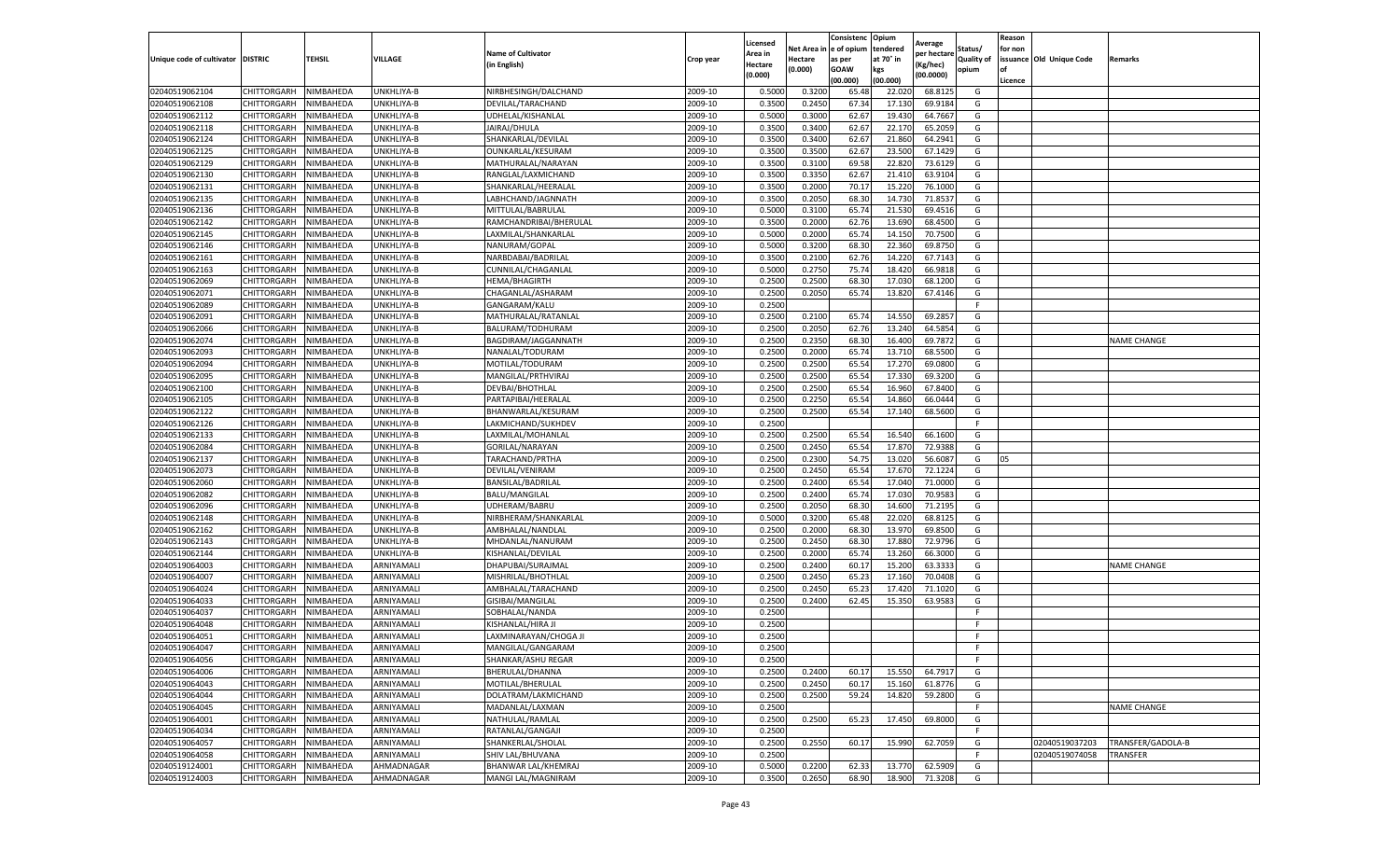|                                   |                            |                        |                  |                                         |                    | Licensed         |                  | Consistenc              | Opium            | Average            |            | Reason  |                          |                    |
|-----------------------------------|----------------------------|------------------------|------------------|-----------------------------------------|--------------------|------------------|------------------|-------------------------|------------------|--------------------|------------|---------|--------------------------|--------------------|
|                                   |                            |                        |                  | <b>Name of Cultivator</b>               |                    | Area in          |                  | Net Area in le of opium | tendered         | per hectare        | Status/    | for non |                          |                    |
| Unique code of cultivator DISTRIC |                            | TEHSIL                 | VILLAGE          | (in English)                            | Crop year          | Hectare          | Hectare          | as per                  | at 70° in        | Kg/hec)            | Quality of |         | issuance Old Unique Code | Remarks            |
|                                   |                            |                        |                  |                                         |                    | (0.000)          | (0.000)          | GOAW                    | kgs              | (00.0000)          | opium      | l of    |                          |                    |
|                                   |                            |                        |                  |                                         |                    |                  |                  | (00.000)                | (00.000)         |                    |            | Licence |                          |                    |
| 02040519124004                    | CHITTORGARH                | NIMBAHEDA              | AHMADNAGAR       | <b>BHERU LAL/KHEMRAJ</b>                | 2009-10            | 0.500            | 0.300            | 65.5                    | 19.73            | 65.766             | G          |         |                          |                    |
| 02040519124009                    | CHITTORGARH                | NIMBAHEDA              | AHMADNAGAR       | SANTILAL/MAGNA                          | 2009-10            | 0.350            | 0.3600           | 68.90                   | 24.780           | 68.833             | G          |         |                          |                    |
| 02040519124002                    | CHITTORGARH                | NIMBAHEDA              | AHMADNAGAR       | <b>BADRI LAL/KHEMRAJ</b>                | 2009-10            | 0.5000           | 0.3000           | 65.5                    | 19.910           | 66.366             | G          |         |                          |                    |
| 02040519124011                    | CHITTORGARH                | NIMBAHEDA              | AHMADNAGAR       | KISHANA/BHERFA                          | 2009-10            | 0.5000           | 0.3550           | 65.53                   | 24.050           | 67.7465            | G          |         |                          |                    |
| 02040519124016                    | CHITTORGARH                | NIMBAHEDA              | AHMADNAGAR       | BHAGWANIBAI/TULSIRAM                    | 2009-10            | 0.3500           | 0.2000           | 65.5                    | 13.590           | 67.9500            | G          |         |                          |                    |
| 02040519124017                    | CHITTORGARH                | NIMBAHEDA              | AHMADNAGAR       | KHUBCHAND/JAYCHAND                      | 2009-10            | 0.3500           |                  |                         |                  |                    |            |         |                          |                    |
| 02040519124018                    | CHITTORGARH                | NIMBAHEDA              | AHMADNAGAR       | DEVILAL/BHNAWARLAI                      | 2009-10            | 0.5000           | 0.3050           | 58.84                   | 18.350           | 60.163             | G          |         |                          |                    |
| 02040519124006                    | CHITTORGARH                | NIMBAHEDA              | AHMADNAGAR       | NARAYAN/GULAB                           | 2009-10            | 0.2500           | 0.2400           | 65.5                    | 16.770           | 69.875             | G          |         |                          |                    |
| 02040519124020                    | CHITTORGARH                | NIMBAHEDA              | AHMADNAGAR       | SHANKAR/KALU                            | 2009-10            | 0.2500           | 0.2550           | 65.53                   | 17.43            | 68.352             | G          |         | 02040519121009           | TRANSFER           |
| 02040519124019                    | CHITTORGARH                | NIMBAHEDA              | AHMADNAGAR       | MANGILAL/GOKAL                          | 2009-10            | 0.3500           | 0.3400           | 65.53                   | 22.350           | 65.7353            | G          |         | 02040519096037           | <b>TRANSFER</b>    |
| 02040519124014                    | CHITTORGARH                | NIMBAHEDA              | AHMADNAGAR       | CHATARBHUJ/GANGARAM                     | 2009-10            | 0.2500           |                  |                         |                  |                    | E          |         |                          |                    |
| 02040519065008                    | CHITTORGARH                | NIMBAHEDA              | <b>BADI-A</b>    | NANDLAL/KALURAM                         | 2009-10            | 0.5000           | 0.2000           | 63.2                    | 12.940           | 64.700             | G          |         |                          |                    |
| 02040519065001                    | CHITTORGARH                | <b>NIMBAHEDA</b>       | <b>BADI-A</b>    | SOSARBAI/HEERALAL                       | 2009-10            | 0.3500           | 0.2050           | 65.81                   | 13.860           | 67.609             | G          |         |                          |                    |
| 02040519065009                    | CHITTORGARH                | NIMBAHEDA              | BADI-A           | OMPARKASH/BASRAJ                        | 2009-10            | 0.5000           | 0.4850           | 68.89                   | 6.100            | 12.577             | G          | 04      |                          |                    |
| 02040519065026                    | CHITTORGARH                | NIMBAHEDA              | BADI-A           | DHAPUBAI/BHANWARLAL                     | 2009-10            | 0.5000           | 0.2050           | 65.8                    | 13.960           | 68.097             | G          |         |                          |                    |
| 02040519065027                    | CHITTORGARH                | NIMBAHEDA              | <b>BADI-A</b>    | LALCHAND/KHEMRAJ                        | 2009-10            | 0.5000           | 0.4850           | 63.23                   | 31.090           | 64.103             | G          |         |                          |                    |
| 02040519065118                    | CHITTORGARH                | NIMBAHEDA              | BADI-A           | SHANKARLAL/PRTHVIRAJ                    | 2009-10            | 0.5000           | 0.3300           | 68.8                    | 23.870           | 72.333             | G          |         |                          |                    |
| 02040519065139                    | CHITTORGARH                | NIMBAHEDA              | <b>BADI-A</b>    | LABHCHAND/DHANRAJ                       | 2009-10            | 0.3500           | 0.2300           | 63.4                    | 15.730           | 68.391             | G          |         |                          |                    |
| 02040519065148                    | CHITTORGARH                | NIMBAHEDA              | <b>BADI-A</b>    | DADAMCHAND/GAMNDIRAM                    | 2009-10            | 0.2500           | 0.2450           | 68.8                    | 17.710           | 72.285             | G          |         |                          |                    |
| 02040519065005                    | CHITTORGARH                | <b>NIMBAHEDA</b>       | BADI-A           | DEVILAL/GISALAL/HAZARILAI               | 2009-10            | 0.3500           | 0.350            | 65.8                    | 23.950           | 68.428             | G          |         |                          |                    |
| 02040519065025                    | CHITTORGARH                | NIMBAHEDA              | BADI-A           | <b>FHULIBAIRATANLAL</b>                 | 2009-10            | 0.3500           | 0.3500           | 63.41                   | 21.970           | 62.771             | G          |         |                          |                    |
| 02040519065149                    | CHITTORGARH                | NIMBAHEDA              | BADI-A           | ANCHIBAI/HIRALAL                        | 2009-10            | 0.3500           | 0.0650           | 68.31                   | 4.130            | 63.538             | G          |         |                          |                    |
| 02040519065135                    | CHITTORGARH                | NIMBAHEDA              | <b>BADI-A</b>    | SURESHKUMAR/BHANWARLAL                  | 2009-10            | 0.5000           | 0.4750           | 60.17                   | 29.110           | 61.2842            | G          |         |                          |                    |
| 02040519065160                    | CHITTORGARH                | NIMBAHEDA              | <b>BADI-A</b>    | SHRIRAM/GOKEL                           | 2009-10            | 0.5000           | 0.3000           | 63.4                    | 19.020           | 63.400             | G          |         |                          |                    |
| 02040519065161                    | CHITTORGARH                | NIMBAHEDA              | <b>BADI-A</b>    | SAGARBAI/NETRAM                         | 2009-10            | 0.3500           | 0.2950           | 60.1                    | 18.330           | 62.135             | G          |         |                          |                    |
| 02040519065162                    | CHITTORGARH                | NIMBAHEDA              | BADI-A           | SITABAI/HEERALAL/PREMCHAND              | 2009-10            | 0.5000           | 0.3050           | 63.41                   | 19.810           | 64.950             | G          |         |                          |                    |
| 02040519065163                    | CHITTORGARH                | NIMBAHEDA              | BADI-A           | MANGIBAI/MOTILAL                        | 2009-10            | 0.350            | 0.3600           | 65.8                    | 23.290           | 64.694             | G          |         |                          |                    |
| 02040519065164                    | CHITTORGARH                | NIMBAHEDA              | BADI-A           | SANTILAL/BHANWARLAL                     | 2009-10            | 0.3500           | 0.3400           | 63.41                   | 21.680           | 63.7647            | G          |         |                          |                    |
| 02040519065165                    | CHITTORGARH                | NIMBAHEDA              | <b>BADI-A</b>    | UTHMICHAND/CHTRBHUJ                     | 2009-10            | 0.3500           | 0.2950           | 63.41                   | 18.890           | 64.033             | G          |         |                          |                    |
| 02040519065166                    | CHITTORGARH                | NIMBAHEDA              | BADI-A           | BAPULAL/LOBHCHAND                       | 2009-10            | 0.5000           | 0.2900           | 63.41                   | 18.380           | 63.379             | G          |         |                          |                    |
| 02040519065168                    | CHITTORGARH                | NIMBAHEDA              | <b>BADI-A</b>    | RAMRATAN/CHATARBHUJ                     | 2009-10            | 0.350            | 0.315            | 63.4                    | 19.97            | 63.396             | G          |         |                          |                    |
| 02040519065169                    | CHITTORGARH                | NIMBAHEDA              | BADI-A           | LHERIBAI/LOBCHAND                       | 2009-10            | 0.5000           | 0.3200           | 62.59                   | 20.240           | 63.250             | G          |         |                          |                    |
| 02040519065170                    | CHITTORGARH                | NIMBAHEDA              | BADI-A           | WASRAJ/KISHANJI                         | 2009-10            | 0.5000           | 0.4900           | 62.59                   | 32.330           | 65.979             | G          |         |                          |                    |
| 02040519065014                    | CHITTORGARH                | NIMBAHEDA              | BADI-A           | MANGILAL/DAYARAM                        | 2009-10            | 0.2500           | 0.1500           | 56.10                   | 6.980            | 46.533             | G          | 04      |                          |                    |
| 02040519065007                    | CHITTORGARH                | NIMBAHEDA              | <b>BADI-A</b>    | SOHANLAL/NAHARSINGH                     | 2009-10            | 0.2500           | 0.250            | 56.22                   | 17.330           | 69.3200            | G          |         |                          |                    |
| 02040519065128                    | CHITTORGARH                | NIMBAHEDA              | BADI-A           | PREAMCHAND/DHOKEL                       | 2009-10            | 0.2500           | 0.2500           | 65.89                   | 16.160           | 64.640             | G          |         |                          |                    |
| 02040519065012                    | CHITTORGARH                | NIMBAHEDA              | <b>BADI-A</b>    | BHANWARLAL/BHURA                        | 2009-10            | 0.2500           | 0.2500           | 65.89                   | 16.690           | 66.760             | G          |         |                          |                    |
| 02040519065123                    | CHITTORGARH                | NIMBAHEDA              | BADI-A           | KAMLABAI/DADAMCHAND                     | 2009-10            | 0.2500           | 0.2450           | 65.8                    | 16.430           | 67.061             | G          |         |                          |                    |
| 02040519065129                    | CHITTORGARH                | NIMBAHEDA              | BADI-A           | TRILOKCHAND/RAMRATAN                    | 2009-10            | 0.2500           | 0.2500           | 62.5                    | 15.940           | 63.760             | G          |         |                          |                    |
| 02040519065131                    | CHITTORGARH                | NIMBAHEDA              | BADI-A           | BAPULAL/BHANWARLAL                      | 2009-10            | 0.2500           | 0.2450           | 65.89                   | 16.540           | 67.510             | G          |         |                          |                    |
| 02040519065133                    | CHITTORGARH                | NIMBAHEDA              | BADI-A           | GORILAL/SHRIRAM                         | 2009-10            | 0.250            | 0.2500           | 65.8                    | 16.720           | 66.880             | G          |         |                          |                    |
| 02040519065140                    | CHITTORGARH                | NIMBAHEDA              | BADI-A           | SHYAMDAS/RAMCHANDRADAS                  | 2009-10            | 0.2500           | 0.2400           | 68.89                   | 16.560           | 69.000             | G          |         |                          |                    |
| 02040519065141                    | CHITTORGARH                | NIMBAHEDA              | <b>BADI-A</b>    | FTEHLAL/CHENRAM                         | 2009-10            | 0.2500           | 0.2550           | 62.5                    | 16.150           | 63.333             | G          |         |                          |                    |
| 02040519065023                    | CHITTORGARH                | NIMBAHEDA              | <b>BADI-A</b>    | KISHANLAL/JATUBAI                       | 2009-10            | 0.2500           | 0.2500           | 62.5                    | 14.230           | 56.920             | G          |         |                          | <b>NAME CHANGE</b> |
| 02040519065147                    | CHITTORGARH                | NIMBAHEDA              | <b>BADI-A</b>    | NOJIBAI/LABCHNAD CHOTI                  | 2009-10            | 0.2500           | 0.2500           | 65.8                    | 16.770           | 67.080             | G          |         |                          |                    |
| 02040519065137                    | CHITTORGARH                | NIMBAHEDA              | BADI-A           | SANTILAL/KHEMRAJ                        | 2009-10            | 0.2500           | 0.250            | 65.8                    | 16.240           | 64.960             | G          |         |                          |                    |
| 02040519065150                    | CHITTORGARH                | NIMBAHEDA              | BADI-A           | TULSIRAM/NARAYANDAS                     | 2009-10            | 0.250            | 0.2450           | 60.17                   | 15.200           | 62.040             | G          |         |                          |                    |
|                                   | CHITTORGARH                | <b>NIMBAHEDA</b>       | <b>BADI-A</b>    |                                         |                    | 0.2500           | 0.2400           | 65.89                   | 16.050           |                    | G          |         |                          |                    |
| 02040519065152                    |                            |                        |                  | RAMRATAN/SHANKARLAL                     | 2009-10            |                  |                  |                         |                  | 66.8750            |            |         |                          |                    |
| 02040519065003<br>02040519065138  | CHITTORGARH                | NIMBAHEDA              | BADI-A           | MANGU/NARAYAN                           | 2009-10<br>2009-10 | 0.2500<br>0.2500 | 0.2450           | 65.89                   | 16.000           | 65.3061            | G          |         |                          |                    |
| 02040519065004                    | CHITTORGARH<br>CHITTORGARH | NIMBAHEDA<br>NIMBAHEDA | BADI-A<br>BADI-A | KELASHCHAND/RAMRATAN<br>NANURAM/NARAYAN | 2009-10            | 0.2500           | 0.1650<br>0.2500 | 66.45<br>68.89          | 11.120<br>15.940 | 67.3939<br>63.7600 | G<br>G     |         |                          |                    |
|                                   |                            |                        |                  |                                         |                    |                  |                  |                         |                  |                    |            |         |                          |                    |
| 02040519065143                    | CHITTORGARH                | NIMBAHEDA              | <b>BADI-A</b>    | BAPULAL/KHEMRAJ                         | 2009-10            | 0.2500           | 0.2500           | 62.59                   | 15.850           | 63.4000            | G          |         |                          |                    |
| 02040519065049                    | CHITTORGARH                | NIMBAHEDA              | BADI-B           | RAMLAL/BHANWARLAL                       | 2009-10            | 0.2500           | 0.2500           | 66.45                   | 15.770           | 63.0800            | G          |         |                          | <b>NAME CHANGE</b> |
| 02040519065028                    | CHITTORGARH                | NIMBAHEDA              | BADI-B           | RATANLAL/MANGILAL                       | 2009-10            | 0.3500           | 0.2450           | 60.17                   | 15.150           | 61.8367            | G          |         |                          |                    |
| 02040519065030                    | CHITTORGARH                | NIMBAHEDA              | <b>BADI-B</b>    | PARBHUBAI/BAGDIRAM                      | 2009-10            | 0.3500           | 0.2900           | 63.23                   | 17.940           | 61.8621            | G          |         |                          |                    |
| 02040519065033                    | CHITTORGARH                | NIMBAHEDA              | <b>BADI-B</b>    | MOHANLAL/BHERULAL                       | 2009-10            | 0.5000           | 0.3950           | 72.39                   | 27.980           | 70.8354            | G          |         |                          |                    |
| 02040519065038                    | CHITTORGARH                | NIMBAHEDA              | <b>BADI-B</b>    | BAPULAL/CHOTHMAL                        | 2009-10            | 0.3500           | 0.3600           | 56.10                   | 10.810           | 30.0278            | G          | 04      |                          |                    |
| 02040519065058                    | CHITTORGARH                | NIMBAHEDA              | BADI-B           | BHEYALAL/NATHULAL                       | 2009-10            | 0.3500           | 0.2400           | 65.81                   | 16.150           | 67.291             | G          |         |                          |                    |
| 02040519065062                    | CHITTORGARH                | NIMBAHEDA              | <b>BADI-B</b>    | AASHISKUMAR/HIMMATHSINGH                | 2009-10            | 0.5000           | 0.2900           | 63.23                   | 18.330           | 63.2069            | G          |         |                          |                    |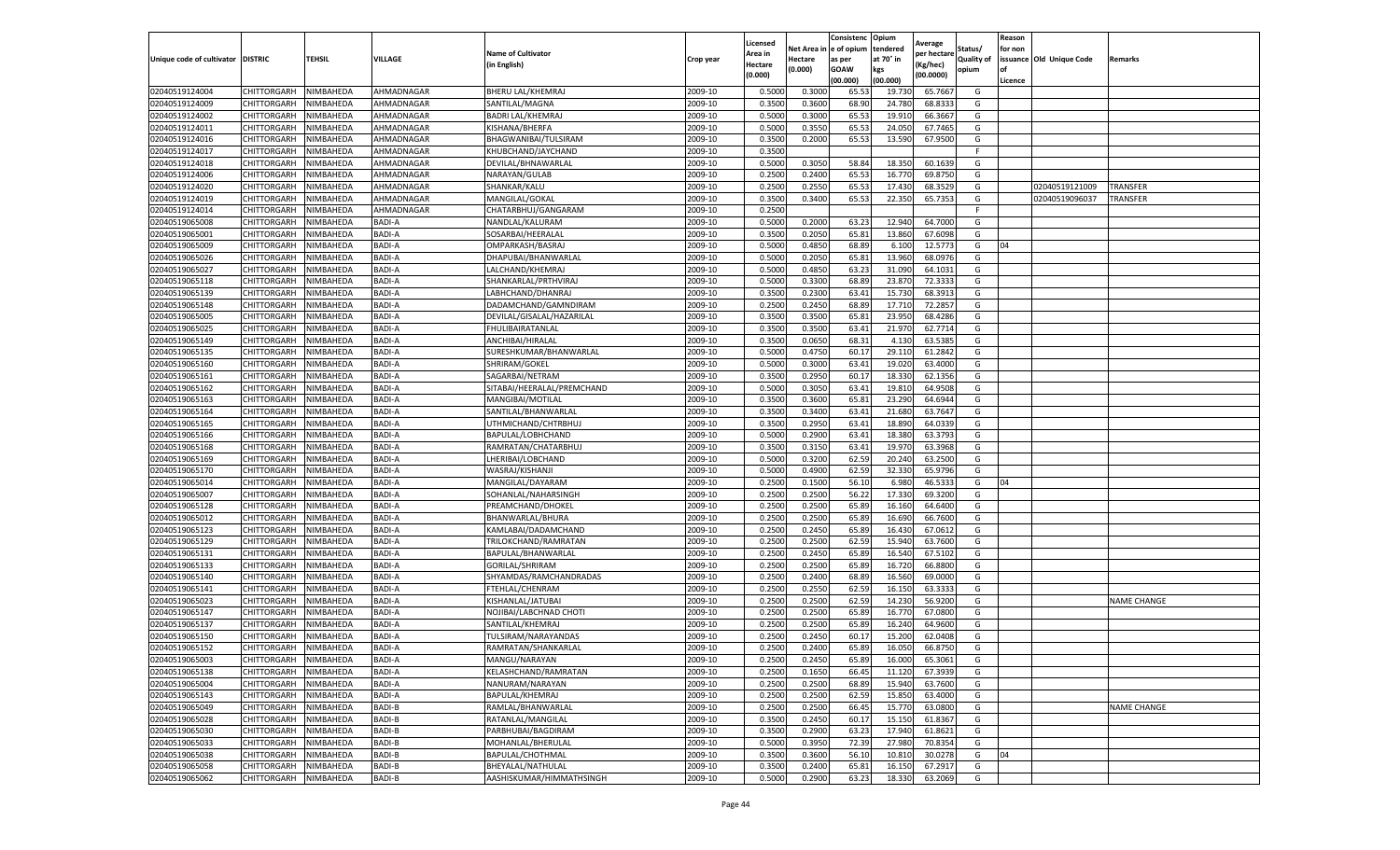|                                   |                       |           |                          |                            |           | Licensed |         | Consistenc             | Opium     |                        |            | Reason  |                          |                    |
|-----------------------------------|-----------------------|-----------|--------------------------|----------------------------|-----------|----------|---------|------------------------|-----------|------------------------|------------|---------|--------------------------|--------------------|
|                                   |                       |           |                          | <b>Name of Cultivator</b>  |           | Area in  |         | Net Area in e of opium | tendered  | Average<br>oer hectare | Status/    | for non |                          |                    |
| Unique code of cultivator DISTRIC |                       | TEHSIL    | VILLAGE                  | in English)                | Crop year | Hectare  | Hectare | as per                 | at 70° in | (Kg/hec                | Quality of |         | issuance Old Unique Code | <b>Remarks</b>     |
|                                   |                       |           |                          |                            |           | (0.000)  | (0.000) | <b>GOAW</b>            | kgs       | (00.0000)              | opium      |         |                          |                    |
|                                   |                       |           |                          |                            |           |          |         | (00.000)               | (00.000)  |                        |            | Licence |                          |                    |
| 02040519065064                    | <b>CHITTORGARH</b>    | NIMBAHEDA | BADI-B                   | GISALAL/HAJARI             | 2009-10   | 0.5000   | 0.2450  | 68.89                  | 17.51     | 71.4694                | G          |         |                          |                    |
| 02040519065066                    | CHITTORGARH           | NIMBAHEDA | <b>BADI-B</b>            | YASHVANTKUMAR/HEERALAL     | 2009-10   | 0.5000   | 0.3550  | 63.23                  | 21.30     | 60.0000                | G          |         |                          |                    |
| 02040519065071                    | CHITTORGARH           | NIMBAHEDA | <b>BADI-B</b>            | JAGDISHCHANDRA/KISHANLAL   | 2009-10   | 0.5000   | 0.2500  | 63.23                  | 15.73     | 62.9200                | G          |         |                          |                    |
| 02040519065072                    | CHITTORGARH           | NIMBAHEDA | BADI-B                   | JAGDISH/SHANKERJI          | 2009-10   | 0.5000   | 0.4100  | 60.17                  | 24.460    | 59.6585                | G          |         |                          |                    |
| 02040519065075                    | CHITTORGARH           | NIMBAHEDA | BADI-B                   | BHAGCHAND/HEERALAL         | 2009-10   | 0.3500   | 0.3550  | 65.81                  | 19.89     | 56.0282                | G          |         |                          |                    |
| 02040519065076                    | CHITTORGARH           | NIMBAHEDA | <b>BADI-B</b>            | RAJMAL/PANNALAL            | 2009-10   | 0.5000   | 0.3000  | 66.45                  | 18.95     | 63.1667                | G          |         |                          |                    |
| 02040519065078                    | CHITTORGARH           | NIMBAHEDA | <b>BADI-B</b>            | BHERULAL/JORJI             | 2009-10   | 0.5000   | 0.3000  | 68.89                  | 20.84     | 69.4667                | G          |         |                          |                    |
| 02040519065079                    | CHITTORGARH           | NIMBAHEDA | BADI-B                   | GOPAL/KISHANLAL            | 2009-10   | 0.5000   | 0.2500  | 63.23                  | 15.79     | 63.1600                | G          |         |                          |                    |
| 02040519065081                    | CHITTORGARH           | NIMBAHEDA | <b>BADI-B</b>            | DHANRAJ/HEERALAL           | 2009-10   | 0.5000   | 0.4000  | 63.23                  | 25.74     | 64.3500                | G          |         |                          |                    |
| 02040519065082                    | CHITTORGARH           | NIMBAHEDA | BADI-B                   | BADRILAL/NAVLAJI           | 2009-10   | 0.5000   | 0.3050  | 65.81                  | 19.340    | 63.4098                | G          |         |                          |                    |
| 02040519065084                    | CHITTORGARH           | NIMBAHEDA | BADI-B                   | KELASHCHANDRA/BHERULAL     | 2009-10   | 0.5000   |         |                        |           |                        | F.         |         |                          |                    |
| 02040519065085                    | CHITTORGARH           | NIMBAHEDA | BADI-B                   | UTTAMICHAND/DHANRAJ        | 2009-10   | 0.5000   | 0.1450  | 63.23                  | 9.65      | 66.5517                | G          |         |                          |                    |
| 02040519065086                    | CHITTORGARH           | NIMBAHEDA | <b>BADI-B</b>            | CHAMPALAL/SHRIRAM          | 2009-10   | 0.5000   | 0.4900  | 56.10                  | 26.07     | 53.2041                | G          | 04      |                          |                    |
| 02040519065088                    | CHITTORGARH           | NIMBAHEDA | BADI-B                   | MADANLAL/ROOPLAL           | 2009-10   | 0.3500   | 0.3650  | 65.81                  | 23.51     | 64.4110                | G          |         |                          |                    |
| 02040519065089                    | CHITTORGARH           | NIMBAHEDA | BADI-B                   | PURANMAL/HEERALAL          | 2009-10   | 0.3500   | 0.3500  | 56.10                  | 20.400    | 58.2857                | G          |         |                          |                    |
| 02040519065094                    | CHITTORGARH           | NIMBAHEDA | <b>BADI-B</b>            | PARTHVIRAJ/ROOPA           | 2009-10   | 0.5000   | 0.5100  | 56.10                  | 28.74     | 56.3529                | G          |         |                          |                    |
| 02040519065097                    | CHITTORGARH           | NIMBAHEDA | BADI-B                   | OUNKARLAL/SHORAM           | 2009-10   | 0.3500   | 0.3500  | 65.81                  | 22.280    | 63.6571                | G          |         |                          |                    |
| 02040519065105                    | CHITTORGARH           | NIMBAHEDA | BADI-B                   | MUKESH/TULSHIRAM           | 2009-10   | 0.3500   | 0.1900  | 63.42                  | 11.860    | 62.4211                | G          |         |                          |                    |
| 02040519065102                    | CHITTORGARH           | NIMBAHEDA | <b>BADI-B</b>            | RAMSAVROOP/UTTAMCHAND      | 2009-10   | 0.3500   | 0.3500  | 63.42                  | 22.56     | 64.4571                | G          |         |                          |                    |
| 02040519065106                    | CHITTORGARH           | NIMBAHEDA | <b>BADI-B</b>            | KISHANLAL/POKHARJI         | 2009-10   | 0.5000   | 0.3000  | 66.45                  | 18.560    | 61.8667                | G          |         |                          |                    |
| 02040519065108                    | CHITTORGARH           | NIMBAHEDA | BADI-B                   | AMRATRAM/BHERULAL          | 2009-10   | 0.3500   | 0.3600  | 63.42                  | 23.500    | 65.2778                | G          |         |                          |                    |
| 02040519065114                    | CHITTORGARH           | NIMBAHEDA | BADI-B                   | CHENRAM/DHANRAJ            | 2009-10   | 0.5000   | 0.3150  | 60.1                   | 19.16     | 60.8254                | G          |         |                          |                    |
| 02040519065054                    | CHITTORGARH           | NIMBAHEDA | BADI-B                   | SUNILAKUMAR/RATANLAL       | 2009-10   | 0.3500   | 0.2550  | 60.17                  | 15.430    | 60.5098                | G          |         |                          |                    |
| 02040519065100                    | CHITTORGARH           | NIMBAHEDA | BADI-B                   | BHERULAL/MOHANJI           | 2009-10   | 0.5000   | 0.2000  | 66.45                  | 13.47     | 67.3500                | G          |         |                          |                    |
| 02040519065029                    | CHITTORGARH           | NIMBAHEDA | BADI-B                   | MADANLAL/KANEHYALAL        | 2009-10   | 0.5000   | 0.5050  | 66.45                  | 34.94     | 69.1881                | G          |         |                          |                    |
| 02040519065037                    | CHITTORGARH           | NIMBAHEDA | <b>BADI-B</b>            | CHANDMAL/NOLA              | 2009-10   | 0.3500   | 0.3600  | 63.42                  | 22.41     | 62.2500                | G          |         |                          |                    |
| 02040519065107                    | CHITTORGARH           | NIMBAHEDA | <b>BADI-B</b>            | GAHRILAL/BHAGATRAM         | 2009-10   | 0.5000   | 0.4000  | 66.4                   | 26.69     | 66.7250                | G          |         |                          |                    |
| 02040519065032                    | CHITTORGARH           | NIMBAHEDA | <b>BADI-B</b>            | KESARBAI/KHYALILAL         | 2009-10   | 0.5000   | 0.3950  | 63.42                  | 26.500    | 67.0886                | G          |         |                          |                    |
| 02040519065092                    | CHITTORGARH           | NIMBAHEDA | BADI-B                   | TULSHIRAM/BHURALAL         | 2009-10   | 0.5000   | 0.4950  | 63.42                  | 31.490    | 63.6162                | G          |         |                          |                    |
| 02040519065093                    | CHITTORGARH           | NIMBAHEDA | BADI-B                   | RATANLAL/PYARJI            | 2009-10   | 0.5000   | 0.2400  | 63.42                  | 14.99     | 62.4583                | G          |         |                          |                    |
| 02040519065096                    | CHITTORGARH           | NIMBAHEDA | <b>BADI-B</b>            | SHANTILAL/BHURA            | 2009-10   | 0.3500   | 0.3450  | 63.4                   | 22.77     | 66.0000                | G          |         |                          |                    |
| 02040519065101                    | CHITTORGARH           | NIMBAHEDA | <b>BADI-B</b>            | YASHVANTLAL/GORILAL        | 2009-10   | 0.3500   | 0.2000  | 66.4                   | 13.620    | 68.1000                | G          |         |                          |                    |
| 02040519065067                    | CHITTORGARH           | NIMBAHEDA | <b>BADI-B</b>            | NANDLAL/MULCHAND           | 2009-10   | 0.2500   | 0.1550  | 60.1                   | 8.81      | 56.838                 | G          |         |                          |                    |
| 02040519065057                    | CHITTORGARH           | NIMBAHEDA | BADI-B                   | SHANTILAL/TRJPAL           | 2009-10   | 0.2500   | 0.2600  | 68.87                  | 4.420     | 17.0000                | G          | 04      |                          |                    |
| 02040519065061                    | CHITTORGARH           | NIMBAHEDA | BADI-B                   | PREMCHAD/MANAKJI           | 2009-10   | 0.2500   | 0.2500  | 62.59                  | 15.720    | 62.8800                | G          |         |                          |                    |
| 02040519065103                    | CHITTORGARH           | NIMBAHEDA | BADI-B                   | RAMSAVROOP/SHANKERLAL      | 2009-10   | 0.2500   | 0.2500  | 43.30                  | 2.97      | 11.8800                |            | 02      |                          |                    |
| 02040519065060                    | CHITTORGARH           | NIMBAHEDA | BADI-B                   | SAMNDIBAI/MOHANLAL         | 2009-10   | 0.2500   | 0.2450  | 56.10                  | 13.16     | 53.7143                | G          | 04      |                          |                    |
| 02040519065047                    | CHITTORGARH           | NIMBAHEDA | BADI-B                   | SANTIBAI/DALCHAND          | 2009-10   | 0.2500   | 0.2500  | 62.59                  | 15.66     | 62.6400                | G          |         |                          | <b>NAME CHANGE</b> |
| 02040519065065                    | CHITTORGARH           | NIMBAHEDA | BADI-B                   | OMPARKASH/NANURAM          | 2009-10   | 0.2500   | 0.2500  | 62.59                  | 4.53      | 18.1200                | G          | 04      |                          |                    |
| 02040519065041                    | CHITTORGARH           | NIMBAHEDA | BADI-B                   | HEERALAL/RAGHUNATH         | 2009-10   | 0.2500   | 0.2500  | 63.42                  | 14.91     | 59.6400                | G          |         |                          |                    |
| 02040519066057                    | CHITTORGARH           | NIMBAHEDA | BADOLI MADHOSINGH        | BHANWARLAL/MOHANJI         | 2009-10   | 0.5000   | 0.5050  | 61.82                  | 33.10     | 65.5446                | G          |         |                          |                    |
| 02040519066001                    | CHITTORGARH           | NIMBAHEDA | <b>BADOLI MADHOSINGH</b> | CHAGANLAL/HEERALAL         | 2009-10   | 0.5000   | 0.3200  | 65.91                  | 21.14     | 66.0625                | G          |         |                          |                    |
| 02040519066004                    | CHITTORGARH           | NIMBAHEDA | <b>BADOLI MADHOSINGH</b> | CHUNNIBAI/SHANKERLAL       | 2009-10   | 0.5000   | 0.2900  | 61.76                  | 19.12     | 65.9310                | G          |         |                          |                    |
| 02040519066007                    | CHITTORGARH           | NIMBAHEDA | BADOLI MADHOSINGH        | NARAYANLAL/KALULAL         | 2009-10   | 0.3500   | 0.3100  | 65.84                  | 21.22     | 68.4516                | G          |         |                          |                    |
| 02040519066008                    | CHITTORGARH           | NIMBAHEDA | <b>BADOLI MADHOSINGH</b> | SHANKERLAL/FULLCHAND       | 2009-10   | 0.5000   | 0.1950  | 66.87                  | 13.84     | 70.9744                | G          |         |                          |                    |
| 02040519066011                    | CHITTORGARH           | NIMBAHEDA | <b>BADOLI MADHOSINGH</b> | ANCHIBAI/BADRILAL          | 2009-10   | 0.2500   |         |                        |           |                        | F.         |         |                          | <b>NAME CHANGE</b> |
| 02040519066013                    | CHITTORGARH           | NIMBAHEDA | <b>BADOLI MADHOSINGH</b> | UDAILAL/BHERULAL           | 2009-10   | 0.5000   | 0.2500  | 65.84                  | 17.44     | 69.7600                | G          |         |                          |                    |
| 02040519066014                    | CHITTORGARH           | NIMBAHEDA | <b>BADOLI MADHOSINGH</b> | KAJOD/GOPILAL              | 2009-10   | 0.3500   |         |                        |           |                        | F          |         |                          |                    |
| 02040519066015                    | CHITTORGARH NIMBAHEDA |           | <b>BADOLI MADHOSINGH</b> | MANGUIBAI/MUNDALAL         | 2009-10   | 0.5000   | 0.3000  | 65.84                  | 19.730    | 65.7667                | G          |         |                          |                    |
| 02040519066027                    | CHITTORGARH           | NIMBAHEDA | <b>BADOLI MADHOSINGH</b> | BABULAL/UDAILAL            | 2009-10   | 0.5000   | 0.1000  | 66.87                  | 7.040     | 70.4000                | G          |         |                          |                    |
| 02040519066045                    | <b>CHITTORGARH</b>    | NIMBAHEDA | <b>BADOLI MADHOSINGH</b> | MANGILAL/CHUNNILAL         | 2009-10   | 0.5000   | 0.3100  | 59.20                  | 19.560    | 63.0968                | G          |         |                          |                    |
| 02040519066051                    | CHITTORGARH           | NIMBAHEDA | <b>BADOLI MADHOSINGH</b> | RADHESHYAM/MANGILAL        | 2009-10   | 0.5000   | 0.2450  | 66.87                  | 16.970    | 69.2653                | G          |         |                          |                    |
| 02040519066052                    | <b>CHITTORGARH</b>    | NIMBAHEDA | <b>BADOLI MADHOSINGH</b> | MANGILAL/VARDAJI           | 2009-10   | 0.5000   | 0.2600  | 65.84                  | 17.410    | 66.9615                | G          |         |                          |                    |
| 02040519066053                    | <b>CHITTORGARH</b>    | NIMBAHEDA | <b>BADOLI MADHOSINGH</b> | KANWARLALA/MATHRALAL       | 2009-10   | 0.5000   | 0.1850  | 69.15                  | 13.330    | 72.0541                | G          |         |                          |                    |
| 02040519066058                    | CHITTORGARH           | NIMBAHEDA | <b>BADOLI MADHOSINGH</b> | MOTILAL/NARAYAN            | 2009-10   | 0.5000   | 0.1950  | 65.84                  | 12.190    | 62.5128                | G          |         |                          |                    |
| 02040519066064                    | <b>CHITTORGARH</b>    | NIMBAHEDA | <b>BADOLI MADHOSINGH</b> | RANGLAL/HEERALAL           | 2009-10   | 0.5000   | 0.1450  | 69.15                  | 10.180    | 70.2069                | G          |         |                          |                    |
| 02040519066065                    | CHITTORGARH           | NIMBAHEDA | <b>BADOLI MADHOSINGH</b> | SANTILAL/BAHNWARLAL DHAKAD | 2009-10   | 0.5000   | 0.5000  | 61.76                  | 7.13      | 14.2600                | G          | 04      |                          |                    |
| 02040519066072                    | CHITTORGARH           | NIMBAHEDA | <b>BADOLI MADHOSINGH</b> | RAMESWAR/KASIRAM           | 2009-10   | 0.3500   | 0.1900  | 65.84                  | 13.140    | 69.1579                | G          |         |                          |                    |
| 02040519066088                    | <b>CHITTORGARH</b>    | NIMBAHEDA | <b>BADOLI MADHOSINGH</b> | SATYNARAYAN/BAGDIRAM       | 2009-10   | 0.5000   | 0.1800  | 65.84                  | 12.880    | 71.5556                | G          |         |                          |                    |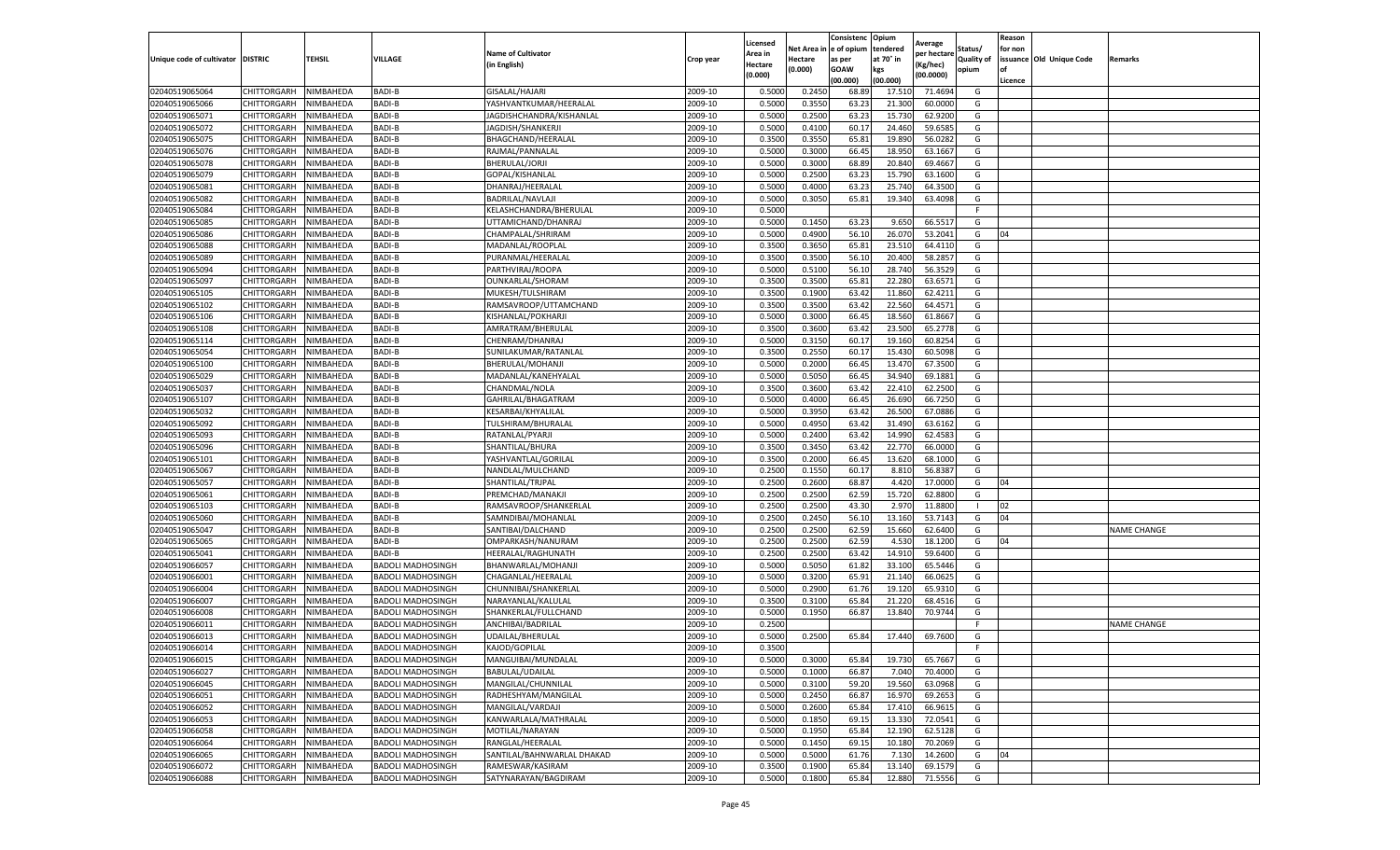|                           |                       |               |                          |                             |           | Licensed |                    | Consistenc Opium |           |                       |            | Reason  |                          |                                        |
|---------------------------|-----------------------|---------------|--------------------------|-----------------------------|-----------|----------|--------------------|------------------|-----------|-----------------------|------------|---------|--------------------------|----------------------------------------|
|                           |                       |               |                          | <b>Name of Cultivator</b>   |           | Area in  | <b>Vet Area in</b> | e of opium       | tendered  | Average<br>oer hectar | Status/    | for non |                          |                                        |
| Unique code of cultivator | <b>DISTRIC</b>        | <b>TEHSIL</b> | <b>VILLAGE</b>           | (in English)                | Crop year | Hectare  | lectare            | as per           | at 70° in | (Kg/hec)              | Quality of |         | issuance Old Unique Code | Remarks                                |
|                           |                       |               |                          |                             |           | (0.000)  | 0.000)             | GOAW             | kgs       | (00.0000)             | opium      |         |                          |                                        |
|                           |                       |               |                          |                             |           |          |                    | (00.000)         | (00.000)  |                       |            | Licence |                          |                                        |
| 02040519066091            | CHITTORGARH           | NIMBAHEDA     | <b>BADOLI MADHOSINGH</b> | HANSRAJ/GOPALDANGI          | 2009-10   | 0.500    | 0.5100             | 69.15            | 35.730    | 70.0588               | G          |         |                          |                                        |
| 02040519066092            | <b>CHITTORGARH</b>    | NIMBAHEDA     | BADOLI MADHOSINGH        | NARAYAN/LAXMANDANGI         | 2009-10   | 0.500    | 0.3150             | 61.76            | 19.97     | 63.3968               | G          |         |                          |                                        |
| 02040519066095            | <b>CHITTORGARH</b>    | NIMBAHEDA     | BADOLI MADHOSINGH        | <b>HARIRAM/ONKAR DHAKAD</b> | 2009-10   | 0.500    | 0.1000             | 66.87            | 6.97      | 69.7000               | G          |         |                          |                                        |
| 02040519066101            | CHITTORGARH           | NIMBAHEDA     | <b>BADOLI MADHOSINGH</b> | NARAYAN/JAGNATH DHAKAD      | 2009-10   | 0.500    | 0.2300             | 65.51            | 15.140    | 65.8261               | G          |         |                          |                                        |
| 02040519066102            | CHITTORGARH           | NIMBAHEDA     | BADOLI MADHOSINGH        | LAKMICHAND/GISI DHAKAD      | 2009-10   | 0.500    | 0.1650             | 66.87            | 11.670    | 70.7273               | G          |         |                          |                                        |
| 02040519066016            | CHITTORGARH           | NIMBAHEDA     | BADOLI MADHOSINGH        | NARAYANSINGH/BHOPALSINGH    | 2009-10   | 0.500    | 0.295              | 65.91            | 20.250    | 68.6441               | G          |         |                          |                                        |
| 02040519066038            | CHITTORGARH           | NIMBAHEDA     | BADOLI MADHOSINGH        | NOJIBAI/BHANWARLAI          | 2009-10   | 0.500    | 0.2950             | 65.91            | 20.71     | 70.2034               | G          |         |                          |                                        |
| 02040519066050            | CHITTORGARH           | NIMBAHEDA     | <b>BADOLI MADHOSINGH</b> | LAXMILAL/HEMRAJ             | 2009-10   | 0.500    | 0.400              | 61.76            | 25.87     | 64.6750               | G          |         |                          |                                        |
| 02040519066054            | CHITTORGARH           | NIMBAHEDA     | BADOLI MADHOSINGH        | MOTILAL/RAMRATAN            | 2009-10   | 0.500    | 0.5000             | 61.76            | 31.320    | 62.6400               | G          |         |                          |                                        |
| 02040519066039            | CHITTORGARH           | NIMBAHEDA     | BADOLI MADHOSINGH        | FATEHLAL/PARBHULAL          | 2009-10   | 0.3500   | 0.2600             | 35.84            | 16.890    | 64.961                | G          |         |                          |                                        |
| 02040519066078            | CHITTORGARH           | NIMBAHEDA     | BADOLI MADHOSINGH        | SURESH/NANADANGI            | 2009-10   | 0.500    | 0.4950             | 59.20            | 30.470    | 61.5556               | G          |         |                          |                                        |
| 02040519066030            | CHITTORGARH           | NIMBAHEDA     | BADOLI MADHOSINGH        | FULLCHAND/MOHANLAL          | 2009-10   | 0.350    | 0.1050             | 69.15            | 7.41      | 70.5714               | G          |         |                          |                                        |
| 02040519066097            | CHITTORGARH           | NIMBAHEDA     | <b>BADOLI MADHOSINGH</b> | BADRILAL/KISHANLAL          | 2009-10   | 0.500    | 0.2400             | 65.74            | 16.520    | 68.833                | G          |         |                          |                                        |
| 02040519066003            | CHITTORGARH           | NIMBAHEDA     | BADOLI MADHOSINGH        | GEETABAI/BHANWARLAL         | 2009-10   | 0.250    | 0.2500             | 65.74            | 16.61     | 66.4400               | G          |         |                          | NAME CHANGE                            |
| 02040519066098            | <b>CHITTORGARH</b>    | NIMBAHEDA     | BADOLI MADHOSINGH        | BHERULAL/BHAGIRAT DANGI     | 2009-10   | 0.250    |                    |                  |           |                       | F.         |         |                          |                                        |
| 02040519066012            | <b>CHITTORGARH</b>    | NIMBAHEDA     | BADOLI MADHOSINGH        | RUKAMNIBAI/SHANKERLAL       | 2009-10   | 0.250    | 0.1950             | 61.76            | 12.83     | 65.7949               | G          |         |                          | NAME CHANGE                            |
| 02040519066021            | CHITTORGARH           | NIMBAHEDA     | BADOLI MADHOSINGH        | KASHIRAM/DEVA               | 2009-10   | 0.250    | 0.2500             | 65.74            | 17.290    | 69.1600               | G          |         |                          |                                        |
| 02040519066017            | CHITTORGARH           | NIMBAHEDA     | BADOLI MADHOSINGH        | <b>BADRILAL/GOPILAL</b>     | 2009-10   | 0.250    | 0.1350             | 61.76            | 8.520     | 63.1111               | G          |         |                          |                                        |
| 02040519066025            | CHITTORGARH           | NIMBAHEDA     | BADOLI MADHOSINGH        | <b>JANIBAI/KHEMA</b>        | 2009-10   | 0.250    | 0.1500             | 65.74            | 10.17     | 67.8000               | G          |         |                          |                                        |
| 02040519066028            | CHITTORGARH           | NIMBAHEDA     | BADOLI MADHOSINGH        | MANGILAL/SEVARAM            | 2009-10   | 0.250    | 0.1900             | 66.73            | 14.30     | 75.2632               | G          |         |                          |                                        |
| 02040519066086            | <b>CHITTORGARH</b>    | NIMBAHEDA     | BADOLI MADHOSINGH        | JHAMKUBAI/NANURAM           | 2009-10   | 0.2500   | 0.1550             | 59.20            | 9.51      | 61.3548               | G          |         |                          |                                        |
| 02040519066103            | CHITTORGARH           | NIMBAHEDA     | BADOLI MADHOSINGH        | <b>BHERULAL/GOKEL</b>       | 2009-10   | 0.250    | 0.2100             | 71.00            | 14.16     | 67.4286               | G          |         |                          |                                        |
| 02040519066026            | CHITTORGARH           | NIMBAHEDA     | BADOLI MADHOSINGH        | SHAMBHUKUNWAR/GOTUSINGH     | 2009-10   | 0.2500   | 0.2550             | 65.74            | 4.070     | 15.9608               | G          | 04      |                          |                                        |
| 02040519066029            | CHITTORGARH           | NIMBAHEDA     | BADOLI MADHOSINGH        | KANKUBAI/SEVARAM            | 2009-10   | 0.250    | 0.1950             | 65.74            | 13.460    | 69.0256               | G          |         |                          |                                        |
| 02040519066061            | CHITTORGARH           | NIMBAHEDA     | BADOLI MADHOSINGH        | AMARCHAND/MOHANLAL          | 2009-10   | 0.250    | 0.2000             | 65.74            | 13.920    | 69.6000               | G          |         |                          |                                        |
| 02040519066067            | CHITTORGARH           | NIMBAHEDA     | BADOLI MADHOSINGH        | NANDRAM/KASIRAM KUMAWAT     | 2009-10   | 0.250    | 0.2050             | 69.15            | 14.16     | 69.0732               | G          |         |                          |                                        |
| 02040519066087            | CHITTORGARH           | NIMBAHEDA     | BADOLI MADHOSINGH        | UDYLAL/SHANKARLAI           | 2009-10   | 0.250    | 0.2400             | 61.76            | 15.87     | 66.1250               | G          |         |                          |                                        |
| 02040519066063            | <b>CHITTORGARH</b>    | NIMBAHEDA     | <b>BADOLI MADHOSINGH</b> | KANHEYALAL/MOTILAL          | 2009-10   | 0.250    | 0.2400             | 65.74            | 16.440    | 68.5000               | G          |         |                          |                                        |
| 02040519066049            | <b>CHITTORGARH</b>    | NIMBAHEDA     | BADOLI MADHOSINGH        | BHERULAL/SEVARAM            | 2009-10   | 0.5000   | 0.1950             | 65.84            | 13.520    | 69.3333               | G          |         |                          |                                        |
| 02040519066104            | CHITTORGARH           | NIMBAHEDA     | BADOLI MADHOSINGH        | MANGILAL/MAGNIRAM           | 2009-10   | 0.250    | 0.2450             | 65.74            | 16.220    | 66.2041               | G          |         | 02040519080007           | TRANSFER                               |
| 02040519066105            | CHITTORGARH           | NIMBAHEDA     | BADOLI MADHOSINGH        | CHTRBHUJ/KALURAM            | 2009-10   | 0.500    | 0.2600             | 69.15            | 18.420    | 70.8462               | G          |         | 02040519074051           | TRANSFER                               |
| 02040519066106            | CHITTORGARH           | NIMBAHEDA     | BADOLI MADHOSINGH        | MOHANLAL/POKERLAI           | 2009-10   | 0.500    | 0.510              | 59.20            | 30.47     | 59.7451               | G          |         | 02040519074010           | TRANSFER                               |
| 02040519066107            | CHITTORGARH           | NIMBAHEDA     | BADOLI MADHOSINGH        | KESURAM/MULCHAND/NARAYAN    | 2009-10   | 0.500    | 0.2900             | 68.67            | 20.85     | 71.8966               | G          |         | 02040519074024           | TRANSFER                               |
| 02040519066108            | <b>CHITTORGARH</b>    | NIMBAHEDA     | BADOLI MADHOSINGH        | KAMLABAI/KALURAM            | 2009-10   | 0.500    | 0.2900             | 68.67            | 20.31     | 70.0345               | G          |         | 02040519074006           | NAME CHANGE/TRANSFER                   |
| 02040519067007            | CHITTORGARH           | NIMBAHEDA     | BANGERDA MAMADEV         | HUKMICHAND/GANGARAM         | 2009-10   | 0.500    | 0.5200             | 65.58            | 36.830    | 70.8269               | G          |         |                          |                                        |
| 02040519067005            | CHITTORGARH           | NIMBAHEDA     | BANGERDA MAMADEV         | DHANRAJ/BHOLIRAM            | 2009-10   | 0.500    | 0.510              | 65.28            | 35.07     | 68.7647               | G          |         |                          | <b>NAME CHANGE</b>                     |
| 02040519067006            | CHITTORGARH           | NIMBAHEDA     | BANGERDA MAMADEV         | GOPI/KASIRAM                | 2009-10   | 0.250    | 0.2550             | 68.71            | 18.360    | 72.0000               | G          |         |                          | <b>NAME CHANGE</b>                     |
| 02040519067011            | CHITTORGARH           | NIMBAHEDA     | BANGERDA MAMADEV         | FHOOLCHNAD/KHEMRAJ          | 2009-10   | 0.500    | 0.1950             | 68.71            | 13.620    | 69.8462               | G          |         |                          |                                        |
| 02040519067014            | CHITTORGARH           | NIMBAHEDA     | BANGERDA MAMADEV         | SANTILALL/DAYARAM           | 2009-10   | 0.500    | 0.2950             | 65.58            | 20.09     | 68.1017               | G          |         |                          |                                        |
| 02040519067017            | <b>CHITTORGARH</b>    | NIMBAHEDA     | BANGERDA MAMADEV         | MOHANLAL/MAGNIRAM           | 2009-10   | 0.500    | 0.3950             | 70.31            | 31.150    | 78.8608               | G          |         |                          |                                        |
| 02040519067032            | <b>CHITTORGARH</b>    | NIMBAHEDA     | BANGERDA MAMADEV         | KALULAL/PRTHA               | 2009-10   | 0.250    |                    |                  |           |                       | F.         |         |                          |                                        |
| 02040519067042            | CHITTORGARH           | NIMBAHEDA     | BANGERDA MAMADEV         | KISHANLAL/BHAGIRTH          | 2009-10   | 0.500    | 0.4750             | 62.24            | 31.240    | 65.7684               | G          |         |                          |                                        |
| 02040519067060            | CHITTORGARH           | NIMBAHEDA     | BANGERDA MAMADEV         | <b>BAGRILAL/PYARCHAND</b>   | 2009-10   | 0.500    | 0.2950             | 62.24            | 19.690    | 66.7458               | G          |         |                          |                                        |
| 02040519067002            | CHITTORGARH           | NIMBAHEDA     | BANGERDA MAMADEV         | RATANLAL/GASINATH           | 2009-10   | 0.500    | 0.2900             | 68.71            | 21.45     | 73.9655               | G          |         |                          |                                        |
| 02040519067008            | CHITTORGARH           | NIMBAHEDA     | <b>BANGERDA MAMADEV</b>  | DAYARAM/WARDA               | 2009-10   | 0.5000   | 0.5050             | 68.71            | 34.50     | 68.3168               | G          |         |                          |                                        |
| 02040519067004            | CHITTORGARH           | NIMBAHEDA     | BANGERDA MAMADEV         | BHERULAL/BHAGVAN            | 2009-10   | 0.250    | 0.2400             | 65.58            | 15.84     | 66.0000               | G          |         |                          |                                        |
| 02040519067044            | CHITTORGARH           | NIMBAHEDA     | BANGERDA MAMADEV         | MANGILAL/BHERULAL           | 2009-10   | 0.250    | 0.2500             | 59.23            | 14.44     | 57.7600               | G          |         |                          | <b>NAME CHANGE</b>                     |
| 02040519067019            | CHITTORGARH           | NIMBAHEDA     | <b>BANGERDA MAMADEV</b>  | KISHANLAL/OUNKARLAL         | 2009-10   | 0.2500   | 0.2500             | 62.24            | 15.720    | 62.8800               | G          |         |                          |                                        |
| 02040519067009            | CHITTORGARH NIMBAHEDA |               | BANGERDA MAMADEV         | KANIRAM/WARDA               | 2009-10   | 0.2500   |                    |                  |           |                       |            |         |                          |                                        |
| 02040519067050            | CHITTORGARH           | NIMBAHEDA     | <b>BANGERDA MAMADEV</b>  | SOHANIBAI/BHANWARNATH       | 2009-10   | 0.2500   | 0.2550             | 59.23            | 15.950    | 62.5490               | G          |         |                          | <b>NAME CHANGE</b>                     |
| 02040519067001            | CHITTORGARH           | NIMBAHEDA     | <b>BANGERDA MAMADEV</b>  | RAMCHANDRA/GOVERDHAN        | 2009-10   | 0.2500   | 0.2400             | 65.58            | 16.770    | 69.8750               | G          |         |                          |                                        |
| 02040519067068            | CHITTORGARH           | NIMBAHEDA     | <b>BANGERDA MAMADEV</b>  | PYARCHAND/HARIRAM           | 2009-10   | 0.250    |                    |                  |           |                       | N          | 06      | 02040519109033           | TRANSFER/AFTER RELEXATION DID NOT SOWN |
| 02040519067069            | <b>CHITTORGARH</b>    | NIMBAHEDA     | BANGERDA MAMADEV         | LALU RAM /HEMRAJ            | 2009-10   | 0.2500   | 0.2000             | 69.23            | 12.340    | 61.7000               | G          |         | 02040519076017           | <b>TRANSFER</b>                        |
| 02040519067070            | CHITTORGARH           | NIMBAHEDA     | BANGERDA MAMADEV         | RADHESHYAM/LAXMAN           | 2009-10   | 0.2500   | 0.2550             | 65.23            | 15.670    | 61.4510               | G          |         | 02040519109023           | TRANSFER                               |
| 02040519067071            | CHITTORGARH           | NIMBAHEDA     | <b>BANGERDA MAMADEV</b>  | NOJIBAI/GORILAL             | 2009-10   | 0.2500   | 0.2500             | 69.23            | 17.180    | 68.7200               | G          |         | 02040519109012           | TRANSFER                               |
| 02040519067072            | CHITTORGARH           | NIMBAHEDA     | BANGERDA MAMADEV         | RATANLAL/PYARA              | 2009-10   | 0.2500   | 0.2500             | 62.24            | 15.150    | 60.6000               | G          |         | 02040519087026           | TRANSFER                               |
| 02040519067054            | CHITTORGARH           | NIMBAHEDA     | <b>BANGERDA MAMADEV</b>  | BABARU/MANGHU               | 2009-10   | 0.2500   |                    |                  |           |                       | F          |         |                          |                                        |
| 02040519067023            | CHITTORGARH           | NIMBAHEDA     | <b>BANGERDA MAMADEV</b>  | PRABHUBAI/NARAYAN           | 2009-10   | 0.2500   |                    |                  |           |                       | F.         |         |                          |                                        |
| 02040519069001            | <b>CHITTORGARH</b>    | NIMBAHEDA     | BHAGWANPURA-A            | BHERULAL/BHANWARLAL         | 2009-10   | 0.5000   | 0.4050             | 68.90            | 28.500    | 70.3704               | G          |         |                          |                                        |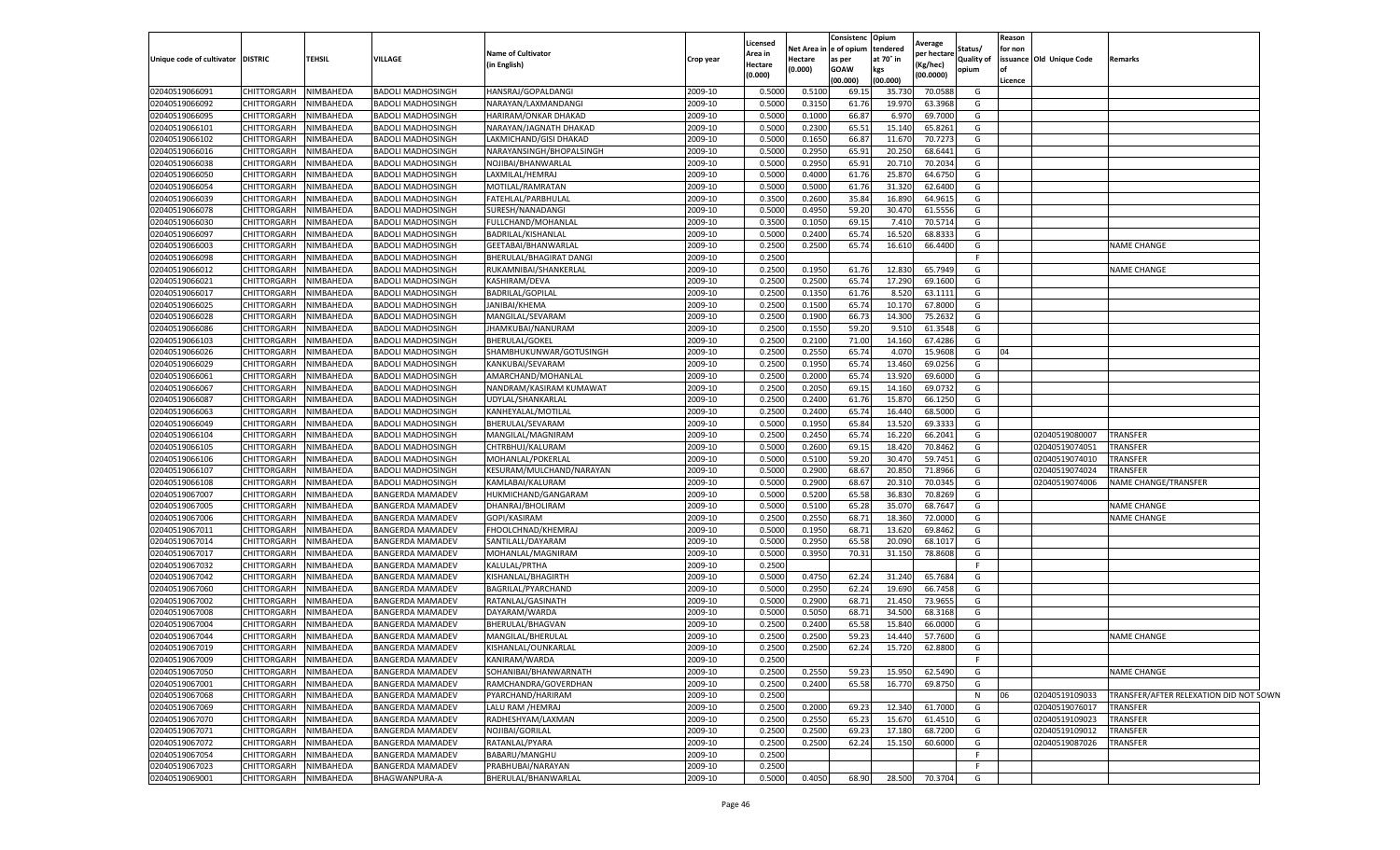|                           |                    |           |                      |                                          |           |                    |         | Consistenc             | Opium     |                       |            | Reason  |                          |          |
|---------------------------|--------------------|-----------|----------------------|------------------------------------------|-----------|--------------------|---------|------------------------|-----------|-----------------------|------------|---------|--------------------------|----------|
|                           |                    |           |                      |                                          |           | Licensed           |         | Net Area in e of opium | tendered  | Average               | Status/    | for non |                          |          |
| Unique code of cultivator | <b>DISTRIC</b>     | TEHSIL    | VILLAGE              | <b>Name of Cultivator</b><br>in English) | Crop year | Area in<br>Hectare | Hectare | as per                 | at 70° in | er hectar<br>(Kg/hec) | Quality of |         | issuance Old Unique Code | Remarks  |
|                           |                    |           |                      |                                          |           | (0.000)            | (0.000) | <b>GOAW</b>            | kgs       | (00.0000)             | opium      | of      |                          |          |
|                           |                    |           |                      |                                          |           |                    |         | (00.000)               | (00.000)  |                       |            | Licence |                          |          |
| 02040519069002            | CHITTORGARH        | NIMBAHEDA | BHAGWANPURA-A        | PARBHULAL/PYARA                          | 2009-10   | 0.5000             | 0.3450  | 64.83                  | 23.02     | 66.7246               | G          |         |                          |          |
| 02040519069003            | CHITTORGARH        | NIMBAHEDA | BHAGWANPURA-A        | MAGNIRAM/HEERALAI                        | 2009-10   | 0.5000             | 0.3500  | 62.33                  | 22.99     | 65.685                | G          |         |                          |          |
| 02040519069005            | CHITTORGARH        | NIMBAHEDA | BHAGWANPURA-A        | RATANLAL/BHAGIRATH                       | 2009-10   | 0.5000             | 0.3350  | 68.90                  | 23.14     | 69.0746               | G          |         |                          |          |
| 02040519069006            | CHITTORGARH        | NIMBAHEDA | BHAGWANPURA-A        | MANGILAL/KASHIRAM                        | 2009-10   | 0.5000             | 0.3200  | 68.90                  | 22.03     | 68.8438               | G          |         |                          |          |
| 02040519069007            | CHITTORGARH        | NIMBAHEDA | BHAGWANPURA-A        | RAMCHANDRA/DHULA                         | 2009-10   | 0.5000             | 0.2600  | 68.90                  | 18.01     | 69.2692               | G          |         |                          |          |
| 02040519069010            | CHITTORGARH        | NIMBAHEDA | BHAGWANPURA-A        | KISHNA/DHANNA                            | 2009-10   | 0.5000             | 0.3000  | 70.10                  | 20.600    | 68.6667               | G          |         |                          |          |
| 02040519069011            | CHITTORGARH        | NIMBAHEDA | BHAGWANPURA-A        | DEVILAL/UDA                              | 2009-10   | 0.5000             | 0.4050  | 68.90                  | 28.33     | 69.9506               | G          |         |                          |          |
| 02040519069012            | CHITTORGARH        | NIMBAHEDA | BHAGWANPURA-A        | HEERALAL/JAGANNATH                       | 2009-10   | 0.3500             | 0.2000  | 64.83                  | 13.13     | 65.6500               | G          |         |                          |          |
| 02040519069014            | CHITTORGARH        | NIMBAHEDA | BHAGWANPURA-A        | <b>HEERALAL/PYARA</b>                    | 2009-10   | 0.5000             | 0.3100  | 70.10                  | 22.08     | 71.2258               | G          |         |                          |          |
| 02040519069015            | CHITTORGARH        | NIMBAHEDA | BHAGWANPURA-A        | FULCHAND/NARAYAN                         | 2009-10   | 0.5000             | 0.3900  | 64.83                  | 27.37     | 70.1795               | G          |         |                          |          |
| 02040519069016            | CHITTORGARH        | NIMBAHEDA | BHAGWANPURA-A        | VARDA/DOLA                               | 2009-10   | 0.5000             | 0.3400  | 68.87                  | 22.410    | 65.9118               | G          |         |                          |          |
| 02040519069019            | CHITTORGARH        | NIMBAHEDA | BHAGWANPURA-A        | HEERALAL/RAMCHANDRA                      | 2009-10   | 0.5000             | 0.3000  | 70.10                  | 21.560    | 71.8667               | G          |         |                          |          |
| 02040519069020            | CHITTORGARH        | NIMBAHEDA | BHAGWANPURA-A        | RAMESHVARLAL/PARBHULAL                   | 2009-10   | 0.5000             | 0.1950  | 70.10                  | 14.21     | 72.8718               | G          |         |                          |          |
| 02040519069021            | CHITTORGARH        | NIMBAHEDA | BHAGWANPURA-A        | BANSILAL/SHANKARLAI                      | 2009-10   | 0.5000             | 0.5050  | 64.83                  | 32.950    | 65.2475               | G          |         |                          |          |
| 02040519069022            | CHITTORGARH        | NIMBAHEDA | BHAGWANPURA-A        | BHANWARLAL/HEERALAI                      | 2009-10   | 0.5000             | 0.3900  | 68.87                  | 27.01     | 69.2564               | G          |         |                          |          |
| 02040519069023            | CHITTORGARH        | NIMBAHEDA | BHAGWANPURA-A        | SHANKERLAL/PYARA                         | 2009-10   | 0.2500             | 0.2400  | 64.83                  | 16.15     | 67.2917               | G          |         |                          |          |
| 02040519069024            | CHITTORGARH        | NIMBAHEDA | BHAGWANPURA-A        | BADRILAL/SHANKERLAL                      | 2009-10   | 0.5000             | 0.3500  | 68.87                  | 24.35     | 69.5714               | G          |         |                          |          |
| 02040519069028            | CHITTORGARH        | NIMBAHEDA | BHAGWANPURA-A        | MADANLAL/PRAYCHAND                       | 2009-10   | 0.3500             | 0.0400  | 68.87                  | 3.17      | 79.2500               | G          |         |                          |          |
| 02040519069030            | CHITTORGARH        | NIMBAHEDA | BHAGWANPURA-A        | BHERULAL/LAXMAN                          | 2009-10   | 0.5000             |         |                        |           |                       | F.         |         |                          |          |
| 02040519069031            | CHITTORGARH        | NIMBAHEDA | BHAGWANPURA-A        | MANGILAL/NARAYAN                         | 2009-10   | 0.5000             | 0.3000  | 64.83                  | 19.500    | 65.0000               | G          |         |                          |          |
| 02040519069032            | CHITTORGARH        | NIMBAHEDA | BHAGWANPURA-A        | RATANLAL/NARAYAN                         | 2009-10   | 0.5000             | 0.3000  | 68.87                  | 20.950    | 69.833                | G          |         |                          |          |
| 02040519069034            | CHITTORGARH        | NIMBAHEDA | BHAGWANPURA-A        | LABHCHNAD/KASHIRAM                       | 2009-10   | 0.5000             | 0.2500  | 64.83                  | 16.360    | 65.4400               | G          |         |                          |          |
| 02040519069035            | CHITTORGARH        | NIMBAHEDA | BHAGWANPURA-A        | NARAYANIBAI/MATHURALAL                   | 2009-10   | 0.5000             | 0.2000  | 64.83                  | 12.98     | 64.9000               | G          |         |                          |          |
| 02040519069040            | CHITTORGARH        | NIMBAHEDA | BHAGWANPURA-A        | SHANKERLAL/CHUNNILAL                     | 2009-10   | 0.5000             | 0.2500  | 68.87                  | 17.85     | 71.4000               | G          |         |                          |          |
| 02040519069041            | CHITTORGARH        | NIMBAHEDA | BHAGWANPURA-A        | DHAPUBAI/NARAYAN                         | 2009-10   | 0.5000             | 0.3650  | 68.87                  | 24.64     | 67.5068               | G          |         |                          |          |
| 02040519069128            | CHITTORGARH        | NIMBAHEDA | BHAGWANPURA-A        | JAGNNATH/PYARA                           | 2009-10   | 0.5000             | 0.3000  | 64.83                  | 21.08     | 70.2667               | G          |         | 02040519088191           | TRANSFER |
| 02040519069004            | CHITTORGARH        | NIMBAHEDA | BHAGWANPURA-A        | RAMESHLAL/RATANLAL                       | 2009-10   | 0.2500             |         |                        |           |                       | F          |         |                          |          |
| 02040519069026            | CHITTORGARH        | NIMBAHEDA | BHAGWANPURA-A        | LACHMICHAND/PYARA                        | 2009-10   | 0.2500             | 0.2450  | 68.87                  | 17.10     | 68.4000               | G          |         |                          |          |
| 02040519069045            | CHITTORGARH        | NIMBAHEDA | BHAGWANPURA-A        | RAMKANWARIBAI/NANALAL                    | 2009-10   | 0.2500             | 0.2500  | 70.10                  | 17.27     | 69.0800               | G          |         |                          |          |
| 02040519069130            | CHITTORGARH        | NIMBAHEDA | BHAGWANPURA-A        | DHAPUBAI/UDAILAL                         | 2009-10   | 0.2500             | 0.2400  | 62.33                  | 15.050    | 60.2000               | G          |         |                          |          |
| 02040519069082            | CHITTORGARH        | NIMBAHEDA | BHAGWANPURA-B        | BHANWARLAL/DHANRAJ                       | 2009-10   | 0.5000             | 0.2950  | 69.48                  | 21.05     | 71.3559               | G          |         |                          |          |
| 02040519069057            | CHITTORGARH        | NIMBAHEDA | BHAGWANPURA-B        | GANPATLAL/BADRILAL                       | 2009-10   | 0.5000             | 0.3250  | 65.23                  | 21.04     | 64.7385               | G          |         |                          |          |
| 02040519069058            | CHITTORGARH        | NIMBAHEDA | BHAGWANPURA-B        | PARBHULAL/MOTILAL                        | 2009-10   | 0.5000             | 0.3000  | 72.39                  | 22.29     | 74.3000               | G          |         |                          |          |
| 02040519069046            | CHITTORGARH        | NIMBAHEDA | BHAGWANPURA-B        | KAVARLAL/MATHURALAI                      | 2009-10   | 0.5000             | 0.3100  | 65.23                  | 20.32     | 65.5484               | G          |         |                          |          |
| 02040519069047            | CHITTORGARH        | NIMBAHEDA | BHAGWANPURA-B        | FULCHAND/LAXMAN                          | 2009-10   | 0.5000             | 0.2000  | 68.57                  | 14.290    | 71.4500               | G          |         |                          |          |
| 02040519069049            | CHITTORGARH        | NIMBAHEDA | BHAGWANPURA-B        | PREAMCHAND/LAXMAN                        | 2009-10   | 0.5000             | 0.3000  | 68.57                  | 21.180    | 70.6000               | G          |         |                          |          |
| 02040519069051            | CHITTORGARH        | NIMBAHEDA | BHAGWANPURA-B        | JAGNNATH/BHAGIRTH                        | 2009-10   | 0.5000             | 0.4150  | 65.23                  | 26.980    | 65.0120               | G          |         |                          |          |
| 02040519069052            | CHITTORGARH        | NIMBAHEDA | BHAGWANPURA-B        | <b>DEVILAL/GASI</b>                      | 2009-10   | 0.5000             | 0.4000  | 66.38                  | 28.700    | 71.7500               | G          |         |                          |          |
| 02040519069054            | CHITTORGARH        | NIMBAHEDA | BHAGWANPURA-B        | <b>BIHARILAL/GABUR</b>                   | 2009-10   | 0.5000             | 0.2750  | 68.57                  | 19.700    | 71.6364               | G          |         |                          |          |
| 02040519069056            | CHITTORGARH        | NIMBAHEDA | BHAGWANPURA-B        | UDAILAL/MATHURALAL                       | 2009-10   | 0.5000             | 0.2850  | 66.38                  | 19.50     | 68.4211               | G          |         |                          |          |
| 02040519069059            | CHITTORGARH        | NIMBAHEDA | BHAGWANPURA-B        | PARBHULAL/JAGNNATH                       | 2009-10   | 0.5000             | 0.4500  | 68.57                  | 31.51     | 70.0222               | G          |         |                          |          |
| 02040519069060            | CHITTORGARH        | NIMBAHEDA | BHAGWANPURA-B        | HUKMICHAND/DHANRAJ                       | 2009-10   | 0.5000             | 0.3000  | 72.39                  | 20.55     | 68.5000               | G          |         |                          |          |
| 02040519069061            | CHITTORGARH        | NIMBAHEDA | <b>BHAGWANPURA-B</b> | NANDA/SHVA                               | 2009-10   | 0.5000             | 0.4950  | 72.39                  | 36.64     | 74.0202               | G          |         |                          |          |
| 02040519069063            | CHITTORGARH        | NIMBAHEDA | BHAGWANPURA-B        | LAXMILAL/NARAYAN                         | 2009-10   | 0.5000             | 0.4000  | 66.38                  | 26.99     | 67.4750               | G          |         |                          |          |
| 02040519069064            | CHITTORGARH        | NIMBAHEDA | <b>BHAGWANPURA-B</b> | RAMCHANDRA/MATHURALAL                    | 2009-10   | 0.5000             | 0.2500  | 66.38                  | 16.96     | 67.8400               | G          |         |                          |          |
| 02040519069066            | CHITTORGARH        | NIMBAHEDA | BHAGWANPURA-B        | BADRILAL/NANDA                           | 2009-10   | 0.5000             | 0.5000  | 68.5                   | 34.87     | 69.7400               | G          |         |                          |          |
| 02040519069068            | CHITTORGARH        | NIMBAHEDA | <b>BHAGWANPURA-B</b> | KANIRM/NANDA                             | 2009-10   | 0.5000             | 0.4000  | 62.38                  | 25.84     | 64.6000               | G          |         |                          |          |
| 02040519069070            | CHITTORGARH        | NIMBAHEDA | <b>BHAGWANPURA-B</b> | <b>OUNKAR/GOKEL</b>                      | 2009-10   | 0.5000             | 0.2500  | 68.57                  | 17.290    | 69.1600               | G          |         |                          |          |
| 02040519069072            | <b>CHITTORGARH</b> | NIMBAHEDA | <b>BHAGWANPURA-B</b> | BHERULAL/GASI                            | 2009-10   | 0.5000             | 0.3000  | 69.48                  | 21.740    | 72.4667               | G          |         |                          |          |
| 02040519069073            | CHITTORGARH        | NIMBAHEDA | BHAGWANPURA-B        | PARBHULAL/LAXMAN                         | 2009-10   | 0.5000             | 0.3950  | 62.38                  | 25.130    | 63.6203               | G          |         |                          |          |
| 02040519069076            | CHITTORGARH        | NIMBAHEDA | BHAGWANPURA-B        | NANURAM/DHULA                            | 2009-10   | 0.5000             | 0.2100  | 66.38                  | 14.130    | 67.2857               | G          |         |                          |          |
| 02040519069077            | CHITTORGARH        | NIMBAHEDA | BHAGWANPURA-B        | PARBHULAL/KESURAM                        | 2009-10   | 0.5000             | 0.5100  | 66.38                  | 33.930    | 66.5294               | G          |         |                          |          |
| 02040519069079            | <b>CHITTORGARH</b> | NIMBAHEDA | <b>BHAGWANPURA-B</b> | BHANWARLAL/KISHANLAL                     | 2009-10   | 0.5000             | 0.3100  | 66.38                  | 21.25     | 68.5484               | G          |         |                          |          |
| 02040519069083            | CHITTORGARH        | NIMBAHEDA | BHAGWANPURA-B        | RADHESHYAM/MOTILAL                       | 2009-10   | 0.5000             | 0.3000  | 68.57                  | 20.790    | 69.3000               | G          |         |                          |          |
| 02040519069084            | CHITTORGARH        | NIMBAHEDA | BHAGWANPURA-B        | <b>FULCHAND/GABUR</b>                    | 2009-10   | 0.5000             | 0.3900  | 66.38                  | 26.150    | 67.0513               | G          |         |                          |          |
| 02040519069085            | CHITTORGARH        | NIMBAHEDA | BHAGWANPURA-B        | UDHA/KASIRAM                             | 2009-10   | 0.5000             | 0.2550  | 68.57                  | 18.250    | 71.5686               | G          |         |                          |          |
| 02040519069086            | CHITTORGARH        | NIMBAHEDA | BHAGWANPURA-B        | HEERALAL/NARAYAN                         | 2009-10   | 0.5000             | 0.4500  | 68.57                  | 32.02     | 71.1556               | G          |         |                          |          |
| 02040519069088            | CHITTORGARH        | NIMBAHEDA | BHAGWANPURA-B        | BHANWARLAL/NARAYAN                       | 2009-10   | 0.5000             | 0.3000  | 74.28                  | 22.35     | 74.5000               | G          |         |                          |          |
| 02040519069089            | <b>CHITTORGARH</b> | NIMBAHEDA | BHAGWANPURA-B        | DHANRAJ/KASIRAM                          | 2009-10   | 0.5000             | 0.2500  | 72.39                  | 18.120    | 72.4800               | G          |         |                          |          |
|                           |                    |           |                      |                                          |           |                    |         |                        |           |                       |            |         |                          |          |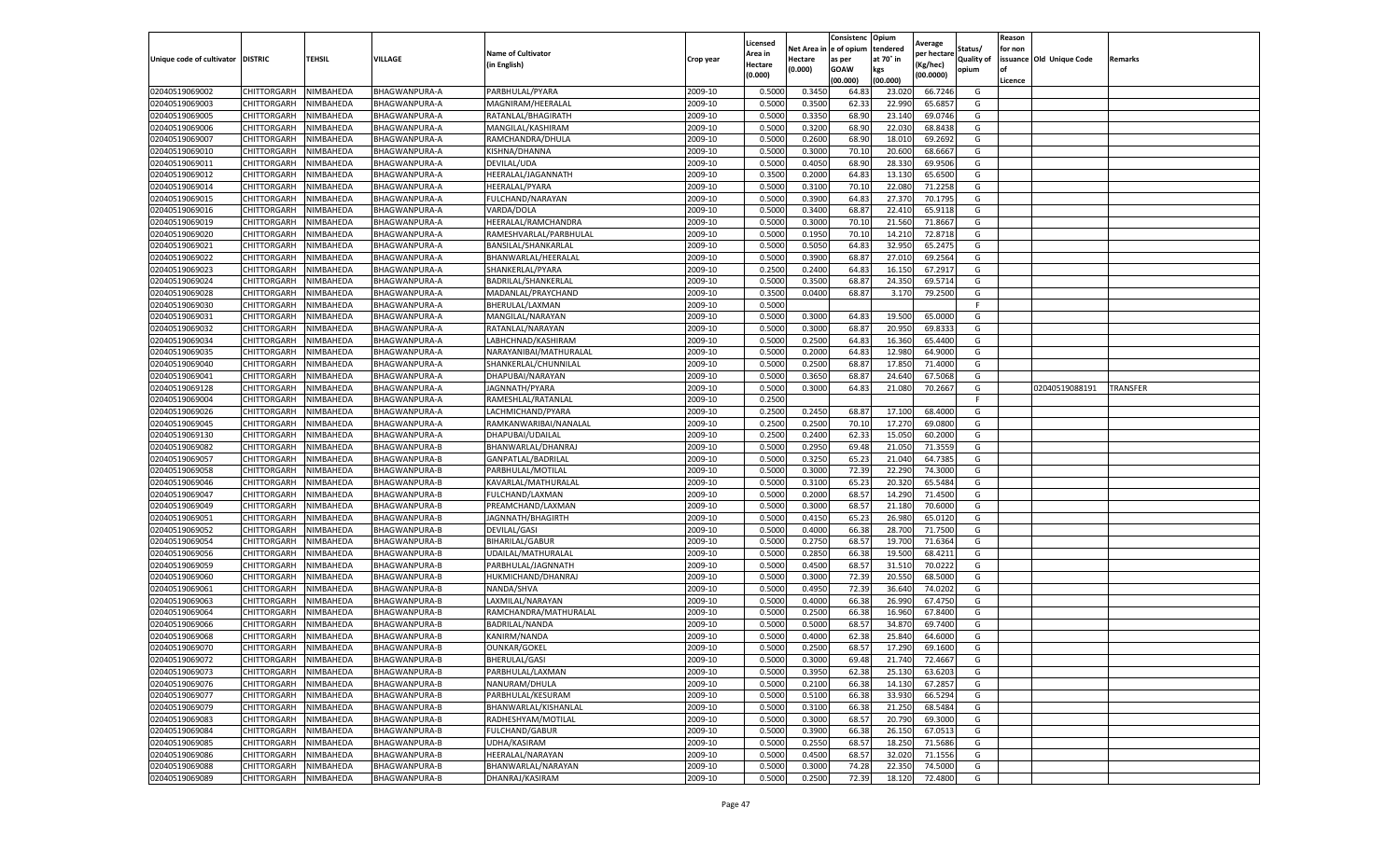|                                   |             |           |                      |                           |           | Licensed |            | Consistenc  | Opium     | Average     |                   | Reason  |                          |                 |
|-----------------------------------|-------------|-----------|----------------------|---------------------------|-----------|----------|------------|-------------|-----------|-------------|-------------------|---------|--------------------------|-----------------|
|                                   |             |           |                      | <b>Name of Cultivator</b> |           | Area in  | Net Area i | e of opium  | tendered  | per hectare | Status/           | for non |                          |                 |
| Unique code of cultivator DISTRIC |             | TEHSIL    | VILLAGE              | (in English)              | Crop year | Hectare  | Hectare    | as per      | at 70° in | (Kg/hec)    | <b>Quality of</b> |         | issuance Old Unique Code | Remarks         |
|                                   |             |           |                      |                           |           | (0.000)  | (0.000)    | <b>GOAW</b> | kgs       | (00.0000)   | opium             | οf      |                          |                 |
|                                   |             |           |                      |                           |           |          |            | (00.000     | (00.000)  |             |                   | Licence |                          |                 |
| 02040519069090                    | CHITTORGARH | NIMBAHEDA | <b>BHAGWANPURA-B</b> | PRABHULAL/SHVA            | 2009-10   | 0.5000   | 0.3000     | 72.39       | 22.03     | 73.4333     | G                 |         |                          |                 |
| 02040519069091                    | CHITTORGARH | NIMBAHEDA | BHAGWANPURA-B        | MANGILAL/NARAYAN          | 2009-10   | 0.500    | 0.2400     | 68.24       | 16.62     | 69.2500     | G                 |         |                          |                 |
| 02040519069092                    | CHITTORGARH | NIMBAHEDA | BHAGWANPURA-B        | RAMESHWARLAL/PREAMCHAND   | 2009-10   | 0.5000   | 0.2450     | 70.10       | 17.650    | 72.0408     | G                 |         |                          |                 |
| 02040519069094                    | CHITTORGARH | NIMBAHEDA | BHAGWANPURA-B        | KISHAN/NANDA              | 2009-10   | 0.5000   | 0.5050     | 72.16       | 36.380    | 72.0396     | G                 |         |                          |                 |
| 02040519069095                    | CHITTORGARH | NIMBAHEDA | BHAGWANPURA-B        | UDHA/KASIRAM              | 2009-10   | 0.5000   | 0.3050     | 68.24       | 20.660    | 67.7377     | G                 |         |                          |                 |
| 02040519069096                    | CHITTORGARH | NIMBAHEDA | BHAGWANPURA-B        | RATANLAL/NARAYAN          | 2009-10   | 0.5000   | 0.3000     | 68.24       | 20.51     | 68.3667     | G                 |         |                          |                 |
| 02040519069097                    | CHITTORGARH | NIMBAHEDA | BHAGWANPURA-B        | PARBHULAL/GASI            | 2009-10   | 0.5000   | 0.3000     | 64.73       | 20.130    | 67.1000     | G                 |         |                          |                 |
| 02040519069098                    | CHITTORGARH | NIMBAHEDA | BHAGWANPURA-B        | PARBULAL/LAXMAN           | 2009-10   | 0.500    | 0.310      | 68.24       | 21.460    | 69.2258     | G                 |         |                          |                 |
| 02040519069099                    | CHITTORGARH | NIMBAHEDA | <b>BHAGWANPURA-B</b> | HUKMICHAND/GISA           | 2009-10   | 0.500    | 0.2500     | 68.24       | 17.490    | 69.9600     | G                 |         |                          |                 |
| 02040519069100                    | CHITTORGARH | NIMBAHEDA | BHAGWANPURA-B        | <b>BADRILAL/GOKEL</b>     | 2009-10   | 0.5000   | 0.3700     | 68.24       | 25.850    | 69.8649     | G                 |         |                          |                 |
| 02040519069101                    | CHITTORGARH | NIMBAHEDA | BHAGWANPURA-B        | BANSILAL/PYARA            | 2009-10   | 0.5000   | 0.2500     | 72.16       | 18.37     | 73.4800     | G                 |         |                          |                 |
| 02040519069103                    | CHITTORGARH | NIMBAHEDA | BHAGWANPURA-B        | MOTILAL/CHAMPALAL         | 2009-10   | 0.5000   | 0.4200     | 64.73       | 28.41     | 67.6429     | G                 |         |                          |                 |
| 02040519069104                    | CHITTORGARH | NIMBAHEDA | BHAGWANPURA-B        | SHIVLAL/GOKEL             | 2009-10   | 0.3500   | 0.3450     | 62.37       | 21.420    | 62.0870     | G                 |         |                          |                 |
| 02040519069105                    | CHITTORGARH | NIMBAHEDA | BHAGWANPURA-B        | BADRILAL/CUNNILAL         | 2009-10   | 0.500    | 0.4000     | 68.24       | 27.790    | 69.4750     | G                 |         |                          |                 |
| 02040519069109                    | CHITTORGARH | NIMBAHEDA | BHAGWANPURA-B        | BAGDIRAM/RATANLAL         | 2009-10   | 0.3500   | 0.2800     | 68.29       | 18.990    | 67.8214     | G                 |         |                          |                 |
| 02040519069111                    | CHITTORGARH | NIMBAHEDA | BHAGWANPURA-B        | SURESHCHAND/MTHURALAL     | 2009-10   | 0.5000   | 0.3000     | 68.29       | 20.950    | 69.8333     | G                 |         |                          |                 |
| 02040519069112                    | CHITTORGARH | NIMBAHEDA | BHAGWANPURA-B        | PERMCHNAD/KISHNA JI       | 2009-10   | 0.500    | 0.4000     | 64.73       | 27.02     | 67.5500     | G                 |         |                          |                 |
| 02040519069113                    | CHITTORGARH | NIMBAHEDA | BHAGWANPURA-B        | BADRILAL/NANDA            | 2009-10   | 0.5000   | 0.1500     | 72.16       | 10.51     | 70.0667     | G                 |         |                          |                 |
| 02040519069114                    | CHITTORGARH | NIMBAHEDA | <b>BHAGWANPURA-B</b> | BABULAL/KISHANA           | 2009-10   | 0.500    | 0.4000     | 68.29       | 27.940    | 69.8500     | G                 |         |                          |                 |
| 02040519069115                    | CHITTORGARH | NIMBAHEDA | BHAGWANPURA-B        | SIVESINGH/MANSINGH        | 2009-10   | 0.5000   | 0.3000     | 68.29       | 21.650    | 72.1667     | G                 |         |                          |                 |
| 02040519069116                    | CHITTORGARH | NIMBAHEDA | BHAGWANPURA-B        | MOHANLAL/NANDA            | 2009-10   | 0.5000   | 0.2600     | 62.37       | 16.890    | 64.9615     | G                 |         |                          |                 |
| 02040519069117                    | CHITTORGARH | NIMBAHEDA | BHAGWANPURA-B        | MUKESH/FULCHNAD           | 2009-10   | 0.5000   | 0.3500     | 68.29       | 23.650    | 67.5714     | G                 |         |                          |                 |
| 02040519069118                    | CHITTORGARH | NIMBAHEDA | BHAGWANPURA-B        | MOHANLAL/KASIRAM          | 2009-10   | 0.5000   | 0.4450     | 64.73       | 29.520    | 66.3371     | G                 |         |                          |                 |
| 02040519069120                    | CHITTORGARH | NIMBAHEDA | BHAGWANPURA-B        | KISHANLAL/LAKMICHNAD      | 2009-10   | 0.5000   | 0.2650     | 64.73       | 17.250    | 65.0943     | G                 |         |                          |                 |
| 02040519069122                    | CHITTORGARH | NIMBAHEDA | BHAGWANPURA-B        | DHNARAJ/SHANKAR           | 2009-10   | 0.5000   | 0.2100     | 68.29       | 14.42     | 68.6667     | G                 |         |                          |                 |
| 02040519069123                    | CHITTORGARH | NIMBAHEDA | BHAGWANPURA-B        | LABCHAND/PYARCHAND        | 2009-10   | 0.5000   | 0.5050     | 68.29       | 34.420    | 68.1584     | G                 |         |                          |                 |
| 02040519069125                    | CHITTORGARH | NIMBAHEDA | BHAGWANPURA-B        | DALCHNAD/LALU             | 2009-10   | 0.5000   | 0.3000     | 72.16       | 22.110    | 73.7000     | G                 |         |                          |                 |
| 02040519069126                    | CHITTORGARH | NIMBAHEDA | BHAGWANPURA-B        | BABRULAL/SHANKARLAL       | 2009-10   | 0.5000   | 0.2900     | 72.16       | 20.900    | 72.0690     | G                 |         |                          |                 |
| 02040519069055                    | CHITTORGARH | NIMBAHEDA | BHAGWANPURA-B        | SHIVLAL/RAMCHANDRA        | 2009-10   | 0.5000   | 0.2900     | 68.29       | 20.000    | 68.9655     | G                 |         |                          |                 |
| 02040519069075                    | CHITTORGARH | NIMBAHEDA | BHAGWANPURA-B        | MATHURALAL/RAMLAL         | 2009-10   | 0.5000   | 0.4400     | 72.16       | 32.420    | 73.6818     | G                 |         |                          |                 |
| 02040519069127                    | CHITTORGARH | NIMBAHEDA | BHAGWANPURA-B        | BHERUNATH/GANESHNATH      | 2009-10   | 0.5000   | 0.2900     | 62.37       | 18.310    | 63.1379     | G                 |         |                          |                 |
| 02040519069129                    | CHITTORGARH | NIMBAHEDA | BHAGWANPURA-B        | GAJRAJSINGH/SHAMBHUSINGH  | 2009-10   | 0.2500   |            |             |           |             | F                 |         | 02040519094107           | <b>TRANSFER</b> |
| 02040519070038                    | CHITTORGARH | NIMBAHEDA | BHATTKOTDI           | FULLCHAND/CHATARBHUJ      | 2009-10   | 0.5000   | 0.2000     | 68.30       | 13.320    | 66.6000     | G                 |         |                          |                 |
| 02040519070006                    | CHITTORGARH | NIMBAHEDA | BHATTKOTDI           | RANGLAL/TARACHAD          | 2009-10   | 0.5000   | 0.4000     | 61.88       | 23.900    | 59.7500     | G                 |         |                          |                 |
| 02040519070008                    | CHITTORGARH | NIMBAHEDA | <b>BHATTKOTDI</b>    | RAMESHCHAND/BADRILAL      | 2009-10   | 0.3500   | 0.1450     | 68.67       | 10.160    | 70.0690     | G                 |         |                          |                 |
| 02040519070018                    | CHITTORGARH | NIMBAHEDA | BHATTKOTDI           | NANALAL/KASHIRAM          | 2009-10   | 0.3500   | 0.1550     | 61.88       | 9.590     | 61.8710     | G                 |         |                          |                 |
| 02040519070019                    | CHITTORGARH | NIMBAHEDA | BHATTKOTDI           | SHANKERLAL/LAXMAN         | 2009-10   | 0.2500   | 0.0950     | 68.30       | 6.610     | 69.5789     | G                 |         |                          |                 |
| 02040519070022                    | CHITTORGARH | NIMBAHEDA | <b>BHATTKOTDI</b>    | SOHANIBAI/MANGILAI        | 2009-10   | 0.5000   | 0.1400     | 65.42       | 8.970     | 64.0714     | G                 |         |                          |                 |
| 02040519070028                    | CHITTORGARH | NIMBAHEDA | BHATTKOTDI           | AMBALAL/CHATARBHUJ        | 2009-10   | 0.5000   | 0.3850     | 65.4        | 25.37     | 65.8961     | G                 |         |                          |                 |
| 02040519070035                    | CHITTORGARH | NIMBAHEDA | BHATTKOTDI           | UDAILAL/BADRILAL          | 2009-10   | 0.3500   | 0.1450     | 68.67       | 9.900     | 68.2759     | G                 |         |                          |                 |
| 02040519070036                    | CHITTORGARH | NIMBAHEDA | BHATTKOTDI           | RANGLAL/LAXMICHAND        | 2009-10   | 0.5000   | 0.2300     | 65.42       | 16.190    | 70.3913     | G                 |         |                          |                 |
| 02040519070039                    | CHITTORGARH | NIMBAHEDA | BHATTKOTDI           | RATANLAL/BHANAJI          | 2009-10   | 0.2500   |            |             |           |             | F                 |         |                          |                 |
| 02040519070040                    | CHITTORGARH | NIMBAHEDA | <b>BHATTKOTDI</b>    | MATHURALAL/TARACHAND      | 2009-10   | 0.2500   | 0.0950     | 65.42       | 6.370     | 67.0526     | G                 |         |                          |                 |
| 02040519070051                    | CHITTORGARH | NIMBAHEDA | BHATTKOTDI           | ONAKRLAL/BHAGWAN MALI     | 2009-10   | 0.3500   | 0.2000     | 68.30       | 13.590    | 67.9500     | G                 |         |                          |                 |
| 02040519070053                    | CHITTORGARH | NIMBAHEDA | BHATTKOTDI           | RAMLAL/BANWARLAI          | 2009-10   | 0.3500   | 0.1900     | 65.42       | 12.890    | 67.8421     | G                 |         |                          |                 |
| 02040519070055                    | CHITTORGARH | NIMBAHEDA | BHATTKOTDI           | GANGRAM/BURAJI            | 2009-10   | 0.500    | 0.2000     | 68.22       | 13.600    | 68.0000     | G                 |         |                          |                 |
| 02040519070063                    | CHITTORGARH | NIMBAHEDA | <b>BHATTKOTDI</b>    | MOHANLAL/CHUNNILAL        | 2009-10   | 0.5000   | 0.2450     | 64.71       | 16.97     | 69.2653     | G                 |         |                          |                 |
| 02040519070064                    | CHITTORGARH | NIMBAHEDA | <b>BHATTKOTDI</b>    | GISALAL/LAXMICHAND        | 2009-10   | 0.5000   | 0.4750     | 60.22       | 33.260    | 70.0211     | G                 |         |                          |                 |
| 02040519070065                    | CHITTORGARH | NIMBAHEDA | <b>BHATTKOTDI</b>    | DURGASHANKAR/KASIRAM      | 2009-10   | 0.2500   | 0.1450     | 68.67       | 9.430     | 65.0345     | G                 |         |                          |                 |
| 02040519070066                    | CHITTORGARH | NIMBAHEDA | BHATTKOTDI           | RAMNARAYAN/CHUUNILAL      | 2009-10   | 0.3500   | 0.2100     | 68.22       | 14.470    | 68.9048     | G                 |         |                          |                 |
| 02040519070067                    | CHITTORGARH | NIMBAHEDA | BHATTKOTDI           | BHAGWATILAL/CHUUNILAL     | 2009-10   | 0.5000   | 0.2000     | 65.42       | 13.510    | 67.5500     | G                 |         |                          |                 |
| 02040519070068                    | CHITTORGARH | NIMBAHEDA | <b>BHATTKOTDI</b>    | NARAYANLAL/PYARFCHAND     | 2009-10   | 0.5000   | 0.2900     | 65.42       | 18.940    | 65.3103     | G                 |         |                          |                 |
| 02040519070070                    | CHITTORGARH | NIMBAHEDA | BHATTKOTDI           | SOKINLAL/PHOLCHAND        | 2009-10   | 0.5000   | 0.2000     | 68.22       | 13.680    | 68.4000     | G                 |         |                          |                 |
| 02040519070071                    | CHITTORGARH | NIMBAHEDA | <b>BHATTKOTDI</b>    | SHANTILAL/BHERULAL        | 2009-10   | 0.3500   | 0.2100     | 65.40       | 14.090    | 67.0952     | G                 |         |                          |                 |
| 02040519070074                    | CHITTORGARH | NIMBAHEDA | BHATTKOTDI           | BABULALL/PARBHULAL        | 2009-10   | 0.3500   | 0.3400     | 65.40       | 21.320    | 62.7059     | G                 |         |                          |                 |
| 02040519070075                    | CHITTORGARH | NIMBAHEDA | BHATTKOTDI           | MATRA/RUPA                | 2009-10   | 0.3500   |            |             |           |             | N                 |         |                          |                 |
| 02040519070076                    | CHITTORGARH | NIMBAHEDA | <b>BHATTKOTDI</b>    | SOBHALAL/SHRILAL          | 2009-10   | 0.3500   |            |             |           |             | N                 |         |                          |                 |
| 02040519070077                    | CHITTORGARH | NIMBAHEDA | <b>BHATTKOTDI</b>    | GOKEL/KHEMA               | 2009-10   | 0.2500   |            |             |           |             | N                 |         |                          |                 |
| 02040519070078                    | CHITTORGARH | NIMBAHEDA | <b>BHATTKOTDI</b>    | JAGANNATH/MAGNA           | 2009-10   | 0.3500   | 0.3500     |             | 22.070    | 63.0571     | G                 |         |                          |                 |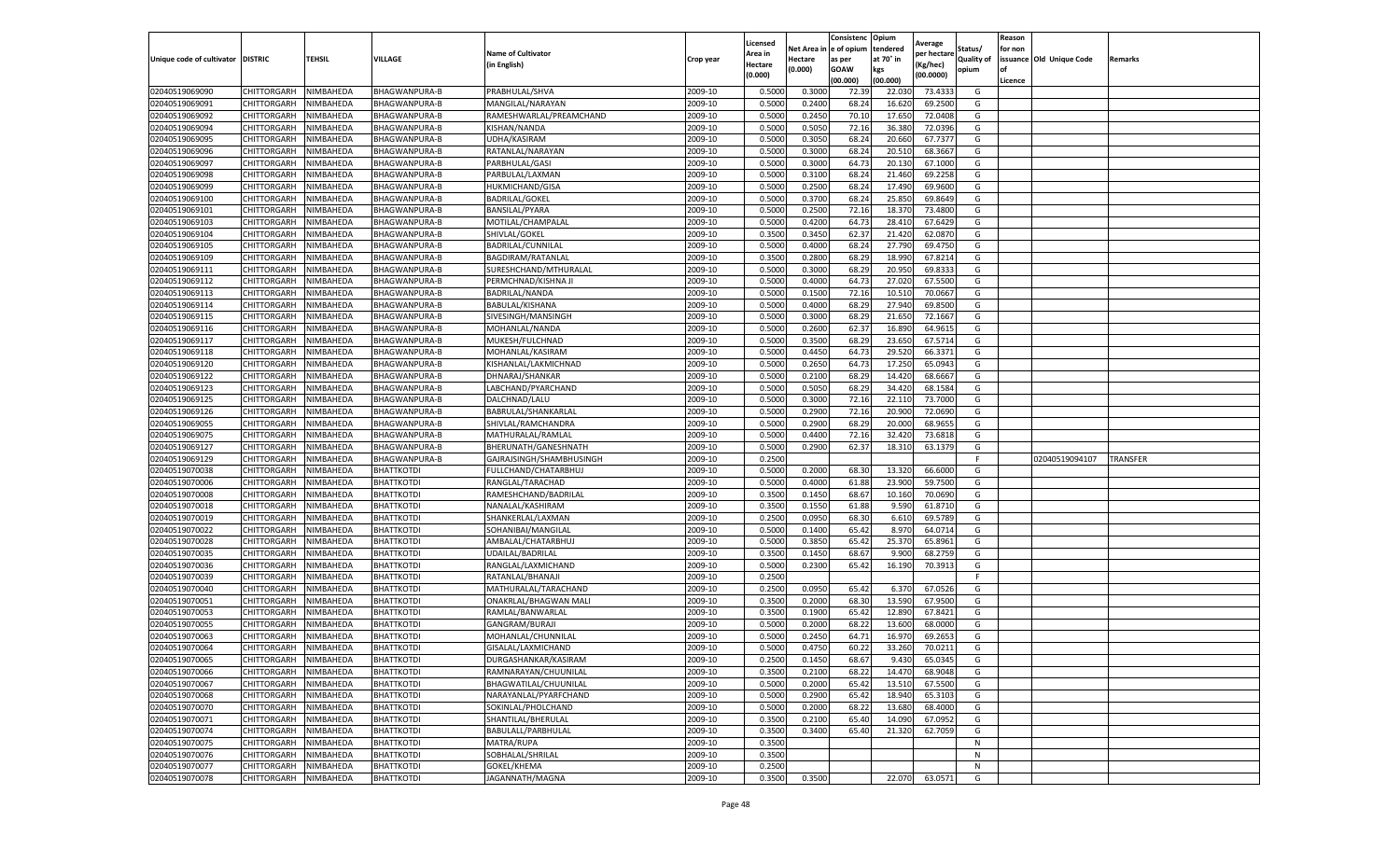|                                   |             |                  |                   |                           |                    | Licensed         |         | Consistenc              | Opium     | Average     |            | Reason  |                          |                    |
|-----------------------------------|-------------|------------------|-------------------|---------------------------|--------------------|------------------|---------|-------------------------|-----------|-------------|------------|---------|--------------------------|--------------------|
|                                   |             |                  |                   | <b>Name of Cultivator</b> |                    | Area in          |         | Net Area in le of opium | tendered  | per hectare | Status/    | for non |                          |                    |
| Unique code of cultivator DISTRIC |             | <b>TEHSIL</b>    | VILLAGE           | (in English)              | Crop year          | Hectare          | Hectare | as per                  | at 70° in | Kg/hec)     | Quality of |         | issuance Old Unique Code | Remarks            |
|                                   |             |                  |                   |                           |                    | (0.000)          | (0.000) | GOAW                    | kgs       | (00.0000)   | opium      |         |                          |                    |
|                                   |             |                  |                   |                           |                    |                  |         | (00.000)                | (00.000)  |             |            | Licence |                          |                    |
| 02040519070079                    | CHITTORGARH | NIMBAHEDA        | <b>BHATTKOTDI</b> | <b>BHAGIU/GASI</b>        | 2009-10            | 0.2500           |         |                         |           |             | F          |         |                          |                    |
| 02040519070069                    | CHITTORGARH | NIMBAHEDA        | BHATTKOTDI        | BALUDAS/JAGATNATH         | 2009-10            | 0.2500           | 0.2400  | 68.2                    | 16.31     | 67.958      | G          |         |                          |                    |
| 02040519070081                    | CHITTORGARH | NIMBAHEDA        | BHATTKOTDI        | RAMESHCHNAD/CHUNNILAL     | 2009-10            | 0.5000           | 0.4200  | 65.42                   | 28.900    | 68.809      | G          |         |                          |                    |
| 02040519072002                    | CHITTORGARH | NIMBAHEDA        | BHERUKHEDA        | BADRILAL/KASIRAM          | 2009-10            | 0.5000           | 0.2000  | 69.48                   | 14.100    | 70.5000     | G          |         |                          |                    |
| 02040519072001                    | CHITTORGARH | NIMBAHEDA        | BHERUKHEDA        | HEERALAL/HARLAL           | 2009-10            | 0.5000           | 0.4600  | 68.24                   | 32.360    | 70.347      | G          |         |                          |                    |
| 02040519072006                    | CHITTORGARH | NIMBAHEDA        | BHERUKHEDA        | SUKHLAL/KHEMA             | 2009-10            | 0.5000           | 0.2900  | 62.37                   | 18.640    | 64.275      | G          |         |                          |                    |
| 02040519072007                    | CHITTORGARH | NIMBAHEDA        | BHERUKHEDA        | CHAMPALAL/HARLAL          | 2009-10            | 0.5000           | 0.2000  | 66.17                   | 13.490    | 67.450      | G          |         |                          |                    |
| 02040519072010                    | CHITTORGARH | NIMBAHEDA        | BHERUKHEDA        | NARAYAN/RUPA              | 2009-10            | 0.5000           | 0.2850  | 66.17                   | 19.97     | 70.070      | G          |         |                          |                    |
| 02040519072014                    | CHITTORGARH | NIMBAHEDA        | BHERUKHEDA        | SHAMBHULAL/WARDA          | 2009-10            | 0.3500           | 0.3100  | 66.17                   | 19.480    | 62.838      | G          |         |                          |                    |
| 02040519072015                    | CHITTORGARH | NIMBAHEDA        | BHERUKHEDA        | RAMCHANDRA/RUPA           | 2009-10            | 0.5000           | 0.3700  | 59.3                    | 22.360    | 60.4324     | G          |         |                          |                    |
| 02040519072016                    | CHITTORGARH | NIMBAHEDA        | BHERUKHEDA        | PARBHULAL/RUPA            | 2009-10            | 0.3500           | 0.2900  | 66.17                   | 20.000    | 68.965      | G          |         |                          |                    |
| 02040519072019                    | CHITTORGARH | NIMBAHEDA        | BHERUKHEDA        | JAGDISH/WARDA             | 2009-10            | 0.5000           | 0.310   | 66.17                   | 20.700    | 66.774      | G          |         |                          |                    |
| 02040519072020                    | CHITTORGARH | <b>NIMBAHEDA</b> | BHERUKHEDA        | MOHANLAL/CHAMPALAI        | 2009-10            | 0.5000           | 0.2050  | 68.24                   | 13.970    | 68.146      | G          |         |                          | TRANSFER/KHERABAD  |
| 02040519072021                    | CHITTORGARH | NIMBAHEDA        | BHERUKHEDA        | RAMESH/GOPILAL            | 2009-10            | 0.5000           | 0.2000  | 66.17                   | 13.480    | 67.400      | G          |         |                          |                    |
| 02040519072022                    | CHITTORGARH | NIMBAHEDA        | BHERUKHEDA        | BHERULAL/JAGNNATH         | 2009-10            | 0.5000           |         |                         |           |             | -F         |         |                          |                    |
| 02040519072023                    | CHITTORGARH | NIMBAHEDA        | BHERUKHEDA        | SURESH/GOPILAL            | 2009-10            | 0.5000           | 0.4900  | 66.17                   | 33.000    | 67.346      | G          |         |                          |                    |
| 02040519072025                    | CHITTORGARH | NIMBAHEDA        | BHERUKHEDA        | GISALAL/KHEMRAJ           | 2009-10            | 0.5000           | 0.4000  | 65.27                   | 25.660    | 64.150      | G          |         |                          |                    |
| 02040519072028                    | CHITTORGARH | NIMBAHEDA        | BHERUKHEDA        | HUKMACHAND/NANDA          | 2009-10            | 0.5000           | 0.3000  | 66.17                   | 20.300    | 67.6667     | G          |         |                          |                    |
| 02040519072005                    | CHITTORGARH | <b>NIMBAHEDA</b> | BHERUKHEDA        | DHAPUBAI/GOPILAL          | 2009-10            | 0.500            | 0.395   | 68.24                   | 28.590    | 72.379      | G          |         |                          |                    |
| 02040519072013                    | CHITTORGARH | <b>NIMBAHEDA</b> | BHERUKHEDA        | JAIRAJ/MOTILAL            | 2009-10            | 0.3500           | 0.330   | 62.37                   | 20.600    | 62.424      | G          |         |                          |                    |
| 02040519072018                    | CHITTORGARH | NIMBAHEDA        | BHERUKHEDA        | PARBHULAL/BHURALAL        | 2009-10            | 0.2500           | 0.2000  | 62.87                   | 12.840    | 64.2000     | G          |         |                          |                    |
| 02040519072029                    | CHITTORGARH | NIMBAHEDA        | BHERUKHEDA        | CHANDMAL/BHURALAL         | 2009-10            | 0.2500           | 0.1900  | 64.7                    | 12.540    | 66.000      | G          |         |                          |                    |
| 02040519072030                    | CHITTORGARH | NIMBAHEDA        | BHERUKHEDA        | JAGTHNATH/PARTHA          | 2009-10            | 0.2500           | 0.1500  | 62.37                   | 10.180    | 67.8667     | G          |         |                          |                    |
| 02040519074005                    | CHITTORGARH | NIMBAHEDA        | <b>BORAKHEDI</b>  | RAJUBAI/NANDLAL           | 2009-10            | 0.5000           | 0.250   | 69.84                   | 18.390    | 73.560      | G          |         |                          |                    |
| 02040519074001                    | CHITTORGARH | NIMBAHEDA        | BORAKHEDI         | RAMESHCHAND/JAMNALAL      | 2009-10            | 0.5000           | 0.3000  | 68.09                   | 20.97     | 69.900      | G          |         |                          |                    |
| 02040519074002                    | CHITTORGARH | NIMBAHEDA        | BORAKHEDI         | SHANAKARLAL/PARSHRAM      | 2009-10            | 0.5000           | 0.3000  | 62.81                   | 19.070    | 63.566      | G          |         |                          |                    |
| 02040519074003                    | CHITTORGARH | NIMBAHEDA        | BORAKHEDI         | JAMUNALAL/BHERULAL        | 2009-10            | 0.5000           | 0.3000  | 68.09                   | 21.06     | 70.200      | G          |         |                          |                    |
| 02040519074004                    | CHITTORGARH | NIMBAHEDA        | BORAKHEDI         | MOHANLAL/NATHULAL         | 2009-10            | 0.5000           | 0.2450  | 68.09                   | 16.320    | 66.612      | G          |         |                          |                    |
| 02040519074006                    | CHITTORGARH | NIMBAHEDA        | BORAKHEDI         | POKERLAL/KALURAM          | 2009-10            | 0.3500           | 0.3100  | 66.34                   | 20.170    | 65.0645     | G          |         |                          |                    |
| 02040519074011                    | CHITTORGARH | NIMBAHEDA        | BORAKHEDI         | NARAYANLAL/AMBHALAL       | 2009-10            | 0.5000           | 0.2900  | 62.8                    | 19.050    | 65.689      | G          |         |                          |                    |
| 02040519074013                    | CHITTORGARH | NIMBAHEDA        | BORAKHEDI         | SYAMHUBAI/HANGAMIBAI      | 2009-10            | 0.500            | 0.3000  | 66.34                   | 20.470    | 68.233      | G          |         |                          |                    |
| 02040519074014                    | CHITTORGARH | NIMBAHEDA        | BORAKHEDI         | NARYANLAL/CHAGANLAI       | 2009-10            | 0.5000           | 0.3300  | 69.28                   | 22.930    | 69.484      | G          |         |                          |                    |
| 02040519074017                    | CHITTORGARH | NIMBAHEDA        | BORAKHEDI         | DALCHAND/SHANKAR          | 2009-10            | 0.5000           | 0.1950  | 69.28                   | 14.150    | 72.564      | G          |         |                          |                    |
| 02040519074020                    | CHITTORGARH | NIMBAHEDA        | BORAKHEDI         | RADHIBAI/KHEMRAJ          | 2009-10            | 0.5000           | 0.4000  | 62.78                   | 26.150    | 65.375      | G          |         |                          |                    |
| 02040519074025                    | CHITTORGARH | NIMBAHEDA        | <b>BORAKHEDI</b>  | JAHGDISHCHAND/GISALAL     | 2009-10            | 0.5000           | 0.3000  | 62.78                   | 18.830    | 62.7667     | G          |         |                          |                    |
| 02040519074027                    | CHITTORGARH | NIMBAHEDA        | BORAKHEDI         | HEERALAL/JAIRAM           | 2009-10            | 0.5000           | 0.2650  | 66.34                   | 18.320    | 69.132      | G          |         |                          |                    |
| 02040519074033                    | CHITTORGARH | NIMBAHEDA        | BORAKHEDI         | RAMCHANDRA/JAMNALAL       | 2009-10            | 0.5000           | 0.2850  | 69.28                   | 23.410    | 82.140      | G          |         |                          |                    |
| 02040519074034                    | CHITTORGARH | NIMBAHEDA        | BORAKHEDI         | TOLIRAM/FTEHLAL           | 2009-10            | 0.5000           | 0.5050  | 62.78                   | 31.800    | 62.970      | G          |         |                          |                    |
| 02040519074035                    | CHITTORGARH | NIMBAHEDA        | BORAKHEDI         | KAVARLAL/MANGILAI         | 2009-10            | 0.5000           | 0.4700  | 69.28                   | 34.220    | 72.808      | G          |         |                          |                    |
| 02040519074036                    | CHITTORGARH | NIMBAHEDA        | BORAKHEDI         | DEVKISHAN/NATHULALS       | 2009-10            | 0.5000           | 0.2250  | 69.28                   | 15.800    | 70.222      | G          |         |                          |                    |
| 02040519074042                    | CHITTORGARH | NIMBAHEDA        | BORAKHEDI         | SANTILAL/MANGILAI         | 2009-10            | 0.5000           | 0.395   | 62.78                   | 26.130    | 66.151      | G          |         |                          |                    |
| 02040519074045                    | CHITTORGARH | NIMBAHEDA        | BORAKHEDI         | SATEYENARAYAN/OUNKARLAL   | 2009-10            | 0.5000           | 0.350   | 60.27                   | 21.230    | 60.657      | G          |         |                          |                    |
| 02040519074050                    | CHITTORGARH | NIMBAHEDA        | BORAKHEDI         | SHYAMLAL/SOBHARAM         | 2009-10            | 0.5000           | 0.4900  | 62.4                    | 31.350    | 63.979      | G          |         |                          |                    |
| 02040519074053                    | CHITTORGARH | NIMBAHEDA        | BORAKHEDI         | HEERALAL/GANESHLAL        | 2009-10            | 0.3500           | 0.2700  | 65.54                   | 17.740    | 65.703      | G          |         |                          |                    |
| 02040519074054                    | CHITTORGARH | NIMBAHEDA        | BORAKHEDI         | RAMESVARLAL/PYARCHAND     | 2009-10            | 0.5000           | 0.395   | 62.49                   | 25.93     | 65.645      | G          |         |                          |                    |
| 02040519074048                    | CHITTORGARH | NIMBAHEDA        | BORAKHED          | SHAMBHULAL/NANURAM        | 2009-10            | 0.5000           | 0.415   | 62.4                    | 26.090    | 62.867      | G          |         |                          |                    |
| 02040519074012                    | CHITTORGARH | NIMBAHEDA        | BORAKHED          | NARAYANLAL/SHAMBHULAL     | 2009-10            | 0.500            | 0.260   | 69.28                   | 19.210    | 73.884      | G          |         |                          |                    |
|                                   | CHITTORGARH | <b>NIMBAHEDA</b> |                   |                           |                    | 0.3500           | 0.3400  | 62.49                   | 22.080    | 64.9412     | G          |         |                          |                    |
| 02040519074037                    |             |                  | BORAKHEDI         | RUPLAL/FTEHLAL            | 2009-10            |                  |         |                         |           |             |            |         |                          |                    |
| 02040519074059<br>02040519074057  | CHITTORGARH | NIMBAHEDA        | BORAKHEDI         | BHAGIRAT/GANGARAM         | 2009-10<br>2009-10 | 0.5000<br>0.5000 | 0.4900  | 65.54<br>68.83          | 33.200    | 67.7551     | G          |         |                          |                    |
|                                   | CHITTORGARH | NIMBAHEDA        | <b>BORAKHEDI</b>  | BARJUBAI/NANDRAM          |                    |                  | 0.5050  |                         | 36.340    | 71.9604     | G          |         |                          |                    |
| 02040519074029                    | CHITTORGARH | NIMBAHEDA        | BORAKHEDI         | POKHERLAL/NATHULAL        | 2009-10            | 0.2500           | 0.2000  | 65.54                   | 13.390    | 66.9500     | G          |         |                          |                    |
| 02040519074007                    | CHITTORGARH | NIMBAHEDA        | BORAKHEDI         | DALCHAND/OUNKARLAL        | 2009-10            | 0.2500           | 0.2200  | 65.54                   | 14.480    | 65.8182     | G          |         |                          |                    |
| 02040519074009                    | CHITTORGARH | NIMBAHEDA        | BORAKHEDI         | YASVENTLAL/GOTAMLAL       | 2009-10            | 0.2500           | 0.2500  | 65.54                   | 16.770    | 67.0800     | G          |         |                          | <b>NAME CHANGE</b> |
| 02040519074015                    | CHITTORGARH | NIMBAHEDA        | <b>BORAKHEDI</b>  | GOPIBAI/GANGARAM          | 2009-10            | 0.2500           | 0.2400  | 62.49                   | 15.410    | 64.2083     | G          |         |                          |                    |
| 02040519074016                    | CHITTORGARH | NIMBAHEDA        | <b>BORAKHEDI</b>  | LEELABAI/GANGARAM         | 2009-10            | 0.2500           | 0.2400  | 65.54                   | 15.730    | 65.5417     | G          |         |                          | NAME CHANGE        |
| 02040519074056                    | CHITTORGARH | NIMBAHEDA        | BORAKHEDI         | ROOPLAL/GANESHLAL         | 2009-10            | 0.2500           | 0.0500  | 68.83                   | 3.500     | 70.0000     | G          |         |                          |                    |
| 02040519074049                    | CHITTORGARH | NIMBAHEDA        | <b>BORAKHEDI</b>  | GISIBAI/BHURABHIL         | 2009-10            | 0.2500           | 0.2550  | 62.78                   | 15.160    | 59.451      | G          |         |                          |                    |
| 02040519074022                    | CHITTORGARH | NIMBAHEDA        | BORAKHEDI         | MAHADEV/PRTHVIRAJ         | 2009-10            | 0.2500           | 0.245   | 64.54                   | 16.630    | 67.8776     | G          |         |                          |                    |
| 02040519074038                    | CHITTORGARH | NIMBAHEDA        | <b>BORAKHEDI</b>  | LAXMILAL/DEVKISHAN        | 2009-10            | 0.2500           | 0.2000  | 68.83                   | 14.710    | 73.5500     | G          |         |                          |                    |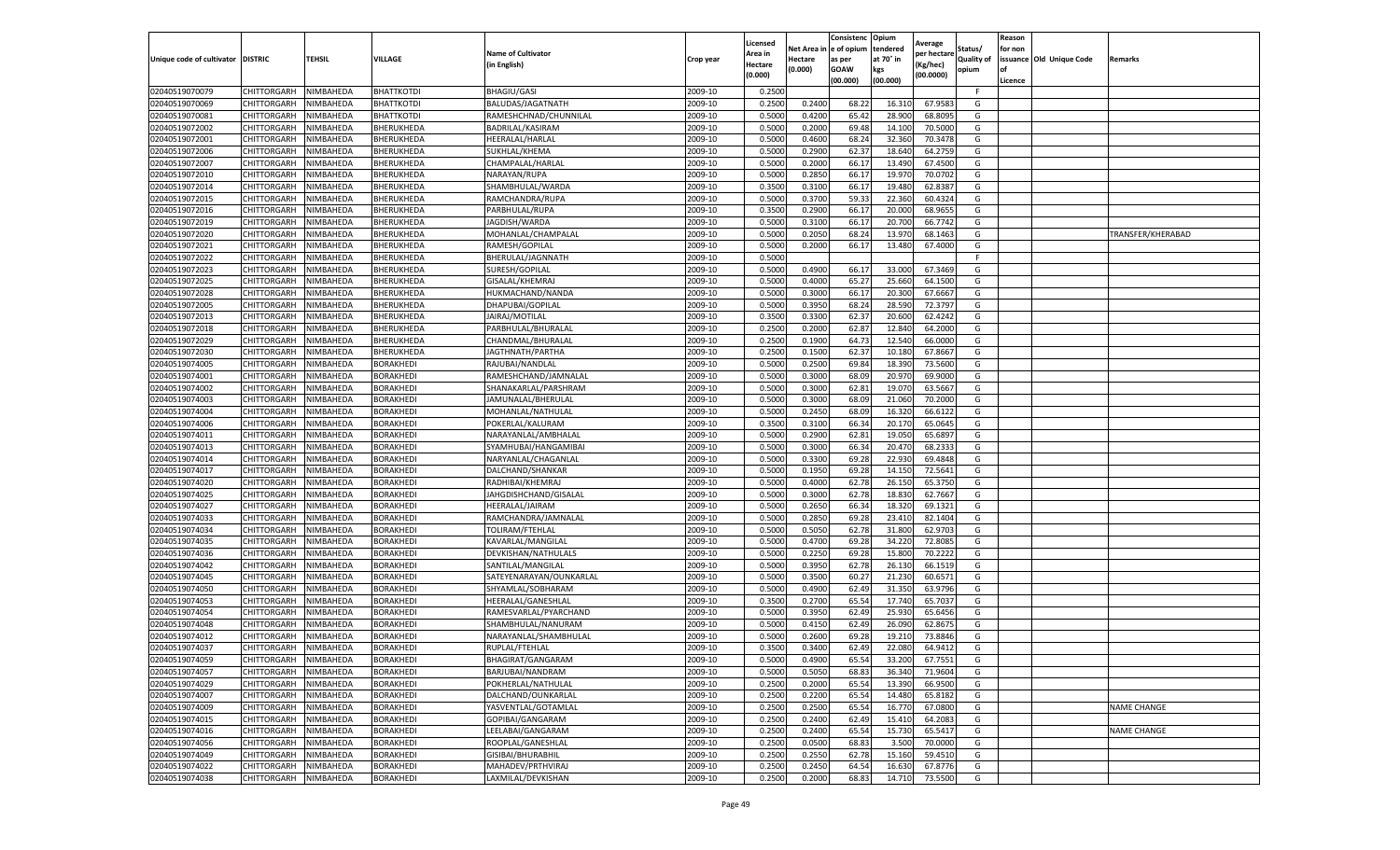|                           |                    |           |                  |                           |           | Licensed |         | Consistenc             | Opium     | Average     |                   | Reason  |                          |                               |
|---------------------------|--------------------|-----------|------------------|---------------------------|-----------|----------|---------|------------------------|-----------|-------------|-------------------|---------|--------------------------|-------------------------------|
|                           |                    |           |                  | <b>Name of Cultivator</b> |           | Area in  |         | Net Area in e of opium | tendered  | per hectare | Status/           | for non |                          |                               |
| Unique code of cultivator | <b>DISTRIC</b>     | TEHSIL    | VILLAGE          | in English)               | Crop year | Hectare  | Hectare | as per                 | at 70° in | (Kg/hec     | <b>Quality of</b> |         | issuance Old Unique Code | <b>Remarks</b>                |
|                           |                    |           |                  |                           |           | (0.000)  | (0.000) | <b>GOAW</b>            | kgs       | (00.0000)   | opium             |         |                          |                               |
|                           |                    |           |                  |                           |           |          |         | (00.000)               | (00.000)  |             |                   | Licence |                          |                               |
| 02040519074060            | CHITTORGARH        | NIMBAHEDA | <b>BORAKHEDI</b> | OUNKARLAL/SHIVELAL        | 2009-10   | 0.2500   | 0.2500  | 62.78                  | 15.84     | 63.3600     | G                 |         |                          |                               |
| 02040519074046            | CHITTORGARH        | NIMBAHEDA | <b>BORAKHEDI</b> | SITABSAI/BALCHAND         | 2009-10   | 0.2500   | 0.2400  | 65.56                  | 16.71     | 69.6250     | G                 |         |                          |                               |
| 02040519074063            | CHITTORGARH        | NIMBAHEDA | <b>BORAKHEDI</b> | JAGDISH/LALURAM           | 2009-10   | 0.2500   | 0.2450  | 62.78                  | 15.62     | 63.7551     | G                 |         | 02040519080001           | <b>TRANSFER</b>               |
| 02040519077030            | CHITTORGARH        | NIMBAHEDA | CHANGERI         | TARACHAND/HEMRAJDHAKAD    | 2009-10   | 0.5000   | 0.3450  | 64.71                  | 25.060    | 72.6377     | G                 |         |                          |                               |
| 02040519077004            | <b>CHITTORGARH</b> | NIMBAHEDA | CHANGERI         | MOTILAL/DHULA             | 2009-10   | 0.5000   | 0.2000  | 62.33                  | 13.50     | 67.5000     | G                 |         |                          |                               |
| 02040519077006            | CHITTORGARH        | NIMBAHEDA | CHANGERI         | NANDLAL/RAMCHANDRA        | 2009-10   | 0.5000   | 0.1500  | 61.88                  | 10.22     | 68.133      | G                 |         |                          |                               |
| 02040519077007            | CHITTORGARH        | NIMBAHEDA | CHANGERI         | SEETADEVI/BAGDIRAM        | 2009-10   | 0.5000   | 0.3000  | 68.30                  | 21.900    | 73.0000     | G                 |         |                          | TRANSFER/LASDAWAN             |
| 02040519077009            | CHITTORGARH        | NIMBAHEDA | CHANGERI         | LAXMICHAND/DOLA           | 2009-10   | 0.5000   | 0.1950  | 64.7                   | 13.67     | 70.1026     | G                 |         |                          |                               |
| 02040519077022            | CHITTORGARH        | NIMBAHEDA | CHANGERI         | LALURAM/LAXMAN DHAKAD     | 2009-10   | 0.5000   | 0.2500  | 68.30                  | 17.80     | 71.2000     | G                 |         |                          |                               |
| 02040519077024            | CHITTORGARH        | NIMBAHEDA | CHANGERI         | PARBHULAL/KHAMRAJ         | 2009-10   | 0.3500   | 0.3500  | 68.30                  | 24.160    | 69.0286     | G                 |         |                          |                               |
| 02040519077025            | CHITTORGARH        | NIMBAHEDA | CHANGERI         | GITABAI/NANALAL           | 2009-10   | 0.5000   | 0.5000  | 64.71                  | 33.92     | 67.8400     | G                 |         |                          |                               |
| 02040519077026            | CHITTORGARH        | NIMBAHEDA | CHANGERI         | DADAMCHAND/HEMRAJ DHAKD   | 2009-10   | 0.5000   | 0.2000  | 61.88                  | 13.040    | 65.2000     | G                 |         |                          |                               |
| 02040519077027            | CHITTORGARH        | NIMBAHEDA | CHANGERI         | MANGILAL/HEMRAJDHAKAD     | 2009-10   | 0.5000   |         |                        |           |             | F                 |         |                          |                               |
| 02040519077032            | CHITTORGARH        | NIMBAHEDA | CHANGERI         | HUKMICHAND/RAMCHAND       | 2009-10   | 0.5000   | 0.2000  | 64.7                   | 13.57     | 67.8500     | G                 |         |                          |                               |
| 02040519077015            | CHITTORGARH        | NIMBAHEDA | CHANGERI         | MANGIBAI/BHANWARLAL       | 2009-10   | 0.3500   | 0.2500  | 62.33                  | 15.650    | 62.6000     | G                 |         |                          |                               |
| 02040519077031            | CHITTORGARH        | NIMBAHEDA | CHANGERI         | BHANWARLAL/RAMCHAND       | 2009-10   | 0.5000   | 0.2950  | 64.71                  | 19.83     | 67.2203     | G                 |         |                          |                               |
| 02040519077014            | CHITTORGARH        | NIMBAHEDA | CHANGERI         | BHANWARLAL/LAXMAN         | 2009-10   | 0.5000   | 0.3000  | 68.30                  | 21.37     | 71.2333     | G                 |         |                          |                               |
| 02040519077021            | CHITTORGARH        | NIMBAHEDA | CHANGERI         | HIRALAL/LAXAMN DHAKAD     | 2009-10   | 0.2500   | 0.2500  | 68.30                  | 17.72     | 70.8800     | G                 |         |                          |                               |
| 02040519077020            | CHITTORGARH        | NIMBAHEDA | CHANGERI         | HUKMICHAND/LAXMAN DHAKAD  | 2009-10   | 0.2500   | 0.2400  | 68.67                  | 17.08     | 71.1667     | G                 |         |                          | <b>NAME CHANGE</b>            |
| 02040519077023            | CHITTORGARH        | NIMBAHEDA | CHANGERI         | KANCHANBAI/SOBHALAI       | 2009-10   | 0.2500   | 0.1000  | 68.67                  | 7.400     | 74.0000     | G                 |         |                          |                               |
| 02040519077003            | CHITTORGARH        | NIMBAHEDA | CHANGERI         | SAGARBAI/RATANLAL         | 2009-10   | 0.2500   | 0.2500  | 71.00                  | 17.93     | 71.7200     | G                 |         |                          |                               |
| 02040519077013            | CHITTORGARH        | NIMBAHEDA | CHANGERI         | MATHRIBAI/BHOTHLAL        | 2009-10   | 0.2500   | 0.2450  | 64.71                  | 17.22     | 70.2857     | G                 |         |                          |                               |
| 02040519077033            | CHITTORGARH        | NIMBAHEDA | CHANGERI         | SOHANSINGH/KESARSINGH     | 2009-10   | 0.2500   | 0.2600  | 64.71                  | 17.380    | 66.8462     | G                 |         |                          |                               |
| 02040519078003            | CHITTORGARH        | NIMBAHEDA | DALLAKISHANPURA  | SUKHLAL/PARBHULAL         | 2009-10   | 0.2500   | 0.2000  | 65.96                  | 13.41     | 67.0500     | G                 |         |                          |                               |
| 02040519078011            | CHITTORGARH        | NIMBAHEDA | DALLAKISHANPURA  | FULCHAND/SHANKARLAL       | 2009-10   | 0.2500   | 0.2400  | 65.14                  | 16.05     | 66.8750     | G                 |         |                          |                               |
| 02040519078014            | CHITTORGARH        | NIMBAHEDA | DALLAKISHANPURA  | RAMESH/NANALAL            | 2009-10   | 0.2500   |         |                        |           |             | N                 | 06      |                          | AFTER RELAXATION DID NOT SOWN |
| 02040519078024            | CHITTORGARH        | NIMBAHEDA | DALLAKISHANPURA  | LALURAM/TARACHAND         | 2009-10   | 0.2500   | 0.2050  | 65.14                  | 13.66     | 66.6341     | G                 |         |                          |                               |
| 02040519078029            | CHITTORGARH        | NIMBAHEDA | DALLAKISHANPURA  | SURESH/NANALAL            | 2009-10   | 0.2500   | 0.2000  | 65.14                  | 13.140    | 65.7000     | G                 |         |                          |                               |
| 02040519078004            | CHITTORGARH        | NIMBAHEDA | DALLAKISHANPURA  | SOBHARAM/PYARA            | 2009-10   | 0.2500   | 0.2000  | 63.04                  | 12.710    | 63.5500     | G                 |         |                          |                               |
| 02040519078008            | CHITTORGARH        | NIMBAHEDA | DALLAKISHANPURA  | GISIBAI/BHAGVAN           | 2009-10   | 0.2500   | 0.2500  | 65.14                  | 16.16     | 64.6400     | G                 |         |                          |                               |
| 02040519078037            | CHITTORGARH        | NIMBAHEDA | DALLAKISHANPURA  | NANIBAI/SOBHALAL          | 2009-10   | 0.2500   | 0.2500  | 63.04                  | 15.72     | 62.8800     | G                 |         |                          |                               |
| 02040519078034            | CHITTORGARH        | NIMBAHEDA | DALLAKISHANPURA  | JAGDISH/BHAGWANLAL        | 2009-10   | 0.2500   | 0.2500  | 65.14                  | 16.02     | 64.0800     | G                 |         |                          |                               |
| 02040519078005            | CHITTORGARH        | NIMBAHEDA | DALLAKISHANPURA  | KANKUBAI/RAMLAL           | 2009-10   | 0.3500   | 0.3550  | 63.04                  | 22.41     | 63.1268     | G                 |         | 02040519124013           | <b>TRANSFER</b>               |
| 02040519078010            | CHITTORGARH        | NIMBAHEDA | DALLAKISHANPURA  | UDHELAL/ASHARAM           | 2009-10   | 0.5000   | 0.3550  | 64.14                  | 23.380    | 65.8592     | G                 |         | 02040519124014           | TRANSFER                      |
| 02040519078021            | CHITTORGARH        | NIMBAHEDA | DALLAKISHANPURA  | SRHIRAM/PYARAJI           | 2009-10   | 0.3500   | 0.2050  | 63.04                  | 13.540    | 66.0488     | G                 |         | 02040519124015           | TRANSFER                      |
| 02040519078001            | CHITTORGARH        | NIMBAHEDA | DALLAKISHANPURA  | RADHESHYAM/JAGTNATH       | 2009-10   | 0.2500   | 0.2500  | 58.48                  | 15.320    | 61.2800     | G                 |         |                          |                               |
| 02040519079028            | CHITTORGARH        | NIMBAHEDA | DHANORA          | NATHULAL/HJARILAI         | 2009-10   | 0.2500   |         |                        |           |             | F                 |         |                          |                               |
| 02040519079006            | CHITTORGARH        | NIMBAHEDA | DHANORA          | NANIBAI/NATHULAL          | 2009-10   | 0.2500   | 0.2500  | 62.81                  | 15.820    | 63.2800     | G                 |         |                          |                               |
| 02040519079010            | CHITTORGARH        | NIMBAHEDA | DHANORA          | CHTRBHUJ/BHIMRAJ          | 2009-10   | 0.2500   |         |                        |           |             | F                 |         |                          |                               |
| 02040519079029            | CHITTORGARH        | NIMBAHEDA | DHANORA          | GERULAL/HJARILAL          | 2009-10   | 0.2500   | 0.2350  | 62.33                  | 15.08     | 64.1702     | G                 |         |                          |                               |
| 02040519079023            | CHITTORGARH        | NIMBAHEDA | DHANORA          | NANDUBAI/GASI             | 2009-10   | 0.2500   | 0.2500  | 62.33                  | 14.75     | 59.0000     | G                 |         |                          |                               |
| 02040519079024            | CHITTORGARH        | NIMBAHEDA | DHANORA          | KANKUBAI/RAMIBAI          | 2009-10   | 0.2500   | 0.2550  | 69.28                  | 16.43     | 64.4314     | G                 |         |                          | <b>NAME CHANGE</b>            |
| 02040519079009            | CHITTORGARH        | NIMBAHEDA | DHANORA          | GATTUBAI/PRTHVIRAJ        | 2009-10   | 0.3500   | 0.3450  | 62.81                  | 21.19     | 61.4203     | G                 |         | 02040519041028           | TRANSFER                      |
| 02040519079001            | CHITTORGARH        | NIMBAHEDA | DHANORA          | GIRDHARILAL/KISHANLAL     | 2009-10   | 0.2500   | 0.2550  | 62.81                  | 15.46     | 60.6275     | G                 |         |                          |                               |
| 02040519079002            | CHITTORGARH        | NIMBAHEDA | DHANORA          | MANGILAL/GASI             | 2009-10   | 0.2500   | 0.2450  | 66.34                  | 15.89     | 64.8571     | G                 |         |                          |                               |
| 02040519079008            | CHITTORGARH        | NIMBAHEDA | DHANORA          | ANSIBAI/BHERU             | 2009-10   | 0.2500   | 0.2500  | 62.33                  | 15.11     | 60.4400     | G                 |         |                          |                               |
| 02040519079011            | CHITTORGARH        | NIMBAHEDA | DHANORA          | BHURALAL/GULABCHAND       | 2009-10   | 0.2500   | 0.2500  | 62.81                  | 17.24     | 68.9600     | G                 |         |                          |                               |
| 02040519079030            | CHITTORGARH        | NIMBAHEDA | DHANORA          | SHANKAR/KISHANLAL         | 2009-10   | 0.2500   |         |                        |           |             | F                 |         |                          |                               |
| 02040519079036            | CHITTORGARH        | NIMBAHEDA | <b>DHANORA</b>   | BHERULAL/MAGNIRAM         | 2009-10   | 0.2500   |         |                        |           |             | F.                |         |                          |                               |
| 02040519088050            | CHITTORGARH        | NIMBAHEDA | JAVDA-A          | NIRBHERAM/PARBHULAL       | 2009-10   | 0.5000   | 0.1000  | 72.83                  | 7.350     | 73.5000     | G                 |         |                          |                               |
| 02040519088003            | CHITTORGARH        | NIMBAHEDA | JAVDA-A          | PARBHULAL/WARDA           | 2009-10   | 0.3500   | 0.2800  | 72.83                  | 21.110    | 75.3929     | G                 |         |                          |                               |
| 02040519088002            | CHITTORGARH        | NIMBAHEDA | JAVDA-A          | BHERULAL/UDHA             | 2009-10   | 0.5000   | 0.3050  | 67.76                  | 20.870    | 68.4262     | G                 |         |                          |                               |
| 02040519088004            | CHITTORGARH        | NIMBAHEDA | JAVDA-A          | KANIRAM/BHVANA            | 2009-10   | 0.5000   | 0.2500  | 65.54                  | 16.44     | 65.7600     | G                 |         |                          |                               |
| 02040519088005            | <b>CHITTORGARH</b> | NIMBAHEDA | JAVDA-A          | BANSILAL/NARAYAN          | 2009-10   | 0.3500   | 0.2500  | 67.76                  | 16.150    | 64.6000     | G                 |         |                          |                               |
| 02040519088007            | CHITTORGARH        | NIMBAHEDA | JAVDA-A          | BADRILAL/SOBHARAM         | 2009-10   | 0.5000   | 0.3550  | 65.27                  | 23.37     | 65.8310     | G                 |         |                          |                               |
| 02040519088008            | CHITTORGARH        | NIMBAHEDA | JAVDA-A          | <b>BAGDIRAM/NATHULAL</b>  | 2009-10   | 0.5000   | 0.3000  | 67.76                  | 21.040    | 70.1333     | G                 |         |                          |                               |
| 02040519088013            | CHITTORGARH        | NIMBAHEDA | JAVDA-A          | JASRAJ/PANNALAL           | 2009-10   | 0.3500   | 0.2950  | 65.27                  | 19.47     | 66.0000     | G                 |         |                          |                               |
| 02040519088015            | <b>CHITTORGARH</b> | NIMBAHEDA | JAVDA-A          | BAGDIRAM/BHANA            | 2009-10   | 0.5000   | 0.1900  | 52.49                  | 11.930    | 62.7895     | G                 |         |                          |                               |
| 02040519088016            | <b>CHITTORGARH</b> | NIMBAHEDA | JAVDA-A          | NANDUBAI/MOHANLAL         | 2009-10   | 0.5000   | 0.2500  | 68.83                  | 17.160    | 68.6400     | G                 |         |                          |                               |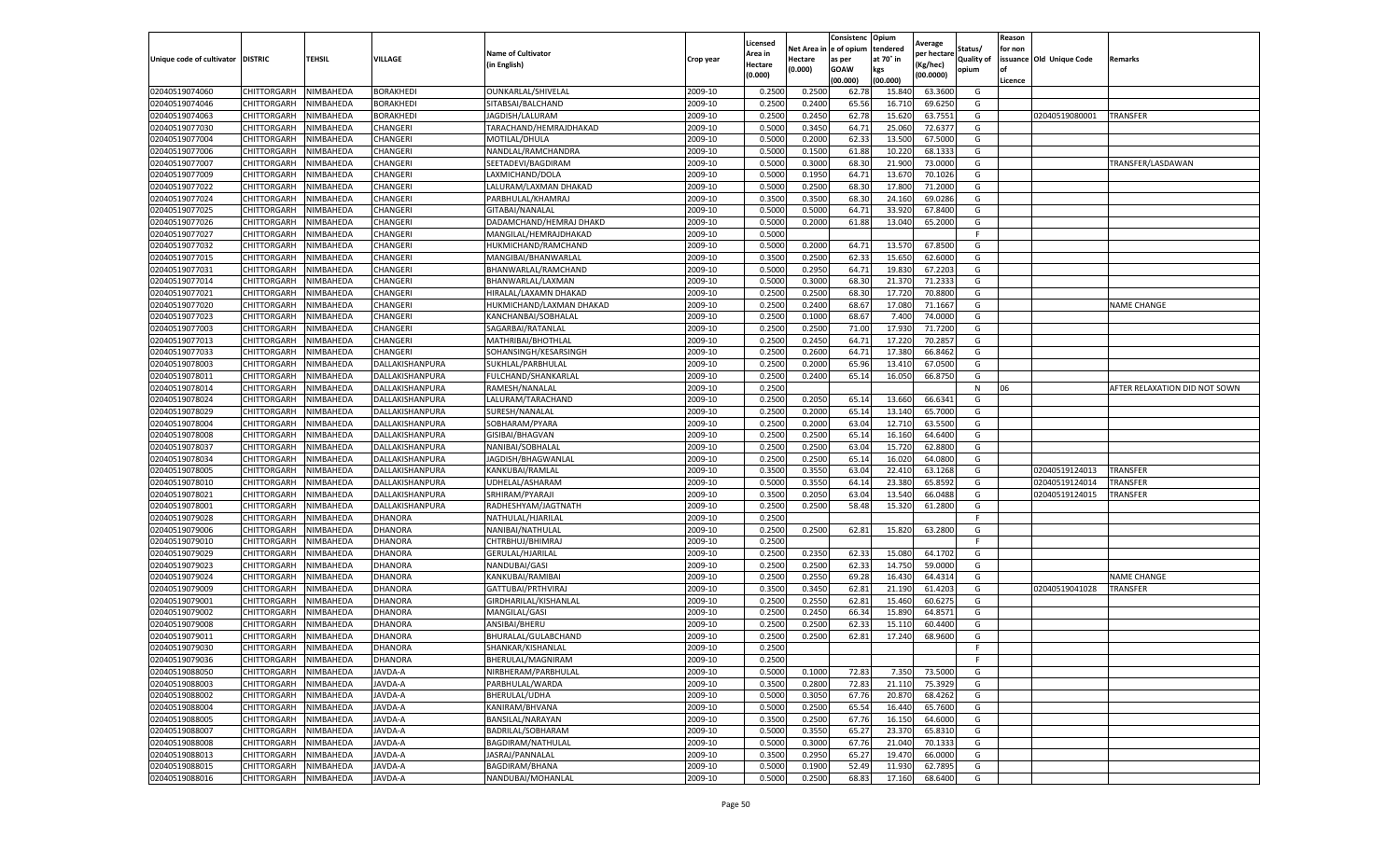|                                   |             |                  |         |                           |           | Licensed |            | Consistenc  | Opium     | Average     |                   | Reason  |                          |                    |
|-----------------------------------|-------------|------------------|---------|---------------------------|-----------|----------|------------|-------------|-----------|-------------|-------------------|---------|--------------------------|--------------------|
|                                   |             |                  |         | <b>Name of Cultivator</b> |           | Area in  | Net Area i | e of opium  | tendered  | per hectare | Status/           | for non |                          |                    |
| Unique code of cultivator DISTRIC |             | TEHSIL           | VILLAGE | (in English)              | Crop year | Hectare  | Hectare    | as per      | at 70° in | (Kg/hec)    | <b>Quality of</b> |         | issuance Old Unique Code | Remarks            |
|                                   |             |                  |         |                           |           | (0.000)  | (0.000)    | <b>GOAW</b> | kgs       | (00.0000)   | opium             |         |                          |                    |
|                                   |             |                  |         |                           |           |          |            | (00.000     | (00.000)  |             |                   | Licence |                          |                    |
| 02040519088021                    | CHITTORGARH | NIMBAHEDA        | JAVDA-A | BHERULAL/BHVANA           | 2009-10   | 0.5000   | 0.1050     | 65.27       | 7.060     | 67.2381     | G                 |         |                          |                    |
| 02040519088022                    | CHITTORGARH | NIMBAHEDA        | JAVDA-A | HARNARAYAN/SURAJMAL       | 2009-10   | 0.500    | 0.3100     | 62.49       | 19.150    | 61.7742     | G                 |         |                          |                    |
| 02040519088023                    | CHITTORGARH | NIMBAHEDA        | JAVDA-A | KISHANLAL/NARAYANGUJAR    | 2009-10   | 0.3500   | 0.1900     | 65.27       | 11.880    | 62.5263     | G                 |         |                          |                    |
| 02040519088025                    | CHITTORGARH | NIMBAHEDA        | JAVDA-A | JAGDISH/GASI              | 2009-10   | 0.2500   | 0.1050     | 65.27       | 6.900     | 65.7143     | G                 |         |                          |                    |
| 02040519088029                    | CHITTORGARH | NIMBAHEDA        | JAVDA-A | SHANKARLAL/UDHA           | 2009-10   | 0.3500   | 0.2300     | 70.29       | 16.21     | 70.4783     | G                 |         |                          |                    |
| 02040519088036                    | CHITTORGARH | NIMBAHEDA        | JAVDA-A | LACHIRAM/NARAYAN          | 2009-10   | 0.5000   | 0.1950     | 67.76       | 13.380    | 68.6154     | G                 |         |                          |                    |
| 02040519088037                    | CHITTORGARH | NIMBAHEDA        | JAVDA-A | NARAYAN/KESURAM           | 2009-10   | 0.5000   | 0.1000     | 67.76       | 6.630     | 66.3000     | G                 |         |                          |                    |
| 02040519088039                    | CHITTORGARH | NIMBAHEDA        | JAVDA-A | KJODHJI/PREAMCHAND        | 2009-10   | 0.500    | 0.2550     | 67.76       | 16.91     | 66.3137     | G                 |         |                          |                    |
| 02040519088040                    | CHITTORGARH | NIMBAHEDA        | JAVDA-A | SHIVLAL/WAJAIRAM          | 2009-10   | 0.500    | 0.2000     | 70.29       | 14.240    | 71.2000     | G                 |         |                          |                    |
| 02040519088041                    | CHITTORGARH | NIMBAHEDA        | JAVDA-A | SHRILAL/HEERALAL          | 2009-10   | 0.5000   | 0.2500     | 67.76       | 16.850    | 67.4000     | G                 |         |                          |                    |
| 02040519088043                    | CHITTORGARH | NIMBAHEDA        | JAVDA-A | SURESHKUMAR/BHANWARLAL    | 2009-10   | 0.3500   | 0.2000     | 65.27       | 12.690    | 63.4500     | G                 |         |                          |                    |
| 02040519088044                    | CHITTORGARH | NIMBAHEDA        | JAVDA-A | MOHANLAL/NARAYAN          | 2009-10   | 0.5000   | 0.1950     | 70.29       | 12.900    | 66.1538     | G                 |         |                          |                    |
| 02040519088047                    | CHITTORGARH | NIMBAHEDA        | JAVDA-A | BHAGVATIBAI/PARBHULAL     | 2009-10   | 0.3500   | 0.3650     | 65.27       | 24.040    | 65.8630     | G                 |         |                          |                    |
| 02040519088049                    | CHITTORGARH | NIMBAHEDA        | JAVDA-A | SURESH/PANNALAL           | 2009-10   | 0.500    | 0.3000     | 62.49       | 18.95     | 63.1667     | G                 |         |                          |                    |
| 02040519088051                    | CHITTORGARH | NIMBAHEDA        | JAVDA-A | RAMCHANDRA/HEMRAJ         | 2009-10   | 0.5000   | 0.3550     | 67.76       | 24.350    | 68.5915     | G                 |         |                          |                    |
| 02040519088052                    | CHITTORGARH | NIMBAHEDA        | JAVDA-A | SHIVLAL/PANNALAL          | 2009-10   | 0.5000   | 0.2950     | 62.11       | 19.460    | 65.9661     | G                 |         |                          |                    |
| 02040519088054                    | CHITTORGARH | NIMBAHEDA        | JAVDA-A | KAMLIBAI/MOTI             | 2009-10   | 0.500    | 0.2700     | 68.0        | 19.260    | 71.333      | G                 |         |                          |                    |
| 02040519088057                    | CHITTORGARH | NIMBAHEDA        | JAVDA-A | DHANRAJ/HEERALAL          | 2009-10   | 0.5000   | 0.1900     | 65.98       | 12.530    | 65.9474     | G                 |         |                          |                    |
| 02040519088058                    | CHITTORGARH | NIMBAHEDA        | JAVDA-A | SURESHCHAND/WAJAIRAM      | 2009-10   | 0.3500   | 0.2450     | 72.83       | 16.87     | 68.8571     | G                 |         |                          |                    |
| 02040519088059                    | CHITTORGARH | <b>NIMBAHEDA</b> | JAVDA-A | GANESHLAL/KANIRAM         | 2009-10   | 0.5000   | 0.3050     | 65.98       | 20.440    | 67.0164     | G                 |         |                          |                    |
| 02040519088060                    | CHITTORGARH | NIMBAHEDA        | JAVDA-A | NANDLAL/SHANKARLAL        | 2009-10   | 0.5000   | 0.2000     | 68.03       | 13.980    | 69.9000     | G                 |         |                          |                    |
| 02040519088061                    | CHITTORGARH | NIMBAHEDA        | JAVDA-A | BABULAL/KANIRAM (BAVTIYA) | 2009-10   | 0.5000   | 0.1400     | 68.0        | 9.920     | 70.8571     | G                 |         |                          |                    |
| 02040519088067                    | CHITTORGARH | NIMBAHEDA        | JAVDA-A | PARSH/KJODH               | 2009-10   | 0.5000   | 0.3600     | 62.11       | 21.620    | 60.0556     | G                 |         |                          |                    |
| 02040519088068                    | CHITTORGARH | NIMBAHEDA        | JAVDA-A | GISALAL/BHERULAL          | 2009-10   | 0.5000   | 0.3050     | 62.11       | 19.360    | 63.4754     | G                 |         |                          |                    |
| 02040519088071                    | CHITTORGARH | NIMBAHEDA        | JAVDA-A | GORISHANKARLAL/KANIYALAL  | 2009-10   | 0.5000   | 0.3000     | 62.11       | 18.93     | 63.1000     | G                 |         |                          |                    |
| 02040519088074                    | CHITTORGARH | NIMBAHEDA        | JAVDA-A | HUKMICHAND/DOLA           | 2009-10   | 0.3500   | 0.2000     | 62.11       | 12.390    | 61.9500     | G                 |         |                          |                    |
| 02040519088076                    | CHITTORGARH | NIMBAHEDA        | JAVDA-A | WAJAIRAM/BHYALAI          | 2009-10   | 0.5000   | 0.4200     | 68.0        | 27.910    | 66.4524     | G                 |         |                          |                    |
| 02040519088077                    | CHITTORGARH | NIMBAHEDA        | JAVDA-A | DALCHAND/MEGRAJ           | 2009-10   | 0.5000   | 0.2000     | 68.03       | 13.470    | 67.3500     | G                 |         |                          |                    |
| 02040519088080                    | CHITTORGARH | NIMBAHEDA        | JAVDA-A | DURGABAIGERILAL           | 2009-10   | 0.5000   | 0.3450     | 65.98       | 23.250    | 67.3913     | G                 |         |                          |                    |
| 02040519088082                    | CHITTORGARH | NIMBAHEDA        | JAVDA-A | SHAMBHULAL/WAJAIRAM       | 2009-10   | 0.5000   | 0.3950     | 65.23       | 25.900    | 65.5696     | G                 |         |                          |                    |
| 02040519088083                    | CHITTORGARH | NIMBAHEDA        | JAVDA-A | OUNKARLAL/NARAYAN         | 2009-10   | 0.5000   | 0.1950     | 68.03       | 13.050    | 66.9231     | G                 |         |                          |                    |
| 02040519088084                    | CHITTORGARH | NIMBAHEDA        | JAVDA-A | NANALAL/SHANKARLAL        | 2009-10   | 0.5000   | 0.2000     | 63.98       | 13.350    | 66.7500     | G                 |         |                          |                    |
| 02040519088085                    | CHITTORGARH | NIMBAHEDA        | JAVDA-A | SANTILAL/MEGRAJ           | 2009-10   | 0.500    | 0.1900     | 65.98       | 12.740    | 67.0526     | G                 |         |                          |                    |
| 02040519088086                    | CHITTORGARH | NIMBAHEDA        | JAVDA-A | KASTHURIBAI/BHERULAL      | 2009-10   | 0.3500   | 0.2500     | 65.98       | 16.460    | 65.8400     | G                 |         |                          |                    |
| 02040519088087                    | CHITTORGARH | NIMBAHEDA        | JAVDA-A | UDHERAM/MODA              | 2009-10   | 0.5000   | 0.3000     | 65.98       | 19.880    | 66.2667     | G                 |         |                          |                    |
| 02040519088088                    | CHITTORGARH | NIMBAHEDA        | JAVDA-A | SANTILAL/RATANLAL         | 2009-10   | 0.3500   | 0.3000     | 65.98       | 19.630    | 65.4333     | G                 |         |                          |                    |
| 02040519088092                    | CHITTORGARH | NIMBAHEDA        | JAVDA-A | BAGDIRAM/WAJAIRAM         | 2009-10   | 0.5000   | 0.1200     | 68.03       | 8.020     | 66.8333     | G                 |         |                          |                    |
| 02040519088094                    | CHITTORGARH | NIMBAHEDA        | JAVDA-A | KISHANLAL/SOBHARAN        | 2009-10   | 0.5000   | 0.2800     | 68.03       | 18.920    | 67.5714     | G                 |         |                          |                    |
| 02040519088095                    | CHITTORGARH | NIMBAHEDA        | JAVDA-A | DAMARULAL/KJODHJI         | 2009-10   | 0.5000   | 0.1950     | 65.98       | 12.650    | 64.8718     | G                 |         |                          |                    |
| 02040519088098                    | CHITTORGARH | NIMBAHEDA        | JAVDA-A | KESIBAI/JAGNNATH          | 2009-10   | 0.5000   | 0.3600     | 65.23       | 22.300    | 61.9444     | G                 |         |                          |                    |
| 02040519088099                    | CHITTORGARH | NIMBAHEDA        | JAVDA-A | BHAGVANLAL/RAMA           | 2009-10   | 0.3500   | 0.2950     | 65.56       | 19.750    | 66.9492     | G                 |         |                          |                    |
| 02040519088100                    | CHITTORGARH | NIMBAHEDA        | JAVDA-A | SURESHCHAND/RUPLAL        | 2009-10   | 0.5000   | 0.4950     | 62.78       | 31.330    | 63.2929     | G                 |         |                          |                    |
| 02040519088101                    | CHITTORGARH | NIMBAHEDA        | JAVDA-A | <b>GERILAL/NARAYAN</b>    | 2009-10   | 0.5000   | 0.1900     | 69.84       | 12.600    | 66.3158     | G                 |         |                          |                    |
| 02040519088102                    | CHITTORGARH | NIMBAHEDA        | JAVDA-A | KANCHANBAI/GOPILAL        | 2009-10   | 0.3500   | 0.1900     | 65.56       | 12.880    | 67.7895     | G                 |         |                          |                    |
| 02040519088103                    | CHITTORGARH | NIMBAHEDA        | JAVDA-A | HUKMICHAND/HEERALAI       | 2009-10   | 0.5000   | 0.2900     | 65.56       | 19.590    | 67.5517     | G                 |         |                          |                    |
| 02040519088104                    | CHITTORGARH | NIMBAHEDA        | JAVDA-A | SURESHCHAND/SHANKARLAI    | 2009-10   | 0.500    | 0.3150     | 69.28       | 22.31     | 70.8254     | G                 |         |                          |                    |
| 02040519088105                    | CHITTORGARH | NIMBAHEDA        | JAVDA-A | MULCHAND/RAMA             | 2009-10   | 0.500    | 0.3750     | 69.28       | 25.990    | 69.3067     | G                 |         |                          |                    |
| 02040519088110                    | CHITTORGARH | NIMBAHEDA        | JAVDA-A | NIBHERAM/SHANKARLAL       | 2009-10   | 0.5000   | 0.3000     | 63.56       | 19.540    | 65.1333     | G                 |         |                          |                    |
| 02040519088113                    | CHITTORGARH | NIMBAHEDA        | JAVDA-A | SHANKARLAL/DOLA           | 2009-10   | 0.5000   | 0.2000     | 65.56       | 13.370    | 66.8500     | G                 |         |                          |                    |
| 02040519088045                    | CHITTORGARH | NIMBAHEDA        | JAVDA-A | KALURAM/BHERULAL          | 2009-10   | 0.5000   | 0.3700     | 68.83       | 25.350    | 68.5135     | G                 |         |                          |                    |
| 02040519088056                    | CHITTORGARH | NIMBAHEDA        | JAVDA-A | CUNNILAL/BHAGVANLAL       | 2009-10   | 0.5000   | 0.5000     | 65.56       | 32.160    | 64.3200     | G                 |         |                          |                    |
| 02040519088091                    | CHITTORGARH | NIMBAHEDA        | JAVDA-A | FTEHLAL/MOHANLAL          | 2009-10   | 0.5000   | 0.4000     | 65.56       | 26.000    | 65.0000     | G                 |         |                          |                    |
| 02040519088192                    | CHITTORGARH | NIMBAHEDA        | JAVDA-A | JANUBAI/MANGU             | 2009-10   | 0.3500   | 0.2850     | 57.32       | 17.080    | 59.9298     | G                 |         |                          |                    |
| 02040519088031                    | CHITTORGARH | NIMBAHEDA        | JAVDA-A | KESIBAI/NARAYAN           | 2009-10   | 0.2500   | 0.2300     | 68.83       | 16.000    | 69.5652     | G                 |         |                          | <b>NAME CHANGE</b> |
| 02040519088010                    | CHITTORGARH | NIMBAHEDA        | JAVDA-A | BHANWARLAL/OUNKARLAL      | 2009-10   | 0.2500   | 0.2300     | 68.83       | 16.190    | 70.3913     | G                 |         |                          |                    |
| 02040519088012                    | CHITTORGARH | NIMBAHEDA        | JAVDA-A | HARIRAM/KASIRAM           | 2009-10   | 0.2500   | 0.2400     | 69.84       | 16.040    | 66.8333     | G                 |         |                          |                    |
| 02040519088075                    | CHITTORGARH | NIMBAHEDA        | JAVDA-A | MTHURALAL/MULCHAND        | 2009-10   | 0.2500   | 0.2000     | 68.09       | 13.540    | 67.7000     | G                 |         |                          |                    |
| 02040519088112                    | CHITTORGARH | NIMBAHEDA        | JAVDA-A | MOHANLAL/BHERULAL         | 2009-10   | 0.2500   | 0.2000     | 68.83       | 13.630    | 68.1500     | G                 |         |                          |                    |
| 02040519088027                    | CHITTORGARH | NIMBAHEDA        | JAVDA-A | MEGRAJ/DHYARAM            | 2009-10   | 0.2500   | 0.2400     | 68.83       | 16.900    | 70.4167     | G                 |         |                          |                    |
|                                   |             |                  |         |                           |           |          |            |             |           |             |                   |         |                          |                    |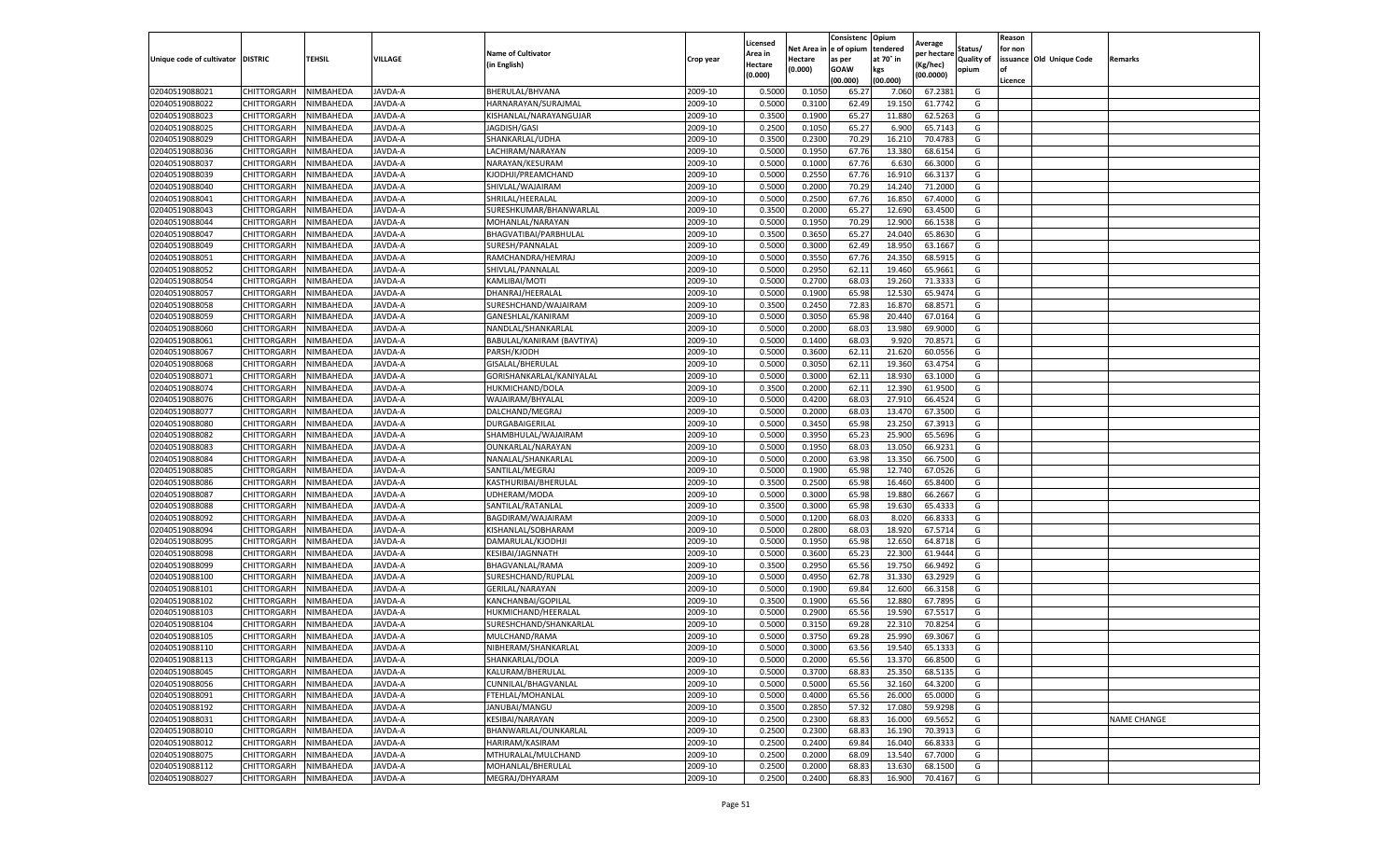|                                   |                    |           |                   |                              |           | Licensed |         | Consistenc             | Opium     | Average     |            | Reason  |                          |                    |
|-----------------------------------|--------------------|-----------|-------------------|------------------------------|-----------|----------|---------|------------------------|-----------|-------------|------------|---------|--------------------------|--------------------|
|                                   |                    |           |                   | <b>Name of Cultivator</b>    |           | Area in  |         | Net Area in e of opium | tendered  | oer hectare | Status/    | for non |                          |                    |
| Unique code of cultivator DISTRIC |                    | TEHSIL    | VILLAGE           | in English)                  | Crop year | Hectare  | Hectare | as per                 | at 70° in | (Kg/hec     | Quality of |         | issuance Old Unique Code | <b>Remarks</b>     |
|                                   |                    |           |                   |                              |           | (0.000)  | (0.000) | <b>GOAW</b>            | kgs       | (00.0000)   | opium      |         |                          |                    |
|                                   |                    |           |                   |                              |           |          |         | (00.000)               | (00.000)  |             |            | Licence |                          |                    |
| 02040519088032                    | <b>CHITTORGARH</b> | NIMBAHEDA | JAVDA-A           | GANGABAI/KASIRAM             | 2009-10   | 0.2500   | 0.2000  | 69.84                  | 13.89     | 69.4500     | G          |         |                          | <b>NAME CHANGE</b> |
| 02040519088197                    | CHITTORGARH        | NIMBAHEDA | JAVDA-A           | DOLATRAM/BHUVANISHANKAR      | 2009-10   | 0.2500   | 0.1750  | 68.83                  | 13.14     | 75.0857     | G          |         | 02040519080002           | <b>TRANSFER</b>    |
| 02040519088126                    | CHITTORGARH        | NIMBAHEDA | JAVDA-B           | KANKUBAI/DOLIBAI             | 2009-10   | 0.5000   | 0.2500  | 65.23                  | 16.800    | 67.2000     | G          |         |                          |                    |
| 02040519088114                    | CHITTORGARH        | NIMBAHEDA | JAVDA-B           | BHUWANIBAI/SHANKERLAL        | 2009-10   | 0.5000   | 0.2050  | 68.03                  | 13.730    | 66.9756     | G          |         |                          |                    |
| 02040519088115                    | CHITTORGARH        | NIMBAHEDA | JAVDA-B           | DEVILAL/MITHULAL             | 2009-10   | 0.5000   | 0.1950  | 70.29                  | 13.420    | 68.8205     | G          |         |                          |                    |
| 02040519088116                    | CHITTORGARH        | NIMBAHEDA | JAVDA-B           | MANGILAL/HARIRAM             | 2009-10   | 0.5000   | 0.3500  | 68.54                  | 24.11     | 68.885      | G          |         |                          |                    |
| 02040519088120                    | CHITTORGARH        | NIMBAHEDA | JAVDA-B           | BHAGVATIBAI/KESHURAM         | 2009-10   | 0.5000   | 0.2950  | 68.54                  | 19.290    | 65.3898     | G          |         |                          |                    |
| 02040519088122                    | CHITTORGARH        | NIMBAHEDA | JAVDA-B           | RANGLAL/KAJOD                | 2009-10   | 0.5000   | 0.3100  | 62.11                  | 19.28     | 62.1935     | G          |         |                          |                    |
| 02040519088123                    | CHITTORGARH        | NIMBAHEDA | JAVDA-B           | SHAKUBAI/HEERALAL            | 2009-10   | 0.5000   | 0.1900  | 62.11                  | 11.98     | 63.0526     | G          |         |                          |                    |
| 02040519088124                    | CHITTORGARH        | NIMBAHEDA | JAVDA-B           | RAMNARAYAN/CHAMPALAL         | 2009-10   | 0.3500   | 0.2100  | 65.23                  | 13.140    | 62.5714     | G          |         |                          |                    |
| 02040519088125                    | CHITTORGARH        | NIMBAHEDA | JAVDA-B           | UDAILAL/NATHU                | 2009-10   | 0.5000   | 0.1850  | 65.23                  | 11.360    | 61.4054     | G          |         |                          |                    |
| 02040519088128                    | CHITTORGARH        | NIMBAHEDA | JAVDA-B           | FULLCHAND/MAYARAM            | 2009-10   | 0.5000   | 0.2650  | 65.23                  | 17.55     | 66.2264     | G          |         |                          |                    |
| 02040519088129                    | CHITTORGARH        | NIMBAHEDA | JAVDA-B           | SHUKI BAI/SHOBHARAM          | 2009-10   | 0.5000   | 0.1900  | 65.23                  | 12.57     | 66.1579     | G          |         |                          |                    |
| 02040519088131                    | CHITTORGARH        | NIMBAHEDA | JAVDA-B           | SOHANLAL/SUGANLAL            | 2009-10   | 0.5000   | 0.1950  | 65.23                  | 11.98     | 61.4359     | G          |         |                          |                    |
| 02040519088132                    | CHITTORGARH        | NIMBAHEDA | JAVDA-B           | MITHULAL/MYARAM              | 2009-10   | 0.5000   | 0.2900  | 65.00                  | 18.89     | 65.1379     | G          |         |                          |                    |
| 02040519088133                    | CHITTORGARH        | NIMBAHEDA | JAVDA-B           | KANIRAM/NATHU                | 2009-10   | 0.5000   | 0.3400  | 68.54                  | 23.27     | 68.4412     | G          |         |                          |                    |
| 02040519088134                    | CHITTORGARH        | NIMBAHEDA | JAVDA-B           | NANDA/NARAYAN                | 2009-10   | 0.5000   | 0.2100  | 68.54                  | 13.54     | 64.4762     | G          |         |                          |                    |
| 02040519088135                    | CHITTORGARH        | NIMBAHEDA | JAVDA-B           | MANGILAL/NANDLAL             | 2009-10   | 0.5000   | 0.3000  | 61.39                  | 18.32     | 61.0667     | G          |         |                          |                    |
| 02040519088138                    | CHITTORGARH        | NIMBAHEDA | JAVDA-B           | MANA/KELA                    | 2009-10   | 0.5000   | 0.3250  | 62.11                  | 20.29     | 62.4308     | G          |         |                          |                    |
| 02040519088141                    | CHITTORGARH        | NIMBAHEDA | JAVDA-B           | MADHOLAL/NANDLAI             | 2009-10   | 0.5000   | 0.3950  | 61.39                  | 24.84     | 62.8861     | G          |         |                          |                    |
| 02040519088146                    | CHITTORGARH        | NIMBAHEDA | JAVDA-B           | DEUBAI/LAXMAN                | 2009-10   | 0.3500   | 0.2000  | 68.54                  | 13.540    | 67.7000     | G          |         |                          |                    |
| 02040519088154                    | CHITTORGARH        | NIMBAHEDA | JAVDA-B           | SHANKERLAL/GASI              | 2009-10   | 0.2500   | 0.1000  | 68.54                  | 6.91      | 69.1000     | G          |         |                          |                    |
| 02040519088157                    | CHITTORGARH        | NIMBAHEDA | JAVDA-B           | AMBALAL/KISHANLAL            | 2009-10   | 0.5000   | 0.5000  | 65.00                  | 33.080    | 66.1600     | G          |         |                          |                    |
| 02040519088158                    | CHITTORGARH        | NIMBAHEDA | JAVDA-B           | SHATYANARAYAN/PANNALAL       | 2009-10   | 0.5000   |         |                        |           |             | N          |         |                          |                    |
| 02040519088163                    | <b>CHITTORGARH</b> | NIMBAHEDA | JAVDA-B           | AMBALAL/MOHANLAL             | 2009-10   | 0.5000   | 0.4000  | 64.80                  | 25.53     | 63.8250     | G          |         |                          |                    |
| 02040519088164                    | CHITTORGARH        | NIMBAHEDA | JAVDA-B           | GANPATLAL/KALU               | 2009-10   | 0.5000   | 0.5050  | 68.54                  | 33.83     | 66.9901     | G          |         |                          |                    |
| 02040519088167                    | CHITTORGARH        | NIMBAHEDA | JAVDA-B           | AKLINGDAS/MANGUDAS           | 2009-10   | 0.3500   | 0.3500  | 68.54                  | 24.23     | 69.2286     | G          |         |                          |                    |
| 02040519088169                    | CHITTORGARH        | NIMBAHEDA | JAVDA-B           | UDALAL/KANHYALAL             | 2009-10   | 0.5000   | 0.2900  | 65.00                  | 19.14     | 66.0000     | G          |         |                          |                    |
| 02040519088171                    | CHITTORGARH        | NIMBAHEDA | JAVDA-B           | SAMBHULAL/MAHDEV             | 2009-10   | 0.5000   | 0.3000  | 65.00                  | 19.790    | 65.9667     | G          |         |                          |                    |
| 02040519088171                    | CHITTORGARH        | NIMBAHEDA | JAVDA-B           | RAMLAL/BALA                  | 2009-10   | 0.3500   | 0.2800  | 70.29                  | 18.88     | 67.4286     | G          |         |                          |                    |
| 02040519088172                    | CHITTORGARH        | NIMBAHEDA | JAVDA-B           | KANIRAM/ONKARLAL             | 2009-10   | 0.5000   | 0.3050  | 65.00                  | 20.06     | 65.7705     | G          |         |                          |                    |
| 02040519088173                    | CHITTORGARH        | NIMBAHEDA | JAVDA-B           | <b>BADRILAL/DOLAJI</b>       | 2009-10   | 0.5000   | 0.3900  | 61.39                  | 24.72     | 63.3846     | G          |         |                          |                    |
| 02040519088174                    | CHITTORGARH        | NIMBAHEDA | JAVDA-B           | GORVADHANLAL/RATANLAL        | 2009-10   | 0.5000   | 0.2000  | 68.2                   | 13.65     | 68.2500     | G          |         |                          |                    |
| 02040519088175                    | CHITTORGARH        | NIMBAHEDA | JAVDA-B           | BADRILAL/CHAGANLAL           | 2009-10   | 0.5000   | 0.1850  | 68.21                  | 13.12     | 70.9189     | G          |         |                          |                    |
| 02040519088176                    | CHITTORGARH        | NIMBAHEDA | JAVDA-B           | BALURAM/MANGILAL             | 2009-10   | 0.3500   | 0.3300  | 68.21                  | 23.08     | 69.9394     | G          |         |                          |                    |
| 02040519088177                    | CHITTORGARH        | NIMBAHEDA | JAVDA-B           | BANWARDAS/BADRIDAS           | 2009-10   | 0.5000   | 0.3850  | 65.23                  | 25.780    | 66.9610     | G          |         |                          |                    |
| 02040519088178                    | CHITTORGARH        | NIMBAHEDA | JAVDA-B           | BANWARLAL/MAHDEV             | 2009-10   | 0.5000   |         |                        |           |             | N          |         |                          |                    |
| 02040519088179                    | CHITTORGARH        | NIMBAHEDA | <b>AVDA-B</b>     | MATHURALAL/PYARA             | 2009-10   | 0.3500   | 0.3050  | 65.00                  | 20.07     | 65.803      |            | 02      |                          |                    |
| 02040519088180                    | CHITTORGARH        | NIMBAHEDA | JAVDA-B           | KISHANLAL/MOHANLAL           | 2009-10   | 0.5000   | 0.2800  | 68.2                   | 18.50     | 66.0714     | G          |         |                          |                    |
| 02040519088188                    | CHITTORGARH        | NIMBAHEDA | JAVDA-B           | BHAGWANLAL/PYARA             | 2009-10   | 0.5000   | 0.1550  | 68.21                  | 10.07     | 64.9677     | G          |         |                          |                    |
| 02040519088155                    | CHITTORGARH        | NIMBAHEDA | JAVDA-B           | BHANWARLAL/CHAMPALAL         | 2009-10   | 0.3500   | 0.3000  | 68.21                  | 20.76     | 69.2000     | G          |         |                          |                    |
| 02040519088168                    | CHITTORGARH        | NIMBAHEDA | JAVDA-B           | LAXMAN/MHADEV J              | 2009-10   | 0.5000   | 0.2100  | 65.00                  | 13.63     | 64.9048     | G          |         |                          |                    |
| 02040519088142                    | CHITTORGARH        | NIMBAHEDA | JAVDA-B           | MOHANLAL/GOKAL               | 2009-10   | 0.2500   | 0.1000  | 61.39                  | 6.12      | 61.2000     | G          |         |                          |                    |
| 02040519088145                    | CHITTORGARH        | NIMBAHEDA | JAVDA-B           | SHANKERLAL/BHAGIRATH         | 2009-10   | 0.2500   | 0.2450  | 65.00                  | 16.01     | 65.3469     | G          |         |                          |                    |
| 02040519088184                    | CHITTORGARH        | NIMBAHEDA | JAVDA-B           | MADANLAL/RUPLAL              | 2009-10   | 0.2500   | 0.0950  | 68.21                  | 6.640     | 69.8947     | G          |         |                          |                    |
| 02040519085008                    | CHITTORGARH        | NIMBAHEDA | JHADSADRI 3       | BHANWARAL/PANNALAL           | 2009-10   | 0.2500   | 0.1500  | 68.22                  | 10.41     | 69.4000     | G          |         |                          |                    |
| 02040519085017                    | CHITTORGARH        | NIMBAHEDA | JHADSADRI3        | NARAYAN/UDA                  | 2009-10   | 0.2500   | 0.1000  | 63.01                  | 6.61      | 66.1000     | G          |         |                          |                    |
| 02040519085041                    | CHITTORGARH        | NIMBAHEDA | <b>JHADSADRI3</b> | DAYRAM/MEGA                  | 2009-10   | 0.2500   | 0.1400  | 62.33                  | 8.650     | 61.7857     | G          |         |                          |                    |
| 02040519085042                    | CHITTORGARH        | NIMBAHEDA | JHADSADRI3        | DEUBAI/UDYRAM                | 2009-10   | 0.2500   | 0.2400  | 60.16                  | 14.430    | 60.1250     | G          |         |                          | <b>NAME CHANGE</b> |
| 02040519085043                    | CHITTORGARH        | NIMBAHEDA | JHADSADRI 3       | HAJARI/MHGNA                 | 2009-10   | 0.2500   |         |                        |           |             | F          |         |                          |                    |
| 02040519085045                    | CHITTORGARH        | NIMBAHEDA | JHADSADRI 3       | UDAYLAL/JAGTTNAATH           | 2009-10   | 0.5000   | 0.4000  | 63.01                  | 26.220    | 65.5500     | G          |         | 02040519104071           | <b>TRANSFER</b>    |
| 02040519085006                    | CHITTORGARH        | NIMBAHEDA | JHADSADRI 3       | SHAMBULAL/SHANKARLAL         | 2009-10   | 0.2500   | 0.2450  | 65.40                  | 16.120    | 65.7959     | G          |         | 02040519104060           | TRANSFER           |
| 02040519089008                    | CHITTORGARH        | NIMBAHEDA | KACHARIYAKHEDI    | JAGANNATH/KALU               | 2009-10   | 0.5000   | 0.4450  | 61.88                  | 28.030    | 62.9888     | G          |         |                          |                    |
| 02040519089002                    | <b>CHITTORGARH</b> | NIMBAHEDA | KACHARIYAKHEDI    | CHAAGANLAL/PYARCHAND         | 2009-10   | 0.3500   | 0.3450  | 61.88                  | 21.760    | 63.0725     | G          |         |                          |                    |
| 02040519089003                    | CHITTORGARH        | NIMBAHEDA | KACHARIYAKHEDI    | RANGLAL/KANIRAM              | 2009-10   | 0.5000   | 0.4000  | 61.88                  | 26.950    | 67.3750     | G          |         |                          |                    |
| 02040519089007                    | CHITTORGARH        | NIMBAHEDA | KACHARIYAKHEDI    | BAGWATIBAI/SANTILAL/DHAPUBAI | 2009-10   | 0.5000   | 0.3000  | 63.01                  | 19.230    | 64.1000     | G          |         |                          |                    |
| 02040519089011                    | CHITTORGARH        | NIMBAHEDA | KACHARIYAKHEDI    | UDAIRAM/BHOTHLAL             | 2009-10   | 0.3500   | 0.1050  | 68.67                  | 7.380     | 70.2857     | G          |         |                          |                    |
| 02040519089015                    | CHITTORGARH        | NIMBAHEDA | KACHARIYAKHEDI    | JAGDISH/MANGILAL             | 2009-10   | 0.5000   | 0.3150  | 65.40                  | 21.07     | 66.8889     | G          |         |                          |                    |
|                                   |                    |           |                   | KANIRAM/SEETARAM             |           |          |         |                        |           |             |            |         |                          |                    |
| 02040519089018                    | <b>CHITTORGARH</b> | NIMBAHEDA | KACHARIYAKHEDI    |                              | 2009-10   | 0.3500   | 0.3300  | 65.40                  | 22.810    | 69.1212     | G          |         |                          |                    |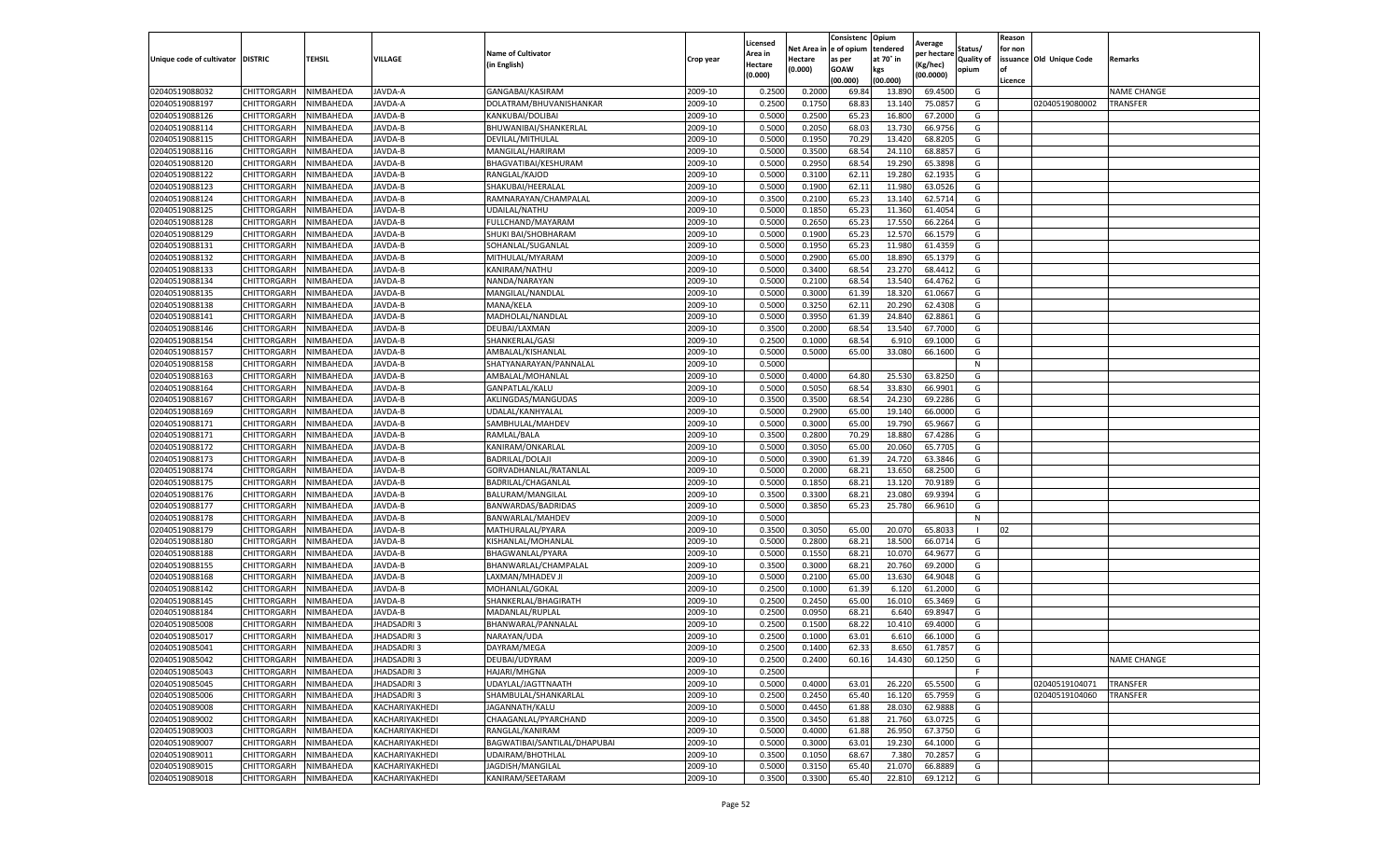|                                   |                                          |                        |                                |                                             |                    | Licensed         |                  | Consistenc     | Opium            | Average            |                   | Reason  |                         |                    |
|-----------------------------------|------------------------------------------|------------------------|--------------------------------|---------------------------------------------|--------------------|------------------|------------------|----------------|------------------|--------------------|-------------------|---------|-------------------------|--------------------|
|                                   |                                          |                        |                                | <b>Name of Cultivator</b>                   |                    | Area in          | Net Area ir      | e of opium     | tendered         | per hectar         | Status/           | or non  |                         |                    |
| Unique code of cultivator DISTRIC |                                          | <b>TEHSIL</b>          | VILLAGE                        | (in English)                                | Crop year          | Hectare          | Hectare          | as per         | at 70° in        | Kg/hec)            | <b>Quality of</b> |         | ssuance Old Unique Code | Remarks            |
|                                   |                                          |                        |                                |                                             |                    | (0.000)          | (0.000)          | <b>GOAW</b>    | kgs              | (00.0000)          | opium             |         |                         |                    |
|                                   |                                          |                        |                                |                                             |                    |                  |                  | (00.000)       | (00.000)         |                    |                   | Licence |                         |                    |
| 02040519089001                    | CHITTORGARH                              | NIMBAHEDA              | KACHARIYAKHEDI                 | JUNDALAL/KASTURIBAI/NAVLA                   | 2009-10            | 0.5000           | 0.2000           | 65.40          | 12.680           | 63.4000            | G                 |         |                         |                    |
| 02040519089009                    | <b>CHITTORGARH</b>                       | NIMBAHEDA              | KACHARIYAKHEDI                 | MATHRIBAI/UDAIRAM                           | 2009-10            | 0.2500           |                  |                |                  |                    | - F               |         |                         |                    |
| 02040519089014                    | <b>CHITTORGARH</b>                       | NIMBAHEDA              | KACHARIYAKHEDI                 | BADRILAL/DOLA                               | 2009-10            | 0.2500           | 0.2450           | 63.0           | 16.07            | 65.5918            | G                 |         |                         |                    |
| 02040519089006                    | CHITTORGARH                              | NIMBAHEDA              | KACHARIYAKHEDI                 | CHANDIBAI/NANALAL                           | 2009-10            | 0.2500           | 0.2600           | 65.40          | 17.720           | 68.1538            | G                 |         |                         | <b>NAME CHANGE</b> |
| 02040519091004                    | CHITTORGARH                              | NIMBAHEDA              | KHARAMANKCHOK                  | GISALAL/NANURAM<br>BHERU/HEERA              | 2009-10            | 0.3500           | 0.3150           | 73.34          | 23.030           | 73.111:            | G<br>G            |         |                         |                    |
| 02040519091008                    | CHITTORGARH                              | NIMBAHEDA              | KHARAMANKCHOK                  |                                             | 2009-10            | 0.5000<br>0.5000 | 0.3900           | 60.14          | 27.640           | 70.8718<br>69.8144 | G                 |         |                         |                    |
| 02040519091009<br>02040519091010  | <b>CHITTORGARH</b>                       | NIMBAHEDA              | KHARAMANKCHOK                  | DALLA/HARLAL                                | 2009-10<br>2009-10 | 0.5000           | 0.4850<br>0.4950 | 73.34<br>62.06 | 33.860<br>30.640 | 61.899             |                   |         |                         | <b>NAME CHANGE</b> |
|                                   | <b>CHITTORGARH</b>                       | NIMBAHEDA              | KHARAMANKCHOK                  | MOHANLAL//RAGHU                             | 2009-10            | 0.3500           | 0.3400           |                |                  |                    | G<br>G            |         |                         |                    |
| 02040519091014<br>02040519091019  | <b>CHITTORGARH</b><br><b>CHITTORGARH</b> | NIMBAHEDA<br>NIMBAHEDA | KHARAMANKCHOK<br>KHARAMANKCHOK | RAMLAL/JIVA<br>PAYARCHAND/KALU              | 2009-10            | 0.5000           | 0.3300           | 71.57<br>68.12 | 23.590<br>22.91  | 69.3824<br>69.4242 | G                 |         |                         |                    |
| 02040519091024                    | CHITTORGARH                              | NIMBAHEDA              | KHARAMANKCHOK                  | DEVILAL/NANURAM                             | 2009-10            | 0.5000           | 0.3500           | 69.97          | 22.98            | 65.657             | G                 |         |                         |                    |
| 02040519091002                    | CHITTORGARH                              | NIMBAHEDA              | KHARAMANKCHOK                  | DALU/NARAYAN                                | 2009-10            | 0.3500           | 0.2000           | 68.1           | 13.61            | 68.0500            | G                 |         |                         |                    |
| 02040519091003                    | CHITTORGARH                              | NIMBAHEDA              | KHARAMANKCHOK                  | CHANDIBAI/SHAMBU                            | 2009-10            | 0.5000           | 0.4850           | 71.57          | 34.28            | 70.6804            | G                 |         |                         |                    |
|                                   |                                          |                        |                                |                                             | 2009-10            | 0.5000           | 0.4600           | 68.3           | 30.400           |                    |                   |         |                         |                    |
| 02040519091018                    | CHITTORGARH                              | NIMBAHEDA              | KHARAMANKCHOK                  | DALCHAND/KALU                               |                    |                  |                  |                |                  | 66.087             | G                 |         |                         |                    |
| 02040519091022                    | <b>CHITTORGARH</b>                       | NIMBAHEDA              | KHARAMANKCHOK                  | BHERULAL/MOTI                               | 2009-10<br>2009-10 | 0.5000<br>0.2500 | 0.1950           | 62.96          | 12.400           | 63.5897            | G                 |         |                         |                    |
| 02040519091006<br>02040519091027  | CHITTORGARH                              | NIMBAHEDA              | KHARAMANKCHOK                  | MANGILAL/GANGABAI                           |                    | 0.2500           | 0.2300<br>0.2450 | 64.97<br>71.57 | 14.720<br>17.48  | 64.0000            | G                 |         |                         |                    |
|                                   | CHITTORGARH                              | NIMBAHEDA              | KHARAMANKCHOK                  | BHAGWANLAL/HARLAL                           | 2009-10            |                  |                  |                |                  | 71.3469            | G<br>G            |         |                         |                    |
| 02040519092003                    | CHITTORGARH<br><b>CHITTORGARH</b>        | NIMBAHEDA              | KHEDAJADIP                     | RADESYAM/GASI                               | 2009-10            | 0.5000           | 0.3000           | 65.21          | 20.680           | 68.9333            |                   |         |                         |                    |
| 02040519092001                    |                                          | NIMBAHEDA              | KHEDAJADIP                     | MOTILALA/RATANLAL<br>RAMLAL/PYARA           | 2009-10            | 0.5000           | 0.4600           | 65.2           | 30.640           | 66.608             | G                 |         |                         |                    |
| 02040519092002<br>02040519092004  | CHITTORGARH                              | NIMBAHEDA              | KHEDAJADIP                     |                                             | 2009-10            | 0.5000           | 0.5000           | 62.28          | 31.29            | 62.580             | G                 |         |                         |                    |
|                                   | <b>CHITTORGARH</b>                       | NIMBAHEDA              | KHEDAJADIP                     | PARBHULAL/JAGANNATH                         | 2009-10            | 0.5000           | 0.4950           | 62.28          | 31.160           | 62.9495            | G                 |         |                         |                    |
| 02040519092006<br>02040519092007  | CHITTORGARH                              | NIMBAHEDA              | KHEDAJADIP                     | RAMCHANDRA/UDA                              | 2009-10            | 0.3500           | 0.3050           | 68.3           | 20.96            | 68.721             | G                 |         |                         |                    |
| 02040519092012                    | <b>CHITTORGARH</b><br>CHITTORGARH        | NIMBAHEDA              | KHEDAJADIP                     | SURESHCHANDRA/MANGILAL                      | 2009-10            | 0.3500           | 0.3500           | 65.21          | 24.11            | 68.885<br>62.885   | G                 |         |                         |                    |
| 02040519092014                    |                                          | NIMBAHEDA              | KHEDAJADIP                     | HIRALAL/JAGANNATH                           | 2009-10            | 0.3500           | 0.3500           | 62.28          | 22.01            |                    | G                 |         |                         |                    |
|                                   | <b>CHITTORGARH</b>                       | NIMBAHEDA              | KHEDAJADIF                     | NATHU/DEVILAL                               | 2009-10            | 0.3500           | 0.3500           | 65.21          | 23.220           | 66.342             | G                 |         |                         |                    |
| 02040519092017                    | <b>CHITTORGARH</b>                       | NIMBAHEDA              | KHEDAJADIP                     | MANGILAL/ONKAR                              | 2009-10            | 0.5000           | 0.2950           | 65.21          | 20.18            | 68.4068            | G                 |         |                         |                    |
| 02040519092011                    | CHITTORGARH                              | NIMBAHEDA              | KHEDAJADIP                     | BADRILAL/RAMAJI                             | 2009-10<br>2009-10 | 0.2500           | 0.2500<br>0.1550 | 68.3           | 17.91            | 71.6400            | G                 |         |                         |                    |
| 02040519092005<br>02040519092009  | CHITTORGARH                              | NIMBAHEDA<br>NIMBAHEDA | KHEDAJADIP<br>KHEDAJADIP       | RAMCHANDRA/NANDA<br>BHANWARLAL/NANDAJI      | 2009-10            | 0.2500<br>0.2500 | 0.2400           | 68.31<br>68.31 | 10.71<br>16.720  | 69.0968<br>69.6667 | G<br>G            |         |                         | <b>NAME CHANGE</b> |
| 02040519092010                    | <b>CHITTORGARH</b>                       | NIMBAHEDA              | KHEDAJADIP                     | GISIBAI/JAGANNATH                           | 2009-10            | 0.2500           | 0.2500           | 62.28          | 15.71            | 62.8400            |                   |         |                         |                    |
| 02040519092018                    | CHITTORGARH<br>CHITTORGARH               | NIMBAHEDA              | KHEDAJADIP                     | ALLANUR/JIVANKHAN                           | 2009-10            | 0.2500           | 0.2500           | 59.25          | 15.64            | 62.5600            | G<br>G            |         | 02040519093002          | TRANSFER           |
| 02040519092019                    | CHITTORGARH                              | NIMBAHEDA              | KHEDAJADIP                     | KHEVAJAHUSEN/ALLANUR                        | 2009-10            | 0.2500           | 0.2450           | 62.28          | 15.820           | 64.5714            | G                 |         | 02040519093009          | TRANSFER           |
| 02040519092020                    | <b>CHITTORGARH</b>                       | NIMBAHEDA              | KHEDAJADIP                     | PRTHVIRAJ/JORAVAR                           | 2009-10            | 0.2500           |                  |                |                  |                    | -F                |         | 02040519110037          | TRANSFER           |
| 02040519092021                    | <b>CHITTORGARH</b>                       | NIMBAHEDA              | KHEDAJADIP                     | HAJARI/GANGARAM                             | 2009-10            | 0.2500           |                  |                |                  |                    | - F               |         | 02040519110039          | TRANSFER           |
| 02040519093012                    | CHITTORGARH                              | NIMBAHEDA              | KHERABAD                       | <b>GULSER KHA/ALLA KAH</b>                  | 2009-10            | 0.2500           | 0.2500           | 65.58          | 16.750           | 67.0000            | G                 |         |                         |                    |
| 02040519093006                    | CHITTORGARH                              | NIMBAHEDA              | KHERABAD                       | NARAYAN/KHEMA                               | 2009-10            | 0.2500           | 0.2600           | 59.23          | 15.590           | 59.961             | G                 |         |                         |                    |
| 02040519093007                    | CHITTORGARH                              | NIMBAHEDA              | KHERABAD                       | RAMLAL/DVEA                                 | 2009-10            | 0.2500           | 0.2400           | 62.24          | 16.400           | 68.3333            | G                 |         |                         |                    |
| 02040519093013                    | CHITTORGARH                              | NIMBAHEDA              | KHERABAD                       | JTAMCHAND/NARAYAN                           | 2009-10            | 0.2500           | 0.2000           | 59.23          | 12.19            | 60.9500            | G                 |         |                         |                    |
| 02040519093014                    | CHITTORGARH                              | NIMBAHEDA              | KHERABAD                       | BHAGVATILAL/GAMER                           | 2009-10            | 0.2500           | 0.2500           | 50.09          | 8.46             | 33.8400            | G                 | 04      |                         |                    |
| 02040519093015                    | <b>CHITTORGARH</b>                       | NIMBAHEDA              | KHERABAD                       | CHAMPALAL/ROOPA                             | 2009-10            | 0.2500           | 0.2550           | 56.19          | 14.020           | 54.9804            | G                 | 04      | 02040519075024          | TRANSFER           |
| 02040519093003                    | CHITTORGARH                              | NIMBAHEDA              | KHERABAD                       | MANGILAL/NARAYAN                            | 2009-10            | 0.3500           | 0.3000           | 62.24          | 19.21            | 64.033             | G                 |         | 02040519116073          | TRANSFER           |
| 02040519093017                    | CHITTORGARH                              | NIMBAHEDA              | KHERABAD                       | NATHIBAI/NARAYAN                            | 2009-10            | 0.2500           |                  |                |                  |                    | F                 |         | 02040519110033          | TRANSFER           |
| 02040519094062                    | CHITTORGARH                              | NIMBAHEDA              | KISHANPURA                     | RAMESVARLAL/CUNNILAL                        | 2009-10            | 0.3500           | 0.3000           | 56.64          | 17.500           | 58.333             | G                 |         |                         |                    |
| 02040519094005                    | CHITTORGARH                              | NIMBAHEDA              | KISHANPURA                     | SITABAI/HEERALAL                            | 2009-10            | 0.3500           | 0.3500           | 63.13          | 22.24            | 63.542             | G                 |         |                         |                    |
| 02040519094012                    | <b>CHITTORGARH</b>                       | NIMBAHEDA              | KISHANPURA                     | <b>BHOLIRAM/RAMLAL</b>                      | 2009-10            | 0.5000           | 0.2950           | 64.38          | 18.790           | 63.6949            | G                 |         |                         |                    |
| 02040519094015                    | CHITTORGARH                              | NIMBAHEDA              | KISHANPURA                     | RAMRATAN/RAMLAL                             | 2009-10            | 0.5000           | 0.4800           | 64.38          | 31.41            | 65.437             | G                 |         |                         |                    |
| 02040519094024                    | CHITTORGARH                              | NIMBAHEDA              | KISHANPURA                     | TULSIBAI/JITMAI                             | 2009-10            | 0.5000           | 0.4000           | 64.38          | 4.960            | 12.4000            | G                 | 04      |                         |                    |
| 02040519094048                    | CHITTORGARH                              | NIMBAHEDA              | KISHANPURA                     |                                             | 2009-10            | 0.5000           | 0.5050           | 68.13          | 32.240           | 63.8416            | G                 |         |                         |                    |
|                                   |                                          |                        |                                | KAILASHIBAI/RAMRATAN                        |                    |                  |                  |                |                  |                    |                   |         |                         |                    |
| 02040519094051<br>02040519094052  | CHITTORGARH NIMBAHEDA<br>CHITTORGARH     | NIMBAHEDA              | KISHANPURA<br>KISHANPURA       | GOVINDRAM/SHANKARLAL<br>BHERULAL/SHANKARLAL | 2009-10<br>2009-10 | 0.5000<br>0.5000 | 0.4950<br>0.4900 | 72.83<br>64.38 | 35.380<br>6.510  | 71.4747<br>13.2857 | G<br>G            | 04      |                         |                    |
| 02040519094056                    | CHITTORGARH                              | NIMBAHEDA              | KISHANPURA                     | BHERULAL/NATHULAL                           | 2009-10            | 0.3500           | 0.3000           | 59.35          | 17.940           | 59.8000            | G                 |         |                         |                    |
| 02040519094061                    | CHITTORGARH                              | NIMBAHEDA              | KISHANPURA                     | RAMBAX/SHRIRAM                              | 2009-10            | 0.3500           | 0.2400           | 64.38          | 15.440           | 64.3333            | G                 |         |                         |                    |
| 02040519094063                    |                                          |                        |                                |                                             | 2009-10            |                  | 0.3500           |                | 22.300           |                    | G                 |         |                         |                    |
| 02040519094067                    | CHITTORGARH<br>CHITTORGARH               | NIMBAHEDA<br>NIMBAHEDA | KISHANPURA<br>KISHANPURA       | BHAGWANIDEVI/DALCHAND<br>DADAMCHAND/JITMAL  | 2009-10            | 0.3500<br>0.5000 | 0.2000           | 64.38<br>61.39 | 12.320           | 63.7143<br>61.6000 | G                 |         |                         |                    |
| 02040519094068                    | CHITTORGARH                              | NIMBAHEDA              | KISHANPURA                     | SANTILAL/HEERALAL(CHOTA)                    | 2009-10            | 0.2500           | 0.2450           | 64.38          | 15.640           | 63.8367            | G                 |         |                         |                    |
|                                   |                                          |                        |                                |                                             |                    |                  |                  |                |                  |                    |                   |         |                         |                    |
| 02040519094069<br>02040519094070  | <b>CHITTORGARH</b><br>CHITTORGARH        | NIMBAHEDA<br>NIMBAHEDA | KISHANPURA<br>KISHANPURA       | SHRIRAM/NATHU<br>KELASHCHAND/HEERALAL       | 2009-10<br>2009-10 | 0.5000<br>0.5000 | 0.3050<br>0.2950 | 61.39<br>59.35 | 18.780<br>17.470 | 61.5738<br>59.2203 | G<br>G            |         |                         |                    |
|                                   |                                          |                        |                                | SHANKARLAL/MANGILAL                         |                    |                  |                  |                |                  |                    |                   |         |                         |                    |
| 02040519094073                    | CHITTORGARH                              | NIMBAHEDA              | KISHANPURA                     |                                             | 2009-10            | 0.3500           | 0.3500           | 56.64          | 20.070           | 57.3429            | G                 |         |                         |                    |
| 02040519094077                    | CHITTORGARH                              | NIMBAHEDA              | KISHANPURA                     | RAMNARAYAN/BHOLIRAM                         | 2009-10            | 0.5000           | 0.2850           | 68.21          | 19.610           | 68.8070            | G                 |         |                         |                    |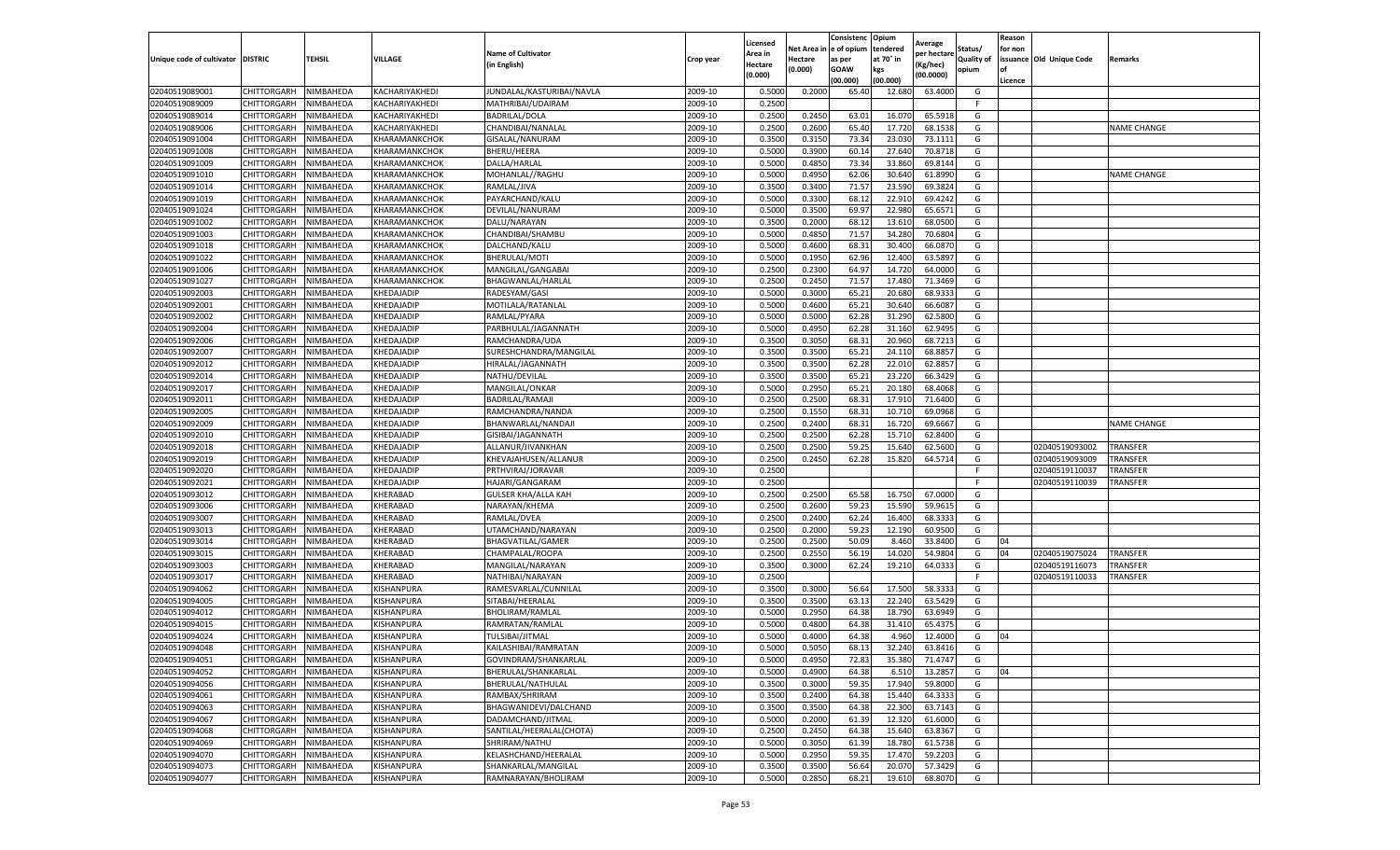|                                   |             |           |             |                            |                    | Licensed |                  | Consistenc  | Opium     | Average     |                   | Reason  |                          |                      |
|-----------------------------------|-------------|-----------|-------------|----------------------------|--------------------|----------|------------------|-------------|-----------|-------------|-------------------|---------|--------------------------|----------------------|
|                                   |             |           |             | <b>Name of Cultivator</b>  |                    | Area in  | Net Area i       | e of opium  | tendered  | per hectare | Status/           | for non |                          |                      |
| Unique code of cultivator DISTRIC |             | TEHSIL    | VILLAGE     | (in English)               | Crop year          | Hectare  | Hectare          | as per      | at 70° in | (Kg/hec)    | <b>Quality of</b> |         | issuance Old Unique Code | Remarks              |
|                                   |             |           |             |                            |                    | (0.000)  | (0.000)          | <b>GOAW</b> | kgs       | (00.0000)   | opium             |         |                          |                      |
|                                   |             |           |             |                            |                    |          |                  | (00.000)    | (00.000)  |             |                   | Licence |                          |                      |
| 02040519094092                    | CHITTORGARH | NIMBAHEDA | KISHANPURA  | PARBULAL/MANGILAL          | 2009-10            | 0.5000   | 0.2950           | 61.39       | 18.460    | 62.5763     | G                 |         |                          |                      |
| 02040519094099                    | CHITTORGARH | NIMBAHEDA | KISHANPURA  | KANCHANBAI/NANU KHAN       | 2009-10            | 0.350    | 0.2500           | 61.39       | 15.47     | 61.8800     | G                 |         |                          |                      |
| 02040519094019                    | CHITTORGARH | NIMBAHEDA | KISHANPURA  | SHUHAGIBAI/RAMA            | 2009-10            | 0.2500   | 0.2550           | 59.35       | 15.310    | 60.0392     | G                 |         |                          |                      |
| 02040519094011                    | CHITTORGARH | NIMBAHEDA | KISHANPURA  | NAGJIRAM/SHRIRAM           | 2009-10            | 0.3500   | 0.3100           | 59.35       | 18.000    | 58.0645     | G                 |         |                          |                      |
| 02040519094093                    | CHITTORGARH | NIMBAHEDA | KISHANPURA  | <b>GORILAL/NATHUJI JAT</b> | 2009-10            | 0.3500   | 0.3150           | 56.64       | 17.630    | 55.9683     | G                 | 04      |                          |                      |
| 02040519094108                    | CHITTORGARH | NIMBAHEDA | KISHANPURA  | BADAMBAI/CHTRBHUJ          | 2009-10            | 0.3500   | 0.3600           | 56.05       | 20.81     | 57.8056     | G                 |         |                          |                      |
| 02040519094085                    | CHITTORGARH | NIMBAHEDA | KISHANPURA  | SANTILAL/HEERALAL(BHDA)    | 2009-10            | 0.3500   | 0.3500           | 56.05       | 19.820    | 56.6286     | G                 |         |                          |                      |
| 02040519094044                    | CHITTORGARH | NIMBAHEDA | KISHANPURA  | RAMESVARLAL/BALUDAS        | 2009-10            | 0.3500   | 0.3350           | 65.53       | 22.470    | 67.0746     | G                 |         |                          |                      |
| 02040519094094                    | CHITTORGARH | NIMBAHEDA | KISHANPURA  | HIRALAL/NATHU JI           | 2009-10            | 0.500    | 0.3100           | 56.05       | 17.340    | 55.9355     | G                 | 04      |                          |                      |
| 02040519094105                    | CHITTORGARH | NIMBAHEDA | KISHANPURA  | KAILASHIBAIS/SHANKARLAL    | 2009-10            | 0.5000   | 0.3950           | 63.04       | 23.990    | 60.7342     | G                 |         |                          |                      |
| 02040519094111                    | CHITTORGARH | NIMBAHEDA | KISHANPURA  | CHUNA/KAZOD                | 2009-10            | 0.3500   | 0.3500           | 63.04       | 3.860     | 11.0286     | G                 | 04      |                          |                      |
| 02040519094112                    | CHITTORGARH | NIMBAHEDA | KISHANPURA  | MOHANIBAI/SHANKARLAL       | 2009-10            | 0.3500   | 0.2600           | 65.53       | 17.120    | 65.8462     | G                 |         |                          |                      |
| 02040519094113                    | CHITTORGARH | NIMBAHEDA | KISHANPURA  | LALURAM/ONKAR              | 2009-10            | 0.3500   | 0.3550           | 62.33       | 21.970    | 61.887      | G                 |         |                          |                      |
| 02040519094114                    | CHITTORGARH | NIMBAHEDA | KISHANPURA  | JAMNALAL/NATHU             | 2009-10            | 0.3500   | 0.3600           | 56.05       | 20.800    | 57.7778     | G                 |         |                          |                      |
| 02040519094053                    | CHITTORGARH | NIMBAHEDA | KISHANPURA  | SHUKIBAI/GOVINDRAM         | 2009-10            | 0.3500   | 0.2900           | 62.33       | 18.150    | 62.5862     | G                 |         |                          |                      |
| 02040519094116                    | CHITTORGARH | NIMBAHEDA | KISHANPURA  | RAMSINGH/WASRAJ            | 2009-10            | 0.3500   | 0.2900           | 65.53       | 19.040    | 65.6552     | G                 |         |                          |                      |
| 02040519094004                    | CHITTORGARH | NIMBAHEDA | KISHANPURA  | NARAYANIBAI/GAMNDIRAM      | 2009-10            | 0.2500   | 0.1500           | 68.90       | 10.99     | 73.2667     | G                 |         |                          |                      |
| 02040519094038                    | CHITTORGARH | NIMBAHEDA | KISHANPURA  | BALUDAS/NARAYANDAS         | 2009-10            | 0.2500   | 0.2500           | 58.84       | 14.900    | 59.6000     | G                 |         |                          |                      |
| 02040519094033                    | CHITTORGARH | NIMBAHEDA | KISHANPURA  | DEVRAM/MADHUDAS            | 2009-10            | 0.2500   | 0.2500           | 62.33       | 15.74     | 62.9600     | G                 |         |                          |                      |
| 02040519094046                    | CHITTORGARH | NIMBAHEDA | KISHANPURA  | GOVINDRAM/BHANWARLAL       | 2009-10            | 0.2500   | 0.2550           | 62.33       | 16.35     | 64.1176     | G                 |         |                          |                      |
| 02040519094098                    | CHITTORGARH | NIMBAHEDA | KISHANPURA  | JAGGTNATH/NANALAL JAT      | 2009-10            | 0.2500   | 0.2550           | 58.84       | 14.850    | 58.2353     | G                 |         |                          |                      |
| 02040519094100                    | CHITTORGARH | NIMBAHEDA | KISHANPURA  | RAMDAS/NARAYANDAS          | 2009-10            | 0.2500   | 0.2300           | 56.05       | 13.07     | 56.8261     | G                 |         |                          |                      |
| 02040519094117                    | CHITTORGARH | NIMBAHEDA | KISHANPURA  | BHANA/MANA                 | 2009-10            | 0.2500   | 0.2600           | 53.28       | 14.730    | 56.6538     | G                 | 05      | 02040519120016           | <b>TRANSFER</b>      |
| 02040519094118                    | CHITTORGARH | NIMBAHEDA | KISHANPURA  | DALIBAI/MOTI               | 2009-10            | 0.2500   | 0.2550           | 58.84       | 15.190    | 59.5686     | G                 |         | 02040519120022           | TRANSFER             |
| 02040519094109                    | CHITTORGARH | NIMBAHEDA | KISHANPURA  | DHAMKIBAI/DAYARAM          | 2009-10            | 0.2500   | 0.2600           | 53.28       | 15.200    | 58.461      | G                 | 05      | 02040519120014           | TRANSFER             |
| 02040519094115                    | CHITTORGARH | NIMBAHEDA | KISHANPURA  | KALU/BHERA                 | 2009-10            | 0.2500   | 0.2550           | 65.14       | 16.690    | 65.4510     | G                 |         | 02040519120002           | TRANSFER             |
|                                   |             |           |             |                            |                    |          |                  |             |           |             |                   |         |                          |                      |
| 02040519094075                    | CHITTORGARH | NIMBAHEDA | KISHANPURA  | CHANDIBAI/LALCHAND         | 2009-10<br>2009-10 | 0.2500   | 0.2500<br>0.4850 | 62.3        | 15.700    | 62.8000     | G                 |         |                          |                      |
| 02040519096011                    | CHITTORGARH | NIMBAHEDA | KOTDIKALA   | BARDICHAND/NATHU           |                    | 0.5000   |                  | 72.57       | 36.060    | 74.3505     | G                 |         |                          |                      |
| 02040519096002                    | CHITTORGARH | NIMBAHEDA | KOTDIKALA   | BANSILAL/RAMLAL            | 2009-10            | 0.5000   | 0.3100           | 62.28       | 19.260    | 62.1290     | G                 |         |                          |                      |
| 02040519096006                    | CHITTORGARH | NIMBAHEDA | KOTDIKALA   | SAGARBAI/GOTAM             | 2009-10            | 0.5000   | 0.4650           | 59.25       | 27.690    | 59.5484     | G                 |         |                          |                      |
| 02040519096007                    | CHITTORGARH | NIMBAHEDA | KOTDIKALA   | MOHANIBAI/BHURALAL         | 2009-10            | 0.5000   | 0.2450           | 65.2        | 15.880    | 64.8163     | G                 |         |                          |                      |
| 02040519096012                    | CHITTORGARH | NIMBAHEDA | KOTDIKALA   | KANIRAM/HARLAL             | 2009-10            | 0.5000   | 0.4600           | 65.21       | 30.34     | 65.9565     | G                 |         |                          |                      |
| 02040519096017                    | CHITTORGARH | NIMBAHEDA | KOTDIKALA   | MANGILAL/NARAYAN           | 2009-10            | 0.500    | 0.2300           | 65.2        | 15.470    | 67.2609     | G                 |         |                          |                      |
| 02040519096018                    | CHITTORGARH | NIMBAHEDA | KOTDIKALA   | RAGUNATH/SHVA              | 2009-10            | 0.500    | 0.1950           | 62.28       | 11.780    | 60.410      | G                 |         |                          |                      |
| 02040519096022                    | CHITTORGARH | NIMBAHEDA | KOTDIKALA   | BHANWARLAL/KANIRAM         | 2009-10            | 0.5000   | 0.3100           | 65.31       | 20.120    | 64.9032     | G                 |         |                          |                      |
| 02040519096029                    | CHITTORGARH | NIMBAHEDA | KOTDIKALA   | CHAMPABAI/SHANKAR          | 2009-10            | 0.5000   | 0.2400           | 62.28       | 15.51     | 64.6250     | G                 |         |                          |                      |
| 02040519096031                    | CHITTORGARH | NIMBAHEDA | KOTDIKALA   | GIRJABAI/PARBHULAL         | 2009-10            | 0.2500   | 0.2550           | 62.28       | 16.240    | 63.6863     | G                 |         |                          |                      |
| 02040519096036                    | CHITTORGARH | NIMBAHEDA | KOTDIKALA   | KANIRAM/UDA                | 2009-10            | 0.3500   | 0.3450           | 64.97       | 22.260    | 64.5217     | G                 |         |                          |                      |
| 02040519096038                    | CHITTORGARH | NIMBAHEDA | KOTDIKALA   | BHERULAL/LAXMAN            | 2009-10            | 0.5000   | 0.4400           | 62.50       | 28.22     | 64.1364     | G                 |         |                          |                      |
| 02040519096034                    | CHITTORGARH | NIMBAHEDA | KOTDIKALA   | MANGIBAI/BAGDURAM          | 2009-10            | 0.3500   | 0.3350           | 64.97       | 22.480    | 67.1045     | G                 |         |                          |                      |
| 02040519096035                    | CHITTORGARH | NIMBAHEDA | KOTDIKALA   | NAGJIRAM/SHANKAR           | 2009-10            | 0.3500   |                  |             |           |             | F                 |         |                          |                      |
| 02040519096008                    | CHITTORGARH | NIMBAHEDA | KOTDIKALA   | JASRAJ/SHANKAR             | 2009-10            | 0.2500   | 0.2500           | 59.25       | 14.850    | 59.4000     | G                 |         |                          |                      |
| 02040519096009                    | CHITTORGARH | NIMBAHEDA | KOTDIKALA   | SHYANIBAI/TULSIRAM         | 2009-10            | 0.2500   | 0.2450           | 59.25       | 14.780    | 60.3265     | G                 |         |                          |                      |
| 02040519096001                    | CHITTORGARH | NIMBAHEDA | KOTDIKALA   | NANA/GASI                  | 2009-10            | 0.2500   | 0.2500           | 62.50       | 15.790    | 63.1600     | G                 |         |                          |                      |
| 02040519096023                    | CHITTORGARH | NIMBAHEDA | KOTDIKALA   | SOHANBAI/RAMA              | 2009-10            | 0.2500   | 0.1450           | 65.21       | 9.27      | 63.9310     | G                 |         |                          |                      |
| 02040519096030                    | CHITTORGARH | NIMBAHEDA | KOTDIKALA   | TULSIRAM/SEETARAM          | 2009-10            | 0.250    | 0.2600           | 62.50       | 8.900     | 34.2308     | G                 | 04      |                          |                      |
| 02040519096039                    | CHITTORGARH | NIMBAHEDA | KOTDIKALA   | NANIBAI/BHANWARLAL         | 2009-10            | 0.2500   | 0.2550           | 62.50       | 16.140    | 63.2941     | G                 |         | 02040519121001           | NAME CHANGE/TRANSFER |
| 02040519095033                    | CHITTORGARH | NIMBAHEDA | KOTADIKHURD | <b>BANSILAL/SHIVLAL</b>    | 2009-10            | 0.5000   | 0.3400           | 64.97       | 22.730    | 66.8529     | G                 |         |                          |                      |
| 02040519095005                    | CHITTORGARH | NIMBAHEDA | KOTADIKHURD | SAJJANSINGH/KESARBAI       | 2009-10            | 0.3500   | 0.3300           | 62.50       | 19.720    | 59.7576     | G                 |         |                          |                      |
| 02040519095006                    | CHITTORGARH | NIMBAHEDA | KOTADIKHURD | RATANSINGH/BHANWARSINGH    | 2009-10            | 0.3500   | 0.3550           | 62.50       | 21.800    | 61.4085     | G                 |         |                          |                      |
| 02040519095013                    | CHITTORGARH | NIMBAHEDA | KOTADIKHURD | GOVERDHANSINGH/RUPSIGNH    | 2009-10            | 0.3500   | 0.3400           | 59.25       | 20.890    | 61.4412     | G                 |         |                          |                      |
| 02040519095022                    | CHITTORGARH | NIMBAHEDA | KOTADIKHURD | PREMCHAND/NARAYAN          | 2009-10            | 0.5000   | 0.3800           | 64.97       | 23.200    | 61.0526     | G                 |         |                          |                      |
| 02040519095059                    | CHITTORGARH | NIMBAHEDA | KOTADIKHURD | KANWARLAL/SHIVELAL         | 2009-10            | 0.5000   | 0.3000           | 62.50       | 18.810    | 62.7000     | G                 |         |                          |                      |
| 02040519095064                    | CHITTORGARH | NIMBAHEDA | KOTADIKHURD | SOHANSINGH/SARDARSINGH     | 2009-10            | 0.3500   | 0.2050           | 64.97       | 13.160    | 64.1951     | G                 |         |                          |                      |
| 02040519095034                    | CHITTORGARH | NIMBAHEDA | KOTADIKHURD | NARAYANSINGH/BHANWARSINGH  | 2009-10            | 0.5000   | 0.5050           | 62.50       | 30.950    | 61.2871     | G                 |         |                          |                      |
| 02040519095030                    | CHITTORGARH | NIMBAHEDA | KOTADIKHURD | RAMCHANDRA/GANGARAM        | 2009-10            | 0.2500   | 0.2400           | 62.50       | 15.200    | 63.3333     | G                 |         |                          |                      |
| 02040519095015                    | CHITTORGARH | NIMBAHEDA | KOTADIKHURD | CUNA/UDHA                  | 2009-10            | 0.2500   | 0.2450           | 59.25       | 15.130    | 61.7551     | G                 |         |                          |                      |
| 02040519095067                    | CHITTORGARH | NIMBAHEDA | KOTADIKHURD | NANURAM/GANGARAM           | 2009-10            | 0.2500   | 0.2400           | 59.25       | 14.410    | 60.0417     | G                 |         |                          |                      |
| 02040519095054                    | CHITTORGARH | NIMBAHEDA | KOTADIKHURD | MANGUSINGH/SHIVESINGH      | 2009-10            | 0.2500   | 0.2450           | 59.25       | 15.650    | 63.8776     | G                 |         |                          |                      |
|                                   |             |           |             |                            |                    |          |                  |             |           |             |                   |         |                          |                      |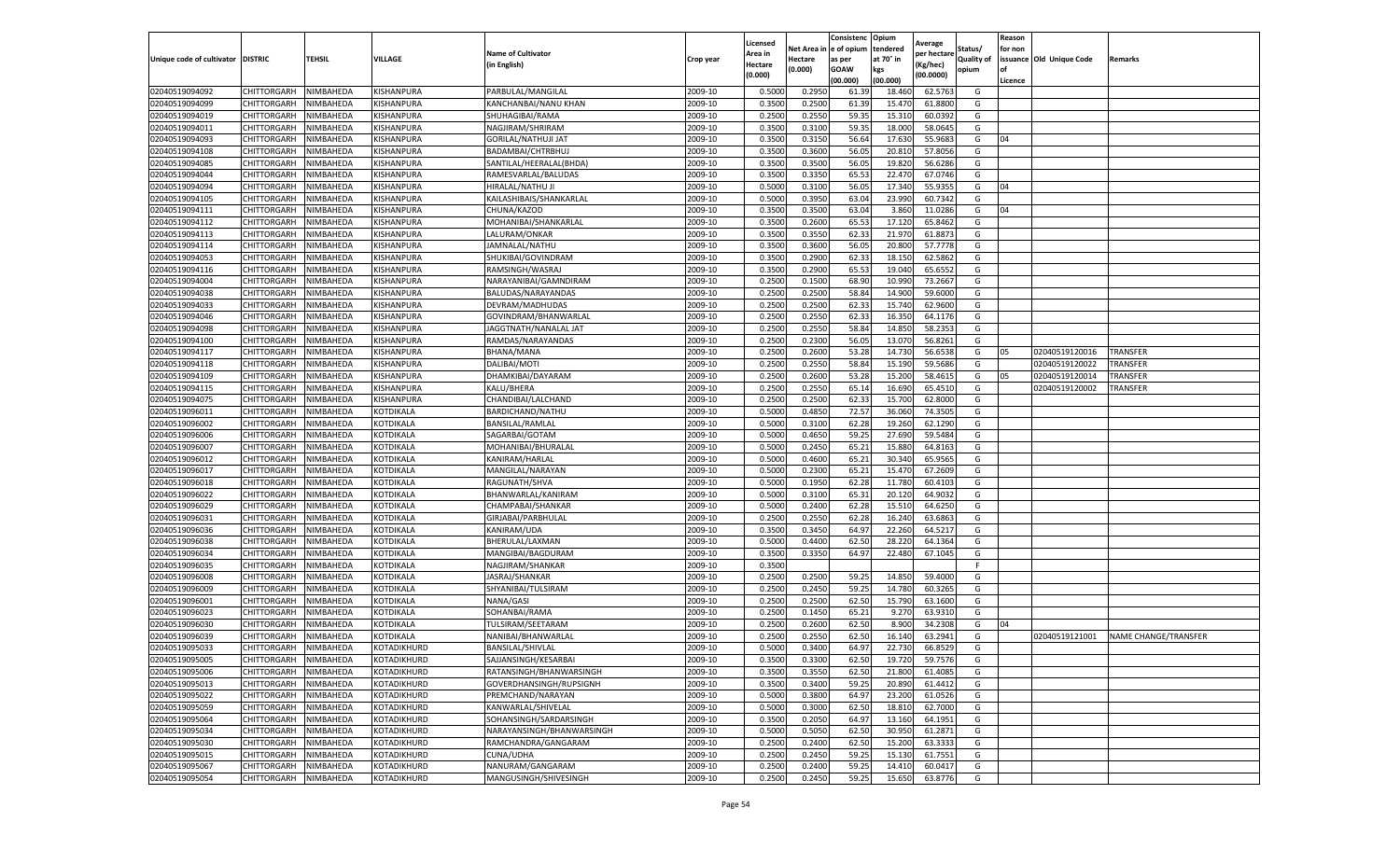|                                   |                            |                        |                            |                                        |                    | Licensed         |         | Consistenc              | Opium            | Average     |            | Reason  |                          |                   |
|-----------------------------------|----------------------------|------------------------|----------------------------|----------------------------------------|--------------------|------------------|---------|-------------------------|------------------|-------------|------------|---------|--------------------------|-------------------|
|                                   |                            |                        |                            | <b>Name of Cultivator</b>              |                    | Area in          |         | Net Area in le of opium | tendered         | per hectare | Status/    | for non |                          |                   |
| Unique code of cultivator DISTRIC |                            | <b>TEHSIL</b>          | VILLAGE                    | (in English)                           | Crop year          | Hectare          | Hectare | as per                  | at 70° in        | Kg/hec)     | Quality of |         | issuance Old Unique Code | Remarks           |
|                                   |                            |                        |                            |                                        |                    | (0.000)          | (0.000) | GOAW                    | kgs              | (00.0000)   | opium      |         |                          |                   |
|                                   |                            |                        |                            |                                        |                    |                  |         | (00.000)                | (00.000)         |             |            | Licence |                          |                   |
| 02040519095029                    | CHITTORGARH<br>CHITTORGARH | NIMBAHEDA              | KOTADIKHURD<br>KOTADIKHURD | HEERALAL/MOTILAL                       | 2009-10            | 0.250            | 0.255   | 62.06                   | 16.45            | 64.509      | G          |         |                          |                   |
| 02040519095062                    |                            | NIMBAHEDA              |                            | ARJUNSINGH/BHIMSINGH                   | 2009-10            | 0.250            | 0.2400  | 53.11                   | 13.62            | 56.750      | G          | 05      |                          |                   |
| 02040519095065                    | CHITTORGARH                | NIMBAHEDA              | KOTADIKHURD                | KAMALSINGH/SARDARSINGH                 | 2009-10            | 0.2500           | 0.1500  | 62.06                   | 9.220            | 61.466      | G<br>F.    |         |                          |                   |
| 02040519095028                    | CHITTORGARH                | NIMBAHEDA              | KOTADIKHURD                | SANTILAL/SHIVLAL                       | 2009-10            | 0.2500           |         |                         |                  |             | F          |         |                          |                   |
| 02040519097001                    | CHITTORGARH                | NIMBAHEDA              | LASDAVAN<br>LASDAVAN       | ALAUDIN/RAHMAN                         | 2009-10            | 0.5000           |         |                         | 18.020           | 62.137      | G          |         |                          |                   |
| 02040519097008                    | CHITTORGARH<br>CHITTORGARH | NIMBAHEDA              | LASDAVAN                   | KAJODIBAI/GAMERA                       | 2009-10            | 0.3500<br>0.5000 | 0.2900  | 57.32<br>62.81          | 23.460           | 66.084      | G          |         |                          |                   |
| 02040519097009                    |                            | NIMBAHEDA              |                            | KANIRAM/BHAGVANLAL                     | 2009-10            |                  | 0.3550  |                         |                  |             | -F         |         |                          |                   |
| 02040519097016<br>02040519097024  | CHITTORGARH                | NIMBAHEDA<br>NIMBAHEDA | LASDAVAN                   | TARACHAND/UDAJI                        | 2009-10            | 0.5000<br>0.5000 |         |                         |                  |             |            |         |                          |                   |
| 02040519097025                    | CHITTORGARH<br>CHITTORGARH | NIMBAHEDA              | LASDAVAN<br>LASDAVAN       | ROOPA/MODAJI<br>MADHULAL/CHANDMAL      | 2009-10<br>2009-10 | 0.5000           | 0.500   | 60.27                   | 32.060           | 64.120      | G<br>-F    |         |                          |                   |
| 02040519097027                    | CHITTORGARH                | NIMBAHEDA              | LASDAVAN                   | DEVBAI/KANA                            | 2009-10            | 0.5000           | 0.4000  | 66.34                   | 27.520           | 68.800      | G          |         |                          |                   |
| 02040519097038                    | CHITTORGARH                | NIMBAHEDA              | LASDAVAN                   | SUNDERBAI/CHAMPALAL                    | 2009-10            | 0.5000           | 0.4800  | 66.3                    | 33.440           | 69.666      | G          |         |                          |                   |
| 02040519097004                    | CHITTORGARH                | <b>NIMBAHEDA</b>       | LASDAVAN                   | KHYALILAL/PANNALAL                     | 2009-10            | 0.3500           | 0.3550  | 62.8                    | 22.060           | 62.140      | G          |         |                          |                   |
| 02040519097026                    | CHITTORGARH                | NIMBAHEDA              | LASDAVAN                   | MUKESH/CHANDMAL                        | 2009-10            | 0.5000           |         |                         |                  |             | F.         |         |                          | TRANSFER/JATSADRI |
| 02040519097019                    | CHITTORGARH                | NIMBAHEDA              | LASDAVAN                   | SHANKERLAL/UDA                         | 2009-10            | 0.3500           | 0.2000  | 60.2                    | 13.390           | 66.950      | G          |         |                          |                   |
| 02040519097047                    | CHITTORGARH                | NIMBAHEDA              | LASDAVAN                   | CHATARBHUJ/JGGANNATH                   | 2009-10            | 0.3500           | 0.1000  | 66.34                   | 6.730            | 67.300      | G          |         |                          | TRANSFER/JATSADRI |
| 02040519097048                    | CHITTORGARH                | NIMBAHEDA              | LASDAVAN                   | BHANWARSINGH/DOLATSINGH                | 2009-10            | 0.3500           | 0.1850  | 68.09                   | 12.740           | 68.8649     |            | 02      |                          |                   |
| 02040519097013                    | CHITTORGARH                | NIMBAHEDA              | LASDAVAN                   | DEVILAL/GAMERJI                        | 2009-10            | 0.2500           | 0.250   | 60.2                    | 15.530           | 62.120      | G          |         |                          |                   |
| 02040519097015                    | CHITTORGARH                | <b>NIMBAHEDA</b>       | LASDAVAN                   |                                        | 2009-10            | 0.2500           | 0.2550  | 60.2                    | 15.730           | 61.6863     | G          |         |                          |                   |
| 02040519097032                    | CHITTORGARH                | <b>NIMBAHEDA</b>       | LASDAVAN                   | JDAILAL/DALICHAND<br>SOHANBAI/CHANDMAI | 2009-10            | 0.2500           |         |                         |                  |             | F          |         |                          |                   |
| 02040519097023                    | CHITTORGARH                | NIMBAHEDA              | LASDAVAN                   | BHERULAL/MOTILAL                       | 2009-10            | 0.2500           |         |                         |                  |             | F          |         |                          |                   |
| 02040519097005                    | CHITTORGARH                | NIMBAHEDA              | LASDAVAN                   | GAHRILAL/MODA                          | 2009-10            | 0.2500           |         |                         |                  |             | -F         |         |                          |                   |
| 02040519097020                    | CHITTORGARH                | NIMBAHEDA              | LASDAVAN                   | HEERALAL/BHAGVAN                       | 2009-10            | 0.2500           | 0.2400  | 67.76                   |                  | 67.2083     | G          |         |                          |                   |
| 02040519097053                    | CHITTORGARH                | NIMBAHEDA              | LASDAVAN                   | RADHIBAI/FULCHAND                      | 2009-10            | 0.5000           | 0.4950  | 69.84                   | 16.130<br>34.690 | 70.0808     | G          |         | 02040519077002           | <b>TRANSFER</b>   |
| 02040519097054                    | CHITTORGARH                | NIMBAHEDA              | LASDAVAN                   | PYARCHAND/RAMCHANDAR                   | 2009-10            | 0.5000           | 0.3000  | 69.28                   | 21.680           | 72.266      | G          |         | 02040519077018           | TRANSFER          |
| 02040519097003                    | CHITTORGARH                | NIMBAHEDA              | LASDAVAN                   | MEGHRAJ/BHERULAI                       | 2009-10            | 0.2500           |         |                         |                  |             | E          |         |                          |                   |
| 02040519098002                    |                            |                        | LAXMIPURA-3                | BHAGUBAI/HJARILAL                      | 2009-10            | 0.2500           | 0.230   | 59.2                    | 13.680           | 59.478      | G          |         |                          |                   |
| 02040519098020                    | CHITTORGARH<br>CHITTORGARH | NIMBAHEDA<br>NIMBAHEDA | LAXMIPURA-3                | BARDICHAND/NANDLAL                     | 2009-10            | 0.2500           | 0.2600  | 62.44                   | 17.080           | 65.692      | G          |         |                          |                   |
|                                   | CHITTORGARH                | NIMBAHEDA              | LAXMIPURA-3                | RAMNIVASH/HJARILAL                     | 2009-10            | 0.2500           | 0.2500  |                         |                  | 67.8800     | G          |         |                          |                   |
| 02040519098022<br>02040519098023  | CHITTORGARH                | NIMBAHEDA              | LAXMIPURA-3                | BABRU/HJARILAL                         | 2009-10            | 0.2500           | 0.250   | 65.34<br>55.34          | 16.970<br>13.360 | 53.4400     | G          | 04      |                          |                   |
| 02040519098021                    | CHITTORGARH                | NIMBAHEDA              | LAXMIPURA-3                | AVANTILAL/HJARILAL                     | 2009-10            | 0.250            | 0.2550  | 65.34                   | 16.700           | 65.490      | G          |         |                          |                   |
| 02040519098001                    | CHITTORGARH                | NIMBAHEDA              | LAXMIPURA-3                | <b>VENIRAM/LALJI</b>                   | 2009-10            | 0.2500           | 0.2450  | 62.44                   | 15.890           | 64.857      | G          |         |                          |                   |
| 02040519098003                    | CHITTORGARH                | NIMBAHEDA              | LAXMIPURA-3                | PARASRAM/BARGRAJ                       | 2009-10            | 0.2500           | 0.250   | 59.24                   | 15.590           | 62.360      | G          |         |                          |                   |
| 02040519098004                    | CHITTORGARH                | NIMBAHEDA              | LAXMIPURA-3                | KALURAM/PRTHVIRAJ                      | 2009-10            | 0.2500           | 0.2450  | 69.2                    | 17.540           | 71.591      | G          |         |                          |                   |
| 02040519098028                    | CHITTORGARH                | NIMBAHEDA              | LAXMIPURA-3                | CHANRAM/LALA                           | 2009-10            | 0.2500           | 0.250   | 69.23                   | 17.170           | 68.680      | G          |         |                          |                   |
| 02040519098008                    | CHITTORGARH                | NIMBAHEDA              | LAXMIPURA-3                | MOHANSINGH/GULABSINGH                  | 2009-10            | 0.2500           | 0.2400  | 62.7                    | 15.310           | 63.791      | G          |         |                          |                   |
| 02040519098014                    | CHITTORGARH                | NIMBAHEDA              | LAXMIPURA-3                | RAMCHANDRA/CUNNILAL                    | 2009-10            | 0.2500           | 0.2550  | 65.34                   | 16.920           | 66.3529     | G          |         |                          |                   |
| 02040519098005                    | CHITTORGARH                | NIMBAHEDA              | LAXMIPURA-3                | LHERIBAI/PREAMCHAND                    | 2009-10            | 0.5000           | 0.505   | 62.7                    | 31.590           | 62.554      | G          |         | 02040519100286           | TRANSFER          |
| 02040519098007                    | CHITTORGARH                | NIMBAHEDA              | LAXMIPURA-3                | BHERULAL/OUNKARLAL                     | 2009-10            | 0.5000           | 0.510   | 69.2                    | 32.650           | 64.019      | G          |         | 02040519100287           | TRANSFER          |
| 02040519098013                    | CHITTORGARH                | NIMBAHEDA              | LAXMIPURA-3                | RAMNARAYAN/KALURAM                     | 2009-10            | 0.5000           | 0.4850  | 65.34                   | 31.920           | 65.814      | G          |         | 02040519100289           | TRANSFER          |
| 02040519098024                    | CHITTORGARH                | NIMBAHEDA              | LAXMIPURA-3                | KARPALSINGH/HJARILAL                   | 2009-10            | 0.5000           | 0.515   | 62.7                    | 32.680           | 63.4563     | G          |         | 02040519100290           | TRANSFER          |
| 02040519098029                    | CHITTORGARH                | NIMBAHEDA              | LAXMIPURA-3                | OUNKER LAL/NAND LAL                    | 2009-10            | 0.2500           |         |                         |                  |             | F          |         | 02040519058001           | TRANSFER          |
| 02040519099029                    | CHITTORGARH                | NIMBAHEDA              | MAKHANPURA                 | AMARCHAND/HARLAL                       | 2009-10            | 0.5000           | 0.350   | 65.9                    | 22.950           | 65.571      | G          |         |                          |                   |
| 02040519099010                    | CHITTORGARH                | NIMBAHEDA              | MAKHANPURA                 | MAGNIRAM/HEERALAI                      | 2009-10            | 0.5000           | 0.395   | 65.96                   | 26.700           | 67.594      | G          |         |                          |                   |
| 02040519099011                    | CHITTORGARH                | NIMBAHEDA              | MAKHANPURA                 | OUNKARLAL/AMRATRAM                     | 2009-10            | 0.5000           | 0.2000  | 65.9                    | 13.650           | 68.250      | G          |         |                          |                   |
| 02040519099025                    | CHITTORGARH                | NIMBAHEDA              | MAKHANPURA                 | SANTILAL/BHERA                         | 2009-10            | 0.3500           | 0.200   | 63.1                    | 12.440           | 62.200      | G          |         |                          |                   |
| 02040519099034                    | CHITTORGARH                | NIMBAHEDA              | MAKHANPURA                 | MANGILAL/TARACHAND                     | 2009-10            | 0.500            | 0.210   | 62.22                   | 13.200           | 62.857      | G          |         |                          |                   |
| 02040519099032                    | CHITTORGARH                | NIMBAHEDA              | MAKHANPURA                 | <b>OUNKARDAS/SHIVDAS</b>               | 2009-10            | 0.3500           | 0.1400  | 65.96                   | 9.450            | 67.5000     | G          |         |                          |                   |
| 02040519099040                    | CHITTORGARH                | NIMBAHEDA              | MAKHANPURA                 | BHURALAL/RAMA                          | 2009-10            | 0.5000           | 0.3100  | 65.96                   | 20.950           | 67.5806     | G          |         |                          |                   |
| 02040519099053                    | CHITTORGARH                | NIMBAHEDA              | MAKHANPURA                 | JAMNALAL/BHERULAL                      | 2009-10            | 0.5000           | 0.4950  | 65.96                   | 32.130           | 64.9091     | G          |         |                          |                   |
| 02040519099002                    | CHITTORGARH                | NIMBAHEDA              | MAKHANPURA                 | GISADAS/MURLIDAS                       | 2009-10            | 0.3500           | 0.3450  | 65.22                   | 21.310           | 61.7681     | G          |         |                          |                   |
| 02040519099013                    | CHITTORGARH                | NIMBAHEDA              | MAKHANPURA                 | HEERALAL/LALU                          | 2009-10            | 0.5000           | 0.4900  | 62.22                   | 31.620           | 64.5306     | G          |         |                          |                   |
| 02040519099014                    | CHITTORGARH                | NIMBAHEDA              | MAKHANPURA                 | HARLAL/SEETARAM                        | 2009-10            | 0.5000           | 0.3000  | 62.22                   | 18.830           | 62.7667     | G          |         |                          |                   |
| 02040519099016                    | CHITTORGARH                | NIMBAHEDA              | MAKHANPURA                 | MOHANLAL/GMER                          | 2009-10            | 0.5000           | 0.4800  | 59.35                   | 28.560           | 59.5000     | G          |         |                          |                   |
| 02040519099017                    | CHITTORGARH                | NIMBAHEDA              | MAKHANPURA                 | HJARILAL/WARDICHAND                    | 2009-10            | 0.3500           | 0.2550  | 62.22                   | 16.230           | 63.647      | G          |         |                          |                   |
| 02040519099020                    | CHITTORGARH                | NIMBAHEDA              | MAKHANPURA                 | CHAMPALAL/SEETARAM                     | 2009-10            | 0.5000           | 0.2550  | 59.35                   | 15.500           | 60.7843     | G          |         |                          |                   |
| 02040519099052                    | CHITTORGARH                | NIMBAHEDA              | MAKHANPURA                 | POKER/MAGNIRAM                         | 2009-10            | 0.3500           | 0.2000  | 63.13                   | 13.330           | 66.6500     | G          |         |                          |                   |
| 02040519099001                    | CHITTORGARH                | NIMBAHEDA              | MAKHANPURA                 | NARSINGHLAL/WARDICHAD                  | 2009-10            | 0.5000           | 0.1500  | 65.96                   | 9.670            | 64.466      | G          |         |                          |                   |
| 02040519099003                    | CHITTORGARH                | NIMBAHEDA              | MAKHANPURA                 | GAMNDIRAM/DHANRAJ                      | 2009-10            | 0.5000           | 0.2150  | 65.96                   | 14.500           | 67.4419     | G          |         |                          |                   |
|                                   |                            |                        |                            |                                        |                    |                  |         |                         |                  |             |            |         |                          |                   |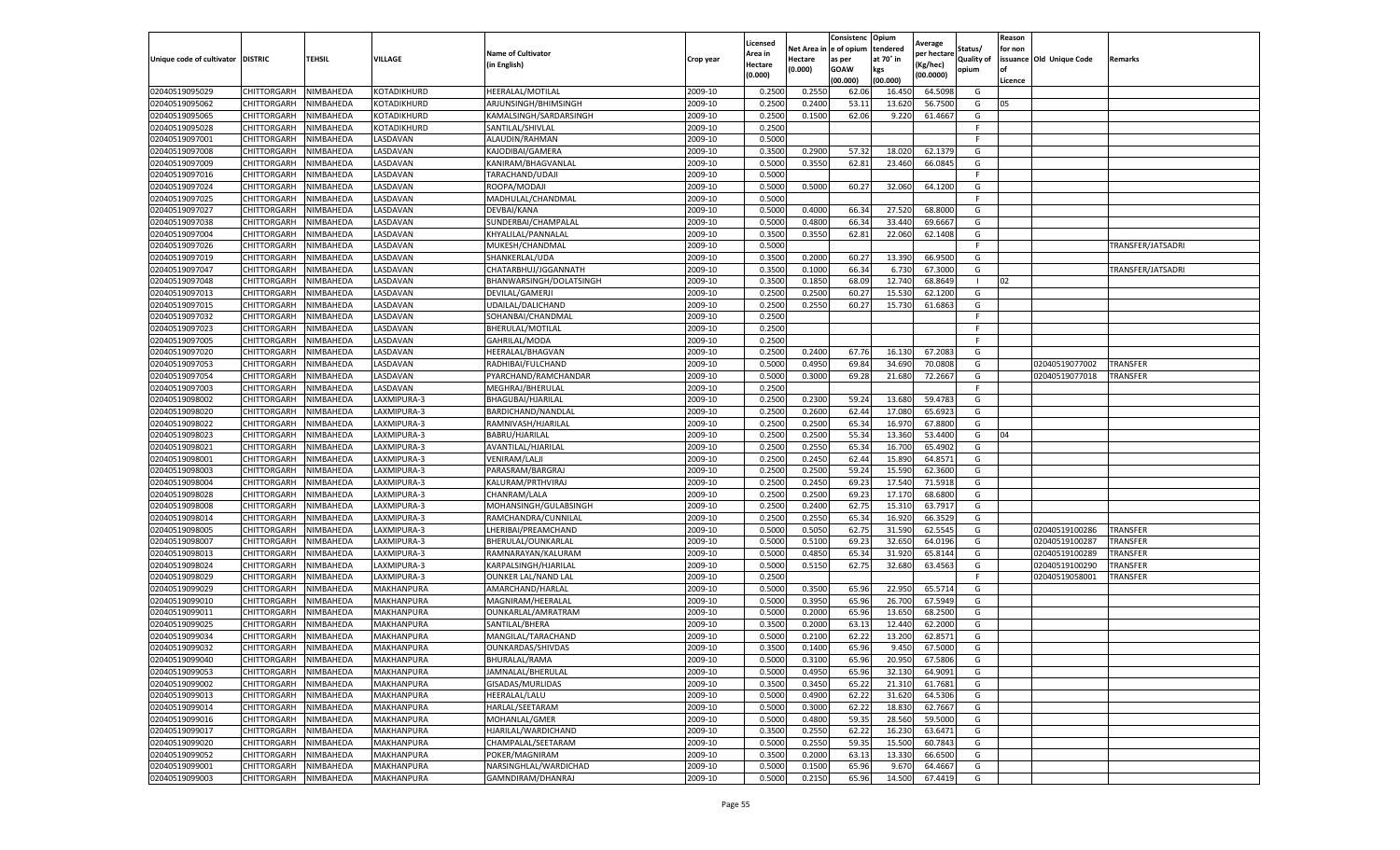|                           |                    |           |                  |                               |           | Licensed |         | Consistenc             | Opium     |                        |                   | Reason  |                          |                    |
|---------------------------|--------------------|-----------|------------------|-------------------------------|-----------|----------|---------|------------------------|-----------|------------------------|-------------------|---------|--------------------------|--------------------|
|                           |                    |           |                  | <b>Name of Cultivator</b>     |           | Area in  |         | Net Area in e of opium | tendered  | Average<br>per hectare | Status/           | for non |                          |                    |
| Unique code of cultivator | <b>DISTRIC</b>     | TEHSIL    | VILLAGE          | in English)                   | Crop year | Hectare  | Hectare | as per                 | at 70° in | (Kg/hec                | <b>Quality of</b> |         | issuance Old Unique Code | <b>Remarks</b>     |
|                           |                    |           |                  |                               |           | (0.000)  | (0.000) | <b>GOAW</b>            | kgs       | (00.0000)              | opium             |         |                          |                    |
|                           |                    |           |                  |                               |           |          |         | (00.000)               | (00.000)  |                        |                   | Licence |                          |                    |
| 02040519099044            | CHITTORGARH        | NIMBAHEDA | MAKHANPURA       | WARDICHAND/LALU               | 2009-10   | 0.5000   | 0.5000  | 63.1                   | 32.14     | 64.2800                | G                 |         |                          |                    |
| 02040519099038            | CHITTORGARH        | NIMBAHEDA | MAKHANPURA       | LHERULAL/WARDICHAND           | 2009-10   | 0.2500   | 0.2500  | 63.13                  | 16.02     | 64.0800                | G                 |         |                          |                    |
| 02040519099027            | CHITTORGARH        | NIMBAHEDA | MAKHANPURA       | KALU/SHANKAR                  | 2009-10   | 0.2500   | 0.2550  | 63.13                  | 16.59     | 65.0588                | G                 |         |                          |                    |
| 02040519100050            | CHITTORGARH        | NIMBAHEDA | MANGROL-A        | MOJUDDIN/FAKIRMOHMAD          | 2009-10   | 0.5000   | 0.2900  | 69.31                  | 20.490    | 70.6552                | G                 |         |                          |                    |
| 02040519100032            | <b>CHITTORGARH</b> | NIMBAHEDA | MANGROL-A        | HAJARI/KISHANLAL GANDARU      | 2009-10   | 0.3500   | 0.2750  | 62.17                  | 17.02     | 61.8909                | G                 |         |                          |                    |
| 02040519100001            | CHITTORGARH        | NIMBAHEDA | MANGROL-A        | ROOPCHAND/VENDIRAM            | 2009-10   | 0.5000   | 0.4900  | 66.08                  | 32.73     | 66.7959                | G                 |         |                          |                    |
| 02040519100002            | CHITTORGARH        | NIMBAHEDA | MANGROL-A        | DEVILAL/CHAGANLAL             | 2009-10   | 0.3500   | 0.3000  | 62.17                  | 16.80     | 56.0000                | G                 |         |                          |                    |
| 02040519100005            | CHITTORGARH        | NIMBAHEDA | MANGROL-A        | KELASHIBAI/RAMNARAYAN         | 2009-10   | 0.5000   | 0.3100  | 62.17                  | 19.76     | 63.7419                | G                 |         |                          |                    |
| 02040519100007            | CHITTORGARH        | NIMBAHEDA | MANGROL-A        | OUNKARLAL/BHANWARLAL          | 2009-10   | 0.5000   | 0.2450  | 66.08                  | 16.22     | 66.2041                | G                 |         |                          |                    |
| 02040519100008            | CHITTORGARH        | NIMBAHEDA | MANGROL-A        | DALCHAND/MOTILAL              | 2009-10   | 0.3500   | 0.3000  | 66.08                  | 20.280    | 67.6000                | G                 |         |                          |                    |
| 02040519100011            | <b>CHITTORGARH</b> | NIMBAHEDA | MANGROL-A        | NARAYANIBAI/AMRATRAM          | 2009-10   | 0.5000   |         |                        |           |                        | F.                |         |                          |                    |
| 02040519100012            | CHITTORGARH        | NIMBAHEDA | MANGROL-A        | LAXMIBAI/HAJARILAL            | 2009-10   | 0.5000   | 0.4550  | 67.85                  | 7.54      | 16.5714                | G                 | 04      |                          |                    |
| 02040519100014            | CHITTORGARH        | NIMBAHEDA | MANGROL-A        | GAMNDIRAM/BHOTHLAI            | 2009-10   | 0.5000   | 0.3550  | 62.34                  | 22.390    | 63.0704                | G                 |         |                          |                    |
| 02040519100015            | CHITTORGARH        | NIMBAHEDA | MANGROL-A        | GISU/DOLA                     | 2009-10   | 0.3500   | 0.3500  | 62.34                  | 21.990    | 62.8286                | G                 |         |                          |                    |
| 02040519100018            | CHITTORGARH        | NIMBAHEDA | MANGROL-A        | RAMNIVAS/MODIBAI              | 2009-10   | 0.3500   | 0.3400  | 62.34                  | 21.13     | 62.1471                | G                 |         |                          |                    |
| 02040519100019            | CHITTORGARH        | NIMBAHEDA | MANGROL-A        | BHERULAL/OUNKARLAL            | 2009-10   | 0.3500   | 0.2650  | 66.08                  | 17.91     | 67.5849                | G                 |         |                          |                    |
| 02040519100020            | CHITTORGARH        | NIMBAHEDA | MANGROL-A        | CHATARBHUJ/HUMICHAND          | 2009-10   | 0.3500   | 0.1900  | 66.08                  | 13.07     | 68.7895                | G                 |         |                          |                    |
| 02040519100021            | CHITTORGARH        | NIMBAHEDA | MANGROL-A        | BAGDIRAM/OUNKARLAL            | 2009-10   | 0.3500   | 0.3350  | 67.85                  | 23.14     | 69.0746                | G                 |         |                          |                    |
| 02040519100025            | CHITTORGARH        | NIMBAHEDA | MANGROL-A        | RAMVILAS/NANALAI              | 2009-10   | 0.5000   | 0.2150  | 67.85                  | 14.36     | 66.7907                | G                 |         |                          |                    |
| 02040519100028            | CHITTORGARH        | NIMBAHEDA | MANGROL-A        | SHIVLAL/HEERALAL              | 2009-10   | 0.5000   | 0.5050  | 70.18                  | 34.260    | 67.8416                | G                 |         |                          |                    |
| 02040519100033            | CHITTORGARH        | NIMBAHEDA | MANGROL-A        | BHAGIRATH/HAJARI              | 2009-10   | 0.5000   | 0.1950  | 66.08                  | 12.660    | 64.9231                | G                 |         |                          |                    |
| 02040519100040            | CHITTORGARH        | NIMBAHEDA | MANGROL-A        | BHAGVATSINGH/OUNKARSINGH      | 2009-10   | 0.3500   | 0.2450  | 65.27                  | 3.72      | 15.1837                | G                 | 04      |                          |                    |
| 02040519100037            | CHITTORGARH        | NIMBAHEDA | MANGROL-A        | DHANRAJ/DEVA                  | 2009-10   | 0.3500   | 0.2500  | 59.25                  | 14.490    | 57.9600                | G                 |         |                          |                    |
| 02040519100043            | CHITTORGARH        | NIMBAHEDA | MANGROL-A        | DOULATRAM/CHAGANLAL           | 2009-10   | 0.3500   | 0.2500  | 65.27                  | 17.060    | 68.2400                | G                 |         |                          |                    |
| 02040519100046            | CHITTORGARH        | NIMBAHEDA | MANGROL-A        | SULTANMOHMAD/RASUL            | 2009-10   | 0.5000   | 0.4800  | 62.17                  | 29.87     | 62.2292                | G                 |         |                          |                    |
| 02040519100047            | CHITTORGARH        | NIMBAHEDA | MANGROL-A        | BHERULAL/PARTHVIRAJ           | 2009-10   | 0.3500   |         |                        |           |                        | F                 |         |                          |                    |
| 02040519100049            | CHITTORGARH        | NIMBAHEDA | MANGROL-A        | DALCHAND/AMRATRAM             | 2009-10   | 0.3500   | 0.0200  | 71.12                  | 1.420     | 71.0000                | G                 |         |                          |                    |
| 02040519100052            | CHITTORGARH        | NIMBAHEDA | MANGROL-A        | DOULATRAM/DHULAIRAM           | 2009-10   | 0.5000   | 0.2450  | 65.27                  | 16.02     | 65.3878                | G                 |         |                          |                    |
| 02040519100054            | CHITTORGARH        | NIMBAHEDA | MANGROL-A        | JAMNALAL/HEERAJI              | 2009-10   | 0.3500   | 0.3400  | 59.25                  | 19.510    | 57.3824                | G                 |         |                          |                    |
| 02040519100055            | CHITTORGARH        | NIMBAHEDA | MANGROL-A        | DHANRAJ/KALUTELI              | 2009-10   | 0.5000   | 0.4600  | 71.12                  | 8.07      | 17.5435                |                   | 02      |                          |                    |
| 02040519100056            | CHITTORGARH        | NIMBAHEDA | MANGROL-A        | RAJMAL/GAMNDIRAM              | 2009-10   | 0.5000   | 0.2550  | 70.18                  | 18.23     | 71.4902                | G                 |         |                          |                    |
| 02040519100251            | CHITTORGARH        | NIMBAHEDA | MANGROL-A        | RAMRATAN/KHEMRAJ              | 2009-10   | 0.3500   |         |                        |           |                        | F.                |         |                          |                    |
| 02040519100262            | CHITTORGARH        | NIMBAHEDA | MANGROL-A        | SHKUR MO./RASHUL MO           | 2009-10   | 0.3500   | 0.3500  | 65.27                  | 22.800    | 65.1429                | G                 |         |                          |                    |
| 02040519100264            | CHITTORGARH        | NIMBAHEDA | MANGROL-A        | HIRALAL/NOLAA                 | 2009-10   | 0.2500   |         |                        |           |                        | F.                |         |                          |                    |
| 02040519100267            | CHITTORGARH        | NIMBAHEDA | MANGROL-A        | SYAMPURI/ONKARPURI            | 2009-10   | 0.5000   | 0.2000  | 65.27                  | 13.350    | 66.7500                | G                 |         |                          |                    |
| 02040519100275            | CHITTORGARH        | NIMBAHEDA | MANGROL-A        | SIVEPARKASH/RAMNARAYAN        | 2009-10   | 0.5000   | 0.3100  | 62.17                  | 19.83     | 63.9677                | G                 |         |                          |                    |
| 02040519100276            | CHITTORGARH        | NIMBAHEDA | MANGROL-A        | ASOKKHUMAR/ONKARLAL JAT       | 2009-10   | 0.3500   | 0.2500  | 65.27                  | 16.44     | 65.7600                | G                 |         |                          |                    |
| 02040519100278            | CHITTORGARH        | NIMBAHEDA | <b>MANGROL-A</b> | BHURALAL/MITHULAI             | 2009-10   | 0.5000   | 0.4100  | 65.27                  | 26.37     | 64.3171                | G                 |         |                          |                    |
| 02040519100265            | CHITTORGARH        | NIMBAHEDA | MANGROL-A        | CHAMPABAI/GOPILAL             | 2009-10   | 0.2500   | 0.2000  | 69.31                  | 4.16      | 20.8000                | G                 | 04      |                          | <b>NAME CHANGE</b> |
| 02040519100051            | CHITTORGARH        | NIMBAHEDA | MANGROL-A        | MOLABAKSH/KHAJU               | 2009-10   | 0.2500   | 0.2400  | 62.17                  | 14.97     | 62.3750                | G                 |         |                          |                    |
| 02040519100006            | CHITTORGARH        | NIMBAHEDA | MANGROL-A        | HARIRAM/KISHANLAL             | 2009-10   | 0.2500   | 0.2500  | 59.25                  | 14.680    | 58.7200                | G                 |         |                          |                    |
| 02040519100024            | CHITTORGARH        | NIMBAHEDA | MANGROL-A        | SHRILAL/RAMLAL                | 2009-10   | 0.2500   | 0.1900  | 62.17                  | 11.74     | 61.7895                | G                 |         |                          |                    |
| 02040519100026            | CHITTORGARH        | NIMBAHEDA | MANGROL-A        | AMRATRAM/DOULATRAM            | 2009-10   | 0.2500   | 0.2550  | 65.27                  | 17.10     | 67.0588                | G                 |         |                          |                    |
| 02040519100042            | CHITTORGARH        | NIMBAHEDA | MANGROL-A        | CHANDIBAI/MOHANLAL/KISHANALAL | 2009-10   | 0.2500   | 0.2450  | 59.25                  | 14.72     | 60.0816                | G                 |         |                          | <b>NAME CHANGE</b> |
| 02040519100045            | CHITTORGARH        | NIMBAHEDA | MANGROL-A        | BHERULAL/VENDIRAM             | 2009-10   | 0.2500   | 0.2500  | 59.25                  | 14.89     | 59.5600                | G                 |         |                          |                    |
| 02040519100241            | CHITTORGARH        | NIMBAHEDA | MANGROL-A        | KANKUBAI/VAJERAM              | 2009-10   | 0.2500   | 0.2500  | 56.24                  | 11.67     | 46.6800                | G                 | 04      |                          |                    |
| 02040519100223            | CHITTORGARH        | NIMBAHEDA | MANGROL-A        | ISHAKMOHMAD/ALLADIN           | 2009-10   | 0.2500   | 0.2500  | 69.31                  | 17.71     | 70.8400                | G                 |         |                          |                    |
| 02040519100254            | CHITTORGARH        | NIMBAHEDA | MANGROL-A        | BAGDIRAM/BHERULAL             | 2009-10   | 0.2500   | 0.2450  | 62.17                  | 15.210    | 62.0816                | G                 |         |                          |                    |
| 02040519100247            | <b>CHITTORGARH</b> | NIMBAHEDA | MANGROL-A        | KELASHPURI/ONKARPURI          | 2009-10   | 0.2500   | 0.2500  | 65.27                  | 16.430    | 65.7200                | G                 |         |                          |                    |
| 02040519100271            | CHITTORGARH        | NIMBAHEDA | MANGROL-A        | RAMSINGH/KALURAM JAT          | 2009-10   | 0.2500   |         |                        |           |                        | F                 |         |                          |                    |
| 02040519100258            | CHITTORGARH        | NIMBAHEDA | MANGROL-A        | SHANTILAL/AMRATRAM JAT        | 2009-10   | 0.2500   | 0.0950  | 69.31                  | 6.700     | 70.5263                | G                 |         |                          |                    |
| 02040519100048            | CHITTORGARH        | NIMBAHEDA | MANGROL-A        | MADAN/DHULAJI                 | 2009-10   | 0.2500   | 0.2500  | 44.15                  | 3.680     | 14.7200                | G                 | 04      |                          |                    |
| 02040519100036            | CHITTORGARH        | NIMBAHEDA | MANGROL-A        | SOHNIBAI/MODA                 | 2009-10   | 0.2500   |         |                        |           |                        | F.                |         |                          |                    |
| 02040519100239            | <b>CHITTORGARH</b> | NIMBAHEDA | MANGROL-A        | MANGIBAI/RAMRATAN             | 2009-10   | 0.2500   |         |                        |           |                        | F.                |         |                          |                    |
| 02040519100249            | CHITTORGARH        | NIMBAHEDA | MANGROL-A        | BABUKHA/AMIRKHA               | 2009-10   | 0.2500   |         |                        |           |                        | F                 |         |                          |                    |
| 02040519100269            | CHITTORGARH        | NIMBAHEDA | MANGROL-A        | SAHNTILAL/NARU REGAR          | 2009-10   | 0.2500   | 0.1700  | 62.17                  | 11.170    | 65.7059                | G                 |         |                          |                    |
| 02040519100057            | CHITTORGARH        | NIMBAHEDA | MANGROL-B        | MATHRALAL/NANDAJI             | 2009-10   | 0.5000   | 0.2000  | 72.15                  | 14.760    | 73.8000                | G                 |         |                          |                    |
| 02040519100144            | CHITTORGARH        | NIMBAHEDA | MANGROL-B        | LOBCHAND/HAZARILAL            | 2009-10   | 0.5000   |         |                        |           |                        | F.                |         |                          |                    |
| 02040519100058            | <b>CHITTORGARH</b> | NIMBAHEDA | <b>MANGROL-B</b> | PRTHVIRAJ/CHTRBHUJ            | 2009-10   | 0.3500   | 0.0300  | 65.61                  | 1.920     | 64.0000                | G                 |         |                          | TRANSFER/BADISADRI |
|                           |                    |           |                  |                               |           |          |         |                        |           |                        |                   |         |                          |                    |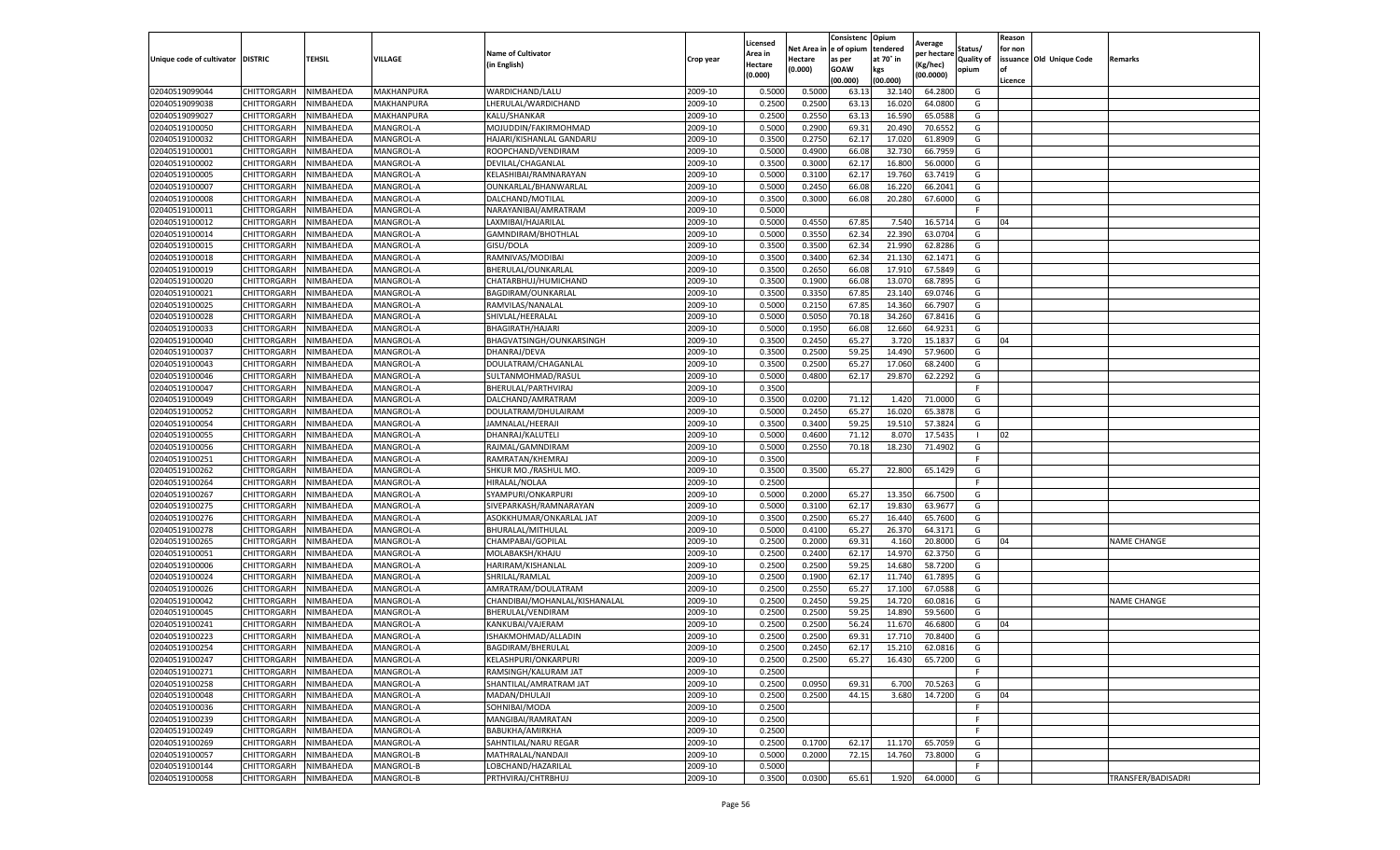|                           |                    |           |           |                            |           | Licensed |         | Consistenc             | Opium     |                        |              | Reason  |                          |                       |
|---------------------------|--------------------|-----------|-----------|----------------------------|-----------|----------|---------|------------------------|-----------|------------------------|--------------|---------|--------------------------|-----------------------|
|                           |                    |           |           | <b>Name of Cultivator</b>  |           | Area in  |         | Net Area in e of opium | tendered  | Average<br>oer hectare | Status/      | for non |                          |                       |
| Unique code of cultivator | <b>DISTRIC</b>     | TEHSIL    | VILLAGE   | in English)                | Crop year | Hectare  | Hectare | as per                 | at 70° in | (Kg/hec                | Quality of   |         | issuance Old Unique Code | <b>Remarks</b>        |
|                           |                    |           |           |                            |           | (0.000)  | (0.000) | <b>GOAW</b>            | kgs       | (00.0000)              | opium        |         |                          |                       |
|                           |                    |           |           |                            |           |          |         | (00.000)               | (00.000)  |                        |              | Licence |                          |                       |
| 02040519100059            | <b>CHITTORGARH</b> | NIMBAHEDA | MANGROL-B | VENIRAM/CHTRBHUJ           | 2009-10   | 0.3500   | 0.3550  | 65.61                  | 23.91     | 67.3521                |              | 02      |                          |                       |
| 02040519100063            | CHITTORGARH        | NIMBAHEDA | MANGROL-B | IBHRAHIM/FHKIRMOHMD        | 2009-10   | 0.3500   | 0.3400  | 62.22                  | 21.60     | 63.5294                | G            |         |                          |                       |
| 02040519100064            | CHITTORGARH        | NIMBAHEDA | MANGROL-B | RADHABAI/OUNKAR            | 2009-10   | 0.3500   | 0.1550  | 56.24                  | 8.680     | 56.0000                | G            |         |                          |                       |
| 02040519100067            | CHITTORGARH        | NIMBAHEDA | MANGROL-B | ALLAUDIN/KHUDABAX          | 2009-10   | 0.5000   | 0.4350  | 56.35                  | 5.040     | 11.5862                | $\mathbf{I}$ | 02      |                          |                       |
| 02040519100069            | <b>CHITTORGARH</b> | NIMBAHEDA | MANGROL-B | SULTAN/KHAJU               | 2009-10   | 0.5000   | 0.4900  | 62.22                  | 30.52     | 62.2857                | G            |         |                          |                       |
| 02040519100071            | CHITTORGARH        | NIMBAHEDA | MANGROL-B | MITTU/KUKA                 | 2009-10   | 0.5000   | 0.2500  | 62.22                  | 15.460    | 61.8400                | G            |         |                          |                       |
| 02040519100072            | CHITTORGARH        | NIMBAHEDA | MANGROL-B | JANIBAI/KALURAM            | 2009-10   | 0.5000   |         |                        |           |                        | F            |         |                          |                       |
| 02040519100073            | CHITTORGARH        | NIMBAHEDA | MANGROL-B | KHATUN/SHAMBHUDIN          | 2009-10   | 0.5000   | 0.5000  | 65.61                  | 32.170    | 64.3400                | G            |         |                          | <b>NAME CHANGE</b>    |
| 02040519100074            | CHITTORGARH        | NIMBAHEDA | MANGROL-B | MADHU/POKHER               | 2009-10   | 0.5000   | 0.3550  | 68.89                  | 24.490    | 68.9859                | G            |         |                          |                       |
| 02040519100075            | CHITTORGARH        | NIMBAHEDA | MANGROL-B | ABDUL/FHKIRMOHMAD          | 2009-10   | 0.5000   | 0.4700  | 65.61                  | 30.450    | 64.7872                | G            |         |                          |                       |
| 02040519100077            | CHITTORGARH        | NIMBAHEDA | MANGROL-B | BANSILAL/KALURAM           | 2009-10   | 0.5000   | 0.3100  | 68.87                  | 21.04     | 67.8710                | G            |         |                          |                       |
| 02040519100078            | CHITTORGARH        | NIMBAHEDA | MANGROL-B | MANGIBAI/RATANLAL          | 2009-10   | 0.5000   | 0.2200  | 66.37                  | 14.22     | 64.6364                | G            |         |                          |                       |
| 02040519100079            | CHITTORGARH        | NIMBAHEDA | MANGROL-B | LALU/BHERA                 | 2009-10   | 0.5000   | 0.4600  | 59.25                  | 28.91     | 62.8478                | G            |         |                          |                       |
| 02040519100080            | CHITTORGARH        | NIMBAHEDA | MANGROL-B | KALURAM/RAMLAL             | 2009-10   | 0.5000   | 0.4500  | 62.43                  | 28.11     | 62.4667                | G            |         |                          |                       |
| 02040519100084            | CHITTORGARH        | NIMBAHEDA | MANGROL-B | CHNDA/RODA                 | 2009-10   | 0.3500   | 0.2450  | 62.43                  | 16.14     | 65.8776                | G            |         |                          |                       |
| 02040519100089            | CHITTORGARH        | NIMBAHEDA | MANGROL-B | RUPCHAND/DEVJI             | 2009-10   | 0.3500   | 0.3000  | 56.24                  | 16.72     | 55.7333                | G            | 04      |                          |                       |
| 02040519100092            | CHITTORGARH        | NIMBAHEDA | MANGROL-B | SHRILAL/SHIVLAL(JAT)       | 2009-10   | 0.5000   | 0.4250  | 62.43                  | 27.28     | 64.1882                | G            |         |                          |                       |
| 02040519100093            | CHITTORGARH        | NIMBAHEDA | MANGROL-B | GAMNDIRAM/DHANRAJ          | 2009-10   | 0.3500   | 0.3400  | 62.43                  | 22.04     | 64.8235                | G            |         |                          |                       |
| 02040519100096            | CHITTORGARH        | NIMBAHEDA | MANGROL-B | OUNKAR/BHERULAL            | 2009-10   | 0.3500   | 0.3200  | 62.22                  | 20.99     | 65.5938                | G            |         |                          |                       |
| 02040519100097            | CHITTORGARH        | NIMBAHEDA | MANGROL-B | SHANKAR/PRTHA              | 2009-10   | 0.3500   | 0.2000  | 72.15                  | 14.67     | 73.3500                | G            |         |                          |                       |
| 02040519100099            | CHITTORGARH        | NIMBAHEDA | MANGROL-B | BABU MO./IMAMUDIN          | 2009-10   | 0.3500   | 0.3550  | 65.61                  | 23.23     | 65.4366                | $\mathbf{L}$ | 02      |                          |                       |
| 02040519100100            | CHITTORGARH        | NIMBAHEDA | MANGROL-B | PARSHRAM/BHERULAL          | 2009-10   | 0.5000   | 0.1950  | 62.22                  | 12.60     | 64.6154                | G            |         |                          |                       |
| 02040519100104            | CHITTORGARH        | NIMBAHEDA | MANGROL-B | CUNA/OUNKAR                | 2009-10   | 0.5000   | 0.2500  | 62.22                  | 15.050    | 60.2000                | G            |         |                          |                       |
| 02040519100107            | CHITTORGARH        | NIMBAHEDA | MANGROL-B | LABHCHAND/GAMNDIRAM        | 2009-10   | 0.3500   | 0.3600  | 62.22                  | 23.020    | 63.9444                | G            |         |                          |                       |
| 02040519100108            | <b>CHITTORGARH</b> | NIMBAHEDA | MANGROL-B | MOTILAL/RAMRATAN           | 2009-10   | 0.3500   | 0.2950  | 65.90                  |           |                        |              | 02      |                          | 100% PENALTY ON OPIUM |
| 02040519100114            | CHITTORGARH        | NIMBAHEDA | MANGROL-B | KANIBAI/NATHULAL           | 2009-10   | 0.5000   | 0.4050  | 65.61                  | 26.550    | 65.5556                | G            |         |                          |                       |
| 02040519100120            | CHITTORGARH        | NIMBAHEDA | MANGROL-B | PARSHRAM/HJARILAL          | 2009-10   | 0.5000   | 0.2000  | 59.25                  | 11.84     | 59.2000                | G            |         |                          |                       |
| 02040519100124            | CHITTORGARH        | NIMBAHEDA | MANGROL-B | BHERULAL/BHAGIRTH          | 2009-10   | 0.5000   | 0.1200  | 68.87                  | 8.37      | 69.7500                | G            |         |                          |                       |
| 02040519100131            | CHITTORGARH        | NIMBAHEDA | MANGROL-B | KAMLESH/CHAGANLAL          | 2009-10   | 0.5000   | 0.2050  | 62.34                  | 12.500    | 60.9756                | G            |         |                          |                       |
| 02040519100133            | CHITTORGARH        | NIMBAHEDA | MANGROL-B | RATANLAL/GISALAL           | 2009-10   | 0.5000   | 0.2000  | 78.98                  | 13.94     | 69.7000                | G            |         |                          |                       |
| 02040519100134            | CHITTORGARH        | NIMBAHEDA | MANGROL-B | MAGNIRAM/GULABHJI          | 2009-10   | 0.3500   | 0.2500  | 66.08                  | 16.58     | 66.3200                | G            |         |                          |                       |
| 02040519100136            | CHITTORGARH        | NIMBAHEDA | MANGROL-B | RAMNARAYAN/GISULAL         | 2009-10   | 0.3500   | 0.3200  | 66.08                  | 21.560    | 67.3750                | G            |         |                          |                       |
| 02040519100141            | CHITTORGARH        | NIMBAHEDA | MANGROL-B | RAJJAKMOHMAD/MITTUSHA      | 2009-10   | 0.3500   | 0.3550  | 66.34                  | 24.21     | 68.1972                | G            |         |                          |                       |
| 02040519100147            | CHITTORGARH        | NIMBAHEDA | MANGROL-B | SAKIMOHMAD/ABDULPIJARA     | 2009-10   | 0.5000   | 0.5000  | 66.34                  | 33.040    | 66.0800                | G            |         |                          |                       |
| 02040519100149            | CHITTORGARH        | NIMBAHEDA | MANGROL-B | NARVARSINGH/CHTRBHUJ       | 2009-10   | 0.5000   | 0.2750  | 66.34                  | 17.540    | 63.7818                | G            |         |                          |                       |
| 02040519100153            | <b>CHITTORGARH</b> | NIMBAHEDA | MANGROL-B | TODARMAL/HJARILAL          | 2009-10   | 0.5000   | 0.2300  | 67.85                  | 16.73     | 72.7391                | G            |         |                          |                       |
| 02040519100156            | CHITTORGARH        | NIMBAHEDA | MANGROL-B | KELASHCHAND/BHAGIRTH       | 2009-10   | 0.3500   | 0.2400  | 66.34                  | 15.56     | 64.833                 | G            |         |                          |                       |
| 02040519100157            | CHITTORGARH        | NIMBAHEDA | MANGROL-B | MOHANLAL/DHULIRAM          | 2009-10   | 0.5000   | 0.3400  | 67.85                  | 23.48     | 69.0588                | G            |         |                          |                       |
| 02040519100158            | CHITTORGARH        | NIMBAHEDA | MANGROL-B | RAJJAKMOHMAD/IBRAHIM       | 2009-10   | 0.5000   | 0.3400  | 62.34                  | 21.450    | 63.088                 | G            |         |                          |                       |
| 02040519100159            | CHITTORGARH        | NIMBAHEDA | MANGROL-B | KELASH/NANALAL             | 2009-10   | 0.5000   | 0.4950  | 62.34                  | 30.82     | 62.2626                | G            |         |                          |                       |
| 02040519100160            | CHITTORGARH        | NIMBAHEDA | MANGROL-B | TAKHATSINGH/OUNKARLAL      | 2009-10   | 0.5000   | 0.2450  | 62.22                  | 15.27     | 62.3265                | G            |         |                          |                       |
| 02040519100151            | CHITTORGARH        | NIMBAHEDA | MANGROL-B | JIVANLAL/CUNNILAL          | 2009-10   | 0.5000   | 0.3050  | 66.34                  | 20.97     | 68.7541                | G            |         |                          |                       |
| 02040519100126            | CHITTORGARH        | NIMBAHEDA | MANGROL-B | AMARCHAND/GISABHIL         | 2009-10   | 0.3500   | 0.2300  | 62.34                  | 13.83     | 60.1304                | G            |         |                          |                       |
| 02040519100068            | CHITTORGARH        | NIMBAHEDA | MANGROL-B | KASTURIBAI/PYARA           | 2009-10   | 0.2500   | 0.2550  | 62.34                  | 16.08     | 63.0588                | G            |         |                          |                       |
| 02040519100076            | CHITTORGARH        | NIMBAHEDA | MANGROL-B | BHERULAL/KANIRAM           | 2009-10   | 0.2500   | 0.2500  | 59.25                  | 15.42     | 61.6800                | G            |         |                          |                       |
| 02040519100088            | CHITTORGARH        | NIMBAHEDA | MANGROL-B | SOHANLA/MALCHAND           | 2009-10   | 0.2500   | 0.2000  | 71.12                  | 14.39     | 71.9500                | G            |         |                          | <b>NAME CHANGE</b>    |
| 02040519100103            | CHITTORGARH        | NIMBAHEDA | MANGROL-B | KHEMRAJ/NOLA               | 2009-10   | 0.2500   | 0.2000  | 66.34                  | 13.63     | 68.1500                | G            |         |                          |                       |
| 02040519100105            | CHITTORGARH        | NIMBAHEDA | MANGROL-B | PARTAPSINGH/OUNKARSINGH    | 2009-10   | 0.2500   | 0.2400  | 62.34                  | 15.010    | 62.5417                | G            |         |                          |                       |
| 02040519100115            | CHITTORGARH        | NIMBAHEDA | MANGROL-B | RAFIKMOHMAD/ANARKHAN       | 2009-10   | 0.2500   |         |                        |           |                        | F.           |         |                          |                       |
| 02040519100119            | CHITTORGARH        | NIMBAHEDA | MANGROL-B | MHDANLAL/PRTHVIRAJ         | 2009-10   | 0.2500   | 0.2400  | 62.43                  | 14.960    | 62.3333                | G            |         |                          |                       |
| 02040519100121            | CHITTORGARH        | NIMBAHEDA | MANGROL-B | CHANDMOHMAD/IBRAHIMPINJARA | 2009-10   | 0.2500   | 0.2500  | 62.34                  | 14.840    | 59.3600                | G            |         |                          |                       |
| 02040519100122            | CHITTORGARH        | NIMBAHEDA | MANGROL-B | LOBHCHAND/PRTHVIAJ         | 2009-10   | 0.2500   | 0.2500  | 67.85                  | 17.480    | 69.9200                | G            |         |                          |                       |
| 02040519100123            | CHITTORGARH        | NIMBAHEDA | MANGROL-B | PUSHPABAI/MHDANLAL         | 2009-10   | 0.2500   | 0.2500  | 66.34                  | 16.260    | 65.0400                | G            |         |                          |                       |
| 02040519100127            | <b>CHITTORGARH</b> | NIMBAHEDA | MANGROL-B | CHATARBHUJ/GISUGAYARI      | 2009-10   | 0.2500   | 0.2000  | 54.52                  | 3.300     | 16.5000                | G            | 04      |                          |                       |
| 02040519100148            | CHITTORGARH        | NIMBAHEDA | MANGROL-B | BHERULAL/NARAYANLAL        | 2009-10   | 0.2500   | 0.2500  | 62.43                  | 16.450    | 65.8000                | G            |         |                          |                       |
| 02040519100146            | CHITTORGARH        | NIMBAHEDA | MANGROL-B | SANTILAL/SHANKARLAL        | 2009-10   | 0.2500   | 0.2550  | 66.34                  | 17.460    | 68.4706                | G            |         |                          |                       |
| 02040519100062            | CHITTORGARH        | NIMBAHEDA | MANGROL-B | LHERIBAI/BHAGIRTH          | 2009-10   | 0.2500   | 0.2450  | 65.61                  | 15.580    | 63.5918                | G            |         |                          |                       |
| 02040519100083            | CHITTORGARH        | NIMBAHEDA | MANGROL-B | HJARI/CHTRBHUJ             | 2009-10   | 0.2500   | 0.2550  | 62.61                  | 16.97     | 66.5490                | G            |         |                          |                       |
| 02040519100086            | <b>CHITTORGARH</b> | NIMBAHEDA | MANGROL-B | NARAYANIBAI/BHERULAL       | 2009-10   | 0.2500   | 0.2500  | 62.43                  | 15.820    | 63.2800                | G            |         |                          |                       |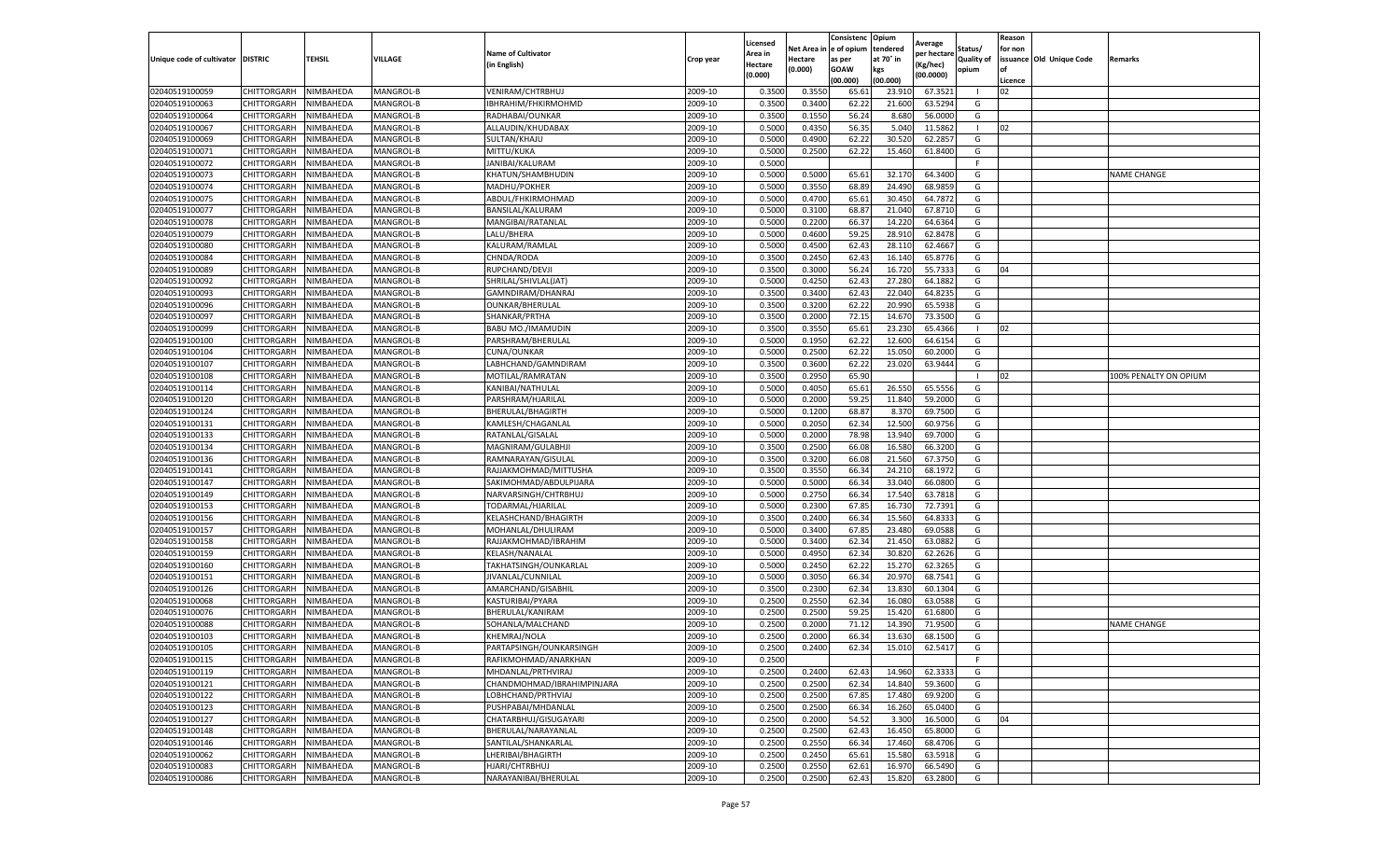|                                   |                    |           |                  |                           |           | Licensed |         | Consistenc             | Opium     | Average     |                   | Reason  |                          |                    |
|-----------------------------------|--------------------|-----------|------------------|---------------------------|-----------|----------|---------|------------------------|-----------|-------------|-------------------|---------|--------------------------|--------------------|
|                                   |                    |           |                  | <b>Name of Cultivator</b> |           | Area in  |         | Net Area in e of opium | tendered  | oer hectare | Status/           | for non |                          |                    |
| Unique code of cultivator DISTRIC |                    | TEHSIL    | VILLAGE          | in English)               | Crop year | Hectare  | Hectare | as per                 | at 70° in | (Kg/hec     | <b>Quality of</b> |         | issuance Old Unique Code | <b>Remarks</b>     |
|                                   |                    |           |                  |                           |           | (0.000)  | (0.000) | <b>GOAW</b>            | kgs       | (00.0000)   | opium             |         |                          |                    |
|                                   |                    |           |                  |                           |           |          |         | (00.000)               | (00.000)  |             |                   | Licence |                          |                    |
| 02040519100095                    | CHITTORGARH        | NIMBAHEDA | MANGROL-B        | TAMUBAI/PRTHVIRAJ         | 2009-10   | 0.2500   | 0.2300  | 62.43                  | 14.62     | 63.5652     |                   | 02      |                          |                    |
| 02040519100294                    | CHITTORGARH        | NIMBAHEDA | MANGROL-B        | GOKEL/JAICHAND            | 2009-10   | 0.2500   | 0.2500  | 66.08                  | 15.91     | 63.6400     | G                 |         | 02040519105002           | <b>TRANSFER</b>    |
| 02040519100222                    | CHITTORGARH        | NIMBAHEDA | MANGROL-C        | OMPARKASH/BANSILAL        | 2009-10   | 0.5000   | 0.4900  | 70.18                  | 35.990    | 73.4480     | G                 |         |                          |                    |
| 02040519100162                    | CHITTORGARH        | NIMBAHEDA | MANGROL-C        | MANGIBAI/SHANKARLAL       | 2009-10   | 0.5000   | 0.3600  | 62.75                  | 21.950    | 60.9720     | G                 |         |                          |                    |
| 02040519100166                    | <b>CHITTORGARH</b> | NIMBAHEDA | MANGROL-C        | KAMLADEVI/MOHANLAL        | 2009-10   | 0.2500   | 0.2000  | 65.17                  | 12.63     | 63.1500     | G                 |         |                          |                    |
| 02040519100169                    | CHITTORGARH        | NIMBAHEDA | MANGROL-C        | RAJMAL/RAMRATAN           | 2009-10   | 0.5000   | 0.3150  | 65.17                  | 20.03     | 63.5870     | G                 |         |                          |                    |
| 02040519100174                    | CHITTORGARH        | NIMBAHEDA | MANGROL-C        | BHERUGIR/GULABGIR         | 2009-10   | 0.5000   | 0.4800  | 69.31                  | 18.09     | 68.2640     | G                 |         |                          |                    |
| 02040519100177                    | CHITTORGARH        | NIMBAHEDA | MANGROL-C        | GANGABAI/MOHANLAL         | 2009-10   | 0.3500   | 0.1650  | 65.17                  | 10.64     | 64.4840     | G                 |         |                          |                    |
| 02040519100178                    | CHITTORGARH        | NIMBAHEDA | MANGROL-C        | WARDICHAND/GISULAL        | 2009-10   | 0.5000   | 0.2100  | 59.24                  | 12.51     | 59.5710     | G                 |         |                          |                    |
| 02040519100179                    | <b>CHITTORGARH</b> | NIMBAHEDA | MANGROL-C        | SHONIBAI/RAGU             | 2009-10   | 0.5000   | 0.3950  | 59.24                  | 7.280     | 18.4300     | G                 | 04      |                          |                    |
| 02040519100182                    | <b>CHITTORGARH</b> | NIMBAHEDA | MANGROL-C        | PARBHULAL/HARIRAM         | 2009-10   | 0.5000   | 0.4000  | 65.17                  | 26.420    | 66.0500     | G                 |         |                          |                    |
| 02040519100187                    | CHITTORGARH        | NIMBAHEDA | MANGROL-C        | RADHABAI/BHAGVANLAL       | 2009-10   | 0.3500   | 0.3000  | 65.17                  | 19.75     | 65.8330     | G                 |         |                          |                    |
| 02040519100191                    | CHITTORGARH        | NIMBAHEDA | MANGROL-C        | OUNKARLAL/BHAGVAN         | 2009-10   | 0.5000   | 0.3000  | 66.17                  | 19.67     | 65.5660     | G                 |         |                          |                    |
| 02040519100189                    | CHITTORGARH        | NIMBAHEDA | MANGROL-C        | RAJMAL/PYARCHAND          | 2009-10   | 0.3500   | 0.2500  | 66.17                  | 16.22     | 64.8800     | G                 |         |                          |                    |
| 02040519100192                    | CHITTORGARH        | NIMBAHEDA | MANGROL-C        | GISULAL/AMRA              | 2009-10   | 0.5000   | 0.2000  | 65.1                   | 12.790    | 63.9500     | G                 |         |                          |                    |
| 02040519100200                    | CHITTORGARH        | NIMBAHEDA | MANGROL-C        | CHAGANLAL/GANGARAM        | 2009-10   | 0.5000   | 0.3050  | 62.75                  | 19.00     | 62.2950     | G                 |         |                          |                    |
| 02040519100203                    | CHITTORGARH        | NIMBAHEDA | MANGROL-C        | DHANNA/BHURA              | 2009-10   | 0.5000   | 0.1950  | 62.75                  | 12.85     | 65.8970     | G                 |         |                          |                    |
| 02040519100211                    | CHITTORGARH        | NIMBAHEDA | MANGROL-C        | MAGNIBAI/NARULAL          | 2009-10   | 0.3500   | 0.1700  | 62.75                  | 11.47     | 67.4700     | G                 |         |                          |                    |
| 02040519100214                    | CHITTORGARH        | NIMBAHEDA | MANGROL-C        | HASTIMAL/BHERULAL         | 2009-10   | 0.5000   | 0.1950  | 70.18                  | 14.00     | 71.7940     | G                 |         |                          |                    |
| 02040519100216                    | CHITTORGARH        | NIMBAHEDA | MANGROL-C        | OMPARKASH/CUNNILAL        | 2009-10   | 0.5000   | 0.4500  | 65.34                  | 28.65     | 63.6660     | G                 |         |                          |                    |
| 02040519100221                    | CHITTORGARH        | NIMBAHEDA | MANGROL-C        | RATANLAL/KALURAM          | 2009-10   | 0.5000   | 0.3900  | 69.31                  | 17.82     | 68.5380     | G                 |         |                          |                    |
| 02040519100225                    | CHITTORGARH        | NIMBAHEDA | MANGROL-C        | PARBHULAL/GOKAL SUTHAR    | 2009-10   | 0.5000   | 0.5050  | 65.34                  | 31.73     | 62.8310     | G                 |         |                          |                    |
| 02040519100230                    | CHITTORGARH        | NIMBAHEDA | MANGROL-C        | SADIK MO./KHAJU JI        | 2009-10   | 0.3500   | 0.2950  | 65.34                  | 19.090    | 64.7110     | G                 |         |                          |                    |
| 02040519100231                    | CHITTORGARH        | NIMBAHEDA | MANGROL-C        | PURANAML/SHANKARLAL       | 2009-10   | 0.3500   | 0.2200  | 65.17                  | 14.18     | 64.4540     | G                 |         |                          |                    |
| 02040519100237                    | CHITTORGARH        | NIMBAHEDA | MANGROL-C        | RAMESWAR/MANGILAL         | 2009-10   | 0.5000   | 0.3800  | 65.1                   | 25.31     | 66.6050     | G                 |         |                          |                    |
| 02040519100030                    | CHITTORGARH        | NIMBAHEDA | MANGROL-C        | KANHEYALAL/RATANLAL       | 2009-10   | 0.5000   | 0.2500  | 68.17                  | 16.460    | 65.8400     | G                 |         |                          |                    |
| 02040519100243                    | CHITTORGARH        | NIMBAHEDA | MANGROL-C        | RADESYAM/BHAGWANLAL       | 2009-10   | 0.5000   | 0.2600  | 65.23                  | 17.36     | 66.7690     | G                 |         |                          |                    |
| 02040519100252                    | CHITTORGARH        | NIMBAHEDA | MANGROL-C        | BANWARLAL/LALURAM SHARMA  | 2009-10   | 0.3500   | 0.3100  | 65.23                  | 20.33     | 65.5800     | G                 |         |                          |                    |
| 02040519100253                    | CHITTORGARH        | NIMBAHEDA | MANGROL-C        | MANGILAL/MOHANLAL SHARMA  | 2009-10   | 0.3500   | 0.1600  | 68.71                  | 16.860    | 67.8750     | G                 |         |                          |                    |
| 02040519100266                    | CHITTORGARH        | NIMBAHEDA | MANGROL-C        | TOLIRAM/CHAGANLAL GUJAR   | 2009-10   | 0.5000   | 0.3000  | 68.71                  | 20.79     | 69.3000     | G                 |         |                          |                    |
| 02040519100168                    | CHITTORGARH        | NIMBAHEDA | MANGROL-C        | VENIRAM/BHERULAL          | 2009-10   | 0.5000   | 0.5050  | 60.1                   | 31.13     | 61.6430     | G                 |         |                          |                    |
| 02040519100224                    | CHITTORGARH        | NIMBAHEDA | MANGROL-C        | GOPALLAL/LALUJI GUJAR     | 2009-10   | 0.5000   | 0.3000  | 65.34                  | 20.060    | 66.8660     | G                 |         |                          |                    |
| 02040519100163                    | CHITTORGARH        | NIMBAHEDA | MANGROL-C        | LALURAM/CHAGANLAI         | 2009-10   | 0.3500   | 0.3050  | 65.34                  | 20.41     | 66.9180     | G                 |         |                          |                    |
| 02040519100161                    | CHITTORGARH        | NIMBAHEDA | MANGROL-C        | GORILAL/OUNKARLAL         | 2009-10   | 0.2500   | 0.2550  | 73.47                  | 18.57     | 72.8230     | G                 |         |                          |                    |
| 02040519100196                    | CHITTORGARH        | NIMBAHEDA | MANGROL-C        | SHRILAL/MODA              | 2009-10   | 0.2500   | 0.2350  | 65.34                  | 15.93     | 67.7870     | G                 |         |                          |                    |
| 02040519100215                    | CHITTORGARH        | NIMBAHEDA | MANGROL-C        | RAMLAL/OUNKAR             | 2009-10   | 0.2500   | 0.2500  | 65.34                  | 16.65     | 66.6000     | G                 |         |                          |                    |
| 02040519100194                    | CHITTORGARH        | NIMBAHEDA | MANGROL-C        | SHANKARLAL/BHERU          | 2009-10   | 0.2500   | 0.2350  | 62.45                  | 14.88     | 63.3190     | G                 |         |                          |                    |
| 02040519100199                    | CHITTORGARH        | NIMBAHEDA | <b>MANGROL-C</b> | NANALAL/KANA              | 2009-10   | 0.2500   | 0.1950  | 60.1                   | 11.80     | 60.5120     | G                 |         |                          |                    |
| 02040519100172                    | CHITTORGARH        | NIMBAHEDA | MANGROL-C        | MANGILAL/SOLAL            | 2009-10   | 0.2500   | 0.2500  | 65.34                  | 16.21     | 64.8400     | G                 |         |                          |                    |
| 02040519100246                    | CHITTORGARH        | NIMBAHEDA | MANGROL-C        | SYAMLAL/DALCHAND          | 2009-10   | 0.2500   | 0.2450  | 69.23                  | 17.14     | 69.9590     | G                 |         |                          |                    |
| 02040519100256                    | CHITTORGARH        | NIMBAHEDA | MANGROL-C        | PERMCHAND/GISU GADRI      | 2009-10   | 0.2500   | 0.2000  | 65.34                  | 13.31     | 66.5500     | G                 |         |                          |                    |
| 02040519100229                    | CHITTORGARH        | NIMBAHEDA | MANGROL-C        | DOLATGIRI/MOHANGIRI       | 2009-10   | 0.2500   | 0.2400  | 69.23                  | 5.88      | 58.8000     | G                 |         |                          |                    |
| 02040519100201                    | CHITTORGARH        | NIMBAHEDA | MANGROL-C        | MNIDMOHMAD/SHAHBUDIN      | 2009-10   | 0.2500   | 0.2500  | 60.17                  | 15.28     | 61.1200     | G                 |         |                          |                    |
| 02040519100185                    | CHITTORGARH        | NIMBAHEDA | MANGROL-C        | SAGARMAL/GOKEL            | 2009-10   | 0.2500   | 0.2000  | 69.23                  | 13.27     | 66.3500     | G                 |         |                          |                    |
| 02040519100190                    | <b>CHITTORGARH</b> | NIMBAHEDA | MANGROL-C        | BHAGWANLAL/RAMLAL         | 2009-10   | 0.2500   | 0.1400  | 65.34                  | 8.94      | 63.8570     | G                 |         |                          |                    |
| 02040519100175                    | CHITTORGARH        | NIMBAHEDA | MANGROL-C        | BHURALAL/RAMA             | 2009-10   | 0.2500   | 0.2400  | 65.34                  | 14.06     | 58.5830     | G                 |         |                          |                    |
| 02040519100180                    | CHITTORGARH        | NIMBAHEDA | MANGROL-C        | MUBARIK/RAHIMBAX          | 2009-10   | 0.2500   |         |                        |           |             | F.                |         |                          |                    |
| 02040519100184                    | CHITTORGARH        | NIMBAHEDA | MANGROL-C        | PARBHULAL/CHAGANLAL       | 2009-10   | 0.2500   |         |                        |           |             | F                 |         |                          | <b>NAME CHANGE</b> |
| 02040519100202                    | CHITTORGARH        | NIMBAHEDA | MANGROL-C        | SHANKARGIR/MADHUGIR       | 2009-10   | 0.2500   |         |                        |           |             | F.                |         |                          |                    |
| 02040519100236                    | CHITTORGARH        | NIMBAHEDA | MANGROL-C        | RAMLAL/CHAMPALAL          | 2009-10   | 0.2500   | 0.2050  | 62.45                  | 1.120     | 5.4630      | G                 | 04      |                          |                    |
| 02040519100220                    | CHITTORGARH        | NIMBAHEDA | MANGROL-C        | SAGARMAL/BHAGIRTH         | 2009-10   | 0.2500   | 0.2200  | 59.24                  | 12.770    | 58.0450     | G                 |         |                          |                    |
| 02040519101057                    | CHITTORGARH        | NIMBAHEDA | MARJEEVI         | NABBUBAI/KESHURAM         | 2009-10   | 0.5000   | 0.4750  | 70.41                  | 31.680    | 66.6940     | G                 |         |                          |                    |
| 02040519101004                    | CHITTORGARH        | NIMBAHEDA | MARJEEVI         | CHAGANLAL/BHERA           | 2009-10   | 0.5000   | 0.4900  | 64.73                  | 31.07     | 63.4080     | G                 |         |                          |                    |
| 02040519101005                    | <b>CHITTORGARH</b> | NIMBAHEDA | MARJEEVI         | AMRATRAM/RODIBAI          | 2009-10   | 0.2500   | 0.2300  | 62.37                  | 14.570    | 63.3470     | G                 |         |                          |                    |
| 02040519101007                    | CHITTORGARH        | NIMBAHEDA | MARJEEVI         | LALURAM/SHANKERLAL        | 2009-10   | 0.5000   | 0.2950  | 64.73                  | 18.54     | 62.8470     | G                 |         |                          |                    |
| 02040519101008                    | CHITTORGARH        | NIMBAHEDA | MARJEEVI         | AMRATLAL/DHANNA           | 2009-10   | 0.5000   | 0.2150  | 65.32                  | 13.31     | 61.9060     | G                 |         |                          |                    |
| 02040519101010                    | CHITTORGARH        | NIMBAHEDA | MARJEEVI         | NABBUBAISHRILAL           | 2009-10   | 0.5000   | 0.5000  | 59.33                  | 30.650    | 61.3000     | G                 |         |                          |                    |
| 02040519101012                    | CHITTORGARH        | NIMBAHEDA | MARJEEVI         | SAMANDARBAI/MODJI         | 2009-10   | 0.5000   | 0.5000  | 65.23                  | 32.01     | 64.0200     | G                 |         |                          |                    |
| 02040519101015                    | <b>CHITTORGARH</b> | NIMBAHEDA | MARJEEVI         | KANA/NANDA                | 2009-10   | 0.5000   | 0.4100  | 62.38                  | 25.770    | 62.8530     | G                 |         |                          |                    |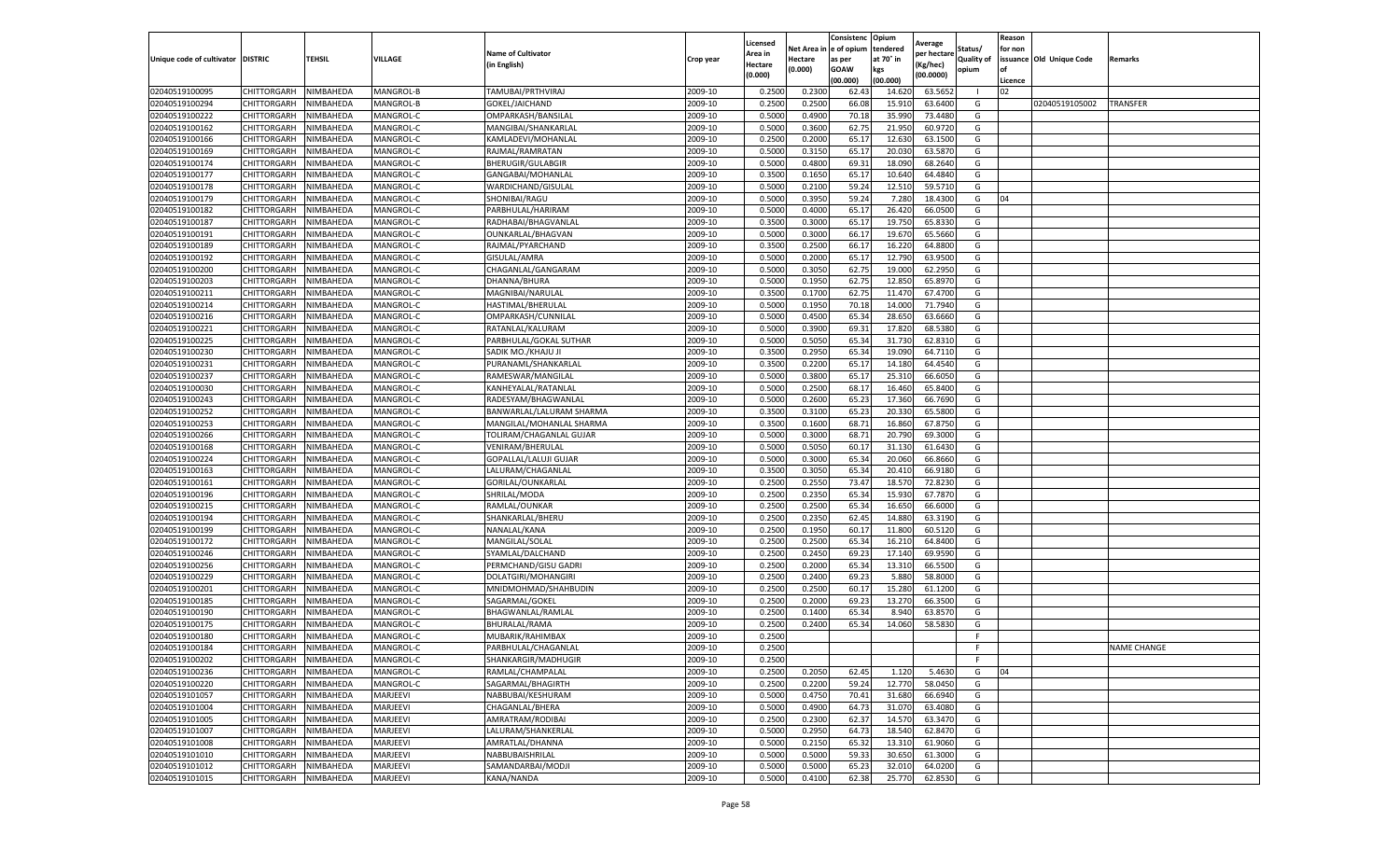|                                   |                            |                        |                      |                                           |                    | Licensed         |                  | Consistenc              | Opium            | Average            |            | Reason  |                          |                            |
|-----------------------------------|----------------------------|------------------------|----------------------|-------------------------------------------|--------------------|------------------|------------------|-------------------------|------------------|--------------------|------------|---------|--------------------------|----------------------------|
|                                   |                            |                        |                      | <b>Name of Cultivator</b>                 |                    | Area in          |                  | Net Area in le of opium | tendered         | per hectare        | Status/    | for non |                          |                            |
| Unique code of cultivator DISTRIC |                            | <b>TEHSIL</b>          | VILLAGE              | (in English)                              | Crop year          | Hectare          | Hectare          | as per                  | at 70° in        | Kg/hec)            | Quality of |         | issuance Old Unique Code | Remarks                    |
|                                   |                            |                        |                      |                                           |                    | (0.000)          | (0.000)          | GOAW                    | kgs              | (00.0000)          | opium      | l of    |                          |                            |
|                                   |                            |                        |                      |                                           |                    |                  |                  | (00.000)                | (00.000)         |                    |            | Licence |                          |                            |
| 02040519101017                    | CHITTORGARH                | NIMBAHEDA              | MARJEEVI             | MANGILAL/SEETARAM                         | 2009-10            | 0.500            | 0.295            | 68.29                   | 20.730           | 70.271             | G          |         |                          |                            |
| 02040519101025                    | CHITTORGARH                | NIMBAHEDA              | MARJEEVI             | MATHURALAL/BHAGVAN                        | 2009-10            | 0.500            | 0.490            | 68.2                    | 32.82            | 66.979             | G          |         |                          |                            |
| 02040519101022                    | CHITTORGARH                | NIMBAHEDA              | MARJEEVI             | SHANTILAL/BHERULAL                        | 2009-10            | 0.5000           | 0.3650           | 62.38                   | 23.000           | 63.013             | G          |         |                          |                            |
| 02040519101016                    | CHITTORGARH                | NIMBAHEDA              | MARJEEVI             | GANGABAI/HEERALAL                         | 2009-10            | 0.5000           | 0.5000           | 59.33                   | 30.940           | 61.8800            | G          |         |                          |                            |
| 02040519101035                    | CHITTORGARH                | NIMBAHEDA              | MARJEEVI             | KANVARLAL/MOD J                           | 2009-10            | 0.3500           | 0.2450           | 69.48                   | 17.590           | 71.795             | G          |         |                          |                            |
| 02040519101036                    | CHITTORGARH                | NIMBAHEDA              | MARJEEVI             | MOHANLAL/KESHURAM                         | 2009-10            | 0.5000           | 0.500            | 65.2                    | 32.680           | 65.360             | G          |         |                          |                            |
| 02040519101038                    | CHITTORGARH                | NIMBAHEDA              | MARJEEVI             | MANNALAL/MEGHA                            | 2009-10            | 0.3500           | 0.2950           | 69.48                   | 19.020           | 64.474             | G          |         |                          |                            |
| 02040519101041                    | CHITTORGARH                | NIMBAHEDA              | MARJEEVI             | RODJI/FULLCHAND                           | 2009-10            | 0.5000           | 0.4900           | 69.4                    | 33.790           | 68.959             | G          |         |                          |                            |
| 02040519101047                    | CHITTORGARH                | NIMBAHEDA              | MARJEEVI             | NANDUBAI/JANIBAI                          | 2009-10            | 0.3500           | 0.3500           | 62.38                   | 21.250           | 60.714             | G          |         |                          |                            |
| 02040519101050                    | CHITTORGARH                | NIMBAHEDA              | MARJEEVI             | HEERALAL/NANDRAM                          | 2009-10            | 0.5000           | 0.2950           | 62.38                   | 17.300           | 58.6440            | G          |         |                          |                            |
| 02040519101054                    | CHITTORGARH                | NIMBAHEDA              | MARJEEVI             | HARIRAM/PYARA                             | 2009-10            | 0.5000           | 0.2350           | 69.48                   | 16.200           | 68.936             | G          |         |                          |                            |
| 02040519101034                    | CHITTORGARH                | NIMBAHEDA              | MARJEEVI             | NANURAM/RODJI                             | 2009-10            | 0.2500           | 0.2300           | 69.4                    | 15.160           | 65.913             | G          |         |                          | <b>NAME CHANGE</b>         |
| 02040519101055                    | CHITTORGARH                | <b>NIMBAHEDA</b>       | MARJEEVI             | SANTIBAI/GANPATLAI                        | 2009-10            | 0.2500           | 0.2450           | 56.38                   | 13.910           | 56.775             | G          |         |                          | <b>NAME CHANGE</b>         |
| 02040519101059                    | CHITTORGARH                | NIMBAHEDA              | MARJEEVI             | CHUNNILAL/NANDA                           | 2009-10            | 0.2500           |                  |                         |                  |                    | F          |         |                          |                            |
| 02040519101002                    | CHITTORGARH                | NIMBAHEDA              | MARJEEVI             | SHANKERLAL/BHERULAL                       | 2009-10            | 0.2500           | 0.2550           | 69.4                    | 17.480           | 68.549             | G          |         |                          |                            |
| 02040519101009                    | CHITTORGARH                | NIMBAHEDA              | MARJEEVI             | LALU/NANDA                                | 2009-10            | 0.2500           | 0.2300           | 69.48                   | 16.410           | 71.347             | G          |         |                          |                            |
| 02040519101023                    | CHITTORGARH                | NIMBAHEDA              | MARJEEVI             | KANIRAM/BHAGVAN                           | 2009-10            | 0.2500           | 0.1800           | 62.2                    | 11.250           | 62.5000            | G          |         |                          |                            |
| 02040519101020                    | CHITTORGARH                | NIMBAHEDA              | MARJEEVI             | MADANLAL/BHANWARLAL                       | 2009-10            | 0.2500           | 0.2550           | 62.38                   | 16.790           | 65.843             | G          |         |                          | <b>NAME CHANGE</b>         |
| 02040519101018                    | CHITTORGARH                | <b>NIMBAHEDA</b>       | MARJEEVI             | PARTHVIRAJ/KESHURAM                       | 2009-10            | 0.250            | 0.2350           | 65.23                   | 15.780           | 67.148             | G          |         |                          |                            |
| 02040519101061                    | CHITTORGARH                | <b>NIMBAHEDA</b>       | MARJEEVI             | WJHERAM/MOHANLAI                          | 2009-10            | 0.2500           | 0.2450           | 59.3                    | 12.900           | 52.653             | G          | 04      |                          |                            |
| 02040519101063                    | CHITTORGARH                | NIMBAHEDA              | MARJEEVI             | DHAPUBAI/CHTRA                            | 2009-10            | 0.2500           | 0.2450           | 56.38                   | 12.630           | 51.551             | -1         | 02      |                          |                            |
| 02040519101066                    | CHITTORGARH                | NIMBAHEDA              | MARJEEVI             | MOHANLAL/RATANLAL                         | 2009-10            | 0.250            | 0.2550           | 62.38                   | 14.940           | 58.5880            | G          |         | 02040519110020           | NAME CHANGE/TRANSFER       |
| 02040519101067                    | CHITTORGARH                | NIMBAHEDA              | MARJEEVI             | LAXMAN/MODGIR                             | 2009-10            | 0.2500           | 0.2450           | 62.38                   | 13.710           | 53.8500            | G          | 04      | 02040519090007           | <b>TRANSFER</b>            |
| 02040519101065                    | CHITTORGARH                | NIMBAHEDA              | MARJEEVI             | DEVILAL/RATANA                            | 2009-10            | 0.2500           | 0.2450           | 56.38                   | 12.570           | 51.3061            | G          | 04      | 02040519090021           | NAME CHANGE/TRANSFER       |
| 02040519101019                    | CHITTORGARH                | NIMBAHEDA              | MARJEEVI             | MOHANIBAI/MODA                            | 2009-10            | 0.2500           |                  |                         |                  |                    | F          |         |                          |                            |
| 02040519101043                    | CHITTORGARH                | NIMBAHEDA              | MARJEEVI             | SHANKERLAL/KEVAL                          | 2009-10            | 0.2500           |                  |                         |                  |                    | E          |         |                          |                            |
| 02040519101045                    | CHITTORGARH                | NIMBAHEDA              | MARJEEVI             | MOTYABAI/GOTU                             | 2009-10            | 0.2500           |                  |                         |                  |                    | F.         |         |                          |                            |
| 02040519104062                    | CHITTORGARH                | NIMBAHEDA              | MUNDAVL              | BHURALAL/GULABCHAND                       | 2009-10            | 0.5000           | 0.4000           | 68.67                   | 30.630           | 76.5750            | G          |         |                          |                            |
| 02040519104001                    | CHITTORGARH                | NIMBAHEDA              | MUNDAVLI             | MOTILAL/HARLAL                            | 2009-10            | 0.5000           | 0.2950           | 60.16                   | 19.070           | 64.6440            | G          |         |                          |                            |
| 02040519104004                    | CHITTORGARH                | NIMBAHEDA              | MUNDAVLI             | SANTIBAI/AMRATLAL/HIRALAL                 | 2009-10            | 0.5000           | 0.3000           | 63.01                   | 20.700           | 69.000             | G          |         |                          |                            |
| 02040519104008                    | CHITTORGARH                | NIMBAHEDA              | MUNDAVL              | PARBHULAL/KANIRAM                         | 2009-10            | 0.500            | 0.2500           | 60.0                    | 15.340           | 61.360             | G          |         |                          |                            |
| 02040519104013                    | CHITTORGARH                | NIMBAHEDA              | MUNDAVL              | FULLCHAND/NANDA                           | 2009-10            | 0.5000           | 0.415            | 68.22                   | 29.180           | 70.313             | G          |         |                          |                            |
| 02040519104016                    | CHITTORGARH                | NIMBAHEDA              | MUNDAVLI             | KISHANLAL/NARAYAN                         | 2009-10            | 0.350            | 0.340            | 65.40                   | 22.51            | 66.205             | G          |         |                          |                            |
| 02040519104014                    | CHITTORGARH                | NIMBAHEDA              | MUNDAVLI             | GANPATLAL/NANDA                           | 2009-10            | 0.5000           | 0.3000           | 68.22                   | 21.600           | 72.000             | G          |         |                          |                            |
| 02040519104023                    | CHITTORGARH                | NIMBAHEDA              | MUNDAVLI             | BAGDIRAM/MANGILAL                         | 2009-10            | 0.5000           |                  |                         |                  |                    | E          |         |                          |                            |
| 02040519104034                    | CHITTORGARH                | NIMBAHEDA              | MUNDAVLI             | JAYRAJ/TARACHAND                          | 2009-10            | 0.5000           | 0.500            | 66.1                    | 34.580           | 69.160             | G          |         |                          |                            |
| 02040519104037                    | CHITTORGARH                | NIMBAHEDA              | MUNDAVLI             | KELASIBAI/MADANLAL                        | 2009-10            | 0.5000           | 0.3800           | 66.11                   | 26.370           | 69.394             | G          |         |                          |                            |
| 02040519104050                    | CHITTORGARH                | NIMBAHEDA              | MUNDAVLI             | PANNALAL/NATHU NAI                        | 2009-10            | 0.3500           | 0.3000           | 50.25                   | 6.180            | 20.600             | G          | 04      |                          |                            |
| 02040519104058                    | CHITTORGARH                | NIMBAHEDA              | MUNDAVLI             | UDAYLAL/RAMLAL                            | 2009-10            | 0.5000           | 0.2650           | 63.01                   | 17.070           | 64.415             | G          |         |                          |                            |
| 02040519104063                    | CHITTORGARH                | NIMBAHEDA              | MUNDAVLI             | SIVELAL/BHAGWAN JI                        | 2009-10            | 0.3500           | 0.3550           | 62.45                   | 23.180           | 65.2950            | G          |         |                          |                            |
| 02040519104064                    | CHITTORGARH                | NIMBAHEDA              | MUNDAVLI             | SOBHALAL/BHNWARLAL                        | 2009-10            | 0.5000           | 0.4850           | 66.11                   | 33.160           | 68.371             | G          |         |                          |                            |
| 02040519104070                    | CHITTORGARH                | NIMBAHEDA              | MUNDAVLI             | DEVILAL/MOTYILAL                          | 2009-10            | 0.5000           | 0.3150           | 62.45                   | 21.540           | 68.380             | G          |         |                          |                            |
| 02040519104057                    | CHITTORGARH                | NIMBAHEDA              | MUNDAVLI             | HUKMICHAND/TARACHAND                      | 2009-10            | 0.5000           | 0.4000           | 67.4                    | 27.660           | 69.156             | G          |         |                          |                            |
| 02040519104059                    | CHITTORGARH                | NIMBAHEDA              | MUNDAVLI             | MANGILAL/SHANKARLAL                       | 2009-10            | 0.3500           | 0.3550           | 67.49                   | 23.270           | 65.549             | G          |         |                          |                            |
| 02040519104009                    | CHITTORGARH                | NIMBAHEDA              | MUNDAVLI             | MOTILAL/PYARIBAI                          | 2009-10            | 0.5000           | 0.4250           | 62.4                    | 26.560           | 62.494             | G          |         |                          |                            |
| 02040519104055                    | CHITTORGARH                | NIMBAHEDA              | MUNDAVL              | MOHANSINGH/CHOGAJI                        | 2009-10            | 0.5000           | 0.315            | 66.1                    | 21.45            | 68.095             | G          |         |                          |                            |
| 02040519104029                    | CHITTORGARH                | NIMBAHEDA              | MUNDAVL              | UTTMCHAND/MOTILAL                         | 2009-10            | 0.500            | 0.2100           | 66.11                   | 13.470           | 64.142             | G          |         |                          |                            |
| 02040519104073                    | CHITTORGARH                | NIMBAHEDA              | <b>MUNDAVLI</b>      | BHANWARLAL/MODIRAM                        | 2009-10            | 0.5000           | 0.3000           | 62.33                   | 20.320           | 67.7330            | G          |         |                          | TRANSFER/BANGAREDA MAMADEV |
|                                   |                            |                        |                      |                                           |                    |                  |                  |                         |                  |                    |            |         |                          |                            |
| 02040519104003<br>02040519104011  | CHITTORGARH<br>CHITTORGARH | NIMBAHEDA<br>NIMBAHEDA | MUNDAVLI             | UDAILAL/PARTHVIRAJ                        | 2009-10<br>2009-10 | 0.2500<br>0.2500 | 0.2450           | 61.11<br>67.45          | 16.300<br>17.020 | 66.5300<br>70.9160 | G<br>G     |         |                          |                            |
| 02040519104012                    | CHITTORGARH                | NIMBAHEDA              | MUNDAVLI<br>MUNDAVLI | MATHURALAL/SHIVLAL<br>LAHRIBAI/SHANKERLAL | 2009-10            | 0.2500           | 0.2400<br>0.2500 | 62.45                   | 16.540           | 66.1600            | G          |         |                          |                            |
|                                   |                            |                        |                      |                                           |                    |                  |                  |                         |                  |                    |            |         |                          |                            |
| 02040519104025                    | CHITTORGARH                | NIMBAHEDA              | MUNDAVLI             | UDAILAL/DHULA                             | 2009-10            | 0.2500           | 0.2500           | 67.45                   | 17.220           | 68.8800            | G          |         |                          |                            |
| 02040519104030                    | CHITTORGARH                | NIMBAHEDA              | MUNDAVLI             | KANWARI/GASIRAM                           | 2009-10            | 0.2500           | 0.2500           | 62.45                   | 16.390           | 65.5600            | G          |         |                          | <b>NAME CHANGE</b>         |
| 02040519104035                    | CHITTORGARH                | NIMBAHEDA              | MUNDAVLI             | KISHANLAL/GULABCHAND                      | 2009-10            | 0.2500           | 0.2500           | 67.45                   | 17.790           | 71.1600            | G          |         |                          |                            |
| 02040519104041                    | CHITTORGARH                | NIMBAHEDA              | MUNDAVLI             | RADESYAM/MOTILAL                          | 2009-10            | 0.2500           | 0.2500           | 62.3                    | 16.870           | 67.4800            | G          |         |                          |                            |
| 02040519104049                    | CHITTORGARH                | NIMBAHEDA              | MUNDAVLI             | SHURENDARSINGH/SAJJANSINGH                | 2009-10            | 0.2500           | 0.2500           | 66.11                   | 17.110           | 68.4400            | G          |         |                          |                            |
| 02040519104021                    | CHITTORGARH                | NIMBAHEDA              | MUNDAVLI             | MANOHARSINGH/NARANDARSINGH                | 2009-10            | 0.2500           | 0.2500           | 62.45                   | 15.900           | 63.6000            | G          |         |                          | NAME CHANGE                |
| 02040519104042                    | CHITTORGARH                | NIMBAHEDA              | MUNDAVLI             | RAMESWARLAL/UDAYLAL                       | 2009-10            | 0.2500           | 0.2500           | 66.11                   | 16.710           | 66.8400            | G          |         |                          |                            |
| 02040519104044                    | CHITTORGARH                | NIMBAHEDA              | MUNDAVLI             | MANGUSINGH/CHOGASINGH                     | 2009-10            | 0.2500           | 0.2500           | 62.45                   | 16.000           | 64.0000            | G          |         |                          |                            |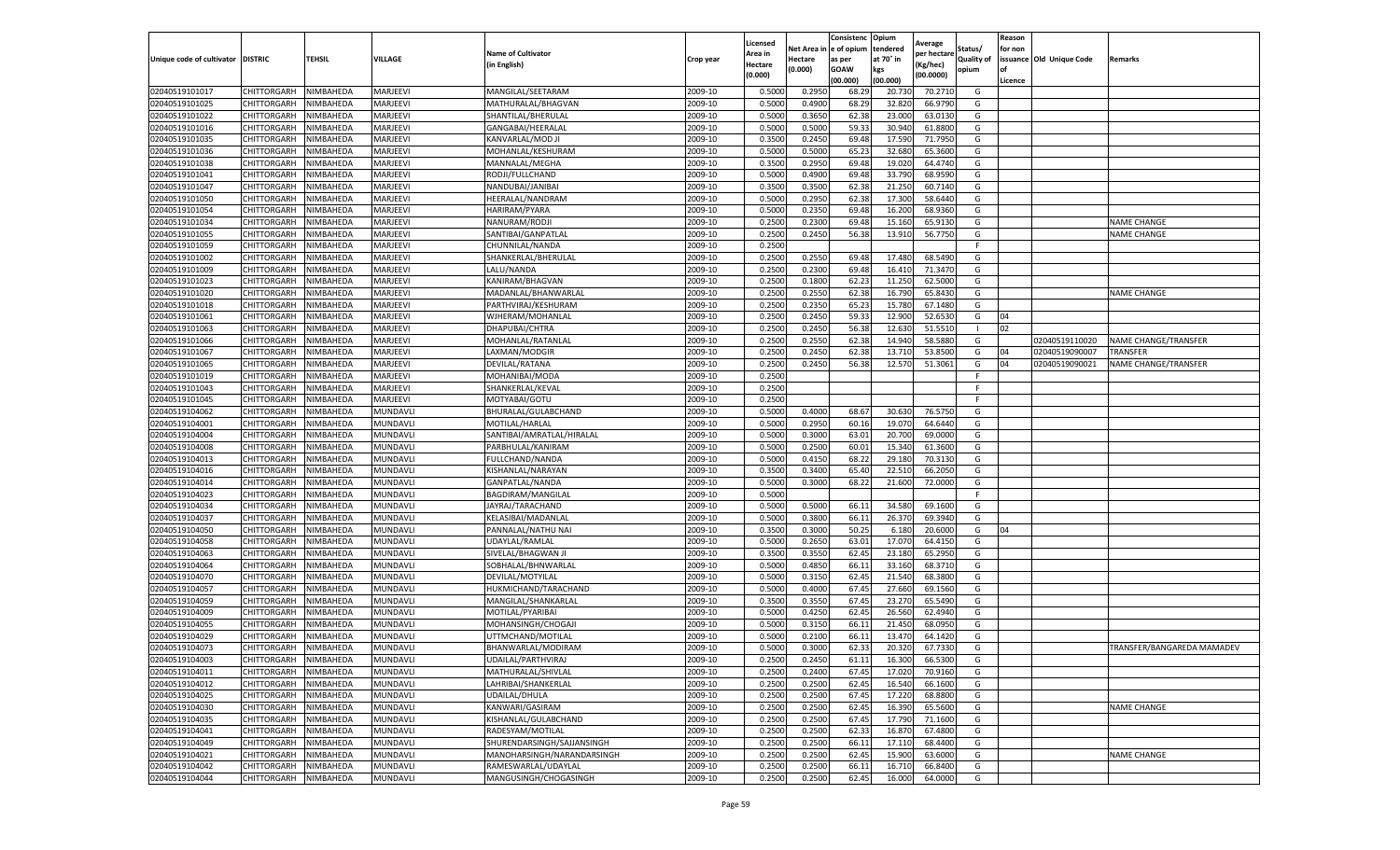|                                   |                            |                  |               |                                      |           | Licensed |                         | Consistenc | Opium            | Average     |            | Reason  |                          |                    |
|-----------------------------------|----------------------------|------------------|---------------|--------------------------------------|-----------|----------|-------------------------|------------|------------------|-------------|------------|---------|--------------------------|--------------------|
|                                   |                            |                  |               | <b>Name of Cultivator</b>            |           | Area in  | Net Area in le of opium |            | tendered         | per hectare | Status/    | for non |                          |                    |
| Unique code of cultivator DISTRIC |                            | <b>TEHSIL</b>    | VILLAGE       | (in English)                         | Crop year | Hectare  | Hectare                 | as per     | at 70° in        | Kg/hec)     | Quality of |         | issuance Old Unique Code | Remarks            |
|                                   |                            |                  |               |                                      |           | (0.000)  | (0.000)                 | GOAW       | kgs              | (00.0000)   | opium      | l of    |                          |                    |
|                                   |                            |                  |               |                                      |           |          |                         | (00.000)   | (00.000)         |             |            | Licence |                          |                    |
| 02040519104069                    | CHITTORGARH                | NIMBAHEDA        | MUNDAVLI      | <b>BAGDIRAM/SHIVELAL</b>             | 2009-10   | 0.250    | 0.250                   | 67.4       | 17.31            | 69.240      | G          |         |                          |                    |
| 02040519104002                    | CHITTORGARH                | NIMBAHEDA        | MUNDAVL       | JAMNABAI/BADRILAL                    | 2009-10   | 0.250    | 0.2400                  | 68.6       | 17.090           | 71.208      | G          |         |                          | <b>NAME CHANGE</b> |
| 02040519104006                    | CHITTORGARH                | NIMBAHEDA        | MUNDAVLI      | MOHANLAL/HANSRAJ                     | 2009-10   | 0.2500   | 0.2000                  | 67.4       | 14.560           | 72.800      |            | 02      |                          |                    |
| 02040519104065                    | CHITTORGARH                | NIMBAHEDA        | MUNDAVLI      | DHANRAJ/NANALAL                      | 2009-10   | 0.2500   |                         |            |                  |             | F.         |         |                          |                    |
| 02040519106015                    | CHITTORGARH                | NIMBAHEDA        | NAHRSINGHGARH | FULCHAND/BHANWARLAL                  | 2009-10   | 0.2500   | 0.2500                  | 62.2       | 16.240           | 64.960      | G          |         |                          |                    |
| 02040519106001                    | CHITTORGARH                | NIMBAHEDA        | NAHRSINGHGARH | MANGILAL/PRTHVIRAJ                   | 2009-10   | 0.2500   | 0.2500                  | 72.19      | 20.270           | 81.080      | G          |         |                          |                    |
| 02040519106002                    | CHITTORGARH                | NIMBAHEDA        | NAHRSINGHGARH | HEERALAL/KASIRAM                     | 2009-10   | 0.2500   | 0.2400                  | 62.22      | 15.890           | 66.2080     | G          |         |                          |                    |
| 02040519106016                    | CHITTORGARH                | NIMBAHEDA        | NAHRSINGHGARH | CHAGANLAL/CHAMPALAL                  | 2009-10   | 0.2500   | 0.2500                  | 65.96      | 17.530           | 70.120      | G          |         |                          |                    |
| 02040519106008                    | CHITTORGARH                | NIMBAHEDA        | NAHRSINGHGARH | GOPILAL/NANDA                        | 2009-10   | 0.2500   | 0.2550                  | 58.84      | 15.310           | 60.039      | G          |         |                          |                    |
| 02040519106019                    | CHITTORGARH                | NIMBAHEDA        | NAHRSINGHGARH | MANGILAL/BHUVANA                     | 2009-10   | 0.2500   | 0.2500                  | 62.22      | 16.160           | 64.6400     | G          |         |                          |                    |
| 02040519106020                    | CHITTORGARH                | NIMBAHEDA        | NAHRSINGHGARH | TAMMUBAI/DHANRAJ                     | 2009-10   | 0.2500   | 0.2500                  | 62.22      | 16.760           | 67.0400     | G          |         |                          |                    |
| 02040519106007                    | CHITTORGARH                | NIMBAHEDA        | NAHRSINGHGARH | GOPILAL/BAGDIRAM                     | 2009-10   | 0.5000   | 0.355                   | 68.90      | 25.410           | 71.577      | G          |         | 02040519116074           | TRANSFER           |
| 02040519106005                    | CHITTORGARH                | <b>NIMBAHEDA</b> | NAHRSINGHGARH | RADHESHYAM/LAXMAN                    | 2009-10   | 0.5000   | 0.3000                  | 58.84      | 18.720           | 62.400      | G          |         | 02040519065172           | TRANSFER           |
| 02040519106006                    | CHITTORGARH                | NIMBAHEDA        | NAHRSINGHGARH | BADRILAL/PRTHVIRAJ                   | 2009-10   | 0.5000   | 0.350                   | 72.19      | 25.980           | 74.228      | G          |         | 02040519065173           | TRANSFER           |
| 02040519106011                    | CHITTORGARH                | NIMBAHEDA        | NAHRSINGHGARH | <b>BHOLIRAM/GASI</b>                 | 2009-10   | 0.5000   | 0.3950                  | 72.19      | 30.410           | 76.9870     | G          |         | 02040519065174           | TRANSFER           |
| 02040519123023                    | CHITTORGARH                | NIMBAHEDA        | SARLAI        | DEVILAL/MODA                         | 2009-10   | 0.5000   |                         |            |                  |             | F          |         |                          |                    |
| 02040519123003                    | CHITTORGARH                | NIMBAHEDA        | SARLAI        | <b>BARDICHAND/GASI</b>               | 2009-10   | 0.5000   | 0.4900                  | 65.2       | 31.610           | 64.5100     | G          |         |                          |                    |
| 02040519123004                    | CHITTORGARH                | NIMBAHEDA        | SARLAI        | MOHANLAL/HARI RAM                    | 2009-10   | 0.3500   | 0.2900                  | 68.71      | 21.090           | 72.724      | G          |         |                          |                    |
| 02040519123015                    | CHITTORGARH                | NIMBAHEDA        | SARLAI        | SITABAI/SANTILAL                     | 2009-10   | 0.5000   | 0.4200                  | 62.4       | 26.270           | 62.547      | G          |         |                          |                    |
| 02040519123016                    | CHITTORGARH                | <b>NIMBAHEDA</b> | SARLAI        | PERMBAI/GANSYAM                      | 2009-10   | 0.3500   | 0.1950                  | 65.23      | 13.460           | 69.025      | G          |         |                          |                    |
| 02040519123002                    | CHITTORGARH                | NIMBAHEDA        | SARLAI        | BHERULAL/GANGARAM                    | 2009-10   | 0.2500   | 0.2400                  | 68.71      | 17.130           | 71.3750     | G          |         |                          |                    |
| 02040519123008                    | CHITTORGARH                | NIMBAHEDA        | SARLAI        | SUNDARBAI/NANURAM/GASI               | 2009-10   | 0.2500   | 0.2300                  | 65.23      | 15.630           | 67.9560     | G          |         |                          | <b>NAME CHANGE</b> |
| 02040519123010                    | CHITTORGARH                | NIMBAHEDA        | SARLAI        | HIRALAL/NANURAM                      | 2009-10   | 0.2500   |                         |            |                  |             | F          |         |                          |                    |
| 02040519123011                    | CHITTORGARH                | NIMBAHEDA        | SARLAI        | BHAGWANIBAI/CHAMPALAL                | 2009-10   | 0.2500   | 0.2400                  | 65.2       | 15.810           | 65.875      | G          |         |                          |                    |
| 02040519123021                    | CHITTORGARH                | NIMBAHEDA        | SARLAI        | RAMLAL/BHUWANA                       | 2009-10   | 0.2500   | 0.2100                  | 68.7       | 14.220           | 67.714      | G          |         |                          |                    |
| 02040519123033                    | CHITTORGARH                | NIMBAHEDA        | SARLAI        | BAGDIRAM/DALU                        | 2009-10   | 0.2500   | 0.2400                  | 62.45      | 14.830           | 61.7910     | G          |         |                          |                    |
| 02040519123001                    | CHITTORGARH                | NIMBAHEDA        | SARLAI        | MANGILAL/PONKAR                      | 2009-10   | 0.2500   |                         |            |                  |             | -F         |         |                          |                    |
| 02040519116028                    | CHITTORGARH                | NIMBAHEDA        | SEMLIYA-3     | BHAGVANIBAI/NANDA                    | 2009-10   | 0.2500   | 0.1950                  | 62.24      | 13.230           | 67.8460     | G          |         |                          |                    |
| 02040519116032                    | CHITTORGARH                | NIMBAHEDA        | SEMLIYA-3     | KANKUBAI/HARIRAM                     | 2009-10   | 0.2500   | 0.2400                  | 59.23      | 14.540           | 60.5830     | G          |         |                          |                    |
| 02040519116036                    | CHITTORGARH                | NIMBAHEDA        | SEMLIYA-3     | BAGDIRAM/GOPILAL                     | 2009-10   | 0.2500   | 0.2000                  | 68.1       | 14.370           | 71.850      | G          |         |                          |                    |
| 02040519116038                    | CHITTORGARH                | NIMBAHEDA        | SEMLIYA-3     | OUNKARLAL/TULSIRAM                   | 2009-10   | 0.2500   | 0.2000                  | 62.24      | 13.940           | 69.700      | G          |         |                          |                    |
| 02040519116045                    | CHITTORGARH                | NIMBAHEDA        | SEMLIYA-3     | MAKHANLAL/SUKHLAL                    | 2009-10   | 0.2500   |                         |            |                  |             | E          |         |                          |                    |
| 02040519116051                    | CHITTORGARH                | NIMBAHEDA        | SEMLIYA-3     | DHAPUBAI/MOTILAL                     | 2009-10   | 0.2500   | 0.2350                  | 64.9       | 15.930           | 67.787      | G          |         |                          | <b>NAME CHANGE</b> |
| 02040519116053                    | CHITTORGARH                | NIMBAHEDA        | SEMLIYA-3     | LAXMINARAYAN/PRTHVIRAJ               | 2009-10   | 0.2500   | 0.2450                  | 64.97      | 16.530           | 67.4690     | G          |         |                          |                    |
| 02040519116029                    | CHITTORGARH                | NIMBAHEDA        | SEMLIYA-3     | NANALAL/SUKHLAL                      | 2009-10   | 0.2500   | 0.2350                  | 59.23      | 14.900           | 63.4040     | G          |         |                          |                    |
| 02040519116041                    | CHITTORGARH                | NIMBAHEDA        | SEMLIYA-3     | ARJUANSINGH/GOVERDHANSINGH           | 2009-10   | 0.2500   |                         |            |                  |             | E          |         |                          |                    |
| 02040519116019                    | CHITTORGARH                | NIMBAHEDA        | SEMLIYA-3     | RAMLAL/LAKHMICHAND                   | 2009-10   | 0.5000   | 0.1900                  | 65.34      | 13.040           | 68.631      | G          |         |                          |                    |
| 02040519116002                    | CHITTORGARH                | NIMBAHEDA        | SEMLIYA-3     | GISALAL/BARDICHAND                   | 2009-10   | 0.5000   | 0.3500                  | 62.4       | 23.380           | 66.800      | G          |         |                          |                    |
| 02040519116005                    | CHITTORGARH                | NIMBAHEDA        | SEMLIYA-3     | BHOLIRAM/HUKMICHAND                  | 2009-10   | 0.5000   | 0.245                   | 69.2       | 18.100           | 73.877      | G          |         |                          |                    |
| 02040519116006                    | CHITTORGARH                | NIMBAHEDA        | SEMLIYA-3     | SANTILAL/NARAYAN                     | 2009-10   | 0.5000   | 0.2000                  | 65.34      | 13.720           | 68.600      | G          |         |                          |                    |
| 02040519116007                    | CHITTORGARH                | NIMBAHEDA        | SEMLIYA-3     | GOPILAL/MANGILAL                     | 2009-10   | 0.5000   | 0.2000                  | 69.2       | 14.580           | 72.900      | G          |         |                          |                    |
| 02040519116010                    | CHITTORGARH                | NIMBAHEDA        | SEMLIYA-3     | BAGDIRAM/GANGARAM                    | 2009-10   | 0.5000   | 0.2850                  | 62.45      | 20.310           | 66.590      | G          |         |                          |                    |
| 02040519116008                    | CHITTORGARH                | NIMBAHEDA        | SEMLIYA-3     | GOPILAL/PYARA                        | 2009-10   | 0.5000   | 0.3050                  | 62.4       | 20.310           | 66.590      | G          |         |                          |                    |
| 02040519116016                    | CHITTORGARH                | NIMBAHEDA        | SEMLIYA-3     | ANSIBAI/JAICHAND                     | 2009-10   | 0.5000   | 0.2700                  | 62.4       | 17.830           | 66.037      | G          |         |                          |                    |
| 02040519116020                    | CHITTORGARH                | NIMBAHEDA        | SEMLIYA-3     | GOPILAL/MODA                         | 2009-10   | 0.5000   | 0.2450                  | 65.34      | 16.890           | 68.938      | G          |         |                          |                    |
| 02040519116021                    | CHITTORGARH                | NIMBAHEDA        | SEMLIYA-3     | BHURAIBAI/CHAMPALAL                  | 2009-10   | 0.5000   | 0.395                   | 62.44      | 25.560           | 64.708      | G          |         |                          |                    |
| 02040519116025                    | CHITTORGARH                | NIMBAHEDA        | SEMLIYA-3     | RADHESHYAM/KANIRAM                   | 2009-10   | 0.500    | 0.230                   | 62.44      | 15.410           | 67.000      | G          |         |                          |                    |
| 02040519116031                    | CHITTORGARH                | <b>NIMBAHEDA</b> | SEMLIYA-3     | HARIRAM/DHANRAJ                      | 2009-10   | 0.5000   | 0.2500                  | 62.44      | 16.570           | 66.2800     | G          |         |                          |                    |
| 02040519116040                    | CHITTORGARH                | NIMBAHEDA        | SEMLIYA-3     | CHAGANLAL/PRTHVIRAJ                  | 2009-10   | 0.3500   | 0.2500                  | 65.34      | 17.110           | 68.4400     | G          |         |                          |                    |
| 02040519116044                    | CHITTORGARH                | NIMBAHEDA        | SEMLIYA-3     | HEERALAL/MOTILAL                     | 2009-10   | 0.5000   | 0.2000                  | 69.23      | 14.840           | 74.2000     | G          |         |                          |                    |
| 02040519116048                    |                            |                  |               |                                      | 2009-10   | 0.5000   |                         |            |                  |             | N          |         |                          |                    |
|                                   | CHITTORGARH                | NIMBAHEDA        | SEMLIYA-3     | TULSIRAM/WARDA<br>RADHESHYAM/NARAYAN |           |          |                         |            |                  |             |            |         |                          |                    |
| 02040519116052                    | CHITTORGARH                | NIMBAHEDA        | SEMLIYA-3     |                                      | 2009-10   | 0.3500   | 0.2250                  | 62.44      | 14.890           | 66.1770     | G          |         |                          |                    |
| 02040519116054<br>02040519116057  | CHITTORGARH                | NIMBAHEDA        | SEMLIYA-3     | DEVILAL/CHAMPALAL                    | 2009-10   | 0.5000   | 0.1950<br>0.4450        | 62.44      | 12.820<br>29.630 | 65.7430     | G<br>G     |         |                          |                    |
|                                   | CHITTORGARH                | NIMBAHEDA        | SEMLIYA-3     | KAVARLAL/BHOLIRAM                    | 2009-10   | 0.5000   |                         | 62.44      |                  | 66.5840     |            |         |                          |                    |
| 02040519116059                    | CHITTORGARH                | NIMBAHEDA        | SEMLIYA-3     | PARBHULAL/SHVLAL                     | 2009-10   | 0.3500   | 0.2450                  | 65.34      | 16.300           | 66.5300     | G          |         |                          |                    |
| 02040519116060                    | CHITTORGARH<br>CHITTORGARH | NIMBAHEDA        | SEMLIYA-3     | RADHESHYAM/LAKHMICHAND               | 2009-10   | 0.5000   | 0.1900                  | 68.12      | 13.670           | 71.9470     | G<br>G     |         |                          |                    |
| 02040519116023                    |                            | NIMBAHEDA        | SEMLIYA-3     | BHERULAL/HANGAMIBAI                  | 2009-10   | 0.5000   | 0.2000                  | 62.06      | 12.870           | 64.3500     |            |         |                          |                    |
| 02040519116070                    | CHITTORGARH                | NIMBAHEDA        | SEMLIYA-3     | GANGARAM/NANURAM                     | 2009-10   | 0.3500   | 0.2500                  | 71.57      | 14.860           | 59.4400     | G          |         |                          |                    |
| 02040519116074                    | CHITTORGARH                | NIMBAHEDA        | SEMLIYA-3     | SALUUBAI/KASHIRAM                    | 2009-10   | 0.5000   | 0.5000                  | 59.25      | 31.540           | 63.0800     | G          |         |                          |                    |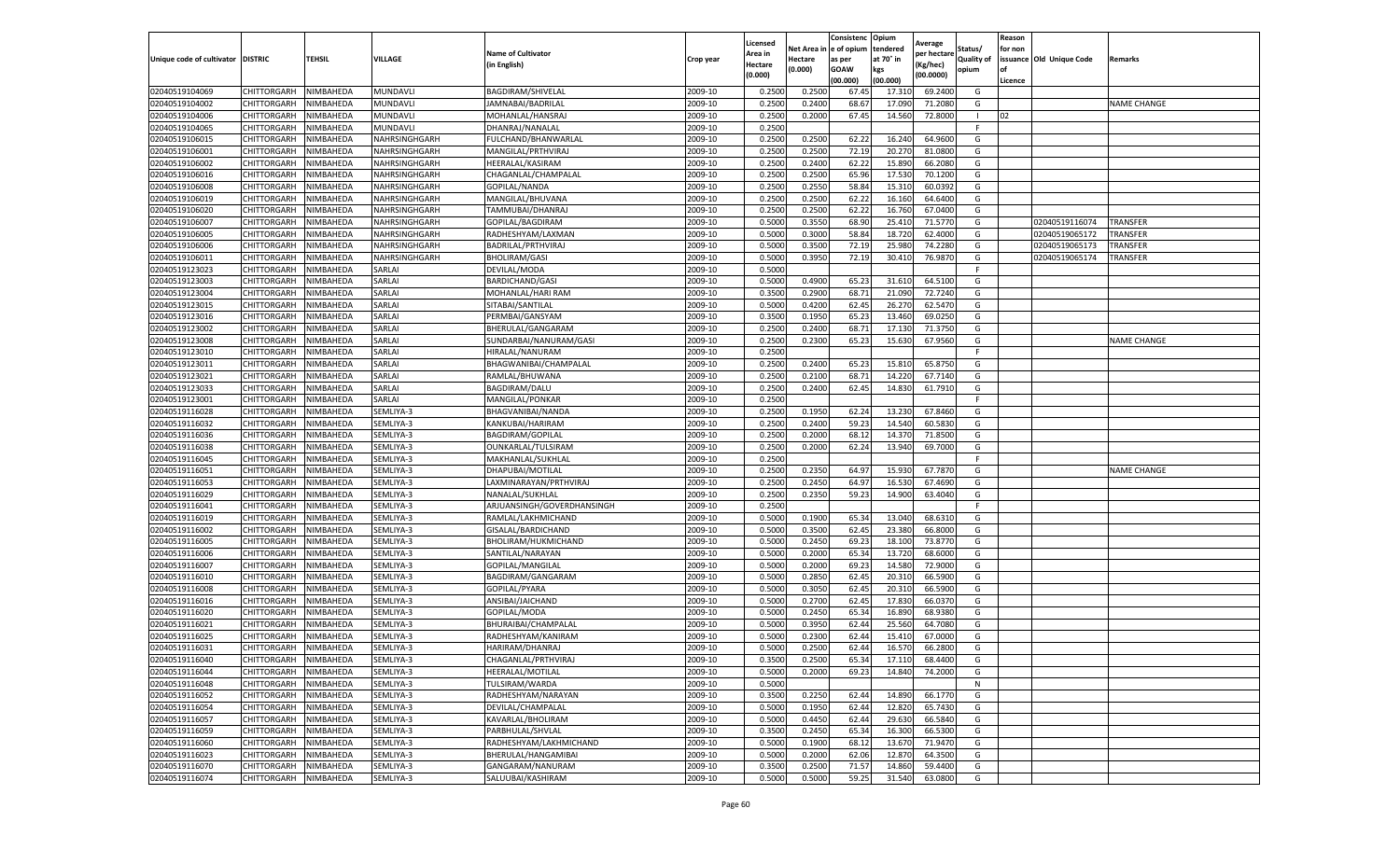|                           |                    |               |                  |                              |           | Licensed |         | Consistenc             | Opium     | Average     |            | Reason  |                          |                               |
|---------------------------|--------------------|---------------|------------------|------------------------------|-----------|----------|---------|------------------------|-----------|-------------|------------|---------|--------------------------|-------------------------------|
|                           |                    |               |                  | <b>Name of Cultivator</b>    |           | Area in  |         | Net Area in e of opium | tendered  | oer hectare | Status/    | for non |                          |                               |
| Unique code of cultivator | <b>DISTRIC</b>     | TEHSIL        | VILLAGE          | in English)                  | Crop year | Hectare  | Hectare | as per                 | at 70° in | (Kg/hec     | Quality of |         | issuance Old Unique Code | <b>Remarks</b>                |
|                           |                    |               |                  |                              |           | (0.000)  | (0.000) | <b>GOAW</b>            | kgs       | (00.0000)   | opium      |         |                          |                               |
|                           |                    |               |                  |                              |           |          |         | (00.000)               | (00.000)  |             |            | Licence |                          |                               |
| 02040519116071            | <b>CHITTORGARH</b> | NIMBAHEDA     | SEMLIYA-3        | SHKUBAI/BAGDURAM             | 2009-10   | 0.3500   | 0.2450  | 62.06                  | 15.71     | 64.1220     | G          |         |                          |                               |
| 02040519116065            | CHITTORGARH        | NIMBAHEDA     | SEMLIYA-3        | SEETARAM/NARAYAN             | 2009-10   | 0.2500   | 0.2500  | 64.97                  | 16.76     | 67.0400     | G          |         |                          |                               |
| 02040519116015            | CHITTORGARH        | NIMBAHEDA     | SEMLIYA-3        | BHERULAL/MOHANLAL            | 2009-10   | 0.2500   | 0.2500  | 62.06                  | 16.12     | 64.4800     | G          |         |                          |                               |
| 02040519116068            | CHITTORGARH        | NIMBAHEDA     | SEMLIYA-3        | AMRATRAM/MAGNIRAM            | 2009-10   | 0.2500   |         |                        |           |             | F.         |         |                          |                               |
| 02040519116003            | <b>CHITTORGARH</b> | NIMBAHEDA     | SEMLIYA-3        | HEERALAL/WARDA               | 2009-10   | 0.2500   | 0.2300  | 62.06                  | 15.490    | 67.3470     | G          |         |                          |                               |
| 02040519116004            | CHITTORGARH        | NIMBAHEDA     | SEMLIYA-3        | MAGNIRAM/WARDA               | 2009-10   | 0.2500   |         |                        |           |             | N          | 06      |                          | AFTER RELEXATION DID NOT SOWN |
| 02040519116012            | CHITTORGARH        | NIMBAHEDA     | SEMLIYA-3        | LAKMICHAND/GATTUBAI          | 2009-10   | 0.2500   | 0.2150  | 65.58                  | 15.03     | 69.9060     | G          |         |                          | <b>NAME CHANGE</b>            |
| 02040519116013            | CHITTORGARH        | NIMBAHEDA     | SEMLIYA-3        | BHAWANIBAI/KASIRAM           | 2009-10   | 0.2500   | 0.2300  | 62.06                  | 15.57     | 67.6950     | G          |         |                          | <b>NAME CHANGE</b>            |
| 02040519116018            | CHITTORGARH        | NIMBAHEDA     | SEMLIYA-3        | BHERULAL/PRTHA               | 2009-10   | 0.2500   | 0.2000  | 59.23                  | 12.23     | 61.1500     | G          |         |                          | <b>NAME CHANGE</b>            |
| 02040519118005            | CHITTORGARH        | NIMBAHEDA     | TATARMALA        | <b>BADRILAL/RODILAL</b>      | 2009-10   | 0.3500   | 0.3400  | 65.14                  | 22.050    | 64.8520     | G          |         | 02040519088189           | TRANSFER/BHAGWANPURA-A        |
| 02040519118009            | CHITTORGARH        | NIMBAHEDA     | TATARMALA        | PARASRAM/BHAVANISHANKER      | 2009-10   | 0.2500   | 0.1000  | 50.60                  | 4.880     | 48.8000     | G          | 04      |                          |                               |
| 02040519118004            | CHITTORGARH        | NIMBAHEDA     | <b>TATARMALA</b> | GOTILAL/CHANDANMAL           | 2009-10   | 0.2500   | 0.2400  | 68.87                  | 16.88     | 68.6660     | G          |         |                          | TRANSFER/BHAGWANPURA-A        |
| 02040519118015            | CHITTORGARH        | NIMBAHEDA     | TATARMALA        | RATANSINGH/UDAINSINGH        | 2009-10   | 0.2500   | 0.2400  | 63.04                  | 13.31     | 55.4580     | G          | 04      |                          |                               |
| 02040519118007            | CHITTORGARH        | NIMBAHEDA     | TATARMALA        | MANGILAL/PARTHVIRAJ          | 2009-10   | 0.2500   | 0.1150  | 65.14                  | 7.300     | 63.4780     | G          |         |                          | TRANSFER/BHAGWANPURA-A        |
| 02040519118006            | CHITTORGARH        | NIMBAHEDA     | TATARMALA        | NARAYAN/MANGILAL             | 2009-10   | 0.2500   | 0.1950  | 65.14                  | 13.07     | 67.0250     | G          |         |                          | TRANSFER/BHAGWANPURA-A        |
| 02040519118008            | CHITTORGARH        | NIMBAHEDA     | TATARMALA        | PREMCHAND/DEEPLAL            | 2009-10   | 0.3500   | 0.3450  | 63.04                  | 21.300    | 61.7390     | G          |         | 02040519088190           | TRANSFER/BHAGWANPURA-A        |
| 02040518001013            | CHITTORGARH        | <b>DUNGLA</b> | ALAKHEDI         | GOPILAL/KISHNA               | 2009-10   | 0.3500   | 0.3050  | 57.25                  | 18.33     | 60.0984     | G          |         |                          |                               |
| 02040518001001            | CHITTORGARH        | DUNGLA        | ALAKHEDI         | BALKISHAN/LAXMAN             | 2009-10   | 0.5000   | 0.4100  | 62.55                  | 25.93     | 63.2439     | G          |         |                          |                               |
| 02040518001002            | CHITTORGARH        | DUNGLA        | ALAKHEDI         | LAXMINARAYAN/CHATARBHUJ      | 2009-10   | 0.3500   | 0.3450  | 62.55                  | 22.81     | 66.1159     | G          |         |                          |                               |
| 02040518001005            | CHITTORGARH        | DUNGLA        | <b>ALAKHEDI</b>  | GEHARILAL/LAXMAN             | 2009-10   | 0.3500   | 0.3350  | 62.55                  | 20.790    | 62.0597     | G          |         |                          |                               |
| 02040518001006            | CHITTORGARH        | <b>DUNGLA</b> | ALAKHEDI         | MOHANLAL/LAXMAN              | 2009-10   | 0.3500   | 0.1750  | 62.55                  | 11.390    | 65.0857     | G          |         |                          |                               |
| 02040518001015            | CHITTORGARH        | <b>DUNGLA</b> | ALAKHEDI         | SHANKERLAL/LAXMAN            | 2009-10   | 0.5000   | 0.3250  | 62.55                  | 20.52     | 63.1385     | G          |         |                          |                               |
| 02040518001030            | CHITTORGARH        | <b>DUNGLA</b> | ALAKHEDI         | LAXMAN/SHOBHALAL             | 2009-10   | 0.3500   | 0.3500  | 57.25                  | 20.750    | 59.2857     | G          |         |                          |                               |
| 02040518001036            | CHITTORGARH        | DUNGLA        | ALAKHEDI         | MANGILAL/NANALAL             | 2009-10   | 0.3500   | 0.2000  | 62.55                  | 13.21     | 66.0500     | G          |         |                          |                               |
| 02040518001031            | CHITTORGARH        | <b>DUNGLA</b> | <b>ALAKHEDI</b>  | RATNLAL/JYOTICHAND           | 2009-10   | 0.2500   | 0.2500  | 60.04                  | 15.59     | 62.3600     | G          |         |                          |                               |
| 02040518001027            | CHITTORGARH        | <b>DUNGLA</b> | <b>ALAKHEDI</b>  | <b>BHOPSINGH/RAMSINGH</b>    | 2009-10   | 0.2500   | 0.1300  | 57.25                  | 7.590     | 58.3846     | G          |         |                          |                               |
| 02040518001008            | CHITTORGARH        | DUNGLA        | <b>ALAKHEDI</b>  | OUKARLAL/MADHULAL            | 2009-10   | 0.2500   | 0.2450  | 64.82                  | 16.360    | 66.7755     | G          |         |                          |                               |
| 02040518003058            | CHITTORGARH        | <b>DUNGLA</b> | ARNED            | CHAGAN LAL/BHANA             | 2009-10   | 0.5000   |         |                        |           |             | F.         |         |                          |                               |
| 02040518003009            | CHITTORGARH        | <b>DUNGLA</b> | ARNED            | SHRI LAL/BHURA JANVA         | 2009-10   | 0.5000   | 0.1800  | 65.28                  | 12.100    | 67.2220     | G          |         |                          |                               |
| 02040518003008            | CHITTORGARH        | <b>DUNGLA</b> | ARNED            | SHANKAR/DALCHAND             | 2009-10   | 0.5000   | 0.3050  | 61.43                  | 18.600    | 59.2130     | G          |         |                          |                               |
| 02040518003016            | CHITTORGARH        | DUNGLA        | ARNED            | JAGNNTH/KANIRAM              | 2009-10   | 0.5000   |         |                        |           |             | F          |         |                          |                               |
| 02040518003022            | CHITTORGARH        | DUNGLA        | ARNED            | DAL CHAND/PEMA               | 2009-10   | 0.3500   | 0.3000  | 61.43                  | 18.130    | 60.4330     | G          |         |                          |                               |
| 02040518003045            | CHITTORGARH        | DUNGLA        | ARNED            | HUKMI CHAND/BHANWAR LAL      | 2009-10   | 0.3500   | 0.1950  | 61.43                  | 12.23     | 62.7170     | G          |         |                          |                               |
| 02040518003055            | CHITTORGARH        | DUNGLA        | ARNED            | BADRI LAL/BHANWAR LAL        | 2009-10   | 0.3500   | 0.2450  | 61.43                  | 15.460    | 63.1020     | G          |         |                          |                               |
| 02040518003030            | CHITTORGARH        | <b>DUNGLA</b> | ARNED            | OUNKAR/KALU                  | 2009-10   | 0.3500   | 0.2000  | 65.28                  | 14.87     | 74.3500     | G          |         |                          |                               |
| 02040518003002            | CHITTORGARH        | DUNGLA        | ARNED            | JAGNATH/OUNKAR               | 2009-10   | 0.2500   | 0.2350  | 58.56                  | 14.120    | 60.0850     | G          |         |                          | <b>NAME CHANGE</b>            |
| 02040518003004            | CHITTORGARH        | <b>DUNGLA</b> | ARNED            | CHOGA LAL/SHVA JANVA         | 2009-10   | 0.2500   |         |                        |           |             | F.         |         |                          |                               |
| 02040518003005            | CHITTORGARH        | DUNGLA        | ARNED            | GOKEL/JHECHAND               | 2009-10   | 0.2500   | 0.2400  | 64.13                  | 15.86     | 66.0830     | G          |         |                          |                               |
| 02040518003006            | CHITTORGARH        | DUNGLA        | ARNED            | LAXMAN/BABRU                 | 2009-10   | 0.2500   | 0.2000  | 64.13                  | 13.910    | 69.5500     | G          |         |                          |                               |
| 02040518003011            | CHITTORGARH        | <b>DUNGLA</b> | ARNED            | SHAMBHU LAL/OUNKAR LAL       | 2009-10   | 0.2500   |         |                        |           |             | F.         |         |                          |                               |
| 02040518003031            | CHITTORGARH        | DUNGLA        | ARNED            | PANALAL/JAGNNTH              | 2009-10   | 0.2500   | 0.2050  | 61.54                  | 12.88     | 62.8290     | G          |         |                          |                               |
| 02040518003032            | CHITTORGARH        | <b>DUNGLA</b> | ARNED            | POKHAR LAL/CHTRBHUJ          | 2009-10   | 0.2500   | 0.2400  | 65.28                  | 15.83     | 65.9580     | G          |         |                          |                               |
| 02040518003046            | CHITTORGARH        | <b>DUNGLA</b> | ARNED            | <b>GOTAM PURI/RAM PURI</b>   | 2009-10   | 0.2500   |         |                        |           |             | F          |         |                          |                               |
| 02040518003050            | CHITTORGARH        | <b>DUNGLA</b> | ARNED            | BHANWAR LAL/BHURA            | 2009-10   | 0.2500   |         |                        |           |             | F          |         |                          |                               |
| 02040518003051            | <b>CHITTORGARH</b> | <b>DUNGLA</b> | ARNED            | NAKSHTRAMAL/HEERA            | 2009-10   | 0.2500   | 0.1950  | 65.28                  | 12.650    | 64.8710     | G          |         |                          | <b>NAME CHANGE</b>            |
| 02040518003056            | CHITTORGARH        | DUNGLA        | ARNED            | OUNKAR/UDHA                  | 2009-10   | 0.2500   | 0.1250  | 64.13                  | 7.550     | 60.4000     | G          |         |                          |                               |
| 02040518003057            | CHITTORGARH        | DUNGLA        | ARNED            | MOHAN PURI/MADHO PURI        | 2009-10   | 0.2500   | 0.2400  | 58.37                  | 14.590    | 60.7910     | G          |         |                          |                               |
| 02040518003014            | CHITTORGARH        | <b>DUNGLA</b> | ARNED            | KALU/UDAI LAL LUHAR          | 2009-10   | 0.2500   |         |                        |           |             | F          |         |                          |                               |
| 02040518003010            | CHITTORGARH DUNGLA |               | ARNED            | HUKMI CHAND/MATURA LAL       | 2009-10   | 0.2500   | 0.1000  | 60.75                  | 6.460     | 64.6000     | G          |         |                          |                               |
| 02040518003023            | CHITTORGARH        | <b>DUNGLA</b> | ARNED            | <b>BADAMI BAI/OUNKAR JI</b>  | 2009-10   | 0.2500   |         |                        |           |             | F          |         |                          |                               |
| 02040518003020            | <b>CHITTORGARH</b> | <b>DUNGLA</b> | ARNED            | <b>GOPI LAL/NARAYAN</b>      | 2009-10   | 0.2500   |         |                        |           |             | F.         |         |                          |                               |
| 02040518003059            | CHITTORGARH        | <b>DUNGLA</b> | ARNED            | KISHAN LAL/BHAGVAN DEDAWAT   | 2009-10   | 0.2500   |         |                        |           |             | F          |         |                          |                               |
| 02040518003019            | CHITTORGARH        | <b>DUNGLA</b> | ARNED            | <b>DALLI CHAND/GANGA RAM</b> | 2009-10   | 0.2500   |         |                        |           |             | F.         |         |                          |                               |
| 02040518003028            | <b>CHITTORGARH</b> | <b>DUNGLA</b> | ARNED            | KISHAN LAL/BHAGVAN GOPIVAT   | 2009-10   | 0.2500   |         |                        |           |             | F.         |         |                          |                               |
| 02040518003038            | CHITTORGARH        | <b>DUNGLA</b> | ARNED            | SHOHANI BAI/DOLATRAM         | 2009-10   | 0.2500   |         |                        |           |             | F          |         |                          |                               |
| 02040518005020            | CHITTORGARH        | <b>DUNGLA</b> | <b>BADVAI</b>    | <b>GENESH/RUP LAL</b>        | 2009-10   | 0.2500   | 0.2450  | 61.47                  | 14.930    | 60.9380     | G          |         |                          |                               |
| 02040518005022            | CHITTORGARH        | <b>DUNGLA</b> | <b>BADVAI</b>    | KALU LAL/NAVLA               | 2009-10   | 0.2500   | 0.2500  | 61.47                  | 15.650    | 62.6000     | G          |         |                          |                               |
| 02040518005019            | CHITTORGARH        | DUNGLA        | BADVAI           | MOHANI BAI/PRATVIRAJ         | 2009-10   | 0.2500   | 0.2450  | 61.47                  | 15.130    | 61.7550     | G          |         |                          |                               |
| 02040518005001            |                    |               |                  | ANSAR BAI/VARDI CHAND        | 2009-10   |          | 0.2450  | 58.56                  |           |             |            | 04      |                          |                               |
|                           | <b>CHITTORGARH</b> | <b>DUNGLA</b> | BADVAI           |                              |           | 0.2500   |         |                        | 6.500     | 26.5300     | G          |         |                          |                               |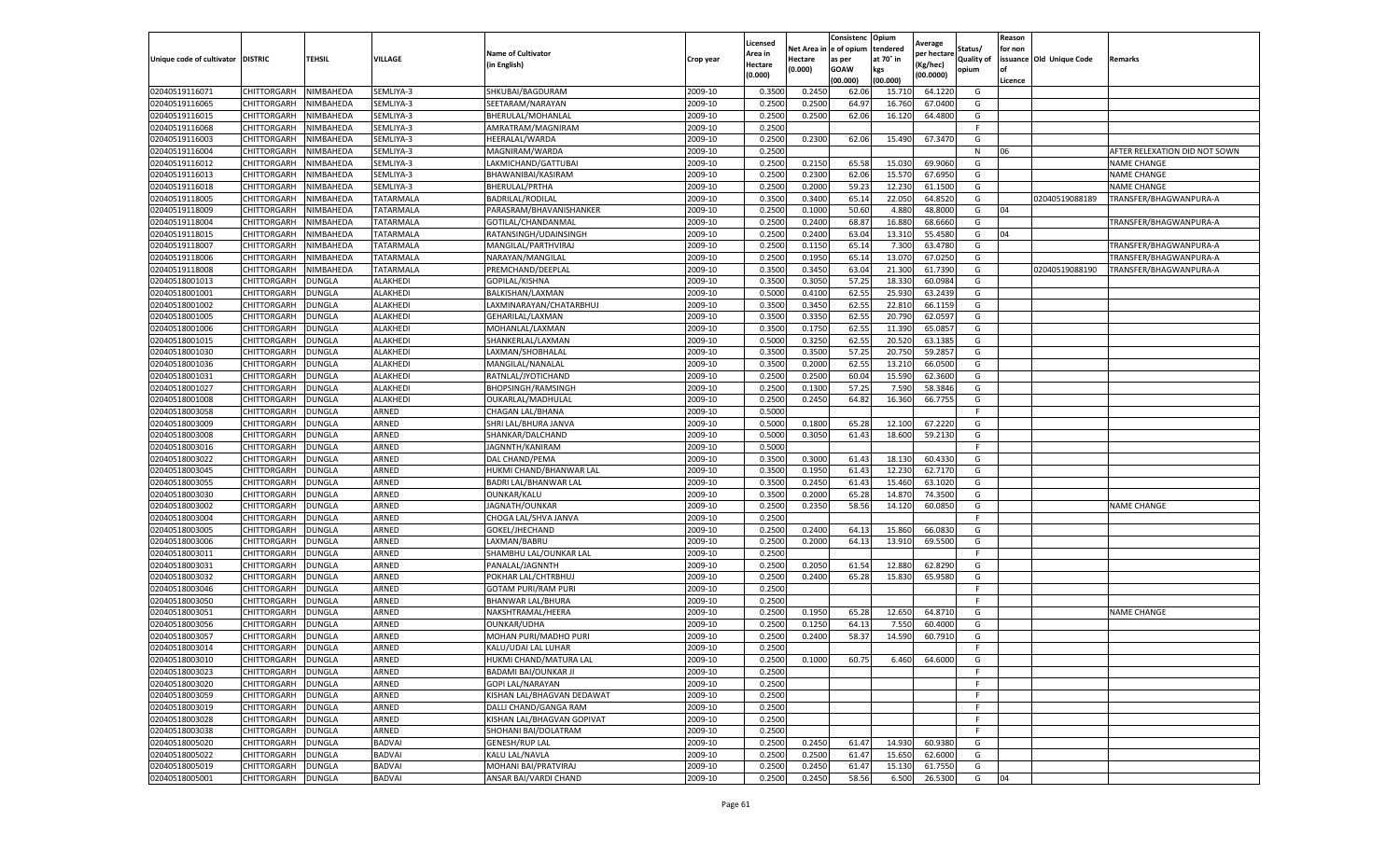|                                  |                            |                         |                                                |                                     |                    | Licensed         |         | Consistenc             | Opium           | Average     |                   | Reason  |                          |                    |
|----------------------------------|----------------------------|-------------------------|------------------------------------------------|-------------------------------------|--------------------|------------------|---------|------------------------|-----------------|-------------|-------------------|---------|--------------------------|--------------------|
|                                  |                            |                         |                                                | <b>Name of Cultivator</b>           |                    | Area in          |         | Net Area in e of opium | tendered        | per hectare | Status/           | for non |                          |                    |
| Unique code of cultivator        | <b>DISTRIC</b>             | TEHSIL                  | VILLAGE                                        | in English)                         | Crop year          | Hectare          | Hectare | as per                 | at 70° in       | (Kg/hec     | <b>Quality of</b> |         | issuance Old Unique Code | <b>Remarks</b>     |
|                                  |                            |                         |                                                |                                     |                    | (0.000)          | (0.000) | <b>GOAW</b>            | kgs             | (00.0000)   | opium             |         |                          |                    |
|                                  |                            |                         |                                                |                                     |                    |                  |         | (00.000)               | (00.000)        |             |                   | Licence |                          |                    |
| 02040518005011                   | CHITTORGARH                | <b>DUNGLA</b>           | <b>BADVAI</b>                                  | <b>GOPI LAL/OUNKAR</b>              | 2009-10            | 0.2500           | 0.2450  | 58.56                  | 15.04           | 61.3870     | G                 |         |                          |                    |
| 02040518005016                   | CHITTORGARH                | DUNGLA                  | <b>BADVAI</b>                                  | SHANKER LAL/OUNKAR                  | 2009-10            | 0.2500           | 0.2450  | 58.56                  | 14.31           | 58.4080     | G                 |         |                          |                    |
| 02040518005006                   | CHITTORGARH                | DUNGLA                  | <b>BADVAI</b>                                  | BANSI LAL/LAXMI RAM                 | 2009-10            | 0.2500           | 0.1450  | 61.47                  | 9.040           | 62.3440     | G                 |         |                          |                    |
| 02040518005014                   | CHITTORGARH                | <b>DUNGLA</b>           | BADVAI                                         | <b>GASI LAL/NATHU LAL</b>           | 2009-10            | 0.2500           | 0.2450  | 58.56                  | 14.670          | 59.8770     | G                 |         |                          |                    |
| 02040518005013                   | CHITTORGARH                | <b>DUNGLA</b>           | BADVAI<br><b>BHATOLI GUJRAN</b>                | MANGI LAL/KHESYA                    | 2009-10            | 0.2500           |         |                        |                 |             | F<br>F            |         |                          |                    |
| 02040518009025                   | CHITTORGARH                | DUNGLA                  | <b>BHATOLI GUJRAN</b>                          | UDA/BHERA                           | 2009-10<br>2009-10 | 0.2500           | 0.2300  | 60.14                  |                 | 60.9560     |                   |         |                          |                    |
| 02040518009006                   | CHITTORGARH                | DUNGLA                  |                                                | BHEEMA/NARAYN                       | 2009-10            | 0.2500<br>0.5000 | 0.4950  | 67.04                  | 14.020<br>32.00 | 64.6460     | G                 |         | 02040518014111           | TRANSFER           |
| 02040518009002                   | CHITTORGARH                | DUNGLA                  | <b>BHATOLI GUJRAN</b>                          | RATAN/NARAYAN                       | 2009-10            | 0.5000           | 0.1000  | 71.74                  | 7.39            | 73.9000     | G<br>G            |         | 02040518014112           | <b>TRANSFER</b>    |
| 02040518009008<br>02040518009007 | CHITTORGARH<br>CHITTORGARH | DUNGLA<br><b>DUNGLA</b> | <b>BHATOLI GUJRAN</b><br><b>BHATOLI GUJRAN</b> | SHOBHA LAL/KISHAN LAL<br>KALU/BABRU | 2009-10            | 0.5000           | 0.5000  | 60.14                  | 30.340          | 60.6800     | G                 |         | 02040518014113           | <b>TRANSFER</b>    |
| 02040518009021                   | CHITTORGARH                | <b>DUNGLA</b>           | <b>BHATOLI GUJRAN</b>                          | HAJARI/BHERA                        | 2009-10            | 0.3500           | 0.1900  | 62.86                  | 12.100          | 63.6840     | G                 |         | 02040518044034           | TRANSFER           |
| 02040518007007                   | CHITTORGARH                | <b>DUNGLA</b>           | BHANAKHEDI                                     | KISHANLAL/HEERALAI                  | 2009-10            | 0.2500           | 0.2500  | 64.13                  | 16.16           | 64.6400     | G                 |         |                          |                    |
| 02040518007002                   | CHITTORGARH                | DUNGLA                  | BHANAKHEDI                                     | KESHURAM/OUNKAR                     | 2009-10            | 0.2500           | 0.1750  | 61.54                  | 11.11           | 63.4850     | G                 |         |                          |                    |
| 02040518007006                   | CHITTORGARH                | DUNGLA                  | BHANAKHEDI                                     | NANALAL/SUKHLAL                     | 2009-10            | 0.2500           | 0.2200  | 64.13                  | 14.690          | 66.7720     | G                 |         |                          |                    |
| 02040518007008                   | CHITTORGARH                | DUNGLA                  | BHANAKHEDI                                     | LAXMICHAND/GASHI                    | 2009-10            | 0.2500           | 0.0500  | 65.28                  | 3.390           | 67.8000     | G                 |         |                          |                    |
| 02040518007010                   | CHITTORGARH                | <b>DUNGLA</b>           | BHANAKHEDI                                     | VENDIRAM/SHAMBHU                    | 2009-10            | 0.2500           |         |                        |                 |             | F.                |         |                          | <b>NAME CHANGE</b> |
| 02040518007001                   | CHITTORGARH                | <b>DUNGLA</b>           | BHANAKHEDI                                     | LAXMILAL/OUNKAR                     | 2009-10            | 0.3500           | 0.2900  | 64.13                  | 18.800          | 64.8270     | G                 |         | 02040518050110           | TRANSFER           |
| 02040518013018                   | CHITTORGARH                | <b>DUNGLA</b>           | <b>BILOT</b>                                   | <b>GOLABI BAI/HEMA</b>              | 2009-10            | 0.5000           | 0.3950  | 65.08                  | 26.39           | 66.8101     | G                 |         |                          |                    |
| 02040518013038                   | CHITTORGARH                | DUNGLA                  | <b>BILOT</b>                                   | SANTI LAL/KISHAN LAL                | 2009-10            | 0.5000           | 0.1950  | 68.24                  | 14.41           | 73.8974     | G                 |         |                          |                    |
| 02040518013001                   | CHITTORGARH                | DUNGLA                  | <b>BILOT</b>                                   | GANGABAI/KISHAN LAL                 | 2009-10            | 0.5000           | 0.3500  | 65.16                  | 23.560          | 67.3143     | G                 |         |                          |                    |
| 02040518013007                   | CHITTORGARH                | <b>DUNGLA</b>           | <b>BILOT</b>                                   | MANGIBAI/DADMCHAND                  | 2009-10            | 0.5000           | 0.4950  | 65.16                  | 34.17           | 69.0303     | G                 |         |                          |                    |
| 02040518013002                   | CHITTORGARH                | DUNGLA                  | <b>BILOT</b>                                   | SANTI LAL/PYARA                     | 2009-10            | 0.3500           | 0.3050  | 59.19                  | 17.580          | 57.6393     | G                 |         |                          |                    |
| 02040518013013                   | CHITTORGARH                | <b>DUNGLA</b>           | <b>BILOT</b>                                   | GOTM/DEVA                           | 2009-10            | 0.5000           | 0.2850  | 65.16                  | 19.220          | 67.4386     | G                 |         |                          |                    |
| 02040518013014                   | CHITTORGARH                | DUNGLA                  | <b>BILOT</b>                                   | NARAYAN/CHMPA                       | 2009-10            | 0.3500           | 0.3450  | 59.19                  | 21.290          | 61.7101     | G                 |         |                          |                    |
| 02040518013017                   | CHITTORGARH                | DUNGLA                  | <b>BILOT</b>                                   | KESHURAM/BHAGVAN                    | 2009-10            | 0.3500           | 0.3350  | 62.16                  | 21.48           | 64.1194     | G                 |         |                          |                    |
| 02040518013019                   | CHITTORGARH                | DUNGLA                  | <b>BILOT</b>                                   | RUPA/MODA                           | 2009-10            | 0.3500           | 0.1900  | 65.16                  | 12.640          | 66.5263     | G                 |         |                          |                    |
| 02040518013022                   | CHITTORGARH                |                         |                                                |                                     | 2009-10            | 0.3500           | 0.3000  | 65.16                  | 19.84           | 66.1333     | G                 |         |                          |                    |
| 02040518013023                   | CHITTORGARH                | DUNGLA<br><b>DUNGLA</b> | <b>BILOT</b><br><b>BILOT</b>                   | HEERA/HEMA<br>WAKTA/KASHIRAM        | 2009-10            | 0.5000           | 0.3050  | 62.16                  | 19.880          | 65.1803     | G                 |         |                          |                    |
| 02040518013026                   | CHITTORGARH                | <b>DUNGLA</b>           | <b>BILOT</b>                                   | KAMLABAI/CHOGA LAL                  | 2009-10            | 0.2500           | 0.2550  | 62.16                  | 16.790          | 65.8431     | G                 |         |                          |                    |
| 02040518013030                   | CHITTORGARH                | <b>DUNGLA</b>           | <b>BILOT</b>                                   | SHANKAR LAL/RAMA                    | 2009-10            | 0.5000           | 0.2450  | 61.09                  | 16.08           | 65.6327     | G                 |         |                          |                    |
| 02040518013031                   | CHITTORGARH                | DUNGLA                  | <b>BILOT</b>                                   | JASHRAJ/PYAR JI                     | 2009-10            | 0.3500           | 0.2900  | 68.24                  | 20.81           | 71.7586     | G                 |         |                          |                    |
| 02040518013040                   | CHITTORGARH                | DUNGLA                  | <b>BILOT</b>                                   | RAMESAR LAL/KISHAN LAL              | 2009-10            | 0.5000           | 0.3050  | 68.24                  | 23.82           | 78.0984     | G                 |         |                          |                    |
| 02040518013044                   | CHITTORGARH                | DUNGLA                  | <b>BILOT</b>                                   | NARAYAN/BABRU BDA                   | 2009-10            | 0.3500           | 0.2150  | 65.16                  | 14.20           | 66.0465     | G                 |         |                          |                    |
| 02040518013055                   | CHITTORGARH                | DUNGLA                  | <b>BILOT</b>                                   | DANRAJ/KHUMA                        | 2009-10            | 0.3500           | 0.2550  | 61.09                  | 15.900          | 62.3529     | G                 |         |                          |                    |
| 02040518013056                   | CHITTORGARH                | <b>DUNGLA</b>           | <b>BILOT</b>                                   | GOPILAL/GANGARAM                    | 2009-10            | 0.5000           | 0.4900  | 59.19                  | 29.94           | 61.1020     | G                 |         |                          |                    |
| 02040518013016                   | CHITTORGARH                | DUNGLA                  | <b>BILOT</b>                                   | <b>BAGDI RAM/GOKAL</b>              | 2009-10            | 0.2500           | 0.1950  | 65.16                  | 13.12           | 67.2821     | G                 | 11      |                          | <b>DISPUTED</b>    |
| 02040518013060                   | CHITTORGARH                | <b>DUNGLA</b>           | <b>BILOT</b>                                   | SOHANLAL/KASIRAM                    | 2009-10            | 0.3500           | 0.2050  | 65.16                  | 13.21           | 64.4390     | G                 |         |                          |                    |
| 02040518013028                   | CHITTORGARH                | DUNGLA                  | <b>BILOT</b>                                   | MANGI LAL/NENA                      | 2009-10            | 0.2500           | 0.2500  | 61.09                  | 15.89           | 63.5600     | G                 |         |                          |                    |
| 02040518011003                   | CHITTORGARH                | DUNGLA                  | <b>BILOT</b>                                   | UGAM KUNVAR/NIRBHYA SINGH           | 2009-10            | 0.2500           | 0.2500  | 56.12                  | 14.57           | 58.2800     | G                 |         |                          |                    |
| 02040518013024                   | CHITTORGARH                | <b>DUNGLA</b>           | <b>BILOT</b>                                   | NERNDRA SINGH/HEERA LAL             | 2009-10            | 0.2500           | 0.2500  | 59.19                  | 15.190          | 60.7600     | G                 |         |                          |                    |
| 02040518013032                   | CHITTORGARH                | DUNGLA                  | <b>BILOT</b>                                   | NARAYAN/OUNKAR                      | 2009-10            | 0.2500           | 0.2300  | 61.09                  | 14.360          | 62.4348     | G                 |         |                          |                    |
| 02040518013033                   | CHITTORGARH                | <b>DUNGLA</b>           | <b>BILOT</b>                                   | KAMALCHAND/WARDI CHAND              | 2009-10            | 0.2500           | 0.2300  | 61.09                  | 15.68           | 68.1739     | G                 |         |                          |                    |
| 02040518013041                   | CHITTORGARH                | DUNGLA                  | <b>BILOT</b>                                   | KALU LAL/GOTTU                      | 2009-10            | 0.2500           | 0.2500  | 65.10                  | 15.23           | 60.9200     | G                 |         |                          |                    |
| 02040518013003                   | CHITTORGARH                | <b>DUNGLA</b>           | <b>BILOT</b>                                   | HEMERIBAI/NETRAM                    | 2009-10            | 0.2500           | 0.2450  | 65.08                  | 16.44           | 67.1020     | G                 |         |                          |                    |
| 02040518013037                   | <b>CHITTORGARH</b>         | <b>DUNGLA</b>           | <b>BILOT</b>                                   | NANU RAM/VAKTA                      | 2009-10            | 0.2500           | 0.1950  | 65.08                  | 13.480          | 69.1282     | G                 |         |                          |                    |
| 02040518013039                   | CHITTORGARH                | DUNGLA                  | <b>BILOT</b>                                   | LOBHCHAND/BHAGVAN                   | 2009-10            | 0.2500           | 0.2500  | 65.08                  | 16.980          | 67.9200     | G                 |         |                          |                    |
| 02040518013029                   | CHITTORGARH                | DUNGLA                  | <b>BILOT</b>                                   | BAGDIRAM/NARAYAN                    | 2009-10            | 0.2500           |         |                        |                 |             | F.                |         |                          |                    |
| 02040518013034                   | CHITTORGARH                | <b>DUNGLA</b>           | <b>BILOT</b>                                   | OUNKAR/MEGA                         | 2009-10            | 0.2500           | 0.1950  | 59.19                  | 12.280          | 62.9744     | G                 |         |                          |                    |
| 02040518013049                   | CHITTORGARH                | <b>DUNGLA</b>           | <b>BILOT</b>                                   | <b>BABU LAL/GOPI</b>                | 2009-10            | 0.2500           | 0.2350  | 62.16                  | 15.440          | 65.7021     | G                 |         |                          |                    |
| 02040518013051                   | CHITTORGARH                | <b>DUNGLA</b>           | <b>BILOT</b>                                   | GHAMERI/BHAJJA                      | 2009-10            | 0.2500           |         |                        |                 |             | F                 |         |                          | <b>NAME CHANGE</b> |
| 02040518013052                   | CHITTORGARH                | <b>DUNGLA</b>           | <b>BILOT</b>                                   | RAM LAL/DEVA                        | 2009-10            | 0.2500           |         |                        |                 |             | F.                |         |                          |                    |
| 02040518013012                   | CHITTORGARH                | <b>DUNGLA</b>           | <b>BILOT</b>                                   | DALU/WAKTA                          | 2009-10            | 0.2500           | 0.2250  | 59.19                  | 14.070          | 62.5333     | G                 |         |                          |                    |
| 02040518013020                   | CHITTORGARH                | <b>DUNGLA</b>           | <b>BILOT</b>                                   | GOTTU/BHOLA                         | 2009-10            | 0.2500           | 0.1200  | 62.16                  | 8.000           | 66.6667     | G                 |         |                          |                    |
| 02040518013027                   | <b>CHITTORGARH</b>         | <b>DUNGLA</b>           | <b>BILOT</b>                                   | NARAYAN/RUPA                        | 2009-10            | 0.2500           | 0.1900  | 62.16                  | 12.470          | 65.6316     | G                 |         |                          |                    |
| 02040518014103                   | CHITTORGARH                | <b>DUNGLA</b>           | CHIKARDA                                       | NANALAL/BHERULAL                    | 2009-10            | 0.3500           | 0.1250  | 64.38                  | 9.400           | 75.2000     | G                 |         |                          |                    |
| 02040518014026                   | <b>CHITTORGARH</b>         | <b>DUNGLA</b>           | CHIKARDA                                       | KANKUBAI/GOKAL                      | 2009-10            | 0.5000           |         |                        |                 |             | F.                |         |                          |                    |
| 02040518014028                   | CHITTORGARH                | <b>DUNGLA</b>           | CHIKARDA                                       | KELASHCHAND/RATANLAL                | 2009-10            | 0.3500           | 0.1000  | 64.56                  | 6.490           | 64.9000     | G                 |         |                          |                    |
| 02040518014032                   | CHITTORGARH                | DUNGLA                  | CHIKARDA                                       | <b>GASIRAM/DHULLA</b>               | 2009-10            | 0.5000           | 0.5000  | 62.67                  | 32.400          | 64.8000     | G                 |         |                          |                    |
| 02040518014037                   | <b>CHITTORGARH</b>         | <b>DUNGLA</b>           | CHIKARDA                                       | BAWANIRAM/NARAYAN                   | 2009-10            | 0.3500           |         |                        |                 |             | F                 | 07      |                          |                    |
|                                  |                            |                         |                                                |                                     |                    |                  |         |                        |                 |             |                   |         |                          |                    |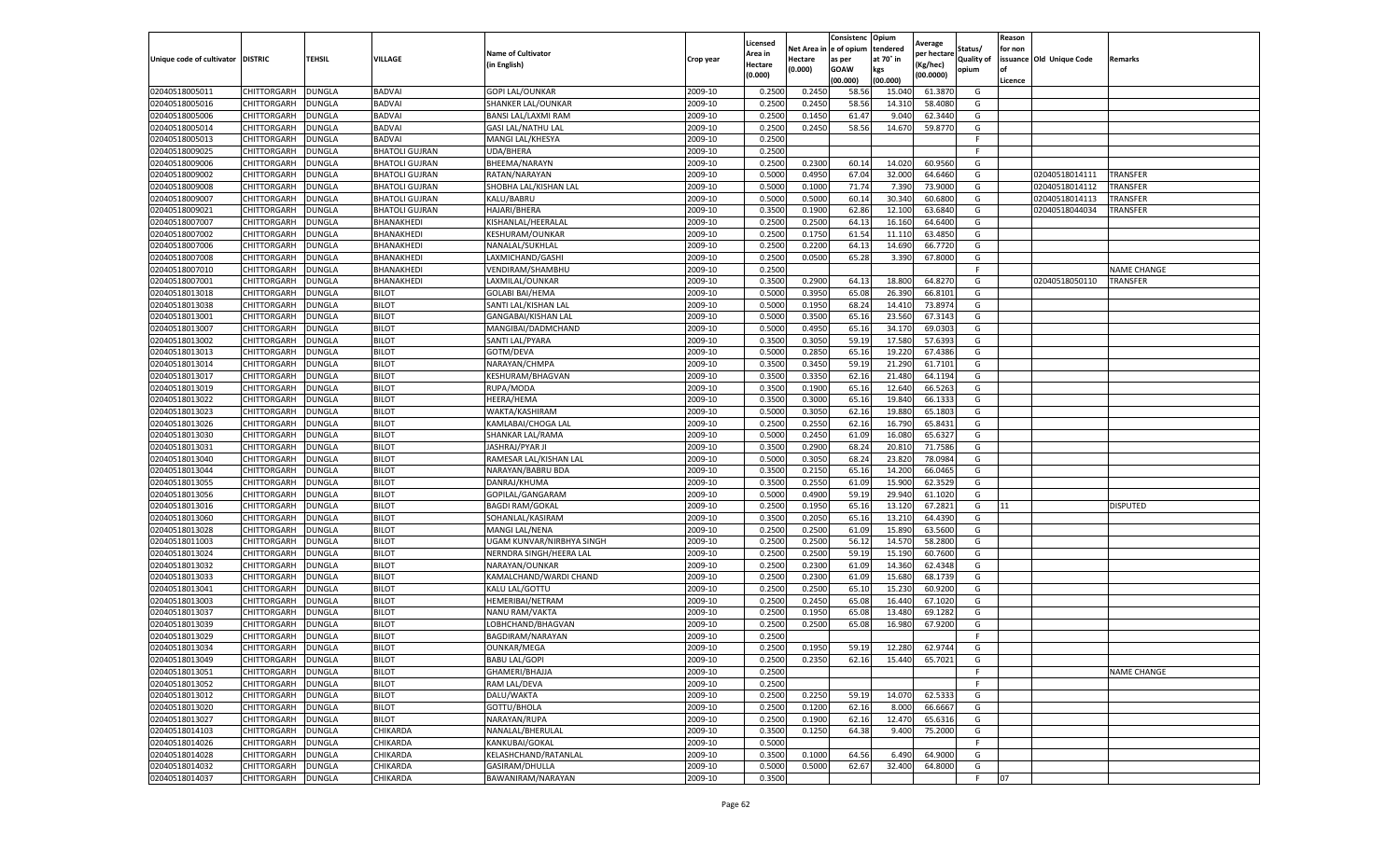|                                   |                      |               |               |                             |           | Licensed       |                    | Consistenc Opium      |                  | Average     |                            | Reason  |                          |         |
|-----------------------------------|----------------------|---------------|---------------|-----------------------------|-----------|----------------|--------------------|-----------------------|------------------|-------------|----------------------------|---------|--------------------------|---------|
|                                   |                      |               |               | <b>Name of Cultivator</b>   |           | Area in        | Net Area i         | e of opium            | tendered         | per hectare | Status/                    | for non |                          |         |
| Unique code of cultivator DISTRIC |                      | <b>TEHSIL</b> | VILLAGE       | in English)                 | Crop year | <b>Hectare</b> | Hectare<br>(0.000) | as per<br><b>GOAW</b> | at 70° in<br>kgs | Kg/hec)     | <b>Quality of</b><br>opium | of      | issuance Old Unique Code | Remarks |
|                                   |                      |               |               |                             |           | (0.000)        |                    | (00.000)              | (00.000)         | (00.0000)   |                            | Licence |                          |         |
| 02040518014040                    | CHITTORGARH          | DUNGLA        | CHIKARDA      | RAMESWERLAL/VARDICHAND      | 2009-10   | 0.3500         | 0.1000             | 62.67                 | 6.70             | 67.0000     | G                          |         |                          |         |
| 02040518014044                    | CHITTORGARH          | <b>DUNGLA</b> | CHIKARDA      | DALU/DUNGAJI                | 2009-10   | 0.3500         | 0.3550             | 62.67                 | 22.280           | 62.7600     | G                          |         |                          |         |
| 02040518014051                    | CHITTORGARH          | <b>DUNGLA</b> | CHIKARDA      | LAXMILAL/FAKIRCHAND GARG    | 2009-10   | 0.3500         | 0.1950             | 62.67                 | 12.490           | 64.0510     | G                          |         |                          |         |
| 02040518014055                    | CHITTORGARH          | <b>DUNGLA</b> | CHIKARDA      | ONKAR/UDA CHAMAR            | 2009-10   | 0.3500         | 0.3600             | 67.69                 | 25.700           | 71.3880     | G                          |         |                          |         |
| 02040518014058                    | CHITTORGARH          | <b>DUNGLA</b> | CHIKARDA      | BARDA/NATHU MEGWAL          | 2009-10   | 0.3500         |                    |                       |                  |             | F.                         | 07      |                          |         |
| 02040518014061                    | CHITTORGARH          | DUNGLA        | CHIKARDA      | JAMUNALAL/CHATARBHUJ DARJI  | 2009-10   | 0.3500         | 0.3600             | 62.67                 | 21.460           | 59.6110     | G                          |         |                          |         |
| 02040518014062                    | CHITTORGARH          | DUNGLA        | CHIKARDA      | NIHALCHAND/SHRILAL LODA     | 2009-10   | 0.5000         |                    |                       |                  |             | F.                         |         |                          |         |
| 02040518014065                    | CHITTORGARH          | DUNGLA        | CHIKARDA      | TULSIBAI/PONKARLAL GADRI    | 2009-10   | 0.3500         |                    |                       |                  |             | F.                         | 07      |                          |         |
| 02040518014069                    | CHITTORGARH          | <b>DUNGLA</b> | CHIKARDA      | CHATARBHUJ/NARAYAN          | 2009-10   | 0.3500         |                    |                       |                  |             | F.                         | 07      |                          |         |
| 02040518014108                    | CHITTORGARH          | DUNGLA        | CHIKARDA      | MANGILAL/VENAJI             | 2009-10   | 0.3500         | 0.3500             | 62.67                 | 22.410           | 64.0280     | G                          |         |                          |         |
| 02040518014107                    | CHITTORGARH          | <b>DUNGLA</b> | CHIKARDA      | TARACHAND/TIKAMCHAND        | 2009-10   | 0.3500         | 0.1450             | 67.69                 | 10.73            | 74.0000     | G                          |         |                          |         |
| 02040518014039                    | CHITTORGARH          | <b>DUNGLA</b> | CHIKARDA      | CHATARBHUJ/DHUNGAJI         | 2009-10   | 0.2500         | 0.1250             | 60.51                 | 7.560            | 60.4800     | G                          |         |                          |         |
| 02040518014053                    | CHITTORGARH          | DUNGLA        | CHIKARDA      | GHERILAL/DOLLAJI            | 2009-10   | 0.2500         |                    |                       |                  |             | F.                         |         |                          |         |
| 02040518014001                    | CHITTORGARH          | <b>DUNGLA</b> | CHIKARDA      | SURESH KUMAR/BADRILAL       | 2009-10   | 0.2500         | 0.2450             | 57.25                 | 14.540           | 59.3460     | G                          |         |                          |         |
| 02040518014060                    | CHITTORGARH          | DUNGLA        | CHIKARDA      | MOHANLAL/HIRALAL KHATOD     | 2009-10   | 0.2500         |                    |                       |                  |             | F.                         |         |                          |         |
| 02040518014067                    | CHITTORGARH          | <b>DUNGLA</b> | CHIKARDA      | HAJARI/KISHANA JAT          | 2009-10   | 0.2500         |                    |                       |                  |             | F.                         |         |                          |         |
| 02040518014070                    | CHITTORGARH          | DUNGLA        | CHIKARDA      | RAMESWAR/GOPILAL            | 2009-10   | 0.2500         | 0.2400             | 62.18                 | 14.99            | 62.4580     | G                          |         |                          |         |
| 02040518014072                    | CHITTORGARH          | <b>DUNGLA</b> | CHIKARDA      | PIRTVIRAJ/LALU GADRI        | 2009-10   | 0.2500         | 0.2500             | 60.51                 | 16.11            | 64.4400     | G                          |         |                          |         |
| 02040518014083                    | CHITTORGARH          | <b>DUNGLA</b> | CHIKARDA      | UDYLAL/VARDICHAND KHUMAR    | 2009-10   | 0.2500         | 0.1250             | 60.51                 | 7.84             | 62.7200     | G                          |         |                          |         |
| 02040518014101                    | CHITTORGARH          | DUNGLA        | CHIKARDA      | SANTILAL/KAZODJI            | 2009-10   | 0.2500         | 0.1000             | 62.67                 | 6.81             | 68.1000     | G                          |         |                          |         |
| 02040518014022                    | CHITTORGARH          | <b>DUNGLA</b> | CHIKARDA      | PANNALAL/CHHUNILAL          | 2009-10   | 0.2500         | 0.2550             | 57.99                 | 15.780           | 61.8820     | G                          |         |                          |         |
| 02040518014017                    | CHITTORGARH          | <b>DUNGLA</b> | CHIKARDA      | GOPALDAS/KISHNADAS          | 2009-10   | 0.2500         |                    |                       |                  |             | F.                         |         |                          |         |
| 02040518014014                    | CHITTORGARH          | <b>DUNGLA</b> | CHIKARDA      | BHERU/BOTA                  | 2009-10   | 0.2500         | 0.2500             | 59.34                 | 15.03            | 60.1200     | G                          |         |                          |         |
| 02040518015107                    | CHITTORGARH          | DUNGLA        | <b>DELWAS</b> | GANGABAI/DHANRAJ            | 2009-10   | 0.3500         | 0.3500             | 71.58                 | 25.950           | 74.1420     | G                          |         |                          |         |
| 02040518015001                    | CHITTORGARH          | DUNGLA        | DELWAS        | <b>FULCHAND/KAJOD DHAKD</b> | 2009-10   | 0.5000         | 0.4550             | 68.24                 | 33.52            | 73.6700     | G                          |         |                          |         |
| 02040518015007                    | CHITTORGARH          | DUNGLA        | DELWAS        | CHANDRPARKASH/FULCHAND      | 2009-10   | 0.5000         | 0.2050             | 61.09                 | 13.11            | 63.9510     | G                          |         |                          |         |
| 02040518015006                    | CHITTORGARH          | DUNGLA        | DELWAS        | UDHA/RAMA                   | 2009-10   | 0.5000         | 0.2800             | 68.24                 | 19.440           | 69.4280     | G                          |         |                          |         |
| 02040518015010                    | CHITTORGARH          | <b>DUNGLA</b> | DELWAS        | NARAYAN LAL/BHAGVAN LAL     | 2009-10   | 0.5000         | 0.4850             | 65.08                 | 30.780           | 63.4630     | G                          |         |                          |         |
| 02040518015014                    | CHITTORGARH          | <b>DUNGLA</b> | DELWAS        | BHANWAR LAL/LALU            | 2009-10   | 0.3500         | 0.2550             | 59.19                 | 15.760           | 61.8030     | G                          |         |                          |         |
| 02040518015017                    | CHITTORGARH          | <b>DUNGLA</b> | DELWAS        | RATAN LAL/CHATARBHUJ        | 2009-10   | 0.5000         | 0.4900             | 74.51                 | 37.32            | 76.1630     | G                          |         |                          |         |
| 02040518015018                    | CHITTORGARH          | DUNGLA        | DELWAS        | NAVLA/AANDA                 | 2009-10   | 0.3500         | 0.3050             | 61.09                 | 19.91            | 65.2780     | G                          |         |                          |         |
| 02040518015021                    | CHITTORGARH          | DUNGLA        | DELWAS        | NATHU/BABRU                 | 2009-10   | 0.3500         | 0.3450             | 59.19                 | 21.21            | 61.4780     | G                          |         |                          |         |
| 02040518015022                    | CHITTORGARH          | <b>DUNGLA</b> | DELWAS        | DALLA/BABRU                 | 2009-10   | 0.5000         | 0.5050             | 59.19                 | 29.950           | 59.3060     | G                          |         |                          |         |
| 02040518015023                    | CHITTORGARH          | <b>DUNGLA</b> | DELWAS        | <b>RUP LAL/LALU</b>         | 2009-10   | 0.3500         | 0.2950             | 56.12                 | 17.460           | 59.1860     | G                          |         |                          |         |
| 02040518015024                    | CHITTORGARH          | <b>DUNGLA</b> | DELWAS        | MOHAN LAL/LALU              | 2009-10   | 0.3500         | 0.3200             | 59.19                 | 19.800           | 61.8750     | G                          |         |                          |         |
| 02040518015043                    | CHITTORGARH          | DUNGLA        | <b>DELWAS</b> | RAMA/HEERA                  | 2009-10   | 0.3500         | 0.3350             | 65.08                 | 23.11            | 68.9850     | G                          |         |                          |         |
| 02040518015047                    | CHITTORGARH          | <b>DUNGLA</b> | DELWAS        | BHANWAR LAL/BHERU LAL       | 2009-10   | 0.5000         | 0.2850             | 71.58                 | 21.52            | 75.5080     | G                          |         |                          |         |
| 02040518015060                    | CHITTORGARH          | DUNGLA        | DELWAS        | DEVI DAS / BOJI DAS         | 2009-10   | 0.3500         | 0.3450             | 61.09                 | 21.920           | 63.5360     | G                          |         |                          |         |
| 02040518015061                    | CHITTORGARH          | DUNGLA        | DELWAS        | MITHU DAS/BHOJI DAS         | 2009-10   | 0.5000         | 0.3900             | 61.09                 | 23.700           | 60.7690     | G                          |         |                          |         |
| 02040518015073                    | CHITTORGARH          | <b>DUNGLA</b> | DELWAS        | WAKTA/NARAYAN               | 2009-10   | 0.5000         | 0.2500             | 61.29                 | 15.860           | 63.4400     | G                          |         |                          |         |
| 02040518015093                    | CHITTORGARH          | <b>DUNGLA</b> | DELWAS        | <b>BABRU/DEVA</b>           | 2009-10   | 0.5000         | 0.4100             | 65.08                 | 26.030           | 63.4870     | G                          |         |                          |         |
| 02040518015113                    | CHITTORGARH          | DUNGLA        | DELWAS        | KISHAN LAL/CHMPA LAL        | 2009-10   | 0.3500         | 0.3500             | 56.12                 | 20.90            | 59.7140     | G                          |         |                          |         |
| 02040518015119                    | CHITTORGARH          | DUNGLA        | <b>DELWAS</b> | LACHIRAM/ONKAR MEGWAL       | 2009-10   | 0.5000         | 0.2500             | 59.19                 | 15.70            | 62.8000     | G                          |         |                          |         |
| 02040518015120                    | CHITTORGARH          | DUNGLA        | DELWAS        | CHATUR BHUJ/MODA            | 2009-10   | 0.5000         | 0.1800             | 71.58                 | 13.680           | 76.0000     | G                          |         |                          |         |
| 02040518015089                    | CHITTORGARH          | DUNGLA        | DELWAS        | <b>OUNKAR/BHAGWAN</b>       | 2009-10   | 0.5000         | 0.4800             | 65.08                 | 32.40            | 67.5000     | G                          |         |                          |         |
| 02040518015121                    | CHITTORGARH          | DUNGLA        | <b>DELWAS</b> | FULCHNAD/CHAMPA LAL         | 2009-10   | 0.5000         | 0.1950             | 61.29                 | 12.32            | 63.1795     | G                          |         |                          |         |
| 02040518015090                    | CHITTORGARH          | <b>DUNGLA</b> | DELWAS        | RUP LAL/SHANKAR LAL         | 2009-10   | 0.2500         | 0.2400             | 61.29                 | 14.900           | 62.0830     | G                          |         |                          |         |
| 02040518015025                    | CHITTORGARH          | <b>DUNGLA</b> | DELWAS        | NARAYAN LAL/DEVI LAL        | 2009-10   | 0.2500         | 0.2000             | 57.97                 | 12.080           | 60.4000     | G                          |         |                          |         |
| 02040518015030                    | CHITTORGARH   DUNGLA |               | <b>DELWAS</b> | OUNKAR LAL/RAM LAL          | 2009-10   | 0.2500         | 0.2500             | 68.24                 | 17.560           | 70.2400     | G                          |         |                          |         |
| 02040518015053                    | <b>CHITTORGARH</b>   | <b>DUNGLA</b> | DELWAS        | NOKVKAND/MTHRA              | 2009-10   | 0.2500         | 0.2600             | 61.29                 | 16.330           | 62.8070     | G                          |         |                          |         |
| 02040518015072                    | CHITTORGARH          | <b>DUNGLA</b> | DELWAS        | SANTOSHRAM/CHTRBHUJ         | 2009-10   | 0.2500         | 0.2500             | 74.51                 | 19.120           | 76.4800     | G                          |         |                          |         |
| 02040518015075                    | <b>CHITTORGARH</b>   | <b>DUNGLA</b> | DELWAS        | NANU RAM/BHERA              | 2009-10   | 0.2500         | 0.2500             | 59.15                 | 15.620           | 62.4800     | G                          |         |                          |         |
| 02040518015081                    | <b>CHITTORGARH</b>   | <b>DUNGLA</b> | DELWAS        | <b>OUNKAR/GANGA RAM</b>     | 2009-10   | 0.2500         | 0.2500             | 56.12                 | 14.710           | 58.8400     | G                          |         |                          |         |
| 02040518015087                    | <b>CHITTORGARH</b>   | <b>DUNGLA</b> | DELWAS        | <b>BHART LAL/NATHU LAL</b>  | 2009-10   | 0.2500         | 0.2500             | 61.29                 | 15.490           | 61.9600     | G                          |         |                          |         |
| 02040518015101                    | CHITTORGARH          | <b>DUNGLA</b> | <b>DELWAS</b> | CHGAN LAL/OUNKAR LAL        | 2009-10   | 0.2500         | 0.2350             | 59.15                 | 14.750           | 62.7650     | G                          |         |                          |         |
| 02040518015116                    | <b>CHITTORGARH</b>   | DUNGLA        | DELWAS        | NAVL SINGH/BHUVANI SINGH    | 2009-10   | 0.2500         | 0.2500             | 59.15                 | 15.430           | 61.7200     | G                          |         |                          |         |
| 02040518015041                    | CHITTORGARH          | <b>DUNGLA</b> | DELWAS        | LAHRI BAI/BABRU             | 2009-10   | 0.2500         | 0.2100             | 61.29                 | 8.560            | 40.7610     | G                          | 04      |                          |         |
| 02040518015086                    | <b>CHITTORGARH</b>   | <b>DUNGLA</b> | DELWAS        | DALLA/BHERA                 | 2009-10   | 0.2500         | 0.2150             | 56.12                 | 12.350           | 57.4410     | G                          |         |                          |         |
| 02040518015002                    | <b>CHITTORGARH</b>   | <b>DUNGLA</b> | DELWAS        | GAMERA/DALU                 | 2009-10   | 0.2500         | 0.2350             | 61.29                 | 14.530           | 61.8290     | G                          |         |                          |         |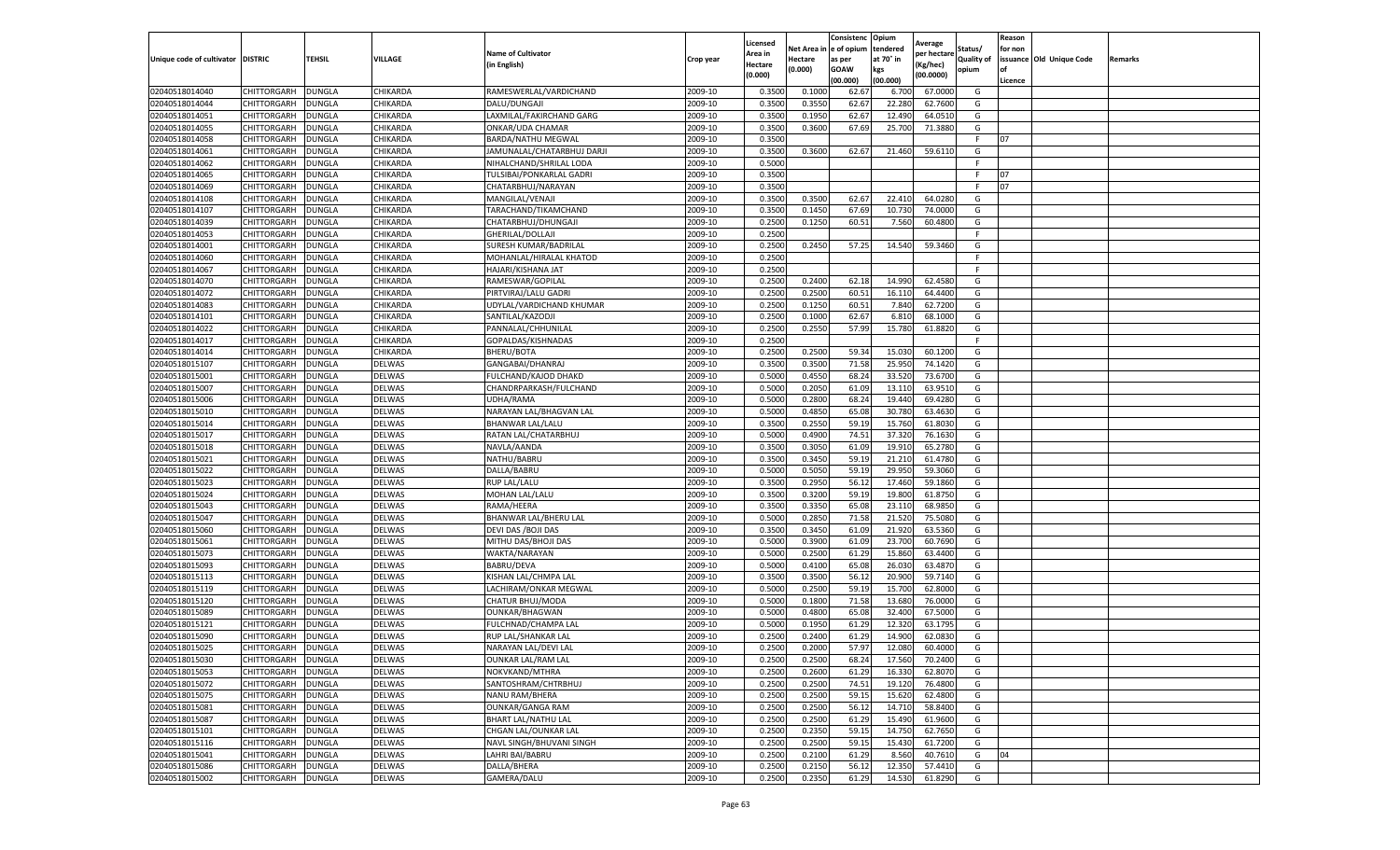|                                   |                                          |               |                                |                               |           | Licensed |                  | Consistenc             | Opium     |                        |                   | Reason  |                          |                                   |
|-----------------------------------|------------------------------------------|---------------|--------------------------------|-------------------------------|-----------|----------|------------------|------------------------|-----------|------------------------|-------------------|---------|--------------------------|-----------------------------------|
|                                   |                                          |               |                                | <b>Name of Cultivator</b>     |           | Area in  |                  | Net Area in e of opium | tendered  | Average<br>per hectare | Status/           | for non |                          |                                   |
| Unique code of cultivator DISTRIC |                                          | TEHSIL        | VILLAGE                        | in English)                   | Crop year | Hectare  | Hectare          | as per                 | at 70° in | (Kg/hec                | <b>Quality of</b> |         | issuance Old Unique Code | <b>Remarks</b>                    |
|                                   |                                          |               |                                |                               |           | (0.000)  | (0.000)          | <b>GOAW</b>            | kgs       | (00.0000)              | opium             |         |                          |                                   |
|                                   |                                          |               |                                |                               |           |          |                  | (00.000)               | (00.000)  |                        |                   | Licence |                          |                                   |
| 02040518015019                    | CHITTORGARH                              | <b>DUNGLA</b> | DELWAS                         | MANGI LAL/KAJOD               | 2009-10   | 0.2500   | 0.2150           | 59.1                   | 13.200    | 61.3950                | G                 |         |                          | <b>NAME CHANGE</b>                |
| 02040518015063                    | CHITTORGARH                              | DUNGLA        | <b>DELWAS</b>                  | SVABAI/NANDA                  | 2009-10   | 0.2500   | 0.2400           | 54.16                  | 14.28     | 59.5000                | G                 | 05      |                          | <b>NAME CHANGE</b>                |
| 02040518015068                    | CHITTORGARH                              | <b>DUNGLA</b> | <b>DELWAS</b>                  | LAXMAN/FULI BAI               | 2009-10   | 0.2500   | 0.2050           | 65.08                  | 14.10     | 68.7800                | G                 |         |                          | <b>NAME CHANGE</b>                |
| 02040518015077                    | CHITTORGARH                              | <b>DUNGLA</b> | DELWAS                         | NARAYAN/OUNKAR                | 2009-10   | 0.2500   | 0.2400           | 68.24                  | 17.790    | 74.1250                | G                 |         |                          |                                   |
| 02040518015082                    | <b>CHITTORGARH</b>                       | <b>DUNGLA</b> | DELWAS                         | MANGI LAL/KISHNA              | 2009-10   | 0.2500   | 0.2100           | 59.15                  | 13.27     | 63.1900                | G                 |         |                          |                                   |
| 02040518015096                    | CHITTORGARH                              | DUNGLA        | DELWAS                         | PEMA/NAVLA                    | 2009-10   | 0.2500   | 0.2500           | 61.29                  | 15.63     | 62.5200                | G                 |         |                          |                                   |
| 02040518015100                    | CHITTORGARH                              | <b>DUNGLA</b> | DELWAS                         | <b>BANSHI LAL/LALU BHIL</b>   | 2009-10   | 0.2500   | 0.2400           | 56.12                  | 14.59     | 60.7910                | G                 |         |                          |                                   |
| 02040518015105                    | CHITTORGARH                              | DUNGLA        | DELWAS                         | LAXMI LAL/NARAYAN             | 2009-10   | 0.2500   | 0.2500           | 59.1                   | 14.99     | 59.9600                | G                 |         |                          |                                   |
| 02040518015106                    | CHITTORGARH                              | DUNGLA        | DELWAS                         | MOHAN LAL/OUNKAR LAL          | 2009-10   | 0.2500   | 0.2400           | 65.72                  | 16.73     | 69.7080                | G                 |         |                          |                                   |
| 02040518015112                    | CHITTORGARH                              | <b>DUNGLA</b> | DELWAS                         | DEVI LAL/OUNKAR LAL           | 2009-10   | 0.2500   | 0.2400           | 61.29                  | 15.87     | 66.1250                | G                 |         |                          |                                   |
| 02040518015098                    | CHITTORGARH                              | <b>DUNGLA</b> | DELWAS                         | BHERA/SHVA                    | 2009-10   | 0.2500   | 0.2400           | 56.12                  | 14.07     | 58.6250                | G                 |         |                          |                                   |
| 02040518015038                    | CHITTORGARH                              | DUNGLA        | DELWAS                         | <b>BHVANI SHANKAR/HIMTRAM</b> | 2009-10   | 0.2500   | 0.2400           | 56.12                  | 14.98     | 62.4160                | G                 |         |                          |                                   |
| 02040518015039                    | CHITTORGARH                              | DUNGLA        | DELWAS                         | NANDU BAI / ASHARAM           | 2009-10   | 0.2500   | 0.2450           | 59.15                  | 14.87     | 60.6930                | G                 |         |                          |                                   |
| 02040518015078                    | CHITTORGARH                              | DUNGLA        | DELWAS                         | BHURA/WAKTA                   | 2009-10   | 0.2500   | 0.2300           | 57.97                  | 13.79     | 59.9560                | G                 |         |                          |                                   |
| 02040518015084                    | CHITTORGARH                              | DUNGLA        | DELWAS                         | HEERA LAL/LALU                | 2009-10   | 0.2500   | 0.2450           | 59.1                   | 15.35     | 62.6530                | G                 |         |                          |                                   |
| 02040518015092                    | CHITTORGARH                              | <b>DUNGLA</b> | DELWAS                         | DALU/PEMA                     | 2009-10   | 0.2500   | 0.2600           | 57.97                  | 16.12     | 62.0000                | G                 |         |                          |                                   |
| 02040518015114                    | CHITTORGARH                              | <b>DUNGLA</b> | DELWAS                         | KAWAR LAL/BHANWAR LAL         | 2009-10   | 0.2500   | 0.1300           | 70.08                  | 9.400     | 72.3070                | G                 |         |                          |                                   |
| 02040518015109                    | CHITTORGARH                              | <b>DUNGLA</b> | DELWAS                         | KESAR SINGH/BHANWAR SINGH     | 2009-10   | 0.2500   |                  |                        |           |                        | F                 |         |                          |                                   |
| 02040518015056                    | CHITTORGARH                              | DUNGLA        | DELWAS                         | SHANTILAL/NARAYAN             | 2009-10   | 0.2500   |                  |                        |           |                        | F                 |         |                          |                                   |
| 02040518015104                    | CHITTORGARH                              | DUNGLA        | DELWAS                         | DOLAT SINGH/LAXMAN SINGH      | 2009-10   | 0.2500   |                  |                        |           |                        | F                 |         |                          |                                   |
| 02040518015034                    | CHITTORGARH                              | <b>DUNGLA</b> | DELWAS                         | RATAN LAL/BHARTH LAL          | 2009-10   | 0.2500   |                  |                        |           |                        | F.                |         |                          |                                   |
| 02040518015036                    | CHITTORGARH                              | DUNGLA        | DELWAS                         | NANDA/OUNKAR                  | 2009-10   | 0.2500   | 0.2400           | 65.72                  | 16.400    | 68.3330                | G                 |         |                          |                                   |
| 02040518015040                    | CHITTORGARH                              | <b>DUNGLA</b> | DELWAS                         | SHANKAR LAL/KALU              | 2009-10   | 0.2500   |                  |                        |           |                        | F.                |         |                          |                                   |
| 02040518015029                    | CHITTORGARH                              | DUNGLA        | <b>DELWAS</b>                  | RAMESHVAR LAL/LAXMI LAL       | 2009-10   | 0.2500   | 0.2000           | 70.08                  | 14.820    | 74.1000                | G                 |         |                          |                                   |
| 02040518015035                    | CHITTORGARH                              | DUNGLA        | DELWAS                         | CHAMPA LAL/DEVA               | 2009-10   | 0.2500   |                  |                        |           |                        | F                 |         |                          |                                   |
| 02040518017008                    | CHITTORGARH                              | DUNGLA        | DEVIPURA                       | <b>OUNKAR/PEMA</b>            | 2009-10   | 0.2500   |                  |                        |           |                        | F                 |         |                          |                                   |
| 02040518017006                    | CHITTORGARH                              | DUNGLA        | DEVIPURA                       | SHOBHA BAI/RAMESHVAR LAL      | 2009-10   | 0.2500   | 0.0950           | 64.13                  | 6.410     | 67.4730                | G                 |         |                          |                                   |
| 02040518017001                    | CHITTORGARH                              | <b>DUNGLA</b> | DEVIPURA                       | CHANDU/GOKAL                  | 2009-10   | 0.2500   |                  |                        |           |                        | F.                |         |                          |                                   |
| 02040518017004                    | CHITTORGARH                              | <b>DUNGLA</b> | DEVIPURA                       | ROOPA/GOKAL                   | 2009-10   | 0.2500   |                  |                        |           |                        | F.                |         |                          |                                   |
| 02040518017009                    | CHITTORGARH                              | <b>DUNGLA</b> | DEVIPURA                       | BAGDIBAI/KALU                 | 2009-10   | 0.2500   | 0.1350           | 65.28                  | 9.090     | 67.3330                | G                 |         |                          |                                   |
| 02040518017015                    | CHITTORGARH                              | DUNGLA        | <b>DEVIPURA</b>                | RAM LAL/BHEEMA                | 2009-10   | 0.2500   |                  |                        |           |                        | F                 |         |                          |                                   |
| 02040518019024                    | CHITTORGARH                              | DUNGLA        | DUNGLA                         | JHECHAND/GODADH TELI          | 2009-10   | 0.3500   | 0.2000           | 71.37                  | 13.750    | 68.7500                | G                 |         |                          |                                   |
| 02040518019009                    | CHITTORGARH                              | DUNGLA        | DUNGLA                         | SANTI LAL/PYARA               | 2009-10   | 0.3500   | 0.2050           | 65.28                  | 12.720    | 62.0480                | G                 |         |                          |                                   |
| 02040518019006                    | CHITTORGARH                              | DUNGLA        | DUNGLA                         | LAXMAN/WAKTA                  | 2009-10   | 0.2500   |                  |                        |           |                        | F.                |         |                          |                                   |
| 02040518019007                    | CHITTORGARH                              | <b>DUNGLA</b> | DUNGLA                         | CHATRA/BABRU                  | 2009-10   | 0.3500   |                  |                        |           |                        | F                 |         |                          |                                   |
| 02040518019008                    | CHITTORGARH                              | <b>DUNGLA</b> | DUNGLA                         | UDAI LAL/KISHANA              | 2009-10   | 0.3500   |                  |                        |           |                        | F.                |         |                          |                                   |
| 02040518019011                    | CHITTORGARH                              | <b>DUNGLA</b> | DUNGLA                         | SHANKAR LAL/BHERU TELI        | 2009-10   | 0.5000   | 0.2000           | 63.61                  | 12.830    | 64.1500                | G                 |         |                          |                                   |
| 02040518019021                    | CHITTORGARH                              | DUNGLA        | DUNGLA                         | CUNNI LAL/KALU LAL            | 2009-10   | 0.5000   |                  |                        |           |                        | F                 |         |                          |                                   |
| 02040518019025                    | CHITTORGARH                              | DUNGLA        | DUNGLA                         | KACRUMAL/DEVA                 | 2009-10   | 0.5000   |                  |                        |           |                        | F.                |         |                          |                                   |
| 02040518019027                    | CHITTORGARH                              | <b>DUNGLA</b> | <b>DUNGLA</b>                  | RAJMAL/RANG LAL               | 2009-10   | 0.3500   |                  |                        |           |                        | F                 |         |                          |                                   |
| 02040518019013                    | CHITTORGARH                              | DUNGLA        | DUNGLA                         | HUDIBAI/BHANWAR LAL           | 2009-10   | 0.3500   | 0.0550           | 69.57                  | 4.070     | 74.0000                | G                 |         |                          |                                   |
| 02040518019017                    | CHITTORGARH                              | <b>DUNGLA</b> | DUNGLA                         | HEERA LAL/BHERA               | 2009-10   | 0.3500   | 0.2000           | 61.54                  | 12.820    | 64.1000                | G                 |         |                          |                                   |
| 02040518019050                    | CHITTORGARH                              | DUNGLA        | DUNGLA                         | DAL CHAND/DEVA                | 2009-10   | 0.3500   | 0.2000           | 58.56                  | 11.96     | 59.8000                | G                 |         |                          |                                   |
| 02040518019014                    | CHITTORGARH                              | <b>DUNGLA</b> | <b>DUNGLA</b>                  | SHANKER LAL/NARAYAN           | 2009-10   | 0.5000   | 0.3000           | 63.61                  | 18.15     | 60.5000                | G                 |         |                          |                                   |
| 02040518019031                    | CHITTORGARH                              | <b>DUNGLA</b> | DUNGLA                         | HUKMI CHAND/BHAGVAN           | 2009-10   | 0.3500   |                  |                        |           |                        | F.                |         |                          |                                   |
| 02040518019045                    | CHITTORGARH                              | DUNGLA        | DUNGLA                         | <b>UDAI LAL/BALU</b>          | 2009-10   | 0.3500   |                  |                        |           |                        | F.                |         |                          |                                   |
| 02040518019053                    | CHITTORGARH                              | DUNGLA        | <b>DUNGLA</b>                  | BHAGWANLAL/PAYARA             | 2009-10   | 0.3500   | 0.2350           | 61.54                  | 14.480    | 61.6170                | G                 |         |                          |                                   |
| 02040518019055                    | CHITTORGARH                              | <b>DUNGLA</b> | DUNGLA                         | <b>BAGDIRAM/HEERA LAL</b>     | 2009-10   | 0.3500   | 0.1000           | 63.61                  | 6.230     | 62.3000                | G                 |         |                          |                                   |
| 02040518019061                    |                                          |               |                                | AMBALAL/KISHNA                | 2009-10   | 0.5000   |                  |                        |           |                        | G                 |         |                          |                                   |
|                                   | <b>CHITTORGARH</b><br><b>CHITTORGARH</b> | <b>DUNGLA</b> | <b>DUNGLA</b><br><b>DUNGLA</b> |                               | 2009-10   | 0.2500   | 0.3000<br>0.1400 | 63.61<br>63.61         | 19.130    | 63.7660                | G                 |         |                          |                                   |
| 02040518019026                    |                                          | <b>DUNGLA</b> |                                | RATAN LAL/DEVA                | 2009-10   | 0.2500   |                  |                        | 9.210     | 65.7850                | F.                |         |                          |                                   |
| 02040518019012                    | CHITTORGARH                              | <b>DUNGLA</b> | DUNGLA                         | <b>HEERA LAL/BHERA</b>        |           |          |                  |                        |           |                        |                   |         |                          |                                   |
| 02040518019005                    | <b>CHITTORGARH</b>                       | DUNGLA        | DUNGLA                         | KELASHI BAI/BARDA TELI        | 2009-10   | 0.2500   | 0.2000           | 61.54                  | 12.570    | 62.8500                | G                 |         |                          |                                   |
| 02040518019020                    | CHITTORGARH                              | <b>DUNGLA</b> | DUNGLA                         | REVANTI LAL/DEVI LAL          | 2009-10   | 0.2500   |                  |                        |           |                        | N                 | 06      |                          | AFTER RELEXATION BUT DID NOT SOWN |
| 02040518019015                    | <b>CHITTORGARH</b>                       | <b>DUNGLA</b> | <b>DUNGLA</b>                  | <b>BHERU LAL/BABRU</b>        | 2009-10   | 0.2500   | 0.1500           | 79.19                  | 11.960    | 79.7330                | G                 |         |                          |                                   |
| 02040518019048                    | CHITTORGARH                              | <b>DUNGLA</b> | DUNGLA                         | PUNAM CHAND/BHAGVAN LAL       | 2009-10   | 0.2500   |                  |                        |           |                        | F                 |         |                          |                                   |
| 02040518019052                    | <b>CHITTORGARH</b>                       | <b>DUNGLA</b> | DUNGLA                         | SHNATILAL/GOTILAL             | 2009-10   | 0.2500   | 0.1000           | 63.61                  | 6.740     | 67.4000                | G                 |         |                          |                                   |
| 02040518019002                    | CHITTORGARH                              | <b>DUNGLA</b> | DUNGLA                         | KISHAN LAL/HEERA LAL          | 2009-10   | 0.2500   | 0.2250           | 61.54                  | 12.940    | 57.5110                | G                 | 08      |                          | ABSENT                            |
| 02040518019062                    | CHITTORGARH                              | DUNGLA        | DUNGLA                         | UDA/SAVA                      | 2009-10   | 0.2500   | 0.2150           | 61.54                  | 12.420    | 57.7670                | G                 |         | 02040518018032           | TRANSFER                          |
| 02040518019063                    | <b>CHITTORGARH</b>                       | <b>DUNGLA</b> | <b>DUNGLA</b>                  | HEERA LAL/CUNNI LAL           | 2009-10   | 0.2500   |                  |                        |           |                        | F                 |         | 02040518018027           | TRANSFER/ARNED                    |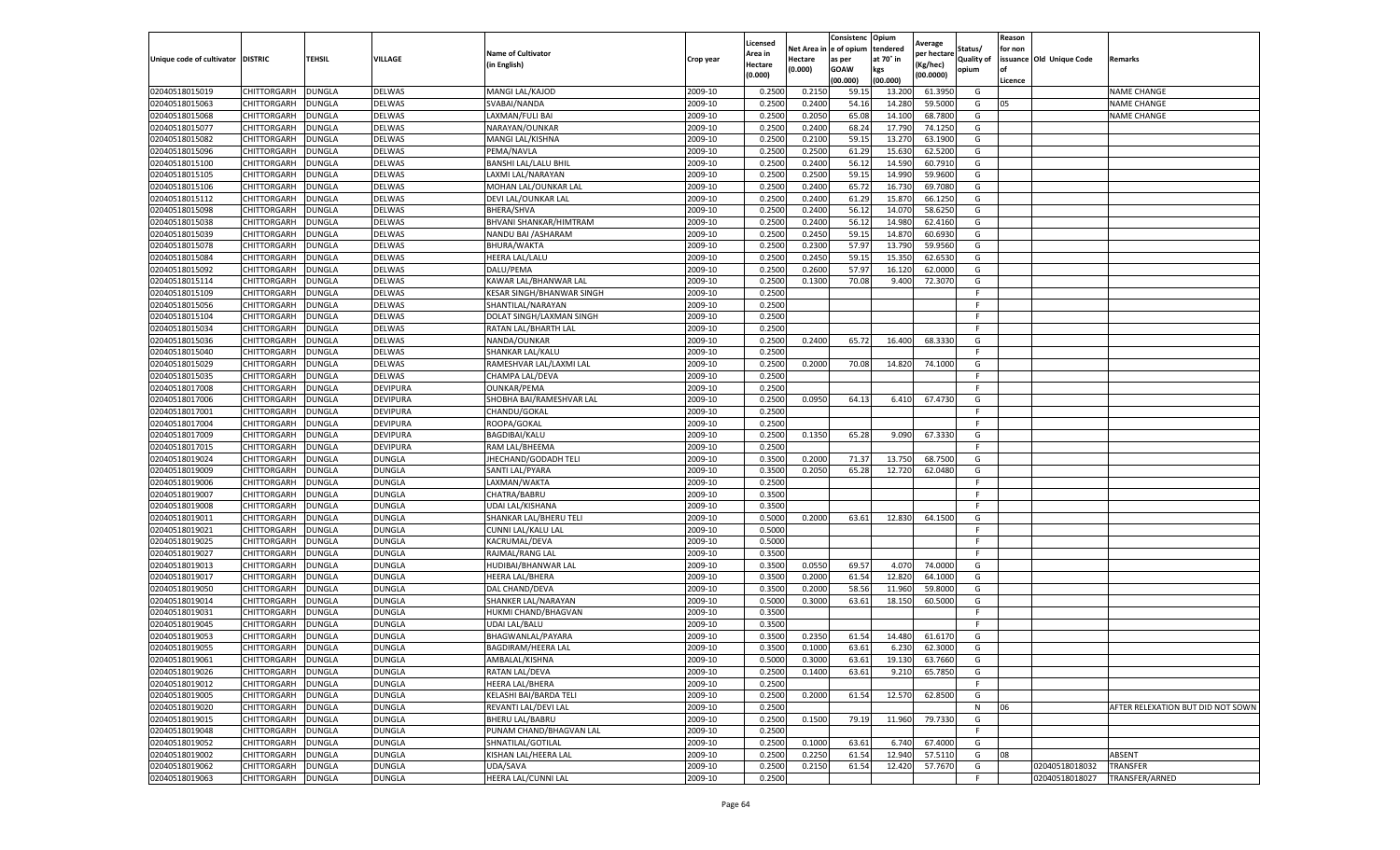|                                   |                            |                                |                          |                                               |                    | Licensed         |                  | Consistenc              | Opium            | Average            |            | Reason  |                                  |                             |
|-----------------------------------|----------------------------|--------------------------------|--------------------------|-----------------------------------------------|--------------------|------------------|------------------|-------------------------|------------------|--------------------|------------|---------|----------------------------------|-----------------------------|
|                                   |                            |                                |                          | <b>Name of Cultivator</b>                     |                    | Area in          |                  | Net Area in le of opium | tendered         | per hectare        | Status/    | for non |                                  |                             |
| Unique code of cultivator DISTRIC |                            | <b>TEHSIL</b>                  | VILLAGE                  | (in English)                                  | Crop year          | Hectare          | Hectare          | as per                  | at 70° in        | Kg/hec)            | Quality of |         | issuance Old Unique Code         | Remarks                     |
|                                   |                            |                                |                          |                                               |                    | (0.000)          | (0.000)          | GOAW                    | kgs              | (00.0000)          | opium      | l of    |                                  |                             |
|                                   |                            |                                |                          |                                               |                    |                  |                  | (00.000)                | (00.000)         |                    | F          | Licence |                                  |                             |
| 02040518019064<br>02040518019065  | CHITTORGARH<br>CHITTORGARH | <b>DUNGLA</b><br>DUNGLA        | DUNGLA<br>DUNGLA         | JANI BAI / BHERU LAL<br><b>BADAMI/NAVLA</b>   | 2009-10<br>2009-10 | 0.2500<br>0.2500 |                  |                         |                  |                    | -F         |         | 02040518018005<br>02040518018039 | <b>TRANSFER</b><br>TRANSFER |
|                                   |                            |                                |                          | MANGI LAL/PYARE LAL                           |                    |                  | 0.4950           |                         |                  |                    |            |         |                                  |                             |
| 02040518020007                    | CHITTORGARH                | DUNGLA                         | DURGAKHEDA               |                                               | 2009-10            | 0.5000           |                  | 65.11                   | 32.800           | 66.262             | G          |         |                                  |                             |
| 02040518020011                    | CHITTORGARH                | <b>DUNGLA</b>                  | DURGAKHEDA               | RODI LAL/NARAYANI BAI                         | 2009-10            | 0.5000           | 0.4950           | 65.11                   | 34.560           | 69.8180            | G          |         |                                  |                             |
| 02040518020002                    | CHITTORGARH                | <b>DUNGLA</b>                  | DURGAKHEDA               | LIMBHA/BHERA                                  | 2009-10            | 0.5000           | 0.4400           | 58.71                   | 28.310           | 64.340<br>63.689   | G<br>G     |         |                                  |                             |
| 02040518020008                    | CHITTORGARH<br>CHITTORGARH | DUNGLA                         | DURGAKHEDA               | PRTHA/BABRU<br>RAM LAL/KISHNA                 | 2009-10<br>2009-10 | 0.3500<br>0.5000 | 0.2900           | 62.16<br>65.11          | 18.470<br>25.980 | 67.480             | G          |         |                                  |                             |
| 02040518020009<br>02040518020013  | CHITTORGARH                | <b>DUNGLA</b>                  | DURGAKHEDA               |                                               |                    |                  | 0.3850           |                         |                  |                    |            |         |                                  |                             |
|                                   | CHITTORGARH                | DUNGLA                         | DURGAKHEDA               | BHAWARLAL/DOLI/CHENA                          | 2009-10<br>2009-10 | 0.2500<br>0.3500 | 0.2400<br>0.2900 | 62.16                   | 15.120<br>18.890 | 63.000<br>65.137   | G<br>G     |         |                                  |                             |
| 02040518020014<br>02040518020016  | CHITTORGARH                | DUNGLA<br><b>DUNGLA</b>        | DURGAKHEDA<br>DURGAKHEDA | GNESH/KISHNA<br>LAXMI CHNAD/BAGGA             | 2009-10            | 0.3500           | 0.3300           | 62.16<br>68.24          | 24.270           | 73.5450            | G          |         |                                  |                             |
| 02040518020006                    |                            |                                | DURGAKHEDA               | BHERA/OUNKAR                                  | 2009-10            | 0.5000           | 0.4700           | 68.24                   | 33.180           | 70.595             | G          |         |                                  |                             |
| 02040518020020                    | CHITTORGARH                | <b>DUNGLA</b>                  |                          |                                               | 2009-10            | 0.2500           | 0.1500           |                         | 9.990            | 66.600             | G          |         |                                  |                             |
| 02040518020004                    | CHITTORGARH<br>CHITTORGARH | DUNGLA                         | DURGAKHEDA<br>DURGAKHEDA | SHANTI LAL/GANGA JI RAVAT<br>MODI BAI/BHAGU   | 2009-10            | 0.2500           | 0.2400           | 65.11<br>65.11          | 6.03             | 25.125             | G          | 04      |                                  |                             |
|                                   |                            | DUNGLA                         |                          |                                               |                    | 0.3500           |                  | 64.82                   |                  |                    |            |         |                                  |                             |
| 02040518022027                    | CHITTORGARH                | DUNGLA                         | FALASIYA                 | NARAYAN/TOLIRAM                               | 2009-10            |                  | 0.345            |                         | 24.710<br>22.500 | 71.623<br>66.1765  | G<br>G     |         |                                  |                             |
| 02040518022001                    | CHITTORGARH                | DUNGLA                         | FALASIYA                 | MATRIBAI/BARDA                                | 2009-10            | 0.3500           | 0.3400           | 60.3                    |                  |                    |            |         |                                  |                             |
| 02040518022005                    | CHITTORGARH                | <b>DUNGLA</b>                  | FALASIYA                 | GALLA/NAVLA                                   | 2009-10            | 0.3500           | 0.3050<br>0.1800 | 62.77                   | 19.210           | 62.983             | G          |         |                                  |                             |
| 02040518022010<br>02040518022026  | CHITTORGARH                | <b>DUNGLA</b>                  | FALASIYA                 | BHURA LAL/LALU LAL                            | 2009-10            | 0.3500           | 0.3250           | 62.7<br>60.04           | 11.200<br>19.530 | 62.2222<br>60.092  | G<br>G     |         |                                  |                             |
|                                   | CHITTORGARH                | DUNGLA                         | FALASIYA                 | PRTHA/WATHA                                   | 2009-10            | 0.3500           |                  |                         |                  | 66.553             |            |         |                                  |                             |
| 02040518022028                    | CHITTORGARH                | DUNGLA                         | FALASIYA                 | KHEMA/BHOLA GAYRI                             | 2009-10            | 0.3500           | 0.2350           | 64.8                    | 15.640           |                    | G          |         |                                  |                             |
| 02040518022036                    | CHITTORGARH<br>CHITTORGARH | DUNGLA                         | FALASIYA                 | BHERULAL/NARAYAN                              | 2009-10<br>2009-10 | 0.5000<br>0.3500 | 0.1000           | 62.77                   | 6.950<br>3.200   | 69.500             | G<br>G     | 04      |                                  |                             |
| 02040518022050                    |                            | DUNGLA                         | FALASIYA                 | NAND LAL/GIDHARI                              |                    |                  | 0.3500           | 62.77                   |                  | 9.1429             | G          |         |                                  |                             |
| 02040518022051                    | CHITTORGARH                | DUNGLA                         | FALASIYA                 | <b>GASI LAL/DEVA</b>                          | 2009-10            | 0.3500<br>0.3500 | 0.2000           | 62.77                   | 12.390           | 61.950             | G          |         |                                  |                             |
| 02040518022054                    | CHITTORGARH<br>CHITTORGARH | <b>DUNGLA</b><br>DUNGLA        | FALASIYA<br>FALASIYA     | HAMERA/HMERAJ<br>GOKAL/VAKTA                  | 2009-10<br>2009-10 | 0.3500           | 0.3000<br>0.1950 | 57.25<br>62.77          | 16.900<br>12.570 | 56.3333<br>64.461  | G          |         |                                  |                             |
| 02040518022031                    | CHITTORGARH                |                                |                          |                                               |                    |                  |                  |                         |                  | 65.478             | G          |         |                                  |                             |
| 02040518022055                    | CHITTORGARH                | DUNGLA                         | FALASIYA                 | PYARI BAI/MOTI GAYRI                          | 2009-10            | 0.3500<br>0.2500 | 0.2300           | 62.77<br>64.82          | 15.060           |                    | G          |         |                                  |                             |
| 02040518022007                    |                            | DUNGLA                         | FALASIYA                 | DALIBAI/NARAYAN LAL                           | 2009-10            |                  | 0.2400           |                         | 15.780           | 65.750             | -F         |         |                                  |                             |
| 02040518022011                    | CHITTORGARH                | DUNGLA                         | FALASIYA<br>FALASIYA     | HMERA/BHAGA                                   | 2009-10<br>2009-10 | 0.2500<br>0.2500 | 0.2300           |                         | 8.590            | 37.347             | G          | 04      |                                  |                             |
| 02040518022019<br>02040518022022  | CHITTORGARH<br>CHITTORGARH | DUNGLA<br><b>DUNGLA</b>        | FALASIYA                 | NATHU/DOLA<br>GIRDHARI/HAR LAL                | 2009-10            | 0.2500           |                  | 60.04                   |                  |                    | F.         |         |                                  |                             |
| 02040518022025                    | CHITTORGARH                | <b>DUNGLA</b>                  | FALASIYA                 | PAYARIBAI/DALU RAM                            | 2009-10            | 0.2500           | 0.2450           | 64.82                   | 16.410           | 66.979             | G          |         |                                  |                             |
| 02040518022029                    | CHITTORGARH                | DUNGLA                         | FALASIYA                 | KALU/DALU GAYRI                               | 2009-10            | 0.2500           | 0.2300           | 57.25                   | 13.720           | 59.652             | G          |         |                                  |                             |
| 02040518022030                    | CHITTORGARH                | DUNGLA                         | FALASIYA                 | MITTHU KUWAR/NARSINGH                         | 2009-10            | 0.2500           |                  |                         |                  |                    | E          |         |                                  |                             |
| 02040518022032                    | CHITTORGARH                | DUNGLA                         | FALASIYA                 | RAM LAL/BHGGA                                 | 2009-10            | 0.2500           | 0.2500           | 60.3                    | 15.740           | 62.960             | G          |         |                                  |                             |
| 02040518022033                    | CHITTORGARH                | DUNGLA                         | FALASIYA                 | KANA/AMRA                                     | 2009-10            | 0.2500           | 0.2450           | 62.5                    | 16.160           | 65.959             | G          |         |                                  |                             |
| 02040518022034                    | CHITTORGARH                | <b>DUNGLA</b>                  | FALASIYA                 | KALU/GASI GAYRI                               | 2009-10            | 0.2500           | 0.2400           | 62.55                   | 15.850           | 66.041             | G          |         |                                  |                             |
| 02040518022037                    | CHITTORGARH                | <b>DUNGLA</b>                  | FALASIYA                 | HANSRAJ/NARAYANI BAI                          | 2009-10            | 0.2500           | 0.2400           | 64.82                   | 15.950           | 66.458             | G          |         |                                  | <b>NAME CHANGE</b>          |
| 02040518022046                    | CHITTORGARH                | DUNGLA                         | FALASIYA                 | BABRU/LALU RAM                                | 2009-10            | 0.2500           |                  |                         |                  |                    |            |         |                                  |                             |
| 02040518022020                    | CHITTORGARH                | DUNGLA                         | FALASIYA                 | BALU LAL/BHERA                                | 2009-10            | 0.2500           | 0.2300           | 60.04                   | 14.140           | 61.478             | G          |         |                                  |                             |
| 02040518022039                    | CHITTORGARH                | DUNGLA                         | FALASIYA                 | LAXMAN LAL/HARI RAM                           | 2009-10            | 0.2500           | 0.2000           | 60.04                   | 13.360           | 66.800             | G          |         |                                  |                             |
| 02040518026053                    | CHITTORGARH                | DUNGLA                         | GUMANPURA                | MODI RAM/HEMRAJ                               | 2009-10            | 0.5000           | 0.4900           | 62.86                   | 31.520           | 64.326             | G          |         |                                  |                             |
| 02040518026029                    | CHITTORGARH                | DUNGLA                         | GUMANPURA                | PYARA/KANA                                    | 2009-10            | 0.5000           |                  | 62.77                   |                  | 63.666             | G          |         |                                  |                             |
| 02040518026004                    | CHITTORGARH                | <b>DUNGLA</b>                  | GUMANPURA                | SHANKAR/MODA                                  | 2009-10            | 0.3500           | 0.4800<br>0.2950 | 60.26                   | 30.560<br>16.670 | 56.508             | G          |         |                                  |                             |
| 02040518026005                    | CHITTORGARH                | DUNGLA                         | GUMANPURA                | HUDIBAI/NARU                                  | 2009-10            | 0.2500           | 0.2400           | 60.04                   | 14.550           | 60.625             | G          |         |                                  |                             |
| 02040518026022                    | CHITTORGARH                | DUNGLA                         | GUMANPURA                | PURA/LAKHA                                    | 2009-10            | 0.3500           | 0.2950           | 64.8                    | 20.110           | 68.169             | G          |         |                                  |                             |
| 02040518026020                    | CHITTORGARH                | DUNGLA                         | GUMANPURA                | SHANKAR / GENESH                              | 2009-10            | 0.3500           | 0.3350           | 60.2                    | 20.330           | 60.686             | G          |         |                                  |                             |
| 02040518026009                    | CHITTORGARH                | DUNGLA                         | GUMANPURA                | ODAILAL/GANGA RAM                             | 2009-10            | 0.2500           | 0.240            | 60.2                    | 15.340           | 63.916             | G          |         |                                  |                             |
| 02040518026013                    | CHITTORGARH                | DUNGLA                         | GUMANPURA                |                                               | 2009-10            | 0.2500           | 0.255            | 60.26                   | 13.560           | 60.266             | G          |         |                                  |                             |
|                                   | CHITTORGARH                |                                |                          | NAVLA/NATHU                                   |                    | 0.2500           | 0.2400           | 60.38                   |                  | 60.9580            | G          |         |                                  |                             |
| 02040518026017                    |                            | <b>DUNGLA</b>                  | GUMANPURA                | ALIRAM/BHERA                                  | 2009-10            |                  |                  |                         | 14.630           |                    |            |         |                                  |                             |
| 02040518026021<br>02040518026023  | CHITTORGARH<br>CHITTORGARH | <b>DUNGLA</b><br><b>DUNGLA</b> | GUMANPURA<br>GUMANPURA   | RATNIBAI/KUKA<br>MANGI LAL/KHEMRAJ            | 2009-10<br>2009-10 | 0.2500<br>0.2500 | 0.2450<br>0.2150 | 62.86<br>60.26          | 15.780<br>4.360  | 64.4080<br>20.2790 | G<br>G     | 04      |                                  | <b>NAME CHANGE</b>          |
| 02040518026048                    | CHITTORGARH                | <b>DUNGLA</b>                  | GUMANPURA                | NARAYAN/ONKAR                                 | 2009-10            | 0.2500           | 0.2100           | 62.86                   | 13.530           | 64.4280            | G          |         |                                  |                             |
| 02040518026047                    |                            |                                | GUMANPURA                |                                               |                    |                  |                  |                         |                  |                    | F.         |         |                                  |                             |
| 02040518026016                    | CHITTORGARH<br>CHITTORGARH | <b>DUNGLA</b><br><b>DUNGLA</b> | GUMANPURA                | BHAGA/NARAYAN LAL<br>SOLA/UDHA                | 2009-10<br>2009-10 | 0.2500<br>0.2500 | 0.1400           | 62.77                   | 9.070            | 64.7850            | G          |         |                                  |                             |
| 02040518029015                    | CHITTORGARH                | <b>DUNGLA</b>                  | JAJALWAS                 | RAM NARAYAN / MOHAN LAL                       | 2009-10            | 0.5000           | 0.4600           | 64.38                   | 31.220           | 67.8690            | G          |         |                                  |                             |
|                                   | CHITTORGARH                |                                |                          |                                               |                    |                  |                  |                         |                  | 58.4690            | G          |         |                                  |                             |
| 02040518029001<br>02040518029002  | CHITTORGARH                | <b>DUNGLA</b>                  | JAJALWAS<br>JAJALWAS     | MADHAW DAS/BHAGVAN DAS<br>SOBHA LAL/GOTTU LAL | 2009-10<br>2009-10 | 0.5000           | 0.4900<br>0.1500 | 59.34                   | 28.650           |                    | G          |         |                                  |                             |
| 02040518029005                    | CHITTORGARH                | <b>DUNGLA</b><br><b>DUNGLA</b> | JAJALWAS                 | SEETA BAI/CHMPA LAL                           | 2009-10            | 0.3500<br>0.3500 | 0.3350           | 62.36<br>62.36          | 9.790<br>21.330  | 65.2660<br>63.6710 | G          |         |                                  |                             |
|                                   |                            |                                |                          |                                               |                    |                  |                  |                         |                  |                    |            |         |                                  |                             |
| 02040518029016                    | CHITTORGARH                | DUNGLA                         | JAJALWAS                 | SURAJMAL/SHRI LAL                             | 2009-10            | 0.3500           | 0.3550           | 59.34                   | 21.130           | 59.5210            | G          |         |                                  |                             |
| 02040518029022                    | CHITTORGARH                | <b>DUNGLA</b>                  | JAJALWAS                 | RAMESVAR LAL/GOTI LAL                         | 2009-10            | 0.5000           | 0.4500           | 67.69                   | 31.690           | 70.4220            | G          |         |                                  |                             |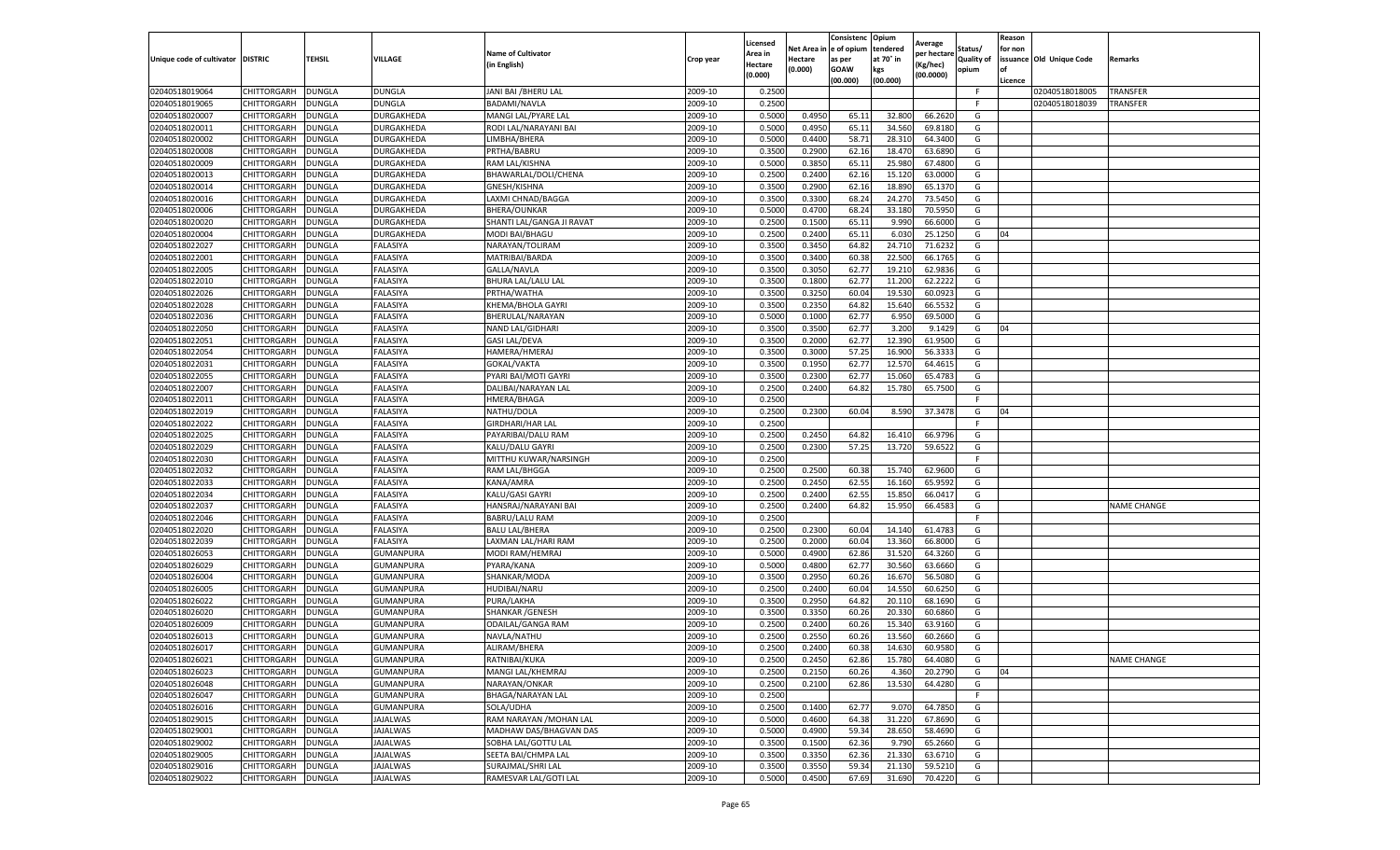|                                  |                                   |               |                     |                                              |                    | Licensed         |         | Consistenc             | Opium     |                        |                   | Reason  |                          |                    |
|----------------------------------|-----------------------------------|---------------|---------------------|----------------------------------------------|--------------------|------------------|---------|------------------------|-----------|------------------------|-------------------|---------|--------------------------|--------------------|
|                                  |                                   |               |                     | <b>Name of Cultivator</b>                    |                    | Area in          |         | Net Area in e of opium | tendered  | Average<br>per hectare | Status/           | for non |                          |                    |
| Unique code of cultivator        | <b>DISTRIC</b>                    | TEHSIL        | VILLAGE             | in English)                                  | Crop year          | Hectare          | Hectare | as per                 | at 70° in | (Kg/hec                | <b>Quality of</b> |         | issuance Old Unique Code | <b>Remarks</b>     |
|                                  |                                   |               |                     |                                              |                    | (0.000)          | (0.000) | <b>GOAW</b>            | kgs       | (00.0000)              | opium             |         |                          |                    |
|                                  |                                   |               |                     |                                              |                    |                  |         | (00.000)               | (00.000)  |                        |                   | Licence |                          |                    |
| 02040518029026                   | CHITTORGARH                       | <b>DUNGLA</b> | <b>JAJALWAS</b>     | NANDRAM/LALU RAM                             | 2009-10            | 0.5000           | 0.3000  | 62.36                  | 18.760    | 62.5330                | G                 |         |                          |                    |
| 02040518029028                   | CHITTORGARH                       | DUNGLA        | <b>JAJALWAS</b>     | JAGNNTH DAS/HANUMAN DAS                      | 2009-10            | 0.3500           | 0.3400  | 70.46                  | 25.47     | 74.9110                | G                 |         |                          |                    |
| 02040518029033                   | CHITTORGARH                       | <b>DUNGLA</b> | JAJALWAS            | LAXMI LAL/CHMPA LAL                          | 2009-10            | 0.3500           | 0.1950  | 62.36                  | 12.42     | 63.6920                | G                 |         |                          |                    |
| 02040518029034                   | CHITTORGARH                       | <b>DUNGLA</b> | JAJALWAS            | HEMRAJ/HANUMAN DAS                           | 2009-10            | 0.5000           | 0.3350  | 62.36                  | 22.080    | 65.9100                | G                 |         |                          |                    |
| 02040518029044                   | CHITTORGARH                       | <b>DUNGLA</b> | JAJALWAS            | NANURAM/NARAYAN                              | 2009-10            | 0.2500           | 0.2050  | 57.94                  | 12.68     | 61.8530                | G                 |         |                          | <b>NAME CHANGE</b> |
| 02040518029043                   | CHITTORGARH                       | DUNGLA        | <b>JAJALWAS</b>     | NARAYAN LAL/UDAI LAL                         | 2009-10            | 0.2500           | 0.1750  | 62.36                  | 11.04     | 63.0850                | G                 |         |                          |                    |
| 02040518029027                   | CHITTORGARH                       | <b>DUNGLA</b> | JAJALWAS            | KALU/GOUTAM MEGHWAL                          | 2009-10            | 0.2500           | 0.1700  | 62.36                  | 11.320    | 66.5880                | G                 |         |                          |                    |
| 02040518029008                   | CHITTORGARH                       | DUNGLA        | <b>JAJALWAS</b>     | <b>BAGDI RAM/WARDA</b>                       | 2009-10            | 0.2500           | 0.2400  | 62.36                  | 15.420    | 64.2500                | G                 |         |                          |                    |
| 02040518029010                   | CHITTORGARH                       | DUNGLA        | JAJALWAS            | <b>DEVI LAL/DOLTRAM</b>                      | 2009-10            | 0.2500           | 0.1450  | 57.49                  | 9.220     | 63.5860                | G                 |         |                          |                    |
| 02040518029011                   | CHITTORGARH                       | <b>DUNGLA</b> | <b>JAJALWAS</b>     | CHMPA LAL/ONKAR                              | 2009-10            | 0.2500           | 0.2450  | 57.49                  | 15.320    | 62.5300                | G                 |         |                          |                    |
| 02040518029017                   | CHITTORGARH                       | <b>DUNGLA</b> | JAJALWAS            | KISHAN DAS/MOTI DAS                          | 2009-10            | 0.2500           | 0.1800  | 59.34                  | 10.87     | 60.3880                | G                 |         |                          |                    |
| 02040518029019                   | CHITTORGARH                       | <b>DUNGLA</b> | JAJALWAS            | NATHU/MIYA CHAND                             | 2009-10            | 0.2500           | 0.2350  | 59.34                  | 15.06     | 64.0850                | G                 |         |                          |                    |
| 02040518029023                   | CHITTORGARH                       | DUNGLA        | <b>JAJALWAS</b>     | MANGI LAL/DOLTRAM                            | 2009-10            | 0.2500           | 0.2500  | 59.34                  | 15.68     | 62.7700                | G                 |         |                          |                    |
| 02040518029024                   | CHITTORGARH                       | DUNGLA        | JAJALWAS            | KRSHIYA/HANSA                                | 2009-10            | 0.2500           | 0.2350  | 58.00                  | 14.10     | 60.0000                | G                 |         |                          |                    |
| 02040518029030                   | CHITTORGARH                       | DUNGLA        | JAJALWAS            | DEVI LAL/KALU MEGVAL                         | 2009-10            | 0.2500           | 0.2100  | 62.67                  | 13.97     | 66.5230                | G                 |         |                          |                    |
| 02040518029037                   | CHITTORGARH                       | <b>DUNGLA</b> | <b>JAJALWAS</b>     | GENESH/GOPI LAL                              | 2009-10            | 0.2500           | 0.2500  | 59.34                  | 15.160    | 60.6400                | G                 |         |                          |                    |
| 02040518029045                   | CHITTORGARH                       | <b>DUNGLA</b> | JAJALWAS            | BHARTH LAL/SOBHA LAL                         | 2009-10            | 0.2500           | 0.2500  | 62.67                  | 16.73     | 66.9200                | G                 |         |                          |                    |
| 02040518029046                   | CHITTORGARH                       | <b>DUNGLA</b> | JAJALWAS            | SEETA RAM DAS/BHAGVAN DAS                    | 2009-10            | 0.2500           | 0.2050  | 62.67                  | 13.260    | 64.6820                | G                 |         |                          |                    |
| 02040518029031                   | CHITTORGARH                       | DUNGLA        | JAJALWAS            | KESHU/LAXMAN                                 | 2009-10            | 0.2500           | 0.2300  | 64.38                  | 15.03     | 65.3470                | G                 |         |                          |                    |
| 02040518029032                   | CHITTORGARH                       | DUNGLA        | JAJALWAS            | KANIRAM/GAPU                                 | 2009-10            | 0.2500           | 0.2050  | 59.34                  | 12.12     | 59.1210                | G                 |         |                          |                    |
| 02040518029020                   | CHITTORGARH                       | <b>DUNGLA</b> | <b>JAJALWAS</b>     | JAGANNATH/LAXMAN                             | 2009-10            | 0.2500           | 0.2300  | 64.38                  | 15.720    | 68.3470                | G                 |         |                          |                    |
| 02040518032003                   | CHITTORGARH                       | DUNGLA        | JHADSHADRI-4        | KHUMI BAI/DHYARAM                            | 2009-10            | 0.5000           | 0.2600  | 66.04                  | 18.01     | 69.2690                | G                 |         |                          |                    |
| 02040518032002                   | CHITTORGARH                       | <b>DUNGLA</b> | JHADSHADRI-4        | NARAYAN LAL/MODI BAI                         | 2009-10            | 0.3500           |         |                        |           |                        | F.                |         |                          |                    |
| 02040518032004                   | CHITTORGARH                       | DUNGLA        | <b>JHADSHADRI-4</b> | GASI/DAYARAM                                 | 2009-10            | 0.5000           | 0.5100  | 60.14                  | 31.02     | 60.8230                | G                 |         |                          |                    |
| 02040518032005                   | CHITTORGARH                       | DUNGLA        | JHADSHADRI-4        | HEERA/RAMA                                   | 2009-10            | 0.5000           | 0.3500  | 62.86                  | 22.54     | 64.4000                | G                 |         |                          |                    |
| 02040518032007                   | CHITTORGARH                       | DUNGLA        | JHADSHADRI-4        | SANTI LAL/RAM LAL                            | 2009-10            | 0.5000           | 0.4950  | 64.82                  | 32.390    | 65.4340                | G                 |         |                          |                    |
| 02040518032008                   | CHITTORGARH                       | DUNGLA        | JHADSHADRI-4        | UDHERAM/KALU                                 | 2009-10            | 0.5000           | 0.4800  | 62.86                  | 30.97     | 64.5200                | G                 |         |                          |                    |
| 02040518032010                   | CHITTORGARH                       | <b>DUNGLA</b> | JHADSHADRI-4        | BHAGVAN/NARAYAN                              | 2009-10            | 0.3500           | 0.3450  | 60.26                  | 21.800    | 63.1880                | G                 |         |                          |                    |
| 02040518032012                   | CHITTORGARH                       | <b>DUNGLA</b> | JHADSHADRI-4        | BHERULAL/KISHANLAL                           | 2009-10            | 0.5000           | 0.4800  | 60.26                  | 28.880    | 60.1660                | G                 |         |                          |                    |
| 02040518032014                   | CHITTORGARH                       | <b>DUNGLA</b> | JHADSHADRI-4        | WARDI CHAND/MANK LAL                         | 2009-10            | 0.3500           | 0.3500  | 60.26                  | 21.300    | 60.8570                | G                 |         |                          |                    |
| 02040518032017                   | CHITTORGARH                       | DUNGLA        | <b>IHADSHADRI-4</b> | AMRCHAND/JIVAN LAL                           | 2009-10            | 0.3500           |         |                        |           |                        | F                 |         |                          |                    |
| 02040518032013                   | CHITTORGARH                       | DUNGLA        | JHADSHADRI-4        | RAM LAL/GOTTU                                | 2009-10            | 0.2500           | 0.1000  | 62.86                  | 6.460     | 64.6000                | G                 |         |                          |                    |
| 02040518032015                   | CHITTORGARH                       | DUNGLA        | JHADSHADRI-4        | JAYCHAND/CHMPA LAL                           | 2009-10            | 0.2500           |         |                        |           |                        | F.                |         |                          |                    |
| 02040518032024                   | CHITTORGARH                       | DUNGLA        | JHADSHADRI-4        | KISHAN LAL/HEERA LAL                         | 2009-10            | 0.2500           |         |                        |           |                        | F.                |         | 02040518008001           | TRANSFER           |
| 02040518032022                   | CHITTORGARH                       | <b>DUNGLA</b> | JHADSHADRI-4        | PANNA LAL/KALU                               | 2009-10            | 0.2500           |         |                        |           |                        | F                 |         |                          |                    |
| 02040518033016                   | CHITTORGARH                       | <b>DUNGLA</b> | KARANA              | HAR LAL/BHAGVAN                              | 2009-10            | 0.3500           | 0.2600  | 60.96                  | 16.560    | 63.6920                | G                 |         |                          |                    |
| 02040518033030                   | CHITTORGARH                       | <b>DUNGLA</b> | KARANA              | GORI SHANKER/MAGNI RAM                       | 2009-10            | 0.5000           | 0.4900  | 63.31                  | 18.97     | 66.5610                | G                 |         |                          |                    |
| 02040518033024                   | CHITTORGARH                       | DUNGLA        | KARANA              | JAMUNALAL/OUNKAR LAL                         | 2009-10            | 0.3500           | 0.2900  | 63.31                  | 19.760    | 68.1370                | G                 |         |                          |                    |
| 02040518033068                   | CHITTORGARH                       | DUNGLA        | KARANA              | BHANWAR LAL/ASHARAM                          | 2009-10            | 0.3500           |         |                        |           |                        | F.                | 07      |                          |                    |
| 02040518033048                   | CHITTORGARH                       | <b>DUNGLA</b> | KARANA              | SHYAM LAL/MAGNI RAM                          | 2009-10            | 0.5000           | 0.3500  | 60.96                  | 22.320    | 63.7710                | G                 |         |                          |                    |
| 02040518033034                   | CHITTORGARH                       | DUNGLA        | KARANA              | MOHANIBAI/MOHAN LAL                          | 2009-10            | 0.2500           |         |                        |           |                        | F.                |         |                          | <b>NAME CHANGE</b> |
| 02040518033017                   | CHITTORGARH                       | <b>DUNGLA</b> | KARANA              | OUKAR/LKHMA                                  | 2009-10            | 0.2500           |         |                        |           |                        | F                 |         |                          |                    |
| 02040518033107                   | CHITTORGARH                       | DUNGLA        | KARANA              | KAVRIBAI/NANU RAM                            | 2009-10            | 0.2500           |         |                        |           |                        | F                 |         |                          | <b>NAME CHANGE</b> |
| 02040518033073                   | CHITTORGARH                       | <b>DUNGLA</b> | KARANA              | MOTI/GOTTU                                   | 2009-10            | 0.2500           | 0.2300  | 56.33                  | 13.92     | 60.5210                | G                 |         |                          |                    |
| 02040518033056                   | <b>CHITTORGARH</b>                | <b>DUNGLA</b> | KARANA              | RAM LAL/VENDI RAM                            | 2009-10            | 0.2500           | 0.2350  | 60.96                  | 15.320    | 65.1910                | G                 |         |                          |                    |
| 02040518033053                   | CHITTORGARH                       | DUNGLA        | KARANA              | CHATARBHUJ/NANA                              | 2009-10            | 0.2500           | 0.2050  | 60.96                  | 12.15     | 59.2680                | G                 |         |                          |                    |
| 02040518033072                   | CHITTORGARH                       | DUNGLA        | KARANA              | KANHIYA LAL/HEERA LAL                        | 2009-10            | 0.2500           | 0.2400  | 57.32                  | 14.57     | 60.7080                | G                 |         |                          |                    |
| 02040518033070                   | CHITTORGARH                       | <b>DUNGLA</b> | KARANA              | KASTURIBAI/JAGANNATH                         | 2009-10            | 0.2500           |         |                        |           |                        | F                 |         |                          | <b>NAME CHANGE</b> |
| 02040518033040                   | <b>CHITTORGARH</b>                | <b>DUNGLA</b> | KARANA              | MOTI/KALU                                    | 2009-10            | 0.2500           | 0.2600  | 62.57                  | 16.250    | 62.5000                | G                 |         |                          |                    |
| 02040518033062                   | <b>CHITTORGARH</b>                | <b>DUNGLA</b> | KARANA              | CHATARBHUJ/UDA                               | 2009-10            | 0.2500           | 0.2400  | 57.32                  | 14.440    | 60.1660                | G                 |         |                          |                    |
|                                  |                                   |               |                     |                                              | 2009-10            | 0.2500           |         |                        |           |                        | F.                |         |                          |                    |
| 02040518033114                   | CHITTORGARH                       | <b>DUNGLA</b> | KARANA<br>KARANA    | BHANWAR LAL/SHAMBHU                          | 2009-10            |                  |         |                        |           |                        | F                 |         |                          |                    |
| 02040518033095                   | CHITTORGARH<br><b>CHITTORGARH</b> | <b>DUNGLA</b> | KARANA              | DEUBAI/CHUNA                                 |                    | 0.2500           |         |                        |           |                        | F                 |         |                          | <b>NAME CHANGE</b> |
| 02040518033117                   |                                   | <b>DUNGLA</b> | KARANA              | DHAKHI BAI/KISHANA<br><b>BAGDI RAM/VARDA</b> | 2009-10<br>2009-10 | 0.2500<br>0.2500 |         |                        |           |                        | F.                |         |                          |                    |
| 02040518033090                   | <b>CHITTORGARH</b>                | <b>DUNGLA</b> |                     |                                              |                    |                  |         |                        |           |                        | F                 |         |                          |                    |
| 02040518033088                   | CHITTORGARH                       | <b>DUNGLA</b> | KARANA              | SHANKER NATH/NAVAL NATH                      | 2009-10            | 0.2500           |         |                        |           |                        | F                 |         |                          |                    |
| 02040518033004<br>02040518033012 | CHITTORGARH                       | <b>DUNGLA</b> | KARANA              | DEVA/GMERA                                   | 2009-10<br>2009-10 | 0.2500<br>0.2500 |         |                        |           |                        | F.                |         |                          |                    |
|                                  | CHITTORGARH                       | <b>DUNGLA</b> | KARANA              | MANGI LAL/MAGNA                              |                    |                  |         |                        |           |                        |                   |         |                          |                    |
| 02040518033027                   | CHITTORGARH                       | DUNGLA        | KARANA              | NARAYAN/NANA                                 | 2009-10            | 0.2500           |         |                        |           |                        | F.                |         |                          |                    |
| 02040518033042                   | <b>CHITTORGARH</b>                | <b>DUNGLA</b> | <b>KARANA</b>       | <b>KESURAM/BHARMAL</b>                       | 2009-10            | 0.2500           |         |                        |           |                        | F.                |         |                          |                    |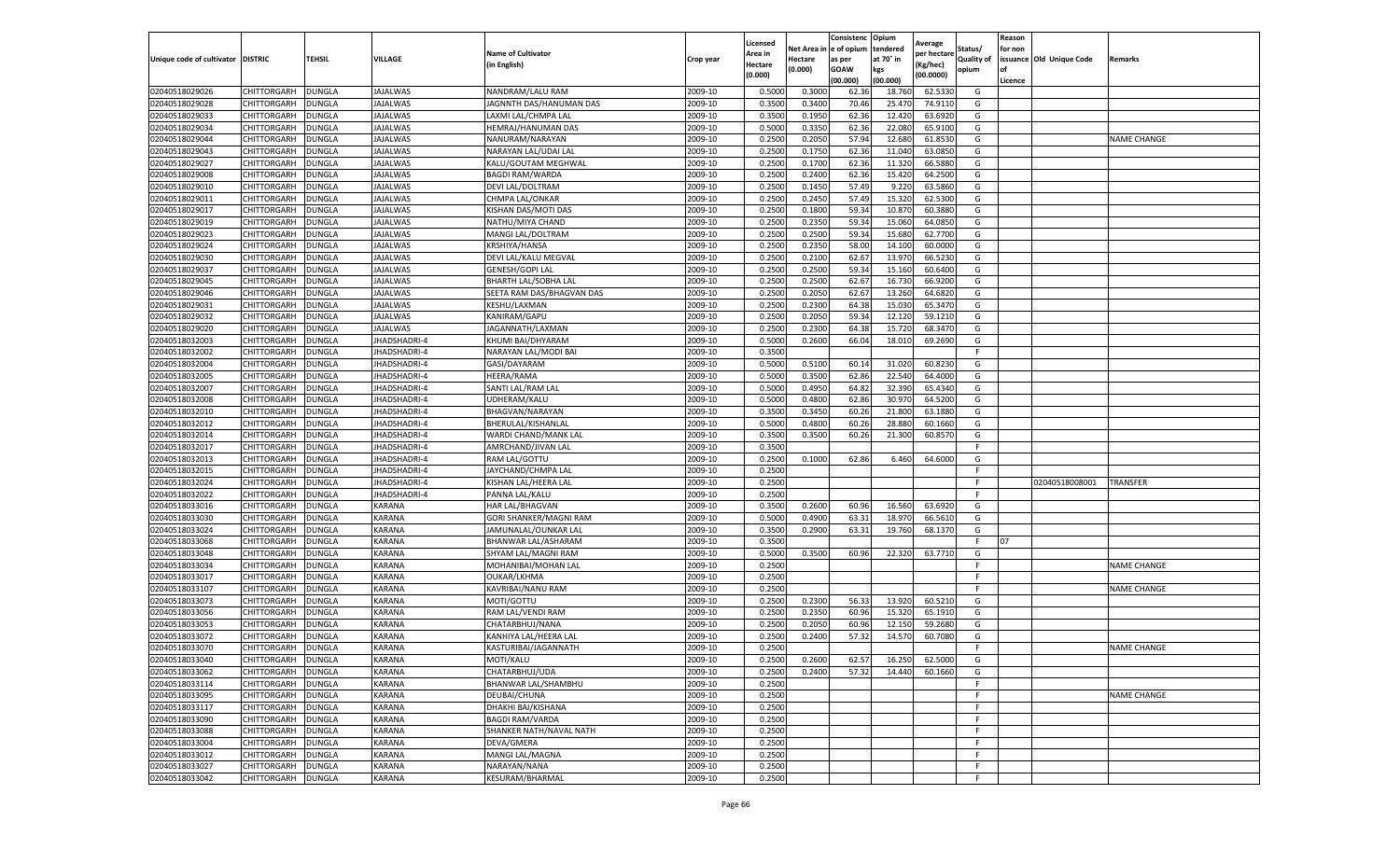|                                   |                            |                                |                  |                                               |                    | Licensed                  |                       | Consistenc Opium     |                       | Average              |                              | Reason  |                          |         |
|-----------------------------------|----------------------------|--------------------------------|------------------|-----------------------------------------------|--------------------|---------------------------|-----------------------|----------------------|-----------------------|----------------------|------------------------------|---------|--------------------------|---------|
| Unique code of cultivator DISTRIC |                            | <b>TEHSIL</b>                  | VILLAGE          | <b>Name of Cultivator</b>                     | Crop year          | Area in                   | Net Area i<br>Hectare | e of opium<br>as per | tendered<br>at 70° in | per hectare          | Status/<br><b>Quality of</b> | for non | issuance Old Unique Code | Remarks |
|                                   |                            |                                |                  | in English)                                   |                    | <b>Hectare</b><br>(0.000) | (0.000)               | <b>GOAW</b>          | kgs                   | Kg/hec)<br>(00.0000) | opium                        | of      |                          |         |
|                                   |                            |                                |                  |                                               |                    |                           |                       | (00.000)             | (00.000)              |                      |                              | Licence |                          |         |
| 02040518033091                    | CHITTORGARH                | DUNGLA                         | KARANA           | CHOGA LAL/SHVA                                | 2009-10            | 0.2500                    |                       |                      |                       |                      | F.                           |         |                          |         |
| 02040518033005                    | CHITTORGARH                | <b>DUNGLA</b>                  | KARANA           | NARAYAN/GULAB                                 | 2009-10            | 0.2500                    | 0.2400                | 60.38                | 3.190                 | 13.2910              | G                            | 04      |                          |         |
| 02040518033009                    | CHITTORGARH                | <b>DUNGLA</b>                  | KARANA           | <b>BAGDI RAM/GOKEL</b>                        | 2009-10            | 0.2500                    |                       |                      |                       |                      | F                            |         |                          |         |
| 02040518033113                    | CHITTORGARH                | <b>DUNGLA</b>                  | KARANA           | KESUEAM/NARAYAN LAL                           | 2009-10            | 0.2500                    |                       |                      |                       |                      | F.                           |         |                          |         |
| 02040518033022                    | CHITTORGARH                | <b>DUNGLA</b>                  | KARANA           | MEGHA/BHERA                                   | 2009-10            | 0.2500                    | 0.2400                | 62.57                | 1.380                 | 5.7500               | G                            | 04      |                          |         |
| 02040518033037                    | CHITTORGARH                | DUNGLA                         | KARANA           | GAMRA/KALU                                    | 2009-10            | 0.2500                    |                       |                      |                       |                      | F                            |         |                          |         |
| 02040518033008                    | CHITTORGARH                | DUNGLA                         | KARANA           | MOHAN/UDA                                     | 2009-10            | 0.2500                    |                       |                      |                       |                      | F.                           |         |                          |         |
| 02040518033043                    | CHITTORGARH                | DUNGLA                         | KARANA           | KISHAN LAL/BHANWAR LAL                        | 2009-10            | 0.2500                    |                       |                      |                       |                      | F.                           |         |                          |         |
| 02040518034037<br>02040518034001  | CHITTORGARH                | <b>DUNGLA</b>                  | KATERA           | <b>BABU LAL/VARDI CHAND</b>                   | 2009-10            | 0.3500                    | 0.1450                | 77.03                | 11.190                | 77.1720              | G                            |         |                          |         |
| 02040518034005                    | CHITTORGARH<br>CHITTORGARH | DUNGLA<br><b>DUNGLA</b>        | KATERA<br>KATERA | MOTI LAL/HEERA NAND<br>DHANNA/KAJOD           | 2009-10<br>2009-10 | 0.5000<br>0.5000          | 0.2500<br>0.3000      | 62.18<br>64.56       | 17.51<br>19.380       | 70.0400<br>64.6000   | G<br>G                       |         |                          |         |
| 02040518034006                    | CHITTORGARH                | <b>DUNGLA</b>                  | KATERA           |                                               | 2009-10            | 0.3500                    | 0.3500                | 58.78                |                       | 59.7420              | G                            |         |                          |         |
|                                   |                            |                                | KATERA           | TOLI RAM/NAVAL RAM<br>HARNARAYAN/VIJAY RAM    | 2009-10            | 0.5000                    | 0.4900                | 58.78                | 20.91<br>30.81        | 62.8770              |                              |         |                          |         |
| 02040518034007                    | CHITTORGARH                | DUNGLA                         | KATERA           |                                               | 2009-10            |                           | 0.1000                |                      |                       |                      | G                            |         |                          |         |
| 02040518034011                    | CHITTORGARH                | <b>DUNGLA</b>                  |                  | BHAVANI SHANKER/BHEEM JI                      |                    | 0.3500                    |                       | 70.46                | 8.07                  | 80.7000              | G                            |         |                          |         |
| 02040518034012                    | CHITTORGARH                | DUNGLA                         | KATERA           | UDAI LAL/DEV RAM                              | 2009-10            | 0.5000                    | 0.4500                | 62.29                | 28.23                 | 62.7330              | G                            |         |                          |         |
| 02040518034015                    | CHITTORGARH                | <b>DUNGLA</b>                  | KATERA<br>KATERA | OUNKAR/DHANRAJ                                | 2009-10            | 0.5000                    | 0.1950<br>0.4100      | 64.56<br>60.51       | 13.290                | 68.1530<br>62.9020   | G<br>G                       |         |                          |         |
| 02040518034021                    | CHITTORGARH                | DUNGLA                         |                  | NANI BAI/BHERA                                | 2009-10            | 0.5000                    |                       |                      | 25.790                |                      |                              |         |                          |         |
| 02040518034023                    | CHITTORGARH                | DUNGLA                         | KATERA           | CHUNNI LAL/BHERA                              | 2009-10            | 0.5000                    | 0.4800                | 62.18                | 31.200                | 65.0000              | G                            |         |                          |         |
| 02040518034032                    | CHITTORGARH                | <b>DUNGLA</b>                  | KATERA           | KSTURIBAI/KHEMRA.                             | 2009-10            | 0.2500                    | 0.2500                | 60.51                | 15.24                 | 60.9600              | G                            |         |                          |         |
| 02040518034035                    | CHITTORGARH                | DUNGLA                         | KATERA           | AASA RAM/KAJOD<br><b>BAGDI RAM/LIMBA</b>      | 2009-10            | 0.3500                    | 0.3400                | 60.23                | 22.90                 | 67.3520              | G                            |         |                          |         |
| 02040518034036                    | CHITTORGARH                | <b>DUNGLA</b>                  | KATERA           |                                               | 2009-10            | 0.5000                    | 0.2550                | 62.18                | 16.260                | 63.7640              | G                            |         |                          |         |
| 02040518034040                    | CHITTORGARH                | <b>DUNGLA</b>                  | KATERA           | KHUB CHAND/GANGA RAM                          | 2009-10            | 0.3500                    | 0.3500                | 60.51                | 23.160                | 66.1710              | G                            |         |                          |         |
| 02040518034041<br>02040518034042  | CHITTORGARH<br>CHITTORGARH | <b>DUNGLA</b>                  | KATERA<br>KATERA | GAMNESH LAL/KAJOD                             | 2009-10<br>2009-10 | 0.5000                    | 0.3500                | 60.51<br>62.18       | 6.360                 | 18.1710<br>66.0400   | G                            | 04      |                          |         |
|                                   |                            | DUNGLA                         |                  | UDAI LAL/TOLI RAM                             |                    | 0.5000                    | 0.4950                |                      | 32.690                |                      | G                            |         |                          |         |
| 02040518034043                    | CHITTORGARH                | DUNGLA                         | KATERA           | RAM CHANDRA/VAJE RAM                          | 2009-10            | 0.5000                    | 0.2950                | 62.18                | 19.65                 | 66.6100              | G                            |         |                          |         |
| 02040518034044                    | CHITTORGARH                | DUNGLA                         | KATERA           | <b>BHAGVAN LAL/TOLI RAM</b>                   | 2009-10            | 0.5000                    | 0.2500                | 60.23                | 16.01                 | 64.0400              | G                            |         |                          |         |
| 02040518034045<br>02040518034046  | CHITTORGARH                | DUNGLA                         | KATERA<br>KATERA | <b>OUNKAR LAL/TOLI RAM</b>                    | 2009-10<br>2009-10 | 0.5000<br>0.3500          | 0.2550<br>0.3400      | 60.23<br>58.78       | 15.87<br>21.770       | 62.2350<br>64.0294   | G<br>G                       |         |                          |         |
| 02040518034048                    | CHITTORGARH<br>CHITTORGARH | <b>DUNGLA</b><br><b>DUNGLA</b> | KATERA           | BHERU LAL/PARBHU LAL                          | 2009-10            | 0.5000                    | 0.3000                | 67.69                | 22.81                 | 76.033               | G                            |         |                          |         |
| 02040518034051                    | CHITTORGARH                | DUNGLA                         | KATERA           | RAM CHANDRA/DHANNA BRAMAN<br>SHANTI LAL/KAJOD | 2009-10            | 0.3500                    | 0.3300                | 62.18                | 22.23                 | 67.3636              | G                            |         |                          |         |
| 02040518034054                    | CHITTORGARH                | DUNGLA                         | KATERA           | JAGDISH CHANDRA/BABRU                         | 2009-10            | 0.5000                    | 0.1500                | 64.56                | 10.80                 | 72.0000              | G                            |         |                          |         |
| 02040518034057                    | CHITTORGARH                | DUNGLA                         | KATERA           | PARAS RAM/GANGA RAM                           | 2009-10            | 0.3500                    | 0.3500                | 62.29                | 21.85                 | 62.4286              | G                            |         |                          |         |
| 02040518034058                    | CHITTORGARH                | <b>DUNGLA</b>                  | KATERA           | DAL CHAND/NARBDA SHANKER                      | 2009-10            | 0.3500                    | 0.3500                | 60.23                | 22.180                | 63.3714              | G                            |         |                          |         |
| 02040518034059                    | CHITTORGARH                | <b>DUNGLA</b>                  | KATERA           | BHAGVAN LAL/SHANKER LAL                       | 2009-10            | 0.5000                    | 0.4900                | 67.69                | 33.93                 | 69.2449              | G                            |         |                          |         |
| 02040518034060                    | CHITTORGARH                | <b>DUNGLA</b>                  | KATERA           | KISHNA/BHERA                                  | 2009-10            | 0.3500                    | 0.3400                | 60.23                | 21.250                | 62.5000              | G                            |         |                          |         |
| 02040518034061                    | CHITTORGARH                | DUNGLA                         | KATERA           | SHANKER/MOTI                                  | 2009-10            | 0.5000                    | 0.3500                | 62.18                | 21.98                 | 62.8000              | G                            |         |                          |         |
| 02040518034062                    | CHITTORGARH                | <b>DUNGLA</b>                  | KATERA           | VARDI CHAND/KAJOD                             | 2009-10            | 0.3500                    | 0.2300                | 67.69                | 17.42                 | 75.7391              | G                            |         |                          |         |
| 02040518034063                    | CHITTORGARH                | DUNGLA                         | KATERA           | RAM CHANDRA/AMRAT RAM                         | 2009-10            | 0.3500                    | 0.1900                | 64.56                | 12.900                | 67.8947              | G                            |         |                          |         |
| 02040518034067                    | CHITTORGARH                | DUNGLA                         | KATERA           | NARAYAN/OUNKAR LAL                            | 2009-10            | 0.3500                    | 0.2450                | 67.69                | 4.320                 | 17.6327              | G                            | 04      |                          |         |
| 02040518034068                    | CHITTORGARH                | <b>DUNGLA</b>                  | KATERA           | SHANTI LAL/NARBDA SHANKER                     | 2009-10            | 0.5000                    | 0.4950                | 62.18                | 31.440                | 63.5152              | G                            |         |                          |         |
| 02040518034070                    | <b>CHITTORGARH</b>         | <b>DUNGLA</b>                  | KATERA           | GANGA RAM/VAJE RAM                            | 2009-10            | 0.5000                    | 0.4900                | 62.29                | 32.430                | 66.1837              | G                            |         |                          |         |
| 02040518034022                    | CHITTORGARH                | DUNGLA                         | KATERA           | SHANKER/PARMANAND                             | 2009-10            | 0.3500                    | 0.3500                | 62.29                | 22.51                 | 64.3143              | G                            |         |                          |         |
| 02040518034039                    | CHITTORGARH                | DUNGLA                         | KATERA           | <b>BHAGVAN LAL/UDA</b>                        | 2009-10            | 0.3500                    | 0.3550                | 62.29                | 24.18                 | 68.1127              | G                            |         |                          |         |
| 02040518034029                    | CHITTORGARH                | <b>DUNGLA</b>                  | KATERA           | BHEEMA/NARAYAN                                | 2009-10            | 0.3500                    | 0.3500                | 62.29                | 22.510                | 64.3143              | G                            |         |                          |         |
| 02040518034004                    | CHITTORGARH                | DUNGLA                         | KATERA           | UDA/KAJOD                                     | 2009-10            | 0.2500                    | 0.2400                | 60.23                | 15.23                 | 63.4583              | G                            |         |                          |         |
| 02040518034066                    | CHITTORGARH                | DUNGLA                         | KATERA           | LAXMAN/BHERA                                  | 2009-10            | 0.2500                    | 0.2350                | 54.15                | 12.16                 | 51.7447              | G                            | 04      |                          |         |
| 02040518034056                    | CHITTORGARH                | <b>DUNGLA</b>                  | KATERA           | BHERU LAL/HEERA LAL                           | 2009-10            | 0.2500                    | 0.2500                | 58.78                | 15.790                | 63.1600              | G                            |         |                          |         |
| 02040518034018                    | CHITTORGARH                | <b>DUNGLA</b>                  | KATERA           | <b>BARDI BAI/KALU</b>                         | 2009-10            | 0.2500                    | 0.2400                | 58.78                | 14.170                | 59.0417              | G                            |         |                          |         |
| 02040518037036                    | CHITTORGARH                | <b>DUNGLA</b>                  | KISHANKARERI     | NATHU LAL/DEV KISHAN                          | 2009-10            | 0.5000                    | 0.4700                | 61.74                | 29.190                | 62.1060              | G                            |         |                          |         |
| 02040518037042                    | <b>CHITTORGARH</b>         | <b>DUNGLA</b>                  | KISHANKARERI     | MOTI LAL/LAXMAN                               | 2009-10            | 0.5000                    | 0.4550                | 61.36                | 27.440                | 60.3070              | G                            |         |                          |         |
| 02040518037002                    | <b>CHITTORGARH</b>         | <b>DUNGLA</b>                  | KISHANKARERI     | <b>BHURA LAL/GOPAL</b>                        | 2009-10            | 0.3500                    | 0.3350                | 61.36                | 20.150                | 60.1490              | G                            |         |                          |         |
| 02040518037003                    | <b>CHITTORGARH</b>         | <b>DUNGLA</b>                  | KISHANKARERI     | PERAM CHAND/KISHAN LAL                        | 2009-10            | 0.3500                    | 0.3100                | 60.26                | 17.610                | 56.8060              | G                            |         |                          |         |
| 02040518037006                    | <b>CHITTORGARH</b>         | <b>DUNGLA</b>                  | KISHANKARERI     | ROOPA/CHATARBHUJ                              | 2009-10            | 0.3500                    | 0.2500                | 68.76                | 16.980                | 67.9200              | G                            |         |                          |         |
| 02040518037009                    | <b>CHITTORGARH</b>         | <b>DUNGLA</b>                  | KISHANKARERI     | <b>GENESH / GOKEL</b>                         | 2009-10            | 0.5000                    |                       |                      |                       |                      | F.                           |         |                          |         |
| 02040518037020                    | <b>CHITTORGARH</b>         | <b>DUNGLA</b>                  | KISHANKARERI     | CHTRBHUJ/KHEMRAJ                              | 2009-10            | 0.3500                    | 0.3000                | 64.28                | 19.21                 | 64.0330              | G                            |         |                          |         |
| 02040518037022                    | <b>CHITTORGARH</b>         | DUNGLA                         | KISHANKARERI     | KHEMRAJ/NATHU                                 | 2009-10            | 0.3500                    | 0.2300                | 61.74                | 14.320                | 62.2600              | G                            |         |                          |         |
| 02040518037045                    | CHITTORGARH                | <b>DUNGLA</b>                  | KISHANKARERI     | SHANKAR/NANA GUJR                             | 2009-10            | 0.5000                    |                       |                      |                       |                      | F                            |         |                          |         |
| 02040518037004                    | CHITTORGARH                | <b>DUNGLA</b>                  | KISHANKARERI     | <b>GOKAL/CHTRBHUJ</b>                         | 2009-10            | 0.3500                    | 0.2450                | 64.28                | 15.200                | 62.0400              | G                            |         |                          |         |
| 02040518037021                    | <b>CHITTORGARH</b>         | <b>DUNGLA</b>                  | KISHANKARERI     | MANGI LAL/LAXMAN                              | 2009-10            | 0.3500                    |                       |                      |                       |                      | F.                           |         |                          |         |
|                                   |                            |                                |                  |                                               |                    |                           |                       |                      |                       |                      |                              |         |                          |         |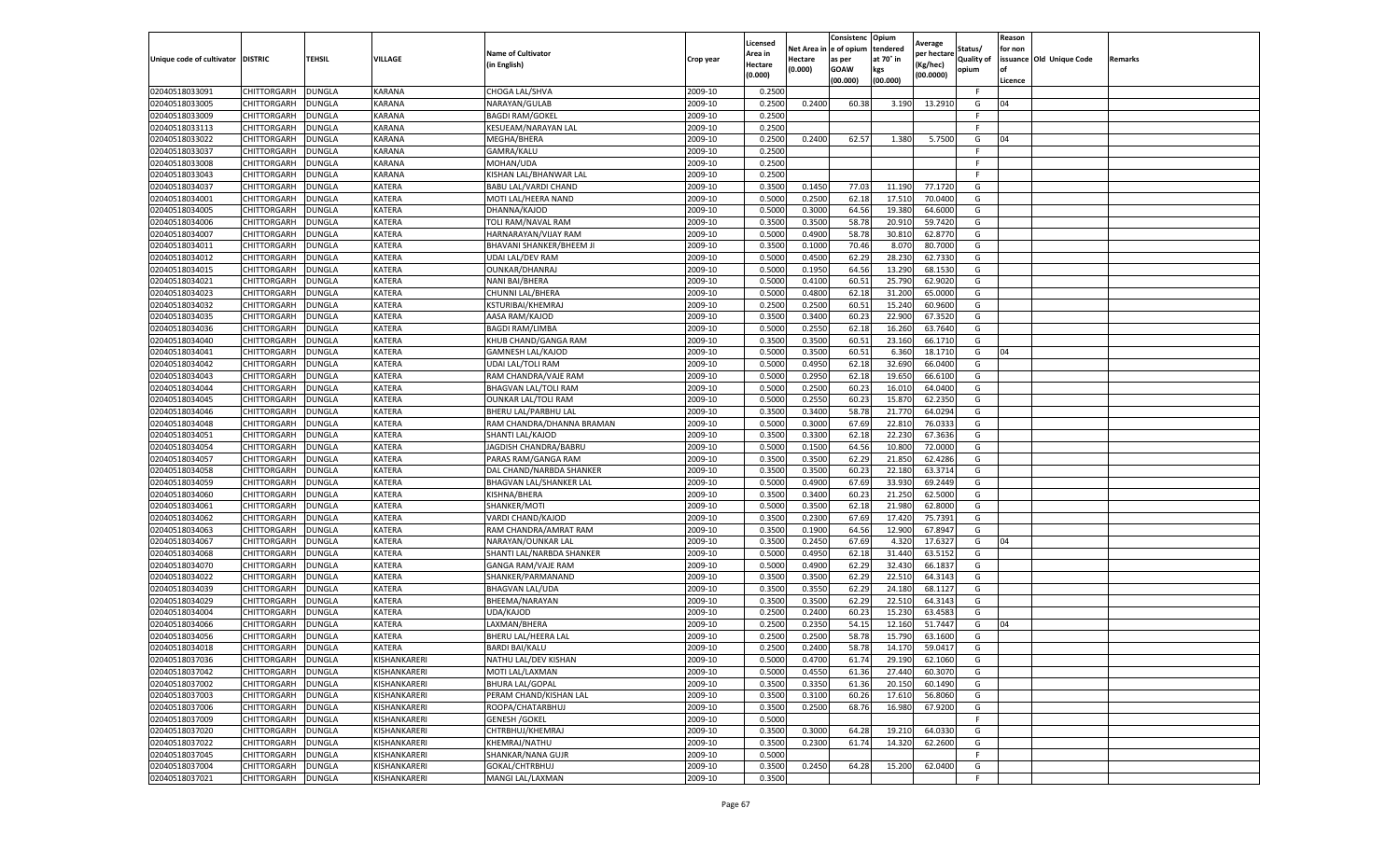|                                   |             |               |              |                           |           | Licensed |         | Consistenc              | Opium     | Average     |            | Reason  |                          |                               |
|-----------------------------------|-------------|---------------|--------------|---------------------------|-----------|----------|---------|-------------------------|-----------|-------------|------------|---------|--------------------------|-------------------------------|
|                                   |             |               |              | <b>Name of Cultivator</b> |           | Area in  |         | Net Area in le of opium | tendered  | per hectare | Status/    | for non |                          |                               |
| Unique code of cultivator DISTRIC |             | TEHSIL        | VILLAGE      | (in English)              | Crop year | Hectare  | Hectare | as per                  | at 70° in | Kg/hec)     | Quality of |         | issuance Old Unique Code | Remarks                       |
|                                   |             |               |              |                           |           | (0.000)  | (0.000) | GOAW                    | kgs       | (00.0000)   | opium      | l of    |                          |                               |
|                                   |             |               |              |                           |           |          |         | (00.000)                | (00.000)  |             |            | Licence |                          |                               |
| 02040518037056                    | CHITTORGARH | <b>DUNGLA</b> | KISHANKARERI | <b>BHERU LAL/OUNKAR</b>   | 2009-10   | 0.350    | 0.300   | 61.74                   | 18.390    | 61.3000     | G          |         | 02040518017012           | TRANSFER/DEVIPURA             |
| 02040518037041                    | CHITTORGARH | DUNGLA        | KISHANKARERI | <b>BHERU LAL/TOLI RAM</b> | 2009-10   | 0.2500   |         |                         |           |             | -F         |         |                          |                               |
| 02040518037057                    | CHITTORGARH | DUNGLA        | KISHANKARERI | VARDICHAND/KALU           | 2009-10   | 0.2500   | 0.215   | 64.2                    | 14.360    | 66.7900     | G          |         | 02040518017007           | NAME CHANGE/TRANSFER/DEVIPURA |
| 02040518037058                    | CHITTORGARH | <b>DUNGLA</b> | KISHANKARERI | SAVI BAI/GOKAL            | 2009-10   | 0.2500   | 0.2000  | 61.74                   | 12.530    | 62.6500     | G          |         | 02040518017003           | TRANSFER/DEVIPURA             |
| 02040518037029                    | CHITTORGARH | <b>DUNGLA</b> | KISHANKARERI | KALU LAL/NATHU            | 2009-10   | 0.2500   |         |                         |           |             | E          |         |                          |                               |
| 02040518037008                    | CHITTORGARH | DUNGLA        | KISHANKARERI | PARBHU LAL/SHANKAR LAL    | 2009-10   | 0.2500   |         |                         |           |             |            |         |                          |                               |
| 02040518037010                    | CHITTORGARH | <b>DUNGLA</b> | KISHANKARERI | MANGI LAL/GOKEL           | 2009-10   | 0.2500   |         |                         |           |             | F          |         |                          |                               |
| 02040518037013                    | CHITTORGARH | DUNGLA        | KISHANKARERI | MOHAN LAL/DEVA            | 2009-10   | 0.2500   |         |                         |           |             | F.         |         |                          |                               |
| 02040518037014                    | CHITTORGARH | DUNGLA        | KISHANKARERI | RUP LAL/SHRI LAL          | 2009-10   | 0.2500   |         |                         |           |             | -F         |         |                          |                               |
| 02040518037049                    | CHITTORGARH | <b>DUNGLA</b> | KISHANKARERI | SHANKAR/GANGA RAM         | 2009-10   | 0.2500   |         |                         |           |             | F          |         |                          |                               |
| 02040518037011                    | CHITTORGARH | <b>DUNGLA</b> | KISHANKARERI | MEGHRAJ/OUNKAR            | 2009-10   | 0.2500   |         |                         |           |             | F.         |         |                          |                               |
| 02040518037016                    | CHITTORGARH | DUNGLA        | KISHANKARERI | BARDI CHAND/OUNKAR        | 2009-10   | 0.2500   | 0.2000  | 61.74                   | 12.520    | 62.600      | G          |         |                          |                               |
| 02040518038011                    | CHITTORGARH | DUNGLA        | LUXMIPURA-4  | NARAYAN LAL/KANA          | 2009-10   | 0.5000   | 0.4950  | 61.74                   | 31.440    | 63.515      | G          |         |                          |                               |
| 02040518038002                    | CHITTORGARH | DUNGLA        | LUXMIPURA-4  | HEERALAL/CHAMPA LAL       | 2009-10   | 0.5000   | 0.505   | 61.74                   | 32.640    | 64.633      | G          |         |                          |                               |
| 02040518038005                    | CHITTORGARH | DUNGLA        | LUXMIPURA-4  | RAMESHVAR LAL/SAV LAL     | 2009-10   | 0.5000   | 0.4950  | 60.26                   | 29.930    | 60.4640     | G          |         |                          |                               |
| 02040518038014                    | CHITTORGARH | <b>DUNGLA</b> | LUXMIPURA-4  | <b>OUNKAR/MOTI LAL</b>    | 2009-10   | 0.5000   |         |                         |           |             | F          |         |                          |                               |
| 02040518038003                    | CHITTORGARH | <b>DUNGLA</b> | LUXMIPURA-4  | <b>OUNKAR/SAV RAM</b>     | 2009-10   | 0.5000   | 0.4700  | 60.2                    | 28.100    | 59.787      | G          |         |                          |                               |
| 02040518038016                    | CHITTORGARH | DUNGLA        | LUXMIPURA-4  | HARLAL/GAMERA             | 2009-10   | 0.5000   | 0.2700  | 55.89                   | 16.190    | 59.9620     | G          |         |                          |                               |
| 02040518038013                    | CHITTORGARH | DUNGLA        | LUXMIPURA-4  | KALU RAM/RAMA             | 2009-10   | 0.2500   |         |                         |           |             |            |         |                          |                               |
| 02040518038019                    | CHITTORGARH | DUNGLA        | LUXMIPURA-4  | MOTI LAL/OUNKAR LAL       | 2009-10   | 0.2500   | 0.2550  | 55.89                   | 14.080    | 55.215      | G          | 04      |                          |                               |
| 02040518038010                    | CHITTORGARH | DUNGLA        | LUXMIPURA-4  | BAGDI LAL/NARAYAN LAL     | 2009-10   | 0.2500   | 0.1100  | 55.89                   | 6.730     | 61.1810     | G          |         |                          |                               |
| 02040518038024                    | CHITTORGARH | DUNGLA        | LUXMIPURA-4  | BANSHI LAL/NARAYAN        | 2009-10   | 0.2500   | 0.1050  | 61.74                   | 6.710     | 63.9040     | G          |         |                          |                               |
| 02040518038017                    | CHITTORGARH | <b>DUNGLA</b> | LUXMIPURA-4  | <b>BAGDI RAM/DALU</b>     | 2009-10   | 0.2500   | 0.2000  | 62.67                   | 13.170    | 65.8500     | G          |         |                          |                               |
| 02040518038029                    | CHITTORGARH | DUNGLA        | LUXMIPURA-4  | <b>BHANA/DEVA</b>         | 2009-10   | 0.2500   | 0.1000  | 59.6                    | 6.500     | 60.500      | G          |         | 02040518017014           | <b>TRANSFER</b>               |
| 02040518039009                    | CHITTORGARH | DUNGLA        | LOTHIYANA    | HEERA LAL/JAI RAM         | 2009-10   | 0.5000   | 0.2850  | 61.07                   | 17.620    | 61.824      | G          |         |                          |                               |
| 02040518039001                    | CHITTORGARH | DUNGLA        | LOTHIYANA    | MADHAV LAL/BHERU LAL      | 2009-10   | 0.3500   | 0.2950  | 59.65                   | 19.640    | 66.5760     | G          |         |                          |                               |
| 02040518039003                    | CHITTORGARH | DUNGLA        | LOTHIYANA    | KISHAN LAL/GIRDHARI       | 2009-10   | 0.3500   | 0.2350  | 59.6                    | 15.060    | 64.085      | G          |         |                          |                               |
| 02040518039007                    | CHITTORGARH | DUNGLA        | LOTHIYANA    | HEMRAJ/BHERU              | 2009-10   | 0.5000   | 0.3300  | 61.07                   | 21.390    | 64.818      | G          |         |                          |                               |
| 02040518039004                    | CHITTORGARH | <b>DUNGLA</b> | LOTHIYANA    | NARAYAN LAL/DAL CHAND     | 2009-10   | 0.3500   | 0.1900  | 59.65                   | 11.780    | 62.0000     | G          |         |                          |                               |
| 02040518039005                    | CHITTORGARH | <b>DUNGLA</b> | LOTHIYANA    | MOHAN LAL/BHERU LAL       | 2009-10   | 0.5000   | 0.4050  | 61.07                   | 26.760    | 66.074      | G          |         |                          |                               |
| 02040518039006                    | CHITTORGARH | DUNGLA        | LOTHIYANA    | OUNKAR LAL/BHANA          | 2009-10   | 0.500    | 0.2000  | 63.9                    | 13.810    | 69.050      | G          |         |                          |                               |
| 02040518039012                    | CHITTORGARH | DUNGLA        | LOTHIYANA    | MADHAV LAL/KISHNA         | 2009-10   | 0.5000   | 0.3000  | 55.08                   | 17.400    | 58.000      | G          |         |                          |                               |
| 02040518039014                    | CHITTORGARH | DUNGLA        | LOTHIYANA    | LALU/ROOPA                | 2009-10   | 0.2500   | 0.1600  | 55.08                   | 8.920     | 55.750      | G          | 04      |                          |                               |
| 02040518039015                    | CHITTORGARH | DUNGLA        | LOTHIYANA    | KALU/ROOPA                | 2009-10   | 0.5000   |         |                         |           |             | -F         |         |                          |                               |
| 02040518039018                    | CHITTORGARH | <b>DUNGLA</b> | LOTHIYANA    | GOUTAM/LACHI RAM          | 2009-10   | 0.5000   | 0.1950  | 62.67                   | 13.110    | 67.2300     | G          |         |                          |                               |
| 02040518039019                    | CHITTORGARH | <b>DUNGLA</b> | LOTHIYANA    | RAM LAL/TARA CHAND        | 2009-10   | 0.5000   | 0.2050  | 63.98                   | 14.640    | 71.414      | G          |         |                          |                               |
| 02040518039023                    | CHITTORGARH | DUNGLA        | LOTHIYANA    | KALU/KISHANA              | 2009-10   | 0.5000   | 0.390   | 61.07                   | 26.160    | 67.076      | G          |         |                          |                               |
| 02040518039028                    | CHITTORGARH | DUNGLA        | LOTHIYANA    | VARDI BAI/RATAN LAL       | 2009-10   | 0.3500   | 0.2000  | 59.6                    | 12.310    | 61.550      | G          |         |                          |                               |
| 02040518039036                    | CHITTORGARH | DUNGLA        | LOTHIYANA    | KESARBAI/HEERALAL/KISHANA | 2009-10   | 0.3500   | 0.3500  | 63.98                   | 24.550    | 70.142      | G          |         |                          |                               |
| 02040518039039                    | CHITTORGARH | DUNGLA        | LOTHIYANA    | MANGU/DEVA                | 2009-10   | 0.3500   | 0.2000  | 62.67                   | 13.040    | 65.2000     | G          |         |                          |                               |
| 02040518039050                    | CHITTORGARH | DUNGLA        | LOTHIYANA    | RAMBAKSH/SHO RAM          | 2009-10   | 0.5000   | 0.3000  | 55.08                   | 17.470    | 58.233      | G          |         |                          |                               |
| 02040518039041                    | CHITTORGARH | <b>DUNGLA</b> | LOTHIYANA    | KALU/SHORAM               | 2009-10   | 0.3500   | 0.2350  | 59.65                   | 15.040    | 64.000      | G          |         |                          |                               |
| 02040518039013                    | CHITTORGARH | DUNGLA        | LOTHIYANA    | BHOLI RAM/KESHO RAM       | 2009-10   | 0.3500   | 0.2200  | 55.08                   | 12.210    | 55.500      | G          | 04      |                          |                               |
| 02040518039026                    | CHITTORGARH | DUNGLA        | LOTHIYANA    | NAND RAM/JAI RAM          | 2009-10   | 0.5000   | 0.2950  | 63.98                   | 19.090    | 64.711      | G          |         |                          |                               |
| 02040518039049                    | CHITTORGARH | DUNGLA        | LOTHIYANA    | CDEU BAI/DALLI CHAND      | 2009-10   | 0.3500   |         |                         |           |             | E          |         |                          |                               |
| 02040518039053                    | CHITTORGARH | DUNGLA        | LOTHIYANA    | RUKMANIBAI/ANDA           | 2009-10   | 0.3500   | 0.205   | 62.6                    | 14.050    | 68.536      | G          |         |                          |                               |
| 02040518039021                    | CHITTORGARH | DUNGLA        | LOTHIYANA    | MANGI LAL/NAVLA           | 2009-10   | 0.2500   | 0.250   | 62.67                   | 15.790    | 63.160      | G          |         |                          |                               |
| 02040518039042                    | CHITTORGARH | <b>DUNGLA</b> | LOTHIYANA    | RAM LAL/NAVLA             | 2009-10   | 0.2500   | 0.2500  | 55.08                   | 14.360    | 57.4400     | G          |         |                          |                               |
| 02040518039047                    | CHITTORGARH | <b>DUNGLA</b> | LOTHIYANA    | GULABIBAI/HEERA LAL       | 2009-10   | 0.2500   | 0.2500  | 62.67                   | 15.700    | 62.8000     | G          |         |                          | <b>NAME CHANGE</b>            |
| 02040518039032                    | CHITTORGARH | <b>DUNGLA</b> | LOTHIYANA    | DEU BAI/PARTHA            | 2009-10   | 0.2500   | 0.2400  | 62.67                   | 15.890    | 66.2080     | G          |         |                          |                               |
| 02040518039025                    | CHITTORGARH | <b>DUNGLA</b> | LOTHIYANA    | RAMESWARLAL/NARAYANI BAI  | 2009-10   | 0.2500   | 0.1600  | 55.08                   | 9.470     | 59.1870     | G          |         |                          | NAME CHANGE                   |
| 02040518039027                    | CHITTORGARH | <b>DUNGLA</b> | LOTHIYANA    | DEVILAL/DALCHAND          | 2009-10   | 0.2500   | 0.2000  | 55.08                   | 11.960    | 59.8000     | G          |         |                          |                               |
| 02040518039031                    | CHITTORGARH | <b>DUNGLA</b> | LOTHIYANA    | HEERA LAL/JETA            | 2009-10   | 0.2500   |         |                         |           |             | -F         |         |                          |                               |
| 02040518039034                    | CHITTORGARH | <b>DUNGLA</b> | LOTHIYANA    | MADHO LAL/UDAI RAM        | 2009-10   | 0.2500   | 0.2500  | 64.28                   | 17.200    | 68.8000     | G          |         |                          |                               |
| 02040518039035                    | CHITTORGARH | <b>DUNGLA</b> | LOTHIYANA    | GANESH KUMAR/GASHI JAT    | 2009-10   | 0.2500   | 0.2400  | 62.67                   | 16.180    | 67.4160     | G          |         |                          |                               |
| 02040518039044                    | CHITTORGARH | <b>DUNGLA</b> | LOTHIYANA    | AMBA LAL/RAM LAL          | 2009-10   | 0.2500   |         |                         |           |             | F          |         |                          |                               |
| 02040518039030                    | CHITTORGARH | <b>DUNGLA</b> | LOTHIYANA    | DHANRAJ/KISHNA            | 2009-10   | 0.2500   | 0.2050  | 62.67                   | 13.930    | 67.9510     | G          |         |                          |                               |
| 02040518040019                    | CHITTORGARH | DUNGLA        | MANGALWAD    | SHANKAR LAL/NATHU         | 2009-10   | 0.3500   |         |                         |           |             | F.         |         |                          |                               |
| 02040518040014                    | CHITTORGARH | <b>DUNGLA</b> | MANGALWAD    | CHAMPA LAL/MODIRAM        | 2009-10   | 0.3500   | 0.1500  | 64.13                   | 10.020    | 66.8000     | G          |         |                          |                               |
|                                   |             |               |              |                           |           |          |         |                         |           |             |            |         |                          |                               |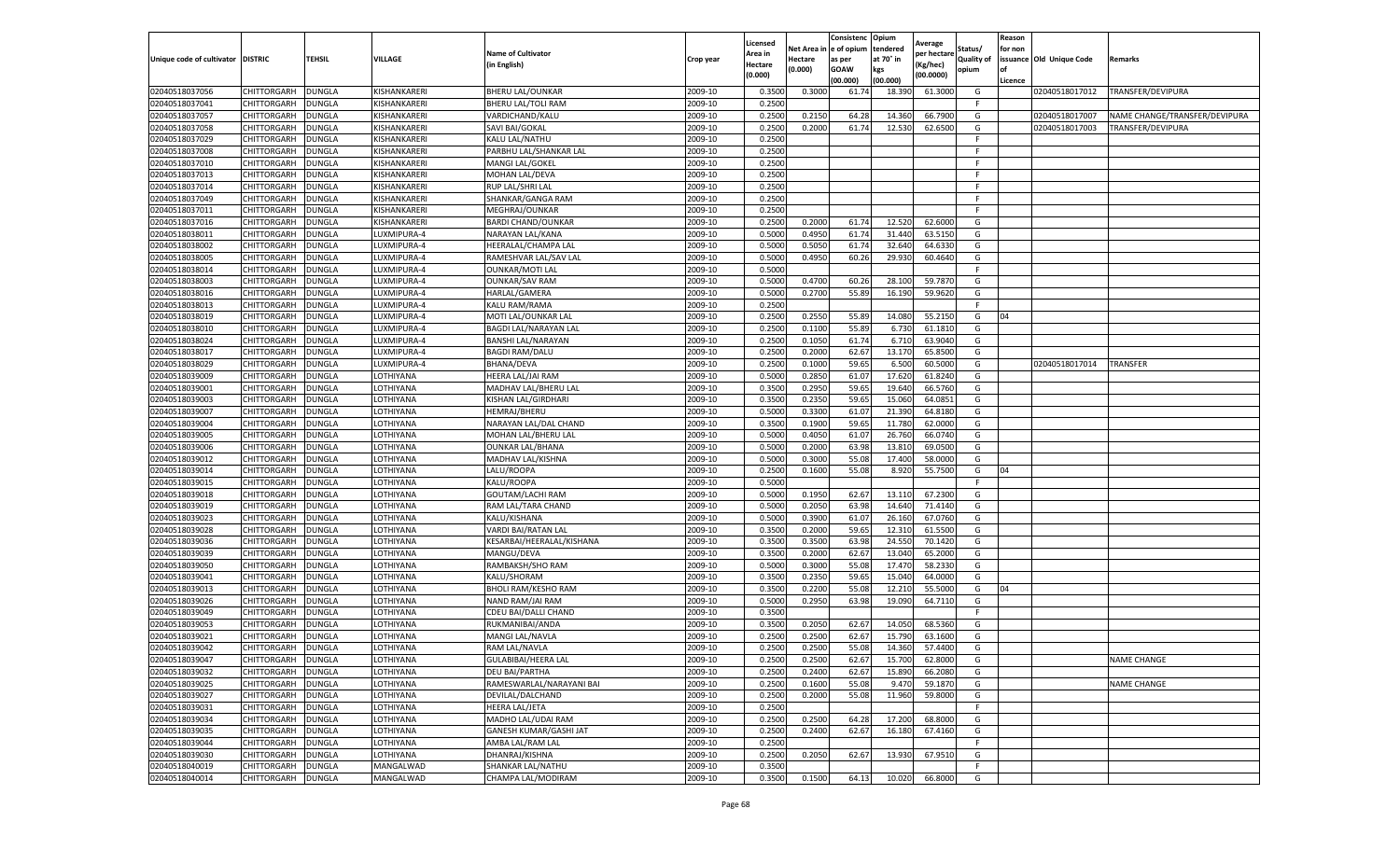| Unique code of cultivator | <b>DISTRIC</b>             | <b>TEHSIL</b> | <b>VILLAGE</b>          | <b>Name of Cultivator</b><br>in English) | Crop year          | Licensed<br>Area in<br>Hectare<br>(0.000) | Net Area i<br>Hectare<br>(0.000) | Consistenc<br>n e of opium<br>as per<br><b>GOAW</b><br>(00.000) | Opium<br>tendered<br>at 70° in<br>kgs<br>(00.000) | Average<br>per hectare<br>(Kg/hec)<br>(00.0000) | status/<br><b>Quality of</b><br>opium | Reason<br>for non<br>Licence | issuance Old Unique Code | Remarks                             |
|---------------------------|----------------------------|---------------|-------------------------|------------------------------------------|--------------------|-------------------------------------------|----------------------------------|-----------------------------------------------------------------|---------------------------------------------------|-------------------------------------------------|---------------------------------------|------------------------------|--------------------------|-------------------------------------|
| 02040518040020            | CHITTORGARH                | DUNGLA        | MANGALWAD               | NANDA/KISHNA                             | 2009-10            | 0.3500                                    |                                  |                                                                 |                                                   |                                                 | -F                                    |                              |                          |                                     |
| 02040518040022            | CHITTORGARH                | DUNGLA        | MANGALWAD               | PARBHU LAL/KHUMAN SALVI                  | 2009-10            | 0.5000                                    |                                  |                                                                 |                                                   |                                                 | -F                                    |                              |                          |                                     |
| 02040518040013            | CHITTORGARH                | <b>DUNGLA</b> | MANGALWAD               | BHANWAR LAL/KHUMAN                       | 2009-10            | 0.5000                                    |                                  |                                                                 |                                                   |                                                 | -F                                    |                              |                          |                                     |
| 02040518040054            | CHITTORGARH                | DUNGLA        | MANGALWAD               | DEVI SINGH/BAGH SINGH                    | 2009-10            | 0.5000                                    |                                  |                                                                 |                                                   |                                                 | -F                                    |                              |                          |                                     |
| 02040518040004            | CHITTORGARH                | DUNGLA        | MANGALWAD               | VENIRAM/LAXMAN                           | 2009-10            | 0.2500                                    |                                  |                                                                 |                                                   |                                                 | E                                     |                              |                          |                                     |
| 02040518040051            | CHITTORGARH                | DUNGLA        | MANGALWAD               | KESLASH/VARDA                            | 2009-10            | 0.3500                                    | 0.1000                           | 58.56                                                           | 6.140                                             | 61.4000                                         | G                                     |                              |                          |                                     |
| 02040518040039            | CHITTORGARH                | DUNGLA        | MANGALWAD               | DEVILAL/KISHANA                          | 2009-10            | 0.2500                                    |                                  |                                                                 |                                                   |                                                 | F                                     |                              |                          | <b>NAME CHANGE</b>                  |
| 02040518040052            | CHITTORGARH                | DUNGLA        | MANGALWAD               | LAXMAN/CHATARBHUJ                        | 2009-10            | 0.2500                                    |                                  |                                                                 |                                                   |                                                 | F.                                    |                              |                          |                                     |
| 02040518040031            | CHITTORGARH                | DUNGLA        | MANGALWAD               | ONKARLAL/CHUNNI LAL                      | 2009-10            | 0.2500                                    | 0.0450                           | 55.30                                                           | 2.600                                             | 57.7770                                         | G                                     |                              |                          | <b>NAME CHANGE</b>                  |
| 02040518040016            | CHITTORGARH                | DUNGLA        | MANGALWAD               | KANEHYA LAL/SAVA                         | 2009-10            | 0.2500                                    |                                  |                                                                 |                                                   |                                                 | -F                                    |                              |                          |                                     |
| 02040518040042            | CHITTORGARH                | DUNGLA        | MANGALWAD               | LAXMAN/LAKHMA                            | 2009-10            | 0.2500                                    |                                  |                                                                 |                                                   |                                                 | E                                     |                              |                          |                                     |
| 02040518043008            | CHITTORGARH                | DUNGLA        | MULAKDASKIKHEDI         | OUNKAR LAL/BHAGVAN                       | 2009-10            | 0.2500                                    |                                  |                                                                 |                                                   |                                                 | F                                     |                              |                          | TRANSFER/PARMESHWARPURA             |
| 02040518043009            | CHITTORGARH                | <b>DUNGLA</b> | MULAKDASKIKHEDI         | MAGNIRAM/HEERA LAL                       | 2009-10            | 0.2500                                    |                                  |                                                                 |                                                   |                                                 | -F.                                   |                              |                          | TRANSFER/NOVGAVA                    |
| 02040518043012            | CHITTORGARH                | DUNGLA        | MULAKDASKIKHEDI         | LACHI RAM/WARDA                          | 2009-10            | 0.2500                                    | 0.2350                           | 62.86                                                           | 15.410                                            | 65.5750                                         | G                                     |                              |                          | TRANSFER/NOVGAVA                    |
| 02040518043026            | CHITTORGARH                | DUNGLA        | MULAKDASKIKHEDI         | DHAPUBAIKISHNA                           | 2009-10            | 0.2500                                    |                                  |                                                                 |                                                   |                                                 | -F                                    |                              | 02040518002003           | NAME CHANGE/TRANSFER/PARMESHWARPURA |
| 02040518043002            | CHITTORGARH                | <b>DUNGLA</b> | MULAKDASKIKHEDI         | AMRCHAND/UDHA                            | 2009-10            | 0.2500                                    |                                  |                                                                 |                                                   |                                                 | -F                                    |                              | 02040518052036           | TRANSFER/NOVGAVA                    |
| 02040518043021            | CHITTORGARH                | DUNGLA        | MULAKDASKIKHEDI         | BHERU LAL/BHEEMA                         | 2009-10            | 0.3500                                    | 0.3250                           | 50.38                                                           | 16.770                                            | 51.6000                                         | G                                     | 04                           | 02040518052034           | TRANSFER                            |
| 02040518044012            | CHITTORGARH                | DUNGLA        | NADAKHEDA               | GOKAL/HOLA                               | 2009-10            | 0.3500                                    | 0.3550                           | 62.55                                                           | 4.14                                              | 11.661                                          | G                                     | 04                           |                          |                                     |
| 02040518044035            | CHITTORGARH                | DUNGLA        | NADAKHEDA               | GAMERA/GASI                              | 2009-10            | 0.5000                                    | 0.4900                           | 60.04                                                           | 7.780                                             | 15.8770                                         | G                                     | 04                           |                          |                                     |
| 02040518044033            | CHITTORGARH                | <b>DUNGLA</b> | NADAKHEDA               | BHURALAL/UDHA                            | 2009-10            | 0.2500                                    |                                  |                                                                 |                                                   |                                                 | F                                     |                              |                          | TRANSFER/PARMESHWARPURA             |
| 02040518044005            | CHITTORGARH                | DUNGLA        | NADAKHEDA               | NARAYAN/CHAMPA LAL                       | 2009-10            | 0.2500                                    | 0.2500                           | 64.68                                                           | 3.160                                             | 12.6400                                         | G                                     | 04                           |                          |                                     |
| 02040518044008            | CHITTORGARH                |               | NADAKHEDA               | SHAMBUNATH/GANESH NATH                   | 2009-10            | 0.2500                                    | 0.2550                           | 50.38                                                           | 13.140                                            | 51.5290                                         | G                                     | 04                           |                          | <b>NAME CHANGE</b>                  |
| 02040518044036            |                            | DUNGLA        |                         | MOTILAL/KISHANLAL                        |                    | 0.2500                                    |                                  |                                                                 |                                                   |                                                 |                                       | 04                           | 02040518024002           | TRANSFER                            |
| 02040518046012            | CHITTORGARH<br>CHITTORGARH | DUNGLA        | NADAKHEDA<br>NALYAKHEDA | MANOHARIBAI/AMBA                         | 2009-10<br>2009-10 | 0.2500                                    | 0.2500<br>0.2350                 | 64.82<br>60.38                                                  | 4.100<br>13.500                                   | 16.4000<br>57.4460                              | G<br>G                                |                              |                          | <b>NAME CHANGE</b>                  |
| 02040518046016            |                            | DUNGLA        |                         | DOLATRAM/SHANKAR GUJAR                   |                    | 0.2500                                    |                                  |                                                                 |                                                   |                                                 | F.                                    |                              |                          |                                     |
|                           | CHITTORGARH                | DUNGLA        | NALYAKHEDA              |                                          | 2009-10            |                                           |                                  |                                                                 |                                                   |                                                 |                                       |                              |                          |                                     |
| 02040518046005            | CHITTORGARH                | DUNGLA        | NALYAKHEDA              | JAMNA BAI/UDA                            | 2009-10            | 0.2500                                    | 0.1200                           | 60.38                                                           | 7.090                                             | 59.083                                          | G                                     |                              |                          |                                     |
| 02040518046023            | CHITTORGARH                | DUNGLA        | NALYAKHEDA              | ONKAR/RAJING                             | 2009-10            | 0.2500                                    |                                  |                                                                 |                                                   |                                                 | -F                                    |                              |                          |                                     |
| 02040518046013            | CHITTORGARH                | <b>DUNGLA</b> | NALYAKHEDA              | LALU/BHANA GUJAR                         | 2009-10            | 0.5000                                    | 0.2350                           | 64.82                                                           | 15.480                                            | 65.8720                                         | G                                     |                              | 02040518056012           | TRANSFER                            |
| 02040518046024            | CHITTORGARH                | DUNGLA        | NALYAKHEDA              | UDA/RUPA                                 | 2009-10            | 0.5000                                    |                                  |                                                                 |                                                   |                                                 | -F                                    |                              | 02040518056024           | TRANSFER                            |
| 02040518049003            | CHITTORGARH                | DUNGLA        | <b>NOGAWAN</b>          | MITHU LAL/DHANNA                         | 2009-10            | 0.2500                                    | 0.2450                           | 66.04                                                           | 15.900                                            | 64.8970                                         | F                                     | 02                           |                          |                                     |
| 02040518049020            | CHITTORGARH                | DUNGLA        | <b>NOGAWAN</b>          | HEERA/LALU                               | 2009-10            | 0.2500                                    |                                  |                                                                 |                                                   |                                                 |                                       |                              |                          |                                     |
| 02040518049028            | CHITTORGARH                | DUNGLA        | <b>NOGAWAN</b>          | MOTI/BHAGVANA                            | 2009-10            | 0.2500                                    | 0.2450                           | 60.1                                                            | 15.13                                             | 61.7551                                         | G                                     |                              |                          |                                     |
| 02040518049037            | CHITTORGARH                | DUNGLA        | <b>NOGAWAN</b>          | MANGI LAL/SUKH LAL                       | 2009-10            | 0.2500                                    |                                  |                                                                 |                                                   |                                                 | F.                                    |                              |                          |                                     |
| 02040518049002            | CHITTORGARH                | DUNGLA        | <b>NOGAWAN</b>          | KELASH PURI/SHAMBHU PURI                 | 2009-10            | 0.2500                                    |                                  |                                                                 |                                                   |                                                 | -F                                    |                              |                          |                                     |
| 02040518049006            | CHITTORGARH                | DUNGLA        | <b>NOGAWAN</b>          | MOHAN/DALU                               | 2009-10            | 0.2500                                    | 0.2450                           | 53.93                                                           | 12.580                                            | 51.3460                                         | G                                     | 04                           |                          |                                     |
| 02040518049008            | CHITTORGARH                | <b>DUNGLA</b> | <b>NOGAWAN</b>          | LAKHMICHAND/KHEMRAJ                      | 2009-10            | 0.2500                                    | 0.2450                           | 34.68                                                           | 3.520                                             | 14.3670                                         | G                                     | 04                           |                          |                                     |
| 02040518049040            | CHITTORGARH                | DUNGLA        | <b>NOGAWAN</b>          | BADAMIBAI/HEERALLALGUJAR                 | 2009-10            | 0.2500                                    | 0.2450                           | 60.38                                                           | 15.57                                             | 63.551                                          | G                                     |                              |                          |                                     |
| 02040518064006            | CHITTORGARH                | DUNGLA        | <b>NOGAWAN</b>          | UDA/NAGGA                                | 2009-10            | 0.2500                                    | 0.2550                           | 50.38                                                           | 13.650                                            | 53.5290                                         | G                                     | 04                           |                          |                                     |
| 02040518049011            | CHITTORGARH                | <b>DUNGLA</b> | <b>NOGAWAN</b>          | AMARATRAM/SHAMBHU                        | 2009-10            | 0.2500                                    | 0.2400                           | 62.86                                                           | 15.270                                            | 63.6250                                         | G                                     |                              |                          |                                     |
| 02040518049018            | CHITTORGARH                | DUNGLA        | <b>NOGAWAN</b>          | BHAGGA/CHATARBHUJ                        | 2009-10            | 0.2500                                    | 0.2450                           | 60.14                                                           | 14.920                                            | 60.897                                          | G                                     |                              |                          |                                     |
| 02040518049019            | CHITTORGARH                | <b>DUNGLA</b> | <b>NOGAWAN</b>          | BHERU LAL/JAI CHAND                      | 2009-10            | 0.2500                                    | 0.2500                           | 64.68                                                           | 16.150                                            | 64.6000                                         | G                                     |                              |                          |                                     |
| 02040518049042            | CHITTORGARH                | DUNGLA        | <b>NOGAWAN</b>          | UDA/MEGHA                                | 2009-10            | 0.3500                                    |                                  |                                                                 |                                                   |                                                 | -F                                    | 07                           | 02040518064008           | TRANSFER                            |
| 02040518050001            | CHITTORGARH                | DUNGLA        | <b>PALOD</b>            | RAMLAL/PANALAL                           | 2009-10            | 0.5000                                    |                                  |                                                                 |                                                   |                                                 | F                                     |                              |                          |                                     |
| 02040518050003            | CHITTORGARH                | DUNGLA        | <b>PALOD</b>            | HEERA/UDA                                | 2009-10            | 0.5000                                    | 0.1950                           | 50.42                                                           | 9.880                                             | 50.6660                                         | G                                     | 04                           |                          |                                     |
| 02040518050007            | CHITTORGARH                | DUNGLA        | <b>PALOD</b>            | NAGIBAI/MOHANLAL                         | 2009-10            | 0.3500                                    | 0.1550                           | 58.37                                                           | 9.08                                              | 58.5800                                         | G                                     |                              |                          |                                     |
| 02040518050009            | CHITTORGARH                | DUNGLA        | <b>PALOD</b>            | LALITA/NANDA                             | 2009-10            | 0.3500                                    | 0.2200                           | 50.42                                                           | 1.77                                              | 8.0450                                          | G                                     | 04                           |                          |                                     |
| 02040518050015            | CHITTORGARH                | DUNGLA        | <b>PALOD</b>            | RAM CHANDRA/LAXMI CHAND                  | 2009-10            | 0.3500                                    | 0.1500                           | 61.43                                                           | 9.290                                             | 61.9330                                         | G                                     |                              |                          |                                     |
| 02040518050016            | CHITTORGARH                | <b>DUNGLA</b> | PALOD                   | NARAYAN/KISHANA                          | 2009-10            | 0.3500                                    | 0.3550                           | 61.43                                                           | 21.500                                            | 60.5630                                         | G                                     |                              |                          |                                     |
| 02040518050022            | CHITTORGARH                | <b>DUNGLA</b> | PALOD                   | MOTI/ROOPA                               | 2009-10            | 0.3500                                    |                                  |                                                                 |                                                   |                                                 | F.                                    |                              |                          |                                     |
| 02040518050030            | CHITTORGARH                | <b>DUNGLA</b> | PALOD                   | SURAJMAL/TARA CHAND                      | 2009-10            | 0.3500                                    | 0.2700                           | 61.43                                                           | 16.290                                            | 60.3330                                         | G                                     |                              |                          |                                     |
| 02040518050032            | CHITTORGARH                | <b>DUNGLA</b> | <b>PALOD</b>            | GOTU/LAKHMA                              | 2009-10            | 0.5000                                    | 0.3500                           | 65.57                                                           | 22.800                                            | 65.1420                                         | G                                     |                              |                          |                                     |
| 02040518050033            | CHITTORGARH                | <b>DUNGLA</b> | <b>PALOD</b>            | NANDA/ROOPA                              | 2009-10            | 0.3500                                    | 0.2550                           | 55.30                                                           | 14.590                                            | 57.2150                                         | G                                     |                              |                          |                                     |
| 02040518050036            | CHITTORGARH                | <b>DUNGLA</b> | <b>PALOD</b>            | BHERU LAL/CHATARBHUJ                     | 2009-10            | 0.5000                                    | 0.2550                           | 61.81                                                           | 16.640                                            | 65.2540                                         | G                                     |                              |                          |                                     |
| 02040518050040            | CHITTORGARH                | <b>DUNGLA</b> | <b>PALOD</b>            | NAVLA/MAGNA                              | 2009-10            | 0.3500                                    | 0.2200                           | 63.59                                                           | 14.720                                            | 66.9090                                         | G                                     |                              |                          |                                     |
| 02040518050043            | CHITTORGARH                | DUNGLA        | <b>PALOD</b>            | SHANKER PURI/RAM PURI                    | 2009-10            | 0.5000                                    |                                  |                                                                 |                                                   |                                                 | F.                                    |                              |                          |                                     |
| 02040518050056            | CHITTORGARH                | DUNGLA        | PALOD                   | DEVA/CHATARBHUJ                          | 2009-10            | 0.5000                                    | 0.1950                           | 58.37                                                           | 11.580                                            | 59.3840                                         | G                                     |                              |                          |                                     |
| 02040518050070            | CHITTORGARH                | <b>DUNGLA</b> | <b>PALOD</b>            | KALU LAL/TEKA                            | 2009-10            | 0.3500                                    | 0.3500                           | 60.7                                                            | 21.610                                            | 61.7420                                         | G                                     |                              |                          |                                     |
| 02040518050084            | CHITTORGARH                | <b>DUNGLA</b> | <b>PALOD</b>            | BHERU/RAMA                               | 2009-10            | 0.3500                                    | 0.2000                           | 60.75                                                           | 12.110                                            | 60.5500                                         | G                                     |                              |                          |                                     |
| 02040518050085            | CHITTORGARH                | <b>DUNGLA</b> | PALOD                   | MOTI/LAKHMA                              | 2009-10            | 0.5000                                    | 0.1050                           | 60.75                                                           | 6.370                                             | 60.6660                                         | G                                     |                              |                          |                                     |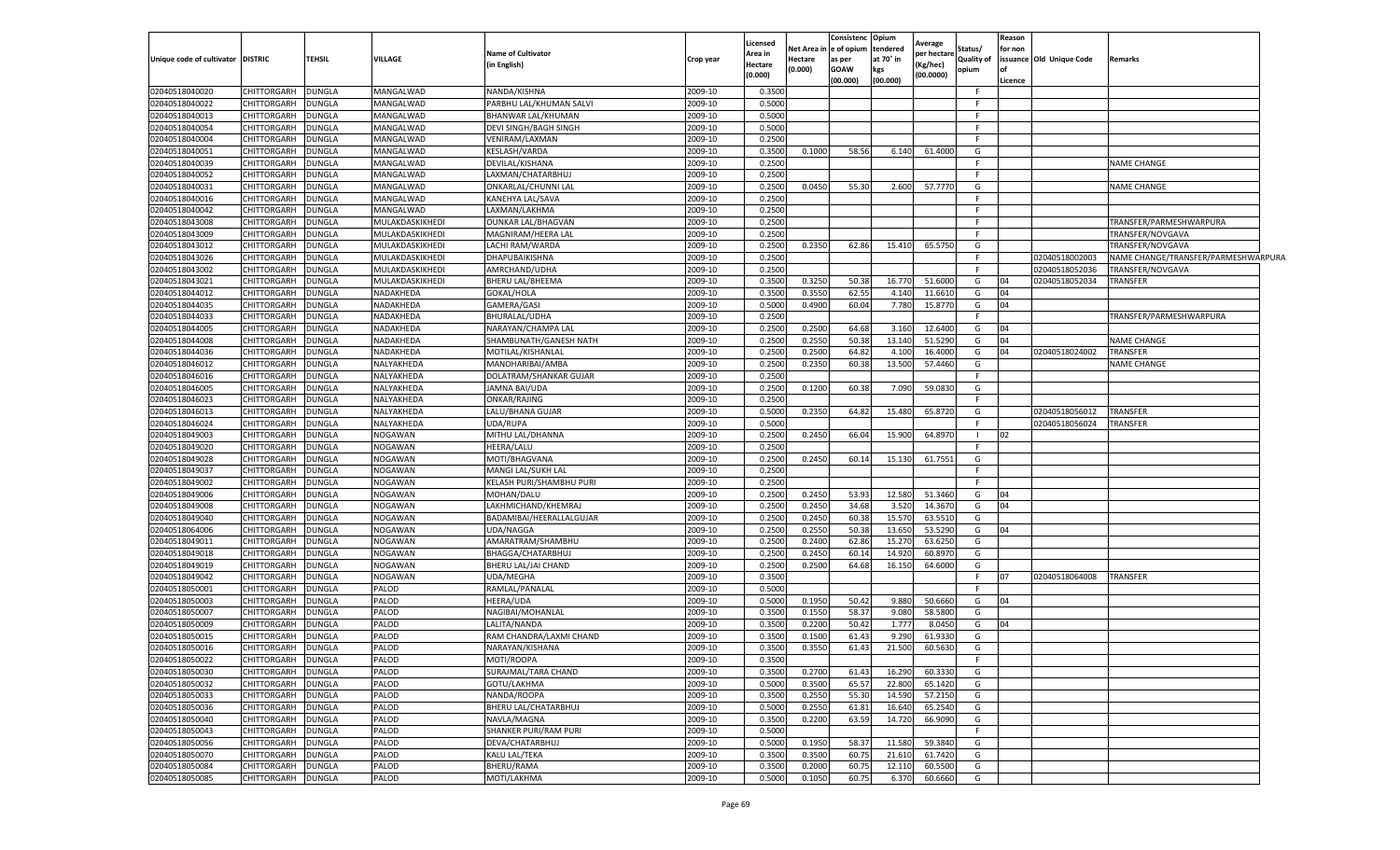|                                   |                    |               |         |                             |           | Licensed |          | Consistenc   | Opium     | Average     |                   | Reason  |                          |                               |
|-----------------------------------|--------------------|---------------|---------|-----------------------------|-----------|----------|----------|--------------|-----------|-------------|-------------------|---------|--------------------------|-------------------------------|
|                                   |                    |               |         | <b>Name of Cultivator</b>   |           | Area in  | Net Area | n e of opium | tendered  | per hectarı | Status/           | for non |                          |                               |
| Unique code of cultivator DISTRIC |                    | TEHSIL        | VILLAGE | (in English)                | Crop year | Hectare  | Hectare  | as per       | at 70° in | (Kg/hec)    | <b>Quality of</b> |         | issuance Old Unique Code | Remarks                       |
|                                   |                    |               |         |                             |           | (0.000)  | (0.000)  | <b>GOAW</b>  | kgs       | (00.0000)   | opium             | οf      |                          |                               |
|                                   |                    |               |         |                             |           |          |          | (00.000)     | (00.000)  |             |                   | Licence |                          |                               |
| 02040518050089                    | CHITTORGARH        | <b>DUNGLA</b> | PALOD   | SHANKER/KALU                | 2009-10   | 0.5000   | 0.2000   | 63.98        | 12.970    | 64.8500     | G                 |         |                          |                               |
| 02040518050090                    | CHITTORGARH        | <b>DUNGLA</b> | PALOD   | <b>HEERA LAL/GANGA</b>      | 2009-10   | 0.5000   | 0.1450   | 63.59        | 9.760     | 67.3100     | G                 |         |                          |                               |
| 02040518050093                    | CHITTORGARH        | DUNGLA        | PALOD   | TARA CHAND/MOHAN            | 2009-10   | 0.3500   |          |              |           |             | F                 |         |                          |                               |
| 02040518050105                    | CHITTORGARH        | <b>DUNGLA</b> | PALOD   | KALU/GANGA RAM              | 2009-10   | 0.3500   | 0.1900   | 63.59        | 11.590    | 61.0000     | G                 |         |                          |                               |
| 02040518050071                    | CHITTORGARH        | <b>DUNGLA</b> | PALOD   | PARBHU/OUNKAR               | 2009-10   | 0.5000   | 0.3500   | 63.59        | 22.040    | 62.9714     | G                 |         |                          |                               |
| 02040518050108                    | CHITTORGARH        | DUNGLA        | PALOD   | CHOGA/PANNA                 | 2009-10   | 0.5000   |          |              |           |             |                   |         |                          |                               |
| 02040518050049                    | CHITTORGARH        | <b>DUNGLA</b> | PALOD   | <b>BAGDIRAM/LKHMA</b>       | 2009-10   | 0.3500   | 0.1600   | 63.98        | 10.460    | 65.3750     | G                 |         |                          |                               |
| 02040518050111                    | CHITTORGARH        | DUNGLA        | PALOD   | NARENDRAPRAKASH/VIJERAM     | 2009-10   | 0.2500   | 0.0300   | 61.07        | 1.860     | 62.0000     | G                 |         |                          | NAME CHANGE/TRANSFER/DEVIPURA |
| 02040518050058                    | CHITTORGARH        | <b>DUNGLA</b> | PALOD   | CHOGA LAL/JAI CHAND         | 2009-10   | 0.2500   | 0.2000   | 58.37        | 11.430    | 57.1500     | G                 |         |                          |                               |
| 02040518050031                    | CHITTORGARH        | <b>DUNGLA</b> | PALOD   | NARAYAN/MANA                | 2009-10   | 0.2500   |          |              |           |             | F.                |         |                          |                               |
| 02040518050035                    | CHITTORGARH        | <b>DUNGLA</b> | PALOD   | <b>BAGDI RAM/BABRU</b>      | 2009-10   | 0.2500   | 0.1150   | 60.75        | 7.290     | 63.3913     | G                 |         |                          |                               |
| 02040518050038                    | CHITTORGARH        | <b>DUNGLA</b> | PALOD   | MOHAN/OUNKAR                | 2009-10   | 0.2500   | 0.2400   | 60.75        | 14.920    | 62.1667     | G                 |         |                          |                               |
| 02040518050044                    | CHITTORGARH        | DUNGLA        | PALOD   | PANNA/OUNKAR                | 2009-10   | 0.2500   | 0.2200   | 60.7         | 13.570    | 61.6818     | G                 |         |                          |                               |
| 02040518050045                    | CHITTORGARH        | <b>DUNGLA</b> | PALOD   | DHAPU BAI/KALU              | 2009-10   | 0.2500   | 0.2400   | 61.8         | 15.21     | 63.3750     | G                 |         |                          |                               |
| 02040518050062                    | CHITTORGARH        | DUNGLA        | PALOD   | RAMESHVAR LAL/UDA           | 2009-10   | 0.2500   | 0.1200   | 61.8         | 7.820     | 65.1667     | G                 |         |                          |                               |
| 02040518050063                    | CHITTORGARH        | <b>DUNGLA</b> | PALOD   | SOHNI BAI/CHUNNI LAL        | 2009-10   | 0.2500   | 0.2350   | 55.30        | 13.440    | 57.1915     | G                 |         |                          | <b>NAME CHANGE</b>            |
| 02040518050065                    | CHITTORGARH        | <b>DUNGLA</b> | PALOD   | GAMERI BAI/JAI CHAND        | 2009-10   | 0.2500   |          |              |           |             |                   |         |                          |                               |
| 02040518050069                    | CHITTORGARH        | DUNGLA        | PALOD   | GOKAL/NANA                  | 2009-10   | 0.2500   |          |              |           |             |                   |         |                          |                               |
| 02040518050076                    | CHITTORGARH        | DUNGLA        | PALOD   | CHOGA LAL/NAVLA             | 2009-10   | 0.2500   | 0.2450   | 61.81        | 15.810    | 64.530      | G                 |         |                          |                               |
| 02040518050080                    | CHITTORGARH        | DUNGLA        | PALOD   | ANCHI BAI/NARAYAN           | 2009-10   | 0.2500   | 0.2500   | 63.59        | 16.010    | 64.0400     | G                 |         |                          | <b>NAME CHANGE</b>            |
| 02040518050083                    | CHITTORGARH        | <b>DUNGLA</b> | PALOD   | SHOHAN LAL/UDA              | 2009-10   | 0.2500   | 0.2450   | 61.81        | 15.330    | 62.5714     | G                 |         |                          |                               |
| 02040518050095                    | CHITTORGARH        | <b>DUNGLA</b> | PALOD   | KALU/ROOPA                  | 2009-10   | 0.2500   | 0.2600   | 63.59        | 17.230    | 66.2692     | G                 |         |                          |                               |
| 02040518050103                    | CHITTORGARH        | <b>DUNGLA</b> | PALOD   | KALU RAM/UDA                | 2009-10   | 0.2500   | 0.1850   | 58.37        | 10.850    | 58.6486     | G                 |         |                          |                               |
| 02040518050004                    | CHITTORGARH        | <b>DUNGLA</b> | PALOD   | <b>BHANWAR LAL/NATHU</b>    | 2009-10   | 0.2500   | 0.2100   | 61.81        | 13.910    | 66.2381     | G                 |         |                          |                               |
| 02040518050013                    | CHITTORGARH        | DUNGLA        | PALOD   | NARAYANI BAI/SACA           | 2009-10   | 0.2500   | 0.1350   | 58.37        | 8.170     | 60.5185     | G                 |         |                          |                               |
| 02040518050029                    | CHITTORGARH        | <b>DUNGLA</b> | PALOD   | GOTU/VARDA                  | 2009-10   | 0.2500   | 0.1050   | 63.98        | 6.810     | 64.8571     | G                 |         |                          |                               |
| 02040518050046                    | CHITTORGARH        | DUNGLA        | PALOD   | KAJOD/OUNKAR                | 2009-10   | 0.2500   |          |              |           |             | F.                |         |                          |                               |
| 02040518050053                    | CHITTORGARH        | <b>DUNGLA</b> | PALOD   | SURAJMAL/BHOLA              | 2009-10   | 0.2500   | 0.2350   | 63.59        | 14.920    | 63.4894     | G                 |         |                          |                               |
| 02040518050054                    | CHITTORGARH        | <b>DUNGLA</b> | PALOD   | BHANWAR LAL/MOHAN           | 2009-10   | 0.2500   | 0.2000   | 58.37        | 12.030    | 60.1500     | G                 |         |                          |                               |
| 02040518050059                    | CHITTORGARH        | <b>DUNGLA</b> | PALOD   | KANA/CHUNNI LAL             | 2009-10   | 0.2500   | 0.2550   | 58.37        | 14.920    | 58.5098     | G                 |         |                          |                               |
| 02040518050088                    | CHITTORGARH        | DUNGLA        | PALOD   | NARAYAN/BHERA               | 2009-10   | 0.2500   | 0.2200   | 60.7         | 13.62     | 61.9091     | G                 |         |                          |                               |
| 02040518050100                    | CHITTORGARH        | DUNGLA        | PALOD   | BHAVARLAL/NARAYNI BAI       | 2009-10   | 0.2500   | 0.1950   | 60.7         | 11.690    | 59.9487     | G                 |         |                          | <b>NAME CHANGE</b>            |
| 02040518050106                    | CHITTORGARH        | <b>DUNGLA</b> | PALOD   | SHANKER/MOTI                | 2009-10   | 0.2500   | 0.1000   | 63.59        | 6.760     | 67.6000     | G                 |         |                          |                               |
| 02040518050091                    | CHITTORGARH        | <b>DUNGLA</b> | PALOD   | NAVLA/LAXMAN                | 2009-10   | 0.2500   |          |              |           |             | F.                |         |                          |                               |
| 02040518050087                    | CHITTORGARH        | <b>DUNGLA</b> | PALOD   | KANHA/RATANA                | 2009-10   | 0.2500   |          |              |           |             |                   |         |                          |                               |
| 02040518051014                    | CHITTORGARH        | DUNGLA        | PARANA  | SHOHAN KANWAR/BHAGAT SINGH  | 2009-10   | 0.2500   | 0.2500   | 55.89        | 14.460    | 57.8400     | G                 |         |                          |                               |
| 02040518051005                    | CHITTORGARH        | <b>DUNGLA</b> | PARANA  | <b>BANSI LAL/NATHU</b>      | 2009-10   | 0.2500   | 0.2400   | 64.28        | 16.530    | 68.8750     | G                 |         |                          |                               |
| 02040518051019                    | CHITTORGARH        | DUNGLA        | PARANA  | MANGI LAL/RAMA              | 2009-10   | 0.2500   | 0.2450   | 58.7         | 16.460    | 67.1830     | G                 |         |                          |                               |
| 02040518051028                    | CHITTORGARH        | DUNGLA        | PARANA  | SUJUDIDEVI/NARAYAN          | 2009-10   | 0.2500   | 0.2350   | 58.7         | 15.110    | 64.2970     | G                 |         |                          |                               |
| 02040518051029                    | CHITTORGARH        | <b>DUNGLA</b> | PARANA  | SUNDAR LAL/SUKH LAL         | 2009-10   | 0.2500   | 0.2500   | 58.71        | 16.920    | 67.6800     | G                 |         |                          |                               |
| 02040518051035                    | CHITTORGARH        | <b>DUNGLA</b> | PARANA  | RAM NARAYAN/DEEP CHAND      | 2009-10   | 0.2500   | 0.2500   | 58.7         | 15.420    | 61.6800     | G                 |         |                          |                               |
| 02040518051009                    | CHITTORGARH        | <b>DUNGLA</b> | PARANA  | MHDAN LAL/DALU TELI         | 2009-10   | 0.2500   | 0.1450   | 62.75        | 10.050    | 69.3100     | G                 |         |                          |                               |
| 02040518051004                    | CHITTORGARH        | <b>DUNGLA</b> | PARANA  | GOVERDHAN SINGH/GOPAL SINGH | 2009-10   | 0.5000   | 0.3000   | 62.75        | 20.630    | 68.7660     | G                 |         | 02040518033119           | <b>TRANSFER</b>               |
| 02040518051011                    | CHITTORGARH        | DUNGLA        | PARANA  | HEERA LAL/BHIMA             | 2009-10   | 0.5000   | 0.2000   | 55.89        | 12.400    | 62.0000     | G                 |         | 02040518033120           | TRANSFER                      |
| 02040518051032                    | CHITTORGARH        | <b>DUNGLA</b> | PARANA  | RAM SINGH/NATHU SINGH       | 2009-10   | 0.5000   | 0.2000   | 58.7         | 12.460    | 62.3000     | G                 |         | 02040518033121           | TRANSFER                      |
| 02040518051038                    | CHITTORGARH        | <b>DUNGLA</b> | PARANA  | <b>GANGA RAM/DOLA</b>       | 2009-10   | 0.3500   | 0.3300   | 62.7         | 22.060    | 66.8480     | G                 |         | 02040518058034           | TRANSFER                      |
| 02040518051027                    | CHITTORGARH        | <b>DUNGLA</b> | PARANA  | AMBHA LAL/BHURA LAL         | 2009-10   | 0.5000   | 0.1950   | 58.7         | 11.250    | 57.6920     | G                 |         | 02040518058035           | TRANSFER                      |
| 02040518051047                    | CHITTORGARH        | <b>DUNGLA</b> | PARANA  | DEVI SINGH/MADHO SINGH      | 2009-10   | 0.2500   | 0.2450   | 62.75        | 15.870    | 64.7750     | G                 |         | 02040518030006           | TRANSFER                      |
| 02040518051045                    | <b>CHITTORGARH</b> | <b>DUNGLA</b> | PARANA  | PREMKUMAR/NAHARSINGH        | 2009-10   | 0.2500   | 0.2500   | 58.71        | 15.550    | 59.8600     | G                 |         | 02040518030007           | NAME CHANGE/TRANSFER          |
| 02040518051046                    | CHITTORGARH        | <b>DUNGLA</b> | PARANA  | PREMKUWAR/RAMSINGH          | 2009-10   | 0.2500   | 0.2250   | 62.75        | 15.190    | 67.5110     | G                 |         | 02040518030010           | TRANSFER                      |
| 02040518051007                    | CHITTORGARH        | <b>DUNGLA</b> | PARANA  | UDA/NARU                    | 2009-10   | 0.2500   | 0.2400   | 65.11        | 16.800    | 70.0000     | G                 |         |                          |                               |
| 02040518051012                    | <b>CHITTORGARH</b> | <b>DUNGLA</b> | PARANA  | ROD SINGH/FHTE SINGH        | 2009-10   | 0.2500   | 0.2000   | 62.75        | 13.380    | 66.9000     | G                 |         |                          |                               |
| 02040518051016                    | CHITTORGARH        | <b>DUNGLA</b> | PARANA  | PURA/RUPA                   | 2009-10   | 0.2500   | 0.2300   | 65.1         | 15.830    | 68.8260     | G                 |         |                          |                               |
| 02040518051037                    |                    |               | PARANA  | GOVARDHANDAS/CHATURBHUJ     | 2009-10   | 0.2500   |          |              |           |             | F.                |         |                          |                               |
|                                   | CHITTORGARH        | <b>DUNGLA</b> |         |                             |           |          |          |              |           |             |                   |         |                          | NAME CHANGE                   |
| 02040518051039                    | CHITTORGARH        | <b>DUNGLA</b> | PARANA  | MANGI LAL/VARDA             | 2009-10   | 0.2500   | 0.1400   | 65.11        | 10.320    | 73.7140     | G                 |         |                          |                               |
| 02040518051021<br>02040518051034  | CHITTORGARH        | <b>DUNGLA</b> | PARANA  | HAR LAL/KANA                | 2009-10   | 0.2500   |          |              |           |             |                   |         |                          |                               |
|                                   | CHITTORGARH        | <b>DUNGLA</b> | PARANA  | MOHAN LAL/BHAGVATI LAL      | 2009-10   | 0.2500   | 0.2000   | 65.11        | 13.520    | 67.6000     | G                 |         |                          |                               |
| 02040518051018                    | CHITTORGARH        | <b>DUNGLA</b> | PARANA  | LALSINGH/NARAYAN            | 2009-10   | 0.2500   |          |              |           |             | F.                |         |                          | NAME CHANGE                   |
| 02040518051024                    | CHITTORGARH        | <b>DUNGLA</b> | PARANA  | <b>GHISI BAI/KALU</b>       | 2009-10   | 0.2500   | 0.2500   | 58.71        | 13.770    | 55.0800     | G                 | 04      |                          |                               |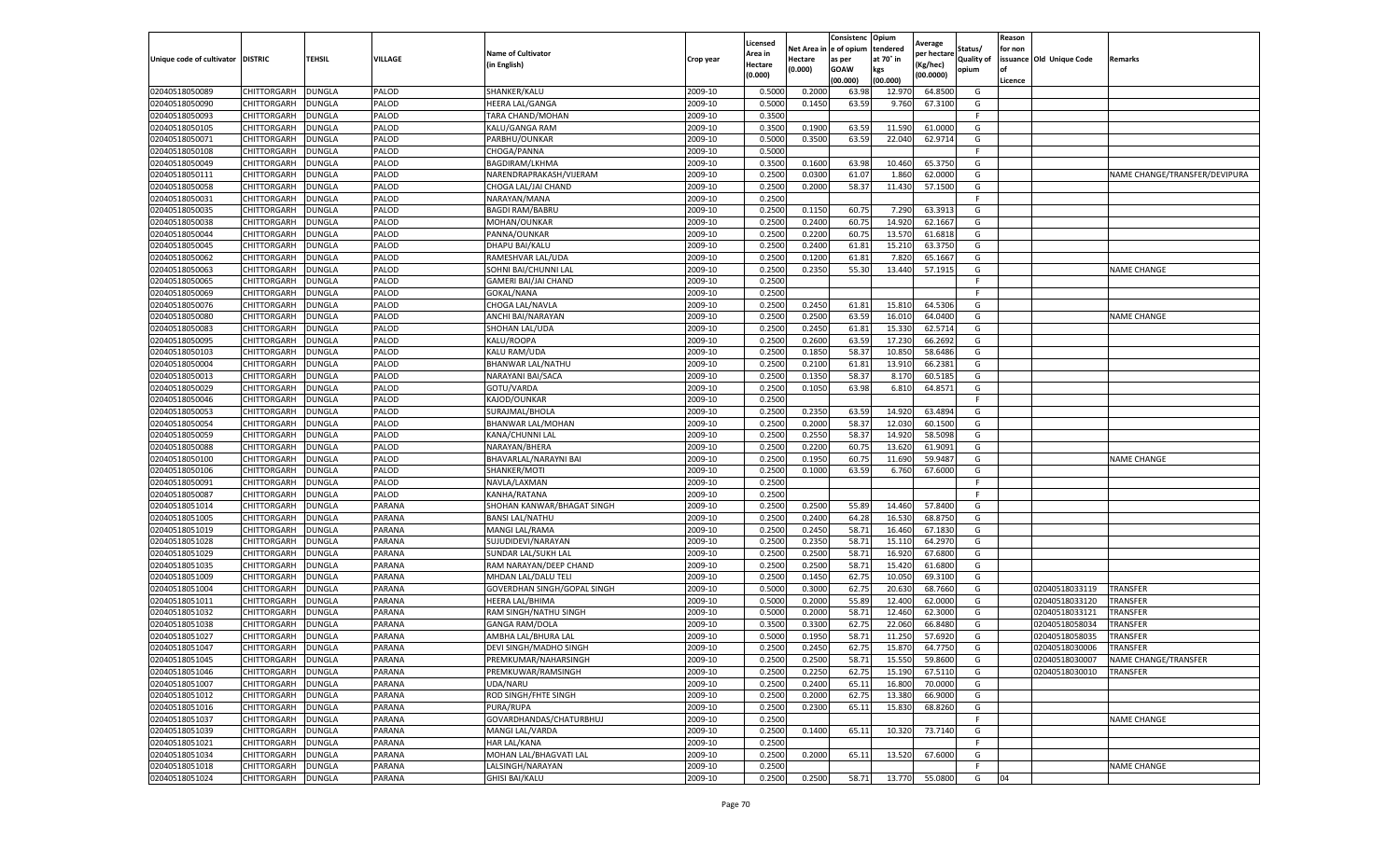|                                   |                            |                                |                                  |                                           |                    | Licensed                  | Net Area         | Consistenc<br>e of opium | Opium<br>tendered | Average                 | Status/           | Reason<br>for non |                          |                                |
|-----------------------------------|----------------------------|--------------------------------|----------------------------------|-------------------------------------------|--------------------|---------------------------|------------------|--------------------------|-------------------|-------------------------|-------------------|-------------------|--------------------------|--------------------------------|
| Unique code of cultivator DISTRIC |                            | <b>TEHSIL</b>                  | VILLAGE                          | <b>Name of Cultivator</b><br>(in English) | Crop year          | Area in<br><b>Hectare</b> | Hectare          | as per                   | at 70° in         | per hectarı<br>(Kg/hec) | <b>Quality of</b> |                   | issuance Old Unique Code | Remarks                        |
|                                   |                            |                                |                                  |                                           |                    | (0.000)                   | (0.000)          | <b>GOAW</b><br>(00.000)  | kgs<br>(00.000)   | (00.0000)               | opium             | of<br>Licence     |                          |                                |
| 02040518051026                    | CHITTORGARH                | <b>DUNGLA</b>                  | PARANA                           | SHANKAR LAL/RAM LAL                       | 2009-10            | 0.2500                    |                  |                          |                   |                         | F                 |                   |                          |                                |
| 02040518053019                    | CHITTORGARH                | <b>DUNGLA</b>                  | PIRANA                           | PARASRAM/PREAM CHAND                      | 2009-10            | 0.3500                    |                  |                          |                   |                         | F                 |                   |                          |                                |
| 02040518053036                    | CHITTORGARH                | <b>DUNGLA</b>                  | PIRANA                           | SHAMBHU LAL/GANGA RAM                     | 2009-10            | 0.3500                    | 0.3000           | 60.96                    | 20.240            | 67.4660                 | G                 |                   |                          |                                |
| 02040518053006                    | CHITTORGARH                | <b>DUNGLA</b>                  | PIRANA                           | SHYAM LAL/SHVRAM                          | 2009-10            | 0.3500                    | 0.3500           | 64.68                    | 2.850             | 81.4280                 | G                 |                   |                          |                                |
| 02040518053014                    | CHITTORGARH                | <b>DUNGLA</b>                  | PIRANA                           | LACHHU BAI/PARSHRAM                       | 2009-10            | 0.3500                    | 0.1900           | 62.57                    | 13.030            | 68.5780                 | G                 |                   |                          |                                |
| 02040518053015                    | CHITTORGARH                | DUNGLA                         | PIRANA                           | HEERA LAL/BHERA                           | 2009-10            | 0.3500                    |                  |                          |                   |                         |                   |                   |                          |                                |
| 02040518053023                    | CHITTORGARH                | <b>DUNGLA</b>                  | PIRANA                           | HANGAMIBAI/KISHAN LAL                     | 2009-10            | 0.3500                    | 0.1950           | 62.57                    | 12.960            | 66.4610                 | G                 |                   |                          |                                |
| 02040518053055                    | CHITTORGARH                | <b>DUNGLA</b>                  | PIRANA                           | <b>WARDI BAI/OUNKAR</b>                   | 2009-10            | 0.3500                    | 0.0500           | 66.04                    | 3.290             | 65.8000                 | G                 |                   |                          |                                |
| 02040518053069                    | CHITTORGARH                | <b>DUNGLA</b>                  | PIRANA                           | BHERULAL/KISHANLAL                        | 2009-10            | 0.5000                    |                  |                          |                   |                         | F.                |                   |                          |                                |
| 02040518053040                    | CHITTORGARH                | <b>DUNGLA</b>                  | PIRANA                           | MANGU/BHURA                               | 2009-10            | 0.3500                    |                  |                          |                   |                         |                   |                   |                          |                                |
| 02040518053045                    | CHITTORGARH                | <b>DUNGLA</b>                  | PIRANA                           | GASHI LAL/CHUNNI LAL                      | 2009-10            | 0.5000                    |                  |                          |                   |                         |                   |                   |                          |                                |
| 02040518053010                    | CHITTORGARH                | DUNGLA                         | PIRANA                           | SHVARAM/RAM JI                            | 2009-10            | 0.2500                    | 0.2350           | 62.57                    | 15.740            | 66.9780                 | G                 |                   |                          |                                |
| 02040518053060                    | CHITTORGARH                | DUNGLA                         | PIRANA                           | KALU/BHERA                                | 2009-10            | 0.2500                    | 0.2350           |                          |                   |                         |                   | 02                |                          | ENTRY NOT FOUND IN PR & KHASRA |
| 02040518053065                    | CHITTORGARH                | <b>DUNGLA</b>                  | PIRANA                           | GENESHLAL/MANA                            | 2009-10            | 0.2500                    |                  |                          |                   |                         | F.                |                   |                          |                                |
| 02040518053046                    | CHITTORGARH                | <b>DUNGLA</b>                  | PIRANA                           | BAGDIRAM/LACHI RAM                        | 2009-10            | 0.2500                    |                  |                          |                   |                         | F                 |                   |                          |                                |
| 02040518053048                    | CHITTORGARH                | <b>DUNGLA</b>                  | PIRANA                           | GOKAL/KANIRAM                             | 2009-10            | 0.2500                    | 0.2400           | 62.53                    | 13.670            | 56.9580                 | G                 |                   |                          |                                |
| 02040518053070                    | CHITTORGARH                | <b>DUNGLA</b>                  | PIRANA                           | SOHURAMDAS/LAXMANDAS                      | 2009-10            | 0.2500                    |                  |                          |                   |                         |                   |                   | 02040518002007           | <b>TRANSFER</b>                |
| 02040518052017                    | CHITTORGARH                | DUNGLA                         | PARMESHWARPURA                   | PYARCHAND/KISHNA LAL BALAI                | 2009-10            | 0.3500                    |                  |                          |                   |                         |                   | 07                |                          |                                |
| 02040518052002                    | CHITTORGARH                | <b>DUNGLA</b>                  | PARMESHWARPURA                   | <b>BHERU LAL/RATAN LAL</b>                | 2009-10            | 0.5000                    | 0.3700           | 62.53                    | 24.820            | 67.0810                 | G                 |                   |                          |                                |
| 02040518052003                    | CHITTORGARH                | <b>DUNGLA</b>                  | PARMESHWARPURA                   | KALULAL/SHANKAR LAL                       | 2009-10            | 0.3500                    | 0.1700           | 66.04                    | 11.450            | 67.3520                 | G                 |                   |                          |                                |
| 02040518052004                    | CHITTORGARH                | <b>DUNGLA</b>                  | PARMESHWARPURA                   | MAGANIRAM/NATHU LAL                       | 2009-10            | 0.3500                    | 0.1050           | 66.04                    | 6.890             | 63.6190                 | -1                | 02                |                          |                                |
| 02040518052005                    | CHITTORGARH                | <b>DUNGLA</b>                  | PARMESHWARPURA                   | HAJARI/NANDA                              | 2009-10            | 0.3500                    | 0.2550           | 62.53                    | 15.940            | 62.5090                 | G                 |                   |                          |                                |
| 02040518052009                    | CHITTORGARH                | <b>DUNGLA</b>                  | PARMESHWARPURA                   | RATAN LAL/KISHNA                          | 2009-10            | 0.3500                    | 0.1100           | 62.53                    | 7.360             | 66.9090                 | G                 |                   |                          |                                |
| 02040518052014                    | CHITTORGARH                | DUNGLA                         | PARMESHWARPURA                   | KALU /JODHA                               | 2009-10            | 0.3500                    | 0.2050           | 62.53                    | 13.360            | 65.1700                 | G                 |                   |                          |                                |
| 02040518052015                    | CHITTORGARH                | <b>DUNGLA</b>                  | PARMESHWARPURA                   | GODHA/MOTI                                | 2009-10            | 0.3500                    | 0.2300           | 62.53                    | 14.570            | 63.3470                 | G                 |                   |                          |                                |
| 02040518052016                    | CHITTORGARH                | <b>DUNGLA</b>                  | PARMESHWARPURA                   | RAM CHANDRA/KISHAN LAL                    | 2009-10            | 0.3500                    | 0.1950           | 66.04                    | 13.440            | 68.9230                 | G                 |                   |                          |                                |
| 02040518052020                    | CHITTORGARH                | <b>DUNGLA</b>                  | PARMESHWARPURA                   | CHUNNI LAL/NARAYAN                        | 2009-10            | 0.3500                    | 0.1750           | 66.04                    | 11.670            | 66.6850                 | G                 |                   |                          |                                |
| 02040518052021                    | CHITTORGARH                | <b>DUNGLA</b>                  | PARMESHWARPURA                   | RAM LAL/OUNKAR                            | 2009-10            | 0.3500                    |                  |                          |                   |                         | F.                | 07                |                          |                                |
| 02040518052022                    | CHITTORGARH                | <b>DUNGLA</b>                  | PARMESHWARPURA                   | RATAN LAL/MAGNA                           | 2009-10            | 0.3500                    |                  |                          |                   |                         |                   | 07                |                          |                                |
| 02040518052026                    | CHITTORGARH<br>CHITTORGARH | DUNGLA                         | PARMESHWARPURA<br>PARMESHWARPURA | OUNKAR/JHECHAND                           | 2009-10<br>2009-10 | 0.3500<br>0.3500          | 0.0600<br>0.1900 | 64.68<br>66.04           | 4.100<br>12.750   | 68.3330<br>67.1050      | G                 | 02                |                          |                                |
| 02040518052029                    |                            | <b>DUNGLA</b>                  |                                  | MANGILAL/CATHARBHUJ                       |                    |                           |                  |                          |                   |                         |                   | 02                |                          |                                |
| 02040518052032<br>02040518052006  | CHITTORGARH                | <b>DUNGLA</b><br><b>DUNGLA</b> | PARMESHWARPURA<br>PARMESHWARPURA | <b>BHANA/LALU</b><br><b>HANSRAJ/CHMPA</b> | 2009-10<br>2009-10 | 0.3500<br>0.2500          | 0.1250           | 66.04                    | 8.600             | 68.8000                 | F.                |                   |                          |                                |
| 02040518052011                    | CHITTORGARH<br>CHITTORGARH | <b>DUNGLA</b>                  | PARMESHWARPURA                   | TULSHIRAM/NANU DAS                        | 2009-10            | 0.2500                    | 0.2450           | 60.14                    | 14.750            | 60.2040                 | G                 |                   |                          |                                |
| 02040518052012                    | CHITTORGARH                | <b>DUNGLA</b>                  | PARMESHWARPURA                   | KISHAN LAL/HEMRAJ                         | 2009-10            | 0.2500                    |                  |                          |                   |                         |                   |                   |                          |                                |
| 02040518052013                    | CHITTORGARH                | <b>DUNGLA</b>                  | PARMESHWARPURA                   | AMBHA LAL/SHANKAR LAL                     | 2009-10            | 0.2500                    | 0.1100           | 62.53                    | 7.000             | 63.6360                 | G                 |                   |                          |                                |
| 02040518052007                    | CHITTORGARH                | DUNGLA                         | PARMESHWARPURA                   | SORAM/BHANA                               | 2009-10            | 0.2500                    |                  |                          |                   |                         |                   |                   |                          |                                |
| 02040518052010                    | CHITTORGARH                | <b>DUNGLA</b>                  | PARMESHWARPURA                   | SOSAR BAI/KALU LAI                        | 2009-10            | 0.2500                    |                  |                          |                   |                         | F                 |                   |                          |                                |
| 02040518052025                    | CHITTORGARH                | <b>DUNGLA</b>                  | PARMESHWARPURA                   | SHANKAR LAL/KISHNA                        | 2009-10            | 0.2500                    |                  |                          |                   |                         | F.                |                   |                          |                                |
| 02040518052028                    | CHITTORGARH                | <b>DUNGLA</b>                  | PARMESHWARPURA                   | GAMERA/BHERA                              | 2009-10            | 0.2500                    |                  |                          |                   |                         | F.                |                   |                          |                                |
| 02040518052018                    | CHITTORGARH                | <b>DUNGLA</b>                  | PARMESHWARPURA                   | MATRALAL/VARDI CHAND                      | 2009-10            | 0.2500                    |                  |                          |                   |                         | F.                |                   |                          |                                |
| 02040518052038                    | CHITTORGARH                | <b>DUNGLA</b>                  | PARMESHWARPURA                   | RAMLAL/AKLING                             | 2009-10            | 0.2500                    |                  |                          |                   |                         |                   |                   | 02040518064002           | <b>TRANSFER</b>                |
| 02040518054021                    | CHITTORGARH                | DUNGLA                         | RAWATPURA                        | <b>SHV RAM/AMRA</b>                       | 2009-10            | 0.5000                    | 0.2500           | 61.07                    | 15.810            | 63.2400                 | G                 |                   |                          |                                |
| 02040518054005                    | CHITTORGARH                | <b>DUNGLA</b>                  | RAWATPURA                        | GHASI/MODA                                | 2009-10            | 0.5000                    | 0.4900           | 59.65                    | 28.500            | 58.1633                 | G                 |                   |                          |                                |
| 02040518054006                    | CHITTORGARH                | <b>DUNGLA</b>                  | RAWATPURA                        | RATAN LAL/BHERU LAL                       | 2009-10            | 0.3500                    | 0.2700           | 61.07                    | 16.570            | 61.3700                 | G                 |                   |                          |                                |
| 02040518054011                    | CHITTORGARH                | DUNGLA                         | RAWATPURA                        | NANDA/LAXMAN                              | 2009-10            | 0.3500                    | 0.1100           | 59.6                     | 6.82              | 62.0000                 | G                 |                   |                          |                                |
| 02040518054033                    | CHITTORGARH                | <b>DUNGLA</b>                  | RAWATPURA                        | DALU/KANA                                 | 2009-10            | 0.5000                    | 0.2000           | 61.07                    | 12.370            | 61.8500                 | G                 |                   |                          |                                |
| 02040518054035                    | CHITTORGARH                | <b>DUNGLA</b>                  | RAWATPURA                        | NARAYAN/PRTHA                             | 2009-10            | 0.2500                    |                  |                          |                   |                         | F                 |                   |                          |                                |
| 02040518054007                    | <b>CHITTORGARH</b>         | DUNGLA                         | RAWATPURA                        | <b>GULAB BAI/NARAYAN</b>                  | 2009-10            | 0.2500                    | 0.2050           | 55.08                    | 11.480            | 56.0000                 | G                 |                   |                          |                                |
| 02040518054027                    | <b>CHITTORGARH</b>         | <b>DUNGLA</b>                  | RAWATPURA                        | ONKAR/JAI CHAND                           | 2009-10            | 0.2500                    | 0.2400           | 59.65                    | 14.850            | 61.8750                 | G                 |                   |                          | <b>NAME CHANGE</b>             |
| 02040518054030                    | CHITTORGARH                | <b>DUNGLA</b>                  | RAWATPURA                        | BHERULAL/BHELI                            | 2009-10            | 0.2500                    | 0.2500           | 59.65                    | 14.980            | 59.9200                 | G                 |                   |                          |                                |
| 02040518054004                    | CHITTORGARH                | <b>DUNGLA</b>                  | RAWATPURA                        | <b>BHGGA/GOKEL</b>                        | 2009-10            | 0.2500                    | 0.2500           | 61.07                    | 15.520            | 62.0800                 | G                 |                   |                          |                                |
| 02040518056001                    | CHITTORGARH                | <b>DUNGLA</b>                  | SARANGPURA                       | RATANLAL/KALU LAL                         | 2009-10            | 0.5000                    |                  |                          |                   |                         |                   |                   |                          |                                |
| 02040518056002                    | CHITTORGARH                | <b>DUNGLA</b>                  | SARANGPURA                       | BHERA/HAMERA                              | 2009-10            | 0.3500                    |                  |                          |                   |                         |                   | 07                |                          |                                |
| 02040518056003                    | CHITTORGARH                | <b>DUNGLA</b>                  | SARANGPURA                       | <b>KUKA/BHERA</b>                         | 2009-10            | 0.5000                    |                  |                          |                   |                         |                   |                   |                          |                                |
| 02040518056004                    | CHITTORGARH                | <b>DUNGLA</b>                  | SARANGPURA                       | SAV LAL/GOTTU                             | 2009-10            | 0.3500                    | 0.1550           | 64.74                    | 10.340            | 66.7090                 | G                 |                   |                          |                                |
| 02040518056019                    | CHITTORGARH                | <b>DUNGLA</b>                  | SARANGPURA                       | RAMIBAI/BHERULAL                          | 2009-10            | 0.3500                    | 0.1950           | 64.74                    | 12.800            | 65.6410                 | G                 |                   |                          |                                |
| 02040518008022                    | CHITTORGARH                | <b>DUNGLA</b>                  | SARANGPURA                       | BHERU NATH/KAJOD NATH                     | 2009-10            | 0.3500                    |                  |                          |                   |                         | F.                | 07                |                          |                                |
| 02040518056007                    | CHITTORGARH                | <b>DUNGLA</b>                  | SARANGPURA                       | UDHE LAL/BHANWAR LAL                      | 2009-10            | 0.2500                    |                  |                          |                   |                         | F.                |                   |                          |                                |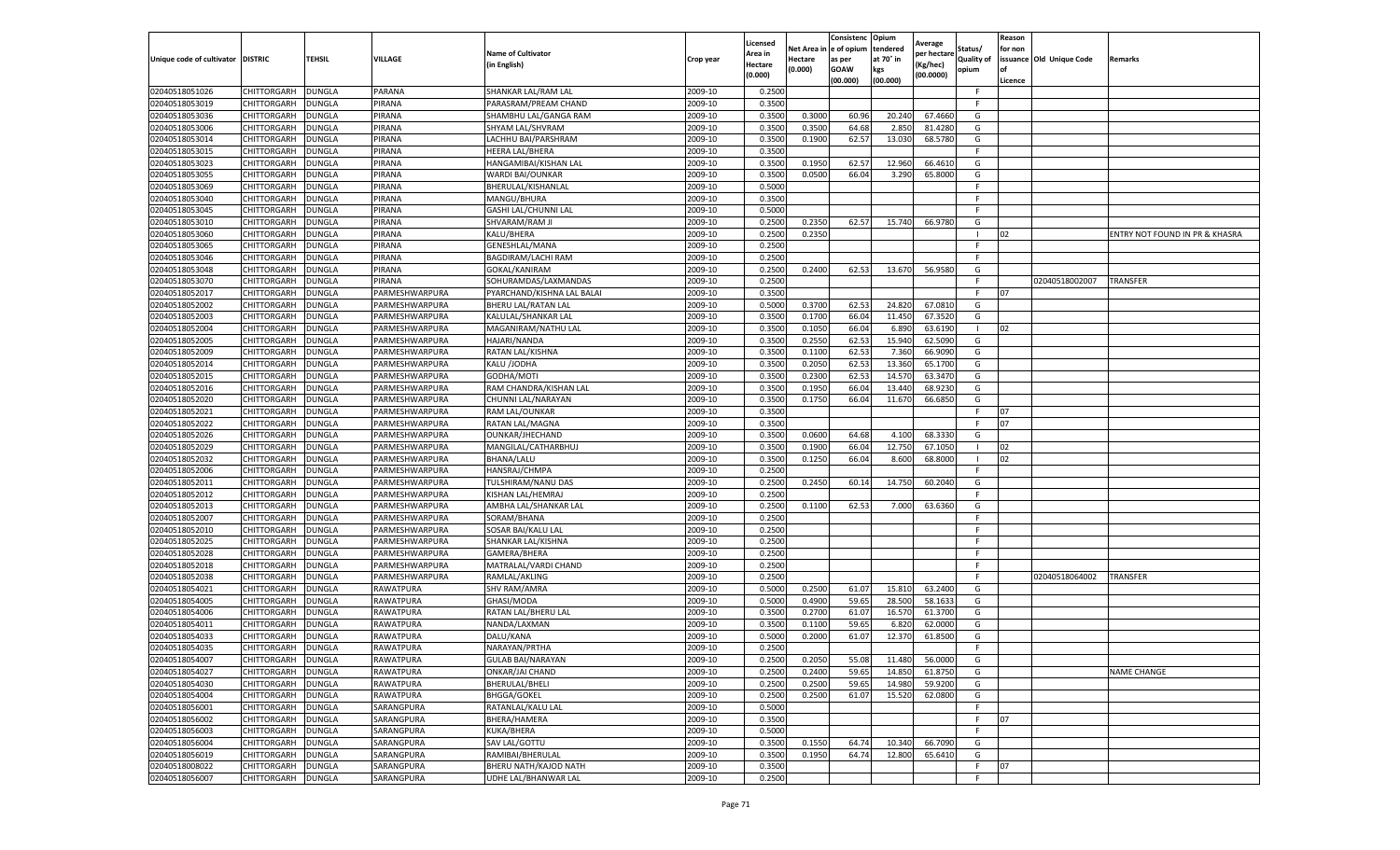|                                   |                                   |                                |                        |                                   |                    | Licensed         |                       | Consistenc Opium     |                       | Average              |                              | Reason  |                          |                      |
|-----------------------------------|-----------------------------------|--------------------------------|------------------------|-----------------------------------|--------------------|------------------|-----------------------|----------------------|-----------------------|----------------------|------------------------------|---------|--------------------------|----------------------|
| Unique code of cultivator DISTRIC |                                   | <b>TEHSIL</b>                  | VILLAGE                | <b>Name of Cultivator</b>         | Crop year          | Area in          | Net Area i<br>Hectare | e of opium<br>as per | tendered<br>at 70° in | per hectare          | Status/<br><b>Quality of</b> | for non | issuance Old Unique Code | Remarks              |
|                                   |                                   |                                |                        | in English)                       |                    | <b>Hectare</b>   | (0.000)               | <b>GOAW</b>          | kgs                   | Kg/hec)<br>(00.0000) | opium                        | of      |                          |                      |
|                                   |                                   |                                |                        |                                   |                    | (0.000)          |                       | (00.000)             | (00.000)              |                      |                              | Licence |                          |                      |
| 02040518056005                    | CHITTORGARH                       | DUNGLA                         | SARANGPURA             | SHREELAL/HARIRAM                  | 2009-10            | 0.2500           |                       |                      |                       |                      | F.                           |         |                          |                      |
| 02040518056014                    | CHITTORGARH                       | <b>DUNGLA</b>                  | SARANGPURA             | GHERI LAL/GANGA RAM               | 2009-10            | 0.2500           |                       |                      |                       |                      | F.                           |         |                          |                      |
| 02040518056018                    | CHITTORGARH                       | <b>DUNGLA</b>                  | SARANGPURA             | RAMJAN ALLI/ANAR ALLI             | 2009-10            | 0.2500           |                       |                      |                       |                      | F                            |         |                          |                      |
| 02040518056008                    | CHITTORGARH                       | <b>DUNGLA</b>                  | SARANGPURA             | SAHV LAL/BHURA LAL                | 2009-10            | 0.2500           |                       |                      |                       |                      | F                            |         |                          |                      |
| 02040518056021                    | CHITTORGARH                       | DUNGLA                         | SARANGPURA             | <b>OUNKAR LAL/NAN</b>             | 2009-10            | 0.2500           |                       |                      |                       |                      | F                            |         |                          |                      |
| 02040518057018                    | CHITTORGARH                       | DUNGLA                         | SEMLIYA-4              | TARU/GASHI                        | 2009-10            | 0.2500           | 0.0800                | 60.23                | 4.720                 | 59.0000              | G                            |         |                          | <b>NAME CHANGE</b>   |
| 02040518057046                    | CHITTORGARH                       | DUNGLA                         | SEMLIYA-4              | GOTU/CHUNIYA                      | 2009-10            | 0.2500           | 0.2350                | 64.38                | 14.780                | 62.8930              | G                            |         |                          |                      |
| 02040518057022                    | CHITTORGARH                       | DUNGLA                         | SEMLIYA-4              | VENDIRAM/PEETHA                   | 2009-10            | 0.2500           |                       |                      |                       |                      | F.                           |         |                          |                      |
| 02040518057028                    | CHITTORGARH                       | <b>DUNGLA</b>                  | SEMLIYA-4              | AMRIBAI/NATHULAL                  | 2009-10            | 0.2500           | 0.1800                | 64.38                | 11.530                | 64.0550              | G                            |         |                          |                      |
| 02040518057030                    | CHITTORGARH                       | DUNGLA                         | SEMLIYA-4              | GOKALCHAND/KALU                   | 2009-10            | 0.2500           | 0.2000                | 57.99                | 2.97                  | 14.8500              | G                            | 04      |                          |                      |
| 02040518057045                    | CHITTORGARH                       | <b>DUNGLA</b>                  | SEMLIYA-4              | LUNDA/CHUNA                       | 2009-10            | 0.2500           | 0.2150                | 64.38                | 13.67                 | 63.5810              | G                            |         |                          |                      |
| 02040518057001                    | CHITTORGARH                       | <b>DUNGLA</b>                  | SEMLIYA-4              | NAVALRAM/KANA                     | 2009-10            | 0.2500           | 0.2550                | 63.36                | 4.64                  | 18.1960              | G                            | 04      |                          |                      |
| 02040518057009                    | CHITTORGARH                       | DUNGLA                         | SEMLIYA-4              | VARDA/KISHOR                      | 2009-10            | 0.2500           | 0.1650                | 64.38                | 9.14                  | 55.3930              | G                            | 04      |                          |                      |
| 02040518057050                    | CHITTORGARH                       | <b>DUNGLA</b>                  | SEMLIYA-4              | MOHAN/KIKA                        | 2009-10            | 0.3500           | 0.1900                | 62.36                | 11.940                | 62.8420              | G                            |         | 02040518019060           | <b>TRANSFER</b>      |
| 02040518057002                    | CHITTORGARH                       | DUNGLA                         | SEMLIYA-4              | KANA/NATHU                        | 2009-10            | 0.2500           |                       |                      |                       |                      | F                            |         | 02040518019059           | TRANSFER             |
| 02040518058010                    | CHITTORGARH                       | <b>DUNGLA</b>                  | SETHWANA               | MANGI LAL/UDAI LAL                | 2009-10            | 0.5000           | 0.2500                | 61.36                | 16.700                | 64.2800              | G                            |         |                          |                      |
| 02040518058023                    | CHITTORGARH                       | DUNGLA                         | SETHWANA               | HAR LAL/MANA                      | 2009-10            | 0.5000           | 0.4200                | 61.36                | 26.01                 | 61.9280              | G                            |         |                          |                      |
| 02040518058008                    | CHITTORGARH                       | <b>DUNGLA</b>                  | SETHWANA               | OUNKAR DASS/UDAI RAM DAS          | 2009-10            | 0.3500           | 0.3500                | 60.26                | 21.38                 | 61.0850              | G                            |         |                          |                      |
| 02040518058013                    | CHITTORGARH                       | <b>DUNGLA</b>                  | SETHWANA               | MITHU LAL/GAMERA                  | 2009-10            | 0.3500           | 0.2650                | 60.26                | 16.81                 | 63.4330              | G                            |         |                          |                      |
| 02040518058018                    | CHITTORGARH                       | DUNGLA                         | SETHWANA               | SHANKER/DHANNA                    | 2009-10            | 0.5000           | 0.4550                | 62.75                | 31.06                 | 68.2630              | G                            |         |                          |                      |
| 02040518058025                    | CHITTORGARH                       | <b>DUNGLA</b>                  | SETHWANA               | RATAN LAL/MOHAN DAS               | 2009-10            | 0.5000           | 0.4800                | 60.26                | 32.87                 | 68.4790              | G                            |         |                          |                      |
| 02040518058021                    | CHITTORGARH                       | <b>DUNGLA</b>                  | SETHWANA               | NANU RAM/DEVA                     | 2009-10            | 0.2500           | 0.2500                | 60.26                | 16.83                 | 67.3200              | G                            |         |                          |                      |
| 02040518058001                    | CHITTORGARH                       | <b>DUNGLA</b>                  | SETHWANA               | MOHAN LAL/OUNKAR                  | 2009-10            | 0.2500           | 0.2450                | 62.75                | 17.14                 | 69.9590              | G                            |         |                          |                      |
| 02040518058004                    | CHITTORGARH                       | DUNGLA                         | SETHWANA               | ROOP LAL/NARU                     | 2009-10            | 0.2500           | 0.2150                | 61.36                | 14.000                | 65.1160              | G                            |         |                          |                      |
| 02040518058006                    | CHITTORGARH                       | DUNGLA                         | SETHWANA               | DEU BAI/MODA                      | 2009-10            | 0.2500           | 0.2450                | 60.26                | 15.43                 | 62.9790              | G                            |         |                          |                      |
| 02040518058027                    | CHITTORGARH                       | DUNGLA                         | SETHWANA               | LALIT KUMAR/OUNKAR LAL            | 2009-10            | 0.2500           | 0.2500                | 61.36                | 16.760                | 67.0400              | G                            |         |                          |                      |
| 02040518058019                    | CHITTORGARH                       | DUNGLA                         | SETHWANA               | NATHU/HEMA                        | 2009-10            | 0.2500           | 0.2400                | 61.36                | 15.26                 | 63.5830              | G                            |         |                          |                      |
| 02040518058003                    | CHITTORGARH                       | <b>DUNGLA</b>                  | SETHWANA               | TULSHI RAM/MOTI                   | 2009-10            | 0.2500           | 0.2100                | 60.26                | 13.870                | 66.0470              | G                            |         |                          |                      |
| 02040518058037                    | CHITTORGARH                       | <b>DUNGLA</b>                  | SETHWANA               | MEHTABIBAI/NARAYAN                | 2009-10            | 0.2500           | 0.2550                | 58.71                | 15.400                | 60.3920              | G                            |         | 02040518027004           | NAME CHANGE/TRANSFER |
| 02040518058038                    | CHITTORGARH                       | <b>DUNGLA</b>                  | SETHWANA               | GOVERDHAN DAS/UDHE DAS            | 2009-10            | 0.2500           | 0.2500                | 55.89                | 15.01                 | 60.0400              | G                            |         | 02040518027006           | TRANSFER             |
| 02040518058015                    | CHITTORGARH                       | DUNGLA                         | SETHWANA               | KHEMA/MOTI                        | 2009-10            | 0.2500           | 0.2450                | 55.89                | 14.060                | 57.3870              | G                            |         |                          |                      |
| 02040518058022                    | CHITTORGARH                       | DUNGLA                         | SETHWANA               | KANI/HAR LAL                      | 2009-10            | 0.2500           | 0.2350                | 62.7                 | 15.89                 | 67.6170              | G                            |         |                          | <b>NAME CHANGE</b>   |
| 02040518058026                    | CHITTORGARH                       | <b>DUNGLA</b>                  | SETHWANA               | BHERU LAL/LAKHMA                  | 2009-10            | 0.2500           | 0.2450                | 64.28                | 17.230                | 70.3260              | G                            |         |                          |                      |
| 02040518059009                    | CHITTORGARH                       | <b>DUNGLA</b>                  | SUJAKHEDA<br>SUJAKHEDA | TULSIRAM/MODA                     | 2009-10<br>2009-10 | 0.3500<br>0.3500 |                       |                      |                       |                      | F.<br>F.                     |         |                          |                      |
| 02040518059026                    | CHITTORGARH                       | <b>DUNGLA</b><br><b>DUNGLA</b> |                        | KALULAL/BHERA                     | 2009-10            | 0.3500           |                       |                      |                       |                      | F                            | 07      |                          |                      |
| 02040518059018                    | CHITTORGARH<br>CHITTORGARH        |                                | SUJAKHEDA<br>SUJAKHEDA | RAMLAL/CHUNILAL<br>KHUMANIBAI/ODA |                    |                  |                       |                      |                       | 62.5630              | G                            |         |                          |                      |
| 02040518059025                    |                                   | DUNGLA                         |                        |                                   | 2009-10            | 0.3500           | 0.3550                | 62.53                | 22.210                |                      | F                            |         |                          |                      |
| 02040518059033                    | CHITTORGARH                       | DUNGLA                         | SUJAKHEDA              | KAILASHBAI/SOHANLAL               | 2009-10            | 0.3500           |                       |                      |                       |                      | F.                           | 07      |                          |                      |
| 02040518059004                    | CHITTORGARH                       | DUNGLA                         | SUJAKHEDA<br>SUJAKHEDA | KISHANIBAI/CHUNA                  | 2009-10<br>2009-10 | 0.3500           |                       |                      |                       | 59.9000              |                              |         |                          |                      |
| 02040518059040                    | CHITTORGARH<br><b>CHITTORGARH</b> | <b>DUNGLA</b>                  | SUJAKHEDA              | BHURIBAI/MAGNIRAM                 |                    | 0.3500           | 0.1000<br>0.2450      | 60.14                | 5.990                 | 64.0810              | G<br>G                       |         |                          |                      |
| 02040518059001<br>02040518059003  | CHITTORGARH                       | <b>DUNGLA</b><br>DUNGLA        | SUJAKHEDA              | KALU/BHANA<br>SOSAR/KISHANA       | 2009-10<br>2009-10 | 0.2500<br>0.2500 | 0.1200                | 62.53<br>62.53       | 15.700<br>7.830       | 65.2500              | G                            |         |                          |                      |
| 02040518059020                    | CHITTORGARH                       | <b>DUNGLA</b>                  | SUJAKHEDA              | BHAGVAN LAL/HEERALAL              | 2009-10            | 0.2500           |                       |                      |                       |                      | F                            |         |                          |                      |
| 02040518059013                    | CHITTORGARH                       | DUNGLA                         | SUJAKHEDA              | MAGNIRAM/KISHNA                   | 2009-10            | 0.2500           |                       |                      |                       |                      | F                            |         |                          |                      |
| 02040518059014                    | CHITTORGARH                       | DUNGLA                         | SUJAKHEDA              | MATRIBAI/PARTAP                   | 2009-10            | 0.2500           |                       |                      |                       |                      | F.                           |         |                          |                      |
| 02040518059016                    | CHITTORGARH                       | DUNGLA                         | SUJAKHEDA              | NARAYAN/MODA                      | 2009-10            | 0.2500           |                       |                      |                       |                      | F.                           |         |                          |                      |
| 02040518059019                    | CHITTORGARH                       | <b>DUNGLA</b>                  | SUJAKHEDA              | RAMESHVAR LAL/KISHNA              | 2009-10            | 0.2500           |                       |                      |                       |                      | F.                           |         |                          |                      |
| 02040518059027                    | CHITTORGARH                       | <b>DUNGLA</b>                  | SUJAKHEDA              | NARAYAN/KISHANA                   | 2009-10            | 0.2500           |                       |                      |                       |                      | F                            |         |                          |                      |
| 02040518059043                    | CHITTORGARH                       | <b>DUNGLA</b>                  | SUJAKHEDA              | BHANWARLAL/CHAMPA                 | 2009-10            | 0.2500           |                       |                      |                       |                      | F.                           |         |                          |                      |
| 02040518059032                    | <b>CHITTORGARH</b>                | <b>DUNGLA</b>                  | SUJAKHEDA              | <b>UDA/KISHOR</b>                 | 2009-10            | 0.2500           |                       |                      |                       |                      | F                            |         |                          |                      |
| 02040518060026                    | <b>CHITTORGARH</b>                | <b>DUNGLA</b>                  | SUREDA                 | MANGI LAL/PARTHA                  | 2009-10            | 0.2500           | 0.2550                | 68.56                | 15.180                | 59.5290              | G                            |         |                          |                      |
| 02040518060060                    | <b>CHITTORGARH</b>                | <b>DUNGLA</b>                  | SUREDA                 | PYARA/KALU                        | 2009-10            | 0.2500           | 0.2000                | 61.47                | 11.180                | 55.9000              | G                            | 04      |                          |                      |
| 02040518060020                    | <b>CHITTORGARH</b>                | <b>DUNGLA</b>                  | SUREDA                 | SHANTI LAL/SHOHAN LAL             | 2009-10            | 0.2500           | 0.2400                | 61.47                | 4.090                 | 17.0400              | G                            | 04      |                          |                      |
| 02040518060014                    | CHITTORGARH                       | <b>DUNGLA</b>                  | SUREDA                 | GOTTU/NARAYAN                     | 2009-10            | 0.2500           | 0.1450                | 61.54                | 7.490                 | 51.6550              | G                            | 04      |                          |                      |
| 02040518060054                    | <b>CHITTORGARH</b>                | <b>DUNGLA</b>                  | SUREDA                 | DEVA/RAMA GUJR                    | 2009-10            | 0.2500           | 0.2500                | 61.81                | 16.510                | 66.0400              | G                            |         |                          |                      |
| 02040518060028                    | <b>CHITTORGARH</b>                | DUNGLA                         | SUREDA                 | SHANKER LAL/ROOPA                 | 2009-10            | 0.2500           | 0.1000                | 61.81                | 6.41                  | 64.1000              | G                            |         |                          |                      |
| 02040518060004                    | CHITTORGARH                       | <b>DUNGLA</b>                  | SUREDA                 | SHVA/NANDA                        | 2009-10            | 0.2500           | 0.2450                | 61.47                | 15.400                | 62.8570              | G                            |         |                          |                      |
| 02040518060009                    | <b>CHITTORGARH</b>                | <b>DUNGLA</b>                  | SUREDA                 | PRTHA/KALU                        | 2009-10            | 0.2500           | 0.2000                | 61.81                | 12.610                | 63.0500              | G                            |         |                          |                      |
| 02040518060013                    | <b>CHITTORGARH</b>                | <b>DUNGLA</b>                  | SUREDA                 | MAGNI RAM/KASI RAM                | 2009-10            | 0.2500           | 0.2050                | 61.47                | 12.390                | 60.4390              | G                            |         |                          |                      |
|                                   |                                   |                                |                        |                                   |                    |                  |                       |                      |                       |                      |                              |         |                          |                      |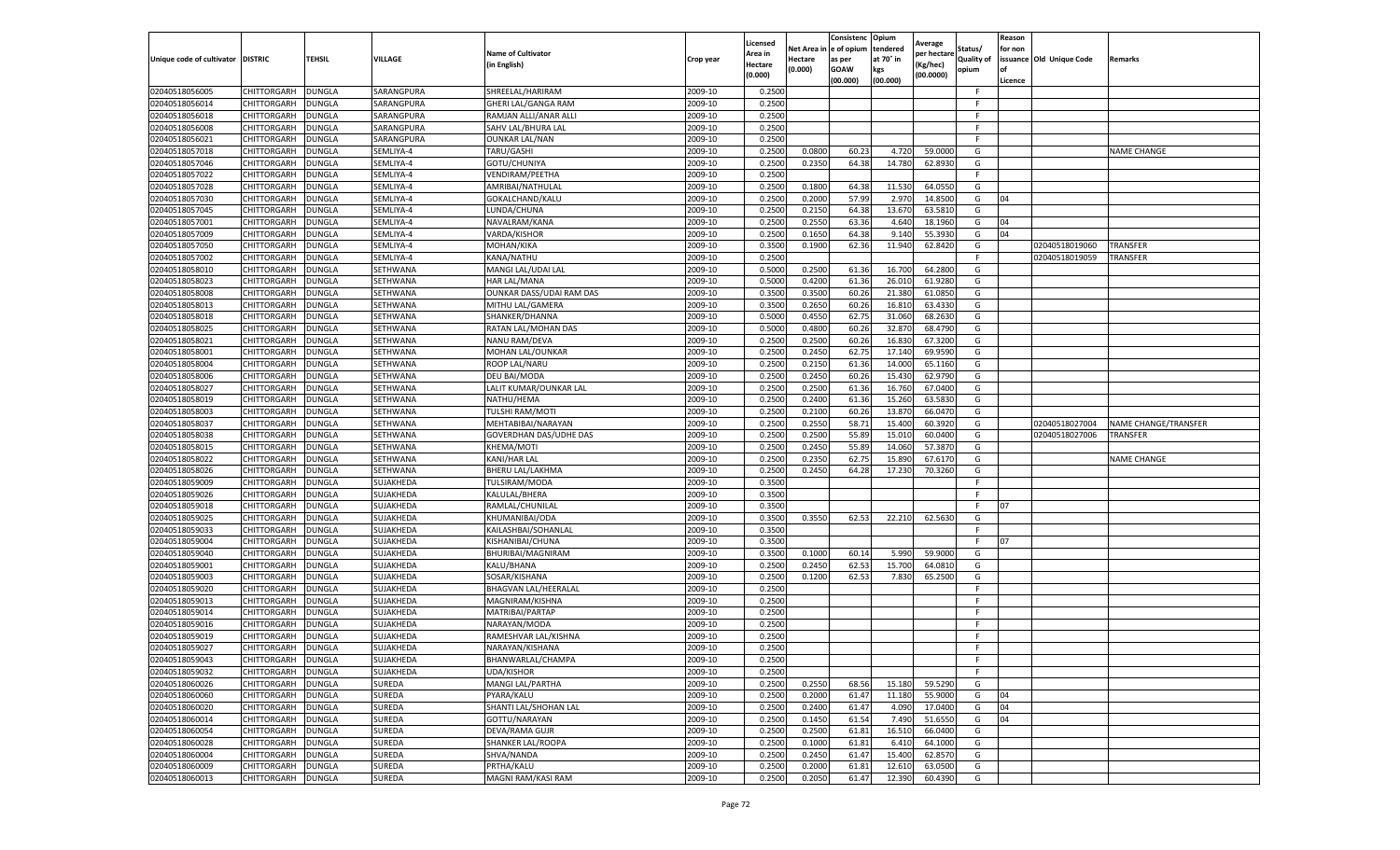|                                   |                    |               |                 |                               |           | Licensed |          | Consistenc   | Opium     | Average     |                   | Reason  |                          |                               |
|-----------------------------------|--------------------|---------------|-----------------|-------------------------------|-----------|----------|----------|--------------|-----------|-------------|-------------------|---------|--------------------------|-------------------------------|
|                                   |                    |               |                 | <b>Name of Cultivator</b>     |           | Area in  | Net Area | n e of opium | tendered  | per hectarı | Status/           | for non |                          |                               |
| Unique code of cultivator DISTRIC |                    | TEHSIL        | VILLAGE         | (in English)                  | Crop year | Hectare  | Hectare  | as per       | at 70° in | (Kg/hec)    | <b>Quality of</b> |         | issuance Old Unique Code | Remarks                       |
|                                   |                    |               |                 |                               |           | (0.000)  | (0.000)  | <b>GOAW</b>  | kgs       | (00.0000)   | opium             | οf      |                          |                               |
|                                   |                    |               |                 |                               |           |          |          | (00.000)     | (00.000)  |             |                   | Licence |                          |                               |
| 02040518060023                    | CHITTORGARH        | <b>DUNGLA</b> | SUREDA          | KALU/CHOKHA                   | 2009-10   | 0.2500   | 0.2000   | 61.4         | 12.240    | 61.2000     | G                 |         |                          |                               |
| 02040518060042                    | CHITTORGARH        | <b>DUNGLA</b> | SUREDA          | AMBHA LAL/HEERA LAL           | 2009-10   | 0.2500   | 0.1950   | 61.54        | 11.67     | 59.8460     | G                 |         |                          |                               |
| 02040518060001                    | CHITTORGARH        | <b>DUNGLA</b> | SUREDA          | RODI LAL/HEERA LAL            | 2009-10   | 0.3500   | 0.1950   | 63.61        | 12.510    | 64.1530     | G                 |         | 02040518019056           | TRANSFER                      |
| 02040518060025                    | CHITTORGARH        | <b>DUNGLA</b> | SUREDA          | LAXMAN/PRTHA                  | 2009-10   | 0.5000   | 0.4000   | 63.61        | 25.630    | 64.0750     | G                 |         | 02040518019057           | TRANSFER                      |
| 02040518060047                    | CHITTORGARH        | <b>DUNGLA</b> | SUREDA          | LAXMI LAL/GOVERDAN            | 2009-10   | 0.2500   | 0.2450   | 65.28        | 16.030    | 65.4280     | G                 |         | 02040518019035           | TRANSFER                      |
| 02040518060029                    | CHITTORGARH        | DUNGLA        | SUREDA          | KALU SINGH/LAXMAN SINGH       | 2009-10   | 0.2500   |          |              |           |             |                   |         |                          |                               |
| 02040518060018                    | CHITTORGARH        | <b>DUNGLA</b> | SUREDA          | KHEMRAJ/GOPA                  | 2009-10   | 0.2500   |          |              |           |             | N                 | 06      |                          | AFTER RELEXATION DID NOT SOWN |
| 02040518063010                    | CHITTORGARH        | DUNGLA        | TEELAKHEDA-4    | SHUVAGIBAI/MOTI LAL           | 2009-10   | 0.3500   | 0.2100   | 62.57        | 13.520    | 64.3800     | G                 |         |                          |                               |
| 02040518063002                    | CHITTORGARH        | <b>DUNGLA</b> | TEELAKHEDA-4    | AMBHA LAL/BHANA               | 2009-10   | 0.3500   | 0.2000   | 64.74        | 13.610    | 68.0500     | G                 |         |                          |                               |
| 02040518063003                    | CHITTORGARH        | <b>DUNGLA</b> | TEELAKHEDA-4    | KANNIRAM/OUNKAR               | 2009-10   | 0.5000   | 0.2450   | 62.57        | 15.330    | 62.5710     | G                 |         |                          |                               |
| 02040518063009                    | CHITTORGARH        | <b>DUNGLA</b> | TEELAKHEDA-4    | <b>OUNKAR LAL/KALU</b>        | 2009-10   | 0.3500   | 0.3600   | 57.32        | 20.630    | 57.3050     | G                 |         |                          |                               |
| 02040518063008                    | CHITTORGARH        | <b>DUNGLA</b> | TEELAKHEDA-4    | BHERULAL/SHORAM               | 2009-10   | 0.3500   | 0.3350   | 57.32        | 14.31     | 57.6410     | G                 |         |                          |                               |
| 02040518063019                    | CHITTORGARH        | DUNGLA        | TEELAKHEDA-4    | <b>UDAI LAL/BHANA</b>         | 2009-10   | 0.3500   | 0.2650   | 60.96        | 16.550    | 62.4520     | G                 |         |                          |                               |
| 02040518063023                    | CHITTORGARH        | <b>DUNGLA</b> | TEELAKHEDA-4    | AMBA LAL/DEVA                 | 2009-10   | 0.3500   | 0.2050   | 62.57        | 13.650    | 66.5850     | G                 |         |                          |                               |
| 02040518063004                    | CHITTORGARH        | <b>DUNGLA</b> | TEELAKHEDA-4    | DALICHAND/UDHA                | 2009-10   | 0.2500   | 0.2050   | 57.32        | 2.300     | 11.2190     | G                 | 04      |                          |                               |
| 02040518063012                    | CHITTORGARH        | <b>DUNGLA</b> | TEELAKHEDA-4    | PRYAR CHAND/BHANA             | 2009-10   | 0.2500   |          |              |           |             | F                 |         |                          |                               |
| 02040518063014                    | CHITTORGARH        | <b>DUNGLA</b> | TEELAKHEDA-4    | NARAYAN DAS/POKHAR DAS        | 2009-10   | 0.2500   | 0.1500   | 62.57        | 9.640     | 64.2660     | G                 |         |                          |                               |
| 02040518063005                    | CHITTORGARH        | <b>DUNGLA</b> | TEELAKHEDA-4    | MANGI LAL/CHATURBHU.          | 2009-10   | 0.2500   | 0.2500   | 64.74        | 16.560    | 66.2400     | G                 |         |                          |                               |
| 02040518062098                    | CHITTORGARH        | DUNGLA        | TALAWADA        | SANTI LAL/MOHAN LAL           | 2009-10   | 0.5000   | 0.4600   | 65.51        | 31.480    | 68.4340     | G                 |         |                          |                               |
| 02040518062023                    | CHITTORGARH        | DUNGLA        | <b>TALAWADA</b> | PYAR CHAND/HANSRAJ            | 2009-10   | 0.5000   | 0.3000   | 65.51        | 20.380    | 67.9330     | G                 |         |                          |                               |
| 02040518062001                    | CHITTORGARH        | <b>DUNGLA</b> | TALAWADA        | PREAM CHAND/GOTTU DHAKAD      | 2009-10   | 0.3500   | 0.0950   | 63.15        | 6.990     | 73.5780     | G                 |         |                          |                               |
| 02040518062002                    | CHITTORGARH        | <b>DUNGLA</b> | TALAWADA        | NIRBHE SINGH/AMAR SINGH       | 2009-10   | 0.3500   | 0.3550   | 63.1         | 22.860    | 64.3940     | G                 |         |                          |                               |
| 02040518062004                    | CHITTORGARH        | <b>DUNGLA</b> | TALAWADA        | ANCHI BAI/RAM LAL             | 2009-10   | 0.5000   | 0.4900   | 63.15        | 32.560    | 66.4480     | G                 |         |                          |                               |
| 02040518062008                    | CHITTORGARH        | <b>DUNGLA</b> | TALAWADA        | PRBHULAL/BHANWAR LAL          | 2009-10   | 0.5000   | 0.1150   | 65.51        | 8.010     | 69.6520     | G                 |         |                          |                               |
| 02040518062009                    | CHITTORGARH        | DUNGLA        | TALAWADA        | SANTI LAL/WARDI CHAND         | 2009-10   | 0.5000   | 0.1050   | 65.72        | 7.430     | 70.7610     | G                 |         |                          |                               |
| 02040518062011                    | CHITTORGARH        | <b>DUNGLA</b> | TALAWADA        | LAXMAN SINGH/AMAR SINGH       | 2009-10   | 0.5000   | 0.3450   | 63.15        | 22.330    | 64.7240     | G                 |         |                          |                               |
| 02040518062012                    | CHITTORGARH        | DUNGLA        | TALAWADA        | RAJI BAI/PRTHA                | 2009-10   | 0.5000   | 0.1500   | 63.1         | 10.090    | 67.2660     | G                 |         |                          |                               |
| 02040518062013                    | CHITTORGARH        | <b>DUNGLA</b> | TALAWADA        | KESIBAI/NARAYAN               | 2009-10   | 0.5000   | 0.4650   | 60.38        | 29.740    | 63.9500     | G                 |         |                          |                               |
| 02040518062014                    | CHITTORGARH        | DUNGLA        | TALAWADA        | BHANWAR LAL/MOHAN LAL         | 2009-10   | 0.5000   | 0.2200   | 65.51        | 15.900    | 72.2720     | G                 |         |                          |                               |
| 02040518062015                    | CHITTORGARH        | <b>DUNGLA</b> | TALAWADA        | MADHU LAL/HUKMI CHAND         | 2009-10   | 0.5000   | 0.2900   | 65.51        | 20.580    | 70.9650     | G                 |         |                          |                               |
| 02040518062016                    | CHITTORGARH        | DUNGLA        | TALAWADA        | NARAYAN/HARI RAM              | 2009-10   | 0.3500   | 0.2000   | 63.1         | 13.700    | 68.5000     | G                 |         |                          |                               |
| 02040518062017                    | CHITTORGARH        | DUNGLA        | TALAWADA        | DEVI LAL/HAR LAL              | 2009-10   | 0.5000   | 0.2750   | 63.1         | 17.780    | 64.6540     | G                 |         |                          |                               |
| 02040518062019                    | CHITTORGARH        | <b>DUNGLA</b> | TALAWADA        | PARBHU LAL/GOTTU              | 2009-10   | 0.5000   | 0.2000   | 65.51        | 14.260    | 71.3000     | G                 |         |                          |                               |
| 02040518062018                    | CHITTORGARH        | <b>DUNGLA</b> | TALAWADA        | MOHAN LAL/NARAYAN             | 2009-10   | 0.5000   | 0.4700   | 65.51        | 31.830    | 67.7230     | G                 |         |                          |                               |
| 02040518062022                    | CHITTORGARH        | <b>DUNGLA</b> | TALAWADA        | KAJODH/BHANA                  | 2009-10   | 0.3500   | 0.2950   | 65.51        | 19.210    | 65.1180     | G                 |         |                          |                               |
| 02040518062024                    | CHITTORGARH        | <b>DUNGLA</b> | TALAWADA        | UDHE LAL/NARAYN               | 2009-10   | 0.5000   | 0.1950   | 63.15        | 13.140    | 67.3840     | G                 |         |                          |                               |
| 02040518062027                    | CHITTORGARH        | <b>DUNGLA</b> | TALAWADA        | BHANAWAR LAL/MEGA             | 2009-10   | 0.5000   | 0.4950   | 65.38        | 34.450    | 69.5950     | G                 |         |                          |                               |
| 02040518062028                    | CHITTORGARH        | DUNGLA        | TALAWADA        | BHANWAR LAL/JAGNNTH           | 2009-10   | 0.5000   | 0.2000   | 71.84        | 15.85     | 79.2500     | G                 |         |                          |                               |
| 02040518062029                    | CHITTORGARH        | <b>DUNGLA</b> | TALAWADA        | RATAN LAL/NARAYAN             | 2009-10   | 0.5000   | 0.4400   | 65.38        | 30.890    | 70.2040     | G                 |         |                          |                               |
| 02040518062033                    | CHITTORGARH        | <b>DUNGLA</b> | TALAWADA        | JAGNNATH/TULSIRAM             | 2009-10   | 0.3500   | 0.3400   | 63.15        | 23.050    | 67.7940     | G                 |         |                          |                               |
| 02040518062035                    | CHITTORGARH        | <b>DUNGLA</b> | TALAWADA        | JAGDISH CHAND/MOHAN LAL       | 2009-10   | 0.5000   | 0.2000   | 65.38        | 13.920    | 69.8500     | G                 |         |                          |                               |
| 02040518062038                    | CHITTORGARH        | <b>DUNGLA</b> | TALAWADA        | LAL CHAND/KESRIMAL            | 2009-10   | 0.3500   | 0.1500   | 63.15        | 10.960    | 73.0660     | G                 |         |                          |                               |
| 02040518062040                    | CHITTORGARH        | <b>DUNGLA</b> | TALAWADA        | LEELABAI/DULESHANKAR          | 2009-10   | 0.3500   | 0.1000   | 65.38        | 7.140     | 71.4000     | G                 |         |                          |                               |
| 02040518062049                    | CHITTORGARH        | DUNGLA        | TALAWADA        | GOPILAL/DAYARAM               | 2009-10   | 0.5000   | 0.4350   | 64.40        | 29.780    | 68.4590     | G                 |         |                          |                               |
| 02040518062059                    | CHITTORGARH        | <b>DUNGLA</b> | TALAWADA        | BHAGWANLAL/LAXMAN             | 2009-10   | 0.3500   | 0.2000   | 64.40        | 13.730    | 68.6500     | G                 |         |                          |                               |
| 02040518062060                    | CHITTORGARH        | <b>DUNGLA</b> | TALAWADA        | <b>FAHTE SINGH/BHIM SINGH</b> | 2009-10   | 0.3500   |          |              |           |             | N                 |         |                          |                               |
| 02040518062061                    | CHITTORGARH        | <b>DUNGLA</b> | TALAWADA        | UDHE LAL/DAL CHAND            | 2009-10   | 0.3500   | 0.2250   | 64.40        | 15.230    | 67.6880     | G                 |         |                          |                               |
| 02040518062064                    | CHITTORGARH        | <b>DUNGLA</b> | TALAWADA        | NANU RAM/MOTI MEGVAL          | 2009-10   | 0.5000   | 0.4600   | 59.15        | 30.460    | 66.2170     | G                 |         |                          |                               |
| 02040518062066                    | <b>CHITTORGARH</b> | <b>DUNGLA</b> | <b>TALAWADA</b> | NARAYAN/RADHA KISHAN          | 2009-10   | 0.5000   | 0.2700   | 65.38        | 18.780    | 69.5550     | G                 |         |                          |                               |
| 02040518062068                    | CHITTORGARH        | <b>DUNGLA</b> | TALAWADA        | BHAGIRTH/CHMPA LAL            | 2009-10   | 0.5000   | 0.2900   | 64.40        | 21.500    | 74.1370     | G                 |         |                          |                               |
| 02040518062071                    | CHITTORGARH        | <b>DUNGLA</b> | TALAWADA        | <b>GOPI LAL/DULA</b>          | 2009-10   | 0.3500   | 0.2950   | 65.38        | 19.900    | 67.4570     | G                 |         |                          |                               |
| 02040518062080                    | CHITTORGARH        | <b>DUNGLA</b> | TALAWADA        | BHANWAR LAL/DEVI LAL          | 2009-10   | 0.5000   | 0.2500   | 65.72        | 17.860    | 71.4400     | G                 |         |                          |                               |
| 02040518062087                    | CHITTORGARH        | <b>DUNGLA</b> | TALAWADA        | KHUMAN SINGH/NARAYAN SINGH    | 2009-10   | 0.5000   | 0.5000   | 64.40        | 33.420    | 66.8400     | G                 |         |                          |                               |
| 02040518062091                    | <b>CHITTORGARH</b> | <b>DUNGLA</b> | TALAWADA        | TULSIRAM/BHANWAR LAL          | 2009-10   | 0.5000   | 0.1150   | 65.38        | 8.080     | 70.2600     | G                 |         |                          |                               |
| 02040518062096                    | CHITTORGARH        | <b>DUNGLA</b> | TALAWADA        | MANGI LAL/DEVI LAL            | 2009-10   | 0.5000   | 0.3000   | 60.38        | 19.930    | 66.4330     | G                 |         |                          |                               |
| 02040518062097                    | CHITTORGARH        | <b>DUNGLA</b> | TALAWADA        | <b>UDHE LAL/JAGNNTH</b>       | 2009-10   | 0.5000   | 0.4050   | 64.40        | 28.930    | 71.4320     | G                 |         |                          |                               |
| 02040518062104                    | CHITTORGARH        | <b>DUNGLA</b> | TALAWADA        | PYARCHNAD/JAYCHAND            | 2009-10   | 0.5000   | 0.2200   | 65.38        | 14.920    | 67.8180     | G                 |         |                          |                               |
| 02040518062106                    | CHITTORGARH        | <b>DUNGLA</b> | TALAWADA        | PARBHULAL/MODA                | 2009-10   | 0.5000   | 0.3050   | 65.72        | 21.040    | 68.9830     | G                 |         |                          |                               |
| 02040518062109                    | CHITTORGARH        | <b>DUNGLA</b> | <b>TALAWADA</b> | NANURAM/MODA                  | 2009-10   | 0.5000   | 0.2950   | 65.67        | 21.740    | 73.6940     | G                 |         |                          |                               |
|                                   |                    |               |                 |                               |           |          |          |              |           |             |                   |         |                          |                               |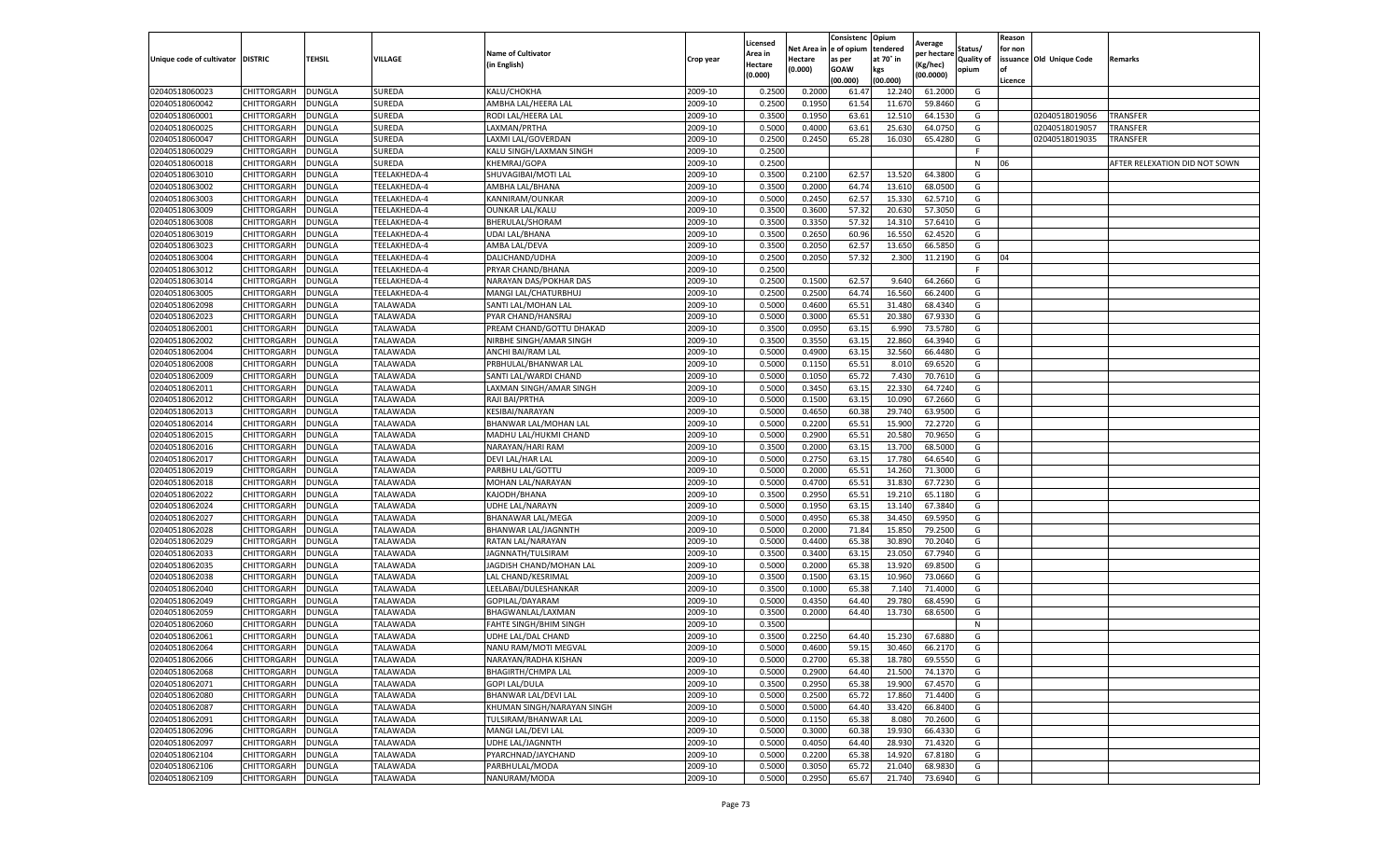|                           |                    |                  |                 |                            |           | Licensed |         | Consistenc             | Opium     |                        |                   | Reason  |                          |                               |
|---------------------------|--------------------|------------------|-----------------|----------------------------|-----------|----------|---------|------------------------|-----------|------------------------|-------------------|---------|--------------------------|-------------------------------|
|                           |                    |                  |                 | <b>Name of Cultivator</b>  |           | Area in  |         | Net Area in e of opium | tendered  | Average<br>per hectare | Status/           | for non |                          |                               |
| Unique code of cultivator | <b>DISTRIC</b>     | TEHSIL           | VILLAGE         | in English)                | Crop year | Hectare  | Hectare | as per                 | at 70° in | (Kg/hec                | <b>Quality of</b> |         | issuance Old Unique Code | <b>Remarks</b>                |
|                           |                    |                  |                 |                            |           | (0.000)  | (0.000) | <b>GOAW</b>            | kgs       | (00.0000)              | opium             |         |                          |                               |
|                           |                    |                  |                 |                            |           |          |         | (00.000)               | (00.000)  |                        |                   | Licence |                          |                               |
| 02040518062113            | CHITTORGARH        | <b>DUNGLA</b>    | TALAWADA        | NANALAL/BHERA              | 2009-10   | 0.5000   | 0.1950  | 60.38                  | 12.71     | 65.1790                | G                 |         |                          |                               |
| 02040518062114            | CHITTORGARH        | DUNGLA           | TALAWADA        | FTHESINGH/NAHARSINGH       | 2009-10   | 0.3500   | 0.3400  | 64.40                  | 22.52     | 66.2350                | G                 |         |                          |                               |
| 02040518062115            | CHITTORGARH        | DUNGLA           | TALAWADA        | RATANLAL\MOTILAL           | 2009-10   | 0.5000   | 0.2000  | 60.38                  | 13.690    | 68.4500                | G                 |         |                          |                               |
| 02040518062116            | CHITTORGARH        | <b>DUNGLA</b>    | TALAWADA        | KUBHERSINGH/BAWANISINGH    | 2009-10   | 0.5000   | 0.3000  | 64.40                  | 20.260    | 67.5330                | G                 |         |                          |                               |
| 02040518062107            | CHITTORGARH        | DUNGLA           | TALAWADA        | CHHUNILAL/BARDA            | 2009-10   | 0.2500   | 0.1850  | 60.38                  | 13.44     | 72.6480                | G                 |         |                          |                               |
| 02040518062048            | CHITTORGARH        | DUNGLA           | TALAWADA        | SEETA RAM/MANGI LAL        | 2009-10   | 0.2500   | 0.2000  | 65.67                  | 13.90     | 69.5000                | G                 |         |                          |                               |
| 02040518062092            | CHITTORGARH        | <b>DUNGLA</b>    | TALAWADA        | PRAHLAD/MOHAN LAL          | 2009-10   | 0.2500   | 0.2500  | 65.67                  | 17.80     | 71.2000                | G                 |         |                          |                               |
| 02040518062093            | CHITTORGARH        | DUNGLA           | TALAWADA        | MHDAN LAL/BHANWAR LAI      | 2009-10   | 0.2500   | 0.2000  | 65.67                  | 14.64     | 73.2000                | G                 |         |                          |                               |
| 02040518062095            | CHITTORGARH        | DUNGLA           | TALAWADA        | <b>GOPI LAL/MITHU LAL</b>  | 2009-10   | 0.2500   | 0.2500  | 65.72                  | 17.48     | 69.9200                | G                 |         |                          |                               |
| 02040518062111            | CHITTORGARH        | <b>DUNGLA</b>    | TALAWADA        | HIRALAL/AWANTILAL          | 2009-10   | 0.2500   | 0.2400  | 65.67                  | 16.810    | 70.0410                | G                 |         |                          |                               |
| 02040518062031            | CHITTORGARH        | <b>DUNGLA</b>    | TALAWADA        | JAY CHAND/KHEMA            | 2009-10   | 0.2500   | 0.2500  | 65.72                  | 17.660    | 70.6400                | G                 |         |                          |                               |
| 02040518062037            | CHITTORGARH        | <b>DUNGLA</b>    | TALAWADA        | SURESH CHAND/HEERA LAL     | 2009-10   | 0.2500   |         |                        |           |                        | F                 |         |                          |                               |
| 02040518062053            | CHITTORGARH        | DUNGLA           | TALAWADA        | SAKUBAI/RATAN LAL          | 2009-10   | 0.2500   | 0.2000  | 65.72                  | 13.77     | 68.8500                | G                 |         |                          | <b>NAME CHANGE</b>            |
| 02040518062063            | CHITTORGARH        | DUNGLA           | TALAWADA        | <b>BHAGVTI LAL/JAGNNTH</b> | 2009-10   | 0.2500   | 0.2000  | 65.67                  | 14.11     | 70.5500                | G                 |         |                          |                               |
| 02040518062065            | CHITTORGARH        | DUNGLA           | TALAWADA        | PARASRAM/JAGNNTH           | 2009-10   | 0.2500   | 0.2500  | 65.67                  | 18.09     | 72.3600                | G                 |         |                          |                               |
| 02040518062069            | CHITTORGARH        | <b>DUNGLA</b>    | <b>TALAWADA</b> | BHAWRIBAI/DEVI LAL         | 2009-10   | 0.2500   | 0.2500  | 65.67                  | 17.62     | 70.4800                | G                 |         |                          | <b>NAME CHANGE</b>            |
| 02040518062075            | CHITTORGARH        | <b>DUNGLA</b>    | TALAWADA        | <b>GEETABAI/SOBHA LAL</b>  | 2009-10   | 0.2500   | 0.2500  | 64.74                  | 18.32     | 73.2800                | G                 |         |                          |                               |
| 02040518062077            | CHITTORGARH        | DUNGLA           | TALAWADA        | BHURA LAL/NARAYAN          | 2009-10   | 0.2500   | 0.2350  | 64.40                  | 16.22     | 69.0210                | G                 |         |                          |                               |
| 02040518062081            | CHITTORGARH        | DUNGLA           | <b>TALAWADA</b> | ISHAVAR SINGH/LAXMAN SINGH | 2009-10   | 0.2500   | 0.2400  | 64.40                  | 17.35     | 72.2910                | G                 |         |                          |                               |
| 02040518062084            | CHITTORGARH        | DUNGLA           | TALAWADA        | GANGABAI/NANURAM           | 2009-10   | 0.2500   | 0.2000  | 64.74                  | 13.53     | 67.6500                | G                 |         |                          | <b>NAME CHANGE</b>            |
| 02040518062085            | CHITTORGARH        | <b>DUNGLA</b>    | TALAWADA        | CHTENDR SINGH/IANDR SINGH  | 2009-10   | 0.2500   | 0.2100  | 63.31                  | 13.750    | 65.4760                | G                 |         |                          |                               |
| 02040518062105            | CHITTORGARH        | DUNGLA           | TALAWADA        | <b>BOHMA/DOLLA MOGIYA</b>  | 2009-10   | 0.2500   | 0.2250  | 64.74                  | 15.09     | 67.0660                | G                 |         |                          |                               |
| 02040518062079            | CHITTORGARH        | <b>DUNGLA</b>    | TALAWADA        | LALA/NANA                  | 2009-10   | 0.2500   | 0.2400  | 63.31                  | 15.97     | 66.5410                | G                 |         |                          |                               |
| 02040518062032            | CHITTORGARH        | DUNGLA           | TALAWADA        | SHANKER LAL/DALU           | 2009-10   | 0.2500   | 0.2350  | 63.31                  | 16.510    | 70.2550                | G                 |         |                          |                               |
| 02040518062090            | CHITTORGARH        | DUNGLA           | <b>TALAWADA</b> | VIJERAM/MOTI LAL           | 2009-10   | 0.2500   |         |                        |           |                        | F                 |         |                          |                               |
| 02040518062099            | CHITTORGARH        | DUNGLA           | TALAWADA        | MHDAN LAL/FULCHAND         | 2009-10   | 0.2500   |         |                        |           |                        | F                 |         |                          |                               |
| 02040518062062            | CHITTORGARH        | DUNGLA           | TALAWADA        | WARDIBAI/KISHNA            | 2009-10   | 0.2500   |         |                        |           |                        | F.                |         |                          | <b>NAME CHANGE</b>            |
| 02040518062070            | CHITTORGARH        | <b>DUNGLA</b>    | TALAWADA        | SANTI LAL/SHANKAR          | 2009-10   | 0.2500   | 0.2450  | 60.38                  | 14.720    | 60.0810                | G                 |         |                          |                               |
| 02040518062076            | CHITTORGARH        | <b>DUNGLA</b>    | TALAWADA        | KAMLA BAI/MOHAN LAL        | 2009-10   | 0.2500   | 0.1250  | 63.31                  | 8.230     | 65.8400                | G                 |         |                          |                               |
| 02040518062088            | CHITTORGARH        | <b>DUNGLA</b>    | TALAWADA        | BHAGWATI/KHEMA             | 2009-10   | 0.2500   | 0.0500  | 63.31                  | 3.61      | 72.2000                | G                 |         |                          | <b>NAME CHANGE</b>            |
| 02040518062089            | CHITTORGARH        | DUNGLA           | <b>TALAWADA</b> | RAMESVAR LAL/RATAN LAL     | 2009-10   | 0.2500   | 0.2150  | 64.74                  | 15.14     | 70.4180                | G                 |         |                          |                               |
| 02040518062046            | CHITTORGARH        | DUNGLA           | TALAWADA        | <b>OUNKAR / DEVA SALV</b>  | 2009-10   | 0.2500   | 0.2000  | 63.31                  | 13.200    | 66.0000                | G                 |         |                          |                               |
| 02040518062047            | CHITTORGARH        | DUNGLA           | TALAWADA        | NAHR SINGH/TAKHT SINGH     | 2009-10   | 0.2500   | 0.2500  | 63.31                  | 3.590     | 14.3600                | G                 | 04      |                          |                               |
| 02040520006138            | CHITTORGARH        | <b>BADISADRI</b> | BADVAL-A        | BHANWARLAL/NANDA           | 2009-10   | 0.2500   | 0.2450  | 71.59                  | 18.62     | 76.0000                | G                 |         |                          |                               |
| 02040520006139            | CHITTORGARH        | <b>BADISADRI</b> | BADVAL-A        | HEERALAL/RAMLAL            | 2009-10   | 0.2500   | 0.2450  | 65.42                  | 17.160    | 70.0408                | G                 |         |                          |                               |
| 02040520006142            | CHITTORGARH        | <b>BADISADRI</b> | BADVAL-A        | HEERALAL/KHEMRAJ           | 2009-10   | 0.2500   | 0.2500  | 65.42                  | 16.98     | 67.9200                | G                 |         |                          |                               |
| 02040520006144            | CHITTORGARH        | <b>BADISADRI</b> | BADVAL-A        | RAMESHVARLAL/BABRU         | 2009-10   | 0.2500   | 0.2400  | 65.42                  | 16.63     | 69.2917                | G                 |         |                          |                               |
| 02040520006152            | CHITTORGARH        | <b>BADISADRI</b> | BADVAL-A        | KESHURAM/BHANA             | 2009-10   | 0.2500   | 0.2450  | 65.53                  | 17.090    | 69.7551                | G                 |         |                          |                               |
| 02040520006124            | CHITTORGARH        | BADISADRI        | BADVAL-A        | <b>BHERU/UDA</b>           | 2009-10   | 0.2500   |         |                        |           |                        | F.                |         |                          |                               |
| 02040520006137            | CHITTORGARH        | <b>BADISADRI</b> | BADVAL-A        | GOPAL/MOTILAL              | 2009-10   | 0.2500   | 0.2450  | 68.52                  | 17.34     | 70.7755                | G                 |         |                          | <b>NAME CHANGE</b>            |
| 02040520006154            | CHITTORGARH        | <b>BADISADRI</b> | BADVAL-A        | DALICHAND/POKHAR           | 2009-10   | 0.2500   | 0.2050  | 65.53                  | 13.97     | 68.1463                | G                 |         |                          |                               |
| 02040520006093            | CHITTORGARH        | <b>BADISADRI</b> | BADVAL-A        | DEVISINGH/MOHANSINGH       | 2009-10   | 0.2500   |         |                        |           |                        | N                 | 06      |                          | AFTER RELEXATION DID NOT SOWN |
| 02040520006094            | CHITTORGARH        | <b>BADISADRI</b> | BADVAL-A        | BHANWARLAL/BALA            | 2009-10   | 0.2500   | 0.2000  | 65.53                  | 13.800    | 69.0000                | G                 |         |                          |                               |
| 02040520006079            | CHITTORGARH        | <b>BADISADRI</b> | BADVAL-A        | GOKAL/RAMLAL               | 2009-10   | 0.2500   | 0.1000  | 68.00                  | 7.43      | 74.3000                | G                 |         |                          |                               |
| 02040520006080            | <b>CHITTORGARH</b> | <b>BADISADRI</b> | BADVAL-A        | MOTILAL/BHAGVAN            | 2009-10   | 0.2500   | 0.2450  | 68.00                  | 17.670    | 72.1224                | G                 |         |                          |                               |
| 02040520006081            | CHITTORGARH        | BADISADRI        | BADVAL-A        | NARAYANLAL/BABRU           | 2009-10   | 0.2500   | 0.2500  | 65.53                  | 17.83     | 71.3200                | G                 |         |                          |                               |
| 02040520006082            | CHITTORGARH        | <b>BADISADRI</b> | BADVAL-A        | DEVILAL/KALU               | 2009-10   | 0.2500   | 0.2000  | 68.00                  | 14.31     | 71.5500                | G                 |         |                          |                               |
| 02040520006089            | CHITTORGARH        | <b>BADISADRI</b> | BADVAL-A        | PYARCHAND/RAKBA            | 2009-10   | 0.2500   | 0.1500  | 65.53                  | 10.400    | 69.3333                | G                 |         |                          |                               |
| 02040520006181            | CHITTORGARH        | <b>BADISADRI</b> | <b>BADVAL-A</b> | NATHU/DEVA                 | 2009-10   | 0.2500   | 0.2450  | 65.10                  | 17.440    | 71.1837                | G                 |         | 02040520057003           | <b>TRANSFER</b>               |
| 02040520006095            | CHITTORGARH        | <b>BADISADRI</b> | BADVAL-A        | RAMLAL/BABRU               | 2009-10   | 0.5000   | 0.5000  | 68.00                  | 37.100    | 74.2000                | G                 |         |                          |                               |
| 02040520006097            | CHITTORGARH        | <b>BADISADRI</b> | BADVAL-A        | KISHANLAL/KALU             | 2009-10   | 0.5000   | 0.2950  | 65.53                  | 20.610    | 69.8644                | G                 |         |                          |                               |
| 02040520006098            | CHITTORGARH        | <b>BADISADRI</b> | BADVAL-A        | RAMCHANDRA/LAXMAN          | 2009-10   | 0.5000   | 0.4850  | 8.00,69.3              | 38.51     | 79.4021                | G                 |         |                          |                               |
| 02040520006099            | CHITTORGARH        | <b>BADISADRI</b> | BADVAL-A        | MOHANLAL/SUKHLAL           | 2009-10   | 0.5000   | 0.2950  | 65.10                  | 20.72     | 70.2373                | G                 |         |                          |                               |
| 02040520006102            | <b>CHITTORGARH</b> | <b>BADISADRI</b> | BADVAL-A        | KHEMRAJ/OUNKAR             | 2009-10   | 0.5000   | 0.1950  | 69.34                  | 13.690    | 70.2051                | G                 |         |                          |                               |
| 02040520006103            | CHITTORGARH        | <b>BADISADRI</b> | BADVAL-A        | LAXMILAL/SUKHLAL           | 2009-10   | 0.5000   | 0.4100  | 69.34                  | 31.430    | 76.6585                | G                 |         |                          |                               |
| 02040520006108            | CHITTORGARH        | <b>BADISADRI</b> | BADVAL-A        | HAJARI/NATHU               | 2009-10   | 0.5000   | 0.2000  | 65.10                  | 13.280    | 66.4000                | G                 |         |                          |                               |
| 02040520006111            | CHITTORGARH        | <b>BADISADRI</b> | BADVAL-A        | DEVILAL/BHABUL             | 2009-10   | 0.5000   | 0.4950  | 65.31                  | 34.850    | 70.4040                | G                 |         |                          |                               |
| 02040520006113            | CHITTORGARH        | BADISADRI        | BADVAL-A        | BHURALAL/NANDA             | 2009-10   | 0.5000   | 0.4950  | 9.34,68.0              | 36.77     | 74.2828                | G                 |         |                          |                               |
| 02040520006114            | <b>CHITTORGARH</b> | <b>BADISADRI</b> | BADVAL-A        | SHIVLAL/BABRU              | 2009-10   | 0.5000   | 0.5000  | 65.10                  | 35.010    | 70.0200                | G                 |         |                          |                               |
|                           |                    |                  |                 |                            |           |          |         |                        |           |                        |                   |         |                          |                               |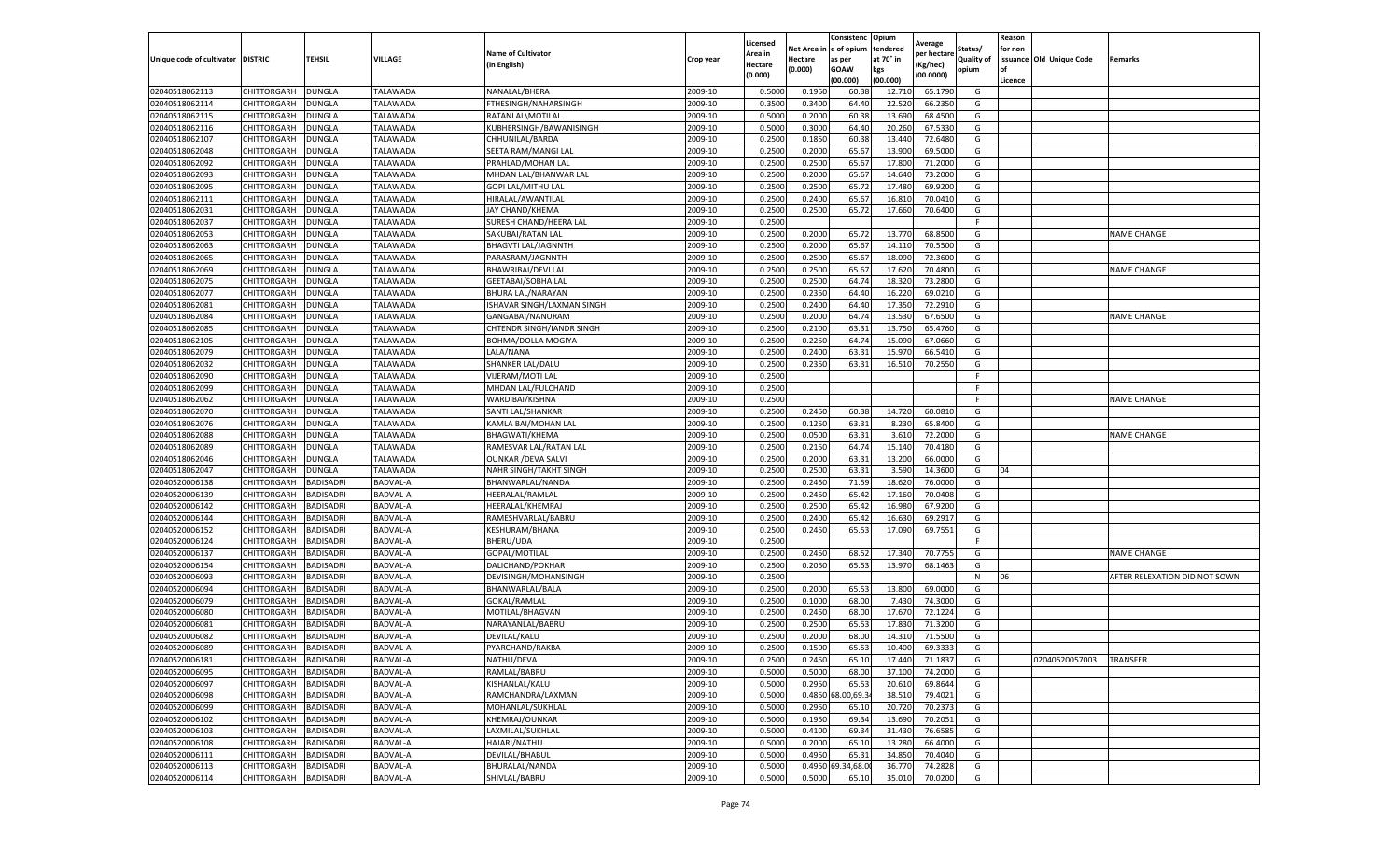|                                   |                    |                  |                 |                           |           | Licensed |         | Consistenc             | Opium     | Average     |            | Reason  |                          |                |
|-----------------------------------|--------------------|------------------|-----------------|---------------------------|-----------|----------|---------|------------------------|-----------|-------------|------------|---------|--------------------------|----------------|
|                                   |                    |                  |                 | <b>Name of Cultivator</b> |           | Area in  |         | Net Area in e of opium | tendered  | oer hectare | Status/    | for non |                          |                |
| Unique code of cultivator DISTRIC |                    | TEHSIL           | VILLAGE         | in English)               | Crop year | Hectare  | Hectare | as per                 | at 70° in | (Kg/hec     | Quality of |         | issuance Old Unique Code | <b>Remarks</b> |
|                                   |                    |                  |                 |                           |           | (0.000)  | (0.000) | <b>GOAW</b>            | kgs       | (00.0000)   | opium      |         |                          |                |
|                                   |                    |                  |                 |                           |           |          |         | (00.000)               | (00.000)  |             |            | Licence |                          |                |
| 02040520006115                    | CHITTORGARH        | <b>BADISADRI</b> | BADVAL-A        | LALURAM/OUNKAR            | 2009-10   | 0.5000   | 0.3000  | 65.10                  | 21.34     | 71.1333     | G          |         |                          |                |
| 02040520006116                    | <b>CHITTORGARH</b> | <b>BADISADRI</b> | BADVAL-A        | MITHULAL/OUNKAR           | 2009-10   | 0.5000   | 0.2000  | 65.10                  | 13.43     | 67.1500     | G          |         |                          |                |
| 02040520006119                    | CHITTORGARH        | <b>BADISADRI</b> | BADVAL-A        | KHEMA/CHATARBHUJ          | 2009-10   | 0.5000   | 0.4000  | 69.34                  | 29.560    | 73.9000     | G          |         |                          |                |
| 02040520006121                    | CHITTORGARH        | <b>BADISADRI</b> | BADVAL-A        | GABBA/BABRU               | 2009-10   | 0.5000   | 0.3000  | 69.34                  | 21.940    | 73.1333     | G          |         |                          |                |
| 02040520006129                    | <b>CHITTORGARH</b> | <b>BADISADRI</b> | BADVAL-A        | JAGANNATH/HEERALAL        | 2009-10   | 0.5000   | 0.3000  | 68.52                  | 21.98     | 73.2667     | G          |         |                          |                |
| 02040520006133                    | CHITTORGARH        | <b>BADISADRI</b> | BADVAL-A        | SHRILAL/JAGANNATH         | 2009-10   | 0.5000   | 0.4000  | 68.52                  | 30.37     | 75.9250     | G          |         |                          |                |
| 02040520006134                    | CHITTORGARH        | <b>BADISADRI</b> | BADVAL-A        | SHOBHALAL/CHUNNILAL       | 2009-10   | 0.5000   | 0.2050  | 65.10                  | 13.93     | 67.9512     | G          |         |                          |                |
| 02040520006140                    | CHITTORGARH        | BADISADRI        | BADVAL-A        | OUNKARLAL/JAYCHAND        | 2009-10   | 0.5000   | 0.1950  | 65.42                  | 12.94     | 66.3590     | G          |         |                          |                |
| 02040520006141                    | CHITTORGARH        | <b>BADISADRI</b> | BADVAL-A        | SUNDERBAI/SHANKERLAL      | 2009-10   | 0.2500   | 0.2450  | 72.35                  | 18.79     | 76.6939     | G          |         |                          |                |
| 02040520006147                    | CHITTORGARH        | <b>BADISADRI</b> | BADVAL-A        | UDAILAL/DOLA              | 2009-10   | 0.5000   | 0.1000  | 72.35                  | 7.440     | 74.4000     | G          |         |                          |                |
| 02040520006149                    | CHITTORGARH        | <b>BADISADRI</b> | BADVAL-A        | CHAMAN/GABBA JI           | 2009-10   | 0.5000   | 0.3000  | 68.89                  | 20.800    | 69.3333     | G          |         |                          |                |
| 02040520006150                    | CHITTORGARH        | <b>BADISADRI</b> | BADVAL-A        | KISHANLAL/KASHIRAM        | 2009-10   | 0.5000   |         |                        |           |             | N          |         |                          |                |
| 02040520006151                    | CHITTORGARH        | <b>BADISADRI</b> | BADVAL-A        | DHANRAJ/DEEPA             | 2009-10   | 0.5000   | 0.3000  | 69.34                  | 21.500    | 71.6667     | G          |         |                          |                |
| 02040520006148                    | CHITTORGARH        | <b>BADISADRI</b> | BADVAL-A        | BHANWARLAL/RAKBA          | 2009-10   | 0.5000   | 0.3950  | 72.35                  | 30.30     | 76.7089     | G          |         |                          |                |
| 02040520006174                    | CHITTORGARH        | <b>BADISADRI</b> | BADVAL-A        | BHAGVAN/DEEPA             | 2009-10   | 0.3500   | 0.2050  | 68.52                  | 15.63     | 76.2439     | G          |         |                          |                |
| 02040520006175                    | CHITTORGARH        | <b>BADISADRI</b> | BADVAL-A        | SHANKERLAL/HEMA           | 2009-10   | 0.3500   | 0.2000  | 65.47                  | 13.17     | 65.8500     | G          |         |                          |                |
| 02040520006176                    | CHITTORGARH        | <b>BADISADRI</b> | BADVAL-A        | HEERALAL/OUNKAR           | 2009-10   | 0.5000   | 0.2000  | 68.52                  | 14.31     | 71.5500     | G          |         |                          |                |
| 02040520006177                    | CHITTORGARH        | <b>BADISADRI</b> | BADVAL-A        | ROOPABAI/SHRILAL          | 2009-10   | 0.5000   | 0.2000  | 65.42                  | 13.68     | 68.4000     | G          |         |                          |                |
| 02040520006078                    | CHITTORGARH        | <b>BADISADRI</b> | BADVAL-A        | SHANKER/GABBA             | 2009-10   | 0.2500   | 0.2500  | 72.35                  | 18.66     | 74.6400     | G          |         |                          |                |
| 02040520006091                    | CHITTORGARH        | <b>BADISADRI</b> | BADVAL-A        | CHENSINGH/DEVISINGH       | 2009-10   | 0.2500   | 0.2550  | 63.72                  | 17.19     | 67.4118     | G          |         |                          |                |
| 02040520006105                    | CHITTORGARH        | <b>BADISADRI</b> | BADVAL-A        | <b>OUNKAR/KANIRAM</b>     | 2009-10   | 0.2500   | 0.2500  | 65.31                  | 17.090    | 68.3600     | G          |         |                          | TRANSFER/BANSI |
| 02040520006106                    | CHITTORGARH        | <b>BADISADRI</b> | BADVAL-A        | CHOGALAL/RAMLAL           | 2009-10   | 0.2500   | 0.2000  | 68.52                  | 14.73     | 73.6500     | G          |         |                          |                |
| 02040520006107                    | CHITTORGARH        | <b>BADISADRI</b> | BADVAL-A        | KESHURAM/HEERALAL         | 2009-10   | 0.2500   | 0.2500  | 72.33                  | 19.450    | 77.8000     | G          |         |                          |                |
| 02040520006109                    | CHITTORGARH        | <b>BADISADRI</b> | BADVAL-A        | MOHANLAL/KALU             | 2009-10   | 0.2500   | 0.2500  | 68.52                  | 18.58     | 74.3200     | G          |         |                          |                |
| 02040520006110                    | CHITTORGARH        | <b>BADISADRI</b> | BADVAL-A        | GOKAL/BHAGVAN             | 2009-10   | 0.2500   | 0.2500  | 65.31                  | 17.04     | 68.1600     | G          |         |                          |                |
| 02040520006112                    | CHITTORGARH        | <b>BADISADRI</b> | BADVAL-A        | RATANLAL/KASHIRAM         | 2009-10   | 0.2500   | 0.1850  | 63.72                  | 12.600    | 68.1081     | G          |         |                          |                |
| 02040520006118                    | CHITTORGARH        | BADISADRI        | <b>BADVAL-A</b> | AMRATIBAI/TULASHIRAM      | 2009-10   | 0.2500   | 0.2550  | 68.52                  | 18.01     | 70.6275     | G          |         |                          |                |
| 02040520006127                    | CHITTORGARH        | <b>BADISADRI</b> | BADVAL-A        | SHANKERLAL/POKHAR         | 2009-10   | 0.2500   | 0.2500  | 72.35                  | 20.23     | 80.9200     | G          |         |                          |                |
| 02040520006128                    | CHITTORGARH        | <b>BADISADRI</b> | BADVAL-A        | JAGANNATH/KANIRAM         | 2009-10   | 0.2500   | 0.2450  | 65.42                  | 17.650    | 72.0408     | G          |         |                          |                |
| 02040520006130                    | CHITTORGARH        | <b>BADISADRI</b> | BADVAL-A        | SHANKERLAL/KASHIRAM       | 2009-10   | 0.2500   | 0.1000  | 68.89                  | 7.19      | 71.9000     | G          |         |                          |                |
| 02040520006132                    | CHITTORGARH        | <b>BADISADRI</b> | BADVAL-A        | DEVILAL/NARAYAN           | 2009-10   | 0.2500   | 0.1500  | 65.42                  | 11.49     | 76.6000     | G          |         |                          |                |
| 02040520006135                    | CHITTORGARH        | <b>BADISADRI</b> | BADVAL-A        | CHUNNILAL/KHEMRAJ         | 2009-10   | 0.2500   | 0.2500  | 65.42                  | 17.09     | 68.3600     | G          |         |                          |                |
| 02040520006136                    | CHITTORGARH        | <b>BADISADRI</b> | BADVAL-A        | RAMCHANDRA/JAGANNATH      | 2009-10   | 0.2500   | 0.2450  | 71.59                  | 19.86     | 81.0612     | G          |         |                          |                |
| 02040520006029                    | CHITTORGARH        | <b>BADISADRI</b> | BADVAL-B        | CHAGNLAL/BHURA            | 2009-10   | 0.5000   | 0.2950  | 65.53                  | 20.20     | 68.4740     | G          |         |                          |                |
| 02040520006013                    | CHITTORGARH        | <b>BADISADRI</b> | BADVAL-B        | JAGANNATH/NANDA           | 2009-10   | 0.5000   | 0.5000  | 67.66                  | 35.94     | 71.8800     | G          |         |                          |                |
| 02040520006003                    | CHITTORGARH        | <b>BADISADRI</b> | BADVAL-B        | MITHULAL/KASHIRAM JANVA   | 2009-10   | 0.5000   | 0.1950  | 62.53                  | 13.01     | 66.7170     | G          |         |                          |                |
| 02040520006004                    | CHITTORGARH        | <b>BADISADRI</b> | BADVAL-B        | <b>GERILAL/SUKHLAL</b>    | 2009-10   | 0.3500   | 0.3500  | 65.53                  | 23.85     | 68.1420     | G          |         |                          |                |
| 02040520006007                    | CHITTORGARH        | <b>BADISADRI</b> | BADVAL-B        | MITHULAL/GANGARAM         | 2009-10   | 0.5000   | 0.4050  | 62.53                  | 30.06     | 74.2220     | G          |         |                          |                |
| 02040520006009                    | CHITTORGARH        | BADISADRI        | BADVAL-B        | SHANKERLAL/SUKHLAL        | 2009-10   | 0.5000   | 0.0340  | 68.00                  | 23.61     | 69.4410     | G          |         |                          |                |
| 02040520006011                    | CHITTORGARH        | <b>BADISADRI</b> | BADVAL-B        | KASHIRAM/BABRU            | 2009-10   | 0.5000   | 0.4100  | 62.53                  | 25.990    | 63.3900     | G          |         |                          |                |
| 02040520006015                    | CHITTORGARH        | <b>BADISADRI</b> | BADVAL-B        | MANGILAL/RAMJU PINJARA    | 2009-10   | 0.3500   | 0.3550  | 68.00                  | 26.35     | 74.2250     | G          |         |                          |                |
| 02040520006018                    | CHITTORGARH        | <b>BADISADRI</b> | BADVAL-B        | RADHESYAM/GABBA           | 2009-10   | 0.5000   | 0.3150  | 67.66                  | 21.52     | 68.3170     | G          |         |                          |                |
| 02040520006030                    | CHITTORGARH        | <b>BADISADRI</b> | BADVAL-B        | RADHA/VENDA               | 2009-10   | 0.3500   | 0.3450  | 65.31                  | 23.17     | 67.1590     | G          |         |                          |                |
| 02040520006037                    | CHITTORGARH        | BADISADRI        | BADVAL-B        | MANGILAL/MOHAN            | 2009-10   | 0.5000   | 0.2950  | 68.89                  | 21.70     | 73.7620     | G          |         |                          |                |
| 02040520006038                    | CHITTORGARH        | <b>BADISADRI</b> | BADVAL-B        | JAMAKLAL/GASI             | 2009-10   | 0.5000   | 0.3000  | 68.89                  | 21.800    | 72.6660     | G          |         |                          |                |
| 02040520006043                    | CHITTORGARH        | BADISADRI        | BADVAL-B        | SHANKERLAL/HAJARILAL      | 2009-10   | 0.5000   | 0.3000  | 62.92                  | 19.85     | 66.1660     | G          |         |                          | TRANSFER/BANSI |
| 02040520006053                    | CHITTORGARH        | <b>BADISADRI</b> | BADVAL-B        | KISHANLAL/POKHAR          | 2009-10   | 0.5000   | 0.5050  | 62.92                  | 32.600    | 64.5510     | G          |         |                          |                |
| 02040520006056                    | CHITTORGARH        | <b>BADISADRI</b> | BADVAL-B        | CHATARBHUJ/RAMLAL         | 2009-10   | 0.5000   | 0.5000  | 68.89                  | 37.000    | 74.0000     | G          |         |                          |                |
| 02040520006063                    | CHITTORGARH        | <b>BADISADRI</b> | BADVAL-B        | TULASHIRAM/BABRU          | 2009-10   | 0.5000   | 0.2900  | 68.89                  | 21.450    | 73.9650     | G          |         |                          |                |
| 02040520006064                    | CHITTORGARH        | <b>BADISADRI</b> | BADVAL-B        | BHERULAL/SHANKER          | 2009-10   | 0.5000   | 0.5000  | 5.13,65.1              | 36.080    | 72.1070     | G          |         |                          |                |
| 02040520006065                    | <b>CHITTORGARH</b> | <b>BADISADRI</b> | BADVAL-B        | VENDIRAM/KASHIRAM         | 2009-10   | 0.5000   | 0.4000  | 59.68                  | 25.230    | 63.0750     | G          |         |                          |                |
| 02040520006068                    | <b>CHITTORGARH</b> | <b>BADISADRI</b> | BADVAL-B        | LAXMILAL/BABRU            | 2009-10   | 0.5000   | 0.5100  | 65.16                  | 36.85     | 72.2540     | G          |         |                          |                |
| 02040520006071                    | CHITTORGARH        | <b>BADISADRI</b> | BADVAL-B        | UDAILAL/CHOGALAL          | 2009-10   | 0.5000   | 0.4900  | 65.16                  | 34.660    | 70.7140     | G          |         |                          |                |
| 02040520006163                    | <b>CHITTORGARH</b> | <b>BADISADRI</b> | BADVAL-B        | JAMNALAL/PARBHULAL        | 2009-10   | 0.5000   | 0.4850  | 65.31                  | 34.200    | 70.5155     | G          |         |                          |                |
| 02040520006165                    | CHITTORGARH        | <b>BADISADRI</b> | BADVAL-B        | PARBHUBAI/GEHRILAL        | 2009-10   | 0.5000   | 0.3000  | 62.53                  | 19.75     | 65.8330     | G          |         |                          |                |
| 02040520006014                    | CHITTORGARH        | <b>BADISADRI</b> | BADVAL-B        | KALUGIR/SHANKERGIR        | 2009-10   | 0.5000   | 0.3100  | 62.53                  | 19.77     | 63.7740     | G          |         |                          |                |
| 02040520006042                    | CHITTORGARH        | <b>BADISADRI</b> | BADVAL-B        | SAVAILAL/DEEPA            | 2009-10   | 0.5000   | 0.2500  | 68.89                  | 18.630    | 74.5200     | G          |         |                          |                |
| 02040520006164                    | CHITTORGARH        | BADISADRI        | BADVAL-B        | RATANGIR/SHANKERGIR       | 2009-10   | 0.5000   | 0.1500  | 65.16                  | 10.20     | 68.0000     | G          |         |                          |                |
| 02040520006168                    | <b>CHITTORGARH</b> | <b>BADISADRI</b> | BADVAL-B        | RAMCHANDRA/BAGDU          | 2009-10   | 0.5000   | 0.1000  | 62.53                  | 6.890     | 68.9000     | G          |         |                          |                |
|                                   |                    |                  |                 |                           |           |          |         |                        |           |             |            |         |                          |                |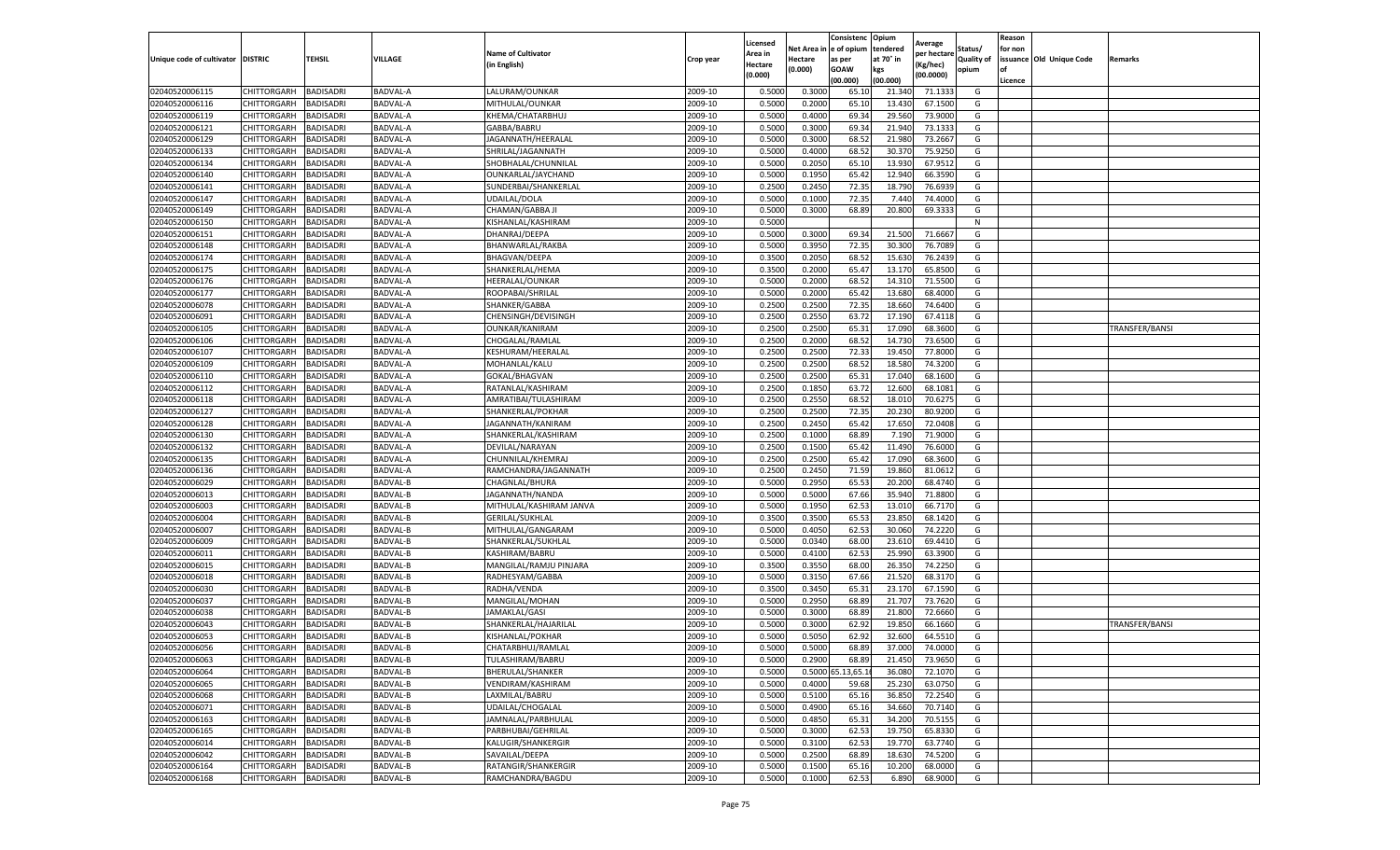|                                  |                            |                                      |                      |                                     |                    | Licensed                  | Net Area         | Consistenc<br>e of opium | Opium<br>tendered | Average                | Status/           | Reason<br>for non |                          |                        |
|----------------------------------|----------------------------|--------------------------------------|----------------------|-------------------------------------|--------------------|---------------------------|------------------|--------------------------|-------------------|------------------------|-------------------|-------------------|--------------------------|------------------------|
| Unique code of cultivator        | <b>DISTRIC</b>             | <b>TEHSIL</b>                        | VILLAGE              | <b>Name of Cultivator</b>           | Crop year          | Area in                   | Hectare          | as per                   | at 70° in         | per hectare<br>Kg/hec) | <b>Quality of</b> |                   | issuance Old Unique Code | Remarks                |
|                                  |                            |                                      |                      | in English)                         |                    | <b>Hectare</b><br>(0.000) | (0.000)          | <b>GOAW</b>              | kgs               | (00.0000)              | opium             | of                |                          |                        |
|                                  |                            |                                      |                      |                                     |                    |                           |                  | (00.000)                 | (00.000)          |                        |                   | Licence           |                          |                        |
| 02040520006012                   | CHITTORGARH                | <b>BADISADRI</b>                     | BADVAL-B             | MOHANLAL/CHAGANLAL                  | 2009-10<br>2009-10 | 0.5000                    |                  |                          |                   |                        | F.                |                   |                          |                        |
| 02040520006170<br>02040520006171 | CHITTORGARH                | <b>BADISADRI</b><br><b>BADISADRI</b> | BADVAL-B             | BARDESINGH/KESARBAI<br>NAVLA/GOUTAM | 2009-10            | 0.2500<br>0.5000          | 0.2500<br>0.2950 | 67.55<br>65.16           | 17.160<br>20.35   | 68.6400<br>68.9830     | G<br>G            |                   |                          |                        |
| 02040520006173                   | CHITTORGARH                | <b>BADISADRI</b>                     | BADVAL-B<br>BADVAL-B | RODILAL/GOKAL                       | 2009-10            | 0.5000                    | 0.1950           | 67.55                    | 14.38             | 73.7430                | G                 |                   |                          | TRANSFER/JAISINGH PURA |
| 02040520006166                   | CHITTORGARH<br>CHITTORGARH | <b>BADISADRI</b>                     | BADVAL-B             | LAHRIBAI/MODIRAM                    | 2009-10            | 0.2500                    | 0.2500           | 65.16                    | 17.12             | 68.4800                | G                 |                   |                          |                        |
| 02040520006008                   | CHITTORGARH                | <b>BADISADRI</b>                     | BADVAL-B             | DEVILAL/KANIRAM                     | 2009-10            | 0.2500                    | 0.2500           | 65.16                    | 16.79             | 67.1600                | G                 |                   |                          |                        |
| 02040520006023                   | CHITTORGARH                | <b>BADISADRI</b>                     | BADVAL-B             | MITHULAL/TULSHIRAM                  | 2009-10            | 0.2500                    | 0.2500           | 59.68                    | 15.52             | 62.0800                | G                 |                   |                          |                        |
| 02040520006025                   | CHITTORGARH                | <b>BADISADRI</b>                     | BADVAL-B             | PARBHULAL/DHULA                     | 2009-10            | 0.2500                    | 0.2300           | 65.31                    | 15.80             | 68.6950                | G                 |                   |                          |                        |
| 02040520006055                   | CHITTORGARH                | <b>BADISADRI</b>                     | <b>BADVAL-B</b>      | NARAYANIBAI/KALURAM                 | 2009-10            | 0.2500                    | 0.2550           | 62.53                    | 16.680            | 65.4110                | G                 |                   |                          | <b>NAME CHANGE</b>     |
| 02040520006061                   | CHITTORGARH                | <b>BADISADRI</b>                     | BADVAL-B             | MOHANLAL/NARAYAN                    | 2009-10            | 0.2500                    | 0.2000           | 67.55                    | 13.82             | 69.1000                | G                 |                   |                          |                        |
| 02040520006062                   | CHITTORGARH                | <b>BADISADRI</b>                     | BADVAL-B             | POKHARLAL/OUNKAR                    | 2009-10            | 0.2500                    | 0.2500           | 67.55                    | 7.460             | 69.8400                | G                 |                   |                          |                        |
| 02040520006169                   | CHITTORGARH                | <b>BADISADRI</b>                     | <b>BADVAL-B</b>      | PANCHA/GANGA                        | 2009-10            | 0.2500                    | 0.2250           | 65.31                    | 14.82             | 65.8660                | G                 |                   |                          |                        |
| 02040520006158                   | CHITTORGARH                | BADISADRI                            | BADVAL-B             | MANGILAL/DEEPA                      | 2009-10            | 0.2500                    | 0.2450           | 62.92                    | 16.22             | 66.2040                | G                 |                   |                          |                        |
| 02040520006072                   | CHITTORGARH                | <b>BADISADRI</b>                     | BADVAL-B             | CHATARBHUJ/HEERA                    | 2009-10            | 0.2500                    | 0.2500           | 67.55                    | 17.340            | 69.3600                | G                 |                   |                          |                        |
| 02040520006070                   | CHITTORGARH                | <b>BADISADRI</b>                     | <b>BADVAL-B</b>      | SHANKERLAL/RAMNATH BRANMAN          | 2009-10            | 0.2500                    | 0.2000           | 62.92                    | 13.20             | 66.0000                | G                 |                   |                          |                        |
| 02040520006005                   | CHITTORGARH                | <b>BADISADRI</b>                     | BADVAL-B             | RAMLAL/ROOPA                        | 2009-10            | 0.2500                    | 0.2450           | 67.55                    | 16.730            | 68.2850                | G                 |                   |                          |                        |
| 02040520006033                   | CHITTORGARH                | <b>BADISADRI</b>                     | BADVAL-B             | UDAILAL/BABRU RAVAT                 | 2009-10            | 0.2500                    | 0.2450           | 67.06                    | 17.21             | 70.2440                | G                 |                   |                          |                        |
| 02040520006002                   | CHITTORGARH                | <b>BADISADRI</b>                     | BADVAL-B             | PARASRAM/PARTAP KUMAR               | 2009-10            | 0.2500                    | 0.2050           | 67.55                    | 13.50             | 65.8530                | G                 |                   |                          |                        |
| 02040520006016                   | CHITTORGARH                | <b>BADISADRI</b>                     | BADVAL-B             | KISHANLAL/CHAGANLAL                 | 2009-10            | 0.2500                    | 0.2550           | 65.31                    | 18.23             | 71.4900                | G                 |                   |                          |                        |
| 02040520006017                   | CHITTORGARH                | BADISADRI                            | BADVAL-B             | MOHANLAL/HEMA                       | 2009-10            | 0.2500                    |                  |                          |                   |                        | F                 |                   |                          |                        |
| 02040520006022                   | CHITTORGARH                | <b>BADISADRI</b>                     | BADVAL-B             | BADRILAL/DHULA MEGWAL               | 2009-10            | 0.2500                    | 0.2500           | 67.06                    | 17.55             | 70.2000                | G                 |                   |                          |                        |
| 02040520006031                   | CHITTORGARH                | <b>BADISADRI</b>                     | BADVAL-B             | MITHULAL/GASI                       | 2009-10            | 0.2500                    | 0.2500           | 65.31                    | 17.100            | 68.4000                | G                 |                   |                          |                        |
| 02040520006036                   | CHITTORGARH                | <b>BADISADRI</b>                     | BADVAL-B             | SUKHLAL/HARIRAM                     | 2009-10            | 0.2500                    | 0.2500           | 62.92                    | 16.290            | 65.1600                | G                 |                   |                          |                        |
| 02040520006041                   | CHITTORGARH                | <b>BADISADRI</b>                     | BADVAL-B             | AMIRMOHMAD/EBRAHIM                  | 2009-10            | 0.2500                    | 0.2500           | 65.31                    | 16.93             | 67.7200                | G                 |                   |                          |                        |
| 02040520006039                   | CHITTORGARH                | <b>BADISADRI</b>                     | <b>BADVAL-B</b>      | MITHULAL/LAXMAN                     | 2009-10            | 0.2500                    | 0.2400           | 67.06                    | 17.02             | 70.9160                | G                 |                   |                          |                        |
| 02040520006045                   | CHITTORGARH                | <b>BADISADRI</b>                     | BADVAL-B             | MITHULAL/POKHAR JOSHI               | 2009-10            | 0.2500                    | 0.2500           | 65.3                     | 17.30             | 69.2000                | G                 |                   |                          |                        |
| 02040520006049                   | CHITTORGARH                | <b>BADISADRI</b>                     | BADVAL-B             | PARBHULAL/OUNKAR                    | 2009-10            | 0.2500                    | 0.2000           | 67.06                    | 13.95             | 69.7500                | G                 |                   |                          |                        |
| 02040520006067                   | CHITTORGARH                | <b>BADISADRI</b>                     | BADVAL-B             | MAGNIRAM/NARAYAN                    | 2009-10            | 0.2500                    | 0.1550           | 67.06                    | 10.640            | 68.6450                | G                 |                   |                          |                        |
| 02040520006069                   | CHITTORGARH                | <b>BADISADRI</b>                     | BADVAL-B             | GASHIRAM/JAGANNATH                  | 2009-10            | 0.2500                    | 0.2400           | 65.31                    | 16.87             | 70.2910                | G                 |                   |                          |                        |
| 02040520006074                   | CHITTORGARH                | <b>BADISADRI</b>                     | BADVAL-B             | KISHANLAL/SAVARAM                   | 2009-10            | 0.2500                    | 0.2500           | 67.66                    | 17.81             | 71.2400                | G                 |                   |                          |                        |
| 02040520006157                   | CHITTORGARH                | <b>BADISADRI</b>                     | <b>BADVAL-B</b>      | JASHRAJ/KASHIRAM                    | 2009-10            | 0.2500                    | 0.2450           | 65.31                    | 17.07             | 69.6730                | G                 |                   |                          |                        |
| 02040520006161                   | CHITTORGARH                | <b>BADISADRI</b>                     | BADVAL-B             | PARBHULAL/NATHU JANVA               | 2009-10            | 0.2500                    | 0.2450           | 67.06                    | 18.23             | 74.4080                | G                 |                   |                          |                        |
| 02040520006172                   | CHITTORGARH                | <b>BADISADRI</b>                     | BADVAL-B             | NANURAM/HEERA                       | 2009-10            | 0.2500                    | 0.2550           | 62.92                    | 15.080            | 67.0220                | G                 |                   |                          | TRANSFER/JAISINGH PURA |
| 02040520006050                   | CHITTORGARH                | <b>BADISADRI</b>                     | <b>BADVAL-B</b>      | BANSHILAL/TULASHIRAM                | 2009-10            | 0.2500                    |                  |                          |                   |                        | F.                |                   |                          |                        |
| 02040520006162                   | CHITTORGARH                | <b>BADISADRI</b>                     | BADVAL-B             | SOHANLAL/TULSHIRAM                  | 2009-10            | 0.2500                    |                  |                          |                   |                        | F.                |                   |                          |                        |
| 02040520006001                   | CHITTORGARH                | <b>BADISADRI</b>                     | BADVAL-B             | NARAYANLAL/SHANKERLAL               | 2009-10            | 0.2500                    | 0.1050           | 68.00                    | 7.95              | 75.7140                | G                 |                   |                          |                        |
| 02040520006101                   | CHITTORGARH                | <b>BADISADRI</b>                     | BADVAL-A             | JAGANNATH/BHURA                     | 2009-10            | 0.5000                    | 0.2950           | 65.10                    | 19.790            | 67.0847                | G                 |                   |                          |                        |
| 02040520006083                   | CHITTORGARH                | <b>BADISADRI</b>                     | BADVAL-A             | NARAYAN/FATHA                       | 2009-10            | 0.5000                    | 0.2000           | 72.35                    | 15.57             | 77.8500                | G                 |                   |                          |                        |
| 02040520006085                   | CHITTORGARH                | <b>BADISADRI</b>                     | BADVAL-A             | SHANKERLAL/DALU                     | 2009-10            | 0.5000                    | 0.3000           | 65.10                    | 20.41             | 68.0333                | G                 |                   |                          |                        |
| 02040520006090                   | CHITTORGARH                | <b>BADISADRI</b>                     | BADVAL-A             | NAVALA/KISHNA                       | 2009-10            | 0.5000                    | 0.3000           | 65.31                    | 19.960            | 66.5333                | G                 |                   |                          | TRANSFER/SOMPUR        |
| 02040520007026                   | CHITTORGARH                | <b>BADISADRI</b>                     | BAGLOKAKHEDA         | RAMESHVAR/KASHIRAM                  | 2009-10            | 0.5000                    | 0.2100           | 64.68                    | 13.670            | 65.0950                | G                 |                   |                          | TRANSFER/BHAVAKA KHERA |
| 02040520007005                   | CHITTORGARH                | <b>BADISADRI</b>                     | BAGLOKAKHEDA         | SHANKER/SAVA                        | 2009-10            | 0.5000                    | 0.2000           | 65.91                    | 13.32             | 66.6000                | G                 |                   |                          |                        |
| 02040520007012                   | CHITTORGARH                | <b>BADISADRI</b>                     | BAGLOKAKHEDA         | <b>UDAI LAL/JAY CHAND</b>           | 2009-10            | 0.3500                    | 0.1750           | 61.49                    | 10.77             | 61.5420                | G                 |                   |                          |                        |
| 02040520007020                   | CHITTORGARH                | <b>BADISADRI</b>                     | BAGLOKAKHEDA         | MODIRAM/GOUTAM                      | 2009-10            | 0.3500                    | 0.3550           | 61.49                    | 22.280            | 62.7600                | G                 |                   |                          |                        |
| 02040520007024                   | CHITTORGARH                | <b>BADISADRI</b>                     | BAGLOKAKHEDA         | SAVROOPSINGH/AANANDSINGH            | 2009-10            | 0.5000                    |                  |                          |                   |                        | N                 |                   |                          |                        |
| 02040520007025                   | CHITTORGARH                | BADISADRI                            | BAGLOKAKHEDA         | NAGJIRAM/NATHU                      | 2009-10            | 0.5000                    |                  |                          |                   |                        | F                 |                   |                          | TRANSFER/BHAVAKA KHERA |
| 02040520007027                   | CHITTORGARH                | <b>BADISADRI</b>                     | BAGLOKAKHEDA         | LAXMILAL/DEVA                       | 2009-10            | 0.3500                    | 0.2400           | 61.49                    | 15.460            | 64.4160                | G                 |                   |                          | TRANSFER/BHAVAKA KHERA |
| 02040520007001                   | CHITTORGARH                | <b>BADISADRI</b>                     | BAGLOKAKHEDA         | BHERU LAL/KANI RAM                  | 2009-10            | 0.2500                    | 0.2100           | 65.91                    | 14.140            | 67.3330                | G                 |                   |                          | TRANSFER/BHAVAKA KHERA |
| 02040520007007                   | CHITTORGARH BADISADRI      |                                      | BAGLOKAKHEDA         | NANDA/BHAGIRATH                     | 2009-10            | 0.2500                    | 0.1900           | 65.91                    | 13.140            | 69.1570                | G                 |                   |                          |                        |
| 02040520007022                   | <b>CHITTORGARH</b>         | <b>BADISADRI</b>                     | BAGLOKAKHEDA         | PUR SINGH/KISHAN SINGH              | 2009-10            | 0.2500                    | 0.2200           | 57.55                    | 8.700             | 39.5450                | G                 | 04                |                          |                        |
| 02040520007015                   | <b>CHITTORGARH</b>         | <b>BADISADRI</b>                     | BAGLOKAKHEDA         | NAWALKUWAR/SHAMBHUSINGH             | 2009-10            | 0.2500                    | 0.2500           | 64.68                    | 16.450            | 65.8000                | G                 |                   |                          | <b>NAME CHANGE</b>     |
| 02040520007031                   | <b>CHITTORGARH</b>         | <b>BADISADRI</b>                     | BAGLOKAKHEDA         | MATHARIBAI/BHANWARLAL               | 2009-10            | 0.2500                    | 0.2100           | 61.49                    | 13.150            | 62.6190                | G                 |                   |                          | TRANSFER/BHAVAKA KHERA |
| 02040520007032                   | <b>CHITTORGARH</b>         | <b>BADISADRI</b>                     | BAGLOKAKHEDA         | MOTILAL/LAXMAN                      | 2009-10            | 0.2500                    |                  |                          |                   |                        | F                 |                   |                          | TRANSFER/BHAVAKA KHERA |
| 02040520007033                   | <b>CHITTORGARH</b>         | <b>BADISADRI</b>                     | BAGLOKAKHEDA         | GOPI/PYARA                          | 2009-10            | 0.2500                    |                  |                          |                   |                        | F                 |                   |                          | TRANSFER/BHAVAKA KHERA |
| 02040520009004                   | CHITTORGARH                | <b>BADISADRI</b>                     | BANSHI               | MADANLAL/MOHANLAL                   | 2009-10            | 0.5000                    | 0.4850           | 59.57                    | 29.880            | 61.6080                | G                 |                   |                          |                        |
| 02040520009001                   | <b>CHITTORGARH</b>         | <b>BADISADRI</b>                     | BANSHI               | <b>OUNKAR/BHURA</b>                 | 2009-10            | 0.5000                    | 0.2000           | 64.57                    | 12.290            | 61.4500                | G                 |                   |                          |                        |
| 02040520009034                   | CHITTORGARH                | <b>BADISADRI</b>                     | BANSHI               | BHAGGA/NANDA                        | 2009-10            | 0.5000                    | 0.3950           | 59.57                    | 25.300            | 64.0500                | G                 |                   |                          |                        |
| 02040520009005                   | <b>CHITTORGARH</b>         | <b>BADISADRI</b>                     | BANSHI               | SANVARIBAI/DAMU/KISHANLAL           | 2009-10            | 0.3500                    | 0.3400           | 62.79                    | 21.630            | 63.6170                | G                 |                   |                          |                        |
| 02040520009014                   | <b>CHITTORGARH</b>         | <b>BADISADRI</b>                     | BANSHI               | BHERULAL/CHUNNILAL                  | 2009-10            | 0.5000                    | 0.4950           | 62.79                    | 32.360            | 65.3730                | G                 |                   |                          |                        |
|                                  |                            |                                      |                      |                                     |                    |                           |                  |                          |                   |                        |                   |                   |                          |                        |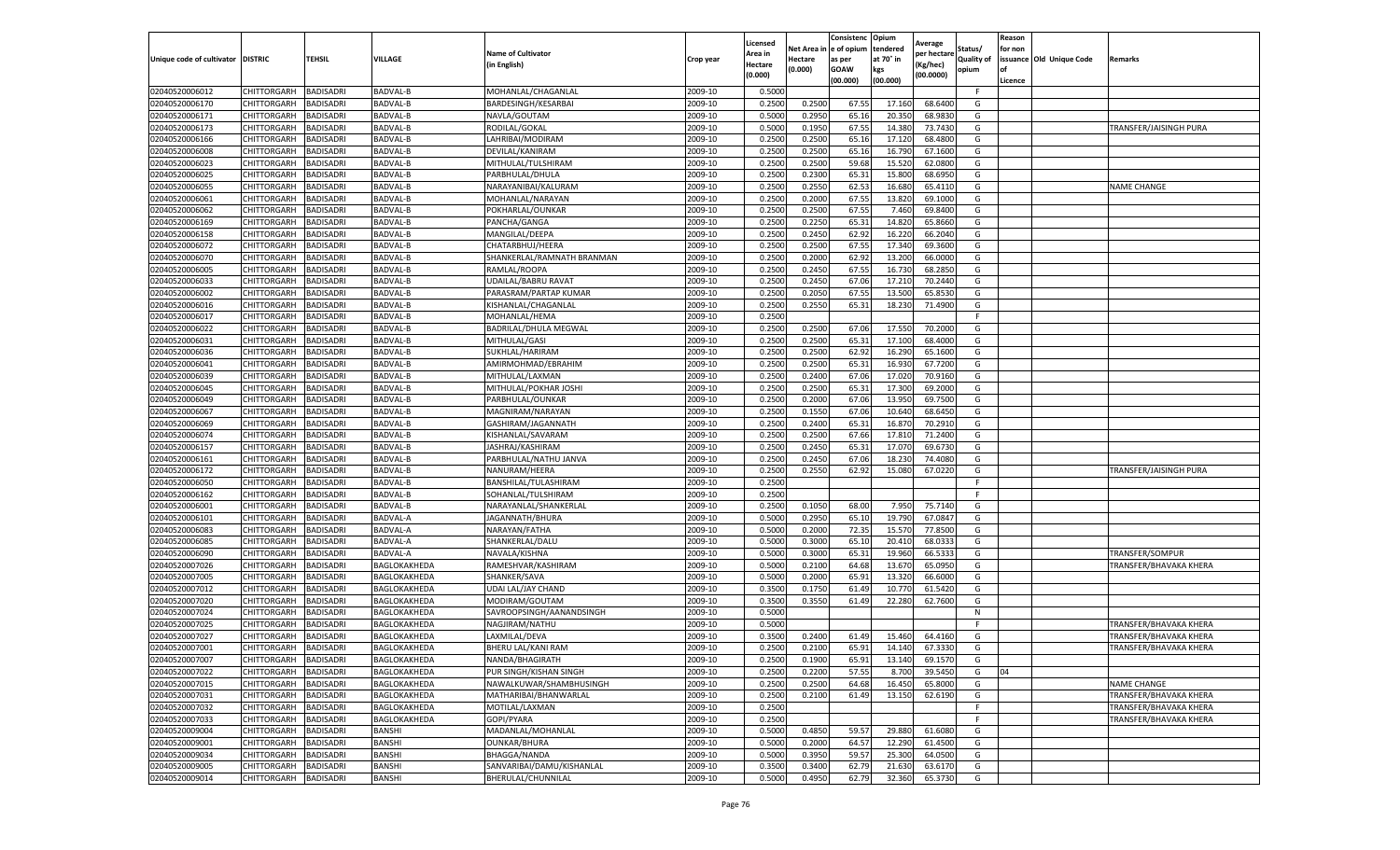|                           |                    |                  |                   |                           |           | Licensed |         | Consistenc             | Opium     | Average     |                   | Reason  |                          |                                |
|---------------------------|--------------------|------------------|-------------------|---------------------------|-----------|----------|---------|------------------------|-----------|-------------|-------------------|---------|--------------------------|--------------------------------|
|                           |                    |                  |                   | <b>Name of Cultivator</b> |           | Area in  |         | Net Area in e of opium | tendered  | per hectare | Status/           | for non |                          |                                |
| Unique code of cultivator | <b>DISTRIC</b>     | TEHSIL           | VILLAGE           | in English)               | Crop year | Hectare  | Hectare | as per                 | at 70° in | (Kg/hec     | <b>Quality of</b> |         | issuance Old Unique Code | <b>Remarks</b>                 |
|                           |                    |                  |                   |                           |           | (0.000)  | (0.000) | <b>GOAW</b>            | kgs       | (00.0000)   | opium             |         |                          |                                |
|                           |                    |                  |                   |                           |           |          |         | (00.000)               | (00.000)  |             |                   | Licence |                          |                                |
| 02040520009025            | CHITTORGARH        | <b>BADISADRI</b> | <b>BANSHI</b>     | BASANTILAL/MOHANLAL       | 2009-10   | 0.3500   | 0.3100  | 64.57                  | 19.80     | 63.8700     | G                 |         |                          |                                |
| 02040520009031            | CHITTORGARH        | <b>BADISADRI</b> | <b>BANSHI</b>     | GOUTAMIBAI/SHANKERLAL     | 2009-10   | 0.3500   | 0.3000  | 64.57                  | 18.14     | 60.4660     | G                 |         |                          |                                |
| 02040520009017            | CHITTORGARH        | <b>BADISADRI</b> | BANSHI            | PARTHA/BHAGVAN            | 2009-10   | 0.2500   | 0.2400  | 64.57                  | 16.06     | 66.9160     | G                 |         |                          |                                |
| 02040520009020            | CHITTORGARH        | <b>BADISADRI</b> | BANSHI            | HIMMATSINGH/AMARSINGH     | 2009-10   | 0.2500   | 0.2550  | 59.57                  | 14.520    | 56.9410     | G                 |         |                          |                                |
| 02040520009035            | <b>CHITTORGARH</b> | <b>BADISADRI</b> | BANSHI            | <b>BALDEV/SUKHLAL</b>     | 2009-10   | 0.2500   | 0.2450  | 62.79                  | 16.750    | 68.3670     | G                 |         |                          |                                |
| 02040520009036            | CHITTORGARH        | <b>BADISADRI</b> | BANSHI            | <b>BHAGGA/KALU</b>        | 2009-10   | 0.2500   | 0.2450  | 54.41                  | 4.33      | 17.6730     | G                 | 04      |                          |                                |
| 02040520009011            | CHITTORGARH        | <b>BADISADRI</b> | <b>BANSHI</b>     | FATEHSINGH/CHATARSINGH    | 2009-10   | 0.2500   | 0.2500  | 62.79                  | 17.21     | 68.8400     | G                 |         |                          |                                |
| 02040520009038            | CHITTORGARH        | BADISADRI        | <b>BANSHI</b>     | NETIBAI/BELIYA            | 2009-10   | 0.2500   | 0.2450  | 65.33                  | 3.960     | 16.1630     | G                 | 04      | 02040520023001           | <b>TRANSFER</b>                |
| 02040520009039            | CHITTORGARH        | <b>BADISADRI</b> | BANSHI            | SHANKER/KISHNA            | 2009-10   | 0.2500   |         |                        |           |             | F                 |         | 02040520023006           | TRANSFER                       |
| 02040520009040            | CHITTORGARH        | <b>BADISADRI</b> | BANSHI            | RAMSINGH/LACHMA           | 2009-10   | 0.2500   |         |                        |           |             | F.                |         | 02040520023007           | TRANSFER                       |
| 02040520013069            | CHITTORGARH        | <b>BADISADRI</b> | BHANUJA           | RUKMANIBAI/MOTILAL        | 2009-10   | 0.5000   | 0.4100  | 67.72                  | 28.052    | 68.4140     | G                 |         |                          |                                |
| 02040520013002            | CHITTORGARH        | <b>BADISADRI</b> | BHANUJA           | SOHANBAI/DALU             | 2009-10   | 0.3500   |         |                        |           |             | F                 |         |                          |                                |
| 02040520013016            | CHITTORGARH        | <b>BADISADRI</b> | BHANUJA           | <b>OUNKAR/GABBA</b>       | 2009-10   | 0.5000   | 0.4800  | 60.92                  | 30.37     | 63.2700     | G                 |         |                          |                                |
| 02040520013018            | CHITTORGARH        | <b>BADISADRI</b> | BHANUJA           | BHANWARLAL/RAMLAL         | 2009-10   | 0.3500   | 0.2950  | 60.92                  | 17.980    | 60.9490     | G                 |         |                          |                                |
| 02040520013025            | CHITTORGARH        | <b>BADISADRI</b> | BHANUJA           | MITHULAL/CHAMPALAL        | 2009-10   | 0.5000   | 0.1950  |                        |           |             | -1                | 02      |                          | ENTRY NOT FOUND IN PR & KHASRA |
| 02040520013058            | CHITTORGARH        | <b>BADISADRI</b> | BHANUJA           | NARAYAN/KHEMA             | 2009-10   | 0.5000   | 0.4000  | 60.92                  | 25.41     | 63.5250     | G                 |         |                          |                                |
| 02040520013068            | CHITTORGARH        | <b>BADISADRI</b> | BHANUJA           | DEVA/BHERA KUMAR          | 2009-10   | 0.3500   | 0.2950  |                        |           |             |                   | 02      |                          | ENTRY NOT FOUND IN PR & KHASRA |
| 02040520013001            | CHITTORGARH        | <b>BADISADRI</b> | BHANUJA           | JAMNALAL/PRATHVIRAJ       | 2009-10   | 0.5000   | 0.2650  | 60.34                  | 16.660    | 62.8670     | G                 |         |                          |                                |
| 02040520013053            | CHITTORGARH        | <b>BADISADRI</b> | BHANUJA           | BHANWAR/DHULA             | 2009-10   | 0.3500   | 0.2000  | 60.92                  | 13.250    | 66.2500     | G                 |         |                          |                                |
| 02040520013054            | CHITTORGARH        | <b>BADISADRI</b> | BHANUJA           | SHYAMLAL/RAMLAL           | 2009-10   | 0.3500   | 0.1050  | 64.17                  | 7.31      | 69.6190     | G                 |         |                          |                                |
| 02040520013075            | CHITTORGARH        | <b>BADISADRI</b> | BHANUJA           | JAGDISH/KANIRAM           | 2009-10   | 0.3500   | 0.2850  | 64.17                  | 17.030    | 59.7540     | G                 |         |                          |                                |
| 02040520013013            | CHITTORGARH        | <b>BADISADRI</b> | BHANUJA           | TULSHIRAM/AMRA            | 2009-10   | 0.2500   | 0.2450  | 60.92                  | 15.59     | 63.6320     | G                 |         |                          |                                |
| 02040520013009            | CHITTORGARH        | <b>BADISADRI</b> | BHANUJA           | LALU/VARDA                | 2009-10   | 0.2500   | 0.2500  | 65.49                  | 17.140    | 68.5600     | G                 |         |                          |                                |
| 02040520013066            | CHITTORGARH        | <b>BADISADRI</b> | BHANUJA           | MITHULAL/GASI JANVA       | 2009-10   | 0.2500   | 0.2350  | 71.44                  | 18.85     | 80.2120     | G                 |         |                          |                                |
| 02040520013007            | CHITTORGARH        | <b>BADISADRI</b> | BHANUJA           | JAMNABAI/DEVILAL          | 2009-10   | 0.2500   | 0.2450  | 65.49                  | 16.75     | 68.3670     | G                 |         |                          |                                |
| 02040520013035            | CHITTORGARH        | <b>BADISADRI</b> | BHANUJA           | DEVISGNGH/VIJAYSGNGH      | 2009-10   | 0.2500   | 0.2000  | 65.49                  | 13.35     | 66.7500     | G                 |         |                          |                                |
| 02040520013037            | CHITTORGARH        | <b>BADISADRI</b> | BHANUJA           | HEERALAL/SUKHLAL          | 2009-10   | 0.2500   | 0.2500  | 65.49                  | 16.95     | 67.8000     | G                 |         |                          |                                |
| 02040520013042            | CHITTORGARH        | <b>BADISADRI</b> | BHANUJA           | NARAYANI BAI/DALCHAND     | 2009-10   | 0.2500   | 0.2500  | 60.34                  | 25.260    | 61.0400     | G                 |         |                          |                                |
| 02040520013059            | CHITTORGARH        | <b>BADISADRI</b> | BHANUJA           | CHAGANLAL/NARAYAN JANVA   | 2009-10   | 0.2500   | 0.2400  | 71.44                  | 18.550    | 77.2910     | G                 |         |                          |                                |
| 02040520013065            | CHITTORGARH        | <b>BADISADRI</b> | BHANUJA           | JAMNALAL/UDAILAL          | 2009-10   | 0.2500   | 0.2450  | 65.49                  | 17.33     | 70.7340     | G                 |         |                          |                                |
| 02040520013024            | CHITTORGARH        | <b>BADISADRI</b> | BHANUJA           | KALURAM/BHERULAL          | 2009-10   | 0.2500   |         |                        |           |             | F                 |         |                          |                                |
| 02040520013070            | CHITTORGARH        | <b>BADISADRI</b> | BHANUJA           | RAMESHVAR/BHANA           | 2009-10   | 0.2500   |         |                        |           |             | F                 |         | 02040520071007           | <b>TRANSFER</b>                |
| 02040520013071            | CHITTORGARH        | <b>BADISADRI</b> | BHANUJA           | DALICHAND/BHURA           | 2009-10   | 0.2500   |         |                        |           |             | F.                |         | 02040520071024           | TRANSFER                       |
| 02040520015013            | CHITTORGARH        | <b>BADISADRI</b> | BHOPATPURA        | HEERALAL/SAVALAL          | 2009-10   | 0.3500   | 0.3500  | 62.48                  | 22.290    | 63.6850     | G                 |         |                          |                                |
| 02040520015014            | CHITTORGARH        | <b>BADISADRI</b> | BHOPATPURA        | NATRAM/SAVALAL            | 2009-10   | 0.3500   |         |                        |           |             | F.                |         |                          |                                |
| 02040520015012            | <b>CHITTORGARH</b> | <b>BADISADRI</b> | BHOPATPURA        | MANGILAL/NAVLA GAYRI      | 2009-10   | 0.3500   | 0.3100  | 62.48                  | 19.63     | 63.3220     | G                 |         |                          |                                |
| 02040520015025            | CHITTORGARH        | <b>BADISADRI</b> | <b>BHOPATPURA</b> | BHAGWANI BAI/SURAJMAL     | 2009-10   | 0.2500   | 0.2500  | 62.48                  | 15.480    | 61.9200     | G                 |         | 02040520034039           | TRANSFER                       |
| 02040520015021            | CHITTORGARH        | <b>BADISADRI</b> | <b>BHOPATPURA</b> | KISHANGIR/KEVALGIF        | 2009-10   | 0.2500   | 0.2200  | 59.68                  | 13.05     | 59.3180     | G                 |         | 02040520034077           | TRANSFER                       |
| 02040520015022            | CHITTORGARH        | BADISADRI        | BHOPATPURA        | SHYANI BAI/JAYCHAND       | 2009-10   | 0.2500   | 0.2450  | 59.68                  | 15.44     | 63.0200     | G                 |         | 02040520034018           | TRANSFER                       |
| 02040520017033            | CHITTORGARH        | <b>BADISADRI</b> | BOHEDAA           | SHANKERLAL/JAGANNATH      | 2009-10   | 0.5000   | 0.4050  | 64.68                  | 26.89     | 66.3951     | G                 |         |                          |                                |
| 02040520017001            | CHITTORGARH        | <b>BADISADRI</b> | BOHEDAA           | LAXMINARAYAN/SHANKERLAL   | 2009-10   | 0.5000   | 0.2000  | 65.91                  | 15.200    | 76.0000     | G                 |         |                          |                                |
| 02040520017009            | CHITTORGARH        | <b>BADISADRI</b> | BOHEDAA           | BHAGVATILAL/CHUNNGLAL     | 2009-10   | 0.5000   |         |                        |           |             | F.                |         |                          |                                |
| 02040520017012            | CHITTORGARH        | <b>BADISADRI</b> | BOHEDAA           | KISHANLAL/MANNA           | 2009-10   | 0.5000   |         |                        |           |             | F                 |         |                          |                                |
| 02040520017013            | CHITTORGARH        | <b>BADISADRI</b> | BOHEDAA           | GASI/RAMA MOIYA           | 2009-10   | 0.5000   | 0.4400  | 67.58                  | 33.32     | 75.7273     | G                 |         |                          |                                |
| 02040520017025            | <b>CHITTORGARH</b> | <b>BADISADRI</b> | BOHEDAA           | CHANDRASHEKHAR/MOHANLAL   | 2009-10   | 0.3500   | 0.2500  | 65.91                  | 17.060    | 68.2400     | G                 |         |                          |                                |
| 02040520017029            | CHITTORGARH        | BADISADRI        | BOHEDAA           | KISHANLAL/OUNKAR          | 2009-10   | 0.3500   | 0.2000  | 65.91                  | 13.75     | 68.7500     | G                 |         |                          |                                |
| 02040520017034            | CHITTORGARH        | <b>BADISADRI</b> | BOHEDAA           | DURGASHANKER/BHANWARLAL   | 2009-10   | 0.3500   | 0.3100  | 61.10                  | 18.76     | 60.5161     | G                 |         |                          |                                |
| 02040520017057            | CHITTORGARH        | <b>BADISADRI</b> | <b>BOHEDAA</b>    | CHOGALAL/KISHNA           | 2009-10   | 0.5000   | 0.4500  | 61.10                  | 29.990    | 66.6444     | G                 |         |                          |                                |
| 02040520017071            | CHITTORGARH        | <b>BADISADRI</b> | BOHEDAA           | SHOBHALAL/NATHU JOSHI     | 2009-10   | 0.5000   |         |                        |           |             | F.                |         |                          |                                |
| 02040520017094            | <b>CHITTORGARH</b> | <b>BADISADRI</b> | BOHEDAA           | SHANKERLAL/VENIRAM        | 2009-10   | 0.3500   | 0.2450  | 54.41                  | 14.350    | 58.5714     | G                 | 05      |                          |                                |
| 02040520017095            | <b>CHITTORGARH</b> | <b>BADISADRI</b> | BOHEDAA           | PUSHPA/AMARATLAL          | 2009-10   | 0.5000   | 0.2000  | 65.91                  | 14.150    | 70.7500     | G                 |         |                          |                                |
| 02040520017037            | CHITTORGARH        | <b>BADISADRI</b> | BOHEDAA           | SHANKERLAL/VARDA          | 2009-10   | 0.5000   | 0.2950  | 61.10                  | 19.250    | 65.2542     | G                 |         |                          |                                |
| 02040520017005            | CHITTORGARH        | <b>BADISADRI</b> | BOHEDAA           | KISHANLAL/HEERALAL        | 2009-10   | 0.3500   | 0.3250  | 64.68                  | 24.930    | 76.7077     | G                 |         |                          |                                |
| 02040520017107            | <b>CHITTORGARH</b> | <b>BADISADRI</b> | BOHEDAA           | KANHEYALAL/GOVARDHAN      | 2009-10   | 0.3500   | 0.3350  | 64.57                  | 24.280    | 72.4776     | G                 |         |                          |                                |
| 02040520017113            | CHITTORGARH        | <b>BADISADRI</b> | BOHEDAA           | KANKUBAI/CHUNNILAL        | 2009-10   | 0.3500   | 0.3450  | 57.55                  | 19.93     | 57.7681     | G                 |         |                          |                                |
| 02040520017116            | CHITTORGARH        | <b>BADISADRI</b> | BOHEDAA           | SHANKERLAL/PARBHULAL      | 2009-10   | 0.3500   | 0.3300  | 59.57                  | 19.960    | 60.4848     | G                 |         |                          |                                |
| 02040520017110            | CHITTORGARH        | <b>BADISADRI</b> | BOHEDAA           | POKHAR/BABRU              | 2009-10   | 0.5000   | 0.5000  | 61.10                  | 33.070    | 66.1400     | G                 |         |                          |                                |
| 02040520017132            | CHITTORGARH        | BADISADRI        | BOHEDAA           | AMRATIBAI/SHIVLAL         | 2009-10   | 0.5000   | 0.4500  | 65.91                  | 32.55     | 72.3333     | G                 |         |                          |                                |
| 02040520017098            | <b>CHITTORGARH</b> | <b>BADISADRI</b> | BOHEDAA           | BALU/PARBHU               | 2009-10   | 0.5000   | 0.4850  | 61.10                  | 30.150    | 62.1649     | G                 |         |                          |                                |
|                           |                    |                  |                   |                           |           |          |         |                        |           |             |                   |         |                          |                                |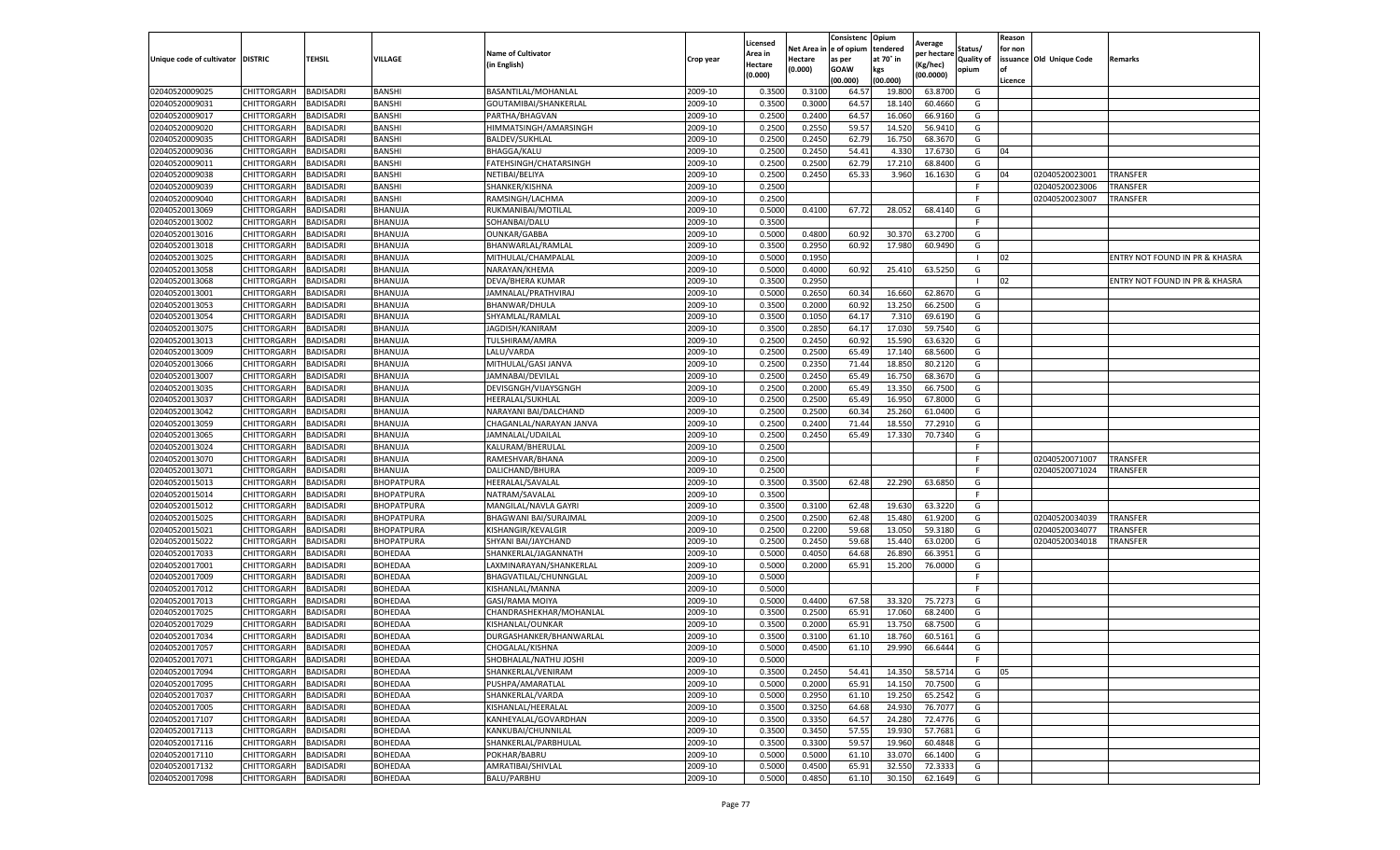| Net Area in e of opium<br>tendered<br>Status/<br>for non<br><b>Name of Cultivator</b><br>Area in<br>per hectare<br>at 70° in<br>issuance Old Unique Code<br><b>DISTRIC</b><br>TEHSIL<br>VILLAGE<br><b>Quality of</b><br>Crop year<br>Hectare<br>as per<br><b>Remarks</b><br>in English)<br>(Kg/hec<br>Hectare<br>(0.000)<br><b>GOAW</b><br>kgs<br>opium<br>(0.000)<br>(00.0000)<br>(00.000)<br>(00.000)<br>Licence<br>02040520017008<br><b>BADISADRI</b><br>BOHEDAA<br>SUKHLAL/BAGDIRAM<br>2009-10<br>0.2500<br>0.2500<br>69.4400<br>CHITTORGARH<br>64.68<br>17.360<br>G<br><b>BADISADRI</b><br><b>BOHEDAA</b><br>2009-10<br>0.2500<br>0.2450<br>54.41<br>57.8776<br>02040520017011<br>CHITTORGARH<br>BHAGVANLAL/PYARJI<br>14.18<br>G<br>05<br>0.2500<br>02040520017032<br>CHITTORGARH<br><b>BADISADRI</b><br>BOHEDAA<br>GANESHGBAI/KISHANDAS<br>2009-10<br>F.<br>02040520017049<br><b>BADISADRI</b><br>BOHEDAA<br>2009-10<br>0.2500<br>0.2500<br>64.57<br>17.860<br>71.4400<br>G<br>CHITTORGARH<br>TULSHIBAI/OUNKAR<br>02040520017072<br><b>CHITTORGARH</b><br><b>BADISADRI</b><br>2009-10<br>0.2500<br>0.2500<br>64.57<br>17.050<br>68.2000<br>G<br>BOHEDAA<br>CHATARBHUJ/MOHAN SUTHAR<br>57.55<br><b>BADISADRI</b><br>BOHEDAA<br>2009-10<br>0.2500<br>0.2500<br>15.31<br>61.2400<br>G<br>02040520017088<br>CHITTORGARH<br>BAGDIRAM/KHUMA JAT<br>02040520017090<br>CHITTORGARH<br><b>BADISADRI</b><br><b>BOHEDAA</b><br>KESHRIMAL/PARBHULAL<br>2009-10<br>0.2500<br>0.2500<br>61.10<br>16.700<br>66.8000<br>G<br>02040520017092<br>BOHEDAA<br>2009-10<br>0.2500<br>0.2450<br>66.86<br>17.460<br>71.2653<br>CHITTORGARH<br>BADISADRI<br><b>BAGDIRAM/MITHULAL</b><br>G<br>0.2350<br>BOHEDAA<br>2009-10<br>0.2500<br>62.79<br>15.89<br>67.6170<br>G<br>02040520017002<br>CHITTORGARH<br><b>BADISADRI</b><br>GOKALCHAN/SHOHANLAL<br>02040520017004<br><b>BADISADRI</b><br>2009-10<br>0.2500<br>0.2550<br>61.10<br>16.450<br>64.5098<br>CHITTORGARH<br><b>BOHEDAA</b><br>CHOTHMAL/JAYCHAND<br>G<br>02040520017015<br><b>BADISADRI</b><br>BOHEDAA<br>2009-10<br>0.2500<br>0.2500<br>67.58<br>18.14<br>72.5600<br>G<br>CHITTORGARH<br>JAGANNATH/NARAYAN<br>0.2450<br>59.57<br>02040520017018<br><b>BADISADRI</b><br>2009-10<br>0.2500<br>15.15<br>61.8367<br>G<br>CHITTORGARH<br>BOHEDAA<br>UDGBAI/SHANKERLAL<br>02040520017023<br>CHITTORGARH<br><b>BADISADRI</b><br>BOHEDAA<br>2009-10<br>0.2500<br>0.2100<br>67.59<br>15.79<br>75.1905<br>G<br>DHANRAJ/KISHNA<br><b>BADISADRI</b><br>BOHEDAA<br>2009-10<br>0.2500<br>0.2450<br>67.58<br>17.92<br>73.1429<br>02040520017040<br>CHITTORGARH<br>HEMRAJ/NARAYAN<br>G<br>62.59<br>2009-10<br>0.2500<br>0.2450<br>16.97<br>69.2653<br>G<br>02040520017053<br>CHITTORGARH<br><b>BADISADRI</b><br>BOHEDAA<br>TEJSINGH/OUNKAR<br>0.2500<br>02040520017068<br><b>BADISADRI</b><br>BOHEDAA<br>2009-10<br>0.2500<br>64.59<br>16.52<br>66.0800<br>G<br>CHITTORGARH<br>MOHANLAL/SHANKERLAL<br>02040520017081<br>2009-10<br>0.2500<br>0.2450<br>62.79<br>CHITTORGARH<br><b>BADISADRI</b><br>BOHEDAA<br>BHANWARLAL/HARIRAM<br>16.890<br>68.9388<br>G<br>2009-10<br>0.2200<br>59.57<br>02040520017084<br><b>BADISADRI</b><br>BOHEDAA<br>0.2500<br>14.260<br>64.8182<br>G<br>CHITTORGARH<br>MOHANLAL/CHUNNIALAL<br>0.2500<br>0.2200<br>59.57<br>02040520017030<br>CHITTORGARH<br><b>BADISADRI</b><br>BOHEDAA<br>2009-10<br>14.12<br>64.1818<br>G<br>SHANKERLAL/NARAYAN<br>02040520017086<br>CHITTORGARH<br><b>BADISADRI</b><br>BOHEDAA<br>LAXMILAL/SURAJMAL<br>2009-10<br>0.2500<br>0.2500<br>64.57<br>17.89<br>71.5600<br>G<br>BOHEDAA<br>2009-10<br>0.2500<br>0.2350<br>64.68<br>16.900<br>71.9149<br>G<br>02040520017024<br>CHITTORGARH<br><b>BADISADRI</b><br>BHANA/KHUMA<br>02040520017003<br><b>BADISADRI</b><br>2009-10<br>0.2500<br>0.2450<br>64.57<br>16.690<br>68.1224<br>G<br>CHITTORGARH<br>BOHEDAA<br>LACHUDIBAI/NARAYAN<br>02040520017006<br>CHITTORGARH<br><b>BADISADRI</b><br>BOHEDAA<br>2009-10<br>0.2500<br>0.2400<br>67.58<br>17.900<br>74.5833<br>G<br>MATHURALAL/MOHANLAL<br>0.2400<br>62.79<br>02040520017007<br><b>BADISADRI</b><br>2009-10<br>0.2500<br>15.460<br>64.4167<br>G<br>CHITTORGARH<br>BOHEDAA<br>KANIRAM/NATHU<br>2009-10<br>0.2550<br>02040520017027<br>CHITTORGARH<br><b>BADISADRI</b><br>BOHEDAA<br>0.2500<br>61.59<br>16.50<br>64.7059<br>G<br>MADANPARSHAD/NARSINGHDAS<br>02040520017035<br>CHITTORGARH<br><b>BADISADRI</b><br>BOHEDAA<br>CHUNNILAL/KISHNA<br>2009-10<br>0.2500<br>0.1900<br>61.49<br>12.560<br>66.1053<br>G<br>02040520017038<br>CHITTORGARH<br>BOHEDAA<br>SHOBHABAI/PARBHULAL<br>2009-10<br>0.2500<br>BADISADRI<br>F.<br>0.2500<br>BOHEDAA<br>2009-10<br>0.2500<br>61.10<br>16.11<br>64.4400<br>02040520017082<br>CHITTORGARH<br><b>BADISADRI</b><br>MEGHRAJ/BHOLIRAM<br>G<br>02040520017112<br>CHITTORGARH<br><b>BADISADRI</b><br>2009-10<br>0.2500<br>0.2450<br>65.33<br>17.910<br>73.1020<br>G<br>BOHEDAB<br>BHERULAL/KISHNA<br>02040520017139<br>CHITTORGARH<br><b>BADISADRI</b><br><b>BOHEDAB</b><br>BALU/DANU<br>2009-10<br>0.2500<br>0.2550<br>59.78<br>16.35<br>64.1170<br>G<br>68.07<br><b>BADISADRI</b><br>BOHEDAB<br>2009-10<br>0.2500<br>0.2350<br>18.27<br>77.7440<br>G<br>02040520017135<br>CHITTORGARH<br>DHANRAJ/KALU<br>02040520017121<br>CHITTORGARH<br><b>BADISADRI</b><br><b>BOHEDAB</b><br>AATMARAM/SURAJMAL<br>2009-10<br>0.2500<br>0.2000<br>65.33<br>14.01<br>70.0500<br>G<br>02040520017123<br><b>BADISADRI</b><br>BOHEDAB<br>2009-10<br>0.2500<br>0.1950<br>63.05<br>12.91<br>66.2050<br>CHITTORGARH<br><b>BHERUSINGH/KAJOD</b><br>G<br>2009-10<br>0.2500<br>0.2450<br>59.78<br>02040520017108<br>CHITTORGARH<br><b>BADISADRI</b><br>BOHEDAB<br>BHANWARSINGH/SHAMBHUSINGH<br>16.280<br>66.4480<br>G<br>02040520021034<br>CHITTORGARH<br><b>BADISADRI</b><br>CHARANKHEDI<br>2009-10<br>0.3500<br>0.3300<br>62.29<br>21.680<br>65.6960<br>HIMMATSINGH/SHANKERSINGH<br>G<br>02040520021023<br><b>BADISADRI</b><br>CHARANKHEDI<br>2009-10<br>0.3500<br>0.2100<br>65.69<br>14.44<br>CHITTORGARH<br>SAJJANBAI/RADHUDAN<br>68.7610<br>G<br>62.42<br>02040520021030<br><b>BADISADRI</b><br>2009-10<br>0.3500<br>0.3400<br>22.30<br>65.5880<br>G<br>CHITTORGARH<br>CHARANKHEDI<br>LALURAM/GOPAL<br>TRANSFER/SOMPUR<br>0.5000<br>0.4500<br>60.1<br>02040520021038<br>CHITTORGARH<br><b>BADISADRI</b><br>CHARANKHEDI<br>MANGILAL/JALAM<br>2009-10<br>28.30<br>62.8880<br>G<br>CHARANKHEDI<br>2009-10<br>0.3500<br>0.3350<br>62.42<br>21.420<br>63.9400<br>02040520021031<br>CHITTORGARH<br>BADISADRI<br>GANGADAN/MAHADAN<br>G<br><b>BADISADRI</b><br>KHEMA/RAM<br>2009-10<br>0.3500<br>0.2400<br>65.69<br>16.01<br>66.7080<br>G<br>02040520021040<br>CHITTORGARH<br>CHARANKHEDI<br><b>BADISADRI</b><br>2009-10<br>0.3500<br>0.2000<br>62.42<br>64.7500<br>G<br>02040520021043<br>CHITTORGARH<br>CHARANKHEDI<br><b>BAGDI RAM/VARDA</b><br>12.95<br>02040520021044<br>SHANKER/KALU<br>2009-10<br>0.3500<br>0.3400<br>60.15<br>21.01<br>61.7940<br>CHITTORGARH<br><b>BADISADRI</b><br>CHARANKHEDI<br>G<br>60.15<br>02040520021047<br><b>BADISADRI</b><br>2009-10<br>0.5000<br>0.4650<br>29.28<br>62.9670<br>G<br>CHITTORGARH<br>CHARANKHEDI<br>MAAN SINGH/RODA SINGH<br>62.42<br>02040520021050<br><b>BADISADRI</b><br>2009-10<br>0.3500<br>0.3400<br>21.41<br>62.9700<br>G<br>CHITTORGARH<br>CHARANKHEDI<br>BHERU SINGH/LAL SINGH<br>02040520021002<br>CHITTORGARH<br><b>BADISADRI</b><br>CHARANKHEDI<br>CHUNNGLAL/GOKAL<br>2009-10<br>0.2500<br>0.2400<br>62.29<br>15.73<br>65.5410<br>G<br>62.29<br>16.35<br>02040520021032<br>CHITTORGARH<br>BADISADRI<br>CHARANKHEDI<br>BADRIDAN/CHANDIDAN<br>2009-10<br>0.2500<br>0.2400<br>68.1250<br>G<br>0.2500<br>02040520021039<br><b>BADISADRI</b><br>2009-10<br>0.2500<br>62.42<br>16.47<br>65.8800<br>G<br>CHITTORGARH<br>CHARANKHEDI<br>RADHESHYAM/MOHANLAL SUTHAR<br>02040520021028<br>CHITTORGARH<br><b>BADISADRI</b><br>CHARANKHEDI<br>MANGUDAN/SHAKTIDAN<br>2009-10<br>0.2500<br>0.1800<br>62.42<br>2.150<br>11.9440<br>G<br>04<br>2009-10<br>CHITTORGARH<br><b>BADISADRI</b><br>CHARANKHEDI<br>BADGDIRAM/GOTU<br>0.2500<br>0.2450<br>62.42<br>15.880<br>64.0000<br>G<br>02040520021005<br>2009-10<br>0.2500<br>0.2400<br>62.42<br>CHITTORGARH<br><b>BADISADRI</b><br>CHARANKHEDI<br>SHYANIBAI/NANURAM<br>15.880<br>64.9160<br>G<br><b>BADISADRI</b><br>2009-10<br>0.2500<br>0.2450<br>65.69<br>67.5510<br><b>CHITTORGARH</b><br>CHARANKHEDI<br>KHEMA/PITHA<br>16.550<br>G<br>2009-10<br>0.2400<br>02040520021011<br>CHITTORGARH<br><b>BADISADRI</b><br>CHARANKHEDI<br>GATTUBAI/VEERDAN<br>0.2500<br>65.69<br>16.630<br>69.2910<br>G<br>02040520021025<br>CHITTORGARH<br><b>BADISADRI</b><br>CHARANKHEDI<br>RATANDAN/RODDAN<br>2009-10<br>0.2500<br>0.2400<br>65.69<br>16.480<br>68.6660<br>G<br>2009-10<br>0.2500<br>02040520021029<br><b>CHITTORGARH</b><br><b>BADISADRI</b><br>CHARANKHEDI<br>GANPAT/MANGILAL<br>N<br><b>NAME CHANGE</b><br>0.2500<br>02040520021045<br>CHITTORGARH<br><b>BADISADRI</b><br>CHARANKHEDI<br>RADHA KISHAN/POKHAR<br>2009-10<br>F<br>02040520025002<br>2009-10<br>0.2500<br>CHITTORGARH<br><b>BADISADRI</b><br><b>DEVRI</b><br>VAJGBAI/GOUTAMPURI<br>F.<br>2009-10<br>0.2500<br>02040520025010<br>CHITTORGARH<br><b>BADISADRI</b><br><b>DEVRI</b><br>SHANKERGIR/HEERAGIR<br>F.<br>NANUPURI/LAHARPURI<br>02040520025004<br>CHITTORGARH<br><b>BADISADRI</b><br><b>DEVRI</b><br>2009-10<br>0.2500<br>F.<br><b>DEVRI</b><br>VAKTUPURI/UDAGPURI<br>0.3500<br>02040520025018<br><b>CHITTORGARH</b><br><b>BADISADRI</b><br>2009-10<br>F.<br>07<br>02040520086033<br><b>TRANSFER</b> |                           |  |  | Licensed | Consistenc | Opium | Average | Reason |  |
|------------------------------------------------------------------------------------------------------------------------------------------------------------------------------------------------------------------------------------------------------------------------------------------------------------------------------------------------------------------------------------------------------------------------------------------------------------------------------------------------------------------------------------------------------------------------------------------------------------------------------------------------------------------------------------------------------------------------------------------------------------------------------------------------------------------------------------------------------------------------------------------------------------------------------------------------------------------------------------------------------------------------------------------------------------------------------------------------------------------------------------------------------------------------------------------------------------------------------------------------------------------------------------------------------------------------------------------------------------------------------------------------------------------------------------------------------------------------------------------------------------------------------------------------------------------------------------------------------------------------------------------------------------------------------------------------------------------------------------------------------------------------------------------------------------------------------------------------------------------------------------------------------------------------------------------------------------------------------------------------------------------------------------------------------------------------------------------------------------------------------------------------------------------------------------------------------------------------------------------------------------------------------------------------------------------------------------------------------------------------------------------------------------------------------------------------------------------------------------------------------------------------------------------------------------------------------------------------------------------------------------------------------------------------------------------------------------------------------------------------------------------------------------------------------------------------------------------------------------------------------------------------------------------------------------------------------------------------------------------------------------------------------------------------------------------------------------------------------------------------------------------------------------------------------------------------------------------------------------------------------------------------------------------------------------------------------------------------------------------------------------------------------------------------------------------------------------------------------------------------------------------------------------------------------------------------------------------------------------------------------------------------------------------------------------------------------------------------------------------------------------------------------------------------------------------------------------------------------------------------------------------------------------------------------------------------------------------------------------------------------------------------------------------------------------------------------------------------------------------------------------------------------------------------------------------------------------------------------------------------------------------------------------------------------------------------------------------------------------------------------------------------------------------------------------------------------------------------------------------------------------------------------------------------------------------------------------------------------------------------------------------------------------------------------------------------------------------------------------------------------------------------------------------------------------------------------------------------------------------------------------------------------------------------------------------------------------------------------------------------------------------------------------------------------------------------------------------------------------------------------------------------------------------------------------------------------------------------------------------------------------------------------------------------------------------------------------------------------------------------------------------------------------------------------------------------------------------------------------------------------------------------------------------------------------------------------------------------------------------------------------------------------------------------------------------------------------------------------------------------------------------------------------------------------------------------------------------------------------------------------------------------------------------------------------------------------------------------------------------------------------------------------------------------------------------------------------------------------------------------------------------------------------------------------------------------------------------------------------------------------------------------------------------------------------------------------------------------------------------------------------------------------------------------------------------------------------------------------------------------------------------------------------------------------------------------------------------------------------------------------------------------------------------------------------------------------------------------------------------------------------------------------------------------------------------------------------------------------------------------------------------------------------------------------------------------------------------------------------------------------------------------------------------------------------------------------------------------------------------------------------------------------------------------------------------------------------------------------------------------------------------------------------------------------------------------------------------------------------------------------------------------------------------------------------------------------------------------------------------------------------------------------------------------------------------------------------------------------------------------------------------------------------------------------------------------------------------------------------------------------------------------------------------------------------------------------------------------------------------------------------------------------------------------------------------------------------------------------------------------------------------------------------------------------------------------------------------------------------------------------------------------------------------------------------------------------------------------------------------------------------------------------------------------------------------------------------------------------------------------------------------------------------------------------------------------------------------------------------------------------------------------------------------------------------------------------------------------------------------------------------------------------------------------------------------------------------------------------------------------------------------------------------------------------------------------------------------------------------------------------------------------------------------------------------------------------------------------------------------------------------------------------------------------------------------------------------------------------------------------------------------------------------------------------------------------------------------------------------------------------------------------------------------------------------------------------------------------------------------------------------------------------------------------------------------------------------------------------------------------------------------------------------------------------------------|---------------------------|--|--|----------|------------|-------|---------|--------|--|
|                                                                                                                                                                                                                                                                                                                                                                                                                                                                                                                                                                                                                                                                                                                                                                                                                                                                                                                                                                                                                                                                                                                                                                                                                                                                                                                                                                                                                                                                                                                                                                                                                                                                                                                                                                                                                                                                                                                                                                                                                                                                                                                                                                                                                                                                                                                                                                                                                                                                                                                                                                                                                                                                                                                                                                                                                                                                                                                                                                                                                                                                                                                                                                                                                                                                                                                                                                                                                                                                                                                                                                                                                                                                                                                                                                                                                                                                                                                                                                                                                                                                                                                                                                                                                                                                                                                                                                                                                                                                                                                                                                                                                                                                                                                                                                                                                                                                                                                                                                                                                                                                                                                                                                                                                                                                                                                                                                                                                                                                                                                                                                                                                                                                                                                                                                                                                                                                                                                                                                                                                                                                                                                                                                                                                                                                                                                                                                                                                                                                                                                                                                                                                                                                                                                                                                                                                                                                                                                                                                                                                                                                                                                                                                                                                                                                                                                                                                                                                                                                                                                                                                                                                                                                                                                                                                                                                                                                                                                                                                                                                                                                                                                                                                                                                                                                                                                                                                                                                                                                                                                                                                                                                                                                                                                                                                                                                                                                                                                                                                                                                                                                                                                                                                                                                                                                                                                                                                                                                                                                                                                                                                  |                           |  |  |          |            |       |         |        |  |
|                                                                                                                                                                                                                                                                                                                                                                                                                                                                                                                                                                                                                                                                                                                                                                                                                                                                                                                                                                                                                                                                                                                                                                                                                                                                                                                                                                                                                                                                                                                                                                                                                                                                                                                                                                                                                                                                                                                                                                                                                                                                                                                                                                                                                                                                                                                                                                                                                                                                                                                                                                                                                                                                                                                                                                                                                                                                                                                                                                                                                                                                                                                                                                                                                                                                                                                                                                                                                                                                                                                                                                                                                                                                                                                                                                                                                                                                                                                                                                                                                                                                                                                                                                                                                                                                                                                                                                                                                                                                                                                                                                                                                                                                                                                                                                                                                                                                                                                                                                                                                                                                                                                                                                                                                                                                                                                                                                                                                                                                                                                                                                                                                                                                                                                                                                                                                                                                                                                                                                                                                                                                                                                                                                                                                                                                                                                                                                                                                                                                                                                                                                                                                                                                                                                                                                                                                                                                                                                                                                                                                                                                                                                                                                                                                                                                                                                                                                                                                                                                                                                                                                                                                                                                                                                                                                                                                                                                                                                                                                                                                                                                                                                                                                                                                                                                                                                                                                                                                                                                                                                                                                                                                                                                                                                                                                                                                                                                                                                                                                                                                                                                                                                                                                                                                                                                                                                                                                                                                                                                                                                                                                  | Unique code of cultivator |  |  |          |            |       |         |        |  |
|                                                                                                                                                                                                                                                                                                                                                                                                                                                                                                                                                                                                                                                                                                                                                                                                                                                                                                                                                                                                                                                                                                                                                                                                                                                                                                                                                                                                                                                                                                                                                                                                                                                                                                                                                                                                                                                                                                                                                                                                                                                                                                                                                                                                                                                                                                                                                                                                                                                                                                                                                                                                                                                                                                                                                                                                                                                                                                                                                                                                                                                                                                                                                                                                                                                                                                                                                                                                                                                                                                                                                                                                                                                                                                                                                                                                                                                                                                                                                                                                                                                                                                                                                                                                                                                                                                                                                                                                                                                                                                                                                                                                                                                                                                                                                                                                                                                                                                                                                                                                                                                                                                                                                                                                                                                                                                                                                                                                                                                                                                                                                                                                                                                                                                                                                                                                                                                                                                                                                                                                                                                                                                                                                                                                                                                                                                                                                                                                                                                                                                                                                                                                                                                                                                                                                                                                                                                                                                                                                                                                                                                                                                                                                                                                                                                                                                                                                                                                                                                                                                                                                                                                                                                                                                                                                                                                                                                                                                                                                                                                                                                                                                                                                                                                                                                                                                                                                                                                                                                                                                                                                                                                                                                                                                                                                                                                                                                                                                                                                                                                                                                                                                                                                                                                                                                                                                                                                                                                                                                                                                                                                                  |                           |  |  |          |            |       |         |        |  |
|                                                                                                                                                                                                                                                                                                                                                                                                                                                                                                                                                                                                                                                                                                                                                                                                                                                                                                                                                                                                                                                                                                                                                                                                                                                                                                                                                                                                                                                                                                                                                                                                                                                                                                                                                                                                                                                                                                                                                                                                                                                                                                                                                                                                                                                                                                                                                                                                                                                                                                                                                                                                                                                                                                                                                                                                                                                                                                                                                                                                                                                                                                                                                                                                                                                                                                                                                                                                                                                                                                                                                                                                                                                                                                                                                                                                                                                                                                                                                                                                                                                                                                                                                                                                                                                                                                                                                                                                                                                                                                                                                                                                                                                                                                                                                                                                                                                                                                                                                                                                                                                                                                                                                                                                                                                                                                                                                                                                                                                                                                                                                                                                                                                                                                                                                                                                                                                                                                                                                                                                                                                                                                                                                                                                                                                                                                                                                                                                                                                                                                                                                                                                                                                                                                                                                                                                                                                                                                                                                                                                                                                                                                                                                                                                                                                                                                                                                                                                                                                                                                                                                                                                                                                                                                                                                                                                                                                                                                                                                                                                                                                                                                                                                                                                                                                                                                                                                                                                                                                                                                                                                                                                                                                                                                                                                                                                                                                                                                                                                                                                                                                                                                                                                                                                                                                                                                                                                                                                                                                                                                                                                                  |                           |  |  |          |            |       |         |        |  |
|                                                                                                                                                                                                                                                                                                                                                                                                                                                                                                                                                                                                                                                                                                                                                                                                                                                                                                                                                                                                                                                                                                                                                                                                                                                                                                                                                                                                                                                                                                                                                                                                                                                                                                                                                                                                                                                                                                                                                                                                                                                                                                                                                                                                                                                                                                                                                                                                                                                                                                                                                                                                                                                                                                                                                                                                                                                                                                                                                                                                                                                                                                                                                                                                                                                                                                                                                                                                                                                                                                                                                                                                                                                                                                                                                                                                                                                                                                                                                                                                                                                                                                                                                                                                                                                                                                                                                                                                                                                                                                                                                                                                                                                                                                                                                                                                                                                                                                                                                                                                                                                                                                                                                                                                                                                                                                                                                                                                                                                                                                                                                                                                                                                                                                                                                                                                                                                                                                                                                                                                                                                                                                                                                                                                                                                                                                                                                                                                                                                                                                                                                                                                                                                                                                                                                                                                                                                                                                                                                                                                                                                                                                                                                                                                                                                                                                                                                                                                                                                                                                                                                                                                                                                                                                                                                                                                                                                                                                                                                                                                                                                                                                                                                                                                                                                                                                                                                                                                                                                                                                                                                                                                                                                                                                                                                                                                                                                                                                                                                                                                                                                                                                                                                                                                                                                                                                                                                                                                                                                                                                                                                                  |                           |  |  |          |            |       |         |        |  |
|                                                                                                                                                                                                                                                                                                                                                                                                                                                                                                                                                                                                                                                                                                                                                                                                                                                                                                                                                                                                                                                                                                                                                                                                                                                                                                                                                                                                                                                                                                                                                                                                                                                                                                                                                                                                                                                                                                                                                                                                                                                                                                                                                                                                                                                                                                                                                                                                                                                                                                                                                                                                                                                                                                                                                                                                                                                                                                                                                                                                                                                                                                                                                                                                                                                                                                                                                                                                                                                                                                                                                                                                                                                                                                                                                                                                                                                                                                                                                                                                                                                                                                                                                                                                                                                                                                                                                                                                                                                                                                                                                                                                                                                                                                                                                                                                                                                                                                                                                                                                                                                                                                                                                                                                                                                                                                                                                                                                                                                                                                                                                                                                                                                                                                                                                                                                                                                                                                                                                                                                                                                                                                                                                                                                                                                                                                                                                                                                                                                                                                                                                                                                                                                                                                                                                                                                                                                                                                                                                                                                                                                                                                                                                                                                                                                                                                                                                                                                                                                                                                                                                                                                                                                                                                                                                                                                                                                                                                                                                                                                                                                                                                                                                                                                                                                                                                                                                                                                                                                                                                                                                                                                                                                                                                                                                                                                                                                                                                                                                                                                                                                                                                                                                                                                                                                                                                                                                                                                                                                                                                                                                                  |                           |  |  |          |            |       |         |        |  |
|                                                                                                                                                                                                                                                                                                                                                                                                                                                                                                                                                                                                                                                                                                                                                                                                                                                                                                                                                                                                                                                                                                                                                                                                                                                                                                                                                                                                                                                                                                                                                                                                                                                                                                                                                                                                                                                                                                                                                                                                                                                                                                                                                                                                                                                                                                                                                                                                                                                                                                                                                                                                                                                                                                                                                                                                                                                                                                                                                                                                                                                                                                                                                                                                                                                                                                                                                                                                                                                                                                                                                                                                                                                                                                                                                                                                                                                                                                                                                                                                                                                                                                                                                                                                                                                                                                                                                                                                                                                                                                                                                                                                                                                                                                                                                                                                                                                                                                                                                                                                                                                                                                                                                                                                                                                                                                                                                                                                                                                                                                                                                                                                                                                                                                                                                                                                                                                                                                                                                                                                                                                                                                                                                                                                                                                                                                                                                                                                                                                                                                                                                                                                                                                                                                                                                                                                                                                                                                                                                                                                                                                                                                                                                                                                                                                                                                                                                                                                                                                                                                                                                                                                                                                                                                                                                                                                                                                                                                                                                                                                                                                                                                                                                                                                                                                                                                                                                                                                                                                                                                                                                                                                                                                                                                                                                                                                                                                                                                                                                                                                                                                                                                                                                                                                                                                                                                                                                                                                                                                                                                                                                                  |                           |  |  |          |            |       |         |        |  |
|                                                                                                                                                                                                                                                                                                                                                                                                                                                                                                                                                                                                                                                                                                                                                                                                                                                                                                                                                                                                                                                                                                                                                                                                                                                                                                                                                                                                                                                                                                                                                                                                                                                                                                                                                                                                                                                                                                                                                                                                                                                                                                                                                                                                                                                                                                                                                                                                                                                                                                                                                                                                                                                                                                                                                                                                                                                                                                                                                                                                                                                                                                                                                                                                                                                                                                                                                                                                                                                                                                                                                                                                                                                                                                                                                                                                                                                                                                                                                                                                                                                                                                                                                                                                                                                                                                                                                                                                                                                                                                                                                                                                                                                                                                                                                                                                                                                                                                                                                                                                                                                                                                                                                                                                                                                                                                                                                                                                                                                                                                                                                                                                                                                                                                                                                                                                                                                                                                                                                                                                                                                                                                                                                                                                                                                                                                                                                                                                                                                                                                                                                                                                                                                                                                                                                                                                                                                                                                                                                                                                                                                                                                                                                                                                                                                                                                                                                                                                                                                                                                                                                                                                                                                                                                                                                                                                                                                                                                                                                                                                                                                                                                                                                                                                                                                                                                                                                                                                                                                                                                                                                                                                                                                                                                                                                                                                                                                                                                                                                                                                                                                                                                                                                                                                                                                                                                                                                                                                                                                                                                                                                                  |                           |  |  |          |            |       |         |        |  |
|                                                                                                                                                                                                                                                                                                                                                                                                                                                                                                                                                                                                                                                                                                                                                                                                                                                                                                                                                                                                                                                                                                                                                                                                                                                                                                                                                                                                                                                                                                                                                                                                                                                                                                                                                                                                                                                                                                                                                                                                                                                                                                                                                                                                                                                                                                                                                                                                                                                                                                                                                                                                                                                                                                                                                                                                                                                                                                                                                                                                                                                                                                                                                                                                                                                                                                                                                                                                                                                                                                                                                                                                                                                                                                                                                                                                                                                                                                                                                                                                                                                                                                                                                                                                                                                                                                                                                                                                                                                                                                                                                                                                                                                                                                                                                                                                                                                                                                                                                                                                                                                                                                                                                                                                                                                                                                                                                                                                                                                                                                                                                                                                                                                                                                                                                                                                                                                                                                                                                                                                                                                                                                                                                                                                                                                                                                                                                                                                                                                                                                                                                                                                                                                                                                                                                                                                                                                                                                                                                                                                                                                                                                                                                                                                                                                                                                                                                                                                                                                                                                                                                                                                                                                                                                                                                                                                                                                                                                                                                                                                                                                                                                                                                                                                                                                                                                                                                                                                                                                                                                                                                                                                                                                                                                                                                                                                                                                                                                                                                                                                                                                                                                                                                                                                                                                                                                                                                                                                                                                                                                                                                                  |                           |  |  |          |            |       |         |        |  |
|                                                                                                                                                                                                                                                                                                                                                                                                                                                                                                                                                                                                                                                                                                                                                                                                                                                                                                                                                                                                                                                                                                                                                                                                                                                                                                                                                                                                                                                                                                                                                                                                                                                                                                                                                                                                                                                                                                                                                                                                                                                                                                                                                                                                                                                                                                                                                                                                                                                                                                                                                                                                                                                                                                                                                                                                                                                                                                                                                                                                                                                                                                                                                                                                                                                                                                                                                                                                                                                                                                                                                                                                                                                                                                                                                                                                                                                                                                                                                                                                                                                                                                                                                                                                                                                                                                                                                                                                                                                                                                                                                                                                                                                                                                                                                                                                                                                                                                                                                                                                                                                                                                                                                                                                                                                                                                                                                                                                                                                                                                                                                                                                                                                                                                                                                                                                                                                                                                                                                                                                                                                                                                                                                                                                                                                                                                                                                                                                                                                                                                                                                                                                                                                                                                                                                                                                                                                                                                                                                                                                                                                                                                                                                                                                                                                                                                                                                                                                                                                                                                                                                                                                                                                                                                                                                                                                                                                                                                                                                                                                                                                                                                                                                                                                                                                                                                                                                                                                                                                                                                                                                                                                                                                                                                                                                                                                                                                                                                                                                                                                                                                                                                                                                                                                                                                                                                                                                                                                                                                                                                                                                                  |                           |  |  |          |            |       |         |        |  |
|                                                                                                                                                                                                                                                                                                                                                                                                                                                                                                                                                                                                                                                                                                                                                                                                                                                                                                                                                                                                                                                                                                                                                                                                                                                                                                                                                                                                                                                                                                                                                                                                                                                                                                                                                                                                                                                                                                                                                                                                                                                                                                                                                                                                                                                                                                                                                                                                                                                                                                                                                                                                                                                                                                                                                                                                                                                                                                                                                                                                                                                                                                                                                                                                                                                                                                                                                                                                                                                                                                                                                                                                                                                                                                                                                                                                                                                                                                                                                                                                                                                                                                                                                                                                                                                                                                                                                                                                                                                                                                                                                                                                                                                                                                                                                                                                                                                                                                                                                                                                                                                                                                                                                                                                                                                                                                                                                                                                                                                                                                                                                                                                                                                                                                                                                                                                                                                                                                                                                                                                                                                                                                                                                                                                                                                                                                                                                                                                                                                                                                                                                                                                                                                                                                                                                                                                                                                                                                                                                                                                                                                                                                                                                                                                                                                                                                                                                                                                                                                                                                                                                                                                                                                                                                                                                                                                                                                                                                                                                                                                                                                                                                                                                                                                                                                                                                                                                                                                                                                                                                                                                                                                                                                                                                                                                                                                                                                                                                                                                                                                                                                                                                                                                                                                                                                                                                                                                                                                                                                                                                                                                                  |                           |  |  |          |            |       |         |        |  |
|                                                                                                                                                                                                                                                                                                                                                                                                                                                                                                                                                                                                                                                                                                                                                                                                                                                                                                                                                                                                                                                                                                                                                                                                                                                                                                                                                                                                                                                                                                                                                                                                                                                                                                                                                                                                                                                                                                                                                                                                                                                                                                                                                                                                                                                                                                                                                                                                                                                                                                                                                                                                                                                                                                                                                                                                                                                                                                                                                                                                                                                                                                                                                                                                                                                                                                                                                                                                                                                                                                                                                                                                                                                                                                                                                                                                                                                                                                                                                                                                                                                                                                                                                                                                                                                                                                                                                                                                                                                                                                                                                                                                                                                                                                                                                                                                                                                                                                                                                                                                                                                                                                                                                                                                                                                                                                                                                                                                                                                                                                                                                                                                                                                                                                                                                                                                                                                                                                                                                                                                                                                                                                                                                                                                                                                                                                                                                                                                                                                                                                                                                                                                                                                                                                                                                                                                                                                                                                                                                                                                                                                                                                                                                                                                                                                                                                                                                                                                                                                                                                                                                                                                                                                                                                                                                                                                                                                                                                                                                                                                                                                                                                                                                                                                                                                                                                                                                                                                                                                                                                                                                                                                                                                                                                                                                                                                                                                                                                                                                                                                                                                                                                                                                                                                                                                                                                                                                                                                                                                                                                                                                                  |                           |  |  |          |            |       |         |        |  |
|                                                                                                                                                                                                                                                                                                                                                                                                                                                                                                                                                                                                                                                                                                                                                                                                                                                                                                                                                                                                                                                                                                                                                                                                                                                                                                                                                                                                                                                                                                                                                                                                                                                                                                                                                                                                                                                                                                                                                                                                                                                                                                                                                                                                                                                                                                                                                                                                                                                                                                                                                                                                                                                                                                                                                                                                                                                                                                                                                                                                                                                                                                                                                                                                                                                                                                                                                                                                                                                                                                                                                                                                                                                                                                                                                                                                                                                                                                                                                                                                                                                                                                                                                                                                                                                                                                                                                                                                                                                                                                                                                                                                                                                                                                                                                                                                                                                                                                                                                                                                                                                                                                                                                                                                                                                                                                                                                                                                                                                                                                                                                                                                                                                                                                                                                                                                                                                                                                                                                                                                                                                                                                                                                                                                                                                                                                                                                                                                                                                                                                                                                                                                                                                                                                                                                                                                                                                                                                                                                                                                                                                                                                                                                                                                                                                                                                                                                                                                                                                                                                                                                                                                                                                                                                                                                                                                                                                                                                                                                                                                                                                                                                                                                                                                                                                                                                                                                                                                                                                                                                                                                                                                                                                                                                                                                                                                                                                                                                                                                                                                                                                                                                                                                                                                                                                                                                                                                                                                                                                                                                                                                                  |                           |  |  |          |            |       |         |        |  |
|                                                                                                                                                                                                                                                                                                                                                                                                                                                                                                                                                                                                                                                                                                                                                                                                                                                                                                                                                                                                                                                                                                                                                                                                                                                                                                                                                                                                                                                                                                                                                                                                                                                                                                                                                                                                                                                                                                                                                                                                                                                                                                                                                                                                                                                                                                                                                                                                                                                                                                                                                                                                                                                                                                                                                                                                                                                                                                                                                                                                                                                                                                                                                                                                                                                                                                                                                                                                                                                                                                                                                                                                                                                                                                                                                                                                                                                                                                                                                                                                                                                                                                                                                                                                                                                                                                                                                                                                                                                                                                                                                                                                                                                                                                                                                                                                                                                                                                                                                                                                                                                                                                                                                                                                                                                                                                                                                                                                                                                                                                                                                                                                                                                                                                                                                                                                                                                                                                                                                                                                                                                                                                                                                                                                                                                                                                                                                                                                                                                                                                                                                                                                                                                                                                                                                                                                                                                                                                                                                                                                                                                                                                                                                                                                                                                                                                                                                                                                                                                                                                                                                                                                                                                                                                                                                                                                                                                                                                                                                                                                                                                                                                                                                                                                                                                                                                                                                                                                                                                                                                                                                                                                                                                                                                                                                                                                                                                                                                                                                                                                                                                                                                                                                                                                                                                                                                                                                                                                                                                                                                                                                                  |                           |  |  |          |            |       |         |        |  |
|                                                                                                                                                                                                                                                                                                                                                                                                                                                                                                                                                                                                                                                                                                                                                                                                                                                                                                                                                                                                                                                                                                                                                                                                                                                                                                                                                                                                                                                                                                                                                                                                                                                                                                                                                                                                                                                                                                                                                                                                                                                                                                                                                                                                                                                                                                                                                                                                                                                                                                                                                                                                                                                                                                                                                                                                                                                                                                                                                                                                                                                                                                                                                                                                                                                                                                                                                                                                                                                                                                                                                                                                                                                                                                                                                                                                                                                                                                                                                                                                                                                                                                                                                                                                                                                                                                                                                                                                                                                                                                                                                                                                                                                                                                                                                                                                                                                                                                                                                                                                                                                                                                                                                                                                                                                                                                                                                                                                                                                                                                                                                                                                                                                                                                                                                                                                                                                                                                                                                                                                                                                                                                                                                                                                                                                                                                                                                                                                                                                                                                                                                                                                                                                                                                                                                                                                                                                                                                                                                                                                                                                                                                                                                                                                                                                                                                                                                                                                                                                                                                                                                                                                                                                                                                                                                                                                                                                                                                                                                                                                                                                                                                                                                                                                                                                                                                                                                                                                                                                                                                                                                                                                                                                                                                                                                                                                                                                                                                                                                                                                                                                                                                                                                                                                                                                                                                                                                                                                                                                                                                                                                                  |                           |  |  |          |            |       |         |        |  |
|                                                                                                                                                                                                                                                                                                                                                                                                                                                                                                                                                                                                                                                                                                                                                                                                                                                                                                                                                                                                                                                                                                                                                                                                                                                                                                                                                                                                                                                                                                                                                                                                                                                                                                                                                                                                                                                                                                                                                                                                                                                                                                                                                                                                                                                                                                                                                                                                                                                                                                                                                                                                                                                                                                                                                                                                                                                                                                                                                                                                                                                                                                                                                                                                                                                                                                                                                                                                                                                                                                                                                                                                                                                                                                                                                                                                                                                                                                                                                                                                                                                                                                                                                                                                                                                                                                                                                                                                                                                                                                                                                                                                                                                                                                                                                                                                                                                                                                                                                                                                                                                                                                                                                                                                                                                                                                                                                                                                                                                                                                                                                                                                                                                                                                                                                                                                                                                                                                                                                                                                                                                                                                                                                                                                                                                                                                                                                                                                                                                                                                                                                                                                                                                                                                                                                                                                                                                                                                                                                                                                                                                                                                                                                                                                                                                                                                                                                                                                                                                                                                                                                                                                                                                                                                                                                                                                                                                                                                                                                                                                                                                                                                                                                                                                                                                                                                                                                                                                                                                                                                                                                                                                                                                                                                                                                                                                                                                                                                                                                                                                                                                                                                                                                                                                                                                                                                                                                                                                                                                                                                                                                                  |                           |  |  |          |            |       |         |        |  |
|                                                                                                                                                                                                                                                                                                                                                                                                                                                                                                                                                                                                                                                                                                                                                                                                                                                                                                                                                                                                                                                                                                                                                                                                                                                                                                                                                                                                                                                                                                                                                                                                                                                                                                                                                                                                                                                                                                                                                                                                                                                                                                                                                                                                                                                                                                                                                                                                                                                                                                                                                                                                                                                                                                                                                                                                                                                                                                                                                                                                                                                                                                                                                                                                                                                                                                                                                                                                                                                                                                                                                                                                                                                                                                                                                                                                                                                                                                                                                                                                                                                                                                                                                                                                                                                                                                                                                                                                                                                                                                                                                                                                                                                                                                                                                                                                                                                                                                                                                                                                                                                                                                                                                                                                                                                                                                                                                                                                                                                                                                                                                                                                                                                                                                                                                                                                                                                                                                                                                                                                                                                                                                                                                                                                                                                                                                                                                                                                                                                                                                                                                                                                                                                                                                                                                                                                                                                                                                                                                                                                                                                                                                                                                                                                                                                                                                                                                                                                                                                                                                                                                                                                                                                                                                                                                                                                                                                                                                                                                                                                                                                                                                                                                                                                                                                                                                                                                                                                                                                                                                                                                                                                                                                                                                                                                                                                                                                                                                                                                                                                                                                                                                                                                                                                                                                                                                                                                                                                                                                                                                                                                                  |                           |  |  |          |            |       |         |        |  |
|                                                                                                                                                                                                                                                                                                                                                                                                                                                                                                                                                                                                                                                                                                                                                                                                                                                                                                                                                                                                                                                                                                                                                                                                                                                                                                                                                                                                                                                                                                                                                                                                                                                                                                                                                                                                                                                                                                                                                                                                                                                                                                                                                                                                                                                                                                                                                                                                                                                                                                                                                                                                                                                                                                                                                                                                                                                                                                                                                                                                                                                                                                                                                                                                                                                                                                                                                                                                                                                                                                                                                                                                                                                                                                                                                                                                                                                                                                                                                                                                                                                                                                                                                                                                                                                                                                                                                                                                                                                                                                                                                                                                                                                                                                                                                                                                                                                                                                                                                                                                                                                                                                                                                                                                                                                                                                                                                                                                                                                                                                                                                                                                                                                                                                                                                                                                                                                                                                                                                                                                                                                                                                                                                                                                                                                                                                                                                                                                                                                                                                                                                                                                                                                                                                                                                                                                                                                                                                                                                                                                                                                                                                                                                                                                                                                                                                                                                                                                                                                                                                                                                                                                                                                                                                                                                                                                                                                                                                                                                                                                                                                                                                                                                                                                                                                                                                                                                                                                                                                                                                                                                                                                                                                                                                                                                                                                                                                                                                                                                                                                                                                                                                                                                                                                                                                                                                                                                                                                                                                                                                                                                                  |                           |  |  |          |            |       |         |        |  |
|                                                                                                                                                                                                                                                                                                                                                                                                                                                                                                                                                                                                                                                                                                                                                                                                                                                                                                                                                                                                                                                                                                                                                                                                                                                                                                                                                                                                                                                                                                                                                                                                                                                                                                                                                                                                                                                                                                                                                                                                                                                                                                                                                                                                                                                                                                                                                                                                                                                                                                                                                                                                                                                                                                                                                                                                                                                                                                                                                                                                                                                                                                                                                                                                                                                                                                                                                                                                                                                                                                                                                                                                                                                                                                                                                                                                                                                                                                                                                                                                                                                                                                                                                                                                                                                                                                                                                                                                                                                                                                                                                                                                                                                                                                                                                                                                                                                                                                                                                                                                                                                                                                                                                                                                                                                                                                                                                                                                                                                                                                                                                                                                                                                                                                                                                                                                                                                                                                                                                                                                                                                                                                                                                                                                                                                                                                                                                                                                                                                                                                                                                                                                                                                                                                                                                                                                                                                                                                                                                                                                                                                                                                                                                                                                                                                                                                                                                                                                                                                                                                                                                                                                                                                                                                                                                                                                                                                                                                                                                                                                                                                                                                                                                                                                                                                                                                                                                                                                                                                                                                                                                                                                                                                                                                                                                                                                                                                                                                                                                                                                                                                                                                                                                                                                                                                                                                                                                                                                                                                                                                                                                                  |                           |  |  |          |            |       |         |        |  |
|                                                                                                                                                                                                                                                                                                                                                                                                                                                                                                                                                                                                                                                                                                                                                                                                                                                                                                                                                                                                                                                                                                                                                                                                                                                                                                                                                                                                                                                                                                                                                                                                                                                                                                                                                                                                                                                                                                                                                                                                                                                                                                                                                                                                                                                                                                                                                                                                                                                                                                                                                                                                                                                                                                                                                                                                                                                                                                                                                                                                                                                                                                                                                                                                                                                                                                                                                                                                                                                                                                                                                                                                                                                                                                                                                                                                                                                                                                                                                                                                                                                                                                                                                                                                                                                                                                                                                                                                                                                                                                                                                                                                                                                                                                                                                                                                                                                                                                                                                                                                                                                                                                                                                                                                                                                                                                                                                                                                                                                                                                                                                                                                                                                                                                                                                                                                                                                                                                                                                                                                                                                                                                                                                                                                                                                                                                                                                                                                                                                                                                                                                                                                                                                                                                                                                                                                                                                                                                                                                                                                                                                                                                                                                                                                                                                                                                                                                                                                                                                                                                                                                                                                                                                                                                                                                                                                                                                                                                                                                                                                                                                                                                                                                                                                                                                                                                                                                                                                                                                                                                                                                                                                                                                                                                                                                                                                                                                                                                                                                                                                                                                                                                                                                                                                                                                                                                                                                                                                                                                                                                                                                                  |                           |  |  |          |            |       |         |        |  |
|                                                                                                                                                                                                                                                                                                                                                                                                                                                                                                                                                                                                                                                                                                                                                                                                                                                                                                                                                                                                                                                                                                                                                                                                                                                                                                                                                                                                                                                                                                                                                                                                                                                                                                                                                                                                                                                                                                                                                                                                                                                                                                                                                                                                                                                                                                                                                                                                                                                                                                                                                                                                                                                                                                                                                                                                                                                                                                                                                                                                                                                                                                                                                                                                                                                                                                                                                                                                                                                                                                                                                                                                                                                                                                                                                                                                                                                                                                                                                                                                                                                                                                                                                                                                                                                                                                                                                                                                                                                                                                                                                                                                                                                                                                                                                                                                                                                                                                                                                                                                                                                                                                                                                                                                                                                                                                                                                                                                                                                                                                                                                                                                                                                                                                                                                                                                                                                                                                                                                                                                                                                                                                                                                                                                                                                                                                                                                                                                                                                                                                                                                                                                                                                                                                                                                                                                                                                                                                                                                                                                                                                                                                                                                                                                                                                                                                                                                                                                                                                                                                                                                                                                                                                                                                                                                                                                                                                                                                                                                                                                                                                                                                                                                                                                                                                                                                                                                                                                                                                                                                                                                                                                                                                                                                                                                                                                                                                                                                                                                                                                                                                                                                                                                                                                                                                                                                                                                                                                                                                                                                                                                                  |                           |  |  |          |            |       |         |        |  |
|                                                                                                                                                                                                                                                                                                                                                                                                                                                                                                                                                                                                                                                                                                                                                                                                                                                                                                                                                                                                                                                                                                                                                                                                                                                                                                                                                                                                                                                                                                                                                                                                                                                                                                                                                                                                                                                                                                                                                                                                                                                                                                                                                                                                                                                                                                                                                                                                                                                                                                                                                                                                                                                                                                                                                                                                                                                                                                                                                                                                                                                                                                                                                                                                                                                                                                                                                                                                                                                                                                                                                                                                                                                                                                                                                                                                                                                                                                                                                                                                                                                                                                                                                                                                                                                                                                                                                                                                                                                                                                                                                                                                                                                                                                                                                                                                                                                                                                                                                                                                                                                                                                                                                                                                                                                                                                                                                                                                                                                                                                                                                                                                                                                                                                                                                                                                                                                                                                                                                                                                                                                                                                                                                                                                                                                                                                                                                                                                                                                                                                                                                                                                                                                                                                                                                                                                                                                                                                                                                                                                                                                                                                                                                                                                                                                                                                                                                                                                                                                                                                                                                                                                                                                                                                                                                                                                                                                                                                                                                                                                                                                                                                                                                                                                                                                                                                                                                                                                                                                                                                                                                                                                                                                                                                                                                                                                                                                                                                                                                                                                                                                                                                                                                                                                                                                                                                                                                                                                                                                                                                                                                                  |                           |  |  |          |            |       |         |        |  |
|                                                                                                                                                                                                                                                                                                                                                                                                                                                                                                                                                                                                                                                                                                                                                                                                                                                                                                                                                                                                                                                                                                                                                                                                                                                                                                                                                                                                                                                                                                                                                                                                                                                                                                                                                                                                                                                                                                                                                                                                                                                                                                                                                                                                                                                                                                                                                                                                                                                                                                                                                                                                                                                                                                                                                                                                                                                                                                                                                                                                                                                                                                                                                                                                                                                                                                                                                                                                                                                                                                                                                                                                                                                                                                                                                                                                                                                                                                                                                                                                                                                                                                                                                                                                                                                                                                                                                                                                                                                                                                                                                                                                                                                                                                                                                                                                                                                                                                                                                                                                                                                                                                                                                                                                                                                                                                                                                                                                                                                                                                                                                                                                                                                                                                                                                                                                                                                                                                                                                                                                                                                                                                                                                                                                                                                                                                                                                                                                                                                                                                                                                                                                                                                                                                                                                                                                                                                                                                                                                                                                                                                                                                                                                                                                                                                                                                                                                                                                                                                                                                                                                                                                                                                                                                                                                                                                                                                                                                                                                                                                                                                                                                                                                                                                                                                                                                                                                                                                                                                                                                                                                                                                                                                                                                                                                                                                                                                                                                                                                                                                                                                                                                                                                                                                                                                                                                                                                                                                                                                                                                                                                                  |                           |  |  |          |            |       |         |        |  |
|                                                                                                                                                                                                                                                                                                                                                                                                                                                                                                                                                                                                                                                                                                                                                                                                                                                                                                                                                                                                                                                                                                                                                                                                                                                                                                                                                                                                                                                                                                                                                                                                                                                                                                                                                                                                                                                                                                                                                                                                                                                                                                                                                                                                                                                                                                                                                                                                                                                                                                                                                                                                                                                                                                                                                                                                                                                                                                                                                                                                                                                                                                                                                                                                                                                                                                                                                                                                                                                                                                                                                                                                                                                                                                                                                                                                                                                                                                                                                                                                                                                                                                                                                                                                                                                                                                                                                                                                                                                                                                                                                                                                                                                                                                                                                                                                                                                                                                                                                                                                                                                                                                                                                                                                                                                                                                                                                                                                                                                                                                                                                                                                                                                                                                                                                                                                                                                                                                                                                                                                                                                                                                                                                                                                                                                                                                                                                                                                                                                                                                                                                                                                                                                                                                                                                                                                                                                                                                                                                                                                                                                                                                                                                                                                                                                                                                                                                                                                                                                                                                                                                                                                                                                                                                                                                                                                                                                                                                                                                                                                                                                                                                                                                                                                                                                                                                                                                                                                                                                                                                                                                                                                                                                                                                                                                                                                                                                                                                                                                                                                                                                                                                                                                                                                                                                                                                                                                                                                                                                                                                                                                                  |                           |  |  |          |            |       |         |        |  |
|                                                                                                                                                                                                                                                                                                                                                                                                                                                                                                                                                                                                                                                                                                                                                                                                                                                                                                                                                                                                                                                                                                                                                                                                                                                                                                                                                                                                                                                                                                                                                                                                                                                                                                                                                                                                                                                                                                                                                                                                                                                                                                                                                                                                                                                                                                                                                                                                                                                                                                                                                                                                                                                                                                                                                                                                                                                                                                                                                                                                                                                                                                                                                                                                                                                                                                                                                                                                                                                                                                                                                                                                                                                                                                                                                                                                                                                                                                                                                                                                                                                                                                                                                                                                                                                                                                                                                                                                                                                                                                                                                                                                                                                                                                                                                                                                                                                                                                                                                                                                                                                                                                                                                                                                                                                                                                                                                                                                                                                                                                                                                                                                                                                                                                                                                                                                                                                                                                                                                                                                                                                                                                                                                                                                                                                                                                                                                                                                                                                                                                                                                                                                                                                                                                                                                                                                                                                                                                                                                                                                                                                                                                                                                                                                                                                                                                                                                                                                                                                                                                                                                                                                                                                                                                                                                                                                                                                                                                                                                                                                                                                                                                                                                                                                                                                                                                                                                                                                                                                                                                                                                                                                                                                                                                                                                                                                                                                                                                                                                                                                                                                                                                                                                                                                                                                                                                                                                                                                                                                                                                                                                                  |                           |  |  |          |            |       |         |        |  |
|                                                                                                                                                                                                                                                                                                                                                                                                                                                                                                                                                                                                                                                                                                                                                                                                                                                                                                                                                                                                                                                                                                                                                                                                                                                                                                                                                                                                                                                                                                                                                                                                                                                                                                                                                                                                                                                                                                                                                                                                                                                                                                                                                                                                                                                                                                                                                                                                                                                                                                                                                                                                                                                                                                                                                                                                                                                                                                                                                                                                                                                                                                                                                                                                                                                                                                                                                                                                                                                                                                                                                                                                                                                                                                                                                                                                                                                                                                                                                                                                                                                                                                                                                                                                                                                                                                                                                                                                                                                                                                                                                                                                                                                                                                                                                                                                                                                                                                                                                                                                                                                                                                                                                                                                                                                                                                                                                                                                                                                                                                                                                                                                                                                                                                                                                                                                                                                                                                                                                                                                                                                                                                                                                                                                                                                                                                                                                                                                                                                                                                                                                                                                                                                                                                                                                                                                                                                                                                                                                                                                                                                                                                                                                                                                                                                                                                                                                                                                                                                                                                                                                                                                                                                                                                                                                                                                                                                                                                                                                                                                                                                                                                                                                                                                                                                                                                                                                                                                                                                                                                                                                                                                                                                                                                                                                                                                                                                                                                                                                                                                                                                                                                                                                                                                                                                                                                                                                                                                                                                                                                                                                                  |                           |  |  |          |            |       |         |        |  |
|                                                                                                                                                                                                                                                                                                                                                                                                                                                                                                                                                                                                                                                                                                                                                                                                                                                                                                                                                                                                                                                                                                                                                                                                                                                                                                                                                                                                                                                                                                                                                                                                                                                                                                                                                                                                                                                                                                                                                                                                                                                                                                                                                                                                                                                                                                                                                                                                                                                                                                                                                                                                                                                                                                                                                                                                                                                                                                                                                                                                                                                                                                                                                                                                                                                                                                                                                                                                                                                                                                                                                                                                                                                                                                                                                                                                                                                                                                                                                                                                                                                                                                                                                                                                                                                                                                                                                                                                                                                                                                                                                                                                                                                                                                                                                                                                                                                                                                                                                                                                                                                                                                                                                                                                                                                                                                                                                                                                                                                                                                                                                                                                                                                                                                                                                                                                                                                                                                                                                                                                                                                                                                                                                                                                                                                                                                                                                                                                                                                                                                                                                                                                                                                                                                                                                                                                                                                                                                                                                                                                                                                                                                                                                                                                                                                                                                                                                                                                                                                                                                                                                                                                                                                                                                                                                                                                                                                                                                                                                                                                                                                                                                                                                                                                                                                                                                                                                                                                                                                                                                                                                                                                                                                                                                                                                                                                                                                                                                                                                                                                                                                                                                                                                                                                                                                                                                                                                                                                                                                                                                                                                                  |                           |  |  |          |            |       |         |        |  |
|                                                                                                                                                                                                                                                                                                                                                                                                                                                                                                                                                                                                                                                                                                                                                                                                                                                                                                                                                                                                                                                                                                                                                                                                                                                                                                                                                                                                                                                                                                                                                                                                                                                                                                                                                                                                                                                                                                                                                                                                                                                                                                                                                                                                                                                                                                                                                                                                                                                                                                                                                                                                                                                                                                                                                                                                                                                                                                                                                                                                                                                                                                                                                                                                                                                                                                                                                                                                                                                                                                                                                                                                                                                                                                                                                                                                                                                                                                                                                                                                                                                                                                                                                                                                                                                                                                                                                                                                                                                                                                                                                                                                                                                                                                                                                                                                                                                                                                                                                                                                                                                                                                                                                                                                                                                                                                                                                                                                                                                                                                                                                                                                                                                                                                                                                                                                                                                                                                                                                                                                                                                                                                                                                                                                                                                                                                                                                                                                                                                                                                                                                                                                                                                                                                                                                                                                                                                                                                                                                                                                                                                                                                                                                                                                                                                                                                                                                                                                                                                                                                                                                                                                                                                                                                                                                                                                                                                                                                                                                                                                                                                                                                                                                                                                                                                                                                                                                                                                                                                                                                                                                                                                                                                                                                                                                                                                                                                                                                                                                                                                                                                                                                                                                                                                                                                                                                                                                                                                                                                                                                                                                                  |                           |  |  |          |            |       |         |        |  |
|                                                                                                                                                                                                                                                                                                                                                                                                                                                                                                                                                                                                                                                                                                                                                                                                                                                                                                                                                                                                                                                                                                                                                                                                                                                                                                                                                                                                                                                                                                                                                                                                                                                                                                                                                                                                                                                                                                                                                                                                                                                                                                                                                                                                                                                                                                                                                                                                                                                                                                                                                                                                                                                                                                                                                                                                                                                                                                                                                                                                                                                                                                                                                                                                                                                                                                                                                                                                                                                                                                                                                                                                                                                                                                                                                                                                                                                                                                                                                                                                                                                                                                                                                                                                                                                                                                                                                                                                                                                                                                                                                                                                                                                                                                                                                                                                                                                                                                                                                                                                                                                                                                                                                                                                                                                                                                                                                                                                                                                                                                                                                                                                                                                                                                                                                                                                                                                                                                                                                                                                                                                                                                                                                                                                                                                                                                                                                                                                                                                                                                                                                                                                                                                                                                                                                                                                                                                                                                                                                                                                                                                                                                                                                                                                                                                                                                                                                                                                                                                                                                                                                                                                                                                                                                                                                                                                                                                                                                                                                                                                                                                                                                                                                                                                                                                                                                                                                                                                                                                                                                                                                                                                                                                                                                                                                                                                                                                                                                                                                                                                                                                                                                                                                                                                                                                                                                                                                                                                                                                                                                                                                                  |                           |  |  |          |            |       |         |        |  |
|                                                                                                                                                                                                                                                                                                                                                                                                                                                                                                                                                                                                                                                                                                                                                                                                                                                                                                                                                                                                                                                                                                                                                                                                                                                                                                                                                                                                                                                                                                                                                                                                                                                                                                                                                                                                                                                                                                                                                                                                                                                                                                                                                                                                                                                                                                                                                                                                                                                                                                                                                                                                                                                                                                                                                                                                                                                                                                                                                                                                                                                                                                                                                                                                                                                                                                                                                                                                                                                                                                                                                                                                                                                                                                                                                                                                                                                                                                                                                                                                                                                                                                                                                                                                                                                                                                                                                                                                                                                                                                                                                                                                                                                                                                                                                                                                                                                                                                                                                                                                                                                                                                                                                                                                                                                                                                                                                                                                                                                                                                                                                                                                                                                                                                                                                                                                                                                                                                                                                                                                                                                                                                                                                                                                                                                                                                                                                                                                                                                                                                                                                                                                                                                                                                                                                                                                                                                                                                                                                                                                                                                                                                                                                                                                                                                                                                                                                                                                                                                                                                                                                                                                                                                                                                                                                                                                                                                                                                                                                                                                                                                                                                                                                                                                                                                                                                                                                                                                                                                                                                                                                                                                                                                                                                                                                                                                                                                                                                                                                                                                                                                                                                                                                                                                                                                                                                                                                                                                                                                                                                                                                                  |                           |  |  |          |            |       |         |        |  |
|                                                                                                                                                                                                                                                                                                                                                                                                                                                                                                                                                                                                                                                                                                                                                                                                                                                                                                                                                                                                                                                                                                                                                                                                                                                                                                                                                                                                                                                                                                                                                                                                                                                                                                                                                                                                                                                                                                                                                                                                                                                                                                                                                                                                                                                                                                                                                                                                                                                                                                                                                                                                                                                                                                                                                                                                                                                                                                                                                                                                                                                                                                                                                                                                                                                                                                                                                                                                                                                                                                                                                                                                                                                                                                                                                                                                                                                                                                                                                                                                                                                                                                                                                                                                                                                                                                                                                                                                                                                                                                                                                                                                                                                                                                                                                                                                                                                                                                                                                                                                                                                                                                                                                                                                                                                                                                                                                                                                                                                                                                                                                                                                                                                                                                                                                                                                                                                                                                                                                                                                                                                                                                                                                                                                                                                                                                                                                                                                                                                                                                                                                                                                                                                                                                                                                                                                                                                                                                                                                                                                                                                                                                                                                                                                                                                                                                                                                                                                                                                                                                                                                                                                                                                                                                                                                                                                                                                                                                                                                                                                                                                                                                                                                                                                                                                                                                                                                                                                                                                                                                                                                                                                                                                                                                                                                                                                                                                                                                                                                                                                                                                                                                                                                                                                                                                                                                                                                                                                                                                                                                                                                                  |                           |  |  |          |            |       |         |        |  |
|                                                                                                                                                                                                                                                                                                                                                                                                                                                                                                                                                                                                                                                                                                                                                                                                                                                                                                                                                                                                                                                                                                                                                                                                                                                                                                                                                                                                                                                                                                                                                                                                                                                                                                                                                                                                                                                                                                                                                                                                                                                                                                                                                                                                                                                                                                                                                                                                                                                                                                                                                                                                                                                                                                                                                                                                                                                                                                                                                                                                                                                                                                                                                                                                                                                                                                                                                                                                                                                                                                                                                                                                                                                                                                                                                                                                                                                                                                                                                                                                                                                                                                                                                                                                                                                                                                                                                                                                                                                                                                                                                                                                                                                                                                                                                                                                                                                                                                                                                                                                                                                                                                                                                                                                                                                                                                                                                                                                                                                                                                                                                                                                                                                                                                                                                                                                                                                                                                                                                                                                                                                                                                                                                                                                                                                                                                                                                                                                                                                                                                                                                                                                                                                                                                                                                                                                                                                                                                                                                                                                                                                                                                                                                                                                                                                                                                                                                                                                                                                                                                                                                                                                                                                                                                                                                                                                                                                                                                                                                                                                                                                                                                                                                                                                                                                                                                                                                                                                                                                                                                                                                                                                                                                                                                                                                                                                                                                                                                                                                                                                                                                                                                                                                                                                                                                                                                                                                                                                                                                                                                                                                                  |                           |  |  |          |            |       |         |        |  |
|                                                                                                                                                                                                                                                                                                                                                                                                                                                                                                                                                                                                                                                                                                                                                                                                                                                                                                                                                                                                                                                                                                                                                                                                                                                                                                                                                                                                                                                                                                                                                                                                                                                                                                                                                                                                                                                                                                                                                                                                                                                                                                                                                                                                                                                                                                                                                                                                                                                                                                                                                                                                                                                                                                                                                                                                                                                                                                                                                                                                                                                                                                                                                                                                                                                                                                                                                                                                                                                                                                                                                                                                                                                                                                                                                                                                                                                                                                                                                                                                                                                                                                                                                                                                                                                                                                                                                                                                                                                                                                                                                                                                                                                                                                                                                                                                                                                                                                                                                                                                                                                                                                                                                                                                                                                                                                                                                                                                                                                                                                                                                                                                                                                                                                                                                                                                                                                                                                                                                                                                                                                                                                                                                                                                                                                                                                                                                                                                                                                                                                                                                                                                                                                                                                                                                                                                                                                                                                                                                                                                                                                                                                                                                                                                                                                                                                                                                                                                                                                                                                                                                                                                                                                                                                                                                                                                                                                                                                                                                                                                                                                                                                                                                                                                                                                                                                                                                                                                                                                                                                                                                                                                                                                                                                                                                                                                                                                                                                                                                                                                                                                                                                                                                                                                                                                                                                                                                                                                                                                                                                                                                                  |                           |  |  |          |            |       |         |        |  |
|                                                                                                                                                                                                                                                                                                                                                                                                                                                                                                                                                                                                                                                                                                                                                                                                                                                                                                                                                                                                                                                                                                                                                                                                                                                                                                                                                                                                                                                                                                                                                                                                                                                                                                                                                                                                                                                                                                                                                                                                                                                                                                                                                                                                                                                                                                                                                                                                                                                                                                                                                                                                                                                                                                                                                                                                                                                                                                                                                                                                                                                                                                                                                                                                                                                                                                                                                                                                                                                                                                                                                                                                                                                                                                                                                                                                                                                                                                                                                                                                                                                                                                                                                                                                                                                                                                                                                                                                                                                                                                                                                                                                                                                                                                                                                                                                                                                                                                                                                                                                                                                                                                                                                                                                                                                                                                                                                                                                                                                                                                                                                                                                                                                                                                                                                                                                                                                                                                                                                                                                                                                                                                                                                                                                                                                                                                                                                                                                                                                                                                                                                                                                                                                                                                                                                                                                                                                                                                                                                                                                                                                                                                                                                                                                                                                                                                                                                                                                                                                                                                                                                                                                                                                                                                                                                                                                                                                                                                                                                                                                                                                                                                                                                                                                                                                                                                                                                                                                                                                                                                                                                                                                                                                                                                                                                                                                                                                                                                                                                                                                                                                                                                                                                                                                                                                                                                                                                                                                                                                                                                                                                                  |                           |  |  |          |            |       |         |        |  |
|                                                                                                                                                                                                                                                                                                                                                                                                                                                                                                                                                                                                                                                                                                                                                                                                                                                                                                                                                                                                                                                                                                                                                                                                                                                                                                                                                                                                                                                                                                                                                                                                                                                                                                                                                                                                                                                                                                                                                                                                                                                                                                                                                                                                                                                                                                                                                                                                                                                                                                                                                                                                                                                                                                                                                                                                                                                                                                                                                                                                                                                                                                                                                                                                                                                                                                                                                                                                                                                                                                                                                                                                                                                                                                                                                                                                                                                                                                                                                                                                                                                                                                                                                                                                                                                                                                                                                                                                                                                                                                                                                                                                                                                                                                                                                                                                                                                                                                                                                                                                                                                                                                                                                                                                                                                                                                                                                                                                                                                                                                                                                                                                                                                                                                                                                                                                                                                                                                                                                                                                                                                                                                                                                                                                                                                                                                                                                                                                                                                                                                                                                                                                                                                                                                                                                                                                                                                                                                                                                                                                                                                                                                                                                                                                                                                                                                                                                                                                                                                                                                                                                                                                                                                                                                                                                                                                                                                                                                                                                                                                                                                                                                                                                                                                                                                                                                                                                                                                                                                                                                                                                                                                                                                                                                                                                                                                                                                                                                                                                                                                                                                                                                                                                                                                                                                                                                                                                                                                                                                                                                                                                                  |                           |  |  |          |            |       |         |        |  |
|                                                                                                                                                                                                                                                                                                                                                                                                                                                                                                                                                                                                                                                                                                                                                                                                                                                                                                                                                                                                                                                                                                                                                                                                                                                                                                                                                                                                                                                                                                                                                                                                                                                                                                                                                                                                                                                                                                                                                                                                                                                                                                                                                                                                                                                                                                                                                                                                                                                                                                                                                                                                                                                                                                                                                                                                                                                                                                                                                                                                                                                                                                                                                                                                                                                                                                                                                                                                                                                                                                                                                                                                                                                                                                                                                                                                                                                                                                                                                                                                                                                                                                                                                                                                                                                                                                                                                                                                                                                                                                                                                                                                                                                                                                                                                                                                                                                                                                                                                                                                                                                                                                                                                                                                                                                                                                                                                                                                                                                                                                                                                                                                                                                                                                                                                                                                                                                                                                                                                                                                                                                                                                                                                                                                                                                                                                                                                                                                                                                                                                                                                                                                                                                                                                                                                                                                                                                                                                                                                                                                                                                                                                                                                                                                                                                                                                                                                                                                                                                                                                                                                                                                                                                                                                                                                                                                                                                                                                                                                                                                                                                                                                                                                                                                                                                                                                                                                                                                                                                                                                                                                                                                                                                                                                                                                                                                                                                                                                                                                                                                                                                                                                                                                                                                                                                                                                                                                                                                                                                                                                                                                                  |                           |  |  |          |            |       |         |        |  |
|                                                                                                                                                                                                                                                                                                                                                                                                                                                                                                                                                                                                                                                                                                                                                                                                                                                                                                                                                                                                                                                                                                                                                                                                                                                                                                                                                                                                                                                                                                                                                                                                                                                                                                                                                                                                                                                                                                                                                                                                                                                                                                                                                                                                                                                                                                                                                                                                                                                                                                                                                                                                                                                                                                                                                                                                                                                                                                                                                                                                                                                                                                                                                                                                                                                                                                                                                                                                                                                                                                                                                                                                                                                                                                                                                                                                                                                                                                                                                                                                                                                                                                                                                                                                                                                                                                                                                                                                                                                                                                                                                                                                                                                                                                                                                                                                                                                                                                                                                                                                                                                                                                                                                                                                                                                                                                                                                                                                                                                                                                                                                                                                                                                                                                                                                                                                                                                                                                                                                                                                                                                                                                                                                                                                                                                                                                                                                                                                                                                                                                                                                                                                                                                                                                                                                                                                                                                                                                                                                                                                                                                                                                                                                                                                                                                                                                                                                                                                                                                                                                                                                                                                                                                                                                                                                                                                                                                                                                                                                                                                                                                                                                                                                                                                                                                                                                                                                                                                                                                                                                                                                                                                                                                                                                                                                                                                                                                                                                                                                                                                                                                                                                                                                                                                                                                                                                                                                                                                                                                                                                                                                                  |                           |  |  |          |            |       |         |        |  |
|                                                                                                                                                                                                                                                                                                                                                                                                                                                                                                                                                                                                                                                                                                                                                                                                                                                                                                                                                                                                                                                                                                                                                                                                                                                                                                                                                                                                                                                                                                                                                                                                                                                                                                                                                                                                                                                                                                                                                                                                                                                                                                                                                                                                                                                                                                                                                                                                                                                                                                                                                                                                                                                                                                                                                                                                                                                                                                                                                                                                                                                                                                                                                                                                                                                                                                                                                                                                                                                                                                                                                                                                                                                                                                                                                                                                                                                                                                                                                                                                                                                                                                                                                                                                                                                                                                                                                                                                                                                                                                                                                                                                                                                                                                                                                                                                                                                                                                                                                                                                                                                                                                                                                                                                                                                                                                                                                                                                                                                                                                                                                                                                                                                                                                                                                                                                                                                                                                                                                                                                                                                                                                                                                                                                                                                                                                                                                                                                                                                                                                                                                                                                                                                                                                                                                                                                                                                                                                                                                                                                                                                                                                                                                                                                                                                                                                                                                                                                                                                                                                                                                                                                                                                                                                                                                                                                                                                                                                                                                                                                                                                                                                                                                                                                                                                                                                                                                                                                                                                                                                                                                                                                                                                                                                                                                                                                                                                                                                                                                                                                                                                                                                                                                                                                                                                                                                                                                                                                                                                                                                                                                                  |                           |  |  |          |            |       |         |        |  |
|                                                                                                                                                                                                                                                                                                                                                                                                                                                                                                                                                                                                                                                                                                                                                                                                                                                                                                                                                                                                                                                                                                                                                                                                                                                                                                                                                                                                                                                                                                                                                                                                                                                                                                                                                                                                                                                                                                                                                                                                                                                                                                                                                                                                                                                                                                                                                                                                                                                                                                                                                                                                                                                                                                                                                                                                                                                                                                                                                                                                                                                                                                                                                                                                                                                                                                                                                                                                                                                                                                                                                                                                                                                                                                                                                                                                                                                                                                                                                                                                                                                                                                                                                                                                                                                                                                                                                                                                                                                                                                                                                                                                                                                                                                                                                                                                                                                                                                                                                                                                                                                                                                                                                                                                                                                                                                                                                                                                                                                                                                                                                                                                                                                                                                                                                                                                                                                                                                                                                                                                                                                                                                                                                                                                                                                                                                                                                                                                                                                                                                                                                                                                                                                                                                                                                                                                                                                                                                                                                                                                                                                                                                                                                                                                                                                                                                                                                                                                                                                                                                                                                                                                                                                                                                                                                                                                                                                                                                                                                                                                                                                                                                                                                                                                                                                                                                                                                                                                                                                                                                                                                                                                                                                                                                                                                                                                                                                                                                                                                                                                                                                                                                                                                                                                                                                                                                                                                                                                                                                                                                                                                                  |                           |  |  |          |            |       |         |        |  |
|                                                                                                                                                                                                                                                                                                                                                                                                                                                                                                                                                                                                                                                                                                                                                                                                                                                                                                                                                                                                                                                                                                                                                                                                                                                                                                                                                                                                                                                                                                                                                                                                                                                                                                                                                                                                                                                                                                                                                                                                                                                                                                                                                                                                                                                                                                                                                                                                                                                                                                                                                                                                                                                                                                                                                                                                                                                                                                                                                                                                                                                                                                                                                                                                                                                                                                                                                                                                                                                                                                                                                                                                                                                                                                                                                                                                                                                                                                                                                                                                                                                                                                                                                                                                                                                                                                                                                                                                                                                                                                                                                                                                                                                                                                                                                                                                                                                                                                                                                                                                                                                                                                                                                                                                                                                                                                                                                                                                                                                                                                                                                                                                                                                                                                                                                                                                                                                                                                                                                                                                                                                                                                                                                                                                                                                                                                                                                                                                                                                                                                                                                                                                                                                                                                                                                                                                                                                                                                                                                                                                                                                                                                                                                                                                                                                                                                                                                                                                                                                                                                                                                                                                                                                                                                                                                                                                                                                                                                                                                                                                                                                                                                                                                                                                                                                                                                                                                                                                                                                                                                                                                                                                                                                                                                                                                                                                                                                                                                                                                                                                                                                                                                                                                                                                                                                                                                                                                                                                                                                                                                                                                                  |                           |  |  |          |            |       |         |        |  |
|                                                                                                                                                                                                                                                                                                                                                                                                                                                                                                                                                                                                                                                                                                                                                                                                                                                                                                                                                                                                                                                                                                                                                                                                                                                                                                                                                                                                                                                                                                                                                                                                                                                                                                                                                                                                                                                                                                                                                                                                                                                                                                                                                                                                                                                                                                                                                                                                                                                                                                                                                                                                                                                                                                                                                                                                                                                                                                                                                                                                                                                                                                                                                                                                                                                                                                                                                                                                                                                                                                                                                                                                                                                                                                                                                                                                                                                                                                                                                                                                                                                                                                                                                                                                                                                                                                                                                                                                                                                                                                                                                                                                                                                                                                                                                                                                                                                                                                                                                                                                                                                                                                                                                                                                                                                                                                                                                                                                                                                                                                                                                                                                                                                                                                                                                                                                                                                                                                                                                                                                                                                                                                                                                                                                                                                                                                                                                                                                                                                                                                                                                                                                                                                                                                                                                                                                                                                                                                                                                                                                                                                                                                                                                                                                                                                                                                                                                                                                                                                                                                                                                                                                                                                                                                                                                                                                                                                                                                                                                                                                                                                                                                                                                                                                                                                                                                                                                                                                                                                                                                                                                                                                                                                                                                                                                                                                                                                                                                                                                                                                                                                                                                                                                                                                                                                                                                                                                                                                                                                                                                                                                                  |                           |  |  |          |            |       |         |        |  |
|                                                                                                                                                                                                                                                                                                                                                                                                                                                                                                                                                                                                                                                                                                                                                                                                                                                                                                                                                                                                                                                                                                                                                                                                                                                                                                                                                                                                                                                                                                                                                                                                                                                                                                                                                                                                                                                                                                                                                                                                                                                                                                                                                                                                                                                                                                                                                                                                                                                                                                                                                                                                                                                                                                                                                                                                                                                                                                                                                                                                                                                                                                                                                                                                                                                                                                                                                                                                                                                                                                                                                                                                                                                                                                                                                                                                                                                                                                                                                                                                                                                                                                                                                                                                                                                                                                                                                                                                                                                                                                                                                                                                                                                                                                                                                                                                                                                                                                                                                                                                                                                                                                                                                                                                                                                                                                                                                                                                                                                                                                                                                                                                                                                                                                                                                                                                                                                                                                                                                                                                                                                                                                                                                                                                                                                                                                                                                                                                                                                                                                                                                                                                                                                                                                                                                                                                                                                                                                                                                                                                                                                                                                                                                                                                                                                                                                                                                                                                                                                                                                                                                                                                                                                                                                                                                                                                                                                                                                                                                                                                                                                                                                                                                                                                                                                                                                                                                                                                                                                                                                                                                                                                                                                                                                                                                                                                                                                                                                                                                                                                                                                                                                                                                                                                                                                                                                                                                                                                                                                                                                                                                                  |                           |  |  |          |            |       |         |        |  |
|                                                                                                                                                                                                                                                                                                                                                                                                                                                                                                                                                                                                                                                                                                                                                                                                                                                                                                                                                                                                                                                                                                                                                                                                                                                                                                                                                                                                                                                                                                                                                                                                                                                                                                                                                                                                                                                                                                                                                                                                                                                                                                                                                                                                                                                                                                                                                                                                                                                                                                                                                                                                                                                                                                                                                                                                                                                                                                                                                                                                                                                                                                                                                                                                                                                                                                                                                                                                                                                                                                                                                                                                                                                                                                                                                                                                                                                                                                                                                                                                                                                                                                                                                                                                                                                                                                                                                                                                                                                                                                                                                                                                                                                                                                                                                                                                                                                                                                                                                                                                                                                                                                                                                                                                                                                                                                                                                                                                                                                                                                                                                                                                                                                                                                                                                                                                                                                                                                                                                                                                                                                                                                                                                                                                                                                                                                                                                                                                                                                                                                                                                                                                                                                                                                                                                                                                                                                                                                                                                                                                                                                                                                                                                                                                                                                                                                                                                                                                                                                                                                                                                                                                                                                                                                                                                                                                                                                                                                                                                                                                                                                                                                                                                                                                                                                                                                                                                                                                                                                                                                                                                                                                                                                                                                                                                                                                                                                                                                                                                                                                                                                                                                                                                                                                                                                                                                                                                                                                                                                                                                                                                                  |                           |  |  |          |            |       |         |        |  |
|                                                                                                                                                                                                                                                                                                                                                                                                                                                                                                                                                                                                                                                                                                                                                                                                                                                                                                                                                                                                                                                                                                                                                                                                                                                                                                                                                                                                                                                                                                                                                                                                                                                                                                                                                                                                                                                                                                                                                                                                                                                                                                                                                                                                                                                                                                                                                                                                                                                                                                                                                                                                                                                                                                                                                                                                                                                                                                                                                                                                                                                                                                                                                                                                                                                                                                                                                                                                                                                                                                                                                                                                                                                                                                                                                                                                                                                                                                                                                                                                                                                                                                                                                                                                                                                                                                                                                                                                                                                                                                                                                                                                                                                                                                                                                                                                                                                                                                                                                                                                                                                                                                                                                                                                                                                                                                                                                                                                                                                                                                                                                                                                                                                                                                                                                                                                                                                                                                                                                                                                                                                                                                                                                                                                                                                                                                                                                                                                                                                                                                                                                                                                                                                                                                                                                                                                                                                                                                                                                                                                                                                                                                                                                                                                                                                                                                                                                                                                                                                                                                                                                                                                                                                                                                                                                                                                                                                                                                                                                                                                                                                                                                                                                                                                                                                                                                                                                                                                                                                                                                                                                                                                                                                                                                                                                                                                                                                                                                                                                                                                                                                                                                                                                                                                                                                                                                                                                                                                                                                                                                                                                                  |                           |  |  |          |            |       |         |        |  |
|                                                                                                                                                                                                                                                                                                                                                                                                                                                                                                                                                                                                                                                                                                                                                                                                                                                                                                                                                                                                                                                                                                                                                                                                                                                                                                                                                                                                                                                                                                                                                                                                                                                                                                                                                                                                                                                                                                                                                                                                                                                                                                                                                                                                                                                                                                                                                                                                                                                                                                                                                                                                                                                                                                                                                                                                                                                                                                                                                                                                                                                                                                                                                                                                                                                                                                                                                                                                                                                                                                                                                                                                                                                                                                                                                                                                                                                                                                                                                                                                                                                                                                                                                                                                                                                                                                                                                                                                                                                                                                                                                                                                                                                                                                                                                                                                                                                                                                                                                                                                                                                                                                                                                                                                                                                                                                                                                                                                                                                                                                                                                                                                                                                                                                                                                                                                                                                                                                                                                                                                                                                                                                                                                                                                                                                                                                                                                                                                                                                                                                                                                                                                                                                                                                                                                                                                                                                                                                                                                                                                                                                                                                                                                                                                                                                                                                                                                                                                                                                                                                                                                                                                                                                                                                                                                                                                                                                                                                                                                                                                                                                                                                                                                                                                                                                                                                                                                                                                                                                                                                                                                                                                                                                                                                                                                                                                                                                                                                                                                                                                                                                                                                                                                                                                                                                                                                                                                                                                                                                                                                                                                                  |                           |  |  |          |            |       |         |        |  |
|                                                                                                                                                                                                                                                                                                                                                                                                                                                                                                                                                                                                                                                                                                                                                                                                                                                                                                                                                                                                                                                                                                                                                                                                                                                                                                                                                                                                                                                                                                                                                                                                                                                                                                                                                                                                                                                                                                                                                                                                                                                                                                                                                                                                                                                                                                                                                                                                                                                                                                                                                                                                                                                                                                                                                                                                                                                                                                                                                                                                                                                                                                                                                                                                                                                                                                                                                                                                                                                                                                                                                                                                                                                                                                                                                                                                                                                                                                                                                                                                                                                                                                                                                                                                                                                                                                                                                                                                                                                                                                                                                                                                                                                                                                                                                                                                                                                                                                                                                                                                                                                                                                                                                                                                                                                                                                                                                                                                                                                                                                                                                                                                                                                                                                                                                                                                                                                                                                                                                                                                                                                                                                                                                                                                                                                                                                                                                                                                                                                                                                                                                                                                                                                                                                                                                                                                                                                                                                                                                                                                                                                                                                                                                                                                                                                                                                                                                                                                                                                                                                                                                                                                                                                                                                                                                                                                                                                                                                                                                                                                                                                                                                                                                                                                                                                                                                                                                                                                                                                                                                                                                                                                                                                                                                                                                                                                                                                                                                                                                                                                                                                                                                                                                                                                                                                                                                                                                                                                                                                                                                                                                                  |                           |  |  |          |            |       |         |        |  |
|                                                                                                                                                                                                                                                                                                                                                                                                                                                                                                                                                                                                                                                                                                                                                                                                                                                                                                                                                                                                                                                                                                                                                                                                                                                                                                                                                                                                                                                                                                                                                                                                                                                                                                                                                                                                                                                                                                                                                                                                                                                                                                                                                                                                                                                                                                                                                                                                                                                                                                                                                                                                                                                                                                                                                                                                                                                                                                                                                                                                                                                                                                                                                                                                                                                                                                                                                                                                                                                                                                                                                                                                                                                                                                                                                                                                                                                                                                                                                                                                                                                                                                                                                                                                                                                                                                                                                                                                                                                                                                                                                                                                                                                                                                                                                                                                                                                                                                                                                                                                                                                                                                                                                                                                                                                                                                                                                                                                                                                                                                                                                                                                                                                                                                                                                                                                                                                                                                                                                                                                                                                                                                                                                                                                                                                                                                                                                                                                                                                                                                                                                                                                                                                                                                                                                                                                                                                                                                                                                                                                                                                                                                                                                                                                                                                                                                                                                                                                                                                                                                                                                                                                                                                                                                                                                                                                                                                                                                                                                                                                                                                                                                                                                                                                                                                                                                                                                                                                                                                                                                                                                                                                                                                                                                                                                                                                                                                                                                                                                                                                                                                                                                                                                                                                                                                                                                                                                                                                                                                                                                                                                                  |                           |  |  |          |            |       |         |        |  |
|                                                                                                                                                                                                                                                                                                                                                                                                                                                                                                                                                                                                                                                                                                                                                                                                                                                                                                                                                                                                                                                                                                                                                                                                                                                                                                                                                                                                                                                                                                                                                                                                                                                                                                                                                                                                                                                                                                                                                                                                                                                                                                                                                                                                                                                                                                                                                                                                                                                                                                                                                                                                                                                                                                                                                                                                                                                                                                                                                                                                                                                                                                                                                                                                                                                                                                                                                                                                                                                                                                                                                                                                                                                                                                                                                                                                                                                                                                                                                                                                                                                                                                                                                                                                                                                                                                                                                                                                                                                                                                                                                                                                                                                                                                                                                                                                                                                                                                                                                                                                                                                                                                                                                                                                                                                                                                                                                                                                                                                                                                                                                                                                                                                                                                                                                                                                                                                                                                                                                                                                                                                                                                                                                                                                                                                                                                                                                                                                                                                                                                                                                                                                                                                                                                                                                                                                                                                                                                                                                                                                                                                                                                                                                                                                                                                                                                                                                                                                                                                                                                                                                                                                                                                                                                                                                                                                                                                                                                                                                                                                                                                                                                                                                                                                                                                                                                                                                                                                                                                                                                                                                                                                                                                                                                                                                                                                                                                                                                                                                                                                                                                                                                                                                                                                                                                                                                                                                                                                                                                                                                                                                                  |                           |  |  |          |            |       |         |        |  |
|                                                                                                                                                                                                                                                                                                                                                                                                                                                                                                                                                                                                                                                                                                                                                                                                                                                                                                                                                                                                                                                                                                                                                                                                                                                                                                                                                                                                                                                                                                                                                                                                                                                                                                                                                                                                                                                                                                                                                                                                                                                                                                                                                                                                                                                                                                                                                                                                                                                                                                                                                                                                                                                                                                                                                                                                                                                                                                                                                                                                                                                                                                                                                                                                                                                                                                                                                                                                                                                                                                                                                                                                                                                                                                                                                                                                                                                                                                                                                                                                                                                                                                                                                                                                                                                                                                                                                                                                                                                                                                                                                                                                                                                                                                                                                                                                                                                                                                                                                                                                                                                                                                                                                                                                                                                                                                                                                                                                                                                                                                                                                                                                                                                                                                                                                                                                                                                                                                                                                                                                                                                                                                                                                                                                                                                                                                                                                                                                                                                                                                                                                                                                                                                                                                                                                                                                                                                                                                                                                                                                                                                                                                                                                                                                                                                                                                                                                                                                                                                                                                                                                                                                                                                                                                                                                                                                                                                                                                                                                                                                                                                                                                                                                                                                                                                                                                                                                                                                                                                                                                                                                                                                                                                                                                                                                                                                                                                                                                                                                                                                                                                                                                                                                                                                                                                                                                                                                                                                                                                                                                                                                                  |                           |  |  |          |            |       |         |        |  |
|                                                                                                                                                                                                                                                                                                                                                                                                                                                                                                                                                                                                                                                                                                                                                                                                                                                                                                                                                                                                                                                                                                                                                                                                                                                                                                                                                                                                                                                                                                                                                                                                                                                                                                                                                                                                                                                                                                                                                                                                                                                                                                                                                                                                                                                                                                                                                                                                                                                                                                                                                                                                                                                                                                                                                                                                                                                                                                                                                                                                                                                                                                                                                                                                                                                                                                                                                                                                                                                                                                                                                                                                                                                                                                                                                                                                                                                                                                                                                                                                                                                                                                                                                                                                                                                                                                                                                                                                                                                                                                                                                                                                                                                                                                                                                                                                                                                                                                                                                                                                                                                                                                                                                                                                                                                                                                                                                                                                                                                                                                                                                                                                                                                                                                                                                                                                                                                                                                                                                                                                                                                                                                                                                                                                                                                                                                                                                                                                                                                                                                                                                                                                                                                                                                                                                                                                                                                                                                                                                                                                                                                                                                                                                                                                                                                                                                                                                                                                                                                                                                                                                                                                                                                                                                                                                                                                                                                                                                                                                                                                                                                                                                                                                                                                                                                                                                                                                                                                                                                                                                                                                                                                                                                                                                                                                                                                                                                                                                                                                                                                                                                                                                                                                                                                                                                                                                                                                                                                                                                                                                                                                                  |                           |  |  |          |            |       |         |        |  |
|                                                                                                                                                                                                                                                                                                                                                                                                                                                                                                                                                                                                                                                                                                                                                                                                                                                                                                                                                                                                                                                                                                                                                                                                                                                                                                                                                                                                                                                                                                                                                                                                                                                                                                                                                                                                                                                                                                                                                                                                                                                                                                                                                                                                                                                                                                                                                                                                                                                                                                                                                                                                                                                                                                                                                                                                                                                                                                                                                                                                                                                                                                                                                                                                                                                                                                                                                                                                                                                                                                                                                                                                                                                                                                                                                                                                                                                                                                                                                                                                                                                                                                                                                                                                                                                                                                                                                                                                                                                                                                                                                                                                                                                                                                                                                                                                                                                                                                                                                                                                                                                                                                                                                                                                                                                                                                                                                                                                                                                                                                                                                                                                                                                                                                                                                                                                                                                                                                                                                                                                                                                                                                                                                                                                                                                                                                                                                                                                                                                                                                                                                                                                                                                                                                                                                                                                                                                                                                                                                                                                                                                                                                                                                                                                                                                                                                                                                                                                                                                                                                                                                                                                                                                                                                                                                                                                                                                                                                                                                                                                                                                                                                                                                                                                                                                                                                                                                                                                                                                                                                                                                                                                                                                                                                                                                                                                                                                                                                                                                                                                                                                                                                                                                                                                                                                                                                                                                                                                                                                                                                                                                                  |                           |  |  |          |            |       |         |        |  |
|                                                                                                                                                                                                                                                                                                                                                                                                                                                                                                                                                                                                                                                                                                                                                                                                                                                                                                                                                                                                                                                                                                                                                                                                                                                                                                                                                                                                                                                                                                                                                                                                                                                                                                                                                                                                                                                                                                                                                                                                                                                                                                                                                                                                                                                                                                                                                                                                                                                                                                                                                                                                                                                                                                                                                                                                                                                                                                                                                                                                                                                                                                                                                                                                                                                                                                                                                                                                                                                                                                                                                                                                                                                                                                                                                                                                                                                                                                                                                                                                                                                                                                                                                                                                                                                                                                                                                                                                                                                                                                                                                                                                                                                                                                                                                                                                                                                                                                                                                                                                                                                                                                                                                                                                                                                                                                                                                                                                                                                                                                                                                                                                                                                                                                                                                                                                                                                                                                                                                                                                                                                                                                                                                                                                                                                                                                                                                                                                                                                                                                                                                                                                                                                                                                                                                                                                                                                                                                                                                                                                                                                                                                                                                                                                                                                                                                                                                                                                                                                                                                                                                                                                                                                                                                                                                                                                                                                                                                                                                                                                                                                                                                                                                                                                                                                                                                                                                                                                                                                                                                                                                                                                                                                                                                                                                                                                                                                                                                                                                                                                                                                                                                                                                                                                                                                                                                                                                                                                                                                                                                                                                                  |                           |  |  |          |            |       |         |        |  |
|                                                                                                                                                                                                                                                                                                                                                                                                                                                                                                                                                                                                                                                                                                                                                                                                                                                                                                                                                                                                                                                                                                                                                                                                                                                                                                                                                                                                                                                                                                                                                                                                                                                                                                                                                                                                                                                                                                                                                                                                                                                                                                                                                                                                                                                                                                                                                                                                                                                                                                                                                                                                                                                                                                                                                                                                                                                                                                                                                                                                                                                                                                                                                                                                                                                                                                                                                                                                                                                                                                                                                                                                                                                                                                                                                                                                                                                                                                                                                                                                                                                                                                                                                                                                                                                                                                                                                                                                                                                                                                                                                                                                                                                                                                                                                                                                                                                                                                                                                                                                                                                                                                                                                                                                                                                                                                                                                                                                                                                                                                                                                                                                                                                                                                                                                                                                                                                                                                                                                                                                                                                                                                                                                                                                                                                                                                                                                                                                                                                                                                                                                                                                                                                                                                                                                                                                                                                                                                                                                                                                                                                                                                                                                                                                                                                                                                                                                                                                                                                                                                                                                                                                                                                                                                                                                                                                                                                                                                                                                                                                                                                                                                                                                                                                                                                                                                                                                                                                                                                                                                                                                                                                                                                                                                                                                                                                                                                                                                                                                                                                                                                                                                                                                                                                                                                                                                                                                                                                                                                                                                                                                                  |                           |  |  |          |            |       |         |        |  |
|                                                                                                                                                                                                                                                                                                                                                                                                                                                                                                                                                                                                                                                                                                                                                                                                                                                                                                                                                                                                                                                                                                                                                                                                                                                                                                                                                                                                                                                                                                                                                                                                                                                                                                                                                                                                                                                                                                                                                                                                                                                                                                                                                                                                                                                                                                                                                                                                                                                                                                                                                                                                                                                                                                                                                                                                                                                                                                                                                                                                                                                                                                                                                                                                                                                                                                                                                                                                                                                                                                                                                                                                                                                                                                                                                                                                                                                                                                                                                                                                                                                                                                                                                                                                                                                                                                                                                                                                                                                                                                                                                                                                                                                                                                                                                                                                                                                                                                                                                                                                                                                                                                                                                                                                                                                                                                                                                                                                                                                                                                                                                                                                                                                                                                                                                                                                                                                                                                                                                                                                                                                                                                                                                                                                                                                                                                                                                                                                                                                                                                                                                                                                                                                                                                                                                                                                                                                                                                                                                                                                                                                                                                                                                                                                                                                                                                                                                                                                                                                                                                                                                                                                                                                                                                                                                                                                                                                                                                                                                                                                                                                                                                                                                                                                                                                                                                                                                                                                                                                                                                                                                                                                                                                                                                                                                                                                                                                                                                                                                                                                                                                                                                                                                                                                                                                                                                                                                                                                                                                                                                                                                                  | 02040520021001            |  |  |          |            |       |         |        |  |
|                                                                                                                                                                                                                                                                                                                                                                                                                                                                                                                                                                                                                                                                                                                                                                                                                                                                                                                                                                                                                                                                                                                                                                                                                                                                                                                                                                                                                                                                                                                                                                                                                                                                                                                                                                                                                                                                                                                                                                                                                                                                                                                                                                                                                                                                                                                                                                                                                                                                                                                                                                                                                                                                                                                                                                                                                                                                                                                                                                                                                                                                                                                                                                                                                                                                                                                                                                                                                                                                                                                                                                                                                                                                                                                                                                                                                                                                                                                                                                                                                                                                                                                                                                                                                                                                                                                                                                                                                                                                                                                                                                                                                                                                                                                                                                                                                                                                                                                                                                                                                                                                                                                                                                                                                                                                                                                                                                                                                                                                                                                                                                                                                                                                                                                                                                                                                                                                                                                                                                                                                                                                                                                                                                                                                                                                                                                                                                                                                                                                                                                                                                                                                                                                                                                                                                                                                                                                                                                                                                                                                                                                                                                                                                                                                                                                                                                                                                                                                                                                                                                                                                                                                                                                                                                                                                                                                                                                                                                                                                                                                                                                                                                                                                                                                                                                                                                                                                                                                                                                                                                                                                                                                                                                                                                                                                                                                                                                                                                                                                                                                                                                                                                                                                                                                                                                                                                                                                                                                                                                                                                                                                  |                           |  |  |          |            |       |         |        |  |
|                                                                                                                                                                                                                                                                                                                                                                                                                                                                                                                                                                                                                                                                                                                                                                                                                                                                                                                                                                                                                                                                                                                                                                                                                                                                                                                                                                                                                                                                                                                                                                                                                                                                                                                                                                                                                                                                                                                                                                                                                                                                                                                                                                                                                                                                                                                                                                                                                                                                                                                                                                                                                                                                                                                                                                                                                                                                                                                                                                                                                                                                                                                                                                                                                                                                                                                                                                                                                                                                                                                                                                                                                                                                                                                                                                                                                                                                                                                                                                                                                                                                                                                                                                                                                                                                                                                                                                                                                                                                                                                                                                                                                                                                                                                                                                                                                                                                                                                                                                                                                                                                                                                                                                                                                                                                                                                                                                                                                                                                                                                                                                                                                                                                                                                                                                                                                                                                                                                                                                                                                                                                                                                                                                                                                                                                                                                                                                                                                                                                                                                                                                                                                                                                                                                                                                                                                                                                                                                                                                                                                                                                                                                                                                                                                                                                                                                                                                                                                                                                                                                                                                                                                                                                                                                                                                                                                                                                                                                                                                                                                                                                                                                                                                                                                                                                                                                                                                                                                                                                                                                                                                                                                                                                                                                                                                                                                                                                                                                                                                                                                                                                                                                                                                                                                                                                                                                                                                                                                                                                                                                                                                  | 02040520021009            |  |  |          |            |       |         |        |  |
|                                                                                                                                                                                                                                                                                                                                                                                                                                                                                                                                                                                                                                                                                                                                                                                                                                                                                                                                                                                                                                                                                                                                                                                                                                                                                                                                                                                                                                                                                                                                                                                                                                                                                                                                                                                                                                                                                                                                                                                                                                                                                                                                                                                                                                                                                                                                                                                                                                                                                                                                                                                                                                                                                                                                                                                                                                                                                                                                                                                                                                                                                                                                                                                                                                                                                                                                                                                                                                                                                                                                                                                                                                                                                                                                                                                                                                                                                                                                                                                                                                                                                                                                                                                                                                                                                                                                                                                                                                                                                                                                                                                                                                                                                                                                                                                                                                                                                                                                                                                                                                                                                                                                                                                                                                                                                                                                                                                                                                                                                                                                                                                                                                                                                                                                                                                                                                                                                                                                                                                                                                                                                                                                                                                                                                                                                                                                                                                                                                                                                                                                                                                                                                                                                                                                                                                                                                                                                                                                                                                                                                                                                                                                                                                                                                                                                                                                                                                                                                                                                                                                                                                                                                                                                                                                                                                                                                                                                                                                                                                                                                                                                                                                                                                                                                                                                                                                                                                                                                                                                                                                                                                                                                                                                                                                                                                                                                                                                                                                                                                                                                                                                                                                                                                                                                                                                                                                                                                                                                                                                                                                                                  |                           |  |  |          |            |       |         |        |  |
|                                                                                                                                                                                                                                                                                                                                                                                                                                                                                                                                                                                                                                                                                                                                                                                                                                                                                                                                                                                                                                                                                                                                                                                                                                                                                                                                                                                                                                                                                                                                                                                                                                                                                                                                                                                                                                                                                                                                                                                                                                                                                                                                                                                                                                                                                                                                                                                                                                                                                                                                                                                                                                                                                                                                                                                                                                                                                                                                                                                                                                                                                                                                                                                                                                                                                                                                                                                                                                                                                                                                                                                                                                                                                                                                                                                                                                                                                                                                                                                                                                                                                                                                                                                                                                                                                                                                                                                                                                                                                                                                                                                                                                                                                                                                                                                                                                                                                                                                                                                                                                                                                                                                                                                                                                                                                                                                                                                                                                                                                                                                                                                                                                                                                                                                                                                                                                                                                                                                                                                                                                                                                                                                                                                                                                                                                                                                                                                                                                                                                                                                                                                                                                                                                                                                                                                                                                                                                                                                                                                                                                                                                                                                                                                                                                                                                                                                                                                                                                                                                                                                                                                                                                                                                                                                                                                                                                                                                                                                                                                                                                                                                                                                                                                                                                                                                                                                                                                                                                                                                                                                                                                                                                                                                                                                                                                                                                                                                                                                                                                                                                                                                                                                                                                                                                                                                                                                                                                                                                                                                                                                                                  |                           |  |  |          |            |       |         |        |  |
|                                                                                                                                                                                                                                                                                                                                                                                                                                                                                                                                                                                                                                                                                                                                                                                                                                                                                                                                                                                                                                                                                                                                                                                                                                                                                                                                                                                                                                                                                                                                                                                                                                                                                                                                                                                                                                                                                                                                                                                                                                                                                                                                                                                                                                                                                                                                                                                                                                                                                                                                                                                                                                                                                                                                                                                                                                                                                                                                                                                                                                                                                                                                                                                                                                                                                                                                                                                                                                                                                                                                                                                                                                                                                                                                                                                                                                                                                                                                                                                                                                                                                                                                                                                                                                                                                                                                                                                                                                                                                                                                                                                                                                                                                                                                                                                                                                                                                                                                                                                                                                                                                                                                                                                                                                                                                                                                                                                                                                                                                                                                                                                                                                                                                                                                                                                                                                                                                                                                                                                                                                                                                                                                                                                                                                                                                                                                                                                                                                                                                                                                                                                                                                                                                                                                                                                                                                                                                                                                                                                                                                                                                                                                                                                                                                                                                                                                                                                                                                                                                                                                                                                                                                                                                                                                                                                                                                                                                                                                                                                                                                                                                                                                                                                                                                                                                                                                                                                                                                                                                                                                                                                                                                                                                                                                                                                                                                                                                                                                                                                                                                                                                                                                                                                                                                                                                                                                                                                                                                                                                                                                                                  |                           |  |  |          |            |       |         |        |  |
|                                                                                                                                                                                                                                                                                                                                                                                                                                                                                                                                                                                                                                                                                                                                                                                                                                                                                                                                                                                                                                                                                                                                                                                                                                                                                                                                                                                                                                                                                                                                                                                                                                                                                                                                                                                                                                                                                                                                                                                                                                                                                                                                                                                                                                                                                                                                                                                                                                                                                                                                                                                                                                                                                                                                                                                                                                                                                                                                                                                                                                                                                                                                                                                                                                                                                                                                                                                                                                                                                                                                                                                                                                                                                                                                                                                                                                                                                                                                                                                                                                                                                                                                                                                                                                                                                                                                                                                                                                                                                                                                                                                                                                                                                                                                                                                                                                                                                                                                                                                                                                                                                                                                                                                                                                                                                                                                                                                                                                                                                                                                                                                                                                                                                                                                                                                                                                                                                                                                                                                                                                                                                                                                                                                                                                                                                                                                                                                                                                                                                                                                                                                                                                                                                                                                                                                                                                                                                                                                                                                                                                                                                                                                                                                                                                                                                                                                                                                                                                                                                                                                                                                                                                                                                                                                                                                                                                                                                                                                                                                                                                                                                                                                                                                                                                                                                                                                                                                                                                                                                                                                                                                                                                                                                                                                                                                                                                                                                                                                                                                                                                                                                                                                                                                                                                                                                                                                                                                                                                                                                                                                                                  |                           |  |  |          |            |       |         |        |  |
|                                                                                                                                                                                                                                                                                                                                                                                                                                                                                                                                                                                                                                                                                                                                                                                                                                                                                                                                                                                                                                                                                                                                                                                                                                                                                                                                                                                                                                                                                                                                                                                                                                                                                                                                                                                                                                                                                                                                                                                                                                                                                                                                                                                                                                                                                                                                                                                                                                                                                                                                                                                                                                                                                                                                                                                                                                                                                                                                                                                                                                                                                                                                                                                                                                                                                                                                                                                                                                                                                                                                                                                                                                                                                                                                                                                                                                                                                                                                                                                                                                                                                                                                                                                                                                                                                                                                                                                                                                                                                                                                                                                                                                                                                                                                                                                                                                                                                                                                                                                                                                                                                                                                                                                                                                                                                                                                                                                                                                                                                                                                                                                                                                                                                                                                                                                                                                                                                                                                                                                                                                                                                                                                                                                                                                                                                                                                                                                                                                                                                                                                                                                                                                                                                                                                                                                                                                                                                                                                                                                                                                                                                                                                                                                                                                                                                                                                                                                                                                                                                                                                                                                                                                                                                                                                                                                                                                                                                                                                                                                                                                                                                                                                                                                                                                                                                                                                                                                                                                                                                                                                                                                                                                                                                                                                                                                                                                                                                                                                                                                                                                                                                                                                                                                                                                                                                                                                                                                                                                                                                                                                                                  |                           |  |  |          |            |       |         |        |  |
|                                                                                                                                                                                                                                                                                                                                                                                                                                                                                                                                                                                                                                                                                                                                                                                                                                                                                                                                                                                                                                                                                                                                                                                                                                                                                                                                                                                                                                                                                                                                                                                                                                                                                                                                                                                                                                                                                                                                                                                                                                                                                                                                                                                                                                                                                                                                                                                                                                                                                                                                                                                                                                                                                                                                                                                                                                                                                                                                                                                                                                                                                                                                                                                                                                                                                                                                                                                                                                                                                                                                                                                                                                                                                                                                                                                                                                                                                                                                                                                                                                                                                                                                                                                                                                                                                                                                                                                                                                                                                                                                                                                                                                                                                                                                                                                                                                                                                                                                                                                                                                                                                                                                                                                                                                                                                                                                                                                                                                                                                                                                                                                                                                                                                                                                                                                                                                                                                                                                                                                                                                                                                                                                                                                                                                                                                                                                                                                                                                                                                                                                                                                                                                                                                                                                                                                                                                                                                                                                                                                                                                                                                                                                                                                                                                                                                                                                                                                                                                                                                                                                                                                                                                                                                                                                                                                                                                                                                                                                                                                                                                                                                                                                                                                                                                                                                                                                                                                                                                                                                                                                                                                                                                                                                                                                                                                                                                                                                                                                                                                                                                                                                                                                                                                                                                                                                                                                                                                                                                                                                                                                                                  |                           |  |  |          |            |       |         |        |  |
|                                                                                                                                                                                                                                                                                                                                                                                                                                                                                                                                                                                                                                                                                                                                                                                                                                                                                                                                                                                                                                                                                                                                                                                                                                                                                                                                                                                                                                                                                                                                                                                                                                                                                                                                                                                                                                                                                                                                                                                                                                                                                                                                                                                                                                                                                                                                                                                                                                                                                                                                                                                                                                                                                                                                                                                                                                                                                                                                                                                                                                                                                                                                                                                                                                                                                                                                                                                                                                                                                                                                                                                                                                                                                                                                                                                                                                                                                                                                                                                                                                                                                                                                                                                                                                                                                                                                                                                                                                                                                                                                                                                                                                                                                                                                                                                                                                                                                                                                                                                                                                                                                                                                                                                                                                                                                                                                                                                                                                                                                                                                                                                                                                                                                                                                                                                                                                                                                                                                                                                                                                                                                                                                                                                                                                                                                                                                                                                                                                                                                                                                                                                                                                                                                                                                                                                                                                                                                                                                                                                                                                                                                                                                                                                                                                                                                                                                                                                                                                                                                                                                                                                                                                                                                                                                                                                                                                                                                                                                                                                                                                                                                                                                                                                                                                                                                                                                                                                                                                                                                                                                                                                                                                                                                                                                                                                                                                                                                                                                                                                                                                                                                                                                                                                                                                                                                                                                                                                                                                                                                                                                                                  |                           |  |  |          |            |       |         |        |  |
|                                                                                                                                                                                                                                                                                                                                                                                                                                                                                                                                                                                                                                                                                                                                                                                                                                                                                                                                                                                                                                                                                                                                                                                                                                                                                                                                                                                                                                                                                                                                                                                                                                                                                                                                                                                                                                                                                                                                                                                                                                                                                                                                                                                                                                                                                                                                                                                                                                                                                                                                                                                                                                                                                                                                                                                                                                                                                                                                                                                                                                                                                                                                                                                                                                                                                                                                                                                                                                                                                                                                                                                                                                                                                                                                                                                                                                                                                                                                                                                                                                                                                                                                                                                                                                                                                                                                                                                                                                                                                                                                                                                                                                                                                                                                                                                                                                                                                                                                                                                                                                                                                                                                                                                                                                                                                                                                                                                                                                                                                                                                                                                                                                                                                                                                                                                                                                                                                                                                                                                                                                                                                                                                                                                                                                                                                                                                                                                                                                                                                                                                                                                                                                                                                                                                                                                                                                                                                                                                                                                                                                                                                                                                                                                                                                                                                                                                                                                                                                                                                                                                                                                                                                                                                                                                                                                                                                                                                                                                                                                                                                                                                                                                                                                                                                                                                                                                                                                                                                                                                                                                                                                                                                                                                                                                                                                                                                                                                                                                                                                                                                                                                                                                                                                                                                                                                                                                                                                                                                                                                                                                                                  |                           |  |  |          |            |       |         |        |  |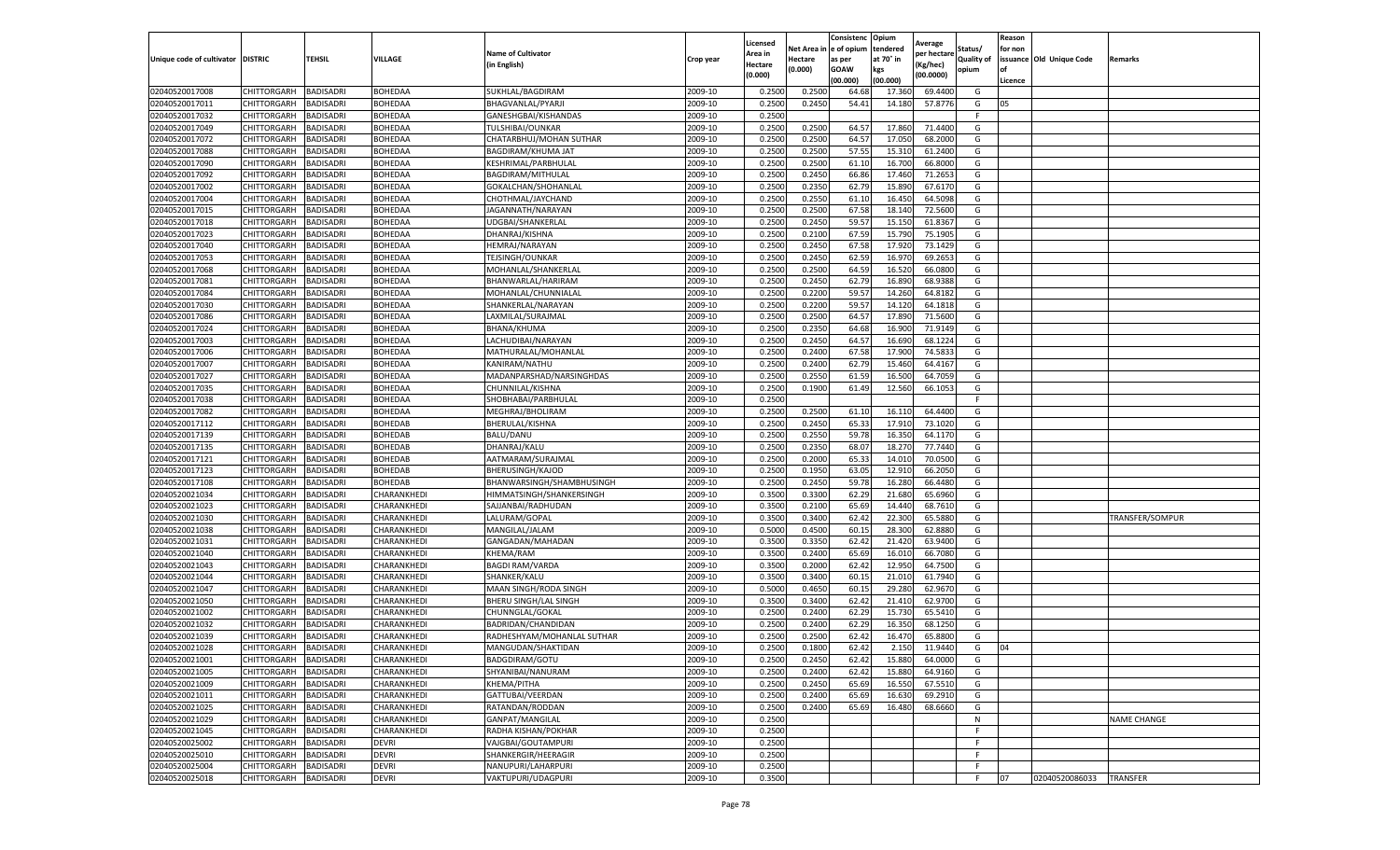|                                   |                            |                        |                        |                                             |                    | Licensed           | Net Area ir     | Consistenc<br>e of opium | Opium<br>tendered | Average                 | Status/           | Reason<br>for non |                          |                             |
|-----------------------------------|----------------------------|------------------------|------------------------|---------------------------------------------|--------------------|--------------------|-----------------|--------------------------|-------------------|-------------------------|-------------------|-------------------|--------------------------|-----------------------------|
| Unique code of cultivator DISTRIC |                            | <b>TEHSIL</b>          | VILLAGE                | <b>Name of Cultivator</b><br>in English)    | Crop year          | Area in<br>Hectare | Hectare         | as per                   | at 70° in         | per hectare<br>(Kg/hec) | <b>Quality of</b> |                   | issuance Old Unique Code | Remarks                     |
|                                   |                            |                        |                        |                                             |                    | (0.000)            | (0.000)         | GOAW                     | kgs               | (00.0000)               | opium             | of                |                          |                             |
| 02040520025021                    | CHITTORGARH                | BADISADRI              | devri                  | GORDHAN SINGH/KHUMAN SINGH                  | 2009-10            | 0.2500             |                 | (00.000)                 | (00.000)          |                         | F.                | Licence           | 02040520075010           | TRANSFER                    |
| 02040520025022                    | CHITTORGARH                | <b>BADISADRI</b>       | devri                  | HAJARI/NAVLA                                | 2009-10            | 0.2500             |                 |                          |                   |                         | -F                |                   | 02040520075016           | <b>NAME CHANGE/TRANSFER</b> |
| 02040520027021                    | CHITTORGARH                | <b>BADISADRI</b>       | FACHAR                 | SOVANIBAI/HEERA                             | 2009-10            | 0.3500             |                 |                          |                   |                         | F.                |                   |                          |                             |
| 02040520027012                    | CHITTORGARH                | <b>BADISADRI</b>       | FACHAR                 | MOVANIBAI/PYARCHAND                         | 2009-10            | 0.3500             | 0.3000          | 62.14                    | 19.290            | 64.300                  | G                 |                   |                          |                             |
| 02040520027001                    | CHITTORGARH                | BADISADRI              | <b>FACHAR</b>          | SHANKER/KALU                                | 2009-10            | 0.3500             | 0.2350          | 65.19                    | 15.870            | 67.531                  | G                 |                   |                          |                             |
| 02040520027014                    | CHITTORGARH                | BADISADRI              | FACHAR                 | NARAYAN/GANESH                              | 2009-10            | 0.3500             | 0.215           | 62.14                    | 13.730            | 63.860                  | G                 |                   |                          |                             |
| 02040520027022                    | CHITTORGARH                | BADISADRI              | FACHAR                 | ROOPA/KISHNA                                | 2009-10            | 0.5000             | 0.2050          | 60.40                    | 13.110            | 63.951                  | G                 |                   |                          |                             |
| 02040520027016                    | CHITTORGARH                | BADISADRI              | FACHAR                 | RAMCHANDRA/OUNKAR                           | 2009-10            | 0.2500             | 0.2050          | 56.7                     | 11.820            | 57.658                  | G                 |                   |                          |                             |
| 02040520027002                    | CHITTORGARH                | BADISADRI              | FACHAR                 | KASHIRAM/TECKCHAND SUTHAR                   | 2009-10            | 0.2500             | 0.1550          | 62.14                    | 8.310             | 53.612                  | G                 | 04                |                          |                             |
| 02040520027024                    | CHITTORGARH                | BADISADRI              | FACHAR                 | RAMCHANDRA/NARAYAN                          | 2009-10            | 0.2500             | 0.1850          | 60.40                    | 11.530            | 62.324                  | G                 |                   |                          |                             |
| 02040520027023                    | CHITTORGARH                | BADISADRI              | FACHAR                 | RAMESHVAR/NANDA                             | 2009-10            | 0.2500             | 0.1300          | 62.14                    | 8.310             | 63.923                  | G                 |                   |                          |                             |
| 02040520028025                    | CHITTORGARH                | BADISADRI              | <b>FINODRA</b>         | UDA/DEVA                                    | 2009-10            | 0.2500             |                 |                          |                   |                         |                   |                   |                          |                             |
| 02040520028030                    | CHITTORGARH                | <b>BADISADRI</b>       | FINODRA                | ANCHIBAI/OUNKAR                             | 2009-10            | 0.250              | 0.240           | 50.9                     | 12.90             | 53.750                  | G                 | 04                |                          |                             |
| 02040520028004                    | CHITTORGARH                | BADISADRI              | FINODRA                | NAVLA/NATHU                                 | 2009-10            | 0.2500             | 0.2400          | 65.19                    | 17.200            | 71.666                  | G                 |                   |                          |                             |
| 02040520028011                    | CHITTORGARH                | BADISADRI              | FINODRA                | KESHYA/NAVLA                                | 2009-10            | 0.250              | 0.2350          | 57.48                    | 14.730            | 62.680                  | G                 |                   |                          |                             |
| 02040520028010                    | CHITTORGARH                | <b>BADISADRI</b>       | <b>FINODRA</b>         | LAHRIBAI / MOTI                             | 2009-10            | 0.2500             | 0.2400          | 55.04                    | 14.270            | 59.4580                 | G                 |                   |                          |                             |
| 02040520028020                    | CHITTORGARH                | BADISADRI              | <b>FINODRA</b>         | BHAGVANLAL/KANIRAM                          | 2009-10            | 0.2500             |                 |                          |                   |                         |                   |                   |                          |                             |
| 02040520028024                    | CHITTORGARH                | BADISADRI              | FINODRA                | BHERA/JAGGA                                 | 2009-10            | 0.2500             | 0.2450          | 48.19                    | 12.730            | 51.959                  | G                 | 04                |                          |                             |
| 02040520028027                    | CHITTORGARH                | BADISADRI              | <b>FINODRA</b>         | SHANKERLAL/UDA                              | 2009-10            | 0.2500             | 0.2100          | 55.04                    | 11.830            | 56.333                  | G                 |                   |                          |                             |
| 02040520029032                    | CHITTORGARH                | <b>BADISADRI</b>       | GAJANDEV               | OUNKARLAL/KANIRAM                           | 2009-10            | 0.5000             | 0.4850          | 64.17                    | 33.760            | 69.608                  | G                 |                   |                          |                             |
| 02040520029040                    | CHITTORGARH                | BADISADRI              | GAJANDEVI              | MADANLAL/NATHULAI                           | 2009-10            | 0.5000             | 0.3050          | 61.98                    | 19.000            | 62.295                  | G                 |                   |                          |                             |
| 02040520029003                    | CHITTORGARH                | <b>BADISADRI</b>       | GAJANDEVI              | KISHANLAL/HARIRAM                           | 2009-10            | 0.5000             | 0.3600          | 58.25                    | 21.540            | 59.833                  | G                 |                   |                          |                             |
| 02040520029009<br>02040520029010  | CHITTORGARH                | BADISADRI              | GAJANDEVI              | MANGILAL/BABRU                              | 2009-10            | 0.5000<br>0.5000   | 0.4900          | 56.09                    | 29.45             | 60.102<br>63.959        | G                 |                   |                          |                             |
| 02040520029011                    | CHITTORGARH<br>CHITTORGARH | BADISADRI<br>BADISADRI | GAJANDEVI              | MATHRIBAI/FULLCHAND                         | 2009-10            | 0.3500             | 0.245<br>0.2550 | 58.2<br>64.17            | 15.670<br>17.320  | 67.921                  | G<br>G            |                   |                          |                             |
| 02040520029013                    |                            | BADISADRI              | GAJANDEVI<br>GAJANDEVI | SUNDERBAI/ VAJERAM<br>PYARIBAI/GOPILAL      | 2009-10<br>2009-10 | 0.500              | 0.4000          |                          | 26.430            | 66.075                  |                   |                   |                          |                             |
| 02040520029016                    | CHITTORGARH<br>CHITTORGARH | BADISADRI              | GAJANDEVI              | DALCHAND/TECKCHAND                          | 2009-10            | 0.5000             | 0.2700          | 61.28<br>61.28           | 17.530            | 64.925                  | G<br>G            |                   |                          |                             |
| 02040520029019                    | CHITTORGARH                | <b>BADISADRI</b>       | GAJANDEVI              | LAXMINARAYAN/PYARCHAND                      | 2009-10            | 0.5000             | 0.3200          | 58.25                    | 13.350            | 60.4680                 | G                 |                   |                          |                             |
| 02040520029021                    | CHITTORGARH                | BADISADRI              | GAJANDEVI              | NANDKISHOR/OUNKARLAL                        | 2009-10            | 0.5000             | 0.3050          | 64.59                    | 19.660            | 65.422                  | G                 |                   |                          |                             |
| 02040520029027                    | CHITTORGARH                | BADISADRI              | GAJANDEVI              | RAMCHANDRA/BHOLIRAM                         | 2009-10            | 0.3500             | 0.350           | 67.12                    | 25.190            | 71.971                  | G                 |                   |                          |                             |
| 02040520029028                    | CHITTORGARH                | BADISADRI              | GAJANDEVI              | NARAYAN/BHERA                               | 2009-10            | 0.5000             | 0.415           | 61.28                    | 27.070            | 65.228                  | G                 |                   |                          |                             |
| 02040520029030                    | CHITTORGARH                | BADISADRI              | GAJANDEVI              | MOHANLAL/BHANWARLAL                         | 2009-10            | 0.500              | 0.265           | 62.29                    | 16.350            | 61.698                  | G                 |                   |                          |                             |
| 02040520029031                    | CHITTORGARH                | BADISADRI              | GAJANDEVI              | UDAIRAM/BHAGVAN                             | 2009-10            | 0.5000             | 0.1900          | 61.28                    | 18.810            | 64.862                  | G                 |                   |                          |                             |
| 02040520029034                    | CHITTORGARH                | BADISADRI              | GAJANDEVI              | NANURAM/BHAGVAN                             | 2009-10            | 0.5000             | 0.3000          | 61.28                    | 19.230            | 64.100                  | G                 |                   |                          |                             |
| 02040520029035                    | CHITTORGARH                | <b>BADISADRI</b>       | GAJANDEVI              | HANSRAJ/GASHI                               | 2009-10            | 0.5000             | 0.3050          | 61.28                    | 19.09             | 62.590                  | G                 |                   |                          |                             |
| 02040520029038                    | CHITTORGARH                | BADISADRI              | GAJANDEVI              | GOPILAL/PREMCHAND                           | 2009-10            | 0.5000             | 0.3000          | 67.12                    | 21.500            | 71.666                  | G                 |                   |                          |                             |
| 02040520029041                    | CHITTORGARH                | BADISADRI              | GAJANDEVI              | RAMESHVAR/VAJERAM                           | 2009-10            | 0.5000             | 0.2950          | 64.17                    | 20.01             | 67.830                  | G                 |                   |                          |                             |
| 02040520029002                    | CHITTORGARH                | BADISADRI              | GAJANDEVI              | GANGABAI/VARDA                              | 2009-10            | 0.500              | 0.2500          | 62.19                    | 15.900            | 63.600                  | G                 |                   |                          |                             |
| 02040520029001                    | CHITTORGARH                | <b>BADISADRI</b>       | GAJANDEVI              | HARKUBAI/RAMLAL                             | 2009-10            | 0.5000             | 0.3950          | 62.29                    | 25.160            | 63.696                  | G                 |                   |                          |                             |
| 02040520029026                    | CHITTORGARH                | BADISADRI              | GAJANDEVI              | UTAMCHAND/MATARALAL                         | 2009-10            | 0.5000             | 0.4300          | 62.29                    | 27.710            | 64.441                  | G                 |                   |                          |                             |
| 02040520029043                    | CHITTORGARH                | <b>BADISADRI</b>       | GAJANDEVI              | PYARIBAI/BHERULAL                           | 2009-10            | 0.5000             | 0.3600          | 57.72                    | 20.370            | 56.5830                 | G                 |                   |                          | TRANSFER/NAGGAKHEDI         |
| 02040520029044                    | CHITTORGARH                | BADISADRI              | GAJANDEVI              | GANGABAI/KANHIYALAL                         | 2009-10            | 0.5000             | 0.3600          | 58.2                     | 21.780            | 60.500                  | G                 |                   |                          |                             |
| 02040520029022                    | CHITTORGARH                | <b>BADISADRI</b>       | GAJANDEVI              | BHANWARLAL/BHOLIRAM                         | 2009-10            | 0.250              | 0.2400          | 58.25                    | 14.860            | 61.916                  | G                 |                   |                          |                             |
| 02040520029005                    | CHITTORGARH                | BADISADRI              | GAJANDEVI              | UDAILAL/KASHIRAM                            | 2009-10            | 0.2500             | 0.2450          | 58.25                    | 15.350            | 62.653                  | G                 |                   |                          |                             |
| 02040520029006                    | CHITTORGARH                | BADISADRI              | GAJANDEVI              | FHULCHAND/MOHANLAL                          | 2009-10            | 0.250              | 0.2400          | 62.29                    | 17.110            | 71.291                  | G                 |                   |                          | NAME CHANGE                 |
| 02040520029014                    | CHITTORGARH                | BADISADRI              | GAJANDEV               | NARAYANLAL/GHASI                            | 2009-10            | 0.250              | 0.2400          | 62.2                     | 16.710            | 69.625                  | G                 |                   |                          |                             |
| 02040520029020                    | CHITTORGARH                | <b>BADISADRI</b>       | GAJANDEVI              | BABRU/ONKARLAL                              | 2009-10            | 0.2500             | 0.2400          | 64.17                    | 17.290            | 72.041                  | G                 |                   |                          |                             |
| 02040520029023                    | CHITTORGARH                | <b>BADISADRI</b>       | GAJANDEVI              | JERAJ/GASHI                                 | 2009-10            | 0.2500             | 0.2500          | 58.25                    | 15.880            | 63.5200                 | G                 |                   |                          |                             |
| 02040520029008                    | CHITTORGARH                | <b>BADISADRI</b>       | GAJANDEVI              | NANDLAL/KANIRAM                             | 2009-10            | 0.2500             |                 |                          |                   |                         | F.                |                   |                          |                             |
| 02040520029039                    | CHITTORGARH                | <b>BADISADRI</b>       | GAJANDEVI              | RAMCHANDRA/SHANKERLAL                       | 2009-10            | 0.2500             |                 |                          |                   |                         | F                 |                   |                          |                             |
| 02040520034051                    | CHITTORGARH                | BADISADRI              | JARKHANA               | MOHANLAL/DHANRAJ                            | 2009-10            | 0.3500             | 0.3400          | 64.80                    | 21.590            | 63.5000                 | G                 |                   |                          |                             |
| 02040520034054                    | CHITTORGARH                | <b>BADISADRI</b>       | JARKHANA               | LALCHAND/NANDLAL                            | 2009-10            | 0.3500             | 0.3500          | 64.80                    | 23.200            | 66.2850                 | G                 |                   |                          |                             |
| 02040520034005                    | CHITTORGARH                | <b>BADISADRI</b>       | JARKHANA               | LALCHAND/JEETMAL                            | 2009-10            | 0.3500             | 0.3450          | 64.80                    | 23.820            | 69.0430                 | G                 |                   |                          |                             |
| 02040520034010<br>02040520034013  | CHITTORGARH                | <b>BADISADRI</b>       | JARKHANA               | RAMRATAN/GAMNDIRAM                          | 2009-10            | 0.3500             | 0.2450          | 64.80                    | 16.790            | 68.5300                 | G                 |                   |                          |                             |
| 02040520034034                    | CHITTORGARH                | BADISADRI              | <b>JARKHANA</b>        | BADAMIBAI/KHEMRAJ                           | 2009-10<br>2009-10 | 0.5000             | 0.4850          | 63.26                    | 32.240            | 66.4740                 | G<br>G            |                   |                          |                             |
| 02040520034071                    | CHITTORGARH<br>CHITTORGARH | BADISADRI              | JARKHANA<br>JARKHANA   | LAHRIBAI/RAMLAL/BHOLIRAM<br>RAJARAM/JEETMAL | 2009-10            | 0.3500<br>0.3500   | 0.350<br>0.3400 | 64.80                    | 23.810<br>22.480  | 68.0280<br>66.1170      | G                 |                   |                          |                             |
| 02040520034073                    | CHITTORGARH                | BADISADRI<br>BADISADRI | JARKHANA               | SHOBHALAL/NANDLAL                           | 2009-10            | 0.3500             | 0.3500          | 63.26<br>60.27           | 21.230            | 60.6570                 | G                 |                   |                          |                             |
|                                   | CHITTORGARH                | <b>BADISADRI</b>       | JARKHANA               | OUNKARLAL/BHANWARLAL                        |                    |                    | 0.1900          |                          |                   |                         |                   |                   |                          |                             |
| 02040520034106                    |                            |                        |                        |                                             | 2009-10            | 0.3500             |                 | 64.80                    | 12.760            | 67.1570                 | G                 |                   |                          |                             |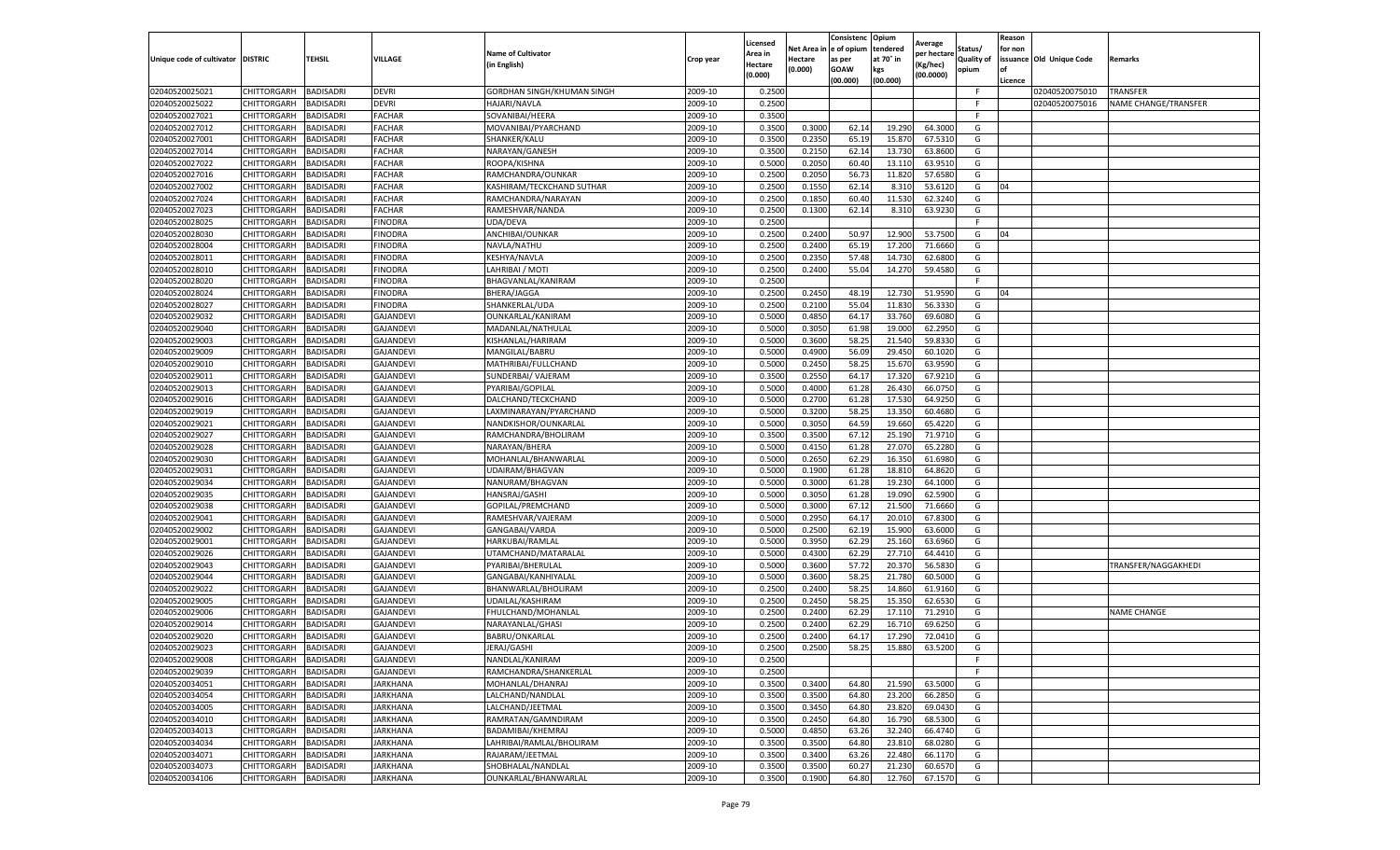|                                   |             |                  |                     |                           |           | Licensed |         | Consistenc              | Opium     | Average     |            | Reason  |                          |                    |
|-----------------------------------|-------------|------------------|---------------------|---------------------------|-----------|----------|---------|-------------------------|-----------|-------------|------------|---------|--------------------------|--------------------|
|                                   |             |                  |                     | <b>Name of Cultivator</b> |           | Area in  |         | Net Area in le of opium | tendered  | per hectare | Status/    | for non |                          |                    |
| Unique code of cultivator DISTRIC |             | <b>TEHSIL</b>    | VILLAGE             | (in English)              | Crop year | Hectare  | Hectare | as per                  | at 70° in | Kg/hec)     | Quality of |         | issuance Old Unique Code | Remarks            |
|                                   |             |                  |                     |                           |           | (0.000)  | (0.000) | GOAW                    | kgs       | (00.0000)   | opium      | l of    |                          |                    |
|                                   |             |                  |                     |                           |           |          |         | (00.000)                | (00.000)  |             |            | Licence |                          |                    |
| 02040520034107                    | CHITTORGARH | BADISADRI        | JARKHANA            | BALKISHAN/HEERALAI        | 2009-10   | 0.350    | 0.350   | 64.80                   | 23.95     | 68.428      | G          |         |                          |                    |
| 02040520034066                    | CHITTORGARH | BADISADRI        | JARKHANA            | DADAMCHAND/BHAGIRATH      | 2009-10   | 0.5000   | 0.500   | 63.26                   | 31.83     | 63.660      | G          |         |                          |                    |
| 02040520034083                    | CHITTORGARH | BADISADRI        | JARKHANA            | HAJARILAL/UDA             | 2009-10   | 0.3500   |         |                         |           |             | -F         |         |                          |                    |
| 02040520034084                    | CHITTORGARH | <b>BADISADRI</b> | JARKHANA            | RAMKELASH/SHRIRAM         | 2009-10   | 0.5000   | 0.4900  | 63.26                   | 32.340    | 66.0000     | G          |         |                          |                    |
| 02040520034099                    | CHITTORGARH | BADISADRI        | JARKHANA            | SHANTILAL/SHRIRAM         | 2009-10   | 0.5000   | 0.495   | 63.26                   | 35.070    | 70.848      | G          |         |                          |                    |
| 02040520034110                    | CHITTORGARH | BADISADRI        | JARKHANA            | DHANRAJ/SHRI RAM          | 2009-10   | 0.3500   | 0.340   | 63.26                   | 22.330    | 65.676      | G          |         |                          |                    |
| 02040520034118                    | CHITTORGARH | BADISADRI        | JARKHANA            | PYARGBAI/GOKAL            | 2009-10   | 0.5000   | 0.4900  | 64.80                   | 33.480    | 68.3260     | G          |         |                          |                    |
| 02040520034053                    | CHITTORGARH | <b>BADISADRI</b> | JARKHANA            | JANIBAI/NAGJIRAM          | 2009-10   | 0.5000   | 0.4900  | 61.38                   | 32.430    | 66.183      | G          |         |                          |                    |
| 02040520034056                    | CHITTORGARH | BADISADRI        | JARKHANA            | MOHANLAL/AMRA             | 2009-10   | 0.5000   | 0.4900  | 61.38                   | 31.030    | 63.3260     | G          |         |                          |                    |
| 02040520034124                    | CHITTORGARH | BADISADRI        | JARKHANA            | BHOLIRAM/KANI RAM         | 2009-10   | 0.3500   |         |                         |           |             | F          |         |                          | TRANSFER/SARTHAL   |
| 02040520034125                    | CHITTORGARH | BADISADRI        | JARKHANA            | SURESH/HJARI              | 2009-10   | 0.3500   | 0.1850  | 60.2                    | 11.260    | 60.864      | G          |         |                          |                    |
| 02040520034059                    | CHITTORGARH | BADISADRI        | JARKHANA            | BULAKBAI/RAMKISHAN        | 2009-10   | 0.2500   | 0.2350  | 60.2                    | 14.760    | 62.808      | G          |         |                          |                    |
| 02040520034046                    | CHITTORGARH | BADISADRI        | JARKHANA            | LACHIRAM/RAMLAI           | 2009-10   | 0.2500   | 0.2400  | 60.2                    | 15.610    | 65.041      | G          |         |                          |                    |
| 02040520034057                    | CHITTORGARH | BADISADRI        | JARKHANA            | BAPULAL/KISHANLAI         | 2009-10   | 0.2500   | 0.250   | 61.38                   | 16.490    | 65.960      | G          |         |                          |                    |
| 02040520034065                    | CHITTORGARH | BADISADRI        | JARKHANA            | RAMESHVARLAL/KISHANRAM    | 2009-10   | 0.2500   | 0.2000  | 61.38                   | 12.620    | 63.100      | G          |         |                          |                    |
| 02040520034101                    | CHITTORGARH | BADISADRI        | JARKHANA            | RAMNARAYAN/GAMNDIRAM      | 2009-10   | 0.2500   | 0.250   | 64.80                   | 17.080    | 68.320      | G          |         |                          |                    |
| 02040520034008                    | CHITTORGARH | BADISADRI        | JARKHANA            | BHLIBAI/AMRATRAM          | 2009-10   | 0.2500   | 0.2100  | 60.2                    | 3.550     | 16.904      | G          | 04      |                          |                    |
| 02040520034044                    | CHITTORGARH | BADISADRI        | JARKHANA            | SUKHA/BHAGVANA            | 2009-10   | 0.2500   | 0.2450  | 65.47                   | 2.840     | 11.591      | G          | 04      |                          |                    |
| 02040520034062                    | CHITTORGARH | BADISADRI        | JARKHANA            | RAMLAL/MODA               | 2009-10   | 0.2500   | 0.2450  | 61.98                   | 15.850    | 64.693      | G          |         |                          |                    |
| 02040520034116                    | CHITTORGARH | <b>BADISADRI</b> | JARKHANA            | MOHAN LAL/PARTHA MEGHWAL  | 2009-10   | 0.2500   | 0.2400  | 61.98                   | 15.930    | 66.375      | G          |         |                          |                    |
| 02040520034076                    | CHITTORGARH | BADISADRI        | JARKHANA            | HEERALAL/UDAIRAM          | 2009-10   | 0.2500   | 0.2500  | 61.98                   | 15.400    | 61.6000     | G          |         |                          |                    |
| 02040520034017                    | CHITTORGARH | BADISADRI        | JARKHANA            | NARBADABAI/BHAGIRATH      | 2009-10   | 0.2500   | 0.250   | 61.9                    | 15.740    | 62.840      | G          |         |                          |                    |
| 02040520034025                    | CHITTORGARH | <b>BADISADRI</b> | JARKHANA            | RAMRATAN/BACHRAJ          | 2009-10   | 0.2500   | 0.2100  | 61.98                   | 12.930    | 61.5710     | G          |         |                          |                    |
| 02040520034070                    | CHITTORGARH | BADISADRI        | JARKHANA            | HARLAL/CHAMPALAL          | 2009-10   | 0.2500   | 0.2400  | 61.98                   | 15.600    | 65.000      | G          |         |                          |                    |
| 02040520034035                    | CHITTORGARH | BADISADRI        | JARKHANA            | NANDLAL/HAJARI            | 2009-10   | 0.2500   | 0.250   | 61.98                   | 15.810    | 63.200      | G          |         |                          |                    |
| 02040520034015                    | CHITTORGARH | BADISADRI        | JARKHANA            | RAJARAM/BHOLIRAAM         | 2009-10   | 0.2500   | 0.2000  | 63.26                   | 13.160    | 65.800      | G          |         |                          | <b>NAME CHANGE</b> |
| 02040520034023                    | CHITTORGARH | <b>BADISADRI</b> | JARKHANA            | KALABAI/MANGILAL          | 2009-10   | 0.2500   | 0.250   | 60.2                    | 14.880    | 59.520      | G          |         |                          | <b>NAME CHANGE</b> |
| 02040520034043                    | CHITTORGARH | <b>BADISADRI</b> | JARKHANA            | GITABAI/GOVINDRAM         | 2009-10   | 0.2500   | 0.2400  | 63.26                   | 16.080    | 67.000      | G          |         |                          | NAME CHANGE        |
| 02040520034047                    | CHITTORGARH | <b>BADISADRI</b> | JARKHANA            | ROSHANLAL/HEERALAI        | 2009-10   | 0.3500   | 0.3450  | 64.80                   | 23.600    | 68.4050     | G          |         |                          |                    |
| 02040520034001                    | CHITTORGARH | BADISADRI        | JARKHANA            | RAMRATAN/DHANRAJ          | 2009-10   | 0.2500   |         |                         |           |             | E          |         |                          |                    |
| 02040520034030                    | CHITTORGARH | BADISADRI        | JARKHANA            | SHANKERLAL/KALU           | 2009-10   | 0.2500   |         |                         |           |             |            | 01      |                          |                    |
| 02040520034002                    | CHITTORGARH | BADISADRI        | JARKHANA            | SHANKERLAL/BHERULAL       | 2009-10   | 0.2500   |         |                         |           |             | F          |         |                          |                    |
| 02040520036071                    | CHITTORGARH | BADISADRI        | JAYSINGHPURA        | CHUNNILAL/OUNKAR          | 2009-10   | 0.5000   | 0.2300  | 61.28                   | 14.800    | 64.347      | G          |         |                          |                    |
| 02040520036100                    | CHITTORGARH | BADISADRI        | JAYSINGHPURA        | RATANLAL/BABRU            | 2009-10   | 0.5000   | 0.500   | 65.47                   | 34.660    | 69.3200     | G          |         |                          |                    |
| 02040520036001                    | CHITTORGARH | <b>BADISADRI</b> | <b>JAYSINGHPURA</b> | SANTOSHRAM/OUNKARLAL      | 2009-10   | 0.5000   | 0.4000  | 65.47                   | 26.210    | 65.5250     | G          |         |                          |                    |
| 02040520036003                    | CHITTORGARH | BADISADRI        | JAYSINGHPURA        | BADAMIBAI/NARAYANLAL      | 2009-10   | 0.5000   | 0.5200  | 61.28                   | 33.480    | 64.3846     | G          |         |                          |                    |
| 02040520036006                    | CHITTORGARH | BADISADRI        | JAYSINGHPURA        | HEERALAL/SHIVLAL          | 2009-10   | 0.5000   | 0.350   | 65.47                   | 24.820    | 70.914      | G          |         |                          |                    |
| 02040520036007                    | CHITTORGARH | <b>BADISADRI</b> | <b>JAYSINGHPURA</b> | GOPILAL/PARTHA            | 2009-10   | 0.5000   | 0.3050  | 61.26                   | 19.310    | 63.311      | G          |         |                          |                    |
| 02040520036010                    | CHITTORGARH | <b>BADISADRI</b> | JAYSINGHPURA        | BHANWARLAL/DAYARAM        | 2009-10   | 0.5000   | 0.3000  | 65.47                   | 20.290    | 67.633      | G          |         |                          |                    |
| 02040520036011                    | CHITTORGARH | BADISADRI        | IAYSINGHPURA        | SHANKERLAL/PYARCHAND      | 2009-10   | 0.5000   | 0.1550  | 61.26                   | 10.410    | 67.161      | G          |         |                          |                    |
| 02040520036013                    | CHITTORGARH | BADISADRI        | JAYSINGHPURA        | JEEVRAM/MOTI              | 2009-10   | 0.5000   | 0.2000  | 65.47                   | 13.770    | 68.850      | G          |         |                          |                    |
| 02040520036017                    | CHITTORGARH | BADISADRI        | <b>JAYSINGHPURA</b> | SHIVLAL/KASHIRAM          | 2009-10   | 0.5000   | 0.2900  | 66.26                   | 19.230    | 66.3103     | G          |         |                          |                    |
| 02040520036022                    | CHITTORGARH | BADISADRI        | <b>IAYSINGHPURA</b> | BAGDIRAM/SEETARAM         | 2009-10   | 0.5000   | 0.3000  | 61.26                   | 19.130    | 63.7667     | G          |         |                          |                    |
| 02040520036025                    | CHITTORGARH | BADISADRI        | JAYSINGHPURA        | BHERULAL/SHIVLAL          | 2009-10   | 0.5000   | 0.3000  | 61.26                   | 19.710    | 65.700      | G          |         |                          |                    |
| 02040520036028                    | CHITTORGARH | BADISADRI        | <b>JAYSINGHPURA</b> | NARAYAN/KHUMAN            | 2009-10   | 0.5000   | 0.3000  | 65.47                   | 20.480    | 68.266      | G          |         |                          |                    |
| 02040520036030                    | CHITTORGARH | <b>BADISADRI</b> | IAYSINGHPURA        | BHURA/DAYARAM             | 2009-10   | 0.5000   | 0.505   | 61.2                    | 32.870    | 65.089      | G          |         |                          |                    |
| 02040520036031                    | CHITTORGARH | BADISADRI        | JAYSINGHPURA        | BHANWARDAS/HEERADAS       | 2009-10   | 0.500    | 0.235   | 60.11                   | 15.100    | 64.255      | G          |         |                          |                    |
| 02040520036032                    | CHITTORGARH | <b>BADISADRI</b> | <b>JAYSINGHPURA</b> | HEERALAL/DAYARAM          | 2009-10   | 0.5000   | 0.2950  | 65.47                   | 20.740    | 70.3051     | G          |         |                          |                    |
| 02040520036034                    | CHITTORGARH | <b>BADISADRI</b> | JAYSINGHPURA        | DHANRAJ/LAXMAN            | 2009-10   | 0.5000   | 0.2550  | 58.25                   | 15.620    | 61.2549     | G          |         |                          |                    |
| 02040520036036                    | CHITTORGARH | BADISADRI        | <b>JAYSINGHPURA</b> | MANGILAL/OUNKERLAL        | 2009-10   | 0.5000   | 0.4150  | 61.26                   | 28.480    | 68.6265     | G          |         |                          |                    |
| 02040520036040                    | CHITTORGARH | <b>BADISADRI</b> | <b>JAYSINGHPURA</b> | TARCHAND/OUNKAR           | 2009-10   | 0.5000   | 0.2150  | 61.26                   | 14.440    | 67.1628     | G          |         |                          |                    |
| 02040520036042                    | CHITTORGARH | BADISADRI        | <b>JAYSINGHPURA</b> | UDAILAL/SHIVRAJ           | 2009-10   | 0.5000   | 0.3400  | 65.47                   | 23.910    | 70.3235     | G          |         |                          |                    |
| 02040520036043                    | CHITTORGARH | <b>BADISADRI</b> | <b>JAYSINGHPURA</b> | NARAYAN/GASHI             | 2009-10   | 0.5000   | 0.5000  | 61.98                   | 35.040    | 70.0800     | G          |         |                          |                    |
| 02040520036046                    | CHITTORGARH | <b>BADISADRI</b> | <b>JAYSINGHPURA</b> | CHUNNILAL/BHURA           | 2009-10   | 0.3500   | 0.3350  | 61.98                   | 22.400    | 66.8657     | G          |         |                          |                    |
| 02040520036047                    | CHITTORGARH | BADISADRI        | <b>JAYSINGHPURA</b> | SHANTILAL/BHURALAL        | 2009-10   | 0.5000   | 0.3050  | 66.23                   | 20.660    | 67.7377     | G          |         |                          |                    |
| 02040520036048                    | CHITTORGARH | BADISADRI        | <b>JAYSINGHPURA</b> | MATHIBAI/GOPILAL          | 2009-10   | 0.5000   | 0.2950  | 61.98                   | 19.710    | 66.8136     | G          |         |                          |                    |
| 02040520036049                    | CHITTORGARH | BADISADRI        | <b>JAYSINGHPURA</b> | BHAGVANLAL/CHAMPALAL      | 2009-10   | 0.5000   | 0.2800  | 65.50                   | 19.160    | 68.4286     | G          |         |                          |                    |
| 02040520036056                    | CHITTORGARH | BADISADRI        | <b>JAYSINGHPURA</b> | MANGILAL/SHIVLAL          | 2009-10   | 0.5000   | 0.3550  |                         | 23.930    | 67.4085     | G          |         |                          |                    |
|                                   |             |                  |                     |                           |           |          |         | 61.98                   |           |             |            |         |                          |                    |
| 02040520036060                    | CHITTORGARH | <b>BADISADRI</b> | <b>JAYSINGHPURA</b> | PREMCHAND/BHERA           | 2009-10   | 0.5000   | 0.3000  | 65.50                   | 20.320    | 67.7333     | G          |         |                          |                    |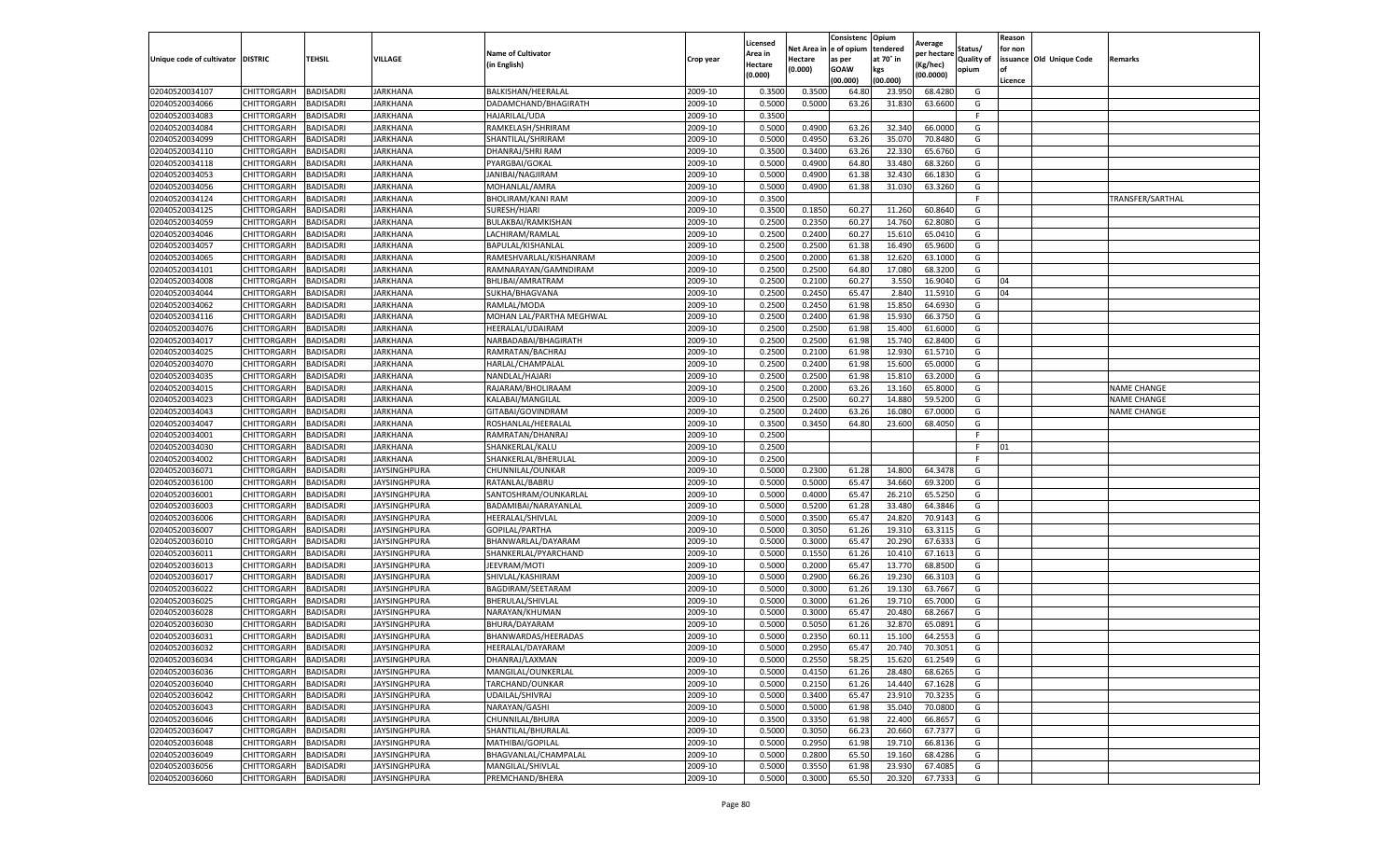|                                   |                       |                  |                     |                           |           | Licensed |         | Consistenc             | Opium     |                        |                   | Reason  |                          |                 |
|-----------------------------------|-----------------------|------------------|---------------------|---------------------------|-----------|----------|---------|------------------------|-----------|------------------------|-------------------|---------|--------------------------|-----------------|
|                                   |                       |                  |                     | <b>Name of Cultivator</b> |           | Area in  |         | Net Area in e of opium | tendered  | Average<br>per hectare | Status/           | for non |                          |                 |
| Unique code of cultivator DISTRIC |                       | TEHSIL           | VILLAGE             | in English)               | Crop year | Hectare  | Hectare | as per                 | at 70° in | (Kg/hec                | <b>Quality of</b> |         | issuance Old Unique Code | <b>Remarks</b>  |
|                                   |                       |                  |                     |                           |           | (0.000)  | (0.000) | <b>GOAW</b>            | kgs       | (00.0000)              | opium             |         |                          |                 |
|                                   |                       |                  |                     |                           |           |          |         | (00.000)               | (00.000)  |                        |                   | Licence |                          |                 |
| 02040520036064                    | CHITTORGARH           | <b>BADISADRI</b> | <b>JAYSINGHPURA</b> | SHANKER/GASHI             | 2009-10   | 0.5000   | 0.3450  | 61.58                  | 22.750    | 65.9420                | G                 |         |                          |                 |
| 02040520036065                    | CHITTORGARH           | <b>BADISADRI</b> | JAYSINGHPURA        | DALCHAND/KHUMAN           | 2009-10   | 0.5000   | 0.3000  | 61.38                  | 19.49     | 64.9667                | G                 |         |                          |                 |
| 02040520036067                    | CHITTORGARH           | <b>BADISADRI</b> | JAYSINGHPURA        | PARBHULAL/DAYARAM         | 2009-10   | 0.5000   | 0.3050  | 65.50                  | 21.380    | 70.0984                | G                 |         |                          |                 |
| 02040520036074                    | CHITTORGARH           | <b>BADISADRI</b> | JAYSINGHPURA        | RAMLAL/LAXMAN             | 2009-10   | 0.5000   | 0.2950  | 61.38                  | 18.800    | 63.7288                | G                 |         |                          |                 |
| 02040520036076                    | CHITTORGARH           | <b>BADISADRI</b> | JAYSINGHPURA        | UTAMCHAND/DAYARAM         | 2009-10   | 0.5000   | 0.2500  | 61.38                  | 16.08     | 64.3200                | G                 |         |                          |                 |
| 02040520036086                    | CHITTORGARH           | <b>BADISADRI</b> | JAYSINGHPURA        | HEERALAL/KISHNA SUTHAR    | 2009-10   | 0.3500   | 0.3200  | 60.1                   | 20.73     | 64.7813                | G                 |         |                          |                 |
| 02040520036089                    | CHITTORGARH           | <b>BADISADRI</b> | <b>JAYSINGHPURA</b> | MOHANLAL/LAXMAN           | 2009-10   | 0.5000   | 0.2000  | 65.50                  | 13.760    | 68.8000                | G                 |         |                          |                 |
| 02040520036092                    | CHITTORGARH           | BADISADRI        | JAYSINGHPURA        | NARAYAN/PARTHA            | 2009-10   | 0.5000   | 0.2050  | 65.50                  | 14.15     | 69.0244                | G                 |         |                          |                 |
| 02040520036096                    | CHITTORGARH           | <b>BADISADRI</b> | JAYSINGHPURA        | JAGDISHDAS/BHANWARDAS     | 2009-10   | 0.5000   | 0.2600  | 65.50                  | 17.94     | 69.0000                | G                 |         |                          |                 |
| 02040520036050                    | CHITTORGARH           | <b>BADISADRI</b> | JAYSINGHPURA        | BHAGVAN/DAYARAM           | 2009-10   | 0.5000   | 0.2000  | 61.38                  | 13.040    | 65.2000                | G                 |         |                          |                 |
| 02040520036023                    | CHITTORGARH           | <b>BADISADRI</b> | JAYSINGHPURA        | PARTAPIBAI/MOTILAL        | 2009-10   | 0.3500   | 0.3050  | 62.65                  | 19.59     | 64.2295                | G                 |         |                          |                 |
| 02040520036107                    | CHITTORGARH           | <b>BADISADRI</b> | JAYSINGHPURA        | MITHULAL/SEETARAM         | 2009-10   | 0.5000   | 0.4850  | 56.09                  | 28.36     | 58.4742                | G                 |         |                          |                 |
| 02040520036068                    | CHITTORGARH           | <b>BADISADRI</b> | JAYSINGHPURA        | MOHANLAL/SHIVAARAM        | 2009-10   | 0.5000   | 0.2550  | 62.65                  | 17.20     | 67.4510                | G                 |         |                          |                 |
| 02040520036110                    | CHITTORGARH           | <b>BADISADRI</b> | JAYSINGHPURA        | SAVALAL/PREMCHAND         | 2009-10   | 0.3500   | 0.3350  | 65.50                  | 22.76     | 67.9403                | G                 |         |                          |                 |
| 02040520036039                    | CHITTORGARH           | <b>BADISADRI</b> | JAYSINGHPURA        | RANGLAL/BHANWARLAL        | 2009-10   | 0.5000   | 0.5100  | 60.1                   | 32.07     | 62.8824                | G                 |         |                          |                 |
| 02040520036015                    | CHITTORGARH           | <b>BADISADRI</b> | JAYSINGHPURA        | HUKMICHAND/JEEVRAM        | 2009-10   | 0.2500   | 0.2600  | 65.50                  | 17.600    | 67.6923                | G                 |         |                          |                 |
| 02040520036009                    | CHITTORGARH           | <b>BADISADRI</b> | JAYSINGHPURA        | BHANWARLAL/PREMCHAND      | 2009-10   | 0.2500   | 0.2500  | 65.50                  | 17.27     | 69.0800                | G                 |         |                          |                 |
| 02040520036069                    | CHITTORGARH           | <b>BADISADRI</b> | JAYSINGHPURA        | MANGILAL/GASHI            | 2009-10   | 0.2500   | 0.2550  | 67.58                  | 18.60     | 72.9412                | G                 |         |                          |                 |
| 02040520036106                    | CHITTORGARH           | <b>BADISADRI</b> | JAYSINGHPURA        | SUKHLAL/CHUNNILAL         | 2009-10   | 0.2500   | 0.2200  | 64.56                  | 15.58     | 70.8182                | G                 |         |                          |                 |
| 02040520036109                    | CHITTORGARH           | <b>BADISADRI</b> | <b>JAYSINGHPURA</b> | JAMANASINGH/BABRU         | 2009-10   | 0.2500   | 0.2050  | 62.65                  | 14.34     | 69.9512                | G                 |         |                          |                 |
| 02040520036012                    | CHITTORGARH           | <b>BADISADRI</b> | JAYSINGHPURA        | HEERALAL/PARTHA DHADOLIYA | 2009-10   | 0.2500   | 0.2450  | 64.56                  | 17.320    | 70.6939                | G                 |         |                          |                 |
| 02040520036082                    | CHITTORGARH           | <b>BADISADRI</b> | JAYSINGHPURA        | RAMLAL/NARAYAN            | 2009-10   | 0.2500   | 0.1950  | 64.56                  | 14.060    | 72.1026                | G                 |         |                          |                 |
| 02040520036020                    | CHITTORGARH           | <b>BADISADRI</b> | JAYSINGHPURA        | NANALAL/NARAYAN           | 2009-10   | 0.2500   | 0.2500  | 67.58                  | 17.840    | 71.3600                | G                 |         |                          |                 |
| 02040520036029                    | CHITTORGARH           | <b>BADISADRI</b> | <b>JAYSINGHPURA</b> | RANGLAL/DHANRAJ           | 2009-10   | 0.2500   | 0.2100  | 62.65                  | 14.21     | 67.6667                | G                 |         |                          |                 |
| 02040520036066                    | CHITTORGARH           | <b>BADISADRI</b> | JAYSINGHPURA        | PARBHULAL/BHOLIRAM        | 2009-10   | 0.2500   | 0.2550  | 64.56                  | 17.11     | 67.0980                | G                 |         |                          |                 |
| 02040520036083                    | CHITTORGARH           | <b>BADISADRI</b> | <b>JAYSINGHPURA</b> | RATANLAL/BHANWARLAL       | 2009-10   | 0.2500   |         |                        |           |                        | F.                |         |                          |                 |
| 02040520036102                    | CHITTORGARH           | BADISADRI        | JAYSINGHPURA        | CHAMPALAL/BHANWARLAL      | 2009-10   | 0.2500   | 0.2350  | 67.58                  | 16.80     | 71.4894                | G                 |         |                          |                 |
| 02040520036087                    | CHITTORGARH           | <b>BADISADRI</b> | JAYSINGHPURA        | DHANRAJ/OUNKAR DHAKAD     | 2009-10   | 0.2500   | 0.2000  | 70.18                  | 15.02     | 75.1000                | G                 |         |                          |                 |
| 02040520036058                    | CHITTORGARH           | <b>BADISADRI</b> | <b>JAYSINGHPURA</b> | TULSIRAM/GOPAL            | 2009-10   | 0.2500   | 0.1500  | 64.56                  | 10.250    | 68.3333                | G                 |         |                          |                 |
| 02040520036070                    | CHITTORGARH           | <b>BADISADRI</b> | <b>JAYSINGHPURA</b> | HARKUBAI/CHAMPALAL        | 2009-10   | 0.2500   | 0.2500  | 61.98                  | 16.480    | 65.9200                | G                 |         |                          |                 |
| 02040520036104                    | CHITTORGARH           | <b>BADISADRI</b> | JAYSINGHPURA        | RAMESHVARLAL/MANGILAL     | 2009-10   | 0.2500   | 0.2050  | 67.58                  | 14.83     | 72.3415                | G                 |         |                          |                 |
| 02040520036112                    | CHITTORGARH           | <b>BADISADRI</b> | JAYSINGHPURA        | MOTILAL/PREMCHNAD         | 2009-10   | 0.2500   | 0.2400  | 64.56                  | 16.990    | 70.7917                | G                 |         |                          |                 |
| 02040520036113                    | CHITTORGARH           | <b>BADISADRI</b> | JAYSINGHPURA        | MODILAL/BHANWARLAL        | 2009-10   | 0.2500   | 0.2450  | 67.58                  | 17.52     | 71.5102                | G                 |         |                          |                 |
| 02040520036114                    | CHITTORGARH           | <b>BADISADRI</b> | JAYSINGHPURA        | BAGDIRAM/OUNKARDAS        | 2009-10   | 0.2500   | 0.2400  | 62.65                  | 15.560    | 64.8333                | G                 |         |                          |                 |
| 02040520036120                    | CHITTORGARH           | <b>BADISADRI</b> | <b>JAYSINGHPURA</b> | BANSHILAL/KASHIRAM        | 2009-10   | 0.2500   | 0.2450  | 64.56                  | 16.52     | 67.4286                | G                 |         | 02040520082020           | <b>TRANSFER</b> |
| 02040520036121                    | CHITTORGARH           | <b>BADISADRI</b> | JAYSINGHPURA        | <b>BHOLGRAM/MEGHA</b>     | 2009-10   | 0.2500   | 0.2300  | 62.65                  | 14.72     | 64.0000                | G                 |         | 02040520082012           | <b>TRANSFER</b> |
| 02040520037017                    | CHITTORGARH           | <b>BADISADRI</b> | JIYAKHEDI           | JAMKUBAI/PYARA            | 2009-10   | 0.2500   | 0.2200  | 60.40                  | 13.420    | 61.0000                | G                 |         |                          |                 |
| 02040520037004                    | CHITTORGARH           | <b>BADISADRI</b> | <b>IYAKHEDI</b>     | KELA/NAVLA                | 2009-10   | 0.2500   |         |                        |           |                        | F                 |         |                          |                 |
| 02040520037007                    | CHITTORGARH           | BADISADRI        | <b>JIYAKHEDI</b>    | MAGNIRAM/CHATARBHUJ       | 2009-10   | 0.2500   |         |                        |           |                        | F.                |         |                          |                 |
| 02040520037001                    | CHITTORGARH           | <b>BADISADRI</b> | <b>JIYAKHEDI</b>    | GULAB/KANA                | 2009-10   | 0.2500   |         |                        |           |                        | F.                |         |                          |                 |
| 02040520037006                    | CHITTORGARH           | <b>BADISADRI</b> | IIYAKHEDI           | JAGDISH/OUNKARLAL         | 2009-10   | 0.2500   |         |                        |           |                        | F                 |         |                          |                 |
| 02040520037008                    | CHITTORGARH           | <b>BADISADRI</b> | JIYAKHEDI           | BHURALAL/JAGANNATH        | 2009-10   | 0.2500   | 0.2000  | 60.40                  | 12.640    | 63.2000                | G                 |         |                          |                 |
| 02040520037012                    | CHITTORGARH           | <b>BADISADRI</b> | <b>IYAKHEDI</b>     | <b>HARLAL/DEVJI</b>       | 2009-10   | 0.2500   | 0.2300  | 62.14                  | 14.480    | 62.9560                | G                 |         |                          |                 |
| 02040520037016                    | CHITTORGARH           | <b>BADISADRI</b> | JIYAKHEDI           | MOHAN/BHAJYA              | 2009-10   | 0.2500   | 0.2350  | 62.14                  | 15.12     | 64.3400                | G                 |         |                          |                 |
| 02040520037018                    | CHITTORGARH           | <b>BADISADRI</b> | <b>JIYAKHEDI</b>    | <b>HEERAGIR/TOLGIR</b>    | 2009-10   | 0.2500   | 0.2400  | 62.14                  | 15.850    | 66.0410                | G                 |         |                          |                 |
| 02040520037009                    | CHITTORGARH           | BADISADRI        | JIYAKHEDI           | UDA/CHATARBHUJ            | 2009-10   | 0.2500   | 0.2500  | 60.40                  | 15.450    | 61.8000                | G                 |         |                          |                 |
| 02040520037025                    | CHITTORGARH           | <b>BADISADRI</b> | IIYAKHEDI           | <b>OUNKAR/GOTU</b>        | 2009-10   | 0.2500   | 0.2350  | 61.42                  | 14.360    | 62.2550                | G                 |         |                          |                 |
| 02040520037003                    | CHITTORGARH           | <b>BADISADRI</b> | <b>JIYAKHEDI</b>    | OUNKAR/FULLA              | 2009-10   | 0.2500   | 0.2500  | 61.42                  | 15.860    | 63.4400                | G                 |         |                          |                 |
| 02040520037013                    | CHITTORGARH BADISADRI |                  | JIYAKHEDI           | GOUTAM/HAMERA             | 2009-10   | 0.2500   | 0.2100  | 65.19                  | 14.570    | 69.3800                | G                 |         |                          |                 |
| 02040520037020                    | <b>CHITTORGARH</b>    | <b>BADISADRI</b> | JIYAKHEDI           | BAGDIRAM/BHOLARAM         | 2009-10   | 0.2500   | 0.2150  | 65.19                  | 13.870    | 64.5110                | G                 |         |                          |                 |
| 02040520037014                    | <b>CHITTORGARH</b>    | <b>BADISADRI</b> | JIYAKHEDI           | CHAMPALAL/NAVLA           | 2009-10   | 0.2500   | 0.2500  | 65.21                  | 16.970    | 67.8800                | G                 |         |                          |                 |
| 02040520037010                    | <b>CHITTORGARH</b>    | <b>BADISADRI</b> | JIYAKHEDI           | NARAYANGIR/AMRATGIR       | 2009-10   | 0.2500   | 0.1900  | 62.14                  | 11.320    | 59.5780                | G                 |         |                          |                 |
| 02040520037026                    | CHITTORGARH           | <b>BADISADRI</b> | JIYAKHEDI           | <b>GANESHGIR/TOLIGIR</b>  | 2009-10   | 0.5000   |         |                        |           |                        | F.                |         | 02040520006178           | <b>TRANSFER</b> |
| 02040520037027                    | <b>CHITTORGARH</b>    | <b>BADISADRI</b> | JIYAKHEDI           | CHAGANLAL/PRATHVIRAJ      | 2009-10   | 0.5000   | 0.3500  | 61.42                  | 24.180    | 69.0850                | G                 |         | 02040520006179           | <b>TRANSFER</b> |
| 02040520037028                    | CHITTORGARH           | <b>BADISADRI</b> | JIYAKHEDI           | LACHIRAM/KUKA             | 2009-10   | 0.5000   | 0.1550  | 65.21                  | 11.310    | 72.9670                | G                 |         | 02040520006180           | <b>TRANSFER</b> |
| 02040520037029                    | CHITTORGARH           | <b>BADISADRI</b> | JIYAKHEDI           | PARBHU LAL/CHUNNILAL      | 2009-10   | 0.5000   |         |                        |           |                        | F.                |         | 02040520051077           | TRANSFER        |
| 02040520038006                    | CHITTORGARH           | <b>BADISADRI</b> | KACHUMRA            | PARTVIRAJ/BHOLA           | 2009-10   | 0.2500   | 0.2500  | 61.42                  | 16.710    | 66.8400                | G                 |         |                          |                 |
| 02040520038026                    | CHITTORGARH           | <b>BADISADRI</b> | KACHUMRA            | BADRIBAI/BHAGVAN          | 2009-10   | 0.2500   | 0.2450  | 60.40                  | 15.690    | 64.0400                | G                 |         |                          |                 |
| 02040520038027                    | <b>CHITTORGARH</b>    | <b>BADISADRI</b> | KACHUMRA            | MOHANLAL/GULAB            | 2009-10   | 0.2500   |         |                        |           |                        | F                 |         |                          |                 |
|                                   |                       |                  |                     |                           |           |          |         |                        |           |                        |                   |         |                          |                 |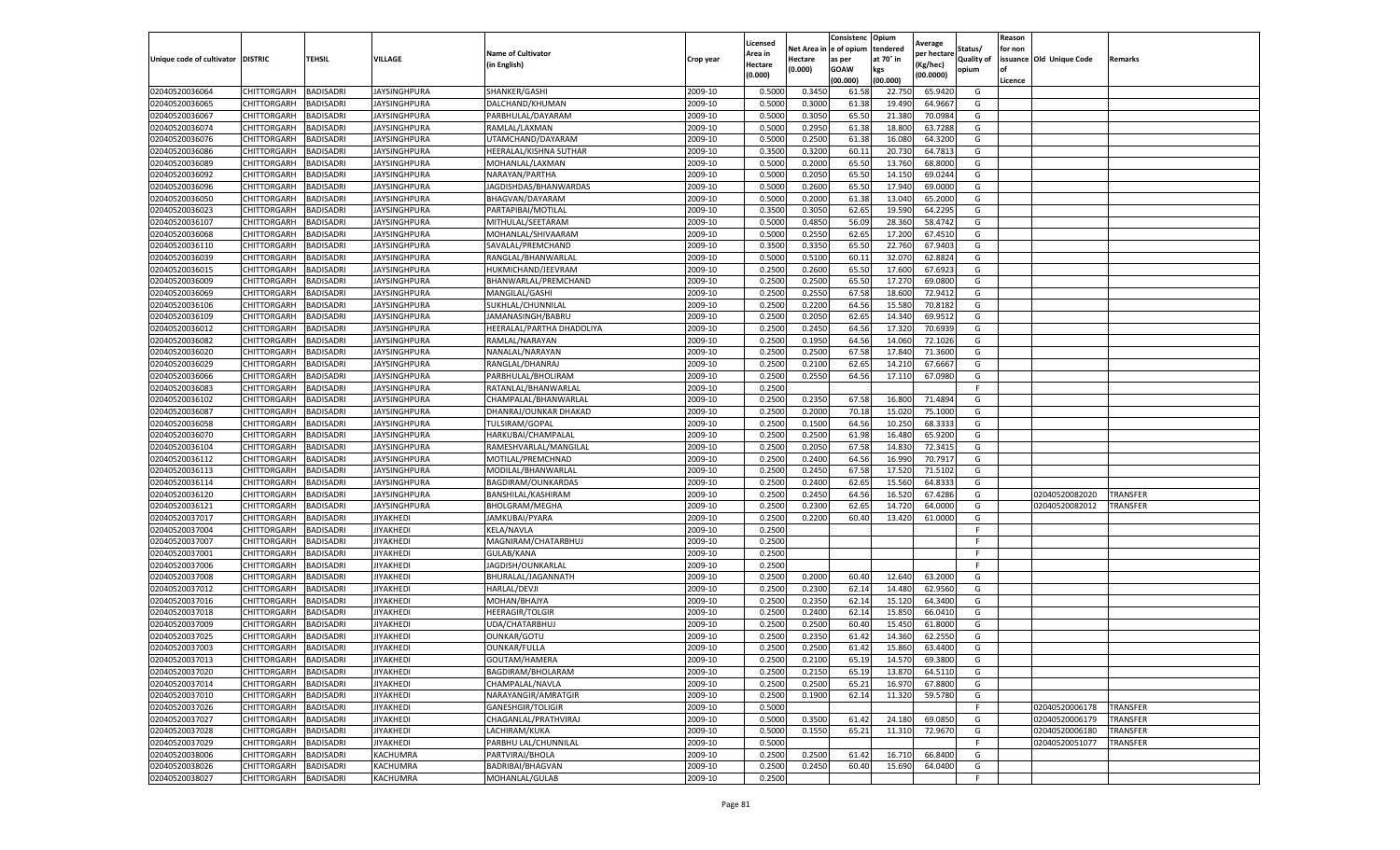|                                   |                            |                        |                      |                                          |                    | Licensed         |                         | Consistenc    | Opium             | Average          |            | Reason  |                          |                             |
|-----------------------------------|----------------------------|------------------------|----------------------|------------------------------------------|--------------------|------------------|-------------------------|---------------|-------------------|------------------|------------|---------|--------------------------|-----------------------------|
|                                   |                            |                        |                      | <b>Name of Cultivator</b>                |                    | Area in          | Net Area in le of opium |               | tendered          | per hectare      | Status/    | for non |                          |                             |
| Unique code of cultivator DISTRIC |                            | <b>TEHSIL</b>          | VILLAGE              | (in English)                             | Crop year          | Hectare          | Hectare                 | as per        | at 70° in         | Kg/hec)          | Quality of |         | issuance Old Unique Code | Remarks                     |
|                                   |                            |                        |                      |                                          |                    | (0.000)          | (0.000)                 | GOAW          | kgs               | (00.0000)        | opium      |         |                          |                             |
|                                   |                            |                        |                      |                                          |                    |                  |                         | (00.000)      | (00.000)          |                  |            | Licence |                          |                             |
| 02040520038035                    | CHITTORGARH                | BADISADRI              | KACHUMRA             | GEETABAI/SHANKERDAS                      | 2009-10            | 0.250            | 0.240                   | 61.42         | 15.93             | 66.375           | G          |         |                          |                             |
| 02040520038045                    | CHITTORGARH                | BADISADRI              | KACHUMRA             | <b>BHERA/DEVA</b>                        | 2009-10            | 0.2500           | 0.2500                  | 60.40         | 16.090            | 64.360           | G          |         |                          |                             |
| 02040520038020                    | CHITTORGARH                | BADISADRI              | KACHUMRA             | BHURADAN/DHULJI                          | 2009-10            | 0.2500           | 0.2350                  | 55.04         | 14.050            | 59.787           | G          |         |                          |                             |
| 02040520038038                    | CHITTORGARH                | <b>BADISADRI</b>       | KACHUMRA             | KESGBAI/BHANWAR                          | 2009-10            | 0.2500           | 0.2500                  | 52.64         | 13.660            | 53.8400          | G          | 04      |                          |                             |
| 02040520038024                    | CHITTORGARH                | BADISADRI              | KACHUMRA             | DHANNIBAI/SHANKER                        | 2009-10            | 0.2500           | 0.2450                  | 57.48         | 15.880            | 64.816<br>69.840 | G<br>G     |         |                          |                             |
| 02040520038003                    | CHITTORGARH<br>CHITTORGARH | BADISADRI<br>BADISADRI | KACHUMRA<br>KACHUMRA | SHANKER/ROOPA<br>LAXMAN/VAKTA            | 2009-10            | 0.2500<br>0.2500 | 0.250                   | 65.2<br>61.42 | 17.660            | 66.3260          | G          |         |                          |                             |
| 02040520038005<br>02040520041004  |                            | <b>BADISADRI</b>       |                      |                                          | 2009-10<br>2009-10 | 0.2500           | 0.2450                  |               | 16.250<br>14.370  |                  |            |         |                          |                             |
| 02040520041019                    | CHITTORGARH                | BADISADRI              | Karoli<br>KAROL      | MADAN LAL/DHANRAJ                        | 2009-10            | 0.2500           | 0.245<br>0.2450         |               | 15.01             | 58.653<br>61.265 | G<br>G     |         |                          |                             |
| 02040520041027                    | CHITTORGARH<br>CHITTORGARH | <b>BADISADRI</b>       | KAROLI               | MOTILAL/NATHU LAL<br>VENDI RAM/RATAN LAL | 2009-10            | 0.2500           | 0.1950                  | 56.73         | 11.480            | 58.8718          | G          |         |                          |                             |
| 02040520041009                    | CHITTORGARH                | BADISADRI              | KAROLI               | GYANIBAI/NARAYAN                         | 2009-10            | 0.2500           | 0.1500                  |               | 9.280             | 61.866           | G          |         |                          | <b>NAME CHANGE</b>          |
| 02040520041030                    | CHITTORGARH                | BADISADRI              | KAROLI               | MOHANLAL/NANDA                           | 2009-10            | 0.2500           | 0.2500                  |               | 15.650            | 62.600           | G          |         |                          | <b>NAME CHANGE</b>          |
| 02040520041016                    | CHITTORGARH                | BADISADRI              | KAROLI               | DEVILAL/OUNKAR                           | 2009-10            | 0.3500           | 0.3350                  |               | 18.430            | 55.014           | G          | 04      | 02040520055052           | <b>TRANSFER</b>             |
| 02040520041023                    | CHITTORGARH                | BADISADRI              | KAROLI               | NARAYAN/MAGNI RAM                        | 2009-10            | 0.3500           | 0.2250                  |               | 12.840            | 57.066           | G          |         | 02040520086041           | TRANSFER                    |
| 02040520041017                    | CHITTORGARH                | BADISADRI              | KAROLI               | BADRIBAI/BEJERAM                         | 2009-10            | 0.3500           | 0.1200                  |               | 6.860             | 57.1660          | G          |         | 02040518001043           | TRANSFER                    |
| 02040520041003                    | CHITTORGARH                | BADISADRI              | KAROLI               | BHAVANISHANKER/NATHU LAL                 | 2009-10            | 0.2500           |                         |               |                   |                  | F          |         |                          |                             |
| 02040520041011                    | CHITTORGARH                | BADISADRI              | Karoli               | <b>GANESH LAL/BADRI LAL</b>              | 2009-10            | 0.2500           |                         |               |                   |                  |            |         |                          |                             |
| 02040520041021                    | CHITTORGARH                | BADISADRI              | KAROLI               | BHERU LAL/NANDLAL                        | 2009-10            | 0.2500           |                         |               |                   |                  |            |         |                          |                             |
| 02040520041001                    | CHITTORGARH                | BADISADRI              | KAROLI               | LAXMILAL/LAXMI CHAND                     | 2009-10            | 0.2500           |                         |               |                   |                  |            |         |                          |                             |
| 02040520041014                    | CHITTORGARH                | <b>BADISADRI</b>       | KAROLI               | SURAJMAL/JAVAHARMAI                      | 2009-10            | 0.2500           |                         |               |                   |                  | E          |         |                          |                             |
| 02040520044004                    | CHITTORGARH                | BADISADRI              | KHAKHRIYAKHEDA       | <b>BABRU/SAVA LAL</b>                    | 2009-10            | 0.2500           | 0.2400                  | 56.73         | 14.440            | 60.1660          | G          |         |                          |                             |
| 02040520044006                    | CHITTORGARH                | BADISADRI              | KHAKHRIYAKHEDA       | GHASI/NARAYAN                            | 2009-10            | 0.2500           | 0.250                   | 65.21         | 17.130            | 68.5200          | G          |         |                          |                             |
| 02040520044001                    | CHITTORGARH                | <b>BADISADRI</b>       | KHAKHRIYAKHEDA       | HANGAMI BAI/PARTHA                       | 2009-10            | 0.2500           | 0.2000                  | 56.68         | 13.040            | 59.2720          | G          |         |                          |                             |
| 02040520044003                    | CHITTORGARH                | BADISADRI              | KHAKHRIYAKHEDA       | DAYA RAM/GAMERA                          | 2009-10            | 0.2500           | 0.2400                  | 62.48         | 15.720            | 65.500           | G          |         |                          |                             |
| 02040520044011                    | CHITTORGARH                | BADISADRI              | KHAKHRIYAKHEDA       | NATHU LAL/PARBHU LAL                     | 2009-10            | 0.2500           | 0.2350                  | 62.48         | 19.530            | 66.085           | G          |         |                          |                             |
| 02040520044019                    | CHITTORGARH                | BADISADRI              | KHAKHRIYAKHEDA       | VENDI RAM/PARTHA GAYRI                   | 2009-10            | 0.3500           | 0.2900                  | 59.68         | 17.200            | 59.310           | G          |         | 02040520015018           | <b>TRANSFER</b>             |
| 02040520044023                    | CHITTORGARH                | <b>BADISADRI</b>       | KHAKHRIYAKHEDA       | RAMESHWAR/HEERA                          | 2009-10            | 0.2500           | 0.220                   | 59.68         | 13.260            | 60.272           | G          |         | 02040520075002           | <b>TRANSFER/NAME CHANGE</b> |
| 02040520045030                    | CHITTORGARH                | BADISADRI              | KHARDEVLA            | MAANSINGH/NAVLASINGH                     | 2009-10            | 0.2500           | 0.2400                  | 60.40         | 14.730            | 61.3750          | G          |         |                          |                             |
| 02040520045025                    | CHITTORGARH                | <b>BADISADRI</b>       | KHARDEVLA            | RAMA/KISHNA                              | 2009-10            | 0.2500           | 0.2500                  | 55.04         | 12.760            | 51.0400          | G          | 04      |                          |                             |
| 02040520045075                    | CHITTORGARH                | BADISADRI              | KHARDEVLA            | GOVINDSINGH/BHEEMSINGH                   | 2009-10            | 0.2500           | 0.2400                  | 62.14         | 15.200            | 63.333           | G          |         |                          |                             |
| 02040520045072                    | CHITTORGARH                | BADISADRI              | KHARDEVLA            | DHANNA/VARDA                             | 2009-10            | 0.2500           |                         |               |                   |                  |            |         |                          |                             |
| 02040520045074                    | CHITTORGARH                | BADISADRI              | KHARDEVLA            | KANIRAM/BHERA                            | 2009-10            | 0.2500           |                         |               |                   |                  | F          |         |                          |                             |
| 02040520045026                    | CHITTORGARH                | BADISADRI              | KHARDEVLA            | SHYAMSINGH/BHURSINGH                     | 2009-10            | 0.2500           |                         |               |                   |                  | -F         |         |                          |                             |
| 02040520045034                    | CHITTORGARH                | BADISADRI              | KHARDEVLA            | PYARIBAI/BABRU                           | 2009-10            | 0.2500           |                         |               |                   |                  | -F         |         |                          | <b>NAME CHANGE</b>          |
| 02040520051008                    | CHITTORGARH                | <b>BADISADRI</b>       | LAXMIPURA 5          | GISHALAL/RAMLAL                          | 2009-10            | 0.5000           | 0.4000                  | 67.12         | 27.890            | 69.7250          | G          |         |                          |                             |
| 02040520051058                    | CHITTORGARH                | BADISADRI              | LAXMIPURA 5          | SHANTOSHLAL/GOPILAL                      | 2009-10            | 0.5000           | 0.340                   | 67.50         | 23.110            | 67.970           | G          |         |                          |                             |
| 02040520051001                    | CHITTORGARH                | BADISADRI              | LAXMIPURA 5          | HEERALAL/BHANWARLAL                      | 2009-10            | 0.5000           | 0.3000                  | 65.59         | 20.380            | 67.933           | G          |         |                          |                             |
| 02040520051003                    | CHITTORGARH                | <b>BADISADRI</b>       | LAXMIPURA 5          | SURESH/NARAYAN                           | 2009-10            | 0.5000           | 0.490                   | 63.30         | 32.570            | 66.469           | G          |         |                          |                             |
| 02040520051004                    | CHITTORGARH                | <b>BADISADRI</b>       | LAXMIPURA 5          | BHANWARLAL/BHAGVAN                       | 2009-10            | 0.5000           | 0.5000                  | 63.30         | 23.480            | 63.459           | G          |         |                          |                             |
| 02040520051011                    | CHITTORGARH                | BADISADRI              | LAXMIPURA 5          | RADHESHYAM/PREMCHAND                     | 2009-10            | 0.5000           | 0.2050                  | 63.30         | 13.130            | 64.048           | G          |         |                          |                             |
| 02040520051012                    | CHITTORGARH                | BADISADRI              | LAXMIPURA 5          | MUYLIBAI/CHAMPALAI                       | 2009-10            | 0.5000           | 0.1050                  | 67.0          | 7.32 <sub>0</sub> | 69.714           | G          |         |                          |                             |
| 02040520051014                    | CHITTORGARH                | BADISADRI              | LAXMIPURA 5          | BHANWARLAL/SAVALAL                       | 2009-10            | 0.5000           | 0.390                   | 63.30         | 25.390            | 65.102           | G          |         |                          |                             |
| 02040520051017                    | CHITTORGARH                | BADISADRI              | LAXMIPURA 5          | GOPILAL/BHOLIRAM                         | 2009-10            | 0.5000           | 0.390                   | 63.30         | 25.320            | 64.923           | G          |         |                          |                             |
| 02040520051019                    | CHITTORGARH                | BADISADRI              | LAXMIPURA 5          | KISHANLAL/BHAGVANLAL                     | 2009-10            | 0.5000           | 0.2050                  | 60.1          | 12.830            | 62.585           | G          |         |                          |                             |
| 02040520051022                    | CHITTORGARH                | BADISADRI              | LAXMIPURA 5          | RANGLAL/SHANKERLAI                       | 2009-10            | 0.5000           | 0.250                   | 63.30         | 15.910            | 63.640           | G          |         |                          |                             |
| 02040520051023                    | CHITTORGARH                | BADISADRI              | LAXMIPURA 5          | BHAGCHAND/RAMA                           | 2009-10            | 0.5000           | 0.1950                  | 62.18         | 12.480            | 64.000           | G          |         |                          |                             |
| 02040520051024                    | CHITTORGARH                | BADISADRI              | LAXMIPURA 5          | BHANWARLAL/BHERULAL                      | 2009-10            | 0.500            | 0.290                   | 60.35         | 17.480            | 60.270           | G          |         |                          |                             |
| 02040520051025                    | CHITTORGARH                | <b>BADISADRI</b>       | <b>LAXMIPURA 5</b>   | RAMCHANDRA/NARAYAN DHANOTIYA             | 2009-10            | 0.3500           | 0.3550                  | 65.59         | 22.680            | 63.8870          | G          |         |                          |                             |
| 02040520051026                    | CHITTORGARH                | <b>BADISADRI</b>       | LAXMIPURA 5          | SEETARAM/MOTILAL                         | 2009-10            | 0.5000           | 0.5050                  | 62.18         | 31.370            | 62.1180          | G          |         |                          |                             |
| 02040520051031                    | CHITTORGARH                | BADISADRI              | LAXMIPURA 5          | JAIANNATHIBAI/IHASI                      | 2009-10            | 0.5000           | 0.4000                  | 62.18         | 24.820            | 62.0500          | G          |         |                          |                             |
| 02040520051034                    | CHITTORGARH                | <b>BADISADRI</b>       | LAXMIPURA 5          | NATHU/KALU                               | 2009-10            | 0.5000           | 0.1700                  | 60.35         | 11.180            | 65.7640          | G          |         |                          |                             |
| 02040520051035                    | CHITTORGARH                | BADISADRI              | LAXMIPURA 5          | RAMCHANDRA/NARAYAN SAKVADIYA             | 2009-10            | 0.5000           | 0.4800                  | 60.3          | 29.380            | 61.2080          | G          |         |                          |                             |
| 02040520051039                    | CHITTORGARH                | <b>BADISADRI</b>       | LAXMIPURA 5          | UDAIRAM/BHERA                            | 2009-10            | 0.5000           | 0.4000                  | 67.05         | 27.760            | 69.4000          | G          |         |                          |                             |
| 02040520051041                    | CHITTORGARH                | <b>BADISADRI</b>       | LAXMIPURA 5          | SHANTILAL/DALCHAND                       | 2009-10            | 0.5000           | 0.2950                  | 62.18         | 18.700            | 63.3890          | G          |         |                          |                             |
| 02040520051042                    | CHITTORGARH                | BADISADRI              | LAXMIPURA 5          | MOTILAL/BHAIVANLAL                       | 2009-10            | 0.5000           | 0.3400                  | 60.3          | 20.190            | 59.3820          | G          |         |                          |                             |
| 02040520051045                    | CHITTORGARH                | BADISADRI              | LAXMIPURA 5          | MANGILAL/KISHNA                          | 2009-10            | 0.5000           | 0.2400                  | 62.18         | 18.950            | 78.9580          | G          |         |                          |                             |
| 02040520051046                    | CHITTORGARH                | BADISADRI              | LAXMIPURA 5          | MANGILAL/LAXMAN                          | 2009-10            | 0.5000           | 0.1700                  | 65.59         | 11.680            | 68.7050          | G          |         |                          |                             |
| 02040520051047                    | CHITTORGARH                | BADISADRI              | LAXMIPURA 5          | BABRI/HEERALAL                           | 2009-10            | 0.5000           | 0.500                   | 65.59         | 32.900            | 65.800           | G          |         |                          |                             |
| 02040520051050                    | CHITTORGARH                | <b>BADISADRI</b>       | LAXMIPURA 5          | GOPILAL/BHERA                            | 2009-10            | 0.5000           | 0.4000                  | 62.18         | 25.260            | 63.1500          | G          |         |                          |                             |
|                                   |                            |                        |                      |                                          |                    |                  |                         |               |                   |                  |            |         |                          |                             |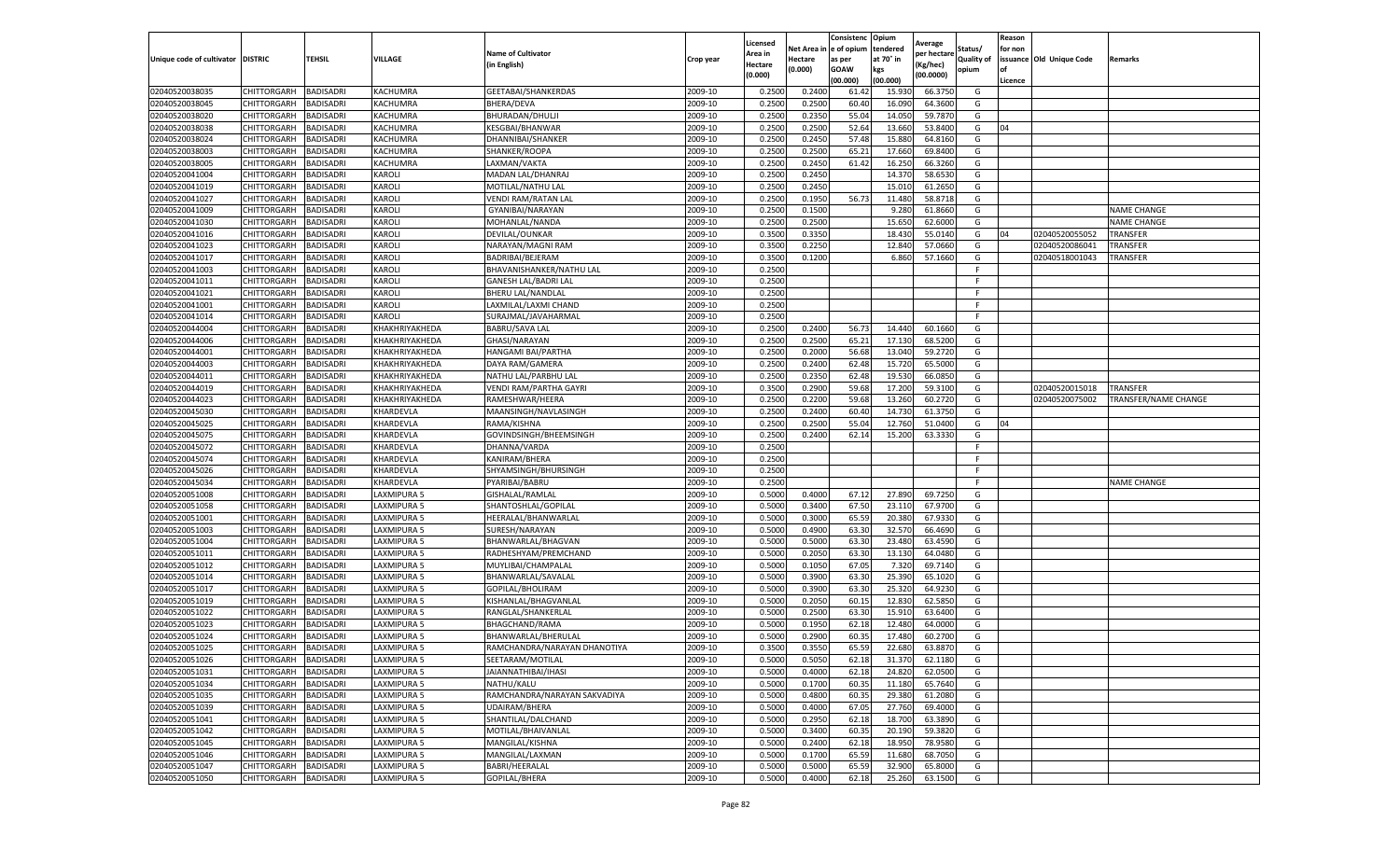|                                   |             |                  |               |                              |           | Licensed |            | Consistenc  | Opium     | Average     |                   | Reason  |                          |                    |
|-----------------------------------|-------------|------------------|---------------|------------------------------|-----------|----------|------------|-------------|-----------|-------------|-------------------|---------|--------------------------|--------------------|
|                                   |             |                  |               | <b>Name of Cultivator</b>    |           | Area in  | Net Area i | e of opium  | tendered  | per hectare | Status/           | for non |                          |                    |
| Unique code of cultivator DISTRIC |             | TEHSIL           | VILLAGE       | (in English)                 | Crop year | Hectare  | Hectare    | as per      | at 70° in | (Kg/hec)    | <b>Quality of</b> |         | issuance Old Unique Code | Remarks            |
|                                   |             |                  |               |                              |           | (0.000)  | (0.000)    | <b>GOAW</b> | kgs       | (00.0000)   | opium             | οf      |                          |                    |
|                                   |             |                  |               |                              |           |          |            | (00.000     | (00.000)  |             |                   | Licence |                          |                    |
| 02040520051052                    | CHITTORGARH | BADISADRI        | LAXMIPURA 5   | RAMLAL/BHERA                 | 2009-10   | 0.5000   | 0.4950     | 65.59       | 31.430    | 63.4930     | G                 |         |                          |                    |
| 02040520051053                    | CHITTORGARH | BADISADRI        | LAXMIPURA 5   | SUKHLAL/KHEMRAJ              | 2009-10   | 0.500    | 0.4250     | 62.18       | 26.92     | 63.3410     | G                 |         |                          |                    |
| 02040520051054                    | CHITTORGARH | BADISADRI        | LAXMIPURA 5   | BHAICHAND/PYARA              | 2009-10   | 0.5000   | 0.2900     | 65.59       | 19.150    | 66.0340     | G                 |         |                          |                    |
| 02040520051061                    | CHITTORGARH | BADISADRI        | LAXMIPURA 5   | HARIRAM/JAYRAM               | 2009-10   | 0.5000   | 0.4500     | 67.05       | 30.250    | 67.2220     | G                 |         |                          |                    |
| 02040520051064                    | CHITTORGARH | BADISADRI        | LAXMIPURA 5   | PREMCHAND/SAVALAI            | 2009-10   | 0.5000   | 0.2650     | 62.18       | 16.440    | 62.0370     | G                 |         |                          |                    |
| 02040520051066                    | CHITTORGARH | BADISADRI        | LAXMIPURA 5   | NIRBHYARAM/BHANWARLAL        | 2009-10   | 0.5000   | 0.2100     | 60.35       | 12.82     | 61.0476     | G                 |         |                          |                    |
| 02040520051067                    | CHITTORGARH | BADISADRI        | LAXMIPURA 5   | RAMNARAYAN/UDAIRAM           | 2009-10   | 0.5000   | 0.2550     | 60.35       | 14.620    | 57.3333     | G                 |         |                          |                    |
| 02040520051068                    | CHITTORGARH | BADISADRI        | LAXMIPURA 5   | SHANTILAL/MANGILAL           | 2009-10   | 0.500    | 0.2150     | 62.07       | 13.02     | 60.5581     | G                 |         |                          |                    |
| 02040520051069                    | CHITTORGARH | BADISADRI        | LAXMIPURA 5   | DEVILAL/RATANLAL             | 2009-10   | 0.500    | 0.3850     | 60.35       | 24.050    | 62.4675     | G                 |         |                          |                    |
| 02040520051070                    | CHITTORGARH | BADISADRI        | LAXMIPURA 5   | DEVILAL/NANDA                | 2009-10   | 0.5000   | 0.3500     | 59.38       | 23.010    | 65.7429     | G                 |         |                          |                    |
| 02040520051074                    | CHITTORGARH | BADISADRI        | LAXMIPURA 5   | SANTOSHLAL/BHANWARLAL        | 2009-10   | 0.5000   | 0.2950     | 67.05       | 20.760    | 70.3729     | G                 |         |                          |                    |
| 02040520051002                    | CHITTORGARH | BADISADRI        | LAXMIPURA 5   | PYARRIBAI/GASI               | 2009-10   | 0.5000   | 0.4000     | 62.05       | 26.660    | 66.6500     | G                 |         |                          |                    |
| 02040520051005                    | CHITTORGARH | BADISADRI        | LAXMIPURA 5   | BHOLIBAI/RAMLAL              | 2009-10   | 0.5000   | 0.3400     | 62.07       | 21.180    | 62.2941     | G                 |         |                          |                    |
| 02040520051007                    | CHITTORGARH | BADISADRI        | LAXMIPURA 5   | RAMCHANDRA/TOLIRAM           | 2009-10   | 0.500    | 0.2600     | 65.59       | 17.15     | 65.961      | G                 |         |                          |                    |
| 02040520051013                    | CHITTORGARH | BADISADRI        | LAXMIPURA 5   | NAKSATRAMAL/BHERULAL         | 2009-10   | 0.5000   | 0.3950     | 65.59       | 26.120    | 66.1266     | G                 |         |                          |                    |
| 02040520051073                    | CHITTORGARH | BADISADRI        | LAXMIPURA 5   | MANGIBAI//KASHIRAM           | 2009-10   | 0.5000   | 0.3350     | 62.07       | 21.12     | 63.0448     | G                 |         |                          |                    |
| 02040520051018                    | CHITTORGARH | BADISADRI        | LAXMIPURA 5   | SURESH/PRABHULAL             | 2009-10   | 0.500    | 0.4100     | 64.1        | 25.490    | 62.1707     | G                 |         |                          |                    |
| 02040520051076                    | CHITTORGARH | BADISADRI        | LAXMIPURA 5   | MOHANLAL/HEERA               | 2009-10   | 0.3500   | 0.3550     | 62.07       | 22.550    | 63.5211     | G                 |         |                          |                    |
| 02040520051010                    | CHITTORGARH | BADISADRI        | LAXMIPURA 5   | PREMNARAYAN/MANGILAL         | 2009-10   | 0.2500   | 0.2200     | 62.07       | 14.12     | 64.1818     | G                 |         |                          |                    |
| 02040520051009                    | CHITTORGARH | BADISADRI        | LAXMIPURA 5   | BADRILAL/MOTI                | 2009-10   | 0.2500   | 0.2450     | 71.11       | 18.31     | 74.7347     | G                 |         |                          |                    |
| 02040520051048                    | CHITTORGARH | BADISADRI        | LAXMIPURA 5   | UDAILAL/NARAYAN              | 2009-10   | 0.2500   | 0.2500     | 62.07       | 15.490    | 61.9600     | G                 |         |                          |                    |
| 02040520051038                    | CHITTORGARH | BADISADRI        | LAXMIPURA 5   | GHISIBAI/JAYRAJ              | 2009-10   | 0.2500   | 0.2600     | 62.07       | 15.120    | 58.1538     | G                 |         |                          | <b>NAME CHANGE</b> |
| 02040520051006                    | CHITTORGARH | BADISADRI        | LAXMIPURA 5   | UDAIRAM/MOTI                 | 2009-10   | 0.2500   | 0.2500     | 64.16       | 16.590    | 66.3600     | G                 |         |                          |                    |
| 02040520051021                    | CHITTORGARH | BADISADRI        | LAXMIPURA 5   | JAYRAM/MOTI                  | 2009-10   | 0.2500   | 0.2500     | 62.07       | 15.800    | 63.2000     | G                 |         |                          |                    |
| 02040520051055                    | CHITTORGARH | BADISADRI        | LAXMIPURA 5   | NARAYAN/PARTHVIRAJ           | 2009-10   | 0.2500   | 0.2500     | 59.38       | 14.900    | 59.6000     | G                 |         |                          |                    |
| 02040520051059                    | CHITTORGARH | BADISADRI        | LAXMIPURA 5   | SHANTILAL/PARTHVIRAJ         | 2009-10   | 0.2500   | 0.2100     | 60.35       | 12.530    | 59.6667     | G                 |         |                          |                    |
| 02040520052030                    | CHITTORGARH | BADISADRI        | LIKODA        | NANDA/MODA                   | 2009-10   | 0.2500   | 0.2200     | 62.29       | 13.170    | 59.8630     | G                 |         |                          |                    |
| 02040520052020                    | CHITTORGARH | BADISADRI        | LIKODA        | DEVILAL/UDA                  | 2009-10   | 0.2500   | 0.2200     | 62.29       | 13.810    | 62.7727     | G                 |         |                          |                    |
| 02040520052037                    | CHITTORGARH | BADISADRI        | LIKODA        | KISHAN LAL/VARDA             | 2009-10   | 0.2500   | 0.2300     | 60.35       | 14.100    | 61.3040     | G                 |         |                          |                    |
| 02040520052050                    | CHITTORGARH | BADISADRI        | LIKODA        | PEMA/VARDA                   | 2009-10   | 0.2500   | 0.2450     | 59.38       | 13.51     | 55.1420     | G                 | 04      |                          |                    |
| 02040520052005                    | CHITTORGARH | BADISADRI        | LIKODA        | <b>BHAGVAN/SAVA</b>          | 2009-10   | 0.2500   | 0.2300     | 65.69       | 14.320    | 62.2600     | G                 |         |                          |                    |
| 02040520052023                    | CHITTORGARH | BADISADRI        | LIKODA        | RAMCHANDRA/GOPAL             | 2009-10   | 0.2500   | 0.2300     | 65.69       | 15.710    | 68.3043     | G                 |         |                          |                    |
| 02040520052024                    | CHITTORGARH | BADISADRI        | LIKODA        | NARAYAN/GOPAL                | 2009-10   | 0.2500   | 0.2050     | 65.69       | 13.820    | 67.4146     | G                 |         |                          |                    |
| 02040520052016                    | CHITTORGARH | BADISADRI        | LIKODA        | LAXMAN/BALU                  | 2009-10   | 0.2500   | 0.2150     | 65.69       | 14.650    | 68.1395     | G                 |         |                          |                    |
| 02040520052002                    | CHITTORGARH | <b>BADISADRI</b> | LIKODA        | HEERALAL/KALU DANGI          | 2009-10   | 0.2500   | 0.2450     | 43.90       | 4.710     | 19.2245     | G                 | 04      |                          |                    |
| 02040520052009                    | CHITTORGARH | BADISADRI        | LIKODA        | BAGDIRAM/CHUNNILAL           | 2009-10   | 0.3500   | 0.3050     | 62.29       | 18.690    | 61.2787     | G                 |         | 02040520007029           | <b>TRANSFER</b>    |
| 02040520052051                    | CHITTORGARH | BADISADRI        | LIKODA        | FULL CHAND/NATHU             | 2009-10   | 0.3500   | 0.2600     | 62.29       | 16.220    | 62.3846     | G                 |         | 02040520007018           | TRANSFER           |
| 02040520052004                    | CHITTORGARH | BADISADRI        | LIKODA        | BHANWARLAL/SAVA              | 2009-10   | 0.3500   | 0.2850     | 65.69       | 17.040    | 59.7895     | G                 |         | 02040520007028           | TRANSFER           |
| 02040520052031                    | CHITTORGARH | BADISADRI        | LIKODA        | <b>BHURA/VENIRAM</b>         | 2009-10   | 0.2500   | 0.2000     | 62.29       | 12.730    | 63.6500     | G                 |         | 02040520018016           | TRANSFER           |
| 02040520052034                    | CHITTORGARH | BADISADRI        | LIKODA        | MANGIYA/SAVA                 | 2009-10   | 0.2500   | 0.2250     | 62.29       | 13.950    | 62.0000     | G                 |         | 02040520018001           | TRANSFER           |
| 02040520055009                    | CHITTORGARH | BADISADRI        | MAHUDA        | <b>BADRI LAL/GOKAL</b>       | 2009-10   | 0.5000   | 0.3000     | 65.91       | 21.630    | 72.1000     | G                 |         |                          |                    |
| 02040520055003                    | CHITTORGARH | BADISADRI        | MAHUDA        | RAMESHVAR/KISHAN LAL         | 2009-10   | 0.5000   | 0.2350     | 65.91       | 16.570    | 70.5100     | G                 |         |                          |                    |
| 02040520055008                    | CHITTORGARH | BADISADRI        | MAHUDA        | MOHANI/SHANKER               | 2009-10   | 0.3500   | 0.2550     | 62.21       | 17.330    | 67.9600     | G                 |         |                          |                    |
| 02040520055013                    | CHITTORGARH | BADISADRI        | MAHUDA        | PANNALAL/HAR LAL             | 2009-10   | 0.3500   | 0.2950     | 62.21       | 19.19     | 65.0500     | G                 |         |                          |                    |
| 02040520055025                    | CHITTORGARH | BADISADRI        | MAHUDA        | <b>OUNKAR /JAYRAM</b>        | 2009-10   | 0.5000   | 0.4050     | 60.76       | 26.460    | 65.3330     | G                 |         |                          |                    |
| 02040520055026                    | CHITTORGARH | BADISADRI        | MAHUDA        | UDAILAL/CHANDA               | 2009-10   | 0.500    |            |             |           |             | F.                |         |                          |                    |
| 02040520055028                    | CHITTORGARH | BADISADRI        | MAHUDA        | SHANTI LAL/BHERU LAL         | 2009-10   | 0.5000   | 0.1200     | 67.58       | 8.660     | 72.1660     | G                 |         |                          |                    |
| 02040520055031                    | CHITTORGARH | <b>BADISADRI</b> | MAHUDA        | <b>BHERU LAL/NAVLA</b>       | 2009-10   | 0.5000   | 0.4300     | 62.21       | 39.790    | 69.2690     | G                 |         |                          |                    |
| 02040520055014                    | CHITTORGARH | <b>BADISADRI</b> | <b>MAHUDA</b> | KISHAN LAL/JAGANNATH         | 2009-10   | 0.3500   | 0.3050     | 60.76       | 21.020    | 68.9180     | G                 |         |                          |                    |
| 02040520055004                    | CHITTORGARH | BADISADRI        | MAHUDA        | <b>BAGDI RAM/BHAGVAN LAL</b> | 2009-10   | 0.3500   |            |             |           |             | F                 |         |                          |                    |
| 02040520055007                    | CHITTORGARH | BADISADRI        | MAHUDA        | SHAMBHU LAL/PREM CHAND       | 2009-10   | 0.2500   | 0.1450     | 62.21       | 10.280    | 70.8960     | G                 |         |                          |                    |
| 02040520055016                    | CHITTORGARH | BADISADRI        | MAHUDA        | SUSILA BAI/BHERU LAL         | 2009-10   | 0.2500   | 0.1200     | 62.21       | 7.850     | 65.4167     | G                 |         |                          |                    |
| 02040520055022                    | CHITTORGARH | <b>BADISADRI</b> | MAHUDA        | SHAMBHU LAL/BHAGVAN          | 2009-10   | 0.2500   | 0.2450     | 62.21       | 17.170    | 70.0810     | G                 |         |                          |                    |
| 02040520055023                    | CHITTORGARH | <b>BADISADRI</b> | MAHUDA        | MANGI LAL/KAJODLAL           | 2009-10   | 0.2500   |            |             |           |             | F.                |         |                          |                    |
| 02040520055033                    | CHITTORGARH | BADISADRI        | MAHUDA        | UDAILAL/HEERALAL             | 2009-10   | 0.2500   | 0.1950     | 62.21       | 12.950    | 66.4100     | G                 |         |                          |                    |
| 02040520055002                    | CHITTORGARH | BADISADRI        | MAHUDA        | MANDAK/BHAGIRATH             | 2009-10   | 0.2500   | 0.1400     | 59.83       | 9.010     | 64.3570     | G                 |         |                          |                    |
| 02040520055037                    | CHITTORGARH | BADISADRI        | MAHUDA        | <b>BHAGVAN/HARLAL</b>        | 2009-10   | 0.2500   |            |             |           |             | F.                |         |                          |                    |
| 02040520055039                    | CHITTORGARH | BADISADRI        | MAHUDA        | DHAPUBAI/MANGILAL            | 2009-10   | 0.2500   | 0.2400     | 59.57       | 16.750    | 69.7910     | G                 |         |                          |                    |
| 02040520055045                    | CHITTORGARH | <b>BADISADRI</b> | MAHUDA        | NATHU/BHANA                  | 2009-10   | 0.2500   | 0.2450     | 38.61       | 9.680     | 39.5100     | G                 | 04      |                          |                    |
|                                   |             |                  |               |                              |           |          |            |             |           |             |                   |         |                          |                    |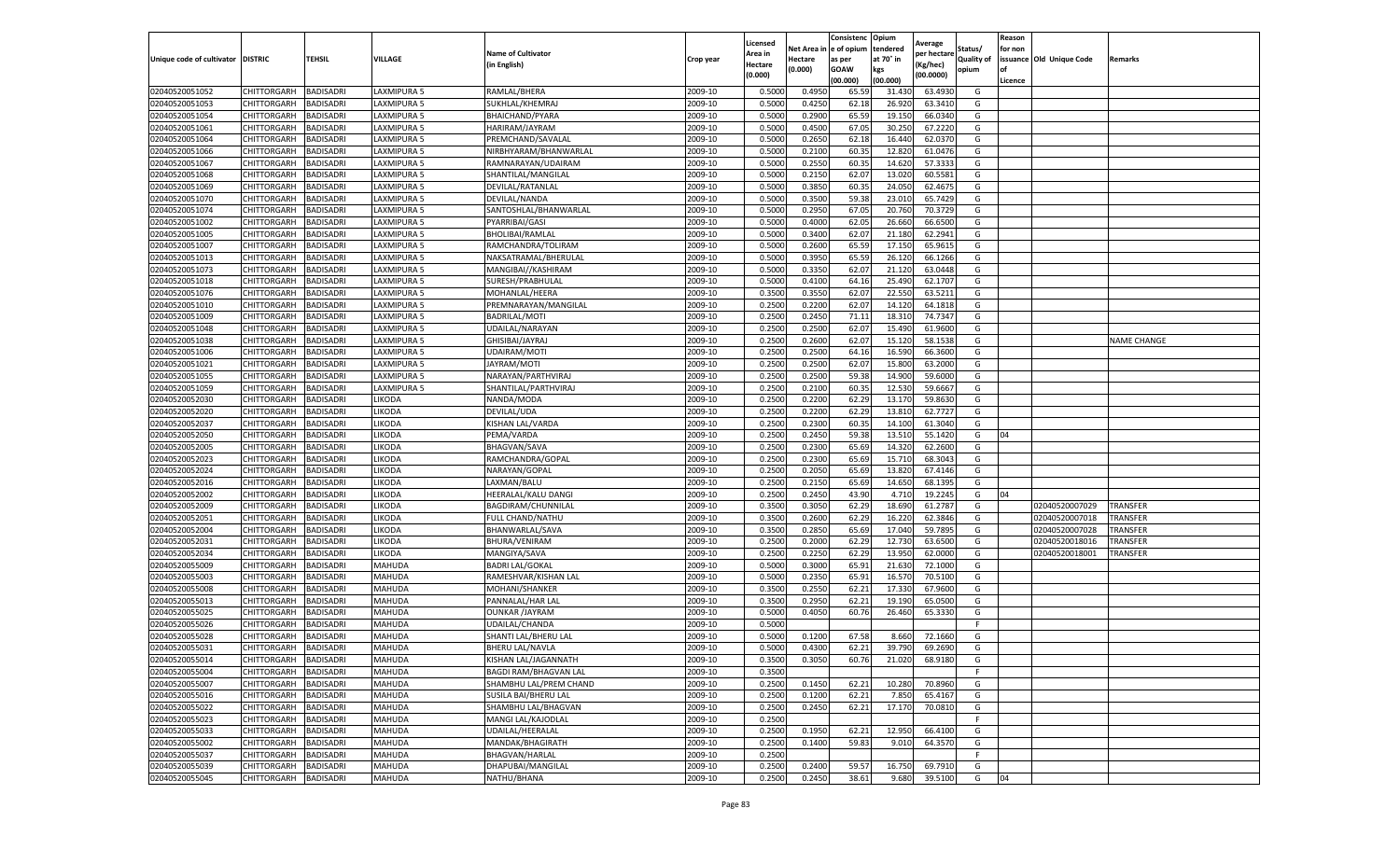|                                   |                       |                  |               |                           |           | Licensed |         | Consistenc             | Opium     |                        |                   | Reason  |                          |                |
|-----------------------------------|-----------------------|------------------|---------------|---------------------------|-----------|----------|---------|------------------------|-----------|------------------------|-------------------|---------|--------------------------|----------------|
|                                   |                       |                  |               | <b>Name of Cultivator</b> |           | Area in  |         | Net Area in e of opium | tendered  | Average<br>per hectare | Status/           | for non |                          |                |
| Unique code of cultivator DISTRIC |                       | TEHSIL           | VILLAGE       | in English)               | Crop year | Hectare  | Hectare | as per                 | at 70° in | (Kg/hec                | <b>Quality of</b> |         | issuance Old Unique Code | <b>Remarks</b> |
|                                   |                       |                  |               |                           |           | (0.000)  | (0.000) | <b>GOAW</b>            | kgs       | (00.0000)              | opium             |         |                          |                |
|                                   |                       |                  |               |                           |           |          |         | (00.000)               | (00.000)  |                        |                   | Licence |                          |                |
| 02040520055046                    | CHITTORGARH           | <b>BADISADRI</b> | MAHUDA        | KANI RAM/MOTI             | 2009-10   | 0.2500   | 0.2500  | 60.76                  | 16.41     | 65.6400                | G                 |         |                          |                |
| 02040520055015                    | CHITTORGARH           | <b>BADISADRI</b> | MAHUDA        | RATAN LAL/LAXMAN          | 2009-10   | 0.2500   | 0.2450  | 60.76                  | 17.16     | 70.0400                | G                 |         |                          |                |
| 02040520060004                    | CHITTORGARH           | <b>BADISADRI</b> | NAGGAKHEDI    | LALCHAND/RAMCHANDRA       | 2009-10   | 0.5000   | 0.5000  | 64.17                  | 33.000    | 66.0000                | G                 |         |                          |                |
| 02040520060012                    | CHITTORGARH           | <b>BADISADRI</b> | NAGGAKHEDI    | CHENRAM/OUNKARLAL         | 2009-10   | 0.5000   | 0.2750  | 64.17                  | 17.850    | 64.9090                | G                 |         |                          |                |
| 02040520060021                    | CHITTORGARH           | <b>BADISADRI</b> | NAGGAKHEDI    | BHERULAL/HAJARILAL        | 2009-10   | 0.5000   | 0.3450  | 66.23                  | 23.760    | 68.8690                | G                 |         |                          |                |
| 02040520060024                    | CHITTORGARH           | <b>BADISADRI</b> | NAGGAKHEDI    | JEETMAL/BHEEMA            | 2009-10   | 0.5000   | 0.5000  | 62.44                  | 33.17     | 66.3400                | G                 |         |                          |                |
| 02040520060027                    | CHITTORGARH           | <b>BADISADRI</b> | NAGGAKHEDI    | NETRAM/BHOLIIAM MEGHWAL   | 2009-10   | 0.3500   |         |                        |           |                        | F                 |         |                          |                |
| 02040520060028                    | CHITTORGARH           | BADISADRI        | NAGGAKHEDI    | RAMSINGH/RAMCHANDRA       | 2009-10   | 0.5000   | 0.4850  | 64.17                  | 33.73     | 69.5460                | G                 |         |                          |                |
| 02040520060030                    | CHITTORGARH           | <b>BADISADRI</b> | NAGGAKHEDI    | RAMNARAYN/BHAGIRATH       | 2009-10   | 0.3500   | 0.3400  | 60.34                  | 20.90     | 61.4700                | G                 |         |                          |                |
| 02040520060034                    | CHITTORGARH           | <b>BADISADRI</b> | NAGGAKHEDI    | SHYANDIBAI/HEERALAL       | 2009-10   | 0.5000   | 0.2000  | 66.23                  | 14.510    | 72.5500                | G                 |         |                          |                |
| 02040520060020                    | CHITTORGARH           | <b>BADISADRI</b> | NAGGAKHEDI    | NANDLAL/MAGNIRAM          | 2009-10   | 0.3500   | 0.3350  | 62.44                  | 23.01     | 68.6860                | G                 |         |                          |                |
| 02040520060013                    | CHITTORGARH           | <b>BADISADRI</b> | NAGGAKHEDI    | DADAMCHAND/HAJARI         | 2009-10   | 0.5000   | 0.1000  | 64.17                  | 6.69      | 66.9000                | G                 |         |                          |                |
| 02040520060019                    | CHITTORGARH           | <b>BADISADRI</b> | NAGGAKHEDI    | RAMLAL/NAVALRAM           | 2009-10   | 0.5000   | 0.0950  | 62.44                  | 6.16      | 64.8420                | G                 |         |                          |                |
| 02040520060022                    | CHITTORGARH           | <b>BADISADRI</b> | NAGGAKHEDI    | LOBHCHAND/HAJARILAL       | 2009-10   | 0.3500   | 0.2000  | 62.44                  | 13.25     | 66.2500                | G                 |         |                          |                |
| 02040520060005                    | CHITTORGARH           | <b>BADISADRI</b> | NAGGAKHEDI    | NAGJIRAM/DOLA             | 2009-10   | 0.2500   |         |                        |           |                        | F.                |         |                          |                |
| 02040520060011                    | CHITTORGARH           | <b>BADISADRI</b> | NAGGAKHEDI    | NAGJIRAM/PRATHVIRAJ       | 2009-10   | 0.2500   | 0.2550  | 60.34                  | 15.27     | 59.8820                | G                 |         |                          |                |
| 02040520060009                    | CHITTORGARH           | <b>BADISADRI</b> | NAGGAKHEDI    | PREMCHAND/LALCHAND        | 2009-10   | 0.2500   | 0.2450  | 62.44                  | 16.08     | 65.6320                | G                 |         |                          |                |
| 02040520060023                    | CHITTORGARH           | <b>BADISADRI</b> | NAGGAKHEDI    | AMRATRAM/MAGANIRAM        | 2009-10   | 0.2500   | 0.2550  | 60.92                  | 16.04     | 62.9010                | G                 |         |                          |                |
| 02040520060001                    | CHITTORGARH           | <b>BADISADRI</b> | NAGGAKHEDI    | LAXMAN/LALU               | 2009-10   | 0.2500   | 0.2400  | 60.34                  | 15.19     | 63.2910                | G                 |         |                          |                |
| 02040520060002                    | CHITTORGARH           | <b>BADISADRI</b> | NAGGAKHEDI    | LABHCHAND/LALU            | 2009-10   | 0.2500   | 0.2500  | 60.92                  | 14.700    | 58.8000                | G                 |         |                          |                |
| 02040520101002                    | CHITTORGARH           | <b>BADISADRI</b> | NALVAI        | NARAYAN/BHOLA             | 2009-10   | 0.5000   | 0.4950  | 62.12                  | 31.290    | 63.2120                | G                 |         |                          |                |
| 02040520101029                    | CHITTORGARH           | <b>BADISADRI</b> | NALVAI        | UDA/FATEHRAM              | 2009-10   | 0.5000   | 0.4750  | 65.49                  | 31.15     | 65.5780                | G                 |         |                          |                |
| 02040520101001                    | CHITTORGARH           | <b>BADISADRI</b> | <b>NALVAI</b> | NANDA/MIYARAM             | 2009-10   | 0.5000   | 0.4650  | 65.49                  | 30.37     | 65.3110                | G                 |         |                          |                |
| 02040520101003                    | CHITTORGARH           | <b>BADISADRI</b> | <b>NALVAI</b> | HARLAL/BHOLA              | 2009-10   | 0.3500   | 0.3000  | 65.49                  | 19.79     | 65.9660                | G                 |         |                          |                |
| 02040520101005                    | CHITTORGARH           | <b>BADISADRI</b> | <b>NALVAI</b> | DHANNIBAI/UDA             | 2009-10   | 0.3500   | 0.3300  | 64.34                  | 21.31     | 64.5750                | G                 |         |                          |                |
| 02040520101008                    | CHITTORGARH           | <b>BADISADRI</b> | <b>NALVAI</b> | PYARA/RAMCHANDRA          | 2009-10   | 0.5000   | 0.4750  | 64.34                  | 30.060    | 63.2840                | G                 |         |                          |                |
| 02040520101010                    | CHITTORGARH           | <b>BADISADRI</b> | <b>NALVAI</b> | KALU/VARDA GODAVALA       | 2009-10   | 0.3500   | 0.3350  | 62.12                  | 22.01     | 65.7010                | G                 |         |                          |                |
| 02040520101011                    | CHITTORGARH           | <b>BADISADRI</b> | <b>NALVAI</b> | NARAYAN/MALA              | 2009-10   | 0.5000   | 0.4800  | 64.34                  | 31.330    | 65.2700                | G                 |         |                          |                |
| 02040520101012                    | CHITTORGARH           | <b>BADISADRI</b> | <b>NALVAI</b> | VARDICHAND/TEKA           | 2009-10   | 0.3500   | 0.3350  | 62.78                  | 21.410    | 63.9100                | G                 |         |                          |                |
| 02040520101014                    | CHITTORGARH           | <b>BADISADRI</b> | <b>NALVAI</b> | NANDA/KEVLIYA             | 2009-10   | 0.5000   | 0.4600  | 62.12                  | 30.39     | 66.6650                | G                 |         |                          |                |
| 02040520101016                    | CHITTORGARH           | <b>BADISADRI</b> | <b>NALVAI</b> | DEVILAL/FATEHLAL          | 2009-10   | 0.3500   | 0.3400  | 68.08                  | 23.67     | 69.6170                | G                 |         |                          |                |
| 02040520101017                    | CHITTORGARH           | <b>BADISADRI</b> | <b>NALVAI</b> | SHOBHALAL/PARTHVIRAJ      | 2009-10   | 0.3500   | 0.3400  | 62.78                  | 22.02     | 64.7640                | G                 |         |                          |                |
| 02040520101018                    | CHITTORGARH           | <b>BADISADRI</b> | <b>NALVAI</b> | NARAYAN/HARLAL            | 2009-10   | 0.3500   | 0.3400  | 62.78                  | 21.76     | 64.0000                | G                 |         |                          |                |
| 02040520101019                    | CHITTORGARH           | <b>BADISADRI</b> | NALVAI        | SHRILAL/LALULAL           | 2009-10   | 0.5000   | 0.1950  | 68.08                  | 13.720    | 70.3580                | G                 |         |                          |                |
| 02040520101021                    | CHITTORGARH           | <b>BADISADRI</b> | <b>NALVAI</b> | GASI/SAVA                 | 2009-10   | 0.3500   | 0.3500  | 59.83                  | 20.70     | 59.1420                | G                 |         |                          |                |
| 02040520101024                    | CHITTORGARH           | <b>BADISADRI</b> | <b>NALVAI</b> | BALURAM/KALU              | 2009-10   | 0.5000   | 0.4800  | 62.78                  | 30.35     | 63.2290                | G                 |         |                          |                |
| 02040520101031                    | CHITTORGARH           | <b>BADISADRI</b> | <b>NALVAI</b> | SHRILAL/HARLAL            | 2009-10   | 0.3500   | 0.3400  | 59.83                  | 20.96     | 61.6470                | G                 |         |                          |                |
| 02040520101042                    | CHITTORGARH           | <b>BADISADRI</b> | NALVAI        | GANPAT/VAKTAJI            | 2009-10   | 0.3500   | 0.3100  | 64.34                  | 19.91     | 64.2250                | G                 |         |                          |                |
| 02040520101045                    | CHITTORGARH           | BADISADRI        | <b>NALVAI</b> | GASI/BHURA MOGIYA         | 2009-10   | 0.3500   | 0.2850  | 62.78                  | 17.600    | 61.7540                | G                 |         |                          |                |
| 02040520101049                    | CHITTORGARH           | <b>BADISADRI</b> | <b>NALVAI</b> | OUNKAR/MIYARAM            | 2009-10   | 0.5000   | 0.3350  | 59.83                  | 20.09     | 59.9700                | G                 |         |                          |                |
| 02040520101054                    | CHITTORGARH           | <b>BADISADRI</b> | NALVAI        | RAMSINGH/LALU             | 2009-10   | 0.3500   | 0.3450  | 62.78                  | 21.70     | 62.8980                | G                 |         |                          |                |
| 02040520101057                    | CHITTORGARH           | <b>BADISADRI</b> | <b>NALVAI</b> | <b>OUNKAR/PEMA MOGIYA</b> | 2009-10   | 0.5000   | 0.5050  | 62.78                  | 31.55     | 62.4752                | G                 |         |                          |                |
| 02040520101060                    | CHITTORGARH           | <b>BADISADRI</b> | NALVAI        | GANESH/LALU MOGIYA        | 2009-10   | 0.5000   | 0.4100  | 64.34                  | 25.28     | 61.6580                | G                 |         |                          |                |
| 02040520101062                    | CHITTORGARH           | <b>BADISADRI</b> | <b>NALVAI</b> | MANGILAL/RATNA            | 2009-10   | 0.3500   | 0.1900  | 62.78                  | 12.02     | 63.2630                | G                 |         |                          |                |
| 02040520101068                    | <b>CHITTORGARH</b>    | <b>BADISADRI</b> | <b>NALVAI</b> | SHYAMLAL/UDA              | 2009-10   | 0.5000   | 0.4250  | 62.78                  | 26.81     | 63.0820                | G                 |         |                          |                |
| 02040520101070                    | CHITTORGARH           | BADISADRI        | NALVAI        | NARAYAN/BHOLA MOGIYA      | 2009-10   | 0.5000   | 0.4050  | 64.34                  | 26.35     | 65.0610                | G                 |         |                          |                |
| 02040520101071                    | CHITTORGARH           | <b>BADISADRI</b> | NALVAI        | KAMLI/NARAYAN             | 2009-10   | 0.3500   | 0.3450  | 59.83                  | 20.92     | 60.6370                | G                 |         |                          |                |
| 02040520101074                    | CHITTORGARH           | <b>BADISADRI</b> | <b>NALVAI</b> | MOVAN/KALU                | 2009-10   | 0.5000   | 0.4900  | 64.34                  | 31.960    | 65.2240                | G                 |         |                          |                |
| 02040520101075                    | CHITTORGARH BADISADRI |                  | <b>NALVAI</b> | MOHAN/BHOLA               | 2009-10   | 0.5000   | 0.3650  | 62.88                  | 23.240    | 63.6710                | G                 |         |                          |                |
| 02040520101083                    | CHITTORGARH           | <b>BADISADRI</b> | <b>NALVAI</b> | PARTHVIRAJ/NATHU          | 2009-10   | 0.5000   | 0.3500  | 62.88                  | 22.290    | 63.6850                | G                 |         |                          |                |
| 02040520101040                    | <b>CHITTORGARH</b>    | <b>BADISADRI</b> | <b>NALVAI</b> | ROSHANLAL/PARTHVIRAJ      | 2009-10   | 0.5000   | 0.5000  | 56.93                  | 28.360    | 56.7200                | G                 |         |                          |                |
| 02040520101061                    | <b>CHITTORGARH</b>    | <b>BADISADRI</b> | <b>NALVAI</b> | <b>GEETABAI/RAMLAL</b>    | 2009-10   | 0.3500   | 0.3450  | 62.88                  | 21.900    | 63.4780                | G                 |         |                          |                |
| 02040520101036                    | <b>CHITTORGARH</b>    | <b>BADISADRI</b> | <b>NALVAI</b> | NATHULAL/NANDA            | 2009-10   | 0.5000   | 0.4900  | 62.88                  | 30.32     | 61.8770                | G                 |         |                          |                |
| 02040520101085                    | <b>CHITTORGARH</b>    | <b>BADISADRI</b> | <b>NALVAI</b> | GOUTAM/KISHNA             | 2009-10   | 0.3500   | 0.3300  | 59.83                  | 19.600    | 59.3930                | G                 |         |                          |                |
| 02040520101086                    | CHITTORGARH           | <b>BADISADRI</b> | <b>NALVAI</b> | MANGIBAG/RAMSINGH         | 2009-10   | 0.3500   | 0.3500  | 59.83                  | 21.300    | 60.8570                | G                 |         |                          |                |
| 02040520101015                    | CHITTORGARH           | <b>BADISADRI</b> | <b>NALVAI</b> | PEMA/CHAMPALAL            | 2009-10   | 0.5000   | 0.4750  | 64.34                  | 30.790    | 64.8210                | G                 |         |                          |                |
| 02040520101028                    | CHITTORGARH           | <b>BADISADRI</b> | <b>NALVAI</b> | KALU/CHENA                | 2009-10   | 0.3500   | 0.3400  | 62.88                  | 21.320    | 62.7050                | G                 |         |                          |                |
| 02040520101032                    | CHITTORGARH           | <b>BADISADRI</b> | <b>NALVAI</b> | MAGNIRAM/LALU             | 2009-10   | 0.5000   | 0.4800  | 62.88                  | 30.420    | 63.3750                | G                 |         |                          |                |
| 02040520101034                    | <b>CHITTORGARH</b>    | <b>BADISADRI</b> | <b>NALVAI</b> | <b>DEVILAL/SHANKER</b>    | 2009-10   | 0.5000   | 0.3950  | 62.88                  | 25.440    | 64.4050                | G                 |         |                          |                |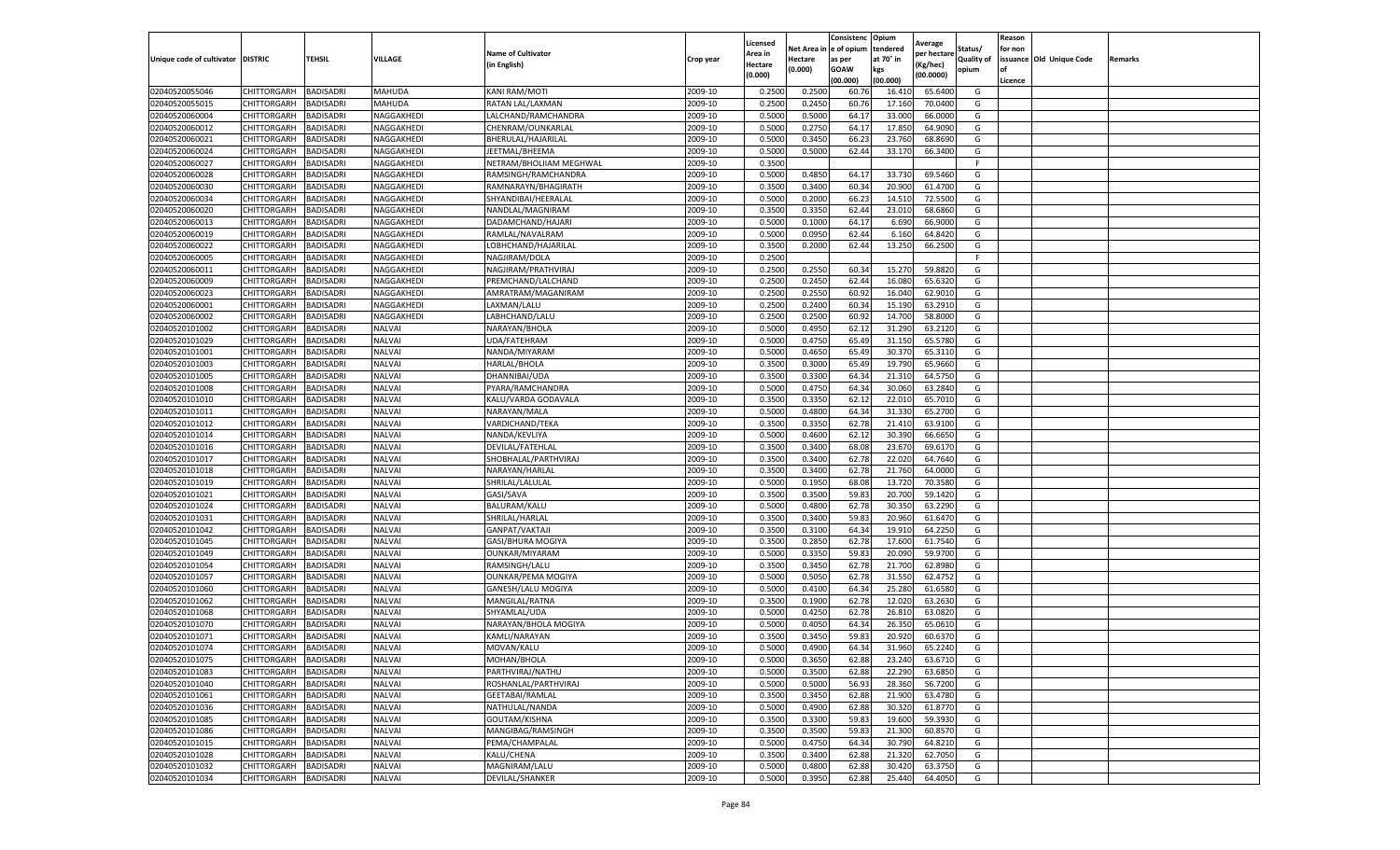|                           |                    |                  |                  |                              |           | Licensed |         | Consistenc             | Opium     | Average     |                   | Reason  |                          |                               |
|---------------------------|--------------------|------------------|------------------|------------------------------|-----------|----------|---------|------------------------|-----------|-------------|-------------------|---------|--------------------------|-------------------------------|
|                           |                    |                  |                  | <b>Name of Cultivator</b>    |           | Area in  |         | Net Area in e of opium | tendered  | per hectare | Status/           | for non |                          |                               |
| Unique code of cultivator | <b>DISTRIC</b>     | TEHSIL           | VILLAGE          | in English)                  | Crop year | Hectare  | Hectare | as per                 | at 70° in | (Kg/hec     | <b>Quality of</b> |         | issuance Old Unique Code | <b>Remarks</b>                |
|                           |                    |                  |                  |                              |           | (0.000)  | (0.000) | <b>GOAW</b>            | kgs       | (00.0000)   | opium             |         |                          |                               |
|                           |                    |                  |                  |                              |           |          |         | (00.000)               | (00.000)  |             |                   | Licence |                          |                               |
| 02040520101037            | CHITTORGARH        | <b>BADISADRI</b> | <b>NALVAI</b>    | ROOPA/CHAMPA                 | 2009-10   | 0.3500   | 0.3500  | 62.88                  | 21.06     | 63.8180     | G                 |         |                          |                               |
| 02040520101048            | CHITTORGARH        | <b>BADISADRI</b> | NALVAI           | BADRILAL/KASHIRAM            | 2009-10   | 0.3500   | 0.1900  | 65.60                  | 11.68     | 61.4730     | G                 |         |                          |                               |
| 02040520101058            | CHITTORGARH        | <b>BADISADRI</b> | NALVAI           | NATHIBAI/SHANKARR            | 2009-10   | 0.5000   | 0.3000  | 65.88                  | 19.73     | 65.7667     | G                 |         |                          |                               |
| 02040520101059            | CHITTORGARH        | <b>BADISADRI</b> | <b>NALVAI</b>    | KALU/TULCHA MOGIYA           | 2009-10   | 0.5000   | 0.4500  | 62.12                  | 28.390    | 63.0880     | G                 |         |                          |                               |
| 02040520101065            | CHITTORGARH        | <b>BADISADRI</b> | <b>NALVAI</b>    | SHRILAL/KALU                 | 2009-10   | 0.3500   | 0.3500  | 62.12                  | 21.64     | 61.8280     | G                 |         |                          |                               |
| 02040520101076            | CHITTORGARH        | <b>BADISADRI</b> | <b>NALVAI</b>    | RAJU/PARTHA                  | 2009-10   | 0.3500   | 0.2000  | 59.83                  | 12.14     | 60.7000     | G                 |         |                          |                               |
| 02040520101080            | CHITTORGARH        | <b>BADISADRI</b> | <b>NALVAI</b>    | RAMKUMARI/MOTILAL            | 2009-10   | 0.3500   | 0.3250  | 69.83                  | 19.49     | 59.9690     | G                 |         |                          |                               |
| 02040520101081            | CHITTORGARH        | BADISADRI        | <b>NALVAI</b>    | BHERULAL/PARTHVIRAJ          | 2009-10   | 0.5000   | 0.3950  | 65.60                  | 26.44     | 66.9360     | G                 |         |                          |                               |
| 02040520101009            | CHITTORGARH        | <b>BADISADRI</b> | <b>NALVAI</b>    | NARAYAN/RAMCHANDRA           | 2009-10   | 0.3500   | 0.3400  | 70.98                  | 24.27     | 71.3820     | G                 |         |                          |                               |
| 02040520101047            | CHITTORGARH        | <b>BADISADRI</b> | <b>NALVAI</b>    | DALICHAND/NANDA              | 2009-10   | 0.2500   | 0.2600  | 56.93                  | 15.380    | 59.1530     | G                 |         |                          |                               |
| 02040520101072            | CHITTORGARH        | <b>BADISADRI</b> | <b>NALVAI</b>    | RAJMAL/MAGNIRAM              | 2009-10   | 0.2500   | 0.2100  | 62.12                  | 13.16     | 62.6660     | G                 |         |                          |                               |
| 02040520101077            | CHITTORGARH        | <b>BADISADRI</b> | NALVAI           | KALU/KHUMA                   | 2009-10   | 0.2500   | 0.2450  | 62.12                  | 14.92     | 60.8970     | G                 |         |                          |                               |
| 02040520101038            | CHITTORGARH        | <b>BADISADRI</b> | <b>NALVAI</b>    | ONKAR/DALU                   | 2009-10   | 0.2500   | 0.2500  | 65.60                  | 16.92     | 67.6800     | G                 |         |                          | <b>NAME CHANGE</b>            |
| 02040520101051            | CHITTORGARH        | <b>BADISADRI</b> | <b>NALVAI</b>    | NANDA/MOTI MOGYA             | 2009-10   | 0.2500   | 0.2200  | 62.12                  | 13.88     | 63.0900     | G                 |         |                          |                               |
| 02040520101033            | CHITTORGARH        | <b>BADISADRI</b> | NALVAI           | SAVA/DOLA                    | 2009-10   | 0.2500   | 0.2550  | 62.12                  | 15.90     | 62.3520     | G                 |         |                          |                               |
| 02040520101087            | CHITTORGARH        | <b>BADISADRI</b> | <b>NALVAI</b>    | SAVASINGH/KISHANSINGH        | 2009-10   | 0.2500   | 0.1300  | 68.08                  | 8.280     | 63.6920     | G                 |         |                          |                               |
| 02040520101067            | CHITTORGARH        | <b>BADISADRI</b> | NALVAI           | GULAB/KALU                   | 2009-10   | 0.2500   |         |                        |           |             | F                 |         |                          |                               |
| 02040520101090            | CHITTORGARH        | <b>BADISADRI</b> | <b>NALVAI</b>    | SHAMBULAL/GANGA RAM          | 2009-10   | 0.2500   |         |                        |           |             | F                 |         | 02040520047021           | TRANSFER/NAME CHANGE          |
| 02040520101091            | CHITTORGARH        | <b>BADISADRI</b> | NALVAI           | RATANLAL/NANDLAL             | 2009-10   | 0.2500   |         |                        |           |             | F                 |         | 02040520047013           | TRANSFER                      |
| 02040520062008            | CHITTORGARH        | <b>BADISADRI</b> | NANDOLI          | PARTAPSINGH/VISHAMSINGH      | 2009-10   | 0.2500   | 0.2550  | 59.68                  | 16.380    | 64.2350     | G                 |         |                          | <b>NAME CHANGE</b>            |
| 02040520062011            | CHITTORGARH        | <b>BADISADRI</b> | NANDOLI          | GHISIBAI/SHOLA               | 2009-10   | 0.2500   | 0.2500  | 57.48                  | 15.010    | 60.0400     | G                 |         |                          |                               |
| 02040520062018            | CHITTORGARH        | <b>BADISADRI</b> | NANDOLI          | SHANKER/OUNKAR               | 2009-10   | 0.2500   | 0.2500  | 61.42                  | 15.430    | 61.7200     | G                 |         |                          |                               |
| 02040520062021            | CHITTORGARH        | <b>BADISADRI</b> | NANDOLI          | POKHAR LAL/SHANKER LAL       | 2009-10   | 0.2500   |         |                        |           |             | F.                |         | 02040520032003           | <b>TRANSFER</b>               |
| 02040520062022            | CHITTORGARH        | <b>BADISADRI</b> | NANDOLI          | SHYAM LAL/KOSHOR             | 2009-10   | 0.2500   |         |                        |           |             | F                 |         | 02040520032002           | TRANSFER                      |
| 02040520062023            | CHITTORGARH        | <b>BADISADRI</b> | NANDOLI          | OUNKAR/LALU                  | 2009-10   | 0.2500   |         |                        |           |             | F                 |         | 02040520032006           | TRANSFER                      |
| 02040520069008            | CHITTORGARH        | <b>BADISADRI</b> | PARLIYA          | KISHNA/BABRU                 | 2009-10   | 0.5000   | 0.3500  | 64.56                  | 24.110    | 68.8850     | G                 |         |                          |                               |
| 02040520069001            | CHITTORGARH        | <b>BADISADRI</b> | PARLIYA          | BHANWAR LAL/DOLA             | 2009-10   | 0.3500   | 0.1200  | 64.56                  | 8.100     | 67.5000     | G                 |         |                          |                               |
| 02040520069036            | CHITTORGARH        | <b>BADISADRI</b> | PARLIYA          | SOHAN SINGH/HARI SINGH       | 2009-10   | 0.5000   | 0.4200  | 62.65                  | 27.91     | 66.4520     | G                 |         |                          |                               |
| 02040520069013            | CHITTORGARH        | <b>BADISADRI</b> | PARLIYA          | PYAR CHAND/SHANKER SINGH     | 2009-10   | 0.5000   | 0.5050  | 62.65                  | 31.730    | 62.8310     | G                 |         |                          |                               |
| 02040520069037            | CHITTORGARH        | <b>BADISADRI</b> | PARLIYA          | HAMERSINGH/GAMER SINGH       | 2009-10   | 0.5000   | 0.2400  | 66.23                  | 17.660    | 73.5830     | G                 |         |                          |                               |
| 02040520069039            | CHITTORGARH        | <b>BADISADRI</b> | PARLIYA          | CHUNNI LAL/OUNKAR            | 2009-10   | 0.5000   | 0.4900  | 66.23                  | 33.92     | 69.2240     | G                 |         |                          |                               |
| 02040520069022            | CHITTORGARH        | <b>BADISADRI</b> | PARLIYA          | GOVARDHANKUNWAR/HARI SINGH   | 2009-10   | 0.5000   | 0.4950  | 64.17                  | 35.73     | 72.1810     | G                 |         |                          |                               |
| 02040520069040            | CHITTORGARH        | <b>BADISADRI</b> | PARLIYA          | RUKMANIBAI/NANDLAL/OUNKARLAL | 2009-10   | 0.5000   | 0.5100  | 62.44                  | 32.88     | 64.4700     | G                 |         |                          |                               |
| 02040520069007            | CHITTORGARH        | <b>BADISADRI</b> | PARLIYA          | NAVLIBAI/CHTURBHUJ           | 2009-10   | 0.2500   | 0.2000  | 60.34                  | 12.70     | 63.5000     | G                 |         |                          | <b>NAME CHANGE</b>            |
| 02040520069009            | CHITTORGARH        | <b>BADISADRI</b> | PARLIYA          | RAJI BAI/UNKAR               | 2009-10   | 0.2500   | 0.2450  | 63.34                  | 15.400    | 61.3870     | G                 |         |                          |                               |
| 02040520069033            | CHITTORGARH        | <b>BADISADRI</b> | PARLIYA          | CHUNNILAL/BHERA              | 2009-10   | 0.2500   | 0.2550  | 60.34                  | 15.260    | 59.8430     | G                 |         |                          | <b>NAME CHANGE</b>            |
| 02040520069002            | CHITTORGARH        | <b>BADISADRI</b> | PARLIYA          | GOVARDHAN/HARI SINGH         | 2009-10   | 0.2500   |         |                        |           |             | N                 | 06      |                          | AFTER RELEXATION DID NOT SOWN |
| 02040520077003            | CHITTORGARH        | <b>BADISADRI</b> | RATANPUR         | ANCHIBAI/CHAMPA LAL          | 2009-10   | 0.2500   |         |                        |           |             | F                 |         |                          |                               |
| 02040520077015            | CHITTORGARH        | BADISADRI        | RATANPUR         | SHAMBHU/CHAMPA DANGI         | 2009-10   | 0.2500   |         |                        |           |             | F.                |         |                          |                               |
| 02040520077014            | CHITTORGARH        | <b>BADISADRI</b> | <b>RATANPUR</b>  | BHAGA/KUKA MOGIYA            | 2009-10   | 0.2500   | 0.2450  | 60.35                  | 14.580    | 59.5100     | G                 |         |                          |                               |
| 02040520077010            | CHITTORGARH        | <b>BADISADRI</b> | RATANPUR         | RATANLAL/CHAMPA LAL          | 2009-10   | 0.2500   | 0.2350  | 60.35                  | 13.860    | 58.9787     | G                 |         |                          | <b>NAME CHANGE</b>            |
| 02040520077004            | CHITTORGARH        | <b>BADISADRI</b> | RATANPUR         | KESHU RAM/NATHU              | 2009-10   | 0.2500   |         |                        |           |             | F.                |         |                          |                               |
| 02040520077017            | CHITTORGARH        | <b>BADISADRI</b> | RATANPUR         | JUMMA/SHAFISHAH              | 2009-10   | 0.2500   | 0.2450  | 60.35                  | 14.15     | 57.7550     | G                 |         | 02040520071029           | <b>TRANSFER</b>               |
| 02040520078001            | CHITTORGARH        | <b>BADISADRI</b> | RATHODO KA KHEDA | RANGLAL/BHANWARLAL           | 2009-10   | 0.2500   | 0.2400  | 64.56                  | 16.84     | 70.1660     | G                 |         |                          | <b>NAME CHANGE</b>            |
| 02040520078002            | CHITTORGARH        | <b>BADISADRI</b> | RATHODO KA KHEDA | RAMIBAI/JAICHAND             | 2009-10   | 0.5000   | 0.1100  | 64.56                  | 7.580     | 68.9090     | G                 |         | 02040520036115           | <b>TRANSFER</b>               |
| 02040520078008            | CHITTORGARH        | BADISADRI        | RATHODO KA KHEDA | GHANSHYAMSINGH/MOHABATHSINGH | 2009-10   | 0.5000   |         |                        |           |             | N                 |         | 02040520036116           | TRANSFER                      |
| 02040520078009            | CHITTORGARH        | <b>BADISADRI</b> | RATHODO KA KHEDA | PREMCHAND/BABRU              | 2009-10   | 0.5000   | 0.3100  | 62.29                  | 19.65     | 63.387      | G                 |         | 02040520036117           | TRANSFER                      |
| 02040520078010            | CHITTORGARH        | <b>BADISADRI</b> | RATHODO KA KHEDA | RAMCHANDRA/JAGANNATH         | 2009-10   | 0.5000   | 0.4100  | 62.29                  | 26.440    | 64.4870     | G                 |         | 02040520036118           | <b>TRANSFER</b>               |
| 02040520078007            | CHITTORGARH        | <b>BADISADRI</b> | RATHODO KA KHEDA | JAGNNATH/GANGARAM            | 2009-10   | 0.5000   | 0.4100  | 62.29                  | 26.620    | 64.9260     | G                 |         | 02040520036119           | <b>TRANSFER</b>               |
| 02040520083002            | CHITTORGARH        | <b>BADISADRI</b> | SANGRIYA         | VARDA/BHERA                  | 2009-10   | 0.5000   |         |                        |           |             | F                 |         |                          |                               |
| 02040520083007            | <b>CHITTORGARH</b> | <b>BADISADRI</b> | SANGRIYA         | RUKAMNGBAG/RAMA              | 2009-10   | 0.5000   |         |                        |           |             | F.                |         |                          |                               |
| 02040520083001            | <b>CHITTORGARH</b> | <b>BADISADRI</b> | SANGRIYA         | RAMA/KUKA                    | 2009-10   | 0.3500   |         |                        |           |             | F.                |         |                          |                               |
| 02040520083014            | CHITTORGARH        | <b>BADISADRI</b> | SANGRIYA         | AMBALAL/DAYARAM              | 2009-10   | 0.5000   | 0.2950  | 60.15                  | 18.330    | 62.1356     | G                 |         |                          |                               |
| 02040520083017            | <b>CHITTORGARH</b> | <b>BADISADRI</b> | SANGRIYA         | RADHESHYAM/RAMLAL            | 2009-10   | 0.3500   | 0.1300  | 60.15                  | 8.390     | 64.5385     | G                 |         |                          |                               |
| 02040520083029            | CHITTORGARH        | <b>BADISADRI</b> | SANGRIYA         | RADHAKISHAN/SORAM            | 2009-10   | 0.5000   | 0.2350  | 65.59                  | 15.850    | 67.4468     | G                 |         |                          |                               |
| 02040520083040            | CHITTORGARH        | <b>BADISADRI</b> | SANGRIYA         | NANDA/GOMA                   | 2009-10   | 0.5000   |         |                        |           |             | F.                |         |                          |                               |
| 02040520083005            | CHITTORGARH        | <b>BADISADRI</b> | SANGRIYA         | SANKAR/GOTU                  | 2009-10   | 0.3500   |         |                        |           |             | F                 |         |                          |                               |
| 02040520083009            | CHITTORGARH        | <b>BADISADRI</b> | SANGRIYA         | NOJIBAG/VARDA                | 2009-10   | 0.2500   | 0.2450  | 60.15                  | 15.400    | 62.8571     | G                 |         |                          |                               |
| 02040520083016            | <b>CHITTORGARH</b> | <b>BADISADRI</b> | SANGRIYA         | SEETARAM/NAVLA               | 2009-10   | 0.2500   |         |                        |           |             | F                 |         |                          |                               |
|                           |                    |                  |                  |                              |           |          |         |                        |           |             |                   |         |                          |                               |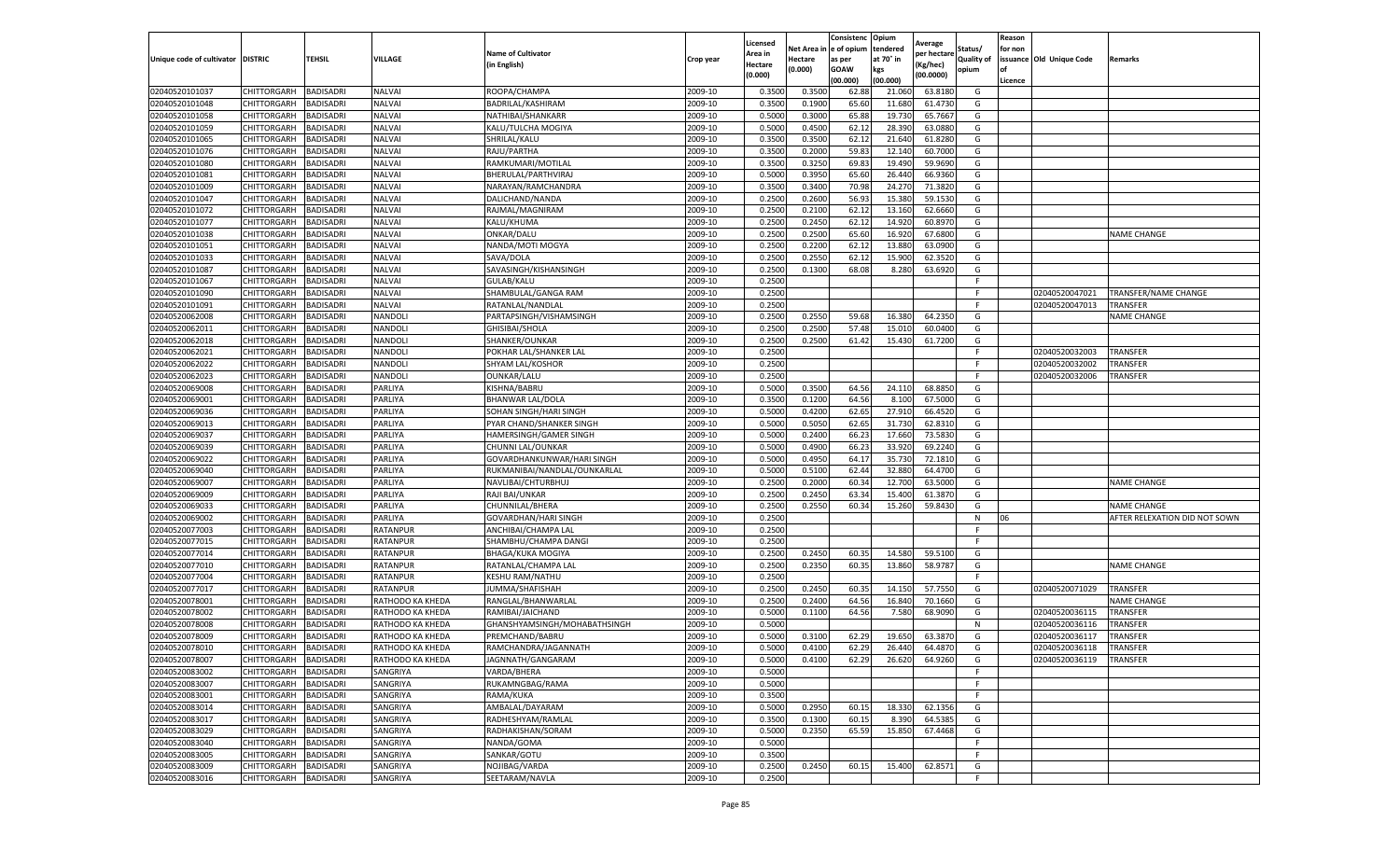|                                   |                            |                        |                      |                                                |                    | Licensed         |         | Consistenc              | Opium     | Average     |            | Reason  |                          |                                |
|-----------------------------------|----------------------------|------------------------|----------------------|------------------------------------------------|--------------------|------------------|---------|-------------------------|-----------|-------------|------------|---------|--------------------------|--------------------------------|
|                                   |                            |                        |                      | <b>Name of Cultivator</b>                      |                    | Area in          |         | Net Area in le of opium | tendered  | per hectare | Status/    | for non |                          |                                |
| Unique code of cultivator DISTRIC |                            | <b>TEHSIL</b>          | VILLAGE              | (in English)                                   | Crop year          | Hectare          | Hectare | as per                  | at 70° in | (Kg/hec)    | Quality of |         | issuance Old Unique Code | Remarks                        |
|                                   |                            |                        |                      |                                                |                    | (0.000)          | (0.000) | GOAW                    | kgs       | (00.0000)   | opium      |         |                          |                                |
|                                   |                            |                        |                      |                                                |                    |                  |         | (00.000)                | (00.000)  |             |            | Licence |                          |                                |
| 02040520083018                    | CHITTORGARH                | BADISADRI              | SANGRIYA             | BHERULAL/GANESHRAM                             | 2009-10            | 0.250            | 0.245   | 67.05                   | 17.49     | 71.3878     | G          |         |                          |                                |
| 02040520083020                    | CHITTORGARH                | BADISADRI              | SANGRIYA             | OUNKARLAL/PANNALAL                             | 2009-10            | 0.2500           |         |                         |           |             | -F.        |         |                          |                                |
| 02040520083021<br>02040520083034  | CHITTORGARH                | BADISADRI              | SANGRIYA             | SHRILAL/GANESH GUJAR                           | 2009-10            | 0.2500           | 0.2400  | 60.1                    | 15.140    | 63.083      | G          |         |                          |                                |
|                                   | CHITTORGARH                | <b>BADISADRI</b>       | SANGRIYA             | LALIBAI/SHANKER                                | 2009-10            | 0.2500           | 0.2400  | 62.42                   | 15.110    | 62.9583     | G<br>E     |         |                          |                                |
| 02040520083035<br>02040520083047  | CHITTORGARH<br>CHITTORGARH | BADISADRI<br>BADISADRI | SANGRIYA<br>SANGRIYA | GORILAL/OUNKAR<br>CHATARBHUJ/HANSA             | 2009-10<br>2009-10 | 0.2500<br>0.2500 | 0.2000  | 63.30                   | 12.730    | 63.650      | G          |         |                          |                                |
| 02040520083041                    | CHITTORGARH                | BADISADRI              | SANGRIYA             | MOTI/VARDA                                     | 2009-10            | 0.2500           | 0.2400  | 60.15                   | 15.490    | 64.541      | G          |         |                          |                                |
| 02040520083010                    | CHITTORGARH                | <b>BADISADRI</b>       | SANGRIYA             | RADHESHYAM/NANDA                               | 2009-10            | 0.2500           |         |                         |           |             | -F         |         |                          |                                |
| 02040520083011                    | CHITTORGARH                | BADISADRI              | SANGRIYA             | RUKAMNIBAI/RAMLAL VYAS                         | 2009-10            | 0.2500           | 0.2450  | 63.30                   | 16.580    | 67.673      | G          |         |                          |                                |
| 02040520083033                    | CHITTORGARH                | BADISADRI              | SANGRIYA             | RAMLAL/KANA                                    | 2009-10            | 0.2500           | 0.2500  | 59.38                   | 15.210    | 60.8400     | G          |         |                          |                                |
| 02040520083024                    | CHITTORGARH                | BADISADRI              | SANGRIYA             | SHANKER/KHEMA                                  | 2009-10            | 0.2500           |         |                         |           |             | F.         |         |                          |                                |
| 02040520085003                    | CHITTORGARH                | BADISADRI              | SARTHLA              | BABRU/HAJARI                                   | 2009-10            | 0.2500           | 0.090   | 62.48                   | 7.400     | 82.222      | G          |         |                          |                                |
| 02040520085007                    | CHITTORGARH                | BADISADRI              | SARTHLA              | AMBALAL/MAINIRAM                               | 2009-10            | 0.2500           | 0.2400  | 62.48                   | 17.450    | 72.708      | G          |         |                          |                                |
| 02040520085009                    | CHITTORGARH                | BADISADRI              | SARTHLA              | GASI/NARAYAN                                   | 2009-10            | 0.2500           | 0.2450  | 62.48                   | 16.190    | 66.081      | G          |         |                          |                                |
| 02040520085010                    | CHITTORGARH                | <b>BADISADRI</b>       | SARTHLA              | BHOLIRAM/DALLA                                 | 2009-10            | 0.2500           | 0.2400  | 55.04                   | 13.370    | 55.708      | G          | 04      |                          |                                |
| 02040520085012                    | CHITTORGARH                | BADISADRI              | SARTHLA              | VARDA/LALU                                     | 2009-10            | 0.2500           | 0.2450  | 57.48                   | 14.770    | 60.285      | G          |         |                          |                                |
| 02040520085005                    | CHITTORGARH                | BADISADRI              | SARTHLA              | UDAILAL/RATANLAL                               | 2009-10            | 0.2500           | 0.2450  | 59.68                   | 15.180    | 61.959      | G          |         |                          |                                |
| 02040520085045                    | CHITTORGARH                | BADISADRI              | SARTHLA              | NANDUBAI/GAMERA                                | 2009-10            | 0.2500           | 0.2450  | 62.48                   | 14.890    | 60.775      | G          |         |                          | NAME CHANGE/TRANSFER/KHARDEVLA |
| 02040520085035                    | CHITTORGARH                | <b>BADISADRI</b>       | SARTHLA              | SUKH LAL/KISHAN LAI                            | 2009-10            | 0.350            | 0.345   | 65.2                    | 23.250    | 67.391      | G          |         |                          |                                |
| 02040520085004                    | CHITTORGARH                | <b>BADISADRI</b>       | SARTHLA              | KANHIYALAL/MANGILAL                            | 2009-10            | 0.5000           | 0.450   | 61.42                   | 30.240    | 67.200      | G          |         |                          |                                |
| 02040520085046                    | CHITTORGARH                | BADISADRI              | SARTHLA              | LAXMAN/BADRILAL                                | 2009-10            | 0.2500           | 0.2500  | 55.04                   | 14.050    | 56.2000     | G          |         | 02040520003024           | NAME CHANGE/TRANSFER           |
| 02040520085047                    | CHITTORGARH                | BADISADRI              | SARTHLA              | HARLAL/NAVALRAM                                | 2009-10            | 0.250            | 0.255   | 57.4                    | 15.350    | 60.1960     | G          |         | 02040520003025           | NAME CHANGE/TRANSFER           |
| 02040520085048                    | CHITTORGARH                | <b>BADISADRI</b>       | SARTHLA              | GODAVARIBAI/VARDI CHAND                        | 2009-10            | 0.2500           | 0.2400  | 61.42                   | 15.420    | 64.2500     | G          |         | 02040520083045           | NAME CHANGE/TRANSFER           |
| 02040520085049                    | CHITTORGARH                | BADISADRI              | SARTHLA              | BABRU/UDA                                      | 2009-10            | 0.2500           |         |                         |           |             |            |         | 02040520094016           | <b>TRANSFER</b>                |
| 02040520085002                    | CHITTORGARH                | BADISADRI              | SARTHLA              | PRATHVIRAJ/CHATARBHUJ                          | 2009-10            | 0.2500           |         |                         |           |             | F          |         |                          |                                |
| 02040520085040                    | CHITTORGARH                | BADISADRI              | SARTHLA              | MATHRI/SHANKER                                 | 2009-10            | 0.2500           |         |                         |           |             | F          |         |                          |                                |
| 02040520086014                    | CHITTORGARH                | <b>BADISADRI</b>       | SATIKAKHEDA          | MAGNIRAM/VARDA JAT                             | 2009-10            | 0.3500           | 0.215   | 62.2                    | 14.310    | 66.558      | G          |         |                          | TRANSFER/FINODARA              |
| 02040520086021                    | CHITTORGARH                | BADISADRI              | SATIKAKHEDA          | DEUBAI/OUNKAR JAT                              | 2009-10            | 0.5000           | 0.4800  | 65.19                   | 32.950    | 68.6450     |            | 02      |                          |                                |
| 02040520086038                    | CHITTORGARH                | BADISADRI              | SATIKAKHEDA          | SHANKER/KELA                                   | 2009-10            | 0.5000           | 0.4950  | 62.25                   | 32.740    | 66.1410     |            | 02      |                          |                                |
| 02040520086020                    | CHITTORGARH                | BADISADRI              | SATIKAKHEDA          | MADHULAL/HEERALAL JAT                          | 2009-10            | 0.2500           | 0.2400  | 65.19                   | 17.410    | 72.5410     |            | 02      |                          |                                |
| 02040520086032                    | CHITTORGARH                | BADISADRI              | SATIKAKHEDA          | KALIBAI/MAGNI BAI                              | 2009-10            | 0.250            | 0.2500  | 62.2                    | 3.080     | 12.3200     | G          | 04      |                          |                                |
| 02040520086019                    | CHITTORGARH                | BADISADRI              | SATIKAKHEDA          | BHERULAL/OUNKAR JAT                            | 2009-10            | 0.2500           | 0.2450  | 66.70                   | 17.470    | 71.3060     | G          |         |                          | TRANSFER/FINODARA              |
| 02040520086043                    | CHITTORGARH                | BADISADRI              | SATIKAKHEDA          | HARLAL/NARAYAN                                 | 2009-10            | 0.2500           |         |                         |           |             | F.         |         | 02040520025016           | TRANSFER/DEVRI                 |
| 02040520088003                    | CHITTORGARH                | BADISADRI              | SEMLIYA              | GOUTAM/KHEMA                                   | 2009-10            | 0.2500           |         |                         |           |             | -F         |         |                          |                                |
| 02040520088004                    | CHITTORGARH                | <b>BADISADRI</b>       | SEMLIYA              | BARDICHAND/CHATRA                              | 2009-10            | 0.2500           | 0.1450  | 64.56                   | 10.280    | 70.8960     | G          |         |                          |                                |
| 02040520088026                    | CHITTORGARH                | BADISADRI              | SEMLIYA              | MOHAN/BABRU                                    | 2009-10            | 0.2500           |         |                         |           |             | F          |         |                          |                                |
| 02040520088022                    | CHITTORGARH                | BADISADRI              | SEMLIYA              | KESHURAM/ROOPA                                 | 2009-10            | 0.2500           |         |                         |           |             |            |         |                          |                                |
| 02040520088023                    | CHITTORGARH                | <b>BADISADRI</b>       | SEMLIYA              | RADHESHYAM/MITHU                               | 2009-10            | 0.2500           |         |                         |           |             |            |         |                          |                                |
| 02040520088016                    | CHITTORGARH                | <b>BADISADRI</b>       | SEMLIYA              | KALU/OUNKARLAL                                 | 2009-10            | 0.2500           |         |                         |           |             | -F         |         |                          |                                |
| 02040520089038                    | CHITTORGARH                | BADISADRI              | SOMPUR               | NARAYAN/MODA                                   | 2009-10            | 0.5000           | 0.4000  | 62.29                   | 26.890    | 67.225      | G          |         |                          |                                |
| 02040520089001                    | CHITTORGARH                | BADISADRI              | SOMPUR               | DEVA/DUNIA                                     | 2009-10            | 0.350            | 0.3600  | 62.2                    | 22.280    | 61.888      | G          |         |                          |                                |
| 02040520089010                    | CHITTORGARH                | BADISADRI              | SOMPUR               | DEVI LAL/MOTI LAL                              | 2009-10            | 0.2500           | 0.2350  | 64.16                   | 16.540    | 70.382      | G          |         |                          |                                |
| 02040520089013                    | CHITTORGARH                | BADISADRI              | SOMPUR               | PURA/KISHNA                                    | 2009-10            | 0.2500           | 0.2450  | 62.29                   | 15.990    | 65.265      | G          |         |                          |                                |
| 02040520089014                    | CHITTORGARH                | <b>BADISADRI</b>       | SOMPUR               | DALI BAI/LACHAMAN                              | 2009-10            | 0.2500           | 0.2600  | 57.15                   | 4.520     | 17.384      | G          | 04      |                          |                                |
| 02040520089020                    | CHITTORGARH                | BADISADRI              | SOMPUR               | NARAYAN/GANGA RAM                              | 2009-10            | 0.2500           |         |                         |           |             | E          |         |                          |                                |
| 02040520089023                    | CHITTORGARH                | <b>BADISADRI</b>       | SOMPUR               | HUDDI BAI/KUKA                                 | 2009-10            | 0.2500           | 0.245   | 64.1                    | 16.840    | 68.734      | G          |         |                          |                                |
| 02040520089029                    | CHITTORGARH                | BADISADRI              | SOMPUR               | VARDA/BHERA                                    | 2009-10            | 0.250            | 0.2400  | 60.27                   | 15.340    | 63.916      | G          |         |                          |                                |
| 02040520089040                    | CHITTORGARH                | <b>BADISADRI</b>       | SOMPUR               | DEVILAL/GANGARAM                               | 2009-10            | 0.2500           | 0.2400  | 58.25                   | 15.060    | 62.7500     | G          |         |                          |                                |
| 02040520089019                    | CHITTORGARH                | <b>BADISADRI</b>       | SOMPUR               | MOHAN DAS/NAVAL DAS                            | 2009-10            | 0.2500           | 0.2400  | 58.25                   | 14.140    | 58.9167     | G          |         |                          |                                |
| 02040520089033                    | CHITTORGARH                | BADISADRI              | SOMPUR               | SHANKER/NARAYAN                                | 2009-10            | 0.2500           | 0.2450  | 64.16                   | 15.990    | 65.2653     | G          |         |                          |                                |
| 02040520089037                    | CHITTORGARH                | <b>BADISADRI</b>       | SOMPUR               | MATHURALAL/KAJOD                               | 2009-10            | 0.2500           | 0.2400  | 67.12                   | 17.510    | 72.9583     | G          |         |                          |                                |
| 02040520089039                    | CHITTORGARH                | BADISADRI              | SOMPUR               | GHISIBAI/NARAYAN                               | 2009-10            | 0.2500           | 0.2300  | 64.16                   | 16.250    | 70.6522     | G          |         |                          |                                |
| 02040520091016                    | CHITTORGARH                | BADISADRI              | SUKHPURA             | SAGARMAL/SHANKER LAL                           | 2009-10            | 0.5000           | 0.2000  | 67.12                   | 15.400    | 77.0000     | G          |         |                          |                                |
| 02040520091002                    | CHITTORGARH                | <b>BADISADRI</b>       | <b>SUKHPURA</b>      | UDAI LAL/BHANWAR LAL                           | 2009-10            | 0.5000           | 0.2750  | 56.09                   | 15.990    | 58.1450     | G          |         |                          |                                |
| 02040520091007                    | CHITTORGARH                | BADISADRI              | SUKHPURA             | <b>GEETA BAI/DHANRAJ</b>                       | 2009-10            | 0.5000           | 0.3400  | 61.98                   | 22.480    | 66.1170     | G          |         |                          |                                |
| 02040520091013                    | CHITTORGARH<br>CHITTORGARH | BADISADRI              | SUKHPURA             | RAMESHVAR/UDAI RAM                             | 2009-10            | 0.5000           | 0.2000  | 60.11                   | 12.590    | 62.9500     | G          |         |                          |                                |
| 02040520091021                    |                            | BADISADRI              | SUKHPURA             | <b>GOUTAM LAL/RAM LAL</b><br>NANU RAM/HANSHRAJ | 2009-10            | 0.5000           | 0.4850  | 60.11                   | 31.730    | 65.4227     | G          |         |                          |                                |
| 02040520091024                    | CHITTORGARH                | BADISADRI              | SUKHPURA             | KALU SINGH/VARDA RAVAT                         | 2009-10            | 0.5000           | 0.2050  | 61.98                   | 14.020    | 68.3900     | G          |         |                          |                                |
| 02040520091025                    | CHITTORGARH                | <b>BADISADRI</b>       | SUKHPURA             |                                                | 2009-10            | 0.5000           | 0.2950  | 60.27                   | 19.110    | 64.7797     | G          |         |                          |                                |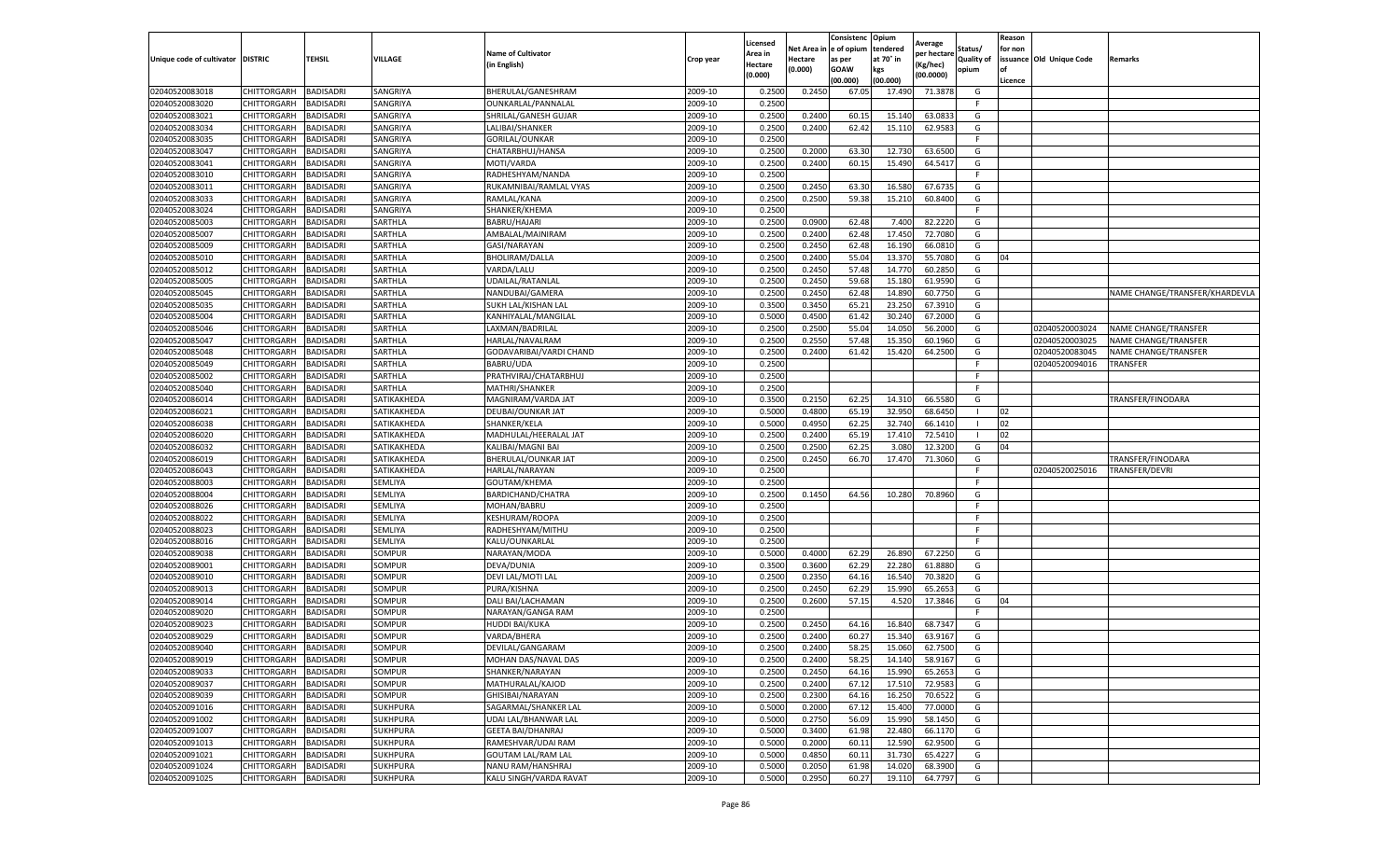|                                   |                                   |                               |                         |                                        |                    | Licensed         |                  | Consistenc              | Opium            | Average          |            | Reason  |                           |                 |
|-----------------------------------|-----------------------------------|-------------------------------|-------------------------|----------------------------------------|--------------------|------------------|------------------|-------------------------|------------------|------------------|------------|---------|---------------------------|-----------------|
|                                   |                                   |                               |                         | <b>Name of Cultivator</b>              |                    | Area in          |                  | Net Area in le of opium | tendered         | per hectare      | Status/    | for non |                           |                 |
| Unique code of cultivator DISTRIC |                                   | TEHSIL                        | VILLAGE                 | (in English)                           | Crop year          | Hectare          | Hectare          | as per                  | at 70° in        | Kg/hec)          | Quality of |         | issuance Old Unique Code  | Remarks         |
|                                   |                                   |                               |                         |                                        |                    | (0.000)          | (0.000)          | GOAW                    | kgs              | (00.0000)        | opium      |         |                           |                 |
|                                   |                                   |                               |                         |                                        |                    |                  |                  | (00.000)                | (00.000)         |                  |            | Licence |                           |                 |
| 02040520091010                    | CHITTORGARH                       | BADISADRI                     | SUKHPURA                | BHANWAR LAL/NANDA                      | 2009-10            | 0.350            | 0.305            | 64.17                   | 20.500           | 67.213           | G          |         |                           |                 |
| 02040520091012                    | CHITTORGARH                       | BADISADRI                     | SUKHPURA                | CHAGAN LAL/BHANWAR LAL                 | 2009-10            | 0.500            | 0.430            | 60.11                   | 25.450           | 59.186           | G          |         |                           |                 |
| 02040520091004                    | CHITTORGARH                       | BADISADRI                     | SUKHPURA                | JEEV RAM/DAL CHAND                     | 2009-10            | 0.5000           | 0.2000           | 64.17                   | 14.090           | 70.450           | G          |         |                           |                 |
| 02040520091009                    | CHITTORGARH                       | <b>BADISADRI</b>              | SUKHPURA                | RANI LAL/PYAR CHAND                    | 2009-10            | 0.2500           |                  |                         |                  |                  | F.         |         |                           |                 |
| 02040520091014                    | CHITTORGARH                       | BADISADRI                     | SUKHPURA                | DINESH CHAND/CHAGAN LAL                | 2009-10            | 0.2500           | 0.250            | 61.98                   | 15.960           | 63.840<br>62.958 | G<br>G     |         |                           |                 |
| 02040520091020                    | CHITTORGARH<br>CHITTORGARH        | BADISADRI<br>BADISADRI        | SUKHPURA<br>SUKHPURA    | MANGI LAL/DHANRAJ                      | 2009-10            | 0.2500<br>0.2500 | 0.2400           | 60.11                   | 15.110<br>14.360 | 57.4400          | G          |         |                           |                 |
| 02040520091011                    |                                   |                               |                         | BARAJ KUNWAR/PARTAP SINGH              | 2009-10            |                  | 0.250            | 56.09                   |                  |                  |            |         |                           |                 |
| 02040520091022<br>02040520091023  | CHITTORGARH<br>CHITTORGARH        | <b>BADISADRI</b>              | SUKHPURA                | LAXMAN/NARAYAN                         | 2009-10<br>2009-10 | 0.2500<br>0.2500 | 0.245            | 57.15                   | 14.560           | 59.428<br>68.979 | G<br>G     |         |                           |                 |
| 02040520093018                    | CHITTORGARH                       | BADISADRI<br><b>BADISADRI</b> | SUKHPURA<br>SUTHARKHEDA | RAMNARAYAN/HAR LAL<br>KISHNA/NATHU     | 2009-10            | 0.3500           | 0.2450<br>0.3100 | 61.98<br>62.25          | 16.900<br>20.670 | 66.677           | G          |         | 02040520086040            | <b>TRANSFER</b> |
| 02040520093014                    | CHITTORGARH                       | <b>BADISADRI</b>              | SUTHARKHEDA             | KALURAM/PREMCHAND                      | 2009-10            | 0.3500           | 0.3300           | 60.3                    | 21.510           | 61.4570          | G          |         | 02040520086039            | TRANSFER        |
| 02040520093001                    | CHITTORGARH                       | BADISADRI                     | SUTHARKHEDA             | MATRA LAL/VARDA                        | 2009-10            | 0.2500           |                  |                         |                  |                  |            |         | 02040520062013            | TRANSFER        |
| 02040520093010                    | CHITTORGARH                       | BADISADRI                     | SUTHARKHEDA             | UDA/POKHAR                             | 2009-10            | 0.2500           |                  |                         |                  |                  |            |         | 02040520062014            | TRANSFER        |
| 02040520093012                    | CHITTORGARH                       | BADISADRI                     | SUTHARKHEDA             | KISHNA/UDA                             | 2009-10            | 0.2500           | 0.245            | 60.3                    | 16.020           | 65.387           | G          |         | 02040520062019            | TRANSFER        |
| 02040520093004                    | CHITTORGARH                       | BADISADRI                     | SUTHARKHEDA             | CHATARBHUJ/POKHAR                      | 2009-10            | 0.2500           | 0.1500           | 62.25                   | 9.910            | 66.0660          | G          |         |                           |                 |
| 02040520096033                    | CHITTORGARH                       | BADISADRI                     | UMMEDPURA               | BHANWARLAL/KISHNA                      | 2009-10            | 0.5000           | 0.495            | 65.60                   | 35.030           | 70.767           | G          |         |                           |                 |
| 02040520096018                    | CHITTORGARH                       | BADISADRI                     | <b>JMMEDPURA</b>        | SHANTILAL/RAMA                         | 2009-10            | 0.5000           | 0.445            | 68.08                   | 31.000           | 69.662           | G          |         |                           |                 |
| 02040520096003                    | CHITTORGARH                       | BADISADRI                     | <b>JMMEDPURA</b>        | DEVILAL/UDAIRAM                        | 2009-10            | 0.5000           | 0.4800           | 70.98                   | 32.220           | 67.125           | G          |         |                           |                 |
| 02040520096013                    | CHITTORGARH                       | <b>BADISADRI</b>              | <b>JMMEDPURA</b>        | GOPILAL/MOTILAL                        | 2009-10            | 0.5000           | 0.3600           | 71.44                   | 26.450           | 73.472           | G          |         |                           |                 |
| 02040520096014                    | CHITTORGARH                       | <b>BADISADRI</b>              | <b>JMMEDPURA</b>        | MANGILAL/MOTIILAL                      | 2009-10            | 0.5000           | 0.2600           | 66.4                    | 18.780           | 72.230           | G          |         |                           |                 |
| 02040520096016                    | CHITTORGARH                       | BADISADRI                     | <b>JMMEDPURA</b>        | HEERALAL/KISHNA                        | 2009-10            | 0.5000           | 0.2350           | 71.44                   | 17.920           | 76.2550          | G          |         |                           |                 |
| 02040520096020                    | CHITTORGARH                       | BADISADRI                     | <b>JMMEDPURA</b>        |                                        | 2009-10            | 0.5000           | 0.3850           | 68.0                    | 27.900           | 72.467           | G          |         |                           |                 |
| 02040520096023                    | CHITTORGARH                       | <b>BADISADRI</b>              | <b>JMMEDPURA</b>        | DHANRAJ/CHAGANLAL<br>SARJUBAI/VIJAYRAM | 2009-10            | 0.5000           | 0.2000           | 71.44                   | 14.890           | 74.4500          | G          |         |                           |                 |
| 02040520096028                    | CHITTORGARH                       | BADISADRI                     | <b>JMMEDPURA</b>        | BHURALAL/NARAYAN                       | 2009-10            | 0.5000           | 0.2750           | 71.44                   | 19.940           | 72.509           | G          |         |                           |                 |
| 02040520096047                    | CHITTORGARH                       | BADISADRI                     | <b>JMMEDPURA</b>        | BHANWARLAL/KISHNAJG SANGITLA           | 2009-10            | 0.5000           | 0.2200           | 65.60                   | 16.11            | 73.227           | G          |         |                           |                 |
| 02040520096035                    | CHITTORGARH                       | BADISADRI                     | <b>JMMEDPURA</b>        | PARBHULAL/KISHNA                       | 2009-10            | 0.5000           | 0.2050           | 72.31                   | 15.850           | 77.317           |            | 02      |                           |                 |
| 02040520096038                    |                                   | <b>BADISADRI</b>              | <b>JMMEDPURA</b>        |                                        | 2009-10            | 0.5000           | 0.2950           | 65.60                   | 19.830           | 67.220           | G          |         |                           |                 |
| 02040520096041                    | CHITTORGARH<br>CHITTORGARH        | BADISADRI                     | <b>JMMEDPURA</b>        | RANGLAL/CHAGANLAI<br>MATHRA/CHAMPALAL  | 2009-10            | 0.3500           | 0.2000           | 65.60                   | 13.680           | 68.4000          | G          |         |                           |                 |
| 02040520096049                    | CHITTORGARH                       | <b>BADISADRI</b>              | UMMEDPURA               | RATANLAL/DHANRAJ                       | 2009-10            | 0.5000           | 0.3400           | 72.31                   | 26.210           | 77.0880          | G          |         |                           |                 |
| 02040520096050                    | CHITTORGARH                       | BADISADRI                     | <b>JMMEDPURA</b>        | UDAILAL/BAGDIRAM                       | 2009-10            | 0.5000           | 0.4050           | 66.45                   | 27.590           | 68.123           | G          |         |                           |                 |
| 02040520096006                    | CHITTORGARH                       | BADISADRI                     | <b>JMMEDPURA</b>        | SHAMBHULAL/PARBHULAL                   | 2009-10            | 0.500            | 0.390            | 68.0                    | 28.920           | 74.153           | G          |         |                           |                 |
| 02040520096046                    | CHITTORGARH                       | BADISADRI                     | <b>JMMEDPURA</b>        | JEYRAM/HARLAL DHAKAD                   | 2009-10            | 0.5000           | 0.150            | 70.98                   | 11.460           | 76.400           | G          |         |                           |                 |
| 02040520096019                    | CHITTORGARH                       | BADISADRI                     | <b>JMMEDPURA</b>        | HUKMA/PARTHA                           | 2009-10            | 0.5000           | 0.190            | 68.08                   | 31.850           | 72.894           | G          |         |                           |                 |
| 02040520096001                    | CHITTORGARH                       | BADISADRI                     | <b>JMMEDPURA</b>        | HEERALAL/MOTI DHAKAD                   | 2009-10            | 0.2500           | 0.2350           | 70.98                   | 17.090           | 72.723           | G          |         |                           |                 |
| 02040520096002                    | CHITTORGARH                       | <b>BADISADRI</b>              | <b>JMMEDPURA</b>        | FULLCHAND/VARDICHAND                   | 2009-10            | 0.2500           | 0.250            | 68.08                   | 17.270           | 69.080           | G          |         |                           |                 |
| 02040520096009                    | CHITTORGARH                       | BADISADRI                     | <b>JMMEDPURA</b>        | RAMCHANDRA/PYARA                       | 2009-10            | 0.2500           | 0.2400           | 72.3                    | 18.630           | 77.625           | G          |         |                           |                 |
| 02040520096010                    | CHITTORGARH                       | BADISADRI                     | <b>JMMEDPURA</b>        | CHAGANLAL/LOTAL                        | 2009-10            | 0.2500           | 0.2400           | 66.45                   | 16.550           | 68.958           | G          |         |                           |                 |
| 02040520096012                    | CHITTORGARH                       | <b>BADISADRI</b>              | <b>JMMEDPURA</b>        | BHANWARKLAL/VARDICHAND                 | 2009-10            | 0.2500           | 0.250            | 66.4                    | 16.370           | 65.480           | G          |         |                           |                 |
| 02040520096015                    | CHITTORGARH                       | <b>BADISADRI</b>              | JMMEDPURA               | BHURALAL/RAMLAL                        | 2009-10            | 0.2500           | 0.245            | 67.7                    | 17.840           | 72.816           |            | 02      |                           |                 |
| 02040520096017                    | CHITTORGARH                       | BADISADRI                     | <b>JMMEDPURA</b>        | SHANTILAL/GHASI                        | 2009-10            | 0.2500           | 0.2400           | 66.45                   | 17.07            | 71.125           | G          |         |                           |                 |
| 02040520096021                    | CHITTORGARH                       | BADISADRI                     | <b>JMMEDPURA</b>        | SEETARAM/MOTI                          | 2009-10            | 0.250            | 0.1900           | 66.4                    | 13.280           | 69.894           | G          |         |                           |                 |
| 02040520096032                    | CHITTORGARH                       | BADISADRI                     | <b>JMMEDPURA</b>        | RATANLAL/VARDICHAND                    | 2009-10            | 0.2500           | 0.250            | 67.72                   | 17.010           | 68.040           | G          |         |                           |                 |
| 02040520096045                    | CHITTORGARH                       | BADISADRI                     | <b>JMMEDPURA</b>        | PARASRAM/HEERALAL DHAKAD               | 2009-10            | 0.2500           | 0.2400           | 70.98                   | 17.330           | 72.208           | G          |         |                           |                 |
| 02040520096048                    | CHITTORGARH                       | BADISADRI                     | <b>JMMEDPURA</b>        | RADHESHYAM/DAYARAM DHAKAD              | 2009-10            | 0.2500           | 0.2400           | 67.72                   | 17.37            | 72.375           | G          |         |                           |                 |
| 02040520096025                    | CHITTORGARH                       | BADISADRI                     | <b>JMMEDPURA</b>        | CHAMPALAL/NARAYAN                      | 2009-10            | 0.2500           | 0.2400           | 72.31                   | 17.800           | 74.1660          | G          |         |                           |                 |
| 02040520096053                    | CHITTORGARH                       | BADISADRI                     | JMMEDPURA               | BHURIBAI/KAJOD                         | 2009-10            | 0.2500           | 0.240            | 67.72                   | 16.750           | 69.791           | G          |         |                           |                 |
| 02040520096052                    | CHITTORGARH                       | BADISADRI                     | <b>JMMEDPURA</b>        | SHOBHALAL/HEERALAI                     | 2009-10            | 0.2500           | 0.050            | 67.72                   | 3.840            | 76.800           | G          |         |                           |                 |
| 02040520096004                    | CHITTORGARH                       | <b>BADISADRI</b>              | UMMEDPURA               | MOHANLAL/KISHNA                        | 2009-10            | 0.2500           | 0.2050           | 72.31                   | 15.760           | 76.8780          | G          |         |                           |                 |
| 02040520096061                    | CHITTORGARH                       | <b>BADISADRI</b>              | JMMEDPURA               | RATAN LAL/HEERA                        | 2009-10            | 0.2500           | 0.2400           | 66.45                   | 16.700           | 69.5830          | G          |         | 02040520094015   TRANSFER |                 |
| 02040520095003                    | CHITTORGARH                       | BADISADRI                     | UTHELKHEDA              | PARTHVIRAJ/HAJARI                      | 2009-10            | 0.2500           |                  |                         |                  |                  | F          |         |                           |                 |
| 02040520095018                    | CHITTORGARH                       | <b>BADISADRI</b>              | UTHELKHEDA              | HEERALAL/BHERAJI JAT                   | 2009-10            | 0.2500           |                  |                         |                  |                  | E          |         |                           |                 |
| 02040520095022                    | CHITTORGARH                       | BADISADRI                     | UTHELKHEDA              | DEVA/UDA GAYRI                         | 2009-10            | 0.2500           | 0.250            | 57.55                   | 14.570           | 58.280           | G          |         |                           |                 |
| 02040520095008                    | CHITTORGARH                       | BADISADRI                     | UTHELKHEDA              | VARDICHAND/HAJARILAL JAT               | 2009-10            | 0.2500           |                  |                         |                  |                  | F.         |         |                           |                 |
| 02040520095011                    | CHITTORGARH                       | <b>BADISADRI</b>              | UTHELKHEDA              | OUNKARLAL/PARTHVIRAJ                   | 2009-10            | 0.2500           |                  |                         |                  |                  | F.         |         |                           |                 |
| 02040520095002                    | CHITTORGARH                       | BADISADRI                     | UTHELKHEDA              | KISHAN LAL/KALU                        | 2009-10            | 0.3500           | 0.3400           | 57.22                   | 22.310           | 65.6170          | G          |         | 02040520097087            | <b>TRANSFER</b> |
| 02040520095012                    | CHITTORGARH                       |                               | UTHELKHEDA              | KISHANLAL/OUNKARJI JAT                 | 2009-10            | 0.2500           |                  |                         |                  |                  | F          |         |                           |                 |
| 02040520095013                    | CHITTORGARH                       | BADISADRI<br>BADISADRI        | UTHELKHEDA              | OUNKARLAL/DEVAJI JAT                   | 2009-10            | 0.2500           |                  |                         |                  |                  | E          |         |                           |                 |
| 02040520095009                    |                                   |                               |                         |                                        |                    |                  |                  |                         |                  |                  | F.         |         |                           |                 |
|                                   | CHITTORGARH<br><b>CHITTORGARH</b> | BADISADRI                     | UTHELKHEDA              | LAHARIBAI/PREMCHAND                    | 2009-10            | 0.2500           |                  |                         |                  |                  |            |         |                           |                 |
| 02040520095021                    |                                   | <b>BADISADRI</b>              | UTHELKHEDA              | HEERALAL/POKHARLAL                     | 2009-10            | 0.2500           |                  |                         |                  |                  | F          |         |                           |                 |